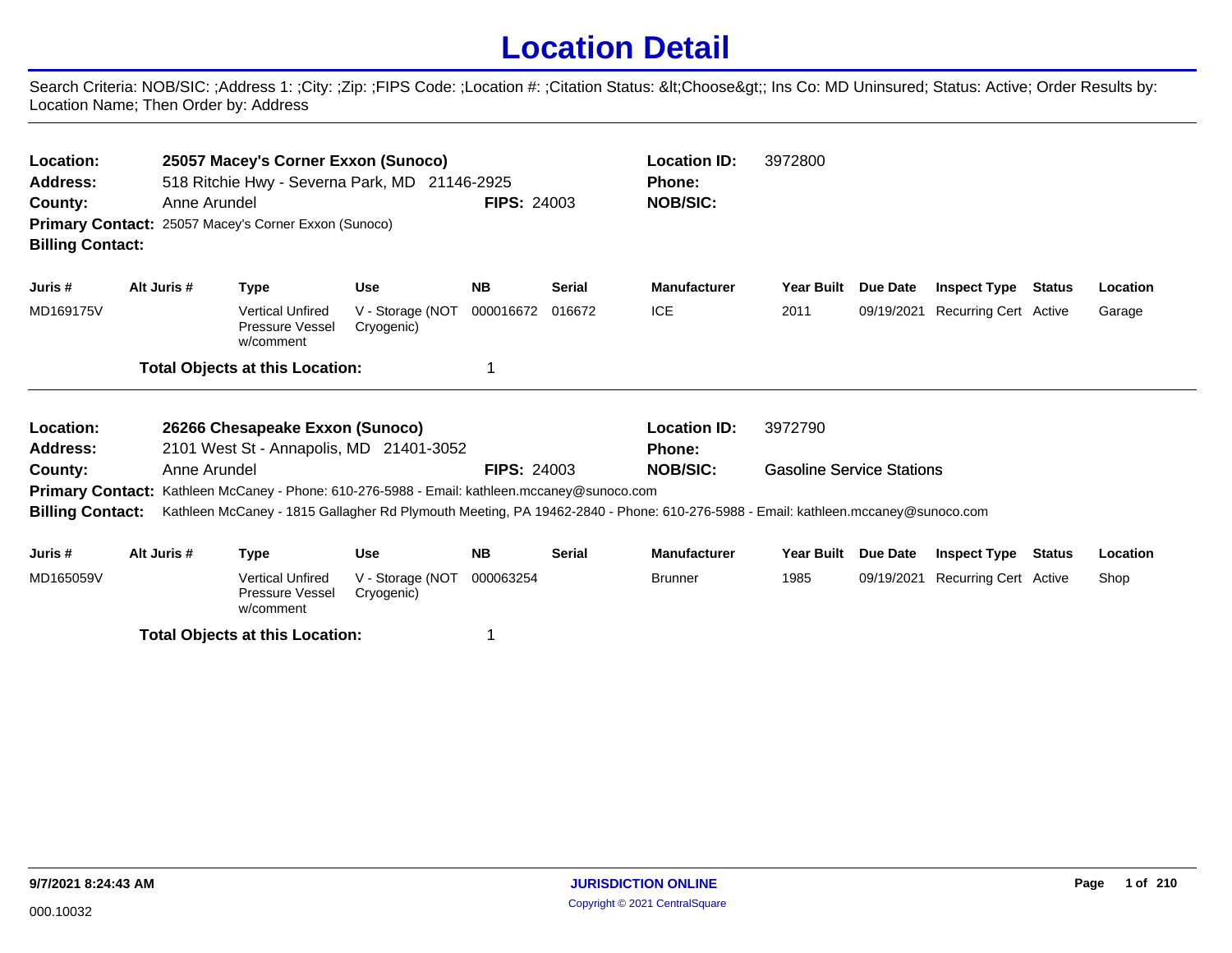| <b>Location:</b><br><b>Address:</b><br>County:<br><b>Billing Contact:</b>                                       |                                                                                                                                                                                                                                                                                                                                             | Anne Arundel | 3 Brothers Italian Restaurant (Arc3)<br>1139 Annapolis Rd - Odenton, MD 21113-1633<br>Primary Contact: Charlie Patterson - Phone: 804-644-4521 - Email: charlie.patterson@arc3gases.com |                            | <b>FIPS: 24003</b> |               | <b>Location ID:</b><br><b>Phone:</b><br><b>NOB/SIC:</b> | 3963603                                      | <b>Eating and Drinking Places</b><br>Charlie Patterson - PO Box 26269 Richmond, VA 23260-6269 - Phone: 804-644-4521 - Email: charlie.patterson@arc3gases.com |                                  |  |          |  |
|-----------------------------------------------------------------------------------------------------------------|---------------------------------------------------------------------------------------------------------------------------------------------------------------------------------------------------------------------------------------------------------------------------------------------------------------------------------------------|--------------|-----------------------------------------------------------------------------------------------------------------------------------------------------------------------------------------|----------------------------|--------------------|---------------|---------------------------------------------------------|----------------------------------------------|--------------------------------------------------------------------------------------------------------------------------------------------------------------|----------------------------------|--|----------|--|
| Juris #                                                                                                         |                                                                                                                                                                                                                                                                                                                                             | Alt Juris #  | <b>Type</b>                                                                                                                                                                             | <b>Use</b>                 | <b>NB</b>          | <b>Serial</b> | <b>Manufacturer</b>                                     | Year Built Due Date                          |                                                                                                                                                              | <b>Inspect Type Status</b>       |  | Location |  |
| MD164619V                                                                                                       |                                                                                                                                                                                                                                                                                                                                             |              | <b>Vertical Unfired</b><br>Pressure Vessel<br>w/comment                                                                                                                                 | V - Storage<br>(Cryogenic) | 000129402          |               | <b>CHART</b>                                            | 2001                                         |                                                                                                                                                              | 07/11/2023 Recurring Cert Active |  | Outside  |  |
|                                                                                                                 |                                                                                                                                                                                                                                                                                                                                             |              | <b>Total Objects at this Location:</b>                                                                                                                                                  |                            | 1                  |               |                                                         |                                              |                                                                                                                                                              |                                  |  |          |  |
| <b>Location:</b><br><b>Address:</b>                                                                             |                                                                                                                                                                                                                                                                                                                                             |              | 5 Guys Burgers & Fries (Arc3)                                                                                                                                                           |                            |                    |               | <b>Location ID:</b><br>Phone:                           | 3963444                                      |                                                                                                                                                              |                                  |  |          |  |
| County:                                                                                                         | 4131 Mountain Rd - Pasadena, MD 21122-4455<br>Anne Arundel<br><b>FIPS: 24003</b><br>Primary Contact: Charlie Patterson - Phone: 804-644-4521 - Email: charlie.patterson@arc3gases.com<br><b>Billing Contact:</b><br>Charlie Patterson - PO Box 26269 Richmond, VA 23260-6269 - Phone: 804-644-4521 - Email: charlie.patterson@arc3gases.com |              |                                                                                                                                                                                         |                            |                    |               | <b>NOB/SIC:</b>                                         | <b>Eating and Drinking Places</b>            |                                                                                                                                                              |                                  |  |          |  |
| Juris #                                                                                                         |                                                                                                                                                                                                                                                                                                                                             | Alt Juris #  | <b>Type</b>                                                                                                                                                                             | <b>Use</b>                 | <b>NB</b>          | <b>Serial</b> | <b>Manufacturer</b>                                     | Year Built Due Date                          |                                                                                                                                                              | <b>Inspect Type Status</b>       |  | Location |  |
| MD164442V                                                                                                       |                                                                                                                                                                                                                                                                                                                                             |              | <b>Vertical Unfired</b><br>Pressure Vessel<br>w/comment                                                                                                                                 | V - Storage<br>(Cryogenic) | 000002468          |               | Taylor-Wharton                                          | 1989                                         |                                                                                                                                                              | 07/10/2023 Recurring Cert Active |  | Outside  |  |
|                                                                                                                 |                                                                                                                                                                                                                                                                                                                                             |              | <b>Total Objects at this Location:</b>                                                                                                                                                  |                            | $\mathbf 1$        |               |                                                         |                                              |                                                                                                                                                              |                                  |  |          |  |
| <b>Location:</b><br><b>Address:</b><br>County:                                                                  |                                                                                                                                                                                                                                                                                                                                             | Anne Arundel | 5 Guys Burgers & Fries (Arc3)<br>7690 Dorchester Blvd - Hanover, MD 21076-1926                                                                                                          |                            | <b>FIPS: 24003</b> |               | <b>Location ID:</b><br>Phone:<br><b>NOB/SIC:</b>        | 3956957<br><b>Eating and Drinking Places</b> |                                                                                                                                                              |                                  |  |          |  |
|                                                                                                                 | Primary Contact: Charlie Patterson - Phone: 804-644-4521 - Email: charlie.patterson@arc3gases.com<br><b>Billing Contact:</b><br>Charlie Patterson - PO Box 26269 Richmond, VA 23260-6269 - Phone: 804-644-4521 - Email: charlie.patterson@arc3gases.com                                                                                     |              |                                                                                                                                                                                         |                            |                    |               |                                                         |                                              |                                                                                                                                                              |                                  |  |          |  |
| Juris #                                                                                                         |                                                                                                                                                                                                                                                                                                                                             | Alt Juris #  | <b>Type</b>                                                                                                                                                                             | <b>Use</b>                 | <b>NB</b>          | <b>Serial</b> | <b>Manufacturer</b>                                     | Year Built Due Date                          |                                                                                                                                                              | <b>Inspect Type Status</b>       |  | Location |  |
| V - Storage<br>000020179<br>MD165093V<br><b>Vertical Unfired</b><br>Pressure Vessel<br>(Cryogenic)<br>w/comment |                                                                                                                                                                                                                                                                                                                                             |              |                                                                                                                                                                                         |                            | Taylor-Wharton     | 1994          |                                                         | 06/13/2023 Recurring Cert Active             |                                                                                                                                                              | Kitchen                          |  |          |  |
|                                                                                                                 |                                                                                                                                                                                                                                                                                                                                             |              | <b>Total Objects at this Location:</b>                                                                                                                                                  |                            | -1                 |               |                                                         |                                              |                                                                                                                                                              |                                  |  |          |  |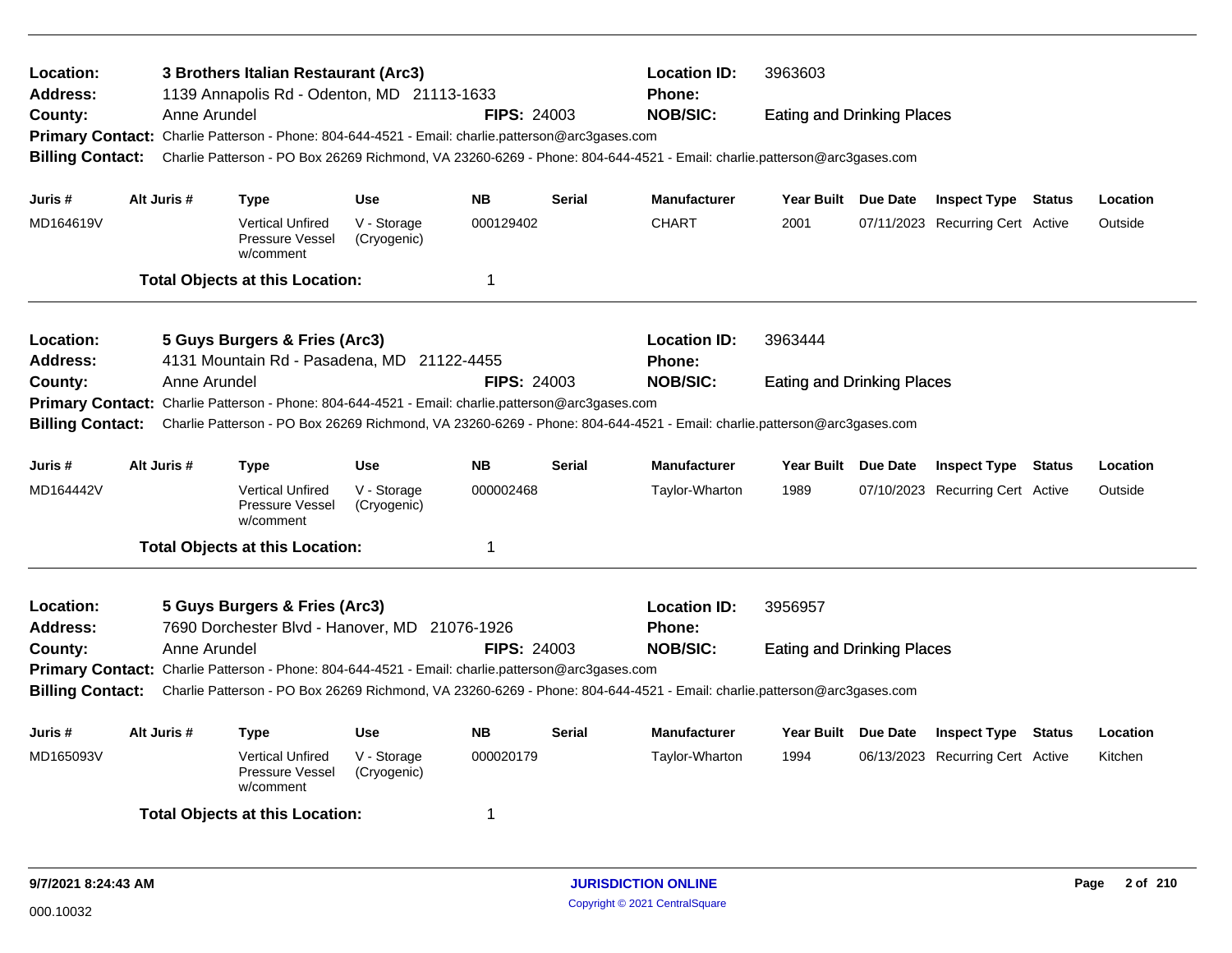| Location:<br>Address:<br>County:                            | 650 Building<br><b>Location ID:</b><br>718968<br>301-649-5500<br>650 Ritchie Hwy - Severna Park, MD 21146-3916<br><b>Phone:</b><br><b>NOB/SIC:</b><br><b>FIPS: 24003</b><br>Anne Arundel<br>Holding and other investment offices<br>Primary Contact: Nelson Lara - Phone: 301-649-5000 - Cell: 240-608-0147 - Email: nlara@dricmc.com<br>Nelson Lara - 1370 Lamberton Dr Silver Spring, MD 20902-3422 - Phone: 301-649-5000 - Cell: 240-608-0147 - Email: nlara@dricmc.com |              |                                                                                                                                                                                                                                                                                                                          |                                                         |                    |               |                                                  |                                                                       |          |                                  |               |                     |
|-------------------------------------------------------------|----------------------------------------------------------------------------------------------------------------------------------------------------------------------------------------------------------------------------------------------------------------------------------------------------------------------------------------------------------------------------------------------------------------------------------------------------------------------------|--------------|--------------------------------------------------------------------------------------------------------------------------------------------------------------------------------------------------------------------------------------------------------------------------------------------------------------------------|---------------------------------------------------------|--------------------|---------------|--------------------------------------------------|-----------------------------------------------------------------------|----------|----------------------------------|---------------|---------------------|
| <b>Billing Contact:</b>                                     |                                                                                                                                                                                                                                                                                                                                                                                                                                                                            |              |                                                                                                                                                                                                                                                                                                                          |                                                         |                    |               |                                                  |                                                                       |          |                                  |               |                     |
| Juris #                                                     | Alt Juris #                                                                                                                                                                                                                                                                                                                                                                                                                                                                |              | <b>Type</b>                                                                                                                                                                                                                                                                                                              | <b>Use</b>                                              | <b>NB</b>          | <b>Serial</b> | <b>Manufacturer</b>                              | Year Built Due Date                                                   |          | <b>Inspect Type</b>              | <b>Status</b> | Location            |
| MD133555H                                                   |                                                                                                                                                                                                                                                                                                                                                                                                                                                                            |              | <b>Horizontal Water</b><br>Tube                                                                                                                                                                                                                                                                                          | H - Hot Water<br>Heat (Water $\leq$<br>160 psig, 250 F) | 000202312          |               | Lochinvar                                        | 2007                                                                  |          | 11/01/2022 Recurring Cert Active |               | <b>Boiler Room</b>  |
| MD133556H                                                   |                                                                                                                                                                                                                                                                                                                                                                                                                                                                            |              | <b>Horizontal Water</b><br>Tube                                                                                                                                                                                                                                                                                          | H - Hot Water<br>Heat (Water $\leq$<br>160 psig, 250 F) | 000202310          |               | Lochinvar                                        | 2007                                                                  |          | 11/01/2022 Recurring Cert Active |               | <b>Boiler Room</b>  |
|                                                             |                                                                                                                                                                                                                                                                                                                                                                                                                                                                            |              | <b>Total Objects at this Location:</b>                                                                                                                                                                                                                                                                                   |                                                         | $\overline{2}$     |               |                                                  |                                                                       |          |                                  |               |                     |
| Location:<br>Address:<br>County:<br><b>Billing Contact:</b> |                                                                                                                                                                                                                                                                                                                                                                                                                                                                            | Anne Arundel | 6720 Bay Meadow Drive Investors, LLC.<br>226 Dover Rd - Glen Burnie, MD 21060-6414<br>Primary Contact: Christina Senft - Phone: 410-823-0282 x 125 - Email: csenft@lee-associates.com<br>Christina Senft - 8601 La Salle Rd Ste 204 Towson, MD 21286-2006 - Phone: 410-823-0282 x 125 - Email: csenft@lee-associates.com |                                                         | <b>FIPS: 24003</b> |               | <b>Location ID:</b><br>Phone:<br><b>NOB/SIC:</b> | 722606<br>410-823-0282 x125<br><b>General Warehousing and Storage</b> |          |                                  |               |                     |
| Juris #                                                     | Alt Juris #                                                                                                                                                                                                                                                                                                                                                                                                                                                                |              | <b>Type</b>                                                                                                                                                                                                                                                                                                              | <b>Use</b>                                              | <b>NB</b>          | <b>Serial</b> | <b>Manufacturer</b>                              | <b>Year Built</b>                                                     | Due Date | <b>Inspect Type</b>              | <b>Status</b> | Location            |
| MD134825H                                                   | <b>B</b> 1                                                                                                                                                                                                                                                                                                                                                                                                                                                                 |              | <b>Horizontal Water</b><br>Tube                                                                                                                                                                                                                                                                                          | H - Hot Water<br>Heat (Water $\leq$<br>160 psig, 250 F) | 000010597          |               | R <sub>BI</sub>                                  | 2004                                                                  |          | 03/19/2021 Recurring Cert Active |               | <b>BLRM</b>         |
| MD134826H                                                   | <b>B2</b>                                                                                                                                                                                                                                                                                                                                                                                                                                                                  |              | <b>Horizontal Water</b><br>Tube                                                                                                                                                                                                                                                                                          | H - Hot Water<br>Heat (Water $\leq$<br>160 psig, 250 F) | 000010598          |               | R <sub>BI</sub>                                  | 2004                                                                  |          | 03/19/2021 Recurring Cert Active |               | <b>BLRM</b>         |
| MD134827H                                                   | <b>B3</b>                                                                                                                                                                                                                                                                                                                                                                                                                                                                  |              | <b>Horizontal Water</b><br>Tube                                                                                                                                                                                                                                                                                          | H - Hot Water<br>Heat (Water $\leq$<br>160 psig, 250 F) | 000010599          |               | R <sub>BI</sub>                                  | 2004                                                                  |          | 03/19/2021 Recurring Cert Active |               | <b>BLRM</b>         |
| MD146587V                                                   |                                                                                                                                                                                                                                                                                                                                                                                                                                                                            |              | <b>Vertical Unfired</b><br><b>Pressure Vessel</b><br>w/comment                                                                                                                                                                                                                                                           | V - Storage (NOT 000717375<br>Cryogenic)                |                    |               | <b>Steel Fab</b>                                 | 2013                                                                  |          | 03/19/2021 Recurring Cert Active |               | <b>COMP ROOM</b>    |
| MD146588V                                                   |                                                                                                                                                                                                                                                                                                                                                                                                                                                                            |              | <b>Horizontal Unfired</b><br>Pressure Vessel<br>w/comment                                                                                                                                                                                                                                                                | V - Storage (NOT<br>Cryogenic)                          | 000084488          |               | Morganton                                        | 2010                                                                  |          | 03/19/2021 Recurring Cert Active |               | <b>COMP ROOM</b>    |
| MD147101H                                                   |                                                                                                                                                                                                                                                                                                                                                                                                                                                                            |              | <b>Vertical Water</b><br>Tube                                                                                                                                                                                                                                                                                            | H - Hot Water<br>Heat (Water $\leq$<br>160 psig, 250 F) | 000070666          |               | Ajax                                             | 2011                                                                  |          | 03/19/2021 Recurring Cert Active |               | Wax Storage<br>Area |
| MD163691V                                                   |                                                                                                                                                                                                                                                                                                                                                                                                                                                                            |              | Horizontal Unfired<br><b>Pressure Vessel</b>                                                                                                                                                                                                                                                                             | V - Storage (NOT<br>Cryogenic)                          | 002049880          |               | <b>Twin Lakes</b>                                | 2018                                                                  |          | 03/06/2021 Recurring Cert Active |               | <b>WAX UNLOAD</b>   |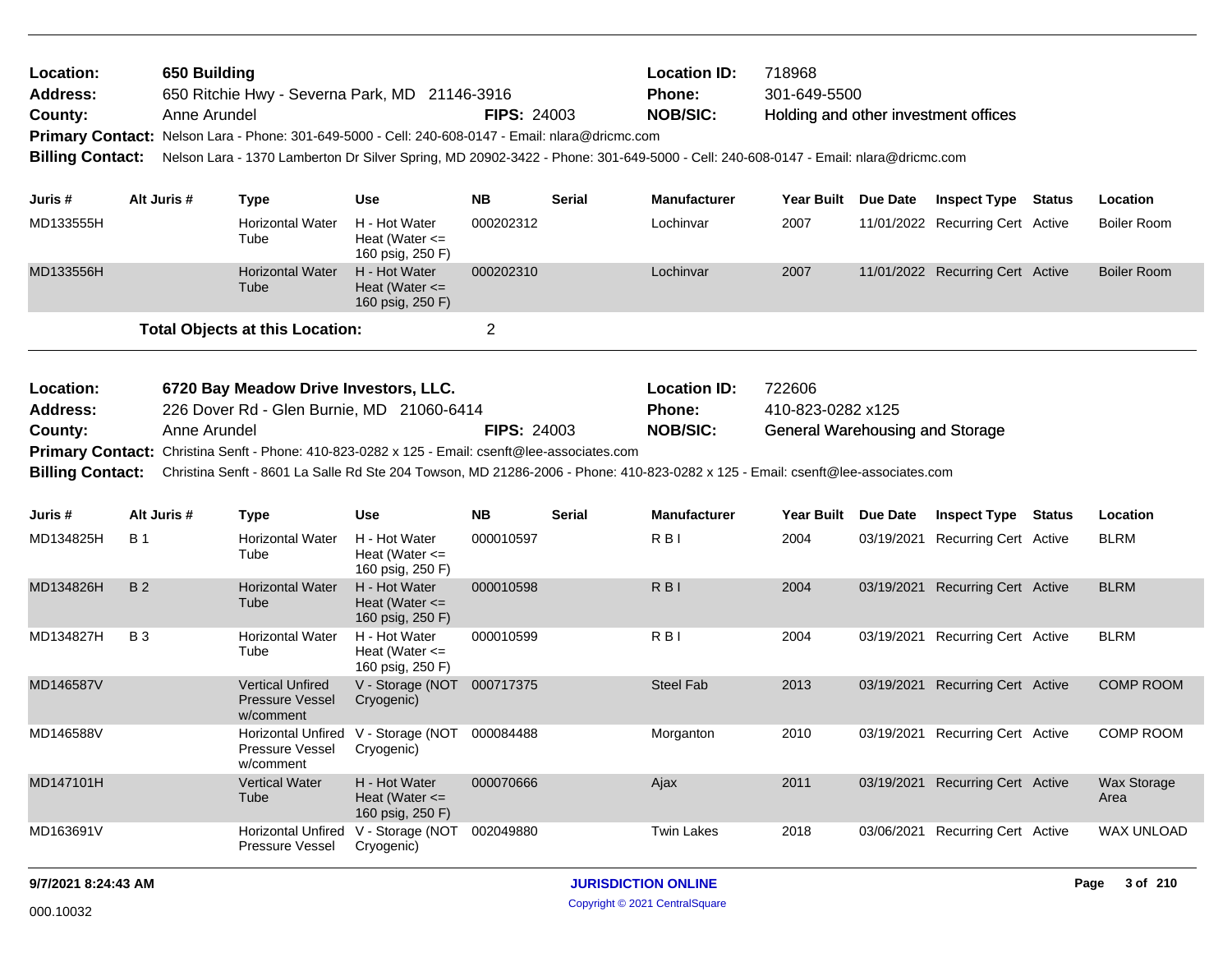| Juris #                      | Alt Juris #  | <b>Type</b><br>w/comment                                                                       | <b>Use</b>                                              | <b>NB</b>          | <b>Serial</b> | <b>Manufacturer</b>           | Year Built Due Date |                 | <b>Inspect Type</b>              | Status        | Location           |
|------------------------------|--------------|------------------------------------------------------------------------------------------------|---------------------------------------------------------|--------------------|---------------|-------------------------------|---------------------|-----------------|----------------------------------|---------------|--------------------|
| MD163692H                    |              | <b>Horizontal Water</b><br>Tube                                                                | H - Hot Water<br>Heat (Water $\leq$<br>160 psig, 250 F) | 000331695          |               | Lochinvar                     | 2018                |                 | 03/06/2021 Recurring Cert Active |               | <b>WAX STORAGE</b> |
|                              |              | <b>Total Objects at this Location:</b>                                                         |                                                         | 8                  |               |                               |                     |                 |                                  |               |                    |
| Location:<br><b>Address:</b> |              | 7 Eleven (NuCo2) # 313389<br>1350 Odenton Rd - Odenton, MD 21113-1691                          |                                                         |                    |               | <b>Location ID:</b><br>Phone: | 3628059             |                 |                                  |               |                    |
| County:                      | Anne Arundel |                                                                                                |                                                         | <b>FIPS: 24003</b> |               | <b>NOB/SIC:</b>               |                     |                 |                                  |               |                    |
|                              |              | Primary Contact: NuCO2-Regulatory (MD BPV) - Phone: 800-472-2855 - Email: regulatory@nuco2.com |                                                         |                    |               |                               |                     |                 |                                  |               |                    |
| <b>Billing Contact:</b>      |              | - 2800 SE Market PI Stuart, FL 34997-4965 - Phone: 800-472-2855 - Email: regulatory@nuco2.com  |                                                         |                    |               |                               |                     |                 |                                  |               |                    |
|                              |              |                                                                                                |                                                         |                    |               |                               |                     |                 |                                  |               |                    |
| Juris #                      | Alt Juris #  | <b>Type</b>                                                                                    | <b>Use</b>                                              | <b>NB</b>          | <b>Serial</b> | <b>Manufacturer</b>           | <b>Year Built</b>   | Due Date        | <b>Inspect Type</b>              | Status        | Location           |
| MD143573V                    | A701970      | <b>Vertical Unfired</b><br>Pressure Vessel<br>w/comment                                        | V - Storage<br>(Cryogenic)                              | 000211075          | 31005549      | <b>CHART</b>                  | 2010                | 11/04/2021      | <b>Recurring Cert Active</b>     |               | store room         |
|                              |              | <b>Total Objects at this Location:</b>                                                         |                                                         | 1                  |               |                               |                     |                 |                                  |               |                    |
| Location:                    |              | 7 Eleven (NuCo2) # 313611                                                                      |                                                         |                    |               | <b>Location ID:</b>           | 3628157             |                 |                                  |               |                    |
| <b>Address:</b>              |              | 7701 Quarterfield Rd - Glen Burnie, MD 21061-4427                                              |                                                         |                    |               | Phone:                        |                     |                 |                                  |               |                    |
| County:                      | Anne Arundel |                                                                                                |                                                         | <b>FIPS: 24003</b> |               | <b>NOB/SIC:</b>               |                     |                 |                                  |               |                    |
|                              |              | Primary Contact: NuCO2-Regulatory (MD BPV) - Phone: 800-472-2855 - Email: regulatory@nuco2.com |                                                         |                    |               |                               |                     |                 |                                  |               |                    |
| <b>Billing Contact:</b>      |              | - 2800 SE Market PI Stuart, FL 34997-4965 - Phone: 800-472-2855 - Email: regulatory@nuco2.com  |                                                         |                    |               |                               |                     |                 |                                  |               |                    |
| Juris #                      | Alt Juris #  | <b>Type</b>                                                                                    | <b>Use</b>                                              | <b>NB</b>          | <b>Serial</b> | <b>Manufacturer</b>           | <b>Year Built</b>   | <b>Due Date</b> | <b>Inspect Type</b>              | <b>Status</b> | Location           |
| MD164421V                    |              | <b>Vertical Unfired</b><br>Pressure Vessel<br>w/comment                                        | V - Storage<br>(Cryogenic)                              | 000048819          |               | Taylor                        | 1999                | 07/18/2021      | <b>Recurring Cert Active</b>     |               | Kitchen            |
|                              |              | <b>Total Objects at this Location:</b>                                                         |                                                         | 1                  |               |                               |                     |                 |                                  |               |                    |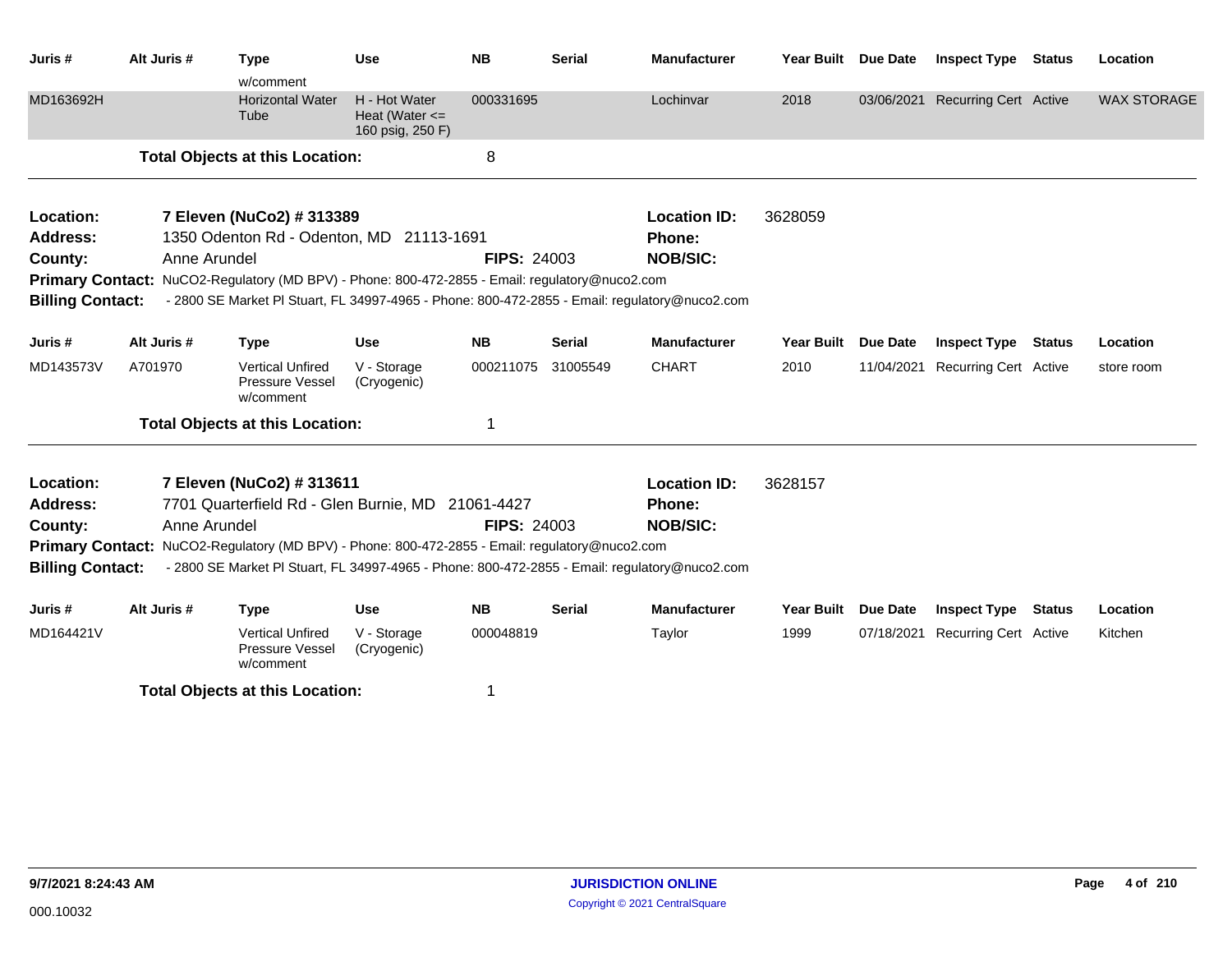| 7-Eleven - 11533<br>Location:<br><b>Address:</b><br>7753 Baltimore Annapolis Blvd - Glen Burnie, MD 21060-7655<br><b>FIPS: 24003</b><br>County:<br>Anne Arundel<br>Primary Contact: 7-Eleven - 11533<br><b>Billing Contact:</b><br>Kent Nay - 1722 Routh St Dallas, TX 75201-2535 - Phone: 703-286-9540 - Email: knay01@7-11.com<br>Alt Juris # |                                                                                                                                                                     |                  |                                                                | <b>Location ID:</b><br>Phone:<br><b>NOB/SIC:</b> | 3215957<br>410-768-6989<br>Miscellaneous Retail Stores, NEC |                 |                                      |                     |                                  |                  |
|-------------------------------------------------------------------------------------------------------------------------------------------------------------------------------------------------------------------------------------------------------------------------------------------------------------------------------------------------|---------------------------------------------------------------------------------------------------------------------------------------------------------------------|------------------|----------------------------------------------------------------|--------------------------------------------------|-------------------------------------------------------------|-----------------|--------------------------------------|---------------------|----------------------------------|------------------|
| Juris #                                                                                                                                                                                                                                                                                                                                         |                                                                                                                                                                     |                  | <b>Type</b>                                                    | <b>Use</b>                                       | <b>NB</b>                                                   | <b>Serial</b>   | <b>Manufacturer</b>                  | Year Built Due Date | <b>Inspect Type Status</b>       | Location         |
| MD143585V                                                                                                                                                                                                                                                                                                                                       |                                                                                                                                                                     |                  | <b>Vertical Unfired</b><br><b>Pressure Vessel</b><br>w/comment | V - Storage (NOT<br>Cryogenic)                   | 000028571                                                   |                 | Minnesota Valley                     | 1989                | 11/23/2021 Recurring Cert Active | <b>Back Room</b> |
|                                                                                                                                                                                                                                                                                                                                                 |                                                                                                                                                                     |                  | <b>Total Objects at this Location:</b>                         |                                                  | 1                                                           |                 |                                      |                     |                                  |                  |
| Location:<br>Address:                                                                                                                                                                                                                                                                                                                           |                                                                                                                                                                     | 7-Eleven - 23753 | 4000 Ritchie Hwy - Brooklyn, MD 21225-2702                     |                                                  |                                                             |                 | <b>Location ID:</b><br><b>Phone:</b> | 3181323             |                                  |                  |
| County:<br>Anne Arundel<br>Primary Contact: 7-Eleven - 23753<br><b>Billing Contact:</b><br>Kent Nay - 1722 Routh St Dallas, TX 75201-2535 - Phone: 703-286-9540 - Email: knay01@7-11.com                                                                                                                                                        |                                                                                                                                                                     |                  |                                                                | <b>FIPS: 24003</b>                               |                                                             | <b>NOB/SIC:</b> | Miscellaneous Retail Stores, NEC     |                     |                                  |                  |
| Juris #                                                                                                                                                                                                                                                                                                                                         |                                                                                                                                                                     | Alt Juris #      | <b>Type</b>                                                    | <b>Use</b>                                       | <b>NB</b>                                                   | <b>Serial</b>   | <b>Manufacturer</b>                  | Year Built Due Date | <b>Inspect Type Status</b>       | Location         |
| MD142895V                                                                                                                                                                                                                                                                                                                                       |                                                                                                                                                                     |                  | <b>Vertical Unfired</b><br><b>Pressure Vessel</b><br>w/comment | V - Storage (NOT<br>Cryogenic)                   | 000031424                                                   |                 | Minnesota Valley                     | 1996                | 11/23/2021 Recurring Cert Active | <b>Back Room</b> |
|                                                                                                                                                                                                                                                                                                                                                 |                                                                                                                                                                     |                  | <b>Total Objects at this Location:</b>                         |                                                  | 1                                                           |                 |                                      |                     |                                  |                  |
| Location:<br>Address:                                                                                                                                                                                                                                                                                                                           |                                                                                                                                                                     | 7-Eleven - 32228 | 1044 Rt.3 North - Gambrills, MD 21054                          |                                                  |                                                             |                 | <b>Location ID:</b><br><b>Phone:</b> | 3208682             |                                  |                  |
| County:                                                                                                                                                                                                                                                                                                                                         | Anne Arundel<br>Primary Contact: 7-Eleven - 32228<br>Billing Contact: Kent Nay - 1722 Routh St Dallas, TX 75201-2535 - Phone: 703-286-9540 - Email: knay01@7-11.com |                  |                                                                | <b>FIPS: 24003</b>                               |                                                             | <b>NOB/SIC:</b> | Miscellaneous Retail Stores, NEC     |                     |                                  |                  |
|                                                                                                                                                                                                                                                                                                                                                 |                                                                                                                                                                     |                  |                                                                |                                                  |                                                             |                 |                                      |                     |                                  |                  |
| Juris #                                                                                                                                                                                                                                                                                                                                         | Alt Juris #                                                                                                                                                         |                  | Type                                                           | <b>Use</b>                                       | <b>NB</b>                                                   | Serial          | <b>Manufacturer</b>                  | Year Built Due Date | <b>Inspect Type Status</b>       | Location         |
| MD143576V                                                                                                                                                                                                                                                                                                                                       |                                                                                                                                                                     |                  | <b>Vertical Unfired</b><br>Pressure Vessel<br>w/comment        | V - Storage (NOT<br>Cryogenic)                   | 000024038                                                   |                 | Taylor-Wharton                       | 1995                | 07/16/2021 Recurring Cert Active | <b>Back Room</b> |
|                                                                                                                                                                                                                                                                                                                                                 |                                                                                                                                                                     |                  | <b>Total Objects at this Location:</b>                         |                                                  | -1                                                          |                 |                                      |                     |                                  |                  |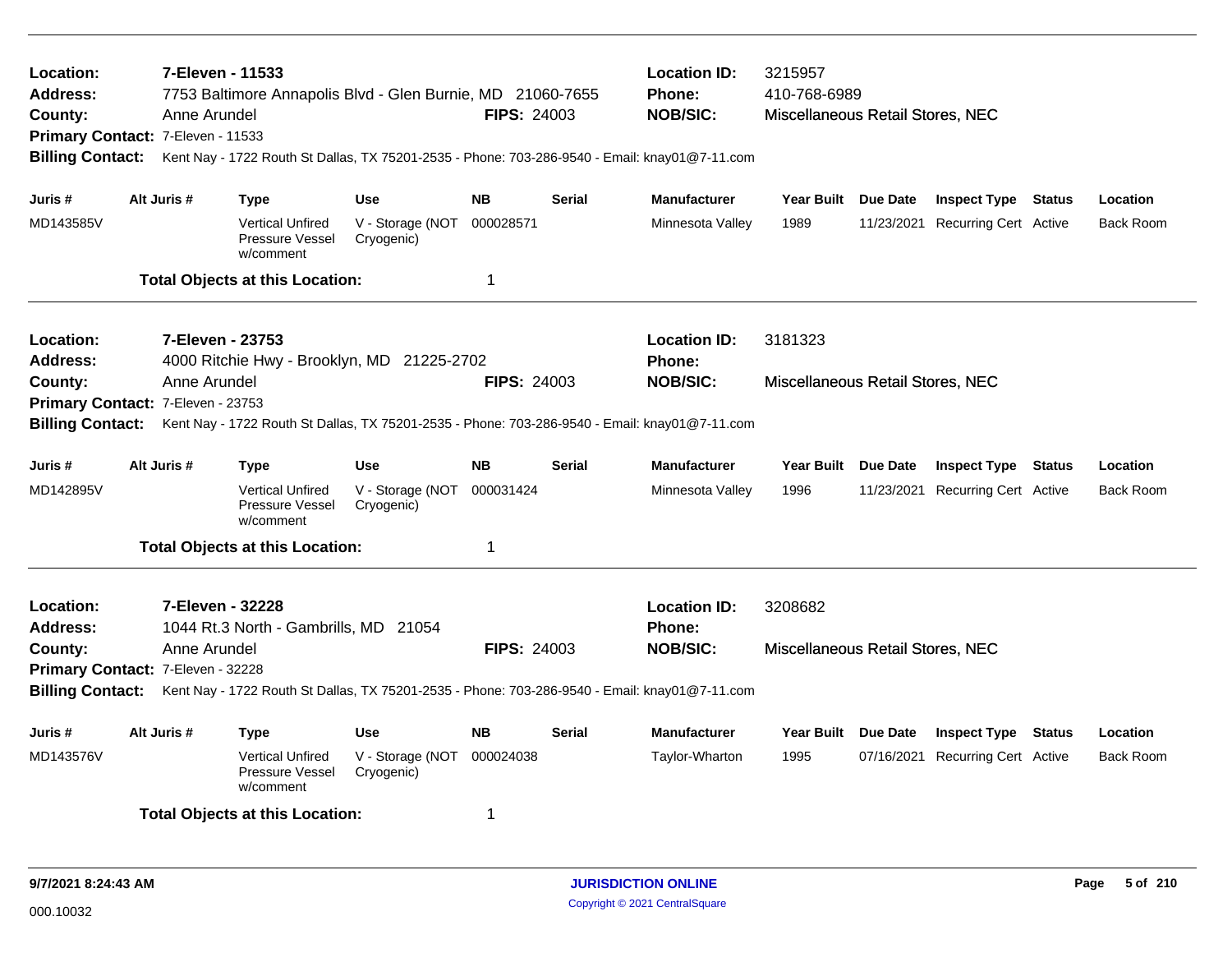| 7-Eleven - 34279<br>Location:<br>Address:<br>1595 W Nursery Rd - Linthicum Heights, MD 21090-2206<br><b>FIPS: 24003</b><br>County:<br>Anne Arundel |                                                                                                                                          |              |                                                         |                                                                                                                                                 |                    |               | <b>Location ID:</b><br><b>Phone:</b> | 3215399                           |  |                                  |  |                               |  |
|----------------------------------------------------------------------------------------------------------------------------------------------------|------------------------------------------------------------------------------------------------------------------------------------------|--------------|---------------------------------------------------------|-------------------------------------------------------------------------------------------------------------------------------------------------|--------------------|---------------|--------------------------------------|-----------------------------------|--|----------------------------------|--|-------------------------------|--|
|                                                                                                                                                    |                                                                                                                                          |              |                                                         |                                                                                                                                                 |                    |               | <b>NOB/SIC:</b>                      | Miscellaneous Retail Stores, NEC  |  |                                  |  |                               |  |
| Primary Contact: 7-Eleven - 34279                                                                                                                  |                                                                                                                                          |              |                                                         | Bulk Tank Service Dept. - PO Box 5507 Rockville, MD 20855-0507 - Phone: 240-493-8405 - Cell: 301-252-0742 - Email: DFranovich@RobertsOxygen.com |                    |               |                                      |                                   |  |                                  |  |                               |  |
| <b>Billing Contact:</b>                                                                                                                            |                                                                                                                                          |              |                                                         |                                                                                                                                                 |                    |               |                                      |                                   |  |                                  |  |                               |  |
| Juris #                                                                                                                                            | Alt Juris #                                                                                                                              |              | <b>Type</b>                                             | <b>Use</b>                                                                                                                                      | <b>NB</b>          | <b>Serial</b> | <b>Manufacturer</b>                  | Year Built Due Date               |  | <b>Inspect Type Status</b>       |  | Location                      |  |
| MD159873V                                                                                                                                          |                                                                                                                                          |              | <b>Vertical Unfired</b><br>Pressure Vessel<br>w/comment | V - Storage (NOT<br>Cryogenic)                                                                                                                  | 000011707          |               | <b>MVE</b>                           | 2001                              |  | 12/22/2021 Recurring Cert Active |  | Outside                       |  |
|                                                                                                                                                    |                                                                                                                                          |              | <b>Total Objects at this Location:</b>                  |                                                                                                                                                 | $\mathbf 1$        |               |                                      |                                   |  |                                  |  |                               |  |
| Location:                                                                                                                                          |                                                                                                                                          |              | Acme Bar & Grill (Arc3)                                 |                                                                                                                                                 |                    |               | <b>Location ID:</b>                  | 3965242                           |  |                                  |  |                               |  |
| <b>Address:</b>                                                                                                                                    |                                                                                                                                          |              | 163 Main St - Annapolis, MD 21401-2000                  |                                                                                                                                                 |                    |               | <b>Phone:</b>                        |                                   |  |                                  |  |                               |  |
| County:                                                                                                                                            |                                                                                                                                          | Anne Arundel |                                                         |                                                                                                                                                 | <b>FIPS: 24003</b> |               | <b>NOB/SIC:</b>                      | <b>Eating and Drinking Places</b> |  |                                  |  |                               |  |
|                                                                                                                                                    | Primary Contact: Charlie Patterson - Phone: 804-644-4521 - Email: charlie.patterson@arc3gases.com                                        |              |                                                         |                                                                                                                                                 |                    |               |                                      |                                   |  |                                  |  |                               |  |
| Charlie Patterson - PO Box 26269 Richmond, VA 23260-6269 - Phone: 804-644-4521 - Email: charlie.patterson@arc3gases.com<br><b>Billing Contact:</b> |                                                                                                                                          |              |                                                         |                                                                                                                                                 |                    |               |                                      |                                   |  |                                  |  |                               |  |
| Juris #                                                                                                                                            | Alt Juris #                                                                                                                              |              | <b>Type</b>                                             | <b>Use</b>                                                                                                                                      | <b>NB</b>          | <b>Serial</b> | <b>Manufacturer</b>                  | Year Built Due Date               |  | <b>Inspect Type Status</b>       |  | Location                      |  |
| MD165921V                                                                                                                                          |                                                                                                                                          |              | <b>Vertical Unfired</b><br>Pressure Vessel<br>w/comment | V - Storage<br>(Cryogenic)                                                                                                                      | 000111883          |               | MVE Inc                              | 1999                              |  | 07/29/2023 Recurring Cert Active |  | <b>Upstairs Store</b><br>Room |  |
|                                                                                                                                                    |                                                                                                                                          |              | <b>Total Objects at this Location:</b>                  |                                                                                                                                                 | $\overline{1}$     |               |                                      |                                   |  |                                  |  |                               |  |
| Location:<br><b>Address:</b>                                                                                                                       |                                                                                                                                          |              | <b>Adam's The Place for Ribs (Arc3)</b>                 | 169 Mayo Rd - Edgewater, MD 21037-1804                                                                                                          |                    |               | <b>Location ID:</b><br>Phone:        | 3965290                           |  |                                  |  |                               |  |
| County:                                                                                                                                            |                                                                                                                                          | Anne Arundel |                                                         |                                                                                                                                                 | <b>FIPS: 24003</b> |               | <b>NOB/SIC:</b>                      | <b>Eating and Drinking Places</b> |  |                                  |  |                               |  |
|                                                                                                                                                    |                                                                                                                                          |              |                                                         | Primary Contact: Charlie Patterson - Phone: 804-644-4521 - Email: charlie.patterson@arc3gases.com                                               |                    |               |                                      |                                   |  |                                  |  |                               |  |
|                                                                                                                                                    | Billing Contact: Charlie Patterson - PO Box 26269 Richmond, VA 23260-6269 - Phone: 804-644-4521 - Email: charlie.patterson@arc3gases.com |              |                                                         |                                                                                                                                                 |                    |               |                                      |                                   |  |                                  |  |                               |  |
| Juris #                                                                                                                                            | Alt Juris #                                                                                                                              |              | <b>Type</b>                                             | <b>Use</b>                                                                                                                                      | <b>NB</b>          | <b>Serial</b> | <b>Manufacturer</b>                  | Year Built Due Date               |  | <b>Inspect Type Status</b>       |  | Location                      |  |
| MD165032V                                                                                                                                          |                                                                                                                                          |              | <b>Vertical Unfired</b><br>Pressure Vessel<br>w/comment | V - Storage<br>(Cryogenic)                                                                                                                      | 000140836          |               | <b>CHART</b>                         | 2002                              |  | 07/29/2023 Recurring Cert Active |  | Outside                       |  |
| <b>Total Objects at this Location:</b><br>-1                                                                                                       |                                                                                                                                          |              |                                                         |                                                                                                                                                 |                    |               |                                      |                                   |  |                                  |  |                               |  |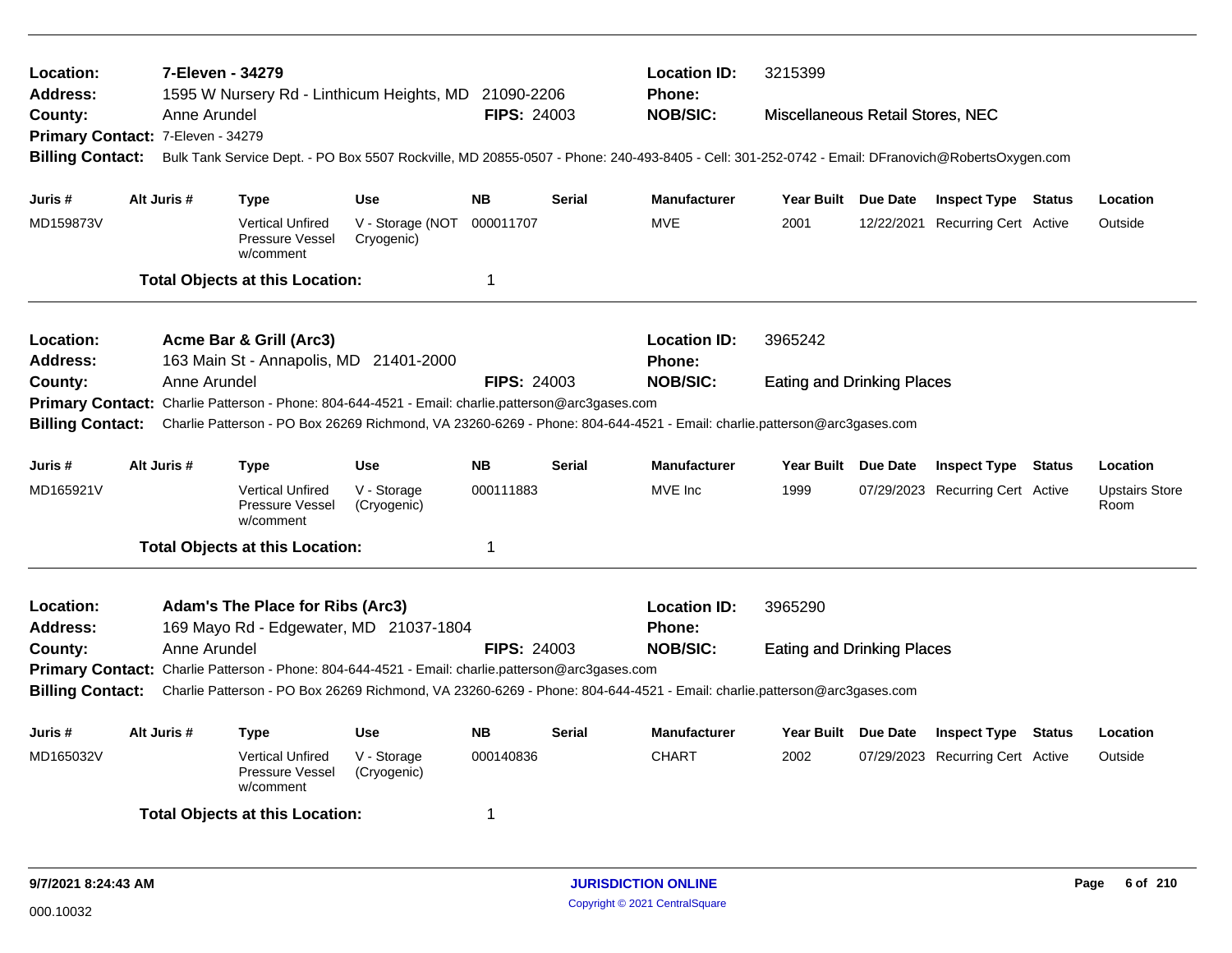| Location: | <b>Aggregate Industries</b>                                                                   |                    | <b>Location ID:</b> | 709424                   |
|-----------|-----------------------------------------------------------------------------------------------|--------------------|---------------------|--------------------------|
| Address:  | 1268 Cronson Blvd - Crofton, MD 21114-2043                                                    |                    | Phone:              |                          |
| County:   | Anne Arundel                                                                                  | <b>FIPS: 24003</b> | NOB/SIC:            | <b>Clay Refractories</b> |
|           | <b>Primary Contact:</b> Kevin Koon - Phone: 301-882-1400 - Email: greg.sessa@aggregate-us.com |                    |                     |                          |

**Billing Contact:** Kevin Koon - 6401 Triangle Dr Ste 400 Greenbelt, MD 20770 - Phone: 301-882-1400 - Email: greg.sessa@aggregate-us.com

| Juris #   | Alt Juris # | Type                                                             | <b>Use</b>                                              | <b>NB</b> | <b>Serial</b> | <b>Manufacturer</b>   | <b>Year Built</b> | Due Date | <b>Inspect Type</b>              | Status | Location                   |
|-----------|-------------|------------------------------------------------------------------|---------------------------------------------------------|-----------|---------------|-----------------------|-------------------|----------|----------------------------------|--------|----------------------------|
| MD008175H | #1          | Cast Iron                                                        | H - Hot Water<br>Heat (Water $\leq$<br>160 psig, 250 F) | СI        | 84            | Weil-McLain           | 1975              |          | 09/23/2020 Recurring Cert Active |        | Maint Shop Loft            |
| MD065761H | #1          | <b>Horizontal Fire</b><br>Tube                                   | H - Steam Heat<br>(Steam $\le$ 15<br>psig)              | 000064970 | L-83873       | <b>Cleaver Brooks</b> | 1987              |          | 09/23/2020 Recurring Cert Active |        | <b>Main Boiler</b><br>Room |
| MD074437V |             | Horizontal Unfired<br><b>Pressure Vessel</b><br>w/comment        | V - Storage (NOT<br>Cryogenic)                          | 000760747 |               | <b>Buckeye</b>        | 1987              |          | 09/23/2020 Recurring Cert Active |        | Weld Shop<br>Outside       |
| MD132252V |             | <b>Horizontal Unfired</b><br><b>Pressure Vessel</b><br>w/comment | V - Storage (NOT<br>Cryogenic)                          | 000772776 |               | Manchester            | 2007              |          | 09/23/2020 Recurring Cert Active |        | Maint. Shop                |
| MD132253H | #2          | Cast Iron                                                        | H - Hot Water<br>Heat (Water $\leq$<br>160 psig, 250 F) | <b>CI</b> | 00000         | <b>Dunkirk</b>        | 2007              |          | 09/11/2020 Recurring Cert Active |        | Weld/paint shop            |
|           |             | Total Objects at this Location:                                  |                                                         | 5         |               |                       |                   |          |                                  |        |                            |

| <b>Location:</b> | Aaareko                                                                                      |                    | <b>Location ID:</b> | 715940                                  |
|------------------|----------------------------------------------------------------------------------------------|--------------------|---------------------|-----------------------------------------|
| <b>Address:</b>  | 124 N Langley Rd - Glen Burnie, MD 21060-6539                                                |                    | <b>Phone:</b>       | 443-618-3502                            |
| County:          | Anne Arundel                                                                                 | <b>FIPS: 24003</b> | <b>NOB/SIC:</b>     | Plumbing, Heating, and Air-Conditioning |
|                  | <b>Primary Contact:</b> John Cochran - Phone: 443-618-3502 - Email: john.cochran@aggreko.com |                    |                     |                                         |

**Billing Contact:** - 4607 West Admiral Doyle Drive Central Support-AP New Iberia, LA 70560 - Phone: 877-876-6659

| Juris #   | Alt Juris # | Type                                                    | Use                                                     | <b>NB</b> | <b>Serial</b> | <b>Manufacturer</b> | <b>Year Built</b> | <b>Due Date</b> | <b>Inspect Type</b>              | Status | Location        |
|-----------|-------------|---------------------------------------------------------|---------------------------------------------------------|-----------|---------------|---------------------|-------------------|-----------------|----------------------------------|--------|-----------------|
| MD097294V |             | <b>Vertical Unfired</b><br>Pressure Vessel<br>w/comment | V - Storage (NOT<br>Cryogenic)                          | 000154950 |               | lamco               | 1988              |                 | 01/21/2022 Recurring Cert Active |        | Shop            |
| MD097295H |             | Cast Iron                                               | H - Hot Water<br>Heat (Water $\leq$<br>160 psig, 250 F) | CI        |               | Weil-McLain         | 1985              |                 | 01/21/2022 Recurring Cert Active |        | <b>Blr Room</b> |
| MD123856V |             | <b>Vertical Unfired</b><br>Pressure Vessel<br>w/comment | V - Storage (NOT<br>Cryogenic)                          | 000935979 |               | Melben              | 2000              |                 | 01/21/2022 Recurring Cert Active |        | Shop            |
|           |             | <b>Total Objects at this Location:</b>                  |                                                         | 3         |               |                     |                   |                 |                                  |        |                 |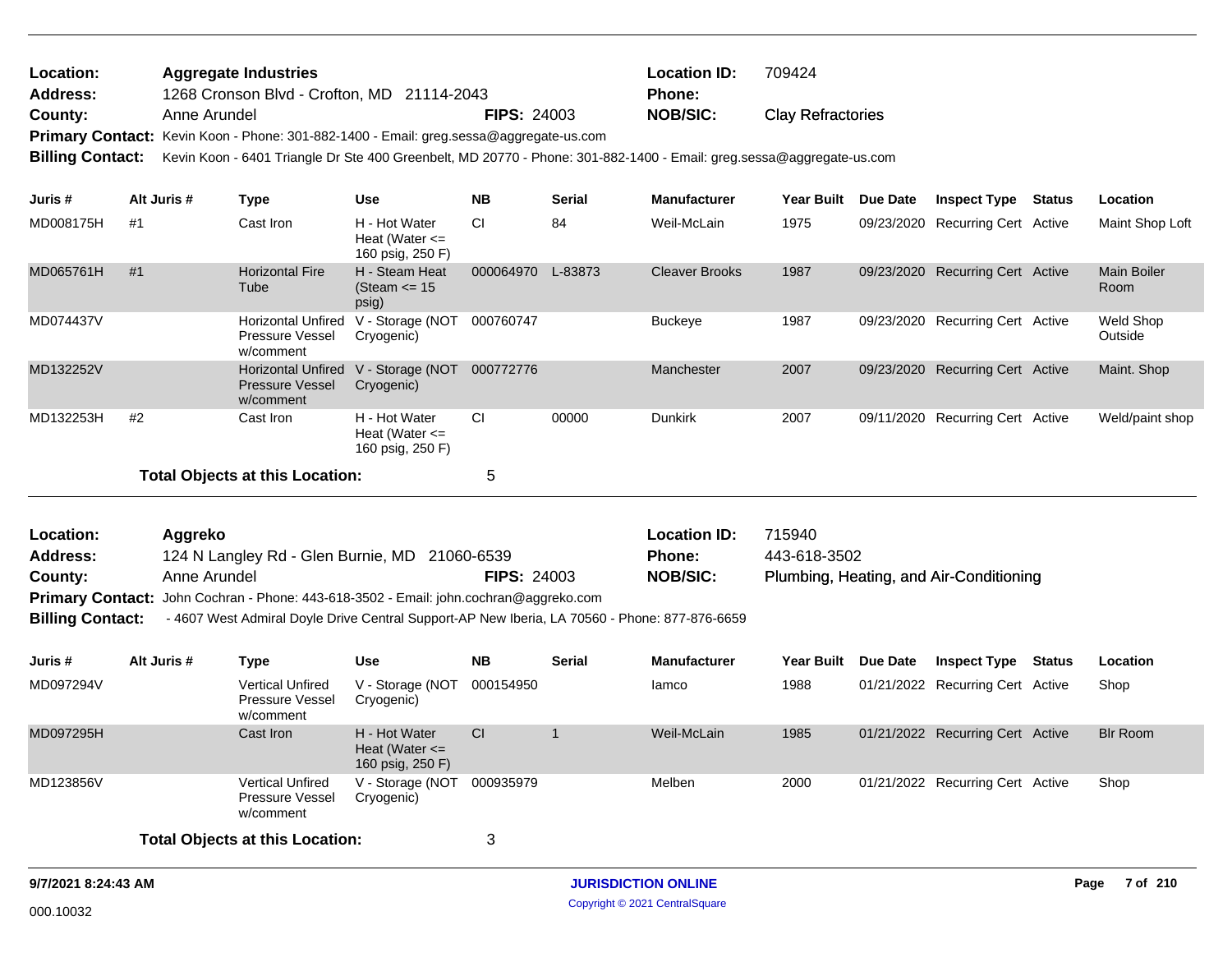| Location:<br>Address:<br>County:                                                                                                                   | Alibi's (Arc3)<br>Anne Arundel                                                                                                                     | 7935 Elizabeth Rd - Pasadena, MD 21122-2311                                                       |                            | <b>Location ID:</b><br>3963322<br><b>Phone:</b><br><b>NOB/SIC:</b><br><b>FIPS: 24003</b><br><b>Eating and Drinking Places</b><br>Primary Contact: Charlie Patterson - Phone: 804-644-4521 - Email: charlie.patterson@arc3gases.com<br>Charlie Patterson - PO Box 26269 Richmond, VA 23260-6269 - Phone: 804-644-4521 - Email: charlie.patterson@arc3gases.com |               |                                      |                                   |  |                                  |  |          |
|----------------------------------------------------------------------------------------------------------------------------------------------------|----------------------------------------------------------------------------------------------------------------------------------------------------|---------------------------------------------------------------------------------------------------|----------------------------|---------------------------------------------------------------------------------------------------------------------------------------------------------------------------------------------------------------------------------------------------------------------------------------------------------------------------------------------------------------|---------------|--------------------------------------|-----------------------------------|--|----------------------------------|--|----------|
| <b>Billing Contact:</b>                                                                                                                            |                                                                                                                                                    |                                                                                                   |                            |                                                                                                                                                                                                                                                                                                                                                               |               |                                      |                                   |  |                                  |  |          |
| Juris #                                                                                                                                            | Alt Juris #                                                                                                                                        | <b>Type</b>                                                                                       | <b>Use</b>                 | <b>NB</b>                                                                                                                                                                                                                                                                                                                                                     | <b>Serial</b> | <b>Manufacturer</b>                  | Year Built Due Date               |  | <b>Inspect Type Status</b>       |  | Location |
| MD165098V                                                                                                                                          |                                                                                                                                                    | <b>Vertical Unfired</b><br>Pressure Vessel<br>w/comment                                           | V - Storage<br>(Cryogenic) | 000149536                                                                                                                                                                                                                                                                                                                                                     |               | <b>CHART</b>                         | 2003                              |  | 07/10/2023 Recurring Cert Active |  | Outside  |
|                                                                                                                                                    |                                                                                                                                                    | <b>Total Objects at this Location:</b>                                                            |                            | -1                                                                                                                                                                                                                                                                                                                                                            |               |                                      |                                   |  |                                  |  |          |
| <b>Location:</b><br><b>Address:</b>                                                                                                                |                                                                                                                                                    | All American Steakhouse (Arc3)<br>139 Mitchells Chance Rd - Edgewater, MD 21037-2773              |                            |                                                                                                                                                                                                                                                                                                                                                               |               | <b>Location ID:</b><br><b>Phone:</b> | 3965285                           |  |                                  |  |          |
| County:                                                                                                                                            | Anne Arundel                                                                                                                                       | Primary Contact: Charlie Patterson - Phone: 804-644-4521 - Email: charlie.patterson@arc3gases.com |                            | <b>FIPS: 24003</b>                                                                                                                                                                                                                                                                                                                                            |               | <b>NOB/SIC:</b>                      | <b>Eating and Drinking Places</b> |  |                                  |  |          |
| Charlie Patterson - PO Box 26269 Richmond, VA 23260-6269 - Phone: 804-644-4521 - Email: charlie.patterson@arc3gases.com<br><b>Billing Contact:</b> |                                                                                                                                                    |                                                                                                   |                            |                                                                                                                                                                                                                                                                                                                                                               |               |                                      |                                   |  |                                  |  |          |
| Juris #                                                                                                                                            | Alt Juris #                                                                                                                                        | <b>Type</b>                                                                                       | <b>Use</b>                 | <b>NB</b>                                                                                                                                                                                                                                                                                                                                                     | <b>Serial</b> | <b>Manufacturer</b>                  | Year Built Due Date               |  | <b>Inspect Type Status</b>       |  | Location |
| MD165042V                                                                                                                                          |                                                                                                                                                    | <b>Vertical Unfired</b><br>Pressure Vessel<br>w/comment                                           | V - Storage<br>(Cryogenic) | 000149480                                                                                                                                                                                                                                                                                                                                                     |               | <b>CHART</b>                         | 2003                              |  | 07/29/2023 Recurring Cert Active |  | Outside  |
|                                                                                                                                                    |                                                                                                                                                    | <b>Total Objects at this Location:</b>                                                            |                            | $\mathbf 1$                                                                                                                                                                                                                                                                                                                                                   |               |                                      |                                   |  |                                  |  |          |
| <b>Location:</b><br><b>Address:</b>                                                                                                                |                                                                                                                                                    | All American Steakhouse (Arc3)<br>1502 Annapolis Rd - Odenton, MD 21113-1001                      |                            |                                                                                                                                                                                                                                                                                                                                                               |               | <b>Location ID:</b><br>Phone:        | 3968288                           |  |                                  |  |          |
| County:                                                                                                                                            | Anne Arundel                                                                                                                                       |                                                                                                   |                            | <b>FIPS: 24003</b>                                                                                                                                                                                                                                                                                                                                            |               | <b>NOB/SIC:</b>                      | <b>Eating and Drinking Places</b> |  |                                  |  |          |
|                                                                                                                                                    | Primary Contact: Charlie Patterson - Phone: 804-644-4521 - Email: charlie.patterson@arc3gases.com                                                  |                                                                                                   |                            |                                                                                                                                                                                                                                                                                                                                                               |               |                                      |                                   |  |                                  |  |          |
|                                                                                                                                                    | <b>Billing Contact:</b><br>Charlie Patterson - PO Box 26269 Richmond, VA 23260-6269 - Phone: 804-644-4521 - Email: charlie.patterson@arc3gases.com |                                                                                                   |                            |                                                                                                                                                                                                                                                                                                                                                               |               |                                      |                                   |  |                                  |  |          |
| Juris #                                                                                                                                            | Alt Juris #                                                                                                                                        | Type                                                                                              | <b>Use</b>                 | <b>NB</b>                                                                                                                                                                                                                                                                                                                                                     | <b>Serial</b> | <b>Manufacturer</b>                  | Year Built Due Date               |  | <b>Inspect Type Status</b>       |  | Location |
| MD166406V                                                                                                                                          |                                                                                                                                                    | <b>Vertical Unfired</b><br>Pressure Vessel<br>w/comment                                           | V - Storage<br>(Cryogenic) | 000080484                                                                                                                                                                                                                                                                                                                                                     |               | Taylor-Wharton                       | 2005                              |  | 08/30/2021 Recurring Cert Active |  | Kitchen  |
|                                                                                                                                                    |                                                                                                                                                    | <b>Total Objects at this Location:</b>                                                            |                            |                                                                                                                                                                                                                                                                                                                                                               |               |                                      |                                   |  |                                  |  |          |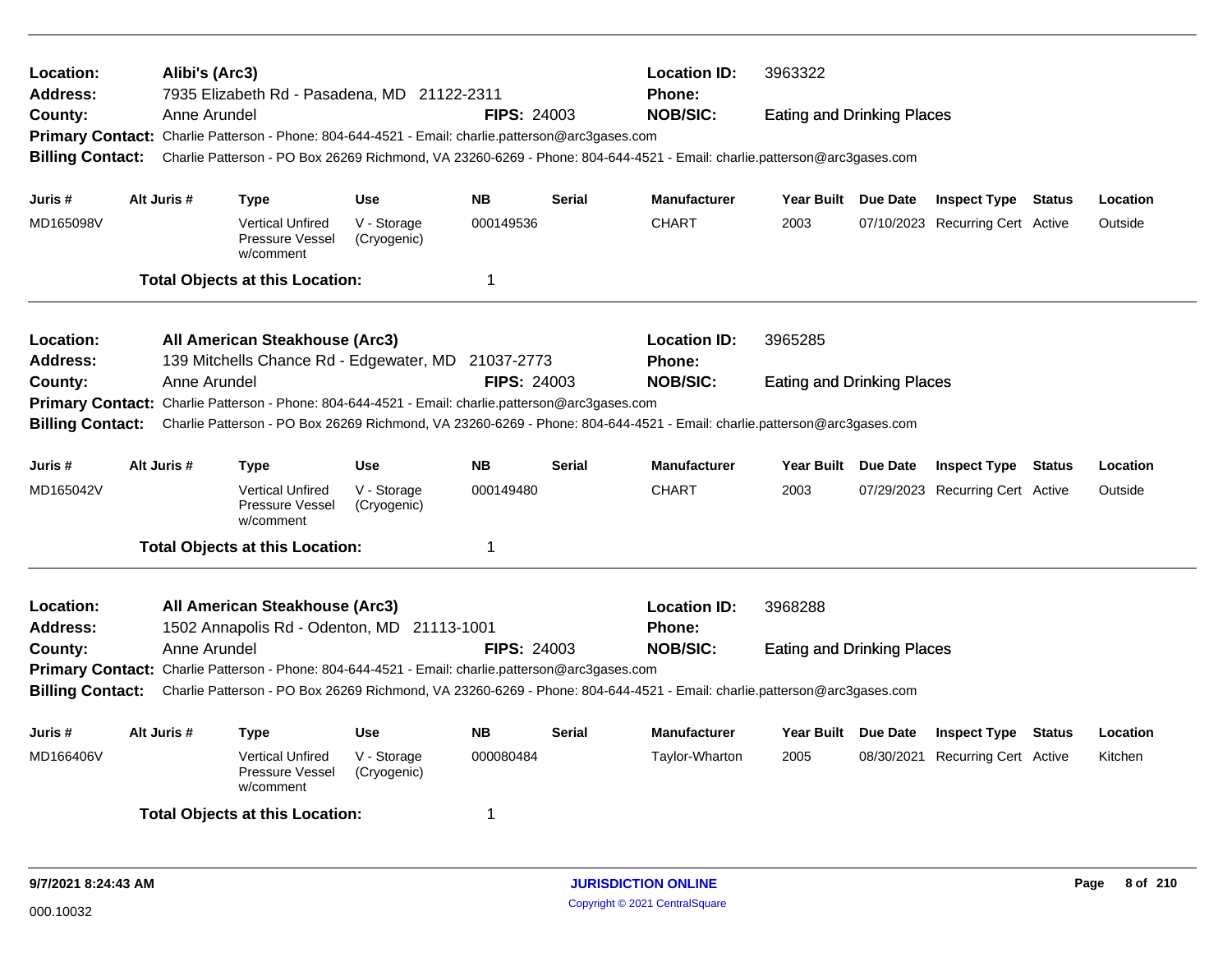| Location:<br><b>Address:</b><br>County:<br><b>Billing Contact:</b> | <b>All Tires</b><br><b>Primary Contact: All Tires</b> | 3581 Laurel Fort Meade Rd - Laurel, MD 20724-2910<br>Anne Arundel                                                                                                                                                                                        |                                                       | <b>FIPS: 24003</b>               |               | <b>Location ID:</b><br><b>Phone:</b><br><b>NOB/SIC:</b> | 3965895<br>240-786-7115                             |                     |                                      |               |                              |
|--------------------------------------------------------------------|-------------------------------------------------------|----------------------------------------------------------------------------------------------------------------------------------------------------------------------------------------------------------------------------------------------------------|-------------------------------------------------------|----------------------------------|---------------|---------------------------------------------------------|-----------------------------------------------------|---------------------|--------------------------------------|---------------|------------------------------|
| Juris #                                                            | Alt Juris #                                           | <b>Type</b>                                                                                                                                                                                                                                              | Use                                                   | <b>NB</b>                        | <b>Serial</b> | <b>Manufacturer</b>                                     | <b>Year Built</b>                                   | Due Date            | <b>Inspect Type</b>                  | <b>Status</b> | Location                     |
| MD163921V                                                          |                                                       | <b>Vertical Unfired</b><br>Pressure Vessel<br>w/comment                                                                                                                                                                                                  | V - Storage (NOT<br>Cryogenic)                        | 000391753                        |               | Sanborn                                                 | 2018                                                |                     | 08/07/2023 Recurring Cert Active     |               | Tire Shop (Not<br>Auto Shop) |
|                                                                    |                                                       | <b>Total Objects at this Location:</b>                                                                                                                                                                                                                   |                                                       | 1                                |               |                                                         |                                                     |                     |                                      |               |                              |
| Location:<br><b>Address:</b><br>County:<br><b>Billing Contact:</b> | Primary Contact: Aloft Hotel (BWI)                    | <b>Aloft Hotel (BWI)</b><br>1741 W Nursery Rd - Linthicum Heights, MD<br>Anne Arundel                                                                                                                                                                    |                                                       | 21090-2906<br><b>FIPS: 24003</b> |               | <b>Location ID:</b><br><b>Phone:</b><br><b>NOB/SIC:</b> | 2881498<br>410-691-6969<br><b>Hotels and Motels</b> |                     |                                      |               |                              |
| Juris #                                                            | Alt Juris #                                           | <b>Type</b>                                                                                                                                                                                                                                              | Use                                                   | <b>NB</b>                        | <b>Serial</b> | <b>Manufacturer</b>                                     | <b>Year Built</b>                                   | Due Date            | <b>Inspect Type</b>                  | Status        | Location                     |
| MD136678H                                                          |                                                       | <b>Water Tube</b><br>Coiled (NOT<br><b>Flueless Hi</b><br>Efficiency)                                                                                                                                                                                    | H - Hot Water<br>Supply (Water <=<br>160 psig, 250 F) | 000C21782                        |               | A O Smith                                               | 2008                                                |                     | 01/16/2023 Recurring Cert Active     |               | <b>Equipment Room</b>        |
| MD136679H                                                          |                                                       | <b>Water Tube</b><br>Coiled (NOT<br><b>Flueless Hi</b><br>Efficiency)                                                                                                                                                                                    | H - Hot Water<br>Supply (Water <=<br>160 psig, 250 F) | 000C21783                        |               | A O Smith                                               | 2008                                                |                     | 01/16/2023 Recurring Cert Active     |               | <b>Equipment Room</b>        |
|                                                                    |                                                       | <b>Total Objects at this Location:</b>                                                                                                                                                                                                                   |                                                       | $\overline{2}$                   |               |                                                         |                                                     |                     |                                      |               |                              |
| Location:<br><b>Address:</b><br>County:                            |                                                       | <b>American Urethane Inc and Betson</b><br>1905 Betson Ct - Odenton, MD 21113-1124<br>Anne Arundel<br>Primary Contact: Jude Masters - Phone: 410-672-2100<br>Billing Contact: Jude Masters - 1905 Betson Ct Odenton, MD 21113-1124 - Phone: 410-672-2100 |                                                       | <b>FIPS: 24003</b>               |               | <b>Location ID:</b><br>Phone:<br><b>NOB/SIC:</b>        | 1928988                                             |                     | Rubber and Plastics Hose and Belting |               |                              |
| Juris #                                                            | Alt Juris #                                           | <b>Type</b>                                                                                                                                                                                                                                              | <b>Use</b>                                            | <b>NB</b>                        | <b>Serial</b> | Manufacturer                                            |                                                     | Year Built Due Date | <b>Inspect Type Status</b>           |               | Location                     |
| MD169733V                                                          |                                                       | Vertical Unfired<br>Pressure Vessel                                                                                                                                                                                                                      | V - Storage (NOT<br>Cryogenic)                        | 000054030                        |               | AIR COM                                                 | 2019                                                |                     | 03/17/2022 Recurring Cert Active     |               | COMP SHED 2                  |
| 9/7/2021 8:24:43 AM                                                |                                                       |                                                                                                                                                                                                                                                          |                                                       |                                  |               | <b>JURISDICTION ONLINE</b>                              |                                                     |                     |                                      |               | 9 of 210<br>Page             |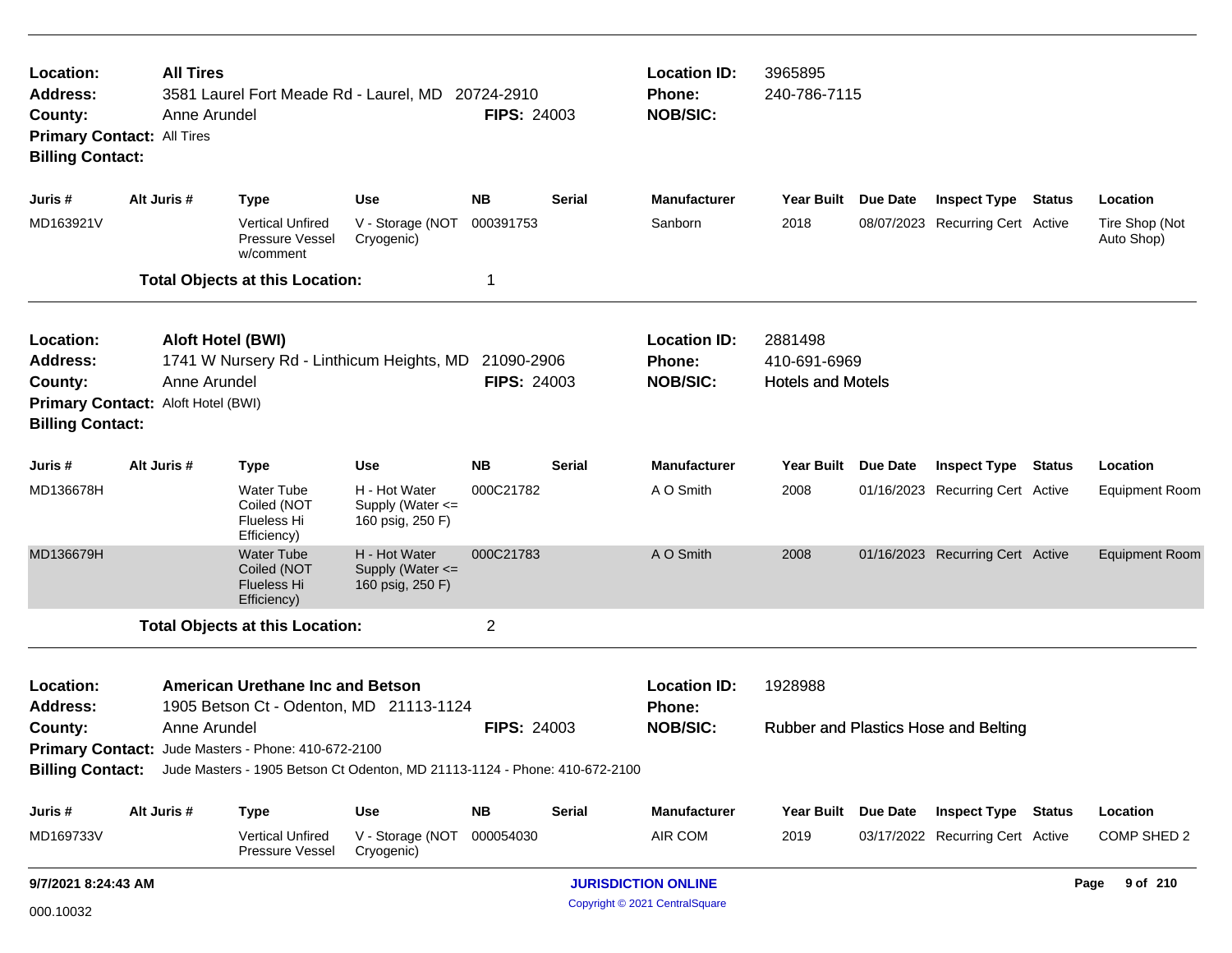| Juris #                 | Alt Juris #  | <b>Type</b><br>w/comment                                                                            | <b>Use</b>                                              | <b>NB</b>          | <b>Serial</b> | <b>Manufacturer</b>                                                                                                           | Year Built Due Date            |                 | <b>Inspect Type</b>              | <b>Status</b> | Location        |
|-------------------------|--------------|-----------------------------------------------------------------------------------------------------|---------------------------------------------------------|--------------------|---------------|-------------------------------------------------------------------------------------------------------------------------------|--------------------------------|-----------------|----------------------------------|---------------|-----------------|
|                         |              | <b>Total Objects at this Location:</b>                                                              |                                                         | 1                  |               |                                                                                                                               |                                |                 |                                  |               |                 |
| Location:               |              | <b>Anchor Baptist Church</b>                                                                        |                                                         |                    |               | <b>Location ID:</b>                                                                                                           | 702787                         |                 |                                  |               |                 |
| <b>Address:</b>         |              | 320 W Pasadena Rd - Millersville, MD 21108-1709                                                     |                                                         |                    |               | Phone:                                                                                                                        | 410-647-9614                   |                 |                                  |               |                 |
| County:                 | Anne Arundel |                                                                                                     |                                                         | <b>FIPS: 24003</b> |               | <b>NOB/SIC:</b>                                                                                                               | <b>Religious Organizations</b> |                 |                                  |               |                 |
|                         |              | Primary Contact: Joel Porcher - Phone: 410-647-9614 - Email: office@anchorbaptistonline.org         |                                                         |                    |               |                                                                                                                               |                                |                 |                                  |               |                 |
| <b>Billing Contact:</b> |              |                                                                                                     |                                                         |                    |               | Joel Porcher - 320 W Pasadena Rd Millersville, MD 21108-1709 - Phone: 410-647-9614 - Email: office@anchorbaptistonline.org    |                                |                 |                                  |               |                 |
| Juris #                 | Alt Juris #  | <b>Type</b>                                                                                         | <b>Use</b>                                              | <b>NB</b>          | <b>Serial</b> | <b>Manufacturer</b>                                                                                                           | <b>Year Built</b>              | Due Date        | <b>Inspect Type</b>              | Status        | Location        |
| MD156513H               |              | <b>Cast Aluminum</b>                                                                                | H - Hot Water<br>Heat (Water $\leq$<br>160 psig, 250 F) | CA                 |               | Weil-McLain                                                                                                                   | 2015                           |                 | 10/31/2022 Recurring Cert Active |               | <b>BLRM</b>     |
|                         |              | <b>Total Objects at this Location:</b>                                                              |                                                         | 1                  |               |                                                                                                                               |                                |                 |                                  |               |                 |
| Location:               |              | <b>Annapolis City/Harbor House</b>                                                                  |                                                         |                    |               | <b>Location ID:</b>                                                                                                           | 3048261                        |                 |                                  |               |                 |
| Address:                |              | 920 Madison St - Annapolis, MD 21403-2234                                                           |                                                         |                    |               | Phone:                                                                                                                        |                                |                 |                                  |               |                 |
| County:                 | Anne Arundel |                                                                                                     |                                                         | <b>FIPS: 24003</b> |               | <b>NOB/SIC:</b>                                                                                                               | <b>Hotels and Motels</b>       |                 |                                  |               |                 |
|                         |              | Primary Contact: Dale Parker - Phone: 443-482-3026 - Cell: 410-953-9570 - Email: dparker@hacamd.org |                                                         |                    |               |                                                                                                                               |                                |                 |                                  |               |                 |
| <b>Billing Contact:</b> |              |                                                                                                     |                                                         |                    |               | Dale Parker - 1217 Madison St Annapolis, MD 21403-2203 - Phone: 443-482-3026 - Cell: 410-953-9570 - Email: dparker@hacamd.org |                                |                 |                                  |               |                 |
| Juris #                 | Alt Juris #  | <b>Type</b>                                                                                         | <b>Use</b>                                              | <b>NB</b>          | <b>Serial</b> | <b>Manufacturer</b>                                                                                                           | <b>Year Built</b>              | <b>Due Date</b> | <b>Inspect Type</b>              | Status        | Location        |
| MD140437H               |              | <b>Water Heater</b><br>(HLW)                                                                        | H - Hot Water<br>Supply (Water <=<br>160 psig, 210 F)   | 000129931          |               | A O Smith                                                                                                                     | 2008                           |                 | 01/20/2022 Recurring Cert Active |               | <b>Bldg 920</b> |
|                         |              | <b>Total Objects at this Location:</b>                                                              |                                                         | 1                  |               |                                                                                                                               |                                |                 |                                  |               |                 |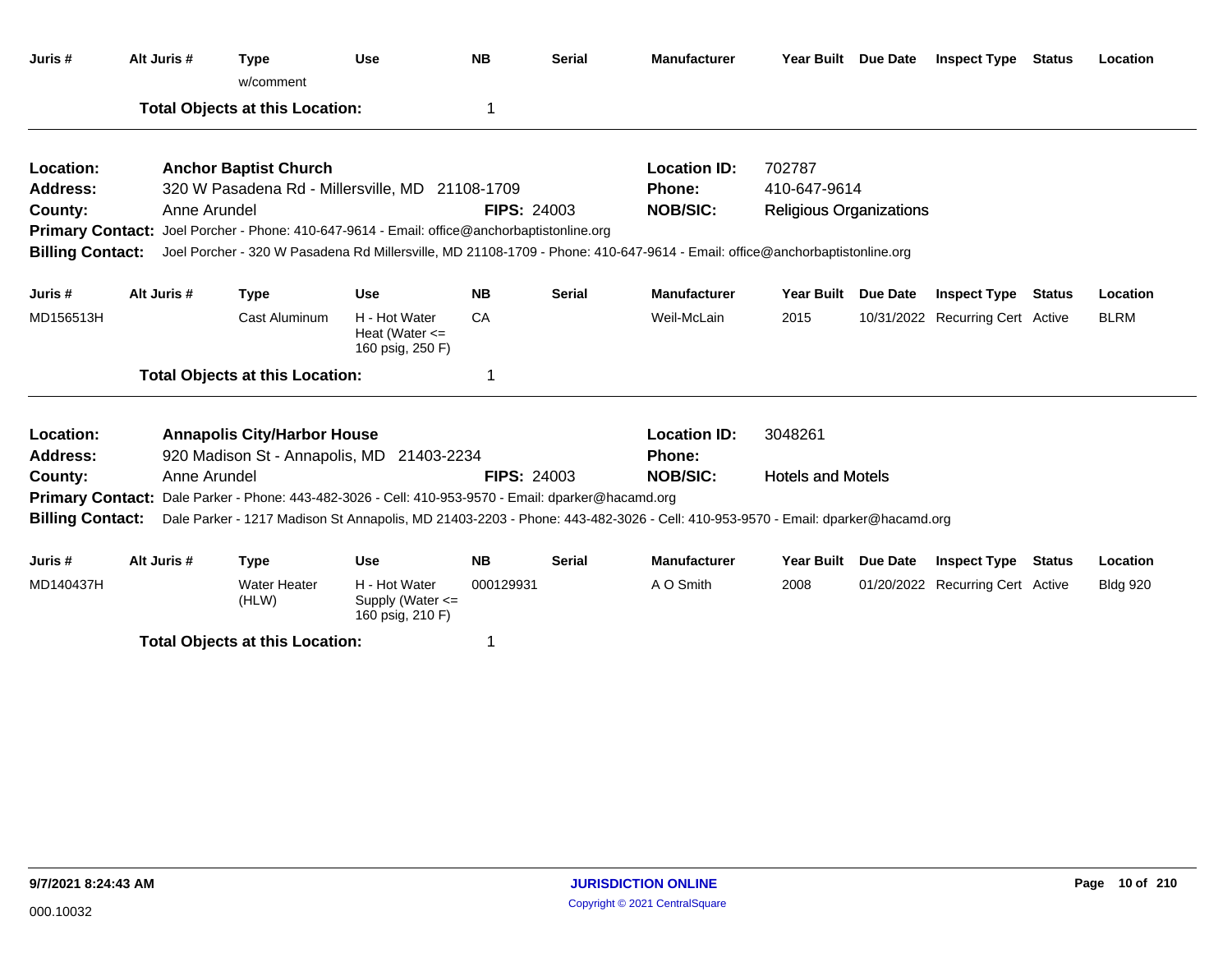| Location:                                                                |                |              | <b>Annapolis ENT Surgical Center LLC</b>                                          |                                                         |                                  |               | <b>Location ID:</b>                  | 3005262                                 |                 |                                            |               |                |
|--------------------------------------------------------------------------|----------------|--------------|-----------------------------------------------------------------------------------|---------------------------------------------------------|----------------------------------|---------------|--------------------------------------|-----------------------------------------|-----------------|--------------------------------------------|---------------|----------------|
| <b>Address:</b><br>County:                                               |                | Anne Arundel | 2002 Medical Pkwy Ste 150 - Annapolis, MD                                         |                                                         | 21401-3159<br><b>FIPS: 24003</b> |               | Phone:<br><b>NOB/SIC:</b>            |                                         |                 | Offices and Clinics of Doctors of Medicine |               |                |
|                                                                          |                |              | Primary Contact: Amy Kratty - Phone: 410-266-6267 - Email: acratty@cadentcare.com |                                                         |                                  |               |                                      |                                         |                 |                                            |               |                |
| <b>Billing Contact:</b>                                                  |                |              | - 2002 Medical Pkwy Ste 150 Annapolis, MD 21401-3159                              |                                                         |                                  |               |                                      |                                         |                 |                                            |               |                |
| Juris #                                                                  |                | Alt Juris #  | <b>Type</b>                                                                       | <b>Use</b>                                              | <b>NB</b>                        | <b>Serial</b> | <b>Manufacturer</b>                  | <b>Year Built</b>                       | Due Date        | <b>Inspect Type</b>                        | <b>Status</b> | Location       |
| MD169737V                                                                |                |              | <b>Vertical Unfired</b><br>Pressure Vessel<br>w/comment                           | V - Storage (NOT<br>Cryogenic)                          | 000093195                        |               | <b>STERIS</b>                        | 2006                                    |                 | 03/24/2023 Recurring Cert Active           |               | <b>SURGERY</b> |
|                                                                          |                |              | <b>Total Objects at this Location:</b>                                            |                                                         | 1                                |               |                                      |                                         |                 |                                            |               |                |
| Location:<br>Address:                                                    |                |              | <b>Annapolis Roads Apartments</b><br>1008 Tallwood Rd - Annapolis, MD 21403-5318  |                                                         |                                  |               | <b>Location ID:</b><br><b>Phone:</b> | 702863                                  |                 |                                            |               |                |
| County:                                                                  |                | Anne Arundel |                                                                                   |                                                         | <b>FIPS: 24003</b>               |               | <b>NOB/SIC:</b>                      | <b>Operators of Apartment Buildings</b> |                 |                                            |               |                |
| <b>Primary Contact:</b>                                                  |                |              | Annapolis Roads Apts - Phone: 410-263-4787/410-269-6909                           |                                                         |                                  |               |                                      |                                         |                 |                                            |               |                |
| <b>Billing Contact:</b>                                                  |                |              | - 1 Eaglewood Rd Annapolis, MD 21403-5540 - Phone: 410-263-4787/410-269-6909      |                                                         |                                  |               |                                      |                                         |                 |                                            |               |                |
| Juris #                                                                  |                | Alt Juris #  | <b>Type</b>                                                                       | <b>Use</b>                                              | <b>NB</b>                        | <b>Serial</b> | <b>Manufacturer</b>                  | <b>Year Built</b>                       | Due Date        | <b>Inspect Type</b>                        | <b>Status</b> | Location       |
| MD149022H                                                                | -1             |              | Cast Aluminum                                                                     | H - Hot Water<br>Heat (Water $\leq$<br>160 psig, 250 F) | CA                               |               | Weil-McLain                          | 2013                                    |                 | 09/25/2021 Recurring Cert Active           |               | 1008TALLWOOD   |
| MD149023H                                                                | $\overline{2}$ |              | <b>Cast Aluminum</b>                                                              | H - Hot Water<br>Heat (Water $\leq$<br>160 psig, 250 F) | CA                               |               | Weil-McLain                          | 2013                                    |                 | 09/25/2021 Recurring Cert Active           |               | 1008TALLWOOD   |
|                                                                          |                |              | <b>Total Objects at this Location:</b>                                            |                                                         | $\overline{2}$                   |               |                                      |                                         |                 |                                            |               |                |
| Location:                                                                |                |              | <b>Annapolis Roads Apartments</b>                                                 |                                                         |                                  |               | <b>Location ID:</b>                  | 702864                                  |                 |                                            |               |                |
| <b>Address:</b>                                                          |                |              | 1014 Tallwood Rd - Annapolis, MD 21403-5320                                       |                                                         |                                  |               | Phone:                               |                                         |                 |                                            |               |                |
| County:                                                                  |                | Anne Arundel |                                                                                   |                                                         | <b>FIPS: 24003</b>               |               | <b>NOB/SIC:</b>                      | <b>Operators of Apartment Buildings</b> |                 |                                            |               |                |
| Primary Contact: Annapolis Roads Apts - Phone: 410-263-4787/410-269-6909 |                |              |                                                                                   |                                                         |                                  |               |                                      |                                         |                 |                                            |               |                |
| <b>Billing Contact:</b>                                                  |                |              | - 1 Eaglewood Rd Annapolis, MD 21403-5540 - Phone: 410-263-4787/410-269-6909      |                                                         |                                  |               |                                      |                                         |                 |                                            |               |                |
| Juris #                                                                  |                | Alt Juris #  | <b>Type</b>                                                                       | <b>Use</b>                                              | <b>NB</b>                        | <b>Serial</b> | <b>Manufacturer</b>                  | <b>Year Built</b>                       | <b>Due Date</b> | <b>Inspect Type Status</b>                 |               | Location       |
| MD139187H                                                                |                |              | <b>Water Heater</b><br>(HLW)                                                      | H - Hot Water<br>Supply (Water <=<br>160 psig, 210 F)   | 000000188                        |               | <b>Bock TTI</b>                      | 2010                                    | 08/19/2021      | <b>Recurring Cert Active</b>               |               | 1014TALLWOOD   |
| MD147106H                                                                |                |              | Cast Iron                                                                         | H - Hot Water                                           | CI                               |               | <b>Burnham</b>                       | 2011                                    |                 | 08/19/2021 Recurring Cert Active           |               | 1014TALLWOOD   |
| 9/7/2021 8:24:43 AM                                                      |                |              |                                                                                   |                                                         |                                  |               | <b>JURISDICTION ONLINE</b>           |                                         |                 |                                            |               | Page 11 of 210 |
| 000.10032                                                                |                |              |                                                                                   |                                                         |                                  |               | Copyright © 2021 CentralSquare       |                                         |                 |                                            |               |                |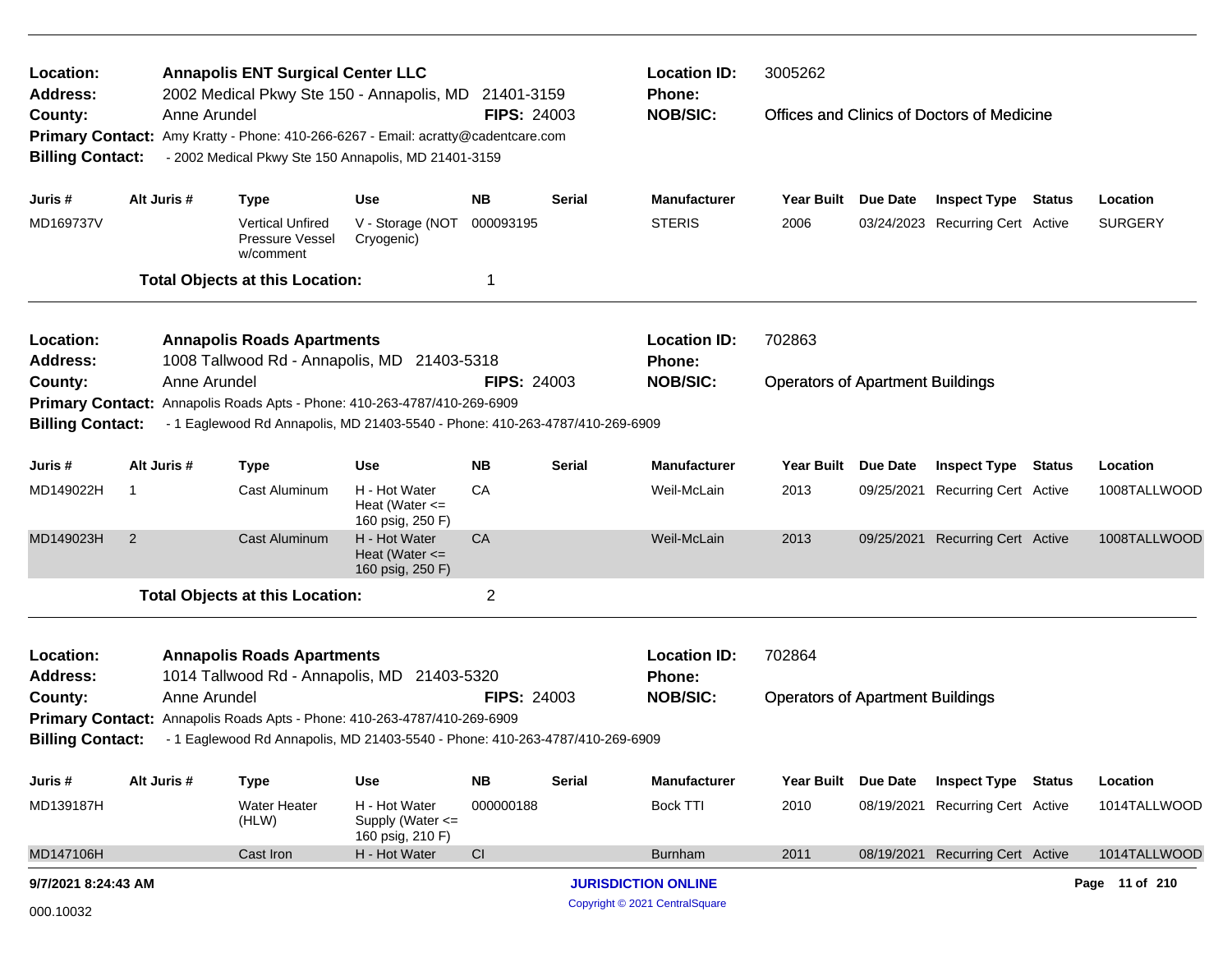| Juris #                      | Alt Juris #  | <b>Type</b>                            | <b>Use</b>                                                                   | <b>NB</b>          | <b>Serial</b> | <b>Manufacturer</b>                  | <b>Year Built</b>                       | <b>Due Date</b> | <b>Inspect Type</b>          | <b>Status</b> | Location          |
|------------------------------|--------------|----------------------------------------|------------------------------------------------------------------------------|--------------------|---------------|--------------------------------------|-----------------------------------------|-----------------|------------------------------|---------------|-------------------|
|                              |              |                                        | Heat (Water $\leq$<br>160 psig, 250 F)                                       |                    |               |                                      |                                         |                 |                              |               |                   |
|                              |              | <b>Total Objects at this Location:</b> |                                                                              | $\overline{2}$     |               |                                      |                                         |                 |                              |               |                   |
| Location:                    |              | <b>Annapolis Roads Apartments</b>      |                                                                              |                    |               | <b>Location ID:</b>                  | 702865                                  |                 |                              |               |                   |
| <b>Address:</b>              |              |                                        | 1050 Eaglewood Rd - Annapolis, MD 21403-5523                                 |                    |               | <b>Phone:</b>                        |                                         |                 |                              |               |                   |
| County:                      | Anne Arundel |                                        |                                                                              | <b>FIPS: 24003</b> |               | <b>NOB/SIC:</b>                      | <b>Operators of Apartment Buildings</b> |                 |                              |               |                   |
|                              |              |                                        | Primary Contact: Annapolis Roads Apts - Phone: 410-263-4787/410-269-6909     |                    |               |                                      |                                         |                 |                              |               |                   |
| <b>Billing Contact:</b>      |              |                                        | - 1 Eaglewood Rd Annapolis, MD 21403-5540 - Phone: 410-263-4787/410-269-6909 |                    |               |                                      |                                         |                 |                              |               |                   |
| Juris #                      | Alt Juris #  | <b>Type</b>                            | <b>Use</b>                                                                   | <b>NB</b>          | <b>Serial</b> | <b>Manufacturer</b>                  | <b>Year Built</b>                       | <b>Due Date</b> | <b>Inspect Type</b>          | <b>Status</b> | Location          |
| MD083593H                    |              | <b>Water Heater</b><br>(HLW)           | H - Hot Water<br>Supply (Water <=<br>160 psig, 210 F)                        | 000027136          | 158809        | Jet Glass                            | 1992                                    | 08/19/2021      | <b>Recurring Cert Active</b> |               | 1050<br>EAGLEWOOD |
|                              |              | <b>Total Objects at this Location:</b> |                                                                              | 1                  |               |                                      |                                         |                 |                              |               |                   |
| Location:<br><b>Address:</b> |              | <b>Annapolis Roads Apartments</b>      | 1052 Eaglewood Rd - Annapolis, MD 21403-5524                                 |                    |               | <b>Location ID:</b><br><b>Phone:</b> | 702866                                  |                 |                              |               |                   |
| County:                      | Anne Arundel |                                        |                                                                              | <b>FIPS: 24003</b> |               | <b>NOB/SIC:</b>                      | <b>Operators of Apartment Buildings</b> |                 |                              |               |                   |
|                              |              |                                        | Primary Contact: Annapolis Roads Apts - Phone: 410-263-4787/410-269-6909     |                    |               |                                      |                                         |                 |                              |               |                   |
| <b>Billing Contact:</b>      |              |                                        | - 1 Eaglewood Rd Annapolis, MD 21403-5540 - Phone: 410-263-4787/410-269-6909 |                    |               |                                      |                                         |                 |                              |               |                   |
| Juris #                      | Alt Juris #  | <b>Type</b>                            | <b>Use</b>                                                                   | <b>NB</b>          | <b>Serial</b> | <b>Manufacturer</b>                  | Year Built                              | <b>Due Date</b> | <b>Inspect Type</b>          | <b>Status</b> | Location          |
| MD147149H                    |              | <b>Water Heater</b><br>(HLW)           | H - Hot Water<br>Supply (Water $\leq$<br>160 psig, 250 F)                    | 000095549          | 110549        | <b>Bradford White</b>                | 2012                                    | 08/19/2021      | <b>Recurring Cert Active</b> |               | 1052EAGLEWO<br>OD |
|                              |              | ディストリ あしきょうそう しんけいきょうしょう ようし           |                                                                              |                    |               |                                      |                                         |                 |                              |               |                   |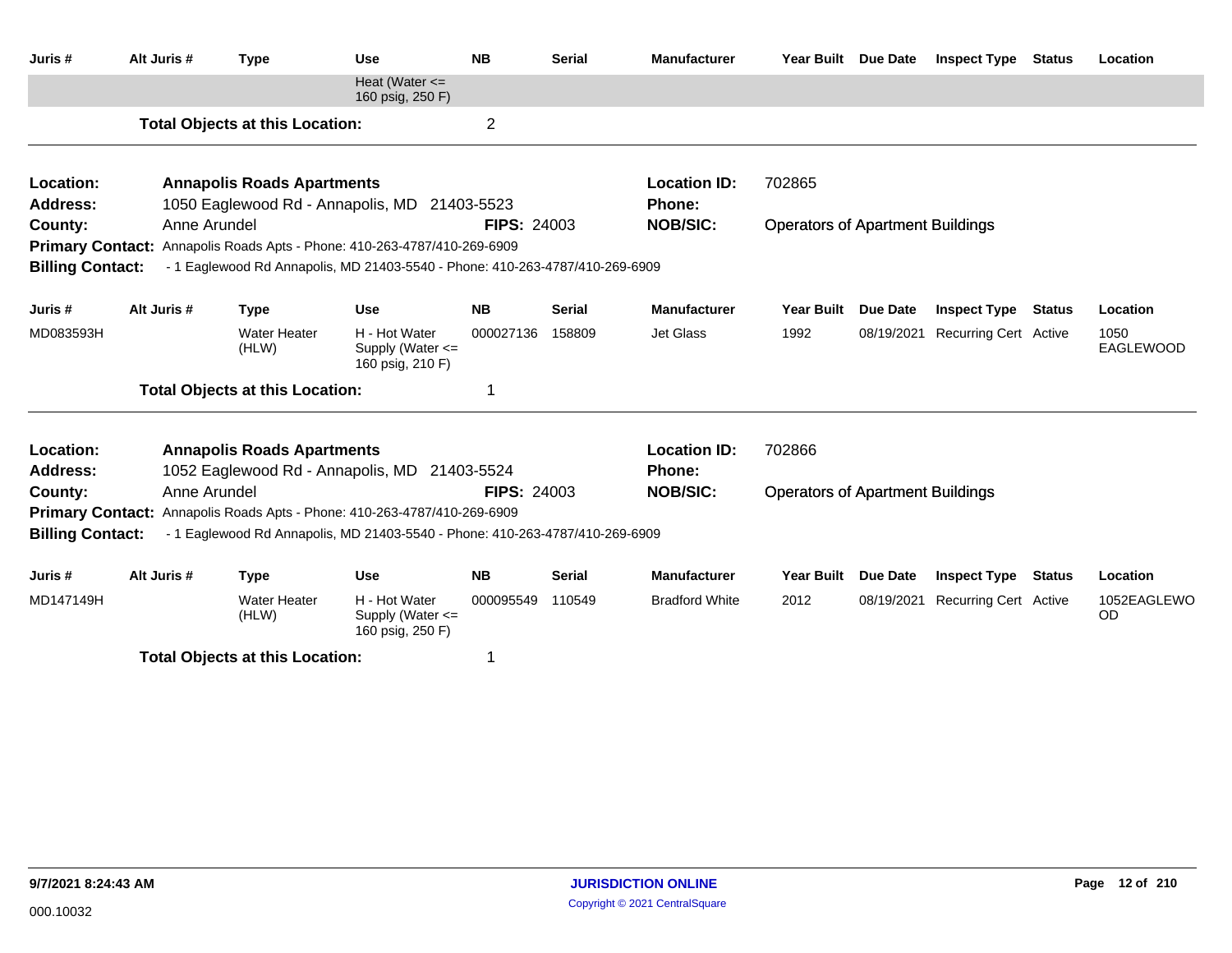| Location:<br><b>Address:</b><br>County:                       | Anne Arundel | <b>Annapolis Roads Apartments</b>      | 1054 Eaglewood Rd - Annapolis, MD 21403-5525                                                                                                             | <b>FIPS: 24003</b> |               | <b>Location ID:</b><br><b>Phone:</b><br><b>NOB/SIC:</b> | 985819<br><b>Operators of Apartment Buildings</b> |                 |                              |               |                          |  |
|---------------------------------------------------------------|--------------|----------------------------------------|----------------------------------------------------------------------------------------------------------------------------------------------------------|--------------------|---------------|---------------------------------------------------------|---------------------------------------------------|-----------------|------------------------------|---------------|--------------------------|--|
| <b>Billing Contact:</b>                                       |              |                                        | Primary Contact: Annapolis Roads Apts - Phone: 410-263-4787/410-269-6909<br>- 1 Eaglewood Rd Annapolis, MD 21403-5540 - Phone: 410-263-4787/410-269-6909 |                    |               |                                                         |                                                   |                 |                              |               |                          |  |
| Juris #                                                       | Alt Juris #  | <b>Type</b>                            | <b>Use</b>                                                                                                                                               | <b>NB</b>          | <b>Serial</b> | <b>Manufacturer</b>                                     | <b>Year Built</b>                                 | Due Date        | <b>Inspect Type Status</b>   |               | Location                 |  |
| MD147151H                                                     |              | <b>Water Heater</b><br>(HLW)           | H - Hot Water<br>Supply (Water $\leq$<br>160 psig, 250 F)                                                                                                | 000123456          |               | <b>Bradford White</b>                                   | 2011                                              | 08/19/2021      | <b>Recurring Cert Active</b> |               | 1054 EAGLEWO             |  |
|                                                               |              | <b>Total Objects at this Location:</b> |                                                                                                                                                          | 1                  |               |                                                         |                                                   |                 |                              |               |                          |  |
| <b>Location:</b><br><b>Address:</b>                           |              | <b>Annapolis Roads Apartments</b>      | 1056 Eaglewood Rd - Annapolis, MD 21403-5526                                                                                                             |                    |               | <b>Location ID:</b><br>Phone:                           | 702868                                            |                 |                              |               |                          |  |
| County:<br><b>Primary Contact:</b><br><b>Billing Contact:</b> | Anne Arundel |                                        | Annapolis Roads Apts - Phone: 410-263-4787/410-269-6909<br>- 1 Eaglewood Rd Annapolis, MD 21403-5540 - Phone: 410-263-4787/410-269-6909                  | <b>FIPS: 24003</b> |               | <b>NOB/SIC:</b>                                         | <b>Operators of Apartment Buildings</b>           |                 |                              |               |                          |  |
| Juris #                                                       | Alt Juris #  | Type                                   | <b>Use</b>                                                                                                                                               | <b>NB</b>          | Serial        | <b>Manufacturer</b>                                     | Year Built                                        | <b>Due Date</b> | <b>Inspect Type Status</b>   |               | Location                 |  |
| MD103232H                                                     |              | <b>Water Heater</b><br>(HLW)           | H - Hot Water<br>Supply (Water $\leq$<br>160 psig, 250 F)                                                                                                | 000042200          |               | <b>Jet Glass</b>                                        | 1997                                              | 08/19/2021      | <b>Recurring Cert Active</b> |               | 1056<br><b>EAGLEWOOD</b> |  |
|                                                               |              | <b>Total Objects at this Location:</b> |                                                                                                                                                          | $\mathbf 1$        |               |                                                         |                                                   |                 |                              |               |                          |  |
| Location:<br><b>Address:</b>                                  |              | <b>Annapolis Roads Apartments</b>      | 1101 Lake Heron Dr - Annapolis, MD 21403-5527                                                                                                            |                    |               | <b>Location ID:</b><br><b>Phone:</b>                    | 702861                                            |                 |                              |               |                          |  |
| County:                                                       | Anne Arundel |                                        |                                                                                                                                                          | <b>FIPS: 24003</b> |               | <b>NOB/SIC:</b>                                         | <b>Operators of Apartment Buildings</b>           |                 |                              |               |                          |  |
| <b>Billing Contact:</b>                                       |              |                                        | Primary Contact: Annapolis Roads Apts - Phone: 410-263-4787/410-269-6909<br>- 1 Eaglewood Rd Annapolis, MD 21403-5540 - Phone: 410-263-4787/410-269-6909 |                    |               |                                                         |                                                   |                 |                              |               |                          |  |
| Juris #                                                       | Alt Juris #  | <b>Type</b>                            | Use                                                                                                                                                      | <b>NB</b>          | Serial        | <b>Manufacturer</b>                                     | <b>Year Built</b>                                 | Due Date        | <b>Inspect Type</b>          | <b>Status</b> | Location                 |  |
| MD139188H                                                     |              | <b>Water Heater</b><br>(HLW)           | H - Hot Water<br>Supply (Water <=<br>160 psig, 210 F)                                                                                                    | 000090022          |               | <b>Bradford White</b>                                   | 2010                                              | 08/19/2021      | <b>Recurring Cert Active</b> |               | 1101LAKEHERR             |  |
|                                                               |              | <b>Total Objects at this Location:</b> |                                                                                                                                                          | 1                  |               |                                                         |                                                   |                 |                              |               |                          |  |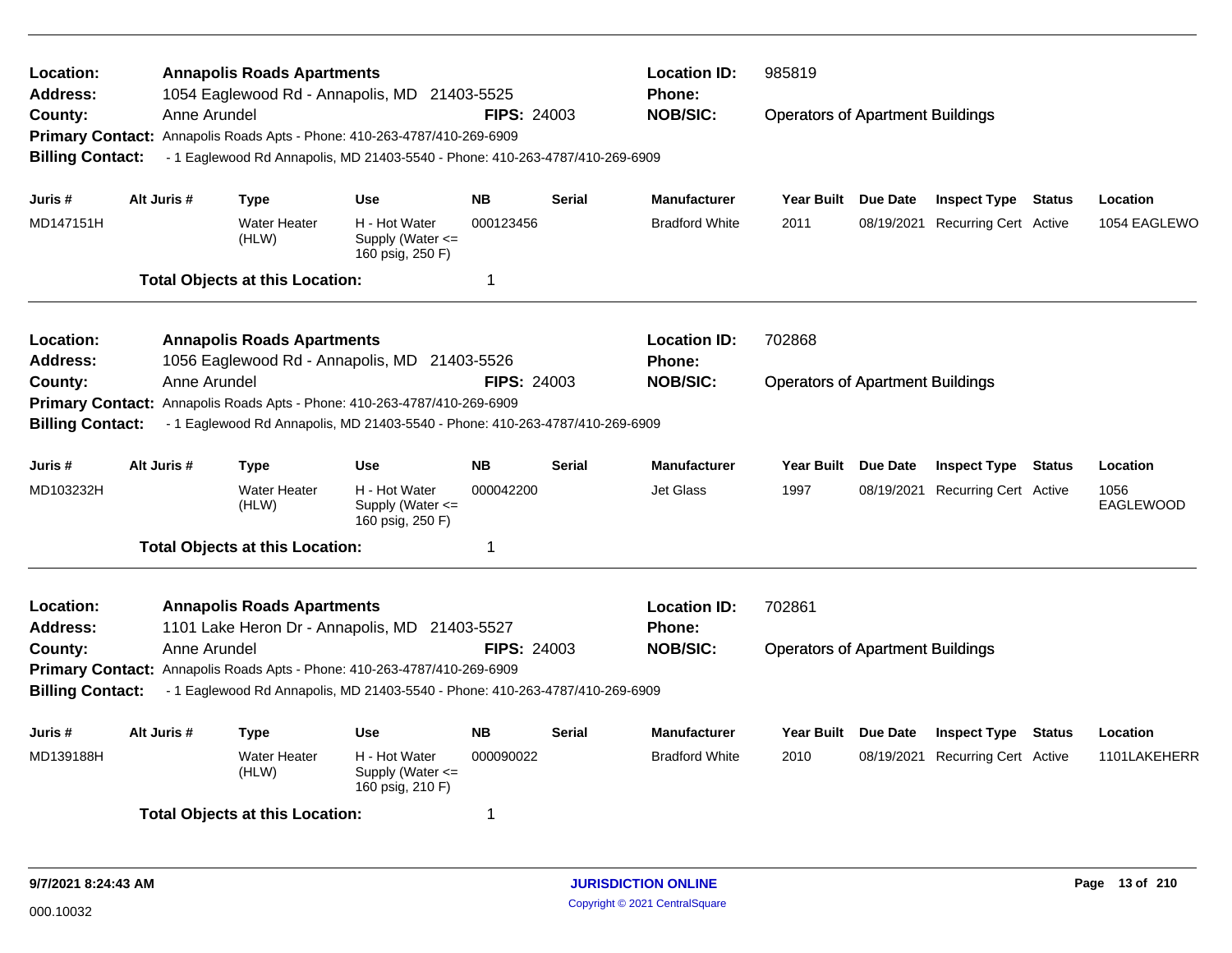| Location:<br><b>Address:</b> |              | <b>Annapolis Roads Apartments</b>      | 1103 Lake Heron Dr - Annapolis, MD 21403-5528                                |                    |                 | <b>Location ID:</b><br><b>Phone:</b>    | 702869                                  |                 |                                  |               |              |
|------------------------------|--------------|----------------------------------------|------------------------------------------------------------------------------|--------------------|-----------------|-----------------------------------------|-----------------------------------------|-----------------|----------------------------------|---------------|--------------|
| County:                      | Anne Arundel |                                        |                                                                              | <b>FIPS: 24003</b> |                 | <b>NOB/SIC:</b>                         | <b>Operators of Apartment Buildings</b> |                 |                                  |               |              |
| <b>Primary Contact:</b>      |              |                                        | Annapolis Roads Apts - Phone: 410-263-4787/410-269-6909                      |                    |                 |                                         |                                         |                 |                                  |               |              |
| <b>Billing Contact:</b>      |              |                                        | - 1 Eaglewood Rd Annapolis, MD 21403-5540 - Phone: 410-263-4787/410-269-6909 |                    |                 |                                         |                                         |                 |                                  |               |              |
| Juris #                      | Alt Juris #  | <b>Type</b>                            | <b>Use</b>                                                                   | <b>NB</b>          | <b>Serial</b>   | <b>Manufacturer</b>                     | <b>Year Built</b>                       | <b>Due Date</b> | <b>Inspect Type Status</b>       |               | Location     |
| MD117544H                    |              | <b>Water Heater</b><br>(HLW)           | H - Hot Water<br>Supply (Water $\leq$<br>160 psig, 250 F)                    | 000057142          |                 | <b>Bradford White</b>                   | 2002                                    | 08/19/2021      | <b>Recurring Cert Active</b>     |               | 1103LAKEHERR |
|                              |              | <b>Total Objects at this Location:</b> |                                                                              | 1                  |                 |                                         |                                         |                 |                                  |               |              |
| Location:                    |              | <b>Annapolis Roads Apartments</b>      |                                                                              |                    |                 | <b>Location ID:</b>                     | 702870                                  |                 |                                  |               |              |
| <b>Address:</b>              |              |                                        | 1105 Lake Heron Dr - Annapolis, MD 21403-5529                                |                    |                 | <b>Phone:</b>                           |                                         |                 |                                  |               |              |
| County:                      | Anne Arundel |                                        |                                                                              | <b>FIPS: 24003</b> |                 | <b>NOB/SIC:</b>                         | <b>Operators of Apartment Buildings</b> |                 |                                  |               |              |
| <b>Primary Contact:</b>      |              |                                        | Annapolis Roads Apts - Phone: 410-263-4787/410-269-6909                      |                    |                 |                                         |                                         |                 |                                  |               |              |
| <b>Billing Contact:</b>      |              |                                        | - 1 Eaglewood Rd Annapolis, MD 21403-5540 - Phone: 410-263-4787/410-269-6909 |                    |                 |                                         |                                         |                 |                                  |               |              |
| Juris #                      | Alt Juris #  | <b>Type</b>                            | <b>Use</b>                                                                   | <b>NB</b>          | <b>Serial</b>   | <b>Manufacturer</b>                     | Year Built                              | <b>Due Date</b> | <b>Inspect Type</b>              | <b>Status</b> | Location     |
| MD090745H                    |              | Water Heater<br>(HLW)                  | H - Hot Water<br>Supply (Water $\leq$<br>160 psig, 250 F)                    | 000036555          | 506655          | Jet Glass                               | 1995                                    | 08/19/2021      | <b>Recurring Cert Active</b>     |               | 1105LAKEHERR |
|                              |              | <b>Total Objects at this Location:</b> |                                                                              | 1                  |                 |                                         |                                         |                 |                                  |               |              |
| Location:                    |              | <b>Annapolis Roads Apartments</b>      |                                                                              |                    |                 | <b>Location ID:</b>                     | 702862                                  |                 |                                  |               |              |
| <b>Address:</b>              |              |                                        | 1107 Lake Heron Dr - Annapolis, MD 21403-5530                                | <b>FIPS: 24003</b> |                 | <b>Phone:</b>                           |                                         |                 |                                  |               |              |
| County:                      | Anne Arundel |                                        |                                                                              |                    | <b>NOB/SIC:</b> | <b>Operators of Apartment Buildings</b> |                                         |                 |                                  |               |              |
|                              |              |                                        | Primary Contact: Annapolis Roads Apts - Phone: 410-263-4787/410-269-6909     |                    |                 |                                         |                                         |                 |                                  |               |              |
| <b>Billing Contact:</b>      |              |                                        | - 1 Eaglewood Rd Annapolis, MD 21403-5540 - Phone: 410-263-4787/410-269-6909 |                    |                 |                                         |                                         |                 |                                  |               |              |
| Juris #                      | Alt Juris #  | Type                                   | <b>Use</b>                                                                   | <b>NB</b>          | <b>Serial</b>   | <b>Manufacturer</b>                     | <b>Year Built</b>                       | <b>Due Date</b> | <b>Inspect Type</b>              | <b>Status</b> | Location     |
| MD122837H                    |              | <b>Water Heater</b><br>(HLW)           | H - Hot Water<br>Supply (Water $\leq$<br>160 psig, 250 F)                    | 000070780          |                 | <b>Bradford White</b>                   | 2005                                    |                 | 08/19/2021 Recurring Cert Active |               | 1107LAKEHERR |
|                              |              | <b>Total Objects at this Location:</b> |                                                                              | 1                  |                 |                                         |                                         |                 |                                  |               |              |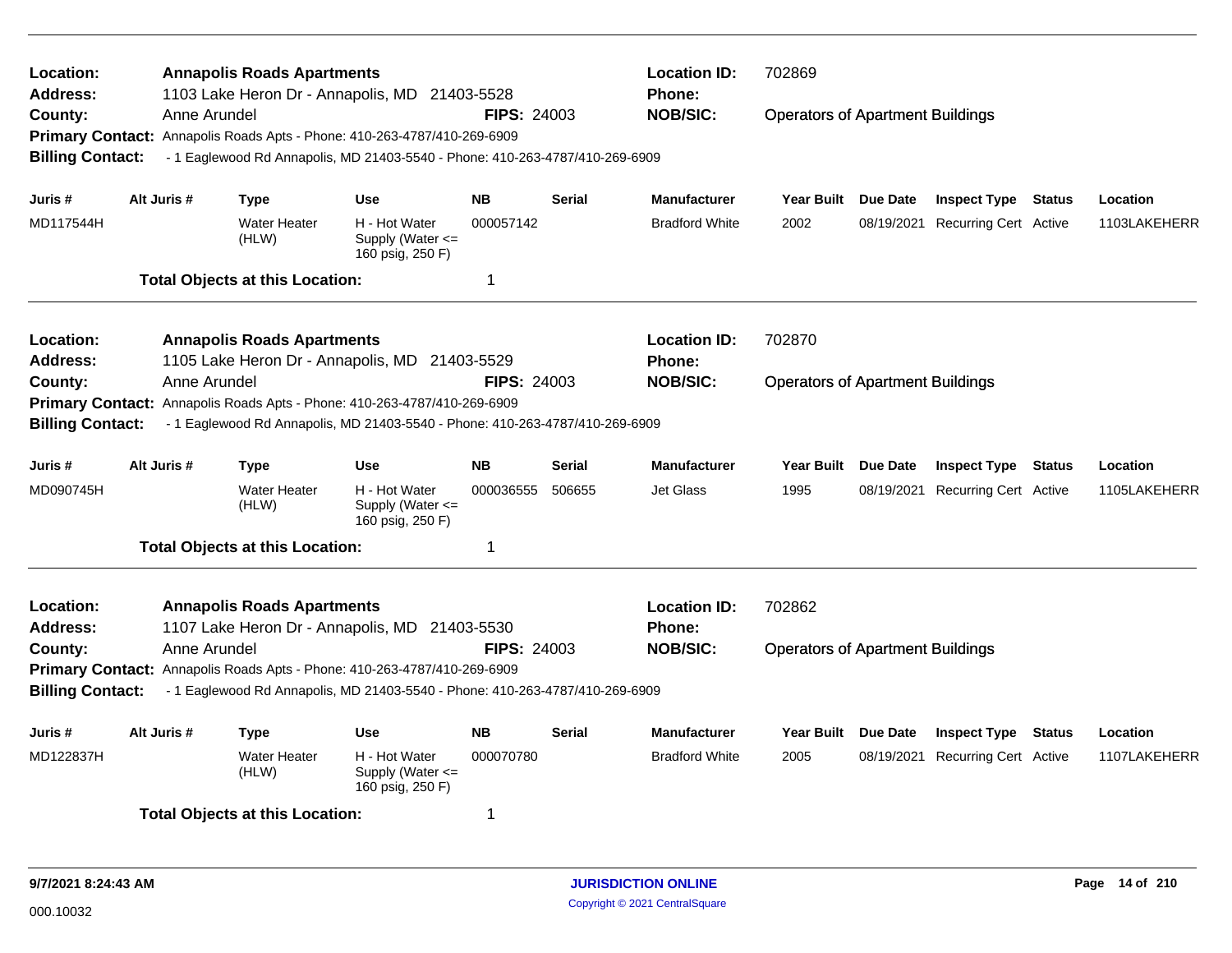| Location:<br><b>Address:</b> |                                                                                             | <b>Annapolis Roads Apartments</b>      | 1109 Lake Heron Dr - Annapolis, MD 21403-5531                                |                    |               | <b>Location ID:</b><br><b>Phone:</b> | 985814<br><b>Operators of Apartment Buildings</b> |                 |                              |               |              |  |  |
|------------------------------|---------------------------------------------------------------------------------------------|----------------------------------------|------------------------------------------------------------------------------|--------------------|---------------|--------------------------------------|---------------------------------------------------|-----------------|------------------------------|---------------|--------------|--|--|
| County:                      | Anne Arundel                                                                                |                                        | Primary Contact: Annapolis Roads Apts - Phone: 410-263-4787/410-269-6909     | <b>FIPS: 24003</b> |               | <b>NOB/SIC:</b>                      |                                                   |                 |                              |               |              |  |  |
| <b>Billing Contact:</b>      |                                                                                             |                                        | - 1 Eaglewood Rd Annapolis, MD 21403-5540 - Phone: 410-263-4787/410-269-6909 |                    |               |                                      |                                                   |                 |                              |               |              |  |  |
|                              |                                                                                             |                                        |                                                                              |                    |               |                                      |                                                   |                 |                              |               |              |  |  |
| Juris #                      | Alt Juris #                                                                                 | <b>Type</b>                            | <b>Use</b>                                                                   | NΒ                 | <b>Serial</b> | <b>Manufacturer</b>                  | <b>Year Built</b>                                 | <b>Due Date</b> | <b>Inspect Type Status</b>   |               | Location     |  |  |
| MD147150H                    |                                                                                             | <b>Water Heater</b><br>(HLW)           | H - Hot Water<br>Supply (Water $\leq$<br>160 psig, 210 F)                    | 000100818          |               | <b>Bradford White</b>                | 2012                                              | 08/19/2021      | Recurring Cert Active        |               | 1109LAKEHERR |  |  |
|                              |                                                                                             | <b>Total Objects at this Location:</b> |                                                                              | 1                  |               |                                      |                                                   |                 |                              |               |              |  |  |
| Location:                    |                                                                                             | <b>Annapolis Roads Apartments</b>      |                                                                              |                    |               | <b>Location ID:</b>                  | 702871                                            |                 |                              |               |              |  |  |
| Address:                     |                                                                                             |                                        | 1111 Lake Heron Dr - Annapolis, MD 21403-5532                                |                    |               | Phone:<br><b>NOB/SIC:</b>            |                                                   |                 |                              |               |              |  |  |
| County:                      | Anne Arundel<br><b>FIPS: 24003</b><br><b>Primary Contact:</b><br>Annapolis Roads Apartments |                                        |                                                                              |                    |               |                                      | <b>Operators of Apartment Buildings</b>           |                 |                              |               |              |  |  |
|                              |                                                                                             |                                        |                                                                              |                    |               |                                      |                                                   |                 |                              |               |              |  |  |
| <b>Billing Contact:</b>      |                                                                                             |                                        | - 1 Eaglewood Rd Annapolis, MD 21403-5540 - Phone: 410-263-4787/410-269-6909 |                    |               |                                      |                                                   |                 |                              |               |              |  |  |
| Juris #                      | Alt Juris #                                                                                 | <b>Type</b>                            | Use                                                                          | <b>NB</b>          | Serial        | <b>Manufacturer</b>                  | <b>Year Built</b>                                 | <b>Due Date</b> | <b>Inspect Type</b>          | Status        | Location     |  |  |
| MD140772H                    |                                                                                             | <b>Water Heater</b><br>(HLW)           | H - Hot Water<br>Supply (Water $\leq$<br>160 psig, 210 F)                    | 000092697          |               | <b>Bradford White</b>                | 2010                                              | 08/19/2021      | <b>Recurring Cert Active</b> |               | 1111LAKEHERR |  |  |
|                              |                                                                                             | <b>Total Objects at this Location:</b> |                                                                              | 1                  |               |                                      |                                                   |                 |                              |               |              |  |  |
| Location:                    |                                                                                             | <b>Annapolis Roads Apartments</b>      |                                                                              |                    |               | <b>Location ID:</b>                  | 702872                                            |                 |                              |               |              |  |  |
| Address:                     |                                                                                             |                                        | 1112 Lake Heron Dr - Annapolis, MD 21403-5533                                |                    |               | <b>Phone:</b>                        |                                                   |                 |                              |               |              |  |  |
| County:                      | Anne Arundel                                                                                |                                        |                                                                              | <b>FIPS: 24003</b> |               | <b>NOB/SIC:</b>                      | <b>Operators of Apartment Buildings</b>           |                 |                              |               |              |  |  |
|                              |                                                                                             |                                        | Primary Contact: Annapolis Roads Apts - Phone: 410-263-4787/410-269-6909     |                    |               |                                      |                                                   |                 |                              |               |              |  |  |
| <b>Billing Contact:</b>      |                                                                                             |                                        | - 1 Eaglewood Rd Annapolis, MD 21403-5540 - Phone: 410-263-4787/410-269-6909 |                    |               |                                      |                                                   |                 |                              |               |              |  |  |
| Juris #                      | Alt Juris #                                                                                 | Type                                   | <b>Use</b>                                                                   | <b>NB</b>          | <b>Serial</b> | <b>Manufacturer</b>                  | <b>Year Built</b>                                 | <b>Due Date</b> | <b>Inspect Type</b>          | <b>Status</b> | Location     |  |  |
| MD090246H                    |                                                                                             | <b>Water Heater</b><br>(HLW)           | H - Hot Water<br>Supply (Water <=<br>160 psig, 250 F)                        | 000035656          |               | <b>Jet Glass</b>                     | 1995                                              | 08/19/2021      | Recurring Cert Active        |               | 1112LAKEHERR |  |  |
|                              |                                                                                             | <b>Total Objects at this Location:</b> |                                                                              | 1                  |               |                                      |                                                   |                 |                              |               |              |  |  |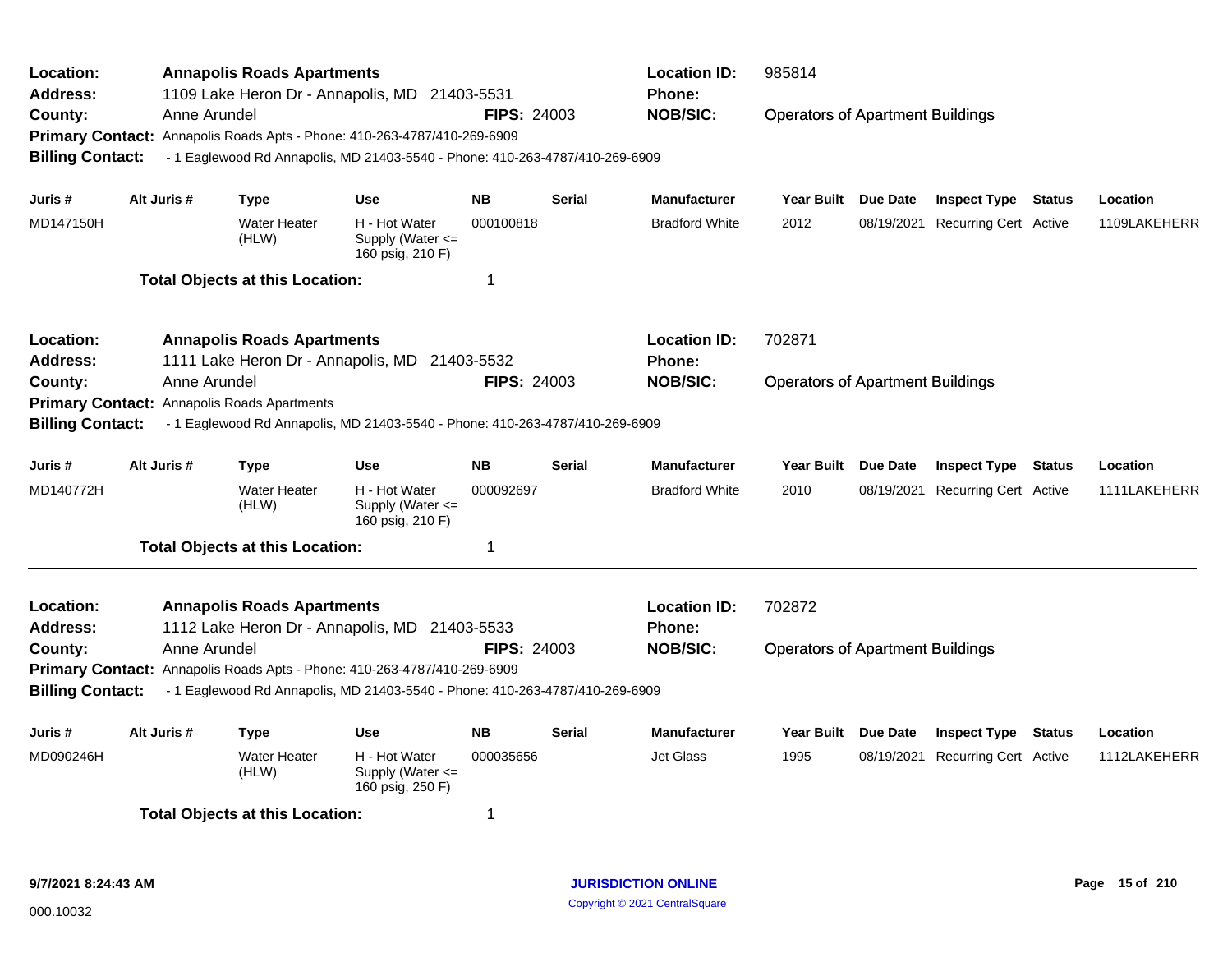| Location:<br><b>Address:</b>                                                                                      |              | <b>Annapolis Roads Apartments</b><br>1114 Lake Heron Dr - Annapolis, MD 21403-5534 |                                                         |                    |                            | <b>Location ID:</b><br>Phone:                                                                                           | 702867                                  |            |                                  |                |                  |
|-------------------------------------------------------------------------------------------------------------------|--------------|------------------------------------------------------------------------------------|---------------------------------------------------------|--------------------|----------------------------|-------------------------------------------------------------------------------------------------------------------------|-----------------------------------------|------------|----------------------------------|----------------|------------------|
| County:                                                                                                           | Anne Arundel |                                                                                    |                                                         | <b>FIPS: 24003</b> |                            | <b>NOB/SIC:</b>                                                                                                         | <b>Operators of Apartment Buildings</b> |            |                                  |                |                  |
|                                                                                                                   |              | Primary Contact: Annapolis Roads Apts - Phone: 410-263-4787/410-269-6909           |                                                         |                    |                            |                                                                                                                         |                                         |            |                                  |                |                  |
| <b>Billing Contact:</b>                                                                                           |              | - 1 Eaglewood Rd Annapolis, MD 21403-5540 - Phone: 410-263-4787/410-269-6909       |                                                         |                    |                            |                                                                                                                         |                                         |            |                                  |                |                  |
| Juris #                                                                                                           | Alt Juris #  | <b>Type</b>                                                                        | <b>Use</b>                                              | <b>NB</b>          | Serial                     | <b>Manufacturer</b>                                                                                                     | Year Built Due Date                     |            | <b>Inspect Type Status</b>       |                | Location         |
| MD122804H                                                                                                         |              | <b>Water Heater</b><br>(HLW)                                                       | H - Hot Water<br>Supply (Water <=<br>160 psig, 250 F)   | 000081450          |                            | <b>State Industries</b>                                                                                                 | 2003                                    | 08/19/2021 | <b>Recurring Cert Active</b>     |                | 1114 LAKE HE     |
|                                                                                                                   |              | <b>Total Objects at this Location:</b>                                             |                                                         | 1                  |                            |                                                                                                                         |                                         |            |                                  |                |                  |
| Location:                                                                                                         |              | <b>Annapolis Roads Apartments</b>                                                  |                                                         |                    |                            | <b>Location ID:</b>                                                                                                     | 702873                                  |            |                                  |                |                  |
| <b>Address:</b>                                                                                                   |              | 1204 Oak Hill PI - Annapolis, MD 21403-3595                                        |                                                         |                    |                            | <b>Phone:</b>                                                                                                           |                                         |            |                                  |                |                  |
| County:                                                                                                           | Anne Arundel |                                                                                    |                                                         | <b>FIPS: 24003</b> |                            | <b>NOB/SIC:</b>                                                                                                         | <b>Operators of Apartment Buildings</b> |            |                                  |                |                  |
| <b>Primary Contact:</b>                                                                                           |              | Annapolis Roads Apts - Phone: 410-263-4787/410-269-6909                            |                                                         |                    |                            |                                                                                                                         |                                         |            |                                  |                |                  |
| <b>Billing Contact:</b>                                                                                           |              | - 1 Eaglewood Rd Annapolis, MD 21403-5540 - Phone: 410-263-4787/410-269-6909       |                                                         |                    |                            |                                                                                                                         |                                         |            |                                  |                |                  |
| Juris #                                                                                                           | Alt Juris #  | <b>Type</b>                                                                        | <b>Use</b>                                              | <b>NB</b>          | <b>Serial</b>              | <b>Manufacturer</b>                                                                                                     | <b>Year Built</b>                       | Due Date   | <b>Inspect Type</b>              | <b>Status</b>  | Location         |
| MD123869H                                                                                                         |              | <b>Water Heater</b><br>(HLW)                                                       | H - Hot Water<br>Supply (Water <=<br>160 psig, 250 F)   | 000434249          |                            | <b>Bock Energy</b>                                                                                                      | 2005                                    |            | 08/19/2021 Recurring Cert Active |                | 1204 Oak Hill Pl |
| MD128410H                                                                                                         |              | Cast Iron                                                                          | H - Hot Water<br>Heat (Water $\leq$<br>160 psig, 250 F) | CI                 |                            | <b>Burnham</b>                                                                                                          | 2007                                    |            | 08/19/2021 Recurring Cert Active |                | 1204 OAKHILL     |
|                                                                                                                   |              | <b>Total Objects at this Location:</b>                                             |                                                         | $\overline{2}$     |                            |                                                                                                                         |                                         |            |                                  |                |                  |
| Location:                                                                                                         |              | Annapolis Sakura Japanese Steakhouse (Arc3)                                        |                                                         |                    |                            | <b>Location ID:</b>                                                                                                     | 3968284                                 |            |                                  |                |                  |
| Address:                                                                                                          |              | 2625 Housley Rd Ste E - Annapolis, MD 21401-7021                                   |                                                         |                    |                            | Phone:                                                                                                                  |                                         |            |                                  |                |                  |
| County:                                                                                                           |              |                                                                                    |                                                         | <b>FIPS: 24003</b> |                            | <b>NOB/SIC:</b>                                                                                                         | <b>Eating and Drinking Places</b>       |            |                                  |                |                  |
| Anne Arundel<br>Primary Contact: Charlie Patterson - Phone: 804-644-4521 - Email: charlie.patterson@arc3gases.com |              |                                                                                    |                                                         |                    |                            |                                                                                                                         |                                         |            |                                  |                |                  |
| <b>Billing Contact:</b>                                                                                           |              |                                                                                    |                                                         |                    |                            | Charlie Patterson - PO Box 26269 Richmond, VA 23260-6269 - Phone: 804-644-4521 - Email: charlie.patterson@arc3gases.com |                                         |            |                                  |                |                  |
| Juris #                                                                                                           | Alt Juris #  | <b>Type</b>                                                                        | <b>Use</b>                                              | <b>NB</b>          | <b>Serial</b>              | <b>Manufacturer</b>                                                                                                     | Year Built Due Date                     |            | <b>Inspect Type Status</b>       |                | Location         |
| MD165942V                                                                                                         |              | <b>Vertical Unfired</b><br><b>Pressure Vessel</b><br>w/comment                     | V - Storage<br>(Cryogenic)                              | 000135205          |                            | <b>CHART</b>                                                                                                            | 2001                                    |            | 08/30/2021 Recurring Cert Active |                | Store Room       |
| 9/7/2021 8:24:43 AM                                                                                               |              |                                                                                    |                                                         |                    | <b>JURISDICTION ONLINE</b> |                                                                                                                         |                                         |            |                                  | Page 16 of 210 |                  |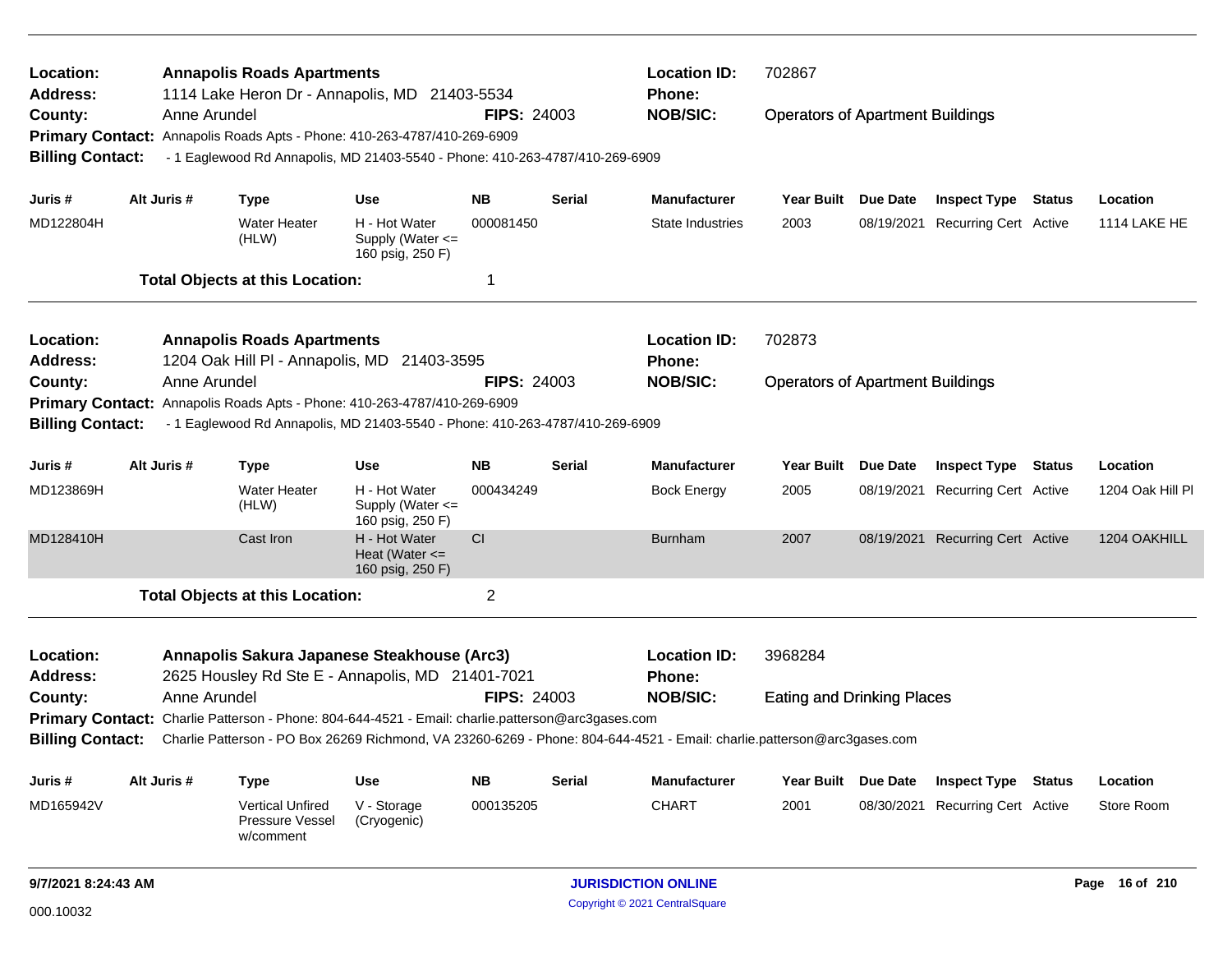| Location:<br><b>Address:</b> |              | <b>Annapolis Smokehouse (Arc3)</b><br>107 Hillsmere Dr - Annapolis, MD 21403-3920                 |                                                           |                    |                                | <b>Location ID:</b><br>3965264<br>Phone:                                                                                |                                   |                 |                                  |        |                         |  |
|------------------------------|--------------|---------------------------------------------------------------------------------------------------|-----------------------------------------------------------|--------------------|--------------------------------|-------------------------------------------------------------------------------------------------------------------------|-----------------------------------|-----------------|----------------------------------|--------|-------------------------|--|
| County:                      | Anne Arundel |                                                                                                   |                                                           | <b>FIPS: 24003</b> |                                | <b>NOB/SIC:</b>                                                                                                         | <b>Eating and Drinking Places</b> |                 |                                  |        |                         |  |
|                              |              | Primary Contact: Charlie Patterson - Phone: 804-644-4521 - Email: charlie.patterson@arc3gases.com |                                                           |                    |                                |                                                                                                                         |                                   |                 |                                  |        |                         |  |
| <b>Billing Contact:</b>      |              |                                                                                                   |                                                           |                    |                                | Charlie Patterson - PO Box 26269 Richmond, VA 23260-6269 - Phone: 804-644-4521 - Email: charlie.patterson@arc3gases.com |                                   |                 |                                  |        |                         |  |
| Juris #                      | Alt Juris #  | Type                                                                                              | Use                                                       | NB.                | <b>Serial</b>                  | <b>Manufacturer</b>                                                                                                     | Year Built Due Date               |                 | <b>Inspect Type Status</b>       |        | Location                |  |
| MD165052V                    |              | <b>Vertical Unfired</b><br>Pressure Vessel<br>w/comment                                           | V - Storage<br>(Cryogenic)                                | 000050511          |                                | Taylor-Wharton                                                                                                          | 2000                              |                 | 07/29/2023 Recurring Cert Active |        | Outside                 |  |
|                              |              | <b>Total Objects at this Location:</b>                                                            |                                                           | 1                  |                                |                                                                                                                         |                                   |                 |                                  |        |                         |  |
| Location:<br><b>Address:</b> |              | <b>Annapolis Yacht Club (Arc3)</b><br>2 Compromise St - Annapolis, MD 21401-1819                  |                                                           |                    | <b>Location ID:</b><br>Phone:  | 3965257                                                                                                                 |                                   |                 |                                  |        |                         |  |
| County:                      | Anne Arundel |                                                                                                   |                                                           | <b>FIPS: 24003</b> |                                | <b>NOB/SIC:</b>                                                                                                         | <b>Eating and Drinking Places</b> |                 |                                  |        |                         |  |
| <b>Primary Contact:</b>      |              | Charlie Patterson - Phone: 804-644-4521 - Email: charlie.patterson@arc3gases.com                  |                                                           |                    |                                |                                                                                                                         |                                   |                 |                                  |        |                         |  |
| <b>Billing Contact:</b>      |              |                                                                                                   |                                                           |                    |                                | Charlie Patterson - PO Box 26269 Richmond, VA 23260-6269 - Phone: 804-644-4521 - Email: charlie.patterson@arc3gases.com |                                   |                 |                                  |        |                         |  |
| Juris #                      | Alt Juris #  | <b>Type</b>                                                                                       | Use                                                       | <b>NB</b>          | <b>Serial</b>                  | <b>Manufacturer</b>                                                                                                     | <b>Year Built</b>                 | <b>Due Date</b> | <b>Inspect Type</b>              | Status | Location                |  |
| MD165929V                    |              | <b>Vertical Unfired</b><br><b>Pressure Vessel</b><br>w/comment                                    | V - Storage<br>(Cryogenic)                                | 000320084          |                                | <b>CHART</b>                                                                                                            | 2018                              |                 | 07/29/2023 Recurring Cert Active |        | Outside Garbage<br>Area |  |
|                              |              | <b>Total Objects at this Location:</b>                                                            |                                                           | 1                  |                                |                                                                                                                         |                                   |                 |                                  |        |                         |  |
| Location:<br><b>Address:</b> |              | <b>Annapolis Yacht Club Family Activity Center</b><br>314 6th St - Annapolis, MD 21403-2418       |                                                           |                    |                                | <b>Location ID:</b><br>Phone:                                                                                           | 3956730                           |                 |                                  |        |                         |  |
| County:                      | Anne Arundel |                                                                                                   |                                                           | <b>FIPS: 24003</b> |                                | <b>NOB/SIC:</b>                                                                                                         |                                   |                 |                                  |        |                         |  |
|                              |              | Primary Contact: Graham Kastendike - Phone: 410 952 2121                                          |                                                           |                    |                                |                                                                                                                         |                                   |                 |                                  |        |                         |  |
| <b>Billing Contact:</b>      |              | Brian Asch - 2 Compromise St Annapolis, MD 21401-1819 - Phone: 410-263-9279                       |                                                           |                    |                                |                                                                                                                         |                                   |                 |                                  |        |                         |  |
| Juris #                      | Alt Juris #  | Type                                                                                              | <b>Use</b>                                                | NΒ                 | Serial                         | <b>Manufacturer</b>                                                                                                     | Year Built Due Date               |                 | <b>Inspect Type Status</b>       |        | Location                |  |
| MD164077H                    |              | Water Heater<br>(HLW)                                                                             | H - Hot Water<br>Supply (Water $\leq$<br>160 psig, 210 F) | 000245322          |                                | A O Smith                                                                                                               | 2018                              |                 | 05/28/2023 Recurring Cert Active |        | <b>314 BLRM</b>         |  |
| MD164078H                    |              | <b>Water Heater</b><br>(HLW)                                                                      | H - Hot Water<br>Supply (Water <=                         | 000245403          |                                | A O Smith                                                                                                               | 2018                              |                 | 05/28/2023 Recurring Cert Active |        | 314 BLRM                |  |
| 9/7/2021 8:24:43 AM          |              |                                                                                                   |                                                           |                    |                                | <b>JURISDICTION ONLINE</b>                                                                                              |                                   |                 |                                  |        | Page 17 of 210          |  |
| 000.10032                    |              |                                                                                                   |                                                           |                    | Copyright © 2021 CentralSquare |                                                                                                                         |                                   |                 |                                  |        |                         |  |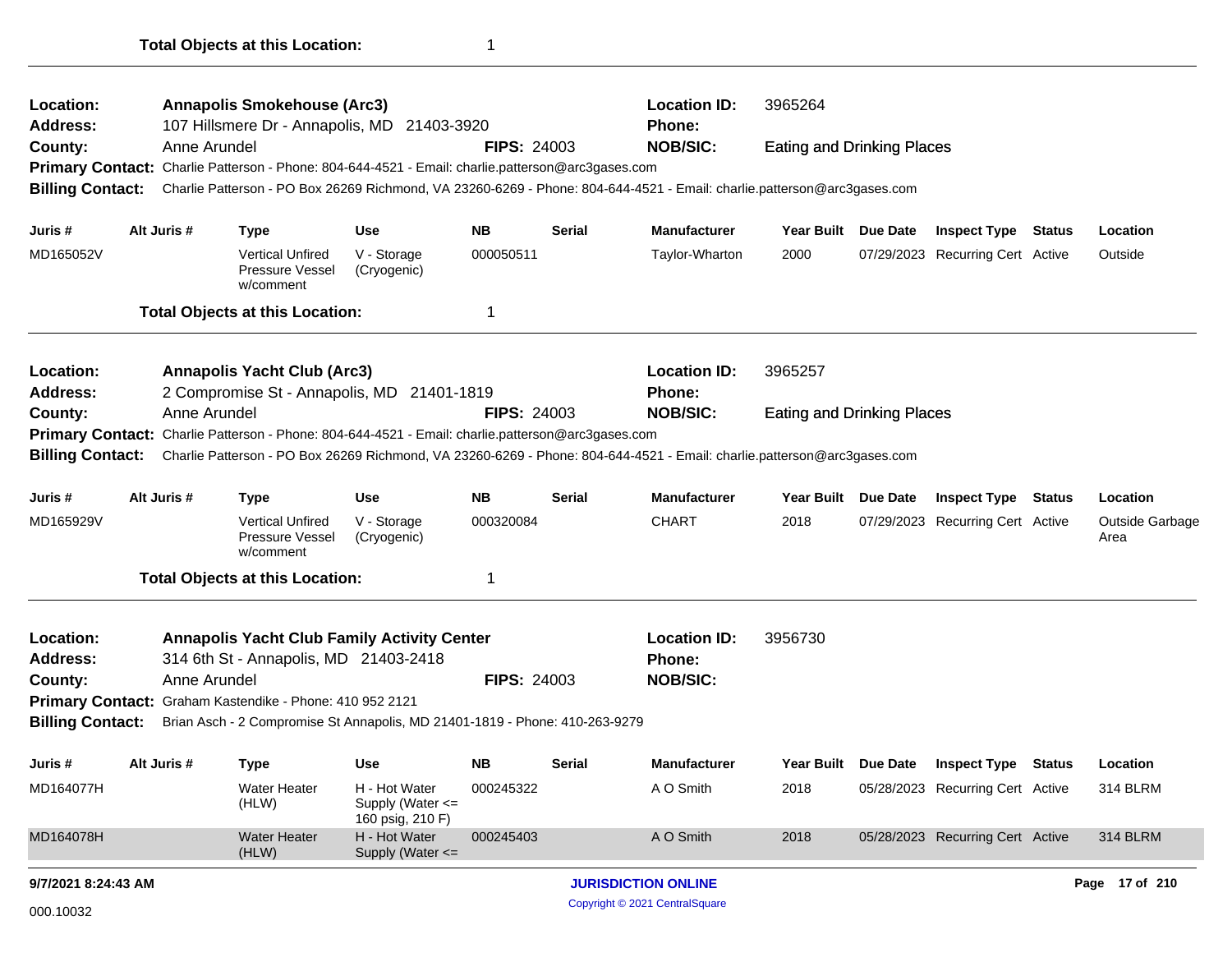| Juris #                 | Alt Juris #  | <b>Type</b>                                                                       | Use                                                     | <b>NB</b>          | <b>Serial</b> | <b>Manufacturer</b> | Year Built Due Date      |                 | <b>Inspect Type</b>              | <b>Status</b> | Location    |
|-------------------------|--------------|-----------------------------------------------------------------------------------|---------------------------------------------------------|--------------------|---------------|---------------------|--------------------------|-----------------|----------------------------------|---------------|-------------|
|                         |              |                                                                                   | 160 psig, 210 F)                                        |                    |               |                     |                          |                 |                                  |               |             |
| MD164079H               |              | <b>Water Heater</b><br>(HLW)                                                      | H - Hot Water<br>Supply (Water <=<br>160 psig, 210 F)   | 000245330          |               | A O Smith           | 2018                     |                 | 05/28/2023 Recurring Cert Active |               | 310 BLRM    |
|                         |              | <b>Total Objects at this Location:</b>                                            |                                                         | 3                  |               |                     |                          |                 |                                  |               |             |
| Location:               |              | <b>Annapolis Yacht Club Inc</b>                                                   |                                                         |                    |               | <b>Location ID:</b> | 3918997                  |                 |                                  |               |             |
| <b>Address:</b>         |              | 510 Severn Ave - Annapolis, MD 21403-2519                                         |                                                         |                    |               | Phone:              |                          |                 |                                  |               |             |
| County:                 | Anne Arundel |                                                                                   |                                                         | <b>FIPS: 24003</b> |               | <b>NOB/SIC:</b>     |                          |                 |                                  |               |             |
|                         |              | Primary Contact: Graham Kastendike - Phone: 410 952 2121                          |                                                         |                    |               |                     |                          |                 |                                  |               |             |
| <b>Billing Contact:</b> |              | Graham Kastendike - 510 Severn Ave Annapolis, MD 21403-2519 - Phone: 410 952 2121 |                                                         |                    |               |                     |                          |                 |                                  |               |             |
| Juris #                 | Alt Juris #  | <b>Type</b>                                                                       | <b>Use</b>                                              | <b>NB</b>          | <b>Serial</b> | <b>Manufacturer</b> | <b>Year Built</b>        | <b>Due Date</b> | <b>Inspect Type</b>              | <b>Status</b> | Location    |
| MD162977H               |              | <b>Water Heater</b><br>(HLW)                                                      | H - Hot Water<br>Heat (Water $\leq$<br>160 psig, 250 F) | 000241840          |               | A O Smith           | 2018                     |                 | 12/05/2022 Recurring Cert Active |               | <b>BLRM</b> |
|                         |              | <b>Total Objects at this Location:</b>                                            |                                                         | 1                  |               |                     |                          |                 |                                  |               |             |
| Location:               |              | Annapolis Yacht Club Inc.                                                         |                                                         |                    |               | <b>Location ID:</b> | 702884                   |                 |                                  |               |             |
| <b>Address:</b>         |              | 2 Compromise St - Annapolis, MD 21401-1819                                        |                                                         |                    |               | <b>Phone:</b>       | 410-263-9279             |                 |                                  |               |             |
| County:                 | Anne Arundel |                                                                                   |                                                         | <b>FIPS: 24003</b> |               | <b>NOB/SIC:</b>     | Membership organizations |                 |                                  |               |             |
| <b>Primary Contact:</b> |              | Vic Corgan - Phone: 410 858 4935                                                  |                                                         |                    |               |                     |                          |                 |                                  |               |             |
| <b>Billing Contact:</b> |              | Barbara Bessling - 2 Compromise St Annapolis, MD 21401-1819                       |                                                         |                    |               |                     |                          |                 |                                  |               |             |
| Juris #                 | Alt Juris #  | <b>Type</b>                                                                       | <b>Use</b>                                              | <b>NB</b>          | Serial        | <b>Manufacturer</b> | Year Built Due Date      |                 | <b>Inspect Type</b>              | <b>Status</b> | Location    |
| MD161769H               |              | <b>Horizontal Fire</b><br>Tube                                                    | H - Hot Water<br>Supply (Water <=<br>160 psig, 210 F)   | 000319055          | 18319055      | Lochinvar           | 2018                     |                 | 08/09/2022 Recurring Cert Active |               | <b>ROOF</b> |
| MD161770H               |              | <b>Horizontal Fire</b><br>Tube                                                    | H - Hot Water<br>Supply (Water <=<br>160 psig, 210 F)   | 000319056 18319056 |               | Lochinvar           | 2018                     |                 | 08/09/2022 Recurring Cert Active |               | <b>ROOF</b> |
|                         |              | <b>Total Objects at this Location:</b>                                            |                                                         | $\overline{2}$     |               |                     |                          |                 |                                  |               |             |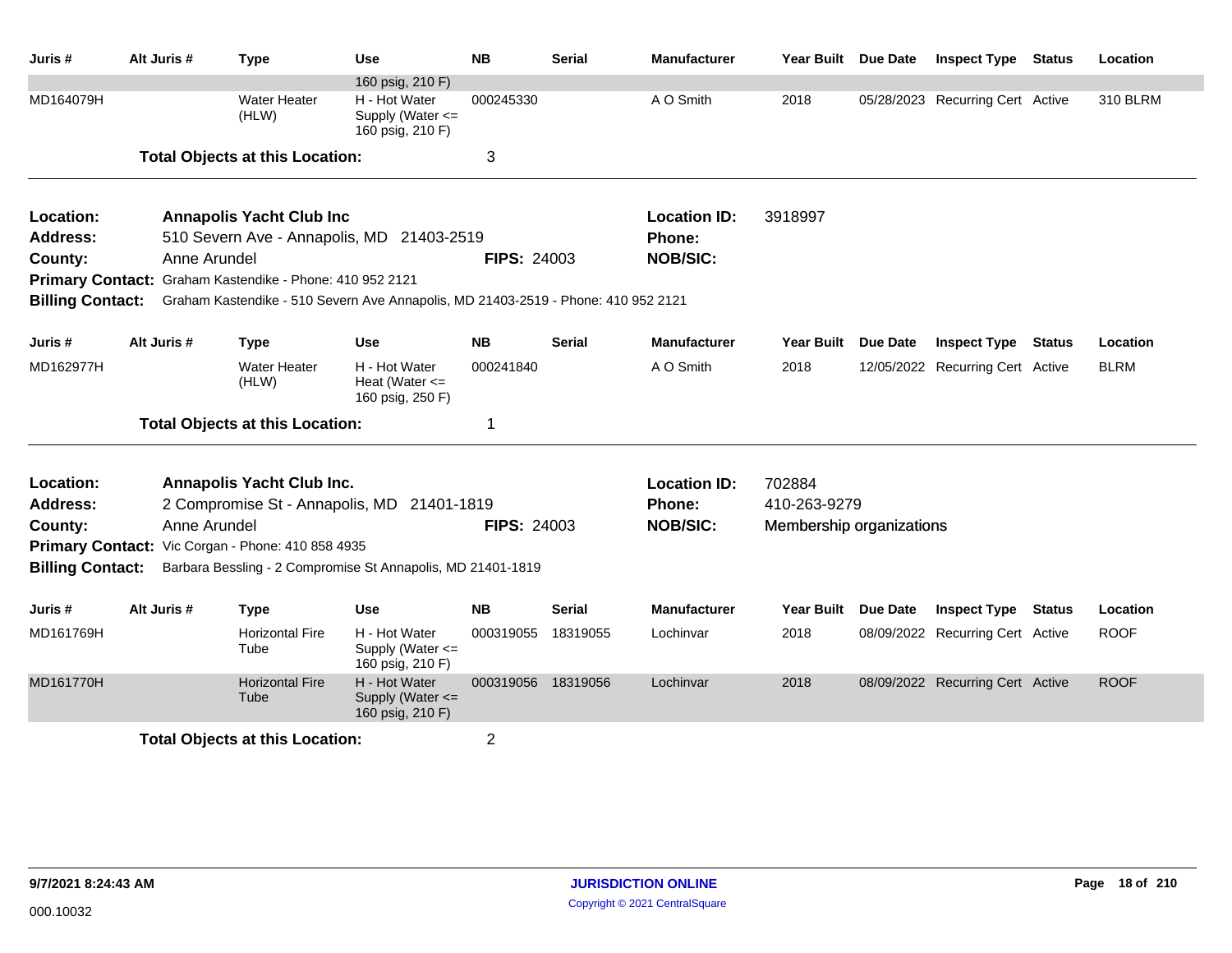| Location:<br>Address:   |                     | Anne Arundel Co/School/Maryland Hall School/Crea<br>801 Chase St - Annapolis, MD 21401-3530                                                                                                                                  |                                                       |                    |                    | <b>Location ID:</b><br>Phone: | 729112                                  |  |                                  |  |                        |
|-------------------------|---------------------|------------------------------------------------------------------------------------------------------------------------------------------------------------------------------------------------------------------------------|-------------------------------------------------------|--------------------|--------------------|-------------------------------|-----------------------------------------|--|----------------------------------|--|------------------------|
| County:                 |                     | Anne Arundel<br>Primary Contact: Bruce Lamartin - Phone: 410-222-5223 x1 - Email: blamartin@aacps.org                                                                                                                        |                                                       | <b>FIPS: 24003</b> |                    | <b>NOB/SIC:</b>               | <b>Elementary and Secondary Schools</b> |  |                                  |  |                        |
| <b>Billing Contact:</b> |                     | Bruce Lamartin - 2644 Riva Rd Annapolis, MD 21401-7427 - Phone: 410-222-5223 x1 - Email: blamartin@aacps.org                                                                                                                 |                                                       |                    |                    |                               |                                         |  |                                  |  |                        |
| Juris #                 | Alt Juris #         | Type                                                                                                                                                                                                                         | Use                                                   | NB.                | Serial             | <b>Manufacturer</b>           | Year Built Due Date                     |  | <b>Inspect Type Status</b>       |  | Location               |
| <b>NEW</b>              |                     | Vertical Fire Tube                                                                                                                                                                                                           | H - Hot Water<br>Supply (Water <=<br>160 psig, 210 F) | 000149977          |                    | PVI Industries                | 2019                                    |  | 05/11/2023 Recurring Cert Active |  | <b>Boiler Room</b>     |
|                         |                     | <b>Total Objects at this Location:</b>                                                                                                                                                                                       |                                                       | -1                 |                    |                               |                                         |  |                                  |  |                        |
| Location:               |                     | <b>Anne Arundel Medical Center</b>                                                                                                                                                                                           |                                                       |                    |                    | <b>Location ID:</b>           | 4069016                                 |  |                                  |  |                        |
| Address:                |                     | 8109 Ritchie Hwy - Pasadena, MD 21122-6917                                                                                                                                                                                   |                                                       |                    |                    | Phone:                        |                                         |  |                                  |  |                        |
| County:                 |                     | Anne Arundel                                                                                                                                                                                                                 |                                                       | <b>FIPS: 24003</b> |                    | <b>NOB/SIC:</b>               |                                         |  |                                  |  |                        |
| <b>Billing Contact:</b> |                     | Primary Contact: Jennifer Collins - Cell: 240-818-7737 - Email: jennifer.collins@scasurgery.com<br>Jennifer Collins - 904 Commerce Rd Annapolis, MD 21401-2948 - Cell: 240-818-7737 - Email: jennifer.collins@scasurgery.com |                                                       |                    |                    |                               |                                         |  |                                  |  |                        |
| Juris #                 | Alt Juris #         | <b>NB</b><br><b>Serial</b><br><b>Use</b><br><b>Type</b>                                                                                                                                                                      |                                                       |                    |                    | <b>Manufacturer</b>           | Year Built Due Date                     |  | <b>Inspect Type Status</b>       |  | Location               |
| <b>NEW</b>              |                     | Miniature Boiler<br>(NOT Fired Kettle) w/comment                                                                                                                                                                             | M - Model                                             | 000020059          |                    | <b>Steris Corp</b>            | 2018                                    |  | 04/16/2022 Recurring Cert Active |  | Sterilizer Room        |
| <b>NEW</b>              |                     | <b>Miniature Boiler</b><br>(NOT Fired Kettle) w/comment                                                                                                                                                                      | M - Model                                             | 000020356          |                    | <b>Steris Corp</b>            | 2018                                    |  | 04/16/2022 Recurring Cert Active |  | <b>Sterilizer Room</b> |
| <b>NEW</b>              |                     | Autoclave                                                                                                                                                                                                                    | V - Process-<br>Sterilizing                           | 000020023          |                    | <b>Steris Corp</b>            | 2018                                    |  | 04/16/2023 Recurring Cert Active |  | Sterilizer Room        |
| <b>NEW</b>              |                     | Autoclave                                                                                                                                                                                                                    | V - Process-<br>Sterilizing                           | 000020325          |                    | <b>Steris Corp</b>            | 2018                                    |  | 04/16/2023 Recurring Cert Active |  | <b>Sterilizer Room</b> |
|                         |                     | <b>Total Objects at this Location:</b>                                                                                                                                                                                       |                                                       | 4                  |                    |                               |                                         |  |                                  |  |                        |
| Location:               |                     | <b>Anne Arundel Medical Center Surgery Center</b>                                                                                                                                                                            |                                                       |                    |                    | <b>Location ID:</b>           | 4069015                                 |  |                                  |  |                        |
| <b>Address:</b>         |                     | 904 Commerce Rd - Annapolis, MD 21401-2948                                                                                                                                                                                   |                                                       |                    |                    | Phone:                        |                                         |  |                                  |  |                        |
| Anne Arundel<br>County: |                     |                                                                                                                                                                                                                              |                                                       |                    | <b>FIPS: 24003</b> | <b>NOB/SIC:</b>               |                                         |  |                                  |  |                        |
| <b>Billing Contact:</b> |                     | Primary Contact: Jennifer Collins - Cell: 240-818-7737 - Email: jennifer.collins@scasurgery.com<br>Jennifer Collins - 904 Commerce Rd Annapolis, MD 21401-2948 - Cell: 240-818-7737 - Email: jennifer.collins@scasurgery.com |                                                       |                    |                    |                               |                                         |  |                                  |  |                        |
| Juris #                 | Alt Juris #         | <b>Type</b>                                                                                                                                                                                                                  | <b>Use</b>                                            | <b>NB</b>          | <b>Serial</b>      | <b>Manufacturer</b>           | Year Built Due Date                     |  | <b>Inspect Type Status</b>       |  | Location               |
| MD170492                |                     | Electric (NOT<br>HLW)                                                                                                                                                                                                        | M - Model<br>w/comment                                | 000010426          |                    | Steris Corp                   | 2019                                    |  | 04/16/2022 Recurring Cert Active |  | Mechanical<br>Room     |
|                         | 9/7/2021 8:24:43 AM |                                                                                                                                                                                                                              |                                                       |                    |                    | <b>JURISDICTION ONLINE</b>    |                                         |  |                                  |  | Page 19 of 210         |

Copyright © 2021 CentralSquare 000.10032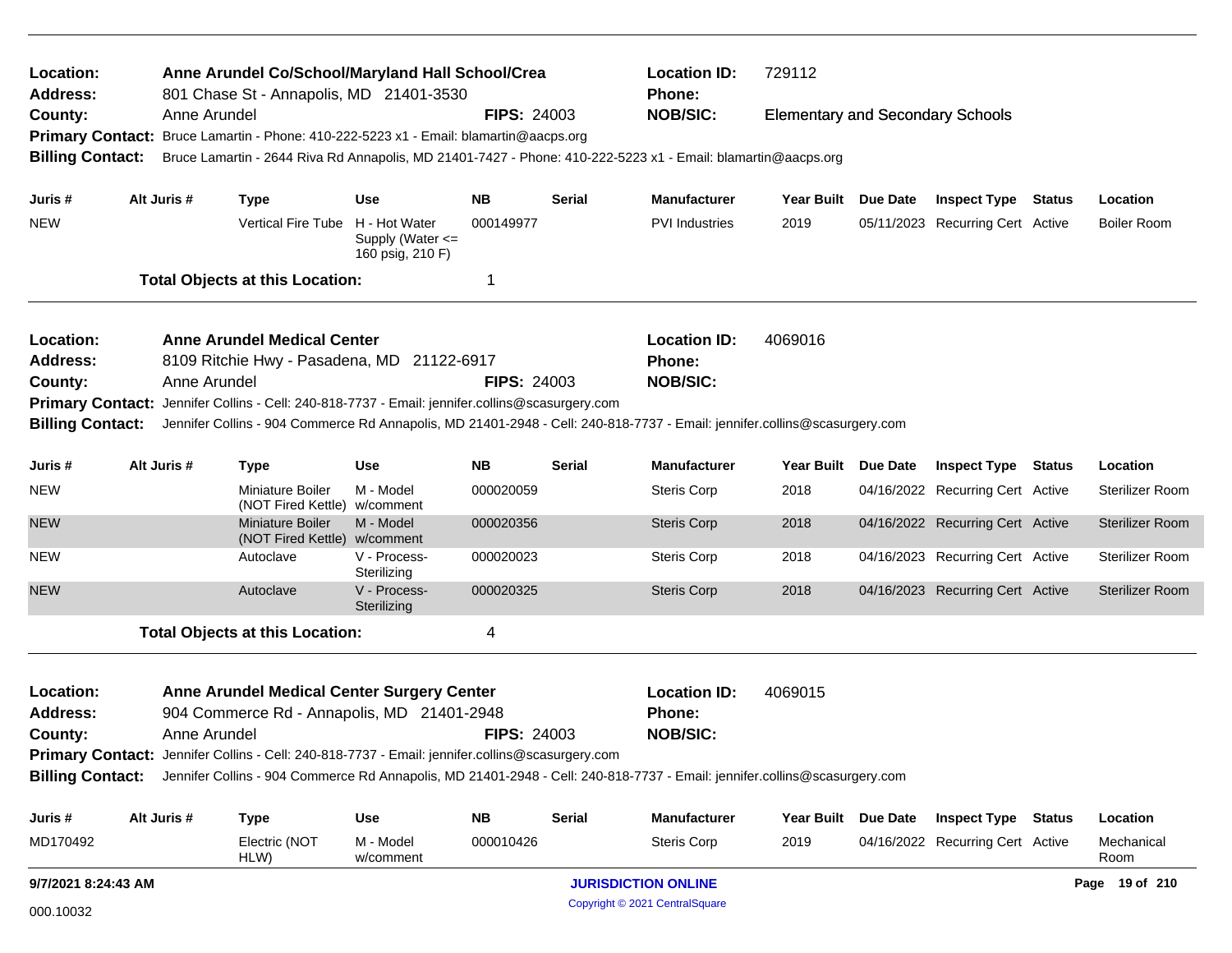| Juris #                            | Alt Juris #                                           | <b>Type</b>                                                                                                                                                                                                                                                    | <b>Use</b>                                              | <b>NB</b>          | <b>Serial</b>           | <b>Manufacturer</b>                  | Year Built Due Date |            | <b>Inspect Type Status</b>                 |               | Location               |
|------------------------------------|-------------------------------------------------------|----------------------------------------------------------------------------------------------------------------------------------------------------------------------------------------------------------------------------------------------------------------|---------------------------------------------------------|--------------------|-------------------------|--------------------------------------|---------------------|------------|--------------------------------------------|---------------|------------------------|
| MD170493V                          |                                                       | Autoclave                                                                                                                                                                                                                                                      | V - Process-<br>Sterilizing                             | 000022269          |                         | <b>Steris Corp</b>                   | 2019                |            | 04/16/2023 Recurring Cert Active           |               | <b>Sterilizer Room</b> |
| MD170494                           |                                                       | Miniature Boiler<br>(NOT Fired Kettle)                                                                                                                                                                                                                         | M - Model<br>w/comment                                  | 000022140          |                         | Steris Corp                          | 2019                |            | 04/16/2022 Recurring Cert Active           |               | Sterilizer Room        |
| MD170495V                          |                                                       | Autoclave                                                                                                                                                                                                                                                      | V - Process-<br>Sterilizing                             | 000022126          |                         | <b>Steris Corp</b>                   | 2019                |            | 04/16/2023 Recurring Cert Active           |               | <b>Sterilizer Room</b> |
|                                    |                                                       | <b>Total Objects at this Location:</b>                                                                                                                                                                                                                         |                                                         | $\overline{4}$     |                         |                                      |                     |            |                                            |               |                        |
| Location:<br><b>Address:</b>       |                                                       | <b>Anne Arundel Urology</b><br>600 Ridgely Ave Ste 130 - Annapolis, MD                                                                                                                                                                                         |                                                         | 21401-1045         |                         | <b>Location ID:</b><br><b>Phone:</b> | 3011345             |            |                                            |               |                        |
| County:<br><b>Billing Contact:</b> | Anne Arundel<br>Primary Contact: Anne Arundel Urology |                                                                                                                                                                                                                                                                |                                                         | <b>FIPS: 24003</b> |                         | <b>NOB/SIC:</b>                      |                     |            | Offices and Clinics of Doctors of Medicine |               |                        |
| Juris #                            | Alt Juris #                                           | Type                                                                                                                                                                                                                                                           | <b>Use</b>                                              | <b>NB</b>          | <b>Serial</b>           | <b>Manufacturer</b>                  | Year Built Due Date |            | <b>Inspect Type</b>                        | <b>Status</b> | Location               |
| MD140109                           |                                                       | Electric (NOT<br>HLW)                                                                                                                                                                                                                                          | S - Power-<br><b>Sterilizing (Steam</b><br>$> 15$ psig) | 000029694          | 39694                   | Electro-Steam                        | 2010                | 12/29/2021 | <b>Recurring Cert Active</b>               |               | Sterilization<br>Room  |
| MD140110V                          |                                                       | Autoclave                                                                                                                                                                                                                                                      | V - Process-<br>Sterilizing                             | 000041564          | 0182115-<br><b>SAWU</b> | Amsco                                | 1982                |            | 10/06/2021 Recurring Cert Active           |               | <b>Sterilizer Room</b> |
|                                    |                                                       | <b>Total Objects at this Location:</b>                                                                                                                                                                                                                         |                                                         | $\overline{2}$     |                         |                                      |                     |            |                                            |               |                        |
| Location:<br><b>Address:</b>       |                                                       | Antwerpen Volkswagen<br>8065 Ritchie Hwy - Pasadena, MD 21122-1092                                                                                                                                                                                             |                                                         |                    |                         | <b>Location ID:</b><br><b>Phone:</b> | 729543              |            |                                            |               |                        |
| County:                            | Anne Arundel                                          |                                                                                                                                                                                                                                                                |                                                         | <b>FIPS: 24003</b> |                         | <b>NOB/SIC:</b>                      |                     |            | Motor Vehicle Dealers (New and Used)       |               |                        |
| <b>Billing Contact:</b>            |                                                       | Primary Contact: John Schilling - Phone: 410-760-6300 - Cell: 443-270-5478 - Email: jschilling@antwerpenauto.com<br>John Schilling - 8065 Ritchie Hwy Pasadena, MD 21122-1092 - Phone: 410-760-6300 - Cell: 443-270-5478 - Email: jschilling@antwerpenauto.com |                                                         |                    |                         |                                      |                     |            |                                            |               |                        |
| Juris #                            | Alt Juris #                                           | <b>Type</b>                                                                                                                                                                                                                                                    | <b>Use</b>                                              | <b>NB</b>          | <b>Serial</b>           | <b>Manufacturer</b>                  | Year Built Due Date |            | <b>Inspect Type</b>                        | <b>Status</b> | Location               |
| MD066964V                          |                                                       | <b>Vertical Unfired</b><br>Pressure Vessel<br>w/comment                                                                                                                                                                                                        | V - Storage (NOT 000088933<br>Cryogenic)                |                    |                         | Manchester                           | 1981                |            | 03/11/2023 Recurring Cert Active           |               | Service Building       |
| MD066965V                          |                                                       | <b>Vertical Unfired</b><br><b>Pressure Vessel</b><br>w/comment                                                                                                                                                                                                 | V - Storage (NOT 000877717<br>Cryogenic)                |                    |                         | Wood                                 | 1986                |            | 03/11/2023 Recurring Cert Active           |               | <b>Body Shop</b>       |
| MD122841V                          | $\overline{c}$                                        | <b>Vertical Unfired</b><br>Pressure Vessel<br>w/comment                                                                                                                                                                                                        | V - Storage (NOT 000224468<br>Cryogenic)                |                    |                         | Manchester                           | 2004                |            | 03/11/2023 Recurring Cert Active           |               | Service Building       |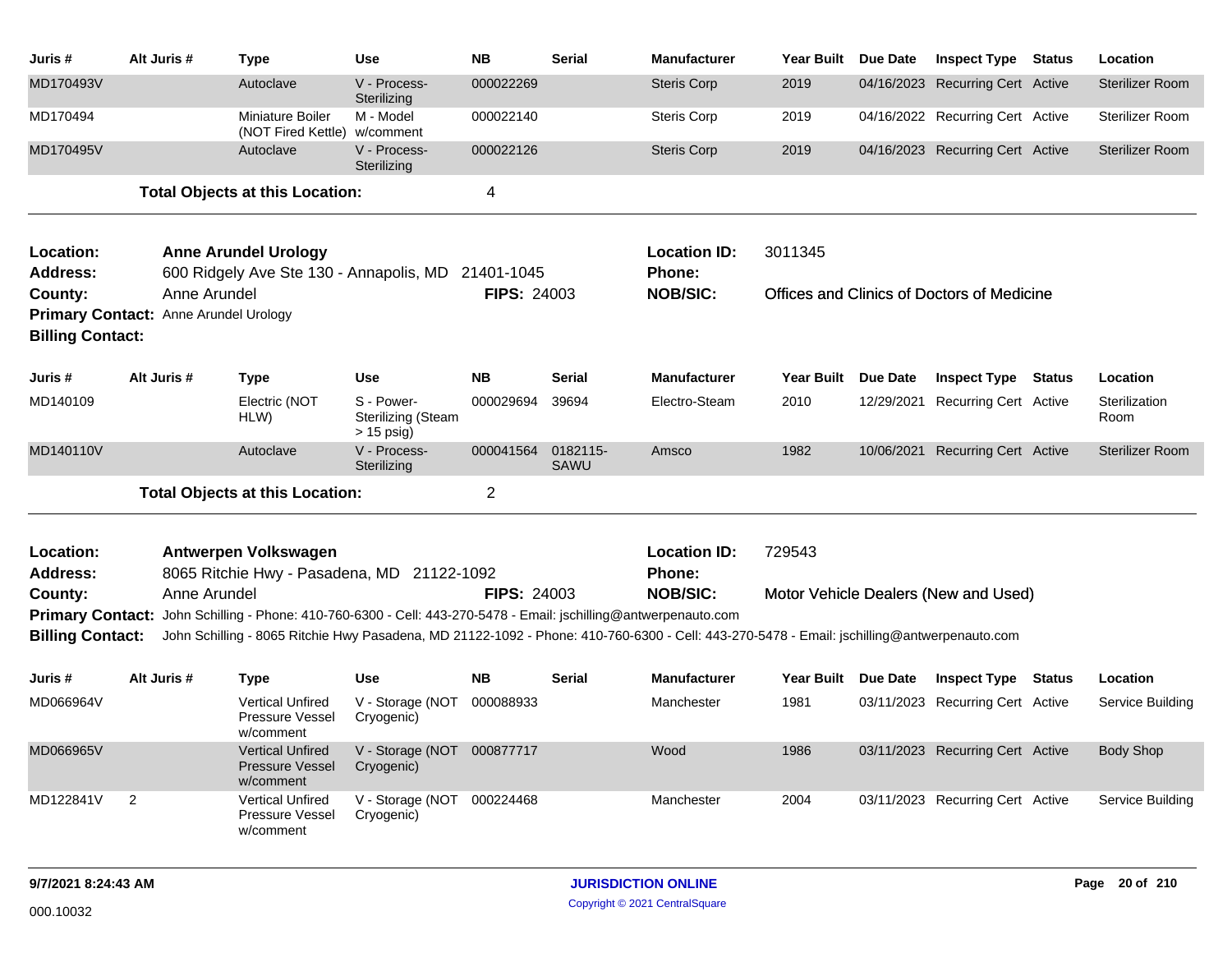| Juris#                                                                    | Alt Juris #        | <b>Type</b>                                                                                                                                                                                                                  | <b>Use</b>                     | <b>NB</b>               | <b>Serial</b> | <b>Manufacturer</b> | <b>Year Built</b>                   | Due Date        | <b>Inspect Type</b>                              | <b>Status</b> | Location            |
|---------------------------------------------------------------------------|--------------------|------------------------------------------------------------------------------------------------------------------------------------------------------------------------------------------------------------------------------|--------------------------------|-------------------------|---------------|---------------------|-------------------------------------|-----------------|--------------------------------------------------|---------------|---------------------|
| MD126658V                                                                 |                    | <b>Vertical Unfired</b><br><b>Pressure Vessel</b><br>w/comment                                                                                                                                                               | V - Storage (NOT<br>Cryogenic) | 000572666               |               | Manchester          | 2001                                |                 | 03/11/2023 Recurring Cert Active                 |               | <b>Body Shop</b>    |
|                                                                           |                    | <b>Total Objects at this Location:</b>                                                                                                                                                                                       |                                | $\overline{\mathbf{4}}$ |               |                     |                                     |                 |                                                  |               |                     |
| Location:                                                                 | <b>Apple Signs</b> |                                                                                                                                                                                                                              |                                |                         |               | <b>Location ID:</b> | 1339620                             |                 |                                                  |               |                     |
| Address:                                                                  |                    | 404 Serendipity Drive - Millersville, MD 21108-1971                                                                                                                                                                          |                                |                         |               | Phone:              | 410-987-7446                        |                 |                                                  |               |                     |
| County:                                                                   | Anne Arundel       |                                                                                                                                                                                                                              |                                | <b>FIPS: 24003</b>      |               | <b>NOB/SIC:</b>     | <b>Outdoor Advertising Services</b> |                 |                                                  |               |                     |
| <b>Billing Contact:</b>                                                   |                    | <b>Primary Contact:</b> Jayne Scherger - Phone: 410-987-7446 x118 - Email: jayne@applesigns.com<br>James Applegate - 404 Serendipity Dr Millersville, MD 21108-1971 - Phone: 410-987-7446 X112 - Email: jayne@applesigns.com |                                |                         |               |                     |                                     |                 |                                                  |               |                     |
|                                                                           |                    |                                                                                                                                                                                                                              |                                |                         |               |                     |                                     |                 |                                                  |               |                     |
| Juris #                                                                   | Alt Juris #        | <b>Type</b>                                                                                                                                                                                                                  | <b>Use</b>                     | <b>NB</b>               | <b>Serial</b> | <b>Manufacturer</b> | <b>Year Built</b>                   | Due Date        | <b>Inspect Type</b>                              | Status        | Location            |
| MD169147V                                                                 |                    | <b>Vertical Unfired</b><br>Pressure Vessel<br>w/comment                                                                                                                                                                      | V - Storage (NOT<br>Cryogenic) | 001801836               |               | Manchester          | 2017                                |                 | 08/12/2022 Recurring Cert Active                 |               | <b>PLANT</b>        |
|                                                                           |                    | <b>Total Objects at this Location:</b>                                                                                                                                                                                       |                                | 1                       |               |                     |                                     |                 |                                                  |               |                     |
| Location:                                                                 |                    | <b>Aquahart Exxon</b>                                                                                                                                                                                                        |                                |                         |               | <b>Location ID:</b> | 713386                              |                 |                                                  |               |                     |
| <b>Address:</b>                                                           |                    | 720 Aquahart Rd - Glen Burnie, MD 21061-3968                                                                                                                                                                                 |                                |                         |               | Phone:              | 410-761-5970                        |                 |                                                  |               |                     |
| County:                                                                   | Anne Arundel       |                                                                                                                                                                                                                              |                                | <b>FIPS: 24003</b>      |               | <b>NOB/SIC:</b>     |                                     |                 | Automotive dealers and gasoline service stations |               |                     |
| Primary Contact: Gil Sher - Phone: 410-236-3888 - Email: gsher9@gmail.com |                    |                                                                                                                                                                                                                              |                                |                         |               |                     |                                     |                 |                                                  |               |                     |
| <b>Billing Contact:</b>                                                   |                    | Gil Sher - 720 Aquahart Rd Glen Burnie, MD 21061-3968 - Phone: 410-236-3888 - Email: gsher9@gmail.com                                                                                                                        |                                |                         |               |                     |                                     |                 |                                                  |               |                     |
| Juris #                                                                   | Alt Juris #        | <b>Type</b>                                                                                                                                                                                                                  | <b>Use</b>                     | <b>NB</b>               | <b>Serial</b> | <b>Manufacturer</b> | <b>Year Built</b>                   | <b>Due Date</b> | <b>Inspect Type</b>                              | <b>Status</b> | Location            |
| MD118580V                                                                 |                    | <b>Vertical Unfired</b><br>Pressure Vessel<br>w/comment                                                                                                                                                                      | V - Storage (NOT<br>Cryogenic) | 000246103               |               | Manchester          | 2003                                |                 | 09/29/2022 Recurring Cert Active                 |               | <b>Outback Shed</b> |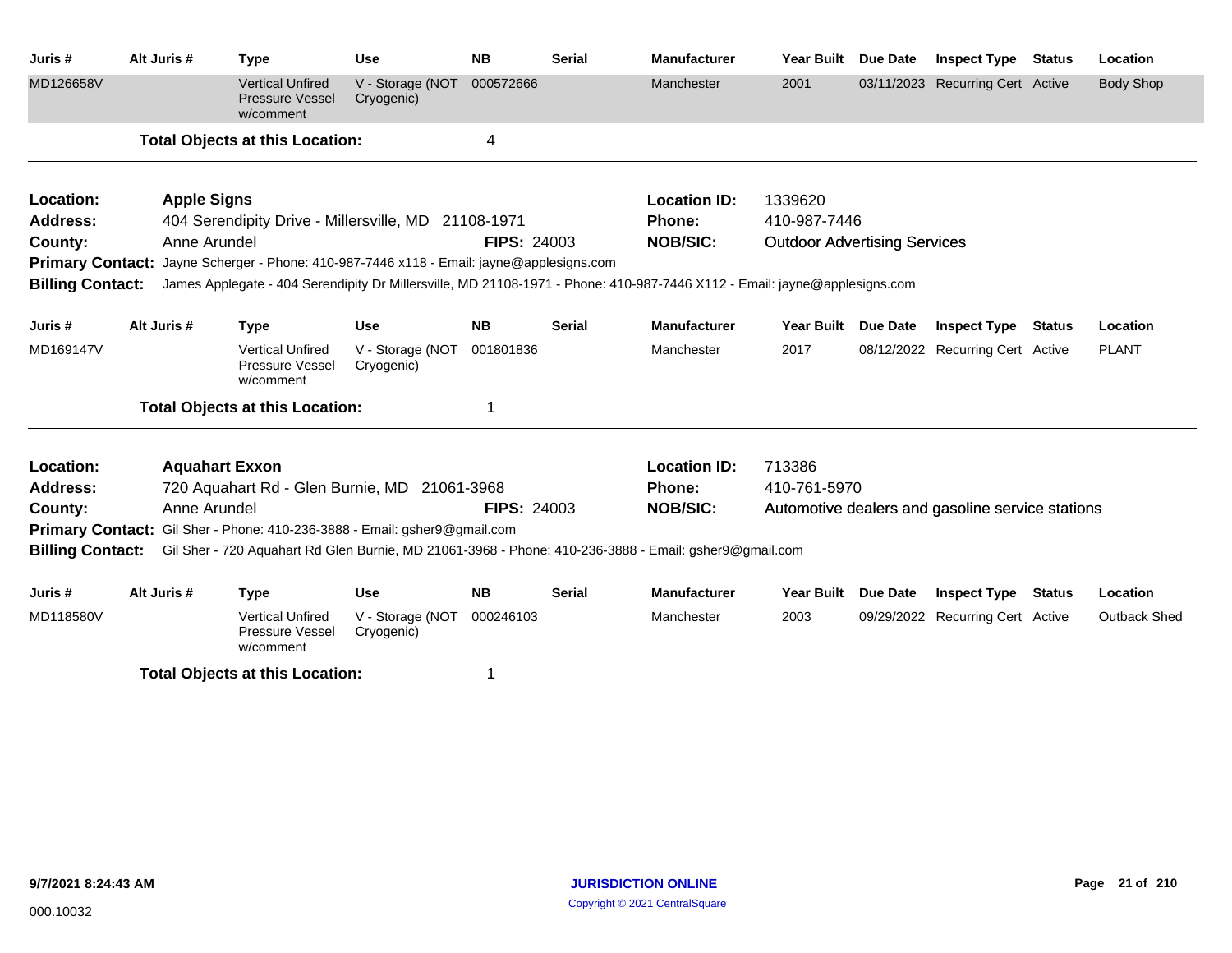| Location:<br>Address:<br>County:<br><b>Primary Contact: Arbys</b><br><b>Billing Contact:</b>                                                                                                                                                                                                                                                                                                                             | <b>Arbys</b><br>Anne Arundel | 8103 Ritchie Hwy - Pasadena, MD 21122-3905                                                    |                                          | <b>FIPS: 24003</b>     |                             | <b>Location ID:</b><br><b>Phone:</b><br><b>NOB/SIC:</b> | 3628804<br>410-424-2293     |                                                                |                              |
|--------------------------------------------------------------------------------------------------------------------------------------------------------------------------------------------------------------------------------------------------------------------------------------------------------------------------------------------------------------------------------------------------------------------------|------------------------------|-----------------------------------------------------------------------------------------------|------------------------------------------|------------------------|-----------------------------|---------------------------------------------------------|-----------------------------|----------------------------------------------------------------|------------------------------|
| Juris #                                                                                                                                                                                                                                                                                                                                                                                                                  | Alt Juris #                  | <b>Type</b>                                                                                   | <b>Use</b>                               | <b>NB</b>              | Serial                      | <b>Manufacturer</b>                                     | Year Built Due Date         | <b>Inspect Type Status</b>                                     | Location                     |
| MD164039V                                                                                                                                                                                                                                                                                                                                                                                                                |                              | <b>Vertical Unfired</b><br>Pressure Vessel<br>w/comment                                       | V - Storage<br>(Cryogenic)               | 000196562              | CCNUF080222 CHART           |                                                         | 2008                        | 06/14/2021 Recurring Cert Active                               | Beverage<br>Carbonation      |
|                                                                                                                                                                                                                                                                                                                                                                                                                          |                              | <b>Total Objects at this Location:</b>                                                        |                                          | 1                      |                             |                                                         |                             |                                                                |                              |
| Location:<br>Address:<br>County:<br><b>Primary Contact: Arbys</b>                                                                                                                                                                                                                                                                                                                                                        | <b>Arbys</b><br>Anne Arundel | 8375 Mapes Rd - Fort Meade, MD 20755                                                          |                                          | <b>FIPS: 24003</b>     |                             | <b>Location ID:</b><br><b>Phone:</b><br><b>NOB/SIC:</b> | 3628831                     |                                                                |                              |
| <b>Billing Contact:</b>                                                                                                                                                                                                                                                                                                                                                                                                  |                              | - 2800 SE Market PI Stuart, FL 34997-4965 - Phone: 800-472-2855 - Email: regulatory@nuco2.com |                                          |                        |                             |                                                         |                             |                                                                |                              |
| Juris #<br>MD156119V                                                                                                                                                                                                                                                                                                                                                                                                     | Alt Juris #                  | <b>Type</b><br><b>Vertical Unfired</b><br>Pressure Vessel<br>w/comment                        | <b>Use</b><br>V - Storage<br>(Cryogenic) | <b>NB</b><br>000029940 | <b>Serial</b><br>468-047-MJ | <b>Manufacturer</b><br>Taylor-Wharton                   | Year Built Due Date<br>1996 | <b>Inspect Type Status</b><br>07/11/2021 Recurring Cert Active | Location<br><b>Back Room</b> |
|                                                                                                                                                                                                                                                                                                                                                                                                                          |                              |                                                                                               |                                          | 1                      |                             |                                                         |                             |                                                                |                              |
| <b>Total Objects at this Location:</b><br>Location:<br>Arbys (NuC02)<br>5 Mayo Rd - Edgewater, MD 21037-1805<br><b>Address:</b><br>Anne Arundel<br>County:<br>Primary Contact: NUCO2 Regulatory & Compliance - Phone: 800-472-2855 - Email: pressurevesselpermitting@nuco2.com<br>- 2800 SE Market PI Stuart, FL 34997-4965 - Phone: 800-472-2855 - Email: pressurevesselpermitting@nuco2.com<br><b>Billing Contact:</b> |                              |                                                                                               |                                          | <b>FIPS: 24003</b>     |                             | <b>Location ID:</b><br><b>Phone:</b><br><b>NOB/SIC:</b> | 3628802                     |                                                                |                              |
| Juris #                                                                                                                                                                                                                                                                                                                                                                                                                  | Alt Juris #                  | <b>Type</b>                                                                                   | <b>Use</b>                               | <b>NB</b>              | <b>Serial</b>               | <b>Manufacturer</b>                                     | Year Built Due Date         | <b>Inspect Type Status</b>                                     | Location                     |
| MD153767V                                                                                                                                                                                                                                                                                                                                                                                                                |                              | <b>Vertical Unfired</b><br>Pressure Vessel<br>w/comment                                       | V - Storage<br>(Cryogenic)               | 000090334              |                             | Taylor-Wharton                                          | 2008                        | 03/23/2022 Recurring Cert Active                               | Pantry                       |
|                                                                                                                                                                                                                                                                                                                                                                                                                          |                              | <b>Total Objects at this Location:</b>                                                        |                                          | 1                      |                             |                                                         |                             |                                                                |                              |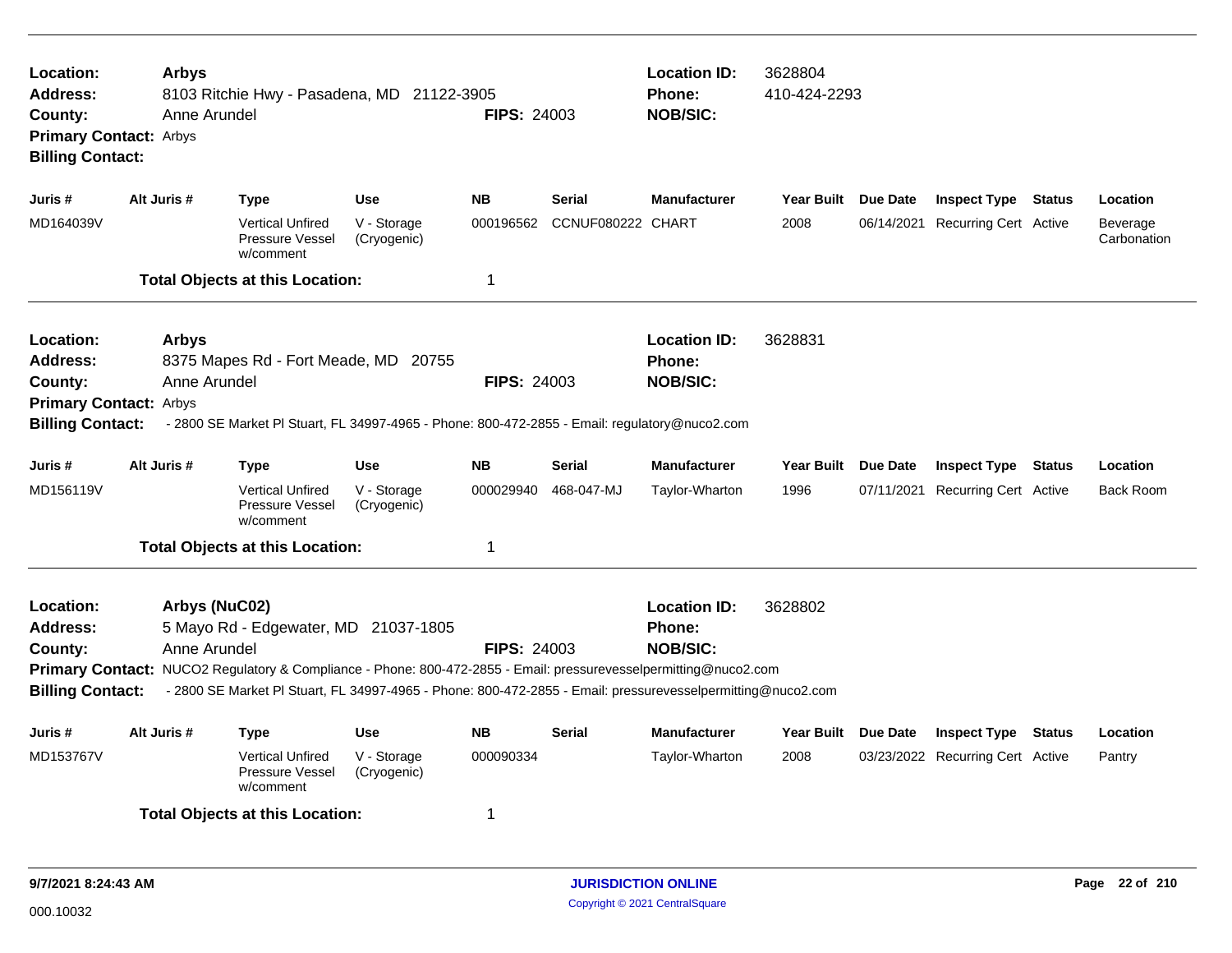| Location:<br><b>Address:</b><br>County:<br>Primary Contact: Arkadia Surfaces<br><b>Billing Contact:</b>                                                                                                                                                                                 |                                                | Anne Arundel | <b>Arkadia Surfaces</b><br><b>Location ID:</b><br>3839993<br>1981 Moreland Pkwy Bldg 4A - Annapolis, MD 21401-3459<br>Phone:<br><b>NOB/SIC:</b><br><b>FIPS: 24003</b><br><b>NB</b><br><b>Use</b><br><b>Serial</b><br><b>Manufacturer</b><br><b>Year Built</b><br>Due Date<br><b>Inspect Type Status</b><br><b>Type</b> |                                                                     |                    |        |                                                                                                                         |                                   |                                               |  |                       |
|-----------------------------------------------------------------------------------------------------------------------------------------------------------------------------------------------------------------------------------------------------------------------------------------|------------------------------------------------|--------------|------------------------------------------------------------------------------------------------------------------------------------------------------------------------------------------------------------------------------------------------------------------------------------------------------------------------|---------------------------------------------------------------------|--------------------|--------|-------------------------------------------------------------------------------------------------------------------------|-----------------------------------|-----------------------------------------------|--|-----------------------|
| Juris #                                                                                                                                                                                                                                                                                 | Alt Juris #                                    |              |                                                                                                                                                                                                                                                                                                                        |                                                                     |                    |        |                                                                                                                         |                                   |                                               |  | Location              |
| MD159893V                                                                                                                                                                                                                                                                               |                                                |              | <b>Vertical Unfired</b><br>Pressure Vessel<br>w/comment                                                                                                                                                                                                                                                                | V - Storage (NOT<br>Cryogenic)                                      | 000861122          |        | <b>Steel Fab</b>                                                                                                        | 2017                              | 02/06/2022 Recurring Cert Active              |  | Shop                  |
|                                                                                                                                                                                                                                                                                         |                                                |              | <b>Total Objects at this Location:</b>                                                                                                                                                                                                                                                                                 |                                                                     | -1                 |        |                                                                                                                         |                                   |                                               |  |                       |
| Location:<br><b>Address:</b>                                                                                                                                                                                                                                                            |                                                |              | Armadillo's (Arc3)<br>132 Dock St - Annapolis, MD 21401-1803                                                                                                                                                                                                                                                           |                                                                     |                    |        | <b>Location ID:</b><br>Phone:                                                                                           | 3965255                           |                                               |  |                       |
| County:                                                                                                                                                                                                                                                                                 |                                                | Anne Arundel |                                                                                                                                                                                                                                                                                                                        |                                                                     | <b>FIPS: 24003</b> |        | <b>NOB/SIC:</b>                                                                                                         | <b>Eating and Drinking Places</b> |                                               |  |                       |
| <b>Billing Contact:</b>                                                                                                                                                                                                                                                                 |                                                |              | Primary Contact: Charlie Patterson - Phone: 804-644-4521 - Email: charlie.patterson@arc3gases.com                                                                                                                                                                                                                      |                                                                     |                    |        | Charlie Patterson - PO Box 26269 Richmond, VA 23260-6269 - Phone: 804-644-4521 - Email: charlie.patterson@arc3gases.com |                                   |                                               |  |                       |
| Juris #                                                                                                                                                                                                                                                                                 | <b>NB</b><br>Alt Juris #<br>Use<br><b>Type</b> |              |                                                                                                                                                                                                                                                                                                                        |                                                                     |                    |        | <b>Manufacturer</b>                                                                                                     | Year Built Due Date               | <b>Inspect Type Status</b>                    |  | Location              |
| MD165932V                                                                                                                                                                                                                                                                               |                                                |              | <b>Vertical Unfired</b><br>Pressure Vessel<br>w/comment                                                                                                                                                                                                                                                                | V - Storage<br>(Cryogenic)                                          | 000139732          |        | <b>CHART</b>                                                                                                            | 2002                              | 07/29/2023 Recurring Cert Active              |  | Outside 2nd<br>Floor  |
|                                                                                                                                                                                                                                                                                         |                                                |              |                                                                                                                                                                                                                                                                                                                        |                                                                     | -1                 |        |                                                                                                                         |                                   |                                               |  |                       |
| <b>Total Objects at this Location:</b><br>Location:<br><b>Arundel Ambulatory Surgery Center</b><br>621 Ridgely Ave Ste 401 - Annapolis, MD 21401-1099<br><b>Address:</b><br>Anne Arundel<br>County:<br>Primary Contact: Cheryl Deters - Phone: 410-224-2811 - Email: cdeters@qqscmd.com |                                                |              |                                                                                                                                                                                                                                                                                                                        |                                                                     | <b>FIPS: 24003</b> |        | <b>Location ID:</b><br><b>Phone:</b><br><b>NOB/SIC:</b>                                                                 | 3674767<br>410-224-2811           | <b>General Medical and Surgical Hospitals</b> |  |                       |
| <b>Billing Contact:</b><br>Donna Reid - 621 Ridgely Ave Ste 401 Annapolis, MD 21401-1099 - Phone: 410-224-2811 - Email: dmreid@verizon.net                                                                                                                                              |                                                |              |                                                                                                                                                                                                                                                                                                                        |                                                                     |                    |        |                                                                                                                         |                                   |                                               |  |                       |
| Juris #                                                                                                                                                                                                                                                                                 | Alt Juris #                                    |              | <b>Type</b>                                                                                                                                                                                                                                                                                                            | <b>Use</b>                                                          | NB.                | Serial | <b>Manufacturer</b>                                                                                                     |                                   | Year Built Due Date Inspect Type Status       |  | Location              |
| MD153221                                                                                                                                                                                                                                                                                |                                                |              | Miniature Boiler                                                                                                                                                                                                                                                                                                       | S - Power-<br>(NOT Fired Kettle) Sterilizing (Steam<br>$> 15$ psig) | 000005071 45071    |        | Chromalox                                                                                                               | 2013                              | 02/01/2022 Recurring Cert Active              |  | Sterilization<br>Room |
| MD153222V                                                                                                                                                                                                                                                                               |                                                |              | Autoclave                                                                                                                                                                                                                                                                                                              | V - Process-<br>Sterilizing                                         | 000012345 0114003  |        | <b>Steris Corp</b>                                                                                                      | 2014                              | 02/01/2022 Recurring Cert Active              |  | Sterilization<br>Room |
|                                                                                                                                                                                                                                                                                         |                                                |              | <b>Total Objects at this Location:</b>                                                                                                                                                                                                                                                                                 |                                                                     | $\overline{2}$     |        |                                                                                                                         |                                   |                                               |  |                       |
| 9/7/2021 8:24:43 AM                                                                                                                                                                                                                                                                     |                                                |              |                                                                                                                                                                                                                                                                                                                        |                                                                     |                    |        | <b>JURISDICTION ONLINE</b>                                                                                              |                                   |                                               |  | Page 23 of 210        |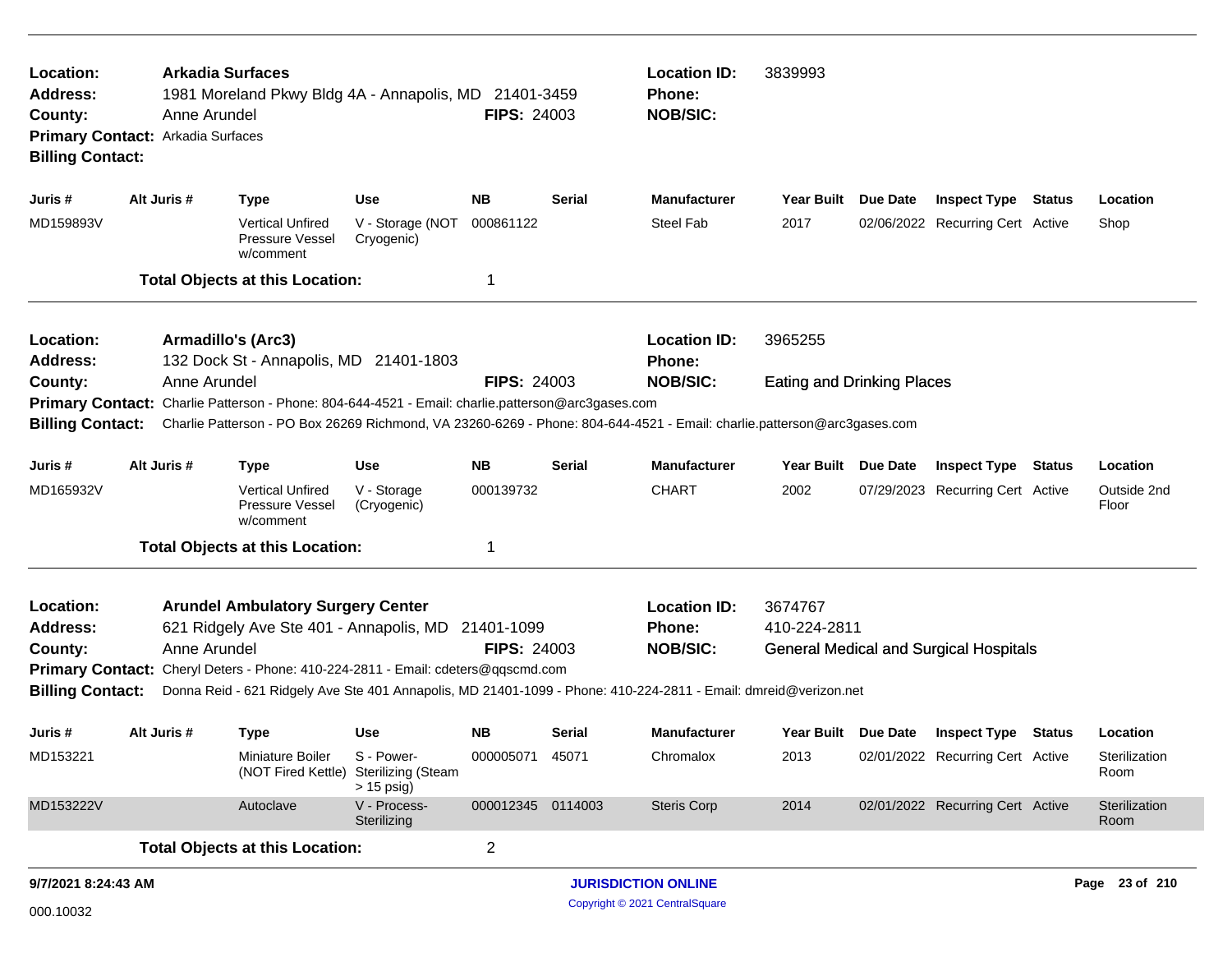| Location:                                                          |                                          | <b>Arundel Cooling &amp; Heating Co</b>                                                                                                                                                         |                                                                |                                                  |                                                    | <b>Location ID:</b>                | 703144                       |                 |                                                                |                                |
|--------------------------------------------------------------------|------------------------------------------|-------------------------------------------------------------------------------------------------------------------------------------------------------------------------------------------------|----------------------------------------------------------------|--------------------------------------------------|----------------------------------------------------|------------------------------------|------------------------------|-----------------|----------------------------------------------------------------|--------------------------------|
| <b>Address:</b><br>County:<br><b>Billing Contact:</b>              | Anne Arundel                             | 707 Nursery Rd - Linthicum Heights, MD 21090-1422<br>Primary Contact: Arundel Cooling & Heating Co - Phone: 4107898300<br>- 707 Nursery Rd Linthicum Heights, MD 21090-1422 - Phone: 4107898300 |                                                                | <b>FIPS: 24003</b>                               |                                                    | <b>Phone:</b><br><b>NOB/SIC:</b>   | General building contractors |                 |                                                                |                                |
| Juris #                                                            | Alt Juris #                              | <b>Type</b>                                                                                                                                                                                     | <b>Use</b>                                                     | NΒ                                               | Serial                                             | <b>Manufacturer</b>                | Year Built Due Date          |                 | <b>Inspect Type Status</b>                                     | Location                       |
| MD163853V                                                          |                                          | <b>Vertical Unfired</b><br>Pressure Vessel<br>w/comment                                                                                                                                         | V - Storage (NOT<br>Cryogenic)                                 | 002051994                                        |                                                    | twin lakes                         | 2018                         |                 | 03/12/2023 Recurring Cert Active                               | <b>SHOP</b>                    |
|                                                                    |                                          | <b>Total Objects at this Location:</b>                                                                                                                                                          |                                                                | 1                                                |                                                    |                                    |                              |                 |                                                                |                                |
| Location:                                                          |                                          | <b>Arundel Exxon</b>                                                                                                                                                                            |                                                                |                                                  |                                                    | <b>Location ID:</b>                | 3919598                      |                 |                                                                |                                |
| <b>Address:</b><br>County:                                         | Anne Arundel                             | 7043 Arundel Mills Cir - Hanover, MD 21076-1387                                                                                                                                                 |                                                                | <b>FIPS: 24003</b>                               |                                                    | Phone:<br><b>NOB/SIC:</b>          |                              |                 |                                                                |                                |
| <b>Billing Contact:</b>                                            | Primary Contact: Arundel Exxon           |                                                                                                                                                                                                 |                                                                |                                                  |                                                    |                                    |                              |                 |                                                                |                                |
| Juris #                                                            | Alt Juris #<br><b>Type</b><br><b>Use</b> |                                                                                                                                                                                                 |                                                                | <b>NB</b>                                        | <b>Serial</b>                                      | <b>Manufacturer</b>                | <b>Year Built</b>            | <b>Due Date</b> | <b>Inspect Type Status</b>                                     | Location                       |
| MD162238H                                                          |                                          | <b>Water Tube</b><br>Coiled (NOT<br>Flueless Hi<br>Efficiency)                                                                                                                                  | H - Hot Water<br>Heat (Water $\leq$<br>160 psig, 250 F)        | 000259196                                        |                                                    | Raypak                             | 2002                         |                 | 12/04/2020 Recurring Cert Active                               | Car Wash                       |
| MD162239V                                                          |                                          | <b>Vertical Unfired</b><br><b>Pressure Vessel</b><br>w/comment                                                                                                                                  | V - Storage (NOT 000235920<br>Cryogenic)                       |                                                  |                                                    | Trinity                            | 2002                         |                 | 01/10/2021 Recurring Cert Active                               | Car Wash                       |
|                                                                    |                                          | <b>Total Objects at this Location:</b>                                                                                                                                                          |                                                                | $\overline{2}$                                   |                                                    |                                    |                              |                 |                                                                |                                |
| Location:<br><b>Address:</b><br>County:<br><b>Billing Contact:</b> | Anne Arundel                             | <b>Asbury Town Neck United Methodist Church</b><br>429 Asbury Dr - Severna Park, MD 21146-1373<br>Primary Contact: Carla Flemings - Phone: 410-647-3461 - Email: jcflemings@verizon.net         | <b>FIPS: 24003</b>                                             | <b>Location ID:</b><br>Phone:<br><b>NOB/SIC:</b> | 703173<br>410-647-3461<br>Membership organizations |                                    |                              |                 |                                                                |                                |
|                                                                    |                                          |                                                                                                                                                                                                 |                                                                |                                                  |                                                    |                                    |                              |                 |                                                                |                                |
| Juris #<br>MD080311H                                               | Alt Juris #                              | <b>Type</b><br>Cast Iron                                                                                                                                                                        | Use<br>H - Hot Water<br>Heat (Water $\leq$<br>160 psig, 250 F) | <b>NB</b><br><b>CI</b>                           | <b>Serial</b>                                      | <b>Manufacturer</b><br>Weil-McLain | <b>Year Built</b><br>1990    | Due Date        | <b>Inspect Type Status</b><br>11/02/2022 Recurring Cert Active | Location<br><b>Boiler Room</b> |
| 9/7/2021 8:24:43 AM                                                |                                          |                                                                                                                                                                                                 |                                                                |                                                  |                                                    | <b>JURISDICTION ONLINE</b>         |                              |                 |                                                                | Page 24 of 210                 |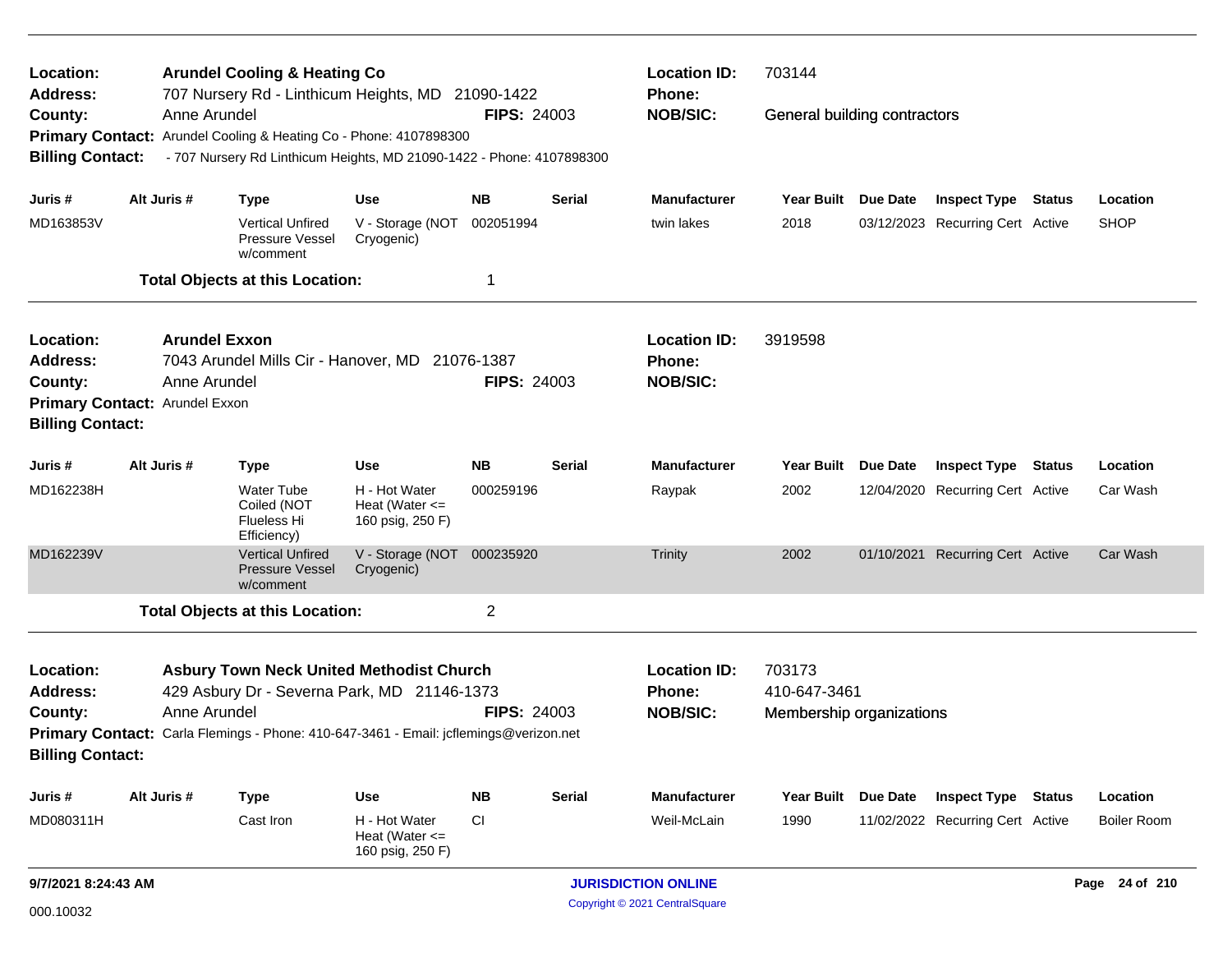| Location:                                                                                                                                                        |                                                                      |              | <b>Ashley Apartments</b>                                             |                                                             |                    |               | <b>Location ID:</b>                                                                                                                        | 709247                                  |                                  |                            |
|------------------------------------------------------------------------------------------------------------------------------------------------------------------|----------------------------------------------------------------------|--------------|----------------------------------------------------------------------|-------------------------------------------------------------|--------------------|---------------|--------------------------------------------------------------------------------------------------------------------------------------------|-----------------------------------------|----------------------------------|----------------------------|
| <b>Address:</b>                                                                                                                                                  |                                                                      |              | 3450 Andrew Ct - Laurel, MD 20724-2373                               |                                                             |                    |               | <b>Phone:</b>                                                                                                                              | 301-520-7063                            |                                  |                            |
| County:                                                                                                                                                          |                                                                      | Anne Arundel |                                                                      |                                                             | <b>FIPS: 24003</b> |               | <b>NOB/SIC:</b>                                                                                                                            | <b>Operators of Apartment Buildings</b> |                                  |                            |
|                                                                                                                                                                  |                                                                      |              | Primary Contact: Tom Hall - Phone: 301-951-8300 - Cell: 301-520-7063 |                                                             |                    |               |                                                                                                                                            |                                         |                                  |                            |
|                                                                                                                                                                  |                                                                      |              |                                                                      |                                                             |                    |               | Billing Contact: Tom Hall - 5616 Carvel St Churchton, MD 20733-9783 - Phone: 301-951-8300 - Cell: 301-520-7063 - Email: dhall@dreyfuss.net |                                         |                                  |                            |
| Juris#                                                                                                                                                           |                                                                      | Alt Juris #  | <b>Type</b>                                                          | <b>Use</b>                                                  | <b>NB</b>          | <b>Serial</b> | <b>Manufacturer</b>                                                                                                                        | Year Built Due Date                     | <b>Inspect Type Status</b>       | Location                   |
| MD016155H                                                                                                                                                        |                                                                      |              | <b>Water Heater</b><br>(HLW)                                         | H - Hot Water<br>Heat (Water $\leq$<br>160 psig, 250 F)     | 000297773          | L56027        | <b>Cleaver Brooks</b>                                                                                                                      | 1973                                    | 12/03/2021 Recurring Cert Active | <b>Boiler Room</b><br>3452 |
|                                                                                                                                                                  |                                                                      |              | <b>Total Objects at this Location:</b>                               |                                                             | 1                  |               |                                                                                                                                            |                                         |                                  |                            |
| Location:                                                                                                                                                        |                                                                      |              | <b>Ashley Apartments</b>                                             |                                                             |                    |               | <b>Location ID:</b>                                                                                                                        | 709248                                  |                                  |                            |
| <b>Address:</b>                                                                                                                                                  |                                                                      |              | 3452 Andrew Ct - Laurel, MD 20724-2360                               |                                                             |                    |               | <b>Phone:</b>                                                                                                                              | 301-520-7063                            |                                  |                            |
| County:                                                                                                                                                          |                                                                      | Anne Arundel |                                                                      |                                                             | <b>FIPS: 24003</b> |               | <b>NOB/SIC:</b>                                                                                                                            | <b>Operators of Apartment Buildings</b> |                                  |                            |
|                                                                                                                                                                  | Primary Contact: Tom Hall - Phone: 301-951-8300 - Cell: 301-520-7063 |              |                                                                      |                                                             |                    |               |                                                                                                                                            |                                         |                                  |                            |
| <b>Billing Contact:</b>                                                                                                                                          |                                                                      |              |                                                                      |                                                             |                    |               | Tom Hall - 5616 Carvel St Churchton, MD 20733-9783 - Phone: 301-951-8300 - Cell: 301-520-7063 - Email: dhall@dreyfuss.net                  |                                         |                                  |                            |
| Juris #                                                                                                                                                          |                                                                      | Alt Juris #  | <b>Type</b>                                                          | <b>Use</b>                                                  | <b>NB</b>          | <b>Serial</b> | <b>Manufacturer</b>                                                                                                                        | Year Built Due Date                     | <b>Inspect Type Status</b>       | Location                   |
| MD016156H                                                                                                                                                        |                                                                      |              | <b>Water Heater</b><br>(HLW)                                         | H - Hot Water<br>Heat (Water $\leq$<br>160 psig, 250 F)     | 000029768          |               | <b>Cleaver Brooks</b>                                                                                                                      | 1973                                    | 12/03/2021 Recurring Cert Active | 3452 BLRM                  |
| MD029981V                                                                                                                                                        |                                                                      |              | <b>Pressure Vessel</b><br>w/comment                                  | Horizontal Unfired V - Storage (NOT 000067238<br>Cryogenic) |                    |               | Richmond                                                                                                                                   | 1973                                    | 12/03/2021 Recurring Cert Active | <b>BLRM</b>                |
|                                                                                                                                                                  |                                                                      |              | <b>Total Objects at this Location:</b>                               |                                                             | $\overline{2}$     |               |                                                                                                                                            |                                         |                                  |                            |
| Location:<br><b>Ashling Kitchen &amp; Bar (Roberts)</b><br>1286 Route 3 South Ste 3 - Crofton, MD 21114<br><b>Address:</b><br>Anne Arundel<br>County:            |                                                                      |              |                                                                      |                                                             | <b>FIPS: 24003</b> |               | <b>Location ID:</b><br><b>Phone:</b><br><b>NOB/SIC:</b>                                                                                    | 4069154                                 |                                  |                            |
|                                                                                                                                                                  |                                                                      |              |                                                                      |                                                             |                    |               | Primary Contact: Roberts Oxygen Company (MD) - Phone: 240-493-8405 - Cell: 301-252-0742 - Email: DFranovich@RobertsOxygen.com              |                                         |                                  |                            |
| Billing Contact: Bulk Tank Service Dept. - PO Box 5507 Rockville, MD 20855-0507 - Phone: 240-493-8405 - Cell: 301-252-0742 - Email: DFranovich@RobertsOxygen.com |                                                                      |              |                                                                      |                                                             |                    |               |                                                                                                                                            |                                         |                                  |                            |
| Juris #                                                                                                                                                          |                                                                      | Alt Juris #  | <b>Type</b>                                                          | <b>Use</b>                                                  | <b>NB</b>          | <b>Serial</b> | Manufacturer                                                                                                                               | Year Built Due Date                     | <b>Inspect Type Status</b>       | Location                   |
| MD169140V                                                                                                                                                        |                                                                      |              | Vertical Unfired<br>Pressure Vessel                                  | V - Storage<br>(Cryogenic)                                  | 000023718          |               | Taylor                                                                                                                                     | 1995                                    | 03/30/2023 Recurring Cert Active | Out Back                   |
| 9/7/2021 8:24:43 AM                                                                                                                                              |                                                                      |              |                                                                      |                                                             |                    |               | <b>JURISDICTION ONLINE</b>                                                                                                                 |                                         |                                  | Page 25 of 210             |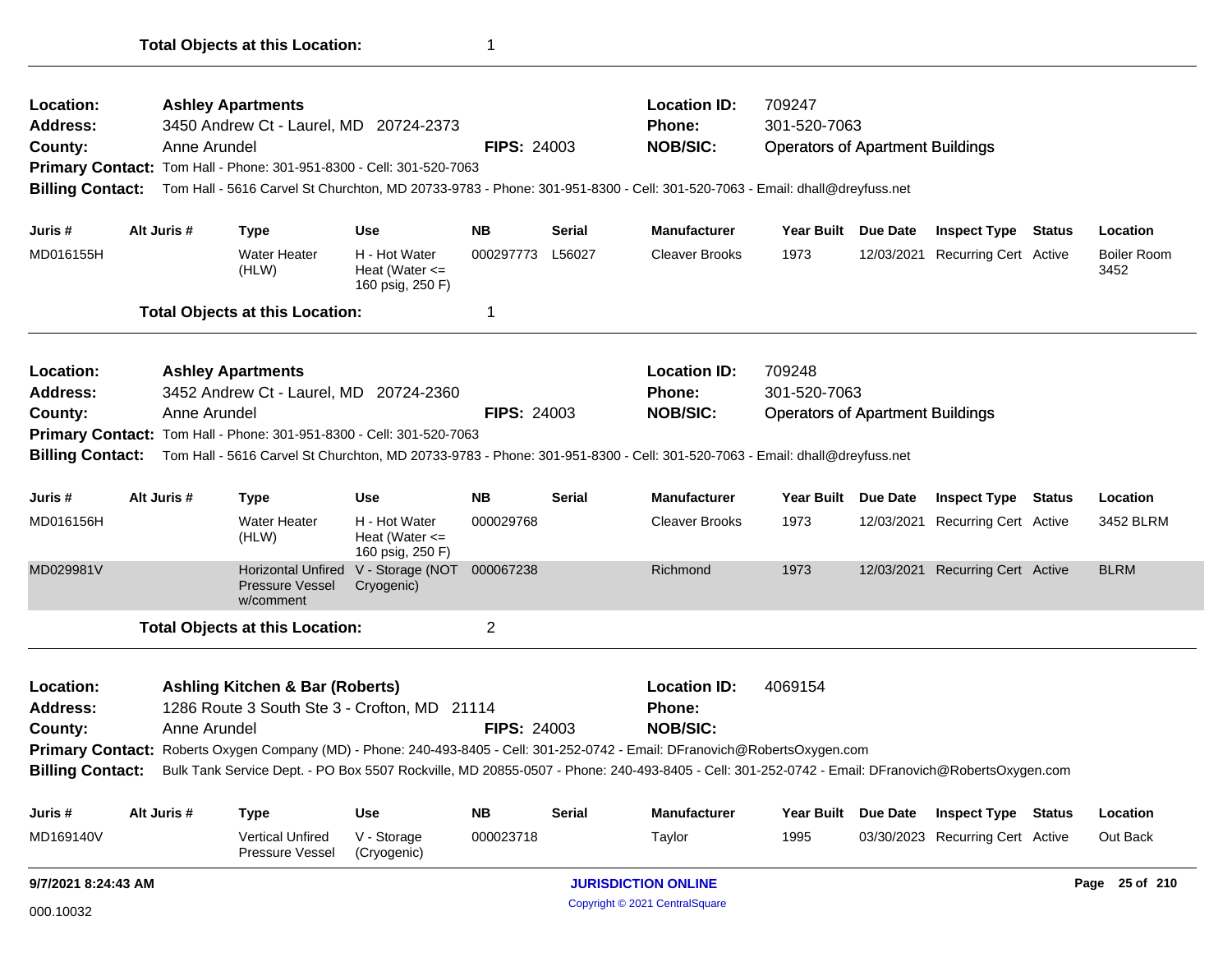| Juris #                                                                                                                                                                                                                                                                                                                       | Alt Juris #                                                                                                                                                                                   | <b>Type</b><br>w/comment                                | <b>Use</b>                                              | <b>NB</b>          | <b>Serial</b> | <b>Manufacturer</b>                                     | Year Built Due Date     | <b>Inspect Type Status</b>                  |               | Location           |
|-------------------------------------------------------------------------------------------------------------------------------------------------------------------------------------------------------------------------------------------------------------------------------------------------------------------------------|-----------------------------------------------------------------------------------------------------------------------------------------------------------------------------------------------|---------------------------------------------------------|---------------------------------------------------------|--------------------|---------------|---------------------------------------------------------|-------------------------|---------------------------------------------|---------------|--------------------|
|                                                                                                                                                                                                                                                                                                                               |                                                                                                                                                                                               | <b>Total Objects at this Location:</b>                  |                                                         | 1                  |               |                                                         |                         |                                             |               |                    |
| Location:<br><b>Address:</b><br>County:                                                                                                                                                                                                                                                                                       | At Home<br>1647 Crofton Ctr - Crofton, MD 21114-1318<br>Anne Arundel<br><b>FIPS: 24003</b><br>Primary Contact: At Home<br><b>Billing Contact:</b><br>Alt Juris #<br><b>Type</b><br><b>Use</b> |                                                         |                                                         |                    |               | <b>Location ID:</b><br><b>Phone:</b><br><b>NOB/SIC:</b> | 2685001<br>443-292-1065 | Men's and Boys' Suits, Coats, and Overcoats |               |                    |
|                                                                                                                                                                                                                                                                                                                               |                                                                                                                                                                                               |                                                         |                                                         |                    |               |                                                         |                         |                                             |               |                    |
| Juris #                                                                                                                                                                                                                                                                                                                       |                                                                                                                                                                                               |                                                         |                                                         | <b>NB</b>          | <b>Serial</b> | <b>Manufacturer</b>                                     | Year Built Due Date     | <b>Inspect Type Status</b>                  |               | Location           |
| MD147931H                                                                                                                                                                                                                                                                                                                     | -1                                                                                                                                                                                            | Cast Iron                                               | H - Hot Water<br>Heat (Water $\leq$<br>160 psig, 250 F) | <b>CI</b>          | SN1194        | Weil-McLain                                             | 1980                    | 01/14/2020 Recurring Cert Active            |               | <b>BLRM</b>        |
|                                                                                                                                                                                                                                                                                                                               |                                                                                                                                                                                               |                                                         |                                                         | 1                  |               |                                                         |                         |                                             |               |                    |
| <b>Total Objects at this Location:</b><br>Location:<br><b>Atlantic Veterinary</b><br><b>Address:</b><br>808 Bestgate Rd - Annapolis, MD 21401-3016<br>Anne Arundel<br>County:<br>Primary Contact: Stacey Alton - Email: Avimo94@gmail.com<br>Tracy Beery - 808 Bestgate Rd Annapolis, MD 21401-3016 - Phone: 410-224-0121 X 2 |                                                                                                                                                                                               |                                                         |                                                         | <b>FIPS: 24003</b> |               | <b>Location ID:</b><br><b>Phone:</b><br><b>NOB/SIC:</b> | 3882592<br>410-224-0121 |                                             |               |                    |
| <b>Billing Contact:</b>                                                                                                                                                                                                                                                                                                       |                                                                                                                                                                                               |                                                         |                                                         |                    |               |                                                         |                         |                                             |               |                    |
| Juris #                                                                                                                                                                                                                                                                                                                       | Alt Juris #                                                                                                                                                                                   | <b>Type</b>                                             | <b>Use</b>                                              | <b>NB</b>          | <b>Serial</b> | <b>Manufacturer</b>                                     | Year Built Due Date     | <b>Inspect Type</b>                         | <b>Status</b> | Location           |
| MD162975V                                                                                                                                                                                                                                                                                                                     |                                                                                                                                                                                               | <b>Vertical Unfired</b><br>Pressure Vessel<br>w/comment | V - Storage (NOT<br>Cryogenic)                          | 000004067          | SV25002       | sechrist                                                | 2018                    | 01/29/2023 Recurring Cert Active            |               | <b>BOILER ROOM</b> |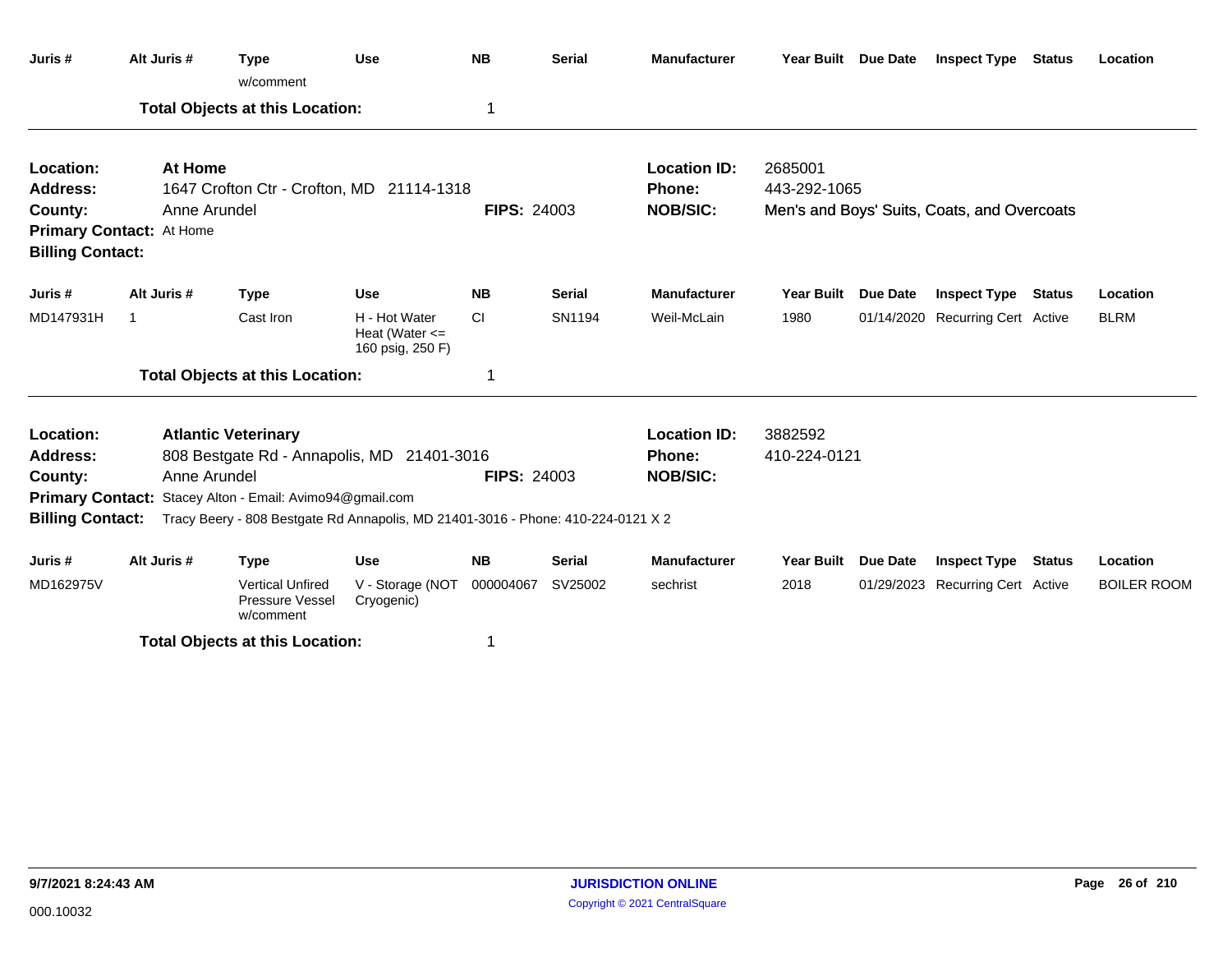| Location:<br>Address:                                       |                                                                                                                                         | <b>Bagels And (Arc3)</b><br>2019 West St - Annapolis, MD 21401-3365 |                                                                                                   |                                                         |                    | <b>Location ID:</b><br>Phone: | 3965176                                                                                                                 |                                   |                                                     |            |
|-------------------------------------------------------------|-----------------------------------------------------------------------------------------------------------------------------------------|---------------------------------------------------------------------|---------------------------------------------------------------------------------------------------|---------------------------------------------------------|--------------------|-------------------------------|-------------------------------------------------------------------------------------------------------------------------|-----------------------------------|-----------------------------------------------------|------------|
| County:                                                     |                                                                                                                                         | Anne Arundel                                                        |                                                                                                   |                                                         | <b>FIPS: 24003</b> |                               | <b>NOB/SIC:</b>                                                                                                         | <b>Eating and Drinking Places</b> |                                                     |            |
|                                                             |                                                                                                                                         |                                                                     | Primary Contact: Charlie Patterson - Phone: 804-644-4521 - Email: charlie.patterson@arc3gases.com |                                                         |                    |                               |                                                                                                                         |                                   |                                                     |            |
| <b>Billing Contact:</b>                                     |                                                                                                                                         |                                                                     |                                                                                                   |                                                         |                    |                               | Charlie Patterson - PO Box 26269 Richmond, VA 23260-6269 - Phone: 804-644-4521 - Email: charlie.patterson@arc3gases.com |                                   |                                                     |            |
| Juris #                                                     | Alt Juris #                                                                                                                             |                                                                     | <b>Type</b>                                                                                       | Use                                                     | <b>NB</b>          | Serial                        | <b>Manufacturer</b>                                                                                                     | Year Built Due Date               | <b>Inspect Type Status</b>                          | Location   |
| MD165789V                                                   |                                                                                                                                         |                                                                     | <b>Vertical Unfired</b><br>Pressure Vessel<br>w/comment                                           | V - Storage<br>(Cryogenic)                              | 000007408          |                               | Taylor-Wharton                                                                                                          | 1991                              | 07/29/2023 Recurring Cert Active                    | Outside    |
|                                                             |                                                                                                                                         |                                                                     | <b>Total Objects at this Location:</b>                                                            |                                                         | 1                  |                               |                                                                                                                         |                                   |                                                     |            |
| Location:<br><b>Address:</b>                                |                                                                                                                                         | <b>Bank Of America</b>                                              | 10 Church Cir - Annapolis, MD 21401-1944                                                          |                                                         |                    |                               | <b>Location ID:</b><br>Phone:                                                                                           | 703814                            |                                                     |            |
| County:                                                     |                                                                                                                                         | Anne Arundel                                                        |                                                                                                   |                                                         | <b>FIPS: 24003</b> |                               | <b>NOB/SIC:</b>                                                                                                         |                                   | <b>Central Reserve Depository Institutions, NEC</b> |            |
| Primary Contact: Bank Of America<br><b>Billing Contact:</b> |                                                                                                                                         |                                                                     |                                                                                                   |                                                         |                    |                               |                                                                                                                         |                                   |                                                     |            |
| Juris #                                                     | Alt Juris #                                                                                                                             |                                                                     | <b>Type</b>                                                                                       | Use                                                     | <b>NB</b>          | <b>Serial</b>                 | <b>Manufacturer</b>                                                                                                     | Year Built Due Date               | <b>Inspect Type Status</b>                          | Location   |
| MD072001V                                                   |                                                                                                                                         |                                                                     | <b>Vertical Unfired</b><br>Pressure Vessel<br>w/comment                                           | V - Storage (NOT<br>Cryogenic)                          | 000223875 2        |                               | Melben                                                                                                                  | 1989                              | 10/26/2021 Recurring Cert Active                    | Pent House |
| MD128419H                                                   |                                                                                                                                         |                                                                     | <b>Vertical Fire Tube</b>                                                                         | H - Hot Water<br>Heat (Water $\leq$<br>160 psig, 250 F) | 000014338          |                               | A O Smith                                                                                                               | 2006                              | 10/26/2021 Recurring Cert Active                    | Penthouse  |
|                                                             |                                                                                                                                         |                                                                     | <b>Total Objects at this Location:</b>                                                            |                                                         | $\overline{c}$     |                               |                                                                                                                         |                                   |                                                     |            |
| Location:<br><b>Address:</b>                                |                                                                                                                                         |                                                                     | <b>Bavarian Brauhaus (Arc3)</b><br>7304 Parkway Dr - Hanover, MD 21076-1167                       |                                                         |                    |                               | <b>Location ID:</b><br><b>Phone:</b>                                                                                    | 3961836                           |                                                     |            |
| County:                                                     |                                                                                                                                         |                                                                     |                                                                                                   |                                                         |                    |                               | <b>NOB/SIC:</b>                                                                                                         | <b>Eating and Drinking Places</b> |                                                     |            |
|                                                             | Anne Arundel<br><b>FIPS: 24003</b><br>Primary Contact: Charlie Patterson - Phone: 804-644-4521 - Email: charlie.patterson@arc3gases.com |                                                                     |                                                                                                   |                                                         |                    |                               |                                                                                                                         |                                   |                                                     |            |
| <b>Billing Contact:</b>                                     |                                                                                                                                         |                                                                     |                                                                                                   |                                                         |                    |                               | Charlie Patterson - PO Box 26269 Richmond, VA 23260-6269 - Phone: 804-644-4521 - Email: charlie.patterson@arc3gases.com |                                   |                                                     |            |
| Juris #                                                     | Alt Juris #                                                                                                                             |                                                                     | <b>Type</b>                                                                                       | <b>Use</b>                                              | <b>NB</b>          | <b>Serial</b>                 | <b>Manufacturer</b>                                                                                                     | Year Built Due Date               | <b>Inspect Type Status</b>                          | Location   |
| MD165089V                                                   |                                                                                                                                         |                                                                     | <b>Vertical Unfired</b><br>Pressure Vessel<br>w/comment                                           | V - Storage<br>(Cryogenic)                              | 000139751          |                               | <b>CHART</b>                                                                                                            | 2002                              | 06/13/2023 Recurring Cert Active                    | Outside    |
|                                                             |                                                                                                                                         |                                                                     |                                                                                                   |                                                         |                    |                               |                                                                                                                         |                                   |                                                     |            |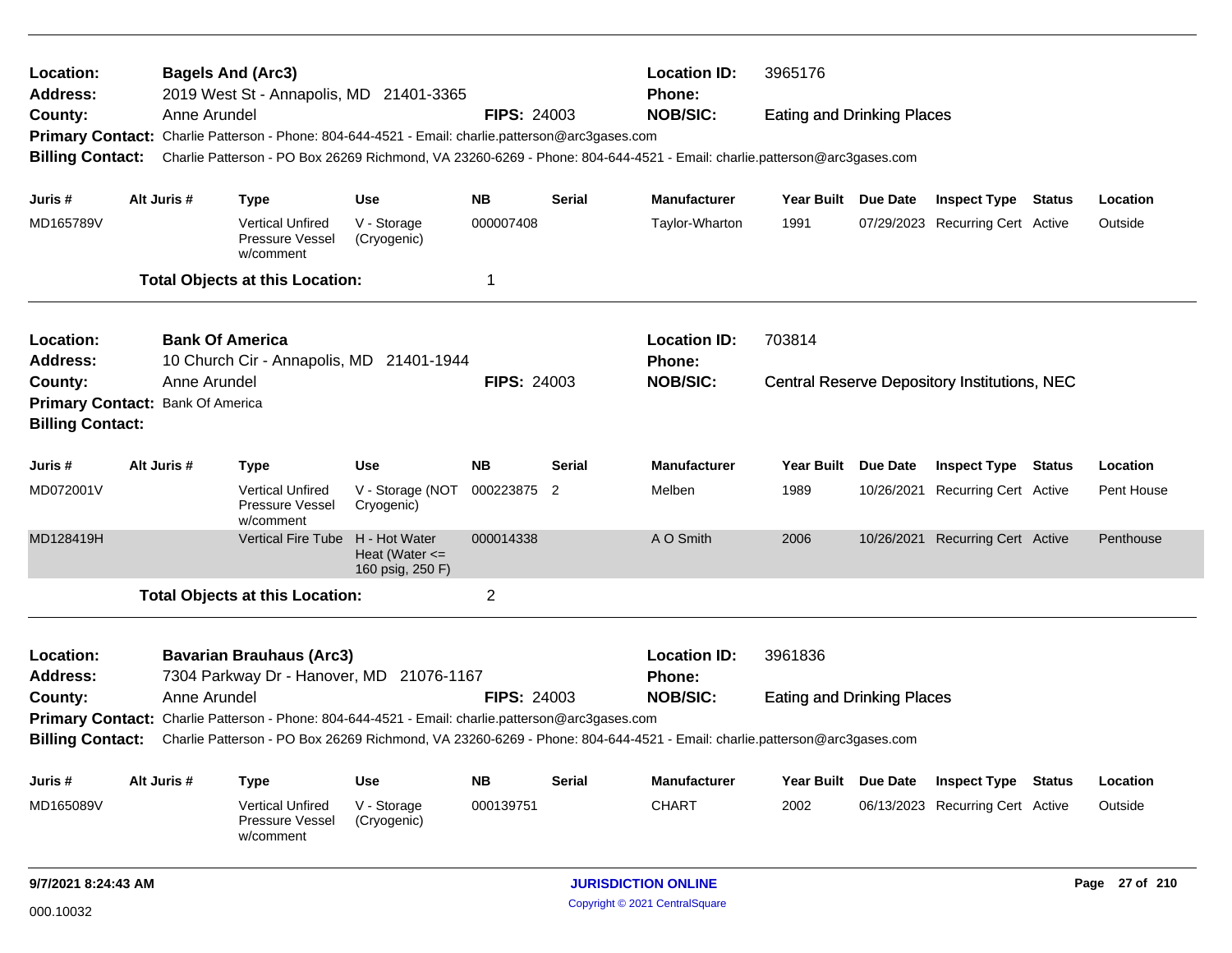| Location:<br>Address:   |                                                                                                                                                                                                                              |              | <b>Bay Country Rentals</b><br>8017 Fort Smallwood Rd - Curtis Bay, MD 21226-1911 |                                                   |                    |               | <b>Location ID:</b><br><b>Phone:</b> | 703984                            |                 |                                                  |               |                     |
|-------------------------|------------------------------------------------------------------------------------------------------------------------------------------------------------------------------------------------------------------------------|--------------|----------------------------------------------------------------------------------|---------------------------------------------------|--------------------|---------------|--------------------------------------|-----------------------------------|-----------------|--------------------------------------------------|---------------|---------------------|
| County:                 |                                                                                                                                                                                                                              | Anne Arundel |                                                                                  |                                                   | <b>FIPS: 24003</b> |               | <b>NOB/SIC:</b>                      |                                   |                 | Automotive dealers and gasoline service stations |               |                     |
|                         |                                                                                                                                                                                                                              |              | Primary Contact: Bay Country Rentals - Phone: 4104375660                         |                                                   |                    |               |                                      |                                   |                 |                                                  |               |                     |
| <b>Billing Contact:</b> |                                                                                                                                                                                                                              |              | - 8017 Fort Smallwood Rd Curtis Bay, MD 21226-1911 - Phone: 4104375660           |                                                   |                    |               |                                      |                                   |                 |                                                  |               |                     |
| Juris #                 |                                                                                                                                                                                                                              | Alt Juris #  | Type                                                                             | Use                                               | NB.                | Serial        | <b>Manufacturer</b>                  | Year Built                        | Due Date        | <b>Inspect Type</b>                              | <b>Status</b> | Location            |
| MD077095V               |                                                                                                                                                                                                                              |              | Pressure Vessel<br>w/comment                                                     | Horizontal Unfired V - Storage (NOT<br>Cryogenic) | 000327561          |               | Kargard                              | 1968                              |                 | 07/15/2022 Recurring Cert Active                 |               | <b>GARAGE</b>       |
|                         |                                                                                                                                                                                                                              |              | <b>Total Objects at this Location:</b>                                           |                                                   | 1                  |               |                                      |                                   |                 |                                                  |               |                     |
| Location:               |                                                                                                                                                                                                                              |              | <b>Bay Hills Deli (Arc3)</b>                                                     |                                                   |                    |               | <b>Location ID:</b>                  | 3963496                           |                 |                                                  |               |                     |
| <b>Address:</b>         |                                                                                                                                                                                                                              |              | 1272 Bay Dale Dr - Arnold, MD 21012-2325                                         |                                                   |                    |               | <b>Phone:</b>                        |                                   |                 |                                                  |               |                     |
| County:                 | Anne Arundel<br><b>FIPS: 24003</b>                                                                                                                                                                                           |              |                                                                                  |                                                   |                    |               | <b>NOB/SIC:</b>                      | <b>Eating and Drinking Places</b> |                 |                                                  |               |                     |
|                         | Primary Contact: Charlie Patterson - Phone: 804-644-4521 - Email: charlie.patterson@arc3gases.com<br>Charlie Patterson - PO Box 26269 Richmond, VA 23260-6269 - Phone: 804-644-4521 - Email: charlie.patterson@arc3gases.com |              |                                                                                  |                                                   |                    |               |                                      |                                   |                 |                                                  |               |                     |
| <b>Billing Contact:</b> |                                                                                                                                                                                                                              |              |                                                                                  |                                                   |                    |               |                                      |                                   |                 |                                                  |               |                     |
| Juris #                 |                                                                                                                                                                                                                              | Alt Juris #  | <b>Type</b>                                                                      | Use                                               | <b>NB</b>          | <b>Serial</b> | <b>Manufacturer</b>                  | Year Built Due Date               |                 | <b>Inspect Type Status</b>                       |               | Location            |
| MD165035V               |                                                                                                                                                                                                                              |              | <b>Vertical Unfired</b><br>Pressure Vessel<br>w/comment                          | V - Storage<br>(Cryogenic)                        | 000128986          |               | <b>CHART</b>                         | 2001                              |                 | 07/10/2023 Recurring Cert Active                 |               | Outside             |
|                         |                                                                                                                                                                                                                              |              | <b>Total Objects at this Location:</b>                                           |                                                   | 1                  |               |                                      |                                   |                 |                                                  |               |                     |
| Location:               |                                                                                                                                                                                                                              |              | <b>Bayside Chrysler Dodge Jeep Ram of Annapolis</b>                              |                                                   |                    |               | <b>Location ID:</b>                  | 702091                            |                 |                                                  |               |                     |
| <b>Address:</b>         |                                                                                                                                                                                                                              |              | 1797 West St - Annapolis, MD 21401-3246                                          |                                                   |                    |               | <b>Phone:</b>                        | 410-263-2341                      |                 |                                                  |               |                     |
| County:                 |                                                                                                                                                                                                                              | Anne Arundel |                                                                                  |                                                   | <b>FIPS: 24003</b> |               | <b>NOB/SIC:</b>                      |                                   |                 | Motor Vehicle Dealers (New and Used)             |               |                     |
|                         |                                                                                                                                                                                                                              |              | Primary Contact: Sue Sheppard - Phone: 410-263-2341 - Cell: 443-336-8028         |                                                   |                    |               |                                      |                                   |                 |                                                  |               |                     |
| <b>Billing Contact:</b> |                                                                                                                                                                                                                              |              | - 1797 West St Annapolis, MD 21401-3246 - Phone: 410-263-2341                    |                                                   |                    |               |                                      |                                   |                 |                                                  |               |                     |
| Juris #                 |                                                                                                                                                                                                                              | Alt Juris #  | Type                                                                             | Use                                               | <b>NB</b>          | <b>Serial</b> | <b>Manufacturer</b>                  | <b>Year Built</b>                 | <b>Due Date</b> | <b>Inspect Type Status</b>                       |               | Location            |
| MD071333V               |                                                                                                                                                                                                                              |              | <b>Horizontal Unfired</b><br>Pressure Vessel<br>w/comment                        | V - Storage (NOT<br>Cryogenic)                    | 000957626          |               | Kargard                              | 1979                              |                 | 07/23/2023 Recurring Cert Active                 |               | <b>Outside Shed</b> |
| MD091194V               |                                                                                                                                                                                                                              |              | <b>Vertical Unfired</b><br><b>Pressure Vessel</b>                                | V - Storage (NOT 000059531<br>Cryogenic)          |                    |               | Steel Fab                            | 1993                              |                 | 07/23/2023 Recurring Cert Active                 |               | Jeep Shop           |
| 9/7/2021 8:24:43 AM     |                                                                                                                                                                                                                              |              |                                                                                  |                                                   |                    |               | <b>JURISDICTION ONLINE</b>           |                                   |                 |                                                  |               | Page 28 of 210      |
| 000.10032               |                                                                                                                                                                                                                              |              |                                                                                  |                                                   |                    |               | Copyright © 2021 CentralSquare       |                                   |                 |                                                  |               |                     |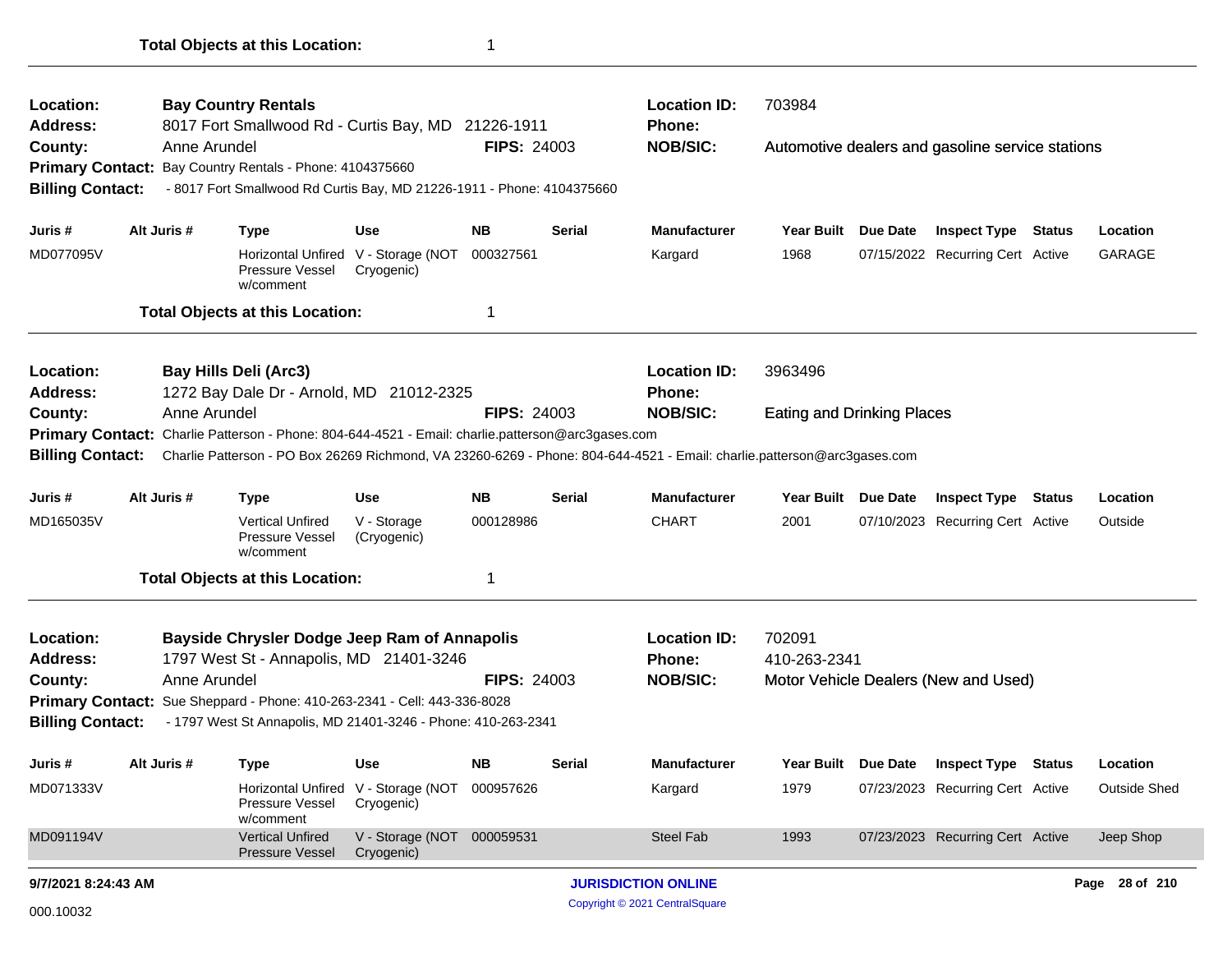| Juris #                                                                                              | Alt Juris #  | <b>Type</b>                                                                                              | <b>Use</b>                     | <b>NB</b>          | <b>Serial</b> | <b>Manufacturer</b>                                                                                                             | Year Built Due Date               |                 | <b>Inspect Type Status</b>                       |               | Location |
|------------------------------------------------------------------------------------------------------|--------------|----------------------------------------------------------------------------------------------------------|--------------------------------|--------------------|---------------|---------------------------------------------------------------------------------------------------------------------------------|-----------------------------------|-----------------|--------------------------------------------------|---------------|----------|
|                                                                                                      |              | w/comment                                                                                                |                                |                    |               |                                                                                                                                 |                                   |                 |                                                  |               |          |
|                                                                                                      |              | <b>Total Objects at this Location:</b>                                                                   |                                | $\overline{c}$     |               |                                                                                                                                 |                                   |                 |                                                  |               |          |
| Location:                                                                                            |              | <b>Beefalo Bobs (Arc3)</b>                                                                               |                                |                    |               | <b>Location ID:</b>                                                                                                             | 3963319                           |                 |                                                  |               |          |
| <b>Address:</b>                                                                                      |              | 8015 Fort Smallwood Rd - Curtis Bay, MD 21226-1911                                                       |                                |                    |               | <b>Phone:</b>                                                                                                                   |                                   |                 |                                                  |               |          |
| County:                                                                                              | Anne Arundel |                                                                                                          |                                | <b>FIPS: 24003</b> |               | <b>NOB/SIC:</b>                                                                                                                 | <b>Eating and Drinking Places</b> |                 |                                                  |               |          |
|                                                                                                      |              | <b>Primary Contact:</b> Charlie Patterson - Phone: 804-644-4521 - Email: charlie.patterson@arc3gases.com |                                |                    |               |                                                                                                                                 |                                   |                 |                                                  |               |          |
| <b>Billing Contact:</b>                                                                              |              |                                                                                                          |                                |                    |               | Charlie Patterson - PO Box 26269 Richmond, VA 23260-6269 - Phone: 804-644-4521 - Email: charlie.patterson@arc3gases.com         |                                   |                 |                                                  |               |          |
| Juris #                                                                                              | Alt Juris #  | <b>Type</b>                                                                                              | <b>Use</b>                     | <b>NB</b>          | <b>Serial</b> | <b>Manufacturer</b>                                                                                                             | Year Built Due Date               |                 | <b>Inspect Type Status</b>                       |               | Location |
| MD164456V                                                                                            |              | <b>Vertical Unfired</b><br>Pressure Vessel<br>w/comment                                                  | V - Storage<br>(Cryogenic)     | 000298803          |               | <b>CHART</b>                                                                                                                    | 2017                              |                 | 07/10/2023 Recurring Cert Active                 |               | Outside  |
|                                                                                                      |              | <b>Total Objects at this Location:</b>                                                                   |                                | 1                  |               |                                                                                                                                 |                                   |                 |                                                  |               |          |
| Location:                                                                                            |              | <b>Benfield Shell Service Center</b>                                                                     |                                |                    |               | <b>Location ID:</b>                                                                                                             | 704303                            |                 |                                                  |               |          |
| Address:                                                                                             |              | 537 Benfield Rd - Severna Park, MD 21146-2521                                                            |                                |                    |               | <b>Phone:</b>                                                                                                                   |                                   |                 |                                                  |               |          |
| County:                                                                                              | Anne Arundel |                                                                                                          |                                | <b>FIPS: 24003</b> |               | <b>NOB/SIC:</b>                                                                                                                 |                                   |                 | Automotive dealers and gasoline service stations |               |          |
| Primary Contact: Ron Thompson - Phone: 301-932-3679 - Cell: 240-434-3686 - Email: RThompson@twgi.net |              |                                                                                                          |                                |                    |               |                                                                                                                                 |                                   |                 |                                                  |               |          |
| <b>Billing Contact:</b>                                                                              |              |                                                                                                          |                                |                    |               | Ron Thompson - 102 Centennial St La Plata, MD 20646-5967 - Phone: 301-932-3679 - Cell: 240-434-3686 - Email: RThompson@twgi.net |                                   |                 |                                                  |               |          |
| Juris #                                                                                              | Alt Juris #  | <b>Type</b>                                                                                              | <b>Use</b>                     | <b>NB</b>          | <b>Serial</b> | <b>Manufacturer</b>                                                                                                             | <b>Year Built</b>                 | <b>Due Date</b> | <b>Inspect Type</b>                              | <b>Status</b> | Location |
| MD092698V                                                                                            |              | <b>Vertical Unfired</b><br><b>Pressure Vessel</b><br>w/comment                                           | V - Storage (NOT<br>Cryogenic) | 000486834          |               | <b>Buckeye</b>                                                                                                                  | 1984                              | 10/21/2021      | <b>Recurring Cert Active</b>                     |               | Shop     |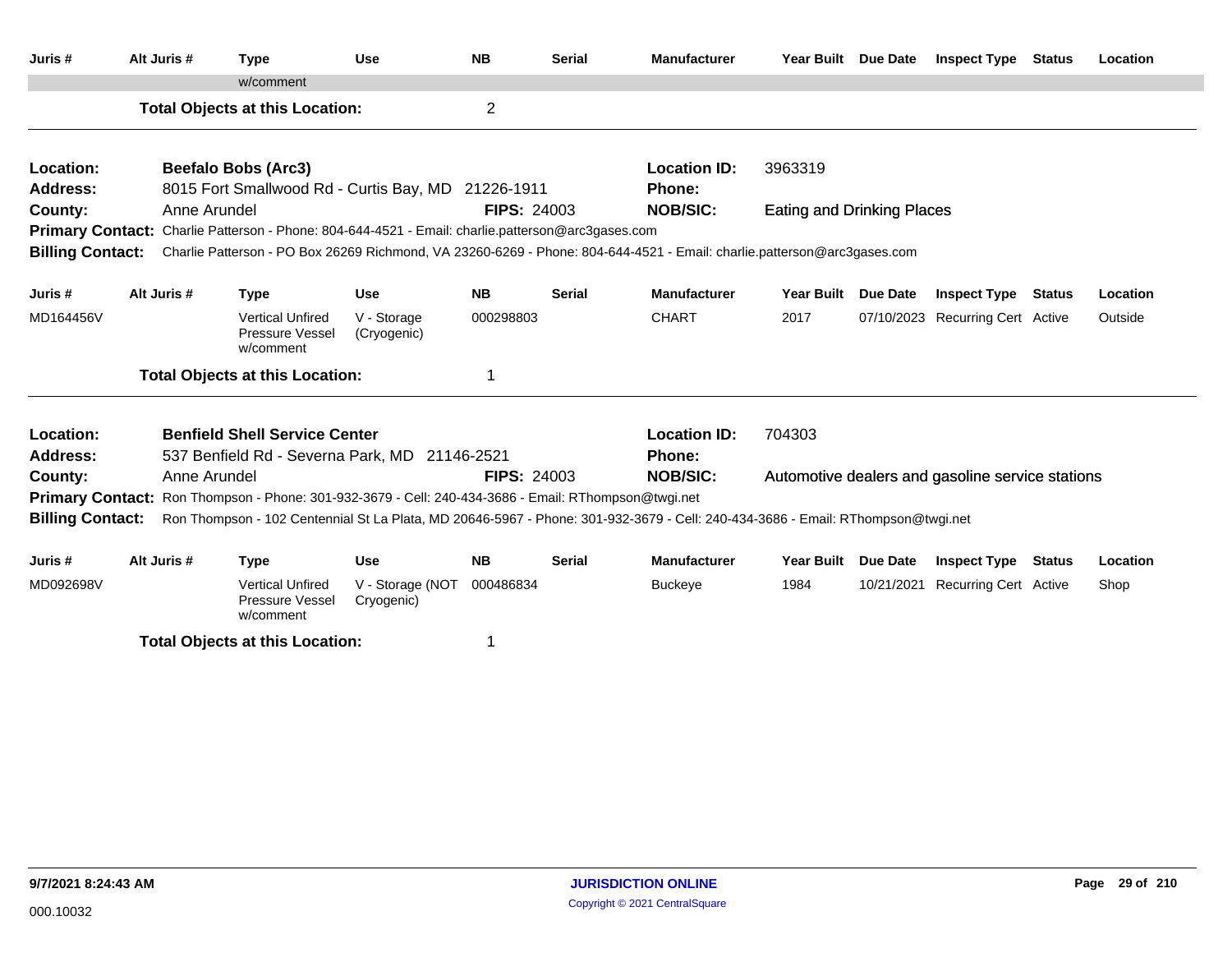| Location:<br>Address:              |             | <b>Best Western Annapolis</b><br>2520 Riva Rd - Annapolis, MD 21401-7405                                                                      |                                                           |                    |               | <b>Location ID:</b><br><b>Phone:</b> | 708681                      |                                                         |                             |
|------------------------------------|-------------|-----------------------------------------------------------------------------------------------------------------------------------------------|-----------------------------------------------------------|--------------------|---------------|--------------------------------------|-----------------------------|---------------------------------------------------------|-----------------------------|
| County:<br><b>Billing Contact:</b> |             | Anne Arundel<br>Primary Contact: James Ross - Phone: 410-224-2800<br>James Ross - 2520 Riva Rd Annapolis, MD 21401-7405 - Phone: 410-224-2800 |                                                           | <b>FIPS: 24003</b> |               | <b>NOB/SIC:</b>                      |                             | Hotels, rooming houses, camps, and other lodging places |                             |
|                                    |             |                                                                                                                                               |                                                           |                    |               |                                      |                             |                                                         |                             |
| Juris #                            | Alt Juris # | <b>Type</b>                                                                                                                                   | <b>Use</b>                                                | NB.                | Serial        | <b>Manufacturer</b>                  | Year Built Due Date         | <b>Inspect Type Status</b>                              | Location                    |
| MD165084H                          |             | <b>Water Tube</b><br>Coiled (NOT<br>Flueless Hi<br>Efficiency)                                                                                | H - Hot Water<br>Supply (Water <=<br>160 psig, 210 F)     | 000C51905          |               | A O Smith                            | 2019                        | 11/19/2021 Recurring Cert Active                        | Pool Room                   |
|                                    |             | <b>Total Objects at this Location:</b>                                                                                                        |                                                           | -1                 |               |                                      |                             |                                                         |                             |
| Location:                          |             | <b>Bitumar USA</b>                                                                                                                            |                                                           |                    |               | <b>Location ID:</b>                  | 703791                      |                                                         |                             |
| <b>Address:</b>                    |             | 6000 Pennington Ave - Curtis Bay, MD 21226-1627                                                                                               |                                                           |                    |               | <b>Phone:</b>                        | 410-354-9550                |                                                         |                             |
| County:                            |             | Anne Arundel                                                                                                                                  |                                                           | <b>FIPS: 24003</b> |               | <b>NOB/SIC:</b>                      | Petroleum and coal products |                                                         |                             |
|                                    |             | Primary Contact: Kevin Reed - Phone: 410-354-9550 x110 - Email: kevin.reed@bitumar.com                                                        |                                                           |                    |               |                                      |                             |                                                         |                             |
| <b>Billing Contact:</b>            |             | Kevin Reed - 6000 Pennington Ave Curtis Bay, MD 21226-1627 - Phone: 410-354-9550 x110 - Email: kevin.reed@bitumar.com                         |                                                           |                    |               |                                      |                             |                                                         |                             |
| Juris #                            | Alt Juris # | <b>Type</b>                                                                                                                                   | <b>Use</b>                                                | NB.                | <b>Serial</b> | <b>Manufacturer</b>                  | Year Built Due Date         | <b>Inspect Type Status</b>                              | Location                    |
| MD163856V                          |             |                                                                                                                                               | Other w/comment V - Storage (NOT<br>Cryogenic)            | 000508748          |               | Morganton                            | 2015                        | 09/12/2022 Recurring Cert Active                        | LAB                         |
|                                    |             | <b>Total Objects at this Location:</b>                                                                                                        |                                                           | -1                 |               |                                      |                             |                                                         |                             |
| Location:                          |             | <b>BMW of Annapolis</b>                                                                                                                       |                                                           |                    |               | <b>Location ID:</b>                  | 726348                      |                                                         |                             |
| <b>Address:</b>                    |             | 25 Old Mill Bottom Rd N - Annapolis, MD 21409-5431                                                                                            |                                                           |                    |               | <b>Phone:</b>                        | 410-349-2141                |                                                         |                             |
| County:                            |             | Anne Arundel                                                                                                                                  |                                                           | <b>FIPS: 24003</b> |               | <b>NOB/SIC:</b>                      |                             | Automotive dealers and gasoline service stations        |                             |
|                                    |             | Primary Contact: Bob Hoffman - Phone: 410-349-2141                                                                                            |                                                           |                    |               |                                      |                             |                                                         |                             |
| <b>Billing Contact:</b>            |             | Bob Hoffman - 25 Old Mill Bottom Rd N Annapolis, MD 21409-5431 - Phone: 410-349-2141                                                          |                                                           |                    |               |                                      |                             |                                                         |                             |
| Juris #                            | Alt Juris # | <b>Type</b>                                                                                                                                   | <b>Use</b>                                                | NB.                | <b>Serial</b> | <b>Manufacturer</b>                  |                             | Year Built Due Date Inspect Type Status                 | Location                    |
| MD143560V                          |             | <b>Pressure Vessel</b><br>w/comment                                                                                                           | Vertical Unfired V - Storage (NOT 000658949<br>Cryogenic) |                    |               | Steel Fab                            | 2011                        | 05/20/2022 Recurring Cert Active                        | service building<br>shed    |
| MD154726V                          |             | <b>Vertical Unfired</b><br><b>Pressure Vessel</b><br>w/comment                                                                                | V - Storage (NOT 000408497<br>Cryogenic)                  |                    |               | Morganton                            | 2014                        | 05/20/2022 Recurring Cert Active                        | Sprinkler Room<br>Mini Bldg |
| 9/7/2021 8:24:43 AM                |             |                                                                                                                                               |                                                           |                    |               | <b>JURISDICTION ONLINE</b>           |                             |                                                         | Page 30 of 210              |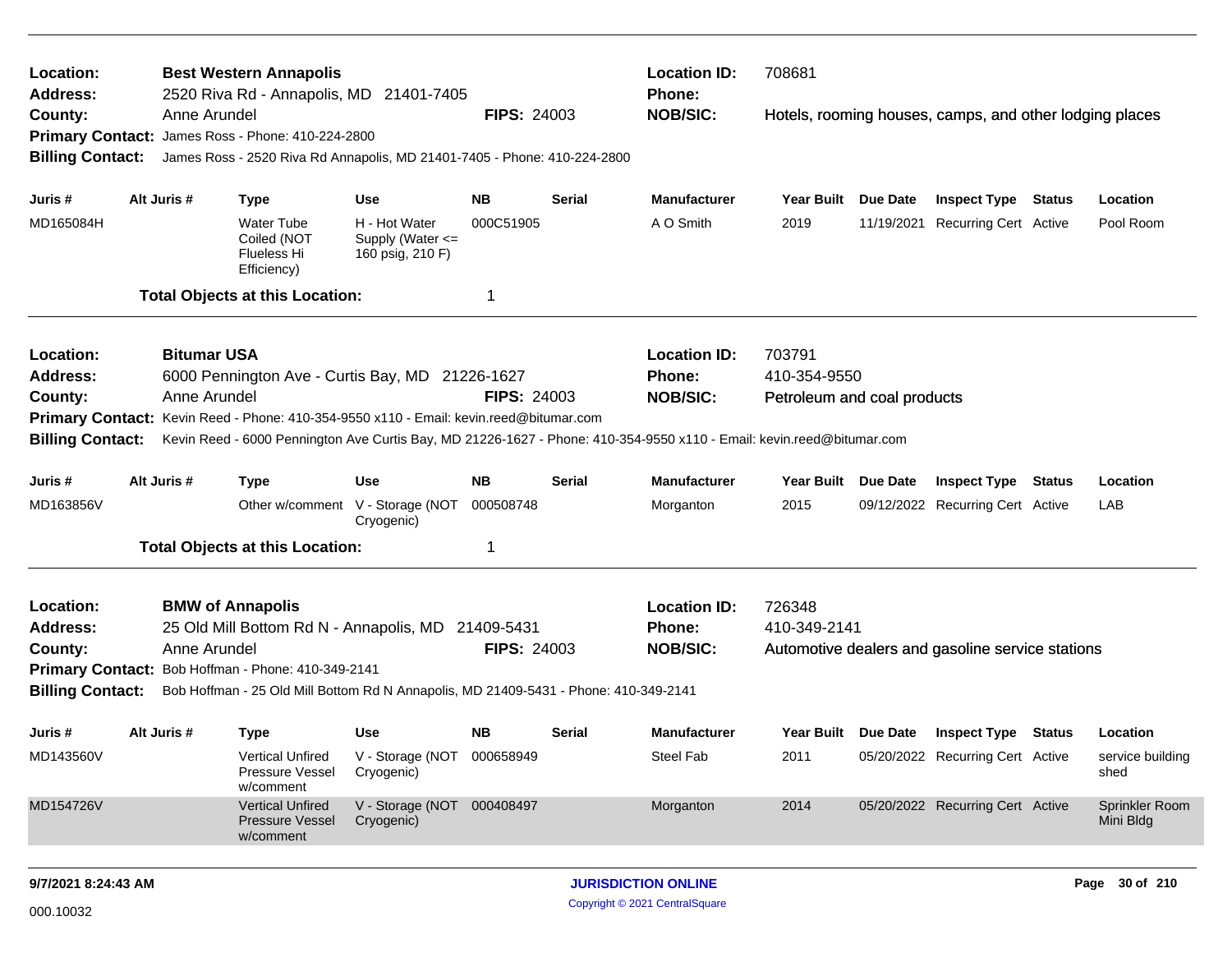| Juris #                    | Alt Juris #          | <b>Type</b>                                                                                       | <b>Use</b>                                                  | <b>NB</b>          | Serial        | <b>Manufacturer</b>                                                                                                     | Year Built Due Date               | <b>Inspect Type Status</b>                       | Location                     |
|----------------------------|----------------------|---------------------------------------------------------------------------------------------------|-------------------------------------------------------------|--------------------|---------------|-------------------------------------------------------------------------------------------------------------------------|-----------------------------------|--------------------------------------------------|------------------------------|
| MD166902V                  |                      | Pressure Vessel<br>w/comment                                                                      | Horizontal Unfired V - Storage (NOT<br>Cryogenic)           | 000892476          |               | <b>Steel Fab</b>                                                                                                        | 2018                              | 08/12/2022 Recurring Cert Active                 | <b>Outside Shed</b>          |
|                            |                      | <b>Total Objects at this Location:</b>                                                            |                                                             | 3                  |               |                                                                                                                         |                                   |                                                  |                              |
| Location:                  |                      | <b>Boatyard Bar &amp; Grill (Arc3)</b>                                                            |                                                             |                    |               | <b>Location ID:</b>                                                                                                     | 3965259                           |                                                  |                              |
| <b>Address:</b>            |                      | 400 4th St - Annapolis, MD 21403-2504                                                             |                                                             |                    |               | <b>Phone:</b>                                                                                                           |                                   |                                                  |                              |
| County:                    | Anne Arundel         |                                                                                                   |                                                             | <b>FIPS: 24003</b> |               | <b>NOB/SIC:</b>                                                                                                         | <b>Eating and Drinking Places</b> |                                                  |                              |
|                            |                      | Primary Contact: Charlie Patterson - Phone: 804-644-4521 - Email: charlie.patterson@arc3gases.com |                                                             |                    |               |                                                                                                                         |                                   |                                                  |                              |
| <b>Billing Contact:</b>    |                      |                                                                                                   |                                                             |                    |               | Charlie Patterson - PO Box 26269 Richmond, VA 23260-6269 - Phone: 804-644-4521 - Email: charlie.patterson@arc3gases.com |                                   |                                                  |                              |
| Juris #                    | Alt Juris #          | <b>Type</b>                                                                                       | <b>Use</b>                                                  | <b>NB</b>          | <b>Serial</b> | <b>Manufacturer</b>                                                                                                     | Year Built Due Date               | <b>Inspect Type Status</b>                       | Location                     |
| MD166843V                  |                      | <b>Vertical Unfired</b><br><b>Pressure Vessel</b><br>w/comment                                    | V - Storage<br>(Cryogenic)                                  | 000134102          |               | <b>CHART</b>                                                                                                            | 2001                              | 07/29/2023 Recurring Cert Active                 | <b>Outside Store</b><br>Room |
|                            |                      | <b>Total Objects at this Location:</b>                                                            |                                                             | $\mathbf 1$        |               |                                                                                                                         |                                   |                                                  |                              |
|                            |                      |                                                                                                   |                                                             |                    |               |                                                                                                                         |                                   |                                                  |                              |
| Location:                  | <b>Bob Bell Ford</b> |                                                                                                   |                                                             |                    |               | <b>Location ID:</b>                                                                                                     | 704788                            |                                                  |                              |
| <b>Address:</b><br>County: | Anne Arundel         | 7125 Ritchie Hwy - Glen Burnie, MD 21061-2903                                                     |                                                             | <b>FIPS: 24003</b> |               | Phone:<br><b>NOB/SIC:</b>                                                                                               |                                   | Automotive dealers and gasoline service stations |                              |
|                            |                      | Primary Contact: Rick Bolewski - Phone: 410-766-3600x4023 - Email: rbolewski@bobbell.com          |                                                             |                    |               |                                                                                                                         |                                   |                                                  |                              |
| <b>Billing Contact:</b>    |                      |                                                                                                   |                                                             |                    |               | Rick Bolewski - 7125 Ritchie Hwy Glen Burnie, MD 21061-2903 - Phone: 410-766-3600x4023 - Email: rbolewski@bobbell.com   |                                   |                                                  |                              |
| Juris #                    | Alt Juris #          | <b>Type</b>                                                                                       | <b>Use</b>                                                  | <b>NB</b>          | <b>Serial</b> | <b>Manufacturer</b>                                                                                                     | Year Built Due Date               | <b>Inspect Type Status</b>                       | Location                     |
| MD057031V                  |                      | <b>Pressure Vessel</b><br>w/comment                                                               | Horizontal Unfired V - Storage (NOT<br>Cryogenic)           | 000269108          |               | <b>Buckeye</b>                                                                                                          | 1980                              | 02/23/2022 Recurring Cert Active                 | <b>HYUNDAI SHOP</b>          |
| MD057032V                  |                      | <b>Pressure Vessel</b><br>w/comment                                                               | Horizontal Unfired V - Storage (NOT 000410841<br>Cryogenic) |                    |               | <b>Buckeye</b>                                                                                                          | 1983                              | 02/23/2022 Recurring Cert Active                 | <b>HYUNDAI SHOP</b>          |
| MD122103V                  |                      | <b>Vertical Unfired</b><br><b>Pressure Vessel</b><br>w/comment                                    | V - Storage (NOT 000378668<br>Cryogenic)                    |                    |               | <b>Steel Fab</b>                                                                                                        | 2005                              | 02/23/2022 Recurring Cert Active                 | <b>FORD REPAIR</b>           |
| MD128355V                  |                      | <b>Vertical Unfired</b><br><b>Pressure Vessel</b><br>w/comment                                    | V - Storage (NOT 000456281<br>Cryogenic)                    |                    |               | <b>Steel Fab</b>                                                                                                        | 2006                              | 02/23/2022 Recurring Cert Active                 | <b>FORD REPAIR</b>           |
| MD134834V                  |                      | <b>Horizontal Unfired</b><br>Pressure Vessel<br>w/comment                                         | V - Storage (NOT 000191825<br>Cryogenic)                    |                    |               | Manchester                                                                                                              | 2007                              | 02/23/2022 Recurring Cert Active                 | <b>FORD REPAIR</b>           |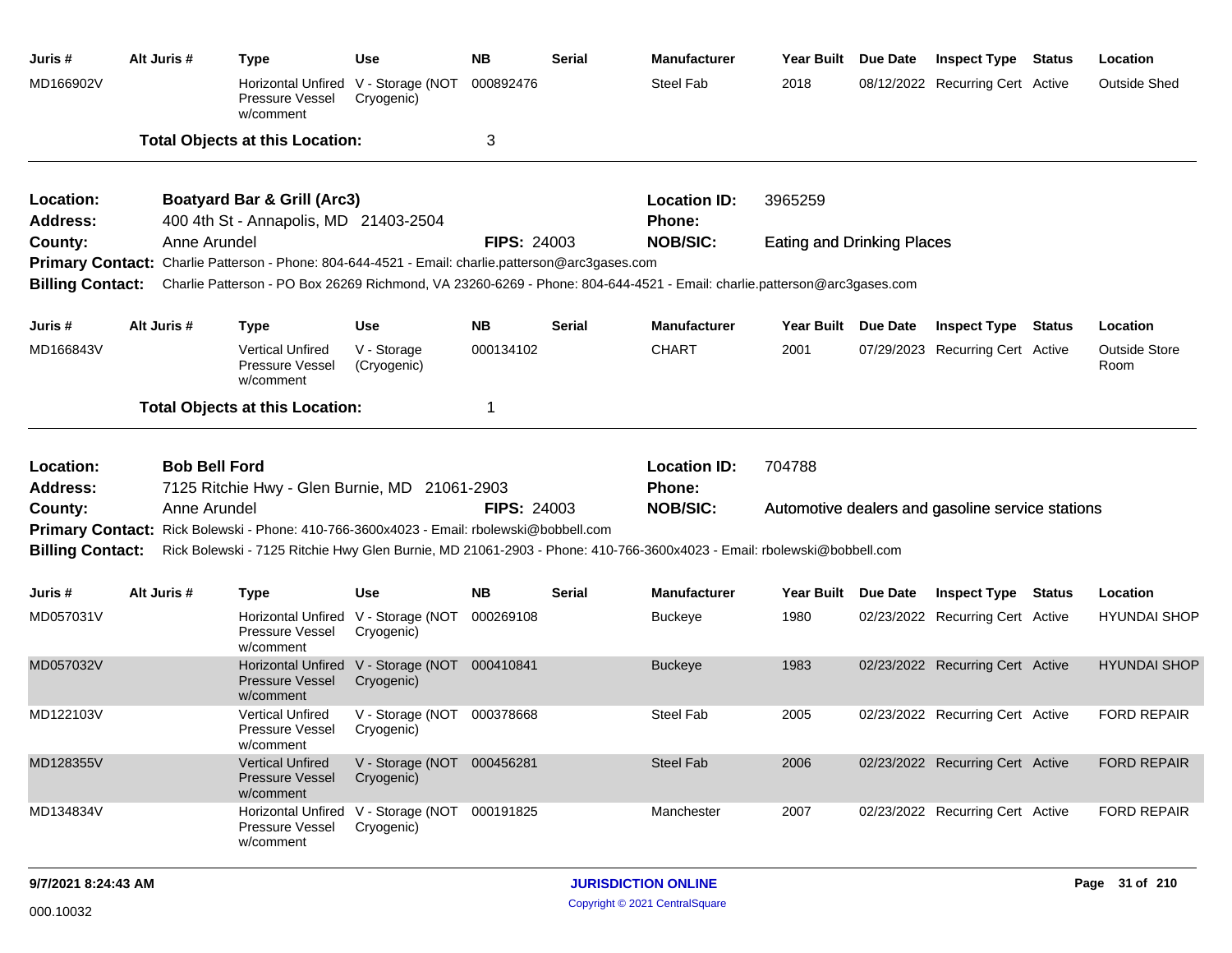| Location:<br><b>Address:</b>                                                                                                                                                                 |  | <b>Bob Bell Ford Eastern Body Shop</b><br>7110 Ritchie Hwy - Glen Burnie, MD 21061-2904 |                                                                                      |                                |                    | <b>Location ID:</b><br><b>Phone:</b> | 3850059<br>410-786-3600                                                                                             |                                        |                 |                                                        |               |                                   |
|----------------------------------------------------------------------------------------------------------------------------------------------------------------------------------------------|--|-----------------------------------------------------------------------------------------|--------------------------------------------------------------------------------------|--------------------------------|--------------------|--------------------------------------|---------------------------------------------------------------------------------------------------------------------|----------------------------------------|-----------------|--------------------------------------------------------|---------------|-----------------------------------|
| County:<br><b>Billing Contact:</b>                                                                                                                                                           |  | Anne Arundel                                                                            | Primary Contact: Bob Bell Ford Eastern Body Shop                                     |                                | <b>FIPS: 24003</b> |                                      | <b>NOB/SIC:</b>                                                                                                     |                                        |                 | Top, Body, and Upholstery Repair Shops and Paint Shops |               |                                   |
| Juris #                                                                                                                                                                                      |  | Alt Juris #                                                                             | <b>Type</b>                                                                          | <b>Use</b>                     | <b>NB</b>          | Serial                               | <b>Manufacturer</b>                                                                                                 | <b>Year Built</b>                      | Due Date        | <b>Inspect Type</b>                                    | Status        | Location                          |
| MD159891V                                                                                                                                                                                    |  |                                                                                         | <b>Vertical Unfired</b><br><b>Pressure Vessel</b><br>w/comment                       | V - Storage (NOT<br>Cryogenic) | 001554946          |                                      | Manchester                                                                                                          | 2015                                   |                 | 01/29/2022 Recurring Cert Active                       |               | <b>BODY SHOP AIR</b><br>COMP. RM. |
|                                                                                                                                                                                              |  |                                                                                         | <b>Total Objects at this Location:</b>                                               |                                | $\mathbf{1}$       |                                      |                                                                                                                     |                                        |                 |                                                        |               |                                   |
| Location:<br><b>Address:</b>                                                                                                                                                                 |  |                                                                                         | <b>Bob's Automotive, Inc.</b><br>1525 Benhill Ave - Curtis Bay, MD 21226-1407        |                                |                    |                                      | <b>Location ID:</b><br><b>Phone:</b>                                                                                | 702513                                 |                 |                                                        |               |                                   |
| County:                                                                                                                                                                                      |  | Anne Arundel                                                                            |                                                                                      |                                | <b>FIPS: 24003</b> |                                      | <b>NOB/SIC:</b>                                                                                                     | <b>General Automotive Repair Shops</b> |                 |                                                        |               |                                   |
|                                                                                                                                                                                              |  |                                                                                         | Primary Contact: Robert L. Puckett - Phone: 410-354-2080 - Email: bpbobsauto@aol.com |                                |                    |                                      |                                                                                                                     |                                        |                 |                                                        |               |                                   |
| <b>Billing Contact:</b>                                                                                                                                                                      |  |                                                                                         |                                                                                      |                                |                    |                                      | Robert L. Puckett - 5110 Pennington Ave Curtis Bay, MD 21226-1427 - Phone: 410-354-2080 - Email: bpbobsauto@aol.com |                                        |                 |                                                        |               |                                   |
| Juris #                                                                                                                                                                                      |  | Alt Juris #                                                                             | <b>Type</b>                                                                          | <b>Use</b>                     | <b>NB</b>          | <b>Serial</b>                        | <b>Manufacturer</b>                                                                                                 | <b>Year Built</b>                      | <b>Due Date</b> | <b>Inspect Type</b>                                    | <b>Status</b> | Location                          |
| MD169749V                                                                                                                                                                                    |  |                                                                                         | <b>Vertical Unfired</b><br>Pressure Vessel<br>w/comment                              | V - Storage (NOT<br>Cryogenic) | 002159929          |                                      | Manchester                                                                                                          | 2019                                   |                 | 07/13/2022 Recurring Cert Active                       |               | <b>BLRM</b>                       |
|                                                                                                                                                                                              |  |                                                                                         |                                                                                      |                                | $\mathbf 1$        |                                      |                                                                                                                     |                                        |                 |                                                        |               |                                   |
| <b>Total Objects at this Location:</b><br><b>Location:</b><br><b>Bobs All Makes Auto Repairs</b><br>4415 Mountain Rd - Pasadena, MD 21122-4521<br><b>Address:</b><br>Anne Arundel<br>County: |  |                                                                                         |                                                                                      |                                | <b>FIPS: 24003</b> |                                      | <b>Location ID:</b><br><b>Phone:</b><br><b>NOB/SIC:</b>                                                             | 729235<br>410-255-0078                 |                 | <b>Automotive Transmission Repair Shops</b>            |               |                                   |
| <b>Billing Contact:</b>                                                                                                                                                                      |  |                                                                                         | Primary Contact: Zaheer Khan - Phone: 410-255-0078                                   |                                |                    |                                      |                                                                                                                     |                                        |                 |                                                        |               |                                   |
| Juris #                                                                                                                                                                                      |  | Alt Juris #                                                                             | <b>Type</b>                                                                          | <b>Use</b>                     | <b>NB</b>          | Serial                               | <b>Manufacturer</b>                                                                                                 | <b>Year Built</b>                      | <b>Due Date</b> | <b>Inspect Type Status</b>                             |               | Location                          |
| MD093865V                                                                                                                                                                                    |  |                                                                                         | <b>Vertical Unfired</b><br>Pressure Vessel<br>w/comment                              | V - Storage (NOT<br>Cryogenic) | 000168942          |                                      | lamco                                                                                                               | 1989                                   |                 | 01/27/2022 Recurring Cert Active                       |               | Garage                            |
|                                                                                                                                                                                              |  |                                                                                         | <b>Total Objects at this Location:</b>                                               |                                | $\mathbf 1$        |                                      |                                                                                                                     |                                        |                 |                                                        |               |                                   |
| 9/7/2021 8:24:43 AM                                                                                                                                                                          |  |                                                                                         |                                                                                      |                                |                    |                                      | <b>JURISDICTION ONLINE</b>                                                                                          |                                        |                 |                                                        |               | Page 32 of 210                    |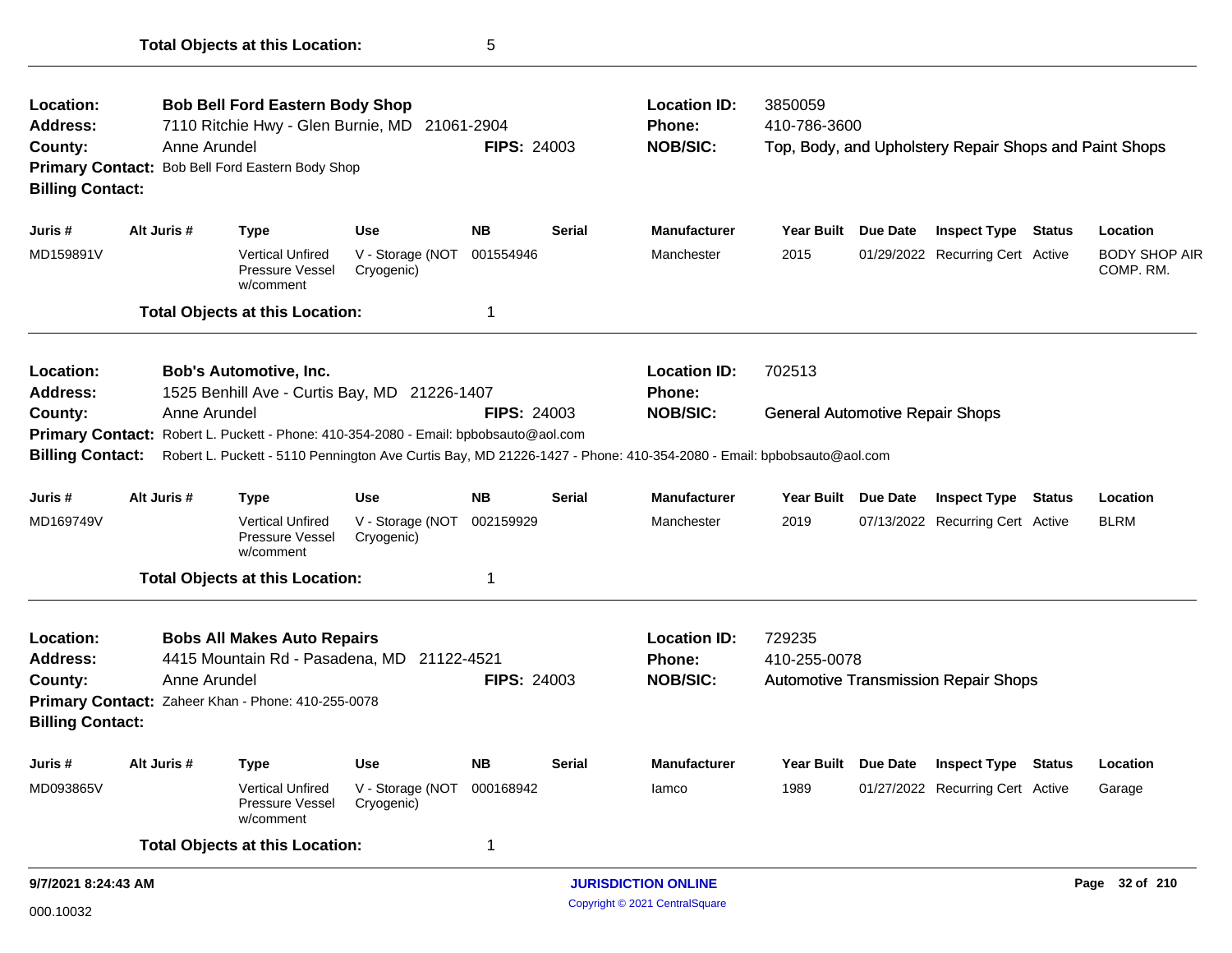| 710251<br><b>Location ID:</b><br><b>Bobs Automotive</b><br>Location:<br>7324 Ritchie Hwy - Glen Burnie, MD 21061-3165<br><b>Address:</b><br><b>Phone:</b><br><b>FIPS: 24003</b><br><b>NOB/SIC:</b><br>Anne Arundel<br>County:<br><b>Primary Contact: Bobs Automotive</b><br><b>Billing Contact:</b><br>Tom Giannone - 200 Holleder Pkwy Rochester, NY 14615-3808 - Phone: 585-647-6400 x378 - Email: Tom.giannone@monro.com<br>Alt Juris #<br><b>Year Built</b><br>Juris #<br><b>Type</b><br>Use<br><b>NB</b><br>Serial<br><b>Manufacturer</b> |  |              |                                                                                                                                                                                                                                                                                                    |                                                         |                    |               |                                                         |                        |                 |                                                        |               |                                              |
|------------------------------------------------------------------------------------------------------------------------------------------------------------------------------------------------------------------------------------------------------------------------------------------------------------------------------------------------------------------------------------------------------------------------------------------------------------------------------------------------------------------------------------------------|--|--------------|----------------------------------------------------------------------------------------------------------------------------------------------------------------------------------------------------------------------------------------------------------------------------------------------------|---------------------------------------------------------|--------------------|---------------|---------------------------------------------------------|------------------------|-----------------|--------------------------------------------------------|---------------|----------------------------------------------|
|                                                                                                                                                                                                                                                                                                                                                                                                                                                                                                                                                |  |              |                                                                                                                                                                                                                                                                                                    |                                                         |                    |               |                                                         |                        | <b>Due Date</b> | <b>Inspect Type</b>                                    | Status        | Location                                     |
| MD166908V                                                                                                                                                                                                                                                                                                                                                                                                                                                                                                                                      |  |              | Pressure Vessel<br>w/comment                                                                                                                                                                                                                                                                       | Horizontal Unfired V - Storage (NOT<br>Cryogenic)       | 001986121          |               | Manchester                                              | 2018                   |                 | 07/20/2022 Recurring Cert Active                       |               | <b>BLRM</b>                                  |
| MD166909V                                                                                                                                                                                                                                                                                                                                                                                                                                                                                                                                      |  |              | <b>Pressure Vessel</b><br>w/comment                                                                                                                                                                                                                                                                | Horizontal Unfired V - Storage (NOT<br>Cryogenic)       | 000033093          |               | aircom                                                  | 2012                   |                 | 07/20/2022 Recurring Cert Active                       |               | <b>BLRM</b>                                  |
|                                                                                                                                                                                                                                                                                                                                                                                                                                                                                                                                                |  |              | <b>Total Objects at this Location:</b>                                                                                                                                                                                                                                                             |                                                         | $\overline{2}$     |               |                                                         |                        |                 |                                                        |               |                                              |
| Location:<br><b>Address:</b><br>County:<br><b>Billing Contact:</b>                                                                                                                                                                                                                                                                                                                                                                                                                                                                             |  | Anne Arundel | <b>Boulevard Collision, Inc.</b><br>1797 Dorsey Rd - Hanover, MD 21076-1175<br>Primary Contact: William R. Wall Jr. - Phone: 410-796-7555 - Email: blvdcollison@verizon.net<br>William R. Wall Jr. - 1797 Dorsey Rd Hanover, MD 21076-1175 - Phone: 410-796-7555 - Email: blvdcollison@verizon.net |                                                         | <b>FIPS: 24003</b> |               | <b>Location ID:</b><br><b>Phone:</b><br><b>NOB/SIC:</b> | 704893<br>410-796-7555 |                 | Top, Body, and Upholstery Repair Shops and Paint Shops |               |                                              |
| Juris #                                                                                                                                                                                                                                                                                                                                                                                                                                                                                                                                        |  | Alt Juris #  | <b>Type</b>                                                                                                                                                                                                                                                                                        | <b>Use</b>                                              | <b>NB</b>          | <b>Serial</b> | <b>Manufacturer</b>                                     | <b>Year Built</b>      | <b>Due Date</b> | <b>Inspect Type</b>                                    | <b>Status</b> | Location                                     |
| MD104116V                                                                                                                                                                                                                                                                                                                                                                                                                                                                                                                                      |  |              | <b>Horizontal Unfired</b><br>Pressure Vessel<br>w/comment                                                                                                                                                                                                                                          | V - Storage (NOT<br>Cryogenic)                          | 000093405          |               | Stoytown Tk                                             | 1997                   | 02/01/2021      | <b>Recurring Cert Active</b>                           |               | Shed                                         |
| MD122102H                                                                                                                                                                                                                                                                                                                                                                                                                                                                                                                                      |  |              | Cast Iron                                                                                                                                                                                                                                                                                          | H - Hot Water<br>Heat (Water $\leq$<br>160 psig, 250 F) | <b>CI</b>          |               | Weil-McLain                                             | 2004                   |                 | 02/11/2021 Recurring Cert Active                       |               | <b>Boiler Room</b><br><b>Office Building</b> |
| MD150004V                                                                                                                                                                                                                                                                                                                                                                                                                                                                                                                                      |  |              | <b>Vertical Unfired</b><br>Pressure Vessel<br>w/comment                                                                                                                                                                                                                                            | V - Storage (NOT 001539287<br>Cryogenic)                |                    |               | Manchester                                              | 2014                   |                 | 02/11/2021 Recurring Cert Active                       |               | Shop                                         |
|                                                                                                                                                                                                                                                                                                                                                                                                                                                                                                                                                |  |              | <b>Total Objects at this Location:</b>                                                                                                                                                                                                                                                             |                                                         | 3                  |               |                                                         |                        |                 |                                                        |               |                                              |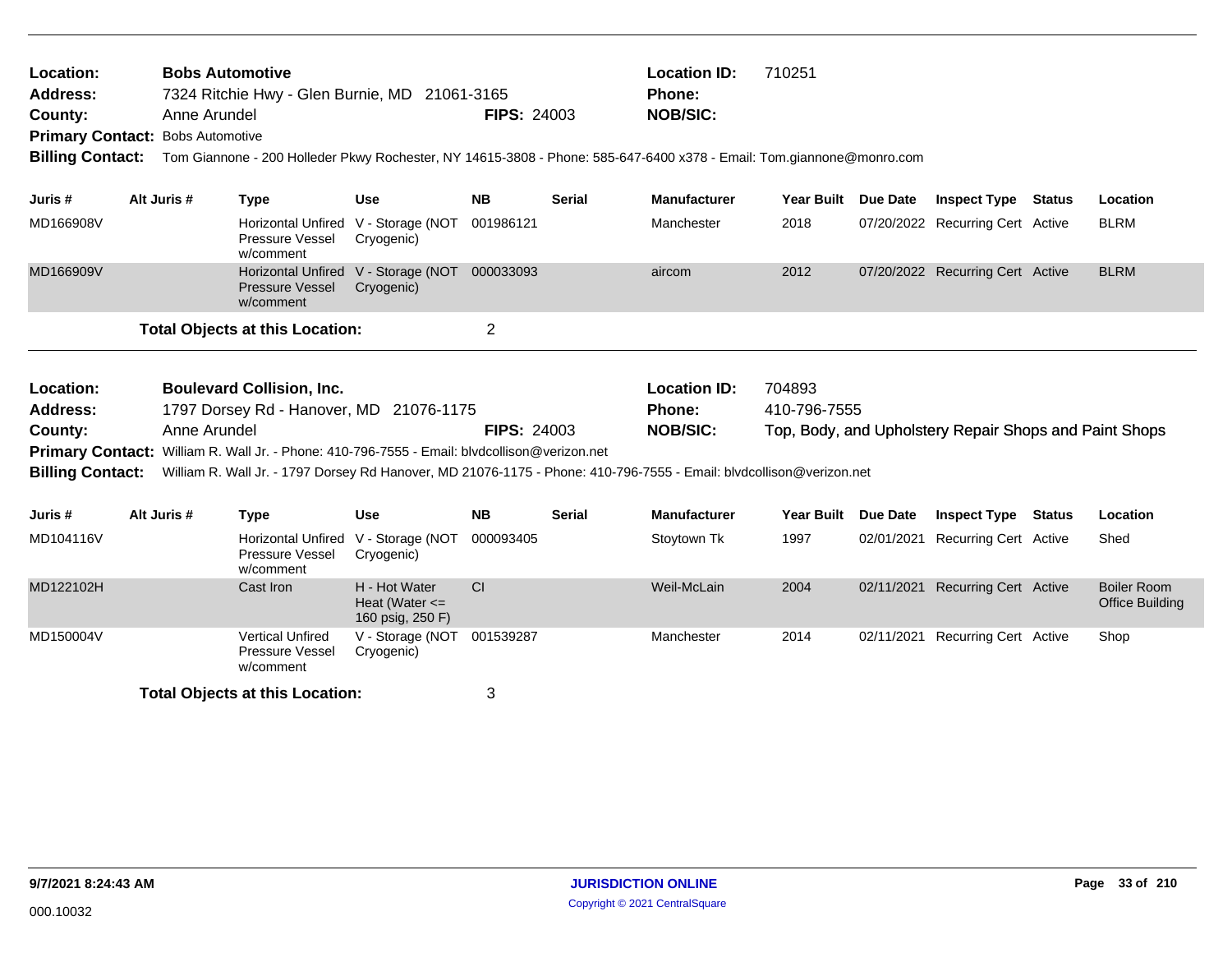| Location:<br>Address:<br>County:<br><b>Primary Contact:</b><br><b>Billing Contact:</b>                                                                     | Anne Arundel                                                                                                                                                                               | <b>BP Service Center - 604021</b><br>3581 Fort Meade Rd - Laurel, MD 20724-2910<br>Petroleum Marketing Group - Phone: 703-386-8887 - Email: etrigo@petro.com<br>- 2900 Telestar Ct Falls Church, VA 22042-1206 - Phone: 703-386-8887 - Email: etrigo@petro.com |                                                         | <b>FIPS: 24003</b> |         | <b>Location ID:</b><br><b>Phone:</b><br><b>NOB/SIC:</b> | 705215<br>301-498-111<br><b>Gasoline Service Stations</b> |                 |                                  |               |                       |  |
|------------------------------------------------------------------------------------------------------------------------------------------------------------|--------------------------------------------------------------------------------------------------------------------------------------------------------------------------------------------|----------------------------------------------------------------------------------------------------------------------------------------------------------------------------------------------------------------------------------------------------------------|---------------------------------------------------------|--------------------|---------|---------------------------------------------------------|-----------------------------------------------------------|-----------------|----------------------------------|---------------|-----------------------|--|
| Juris #                                                                                                                                                    | Alt Juris #                                                                                                                                                                                | <b>Type</b>                                                                                                                                                                                                                                                    | <b>Use</b>                                              | NB                 | Serial  | <b>Manufacturer</b>                                     | Year Built Due Date                                       |                 | <b>Inspect Type</b>              | Status        | Location              |  |
| MD146581V                                                                                                                                                  |                                                                                                                                                                                            | <b>Vertical Unfired</b><br><b>Pressure Vessel</b><br>w/comment                                                                                                                                                                                                 | V - Storage (NOT<br>Cryogenic)                          | 000293661          | 304292  | Morganton                                               | 2013                                                      |                 | 06/23/2023 Recurring Cert Active |               | Shop                  |  |
|                                                                                                                                                            |                                                                                                                                                                                            | <b>Total Objects at this Location:</b>                                                                                                                                                                                                                         |                                                         | 1                  |         |                                                         |                                                           |                 |                                  |               |                       |  |
| Location:<br>Address:                                                                                                                                      |                                                                                                                                                                                            | <b>Brian Boru Restaurant</b><br>489 Ritchie Hwy - Severna Park, MD 21146-2944                                                                                                                                                                                  | <b>Location ID:</b><br>Phone:                           | 2156389            |         |                                                         |                                                           |                 |                                  |               |                       |  |
| Anne Arundel<br><b>FIPS: 24003</b><br>County:<br>Primary Contact: Anthony Clarke - Phone: (410) 263-8333 - Cell: (443) 822-1606<br><b>Billing Contact:</b> |                                                                                                                                                                                            |                                                                                                                                                                                                                                                                |                                                         |                    |         | <b>NOB/SIC:</b>                                         | <b>Drinking Places (Alcoholic Beverages)</b>              |                 |                                  |               |                       |  |
| Juris #                                                                                                                                                    | Alt Juris #                                                                                                                                                                                | <b>Type</b>                                                                                                                                                                                                                                                    | <b>Use</b>                                              | NB.                | Serial  | <b>Manufacturer</b>                                     | <b>Year Built</b>                                         | <b>Due Date</b> | <b>Inspect Type Status</b>       |               | Location              |  |
| MD146851H                                                                                                                                                  |                                                                                                                                                                                            | <b>Water Tube</b><br>Coiled (NOT<br>Flueless Hi<br>Efficiency)                                                                                                                                                                                                 | H - Hot Water<br>Supply (Water <=<br>160 psig, 210 F)   | 000171162 171162   |         | A O Smith                                               | 2012                                                      |                 | 04/24/2023 Recurring Cert Active |               | Kitchen               |  |
|                                                                                                                                                            |                                                                                                                                                                                            | <b>Total Objects at this Location:</b>                                                                                                                                                                                                                         |                                                         |                    |         |                                                         |                                                           |                 |                                  |               |                       |  |
| Location:<br><b>Address:</b><br>County:                                                                                                                    | <b>Brice House</b><br>42 East St - Annapolis, MD 21401-1731<br>Anne Arundel<br><b>FIPS: 24003</b><br>Primary Contact: Historic Annapolis - Phone: 410-267-7619 - Email: info@annapolis.org |                                                                                                                                                                                                                                                                |                                                         |                    |         | <b>Location ID:</b><br><b>Phone:</b><br><b>NOB/SIC:</b> | 2656086<br>410-267-7619<br><b>Educational services</b>    |                 |                                  |               |                       |  |
| <b>Billing Contact:</b>                                                                                                                                    |                                                                                                                                                                                            | - 18 Pinkney St Annapolis, MD 21401-1763 - Phone: 410-267-7619 - Email: info@annapolis.org                                                                                                                                                                     |                                                         |                    |         |                                                         |                                                           |                 |                                  |               |                       |  |
| Juris #                                                                                                                                                    | Alt Juris #                                                                                                                                                                                | Type                                                                                                                                                                                                                                                           | <b>Use</b>                                              | NB.                | Serial  | <b>Manufacturer</b>                                     | Year Built                                                | Due Date        | <b>Inspect Type</b>              | <b>Status</b> | Location              |  |
| MD149134H                                                                                                                                                  |                                                                                                                                                                                            | Cast Aluminum                                                                                                                                                                                                                                                  | H - Hot Water<br>Heat (Water $\leq$<br>160 psig, 250 F) | CA                 | 0005699 | SlantFin                                                | 1994                                                      |                 | 07/25/2022 Recurring Cert Active |               | basement blr.<br>room |  |
| MD149135H                                                                                                                                                  |                                                                                                                                                                                            | Cast Aluminum                                                                                                                                                                                                                                                  | H - Hot Water<br>Heat (Water $\leq$<br>160 psig, 250 F) | CA                 | 5697    | SlantFin                                                | 1994                                                      |                 | 07/25/2022 Recurring Cert Active |               | basement blr.<br>room |  |
| 9/7/2021 8:24:43 AM                                                                                                                                        |                                                                                                                                                                                            |                                                                                                                                                                                                                                                                |                                                         |                    |         | <b>JURISDICTION ONLINE</b>                              |                                                           |                 |                                  |               | Page 34 of 210        |  |
| 000.10032                                                                                                                                                  |                                                                                                                                                                                            |                                                                                                                                                                                                                                                                |                                                         |                    |         | Copyright © 2021 CentralSquare                          |                                                           |                 |                                  |               |                       |  |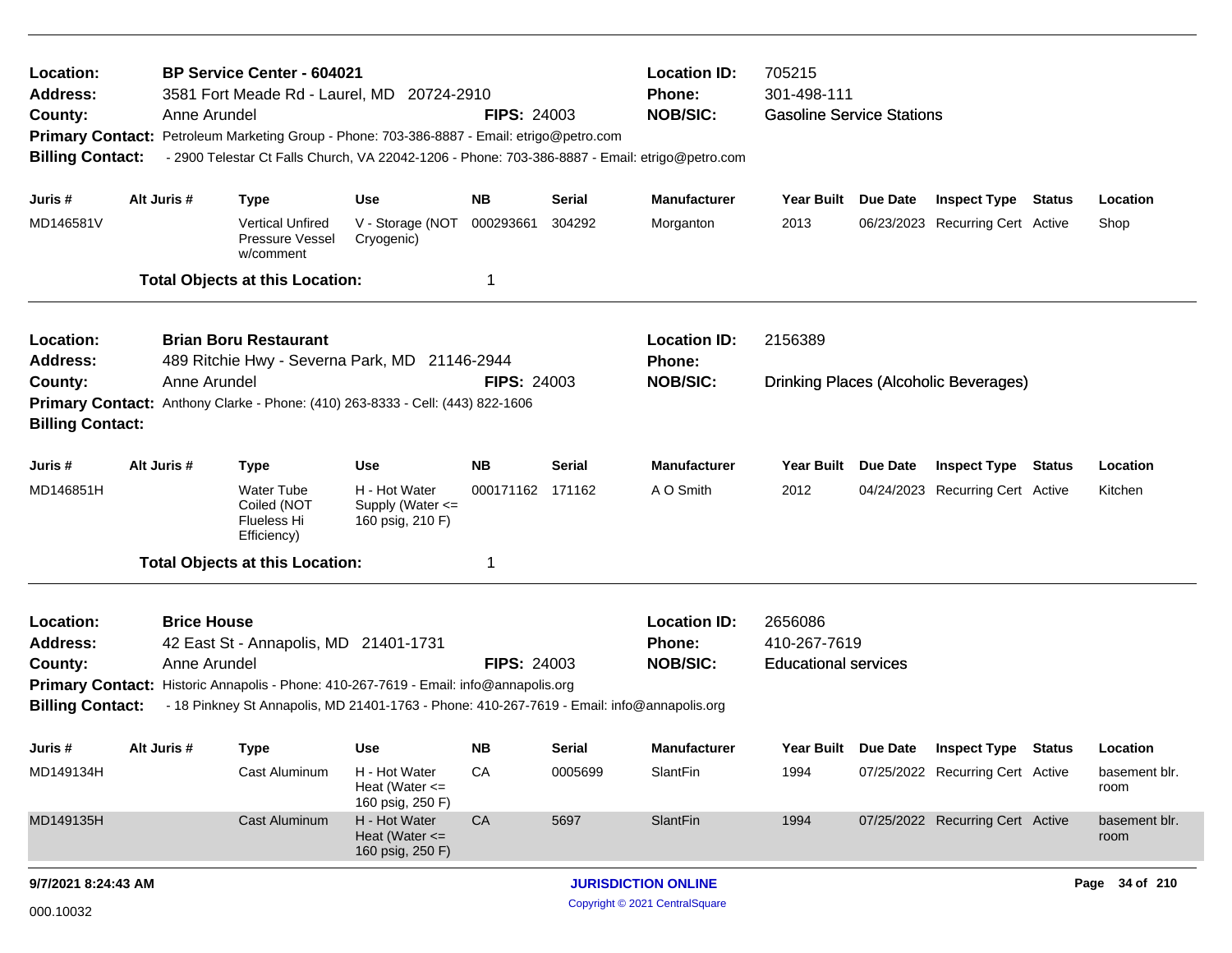| Juris #                 | Alt Juris #                            | <b>Type</b>                                                                                    | <b>Use</b>                                              | <b>NB</b>          | <b>Serial</b> | <b>Manufacturer</b>                                                                           | <b>Year Built</b>                 | Due Date        | <b>Inspect Type</b>              | <b>Status</b> | Location              |
|-------------------------|----------------------------------------|------------------------------------------------------------------------------------------------|---------------------------------------------------------|--------------------|---------------|-----------------------------------------------------------------------------------------------|-----------------------------------|-----------------|----------------------------------|---------------|-----------------------|
| MD149136H               |                                        | Cast Aluminum                                                                                  | H - Hot Water<br>Heat (Water $\leq$<br>160 psig, 250 F) | CA                 | 5698          | SlantFin                                                                                      | 1994                              |                 | 07/25/2022 Recurring Cert Active |               | basement blr.<br>room |
|                         | <b>Total Objects at this Location:</b> |                                                                                                |                                                         | 3                  |               |                                                                                               |                                   |                 |                                  |               |                       |
| Location:               |                                        | <b>Brio Annapolis</b>                                                                          |                                                         |                    |               | <b>Location ID:</b>                                                                           | 3629160                           |                 |                                  |               |                       |
| <b>Address:</b>         | 305 Sail PI - Annapolis, MD 21401-3054 |                                                                                                |                                                         |                    |               | <b>Phone:</b>                                                                                 |                                   |                 |                                  |               |                       |
| County:                 | Anne Arundel                           |                                                                                                |                                                         | <b>FIPS: 24003</b> |               | <b>NOB/SIC:</b>                                                                               |                                   |                 |                                  |               |                       |
|                         |                                        | Primary Contact: NuCO2-Regulatory (MD BPV) - Phone: 800-472-2855 - Email: regulatory@nuco2.com |                                                         |                    |               |                                                                                               |                                   |                 |                                  |               |                       |
| <b>Billing Contact:</b> |                                        |                                                                                                |                                                         |                    |               | - 2800 SE Market PI Stuart, FL 34997-4965 - Phone: 800-472-2855 - Email: regulatory@nuco2.com |                                   |                 |                                  |               |                       |
| Juris #                 | Alt Juris #                            | <b>Type</b>                                                                                    | <b>Use</b>                                              | <b>NB</b>          | <b>Serial</b> | <b>Manufacturer</b>                                                                           | Year Built                        | <b>Due Date</b> | <b>Inspect Type Status</b>       |               | Location              |
| MD152209V               |                                        | <b>Vertical Unfired</b><br>Pressure Vessel<br>w/comment                                        | V - Storage<br>(Cryogenic)                              | 000027705          |               | Minn Valley                                                                                   | 1989                              | 09/22/2021      | <b>Recurring Cert Active</b>     |               | outside LD            |
|                         |                                        | <b>Total Objects at this Location:</b>                                                         |                                                         | 1                  |               |                                                                                               |                                   |                 |                                  |               |                       |
| Location:               |                                        | <b>Brio Tuscan Grill</b>                                                                       |                                                         |                    |               | <b>Location ID:</b>                                                                           | 2482808                           |                 |                                  |               |                       |
| Address:                | 305 Sail PI - Annapolis, MD 21401-3054 |                                                                                                |                                                         |                    |               | <b>Phone:</b>                                                                                 | 410-571-5660                      |                 |                                  |               |                       |
| County:                 |                                        | Anne Arundel<br><b>FIPS: 24003</b>                                                             |                                                         |                    |               | <b>NOB/SIC:</b>                                                                               | <b>Eating and Drinking Places</b> |                 |                                  |               |                       |
|                         |                                        | Primary Contact: Bravo Brio Restaurants LLC - Email: cwills@bertuccis.com                      |                                                         |                    |               |                                                                                               |                                   |                 |                                  |               |                       |
| <b>Billing Contact:</b> |                                        | - 155 Otis St Northborough, MA 01532-2456 - Email: cwills@bertuccis.com                        |                                                         |                    |               |                                                                                               |                                   |                 |                                  |               |                       |
| Juris #                 | Alt Juris #                            | <b>Type</b>                                                                                    | <b>Use</b>                                              | <b>NB</b>          | <b>Serial</b> | <b>Manufacturer</b>                                                                           | <b>Year Built</b>                 | <b>Due Date</b> | <b>Inspect Type</b>              | <b>Status</b> | Location              |
| MD159303H               |                                        | <b>Water Tube</b><br>Coiled (NOT<br>Flueless Hi<br>Efficiency)                                 | H - Hot Water<br>Supply (Water <=<br>160 psig, 210 F)   | 000407721          |               | Raypak                                                                                        | 2015                              |                 | 11/11/2021 Recurring Cert Active |               | roof                  |
|                         |                                        | <b>Total Objects at this Location:</b>                                                         |                                                         | 1                  |               |                                                                                               |                                   |                 |                                  |               |                       |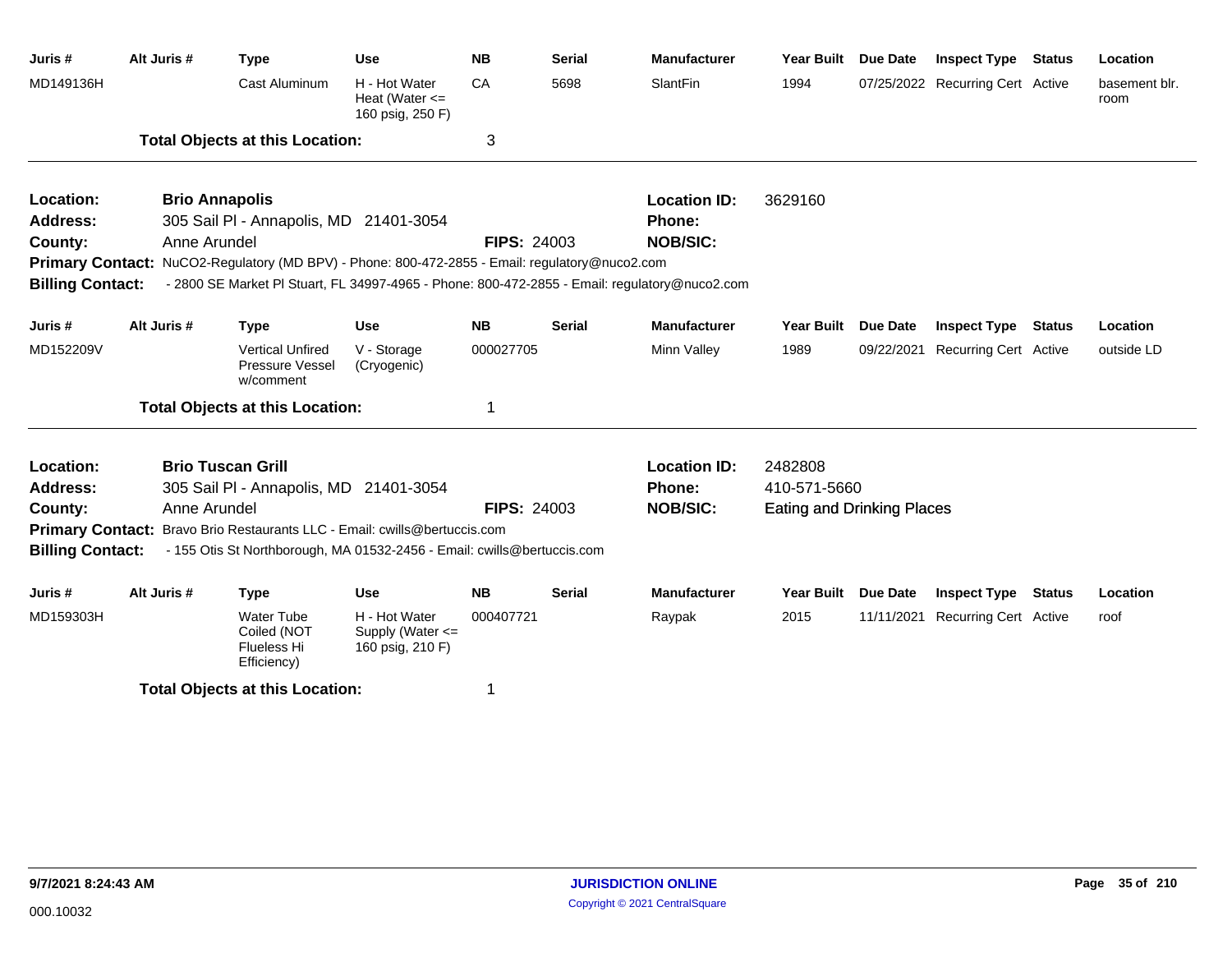| Location:<br><b>Address:</b><br>County:<br><b>Billing Contact:</b> |                                                                                                                                                                                                                                                                                                                                                     | <b>Broadneck Exxon (Arc3)</b><br>317 Buschs Frontage Rd - Annapolis, MD 21409-5534<br><b>FIPS: 24003</b><br>Anne Arundel<br>Primary Contact: Charlie Patterson - Phone: 804-644-4521 - Email: charlie.patterson@arc3gases.com<br>Charlie Patterson - PO Box 26269 Richmond, VA 23260-6269 - Phone: 804-644-4521 - Email: charlie.patterson@arc3gases.com |                                |                  |               |                                                         | 3963609<br><b>Gasoline Service Stations</b>                |                 |                                         |               |           |  |  |
|--------------------------------------------------------------------|-----------------------------------------------------------------------------------------------------------------------------------------------------------------------------------------------------------------------------------------------------------------------------------------------------------------------------------------------------|----------------------------------------------------------------------------------------------------------------------------------------------------------------------------------------------------------------------------------------------------------------------------------------------------------------------------------------------------------|--------------------------------|------------------|---------------|---------------------------------------------------------|------------------------------------------------------------|-----------------|-----------------------------------------|---------------|-----------|--|--|
| Juris #                                                            | Alt Juris #                                                                                                                                                                                                                                                                                                                                         | <b>Type</b>                                                                                                                                                                                                                                                                                                                                              | <b>Use</b>                     | <b>NB</b>        | <b>Serial</b> | <b>Manufacturer</b>                                     | <b>Year Built</b>                                          | Due Date        | <b>Inspect Type</b>                     | Status        | Location  |  |  |
| MD165793V                                                          |                                                                                                                                                                                                                                                                                                                                                     | <b>Vertical Unfired</b><br>Pressure Vessel<br>w/comment                                                                                                                                                                                                                                                                                                  | V - Storage<br>(Cryogenic)     | 000131416        |               | <b>CHART</b>                                            | 2001                                                       |                 | 07/11/2023 Recurring Cert Active        |               | Outside   |  |  |
|                                                                    |                                                                                                                                                                                                                                                                                                                                                     | <b>Total Objects at this Location:</b>                                                                                                                                                                                                                                                                                                                   |                                | 1                |               |                                                         |                                                            |                 |                                         |               |           |  |  |
| Location:<br><b>Address:</b><br>County:<br><b>Billing Contact:</b> | <b>Browns Toyota Of Glen Burnie</b><br>7167 Ritchie Hwy - Glen Burnie, MD 21061-2903<br><b>FIPS: 24003</b><br>Anne Arundel<br><b>Primary Contact:</b><br>David Simms - Phone: 410 787 9135 - Email: david.simms@brownscar.com<br>David Simms - 7167 Ritchie Hwy Glen Burnie, MD 21061-2903 - Phone: 410 787 9135 - Email: david.simms@brownscar.com |                                                                                                                                                                                                                                                                                                                                                          |                                |                  |               | <b>Location ID:</b><br><b>Phone:</b><br><b>NOB/SIC:</b> | 705329<br>Automotive dealers and gasoline service stations |                 |                                         |               |           |  |  |
| Juris #                                                            | Alt Juris #                                                                                                                                                                                                                                                                                                                                         | <b>Type</b>                                                                                                                                                                                                                                                                                                                                              | <b>Use</b>                     | <b>NB</b>        | <b>Serial</b> | <b>Manufacturer</b>                                     | <b>Year Built</b>                                          | <b>Due Date</b> | <b>Inspect Type</b>                     | <b>Status</b> | Location  |  |  |
| MD120875V                                                          |                                                                                                                                                                                                                                                                                                                                                     | <b>Vertical Unfired</b><br>Pressure Vessel<br>w/comment                                                                                                                                                                                                                                                                                                  | V - Storage (NOT<br>Cryogenic) | 000306669        |               | <b>Steel Fab</b>                                        | 2002                                                       | 05/15/2023      | External Cert,<br><b>Recurring Cert</b> | Active        | 7165 Shop |  |  |
| MD133589V                                                          |                                                                                                                                                                                                                                                                                                                                                     | <b>Vertical Unfired</b><br><b>Pressure Vessel</b><br>w/comment                                                                                                                                                                                                                                                                                           | V - Storage (NOT<br>Cryogenic) | 000755859        |               | Manchester                                              | 2006                                                       |                 | 05/15/2023 Recurring Cert Active        |               | 7167 Shop |  |  |
| MD157671V                                                          |                                                                                                                                                                                                                                                                                                                                                     | <b>Vertical Unfired</b><br>Pressure Vessel<br>w/comment                                                                                                                                                                                                                                                                                                  | V - Storage (NOT<br>Cryogenic) | 000637171 667412 |               | Morganton                                               | 2017                                                       |                 | 05/25/2023 Recurring Cert Active        |               | 7167 Shop |  |  |
|                                                                    |                                                                                                                                                                                                                                                                                                                                                     | <b>Total Objects at this Location:</b>                                                                                                                                                                                                                                                                                                                   |                                | 3                |               |                                                         |                                                            |                 |                                         |               |           |  |  |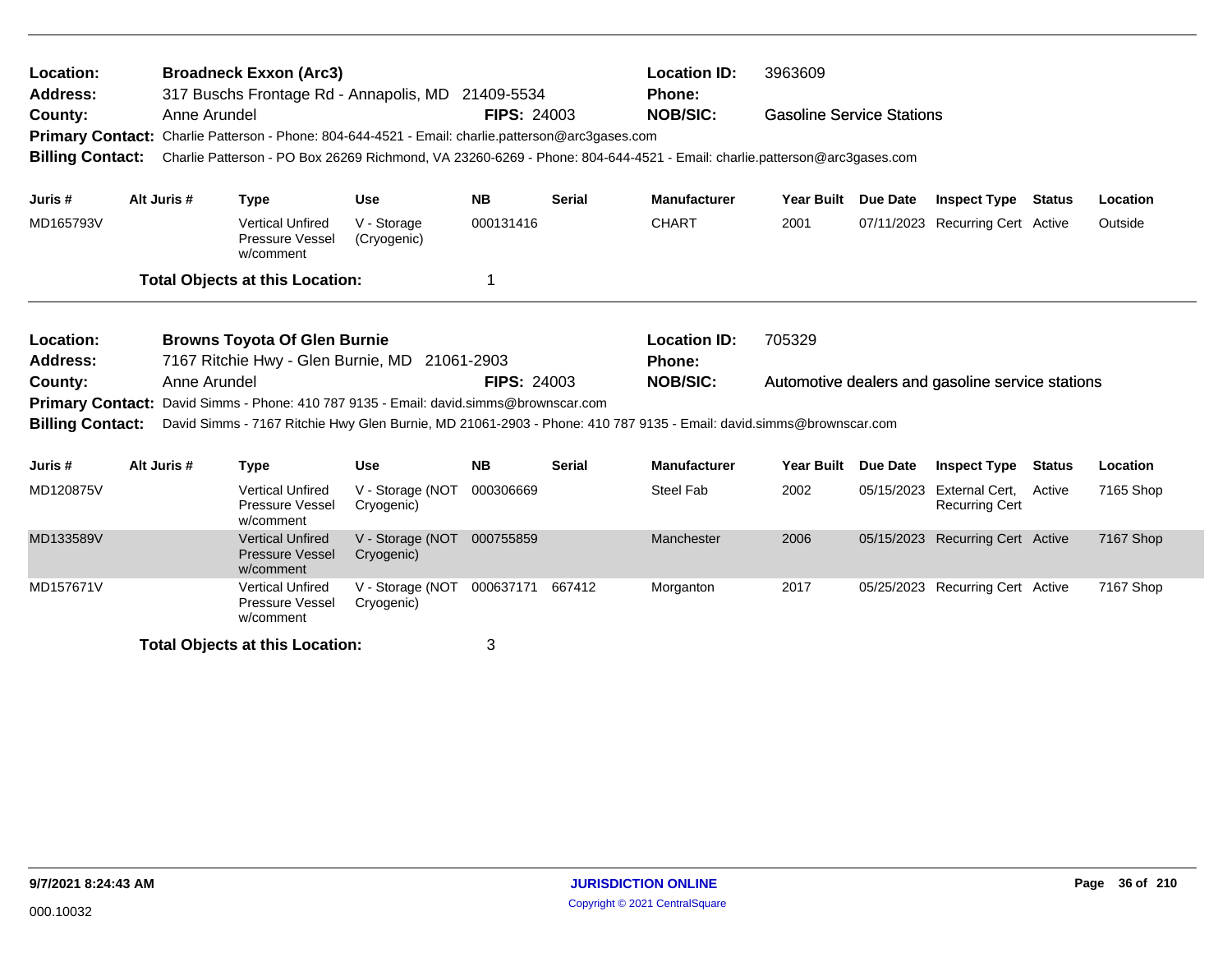| Location:<br>Address:                                                                                                                                                                                        |                                                                                         |              | <b>Buck Murphy's Bar and Grill (Arc3)</b>               | 378 Mount Vernon Ave - Odenton, MD 21113-1365                                                     |                    |               | <b>Location ID:</b><br><b>Phone:</b>                                                                                    | 3956932                                          |  |                                  |        |                     |
|--------------------------------------------------------------------------------------------------------------------------------------------------------------------------------------------------------------|-----------------------------------------------------------------------------------------|--------------|---------------------------------------------------------|---------------------------------------------------------------------------------------------------|--------------------|---------------|-------------------------------------------------------------------------------------------------------------------------|--------------------------------------------------|--|----------------------------------|--------|---------------------|
| County:                                                                                                                                                                                                      |                                                                                         | Anne Arundel |                                                         |                                                                                                   | <b>FIPS: 24003</b> |               | <b>NOB/SIC:</b>                                                                                                         | <b>Eating and Drinking Places</b>                |  |                                  |        |                     |
|                                                                                                                                                                                                              |                                                                                         |              |                                                         | Primary Contact: Charlie Patterson - Phone: 804-644-4521 - Email: charlie.patterson@arc3gases.com |                    |               |                                                                                                                         |                                                  |  |                                  |        |                     |
| <b>Billing Contact:</b>                                                                                                                                                                                      |                                                                                         |              |                                                         |                                                                                                   |                    |               | Charlie Patterson - PO Box 26269 Richmond, VA 23260-6269 - Phone: 804-644-4521 - Email: charlie.patterson@arc3gases.com |                                                  |  |                                  |        |                     |
| Juris #                                                                                                                                                                                                      | Alt Juris #                                                                             |              | <b>Type</b>                                             | <b>Use</b>                                                                                        | <b>NB</b>          | <b>Serial</b> | <b>Manufacturer</b>                                                                                                     | Year Built Due Date                              |  | <b>Inspect Type Status</b>       |        | Location            |
| MD163920V                                                                                                                                                                                                    |                                                                                         |              | <b>Vertical Unfired</b><br>Pressure Vessel<br>w/comment | V - Storage<br>(Cryogenic)                                                                        | 000158201          |               | <b>CHART</b>                                                                                                            | 2004                                             |  | 06/13/2023 Recurring Cert Active |        | <b>Outside Rear</b> |
|                                                                                                                                                                                                              |                                                                                         |              | <b>Total Objects at this Location:</b>                  |                                                                                                   | 1                  |               |                                                                                                                         |                                                  |  |                                  |        |                     |
| Location:                                                                                                                                                                                                    |                                                                                         |              | <b>Budget Rent A Car Systems Inc</b>                    |                                                                                                   |                    |               | <b>Location ID:</b>                                                                                                     | 705425                                           |  |                                  |        |                     |
| <b>Address:</b>                                                                                                                                                                                              |                                                                                         |              |                                                         | 7145 Ritchie Hwy - Glen Burnie, MD 21061-2903                                                     |                    |               | <b>Phone:</b>                                                                                                           |                                                  |  |                                  |        |                     |
| County:                                                                                                                                                                                                      |                                                                                         | Anne Arundel |                                                         |                                                                                                   | <b>FIPS: 24003</b> |               | <b>NOB/SIC:</b>                                                                                                         | Automotive dealers and gasoline service stations |  |                                  |        |                     |
| <b>Primary Contact:</b>                                                                                                                                                                                      |                                                                                         |              |                                                         | Budget Rent A Car Systems Inc - Phone: 4107669300                                                 |                    |               |                                                                                                                         |                                                  |  |                                  |        |                     |
|                                                                                                                                                                                                              | - PO Box 981362 El Paso, TX 79998-1362 - Phone: 866-433-2319<br><b>Billing Contact:</b> |              |                                                         |                                                                                                   |                    |               |                                                                                                                         |                                                  |  |                                  |        |                     |
| Juris #                                                                                                                                                                                                      | Alt Juris #                                                                             |              | Type                                                    | Use                                                                                               | <b>NB</b>          | <b>Serial</b> | <b>Manufacturer</b>                                                                                                     | Year Built Due Date                              |  | <b>Inspect Type Status</b>       |        | Location            |
| MD063756V                                                                                                                                                                                                    |                                                                                         |              | <b>Vertical Unfired</b><br>Pressure Vessel<br>w/comment | V - Storage (NOT<br>Cryogenic)                                                                    | 000598502          |               | <b>Buckeye</b>                                                                                                          | 1985                                             |  | 03/17/2022 Recurring Cert Active |        | <b>STORE RM</b>     |
|                                                                                                                                                                                                              |                                                                                         |              | <b>Total Objects at this Location:</b>                  |                                                                                                   | 1                  |               |                                                                                                                         |                                                  |  |                                  |        |                     |
| Location:                                                                                                                                                                                                    |                                                                                         |              | <b>Busy Bee Child Center</b>                            |                                                                                                   |                    |               | <b>Location ID:</b>                                                                                                     | 705522                                           |  |                                  |        |                     |
| <b>Address:</b>                                                                                                                                                                                              |                                                                                         |              |                                                         | 1102 Honeysuckle Ln - Annapolis, MD 21401-6459                                                    |                    |               | <b>Phone:</b>                                                                                                           | 410-849-2343                                     |  |                                  |        |                     |
| County:                                                                                                                                                                                                      |                                                                                         | Anne Arundel |                                                         |                                                                                                   | <b>FIPS: 24003</b> |               | <b>NOB/SIC:</b>                                                                                                         | <b>Child Day Care Services</b>                   |  |                                  |        |                     |
|                                                                                                                                                                                                              |                                                                                         |              |                                                         |                                                                                                   |                    |               |                                                                                                                         |                                                  |  |                                  |        |                     |
| Primary Contact: Busy Bee Child Center - Phone: 410-849-2343<br><b>Billing Contact:</b><br>Paul Gonzalez - 1102 Honeysuckle Ln Annapolis, MD 21401-6459 - Phone: 410-849-2343 - Email: pgonzalez59@myfam.com |                                                                                         |              |                                                         |                                                                                                   |                    |               |                                                                                                                         |                                                  |  |                                  |        |                     |
| Juris #                                                                                                                                                                                                      | Alt Juris #                                                                             |              | <b>Type</b>                                             | Use                                                                                               | <b>NB</b>          | <b>Serial</b> | <b>Manufacturer</b>                                                                                                     | Year Built Due Date                              |  | <b>Inspect Type</b>              | Status | Location            |
| MD116310H                                                                                                                                                                                                    |                                                                                         |              | Cast Iron                                               | H - Hot Water<br>Heat (Water $\leq$<br>160 psig, 250 F)                                           | <b>CI</b>          |               | <b>Burnham</b>                                                                                                          | 2002                                             |  | 07/11/2022 Recurring Cert Active |        | Basement            |
|                                                                                                                                                                                                              |                                                                                         |              | <b>Total Objects at this Location:</b>                  |                                                                                                   | 1                  |               |                                                                                                                         |                                                  |  |                                  |        |                     |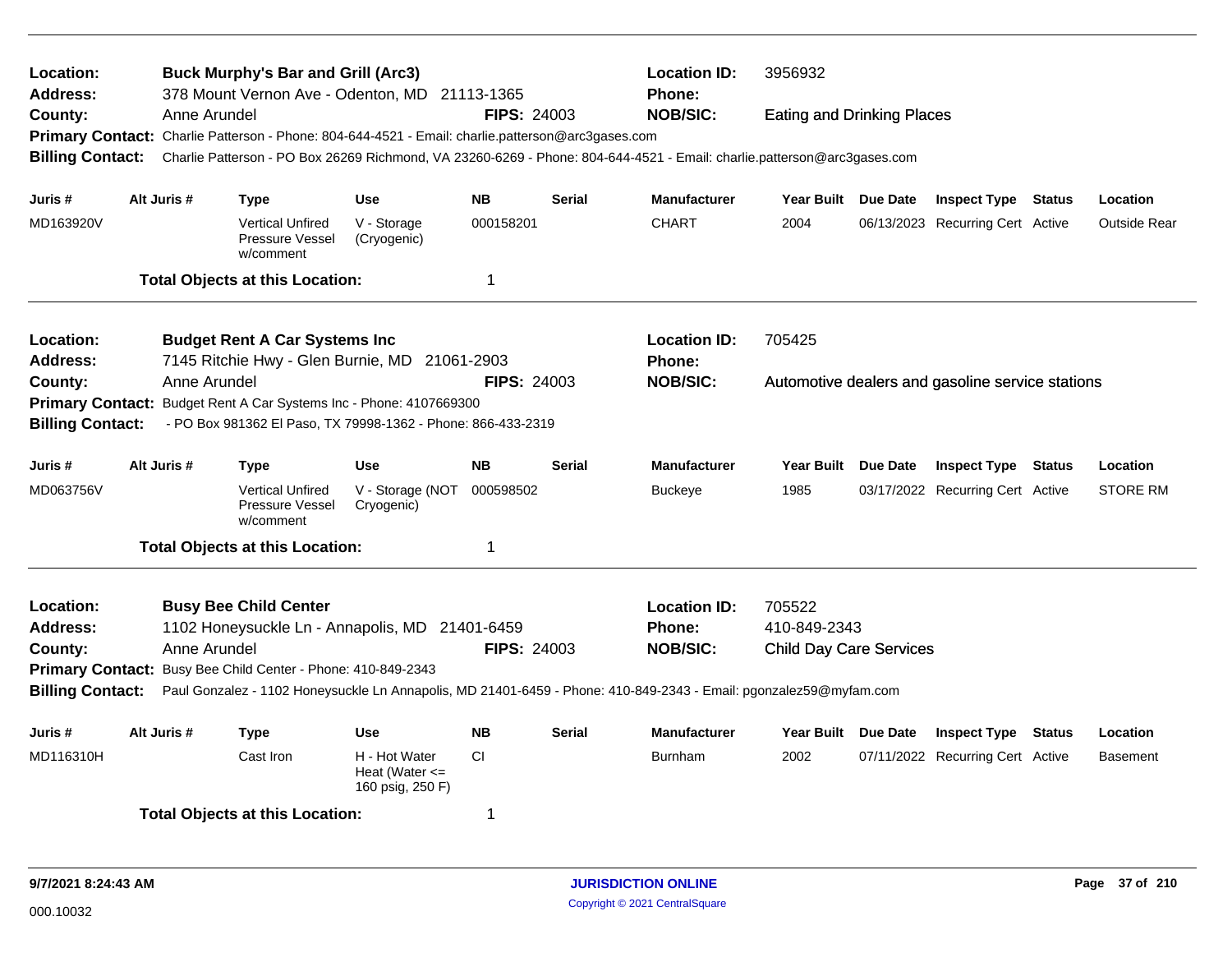| Location:<br>Address:                                                                                                                              | <b>Location ID:</b><br>3963477<br><b>Cafe Mezzanotte (Arc3)</b><br>760 Ritchie Hwy - Severna Park, MD 21146-4128<br><b>Phone:</b><br><b>FIPS: 24003</b><br><b>NOB/SIC:</b><br>Anne Arundel<br><b>Eating and Drinking Places</b> |              |                                                                                                                         |                                                         |                    |                                       |                     |                                                                     |  |                                  |               |                              |
|----------------------------------------------------------------------------------------------------------------------------------------------------|---------------------------------------------------------------------------------------------------------------------------------------------------------------------------------------------------------------------------------|--------------|-------------------------------------------------------------------------------------------------------------------------|---------------------------------------------------------|--------------------|---------------------------------------|---------------------|---------------------------------------------------------------------|--|----------------------------------|---------------|------------------------------|
| County:                                                                                                                                            |                                                                                                                                                                                                                                 |              |                                                                                                                         |                                                         |                    |                                       |                     |                                                                     |  |                                  |               |                              |
| <b>Primary Contact:</b>                                                                                                                            |                                                                                                                                                                                                                                 |              | Charlie Patterson - Phone: 804-644-4521 - Email: charlie.patterson@arc3gases.com                                        |                                                         |                    |                                       |                     |                                                                     |  |                                  |               |                              |
| <b>Billing Contact:</b>                                                                                                                            |                                                                                                                                                                                                                                 |              | Charlie Patterson - PO Box 26269 Richmond, VA 23260-6269 - Phone: 804-644-4521 - Email: charlie.patterson@arc3gases.com |                                                         |                    |                                       |                     |                                                                     |  |                                  |               |                              |
| Juris #                                                                                                                                            |                                                                                                                                                                                                                                 | Alt Juris #  | <b>Type</b>                                                                                                             | <b>Use</b>                                              | <b>NB</b>          | Serial                                | <b>Manufacturer</b> | Year Built Due Date                                                 |  | <b>Inspect Type Status</b>       |               | Location                     |
| MD164617V                                                                                                                                          |                                                                                                                                                                                                                                 |              | <b>Vertical Unfired</b><br>Pressure Vessel<br>w/comment                                                                 | V - Storage<br>(Cryogenic)                              | 000183033          |                                       | <b>CHART</b>        | 2007                                                                |  | 07/10/2023 Recurring Cert Active |               | Outside                      |
|                                                                                                                                                    |                                                                                                                                                                                                                                 |              | <b>Total Objects at this Location:</b>                                                                                  |                                                         | 1                  |                                       |                     |                                                                     |  |                                  |               |                              |
| Location:                                                                                                                                          |                                                                                                                                                                                                                                 |              | California Pizza Kitchen - 63 (Arc3)                                                                                    |                                                         |                    |                                       | <b>Location ID:</b> |                                                                     |  |                                  |               |                              |
| Address:                                                                                                                                           |                                                                                                                                                                                                                                 |              | 22 Annapolis Mall Rd - Annapolis, MD 21401                                                                              |                                                         |                    |                                       | <b>Phone:</b>       | 3963621<br><b>Eating and Drinking Places</b><br>Year Built Due Date |  |                                  |               |                              |
| County:                                                                                                                                            |                                                                                                                                                                                                                                 | Anne Arundel |                                                                                                                         |                                                         | <b>FIPS: 24003</b> |                                       | <b>NOB/SIC:</b>     |                                                                     |  |                                  |               |                              |
| <b>Primary Contact:</b>                                                                                                                            |                                                                                                                                                                                                                                 |              | Charlie Patterson - Phone: 804-644-4521 - Email: charlie.patterson@arc3gases.com                                        |                                                         |                    |                                       |                     |                                                                     |  |                                  |               |                              |
| Charlie Patterson - PO Box 26269 Richmond, VA 23260-6269 - Phone: 804-644-4521 - Email: charlie.patterson@arc3gases.com<br><b>Billing Contact:</b> |                                                                                                                                                                                                                                 |              |                                                                                                                         |                                                         |                    |                                       |                     |                                                                     |  |                                  |               |                              |
| Juris #                                                                                                                                            |                                                                                                                                                                                                                                 | Alt Juris #  | <b>Type</b>                                                                                                             | <b>Use</b>                                              | <b>NB</b>          | Serial                                | <b>Manufacturer</b> |                                                                     |  | <b>Inspect Type</b>              | <b>Status</b> | Location                     |
| MD165792V                                                                                                                                          |                                                                                                                                                                                                                                 |              | <b>Vertical Unfired</b><br>Pressure Vessel<br>w/comment                                                                 | V - Storage<br>(Cryogenic)                              | 000141598          |                                       | <b>CHART</b>        | 2002                                                                |  | 07/11/2023 Recurring Cert Active |               | <b>Outside Store</b><br>Room |
|                                                                                                                                                    |                                                                                                                                                                                                                                 |              | <b>Total Objects at this Location:</b>                                                                                  |                                                         | 1                  |                                       |                     |                                                                     |  |                                  |               |                              |
| Location:                                                                                                                                          |                                                                                                                                                                                                                                 |              | <b>Cambria at Arundel Mills-BWI Airport</b>                                                                             |                                                         |                    |                                       | <b>Location ID:</b> | 3912739                                                             |  |                                  |               |                              |
| <b>Address:</b>                                                                                                                                    |                                                                                                                                                                                                                                 |              | 7700 Milestone Pkwy - Hanover, MD 21076-1754                                                                            |                                                         |                    |                                       | <b>Phone:</b>       | 443-755-1700                                                        |  |                                  |               |                              |
| County:                                                                                                                                            |                                                                                                                                                                                                                                 | Anne Arundel |                                                                                                                         |                                                         | <b>FIPS: 24003</b> |                                       | <b>NOB/SIC:</b>     |                                                                     |  |                                  |               |                              |
| <b>Billing Contact:</b>                                                                                                                            |                                                                                                                                                                                                                                 |              | Primary Contact: Cambria at Arundel Mills-BWI Airport                                                                   |                                                         |                    |                                       |                     |                                                                     |  |                                  |               |                              |
| Juris #                                                                                                                                            |                                                                                                                                                                                                                                 | Alt Juris #  | <b>Type</b>                                                                                                             | Use                                                     | <b>NB</b>          | Serial                                | <b>Manufacturer</b> | Year Built Due Date                                                 |  | <b>Inspect Type Status</b>       |               | Location                     |
| MD161382H                                                                                                                                          |                                                                                                                                                                                                                                 |              | <b>Water Heater</b><br>(HLW)                                                                                            | H - Hot Water<br>Heat (Water $\leq$<br>160 psig, 250 F) |                    | 000420762 180610911170 Lochinvar<br>9 |                     | 2018                                                                |  | 10/30/2022 Recurring Cert Active |               | 1st FLR WTR<br>HTR RM        |
| MD161383H                                                                                                                                          |                                                                                                                                                                                                                                 |              | <b>Water Heater</b><br>(HLW)                                                                                            | H - Hot Water<br>Heat (Water $\leq$<br>160 psig, 250 F) | 000420779          | 180510900814 Lochinvar<br>8           |                     | 2018                                                                |  | 10/30/2022 Recurring Cert Active |               | 1st FLR HTR RM               |
|                                                                                                                                                    |                                                                                                                                                                                                                                 |              |                                                                                                                         |                                                         |                    |                                       |                     |                                                                     |  |                                  |               |                              |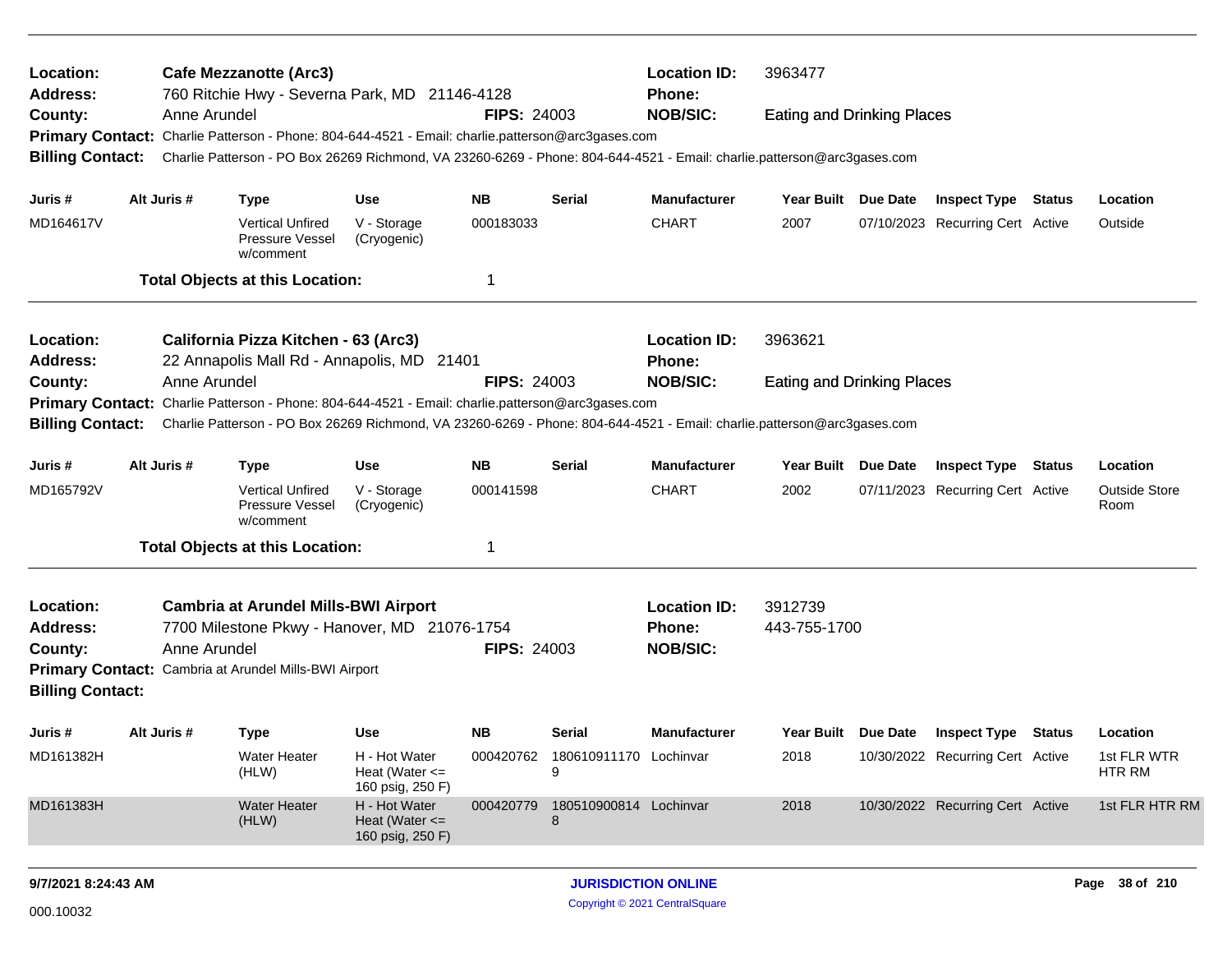| Location:<br><b>Address:</b><br>County:<br><b>Billing Contact:</b> |                                                                                                                         | <b>Candlewood Suites</b><br><b>Location ID:</b><br>731291<br>1247 Winterson Rd - Linthicum Heights, MD<br>21090-2203<br><b>Phone:</b><br><b>FIPS: 24003</b><br><b>NOB/SIC:</b><br>Anne Arundel<br><b>Primary Contact: Candlewood Suites</b> |                                                         |                    |               | 410-850-9214<br><b>Hotels and Motels</b> |                                   |                                                         |        |                    |
|--------------------------------------------------------------------|-------------------------------------------------------------------------------------------------------------------------|---------------------------------------------------------------------------------------------------------------------------------------------------------------------------------------------------------------------------------------------|---------------------------------------------------------|--------------------|---------------|------------------------------------------|-----------------------------------|---------------------------------------------------------|--------|--------------------|
| Juris #                                                            | Alt Juris #                                                                                                             | <b>Type</b>                                                                                                                                                                                                                                 | <b>Use</b>                                              | <b>NB</b>          | Serial        | <b>Manufacturer</b>                      | Year Built Due Date               | <b>Inspect Type</b>                                     | Status | Location           |
| MD169158H                                                          |                                                                                                                         | <b>Water Heater</b><br>(HLW)                                                                                                                                                                                                                | H - Hot Water<br>Heat (Water $\leq$<br>160 psig, 250 F) | 000128861          |               | <b>Bradford</b>                          | 2018                              | 11/13/2022 Recurring Cert Active                        |        | <b>BLRM</b>        |
|                                                                    |                                                                                                                         | <b>Total Objects at this Location:</b>                                                                                                                                                                                                      |                                                         | -1                 |               |                                          |                                   |                                                         |        |                    |
| Location:<br><b>Address:</b>                                       |                                                                                                                         | <b>Cantina Mamma Lucia (Arc3)</b><br>1350 Dorsey Rd - Hanover, MD 21076-1433                                                                                                                                                                |                                                         |                    |               | <b>Location ID:</b><br><b>Phone:</b>     | 3961835                           |                                                         |        |                    |
| County:                                                            | Anne Arundel                                                                                                            |                                                                                                                                                                                                                                             |                                                         | <b>FIPS: 24003</b> |               | <b>NOB/SIC:</b>                          | <b>Eating and Drinking Places</b> |                                                         |        |                    |
|                                                                    | Primary Contact: Charlie Patterson - Phone: 804-644-4521 - Email: charlie.patterson@arc3gases.com                       |                                                                                                                                                                                                                                             |                                                         |                    |               |                                          |                                   |                                                         |        |                    |
| <b>Billing Contact:</b>                                            | Charlie Patterson - PO Box 26269 Richmond, VA 23260-6269 - Phone: 804-644-4521 - Email: charlie.patterson@arc3gases.com |                                                                                                                                                                                                                                             |                                                         |                    |               |                                          |                                   |                                                         |        |                    |
| Juris #                                                            | Alt Juris #                                                                                                             | <b>Type</b>                                                                                                                                                                                                                                 | <b>Use</b>                                              | <b>NB</b>          | <b>Serial</b> | <b>Manufacturer</b>                      | Year Built Due Date               | <b>Inspect Type Status</b>                              |        | Location           |
| MD164192V                                                          |                                                                                                                         | <b>Vertical Unfired</b><br>Pressure Vessel<br>w/comment                                                                                                                                                                                     | V - Storage<br>(Cryogenic)                              | 000140857          |               | <b>CHART</b>                             | 2002                              | 06/13/2023 Recurring Cert Active                        |        | Outside            |
|                                                                    |                                                                                                                         | <b>Total Objects at this Location:</b>                                                                                                                                                                                                      |                                                         | -1                 |               |                                          |                                   |                                                         |        |                    |
| Location:<br><b>Address:</b>                                       |                                                                                                                         | <b>Cantlers Riverside Inn</b><br>458 Forest Beach Rd - Annapolis, MD 21409-5912                                                                                                                                                             |                                                         |                    |               | <b>Location ID:</b><br><b>Phone:</b>     | 715080                            |                                                         |        |                    |
| County:                                                            | Anne Arundel                                                                                                            |                                                                                                                                                                                                                                             |                                                         | <b>FIPS: 24003</b> |               | <b>NOB/SIC:</b>                          |                                   | Hotels, rooming houses, camps, and other lodging places |        |                    |
| <b>Billing Contact:</b>                                            |                                                                                                                         | Primary Contact: Cantlers Riverside Inn - Phone: 410-757-1311                                                                                                                                                                               |                                                         |                    |               |                                          |                                   |                                                         |        |                    |
|                                                                    |                                                                                                                         |                                                                                                                                                                                                                                             |                                                         |                    |               |                                          |                                   |                                                         |        |                    |
| Juris #                                                            | Alt Juris #                                                                                                             | Type                                                                                                                                                                                                                                        | <b>Use</b>                                              | <b>NB</b>          | Serial        | <b>Manufacturer</b>                      | Year Built Due Date               | <b>Inspect Type Status</b>                              |        | Location           |
| MD170515H                                                          |                                                                                                                         | Cast Iron                                                                                                                                                                                                                                   | H - Heating-<br>Cooking (Steam<br>$\le$ 15 psig)        | CI                 | 1121002695    | Utica                                    | 2015                              | 07/29/2021 Recurring Cert Active                        |        | <b>Boiler Room</b> |
| MD170516H                                                          |                                                                                                                         | Cast Iron                                                                                                                                                                                                                                   | H - Heating-<br>Cooking (Steam                          | CI                 | 482000128S    | Utica                                    | 2015                              | 07/29/2021 Recurring Cert Active                        |        | <b>Boiler Room</b> |
| 9/7/2021 8:24:43 AM                                                |                                                                                                                         |                                                                                                                                                                                                                                             |                                                         |                    |               | <b>JURISDICTION ONLINE</b>               |                                   |                                                         |        | Page 39 of 210     |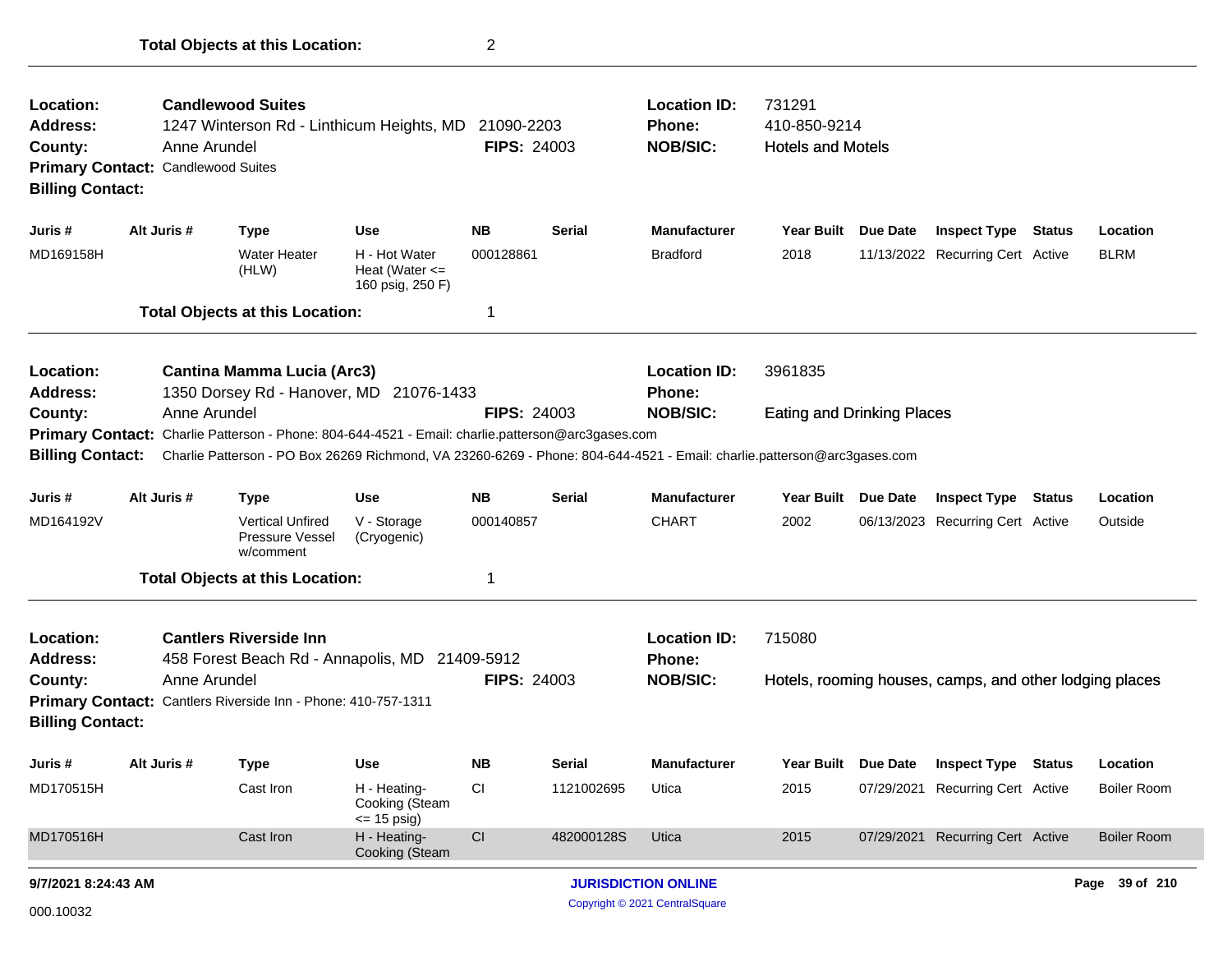| Juris #                      | Alt Juris # | <b>Type</b>                                                                                                                                                                               |                                                                | <b>Use</b>                                                                                               | <b>NB</b>          | <b>Serial</b> | <b>Manufacturer</b>                                                                                                           | Year Built Due Date               |          | <b>Inspect Type Status</b>       | Location     |
|------------------------------|-------------|-------------------------------------------------------------------------------------------------------------------------------------------------------------------------------------------|----------------------------------------------------------------|----------------------------------------------------------------------------------------------------------|--------------------|---------------|-------------------------------------------------------------------------------------------------------------------------------|-----------------------------------|----------|----------------------------------|--------------|
|                              |             |                                                                                                                                                                                           |                                                                | $\leq$ 15 psig)                                                                                          |                    |               |                                                                                                                               |                                   |          |                                  |              |
|                              |             |                                                                                                                                                                                           | <b>Total Objects at this Location:</b>                         |                                                                                                          | $\overline{2}$     |               |                                                                                                                               |                                   |          |                                  |              |
| Location:                    |             |                                                                                                                                                                                           | Capri Pizza (Roberts Oxygen)                                   |                                                                                                          |                    |               | <b>Location ID:</b>                                                                                                           | 3963503                           |          |                                  |              |
| <b>Address:</b>              |             |                                                                                                                                                                                           |                                                                | 337 Hospital Dr Ste V - Glen Burnie, MD 21061-5551                                                       |                    |               | <b>Phone:</b>                                                                                                                 |                                   |          |                                  |              |
| County:                      |             | Anne Arundel                                                                                                                                                                              |                                                                |                                                                                                          | <b>FIPS: 24003</b> |               | <b>NOB/SIC:</b>                                                                                                               | <b>Eating and Drinking Places</b> |          |                                  |              |
|                              |             |                                                                                                                                                                                           |                                                                |                                                                                                          |                    |               | Primary Contact: Roberts Oxygen Company (MD) - Phone: 240-493-8405 - Cell: 301-252-0742 - Email: DFranovich@RobertsOxygen.com |                                   |          |                                  |              |
| <b>Billing Contact:</b>      |             | Bulk Tank Service Dept. - PO Box 5507 Rockville, MD 20855-0507 - Phone: 240-493-8405 - Cell: 301-252-0742 - Email: DFranovich@RobertsOxygen.com<br><b>NB</b><br><b>Type</b><br><b>Use</b> |                                                                |                                                                                                          |                    |               |                                                                                                                               |                                   |          |                                  |              |
| Juris #                      | Alt Juris # |                                                                                                                                                                                           |                                                                |                                                                                                          |                    | <b>Serial</b> | <b>Manufacturer</b>                                                                                                           | <b>Year Built</b>                 | Due Date | <b>Inspect Type Status</b>       | Location     |
| MD164430V                    |             |                                                                                                                                                                                           | <b>Vertical Unfired</b><br>Pressure Vessel<br>w/comment        | V - Storage<br>(Cryogenic)                                                                               | 000021865          |               | Minnesota Valley<br>Engineering                                                                                               | 1988                              |          | 07/10/2023 Recurring Cert Active | Outside Rear |
|                              |             |                                                                                                                                                                                           | <b>Total Objects at this Location:</b>                         |                                                                                                          |                    |               |                                                                                                                               |                                   |          |                                  |              |
| Location:<br><b>Address:</b> |             | Capriotti's - 118 (Arc3)                                                                                                                                                                  |                                                                | 2285 Forest Dr - Annapolis, MD 21401-3884                                                                |                    |               | <b>Location ID:</b><br>Phone:                                                                                                 | 3963632                           |          |                                  |              |
| County:                      |             | Anne Arundel                                                                                                                                                                              |                                                                |                                                                                                          | <b>FIPS: 24003</b> |               | <b>NOB/SIC:</b>                                                                                                               | <b>Eating and Drinking Places</b> |          |                                  |              |
|                              |             |                                                                                                                                                                                           |                                                                | <b>Primary Contact:</b> Charlie Patterson - Phone: 804-644-4521 - Email: charlie.patterson@arc3gases.com |                    |               |                                                                                                                               |                                   |          |                                  |              |
| <b>Billing Contact:</b>      |             |                                                                                                                                                                                           |                                                                |                                                                                                          |                    |               | Charlie Patterson - PO Box 26269 Richmond, VA 23260-6269 - Phone: 804-644-4521 - Email: charlie.patterson@arc3gases.com       |                                   |          |                                  |              |
|                              |             |                                                                                                                                                                                           |                                                                |                                                                                                          |                    |               |                                                                                                                               |                                   |          |                                  |              |
| Juris #                      | Alt Juris # | <b>Type</b>                                                                                                                                                                               |                                                                | <b>Use</b>                                                                                               | <b>NB</b>          | <b>Serial</b> | <b>Manufacturer</b>                                                                                                           | Year Built Due Date               |          | <b>Inspect Type Status</b>       | Location     |
| MD165807O                    |             |                                                                                                                                                                                           | <b>Vertical Unfired</b><br><b>Pressure Vessel</b><br>w/comment | V - Storage<br>(Cryogenic)                                                                               | 000135211          |               | <b>CHART</b>                                                                                                                  | 2001                              |          | 07/11/2023 Recurring Cert Active | Outside      |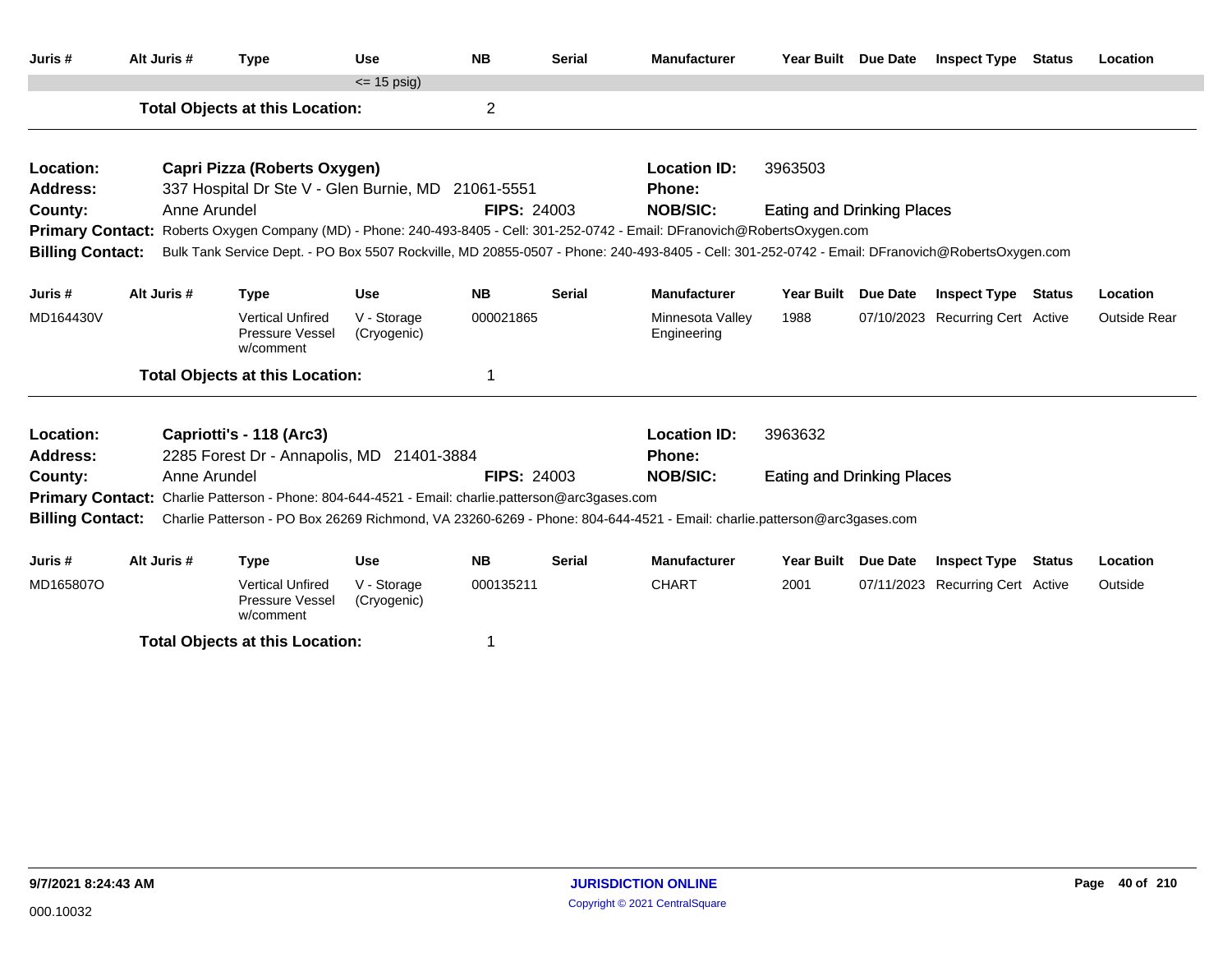| Location:<br><b>Address:</b>                                                                                |                                                                                                                                                                                                                                                         |                  | <b>Carlyle Apartments</b><br>1670 Carlyle Dr - Crofton, MD 21114-1418           |                                                           |                    |               | <b>Location ID:</b><br>Phone:        | 706010                                  |  |                                  |        |                  |
|-------------------------------------------------------------------------------------------------------------|---------------------------------------------------------------------------------------------------------------------------------------------------------------------------------------------------------------------------------------------------------|------------------|---------------------------------------------------------------------------------|-----------------------------------------------------------|--------------------|---------------|--------------------------------------|-----------------------------------------|--|----------------------------------|--------|------------------|
| County:                                                                                                     |                                                                                                                                                                                                                                                         | Anne Arundel     |                                                                                 |                                                           | <b>FIPS: 24003</b> |               | <b>NOB/SIC:</b>                      | <b>Operators of Apartment Buildings</b> |  |                                  |        |                  |
|                                                                                                             |                                                                                                                                                                                                                                                         |                  | Primary Contact: Carlyle Apartments - Phone: 410-721-2101                       |                                                           |                    |               |                                      |                                         |  |                                  |        |                  |
| <b>Billing Contact:</b>                                                                                     |                                                                                                                                                                                                                                                         |                  | Resident Manager - 1668 Carlyle Dr Crofton, MD 21114-1465 - Phone: 410-721-2101 |                                                           |                    |               |                                      |                                         |  |                                  |        |                  |
|                                                                                                             |                                                                                                                                                                                                                                                         |                  |                                                                                 |                                                           |                    |               |                                      |                                         |  |                                  |        |                  |
| Juris #                                                                                                     |                                                                                                                                                                                                                                                         | Alt Juris #      | <b>Type</b>                                                                     | <b>Use</b>                                                | <b>NB</b>          | <b>Serial</b> | <b>Manufacturer</b>                  | Year Built Due Date                     |  | <b>Inspect Type Status</b>       |        | Location         |
| MD098302H                                                                                                   |                                                                                                                                                                                                                                                         |                  | <b>Horizontal Water</b><br>Tube                                                 | H - Hot Water<br>Supply (Water $\leq$<br>160 psig, 210 F) | 000062047          |               | Lochinvar                            | 1996                                    |  | 04/05/2022 Recurring Cert Active |        | <b>Bldg 1670</b> |
|                                                                                                             |                                                                                                                                                                                                                                                         |                  | <b>Total Objects at this Location:</b>                                          |                                                           | -1                 |               |                                      |                                         |  |                                  |        |                  |
| <b>Location:</b>                                                                                            |                                                                                                                                                                                                                                                         | Carmelo's (Arc3) |                                                                                 |                                                           |                    |               | <b>Location ID:</b>                  | 3961851                                 |  |                                  |        |                  |
| <b>Address:</b>                                                                                             |                                                                                                                                                                                                                                                         |                  | 419 S Camp Meade Rd - Linthicum Heights, MD 21090-2701                          |                                                           |                    |               | Phone:                               |                                         |  |                                  |        |                  |
| County:                                                                                                     |                                                                                                                                                                                                                                                         | Anne Arundel     |                                                                                 |                                                           | <b>FIPS: 24003</b> |               | <b>NOB/SIC:</b>                      | <b>Eating and Drinking Places</b>       |  |                                  |        |                  |
| Charlie Patterson - Phone: 804-644-4521 - Email: charlie.patterson@arc3gases.com<br><b>Primary Contact:</b> |                                                                                                                                                                                                                                                         |                  |                                                                                 |                                                           |                    |               |                                      |                                         |  |                                  |        |                  |
|                                                                                                             | Charlie Patterson - PO Box 26269 Richmond, VA 23260-6269 - Phone: 804-644-4521 - Email: charlie.patterson@arc3gases.com<br><b>Billing Contact:</b>                                                                                                      |                  |                                                                                 |                                                           |                    |               |                                      |                                         |  |                                  |        |                  |
| Juris #                                                                                                     |                                                                                                                                                                                                                                                         | Alt Juris #      | Type                                                                            | <b>Use</b>                                                | <b>NB</b>          | Serial        | <b>Manufacturer</b>                  | Year Built Due Date                     |  | <b>Inspect Type</b>              | Status | Location         |
| MD164611V                                                                                                   |                                                                                                                                                                                                                                                         |                  | <b>Vertical Unfired</b><br>Pressure Vessel<br>w/comment                         | V - Storage<br>(Cryogenic)                                | 000115236          |               | MVE Inc                              | 2000                                    |  | 06/13/2023 Recurring Cert Active |        | Outside          |
|                                                                                                             |                                                                                                                                                                                                                                                         |                  | <b>Total Objects at this Location:</b>                                          |                                                           | -1                 |               |                                      |                                         |  |                                  |        |                  |
| Location:<br><b>Address:</b>                                                                                |                                                                                                                                                                                                                                                         |                  | <b>Castlebay Irish Pub (Arc3)</b><br>193A Main St - Annapolis, MD 21401-2006    |                                                           |                    |               | <b>Location ID:</b><br><b>Phone:</b> | 3965238                                 |  |                                  |        |                  |
| County:                                                                                                     |                                                                                                                                                                                                                                                         | Anne Arundel     |                                                                                 |                                                           | <b>FIPS: 24003</b> |               | <b>NOB/SIC:</b>                      | <b>Eating and Drinking Places</b>       |  |                                  |        |                  |
|                                                                                                             |                                                                                                                                                                                                                                                         |                  |                                                                                 |                                                           |                    |               |                                      |                                         |  |                                  |        |                  |
|                                                                                                             | Primary Contact: Charlie Patterson - Phone: 804-644-4521 - Email: charlie.patterson@arc3gases.com<br>Charlie Patterson - PO Box 26269 Richmond, VA 23260-6269 - Phone: 804-644-4521 - Email: charlie.patterson@arc3gases.com<br><b>Billing Contact:</b> |                  |                                                                                 |                                                           |                    |               |                                      |                                         |  |                                  |        |                  |
| Juris #                                                                                                     |                                                                                                                                                                                                                                                         | Alt Juris #      | <b>Type</b>                                                                     | <b>Use</b>                                                | <b>NB</b>          | <b>Serial</b> | <b>Manufacturer</b>                  | Year Built Due Date                     |  | <b>Inspect Type Status</b>       |        | Location         |
|                                                                                                             |                                                                                                                                                                                                                                                         |                  |                                                                                 |                                                           |                    |               |                                      |                                         |  |                                  |        |                  |
| MD165919V                                                                                                   |                                                                                                                                                                                                                                                         |                  | <b>Vertical Unfired</b><br>Pressure Vessel<br>w/comment                         | V - Storage<br>(Cryogenic)                                | 000007860          |               | Taylor-Wharton                       | 1991                                    |  | 07/29/2023 Recurring Cert Active |        | Inside           |
|                                                                                                             |                                                                                                                                                                                                                                                         |                  | <b>Total Objects at this Location:</b>                                          |                                                           | -1                 |               |                                      |                                         |  |                                  |        |                  |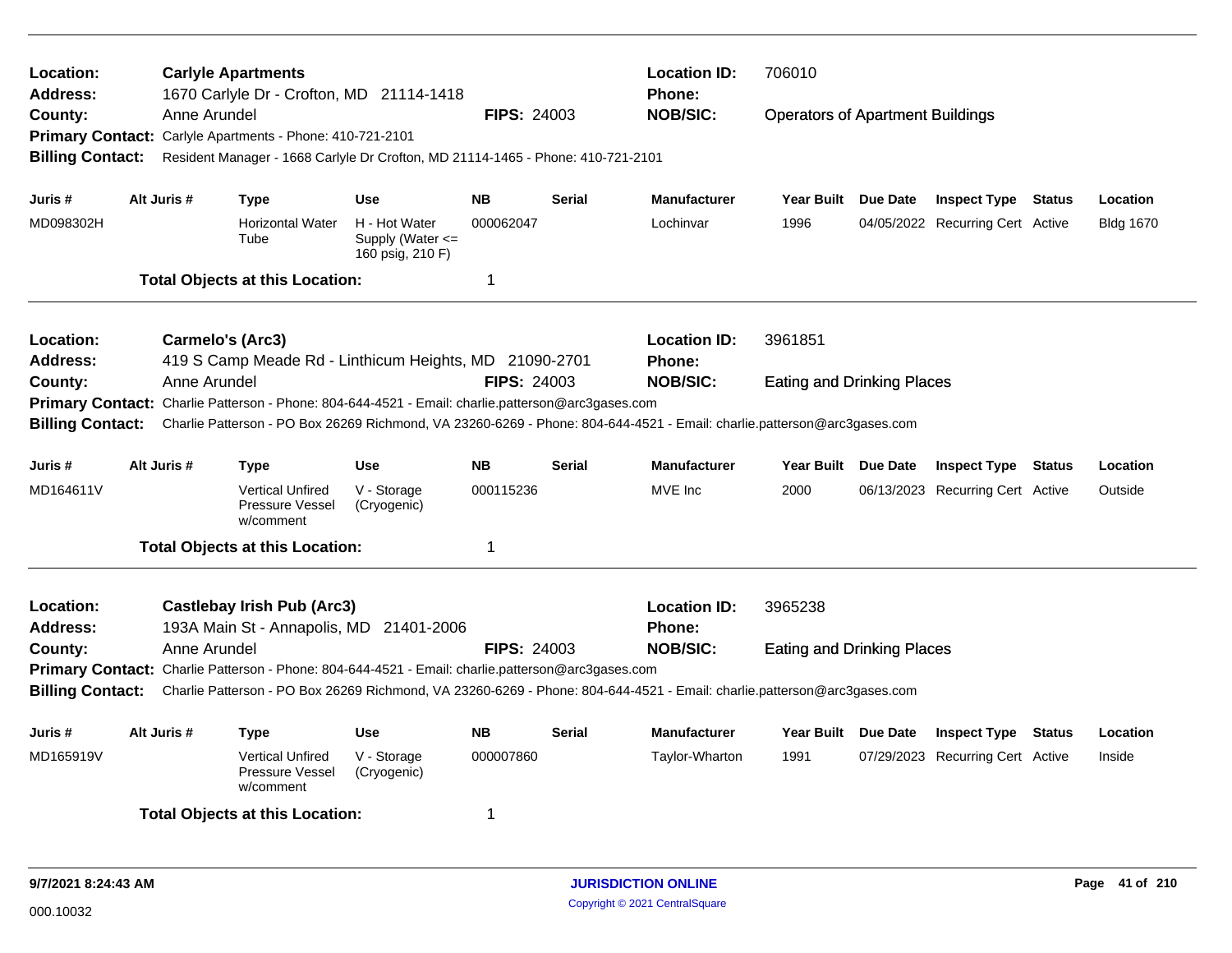| <b>Location:</b> | <b>Catalent MD</b>                                                                                                                      |                    | <b>Location ID:</b> | 4062303 |
|------------------|-----------------------------------------------------------------------------------------------------------------------------------------|--------------------|---------------------|---------|
| <b>Address:</b>  | 7565 Harmans Rd - Harmans, MD 21077-1537                                                                                                |                    | <b>Phone:</b>       |         |
| <b>County:</b>   | Anne Arundel                                                                                                                            | <b>FIPS: 24003</b> | <b>NOB/SIC:</b>     |         |
|                  | Primary Contact: Randy Bradshaw - Phone: 410-975-4050 ext 2335 - Cell: 443-277-0000 - Email: RBradshaw@paragonbioservices.com           |                    |                     |         |
|                  | Billing Contact: Gene McMurray - 7555 Harmans Rd Harmans, MD 21077-1537 - Phone: 301-252-3108 - Email: omcmurray@paragonbioservices.com |                    |                     |         |
|                  |                                                                                                                                         |                    |                     |         |

| Juris #   | Alt Juris # | Type                            | <b>Use</b>                                              | <b>NB</b> | <b>Serial</b> | <b>Manufacturer</b>      | <b>Year Built</b> | <b>Due Date</b> | <b>Inspect Type</b>          | Status | Location           |
|-----------|-------------|---------------------------------|---------------------------------------------------------|-----------|---------------|--------------------------|-------------------|-----------------|------------------------------|--------|--------------------|
| MD169133H |             | <b>Vertical Water</b><br>Tube   | H - Hot Water<br>Heat (Water $\leq$<br>160 psig, 250 F) | 000015995 |               | <b>Thermal Solutions</b> | 2020              | 03/24/2021      | Recurring Cert Active        |        | <b>Boiler Room</b> |
| MD169134H |             | <b>Vertical Water</b><br>Tube   | H - Hot Water<br>Heat (Water $\leq$<br>160 psig, 250 F) | 000016003 |               | <b>Thermal Solutions</b> | 2020              | 03/24/2021      | <b>Recurring Cert Active</b> |        | <b>Boiler Room</b> |
| MD169135H |             | <b>Vertical Water</b><br>Tube   | H - Hot Water<br>Heat (Water $\leq$<br>160 psig, 250 F) | 000016002 |               | <b>Thermal Solutions</b> | 2020              | 03/24/2021      | Recurring Cert Active        |        | <b>Boiler Room</b> |
| MD169136H |             | <b>Vertical Water</b><br>Tube   | H - Hot Water<br>Heat (Water $\leq$<br>160 psig, 250 F) | 000016004 |               | <b>Thermal Solutions</b> | 2020              | 03/24/2021      | <b>Recurring Cert Active</b> |        | <b>Boiler Room</b> |
|           |             | Total Objects at this Location: |                                                         | 4         |               |                          |                   |                 |                              |        |                    |

| Location:               | <b>CB Crofton Golf, LLC.</b>                                                                                            |                    | <b>Location ID:</b> | 953615                        |
|-------------------------|-------------------------------------------------------------------------------------------------------------------------|--------------------|---------------------|-------------------------------|
| <b>Address:</b>         | 1751 Swinburne Ave - Crofton, MD 21114-2025                                                                             |                    | <b>Phone:</b>       | 410-721-3111                  |
| County:                 | Anne Arundel                                                                                                            | <b>FIPS: 24003</b> | <b>NOB/SIC:</b>     | Membership Organizations, NEC |
|                         | Primary Contact: Tracey Roe - Phone: 410-721-3111 - Email: troe@croftonclub.com                                         |                    |                     |                               |
| <b>Billing Contact:</b> | Licensing Dept - 5429 LBJ Freeway Ste 400 Dallas, TX 75240-1021 - Phone: 972 341 8141 - Email: kicensing@addisonlaw.com |                    |                     |                               |

| Juris #   | Alt Juris # | Type                                             | <b>Use</b>                               | <b>NB</b> | <b>Serial</b> | <b>Manufacturer</b> | Year Built Due Date | Inspect Type                     | Status | Location      |
|-----------|-------------|--------------------------------------------------|------------------------------------------|-----------|---------------|---------------------|---------------------|----------------------------------|--------|---------------|
| MD116334V |             | Vertical Unfired<br>Pressure Vessel<br>w/comment | V - Storage (NOT 000376751<br>Cryogenic) |           |               | Scaife              | 1951                | 02/04/2023 Recurring Cert Active |        | Red Barn Shop |
|           |             | <b>Total Objects at this Location:</b>           |                                          |           |               |                     |                     |                                  |        |               |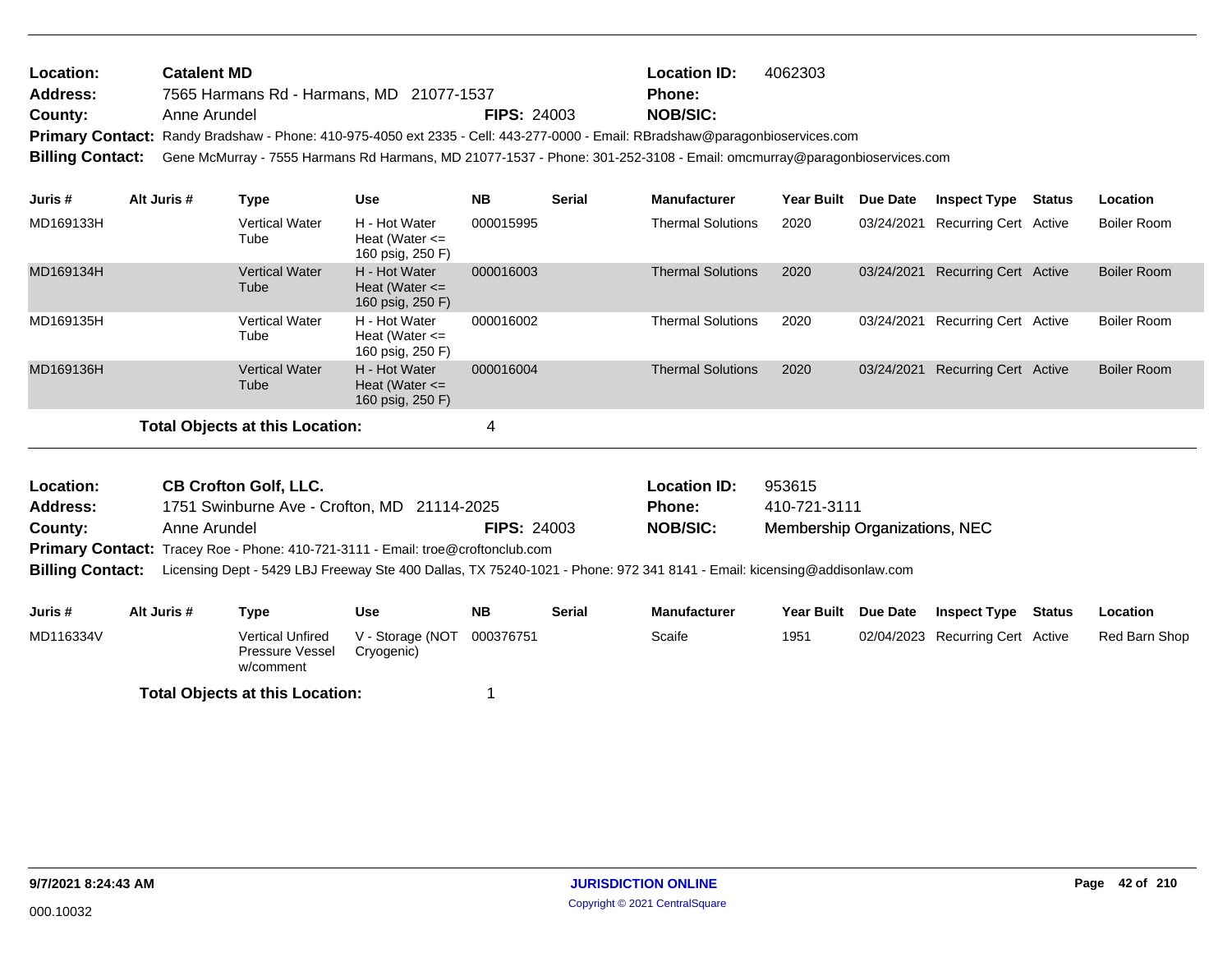| Location:<br>Address:<br>County:<br><b>Billing Contact:</b> | Anne Arundel                                                                                                                                                                                                                                            | <b>Challenger Auto &amp; Truck</b><br>Primary Contact: Jeff Gerlack - Phone: 410-439-8900                                                                           |                                                         | 224 Mountain Rd Ste A - Pasadena, MD 21122<br><b>FIPS: 24003</b><br>Jeff Gerlack - 224 Mountain Rd Ste A Pasadena, MD 21122 - Phone: 410-439-8900 |        |                                                         | 3677289<br>410-439-8900<br>Automotive Repair Shops, NEC |                 |                                  |  |                 |
|-------------------------------------------------------------|---------------------------------------------------------------------------------------------------------------------------------------------------------------------------------------------------------------------------------------------------------|---------------------------------------------------------------------------------------------------------------------------------------------------------------------|---------------------------------------------------------|---------------------------------------------------------------------------------------------------------------------------------------------------|--------|---------------------------------------------------------|---------------------------------------------------------|-----------------|----------------------------------|--|-----------------|
| Juris #                                                     | Alt Juris #                                                                                                                                                                                                                                             | <b>Type</b>                                                                                                                                                         | <b>Use</b>                                              | NB.                                                                                                                                               | Serial | <b>Manufacturer</b>                                     | Year Built Due Date                                     |                 | <b>Inspect Type Status</b>       |  | Location        |
| MD153798V                                                   |                                                                                                                                                                                                                                                         | Pressure Vessel<br>w/comment                                                                                                                                        | Horizontal Unfired V - Storage (NOT<br>Cryogenic)       | 000728352                                                                                                                                         |        | Manchester                                              | 2007                                                    |                 | 02/26/2022 Recurring Cert Active |  | O/S Rear        |
|                                                             |                                                                                                                                                                                                                                                         | <b>Total Objects at this Location:</b>                                                                                                                              |                                                         |                                                                                                                                                   |        |                                                         |                                                         |                 |                                  |  |                 |
| Location:<br><b>Address:</b>                                |                                                                                                                                                                                                                                                         | <b>Champs Pizza (Arc3)</b><br>7339 E Furnace Branch Rd - Glen Burnie, MD 21060-7060                                                                                 |                                                         |                                                                                                                                                   |        | <b>Location ID:</b><br>Phone:                           | 4019299                                                 |                 |                                  |  |                 |
| County:                                                     | Anne Arundel                                                                                                                                                                                                                                            |                                                                                                                                                                     |                                                         | <b>FIPS: 24003</b>                                                                                                                                |        | <b>NOB/SIC:</b><br><b>Eating and Drinking Places</b>    |                                                         |                 |                                  |  |                 |
|                                                             | Primary Contact: Charlie Patterson - Phone: 804-644-4521 - Email: charlie.patterson@arc3gases.com<br><b>Billing Contact:</b><br>Charlie Patterson - PO Box 26269 Richmond, VA 23260-6269 - Phone: 804-644-4521 - Email: charlie.patterson@arc3gases.com |                                                                                                                                                                     |                                                         |                                                                                                                                                   |        |                                                         |                                                         |                 |                                  |  |                 |
|                                                             |                                                                                                                                                                                                                                                         |                                                                                                                                                                     |                                                         |                                                                                                                                                   |        |                                                         |                                                         |                 |                                  |  |                 |
| Juris #                                                     | Alt Juris #                                                                                                                                                                                                                                             | <b>Type</b>                                                                                                                                                         | <b>Use</b>                                              | <b>NB</b>                                                                                                                                         | Serial | <b>Manufacturer</b>                                     | Year Built                                              | <b>Due Date</b> | <b>Inspect Type Status</b>       |  | Location        |
| MD166869V                                                   |                                                                                                                                                                                                                                                         | <b>Vertical Unfired</b><br><b>Pressure Vessel</b><br>w/comment                                                                                                      | V - Storage<br>(Cryogenic)                              | 000132348                                                                                                                                         |        | <b>CHART</b>                                            | 2001                                                    |                 | 05/06/2022 Recurring Cert Active |  | Outside         |
|                                                             |                                                                                                                                                                                                                                                         | <b>Total Objects at this Location:</b>                                                                                                                              |                                                         | 1                                                                                                                                                 |        |                                                         |                                                         |                 |                                  |  |                 |
| Location:<br>Address:<br>County:<br><b>Billing Contact:</b> | <b>Chase Home</b><br>Anne Arundel                                                                                                                                                                                                                       | 22 Maryland Ave - Annapolis, MD 21401-1628<br>Primary Contact: Heather East - Phone: 410-263-2723<br>- 655 Genessess Street Annapolis, MD 21401 - Phone: 4102681733 |                                                         | <b>FIPS: 24003</b>                                                                                                                                |        | <b>Location ID:</b><br><b>Phone:</b><br><b>NOB/SIC:</b> | 706678                                                  |                 |                                  |  |                 |
| Juris #                                                     | Alt Juris #                                                                                                                                                                                                                                             | <b>Type</b>                                                                                                                                                         | Use                                                     | NB.                                                                                                                                               | Serial | <b>Manufacturer</b>                                     | Year Built Due Date                                     |                 | <b>Inspect Type Status</b>       |  | Location        |
| MD105529H                                                   |                                                                                                                                                                                                                                                         | Cast Iron                                                                                                                                                           | H - Hot Water<br>Heat (Water $\leq$<br>160 psig, 250 F) | CI.                                                                                                                                               |        | Weil-McLain                                             | 2000                                                    |                 | 01/09/2023 Recurring Cert Active |  | <b>Basement</b> |
| MD105530H                                                   |                                                                                                                                                                                                                                                         | Cast Iron                                                                                                                                                           | H - Hot Water<br>Heat (Water $\leq$<br>160 psig, 250 F) | CI                                                                                                                                                |        | Weil-McLain                                             | 2000                                                    |                 | 01/09/2023 Recurring Cert Active |  | <b>Basement</b> |
| MD131194H                                                   |                                                                                                                                                                                                                                                         | Cast Iron                                                                                                                                                           | H - Hot Water                                           | CI                                                                                                                                                |        | Weil-McLain                                             | 2006                                                    |                 | 01/09/2023 Recurring Cert Active |  | <b>Basement</b> |
| 9/7/2021 8:24:43 AM                                         |                                                                                                                                                                                                                                                         |                                                                                                                                                                     |                                                         |                                                                                                                                                   |        | <b>JURISDICTION ONLINE</b>                              |                                                         |                 |                                  |  | Page 43 of 210  |
| 000.10032                                                   |                                                                                                                                                                                                                                                         |                                                                                                                                                                     |                                                         |                                                                                                                                                   |        | Copyright © 2021 CentralSquare                          |                                                         |                 |                                  |  |                 |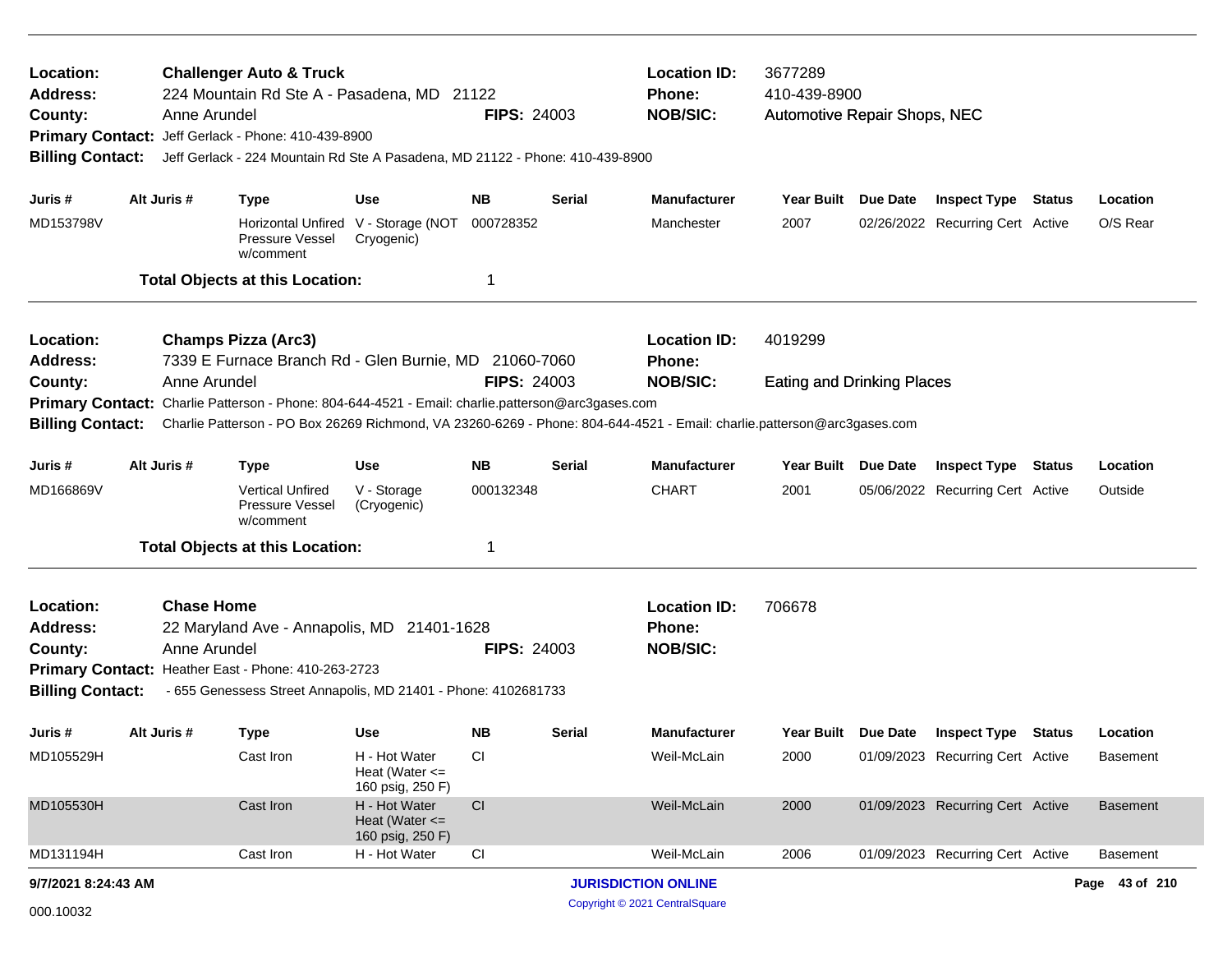| Juris #                                                     | Alt Juris #                                            | <b>Type</b>                                                                                             | <b>Use</b><br>Heat (Water $\leq$<br>160 psig, 250 F) | <b>NB</b>          | <b>Serial</b> | <b>Manufacturer</b>                                                                                                                             | Year Built Due Date               |                 | <b>Inspect Type</b>              | <b>Status</b> | Location |
|-------------------------------------------------------------|--------------------------------------------------------|---------------------------------------------------------------------------------------------------------|------------------------------------------------------|--------------------|---------------|-------------------------------------------------------------------------------------------------------------------------------------------------|-----------------------------------|-----------------|----------------------------------|---------------|----------|
|                                                             |                                                        | <b>Total Objects at this Location:</b>                                                                  |                                                      | 3                  |               |                                                                                                                                                 |                                   |                 |                                  |               |          |
| Location:<br>Address:<br>County:<br><b>Billing Contact:</b> | Anne Arundel<br>Primary Contact: Cheeburger Cheeburger | <b>Cheeburger Cheeburger</b><br>2329 Forest Dr Ste B - Annapolis, MD 21401-3867                         |                                                      | <b>FIPS: 24003</b> |               | <b>Location ID:</b><br><b>Phone:</b><br><b>NOB/SIC:</b>                                                                                         | 3921394                           |                 |                                  |               |          |
| Juris #                                                     | Alt Juris #                                            | <b>Type</b>                                                                                             | <b>Use</b>                                           | <b>NB</b>          | <b>Serial</b> | <b>Manufacturer</b>                                                                                                                             | <b>Year Built</b>                 | <b>Due Date</b> | <b>Inspect Type Status</b>       |               | Location |
| MD162979V                                                   |                                                        | <b>Vertical Unfired</b><br>Pressure Vessel<br>w/comment                                                 | V - Storage<br>(Cryogenic)                           | 000132344          |               | <b>CHART</b>                                                                                                                                    | 2001                              |                 | 12/09/2022 Recurring Cert Active |               | Outside  |
|                                                             |                                                        | <b>Total Objects at this Location:</b>                                                                  |                                                      | 1                  |               |                                                                                                                                                 |                                   |                 |                                  |               |          |
| Location:<br><b>Address:</b>                                |                                                        | <b>Chesapeake Market &amp; Deli (Roberts Oxygen)</b><br>7150 Lake Shore Dr - North Beach, MD 20714-9608 |                                                      |                    |               | <b>Location ID:</b><br><b>Phone:</b>                                                                                                            | 3974124                           |                 |                                  |               |          |
| County:                                                     | Anne Arundel                                           |                                                                                                         |                                                      | <b>FIPS: 24003</b> |               | <b>NOB/SIC:</b>                                                                                                                                 | <b>Eating and Drinking Places</b> |                 |                                  |               |          |
|                                                             |                                                        |                                                                                                         |                                                      |                    |               | Primary Contact: Roberts Oxygen Company (MD) - Phone: 240-493-8405 - Cell: 301-252-0742 - Email: DFranovich@RobertsOxygen.com                   |                                   |                 |                                  |               |          |
| <b>Billing Contact:</b>                                     |                                                        |                                                                                                         |                                                      |                    |               | Bulk Tank Service Dept. - PO Box 5507 Rockville, MD 20855-0507 - Phone: 240-493-8405 - Cell: 301-252-0742 - Email: DFranovich@RobertsOxygen.com |                                   |                 |                                  |               |          |
| Juris #                                                     | Alt Juris #                                            | <b>Type</b>                                                                                             | <b>Use</b>                                           | <b>NB</b>          | <b>Serial</b> | <b>Manufacturer</b>                                                                                                                             | Year Built Due Date               |                 | <b>Inspect Type</b>              | <b>Status</b> | Location |
| MD165777V                                                   |                                                        | <b>Vertical Unfired</b><br>Pressure Vessel<br>w/comment                                                 | V - Storage<br>(Cryogenic)                           | 000327490          |               | <b>CHART</b>                                                                                                                                    | 2019                              | 11/22/2021      | Recurring Cert Active            |               | Outside  |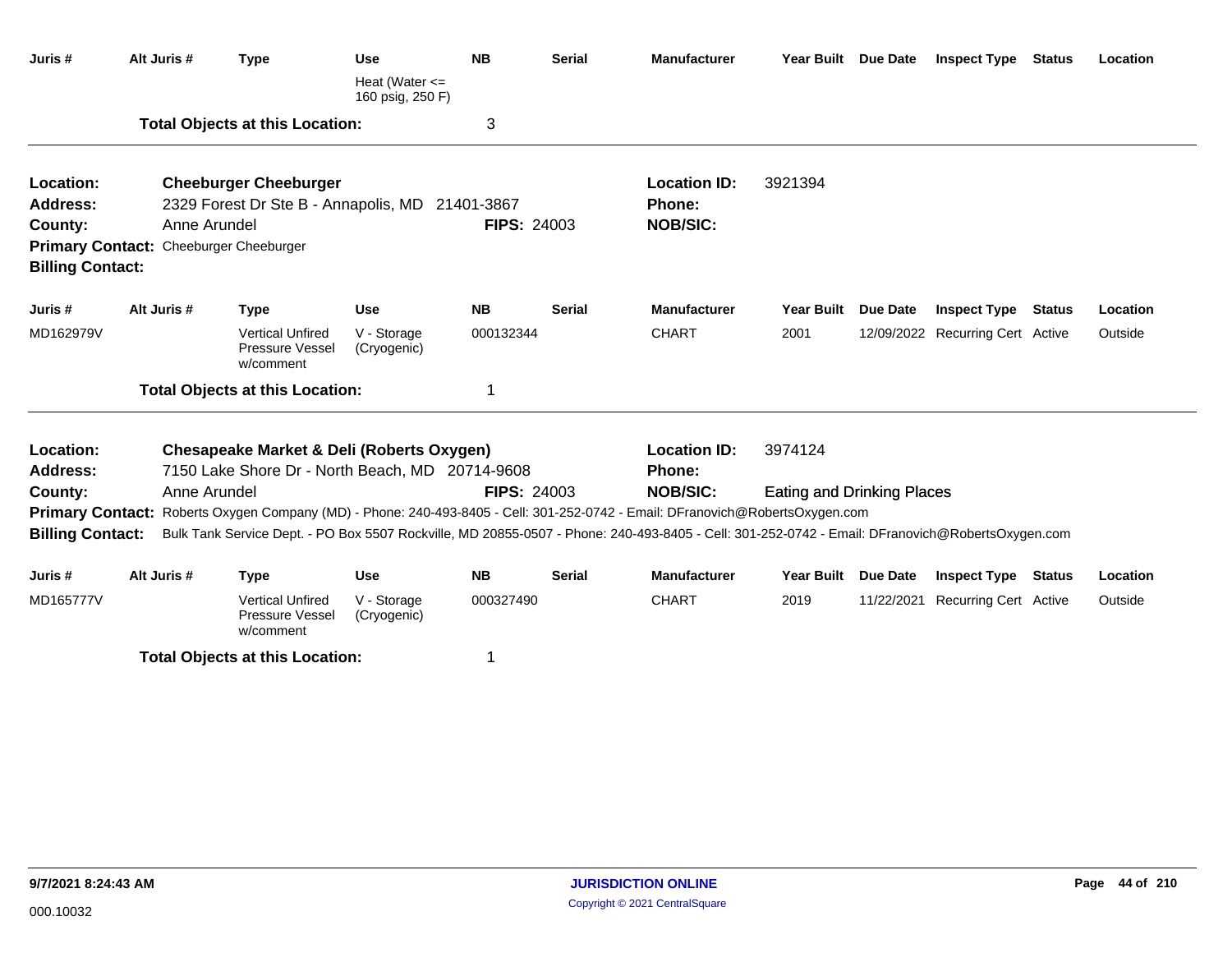| Location:<br><b>Address:</b> |                                                                                                                                                                                                                                                         | <b>Chesapeake Market (Arc3)</b><br>502 S Cherry Grove Ave - Annapolis, MD 21401-4245              |                                                         |                    |               | <b>Location ID:</b><br>Phone:                                                                                           | 3965179                           |                     |                                  |                    |
|------------------------------|---------------------------------------------------------------------------------------------------------------------------------------------------------------------------------------------------------------------------------------------------------|---------------------------------------------------------------------------------------------------|---------------------------------------------------------|--------------------|---------------|-------------------------------------------------------------------------------------------------------------------------|-----------------------------------|---------------------|----------------------------------|--------------------|
| County:                      | Anne Arundel                                                                                                                                                                                                                                            |                                                                                                   |                                                         | <b>FIPS: 24003</b> |               | <b>NOB/SIC:</b>                                                                                                         | <b>Eating and Drinking Places</b> |                     |                                  |                    |
|                              |                                                                                                                                                                                                                                                         | Primary Contact: Charlie Patterson - Phone: 804-644-4521 - Email: charlie.patterson@arc3gases.com |                                                         |                    |               |                                                                                                                         |                                   |                     |                                  |                    |
| <b>Billing Contact:</b>      |                                                                                                                                                                                                                                                         |                                                                                                   |                                                         |                    |               | Charlie Patterson - PO Box 26269 Richmond, VA 23260-6269 - Phone: 804-644-4521 - Email: charlie.patterson@arc3gases.com |                                   |                     |                                  |                    |
| Juris #                      | Alt Juris #                                                                                                                                                                                                                                             | <b>Type</b>                                                                                       | <b>Use</b>                                              | <b>NB</b>          | <b>Serial</b> | <b>Manufacturer</b>                                                                                                     |                                   | Year Built Due Date | <b>Inspect Type Status</b>       | Location           |
| MD165904V                    |                                                                                                                                                                                                                                                         | <b>Vertical Unfired</b><br>Pressure Vessel<br>w/comment                                           | V - Storage<br>(Cryogenic)                              | 000163796          |               | <b>CHART</b>                                                                                                            | 2005                              |                     | 07/29/2023 Recurring Cert Active | Outside            |
|                              |                                                                                                                                                                                                                                                         | <b>Total Objects at this Location:</b>                                                            |                                                         | 1                  |               |                                                                                                                         |                                   |                     |                                  |                    |
| Location:                    |                                                                                                                                                                                                                                                         | <b>Chesapeake Urology</b>                                                                         |                                                         |                    |               | <b>Location ID:</b>                                                                                                     | 3667211                           |                     |                                  |                    |
| Address:                     |                                                                                                                                                                                                                                                         | 7580 Buckingham Blvd Ste 100 - Hanover, MD 21076-3208                                             |                                                         |                    |               | Phone:                                                                                                                  |                                   |                     |                                  |                    |
| County:                      | Anne Arundel                                                                                                                                                                                                                                            |                                                                                                   |                                                         | <b>FIPS: 24003</b> |               | <b>NOB/SIC:</b>                                                                                                         |                                   |                     |                                  |                    |
|                              |                                                                                                                                                                                                                                                         | Primary Contact: Donna Sollers - Phone: 410-760-9400 - Cell: 443-605-7413                         |                                                         |                    |               |                                                                                                                         |                                   |                     |                                  |                    |
| <b>Billing Contact:</b>      |                                                                                                                                                                                                                                                         |                                                                                                   |                                                         |                    |               | Donna Sollers - 7580 Buckingham Blvd Ste 100 Hanover, MD 21076-3208 - Phone: 410-760-9400 - Cell: 443-605-7413          |                                   |                     |                                  |                    |
| Juris #                      | Alt Juris #                                                                                                                                                                                                                                             | <b>Type</b>                                                                                       | <b>Use</b>                                              | <b>NB</b>          | <b>Serial</b> | <b>Manufacturer</b>                                                                                                     | <b>Year Built</b>                 | <b>Due Date</b>     | <b>Inspect Type Status</b>       | Location           |
| MD154742                     |                                                                                                                                                                                                                                                         | Electric (NOT<br>HLW)                                                                             | S - Power-<br><b>Sterilizing (Steam</b><br>$> 15$ psig) | 000102807          | 102807        | <b>TDC</b>                                                                                                              | 2015                              |                     | 06/21/2021 Recurring Cert Active | Sterilization      |
| <b>NEW</b>                   |                                                                                                                                                                                                                                                         | Autoclave                                                                                         | V - Process-<br>Sterilizing                             | 000078473 1298004  |               | <b>Steris Corp</b>                                                                                                      | 1998                              |                     | 10/06/2022 Recurring Cert Active | Sterilization      |
|                              |                                                                                                                                                                                                                                                         | <b>Total Objects at this Location:</b>                                                            |                                                         | $\overline{2}$     |               |                                                                                                                         |                                   |                     |                                  |                    |
| Location:                    |                                                                                                                                                                                                                                                         | Chick-Fil-A (Arc3)                                                                                |                                                         |                    |               | <b>Location ID:</b>                                                                                                     | 3987504                           |                     |                                  |                    |
| <b>Address:</b>              |                                                                                                                                                                                                                                                         | 3366 Corridor Marketplace - Laurel, MD 20724                                                      |                                                         |                    |               | <b>Phone:</b>                                                                                                           |                                   |                     |                                  |                    |
| County:                      | Anne Arundel                                                                                                                                                                                                                                            |                                                                                                   |                                                         | <b>FIPS: 24003</b> |               | <b>NOB/SIC:</b>                                                                                                         | <b>Eating and Drinking Places</b> |                     |                                  |                    |
|                              |                                                                                                                                                                                                                                                         |                                                                                                   |                                                         |                    |               |                                                                                                                         |                                   |                     |                                  |                    |
|                              | Primary Contact: Charlie Patterson - Phone: 804-644-4521 - Email: charlie.patterson@arc3gases.com<br><b>Billing Contact:</b><br>Charlie Patterson - PO Box 26269 Richmond, VA 23260-6269 - Phone: 804-644-4521 - Email: charlie.patterson@arc3gases.com |                                                                                                   |                                                         |                    |               |                                                                                                                         |                                   |                     |                                  |                    |
| Juris #                      | Alt Juris #                                                                                                                                                                                                                                             | <b>Type</b>                                                                                       | <b>Use</b>                                              | <b>NB</b>          | <b>Serial</b> | Manufacturer                                                                                                            | Year Built                        | Due Date            | <b>Inspect Type Status</b>       | Location           |
| MD165680V                    |                                                                                                                                                                                                                                                         | <b>Vertical Unfired</b><br>Pressure Vessel<br>w/comment                                           | V - Storage<br>(Cryogenic)                              | 000315030          |               | <b>CHART</b>                                                                                                            | 2018                              |                     | 10/17/2021 Recurring Cert Active | Mechanical<br>Room |
|                              |                                                                                                                                                                                                                                                         | <b>Total Objects at this Location:</b>                                                            |                                                         | $\mathbf 1$        |               |                                                                                                                         |                                   |                     |                                  |                    |
| 9/7/2021 8:24:43 AM          |                                                                                                                                                                                                                                                         |                                                                                                   |                                                         |                    |               | <b>JURISDICTION ONLINE</b>                                                                                              |                                   |                     |                                  | Page 45 of 210     |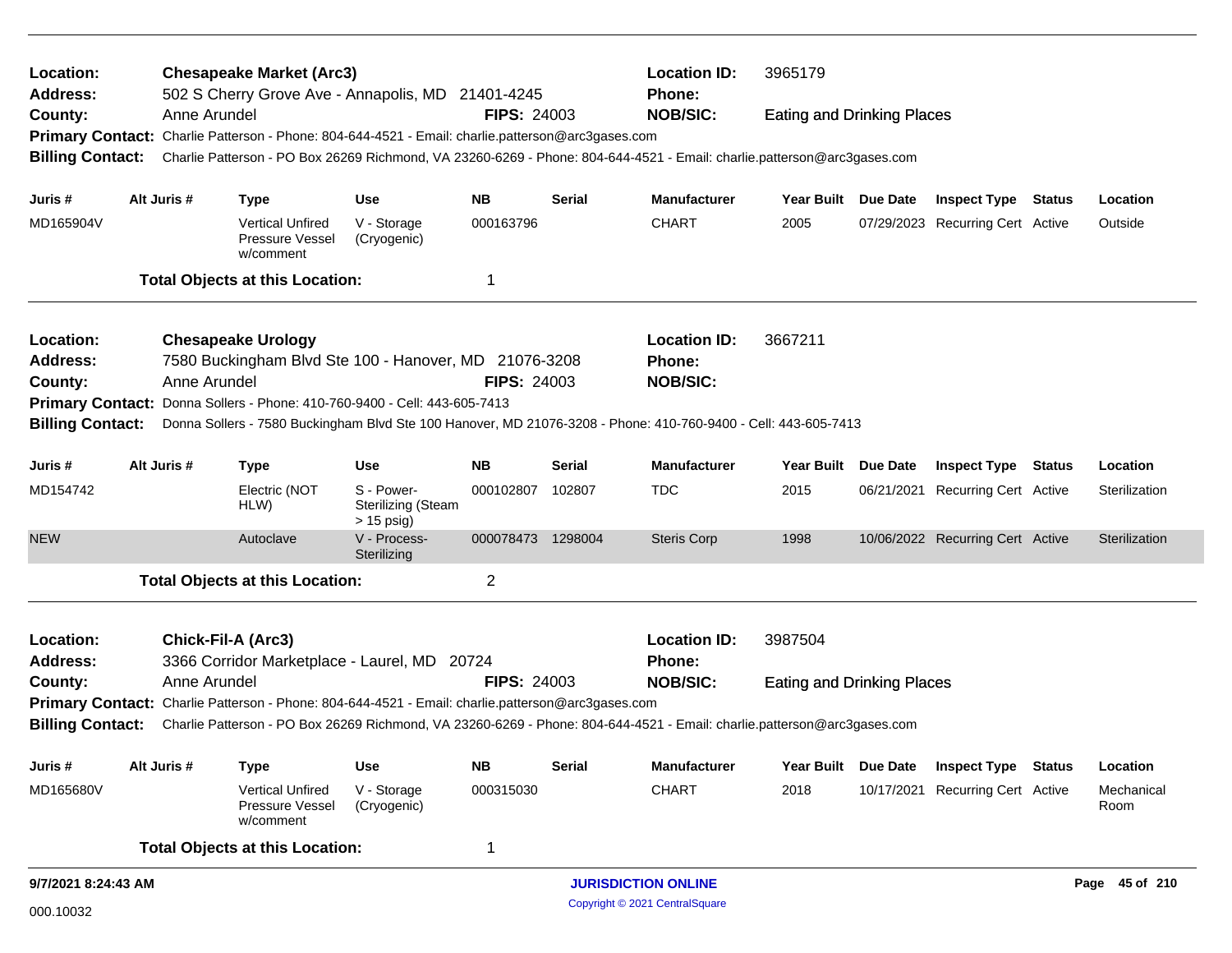| Location:<br><b>Address:</b><br>County:<br><b>Billing Contact:</b> | Anne Arundel | <b>Chick-Fil-A - 00008 (Arc3)</b><br>1035 Annapolis Mall Rd - Annapolis, MD 21401<br>Primary Contact: Charlie Patterson - Phone: 804-644-4521 - Email: charlie.patterson@arc3gases.com      |                            | <b>FIPS: 24003</b> |               | <b>Location ID:</b><br><b>Phone:</b><br><b>NOB/SIC:</b><br>Charlie Patterson - PO Box 26269 Richmond, VA 23260-6269 - Phone: 804-644-4521 - Email: charlie.patterson@arc3gases.com | 3963623<br><b>Eating and Drinking Places</b>         |          |                                  |               |                         |
|--------------------------------------------------------------------|--------------|---------------------------------------------------------------------------------------------------------------------------------------------------------------------------------------------|----------------------------|--------------------|---------------|------------------------------------------------------------------------------------------------------------------------------------------------------------------------------------|------------------------------------------------------|----------|----------------------------------|---------------|-------------------------|
| Juris #                                                            | Alt Juris #  | <b>Type</b>                                                                                                                                                                                 | <b>Use</b>                 | <b>NB</b>          | <b>Serial</b> | <b>Manufacturer</b>                                                                                                                                                                | Year Built Due Date                                  |          | <b>Inspect Type Status</b>       |               | Location                |
| MD165943V                                                          |              | <b>Vertical Unfired</b><br>Pressure Vessel<br>w/comment                                                                                                                                     | V - Storage<br>(Cryogenic) | 000164372          |               | <b>CHART</b>                                                                                                                                                                       | 2005                                                 |          | 07/11/2023 Recurring Cert Active |               | Mall Store Room         |
|                                                                    |              | <b>Total Objects at this Location:</b>                                                                                                                                                      |                            | $\mathbf 1$        |               |                                                                                                                                                                                    |                                                      |          |                                  |               |                         |
| Location:<br>Address:<br>County:<br><b>Billing Contact:</b>        | Anne Arundel | Chick-Fil-A - 03540 (Arc3)<br>2025 Somerville Rd - Annapolis, MD 21401-3725<br>Primary Contact: Charlie Patterson - Phone: 804-644-4521 - Email: charlie.patterson@arc3gases.com            |                            | <b>FIPS: 24003</b> |               | <b>Location ID:</b><br>Phone:<br><b>NOB/SIC:</b><br>Charlie Patterson - PO Box 26269 Richmond, VA 23260-6269 - Phone: 804-644-4521 - Email: charlie.patterson@arc3gases.com        | 723518<br>410-266-0008<br>Eating and drinking places |          |                                  |               |                         |
| Juris #                                                            | Alt Juris #  | <b>Type</b>                                                                                                                                                                                 | <b>Use</b>                 | <b>NB</b>          | <b>Serial</b> | <b>Manufacturer</b>                                                                                                                                                                | Year Built Due Date                                  |          | <b>Inspect Type Status</b>       |               | Location                |
| MD157648V                                                          |              | <b>Vertical Unfired</b><br>Pressure Vessel<br>w/comment                                                                                                                                     | V - Storage<br>(Cryogenic) | 000285561          |               | <b>CHART</b>                                                                                                                                                                       | 2016                                                 |          | 05/23/2023 Recurring Cert Active |               | Inside Delivery<br>Door |
|                                                                    |              | <b>Total Objects at this Location:</b>                                                                                                                                                      |                            | $\mathbf 1$        |               |                                                                                                                                                                                    |                                                      |          |                                  |               |                         |
| Location:<br><b>Address:</b><br>County:<br><b>Billing Contact:</b> | Anne Arundel | <b>Chick-Fil-A - 1048 (Arc3)</b><br>3220 Solomons Island Rd - Edgewater, MD 21037-1704<br>Primary Contact: Charlie Patterson - Phone: 804-644-4521 - Email: charlie.patterson@arc3gases.com |                            | <b>FIPS: 24003</b> |               | <b>Location ID:</b><br><b>Phone:</b><br><b>NOB/SIC:</b><br>Charlie Patterson - PO Box 26269 Richmond, VA 23260-6269 - Phone: 804-644-4521 - Email: charlie.patterson@arc3gases.com | 3965283<br><b>Eating and Drinking Places</b>         |          |                                  |               |                         |
| Juris #                                                            | Alt Juris #  | <b>Type</b>                                                                                                                                                                                 | <b>Use</b>                 | <b>NB</b>          | <b>Serial</b> | <b>Manufacturer</b>                                                                                                                                                                | <b>Year Built</b>                                    | Due Date | <b>Inspect Type</b>              | <b>Status</b> | Location                |
| MD165031V                                                          |              | <b>Vertical Unfired</b><br>Pressure Vessel<br>w/comment                                                                                                                                     | V - Storage<br>(Cryogenic) | 000315479          |               | <b>CHART</b>                                                                                                                                                                       | 2018                                                 |          | 07/29/2023 Recurring Cert Active |               | Store Room              |
|                                                                    |              | <b>Total Objects at this Location:</b>                                                                                                                                                      |                            | 1                  |               |                                                                                                                                                                                    |                                                      |          |                                  |               |                         |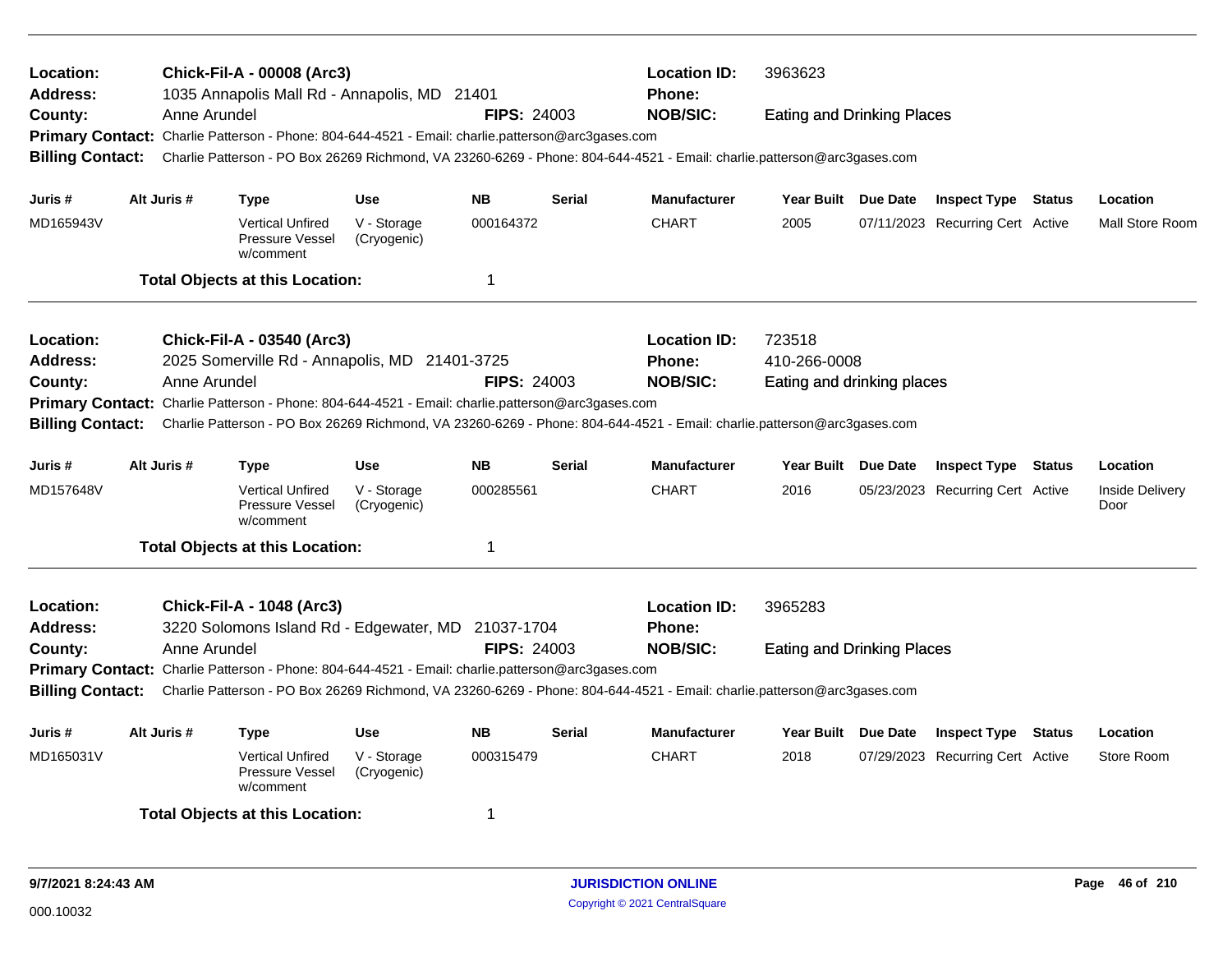| Location:<br><b>Address:</b><br>County:<br><b>Billing Contact:</b> | Anne Arundel                                                    | Chick-fil-A - 1312 (Arc3)<br>2615 Brandermill Blvd - Gambrills, MD 21054-1645<br>Primary Contact: Charlie Patterson - Phone: 804-644-4521 - Email: charlie.patterson@arc3gases.com |                            | <b>FIPS: 24003</b> |               | <b>Location ID:</b><br><b>Phone:</b><br><b>NOB/SIC:</b><br>Charlie Patterson - PO Box 26269 Richmond, VA 23260-6269 - Phone: 804-644-4521 - Email: charlie.patterson@arc3gases.com | 3963274<br><b>Eating and Drinking Places</b> |                                  |            |
|--------------------------------------------------------------------|-----------------------------------------------------------------|------------------------------------------------------------------------------------------------------------------------------------------------------------------------------------|----------------------------|--------------------|---------------|------------------------------------------------------------------------------------------------------------------------------------------------------------------------------------|----------------------------------------------|----------------------------------|------------|
| Juris #                                                            | Alt Juris #                                                     | <b>Type</b>                                                                                                                                                                        | <b>Use</b>                 | NΒ                 | <b>Serial</b> | <b>Manufacturer</b>                                                                                                                                                                | Year Built Due Date                          | <b>Inspect Type Status</b>       | Location   |
| <b>NEW</b>                                                         |                                                                 | <b>Vertical Unfired</b><br>Pressure Vessel<br>w/comment                                                                                                                            | V - Storage<br>(Cryogenic) | 000324639          |               | <b>CHART</b>                                                                                                                                                                       | 2019                                         | 06/22/2023 Recurring Cert Active | Store Room |
|                                                                    |                                                                 | <b>Total Objects at this Location:</b>                                                                                                                                             |                            | $\mathbf 1$        |               |                                                                                                                                                                                    |                                              |                                  |            |
| Location:<br><b>Address:</b>                                       |                                                                 | Chick-fil-A - 1825 (Arc3)<br>7831 Quarterfield Park Rd - Severn, MD 21144                                                                                                          |                            |                    |               | <b>Location ID:</b><br>Phone:                                                                                                                                                      | 3963292                                      |                                  |            |
| County:<br><b>Billing Contact:</b>                                 | Anne Arundel                                                    | Primary Contact: Charlie Patterson - Phone: 804-644-4521 - Email: charlie.patterson@arc3gases.com                                                                                  |                            | <b>FIPS: 24003</b> |               | <b>NOB/SIC:</b><br>Charlie Patterson - PO Box 26269 Richmond, VA 23260-6269 - Phone: 804-644-4521 - Email: charlie.patterson@arc3gases.com                                         | <b>Eating and Drinking Places</b>            |                                  |            |
| Juris #                                                            | Alt Juris #                                                     | <b>Type</b>                                                                                                                                                                        | <b>Use</b>                 | <b>NB</b>          | <b>Serial</b> | <b>Manufacturer</b>                                                                                                                                                                | Year Built Due Date                          | <b>Inspect Type Status</b>       | Location   |
| <b>NEW</b>                                                         |                                                                 | <b>Vertical Unfired</b><br>Pressure Vessel<br>w/comment                                                                                                                            | V - Storage<br>(Cryogenic) | 000335623          |               | <b>CHART</b>                                                                                                                                                                       | 2020                                         | 08/02/2023 Recurring Cert Active | Store Room |
|                                                                    |                                                                 | <b>Total Objects at this Location:</b>                                                                                                                                             |                            | 1                  |               |                                                                                                                                                                                    |                                              |                                  |            |
| Location:<br><b>Address:</b><br>County:                            | Anne Arundel                                                    | <b>Chick-Fil-A - 3141 (Arc3)</b><br>511 Ritchie Hwy - Severna Park, MD 21146-2924                                                                                                  |                            | <b>FIPS: 24003</b> |               | <b>Location ID:</b><br>Phone:<br><b>NOB/SIC:</b>                                                                                                                                   | 3963465<br><b>Eating and Drinking Places</b> |                                  |            |
| <b>Billing Contact:</b>                                            |                                                                 | Primary Contact: Charlie Patterson - Phone: 804-644-4521 - Email: charlie.patterson@arc3gases.com                                                                                  |                            |                    |               | Charlie Patterson - PO Box 26269 Richmond, VA 23260-6269 - Phone: 804-644-4521 - Email: charlie.patterson@arc3gases.com                                                            |                                              |                                  |            |
| Juris #                                                            | Alt Juris #<br><b>Use</b><br><b>NB</b><br><b>Serial</b><br>Type |                                                                                                                                                                                    |                            |                    |               | <b>Manufacturer</b>                                                                                                                                                                | Year Built Due Date                          | <b>Inspect Type Status</b>       | Location   |
| MD165048V                                                          |                                                                 | <b>Vertical Unfired</b><br>Pressure Vessel<br>w/comment                                                                                                                            | V - Storage<br>(Cryogenic) | 000245425          |               | <b>CHART</b>                                                                                                                                                                       | 2013                                         | 07/10/2023 Recurring Cert Active | Store Room |
|                                                                    |                                                                 | <b>Total Objects at this Location:</b>                                                                                                                                             |                            | 1                  |               |                                                                                                                                                                                    |                                              |                                  |            |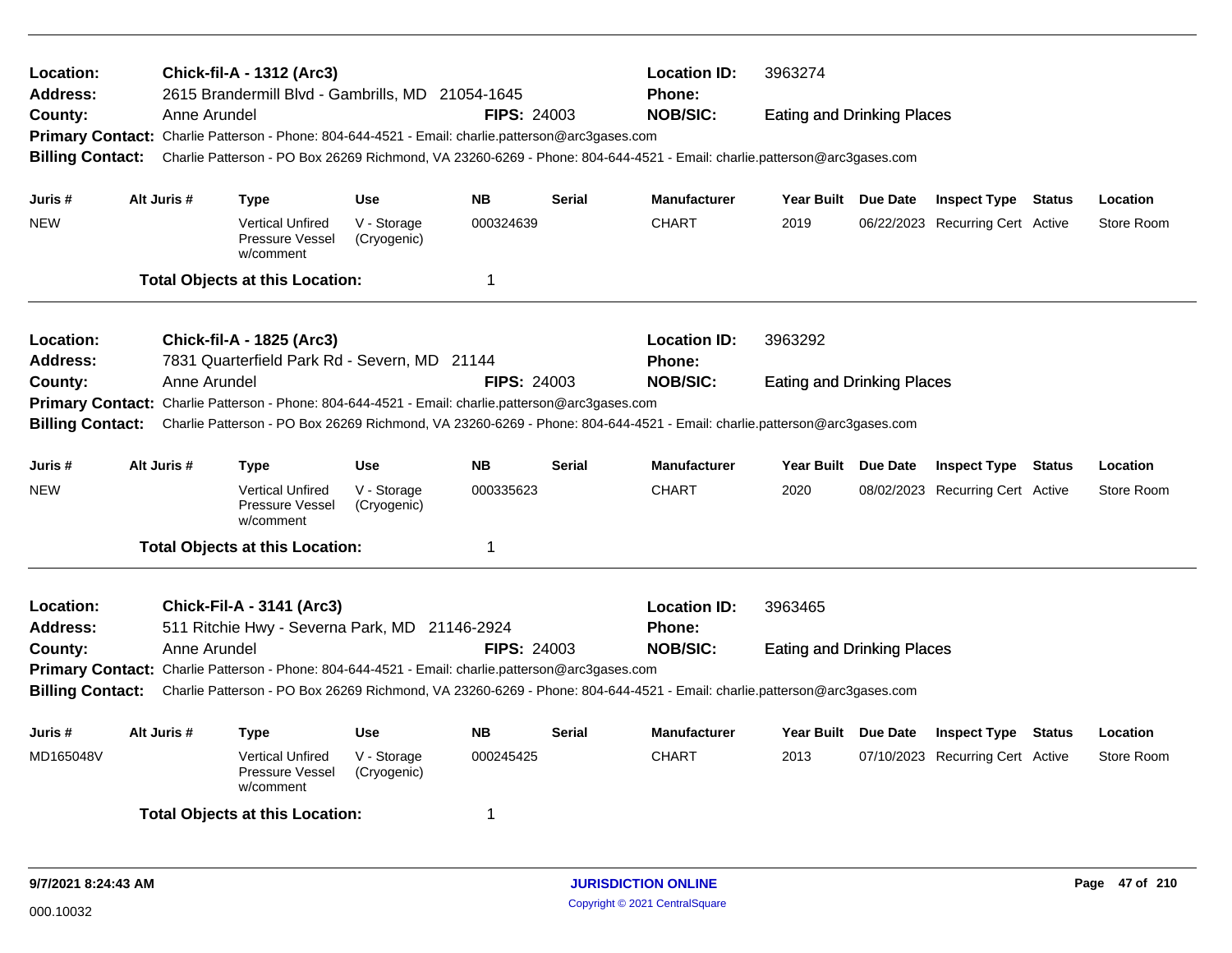| Location:<br>Address:   |                                                                        | Chick-fil-A - 3458 (Arc3)<br>2691 Carver Rd - Gambrills, MD 21054-1716                                                  |                                |                    |               | <b>Location ID:</b><br><b>Phone:</b> | 3963269                           |                                                  |            |
|-------------------------|------------------------------------------------------------------------|-------------------------------------------------------------------------------------------------------------------------|--------------------------------|--------------------|---------------|--------------------------------------|-----------------------------------|--------------------------------------------------|------------|
| County:                 | Anne Arundel                                                           |                                                                                                                         |                                | <b>FIPS: 24003</b> |               | <b>NOB/SIC:</b>                      | <b>Eating and Drinking Places</b> |                                                  |            |
|                         |                                                                        | Primary Contact: Charlie Patterson - Phone: 804-644-4521 - Email: charlie.patterson@arc3gases.com                       |                                |                    |               |                                      |                                   |                                                  |            |
| <b>Billing Contact:</b> |                                                                        | Charlie Patterson - PO Box 26269 Richmond, VA 23260-6269 - Phone: 804-644-4521 - Email: charlie.patterson@arc3gases.com |                                |                    |               |                                      |                                   |                                                  |            |
| Juris #                 | Alt Juris #                                                            | <b>Type</b>                                                                                                             | <b>Use</b>                     | <b>NB</b>          | <b>Serial</b> | <b>Manufacturer</b>                  | Year Built Due Date               | <b>Inspect Type Status</b>                       | Location   |
| <b>NEW</b>              |                                                                        | <b>Vertical Unfired</b>                                                                                                 | V - Storage                    | 000294025          |               | <b>CHART</b>                         | 2016                              |                                                  | Store Room |
|                         |                                                                        | Pressure Vessel<br>w/comment                                                                                            | (Cryogenic)                    |                    |               |                                      |                                   | 06/22/2023 Recurring Cert Active                 |            |
|                         |                                                                        | <b>Total Objects at this Location:</b>                                                                                  |                                | $\mathbf 1$        |               |                                      |                                   |                                                  |            |
| Location:               |                                                                        | <b>Chick-Fil-A - 3629 (Arc3)</b>                                                                                        |                                |                    |               | <b>Location ID:</b>                  | 3961842                           |                                                  |            |
| <b>Address:</b>         |                                                                        | 1610 W Nursery Rd - Linthicum Heights, MD 21090-2290                                                                    |                                |                    |               | <b>Phone:</b>                        |                                   |                                                  |            |
| County:                 | Anne Arundel                                                           |                                                                                                                         |                                | <b>FIPS: 24003</b> |               | <b>NOB/SIC:</b>                      | <b>Eating and Drinking Places</b> |                                                  |            |
| <b>Primary Contact:</b> |                                                                        | Charlie Patterson - Phone: 804-644-4521 - Email: charlie.patterson@arc3gases.com                                        |                                |                    |               |                                      |                                   |                                                  |            |
| <b>Billing Contact:</b> |                                                                        | Charlie Patterson - PO Box 26269 Richmond, VA 23260-6269 - Phone: 804-644-4521 - Email: charlie.patterson@arc3gases.com |                                |                    |               |                                      |                                   |                                                  |            |
| Juris #                 | Alt Juris #                                                            | <b>Type</b>                                                                                                             | <b>Use</b>                     | <b>NB</b>          | <b>Serial</b> | <b>Manufacturer</b>                  | Year Built Due Date               | <b>Inspect Type Status</b>                       | Location   |
| MD165786V               |                                                                        | <b>Vertical Unfired</b><br>Pressure Vessel<br>w/comment                                                                 | V - Storage<br>(Cryogenic)     | 000292574          |               | <b>CHART</b>                         | 2016                              | 06/13/2023 Recurring Cert Active                 | Store Room |
|                         |                                                                        | <b>Total Objects at this Location:</b>                                                                                  |                                | $\mathbf 1$        |               |                                      |                                   |                                                  |            |
| Location:               |                                                                        | <b>Choisser Import Auto</b>                                                                                             |                                |                    |               | <b>Location ID:</b>                  | 706261                            |                                                  |            |
| Address:                |                                                                        | 551 W Central Ave - Davidsonville, MD 21035-1942                                                                        |                                |                    |               | <b>Phone:</b>                        |                                   |                                                  |            |
| County:                 | Anne Arundel                                                           |                                                                                                                         |                                | <b>FIPS: 24003</b> |               | <b>NOB/SIC:</b>                      |                                   | Automotive dealers and gasoline service stations |            |
|                         |                                                                        | Primary Contact: Petroleum Marketing Group - Phone: 703-494-5800 - Email: corporateaccounting@petromg.com               |                                |                    |               |                                      |                                   |                                                  |            |
| <b>Billing Contact:</b> |                                                                        | - 2359 Research Ct Woodbridge, VA 22192-4632 - Phone: 703-494-5800 - Email: corporateaccounting@petromg.com             |                                |                    |               |                                      |                                   |                                                  |            |
| Juris #                 | Alt Juris #<br><b>Use</b><br><b>NB</b><br><b>Serial</b><br><b>Type</b> |                                                                                                                         |                                |                    |               | <b>Manufacturer</b>                  | Year Built Due Date               | <b>Inspect Type Status</b>                       | Location   |
| MD070144V               | Model#<br>CASRSA19 VR-<br>10                                           | <b>Vertical Unfired</b><br>Pressure Vessel<br>w/comment                                                                 | V - Storage (NOT<br>Cryogenic) | 000904018 D056337  |               | <b>Buckeye</b>                       | 1988                              | 06/27/2022 Recurring Cert Active                 | Comp Room  |
|                         |                                                                        | <b>Total Objects at this Location:</b>                                                                                  |                                | -1                 |               |                                      |                                   |                                                  |            |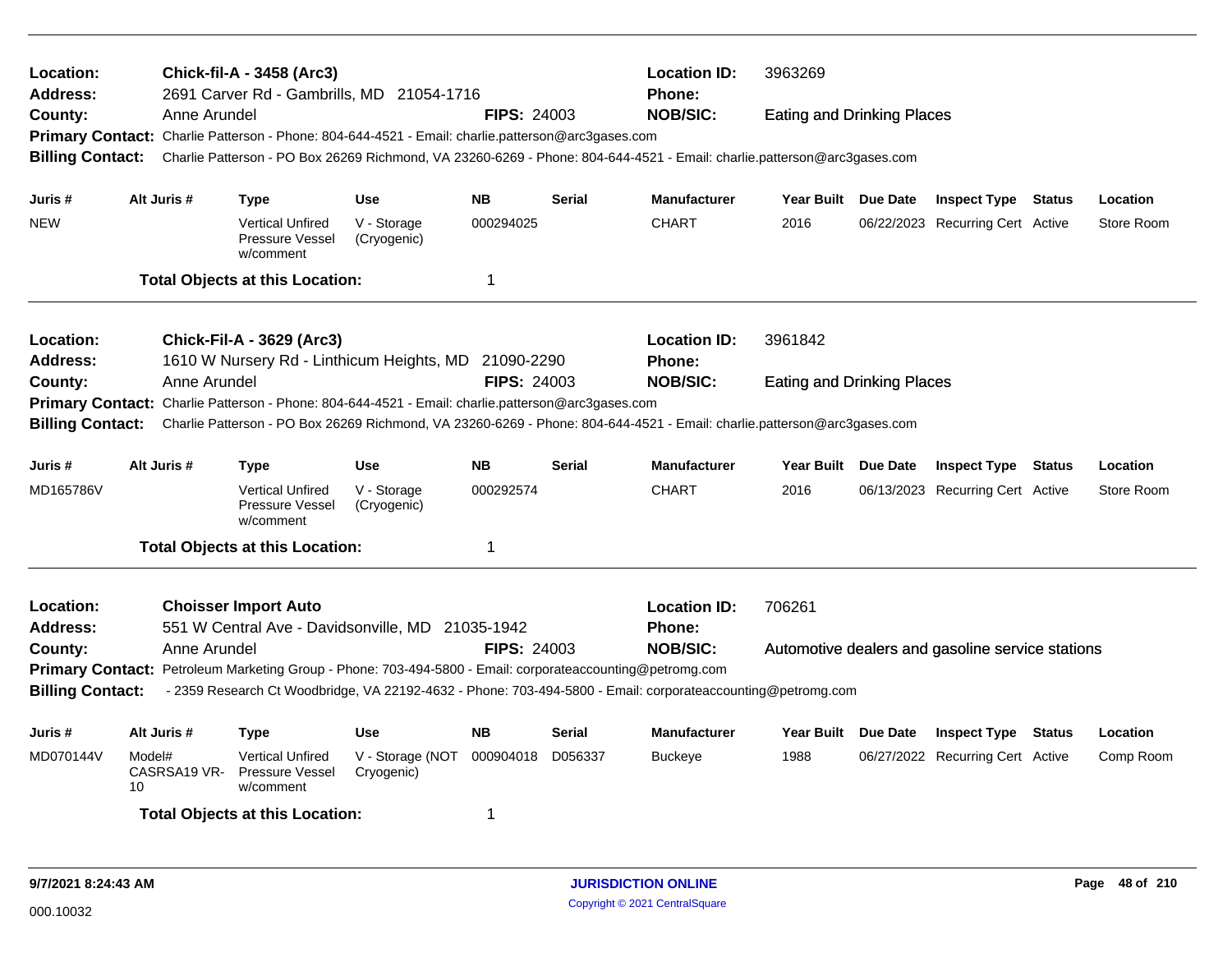| Location:<br><b>Address:</b><br>County: | Anne Arundel | <b>Circle Machine Service</b><br>150 Blades Ln Ste C - Glen Burnie, MD 21060-6415                                            |                                                | <b>FIPS: 24003</b> |               | <b>Location ID:</b><br>Phone:<br><b>NOB/SIC:</b> | 707164                    | Miscellaneous manufacturing industries |                 |
|-----------------------------------------|--------------|------------------------------------------------------------------------------------------------------------------------------|------------------------------------------------|--------------------|---------------|--------------------------------------------------|---------------------------|----------------------------------------|-----------------|
| <b>Billing Contact:</b>                 |              | Primary Contact: Lee Sienkiewizc - Phone: 410-760-1062 - Email: circlemac@aol.com                                            |                                                |                    |               |                                                  |                           |                                        |                 |
| Juris #                                 | Alt Juris #  | Type                                                                                                                         | <b>Use</b>                                     | <b>NB</b>          | <b>Serial</b> | <b>Manufacturer</b>                              | Year Built Due Date       | <b>Inspect Type Status</b>             | Location        |
| MD091188V                               |              | <b>Vertical Unfired</b><br>Pressure Vessel<br>w/comment                                                                      | V - Storage (NOT<br>Cryogenic)                 | 000122858          |               | Manchester                                       | 1993                      | 05/21/2021 Recurring Cert Active       | Shop            |
|                                         |              | <b>Total Objects at this Location:</b>                                                                                       |                                                | $\mathbf 1$        |               |                                                  |                           |                                        |                 |
| Location:<br><b>Address:</b>            |              | <b>Citgo Petroleum Corp.</b><br>2201 Southport Ave - Curtis Bay, MD 21226-1530                                               |                                                |                    |               | <b>Location ID:</b><br><b>Phone:</b>             | 725663                    |                                        |                 |
| County:<br><b>Primary Contact:</b>      | Anne Arundel | David A. Melton - Phone: 410-355-6500 - Email: dmelton@citgo.com                                                             |                                                | <b>FIPS: 24003</b> |               | <b>NOB/SIC:</b>                                  | <b>Petroleum Refining</b> |                                        |                 |
| <b>Billing Contact:</b>                 |              | David A. Melton - 2201 Southport Ave Curtis Bay, MD 21226-1530 - Phone: 410-355-6500 - Email: dmelton@citgo.com              |                                                |                    |               |                                                  |                           |                                        |                 |
| Juris #                                 | Alt Juris #  | <b>Type</b>                                                                                                                  | Use                                            | <b>NB</b>          | <b>Serial</b> | <b>Manufacturer</b>                              | Year Built Due Date       | <b>Inspect Type Status</b>             | Location        |
| MD120694V                               |              | Horizontal Unfired O - Other (PV<br>Pressure Vessel<br>w/comment                                                             | Use) w/comment                                 | 000000837          |               | <b>DEVILBISS</b>                                 | 2004                      | 07/15/2020 Recurring Cert Active       | <b>SHOP</b>     |
|                                         |              | <b>Total Objects at this Location:</b>                                                                                       |                                                | $\mathbf 1$        |               |                                                  |                           |                                        |                 |
| Location:<br><b>Address:</b>            |              | <b>City Dock Coffee</b><br>82 Maryland Ave - Annapolis, MD 21401-1630                                                        |                                                |                    |               | <b>Location ID:</b><br><b>Phone:</b>             | 711224                    |                                        |                 |
| County:<br><b>Billing Contact:</b>      | Anne Arundel | Primary Contact: Frank D Altobelli - Phone: 4102685458<br>- 377 Grinstead Rd Severna Park, MD 21146-1504 - Phone: 4102685458 |                                                | <b>FIPS: 24003</b> |               | <b>NOB/SIC:</b>                                  | Miscellaneous retail      |                                        |                 |
|                                         |              |                                                                                                                              |                                                |                    |               |                                                  |                           |                                        |                 |
| Juris #                                 | Alt Juris #  | <b>Type</b>                                                                                                                  | Use                                            | <b>NB</b>          | <b>Serial</b> | Manufacturer                                     | Year Built Due Date       | <b>Inspect Type Status</b>             | Location        |
| MD098172H                               |              | Cast Iron                                                                                                                    | H - Heating-<br>Cooking (Steam<br>$= 15$ psig) | <b>CI</b>          | 1             | Weil-McLain                                      | 1997                      | 01/30/2021 Recurring Cert Active       | <b>Basement</b> |
|                                         |              | <b>Total Objects at this Location:</b>                                                                                       |                                                | 1                  |               |                                                  |                           |                                        |                 |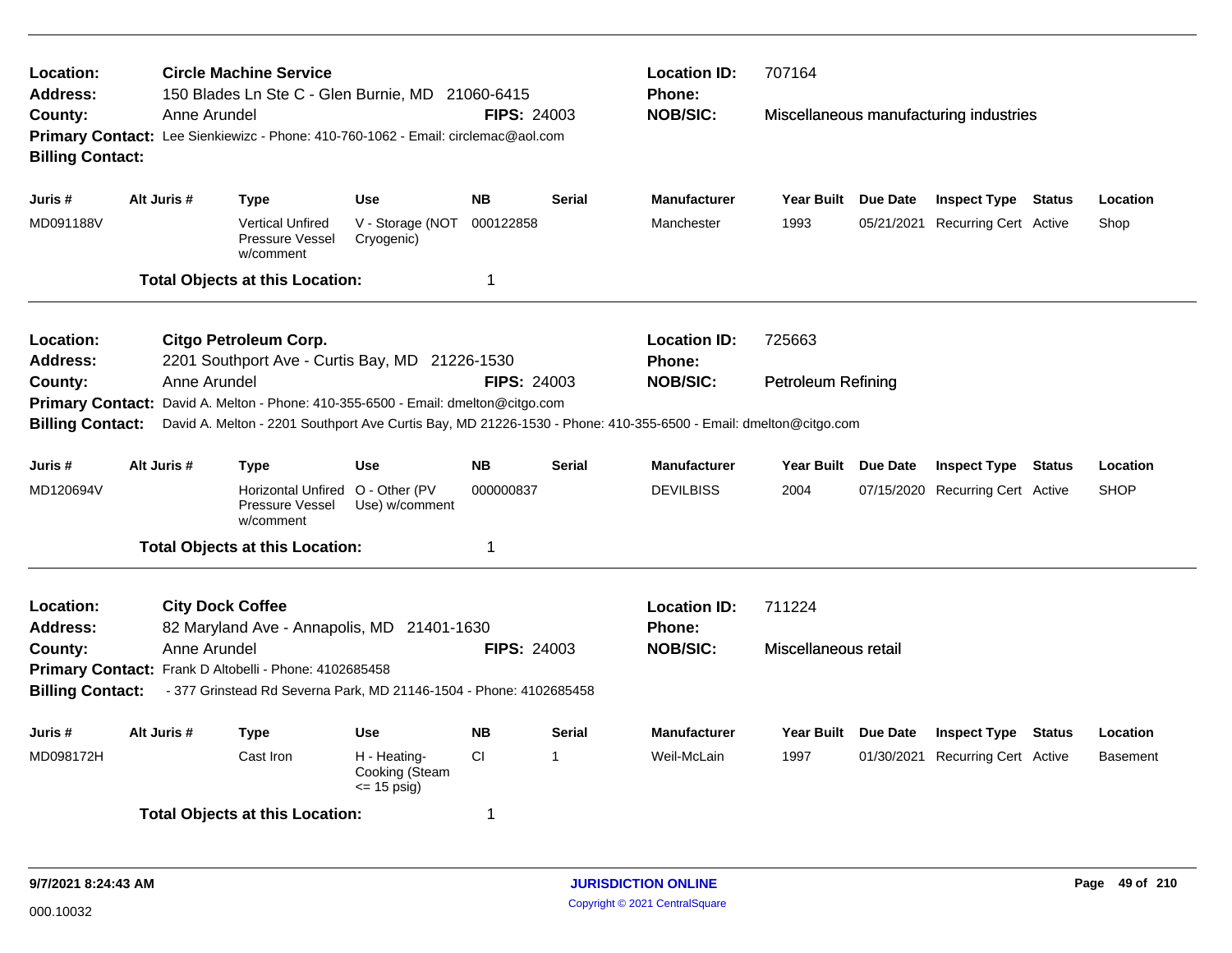| Location:<br>Address:<br>County:<br><b>Billing Contact:</b>        |                                                                                                                                                                                                                                                                                                                     | <b>Clarion Hotel</b><br>Anne Arundel | 7253 Parkway Dr - Hanover, MD 21076-1316<br>Primary Contact: Mario Mageras - Phone: 410-712-4300 x352 - Email: mario@clarionbwi.com                                              |                                                                              | <b>FIPS: 24003</b>                    |               | <b>Location ID:</b><br>Phone:<br><b>NOB/SIC:</b><br>Parvez Ahmed - 7253 Parkway Dr Hanover, MD 21076-1316 - Phone: 202-497-1551 - Email: pbahmed@gmail.com                         | 722380<br>410-712-4300<br><b>Hotels and Motels</b> |                                                                                                    |        |                                                                         |
|--------------------------------------------------------------------|---------------------------------------------------------------------------------------------------------------------------------------------------------------------------------------------------------------------------------------------------------------------------------------------------------------------|--------------------------------------|----------------------------------------------------------------------------------------------------------------------------------------------------------------------------------|------------------------------------------------------------------------------|---------------------------------------|---------------|------------------------------------------------------------------------------------------------------------------------------------------------------------------------------------|----------------------------------------------------|----------------------------------------------------------------------------------------------------|--------|-------------------------------------------------------------------------|
| Juris #<br>MD156336V                                               |                                                                                                                                                                                                                                                                                                                     | Alt Juris #                          | <b>Type</b><br><b>Vertical Unfired</b><br><b>Pressure Vessel</b><br>w/comment<br><b>Total Objects at this Location:</b>                                                          | <b>Use</b><br>V - Storage (NOT<br>Cryogenic)                                 | <b>NB</b><br>000213563<br>$\mathbf 1$ | <b>Serial</b> | <b>Manufacturer</b><br>A O Smith                                                                                                                                                   | Year Built Due Date<br>2016                        | <b>Inspect Type Status</b><br>01/06/2021 Recurring Cert Active                                     |        | Location<br>Utility room                                                |
| Location:<br><b>Address:</b><br>County:<br><b>Billing Contact:</b> |                                                                                                                                                                                                                                                                                                                     | Anne Arundel                         | <b>Cluck U Chicken (Arc3)</b><br>1690 Annapolis Rd - Odenton, MD 21113-1061<br>Primary Contact: Charlie Patterson - Phone: 804-644-4521 - Email: charlie.patterson@arc3gases.com |                                                                              | <b>FIPS: 24003</b>                    |               | <b>Location ID:</b><br><b>Phone:</b><br><b>NOB/SIC:</b><br>Charlie Patterson - PO Box 26269 Richmond, VA 23260-6269 - Phone: 804-644-4521 - Email: charlie.patterson@arc3gases.com | 3956939<br><b>Eating and Drinking Places</b>       |                                                                                                    |        |                                                                         |
| Juris #<br>MD164188V                                               |                                                                                                                                                                                                                                                                                                                     | Alt Juris #                          | <b>Type</b><br><b>Vertical Unfired</b><br><b>Pressure Vessel</b><br>w/comment                                                                                                    | <b>Use</b><br>V - Storage<br>(Cryogenic)                                     | <b>NB</b><br>000112484<br>$\mathbf 1$ | <b>Serial</b> | <b>Manufacturer</b><br>MVE Inc                                                                                                                                                     | Year Built Due Date<br>1999                        | <b>Inspect Type</b><br>06/13/2023 Recurring Cert Active                                            | Status | Location<br><b>Outside Rear</b>                                         |
| Location:<br><b>Address:</b><br>County:<br><b>Billing Contact:</b> | <b>Total Objects at this Location:</b><br><b>Coca Cola Refreshments</b><br>7210 Preston Gateway Dr - Hanover, MD 21076-7401<br>Anne Arundel<br><b>FIPS: 24003</b><br>Primary Contact: Silas Becknell - Phone: 410-684-4606<br>Silas Becknell - 7210 Preston Gateway Dr Hanover, MD 21076-7401 - Phone: 410-684-4606 |                                      |                                                                                                                                                                                  |                                                                              |                                       |               | <b>Location ID:</b><br>Phone:<br><b>NOB/SIC:</b>                                                                                                                                   | 3699757<br>410-684-4606                            | Bottled and Canned Soft Drinks and Carbonated Waters                                               |        |                                                                         |
| Juris #<br>MD154732V<br>MD154733V                                  |                                                                                                                                                                                                                                                                                                                     | Alt Juris #                          | <b>Type</b><br><b>Pressure Vessel</b><br>w/comment<br><b>Vertical Unfired</b>                                                                                                    | Use<br>Horizontal Unfired V - Storage (NOT<br>Cryogenic)<br>V - Storage (NOT | <b>NB</b><br>0M0508845<br>000490381   | Serial        | <b>Manufacturer</b><br>Trinity<br>Manchester                                                                                                                                       | Year Built Due Date<br>2005<br>1992                | <b>Inspect Type Status</b><br>04/28/2022 Recurring Cert Active<br>06/14/2022 Recurring Cert Active |        | Location<br><b>COMP ROOM</b><br><b>Fleet Garage</b><br><b>COMP ROOM</b> |
|                                                                    |                                                                                                                                                                                                                                                                                                                     |                                      | <b>Pressure Vessel</b><br>w/comment                                                                                                                                              | Cryogenic)                                                                   |                                       |               |                                                                                                                                                                                    |                                                    |                                                                                                    |        | <b>Fleet Garage</b>                                                     |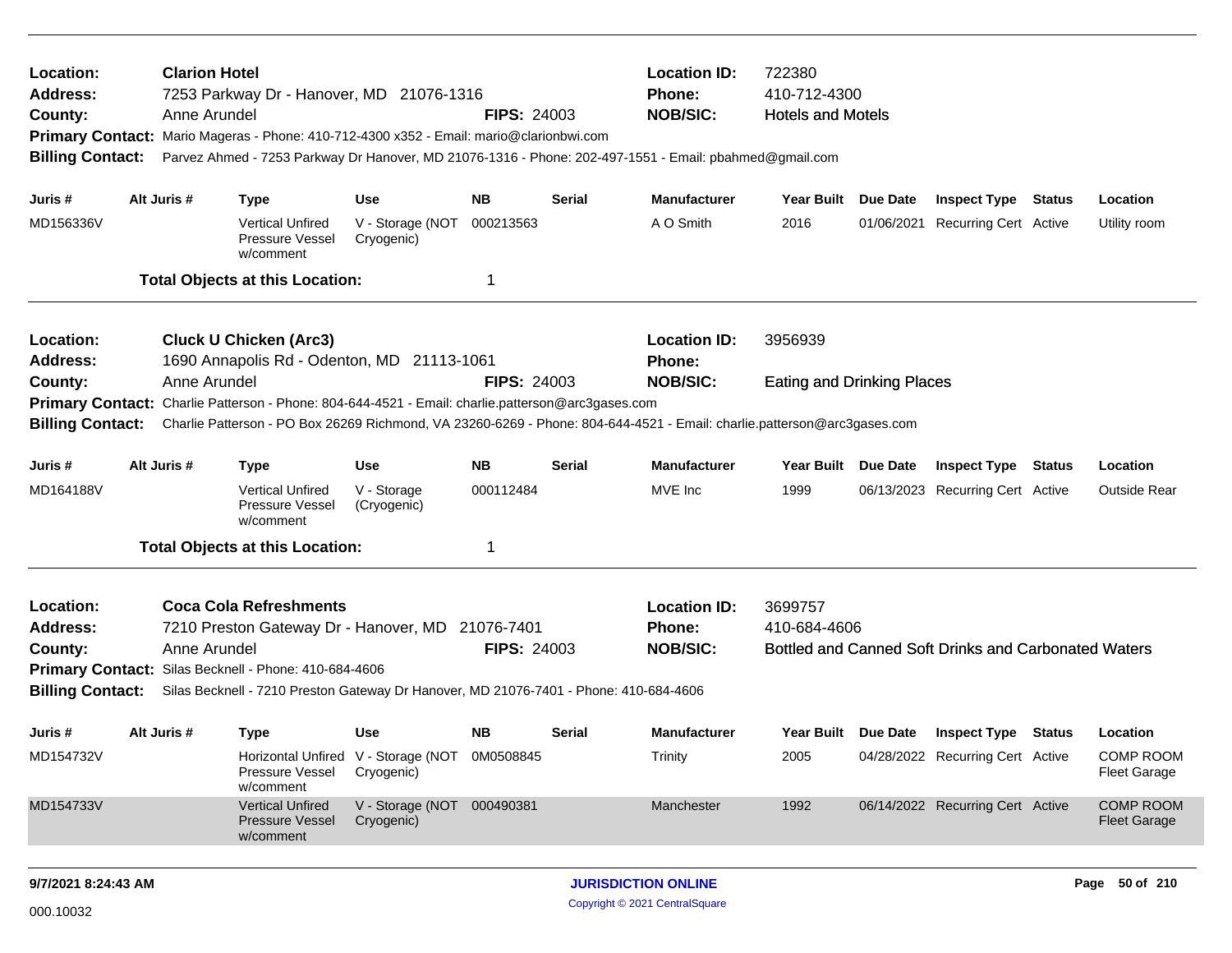| Location:<br>Address:<br>County:<br><b>Billing Contact:</b> | <b>Coin Laundry</b><br>Anne Arundel | 1313 Forest Dr - Annapolis, MD 21403-1423<br>Primary Contact: Jose Recinos - Phone: 410-216-7844<br>Jose Recinos - 1313 Forest Dr Annapolis, MD 21403-1423 - Phone: 410-216-7844                                                                          |                                                           | <b>FIPS: 24003</b> |               | <b>Location ID:</b><br>Phone:<br><b>NOB/SIC:</b> | 1331487           |                 | Power Laundries, Family and Commercial |               |                    |
|-------------------------------------------------------------|-------------------------------------|-----------------------------------------------------------------------------------------------------------------------------------------------------------------------------------------------------------------------------------------------------------|-----------------------------------------------------------|--------------------|---------------|--------------------------------------------------|-------------------|-----------------|----------------------------------------|---------------|--------------------|
| Juris #                                                     | Alt Juris #                         | <b>Type</b>                                                                                                                                                                                                                                               | <b>Use</b>                                                | <b>NB</b>          | <b>Serial</b> | <b>Manufacturer</b>                              | <b>Year Built</b> | Due Date        | <b>Inspect Type</b>                    | Status        | Location           |
| MD120665H                                                   |                                     | <b>Horizontal Water</b><br>Tube                                                                                                                                                                                                                           | H - Hot Water<br>Supply (Water $\leq$<br>160 psig, 250 F) | 000176683          |               | Teledyne                                         | 2001              |                 | 01/13/2022 Recurring Cert Active       |               | <b>Boiler Room</b> |
|                                                             |                                     | <b>Total Objects at this Location:</b>                                                                                                                                                                                                                    |                                                           | 1                  |               |                                                  |                   |                 |                                        |               |                    |
| Location:<br><b>Address:</b>                                | <b>Colliers Inc.</b>                | 7240 Parkway Dr - Hanover, MD 21076-1310                                                                                                                                                                                                                  |                                                           |                    |               | <b>Location ID:</b><br><b>Phone:</b>             | 726177            |                 |                                        |               |                    |
| County:                                                     | Anne Arundel                        |                                                                                                                                                                                                                                                           |                                                           | <b>FIPS: 24003</b> |               | <b>NOB/SIC:</b>                                  | Investors, NEC    |                 |                                        |               |                    |
| <b>Primary Contact:</b><br><b>Billing Contact:</b>          |                                     | Stephanie Andrews - Phone: 410-595-2708 - Cell: 410-292-5211 - Email: Stephanie.Andrews@am.JLL.com<br>Stephanie Andrews - 7240 Parkway Dr Ste 360 Hanover, MD 21076-1378 - Phone: 410-595-2708 - Cell: 410-292-5211 - Email: Stephanie.Andrews@am.JLL.com |                                                           |                    |               |                                                  |                   |                 |                                        |               |                    |
| Juris #                                                     | Alt Juris #                         | <b>Type</b>                                                                                                                                                                                                                                               | <b>Use</b>                                                | <b>NB</b>          | <b>Serial</b> | <b>Manufacturer</b>                              | <b>Year Built</b> | <b>Due Date</b> | <b>Inspect Type</b>                    | <b>Status</b> | Location           |
| MD064425H                                                   |                                     | Cast Iron                                                                                                                                                                                                                                                 | H - Hot Water<br>Heat (Water $\leq$<br>160 psig, 250 F)   | <b>CI</b>          |               | Weil-McLain                                      | 1985              |                 | 08/10/2020 Recurring Cert Active       |               | BLR. RM.           |
| MD064426H                                                   | 2                                   | Cast Iron                                                                                                                                                                                                                                                 | H - Hot Water<br>Heat (Water $\leq$<br>160 psig, 250 F)   | <b>CI</b>          |               | Weil-McLain                                      | 1985              |                 | 08/10/2020 Recurring Cert Active       |               | BLR. RM.           |
|                                                             |                                     | <b>Total Objects at this Location:</b>                                                                                                                                                                                                                    |                                                           | $\overline{2}$     |               |                                                  |                   |                 |                                        |               |                    |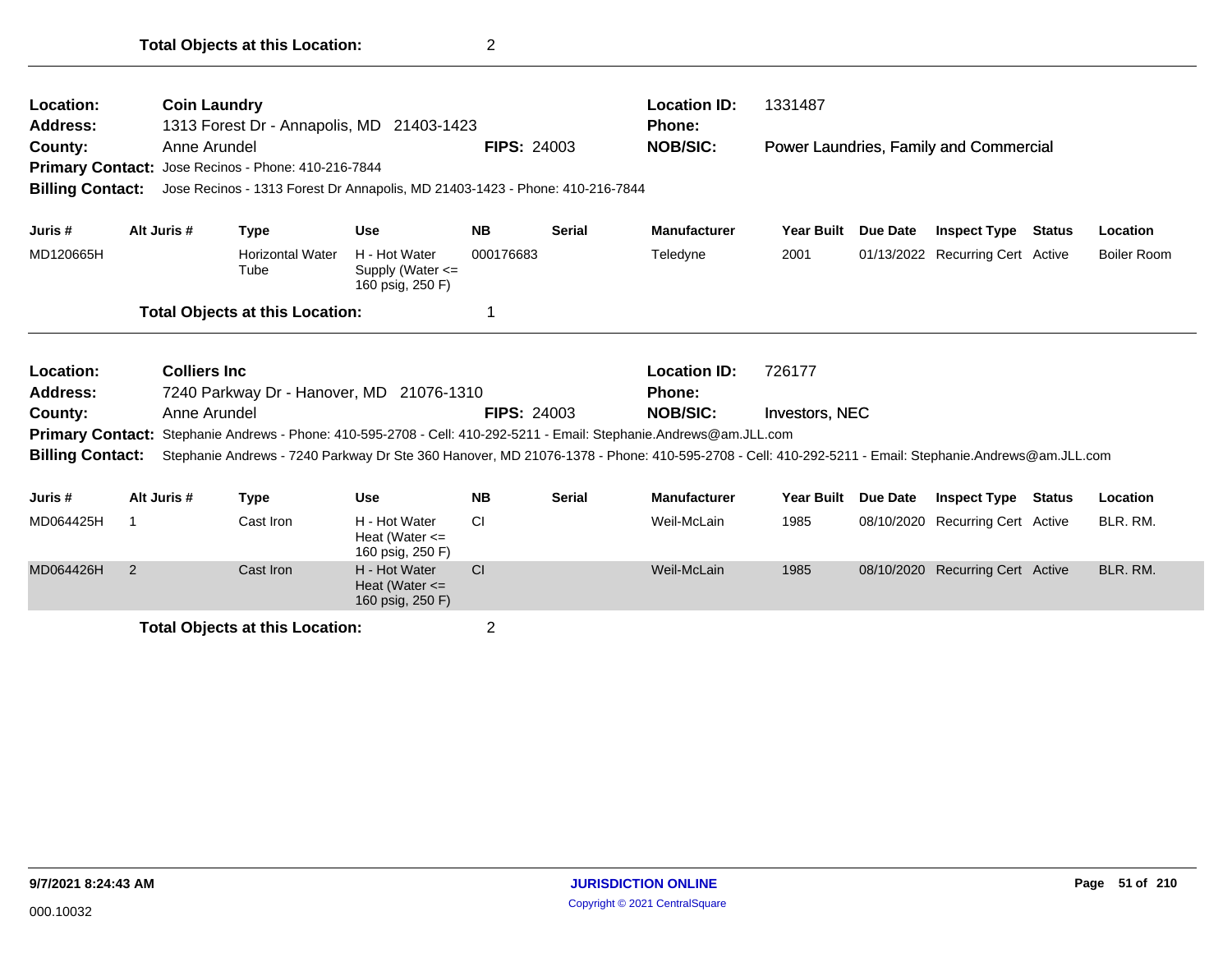| Location:<br><b>Address:</b><br>County:<br><b>Billing Contact:</b> |                                                                                                                                                                                                                                             | <b>Comfort Inn</b><br>Anne Arundel | Primary Contact: Brooke Flournoy - Phone: 410-757-8500                | 76 Old Mill Bottom Road - Annapolis, MD 21409-5418<br>Amrut Patel - 76 Old Mill Bottom Rd N Annapolis, MD 21409-5418 - Phone: 410-757-8500 - Cell: 443-994-5306 | <b>FIPS: 24003</b> |                    | <b>Location ID:</b><br>Phone:<br><b>NOB/SIC:</b> | 707662<br>410-757-8500                                      |                 | Hotels, rooming houses, camps, and other lodging places |               |                            |
|--------------------------------------------------------------------|---------------------------------------------------------------------------------------------------------------------------------------------------------------------------------------------------------------------------------------------|------------------------------------|-----------------------------------------------------------------------|-----------------------------------------------------------------------------------------------------------------------------------------------------------------|--------------------|--------------------|--------------------------------------------------|-------------------------------------------------------------|-----------------|---------------------------------------------------------|---------------|----------------------------|
| Juris #                                                            |                                                                                                                                                                                                                                             | Alt Juris #                        | <b>Type</b>                                                           | <b>Use</b>                                                                                                                                                      | <b>NB</b>          | <b>Serial</b>      | <b>Manufacturer</b>                              | <b>Year Built</b>                                           | Due Date        | <b>Inspect Type Status</b>                              |               | Location                   |
| MD070577H                                                          | 2                                                                                                                                                                                                                                           |                                    | <b>Water Tube</b><br>Coiled (NOT<br>Flueless Hi<br>Efficiency)        | H - Hot Water<br>Heat (Water $\leq$<br>160 psig, 250 F)                                                                                                         | 000010610          | 891253             | Lochinvar                                        | 1987                                                        |                 | 10/12/2022 Recurring Cert Active                        |               | <b>Boiler Room</b><br>Rear |
| MD070578H                                                          | $\overline{1}$                                                                                                                                                                                                                              |                                    | <b>Water Tube</b><br>Coiled (NOT<br><b>Flueless Hi</b><br>Efficiency) | H - Hot Water<br>Heat (Water $\leq$<br>160 psig, 250 F)                                                                                                         | 000010438          |                    | Lochinvar                                        | 1987                                                        |                 | 10/12/2022 Recurring Cert Active                        |               | <b>Boiler Room</b><br>Rear |
|                                                                    |                                                                                                                                                                                                                                             |                                    |                                                                       |                                                                                                                                                                 | $\overline{2}$     |                    |                                                  |                                                             |                 |                                                         |               |                            |
| Location:<br><b>Address:</b><br>County:<br><b>Billing Contact:</b> | <b>Total Objects at this Location:</b><br><b>Commercial Property</b><br>466 Ritchie Hwy - Severna Park, MD 21146-2911<br>Anne Arundel<br>Primary Contact: Angela OLD CONTACT - Sansone - Phone: 443-921-4370 - Email: angelas@crcrealty.com |                                    |                                                                       |                                                                                                                                                                 |                    | <b>FIPS: 24003</b> | <b>Location ID:</b><br>Phone:<br><b>NOB/SIC:</b> | 2910149<br>(410) 315-7631<br>Nonclassifiable Establishments |                 |                                                         |               |                            |
| Juris #                                                            |                                                                                                                                                                                                                                             | Alt Juris #                        | <b>Type</b>                                                           | <b>Use</b>                                                                                                                                                      | <b>NB</b>          | <b>Serial</b>      | <b>Manufacturer</b>                              | <b>Year Built</b>                                           | <b>Due Date</b> | <b>Inspect Type</b>                                     | <b>Status</b> | Location                   |
| MD137494V                                                          | A                                                                                                                                                                                                                                           |                                    | <b>Vertical Unfired</b><br>Pressure Vessel<br>w/comment               | V - Storage (NOT<br>Cryogenic)                                                                                                                                  | 000035938          |                    | Standard                                         | 2001                                                        |                 | 10/31/2020 Recurring Cert Active                        |               | motor room                 |
| MD137495V                                                          | B                                                                                                                                                                                                                                           |                                    | <b>Vertical Unfired</b><br><b>Pressure Vessel</b><br>w/comment        | V - Storage (NOT 000035937<br>Cryogenic)                                                                                                                        |                    |                    | Standard                                         | 2001                                                        |                 | 10/31/2020 Recurring Cert Active                        |               | motor room                 |
|                                                                    |                                                                                                                                                                                                                                             |                                    | <b>Total Objects at this Location:</b>                                |                                                                                                                                                                 | $\overline{2}$     |                    |                                                  |                                                             |                 |                                                         |               |                            |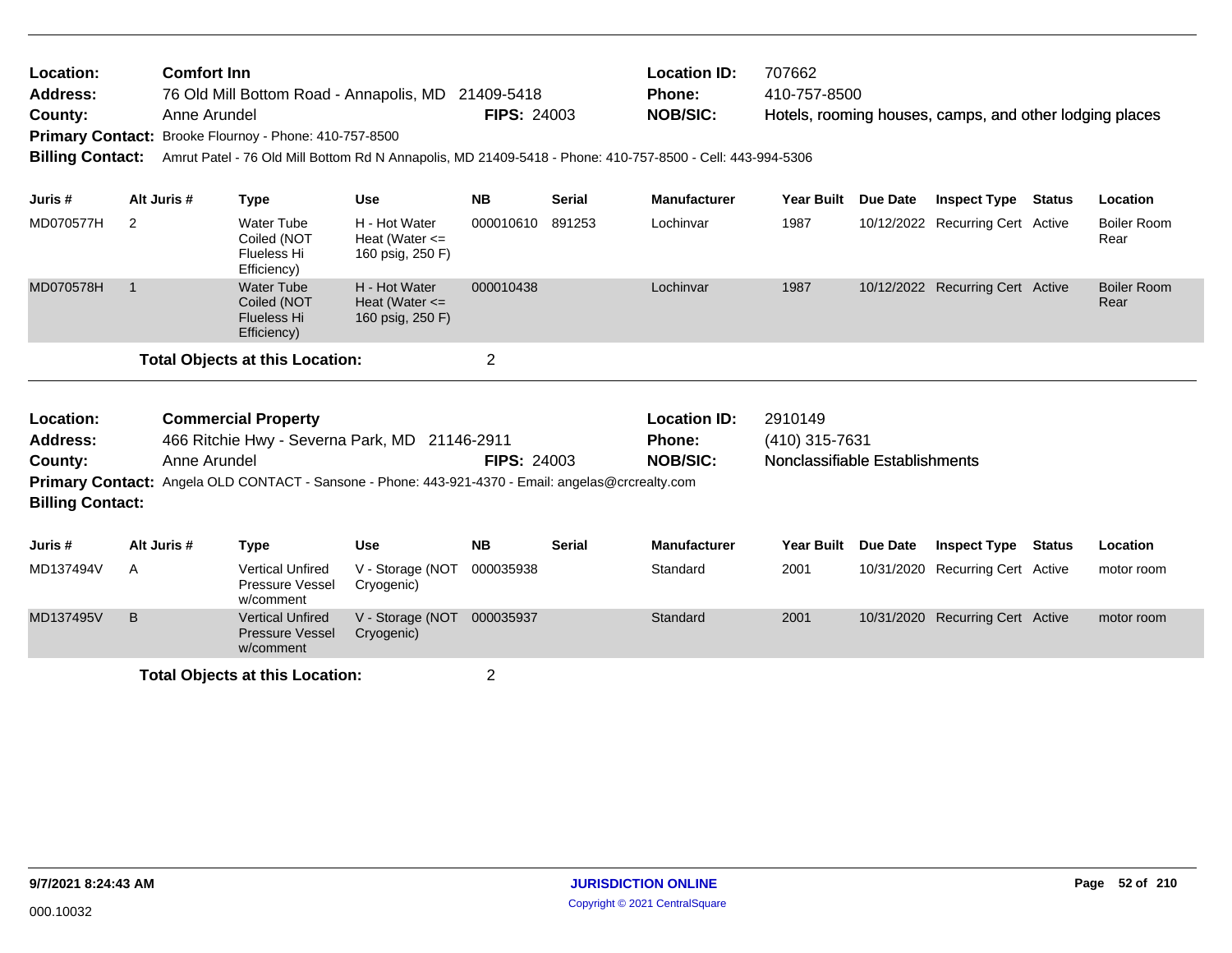| Location:<br><b>Address:</b><br>County:<br><b>Billing Contact:</b>                                                                                                                                                                                                                                                                                                                                                                                                                 |                                                                        | Anne Arundel                          | <b>Community United Methodist Church</b><br>8680 Fort Smallwood Rd - Pasadena, MD 21122-2403<br>Primary Contact: Kim Fagan - Phone: 410-255-1506 - Email: communityumc2@verizon.net<br>Michael McGraw - 8680 Fort Smallwood Rd Pasadena, MD 21122-2403 - Phone: 410-255-1506 |                                                         | <b>FIPS: 24003</b> |                     | <b>Location ID:</b><br><b>Phone:</b><br><b>NOB/SIC:</b>                                                                                                                            | 707732<br>410-255-1506<br>Membership organizations |                                        |            |                        |
|------------------------------------------------------------------------------------------------------------------------------------------------------------------------------------------------------------------------------------------------------------------------------------------------------------------------------------------------------------------------------------------------------------------------------------------------------------------------------------|------------------------------------------------------------------------|---------------------------------------|------------------------------------------------------------------------------------------------------------------------------------------------------------------------------------------------------------------------------------------------------------------------------|---------------------------------------------------------|--------------------|---------------------|------------------------------------------------------------------------------------------------------------------------------------------------------------------------------------|----------------------------------------------------|----------------------------------------|------------|------------------------|
| Juris #                                                                                                                                                                                                                                                                                                                                                                                                                                                                            | Alt Juris #                                                            |                                       | <b>Type</b>                                                                                                                                                                                                                                                                  | <b>Use</b>                                              | <b>NB</b>          | <b>Serial</b>       | <b>Manufacturer</b>                                                                                                                                                                | Year Built Due Date                                | <b>Inspect Type Status</b>             |            | Location               |
| MD097735H                                                                                                                                                                                                                                                                                                                                                                                                                                                                          |                                                                        |                                       | Cast Iron                                                                                                                                                                                                                                                                    | H - Hot Water<br>Heat (Water $\leq$<br>160 psig, 250 F) | <b>CI</b>          | $\mathbf 1$         | Weil-McLain                                                                                                                                                                        | 1997                                               | 10/11/2022 Recurring Cert Active       |            | <b>Blr Room</b>        |
|                                                                                                                                                                                                                                                                                                                                                                                                                                                                                    |                                                                        |                                       | <b>Total Objects at this Location:</b>                                                                                                                                                                                                                                       |                                                         | -1                 |                     |                                                                                                                                                                                    |                                                    |                                        |            |                        |
| Location:<br><b>Address:</b><br>County:<br><b>Billing Contact:</b>                                                                                                                                                                                                                                                                                                                                                                                                                 |                                                                        | <b>Compass Pointe</b><br>Anne Arundel | 9010 Fort Smallwood Rd - Pasadena, MD 21122-3223<br>Primary Contact: Tom Tokayski - Cell: 443-362-0387 - Email: ttokarski@compasspointegolf.com                                                                                                                              |                                                         | <b>FIPS: 24003</b> |                     | <b>Location ID:</b><br><b>Phone:</b><br><b>NOB/SIC:</b><br>M. Senneca - 9010 Fort Smallwood Rd Pasadena, MD 21122-3223 - Phone: 410-255-4633 - Email: msenneca@billycaspergolf.com | 2306293<br>410-255-0853                            | Membership Sports and Recreation Clubs |            |                        |
| Juris #                                                                                                                                                                                                                                                                                                                                                                                                                                                                            | Alt Juris #                                                            |                                       | <b>Type</b>                                                                                                                                                                                                                                                                  | <b>Use</b>                                              | <b>Serial</b>      | <b>Manufacturer</b> | Year Built Due Date                                                                                                                                                                | <b>Inspect Type Status</b>                         |                                        | Location   |                        |
| MD129195V                                                                                                                                                                                                                                                                                                                                                                                                                                                                          |                                                                        |                                       | Horizontal Unfired O - Other (PV<br>Pressure Vessel<br>w/comment                                                                                                                                                                                                             | Use) w/comment                                          | 000263976          |                     | Manchester                                                                                                                                                                         | 2004                                               | 01/15/2022 Recurring Cert Active       |            | <b>MOWER</b><br>GARAGE |
|                                                                                                                                                                                                                                                                                                                                                                                                                                                                                    |                                                                        |                                       |                                                                                                                                                                                                                                                                              |                                                         | -1                 |                     |                                                                                                                                                                                    |                                                    |                                        |            |                        |
| <b>Total Objects at this Location:</b><br>Location:<br><b>Compass Pointe Golf Course (Arc3)</b><br>9010 Fort Smallwood Rd - Pasadena, MD 21122-3223<br><b>Address:</b><br><b>FIPS: 24003</b><br>Anne Arundel<br>County:<br>Primary Contact: Charlie Patterson - Phone: 804-644-4521 - Email: charlie.patterson@arc3gases.com<br>Charlie Patterson - PO Box 26269 Richmond, VA 23260-6269 - Phone: 804-644-4521 - Email: charlie.patterson@arc3gases.com<br><b>Billing Contact:</b> |                                                                        |                                       |                                                                                                                                                                                                                                                                              |                                                         |                    |                     | <b>Location ID:</b><br><b>Phone:</b><br><b>NOB/SIC:</b>                                                                                                                            | 3963422<br><b>Public Golf Courses</b>              |                                        |            |                        |
| Juris #                                                                                                                                                                                                                                                                                                                                                                                                                                                                            | Alt Juris #<br><b>NB</b><br><b>Use</b><br><b>Serial</b><br><b>Type</b> |                                       |                                                                                                                                                                                                                                                                              |                                                         |                    | <b>Manufacturer</b> | Year Built Due Date                                                                                                                                                                | <b>Inspect Type</b>                                | Status                                 | Location   |                        |
| MD165099V<br><b>Vertical Unfired</b><br>V - Storage<br>000088973<br><b>Pressure Vessel</b><br>(Cryogenic)<br>w/comment                                                                                                                                                                                                                                                                                                                                                             |                                                                        |                                       |                                                                                                                                                                                                                                                                              |                                                         |                    | Taylor-Wharton      | 2007                                                                                                                                                                               | 07/10/2023 Recurring Cert Active                   |                                        | Store Room |                        |
|                                                                                                                                                                                                                                                                                                                                                                                                                                                                                    |                                                                        |                                       | <b>Total Objects at this Location:</b>                                                                                                                                                                                                                                       |                                                         | -1                 |                     |                                                                                                                                                                                    |                                                    |                                        |            |                        |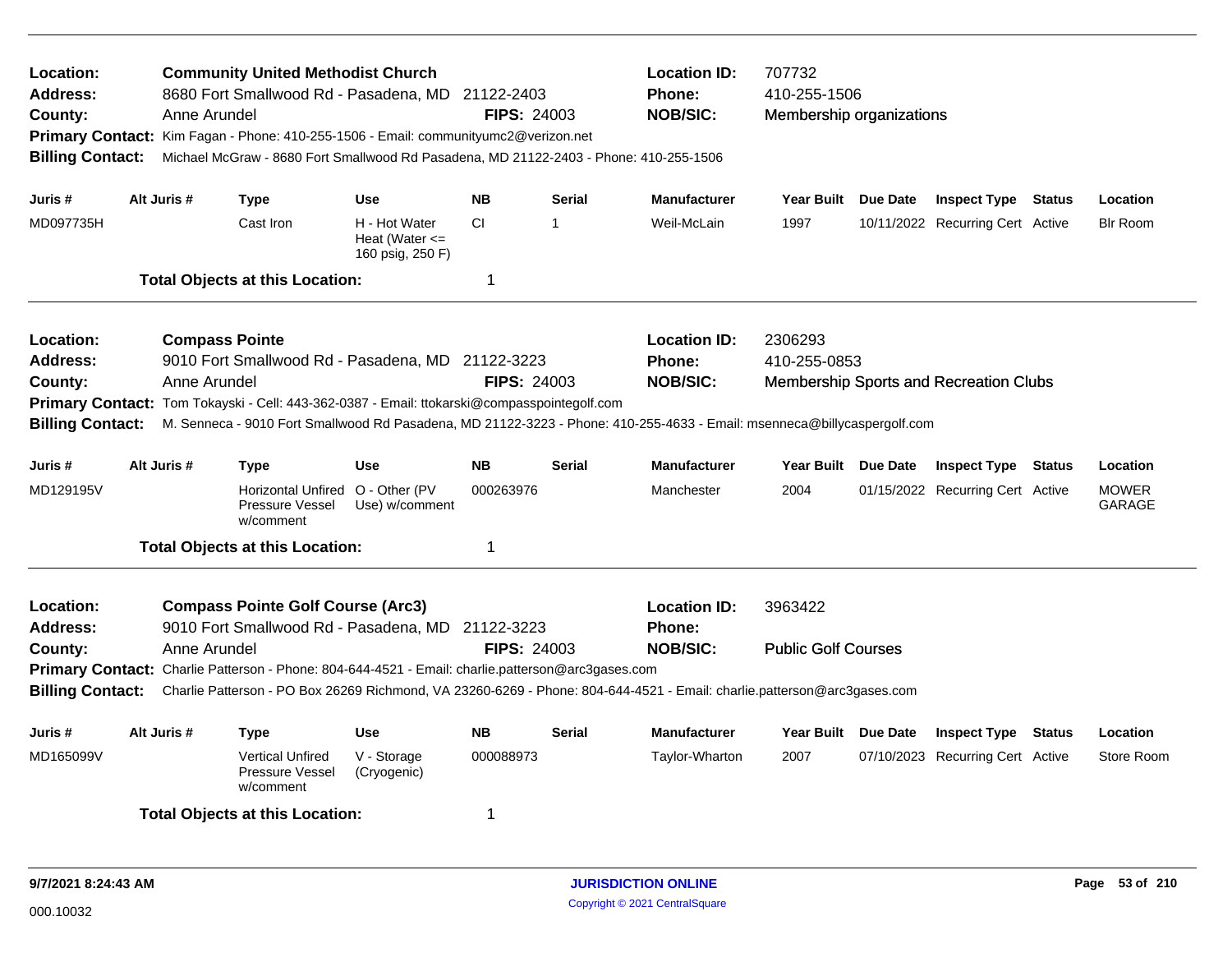| Location:<br><b>Address:</b><br>County:<br><b>Billing Contact:</b>                     |                                                                                                                                                                                                                                                                                                                                                                                         | Anne Arundel | <b>Cooper Tavern (Arc3)</b>                                                                                      | 173 Mitchells Chance Rd - Edgewater, MD 21037-2773<br>Primary Contact: Charlie Patterson - Phone: 804-644-4521 - Email: charlie.patterson@arc3gases.com<br>Charlie Patterson - PO Box 26269 Richmond, VA 23260-6269 - Phone: 804-644-4521 - Email: charlie.patterson@arc3gases.com                               | <b>FIPS: 24003</b>           |               | <b>Location ID:</b><br>Phone:<br><b>NOB/SIC:</b>           | 3965284<br><b>Eating and Drinking Places</b> |          |                                                                |                              |
|----------------------------------------------------------------------------------------|-----------------------------------------------------------------------------------------------------------------------------------------------------------------------------------------------------------------------------------------------------------------------------------------------------------------------------------------------------------------------------------------|--------------|------------------------------------------------------------------------------------------------------------------|------------------------------------------------------------------------------------------------------------------------------------------------------------------------------------------------------------------------------------------------------------------------------------------------------------------|------------------------------|---------------|------------------------------------------------------------|----------------------------------------------|----------|----------------------------------------------------------------|------------------------------|
| Juris #<br>MD165043V                                                                   | Alt Juris #                                                                                                                                                                                                                                                                                                                                                                             |              | <b>Type</b><br><b>Vertical Unfired</b><br>Pressure Vessel<br>w/comment<br><b>Total Objects at this Location:</b> | Use<br>V - Storage<br>(Cryogenic)                                                                                                                                                                                                                                                                                | <b>NB</b><br>000007057<br>1  | <b>Serial</b> | <b>Manufacturer</b><br><b>CRYOGENIC</b><br><b>SERVICES</b> | Year Built Due Date<br>1990                  |          | <b>Inspect Type Status</b><br>07/29/2023 Recurring Cert Active | Location<br>Outside          |
| Location:<br>Address:<br>County:<br><b>Primary Contact:</b><br><b>Billing Contact:</b> |                                                                                                                                                                                                                                                                                                                                                                                         | Anne Arundel | <b>Copper Creek (Roberts Oxygen)</b>                                                                             | 904 Ritchie Hwy - Severna Park, MD 21146-4123<br>Roberts Oxygen Company (MD) - Phone: 240-493-8405 - Cell: 301-252-0742 - Email: DFranovich@RobertsOxygen.com<br>Bulk Tank Service Dept. - PO Box 5507 Rockville, MD 20855-0507 - Phone: 240-493-8405 - Cell: 301-252-0742 - Email: DFranovich@RobertsOxygen.com | <b>FIPS: 24003</b>           |               | <b>Location ID:</b><br><b>Phone:</b><br><b>NOB/SIC:</b>    | 4082369<br><b>Eating and Drinking Places</b> |          |                                                                |                              |
| Juris #<br><b>NEW</b>                                                                  | Alt Juris #                                                                                                                                                                                                                                                                                                                                                                             |              | <b>Type</b><br><b>Vertical Unfired</b><br>Pressure Vessel<br>w/comment                                           | Use<br>V - Storage<br>(Cryogenic)                                                                                                                                                                                                                                                                                | <b>NB</b><br>000250145<br>-1 | <b>Serial</b> | <b>Manufacturer</b><br><b>CHART</b>                        | Year Built<br>2013                           | Due Date | <b>Inspect Type Status</b><br>07/29/2023 Recurring Cert Active | Location<br>Outside          |
| Location:<br><b>Address:</b><br>County:                                                | <b>Total Objects at this Location:</b><br>Coraluzzo Co. Inc.<br>3100 Sun Street - Baltimore, MD 21226-1040<br>Anne Arundel<br><b>FIPS: 24003</b><br>Primary Contact: Kenneth Horne - Phone: 410-355-7900 x105 - Email: khorne@coraluzzo.com<br><b>Billing Contact:</b><br>Kenneth Horne - 3100 Sun St Baltimore, MD 21226-1040 - Phone: 410-355-7900 x105 - Email: khorne@coraluzzo.com |              |                                                                                                                  |                                                                                                                                                                                                                                                                                                                  |                              |               |                                                            | 717532<br>410-355-7900 x105                  |          | Miscellaneous manufacturing industries                         |                              |
| Juris #<br>MD047005H                                                                   | Alt Juris #<br>$\overline{\phantom{1}}$                                                                                                                                                                                                                                                                                                                                                 |              | <b>Type</b><br><b>Horizontal Fire</b><br>Tube                                                                    | Use<br>H - Hot Water<br>Heat (Water $\leq$<br>160 psig, 250 F)                                                                                                                                                                                                                                                   | <b>NB</b><br>000048494       | <b>Serial</b> | <b>Manufacturer</b><br>Cleaver Brooks                      | Year Built Due Date<br>1980                  |          | <b>Inspect Type Status</b><br>12/12/2021 Recurring Cert Active | Location<br><b>TANK WASH</b> |
| MD049426H                                                                              |                                                                                                                                                                                                                                                                                                                                                                                         |              | Cast Iron                                                                                                        | H - Hot Water<br>Heat (Water $\leq$<br>160 psig, 250 F)                                                                                                                                                                                                                                                          | CI                           |               | <b>Burnham</b>                                             | 1981                                         |          | 12/12/2021 Recurring Cert Active                               | GARAGE                       |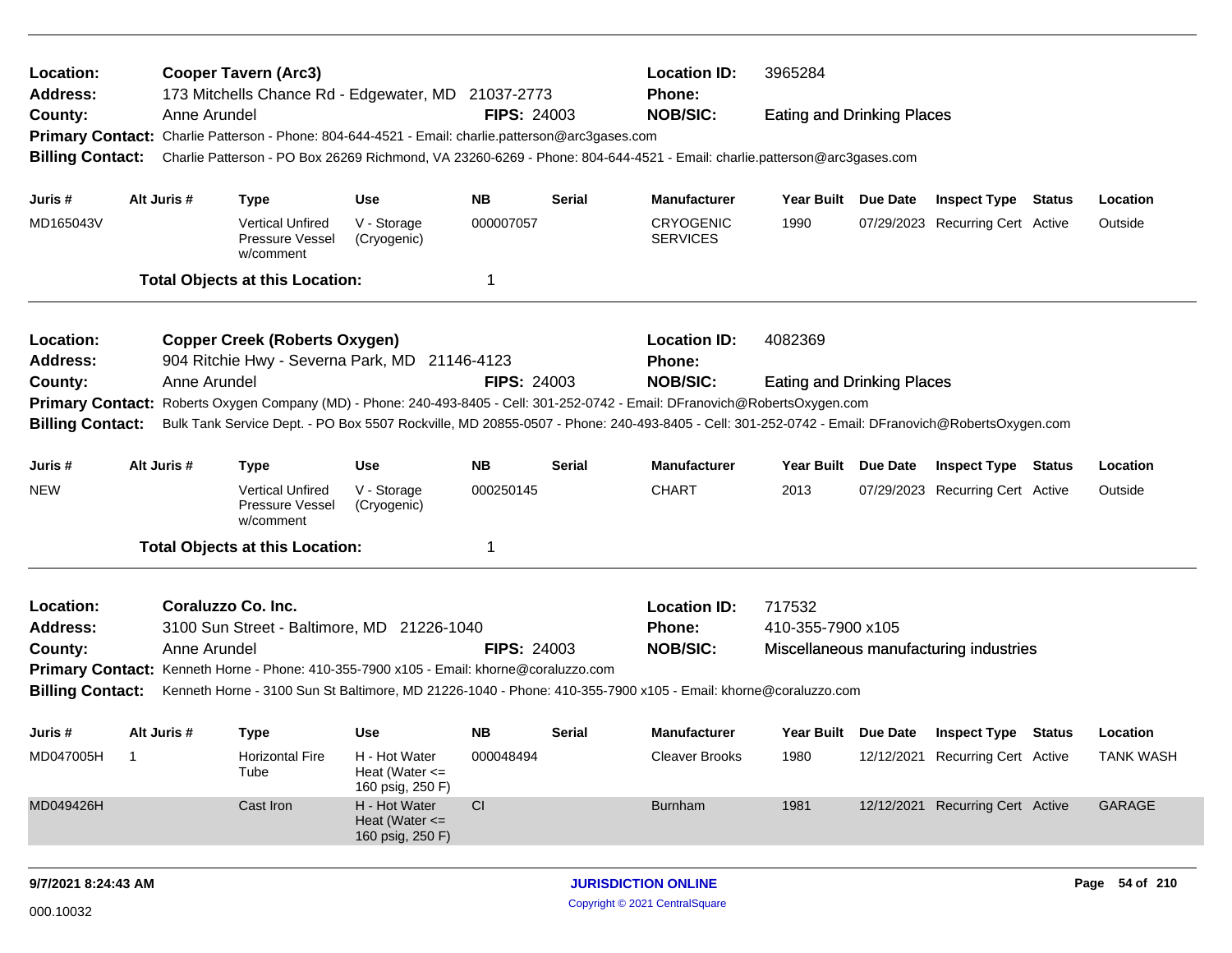| Juris #                                                            | Alt Juris #                     | <b>Type</b>                                                                                                                                  | <b>Use</b>                               | <b>NB</b>          | <b>Serial</b> | <b>Manufacturer</b>                              | <b>Year Built</b>                | <b>Due Date</b> | <b>Inspect Type</b>              | <b>Status</b> | Location         |
|--------------------------------------------------------------------|---------------------------------|----------------------------------------------------------------------------------------------------------------------------------------------|------------------------------------------|--------------------|---------------|--------------------------------------------------|----------------------------------|-----------------|----------------------------------|---------------|------------------|
| MD130304V                                                          |                                 | <b>Horizontal Unfired</b><br>Pressure Vessel<br>w/comment                                                                                    | V - Storage (NOT<br>Cryogenic)           | 000793490          |               | Manchester                                       | 1999                             |                 | 12/12/2021 Recurring Cert Active |               | <b>SHED</b>      |
| MD157041V                                                          |                                 | <b>Vertical Unfired</b><br><b>Pressure Vessel</b><br>w/comment                                                                               | V - Storage (NOT 000046968<br>Cryogenic) |                    |               | <b>AIR COM</b>                                   | 2015                             |                 | 12/12/2021 Recurring Cert Active |               | <b>SHOP</b>      |
|                                                                    |                                 | <b>Total Objects at this Location:</b>                                                                                                       |                                          | 4                  |               |                                                  |                                  |                 |                                  |               |                  |
| Location:<br><b>Address:</b><br>County:<br><b>Billing Contact:</b> | Anne Arundel                    | <b>Corman Marine Construction</b><br>6121 Pennington Ave - Curtis Bay, MD 21226-1618<br>Primary Contact: Martin G Imbach - Phone: 0000000000 |                                          | <b>FIPS: 24003</b> |               | <b>Location ID:</b><br>Phone:<br><b>NOB/SIC:</b> | 717531                           |                 |                                  |               |                  |
| Juris #                                                            | Alt Juris #                     | <b>Type</b>                                                                                                                                  | <b>Use</b>                               | <b>NB</b>          | <b>Serial</b> | <b>Manufacturer</b>                              | <b>Year Built</b>                | Due Date        | <b>Inspect Type</b>              | <b>Status</b> | Location         |
| MD163860V                                                          |                                 | <b>Vertical Unfired</b><br>Pressure Vessel<br>w/comment                                                                                      | V - Storage (NOT<br>Cryogenic)           | 000364637          |               | Melben                                           | 1992                             |                 | 10/02/2022 Recurring Cert Active |               | <b>SHOP</b>      |
|                                                                    |                                 | <b>Total Objects at this Location:</b>                                                                                                       |                                          | 1                  |               |                                                  |                                  |                 |                                  |               |                  |
| Location:<br><b>Address:</b>                                       | <b>Cracker Barrel</b>           | 1520 W Nursery Rd - Linthicum Heights, MD                                                                                                    |                                          | 21090-2202         |               | <b>Location ID:</b><br>Phone:                    | 3630336                          |                 |                                  |               |                  |
| County:                                                            | Anne Arundel                    |                                                                                                                                              |                                          | <b>FIPS: 24003</b> |               | <b>NOB/SIC:</b>                                  | <b>Miscellaneous Food Stores</b> |                 |                                  |               |                  |
| <b>Billing Contact:</b>                                            | Primary Contact: Cracker Barrel |                                                                                                                                              |                                          |                    |               |                                                  |                                  |                 |                                  |               |                  |
| Juris#                                                             | Alt Juris #                     | <b>Type</b>                                                                                                                                  | Use                                      | <b>NB</b>          | Serial        | <b>Manufacturer</b>                              | Year Built Due Date              |                 | <b>Inspect Type</b>              | <b>Status</b> | Location         |
| MD156107V                                                          |                                 | <b>Vertical Unfired</b><br>Pressure Vessel<br>w/comment                                                                                      | V - Storage<br>(Cryogenic)               | 000246403          | 31315901      | <b>CHART</b>                                     | 2013                             |                 | 10/20/2020 Recurring Cert Active |               | <b>Back Room</b> |
|                                                                    |                                 | <b>Total Objects at this Location:</b>                                                                                                       |                                          |                    |               |                                                  |                                  |                 |                                  |               |                  |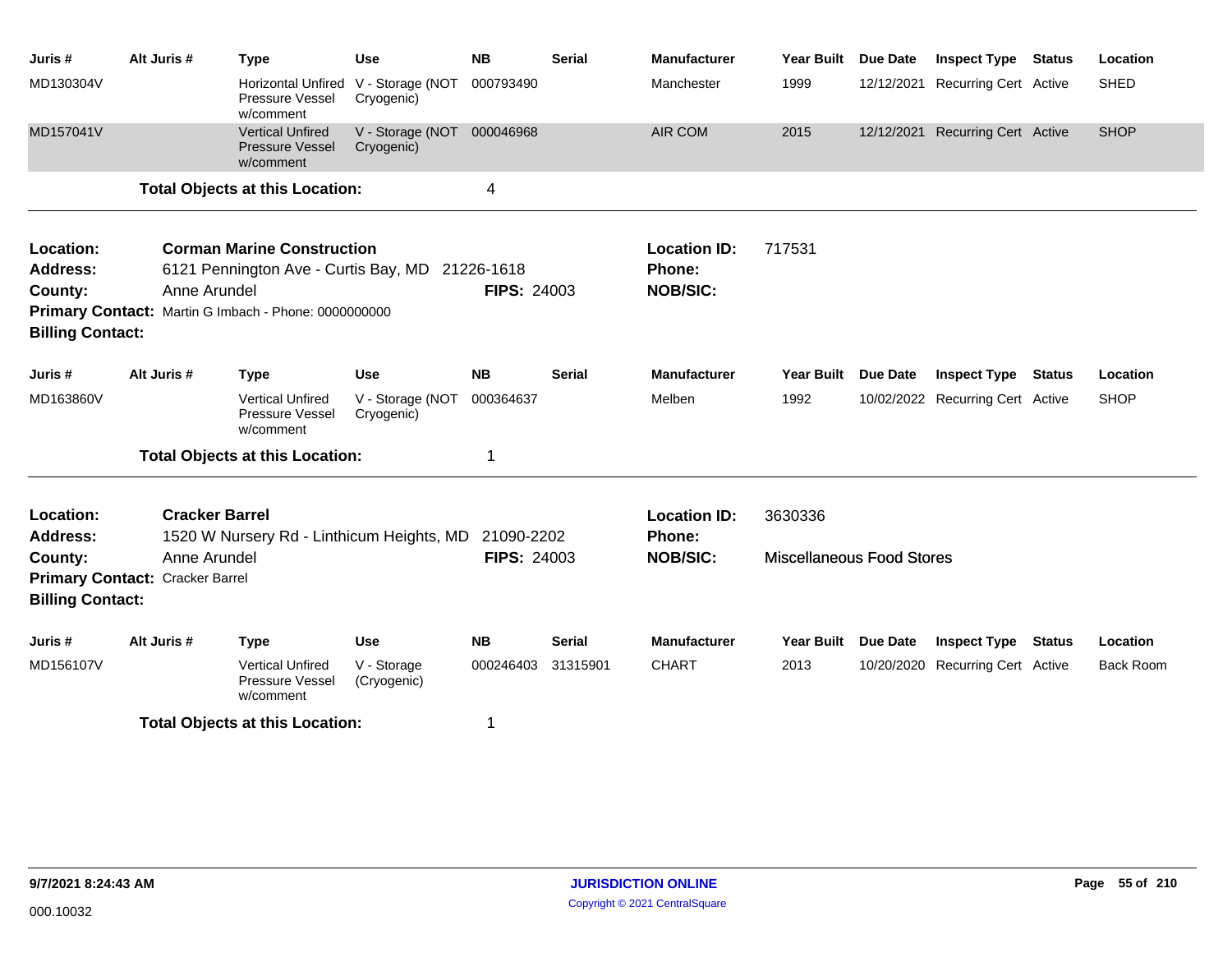| Location:<br><b>Address:</b><br>County: | <b>Criswell Collision Center</b><br>181 Defense Hwy - Annapolis, MD 21401-7074<br>Anne Arundel<br>Primary Contact: Criswell Collision Center<br><b>Billing Contact:</b><br>Alt Juris #                                                                                                                                                                                                                         |              |                                                                                                                                                                             |                                                             |                    | <b>FIPS: 24003</b> | <b>Location ID:</b><br>Phone:<br><b>NOB/SIC:</b>        | 2660292<br>443-837-0700<br>Nonclassifiable Establishments |                                      |                    |
|-----------------------------------------|----------------------------------------------------------------------------------------------------------------------------------------------------------------------------------------------------------------------------------------------------------------------------------------------------------------------------------------------------------------------------------------------------------------|--------------|-----------------------------------------------------------------------------------------------------------------------------------------------------------------------------|-------------------------------------------------------------|--------------------|--------------------|---------------------------------------------------------|-----------------------------------------------------------|--------------------------------------|--------------------|
| Juris #                                 |                                                                                                                                                                                                                                                                                                                                                                                                                |              | <b>Type</b>                                                                                                                                                                 | <b>Use</b>                                                  | <b>NB</b>          | <b>Serial</b>      | <b>Manufacturer</b>                                     | Year Built Due Date                                       | <b>Inspect Type Status</b>           | Location           |
| MD152070V                               |                                                                                                                                                                                                                                                                                                                                                                                                                |              | Pressure Vessel<br>w/comment                                                                                                                                                | Horizontal Unfired V - Storage (NOT<br>Cryogenic)           | 000956573          |                    | Manchester                                              | 2008                                                      | 09/14/2021 Recurring Cert Active     | Mechanical<br>Room |
| MD152071V                               |                                                                                                                                                                                                                                                                                                                                                                                                                |              | <b>Pressure Vessel</b><br>w/comment                                                                                                                                         | Horizontal Unfired V - Storage (NOT 000956557<br>Cryogenic) |                    |                    | Manchester                                              | 2008                                                      | 09/14/2021 Recurring Cert Active     | Mechanical<br>Room |
|                                         |                                                                                                                                                                                                                                                                                                                                                                                                                |              | <b>Total Objects at this Location:</b>                                                                                                                                      |                                                             | $\overline{c}$     |                    |                                                         |                                                           |                                      |                    |
| Location:<br><b>Address:</b><br>County: | <b>Criswell of Annapolis-Pre-Owned</b><br>2972 Solomons Island Rd - Edgewater, MD 21037-1417<br>Anne Arundel<br>Primary Contact: Michael O'Neil - Phone: 443-482-3200 - Cell: 443-482-3236 - Email: Kevin.Fleegle@CriswellCenter.com<br><b>Billing Contact:</b><br>Michael O'Neil - 1701 West St Annapolis, MD 21401-3246 - Phone: 443-482-3200 - Cell: 443-482-3236 - Email: Kevin.Fleegle@CriswellCenter.com |              |                                                                                                                                                                             |                                                             |                    | <b>FIPS: 24003</b> | <b>Location ID:</b><br><b>Phone:</b><br><b>NOB/SIC:</b> | 709715<br>443-482-3200                                    | Motor Vehicle Dealers (New and Used) |                    |
| Juris #                                 | Alt Juris #                                                                                                                                                                                                                                                                                                                                                                                                    |              | <b>Type</b>                                                                                                                                                                 | <b>Use</b>                                                  | <b>NB</b>          | <b>Serial</b>      | <b>Manufacturer</b>                                     | Year Built Due Date                                       | <b>Inspect Type Status</b>           | Location           |
| MD102960H                               |                                                                                                                                                                                                                                                                                                                                                                                                                |              | Cast Iron                                                                                                                                                                   | H - Hot Water<br>Heat (Water $\leq$<br>160 psig, 250 F)     | <b>CI</b>          |                    | Weil-McLain                                             | 1998                                                      | 01/08/2022 Recurring Cert Active     | <b>BLR RM</b>      |
|                                         |                                                                                                                                                                                                                                                                                                                                                                                                                |              | <b>Total Objects at this Location:</b>                                                                                                                                      |                                                             | 1                  |                    |                                                         |                                                           |                                      |                    |
| Location:<br><b>Address:</b><br>County: |                                                                                                                                                                                                                                                                                                                                                                                                                | Anne Arundel | <b>Crofton Sunoco (Sunoco)</b><br>2201 Defense Hwy - Crofton, MD 21114-2403<br>Primary Contact: Kathleen McCaney - Phone: 610-276-5988 - Email: kathleen.mccaney@sunoco.com |                                                             | <b>FIPS: 24003</b> |                    | <b>Location ID:</b><br>Phone:<br><b>NOB/SIC:</b>        | 3972817<br><b>Gasoline Service Stations</b>               |                                      |                    |
| <b>Billing Contact:</b>                 |                                                                                                                                                                                                                                                                                                                                                                                                                |              | Kathleen McCaney - 1815 Gallagher Rd Plymouth Meeting, PA 19462-2840 - Phone: 610-276-5988 - Email: kathleen.mccaney@sunoco.com                                             |                                                             |                    |                    |                                                         |                                                           |                                      |                    |
| Juris #                                 | Alt Juris #                                                                                                                                                                                                                                                                                                                                                                                                    |              | <b>Type</b>                                                                                                                                                                 | Use                                                         | <b>NB</b>          | Serial             | <b>Manufacturer</b>                                     | Year Built Due Date                                       | <b>Inspect Type Status</b>           | Location           |
| MD164451V                               |                                                                                                                                                                                                                                                                                                                                                                                                                |              | <b>Vertical Unfired</b><br>Pressure Vessel<br>w/comment                                                                                                                     | V - Storage (NOT<br>Cryogenic)                              | 002122466          |                    | Manchester                                              | 2019                                                      | 09/20/2023 Recurring Cert Active     | Shop               |
| 9/7/2021 8:24:43 AM                     |                                                                                                                                                                                                                                                                                                                                                                                                                |              |                                                                                                                                                                             |                                                             |                    |                    | <b>JURISDICTION ONLINE</b>                              |                                                           |                                      | Page 56 of 210     |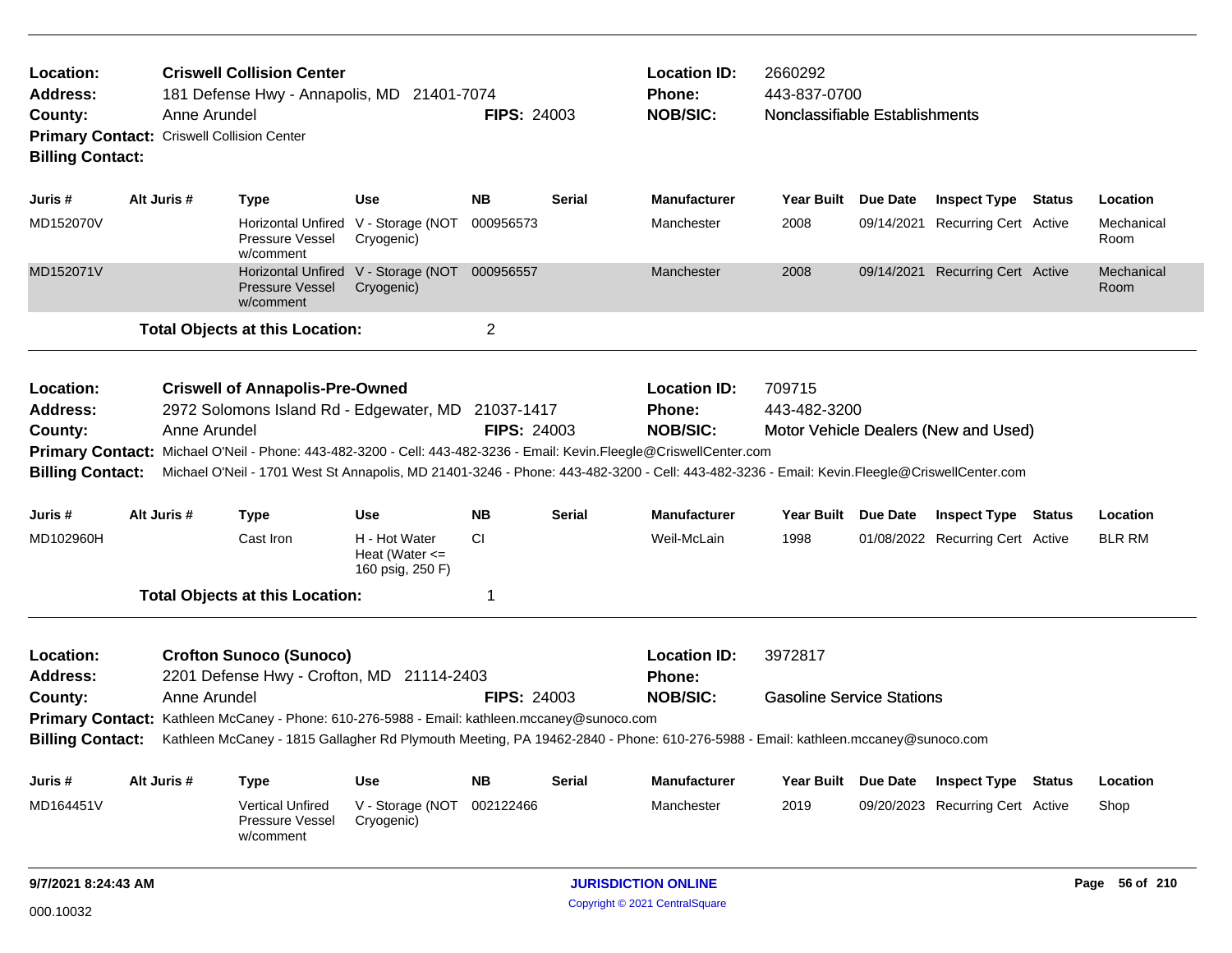| Location:<br>Address:<br>County: | <b>Crossroads Shell</b><br>8078 Ritchie Hwy - Pasadena, MD 21122-1085<br>Anne Arundel<br>Primary Contact: Mison Phillps - Phone: 410-768-1254 |                                                                                   |                                                             |                    |               | <b>Location ID:</b><br>Phone:<br><b>NOB/SIC:</b> | 708333<br><b>Automotive Dealers, NEC</b> |                 |                                             |                |
|----------------------------------|-----------------------------------------------------------------------------------------------------------------------------------------------|-----------------------------------------------------------------------------------|-------------------------------------------------------------|--------------------|---------------|--------------------------------------------------|------------------------------------------|-----------------|---------------------------------------------|----------------|
|                                  |                                                                                                                                               |                                                                                   |                                                             | <b>FIPS: 24003</b> |               |                                                  |                                          |                 |                                             |                |
| <b>Billing Contact:</b>          |                                                                                                                                               | - 8078 Ritchie Hwy Pasadena, MD 21122-1085 - Phone: 4107681254                    |                                                             |                    |               |                                                  |                                          |                 |                                             |                |
|                                  |                                                                                                                                               |                                                                                   |                                                             |                    |               |                                                  |                                          |                 |                                             |                |
| Juris #                          | Alt Juris #                                                                                                                                   | Type                                                                              | <b>Use</b>                                                  | <b>NB</b>          | <b>Serial</b> | <b>Manufacturer</b>                              | <b>Year Built</b>                        | <b>Due Date</b> | <b>Inspect Type Status</b>                  | Location       |
| MD162234V                        |                                                                                                                                               | <b>Vertical Unfired</b><br>Pressure Vessel<br>w/comment                           | V - Storage (NOT<br>Cryogenic)                              | 000702531          |               | Morganton                                        | 2017                                     |                 | 12/03/2022 Recurring Cert Active            | Car Wash       |
|                                  |                                                                                                                                               | <b>Total Objects at this Location:</b>                                            |                                                             | 1                  |               |                                                  |                                          |                 |                                             |                |
| Location:<br><b>Address:</b>     |                                                                                                                                               | <b>Curtis Bay Piers</b><br>1910 Benhill Ave - Curtis Bay, MD 21226-1433           |                                                             |                    |               | <b>Location ID:</b><br>Phone:                    | 706750                                   |                 |                                             |                |
| County:                          | Anne Arundel                                                                                                                                  |                                                                                   |                                                             | <b>FIPS: 24003</b> |               | <b>NOB/SIC:</b>                                  |                                          |                 | Transportation, communications and utlities |                |
|                                  |                                                                                                                                               | Primary Contact: Laura Zuranski - Phone: 410-354-8458                             |                                                             |                    |               |                                                  |                                          |                 |                                             |                |
| <b>Billing Contact:</b>          |                                                                                                                                               | Laura Zuranski - 1910 Benhill Ave Curtis Bay, MD 21226-1433 - Phone: 410-354-8458 |                                                             |                    |               |                                                  |                                          |                 |                                             |                |
|                                  |                                                                                                                                               |                                                                                   |                                                             |                    |               |                                                  |                                          |                 |                                             |                |
| Juris #                          | Alt Juris #                                                                                                                                   | <b>Type</b>                                                                       | <b>Use</b>                                                  | <b>NB</b>          | <b>Serial</b> | <b>Manufacturer</b>                              | Year Built Due Date                      |                 | <b>Inspect Type Status</b>                  | Location       |
| MD057955V                        |                                                                                                                                               | <b>Vertical Unfired</b><br>Pressure Vessel<br>w/comment                           | V - Storage (NOT 000679735<br>Cryogenic)                    |                    |               | Kargard                                          | 1973                                     | 05/22/2021      | <b>Recurring Cert Active</b>                | bayside yd     |
| MD088549V                        |                                                                                                                                               | <b>Vertical Unfired</b><br><b>Pressure Vessel</b><br>w/comment                    | V - Storage (NOT 000191578<br>Cryogenic)                    |                    |               | <b>Press Steel Tank</b>                          | 1969                                     |                 | 05/22/2021 Recurring Cert Active            | O/S Mach       |
| MD138443V                        |                                                                                                                                               | <b>Vertical Unfired</b><br>Pressure Vessel<br>w/comment                           | V - Storage (NOT 000644395<br>Cryogenic)                    |                    |               | SILVAN IND                                       | 2010                                     |                 | 05/22/2021 Recurring Cert Active            | Aquadon        |
| MD139151V                        |                                                                                                                                               | <b>Pressure Vessel</b><br>w/comment                                               | Horizontal Unfired V - Storage (NOT 000009866<br>Cryogenic) |                    |               | <b>BWB</b>                                       | 2010                                     |                 | 05/22/2021 Recurring Cert Active            | <b>WTR TRT</b> |
| MD152354V                        |                                                                                                                                               | <b>Vertical Unfired</b><br>Pressure Vessel<br>w/comment                           | V - Storage (NOT 001368786<br>Cryogenic)                    |                    |               | Manchester                                       | 2013                                     |                 | 05/22/2021 Recurring Cert Active            | Dmpr 3 Sply    |
|                                  |                                                                                                                                               | <b>Total Objects at this Location:</b>                                            |                                                             | 5                  |               |                                                  |                                          |                 |                                             |                |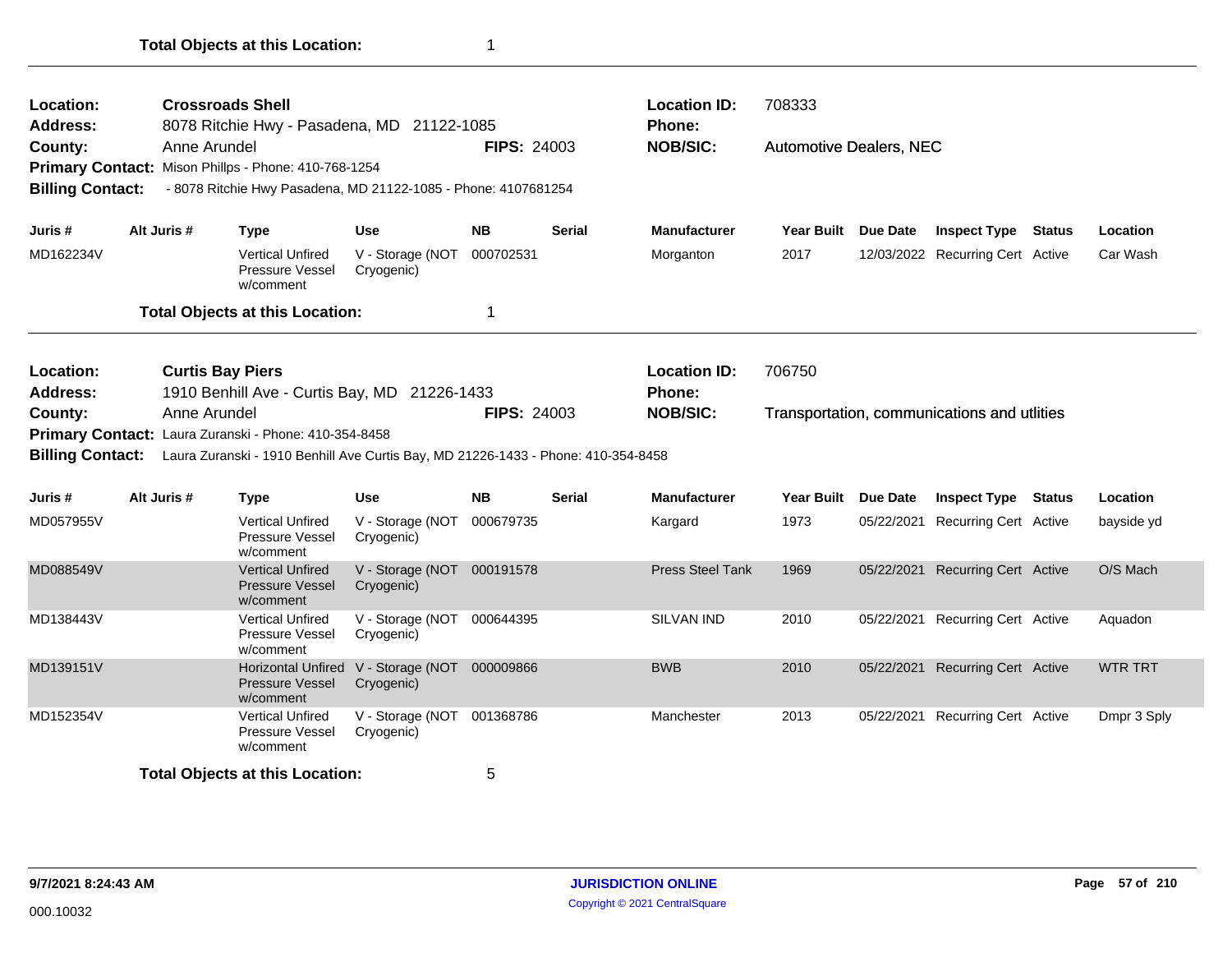|                                                       |  |                   | Pressure Vessel<br>w/comment                                                                                                                     | (Cryogenic)                                                        |                    |               |                                                                                                                                                      |                                   |                                                        |        |                |
|-------------------------------------------------------|--|-------------------|--------------------------------------------------------------------------------------------------------------------------------------------------|--------------------------------------------------------------------|--------------------|---------------|------------------------------------------------------------------------------------------------------------------------------------------------------|-----------------------------------|--------------------------------------------------------|--------|----------------|
| MD165901V                                             |  |                   | <b>Vertical Unfired</b>                                                                                                                          | V - Storage                                                        | 000044265          |               | Taylor-Wharton                                                                                                                                       | 1999                              | 10/10/2021 Recurring Cert Active                       |        | Outside        |
| Juris #                                               |  | Alt Juris #       | Type                                                                                                                                             | Use                                                                | <b>NB</b>          | Serial        | <b>Manufacturer</b>                                                                                                                                  | Year Built Due Date               | <b>Inspect Type</b>                                    | Status | Location       |
| <b>Billing Contact:</b>                               |  |                   |                                                                                                                                                  |                                                                    |                    |               | Bulk Tank Service Dept. - PO Box 5507 Rockville, MD 20855-0507 - Phone: 240-493-8405 - Cell: 301-252-0742 - Email: DFranovich@RobertsOxygen.com      |                                   |                                                        |        |                |
|                                                       |  |                   |                                                                                                                                                  |                                                                    |                    |               | Primary Contact: Roberts Oxygen Company (MD) - Phone: 240-493-8405 - Cell: 301-252-0742 - Email: DFranovich@RobertsOxygen.com                        |                                   |                                                        |        |                |
| County:                                               |  | Anne Arundel      |                                                                                                                                                  |                                                                    | <b>FIPS: 24003</b> |               | <b>NOB/SIC:</b>                                                                                                                                      | <b>Gasoline Service Stations</b>  |                                                        |        |                |
| <b>Address:</b>                                       |  |                   | 103 Mountain Rd - Pasadena, MD 21122                                                                                                             |                                                                    |                    |               | <b>Phone:</b>                                                                                                                                        |                                   |                                                        |        |                |
| Location:                                             |  |                   | Dash In (Roberts Oxygen)                                                                                                                         |                                                                    |                    |               | <b>Location ID:</b>                                                                                                                                  | 3974856                           |                                                        |        |                |
|                                                       |  |                   | <b>Total Objects at this Location:</b>                                                                                                           |                                                                    | 1                  |               |                                                                                                                                                      |                                   |                                                        |        |                |
| MD168255V                                             |  |                   | <b>Vertical Unfired</b><br>Pressure Vessel<br>w/comment                                                                                          | V - Storage<br>(Cryogenic)                                         | 000295853          |               | <b>CHART</b>                                                                                                                                         | 2017                              | 07/29/2021 Recurring Cert Active                       |        | Store Room     |
| Juris #                                               |  | Alt Juris #       | <b>Type</b>                                                                                                                                      | <b>Use</b>                                                         | <b>NB</b>          | <b>Serial</b> | <b>Manufacturer</b>                                                                                                                                  | Year Built Due Date               | <b>Inspect Type Status</b>                             |        | Location       |
| <b>Address:</b><br>County:<br><b>Billing Contact:</b> |  | Anne Arundel      | 985 Bay Ridge Rd - Annapolis, MD 21403-3934<br>Primary Contact: Charlie Patterson - Phone: 804-644-4521 - Email: charlie.patterson@arc3gases.com |                                                                    | <b>FIPS: 24003</b> |               | Phone:<br><b>NOB/SIC:</b><br>Charlie Patterson - PO Box 26269 Richmond, VA 23260-6269 - Phone: 804-644-4521 - Email: charlie.patterson@arc3gases.com | <b>Eating and Drinking Places</b> |                                                        |        |                |
| Location:                                             |  | Dark Horse (Arc3) |                                                                                                                                                  |                                                                    |                    |               | <b>Location ID:</b>                                                                                                                                  | 3965269                           |                                                        |        |                |
|                                                       |  |                   | <b>Total Objects at this Location:</b>                                                                                                           |                                                                    | $\overline{c}$     |               |                                                                                                                                                      |                                   |                                                        |        |                |
| MD159845V                                             |  |                   | <b>Pressure Vessel</b><br>w/comment                                                                                                              | Horizontal Unfired V - Storage (NOT 000647798 652169<br>Cryogenic) |                    |               | Morganton                                                                                                                                            | 2017                              | 02/12/2022 Recurring Cert Active                       |        | 2nd Floor Loft |
| MD116088V                                             |  |                   | <b>Vertical Unfired</b><br>Pressure Vessel<br>w/comment                                                                                          | V - Storage (NOT<br>Cryogenic)                                     | 000298692          |               | <b>Steel Fab</b>                                                                                                                                     | 2002                              | 02/12/2022 Recurring Cert Active                       |        | 2nd floor loft |
| Juris #                                               |  | Alt Juris #       | <b>Type</b>                                                                                                                                      | <b>Use</b>                                                         | NΒ                 | <b>Serial</b> | <b>Manufacturer</b>                                                                                                                                  | Year Built Due Date               | <b>Inspect Type Status</b>                             |        | Location       |
| <b>Billing Contact:</b>                               |  |                   |                                                                                                                                                  |                                                                    |                    |               | Mike Lavicka - 8027 Fort Smallwood Rd Curtis Bay, MD 21226-1911 - Phone: 443-770-0399 - Email: dmautobodyinc@gmail.com                               |                                   |                                                        |        |                |
| County:                                               |  | Anne Arundel      | Primary Contact: Mike Lavicka - Phone: 443-770-0399 - Email: dmautobodyinc@gmail.com                                                             |                                                                    | <b>FIPS: 24003</b> |               | <b>NOB/SIC:</b>                                                                                                                                      |                                   | Top, Body, and Upholstery Repair Shops and Paint Shops |        |                |
| Address:                                              |  |                   | 8027 Fort Smallwood Rd - Curtis Bay, MD 21226-1911                                                                                               |                                                                    |                    |               | Phone:                                                                                                                                               | 443-770-0399                      |                                                        |        |                |
| Location:                                             |  |                   | D & M Auto Body                                                                                                                                  |                                                                    |                    |               | <b>Location ID:</b>                                                                                                                                  | 754531                            |                                                        |        |                |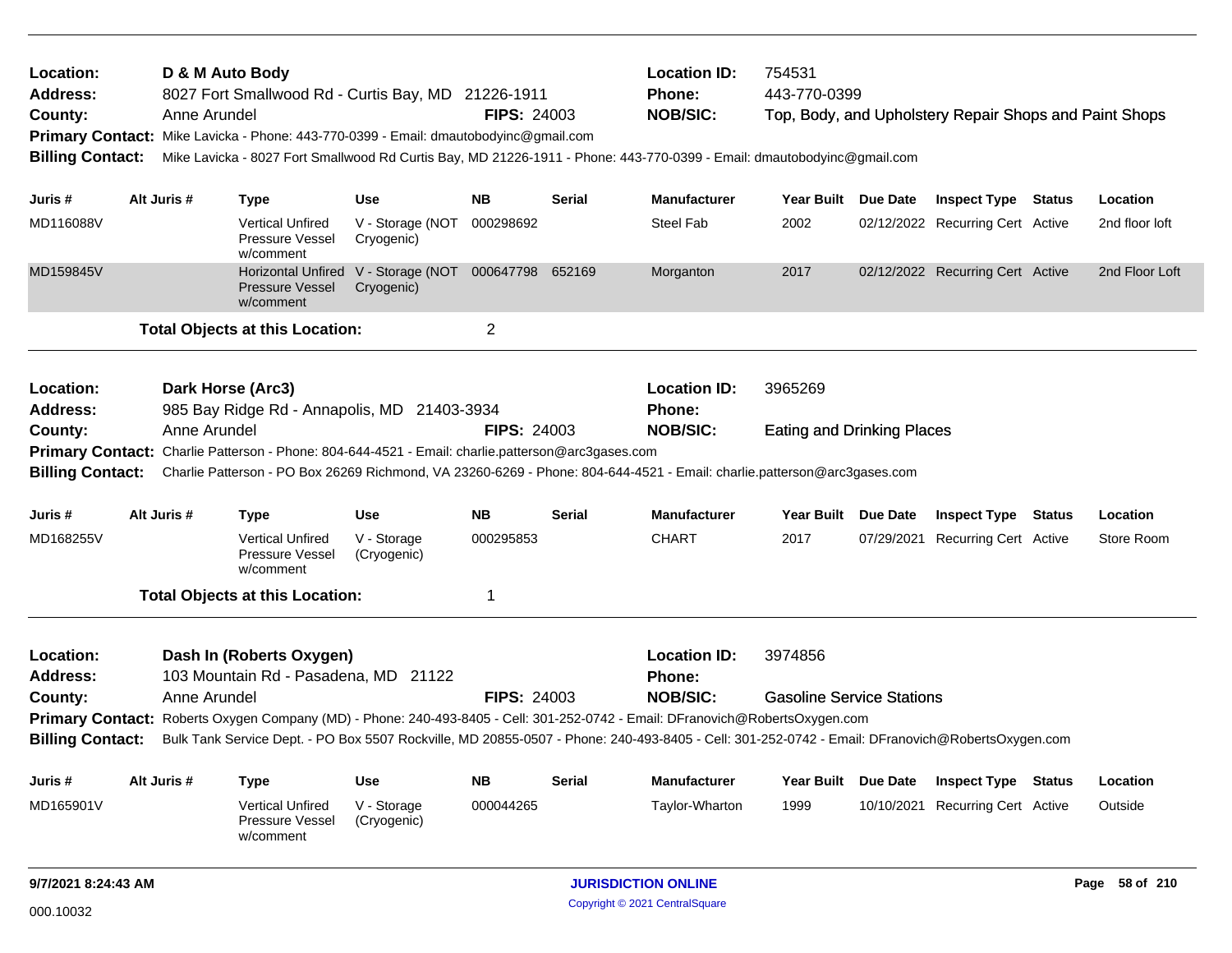| Location:<br>Address:<br>County:<br><b>Primary Contact:</b>                                                                             |  | Anne Arundel | Dash In (Roberts Oxygen)<br>3075 Solomons Island Rd - Edgewater, MD 21037-1436 |                            | <b>FIPS: 24003</b> |               | <b>Location ID:</b><br><b>Phone:</b><br><b>NOB/SIC:</b><br>Roberts Oxygen Company (MD) - Phone: 240-493-8405 - Cell: 301-252-0742 - Email: DFranovich@RobertsOxygen.com | 4010388                          |                 |                                  |                |
|-----------------------------------------------------------------------------------------------------------------------------------------|--|--------------|--------------------------------------------------------------------------------|----------------------------|--------------------|---------------|-------------------------------------------------------------------------------------------------------------------------------------------------------------------------|----------------------------------|-----------------|----------------------------------|----------------|
| <b>Billing Contact:</b>                                                                                                                 |  |              |                                                                                |                            |                    |               | Bulk Tank Service Dept. - PO Box 5507 Rockville, MD 20855-0507 - Phone: 240-493-8405 - Cell: 301-252-0742 - Email: DFranovich@RobertsOxygen.com                         |                                  |                 |                                  |                |
| Juris #                                                                                                                                 |  | Alt Juris #  | <b>Type</b>                                                                    | <b>Use</b>                 | <b>NB</b>          | <b>Serial</b> | <b>Manufacturer</b>                                                                                                                                                     | Year Built Due Date              |                 | <b>Inspect Type Status</b>       | Location       |
| MD166856V                                                                                                                               |  |              | <b>Vertical Unfired</b><br>Pressure Vessel<br>w/comment                        | V - Storage<br>(Cryogenic) | 000021455          |               | Taylor-Wharton                                                                                                                                                          | 1995                             |                 | 02/26/2022 Recurring Cert Active | Outside        |
|                                                                                                                                         |  |              | <b>Total Objects at this Location:</b>                                         |                            | 1                  |               |                                                                                                                                                                         |                                  |                 |                                  |                |
| Location:<br><b>Address:</b>                                                                                                            |  |              | Dash In (Roberts Oxygen)<br>3900 Mountain Rd - Pasadena, MD 21122-4430         |                            |                    |               | <b>Location ID:</b><br>Phone:                                                                                                                                           | 3974848                          |                 |                                  |                |
| County:                                                                                                                                 |  | Anne Arundel |                                                                                |                            | <b>FIPS: 24003</b> |               | <b>NOB/SIC:</b>                                                                                                                                                         | <b>Gasoline Service Stations</b> |                 |                                  |                |
| Roberts Oxygen Company (MD) - Phone: 240-493-8405 - Cell: 301-252-0742 - Email: DFranovich@RobertsOxygen.com<br><b>Primary Contact:</b> |  |              |                                                                                |                            |                    |               |                                                                                                                                                                         |                                  |                 |                                  |                |
| <b>Billing Contact:</b>                                                                                                                 |  |              |                                                                                |                            |                    |               | Bulk Tank Service Dept. - PO Box 5507 Rockville, MD 20855-0507 - Phone: 240-493-8405 - Cell: 301-252-0742 - Email: DFranovich@RobertsOxygen.com                         |                                  |                 |                                  |                |
| Juris #                                                                                                                                 |  | Alt Juris #  | <b>Type</b>                                                                    | <b>Use</b>                 | <b>NB</b>          | <b>Serial</b> | <b>Manufacturer</b>                                                                                                                                                     | <b>Year Built</b>                | <b>Due Date</b> | <b>Inspect Type Status</b>       | Location       |
| MD165991V                                                                                                                               |  |              | <b>Vertical Unfired</b><br>Pressure Vessel<br>w/comment                        | V - Storage<br>(Cryogenic) | 000004766          |               | Taylor-Wharton                                                                                                                                                          | 1988                             |                 | 10/10/2021 Recurring Cert Active | Store Room     |
|                                                                                                                                         |  |              | <b>Total Objects at this Location:</b>                                         |                            | 1                  |               |                                                                                                                                                                         |                                  |                 |                                  |                |
| Location:<br>Address:                                                                                                                   |  |              | Dash In (Roberts Oxygen)<br>6616 Ritchie Hwy - Glen Burnie, MD 21061-2317      |                            |                    |               | <b>Location ID:</b><br><b>Phone:</b>                                                                                                                                    | 3974881                          |                 |                                  |                |
| County:                                                                                                                                 |  | Anne Arundel |                                                                                |                            | <b>FIPS: 24003</b> |               | <b>NOB/SIC:</b>                                                                                                                                                         | <b>Gasoline Service Stations</b> |                 |                                  |                |
|                                                                                                                                         |  |              |                                                                                |                            |                    |               | Primary Contact: Roberts Oxygen Company (MD) - Phone: 240-493-8405 - Cell: 301-252-0742 - Email: DFranovich@RobertsOxygen.com                                           |                                  |                 |                                  |                |
| <b>Billing Contact:</b>                                                                                                                 |  |              |                                                                                |                            |                    |               | Bulk Tank Service Dept. - PO Box 5507 Rockville, MD 20855-0507 - Phone: 240-493-8405 - Cell: 301-252-0742 - Email: DFranovich@RobertsOxygen.com                         |                                  |                 |                                  |                |
| Juris #                                                                                                                                 |  | Alt Juris #  | Type                                                                           | <b>Use</b>                 | <b>NB</b>          | <b>Serial</b> | <b>Manufacturer</b>                                                                                                                                                     | Year Built                       | Due Date        | <b>Inspect Type Status</b>       | Location       |
| MD164455V                                                                                                                               |  |              | <b>Vertical Unfired</b><br>Pressure Vessel<br>w/comment                        | V - Storage<br>(Cryogenic) | 000004233          |               | Taylor-Wharton                                                                                                                                                          | 1990                             |                 | 10/10/2021 Recurring Cert Active | Outside        |
|                                                                                                                                         |  |              | <b>Total Objects at this Location:</b>                                         |                            | 1                  |               |                                                                                                                                                                         |                                  |                 |                                  |                |
| 9/7/2021 8:24:43 AM                                                                                                                     |  |              |                                                                                |                            |                    |               | <b>JURISDICTION ONLINE</b>                                                                                                                                              |                                  |                 |                                  | Page 59 of 210 |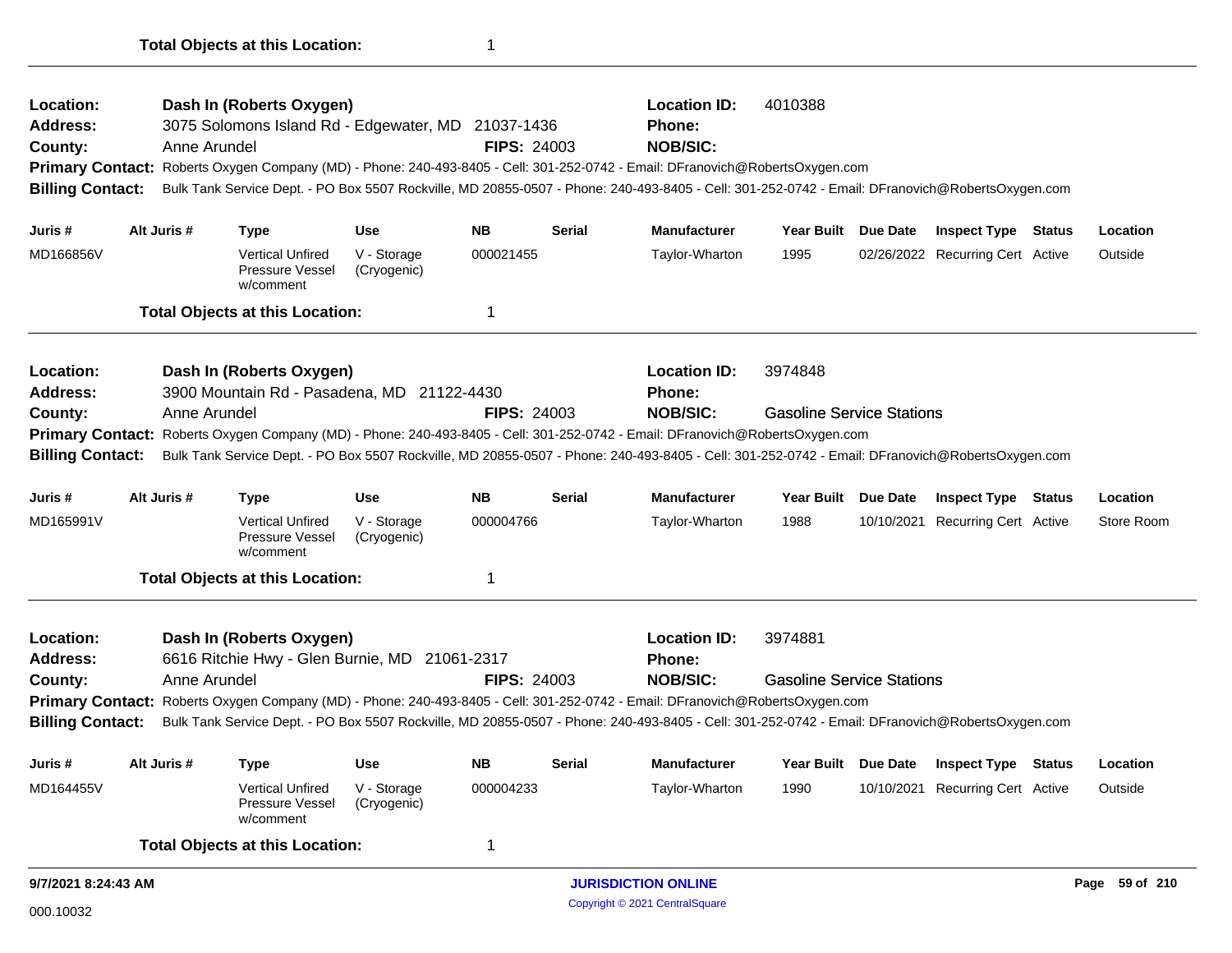| Dash In (Roberts Oxygen)<br><b>Location ID:</b><br>3987453<br>Location:<br>7845 Quarterfield Rd Ste A - Severn, MD 21144-1305<br><b>Address:</b><br><b>Phone:</b><br><b>NOB/SIC:</b><br><b>FIPS: 24003</b><br><b>Gasoline Service Stations</b><br>County:<br>Anne Arundel<br>Primary Contact: Roberts Oxygen Company (MD) - Phone: 240-493-8405 - Cell: 301-252-0742 - Email: DFranovich@RobertsOxygen.com<br>Bulk Tank Service Dept. - PO Box 5507 Rockville, MD 20855-0507 - Phone: 240-493-8405 - Cell: 301-252-0742 - Email: DFranovich@RobertsOxygen.com<br><b>Billing Contact:</b><br><b>NB</b><br>Alt Juris #<br><b>Use</b><br><b>Serial</b><br><b>Manufacturer</b><br>Year Built Due Date<br>Juris # |              |                                                                              |                            |                    |                                                                                                                                                                                                                                                                                                                                      |                                                                                                                                                                                                                                                                                                                                             |                     |  |                                                                |                     |
|--------------------------------------------------------------------------------------------------------------------------------------------------------------------------------------------------------------------------------------------------------------------------------------------------------------------------------------------------------------------------------------------------------------------------------------------------------------------------------------------------------------------------------------------------------------------------------------------------------------------------------------------------------------------------------------------------------------|--------------|------------------------------------------------------------------------------|----------------------------|--------------------|--------------------------------------------------------------------------------------------------------------------------------------------------------------------------------------------------------------------------------------------------------------------------------------------------------------------------------------|---------------------------------------------------------------------------------------------------------------------------------------------------------------------------------------------------------------------------------------------------------------------------------------------------------------------------------------------|---------------------|--|----------------------------------------------------------------|---------------------|
|                                                                                                                                                                                                                                                                                                                                                                                                                                                                                                                                                                                                                                                                                                              |              |                                                                              |                            |                    |                                                                                                                                                                                                                                                                                                                                      |                                                                                                                                                                                                                                                                                                                                             |                     |  |                                                                |                     |
| MD165071V                                                                                                                                                                                                                                                                                                                                                                                                                                                                                                                                                                                                                                                                                                    |              | <b>Type</b><br><b>Vertical Unfired</b><br>Pressure Vessel<br>w/comment       | V - Storage<br>(Cryogenic) | 000004244          |                                                                                                                                                                                                                                                                                                                                      | Taylor-Wharton                                                                                                                                                                                                                                                                                                                              | 1990                |  | <b>Inspect Type Status</b><br>10/17/2021 Recurring Cert Active | Location<br>Outside |
|                                                                                                                                                                                                                                                                                                                                                                                                                                                                                                                                                                                                                                                                                                              |              | <b>Total Objects at this Location:</b>                                       |                            | $\mathbf 1$        |                                                                                                                                                                                                                                                                                                                                      |                                                                                                                                                                                                                                                                                                                                             |                     |  |                                                                |                     |
| Location:<br><b>Address:</b><br>County:<br><b>Billing Contact:</b>                                                                                                                                                                                                                                                                                                                                                                                                                                                                                                                                                                                                                                           | Anne Arundel | Dash In (Roberts Oxygen)<br>8078 Ritchie Hwy - Pasadena, MD 21122-1085       |                            | <b>FIPS: 24003</b> |                                                                                                                                                                                                                                                                                                                                      | <b>Location ID:</b><br><b>Phone:</b><br><b>NOB/SIC:</b><br>Primary Contact: Roberts Oxygen Company (MD) - Phone: 240-493-8405 - Cell: 301-252-0742 - Email: DFranovich@RobertsOxygen.com<br>Bulk Tank Service Dept. - PO Box 5507 Rockville, MD 20855-0507 - Phone: 240-493-8405 - Cell: 301-252-0742 - Email: DFranovich@RobertsOxygen.com | 4019293             |  |                                                                |                     |
| Juris #                                                                                                                                                                                                                                                                                                                                                                                                                                                                                                                                                                                                                                                                                                      | Alt Juris #  | <b>Type</b>                                                                  | <b>Use</b>                 | <b>NB</b>          | Serial                                                                                                                                                                                                                                                                                                                               | <b>Manufacturer</b>                                                                                                                                                                                                                                                                                                                         | Year Built Due Date |  | <b>Inspect Type Status</b>                                     | Location            |
| MD162235V                                                                                                                                                                                                                                                                                                                                                                                                                                                                                                                                                                                                                                                                                                    |              | <b>Vertical Unfired</b><br>Pressure Vessel<br>w/comment                      | V - Storage<br>(Cryogenic) | 000068458          |                                                                                                                                                                                                                                                                                                                                      | Taylor-Wharton                                                                                                                                                                                                                                                                                                                              | 2003                |  | 05/06/2022 Recurring Cert Active                               | Outside             |
|                                                                                                                                                                                                                                                                                                                                                                                                                                                                                                                                                                                                                                                                                                              |              | <b>Total Objects at this Location:</b>                                       |                            | $\mathbf 1$        |                                                                                                                                                                                                                                                                                                                                      |                                                                                                                                                                                                                                                                                                                                             |                     |  |                                                                |                     |
| Location:<br><b>Address:</b><br>County:<br><b>Billing Contact:</b>                                                                                                                                                                                                                                                                                                                                                                                                                                                                                                                                                                                                                                           | Anne Arundel | Dash In (Roberts Oxygen)<br>8695 Fort Smallwood Rd - Pasadena, MD 21122-2402 |                            | <b>FIPS: 24003</b> | <b>Location ID:</b><br>Phone:<br><b>NOB/SIC:</b><br>Primary Contact: Roberts Oxygen Company (MD) - Phone: 240-493-8405 - Cell: 301-252-0742 - Email: DFranovich@RobertsOxygen.com<br>Bulk Tank Service Dept. - PO Box 5507 Rockville, MD 20855-0507 - Phone: 240-493-8405 - Cell: 301-252-0742 - Email: DFranovich@RobertsOxygen.com | 3974852<br><b>Gasoline Service Stations</b>                                                                                                                                                                                                                                                                                                 |                     |  |                                                                |                     |
| Juris #                                                                                                                                                                                                                                                                                                                                                                                                                                                                                                                                                                                                                                                                                                      | Alt Juris #  | <b>Type</b>                                                                  | <b>Use</b>                 | <b>NB</b>          | <b>Serial</b>                                                                                                                                                                                                                                                                                                                        | <b>Manufacturer</b>                                                                                                                                                                                                                                                                                                                         | Year Built Due Date |  | <b>Inspect Type Status</b>                                     | Location            |
| MD165992V                                                                                                                                                                                                                                                                                                                                                                                                                                                                                                                                                                                                                                                                                                    |              | <b>Vertical Unfired</b><br>Pressure Vessel<br>w/comment                      | V - Storage<br>(Cryogenic) | 000036287          |                                                                                                                                                                                                                                                                                                                                      | MVE Inc                                                                                                                                                                                                                                                                                                                                     | 1990                |  | 10/10/2021 Recurring Cert Active                               | Store Room          |
|                                                                                                                                                                                                                                                                                                                                                                                                                                                                                                                                                                                                                                                                                                              |              | <b>Total Objects at this Location:</b>                                       |                            | 1                  |                                                                                                                                                                                                                                                                                                                                      |                                                                                                                                                                                                                                                                                                                                             |                     |  |                                                                |                     |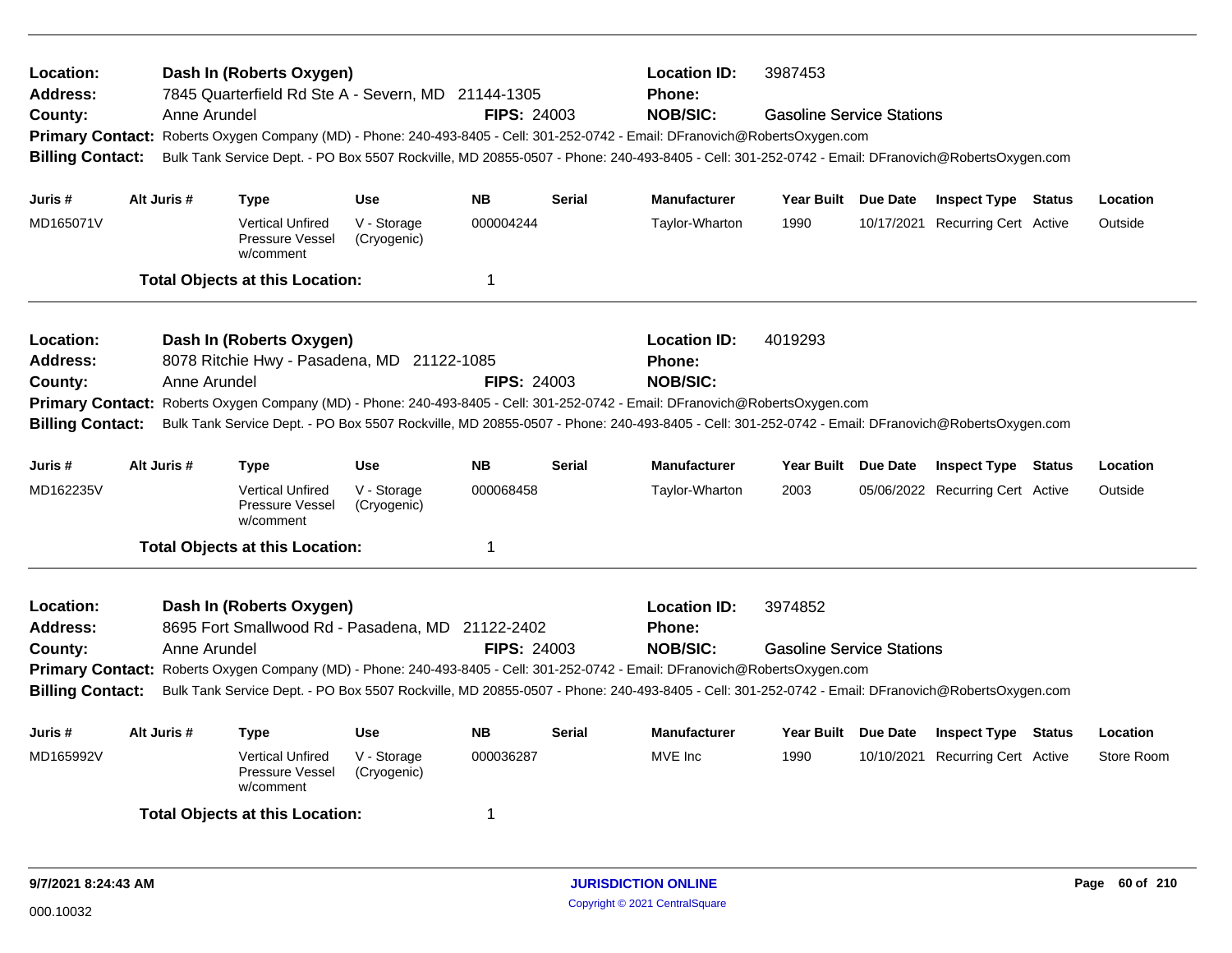| Location:<br><b>Address:</b> |              | Dash In - Car Wash<br>6616 Ritchie Hwy - Glen Burnie, MD 21061-2317                                                                             |                                                   |                         |               | <b>Location ID:</b><br><b>Phone:</b> | 3974884                          |                                                  |             |
|------------------------------|--------------|-------------------------------------------------------------------------------------------------------------------------------------------------|---------------------------------------------------|-------------------------|---------------|--------------------------------------|----------------------------------|--------------------------------------------------|-------------|
| County:                      | Anne Arundel |                                                                                                                                                 |                                                   | <b>FIPS: 24003</b>      |               | <b>NOB/SIC:</b>                      | <b>Gasoline Service Stations</b> |                                                  |             |
|                              |              | Primary Contact: Dash In - Car Wash - Phone: 410-684-5267                                                                                       |                                                   |                         |               |                                      |                                  |                                                  |             |
| <b>Billing Contact:</b>      |              | - 6616 Ritchie Hwy Glen Burnie, MD 21061-2317 - Phone: 410-684-5267                                                                             |                                                   |                         |               |                                      |                                  |                                                  |             |
|                              |              |                                                                                                                                                 |                                                   |                         |               |                                      |                                  |                                                  |             |
| Juris #                      | Alt Juris #  | <b>Type</b>                                                                                                                                     | <b>Use</b>                                        | <b>NB</b>               | <b>Serial</b> | <b>Manufacturer</b>                  | Year Built Due Date              | <b>Inspect Type Status</b>                       | Location    |
| MD164459V                    |              | <b>Vertical Unfired</b><br>Pressure Vessel<br>w/comment                                                                                         | V - Storage (NOT<br>Cryogenic)                    | 000638469               |               | Morganton                            | 2017                             | 10/10/2021 Recurring Cert Active                 | Car Wash    |
|                              |              | <b>Total Objects at this Location:</b>                                                                                                          |                                                   | $\overline{\mathbf{1}}$ |               |                                      |                                  |                                                  |             |
| Location:                    |              | Dash In Shell (Roberts)                                                                                                                         |                                                   |                         |               | <b>Location ID:</b>                  | 3992525                          |                                                  |             |
| <b>Address:</b>              |              | 724 Nursery Rd - Linthicum Heights, MD 21090-1409                                                                                               |                                                   |                         |               | <b>Phone:</b>                        |                                  |                                                  |             |
| County:                      | Anne Arundel |                                                                                                                                                 |                                                   | <b>FIPS: 24003</b>      |               | <b>NOB/SIC:</b>                      | <b>Gasoline Service Stations</b> |                                                  |             |
|                              |              | Primary Contact: Roberts Oxygen Company (MD) - Phone: 240-493-8405 - Cell: 301-252-0742 - Email: DFranovich@RobertsOxygen.com                   |                                                   |                         |               |                                      |                                  |                                                  |             |
| <b>Billing Contact:</b>      |              | Bulk Tank Service Dept. - PO Box 5507 Rockville, MD 20855-0507 - Phone: 240-493-8405 - Cell: 301-252-0742 - Email: DFranovich@RobertsOxygen.com |                                                   |                         |               |                                      |                                  |                                                  |             |
| Juris #                      | Alt Juris #  | <b>Type</b>                                                                                                                                     | <b>Use</b>                                        | <b>NB</b>               | <b>Serial</b> | <b>Manufacturer</b>                  | Year Built Due Date              | <b>Inspect Type Status</b>                       | Location    |
| MD166021V                    |              | <b>Vertical Unfired</b><br>Pressure Vessel<br>w/comment                                                                                         | V - Storage<br>(Cryogenic)                        | 000020509               |               | Taylor                               | 1992                             | 11/20/2021 Recurring Cert Active                 | Outside     |
|                              |              | <b>Total Objects at this Location:</b>                                                                                                          |                                                   | $\overline{\mathbf{1}}$ |               |                                      |                                  |                                                  |             |
| Location:                    |              | <b>Dempsey Import Auto</b>                                                                                                                      |                                                   |                         |               | <b>Location ID:</b>                  | 708799                           |                                                  |             |
| <b>Address:</b>              |              | 1926 Lincoln Dr - Annapolis, MD 21401-4119                                                                                                      |                                                   |                         |               | <b>Phone:</b>                        |                                  |                                                  |             |
| County:                      | Anne Arundel |                                                                                                                                                 |                                                   | <b>FIPS: 24003</b>      |               | <b>NOB/SIC:</b>                      |                                  | Automotive dealers and gasoline service stations |             |
|                              |              | Primary Contact: William H. Dempsey - Phone: 410-268-5538/410-693-7305                                                                          |                                                   |                         |               |                                      |                                  |                                                  |             |
| <b>Billing Contact:</b>      |              | William H. Dempsey - 1926 Lincoln Dr Annapolis, MD 21401-4119 - Phone: 410-268-5538/410-693-7305                                                |                                                   |                         |               |                                      |                                  |                                                  |             |
| Juris #                      | Alt Juris #  | <b>Type</b>                                                                                                                                     | <b>Use</b>                                        | <b>NB</b>               | <b>Serial</b> | Manufacturer                         | Year Built Due Date              | <b>Inspect Type Status</b>                       | Location    |
| MD098167V                    |              | Pressure Vessel<br>w/comment                                                                                                                    | Horizontal Unfired V - Storage (NOT<br>Cryogenic) | 000006559               |               | Melben                               | 1979                             | 09/16/2022 Recurring Cert Active                 | <b>SHOP</b> |
|                              |              | <b>Total Objects at this Location:</b>                                                                                                          |                                                   | -1                      |               |                                      |                                  |                                                  |             |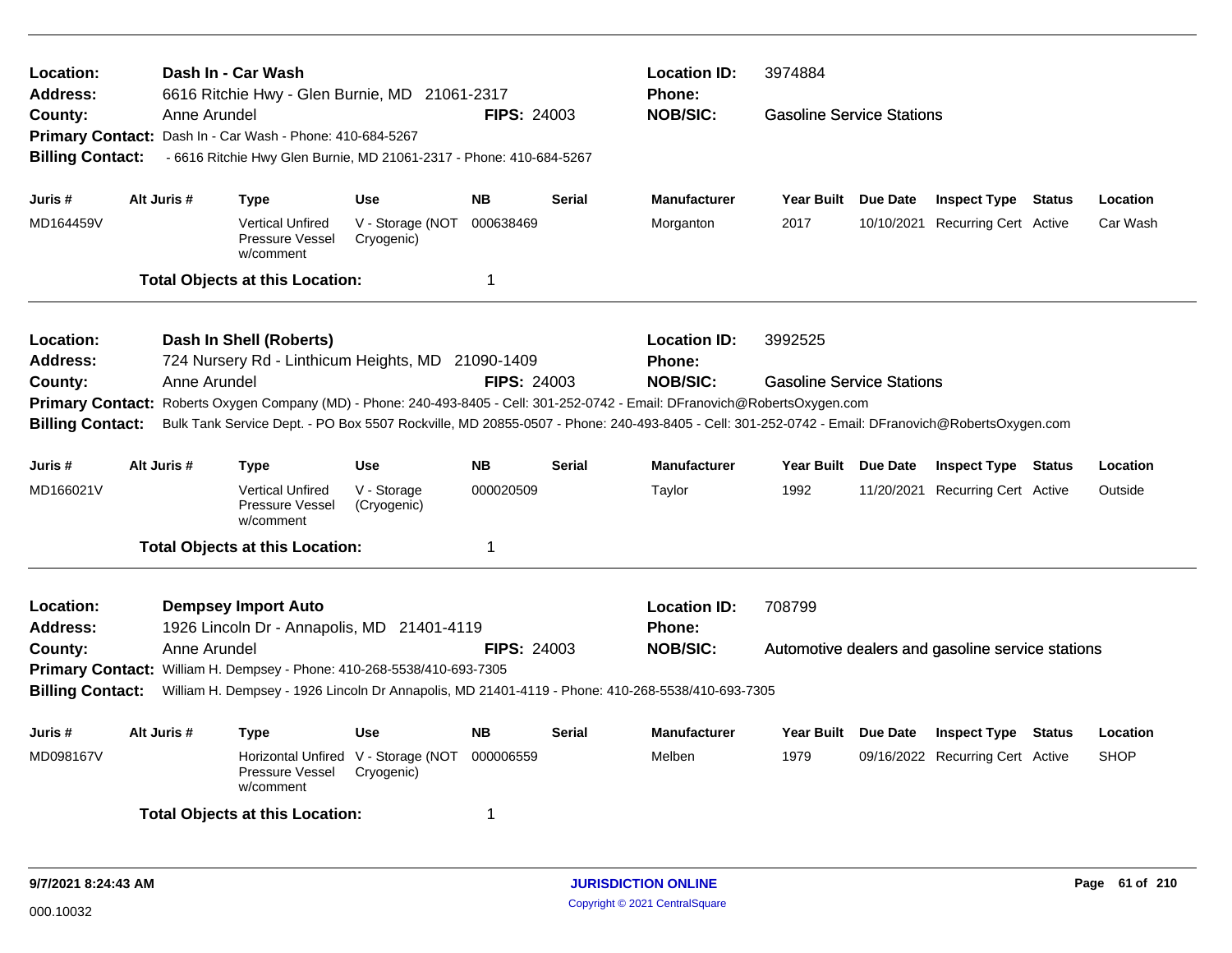| Location:<br><b>Address:</b>                                                |              | <b>Detrichs Auto Body Plus</b><br>8012 Fort Smallwood Rd - Curtis Bay, MD 21226-1910                                                     |                                                   |                    |               | <b>Location ID:</b><br><b>Phone:</b> | 708886            |                 |                                                  |        |                |
|-----------------------------------------------------------------------------|--------------|------------------------------------------------------------------------------------------------------------------------------------------|---------------------------------------------------|--------------------|---------------|--------------------------------------|-------------------|-----------------|--------------------------------------------------|--------|----------------|
| County:<br><b>Billing Contact:</b>                                          | Anne Arundel | Primary Contact: Tom Detrich - Phone: 410-360-2277<br>Tom Detrich - 8012 Ft Smallwood Rd Curtis Bay, MD 21226-1910 - Phone: 410-360-2277 |                                                   | <b>FIPS: 24003</b> |               | <b>NOB/SIC:</b>                      |                   |                 | Automotive dealers and gasoline service stations |        |                |
| Juris #                                                                     | Alt Juris #  | <b>Type</b>                                                                                                                              | <b>Use</b>                                        | <b>NB</b>          | <b>Serial</b> | <b>Manufacturer</b>                  | <b>Year Built</b> | <b>Due Date</b> | <b>Inspect Type Status</b>                       |        | Location       |
| MD108414V                                                                   |              | <b>Vertical Unfired</b><br><b>Pressure Vessel</b><br>w/comment                                                                           | V - Storage (NOT<br>Cryogenic)                    | None<br>Found      |               | <b>Brunner</b>                       | 1999              |                 | 11/16/2022 Recurring Cert Active                 |        | <b>OUTSIDE</b> |
| MD108415V                                                                   |              | <b>Vertical Unfired</b><br><b>Pressure Vessel</b><br>w/comment                                                                           | V - Storage (NOT<br>Cryogenic)                    | 000076198          |               | <b>Brunner</b>                       | 1999              |                 | 11/16/2022 Recurring Cert Active                 |        | <b>OUTSIDE</b> |
|                                                                             |              | <b>Total Objects at this Location:</b>                                                                                                   |                                                   | 2                  |               |                                      |                   |                 |                                                  |        |                |
| Location:                                                                   |              | <b>Dickenson Fleet Services</b>                                                                                                          |                                                   |                    |               | <b>Location ID:</b>                  | 731296            |                 |                                                  |        |                |
| Address:                                                                    |              | 395 Mount Vernon Ave - Odenton, MD 21113-1307                                                                                            |                                                   |                    |               | <b>Phone:</b>                        |                   |                 |                                                  |        |                |
| County:                                                                     | Anne Arundel |                                                                                                                                          |                                                   | <b>FIPS: 24003</b> |               | <b>NOB/SIC:</b>                      |                   |                 | <b>Automotive Transmission Repair Shops</b>      |        |                |
| <b>Primary Contact: Dickenson Fleet Services</b><br><b>Billing Contact:</b> |              | Stephen Broadwater - PO Box 289 Chester, MD 21619-0289                                                                                   |                                                   |                    |               |                                      |                   |                 |                                                  |        |                |
| Juris #                                                                     | Alt Juris #  | <b>Type</b>                                                                                                                              | <b>Use</b>                                        | <b>NB</b>          | <b>Serial</b> | <b>Manufacturer</b>                  | Year Built        | Due Date        | <b>Inspect Type</b>                              | Status | Location       |
| MD115144V                                                                   |              | Pressure Vessel<br>w/comment                                                                                                             | Horizontal Unfired V - Storage (NOT<br>Cryogenic) | 000106778          |               | <b>Buckeye</b>                       | 1977              |                 | 03/28/2020 Recurring Cert Active                 |        | Comp Shed      |
| MD115145V                                                                   |              | <b>Pressure Vessel</b><br>w/comment                                                                                                      | Horizontal Unfired V - Storage (NOT<br>Cryogenic) | 000295186          |               | Manchester                           | 1979              |                 | 03/28/2020 Recurring Cert Active                 |        | Storage Room   |
|                                                                             |              | Tatal Okiaata at this Lagatian.                                                                                                          |                                                   | $\sim$             |               |                                      |                   |                 |                                                  |        |                |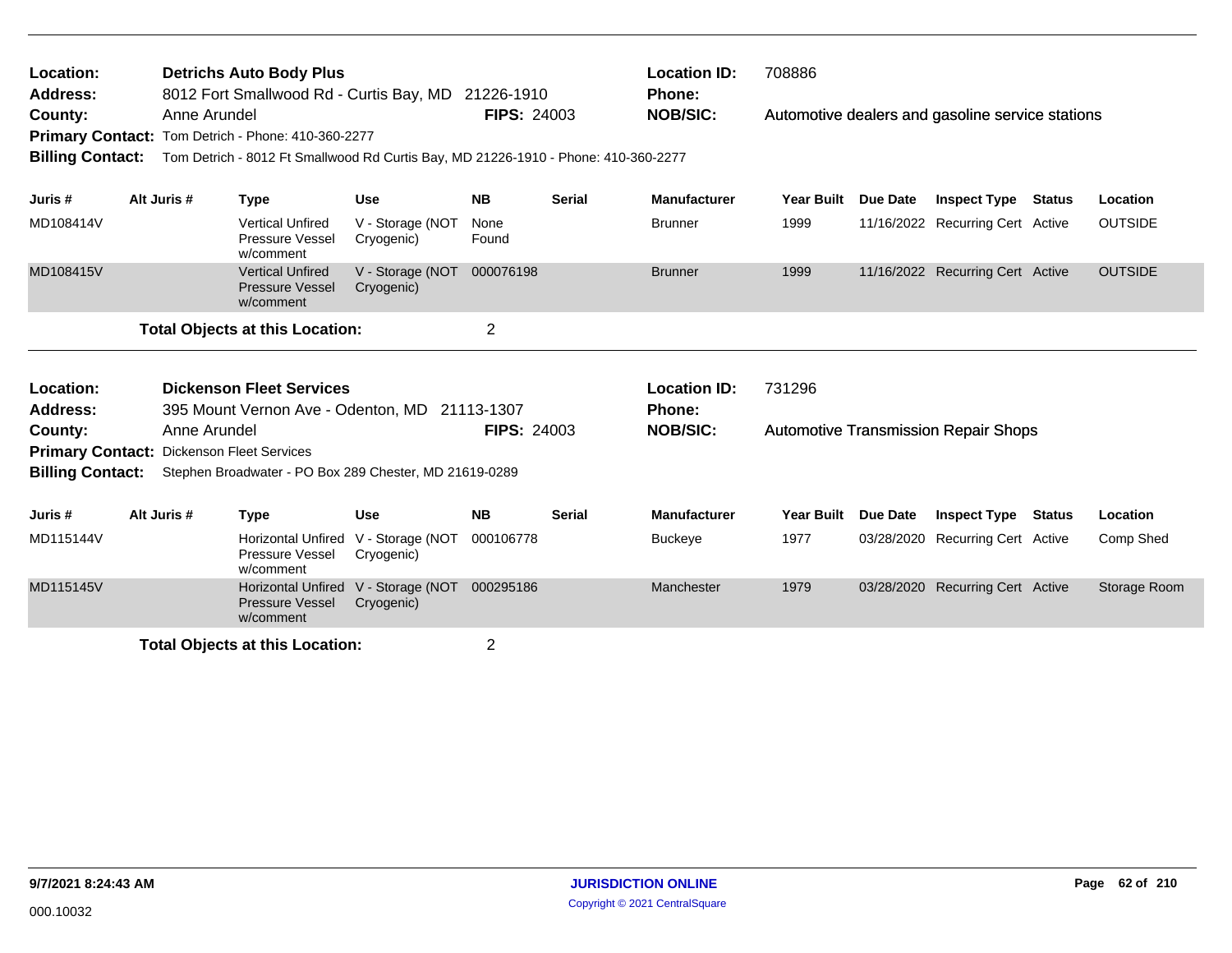| <b>Donnelly's Dockside (Arc3)</b><br><b>Location ID:</b><br>3963499<br>Location:<br><b>Address:</b><br>1050 Deep Creek Ave - Arnold, MD 21012-1731<br>Phone:<br><b>NOB/SIC:</b><br><b>FIPS: 24003</b><br>County:<br>Anne Arundel<br><b>Eating and Drinking Places</b><br>Primary Contact: Charlie Patterson - Phone: 804-644-4521 - Email: charlie.patterson@arc3gases.com<br>Charlie Patterson - PO Box 26269 Richmond, VA 23260-6269 - Phone: 804-644-4521 - Email: charlie.patterson@arc3gases.com<br><b>Billing Contact:</b><br>Alt Juris #<br><b>NB</b><br>Manufacturer<br><b>Use</b><br><b>Serial</b><br>Year Built Due Date<br><b>Inspect Type Status</b><br>Juris # |  |                     |                                                                        |                                                               |                    |               |                                                                                                                                                                                                                                                                                                     |                                  |                                  |  |                                           |
|-----------------------------------------------------------------------------------------------------------------------------------------------------------------------------------------------------------------------------------------------------------------------------------------------------------------------------------------------------------------------------------------------------------------------------------------------------------------------------------------------------------------------------------------------------------------------------------------------------------------------------------------------------------------------------|--|---------------------|------------------------------------------------------------------------|---------------------------------------------------------------|--------------------|---------------|-----------------------------------------------------------------------------------------------------------------------------------------------------------------------------------------------------------------------------------------------------------------------------------------------------|----------------------------------|----------------------------------|--|-------------------------------------------|
| MD165796V                                                                                                                                                                                                                                                                                                                                                                                                                                                                                                                                                                                                                                                                   |  |                     | <b>Type</b><br><b>Vertical Unfired</b><br>Pressure Vessel<br>w/comment | V - Storage<br>(Cryogenic)                                    | 000302001          |               | <b>CHART</b>                                                                                                                                                                                                                                                                                        | 2017                             | 07/10/2023 Recurring Cert Active |  | Location<br><b>Basement Store</b><br>Room |
|                                                                                                                                                                                                                                                                                                                                                                                                                                                                                                                                                                                                                                                                             |  |                     | <b>Total Objects at this Location:</b>                                 |                                                               | 1                  |               |                                                                                                                                                                                                                                                                                                     |                                  |                                  |  |                                           |
| Location:<br>Address:                                                                                                                                                                                                                                                                                                                                                                                                                                                                                                                                                                                                                                                       |  | <b>Dorsey Shell</b> |                                                                        | 1356 Dorsey Rd - Hanover, MD 21076-1453                       |                    |               | <b>Location ID:</b><br><b>Phone:</b>                                                                                                                                                                                                                                                                | 3987456                          |                                  |  |                                           |
| County:<br><b>Primary Contact:</b><br><b>Billing Contact:</b>                                                                                                                                                                                                                                                                                                                                                                                                                                                                                                                                                                                                               |  | Anne Arundel        | Dorsey Shell - Phone: 410-850-5759                                     | - 1356 Dorsey Rd Hanover, MD 21076-1453 - Phone: 410-850-5759 | <b>FIPS: 24003</b> |               | <b>NOB/SIC:</b>                                                                                                                                                                                                                                                                                     | <b>Gasoline Service Stations</b> |                                  |  |                                           |
| Juris #                                                                                                                                                                                                                                                                                                                                                                                                                                                                                                                                                                                                                                                                     |  | Alt Juris #         | <b>Type</b>                                                            | <b>Use</b>                                                    | <b>NB</b>          | <b>Serial</b> | <b>Manufacturer</b>                                                                                                                                                                                                                                                                                 | Year Built Due Date              | <b>Inspect Type Status</b>       |  | Location                                  |
| MD165782V                                                                                                                                                                                                                                                                                                                                                                                                                                                                                                                                                                                                                                                                   |  |                     | <b>Vertical Unfired</b><br>Pressure Vessel<br>w/comment                | V - Storage (NOT<br>Cryogenic)                                | 000553515          |               | <b>Steel Fab</b>                                                                                                                                                                                                                                                                                    | 2009                             | 10/17/2021 Recurring Cert Active |  | <b>Outside Car</b><br>Wash                |
|                                                                                                                                                                                                                                                                                                                                                                                                                                                                                                                                                                                                                                                                             |  |                     | <b>Total Objects at this Location:</b>                                 |                                                               | -1                 |               |                                                                                                                                                                                                                                                                                                     |                                  |                                  |  |                                           |
| Location:<br><b>Address:</b>                                                                                                                                                                                                                                                                                                                                                                                                                                                                                                                                                                                                                                                |  |                     | <b>Dorsey Shell (Roberts Oxygen)</b>                                   | 1356 Dorsey Rd - Hanover, MD 21076-1453                       |                    |               | <b>Location ID:</b><br><b>Phone:</b>                                                                                                                                                                                                                                                                | 3987455                          |                                  |  |                                           |
| County:<br><b>Billing Contact:</b>                                                                                                                                                                                                                                                                                                                                                                                                                                                                                                                                                                                                                                          |  | Anne Arundel        |                                                                        |                                                               | <b>FIPS: 24003</b> |               | <b>NOB/SIC:</b><br>Primary Contact: Roberts Oxygen Company (MD) - Phone: 240-493-8405 - Cell: 301-252-0742 - Email: DFranovich@RobertsOxygen.com<br>Bulk Tank Service Dept. - PO Box 5507 Rockville, MD 20855-0507 - Phone: 240-493-8405 - Cell: 301-252-0742 - Email: DFranovich@RobertsOxygen.com | <b>Gasoline Service Stations</b> |                                  |  |                                           |
| Juris #                                                                                                                                                                                                                                                                                                                                                                                                                                                                                                                                                                                                                                                                     |  | Alt Juris #         | Type                                                                   | <b>Use</b>                                                    | <b>NB</b>          | <b>Serial</b> | <b>Manufacturer</b>                                                                                                                                                                                                                                                                                 | Year Built Due Date              | <b>Inspect Type Status</b>       |  | Location                                  |
| MD165972V                                                                                                                                                                                                                                                                                                                                                                                                                                                                                                                                                                                                                                                                   |  |                     | <b>Vertical Unfired</b><br>Pressure Vessel<br>w/comment                | V - Storage<br>(Cryogenic)                                    | 000017765          |               | Taylor                                                                                                                                                                                                                                                                                              | 1994                             | 02/03/2022 Recurring Cert Active |  | Outside                                   |
|                                                                                                                                                                                                                                                                                                                                                                                                                                                                                                                                                                                                                                                                             |  |                     | <b>Total Objects at this Location:</b>                                 |                                                               | -1                 |               |                                                                                                                                                                                                                                                                                                     |                                  |                                  |  |                                           |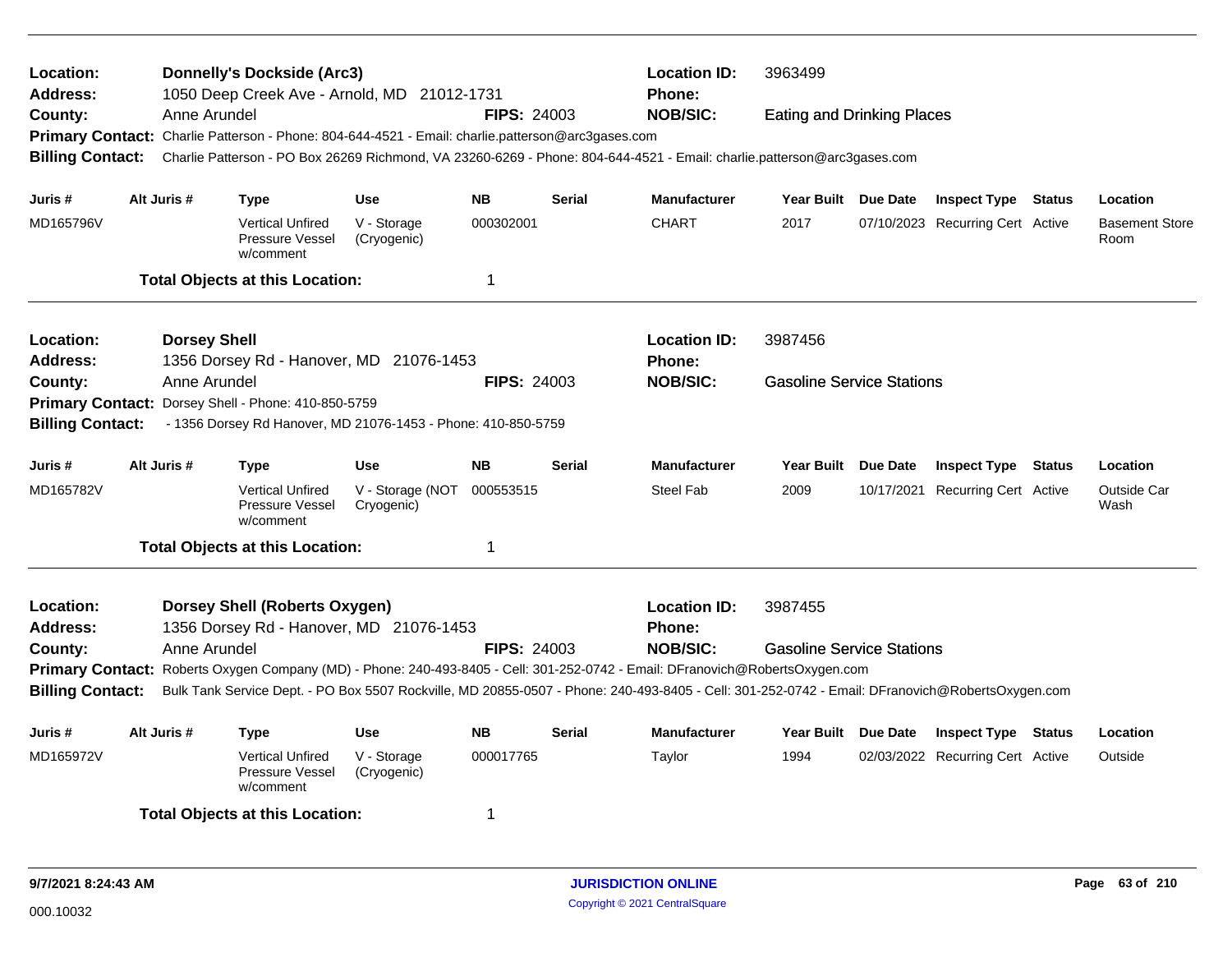| Location:<br><b>Address:</b> |                |              | Double Tree by Hilton (Arc3)<br>210 Holiday Ct - Annapolis, MD 21401-7001                                                                                                                                                   |                                                             |                    |               | <b>Location ID:</b><br>Phone: | 3963627                  |                                                         |                             |
|------------------------------|----------------|--------------|-----------------------------------------------------------------------------------------------------------------------------------------------------------------------------------------------------------------------------|-------------------------------------------------------------|--------------------|---------------|-------------------------------|--------------------------|---------------------------------------------------------|-----------------------------|
| County:                      |                | Anne Arundel |                                                                                                                                                                                                                             |                                                             | <b>FIPS: 24003</b> |               | <b>NOB/SIC:</b>               | <b>Hotels and Motels</b> |                                                         |                             |
|                              |                |              | Primary Contact: Charlie Patterson - Phone: 804-644-4521 - Email: charlie.patterson@arc3gases.com                                                                                                                           |                                                             |                    |               |                               |                          |                                                         |                             |
| <b>Billing Contact:</b>      |                |              | Charlie Patterson - PO Box 26269 Richmond, VA 23260-6269 - Phone: 804-644-4521 - Email: charlie.patterson@arc3gases.com                                                                                                     |                                                             |                    |               |                               |                          |                                                         |                             |
| Juris #                      |                | Alt Juris #  | <b>Type</b>                                                                                                                                                                                                                 | <b>Use</b>                                                  | <b>NB</b>          | <b>Serial</b> | <b>Manufacturer</b>           | Year Built Due Date      | <b>Inspect Type Status</b>                              | Location                    |
| MD165805O                    |                |              | <b>Vertical Unfired</b><br>Pressure Vessel<br>w/comment                                                                                                                                                                     | V - Storage<br>(Cryogenic)                                  | 000112483          |               | MVE Inc                       | 1999                     | 07/11/2023 Recurring Cert Active                        | Outside -<br>Loading Dock   |
|                              |                |              | <b>Total Objects at this Location:</b>                                                                                                                                                                                      |                                                             | 1                  |               |                               |                          |                                                         |                             |
| Location:                    |                |              | <b>DoubleTree by Hilton Annapolis</b>                                                                                                                                                                                       |                                                             |                    |               | <b>Location ID:</b>           | 722337                   |                                                         |                             |
| <b>Address:</b>              |                |              | 210 Holiday Ct - Annapolis, MD 21401-7001                                                                                                                                                                                   |                                                             |                    |               | Phone:                        |                          |                                                         |                             |
| County:                      |                | Anne Arundel |                                                                                                                                                                                                                             |                                                             | <b>FIPS: 24003</b> |               | <b>NOB/SIC:</b>               |                          | Hotels, rooming houses, camps, and other lodging places |                             |
| <b>Billing Contact:</b>      |                |              | Primary Contact: Ceasar Giraldo - Phone: 410-224-3150 - Email: cgiraldo@doubletreeannapolis.com<br>Ceasar Giraldo - 210 Holiday Ct Annapolis, MD 21401-7001 - Phone: 410-224-3150 - Email: cgiraldo@doubletreeannapolis.com |                                                             |                    |               |                               |                          |                                                         |                             |
| Juris #                      |                | Alt Juris #  | Type                                                                                                                                                                                                                        | <b>Use</b>                                                  | <b>NB</b>          | <b>Serial</b> | <b>Manufacturer</b>           | Year Built Due Date      | <b>Inspect Type Status</b>                              | Location                    |
| MD069335H                    |                |              | <b>Horizontal Water</b><br>Tube                                                                                                                                                                                             | H - Hot Water<br>Heat (Water $\leq$<br>160 psig, 250 F)     | 000005191          |               | Precision                     | 1987                     | 02/10/2023 Recurring Cert Active                        | Main Boiler<br>Room         |
| MD100149H                    |                |              | <b>Horizontal Water</b><br>Tube                                                                                                                                                                                             | H - Hot Water<br>Supply (Water $\leq$<br>160 psig, 250 F)   | 000085284          |               | Lochinvar                     | 1998                     | 01/13/2023 Recurring Cert Active                        | <b>Tower Boiler</b><br>Room |
| MD100150H                    |                |              | <b>Horizontal Water</b><br>Tube                                                                                                                                                                                             | H - Hot Water<br>Supply (Water $\leq$<br>160 psig, 210 F)   | 000084534          |               | Lochinvar                     | 1998                     | 02/10/2023 Recurring Cert Active                        | <b>Tower Boiler</b><br>Room |
| MD114426H                    | $\overline{1}$ |              | <b>Horizontal Water</b><br>Tube                                                                                                                                                                                             | H - Hot Water<br>Supply (Water <=<br>160 psig, 210 F)       | 000006402 70229641 |               | R <sub>BI</sub>               | 2002                     | 02/10/2023 Recurring Cert Active                        | Kitchen Boiler<br>Room      |
| MD145157H                    |                |              | <b>Fired Kettle</b>                                                                                                                                                                                                         | H - Heating-<br>Cooking (Steam<br>$= 15$ psig)              | 000073513          |               | M. F.                         | 2011                     | 02/10/2023 Recurring Cert Active                        | Kitchen                     |
| MD145158H                    |                |              | <b>Water Heater</b><br>(HLW)                                                                                                                                                                                                | H - Hot Water<br>Supply (Water $\leq$<br>160 psig, 210 F)   | 000238472          |               | L. C.                         | 2011                     | 02/10/2023 Recurring Cert Active                        | Main Boiler Rm              |
| MD145159H                    |                |              | <b>Water Heater</b><br>(HLW)                                                                                                                                                                                                | H - Hot Water<br>Supply (Water $\leq$ 1<br>160 psig, 210 F) | 000023847          |               | L. C.                         | 2011                     | 02/10/2023 Recurring Cert Active                        | Main Boiler rm              |
|                              |                |              | <b>Total Objects at this Location:</b>                                                                                                                                                                                      |                                                             | $\overline{7}$     |               |                               |                          |                                                         |                             |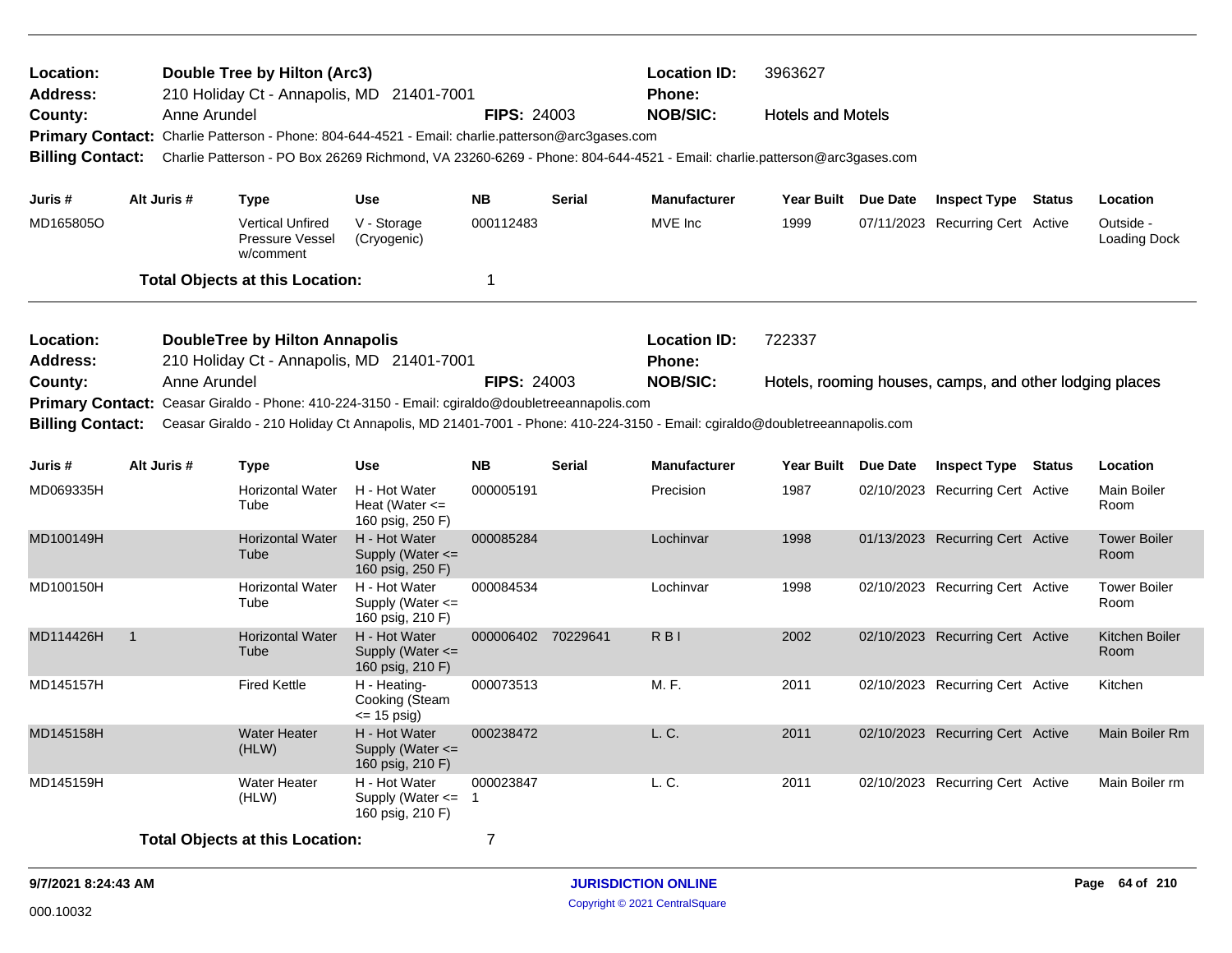| <b>Location:</b><br><b>Address:</b> |                                       | Dry 85 (Arc3) | 193 Main St # B - Annapolis, MD 21401-2006                                                                                      |                            |                    |               | <b>Location ID:</b><br>Phone: | 3965273                           |                                                  |               |            |
|-------------------------------------|---------------------------------------|---------------|---------------------------------------------------------------------------------------------------------------------------------|----------------------------|--------------------|---------------|-------------------------------|-----------------------------------|--------------------------------------------------|---------------|------------|
| County:                             |                                       | Anne Arundel  |                                                                                                                                 |                            | <b>FIPS: 24003</b> |               | <b>NOB/SIC:</b>               | <b>Eating and Drinking Places</b> |                                                  |               |            |
|                                     |                                       |               | Primary Contact: Charlie Patterson - Phone: 804-644-4521 - Email: charlie.patterson@arc3gases.com                               |                            |                    |               |                               |                                   |                                                  |               |            |
| <b>Billing Contact:</b>             |                                       |               | Charlie Patterson - PO Box 26269 Richmond, VA 23260-6269 - Phone: 804-644-4521 - Email: charlie.patterson@arc3gases.com         |                            |                    |               |                               |                                   |                                                  |               |            |
| Juris #                             | Alt Juris #                           |               | <b>Type</b>                                                                                                                     | <b>Use</b>                 | <b>NB</b>          | <b>Serial</b> | <b>Manufacturer</b>           | Year Built Due Date               | <b>Inspect Type Status</b>                       |               | Location   |
| MD165918V                           |                                       |               | <b>Vertical Unfired</b><br><b>Pressure Vessel</b><br>w/comment                                                                  | V - Storage<br>(Cryogenic) | 000154168          |               | <b>CHART</b>                  | 2004                              | 07/29/2023 Recurring Cert Active                 |               | Outside    |
|                                     |                                       |               | <b>Total Objects at this Location:</b>                                                                                          |                            | $\overline{1}$     |               |                               |                                   |                                                  |               |            |
| <b>Location:</b>                    |                                       |               | <b>Eastport Shell - 468</b>                                                                                                     |                            |                    |               | <b>Location ID:</b>           | 709624                            |                                                  |               |            |
| <b>Address:</b>                     |                                       |               | 335 6th St - Annapolis, MD 21403-2417                                                                                           |                            |                    |               | Phone:                        |                                   |                                                  |               |            |
| County:                             |                                       | Anne Arundel  |                                                                                                                                 |                            | <b>FIPS: 24003</b> |               | <b>NOB/SIC:</b>               |                                   | Automotive dealers and gasoline service stations |               |            |
|                                     | Primary Contact: Eastport Shell - 468 |               |                                                                                                                                 |                            |                    |               |                               |                                   |                                                  |               |            |
| <b>Billing Contact:</b>             |                                       |               | Ron Thompson - 102 Centennial St La Plata, MD 20646-5967 - Phone: 301-932-3679 - Cell: 240-434-3686 - Email: RThompson@twgi.net |                            |                    |               |                               |                                   |                                                  |               |            |
| Juris #                             | Alt Juris #                           |               | <b>Type</b>                                                                                                                     | <b>Use</b>                 | <b>NB</b>          | <b>Serial</b> | <b>Manufacturer</b>           | Year Built Due Date               | <b>Inspect Type Status</b>                       |               | Location   |
| MD146557V                           | -1                                    |               | Horizontal Unfired V - Storage (NOT<br>Pressure Vessel<br>w/comment                                                             | Cryogenic)                 | 000252701          | 260661        | Morganton                     | 2013                              | 06/02/2023 Recurring Cert Active                 |               | Store Room |
|                                     |                                       |               | <b>Total Objects at this Location:</b>                                                                                          |                            | $\overline{1}$     |               |                               |                                   |                                                  |               |            |
| <b>Location:</b><br><b>Address:</b> |                                       |               | <b>Eastport Yacht Club (Arc3)</b><br>317 First St - Annapolis, MD 21403-2604                                                    |                            |                    |               | <b>Location ID:</b><br>Phone: | 3965261                           |                                                  |               |            |
| County:                             |                                       | Anne Arundel  |                                                                                                                                 |                            | <b>FIPS: 24003</b> |               | <b>NOB/SIC:</b>               | <b>Eating and Drinking Places</b> |                                                  |               |            |
|                                     |                                       |               | Primary Contact: Charlie Patterson - Phone: 804-644-4521 - Email: charlie.patterson@arc3gases.com                               |                            |                    |               |                               |                                   |                                                  |               |            |
| <b>Billing Contact:</b>             |                                       |               | Charlie Patterson - PO Box 26269 Richmond, VA 23260-6269 - Phone: 804-644-4521 - Email: charlie.patterson@arc3gases.com         |                            |                    |               |                               |                                   |                                                  |               |            |
| Juris #                             | Alt Juris #                           |               | <b>Type</b>                                                                                                                     | <b>Use</b>                 | <b>NB</b>          | <b>Serial</b> | <b>Manufacturer</b>           | Year Built Due Date               | <b>Inspect Type</b>                              | <b>Status</b> | Location   |
| MD166844V                           |                                       |               | <b>Vertical Unfired</b><br>Pressure Vessel<br>w/comment                                                                         | V - Storage<br>(Cryogenic) | 000128771          |               | <b>CHART</b>                  | 2001                              | 07/29/2023 Recurring Cert Active                 |               | Store Room |
|                                     |                                       |               | <b>Total Objects at this Location:</b>                                                                                          |                            | -1                 |               |                               |                                   |                                                  |               |            |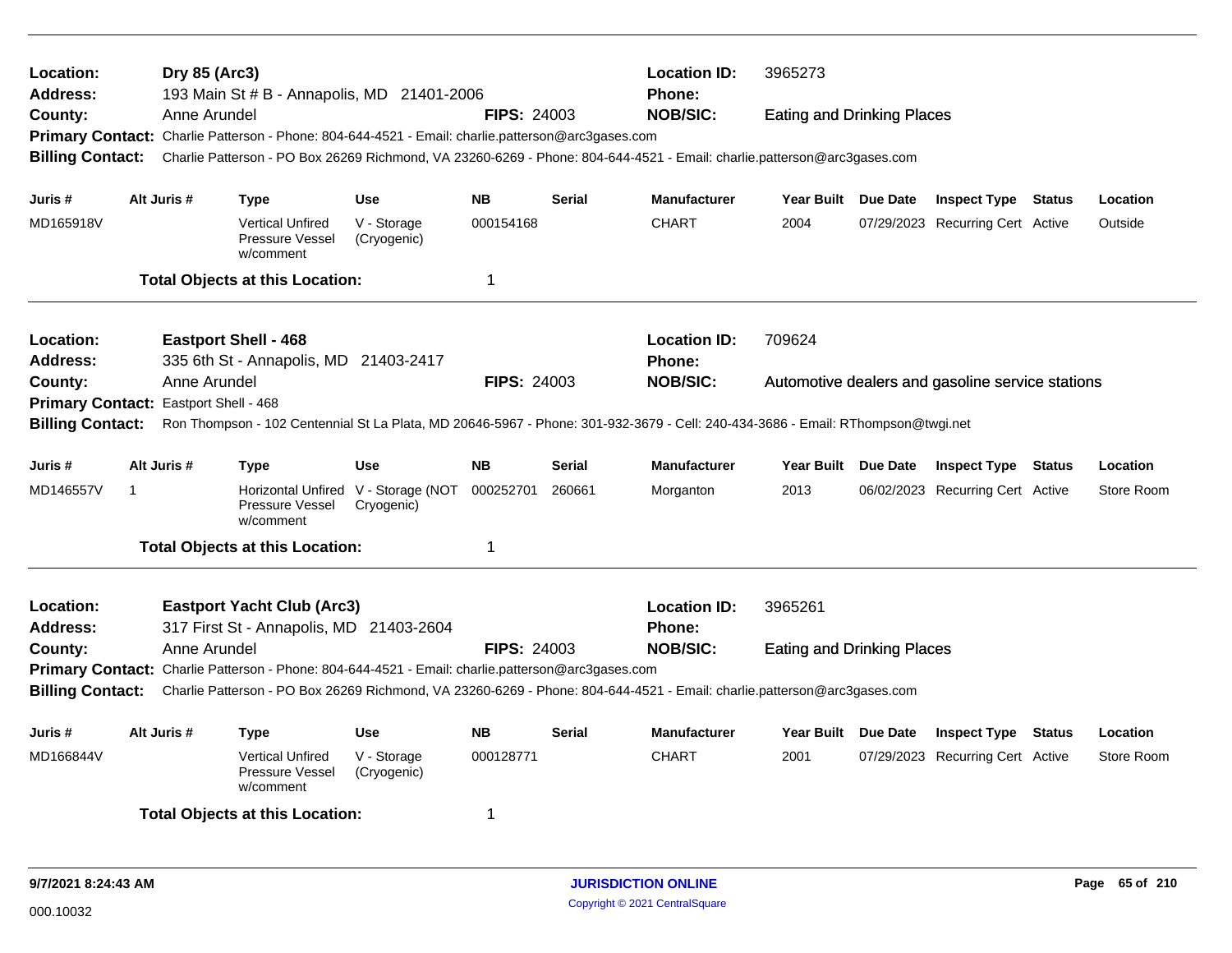| Location:                    |             | <b>Eddie's Pizza (Arc3)</b>                                                                                                                                                                                                  |                                                         |                    |               | <b>Location ID:</b>                  | 3961867                                |          |                                  |               |                             |
|------------------------------|-------------|------------------------------------------------------------------------------------------------------------------------------------------------------------------------------------------------------------------------------|---------------------------------------------------------|--------------------|---------------|--------------------------------------|----------------------------------------|----------|----------------------------------|---------------|-----------------------------|
| <b>Address:</b><br>County:   |             | 6721 Chesapeake Center Dr - Glen Burnie, MD 21060-6572<br>Anne Arundel                                                                                                                                                       |                                                         | <b>FIPS: 24003</b> |               | Phone:<br><b>NOB/SIC:</b>            | <b>Eating and Drinking Places</b>      |          |                                  |               |                             |
| <b>Billing Contact:</b>      |             | Primary Contact: Charlie Patterson - Phone: 804-644-4521 - Email: charlie.patterson@arc3gases.com<br>Charlie Patterson - PO Box 26269 Richmond, VA 23260-6269 - Phone: 804-644-4521 - Email: charlie.patterson@arc3gases.com |                                                         |                    |               |                                      |                                        |          |                                  |               |                             |
| Juris #                      | Alt Juris # | <b>Type</b>                                                                                                                                                                                                                  | <b>Use</b>                                              | <b>NB</b>          | <b>Serial</b> | <b>Manufacturer</b>                  | Year Built Due Date                    |          | <b>Inspect Type Status</b>       |               | Location                    |
| MD164389V                    |             | <b>Vertical Unfired</b><br>Pressure Vessel<br>w/comment                                                                                                                                                                      | V - Storage<br>(Cryogenic)                              | 000179387          |               | <b>CHART</b>                         | 2006                                   |          | 06/13/2023 Recurring Cert Active |               | Kitchen (Inside<br>Walmart) |
|                              |             | <b>Total Objects at this Location:</b>                                                                                                                                                                                       |                                                         | -1                 |               |                                      |                                        |          |                                  |               |                             |
| Location:                    |             | <b>Edgewater Associates</b>                                                                                                                                                                                                  |                                                         |                    |               | <b>Location ID:</b>                  | 711978                                 |          |                                  |               |                             |
| <b>Address:</b>              |             | 3130 Solomons Island Rd - Edgewater, MD 21037-1701                                                                                                                                                                           |                                                         |                    |               | Phone:                               |                                        |          |                                  |               |                             |
| County:                      |             | Anne Arundel                                                                                                                                                                                                                 |                                                         | <b>FIPS: 24003</b> |               | <b>NOB/SIC:</b>                      | Nonclassifiable Establishments         |          |                                  |               |                             |
| <b>Billing Contact:</b>      |             | Primary Contact: Tina Chenosky - Phone: 301-464-8331 - Cell: 860-538-3061<br>- 4201 Mitchellville Rd Ste 501 Bowie, MD 20716-1701                                                                                            |                                                         |                    |               |                                      |                                        |          |                                  |               |                             |
|                              |             |                                                                                                                                                                                                                              |                                                         |                    |               |                                      |                                        |          |                                  |               |                             |
| Juris #                      | Alt Juris # | <b>Type</b>                                                                                                                                                                                                                  | <b>Use</b>                                              | <b>NB</b>          | <b>Serial</b> | <b>Manufacturer</b>                  | Year Built                             | Due Date | <b>Inspect Type</b>              | <b>Status</b> | Location                    |
| MD155748H                    |             | Cast Iron                                                                                                                                                                                                                    | H - Hot Water<br>Heat (Water $\leq$<br>160 psig, 250 F) | <b>CI</b>          |               | Crown                                | 2013                                   |          | 10/11/2022 Recurring Cert Active |               | Motor Room                  |
|                              |             | <b>Total Objects at this Location:</b>                                                                                                                                                                                       |                                                         | -1                 |               |                                      |                                        |          |                                  |               |                             |
| Location:<br><b>Address:</b> |             | <b>Edgewater Tire Center Inc</b><br>1210 Forest Dr - Annapolis, MD 21403-1717                                                                                                                                                |                                                         |                    |               | <b>Location ID:</b><br><b>Phone:</b> | 754319                                 |          |                                  |               |                             |
| County:                      |             | Anne Arundel                                                                                                                                                                                                                 |                                                         | <b>FIPS: 24003</b> |               | <b>NOB/SIC:</b>                      | <b>Gas and Other Services Combined</b> |          |                                  |               |                             |
|                              |             | Primary Contact: Edgewater Tire Center Inc                                                                                                                                                                                   |                                                         |                    |               |                                      |                                        |          |                                  |               |                             |
| <b>Billing Contact:</b>      |             | - 1210 Forest Dr Annapolis, MD 21403-1717 - Phone: 410 263 9546                                                                                                                                                              |                                                         |                    |               |                                      |                                        |          |                                  |               |                             |
| Juris #                      | Alt Juris # | <b>Type</b>                                                                                                                                                                                                                  | <b>Use</b>                                              | NB.                | <b>Serial</b> | <b>Manufacturer</b>                  | Year Built Due Date                    |          | <b>Inspect Type</b>              | Status        | Location                    |
| MD116062V                    |             | <b>Vertical Unfired</b><br>Pressure Vessel<br>w/comment                                                                                                                                                                      | V - Storage (NOT 000471788<br>Cryogenic)                |                    |               | Manchester                           | 1997                                   |          | 10/20/2021 Recurring Cert Active |               | <b>BACK ROOM</b>            |
| MD140480V                    |             | <b>Vertical Unfired</b><br><b>Pressure Vessel</b><br>w/comment                                                                                                                                                               | V - Storage (NOT 000480138<br>Cryogenic)                |                    |               | <b>SMG</b>                           | 1994                                   |          | 10/20/2021 Recurring Cert Active |               | <b>BACK ROOM</b>            |
| 9/7/2021 8:24:43 AM          |             |                                                                                                                                                                                                                              |                                                         |                    |               | <b>JURISDICTION ONLINE</b>           |                                        |          |                                  |               | Page 66 of 210              |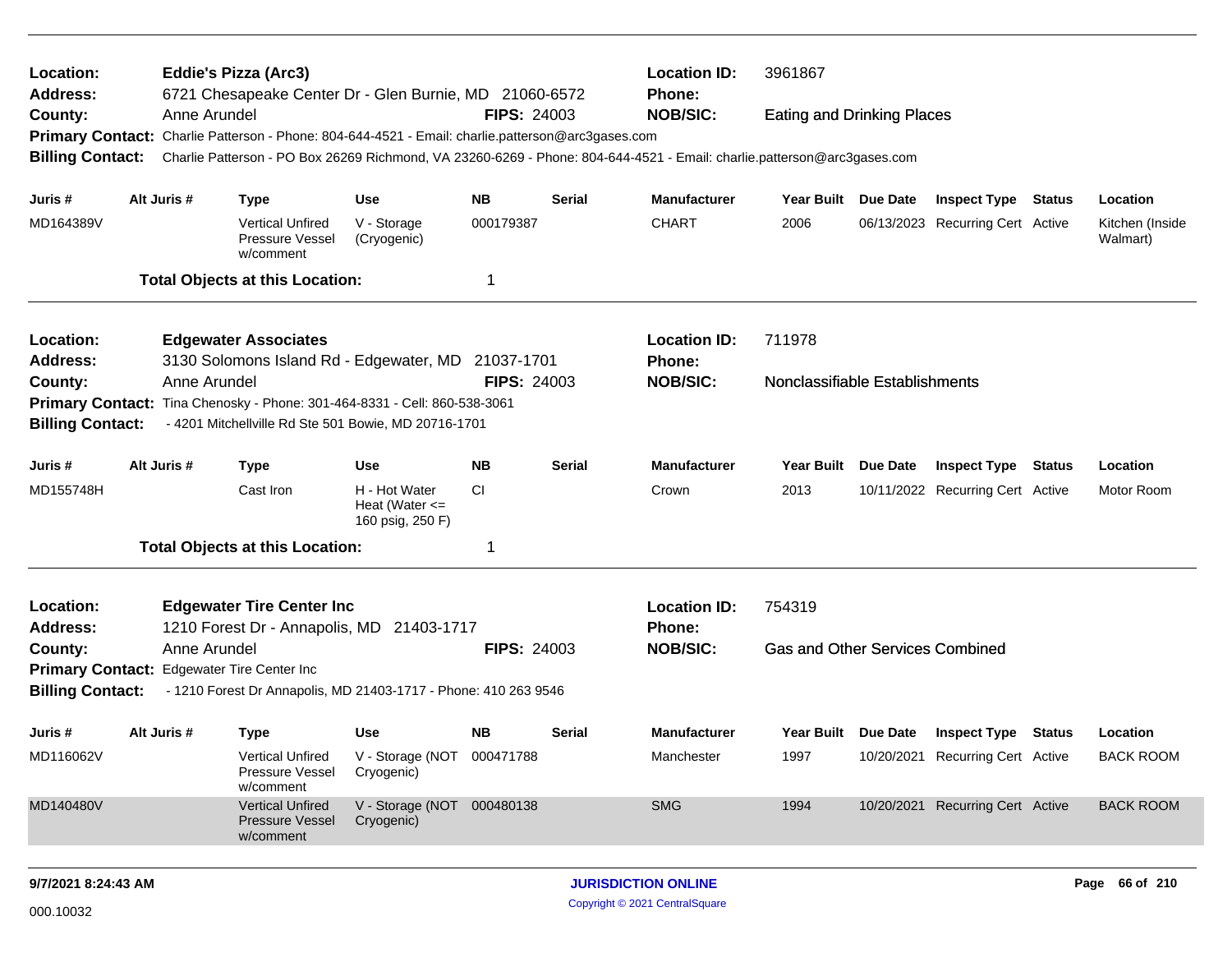| Location:               |             |              | <b>Edgewater Tire Center Inc</b>                                                                  |                                          |                    |               | <b>Location ID:</b>                                                                                                     | 989584                            |                 |                                  |        |          |
|-------------------------|-------------|--------------|---------------------------------------------------------------------------------------------------|------------------------------------------|--------------------|---------------|-------------------------------------------------------------------------------------------------------------------------|-----------------------------------|-----------------|----------------------------------|--------|----------|
| <b>Address:</b>         |             |              | 3420 Pike Ridge Rd - Edgewater, MD 21037-2201                                                     |                                          |                    |               | <b>Phone:</b>                                                                                                           |                                   |                 |                                  |        |          |
| County:                 |             | Anne Arundel |                                                                                                   |                                          | <b>FIPS: 24003</b> |               | <b>NOB/SIC:</b>                                                                                                         | <b>Business Services, NEC</b>     |                 |                                  |        |          |
|                         |             |              | Primary Contact: Steve Wilson - Phone: 410.956.5500                                               |                                          |                    |               |                                                                                                                         |                                   |                 |                                  |        |          |
| <b>Billing Contact:</b> |             |              | Steve Wilson - 3420 Pike Ridge Rd Edgewater, MD 21037-2201 - Phone: 410.956.5500                  |                                          |                    |               |                                                                                                                         |                                   |                 |                                  |        |          |
| Juris #                 |             | Alt Juris #  | <b>Type</b>                                                                                       | <b>Use</b>                               | <b>NB</b>          | Serial        | <b>Manufacturer</b>                                                                                                     | <b>Year Built</b>                 | Due Date        | <b>Inspect Type</b>              | Status | Location |
| MD154763V               |             |              | <b>Vertical Unfired</b><br>Pressure Vessel<br>w/comment                                           | V - Storage (NOT 001235530<br>Cryogenic) |                    |               | <b>CAMPBELL</b>                                                                                                         | 2004                              |                 | 05/18/2020 Recurring Cert Active |        | Shop     |
|                         |             |              | <b>Total Objects at this Location:</b>                                                            |                                          |                    |               |                                                                                                                         |                                   |                 |                                  |        |          |
| Location:               |             |              | <b>Eggcellence (Arc3)</b>                                                                         |                                          |                    |               | <b>Location ID:</b>                                                                                                     | 3964015                           |                 |                                  |        |          |
| <b>Address:</b>         |             |              | 2625 Housley Rd Ste C - Annapolis, MD 21401-7021                                                  |                                          |                    |               | <b>Phone:</b>                                                                                                           |                                   |                 |                                  |        |          |
| County:                 |             | Anne Arundel |                                                                                                   |                                          | <b>FIPS: 24003</b> |               | <b>NOB/SIC:</b>                                                                                                         | <b>Eating and Drinking Places</b> |                 |                                  |        |          |
|                         |             |              | Primary Contact: Charlie Patterson - Phone: 804-644-4521 - Email: charlie.patterson@arc3gases.com |                                          |                    |               |                                                                                                                         |                                   |                 |                                  |        |          |
| <b>Billing Contact:</b> |             |              |                                                                                                   |                                          |                    |               | Charlie Patterson - PO Box 26269 Richmond, VA 23260-6269 - Phone: 804-644-4521 - Email: charlie.patterson@arc3gases.com |                                   |                 |                                  |        |          |
| Juris #                 |             | Alt Juris #  | <b>Type</b>                                                                                       | <b>Use</b>                               | <b>NB</b>          | <b>Serial</b> | <b>Manufacturer</b>                                                                                                     | <b>Year Built</b>                 | <b>Due Date</b> | <b>Inspect Type Status</b>       |        | Location |
| MD165063V               |             |              | <b>Vertical Unfired</b><br>Pressure Vessel<br>w/comment                                           | V - Storage<br>(Cryogenic)               | 000157958          |               | <b>CHART</b>                                                                                                            | 2004                              |                 | 07/11/2023 Recurring Cert Active |        | Outside  |
|                         |             |              | <b>Total Objects at this Location:</b>                                                            |                                          | 1                  |               |                                                                                                                         |                                   |                 |                                  |        |          |
| Location:               |             |              | El Salto Mexican Restaurant (Arc3)                                                                |                                          |                    |               | <b>Location ID:</b>                                                                                                     | 3961866                           |                 |                                  |        |          |
| <b>Address:</b>         |             |              | 5513 Ritchie Hwy - Brooklyn, MD 21225-3444                                                        |                                          |                    |               | Phone:                                                                                                                  |                                   |                 |                                  |        |          |
| County:                 |             | Anne Arundel |                                                                                                   |                                          | <b>FIPS: 24003</b> |               | <b>NOB/SIC:</b>                                                                                                         | <b>Eating and Drinking Places</b> |                 |                                  |        |          |
|                         |             |              | Primary Contact: Charlie Patterson - Phone: 804-644-4521 - Email: charlie.patterson@arc3gases.com |                                          |                    |               |                                                                                                                         |                                   |                 |                                  |        |          |
| <b>Billing Contact:</b> |             |              |                                                                                                   |                                          |                    |               | Charlie Patterson - PO Box 26269 Richmond, VA 23260-6269 - Phone: 804-644-4521 - Email: charlie.patterson@arc3gases.com |                                   |                 |                                  |        |          |
| Juris #                 | Alt Juris # |              | <b>Type</b>                                                                                       | <b>Use</b>                               | <b>NB</b>          | <b>Serial</b> | <b>Manufacturer</b>                                                                                                     | <b>Year Built</b>                 | <b>Due Date</b> | <b>Inspect Type Status</b>       |        | Location |
| MD164399V               |             |              | <b>Vertical Unfired</b><br>Pressure Vessel<br>w/comment                                           | V - Storage<br>(Cryogenic)               | 000116187          |               | MVE Inc                                                                                                                 | 2000                              |                 | 06/13/2023 Recurring Cert Active |        | Outside  |
|                         |             |              |                                                                                                   |                                          |                    |               |                                                                                                                         |                                   |                 |                                  |        |          |
|                         |             |              | <b>Total Objects at this Location:</b>                                                            |                                          | 1                  |               |                                                                                                                         |                                   |                 |                                  |        |          |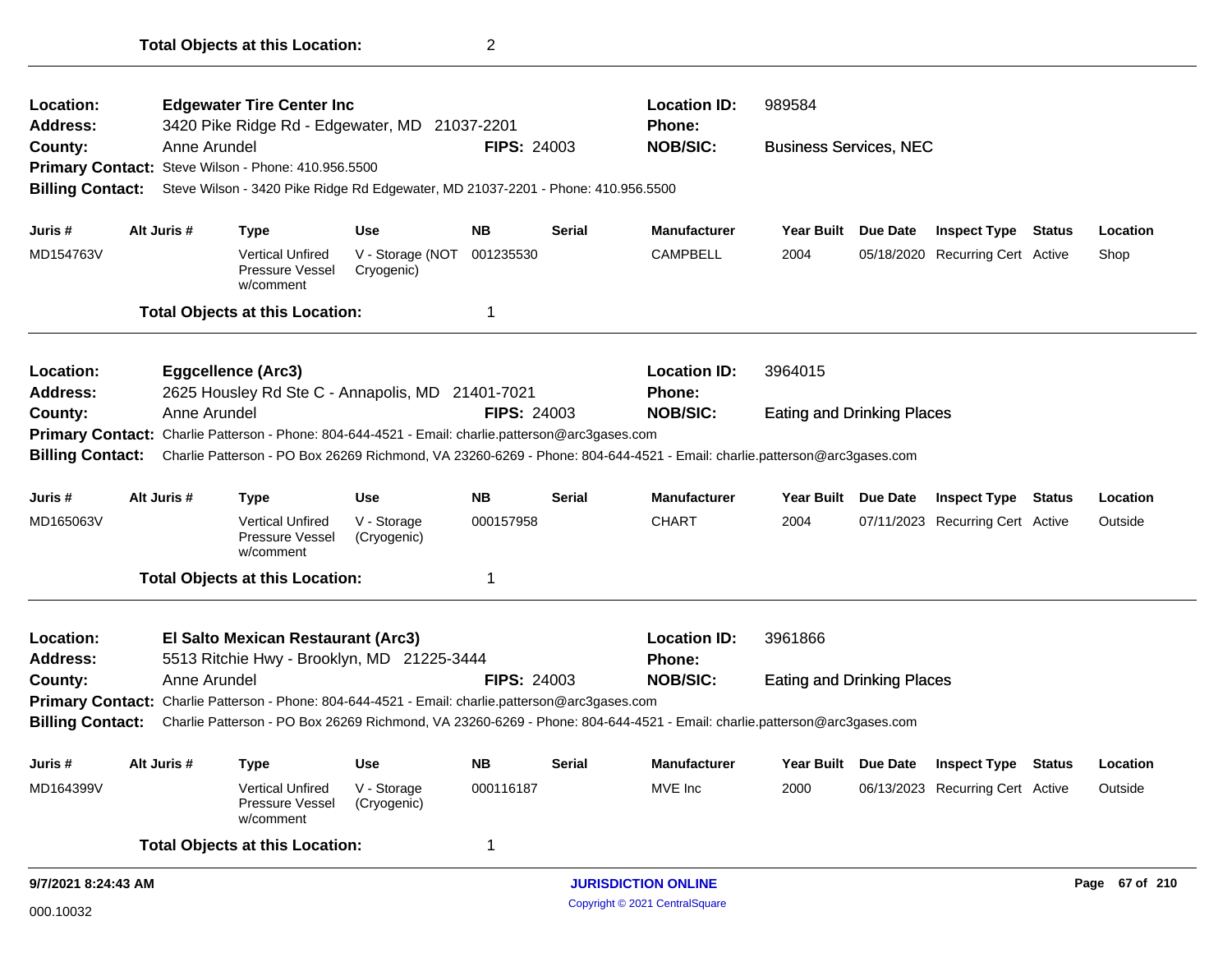| Location:<br>Address:<br>County:                                              |                         |                         | El Toro Bravo (Arc3)<br>2552 Riva Rd - Annapolis, MD 21401-7405                                   |                                                                                                         |                    |               | <b>Location ID:</b><br>Phone:                                                                                           | 4045738                             |          |                                  |  |                |
|-------------------------------------------------------------------------------|-------------------------|-------------------------|---------------------------------------------------------------------------------------------------|---------------------------------------------------------------------------------------------------------|--------------------|---------------|-------------------------------------------------------------------------------------------------------------------------|-------------------------------------|----------|----------------------------------|--|----------------|
|                                                                               |                         | Anne Arundel            |                                                                                                   |                                                                                                         | <b>FIPS: 24003</b> |               | <b>NOB/SIC:</b>                                                                                                         | <b>Eating and Drinking Places</b>   |          |                                  |  |                |
|                                                                               |                         |                         | Primary Contact: Charlie Patterson - Phone: 804-644-4521 - Email: charlie.patterson@arc3gases.com |                                                                                                         |                    |               |                                                                                                                         |                                     |          |                                  |  |                |
| <b>Billing Contact:</b>                                                       |                         |                         |                                                                                                   |                                                                                                         |                    |               | Charlie Patterson - PO Box 26269 Richmond, VA 23260-6269 - Phone: 804-644-4521 - Email: charlie.patterson@arc3gases.com |                                     |          |                                  |  |                |
| Juris #                                                                       |                         | Alt Juris #             | <b>Type</b>                                                                                       | Use                                                                                                     | <b>NB</b>          | Serial        | <b>Manufacturer</b>                                                                                                     | Year Built Due Date                 |          | <b>Inspect Type Status</b>       |  | Location       |
| MD168257V                                                                     |                         |                         | <b>Vertical Unfired</b><br>Pressure Vessel<br>w/comment                                           | V - Storage<br>(Cryogenic)                                                                              | 000182567          |               | <b>CHART</b>                                                                                                            | 2007                                |          | 01/15/2023 Recurring Cert Active |  | Outside        |
|                                                                               |                         |                         | <b>Total Objects at this Location:</b>                                                            |                                                                                                         | 1                  |               |                                                                                                                         |                                     |          |                                  |  |                |
| Location:                                                                     |                         | <b>Elevation Burger</b> |                                                                                                   |                                                                                                         |                    |               | <b>Location ID:</b>                                                                                                     | 4011558                             |          |                                  |  |                |
| <b>Address:</b>                                                               |                         |                         | 1403 S Main Chapel Way Ste 103 - Gambrills, MD 21054-1862                                         |                                                                                                         |                    |               | <b>Phone:</b>                                                                                                           | 410-721-2170                        |          |                                  |  |                |
| County:                                                                       |                         | Anne Arundel            |                                                                                                   |                                                                                                         | <b>FIPS: 24003</b> |               | <b>NOB/SIC:</b>                                                                                                         |                                     |          |                                  |  |                |
| Primary Contact: Elevation Burger                                             |                         |                         |                                                                                                   |                                                                                                         |                    |               |                                                                                                                         |                                     |          |                                  |  |                |
|                                                                               | <b>Billing Contact:</b> |                         |                                                                                                   |                                                                                                         |                    |               |                                                                                                                         |                                     |          |                                  |  |                |
| Juris #                                                                       |                         | Alt Juris #             | <b>Type</b>                                                                                       | <b>Use</b>                                                                                              | <b>NB</b>          | <b>Serial</b> | <b>Manufacturer</b>                                                                                                     | Year Built Due Date                 |          | <b>Inspect Type Status</b>       |  | Location       |
| MD166847H                                                                     |                         |                         | <b>Water Heater</b><br>(HLW)                                                                      | H - Hot Water<br>Supply (Water <=<br>160 psig, 210 F)                                                   | 000018194          |               | Noritz                                                                                                                  | 2012                                |          | 03/11/2022 Recurring Cert Active |  | Kitchen        |
| MD166848H                                                                     |                         |                         | <b>Water Heater</b><br>(HLW)                                                                      | H - Hot Water<br>Supply (Water $\leq$<br>160 psig, 210 F)                                               | 000018057          |               | <b>Noritz</b>                                                                                                           | 2012                                |          | 03/11/2022 Recurring Cert Active |  | Kitchen        |
|                                                                               |                         |                         | <b>Total Objects at this Location:</b>                                                            |                                                                                                         | $\overline{c}$     |               |                                                                                                                         |                                     |          |                                  |  |                |
| Location:                                                                     |                         |                         | <b>Elvaton Auto &amp; Truck Service</b>                                                           |                                                                                                         |                    |               | <b>Location ID:</b>                                                                                                     | 3542845                             |          |                                  |  |                |
| <b>Address:</b>                                                               |                         |                         | 224 Mountain Rd Suite C - Pasadena, MD 21122                                                      |                                                                                                         |                    |               | <b>Phone:</b>                                                                                                           |                                     |          |                                  |  |                |
| County:                                                                       |                         | Anne Arundel            |                                                                                                   |                                                                                                         | <b>FIPS: 24003</b> |               | <b>NOB/SIC:</b>                                                                                                         | <b>Automotive Repair Shops, NEC</b> |          |                                  |  |                |
| Primary Contact: Brahm Frank - Phone: 410-766-5542 - Email: legion347@aol.com |                         |                         |                                                                                                   |                                                                                                         |                    |               |                                                                                                                         |                                     |          |                                  |  |                |
| <b>Billing Contact:</b>                                                       |                         |                         |                                                                                                   | Brahm Frank - 224 Mountain Rd Ste C Pasadena, MD 21122 - Phone: 410-766-5542 - Email: legion347@aol.com |                    |               |                                                                                                                         |                                     |          |                                  |  |                |
| Juris #                                                                       |                         | Alt Juris #             | <b>Type</b>                                                                                       | Use                                                                                                     | <b>NB</b>          | Serial        | <b>Manufacturer</b>                                                                                                     | <b>Year Built</b>                   | Due Date | <b>Inspect Type Status</b>       |  | Location       |
| MD159824V                                                                     |                         |                         | <b>Vertical Unfired</b><br>Pressure Vessel<br>w/comment                                           | V - Storage (NOT<br>Cryogenic)                                                                          | 000404177          |               | MAT Ind.                                                                                                                | 2016                                |          | 09/10/2020 Recurring Cert Active |  | Rear Bldg      |
| 9/7/2021 8:24:43 AM                                                           |                         |                         |                                                                                                   |                                                                                                         |                    |               | <b>JURISDICTION ONLINE</b>                                                                                              |                                     |          |                                  |  | Page 68 of 210 |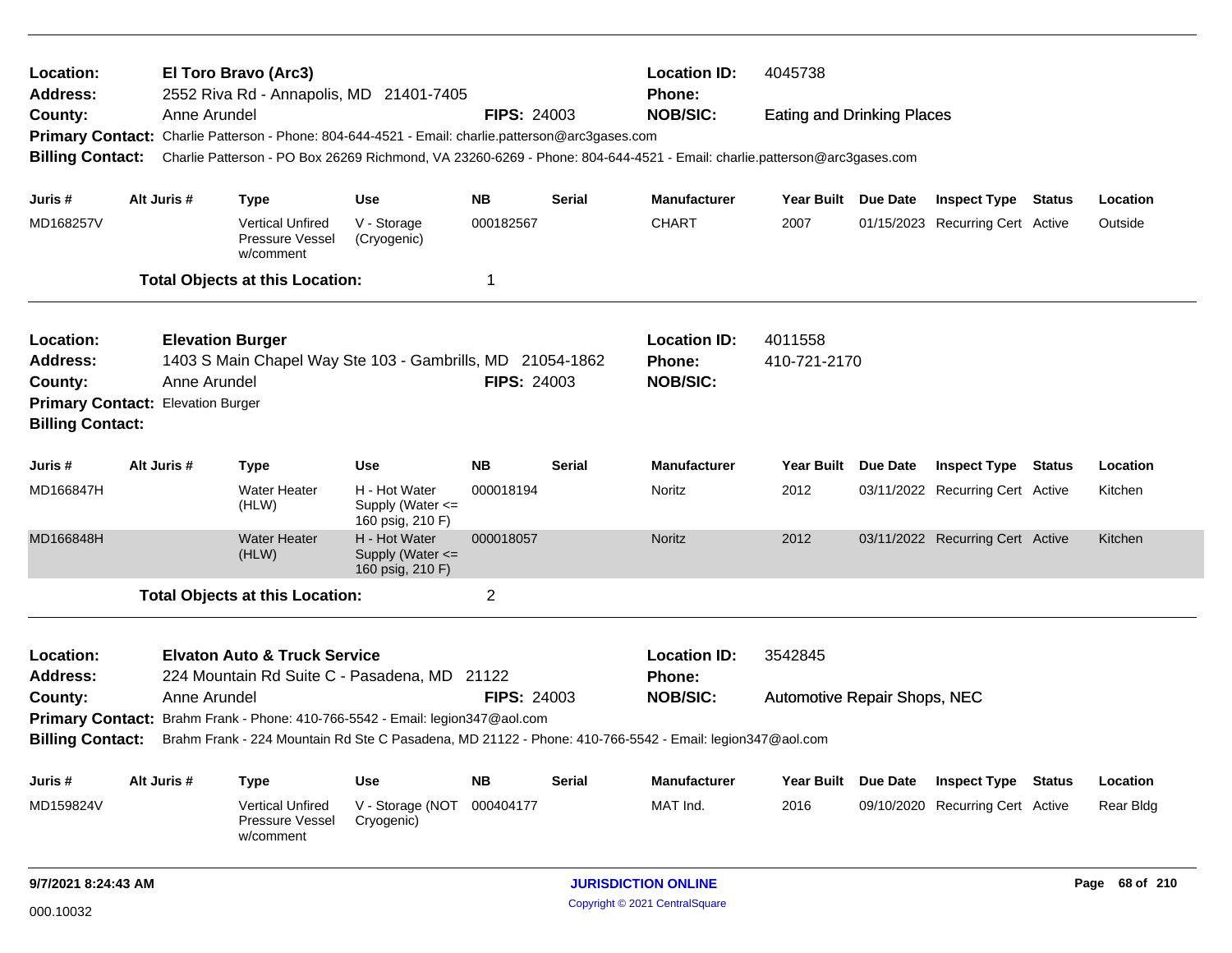| Location:<br>Address:<br>County:<br><b>Billing Contact:</b>                                                                                                                                                                                                                                                                                                      |  | Anne Arundel | <b>Enterprise Holdings</b><br>7438 New Ridge Rd - Hanover, MD 21076-3101<br>Primary Contact: Alexandria Holtman - Email: alexandria.r.holtman@ehi.com |                                                                    | <b>FIPS: 24003</b> |               | <b>Location ID:</b><br><b>Phone:</b><br><b>NOB/SIC:</b><br>Alexandria Holtman - 7438 New Ridge Rd Hanover, MD 21076-3101 - Email: alexandria.r.holtman@ehi.com | 3923054                                                  |          |                                                                |               |                                  |
|------------------------------------------------------------------------------------------------------------------------------------------------------------------------------------------------------------------------------------------------------------------------------------------------------------------------------------------------------------------|--|--------------|-------------------------------------------------------------------------------------------------------------------------------------------------------|--------------------------------------------------------------------|--------------------|---------------|----------------------------------------------------------------------------------------------------------------------------------------------------------------|----------------------------------------------------------|----------|----------------------------------------------------------------|---------------|----------------------------------|
|                                                                                                                                                                                                                                                                                                                                                                  |  |              |                                                                                                                                                       |                                                                    |                    |               |                                                                                                                                                                |                                                          |          |                                                                |               |                                  |
| Juris #<br>MD161386V                                                                                                                                                                                                                                                                                                                                             |  | Alt Juris #  | <b>Type</b><br><b>Vertical Unfired</b><br>Pressure Vessel<br>w/comment                                                                                | <b>Use</b><br>V - Storage (NOT<br>Cryogenic)                       | NΒ<br>000226947    | <b>Serial</b> | <b>Manufacturer</b><br>Manchester                                                                                                                              | Year Built Due Date<br>2003                              |          | <b>Inspect Type Status</b><br>01/22/2023 Recurring Cert Active |               | Location<br>BLDG 7438/OLD<br>QTA |
|                                                                                                                                                                                                                                                                                                                                                                  |  |              | <b>Total Objects at this Location:</b>                                                                                                                |                                                                    | -1                 |               |                                                                                                                                                                |                                                          |          |                                                                |               |                                  |
| Location:<br><b>Address:</b><br>County:                                                                                                                                                                                                                                                                                                                          |  | Anne Arundel | <b>Express Countertops</b><br>7255 Standard Dr - Hanover, MD 21076-1775<br>Primary Contact: Kelly Dehn - Phone: (410) 712-0601                        |                                                                    | <b>FIPS: 24003</b> |               | <b>Location ID:</b><br>Phone:<br><b>NOB/SIC:</b>                                                                                                               | 709950<br>410-712-0601<br>Nonclassifiable establishments |          |                                                                |               |                                  |
| <b>Billing Contact:</b>                                                                                                                                                                                                                                                                                                                                          |  |              |                                                                                                                                                       |                                                                    |                    |               | John Ehnerech - 7255 Standard Dr Hanover, MD 21076-1775 - Phone: 410-712-0601 - Email: john@americancountertopcompany.com                                      |                                                          |          |                                                                |               |                                  |
| Juris #                                                                                                                                                                                                                                                                                                                                                          |  | Alt Juris #  | <b>Type</b>                                                                                                                                           | <b>Use</b>                                                         | <b>NB</b>          | <b>Serial</b> | <b>Manufacturer</b>                                                                                                                                            | <b>Year Built</b>                                        | Due Date | <b>Inspect Type</b>                                            | Status        | Location                         |
| MD147871V                                                                                                                                                                                                                                                                                                                                                        |  |              | Pressure Vessel<br>w/comment                                                                                                                          | Horizontal Unfired V - Storage (NOT<br>Cryogenic)                  | 000008946          |               | AIR COM                                                                                                                                                        | 2010                                                     |          | 03/29/2022 Recurring Cert Active                               |               | Shop                             |
| MD147872V                                                                                                                                                                                                                                                                                                                                                        |  |              | <b>Pressure Vessel</b><br>w/comment                                                                                                                   | Horizontal Unfired V - Storage (NOT 000010754 T12214<br>Cryogenic) |                    |               | AIR COM                                                                                                                                                        | 2011                                                     |          | 03/29/2022 Recurring Cert Active                               |               | Shop                             |
|                                                                                                                                                                                                                                                                                                                                                                  |  |              |                                                                                                                                                       |                                                                    | $\overline{2}$     |               |                                                                                                                                                                |                                                          |          |                                                                |               |                                  |
| <b>Total Objects at this Location:</b><br><b>Extreme Exhaust &amp; Mufflers, Inc.</b><br>Location:<br>Address:<br>5924 Ritchie Hwy - Brooklyn, MD 21225-3744<br>Anne Arundel<br>County:<br>Primary Contact: Bob & Will Hart - Phone: 410-636-1633<br><b>Billing Contact:</b><br>Bob & Will Hart - 5924 Ritchie Hwy Brooklyn, MD 21225-3744 - Phone: 410-636-1633 |  |              |                                                                                                                                                       |                                                                    | <b>FIPS: 24003</b> |               | <b>Location ID:</b><br>Phone:<br><b>NOB/SIC:</b>                                                                                                               | 3859258<br>410-636-1633                                  |          |                                                                |               |                                  |
| Juris #                                                                                                                                                                                                                                                                                                                                                          |  | Alt Juris #  | Type                                                                                                                                                  | <b>Use</b>                                                         | <b>NB</b>          | <b>Serial</b> | <b>Manufacturer</b>                                                                                                                                            | Year Built                                               | Due Date | <b>Inspect Type</b>                                            | <b>Status</b> | Location                         |
| MD159034V                                                                                                                                                                                                                                                                                                                                                        |  |              | <b>Vertical Unfired</b><br>Pressure Vessel                                                                                                            | V - Storage (NOT<br>Cryogenic)                                     | 001575051          |               | Manchester                                                                                                                                                     | 2015                                                     |          | 04/05/2022 Recurring Cert Active                               |               | Shop                             |
| 9/7/2021 8:24:43 AM                                                                                                                                                                                                                                                                                                                                              |  |              |                                                                                                                                                       |                                                                    |                    |               | <b>JURISDICTION ONLINE</b>                                                                                                                                     |                                                          |          |                                                                |               | Page 69 of 210                   |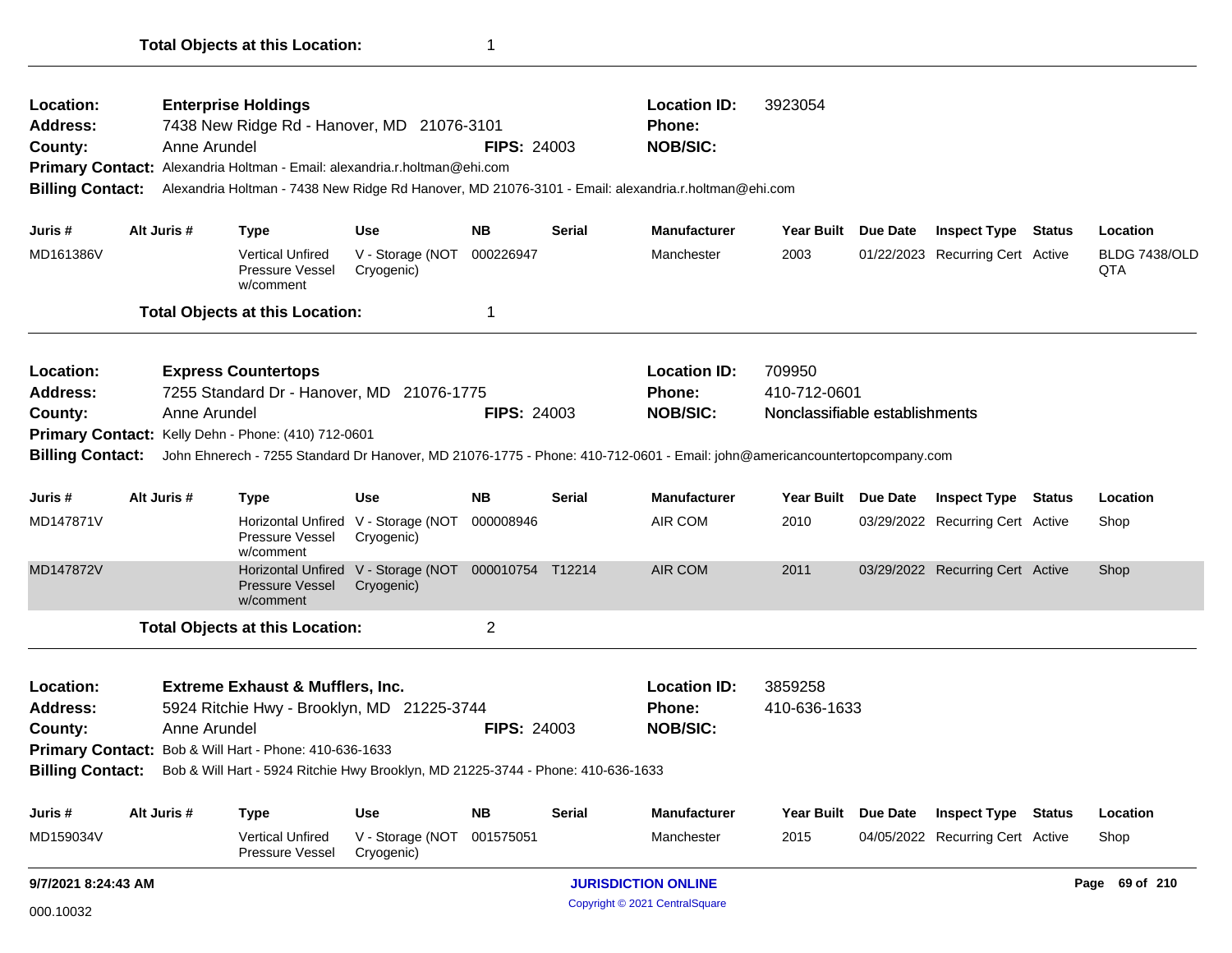| Juris #                 | Alt Juris #                                      |              | <b>Type</b><br>w/comment                                                                            | <b>Use</b>                                              | <b>NB</b>          | <b>Serial</b>                         | <b>Manufacturer</b>                                                                                                             | Year Built Due Date              |  | <b>Inspect Type</b>              | Status | Location        |  |
|-------------------------|--------------------------------------------------|--------------|-----------------------------------------------------------------------------------------------------|---------------------------------------------------------|--------------------|---------------------------------------|---------------------------------------------------------------------------------------------------------------------------------|----------------------------------|--|----------------------------------|--------|-----------------|--|
|                         |                                                  |              | <b>Total Objects at this Location:</b>                                                              |                                                         | 1                  |                                       |                                                                                                                                 |                                  |  |                                  |        |                 |  |
| Location:               |                                                  | Exxon        |                                                                                                     |                                                         |                    |                                       | <b>Location ID:</b>                                                                                                             | 3972808                          |  |                                  |        |                 |  |
| <b>Address:</b>         | 8095 Edwin Raynor Blvd - Pasadena, MD 21122-6829 |              |                                                                                                     |                                                         |                    |                                       | Phone:                                                                                                                          |                                  |  |                                  |        |                 |  |
| County:                 |                                                  | Anne Arundel |                                                                                                     |                                                         | <b>FIPS: 24003</b> |                                       | <b>NOB/SIC:</b>                                                                                                                 | <b>Gasoline Service Stations</b> |  |                                  |        |                 |  |
|                         |                                                  |              | <b>Primary Contact:</b> Kathleen McCaney - Phone: 610-276-5988 - Email: kathleen.mccaney@sunoco.com |                                                         |                    |                                       |                                                                                                                                 |                                  |  |                                  |        |                 |  |
| <b>Billing Contact:</b> |                                                  |              |                                                                                                     |                                                         |                    |                                       | Kathleen McCaney - 1815 Gallagher Rd Plymouth Meeting, PA 19462-2840 - Phone: 610-276-5988 - Email: kathleen.mccaney@sunoco.com |                                  |  |                                  |        |                 |  |
| Juris #                 | Alt Juris #                                      |              | <b>Type</b>                                                                                         | <b>Use</b>                                              | <b>NB</b>          | <b>Serial</b>                         | <b>Manufacturer</b>                                                                                                             | Year Built Due Date              |  | <b>Inspect Type</b>              | Status | Location        |  |
| MD165994V               |                                                  |              | <b>Vertical Unfired</b><br>Pressure Vessel<br>w/comment                                             | V - Storage (NOT<br>Cryogenic)                          | 000352323          |                                       | Morganton                                                                                                                       | 2013                             |  | 09/19/2023 Recurring Cert Active |        | Car Wash        |  |
|                         |                                                  |              | <b>Total Objects at this Location:</b>                                                              |                                                         | -1                 |                                       |                                                                                                                                 |                                  |  |                                  |        |                 |  |
| Location:               |                                                  |              | <b>Ferndale Day Nursery</b>                                                                         |                                                         |                    |                                       | <b>Location ID:</b>                                                                                                             | 1871900                          |  |                                  |        |                 |  |
| <b>Address:</b>         |                                                  |              | 102 Cromwell Ave - Glen Burnie, MD 21061-2647                                                       |                                                         |                    | <b>Phone:</b>                         | 410-766-3167                                                                                                                    |                                  |  |                                  |        |                 |  |
| County:                 |                                                  | Anne Arundel |                                                                                                     |                                                         | <b>NOB/SIC:</b>    | Schools and Educational Services, NEC |                                                                                                                                 |                                  |  |                                  |        |                 |  |
|                         |                                                  |              | <b>Primary Contact:</b> Sabrina Stewart - Phone: 410-766-3167 - Email: ferndaledaynursery@gmail.com |                                                         |                    |                                       |                                                                                                                                 |                                  |  |                                  |        |                 |  |
| <b>Billing Contact:</b> |                                                  |              |                                                                                                     |                                                         |                    |                                       | Scott Fisher - 102 Cromwell Ave Glen Burnie, MD 21061-2647 - Phone: 410-365-1283 - Email: ferndaledaynursery@gmail.com          |                                  |  |                                  |        |                 |  |
| Juris #                 | Alt Juris #                                      |              | <b>Type</b>                                                                                         | <b>Use</b>                                              | <b>NB</b>          | <b>Serial</b>                         | <b>Manufacturer</b>                                                                                                             | Year Built Due Date              |  | <b>Inspect Type</b>              | Status | Location        |  |
| MD124507H               |                                                  |              | Cast Iron                                                                                           | H - Hot Water<br>Heat (Water $\leq$<br>160 psig, 250 F) | CI.                |                                       | American Standard                                                                                                               | 1975                             |  | 03/17/2022 Recurring Cert Active |        | <b>BASEMENT</b> |  |
|                         |                                                  |              | <b>Total Objects at this Location:</b>                                                              |                                                         |                    |                                       |                                                                                                                                 |                                  |  |                                  |        |                 |  |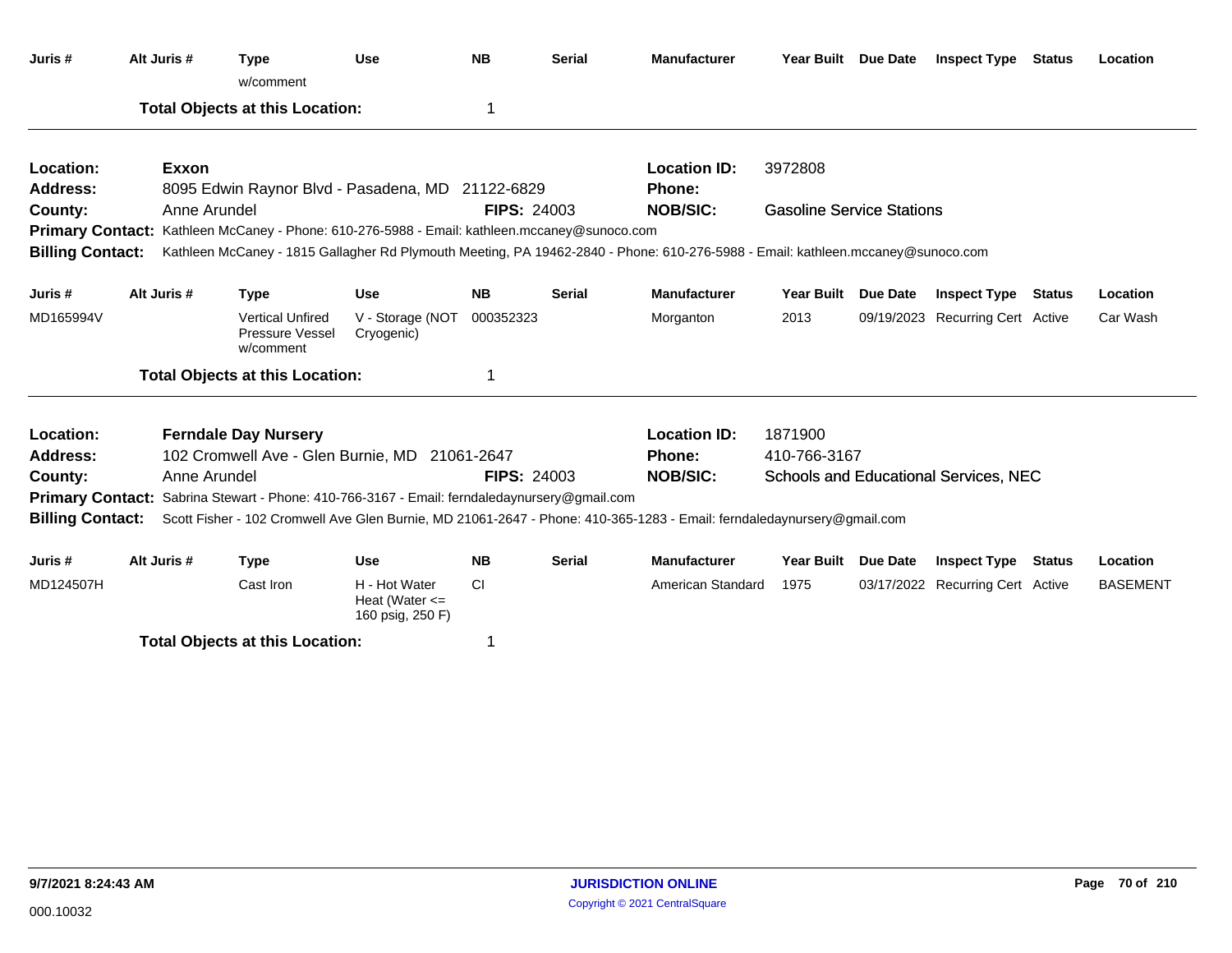| Location:<br><b>Address:</b>                                                   |              |                     | Fifer's Seafood Inc.                                    | 8894 Fort Smallwood Rd - Pasadena, MD 21122-7612                                                  |                    | <b>Location ID:</b><br><b>Phone:</b> | 704015<br><b>Eating and Drinking Places</b>                                                                             |                                        |  |                                  |        |                     |  |  |
|--------------------------------------------------------------------------------|--------------|---------------------|---------------------------------------------------------|---------------------------------------------------------------------------------------------------|--------------------|--------------------------------------|-------------------------------------------------------------------------------------------------------------------------|----------------------------------------|--|----------------------------------|--------|---------------------|--|--|
| County:                                                                        |              | Anne Arundel        |                                                         | <b>FIPS: 24003</b>                                                                                |                    | <b>NOB/SIC:</b>                      |                                                                                                                         |                                        |  |                                  |        |                     |  |  |
| Primary Contact: Kate Przybylski - Phone: 410-808-1004 - Cell: przy111@aol.com |              |                     |                                                         |                                                                                                   |                    |                                      |                                                                                                                         |                                        |  |                                  |        |                     |  |  |
| <b>Billing Contact:</b>                                                        |              |                     |                                                         |                                                                                                   |                    |                                      | Tracy Fifer - 8894 Fort Smallwood Rd Pasadena, MD 21122-7612 - Phone: 410-360-2826 - Email: fifersseafood@comcast.net   |                                        |  |                                  |        |                     |  |  |
| Juris #                                                                        |              | Alt Juris #         | Type                                                    | <b>Use</b>                                                                                        | <b>NB</b>          | <b>Serial</b>                        | <b>Manufacturer</b>                                                                                                     | Year Built Due Date                    |  | <b>Inspect Type Status</b>       |        | Location            |  |  |
| MD132311                                                                       |              |                     | Electric (NOT<br>HLW)                                   | S - Power-<br>Cooking (Steam ><br>$15$ psig)                                                      | 000108629          |                                      | Fulton                                                                                                                  | 2009                                   |  | 02/13/2022 Recurring Cert Active |        | Kitchen             |  |  |
|                                                                                |              |                     | <b>Total Objects at this Location:</b>                  |                                                                                                   | 1                  |                                      |                                                                                                                         |                                        |  |                                  |        |                     |  |  |
| Location:                                                                      |              | <b>Fila Usa Inc</b> |                                                         |                                                                                                   |                    |                                      | <b>Location ID:</b>                                                                                                     | 710611                                 |  |                                  |        |                     |  |  |
| <b>Address:</b>                                                                |              |                     |                                                         | 7630 Gambrills Cove Rd - Curtis Bay, MD 21226-1700                                                |                    |                                      | <b>Phone:</b>                                                                                                           | 410-439-2700                           |  |                                  |        |                     |  |  |
| County:                                                                        | Anne Arundel |                     |                                                         |                                                                                                   | <b>FIPS: 24003</b> |                                      | <b>NOB/SIC:</b>                                                                                                         | <b>General Warehousing and Storage</b> |  |                                  |        |                     |  |  |
| Primary Contact: Fila Usa Inc                                                  |              |                     |                                                         |                                                                                                   |                    |                                      |                                                                                                                         |                                        |  |                                  |        |                     |  |  |
| <b>Billing Contact:</b>                                                        |              |                     |                                                         |                                                                                                   |                    |                                      |                                                                                                                         |                                        |  |                                  |        |                     |  |  |
| Juris #                                                                        |              | Alt Juris #         | <b>Type</b>                                             | Use                                                                                               | <b>NB</b>          | <b>Serial</b>                        | <b>Manufacturer</b>                                                                                                     | Year Built Due Date                    |  | <b>Inspect Type</b>              | Status | Location            |  |  |
| MD094608V                                                                      |              |                     | <b>Vertical Unfired</b><br>Pressure Vessel<br>w/comment | V - Storage (NOT<br>Cryogenic)                                                                    | 000160753          |                                      | <b>Steel Fab</b>                                                                                                        | 1997                                   |  | 11/14/2022 Recurring Cert Active |        | Warehouse           |  |  |
|                                                                                |              |                     | <b>Total Objects at this Location:</b>                  |                                                                                                   | 1                  |                                      |                                                                                                                         |                                        |  |                                  |        |                     |  |  |
| Location:                                                                      |              |                     | Firehouse Subs - 912 (Arc3)                             |                                                                                                   |                    | <b>Location ID:</b>                  | 3963472                                                                                                                 |                                        |  |                                  |        |                     |  |  |
| Address:                                                                       |              |                     |                                                         | 574 Ritchie Hwy Ste A - Severna Park, MD 21146-2951                                               |                    |                                      | Phone:                                                                                                                  |                                        |  |                                  |        |                     |  |  |
| County:                                                                        |              | Anne Arundel        |                                                         |                                                                                                   | <b>FIPS: 24003</b> |                                      | <b>NOB/SIC:</b>                                                                                                         | <b>Eating and Drinking Places</b>      |  |                                  |        |                     |  |  |
|                                                                                |              |                     |                                                         | Primary Contact: Charlie Patterson - Phone: 804-644-4521 - Email: charlie.patterson@arc3gases.com |                    |                                      |                                                                                                                         |                                        |  |                                  |        |                     |  |  |
| <b>Billing Contact:</b>                                                        |              |                     |                                                         |                                                                                                   |                    |                                      | Charlie Patterson - PO Box 26269 Richmond, VA 23260-6269 - Phone: 804-644-4521 - Email: charlie.patterson@arc3gases.com |                                        |  |                                  |        |                     |  |  |
| Juris #                                                                        |              | Alt Juris #         | <b>Type</b>                                             | <b>Use</b>                                                                                        | <b>NB</b>          | <b>Serial</b>                        | <b>Manufacturer</b>                                                                                                     | Year Built Due Date                    |  | <b>Inspect Type</b>              | Status | Location            |  |  |
| MD164616V                                                                      |              |                     | <b>Vertical Unfired</b><br>Pressure Vessel<br>w/comment | V - Storage<br>(Cryogenic)                                                                        | 000114884          |                                      | MVE Inc                                                                                                                 | 1999                                   |  | 07/10/2023 Recurring Cert Active |        | <b>Outside Rear</b> |  |  |
|                                                                                |              |                     | <b>Total Objects at this Location:</b>                  |                                                                                                   | 1                  |                                      |                                                                                                                         |                                        |  |                                  |        |                     |  |  |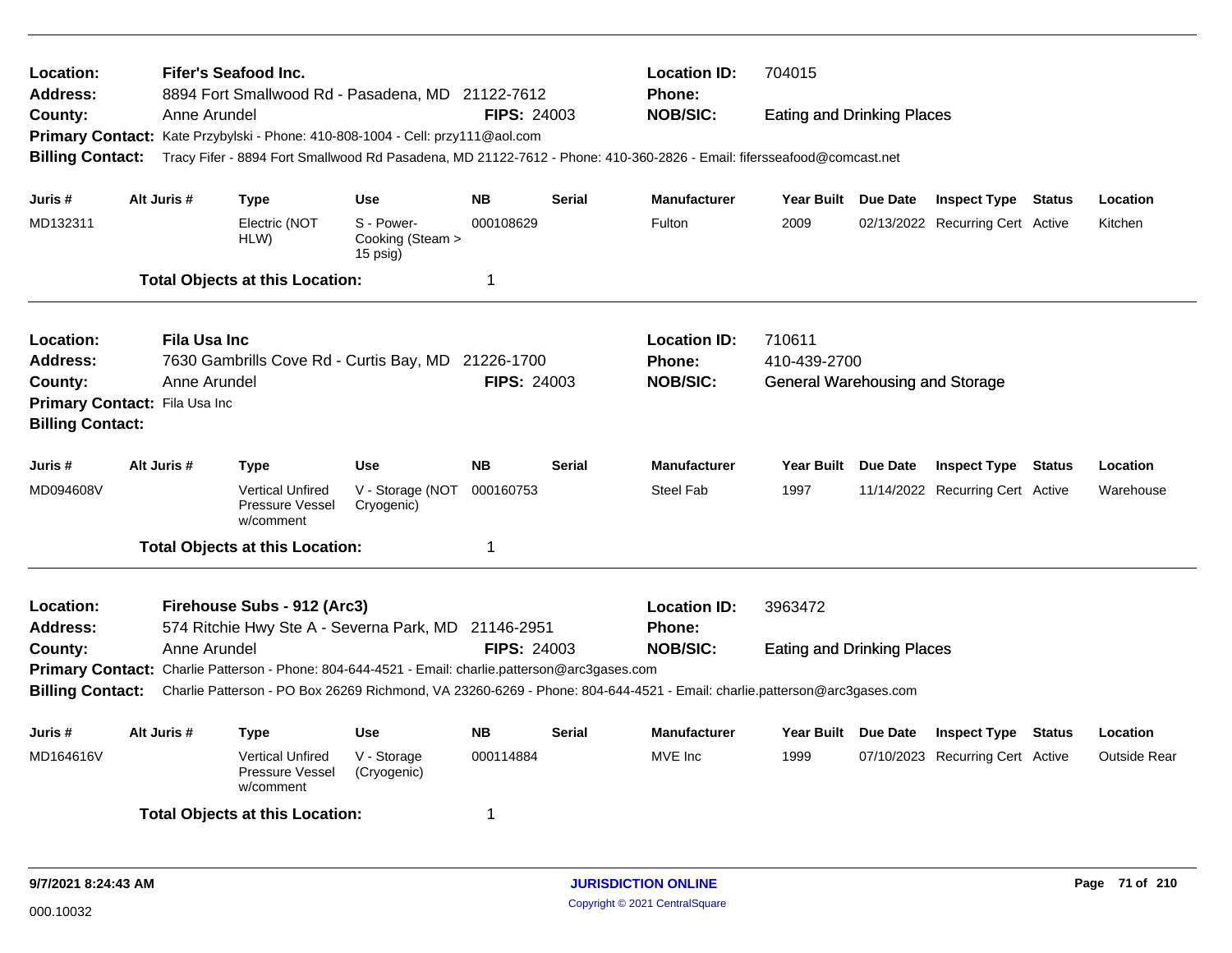| <b>Location:</b><br><b>Address:</b><br>County:                                                                                                     |                                                                                                                    |                                                                                                                         | Firehouse Subs - 973 (Arc3)<br>2317 Forest Dr Ste C - Annapolis, MD 21401-3833 |                                          | <b>Location ID:</b><br>Phone: | 3963630<br><b>Eating and Drinking Places</b> |                                      |                                          |                 |                                  |        |                    |  |
|----------------------------------------------------------------------------------------------------------------------------------------------------|--------------------------------------------------------------------------------------------------------------------|-------------------------------------------------------------------------------------------------------------------------|--------------------------------------------------------------------------------|------------------------------------------|-------------------------------|----------------------------------------------|--------------------------------------|------------------------------------------|-----------------|----------------------------------|--------|--------------------|--|
|                                                                                                                                                    |                                                                                                                    | Anne Arundel                                                                                                            |                                                                                |                                          | <b>NOB/SIC:</b>               |                                              |                                      |                                          |                 |                                  |        |                    |  |
|                                                                                                                                                    |                                                                                                                    | <b>FIPS: 24003</b><br>Primary Contact: Charlie Patterson - Phone: 804-644-4521 - Email: charlie.patterson@arc3gases.com |                                                                                |                                          |                               |                                              |                                      |                                          |                 |                                  |        |                    |  |
| Charlie Patterson - PO Box 26269 Richmond, VA 23260-6269 - Phone: 804-644-4521 - Email: charlie.patterson@arc3gases.com<br><b>Billing Contact:</b> |                                                                                                                    |                                                                                                                         |                                                                                |                                          |                               |                                              |                                      |                                          |                 |                                  |        |                    |  |
| Juris #                                                                                                                                            |                                                                                                                    | Alt Juris #                                                                                                             | <b>Type</b>                                                                    | <b>Use</b>                               | <b>NB</b>                     | <b>Serial</b>                                | <b>Manufacturer</b>                  | Year Built Due Date                      |                 | <b>Inspect Type Status</b>       |        | Location           |  |
| MD165808O                                                                                                                                          |                                                                                                                    |                                                                                                                         | <b>Vertical Unfired</b><br>Pressure Vessel<br>w/comment                        | V - Storage<br>(Cryogenic)               | 000170089                     |                                              | <b>CHART</b>                         | 2006                                     |                 | 07/11/2023 Recurring Cert Active |        | Store Room         |  |
|                                                                                                                                                    |                                                                                                                    |                                                                                                                         | <b>Total Objects at this Location:</b>                                         |                                          | 1                             |                                              |                                      |                                          |                 |                                  |        |                    |  |
| <b>Location:</b><br><b>Address:</b>                                                                                                                | Firestone - 0435<br>1492-94 Annapolis Road - Odenton, MD 21113-1008                                                |                                                                                                                         |                                                                                |                                          |                               |                                              | <b>Location ID:</b><br><b>Phone:</b> | 710707                                   |                 |                                  |        |                    |  |
| County:                                                                                                                                            | Anne Arundel                                                                                                       |                                                                                                                         |                                                                                |                                          |                               | <b>FIPS: 24003</b>                           | <b>NOB/SIC:</b>                      | Automotive repair, services, and parking |                 |                                  |        |                    |  |
| Primary Contact: Firestone - 0435                                                                                                                  |                                                                                                                    |                                                                                                                         |                                                                                |                                          |                               |                                              |                                      |                                          |                 |                                  |        |                    |  |
| <b>Billing Contact:</b>                                                                                                                            |                                                                                                                    |                                                                                                                         |                                                                                |                                          |                               |                                              |                                      |                                          |                 |                                  |        |                    |  |
| Juris #                                                                                                                                            |                                                                                                                    | Alt Juris #                                                                                                             | <b>Type</b>                                                                    | <b>Use</b>                               | <b>NB</b>                     | <b>Serial</b>                                | <b>Manufacturer</b>                  | <b>Year Built</b>                        | <b>Due Date</b> | <b>Inspect Type</b>              | Status | Location           |  |
| MD065609V                                                                                                                                          |                                                                                                                    |                                                                                                                         | <b>Vertical Unfired</b><br>Pressure Vessel<br>w/comment                        | V - Storage (NOT<br>Cryogenic)           | 000431630                     |                                              | <b>Buckeye</b>                       | 1983                                     |                 | 09/15/2023 Recurring Cert Active |        | Store Room         |  |
| MD141597V                                                                                                                                          |                                                                                                                    |                                                                                                                         | <b>Vertical Unfired</b><br><b>Pressure Vessel</b><br>w/comment                 | V - Storage (NOT 000633021<br>Cryogenic) |                               |                                              | <b>Steel Fab</b>                     | 2010                                     |                 | 09/15/2023 Recurring Cert Active |        | storage            |  |
|                                                                                                                                                    |                                                                                                                    |                                                                                                                         | <b>Total Objects at this Location:</b>                                         |                                          | $\overline{2}$                |                                              |                                      |                                          |                 |                                  |        |                    |  |
| <b>Location:</b><br><b>Address:</b>                                                                                                                |                                                                                                                    | Firestone - 0439                                                                                                        |                                                                                |                                          |                               |                                              | <b>Location ID:</b><br>Phone:        | 710715                                   |                 |                                  |        |                    |  |
| County:                                                                                                                                            | 2048 West St - Annapolis, MD 21401-3032<br>Anne Arundel<br><b>FIPS: 24003</b><br>Primary Contact: Firestone - 0439 |                                                                                                                         |                                                                                |                                          |                               |                                              | <b>NOB/SIC:</b>                      | Automotive repair, services, and parking |                 |                                  |        |                    |  |
| <b>Billing Contact:</b>                                                                                                                            |                                                                                                                    |                                                                                                                         |                                                                                |                                          |                               |                                              |                                      |                                          |                 |                                  |        |                    |  |
| Juris #                                                                                                                                            |                                                                                                                    | Alt Juris #                                                                                                             | Type                                                                           | <b>Use</b>                               | <b>NB</b>                     | <b>Serial</b>                                | <b>Manufacturer</b>                  | Year Built Due Date                      |                 | <b>Inspect Type Status</b>       |        | <b>Location</b>    |  |
| MD086561V                                                                                                                                          |                                                                                                                    |                                                                                                                         | <b>Vertical Unfired</b><br>Pressure Vessel<br>w/comment                        | V - Storage (NOT<br>Cryogenic)           | 001099877                     |                                              | Manchester                           | 1993                                     |                 | 09/15/2023 Recurring Cert Active |        | Compressor<br>Room |  |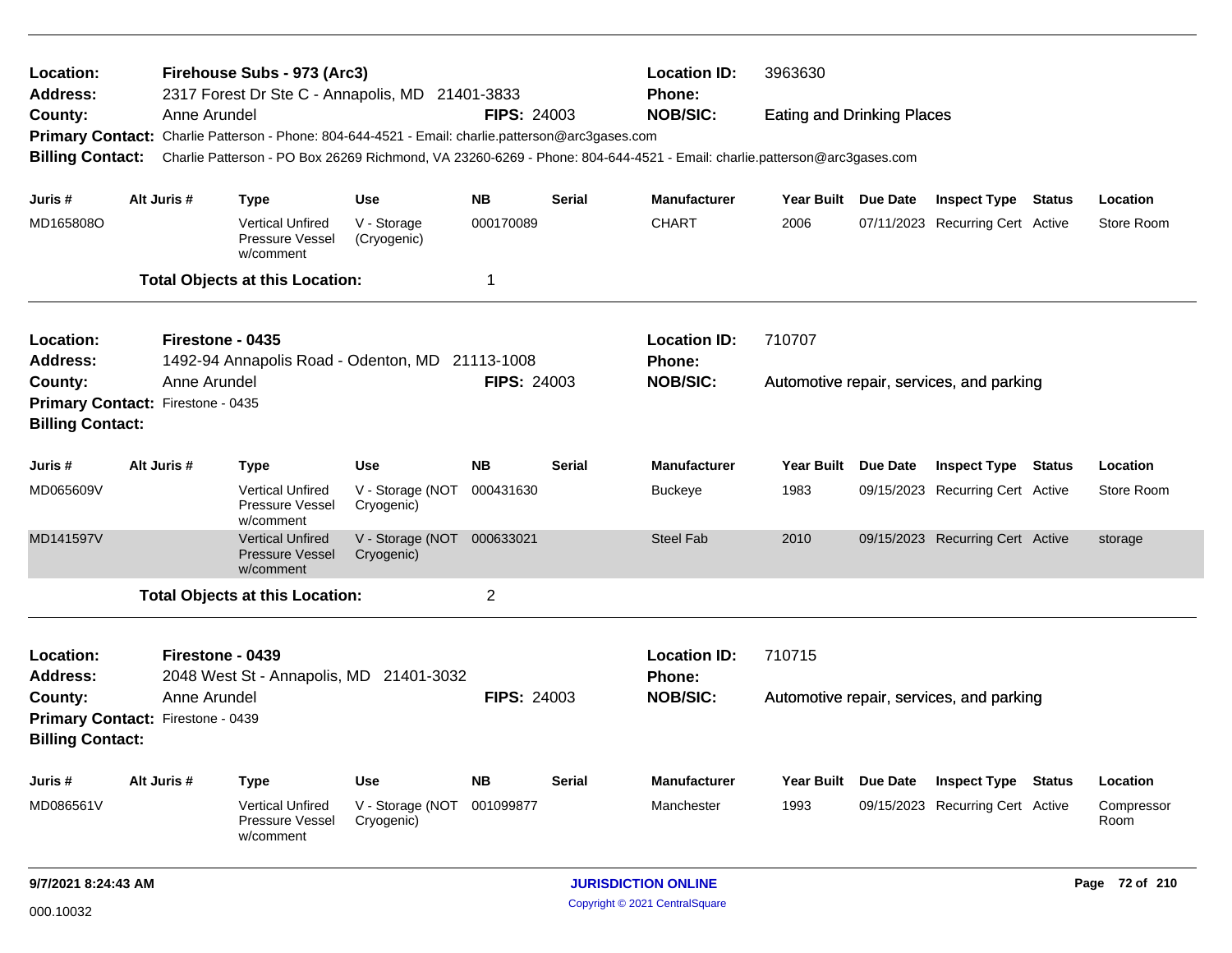| Juris #                      | Alt Juris #      | <b>Type</b>                                                               | <b>Use</b>                     | <b>NB</b>          | <b>Serial</b> | <b>Manufacturer</b>           | <b>Year Built</b>   | <b>Due Date</b> | <b>Inspect Type</b>                      | <b>Status</b> | Location           |
|------------------------------|------------------|---------------------------------------------------------------------------|--------------------------------|--------------------|---------------|-------------------------------|---------------------|-----------------|------------------------------------------|---------------|--------------------|
| MD165906V                    |                  | <b>Vertical Unfired</b><br><b>Pressure Vessel</b><br>w/comment            | V - Storage (NOT<br>Cryogenic) | 000671007          |               | Morganton                     | 2017                |                 | 09/19/2023 Recurring Cert Active         |               | Compressor<br>Room |
|                              |                  | <b>Total Objects at this Location:</b>                                    |                                | $\overline{2}$     |               |                               |                     |                 |                                          |               |                    |
| Location:                    | Firestone - 0454 |                                                                           |                                |                    |               | <b>Location ID:</b>           | 710729              |                 |                                          |               |                    |
| <b>Address:</b>              |                  | 7592 Ritchie Hwy - Glen Burnie, MD 21061-3717                             |                                |                    |               | Phone:                        | 410-691-3309        |                 |                                          |               |                    |
| County:                      | Anne Arundel     |                                                                           |                                | <b>FIPS: 24003</b> |               | <b>NOB/SIC:</b>               |                     |                 | Automotive repair, services, and parking |               |                    |
|                              |                  | Primary Contact: Firestone - 0454 - Phone: 410-691-3309                   |                                |                    |               |                               |                     |                 |                                          |               |                    |
| <b>Billing Contact:</b>      |                  | - 7592 Ritchie Hwy Glen Burnie, MD 21061-3717 - Phone: 410-691-3309       |                                |                    |               |                               |                     |                 |                                          |               |                    |
| Juris #                      | Alt Juris #      | <b>Type</b>                                                               | <b>Use</b>                     | <b>NB</b>          | Serial        | <b>Manufacturer</b>           | <b>Year Built</b>   | Due Date        | <b>Inspect Type Status</b>               |               | Location           |
| MD078380V                    |                  | <b>Vertical Unfired</b><br>Pressure Vessel<br>w/comment                   | V - Storage (NOT<br>Cryogenic) | 000997697          |               | <b>Buckeye</b>                | 1991                |                 | 04/15/2023 Recurring Cert Active         |               | Compressor<br>Room |
| MD169170V                    |                  | <b>Vertical Unfired</b><br><b>Pressure Vessel</b><br>w/comment            | V - Storage (NOT<br>Cryogenic) | 002229367          |               | Manchester                    | 2020                |                 | 04/26/2023 Recurring Cert Active         |               | Compressor<br>Room |
|                              |                  | <b>Total Objects at this Location:</b>                                    |                                | $\overline{2}$     |               |                               |                     |                 |                                          |               |                    |
| Location:<br><b>Address:</b> |                  | <b>Fitzgerald Auto Malls</b><br>34 Hudson St - Annapolis, MD 21401-3111   |                                |                    |               | <b>Location ID:</b><br>Phone: | 710777              |                 |                                          |               |                    |
| County:                      | Anne Arundel     |                                                                           |                                | <b>FIPS: 24003</b> |               | <b>NOB/SIC:</b>               |                     |                 | Motor Vehicle Dealers (New and Used)     |               |                    |
|                              |                  | Primary Contact: Don Sanders - Phone: 410-224-3480                        |                                |                    |               |                               |                     |                 |                                          |               |                    |
| <b>Billing Contact:</b>      |                  | Don Sanders - 34 Hudson St Annapolis, MD 21401-3111 - Phone: 410-224-3480 |                                |                    |               |                               |                     |                 |                                          |               |                    |
| Juris #                      | Alt Juris #      | <b>Type</b>                                                               | <b>Use</b>                     | <b>NB</b>          | <b>Serial</b> | <b>Manufacturer</b>           | Year Built Due Date |                 | <b>Inspect Type</b>                      | <b>Status</b> | Location           |
| MD159817V                    |                  | <b>Vertical Unfired</b><br>Pressure Vessel<br>w/comment                   | V - Storage (NOT<br>Cryogenic) | 000509339          |               | Morganton                     | 2015                |                 | 06/26/2022 Recurring Cert Active         |               | PARTS DEPT         |
|                              |                  | <b>Total Objects at this Location:</b>                                    |                                | 1                  |               |                               |                     |                 |                                          |               |                    |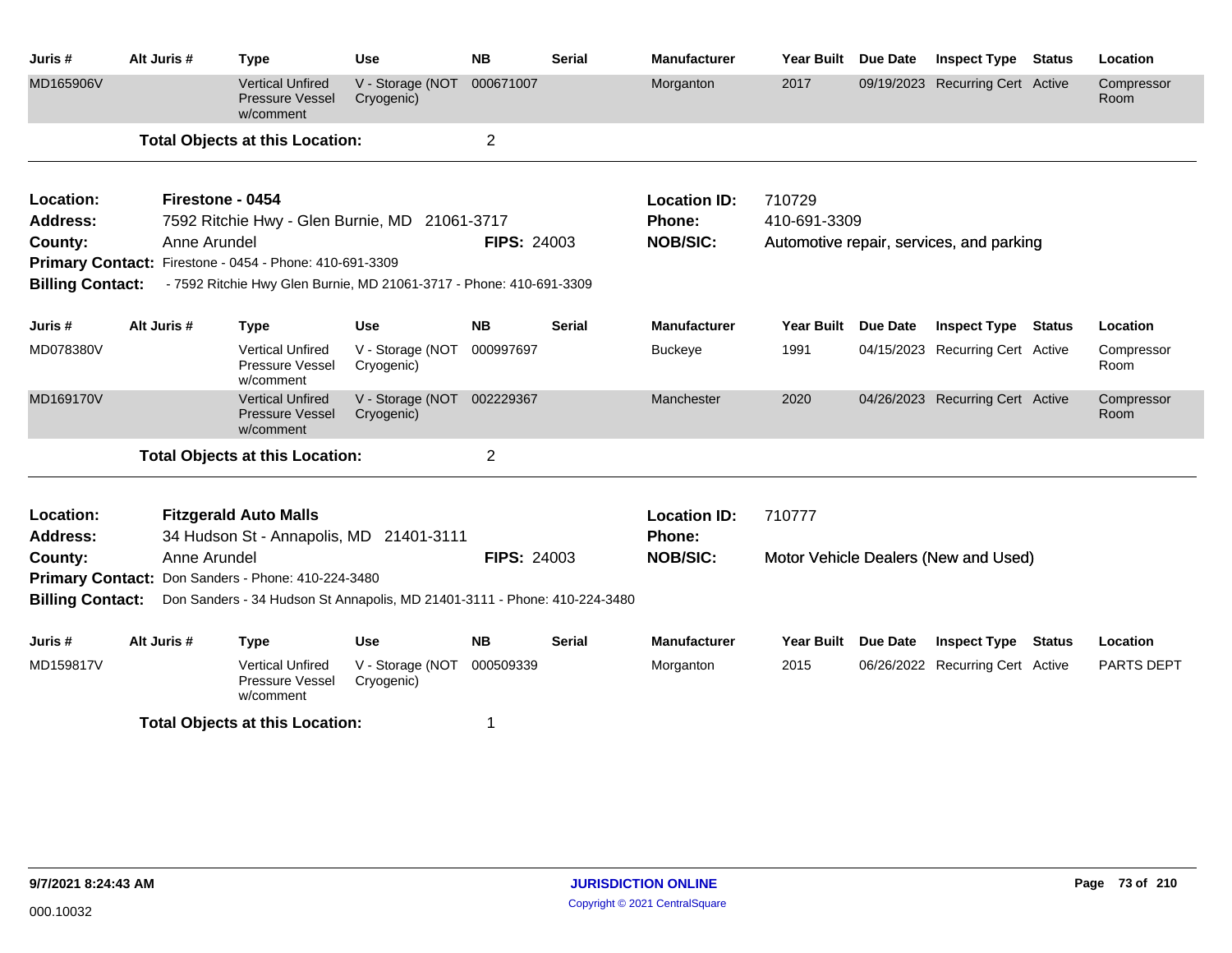| Location:<br><b>Five Guys Burgers And Fries (Arc3)</b><br><b>Location ID:</b><br>3630861<br>6711 Ritchie Hwy - Glen Burnie, MD 21061-2315<br>410-590-3933<br>Address:<br><b>Phone:</b><br><b>FIPS: 24003</b><br><b>NOB/SIC:</b><br>Anne Arundel<br><b>Eating and Drinking Places</b><br>County:<br>Primary Contact: Charlie Patterson - Phone: 804-644-4521 - Email: charlie.patterson@arc3gases.com<br><b>Billing Contact:</b><br>Charlie Patterson - PO Box 26269 Richmond, VA 23260-6269 - Phone: 804-644-4521 - Email: charlie.patterson@arc3gases.com<br>Alt Juris #<br><b>NB</b><br>Manufacturer<br>Juris #<br><b>Use</b><br><b>Serial</b><br>Year Built Due Date |                                                                                                                                                                                                |                                     |                                                                                                                                                                                 |                                                         |                    |               |                                                         |                                                                   |            |                                  |        |                       |
|-------------------------------------------------------------------------------------------------------------------------------------------------------------------------------------------------------------------------------------------------------------------------------------------------------------------------------------------------------------------------------------------------------------------------------------------------------------------------------------------------------------------------------------------------------------------------------------------------------------------------------------------------------------------------|------------------------------------------------------------------------------------------------------------------------------------------------------------------------------------------------|-------------------------------------|---------------------------------------------------------------------------------------------------------------------------------------------------------------------------------|---------------------------------------------------------|--------------------|---------------|---------------------------------------------------------|-------------------------------------------------------------------|------------|----------------------------------|--------|-----------------------|
|                                                                                                                                                                                                                                                                                                                                                                                                                                                                                                                                                                                                                                                                         |                                                                                                                                                                                                |                                     | <b>Type</b>                                                                                                                                                                     |                                                         |                    |               |                                                         |                                                                   |            | <b>Inspect Type Status</b>       |        | Location              |
| MD152946V                                                                                                                                                                                                                                                                                                                                                                                                                                                                                                                                                                                                                                                               | None                                                                                                                                                                                           |                                     | <b>Vertical Unfired</b><br><b>Pressure Vessel</b><br>w/comment                                                                                                                  | V - Storage<br>(Cryogenic)                              | 000088984          | 846-017-DD3   | Taylor-Wharton                                          | 2007                                                              |            | 12/02/2023 Recurring Cert Active |        | Closet                |
|                                                                                                                                                                                                                                                                                                                                                                                                                                                                                                                                                                                                                                                                         |                                                                                                                                                                                                |                                     | <b>Total Objects at this Location:</b>                                                                                                                                          |                                                         | 1                  |               |                                                         |                                                                   |            |                                  |        |                       |
| <b>Location:</b><br><b>Address:</b>                                                                                                                                                                                                                                                                                                                                                                                                                                                                                                                                                                                                                                     | <b>Fleck Machine Co</b><br>7177 Ridge Rd - Hanover, MD 21076-1425<br>Anne Arundel                                                                                                              |                                     |                                                                                                                                                                                 |                                                         |                    |               | <b>Location ID:</b><br><b>Phone:</b>                    | 710801                                                            |            |                                  |        |                       |
| County:                                                                                                                                                                                                                                                                                                                                                                                                                                                                                                                                                                                                                                                                 | David Fleck - Phone: 410-859-5775<br><b>Primary Contact:</b><br>Dan Fleck - 7177 Ridge Rd Hanover, MD 21076-1425 - Phone: 410-859-5775 x17 - Cell: 410-935-7780 - Email: danf@fleckmachine.com |                                     |                                                                                                                                                                                 |                                                         | <b>FIPS: 24003</b> |               | <b>NOB/SIC:</b>                                         | Manufacturing Industries, NEC                                     |            |                                  |        |                       |
| <b>Billing Contact:</b>                                                                                                                                                                                                                                                                                                                                                                                                                                                                                                                                                                                                                                                 |                                                                                                                                                                                                |                                     |                                                                                                                                                                                 |                                                         |                    |               |                                                         |                                                                   |            |                                  |        |                       |
| Juris #                                                                                                                                                                                                                                                                                                                                                                                                                                                                                                                                                                                                                                                                 |                                                                                                                                                                                                | Alt Juris #                         | <b>Type</b>                                                                                                                                                                     | <b>Use</b>                                              | <b>NB</b>          | <b>Serial</b> | <b>Manufacturer</b>                                     | <b>Year Built</b>                                                 | Due Date   | <b>Inspect Type Status</b>       |        | Location              |
| MD082390V                                                                                                                                                                                                                                                                                                                                                                                                                                                                                                                                                                                                                                                               |                                                                                                                                                                                                |                                     | <b>Vertical Unfired</b><br>Pressure Vessel<br>w/comment                                                                                                                         | V - Storage (NOT<br>Cryogenic)                          | 00028374E          |               | <b>Brunner</b>                                          | 1987                                                              | 04/28/2021 | <b>Recurring Cert Active</b>     |        | Compressor<br>Room    |
| MD121724V                                                                                                                                                                                                                                                                                                                                                                                                                                                                                                                                                                                                                                                               |                                                                                                                                                                                                |                                     | <b>Vertical Unfired</b><br><b>Pressure Vessel</b><br>w/comment                                                                                                                  | V - Storage (NOT 000325528<br>Cryogenic)                |                    |               | <b>Steel Fab</b>                                        | 2003                                                              |            | 04/28/2021 Recurring Cert Active |        | Compressor<br>Room    |
|                                                                                                                                                                                                                                                                                                                                                                                                                                                                                                                                                                                                                                                                         |                                                                                                                                                                                                |                                     | <b>Total Objects at this Location:</b>                                                                                                                                          |                                                         | $\overline{2}$     |               |                                                         |                                                                   |            |                                  |        |                       |
| Location:<br>Address:<br>County:<br><b>Billing Contact:</b>                                                                                                                                                                                                                                                                                                                                                                                                                                                                                                                                                                                                             |                                                                                                                                                                                                | <b>Forest Motel</b><br>Anne Arundel | 1418 Crain Hwy S - Glen Burnie, MD 21061-4027<br>Primary Contact: Nicholas Fontana - Phone: 410-766-1626<br>- 1418 Crain Hwy S Glen Burnie, MD 21061-4027 - Phone: 410-766-1626 |                                                         | <b>FIPS: 24003</b> |               | <b>Location ID:</b><br><b>Phone:</b><br><b>NOB/SIC:</b> | 725399<br>Hotels, rooming houses, camps, and other lodging places |            |                                  |        |                       |
| Juris #                                                                                                                                                                                                                                                                                                                                                                                                                                                                                                                                                                                                                                                                 |                                                                                                                                                                                                | Alt Juris #                         | <b>Type</b>                                                                                                                                                                     | <b>Use</b>                                              | <b>NB</b>          | <b>Serial</b> | Manufacturer                                            | Year Built Due Date                                               |            | <b>Inspect Type</b>              | Status | Location              |
| MD121133H                                                                                                                                                                                                                                                                                                                                                                                                                                                                                                                                                                                                                                                               |                                                                                                                                                                                                |                                     | Cast Iron                                                                                                                                                                       | H - Hot Water<br>Heat (Water $\leq$<br>160 psig, 250 F) | <b>CI</b>          |               | Weil-McLain                                             | 2004                                                              |            | 09/02/2023 Recurring Cert Active |        | Boiler Room Unit<br>5 |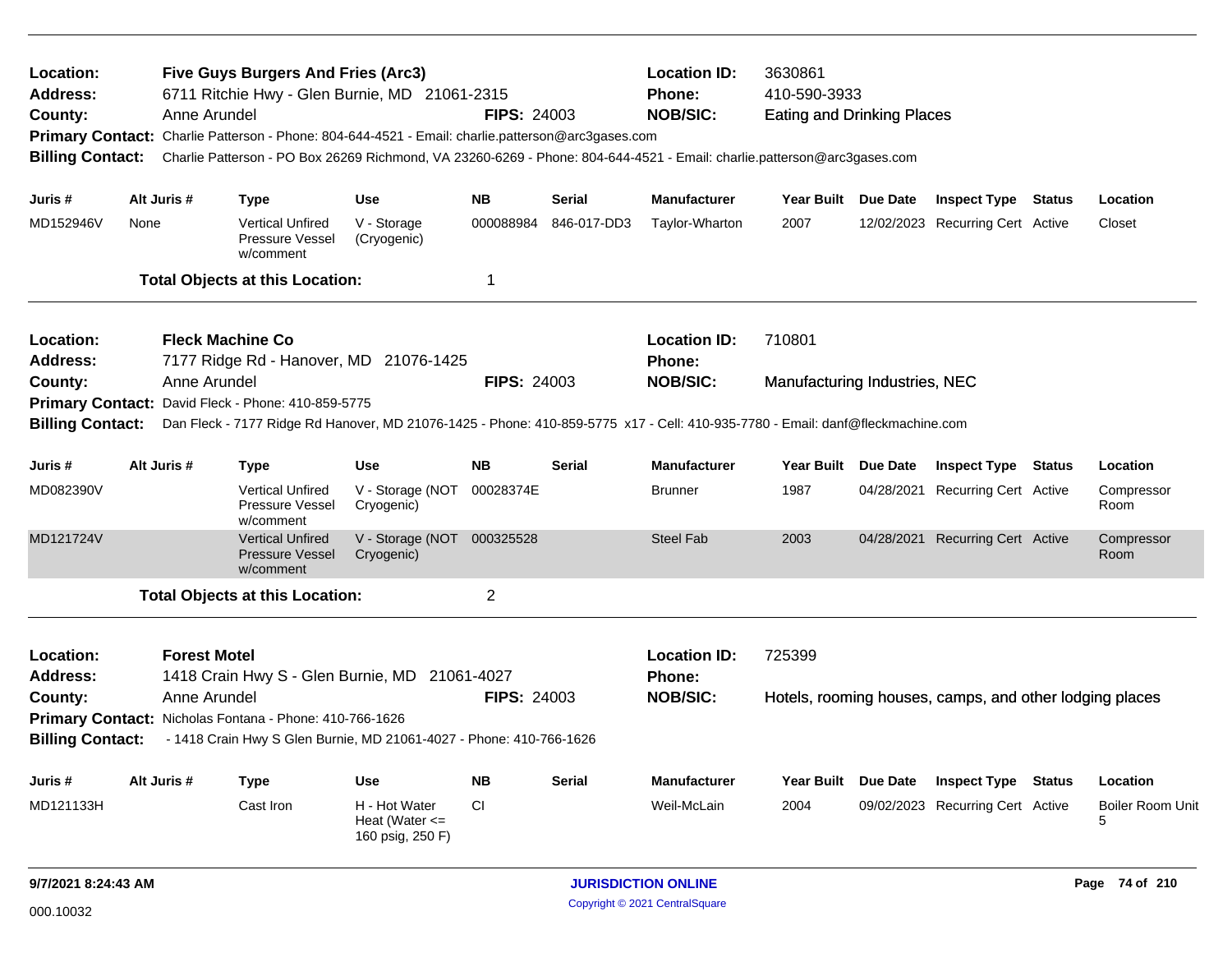| Juris#                  | Alt Juris #  | <b>Type</b>                                                                                                                                                                                                                                   | <b>Use</b>                                              | <b>NB</b>          | <b>Serial</b> | <b>Manufacturer</b>       | <b>Year Built</b>                 | <b>Due Date</b> | <b>Inspect Type</b>              | <b>Status</b> | Location                     |
|-------------------------|--------------|-----------------------------------------------------------------------------------------------------------------------------------------------------------------------------------------------------------------------------------------------|---------------------------------------------------------|--------------------|---------------|---------------------------|-----------------------------------|-----------------|----------------------------------|---------------|------------------------------|
| MD158778H               |              | Cast Iron                                                                                                                                                                                                                                     | H - Hot Water<br>Heat (Water $\leq$<br>160 psig, 250 F) | CI                 |               | Weil-McLain               | 2017                              |                 | 09/12/2023 Recurring Cert Active |               | <b>Office Boiler</b><br>Room |
|                         |              | <b>Total Objects at this Location:</b>                                                                                                                                                                                                        |                                                         | $\overline{2}$     |               |                           |                                   |                 |                                  |               |                              |
| Location:               |              | <b>Forward Brewing (Arc3)</b>                                                                                                                                                                                                                 |                                                         |                    |               | <b>Location ID:</b>       | 4045733                           |                 |                                  |               |                              |
| <b>Address:</b>         |              | 418 4th St - Annapolis, MD 21403-2504                                                                                                                                                                                                         |                                                         |                    |               | Phone:<br><b>NOB/SIC:</b> |                                   |                 |                                  |               |                              |
| County:                 | Anne Arundel |                                                                                                                                                                                                                                               |                                                         | <b>FIPS: 24003</b> |               |                           | <b>Eating and Drinking Places</b> |                 |                                  |               |                              |
|                         |              | Primary Contact: Charlie Patterson - Phone: 804-644-4521 - Email: charlie.patterson@arc3gases.com<br>Billing Contact: Charlie Patterson - PO Box 26269 Richmond, VA 23260-6269 - Phone: 804-644-4521 - Email: charlie.patterson@arc3gases.com |                                                         |                    |               |                           |                                   |                 |                                  |               |                              |
|                         |              |                                                                                                                                                                                                                                               |                                                         |                    |               |                           |                                   |                 |                                  |               |                              |
| Juris #                 | Alt Juris #  | <b>Type</b>                                                                                                                                                                                                                                   | <b>Use</b>                                              | <b>NB</b>          | <b>Serial</b> | <b>Manufacturer</b>       | <b>Year Built</b>                 | <b>Due Date</b> | <b>Inspect Type</b>              | <b>Status</b> | Location                     |
| MD168233V               |              | <b>Vertical Unfired</b><br>Pressure Vessel<br>w/comment                                                                                                                                                                                       | V - Storage<br>(Cryogenic)                              | 000324050          |               | <b>CHART</b>              | 2019                              |                 | 10/29/2022 Recurring Cert Active |               | Outside                      |
|                         |              | <b>Total Objects at this Location:</b>                                                                                                                                                                                                        |                                                         |                    |               |                           |                                   |                 |                                  |               |                              |
| Location:               |              | <b>Forward Brewing Company</b>                                                                                                                                                                                                                |                                                         |                    |               | <b>Location ID:</b>       | 4052894                           |                 |                                  |               |                              |
| <b>Address:</b>         |              | 418 4th St - Annapolis, MD 21403-2504                                                                                                                                                                                                         |                                                         |                    |               | Phone:                    |                                   |                 |                                  |               |                              |
| County:                 | Anne Arundel |                                                                                                                                                                                                                                               |                                                         | <b>FIPS: 24003</b> |               | <b>NOB/SIC:</b>           |                                   |                 |                                  |               |                              |
| <b>Billing Contact:</b> |              | <b>Primary Contact: Forward Brewing Company</b>                                                                                                                                                                                               |                                                         |                    |               |                           |                                   |                 |                                  |               |                              |
| Juris #                 | Alt Juris #  | <b>Type</b>                                                                                                                                                                                                                                   | <b>Use</b>                                              | <b>NB</b>          | <b>Serial</b> | <b>Manufacturer</b>       | <b>Year Built</b>                 | <b>Due Date</b> | <b>Inspect Type</b>              | <b>Status</b> | Location                     |
| MD168234V               |              | <b>Vertical Unfired</b><br>Pressure Vessel<br>w/comment                                                                                                                                                                                       | V - Storage (NOT<br>Cryogenic)                          | 000533528          | M7147.5C      | MAT Ind.                  | 2020                              |                 | 12/10/2022 Recurring Cert Active |               | <b>Brewery</b>               |
|                         |              | <b>Total Objects at this Location:</b>                                                                                                                                                                                                        |                                                         |                    |               |                           |                                   |                 |                                  |               |                              |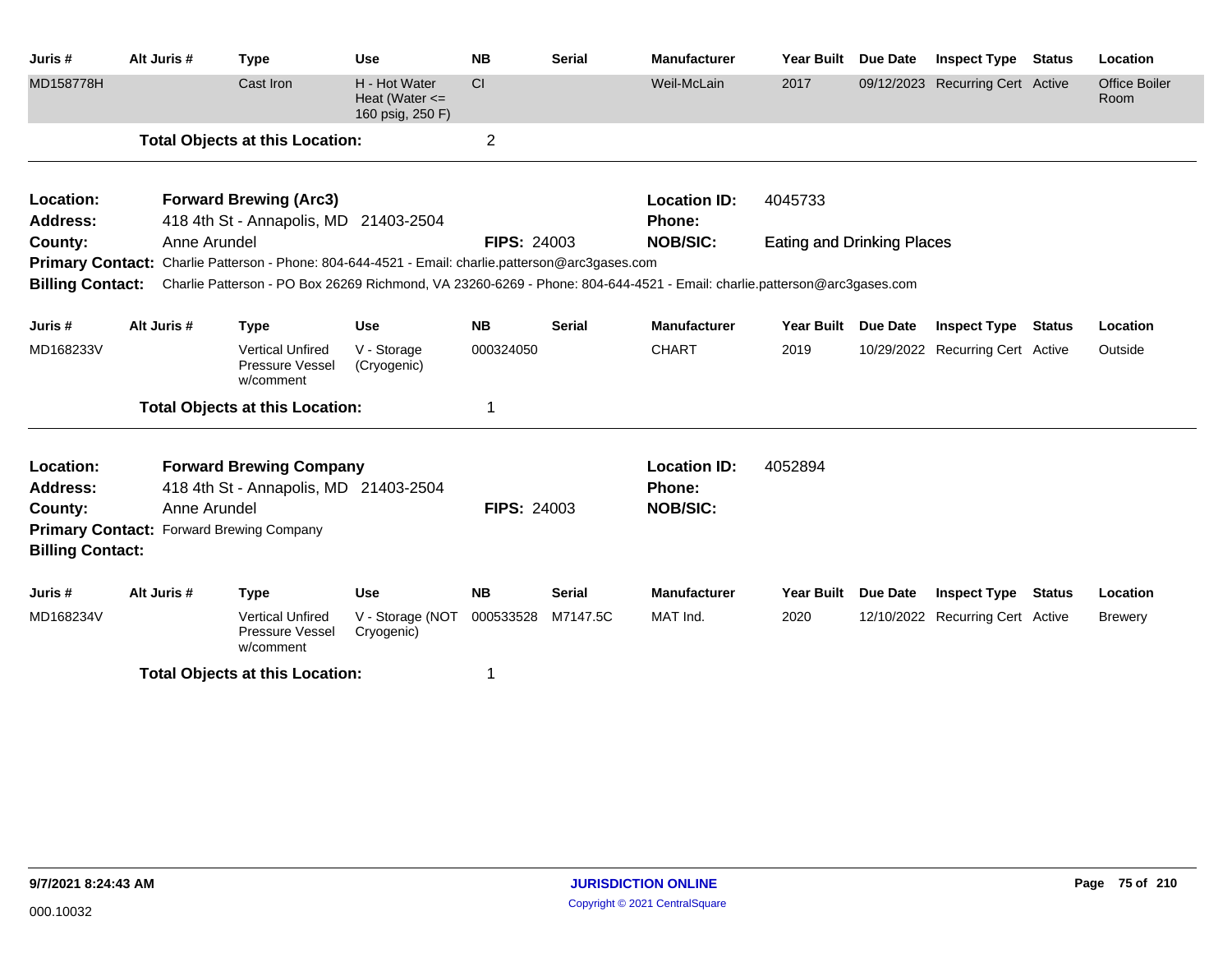| Location:<br><b>Address:</b><br>County:<br><b>Billing Contact:</b> |                                                                                                                                                                                                           | Forwardgro, LLC<br>5000 Sands Rd - Lothian, MD 20711-9613<br>Anne Arundel<br>Primary Contact: Kevin Compton - Phone: 443-294-6222 - Email: Kevin.Compton@forwardgro.com<br>Barrett Penan - 1451 Rockville Pike Ste 400 Rockville, MD 20852-1498 - Phone: 301-838-0803 |                                                         | <b>FIPS: 24003</b> |                                                  | <b>Location ID:</b><br><b>Phone:</b><br><b>NOB/SIC:</b> | 1638002<br>410-507-9255                      |            | Flowers, Nursery Stock, and Florists' Supplies |               |                    |
|--------------------------------------------------------------------|-----------------------------------------------------------------------------------------------------------------------------------------------------------------------------------------------------------|-----------------------------------------------------------------------------------------------------------------------------------------------------------------------------------------------------------------------------------------------------------------------|---------------------------------------------------------|--------------------|--------------------------------------------------|---------------------------------------------------------|----------------------------------------------|------------|------------------------------------------------|---------------|--------------------|
| Juris #                                                            | Alt Juris #                                                                                                                                                                                               | <b>Type</b>                                                                                                                                                                                                                                                           | <b>Use</b>                                              | <b>NB</b>          | <b>Serial</b>                                    | <b>Manufacturer</b>                                     | Year Built Due Date                          |            | <b>Inspect Type Status</b>                     |               | Location           |
| MD158795H                                                          |                                                                                                                                                                                                           | <b>Horizontal Water</b><br>Tube                                                                                                                                                                                                                                       | H - Hot Water<br>Heat (Water $\leq$<br>160 psig, 250 F) | 000433768          |                                                  | Raypak                                                  | 2017                                         | 10/03/2021 | <b>Recurring Cert Active</b>                   |               | <b>Boiler Room</b> |
| MD158796H                                                          |                                                                                                                                                                                                           | <b>Horizontal Water</b><br>Tube                                                                                                                                                                                                                                       | H - Hot Water<br>Heat (Water $\leq$<br>160 psig, 250 F) | 000433769          |                                                  | Raypak                                                  | 2017                                         |            | 10/03/2021 Recurring Cert Active               |               | <b>Boiler Room</b> |
|                                                                    |                                                                                                                                                                                                           | <b>Total Objects at this Location:</b>                                                                                                                                                                                                                                |                                                         | $\overline{c}$     |                                                  |                                                         |                                              |            |                                                |               |                    |
| Location:<br><b>Address:</b><br>County:                            |                                                                                                                                                                                                           | <b>Founder's Grille (Arc3)</b><br>8125 Ritchie Hwy - Pasadena, MD 21122-6925<br>Anne Arundel                                                                                                                                                                          |                                                         | <b>FIPS: 24003</b> |                                                  | <b>Location ID:</b><br>Phone:<br><b>NOB/SIC:</b>        | 3963316<br><b>Eating and Drinking Places</b> |            |                                                |               |                    |
|                                                                    |                                                                                                                                                                                                           | Primary Contact: Charlie Patterson - Phone: 804-644-4521 - Email: charlie.patterson@arc3gases.com                                                                                                                                                                     |                                                         |                    |                                                  |                                                         |                                              |            |                                                |               |                    |
| <b>Billing Contact:</b>                                            |                                                                                                                                                                                                           | Charlie Patterson - PO Box 26269 Richmond, VA 23260-6269 - Phone: 804-644-4521 - Email: charlie.patterson@arc3gases.com                                                                                                                                               |                                                         |                    |                                                  |                                                         |                                              |            |                                                |               |                    |
| Juris #                                                            | Alt Juris #                                                                                                                                                                                               | <b>Type</b>                                                                                                                                                                                                                                                           | <b>Use</b>                                              | <b>NB</b>          | <b>Serial</b>                                    | <b>Manufacturer</b>                                     | Year Built Due Date                          |            | <b>Inspect Type Status</b>                     |               | Location           |
| MD165074V                                                          |                                                                                                                                                                                                           | <b>Vertical Unfired</b><br><b>Pressure Vessel</b><br>w/comment                                                                                                                                                                                                        | V - Storage<br>(Cryogenic)                              | 000142627          |                                                  | <b>CHART</b>                                            | 2002                                         |            | 07/10/2023 Recurring Cert Active               |               | Outside            |
|                                                                    |                                                                                                                                                                                                           | <b>Total Objects at this Location:</b>                                                                                                                                                                                                                                |                                                         | 1                  |                                                  |                                                         |                                              |            |                                                |               |                    |
| Location:<br>Address:<br>County:                                   | <b>Freemasons Lodge 213</b><br>11 Crain Highway S - Glen Burnie, MD 21061<br>Anne Arundel<br>Primary Contact: Glen Burnie Lodge 213<br><b>Billing Contact:</b><br>- PO Box 513 Glen Burnie, MD 21060-0513 |                                                                                                                                                                                                                                                                       | <b>FIPS: 24003</b>                                      |                    | <b>Location ID:</b><br>Phone:<br><b>NOB/SIC:</b> | 4081427                                                 |                                              |            |                                                |               |                    |
| Juris #                                                            | Alt Juris #                                                                                                                                                                                               | <b>Type</b>                                                                                                                                                                                                                                                           | <b>Use</b>                                              | <b>NB</b>          | <b>Serial</b>                                    | <b>Manufacturer</b>                                     | Year Built Due Date                          |            | <b>Inspect Type</b>                            | <b>Status</b> | Location           |
|                                                                    |                                                                                                                                                                                                           |                                                                                                                                                                                                                                                                       |                                                         |                    |                                                  |                                                         |                                              |            |                                                |               |                    |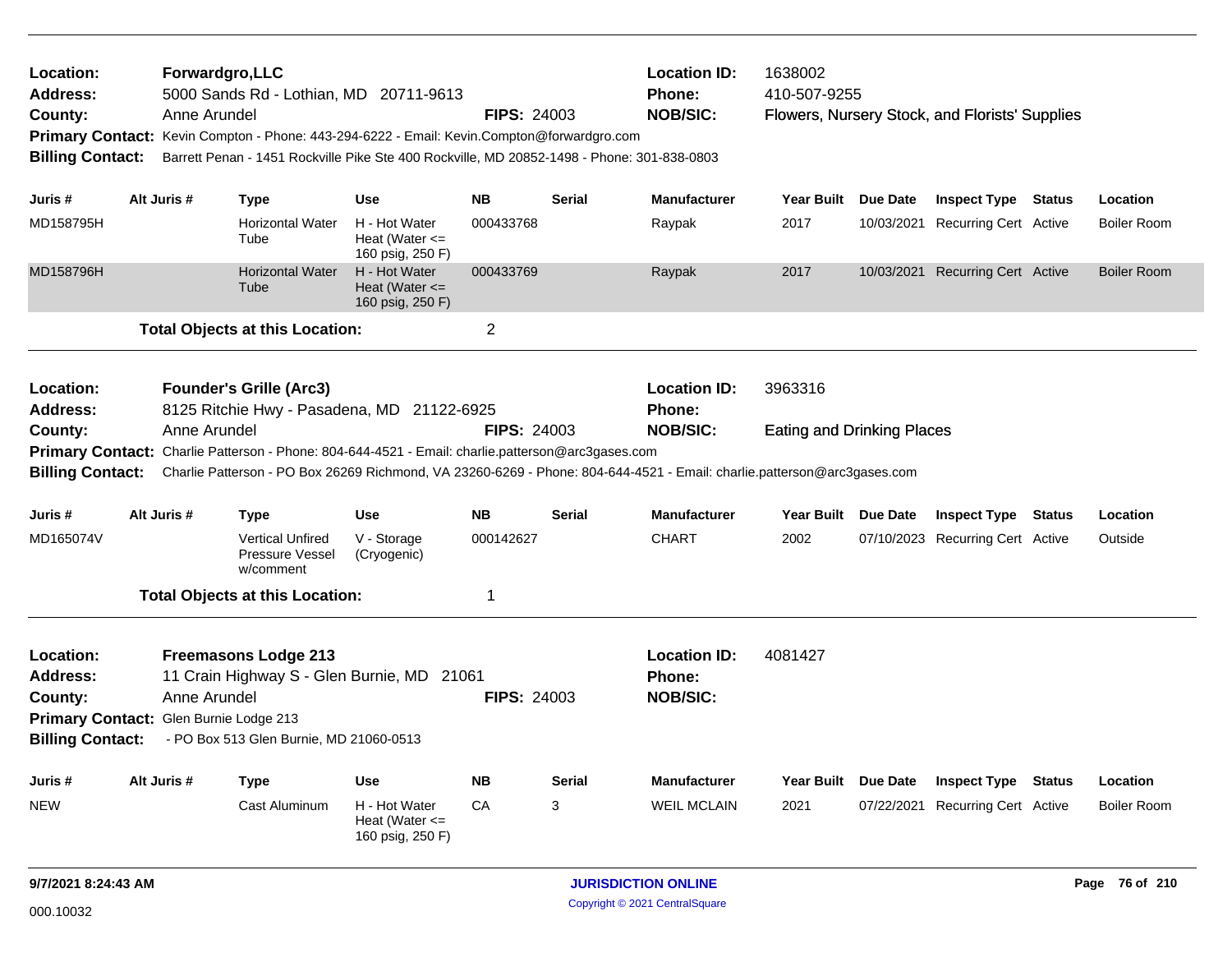| <b>Address:</b><br>County:                                                                                                    |  | Anne Arundel | 120 Langley Rd N - Glen Burnie, MD 21060-6539                                                            |                                                         | <b>FIPS: 24003</b> |               | <b>Phone:</b><br><b>NOB/SIC:</b>                                                                                                                | 410-360-4207<br><b>Fabricated Textile Products, NEC</b> |                                  |               |                |
|-------------------------------------------------------------------------------------------------------------------------------|--|--------------|----------------------------------------------------------------------------------------------------------|---------------------------------------------------------|--------------------|---------------|-------------------------------------------------------------------------------------------------------------------------------------------------|---------------------------------------------------------|----------------------------------|---------------|----------------|
|                                                                                                                               |  |              | Primary Contact: Christopher Garvey - Phone: 410-766-0217 - Email: administration@freshstartchurchmd.org |                                                         |                    |               |                                                                                                                                                 |                                                         |                                  |               |                |
| <b>Billing Contact:</b>                                                                                                       |  |              |                                                                                                          |                                                         |                    |               | Christopher Garvey - 120 Langley Rd N Glen Burnie, MD 21060-6539 - Phone: 410-766-0217 - Email: administration@freshstartchurchmd.org           |                                                         |                                  |               |                |
|                                                                                                                               |  |              |                                                                                                          |                                                         |                    |               |                                                                                                                                                 |                                                         |                                  |               |                |
| Juris #                                                                                                                       |  | Alt Juris #  | <b>Type</b>                                                                                              | <b>Use</b>                                              | NΒ                 | <b>Serial</b> | <b>Manufacturer</b>                                                                                                                             | Year Built Due Date                                     | <b>Inspect Type Status</b>       |               | Location       |
| MD159821H                                                                                                                     |  |              | Cast Iron                                                                                                | H - Hot Water<br>Heat (Water $\leq$<br>160 psig, 250 F) | CI                 | 11008021      | <b>Burnham</b>                                                                                                                                  | 1977                                                    | 09/04/2020 Recurring Cert Active |               | <b>B</b> lrm   |
|                                                                                                                               |  |              | <b>Total Objects at this Location:</b>                                                                   |                                                         | 1                  |               |                                                                                                                                                 |                                                         |                                  |               |                |
| Location:                                                                                                                     |  |              | <b>Friendly's (Roberts Oxygen)</b>                                                                       |                                                         |                    |               | <b>Location ID:</b>                                                                                                                             | 3974868                                                 |                                  |               |                |
| <b>Address:</b>                                                                                                               |  |              | 7134 Ritchie Hwy - Glen Burnie, MD 21061-2904                                                            |                                                         |                    |               | <b>Phone:</b>                                                                                                                                   |                                                         |                                  |               |                |
| County:                                                                                                                       |  | Anne Arundel |                                                                                                          |                                                         | <b>FIPS: 24003</b> |               | <b>NOB/SIC:</b>                                                                                                                                 | <b>Eating and Drinking Places</b>                       |                                  |               |                |
| Primary Contact: Roberts Oxygen Company (MD) - Phone: 240-493-8405 - Cell: 301-252-0742 - Email: DFranovich@RobertsOxygen.com |  |              |                                                                                                          |                                                         |                    |               |                                                                                                                                                 |                                                         |                                  |               |                |
| <b>Billing Contact:</b>                                                                                                       |  |              |                                                                                                          |                                                         |                    |               | Bulk Tank Service Dept. - PO Box 5507 Rockville, MD 20855-0507 - Phone: 240-493-8405 - Cell: 301-252-0742 - Email: DFranovich@RobertsOxygen.com |                                                         |                                  |               |                |
| Juris #                                                                                                                       |  | Alt Juris #  | <b>Type</b>                                                                                              | <b>Use</b>                                              | <b>NB</b>          | <b>Serial</b> | <b>Manufacturer</b>                                                                                                                             | Year Built Due Date                                     | <b>Inspect Type Status</b>       |               | Location       |
| MD164454V                                                                                                                     |  |              | <b>Vertical Unfired</b><br>Pressure Vessel<br>w/comment                                                  | V - Storage<br>(Cryogenic)                              | 000027060          |               | <b>CRYOGENIC</b><br><b>SERVICES</b>                                                                                                             | 1994                                                    | 10/10/2021 Recurring Cert Active |               | Outside        |
|                                                                                                                               |  |              | <b>Total Objects at this Location:</b>                                                                   |                                                         | 1                  |               |                                                                                                                                                 |                                                         |                                  |               |                |
| Location:                                                                                                                     |  |              | <b>Gambrills Sunoco (Sunoco)</b>                                                                         |                                                         |                    |               | <b>Location ID:</b>                                                                                                                             | 3972825                                                 |                                  |               |                |
| <b>Address:</b>                                                                                                               |  |              | 1025 State Route 3 N - Gambrills, MD 21054-1722                                                          |                                                         |                    |               | <b>Phone:</b>                                                                                                                                   |                                                         |                                  |               |                |
| County:                                                                                                                       |  | Anne Arundel |                                                                                                          |                                                         | <b>FIPS: 24003</b> |               | <b>NOB/SIC:</b>                                                                                                                                 | <b>Gasoline Service Stations</b>                        |                                  |               |                |
|                                                                                                                               |  |              | Primary Contact: Kathleen McCaney - Phone: 610-276-5988 - Email: kathleen.mccaney@sunoco.com             |                                                         |                    |               |                                                                                                                                                 |                                                         |                                  |               |                |
| <b>Billing Contact:</b>                                                                                                       |  |              |                                                                                                          |                                                         |                    |               | Kathleen McCaney - 1815 Gallagher Rd Plymouth Meeting, PA 19462-2840 - Phone: 610-276-5988 - Email: kathleen.mccaney@sunoco.com                 |                                                         |                                  |               |                |
| Juris#                                                                                                                        |  | Alt Juris #  | Type                                                                                                     | <b>Use</b>                                              | <b>NB</b>          | <b>Serial</b> | <b>Manufacturer</b>                                                                                                                             | Year Built Due Date                                     | <b>Inspect Type</b>              | <b>Status</b> | Location       |
| MD166023V                                                                                                                     |  |              | <b>Vertical Unfired</b><br>Pressure Vessel<br>w/comment                                                  | V - Storage<br>(Cryogenic)                              | 000004073          |               | Taylor-Wharton                                                                                                                                  | 1990                                                    | 09/19/2023 Recurring Cert Active |               | Outside        |
|                                                                                                                               |  |              | <b>Total Objects at this Location:</b>                                                                   |                                                         | 1                  |               |                                                                                                                                                 |                                                         |                                  |               |                |
| 9/7/2021 8:24:43 AM                                                                                                           |  |              |                                                                                                          |                                                         |                    |               | <b>JURISDICTION ONLINE</b>                                                                                                                      |                                                         |                                  |               | Page 77 of 210 |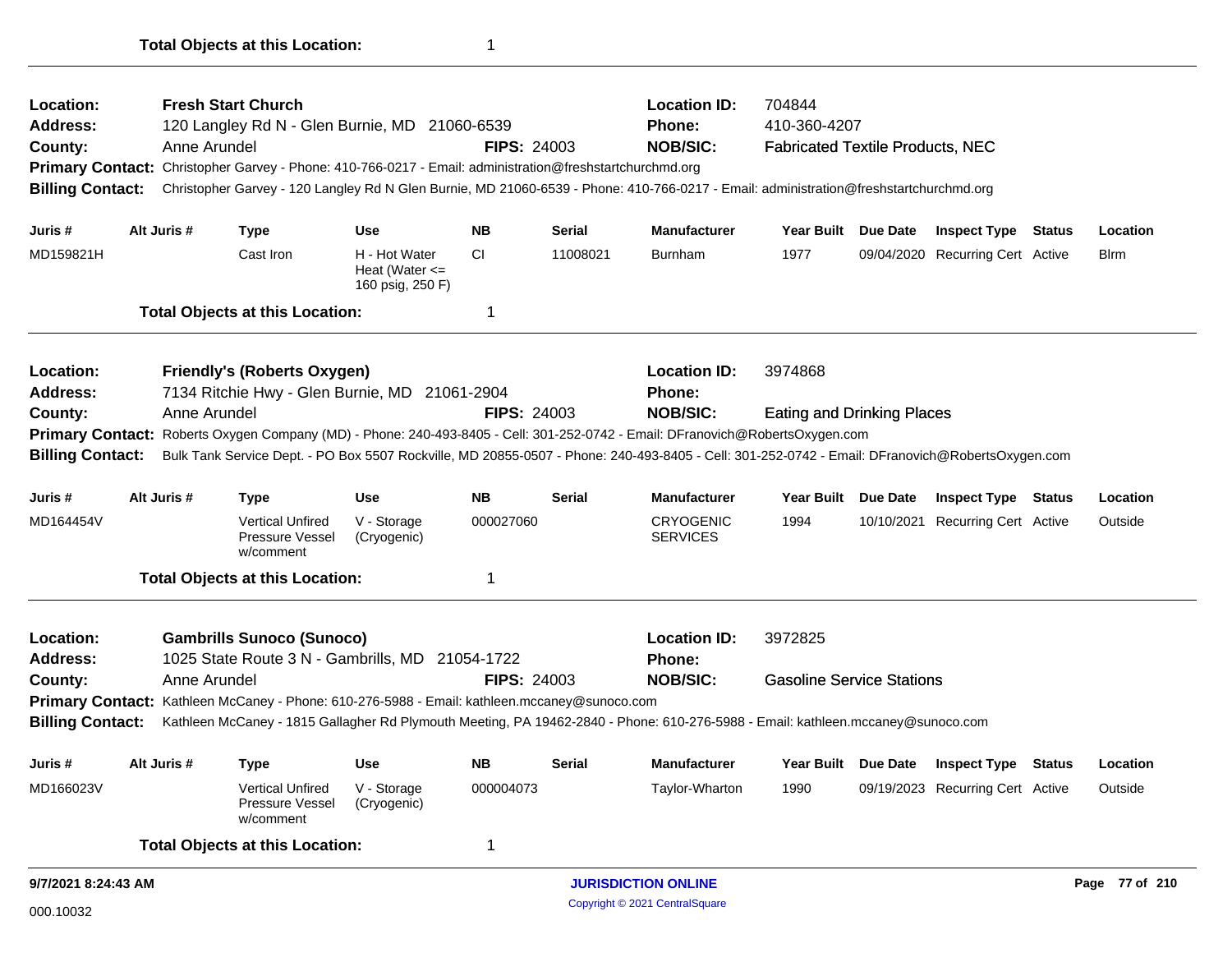| Location:<br><b>Address:</b><br>County:<br><b>Billing Contact:</b> | <b>Garden Inn</b> | 3400 Fort Meade Rd - Laurel, MD 20724-2093<br>Anne Arundel<br>Primary Contact: Himanshu Amin - Phone: 301-498-0900<br>Himanshu Amin - 3400 Laurel Fort Meade Rd Laurel, MD 20724-2093 - Phone: 301-498-0900                                                                                                    |                                                           | <b>FIPS: 24003</b> |               | <b>Location ID:</b><br><b>Phone:</b><br><b>NOB/SIC:</b> | 717230<br>301-498-0900                             |                 | Hotels, rooming houses, camps, and other lodging places      |               |                             |
|--------------------------------------------------------------------|-------------------|----------------------------------------------------------------------------------------------------------------------------------------------------------------------------------------------------------------------------------------------------------------------------------------------------------------|-----------------------------------------------------------|--------------------|---------------|---------------------------------------------------------|----------------------------------------------------|-----------------|--------------------------------------------------------------|---------------|-----------------------------|
| Juris #                                                            | Alt Juris #       | Type                                                                                                                                                                                                                                                                                                           | <b>Use</b>                                                | <b>NB</b>          | <b>Serial</b> | <b>Manufacturer</b>                                     | <b>Year Built</b>                                  | <b>Due Date</b> | <b>Inspect Type Status</b>                                   |               | Location                    |
| MD149557H                                                          |                   | <b>Water Heater</b><br>(HLW)                                                                                                                                                                                                                                                                                   | H - Hot Water<br>Supply (Water <=<br>160 psig, 210 F)     | 000176472          |               | A O Smith                                               | 2012                                               |                 | 08/02/2022 Recurring Cert Active                             |               | <b>Tower Boiler</b><br>Room |
| MD161347H                                                          |                   | <b>Water Heater</b><br>(HLW)                                                                                                                                                                                                                                                                                   | H - Hot Water<br>Supply (Water $\leq$<br>160 psig, 210 F) | 000217469          |               | A O Smith                                               | 2016                                               |                 | 07/19/2022 Recurring Cert Active                             |               | 2nd. Floor<br>Storage       |
|                                                                    |                   | <b>Total Objects at this Location:</b>                                                                                                                                                                                                                                                                         |                                                           | $\overline{2}$     |               |                                                         |                                                    |                 |                                                              |               |                             |
| Location:<br><b>Address:</b><br>County:<br><b>Billing Contact:</b> |                   | <b>Gatewater Condos</b><br>352 Gatewater Ct - Glen Burnie, MD 21060-6988<br>Anne Arundel<br><b>Primary Contact:</b> Valerie Starks - Phone: 443-865-1537 - Email: vstarks@gsasllc.com<br>Valerie Starks - 2301 Dorsey Rd Ste 208 Glen Burnie, MD 21061-3275 - Phone: 443-865-1537 - Email: vstarks@gsasllc.com |                                                           | <b>FIPS: 24003</b> |               | <b>Location ID:</b><br><b>Phone:</b><br><b>NOB/SIC:</b> | 2226365                                            |                 | <b>Operators of Dwellings Other Than Apartment Buildings</b> |               |                             |
| Juris #                                                            | Alt Juris #       | Type                                                                                                                                                                                                                                                                                                           | <b>Use</b>                                                | <b>NB</b>          | <b>Serial</b> | <b>Manufacturer</b>                                     | Year Built Due Date                                |                 | <b>Inspect Type</b>                                          | <b>Status</b> | Location                    |
| MD138440H                                                          |                   | <b>Water Heater</b><br>(HLW)                                                                                                                                                                                                                                                                                   | H - Hot Water<br>Supply (Water <=<br>160 psig, 210 F)     | 000023938          | 09033173P     | Paget Equipment                                         | 2008                                               |                 | 01/07/2022 Recurring Cert Active                             |               | 352 Basement                |
|                                                                    |                   | <b>Total Objects at this Location:</b>                                                                                                                                                                                                                                                                         |                                                           | 1                  |               |                                                         |                                                    |                 |                                                              |               |                             |
| Location:<br><b>Address:</b><br>County:<br><b>Billing Contact:</b> |                   | <b>Gatewater Condos</b><br>353 Gatewater Ct - Glen Burnie, MD 21060-6993<br>Anne Arundel<br><b>Primary Contact:</b> Valerie Starks - Phone: 443-865-1537 - Email: vstarks@gsasllc.com<br>Valerie Starks - 2301 Dorsey Rd Ste 208 Glen Burnie, MD 21061-3275 - Phone: 443-865-1537 - Email: vstarks@gsasllc.com |                                                           | <b>FIPS: 24003</b> |               | <b>Location ID:</b><br><b>Phone:</b><br><b>NOB/SIC:</b> | 2227321<br><b>Operators of Apartment Buildings</b> |                 |                                                              |               |                             |
| Juris #                                                            | Alt Juris #       | <b>Type</b>                                                                                                                                                                                                                                                                                                    | <b>Use</b>                                                | <b>NB</b>          | <b>Serial</b> | <b>Manufacturer</b>                                     | <b>Year Built</b>                                  | <b>Due Date</b> | <b>Inspect Type Status</b>                                   |               | Location                    |
| MD166104H                                                          |                   | Cast Iron                                                                                                                                                                                                                                                                                                      | H - Hot Water<br>Heat (Water $\leq$                       | CI                 |               | Columbia                                                | 2018                                               |                 | 03/17/2022 Recurring Cert Active                             |               | 353 UTILITY<br><b>ROOM</b>  |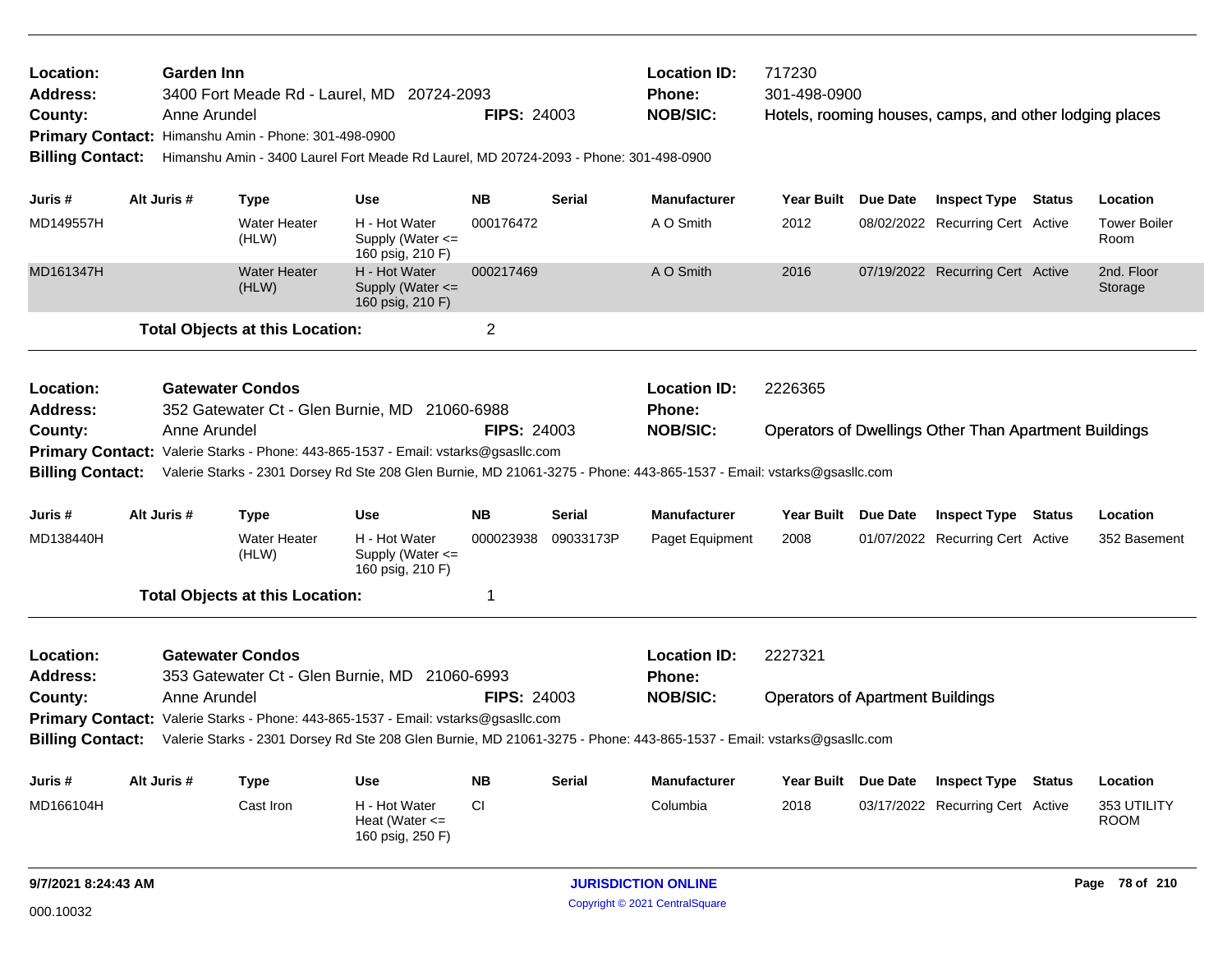| Location:               |     |              | <b>Gatewater Condos</b>                |                                                                                         |                    |               | <b>Location ID:</b>                                                                                                   | 2227327                                                                                                                                         |  |                                                                                                                                                                                                                                        |  |                |  |
|-------------------------|-----|--------------|----------------------------------------|-----------------------------------------------------------------------------------------|--------------------|---------------|-----------------------------------------------------------------------------------------------------------------------|-------------------------------------------------------------------------------------------------------------------------------------------------|--|----------------------------------------------------------------------------------------------------------------------------------------------------------------------------------------------------------------------------------------|--|----------------|--|
| <b>Address:</b>         |     |              |                                        | 358 Gatewater Ct - Glen Burnie, MD 21060-6979                                           |                    |               | <b>Phone:</b>                                                                                                         |                                                                                                                                                 |  |                                                                                                                                                                                                                                        |  |                |  |
| County:                 |     | Anne Arundel |                                        |                                                                                         | <b>FIPS: 24003</b> |               | <b>NOB/SIC:</b>                                                                                                       |                                                                                                                                                 |  |                                                                                                                                                                                                                                        |  |                |  |
| <b>Billing Contact:</b> |     |              |                                        | Primary Contact: Valerie Starks - Phone: 443-865-1537 - Email: vstarks@gsasllc.com      |                    |               | Valerie Starks - 2301 Dorsey Rd Ste 208 Glen Burnie, MD 21061-3275 - Phone: 443-865-1537 - Email: vstarks@gsasllc.com |                                                                                                                                                 |  | <b>Operators of Apartment Buildings</b><br><b>Inspect Type Status</b><br>Location<br>06/07/2022 Recurring Cert Active<br><b>Bsmnt</b><br><b>Due Date</b><br><b>Inspect Type Status</b><br>Location<br>01/07/2022 Recurring Cert Active |  |                |  |
|                         |     |              |                                        |                                                                                         |                    |               |                                                                                                                       |                                                                                                                                                 |  |                                                                                                                                                                                                                                        |  |                |  |
| Juris #                 |     | Alt Juris #  | <b>Type</b>                            | <b>Use</b>                                                                              | <b>NB</b>          | <b>Serial</b> | <b>Manufacturer</b>                                                                                                   | Year Built Due Date                                                                                                                             |  |                                                                                                                                                                                                                                        |  |                |  |
| MD159832H               |     |              | Water Heater<br>(HLW)                  | H - Hot Water<br>Supply (Water $\leq$<br>160 psig, 210 F)                               | 000002234          |               | <b>TTI</b>                                                                                                            | 2015                                                                                                                                            |  |                                                                                                                                                                                                                                        |  |                |  |
|                         |     |              | <b>Total Objects at this Location:</b> |                                                                                         | $\mathbf 1$        |               |                                                                                                                       |                                                                                                                                                 |  |                                                                                                                                                                                                                                        |  |                |  |
| Location:               |     |              | <b>Gatewater Condos</b>                |                                                                                         |                    |               | <b>Location ID:</b>                                                                                                   | 3486099                                                                                                                                         |  |                                                                                                                                                                                                                                        |  |                |  |
| <b>Address:</b>         |     |              |                                        | 359 Gatewater Ct - Glen Burnie, MD 21060-6996<br><b>Phone:</b>                          |                    |               |                                                                                                                       |                                                                                                                                                 |  |                                                                                                                                                                                                                                        |  |                |  |
| County:                 |     | Anne Arundel |                                        |                                                                                         | <b>FIPS: 24003</b> |               | <b>NOB/SIC:</b>                                                                                                       | <b>Operators of Apartment Buildings</b>                                                                                                         |  |                                                                                                                                                                                                                                        |  |                |  |
|                         |     |              |                                        | Primary Contact: Valerie Starks - Phone: 443-865-1537 - Email: vstarks@gsasllc.com      |                    |               |                                                                                                                       |                                                                                                                                                 |  |                                                                                                                                                                                                                                        |  |                |  |
| <b>Billing Contact:</b> |     |              |                                        |                                                                                         |                    |               | Valerie Starks - 2301 Dorsey Rd Ste 208 Glen Burnie, MD 21061-3275 - Phone: 443-865-1537 - Email: vstarks@gsasllc.com |                                                                                                                                                 |  |                                                                                                                                                                                                                                        |  |                |  |
| Juris #                 |     | Alt Juris #  | <b>Type</b>                            | <b>Use</b>                                                                              | <b>NB</b>          | <b>Serial</b> | <b>Manufacturer</b>                                                                                                   | <b>Year Built</b>                                                                                                                               |  |                                                                                                                                                                                                                                        |  |                |  |
| MD128195H               | 359 |              | <b>Water Heater</b><br>(HLW)           | H - Hot Water<br>Supply (Water $\leq$<br>160 psig, 210 F)                               | 000016673          |               | Paget                                                                                                                 | 2002                                                                                                                                            |  |                                                                                                                                                                                                                                        |  | 359 Basement   |  |
|                         |     |              | <b>Total Objects at this Location:</b> |                                                                                         | 1                  |               |                                                                                                                       |                                                                                                                                                 |  |                                                                                                                                                                                                                                        |  |                |  |
| Location:               |     |              | <b>Gatewater Landing Apartments</b>    |                                                                                         |                    |               | <b>Location ID:</b>                                                                                                   | 2227328                                                                                                                                         |  |                                                                                                                                                                                                                                        |  |                |  |
| <b>Address:</b>         |     |              |                                        | 325 Gatewater Ct - Glen Burnie, MD 21060-7100                                           |                    |               | <b>Phone:</b>                                                                                                         |                                                                                                                                                 |  |                                                                                                                                                                                                                                        |  |                |  |
| County:                 |     | Anne Arundel |                                        |                                                                                         | <b>FIPS: 24003</b> |               | <b>NOB/SIC:</b>                                                                                                       | Nonclassifiable Establishments                                                                                                                  |  |                                                                                                                                                                                                                                        |  |                |  |
|                         |     |              |                                        | Primary Contact: Franco Butler - Phone: 941-962-3829 - Email: franco.butler@hotmail.com |                    |               |                                                                                                                       |                                                                                                                                                 |  |                                                                                                                                                                                                                                        |  |                |  |
| <b>Billing Contact:</b> |     |              |                                        |                                                                                         |                    |               |                                                                                                                       | - 7357 Ridgewater Ct Ste 204 Glen Burnie, MD 21060-7563 - Phone: 410-761-2858 - Cell: 410-275-5109 - Email: gatewaterlanding.mgr2@pointemgt.com |  |                                                                                                                                                                                                                                        |  |                |  |
| Juris #                 |     | Alt Juris #  | <b>Type</b>                            | <b>Use</b>                                                                              | <b>NB</b>          | <b>Serial</b> | <b>Manufacturer</b>                                                                                                   | Year Built Due Date                                                                                                                             |  | <b>Inspect Type Status</b>                                                                                                                                                                                                             |  | Location       |  |
| MD169694H               |     |              | <b>Water Heater</b><br>(HLW)           | H - Hot Water<br>Supply (Water <=<br>160 psig, 210 F)                                   | 000280739          |               | A O Smith                                                                                                             | 2021                                                                                                                                            |  | 06/10/2023 Recurring Cert Active                                                                                                                                                                                                       |  | Laundry Room   |  |
|                         |     |              | <b>Total Objects at this Location:</b> |                                                                                         | $\mathbf 1$        |               |                                                                                                                       |                                                                                                                                                 |  |                                                                                                                                                                                                                                        |  |                |  |
| 9/7/2021 8:24:43 AM     |     |              |                                        |                                                                                         |                    |               | <b>JURISDICTION ONLINE</b>                                                                                            |                                                                                                                                                 |  |                                                                                                                                                                                                                                        |  | Page 79 of 210 |  |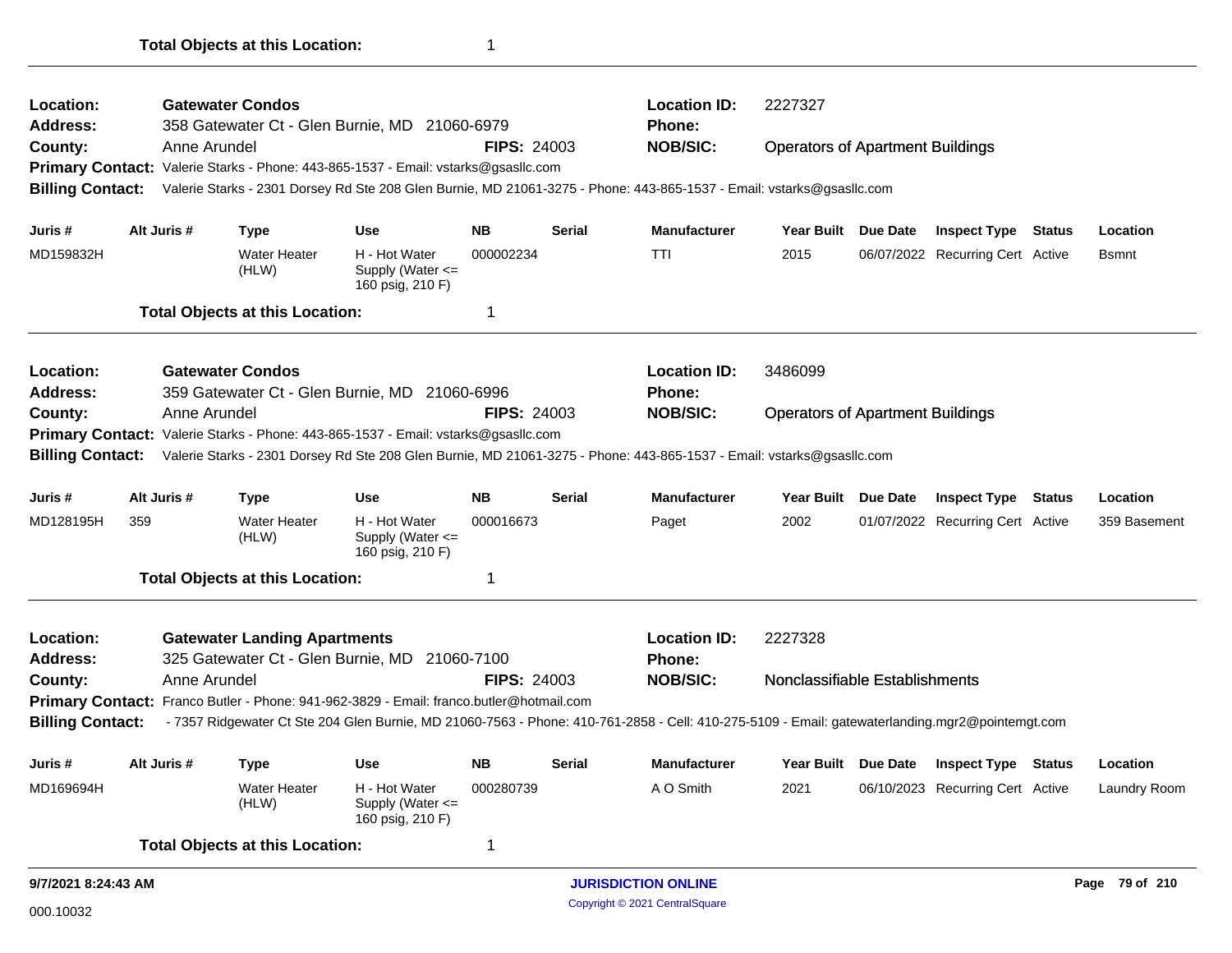| Location:<br><b>Address:</b>                                                                      |  |              | <b>Gatewater Landing Apartments</b>    | 329 Gatewater Ct - Glen Burnie, MD 21060-7143                                                                                                   |                    |               | <b>Location ID:</b><br>Phone: | 711695                                  |            |                                  |        |              |
|---------------------------------------------------------------------------------------------------|--|--------------|----------------------------------------|-------------------------------------------------------------------------------------------------------------------------------------------------|--------------------|---------------|-------------------------------|-----------------------------------------|------------|----------------------------------|--------|--------------|
| County:                                                                                           |  | Anne Arundel |                                        |                                                                                                                                                 | <b>FIPS: 24003</b> |               | <b>NOB/SIC:</b>               | <b>Operators of Apartment Buildings</b> |            |                                  |        |              |
| <b>Primary Contact:</b>                                                                           |  |              |                                        | Franco Butler - Phone: 941-962-3829 - Email: franco.butler@hotmail.com                                                                          |                    |               |                               |                                         |            |                                  |        |              |
| <b>Billing Contact:</b>                                                                           |  |              |                                        | - 7357 Ridgewater Ct Ste 204 Glen Burnie, MD 21060-7563 - Phone: 410-761-2858 - Cell: 410-275-5109 - Email: gatewaterlanding.mgr2@pointemgt.com |                    |               |                               |                                         |            |                                  |        |              |
|                                                                                                   |  |              |                                        |                                                                                                                                                 |                    |               |                               |                                         |            |                                  |        |              |
| Juris #                                                                                           |  | Alt Juris #  | <b>Type</b>                            | <b>Use</b>                                                                                                                                      | <b>NB</b>          | <b>Serial</b> | <b>Manufacturer</b>           | Year Built Due Date                     |            | <b>Inspect Type Status</b>       |        | Location     |
| MD164466H                                                                                         |  |              | <b>Water Heater</b><br>(HLW)           | H - Hot Water<br>Supply (Water $\leq$<br>160 psig, 210 F)                                                                                       | 000109893          |               | A O Smith                     | 2017                                    |            | 11/01/2021 Recurring Cert Active |        | 359          |
|                                                                                                   |  |              | <b>Total Objects at this Location:</b> |                                                                                                                                                 | 1                  |               |                               |                                         |            |                                  |        |              |
| Location:                                                                                         |  |              | <b>Gatewater Landing Apartments</b>    |                                                                                                                                                 |                    |               | <b>Location ID:</b>           | 711689                                  |            |                                  |        |              |
| <b>Address:</b>                                                                                   |  |              |                                        | 332 Gatewater Ct - Glen Burnie, MD 21060-7191                                                                                                   |                    |               | <b>Phone:</b>                 |                                         |            |                                  |        |              |
| County:                                                                                           |  | Anne Arundel |                                        |                                                                                                                                                 | <b>FIPS: 24003</b> |               | <b>NOB/SIC:</b>               | <b>Operators of Apartment Buildings</b> |            |                                  |        |              |
| Franco Butler - Phone: 941-962-3829 - Email: franco.butler@hotmail.com<br><b>Primary Contact:</b> |  |              |                                        |                                                                                                                                                 |                    |               |                               |                                         |            |                                  |        |              |
| <b>Billing Contact:</b>                                                                           |  |              |                                        | - 7357 Ridgewater Ct Ste 204 Glen Burnie, MD 21060-7563 - Phone: 410-761-2858 - Cell: 410-275-5109 - Email: gatewaterlanding.mgr2@pointemgt.com |                    |               |                               |                                         |            |                                  |        |              |
| Juris #                                                                                           |  | Alt Juris #  | <b>Type</b>                            | <b>Use</b>                                                                                                                                      | <b>NB</b>          | <b>Serial</b> | <b>Manufacturer</b>           | Year Built Due Date                     |            | <b>Inspect Type Status</b>       |        | Location     |
| MD148246H                                                                                         |  |              | Water Heater<br>(HLW)                  | H - Hot Water<br>Supply (Water $\leq$<br>160 psig, 210 F)                                                                                       | 000151517          |               | A O Smith                     | 2010                                    | 11/04/2021 | <b>Recurring Cert Active</b>     |        | Building 332 |
|                                                                                                   |  |              | <b>Total Objects at this Location:</b> |                                                                                                                                                 | 1                  |               |                               |                                         |            |                                  |        |              |
| Location:                                                                                         |  |              | <b>Gatewater Landing Apartments</b>    |                                                                                                                                                 |                    |               | <b>Location ID:</b>           | 711690                                  |            |                                  |        |              |
| Address:                                                                                          |  |              |                                        | 333 Gatewater Ct - Glen Burnie, MD 21060-7118                                                                                                   |                    |               | Phone:                        |                                         |            |                                  |        |              |
| County:                                                                                           |  | Anne Arundel |                                        |                                                                                                                                                 | <b>FIPS: 24003</b> |               | <b>NOB/SIC:</b>               | <b>Operators of Apartment Buildings</b> |            |                                  |        |              |
| Primary Contact: Franco Butler - Phone: 941-962-3829 - Email: franco.butler@hotmail.com           |  |              |                                        |                                                                                                                                                 |                    |               |                               |                                         |            |                                  |        |              |
| <b>Billing Contact:</b>                                                                           |  |              |                                        | -7357 Ridgewater Ct Ste 204 Glen Burnie, MD 21060-7563 - Phone: 410-761-2858 - Cell: 410-275-5109 - Email: gatewaterlanding.mgr2@pointemgt.com  |                    |               |                               |                                         |            |                                  |        |              |
| Juris #                                                                                           |  | Alt Juris #  | <b>Type</b>                            | <b>Use</b>                                                                                                                                      | <b>NB</b>          | <b>Serial</b> | <b>Manufacturer</b>           | Year Built Due Date                     |            | <b>Inspect Type</b>              | Status | Location     |
| MD158786H                                                                                         |  |              | <b>Water Heater</b><br>(HLW)           | H - Hot Water<br>Supply (Water $\leq$<br>160 psig, 210 F)                                                                                       | 00223580           |               | A O Smith                     | 2016                                    |            | 10/14/2021 Recurring Cert Active |        | boiler       |
|                                                                                                   |  |              | <b>Total Objects at this Location:</b> |                                                                                                                                                 | 1                  |               |                               |                                         |            |                                  |        |              |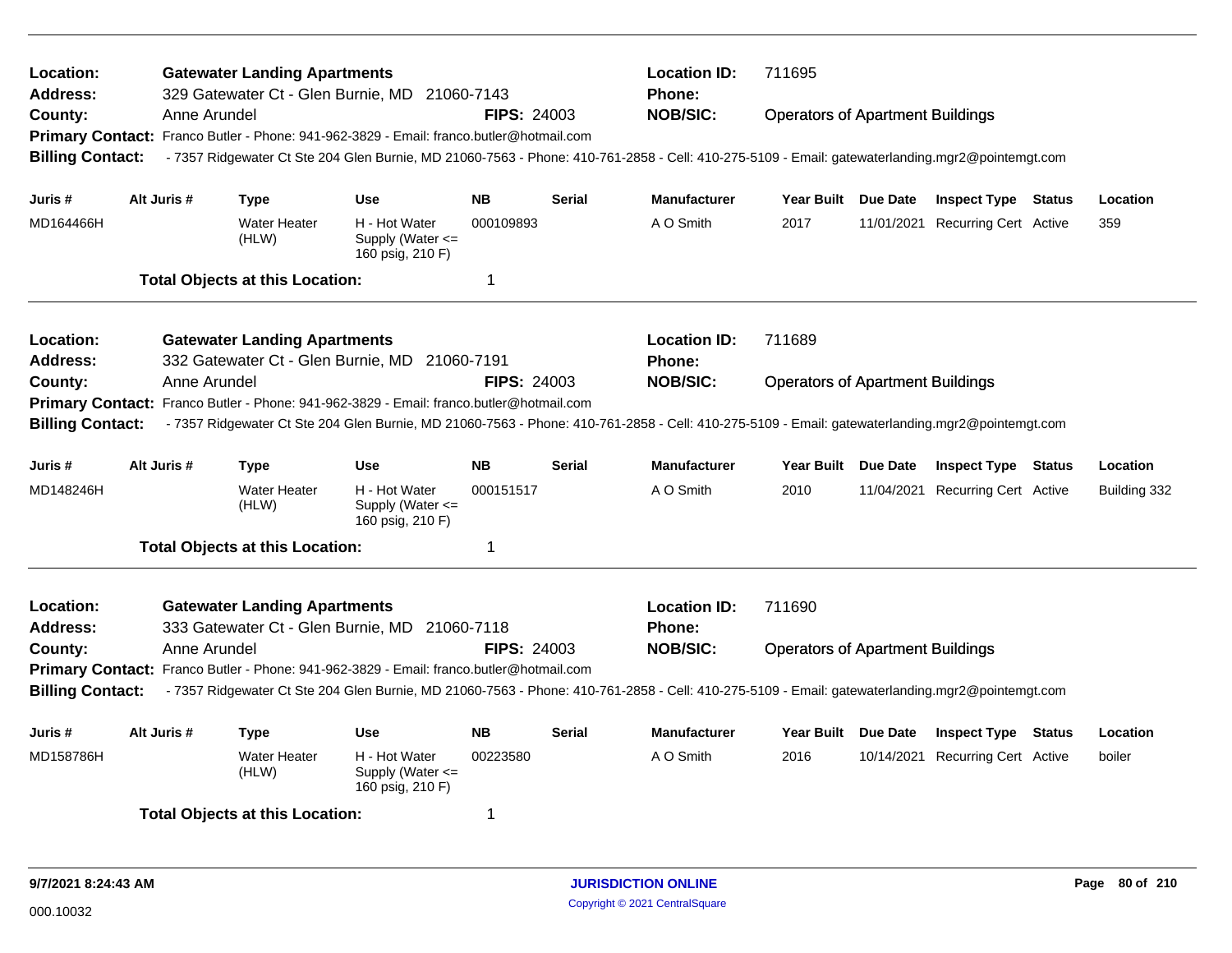| Location:<br>Address:<br>County:                                                                                                                                                                                                                                                                                                                                           |             | Anne Arundel | <b>Gatewater Landing Apartments</b>    | 336 Gatewater Ct - Glen Burnie, MD 21060-7197<br>Primary Contact: Franco Butler - Phone: 941-962-3829 - Email: franco.butler@hotmail.com | <b>FIPS: 24003</b> |                                         | <b>Location ID:</b><br><b>Phone:</b><br><b>NOB/SIC:</b>                                                                                         | 711691<br><b>Operators of Apartment Buildings</b> |                                  |               |              |
|----------------------------------------------------------------------------------------------------------------------------------------------------------------------------------------------------------------------------------------------------------------------------------------------------------------------------------------------------------------------------|-------------|--------------|----------------------------------------|------------------------------------------------------------------------------------------------------------------------------------------|--------------------|-----------------------------------------|-------------------------------------------------------------------------------------------------------------------------------------------------|---------------------------------------------------|----------------------------------|---------------|--------------|
| <b>Billing Contact:</b>                                                                                                                                                                                                                                                                                                                                                    |             |              |                                        |                                                                                                                                          |                    |                                         | - 7357 Ridgewater Ct Ste 204 Glen Burnie, MD 21060-7563 - Phone: 410-761-2858 - Cell: 410-275-5109 - Email: gatewaterlanding.mgr2@pointemgt.com |                                                   |                                  |               |              |
| Juris #                                                                                                                                                                                                                                                                                                                                                                    | Alt Juris # |              | <b>Type</b>                            | <b>Use</b>                                                                                                                               | <b>NB</b>          | <b>Serial</b>                           | <b>Manufacturer</b>                                                                                                                             | Year Built Due Date                               | <b>Inspect Type Status</b>       |               | Location     |
| MD164469H                                                                                                                                                                                                                                                                                                                                                                  |             |              | <b>Water Heater</b><br>(HLW)           | H - Hot Water<br>Supply (Water $\leq$<br>160 psig, 210 F)                                                                                | 000129772          |                                         | Jet Glass                                                                                                                                       | 2018                                              | 11/01/2021 Recurring Cert Active |               | Building336  |
|                                                                                                                                                                                                                                                                                                                                                                            |             |              | <b>Total Objects at this Location:</b> |                                                                                                                                          | 1                  |                                         |                                                                                                                                                 |                                                   |                                  |               |              |
| Location:<br><b>Address:</b>                                                                                                                                                                                                                                                                                                                                               |             |              | <b>Gatewater Landing Apartments</b>    |                                                                                                                                          |                    |                                         | <b>Location ID:</b><br><b>Phone:</b>                                                                                                            | 711688                                            |                                  |               |              |
| 337 Gatewater Ct - Glen Burnie, MD 21060-7177<br>FIPS: 24003<br>County:<br>Anne Arundel<br>Franco Butler - Phone: 941-962-3829 - Email: franco.butler@hotmail.com<br><b>Primary Contact:</b><br>- 7357 Ridgewater Ct Ste 204 Glen Burnie, MD 21060-7563 - Phone: 410-761-2858 - Cell: 410-275-5109 - Email: gatewaterlanding.mgr2@pointemgt.com<br><b>Billing Contact:</b> |             |              |                                        |                                                                                                                                          |                    |                                         | <b>NOB/SIC:</b>                                                                                                                                 | <b>Operators of Apartment Buildings</b>           |                                  |               |              |
| Juris #                                                                                                                                                                                                                                                                                                                                                                    | Alt Juris # |              | <b>Type</b>                            | Use                                                                                                                                      | <b>NB</b>          | <b>Serial</b>                           | <b>Manufacturer</b>                                                                                                                             | Year Built Due Date                               | <b>Inspect Type Status</b>       |               | Location     |
| MD164467H                                                                                                                                                                                                                                                                                                                                                                  |             |              | <b>Water Heater</b><br>(HLW)           | H - Hot Water<br>Supply (Water $\leq$<br>160 psig, 210 F)                                                                                | 000128980          |                                         | <b>Jet Glass</b>                                                                                                                                | 2018                                              | 11/01/2021 Recurring Cert Active |               | Building 337 |
|                                                                                                                                                                                                                                                                                                                                                                            |             |              | <b>Total Objects at this Location:</b> |                                                                                                                                          | 1                  |                                         |                                                                                                                                                 |                                                   |                                  |               |              |
| Location:<br>Address:                                                                                                                                                                                                                                                                                                                                                      |             |              | <b>Gatewater Landing Apartments</b>    |                                                                                                                                          |                    |                                         | <b>Location ID:</b><br><b>Phone:</b>                                                                                                            | 711692                                            |                                  |               |              |
| 343 Gatewater Ct - Glen Burnie, MD 21060-7094<br>Anne Arundel<br><b>FIPS: 24003</b><br>County:<br>Primary Contact: Franco Butler - Phone: 941-962-3829 - Email: franco.butler@hotmail.com                                                                                                                                                                                  |             |              |                                        |                                                                                                                                          | <b>NOB/SIC:</b>    | <b>Operators of Apartment Buildings</b> |                                                                                                                                                 |                                                   |                                  |               |              |
| <b>Billing Contact:</b><br>-7357 Ridgewater Ct Ste 204 Glen Burnie, MD 21060-7563 - Phone: 410-761-2858 - Cell: 410-275-5109 - Email: gatewaterlanding.mgr2@pointemgt.com                                                                                                                                                                                                  |             |              |                                        |                                                                                                                                          |                    |                                         |                                                                                                                                                 |                                                   |                                  |               |              |
| Juris #                                                                                                                                                                                                                                                                                                                                                                    | Alt Juris # |              | <b>Type</b>                            | <b>Use</b>                                                                                                                               | <b>NB</b>          | <b>Serial</b>                           | <b>Manufacturer</b>                                                                                                                             | Year Built Due Date                               | <b>Inspect Type</b>              | <b>Status</b> | Location     |
| MD164468H                                                                                                                                                                                                                                                                                                                                                                  |             |              | Water Heater<br>(HLW)                  | H - Hot Water<br>Supply (Water $\leq$<br>160 psig, 210 F)                                                                                | 000120023          |                                         | <b>Bradford White</b>                                                                                                                           | 2016                                              | 10/31/2021 Recurring Cert Active |               | 343          |
|                                                                                                                                                                                                                                                                                                                                                                            |             |              | <b>Total Objects at this Location:</b> |                                                                                                                                          | 1                  |                                         |                                                                                                                                                 |                                                   |                                  |               |              |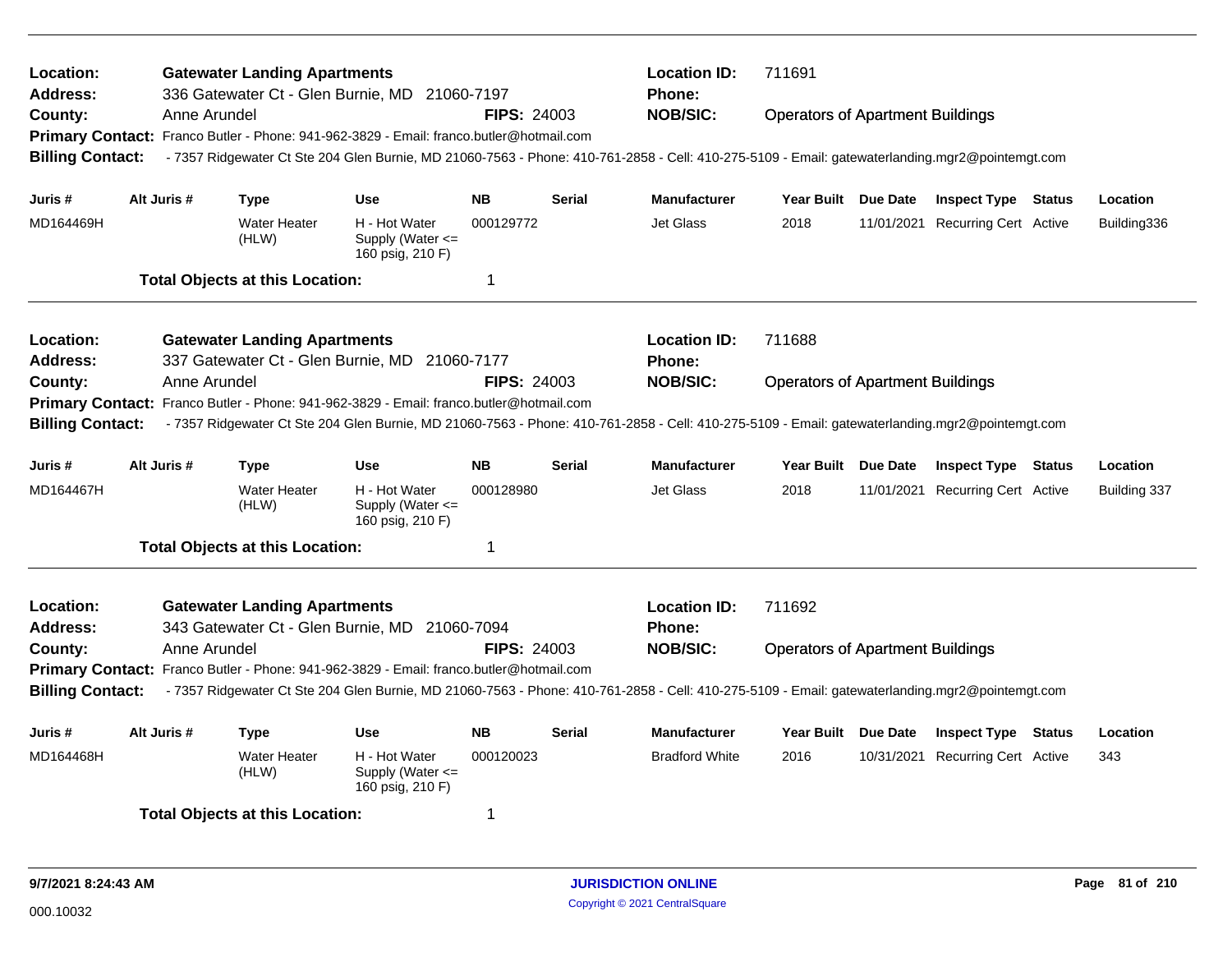| Location:<br>Address:<br>County:<br><b>Billing Contact:</b>                       |                                                                                                                                          | Anne Arundel | <b>Gatewater Landing Apartments</b>    | 347 Gatewater Ct - Glen Burnie, MD 21060-7085<br>Primary Contact: Franco Bulter - Phone: 941962-3829 - Email: franco.bulter@hotmail.com | <b>FIPS: 24003</b>     |                 | <b>Location ID:</b><br>Phone:<br><b>NOB/SIC:</b><br>-7357 Ridgewater Ct Ste 204 Glen Burnie, MD 21060-7563 - Phone: 410-761-2858 - Cell: 410-275-5109 - Email: gatewaterlanding.mgr2@pointemgt.com | 711693<br><b>Operators of Apartment Buildings</b> |                                                                |                          |
|-----------------------------------------------------------------------------------|------------------------------------------------------------------------------------------------------------------------------------------|--------------|----------------------------------------|-----------------------------------------------------------------------------------------------------------------------------------------|------------------------|-----------------|----------------------------------------------------------------------------------------------------------------------------------------------------------------------------------------------------|---------------------------------------------------|----------------------------------------------------------------|--------------------------|
| Juris #<br>MD121142H                                                              | Alt Juris #                                                                                                                              |              | <b>Type</b><br><b>Water Heater</b>     | Use<br>H - Hot Water                                                                                                                    | <b>NB</b><br>000064146 | <b>Serial</b>   | <b>Manufacturer</b><br>Jet Glass                                                                                                                                                                   | Year Built Due Date<br>2004                       | <b>Inspect Type Status</b><br>11/04/2021 Recurring Cert Active | Location<br>Building 347 |
|                                                                                   |                                                                                                                                          |              | (HLW)                                  | Supply (Water <=<br>160 psig, 210 F)                                                                                                    |                        |                 |                                                                                                                                                                                                    |                                                   |                                                                |                          |
|                                                                                   |                                                                                                                                          |              | <b>Total Objects at this Location:</b> |                                                                                                                                         | 1                      |                 |                                                                                                                                                                                                    |                                                   |                                                                |                          |
| Location:                                                                         |                                                                                                                                          |              | <b>Gatewater Landing Apartments</b>    |                                                                                                                                         |                        |                 | <b>Location ID:</b>                                                                                                                                                                                | 711687                                            |                                                                |                          |
| 7355 Ridgewater Ct - Glen Burnie, MD 21060-7124<br>Address:<br><b>FIPS: 24003</b> |                                                                                                                                          |              |                                        |                                                                                                                                         |                        |                 | <b>Phone:</b>                                                                                                                                                                                      | 410-761-2858                                      |                                                                |                          |
| County:                                                                           |                                                                                                                                          | Anne Arundel |                                        |                                                                                                                                         |                        | <b>NOB/SIC:</b> | <b>Business Services, NEC</b>                                                                                                                                                                      |                                                   |                                                                |                          |
| <b>Primary Contact:</b>                                                           |                                                                                                                                          |              |                                        | Franco Butler - Phone: 941-962-3829 - Email: franco.butler@hotmail.com                                                                  |                        |                 |                                                                                                                                                                                                    |                                                   |                                                                |                          |
| <b>Billing Contact:</b>                                                           |                                                                                                                                          |              |                                        |                                                                                                                                         |                        |                 | - 7357 Ridgewater Ct Ste 204 Glen Burnie, MD 21060-7563 - Phone: 410-761-2858 - Cell: 410-275-5109 - Email: gatewaterlanding.mgr2@pointemgt.com                                                    |                                                   |                                                                |                          |
| Juris #                                                                           | Alt Juris #                                                                                                                              |              | <b>Type</b>                            | <b>Use</b>                                                                                                                              | <b>NB</b>              | <b>Serial</b>   | <b>Manufacturer</b>                                                                                                                                                                                | Year Built Due Date                               | <b>Inspect Type Status</b>                                     | Location                 |
| MD152362H                                                                         |                                                                                                                                          |              | <b>Water Heater</b><br>(HLW)           | H - Hot Water<br>Supply (Water <=<br>160 psig, 210 F)                                                                                   | 000160650              |                 | A O Smith                                                                                                                                                                                          | 2011                                              | 11/04/2021 Recurring Cert Active                               | Building 7355            |
|                                                                                   |                                                                                                                                          |              | <b>Total Objects at this Location:</b> |                                                                                                                                         | 1                      |                 |                                                                                                                                                                                                    |                                                   |                                                                |                          |
| Location:                                                                         |                                                                                                                                          |              | <b>Gatewater Landing Apartments</b>    | 7359 Ridgewater Ct - Glen Burnie, MD 21060-7126                                                                                         |                        |                 | <b>Location ID:</b>                                                                                                                                                                                | 3486064                                           |                                                                |                          |
| Address:                                                                          |                                                                                                                                          |              |                                        |                                                                                                                                         |                        |                 | <b>Phone:</b><br><b>NOB/SIC:</b>                                                                                                                                                                   | <b>Operators of Apartment Buildings</b>           |                                                                |                          |
|                                                                                   | Anne Arundel<br><b>FIPS: 24003</b><br>County:<br>Primary Contact: Franco Butler - Phone: 941-962-3829 - Email: franco.butler@hotmail.com |              |                                        |                                                                                                                                         |                        |                 |                                                                                                                                                                                                    |                                                   |                                                                |                          |
| <b>Billing Contact:</b>                                                           |                                                                                                                                          |              |                                        |                                                                                                                                         |                        |                 | - 7357 Ridgewater Ct Ste 204 Glen Burnie, MD 21060-7563 - Phone: 410-761-2858 - Cell: 410-275-5109 - Email: gatewaterlanding.mgr2@pointemgt.com                                                    |                                                   |                                                                |                          |
| Juris #                                                                           | Alt Juris #                                                                                                                              |              | <b>Type</b>                            | <b>Use</b>                                                                                                                              | <b>NB</b>              | <b>Serial</b>   | <b>Manufacturer</b>                                                                                                                                                                                | Year Built Due Date                               | <b>Inspect Type Status</b>                                     | Location                 |
| MD164465H                                                                         |                                                                                                                                          |              | <b>Water Heater</b><br>(HLW)           | H - Hot Water<br>Supply (Water <=<br>160 psig, 210 F)                                                                                   | 000230344              |                 | A O Smith                                                                                                                                                                                          | 2017                                              | 10/31/2021 Recurring Cert Active                               | Building 7359            |
|                                                                                   |                                                                                                                                          |              | <b>Total Objects at this Location:</b> |                                                                                                                                         | 1                      |                 |                                                                                                                                                                                                    |                                                   |                                                                |                          |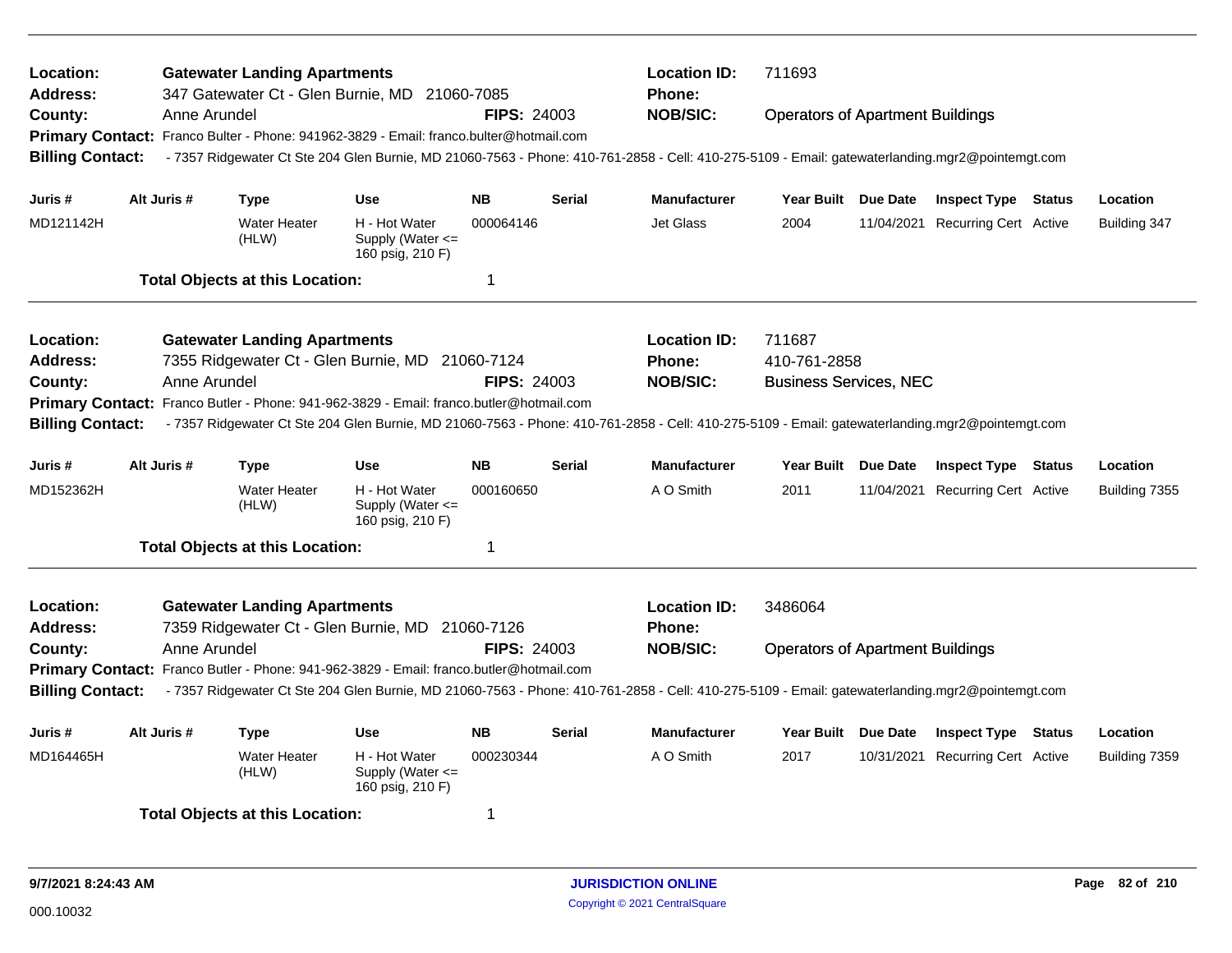| Location:<br><b>Address:</b><br>County:<br>Primary Contact: Gerber Collison<br><b>Billing Contact:</b><br>Alt Juris #<br>Juris # |  | <b>Gerber Collision</b><br>Anne Arundel | 7706 Race Rd - Jessup, MD 20794-9772<br>Gerber Collison - 7706 Race Rd Jessup, MD 20794-9772                                                                                                       |                                                                    | <b>FIPS: 24003</b> |               | <b>Location ID:</b><br>Phone:<br><b>NOB/SIC:</b> | 703353<br>410-799-5680<br>Automotive Repair Shops, NEC |                                  |                       |
|----------------------------------------------------------------------------------------------------------------------------------|--|-----------------------------------------|----------------------------------------------------------------------------------------------------------------------------------------------------------------------------------------------------|--------------------------------------------------------------------|--------------------|---------------|--------------------------------------------------|--------------------------------------------------------|----------------------------------|-----------------------|
|                                                                                                                                  |  |                                         | <b>Type</b>                                                                                                                                                                                        | <b>Use</b>                                                         | <b>NB</b>          | <b>Serial</b> | <b>Manufacturer</b>                              | Year Built Due Date                                    | <b>Inspect Type Status</b>       | Location              |
| MD147945V                                                                                                                        |  |                                         | Pressure Vessel<br>w/comment                                                                                                                                                                       | Horizontal Unfired V - Storage (NOT<br>Cryogenic)                  | 000708816          |               | <b>Steel Fab</b>                                 | 2012                                                   | 11/02/2021 Recurring Cert Active | Comp. Room            |
|                                                                                                                                  |  |                                         | <b>Total Objects at this Location:</b>                                                                                                                                                             |                                                                    | 1                  |               |                                                  |                                                        |                                  |                       |
| Location:<br><b>Address:</b><br>County:<br><b>Billing Contact:</b>                                                               |  | Geresbeck's<br>Anne Arundel             | 8489 Fort Smallwood Rd - Pasadena, MD 21122-2739<br>Primary Contact: Joseph Millsap - Phone: 401-437-4800<br>Joseph Millsap - 8489 Fort Smallwood Rd Pasadena, MD 21122-2739 - Phone: 401-437-4800 |                                                                    | <b>FIPS: 24003</b> |               | <b>Location ID:</b><br>Phone:<br><b>NOB/SIC:</b> | 716219<br>410-437-4800<br>Food stores                  |                                  |                       |
| Juris #                                                                                                                          |  | Alt Juris #                             | Type                                                                                                                                                                                               | <b>Use</b>                                                         | <b>NB</b>          | <b>Serial</b> | <b>Manufacturer</b>                              | Year Built Due Date                                    | <b>Inspect Type Status</b>       | Location              |
| MD042909V                                                                                                                        |  |                                         | <b>Vertical Unfired</b><br><b>Pressure Vessel</b><br>w/comment                                                                                                                                     | V - Storage (NOT<br>Cryogenic)                                     | 000128121 1        |               | Standard Refrig. Co. 1978                        |                                                        | 06/09/2022 Recurring Cert Active | <b>COMPR RM</b>       |
| MD042910V                                                                                                                        |  |                                         | <b>Horizontal Unfired</b><br>Pressure Vessel<br>w/comment                                                                                                                                          | V - Process-Heat<br><b>Transfer-Other</b><br>w/comment             | 000119031 3        |               | Standard Refrig. Co. 1977                        |                                                        | 06/09/2022 Recurring Cert Active | <b>COMPR RM</b>       |
| MD042911V                                                                                                                        |  |                                         | Pressure Vessel<br>w/comment                                                                                                                                                                       | Horizontal Unfired V - Process-Heat<br>Transfer-Other<br>w/comment | 000119007 4        |               | Standard Refrig. Co. 1977                        |                                                        | 06/09/2022 Recurring Cert Active | <b>COMPR RM</b>       |
| MD042912V                                                                                                                        |  |                                         | <b>Horizontal Unfired</b><br><b>Pressure Vessel</b><br>w/comment                                                                                                                                   | V - Process-Heat<br>Transfer-Other<br>w/comment                    | 000119008 5        |               | Standard Refrig. Co. 1977                        |                                                        | 06/09/2022 Recurring Cert Active | <b>Equipment Room</b> |
| MD042913V                                                                                                                        |  |                                         | Horizontal Unfired V - Process-Heat<br><b>Pressure Vessel</b><br>w/comment                                                                                                                         | <b>Transfer-Other</b><br>w/comment                                 | 000127913 6        |               | Standard Refrig. Co. 1978                        |                                                        | 06/09/2022 Recurring Cert Active | <b>COMPR RM</b>       |
| MD097734V                                                                                                                        |  |                                         | <b>Horizontal Unfired</b><br><b>Pressure Vessel</b><br>w/comment                                                                                                                                   | V - Process-Heat<br><b>Transfer-Other</b><br>w/comment             | 000001850 7        |               | Condex                                           | 1996                                                   | 06/09/2022 Recurring Cert Active | 1st Floor             |
|                                                                                                                                  |  |                                         | <b>Total Objects at this Location:</b>                                                                                                                                                             |                                                                    | 6                  |               |                                                  |                                                        |                                  |                       |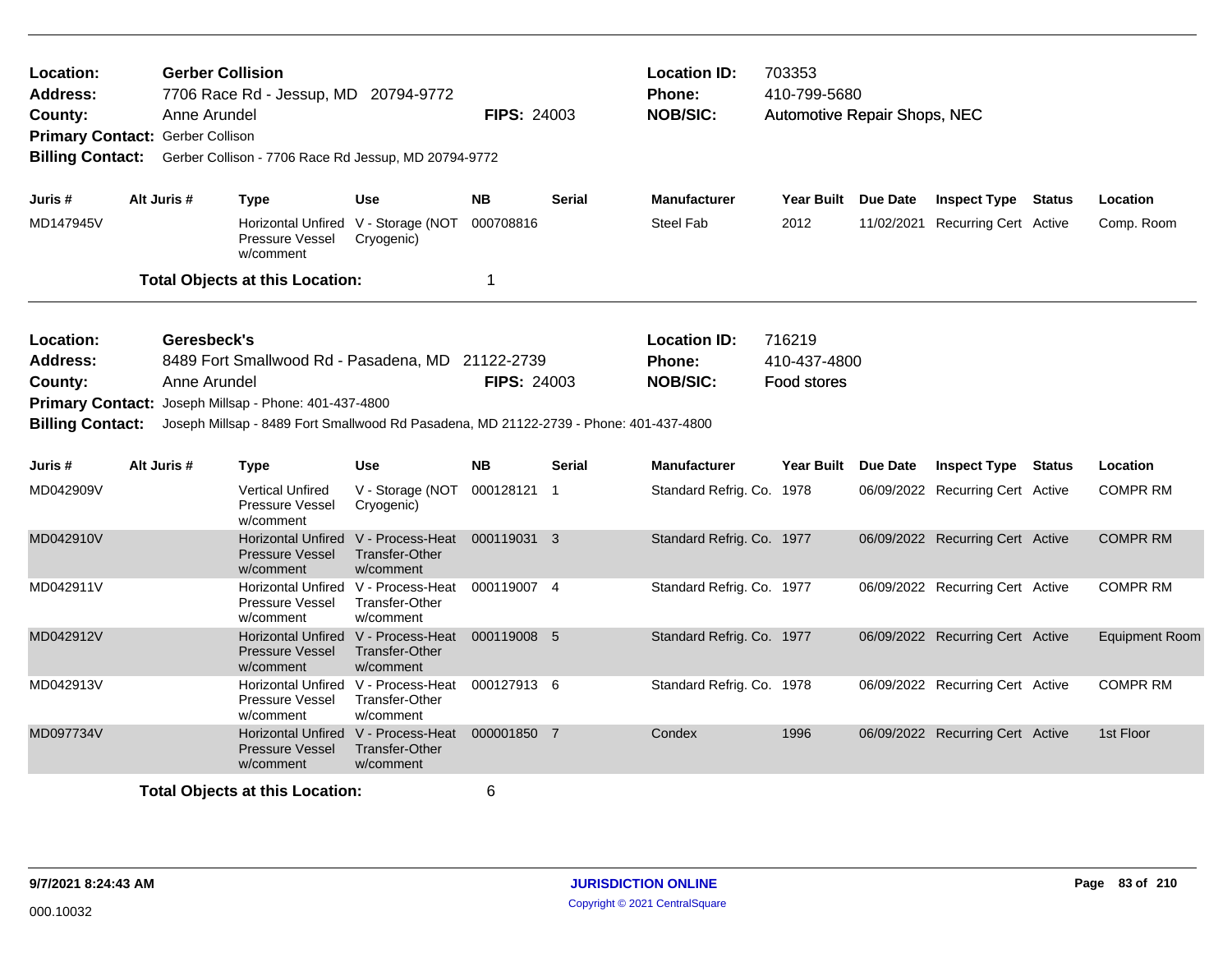| Location:<br><b>Address:</b><br>County:<br><b>Billing Contact:</b>                                                                                                                                                                                                                                                                                                                                                                                                  | Anne Arundel | <b>Giant C/O KeyPoint Partners</b><br>7383 Baltimore Annapolis Blvd - Glen Burnie, MD 21061-3266                                                                                      |                                | <b>FIPS: 24003</b>                                                                                                                                                          | <b>Location ID:</b><br><b>Phone:</b><br><b>NOB/SIC:</b><br>Primary Contact: Laura Duggan - Phone: 301-464-8332 - Cell: 301-520-9384 - Email: LDuggan@KeyPointPartners.com<br>Laura Duggan - 4201 Mitchellville Rd Bowie, MD 20716-3163 - Phone: 301-464-8332 - Cell: 301-520-9384 - Email: LDuggan@KeyPointPartners.com | 702242<br>Food stores     |                     |                                                  |                                  |               |                 |
|---------------------------------------------------------------------------------------------------------------------------------------------------------------------------------------------------------------------------------------------------------------------------------------------------------------------------------------------------------------------------------------------------------------------------------------------------------------------|--------------|---------------------------------------------------------------------------------------------------------------------------------------------------------------------------------------|--------------------------------|-----------------------------------------------------------------------------------------------------------------------------------------------------------------------------|-------------------------------------------------------------------------------------------------------------------------------------------------------------------------------------------------------------------------------------------------------------------------------------------------------------------------|---------------------------|---------------------|--------------------------------------------------|----------------------------------|---------------|-----------------|
| Juris #                                                                                                                                                                                                                                                                                                                                                                                                                                                             | Alt Juris #  | Type                                                                                                                                                                                  | <b>Use</b>                     | <b>NB</b>                                                                                                                                                                   | <b>Serial</b>                                                                                                                                                                                                                                                                                                           | <b>Manufacturer</b>       | Year Built Due Date |                                                  | <b>Inspect Type Status</b>       |               | Location        |
| MD064363V                                                                                                                                                                                                                                                                                                                                                                                                                                                           | Rack AC      | <b>Vertical Unfired</b><br><b>Pressure Vessel</b><br>w/comment                                                                                                                        | V - Storage (NOT<br>Cryogenic) | 000206202                                                                                                                                                                   |                                                                                                                                                                                                                                                                                                                         | Standard Refrig. Co. 1985 |                     |                                                  | 03/09/2023 Recurring Cert Active |               | Left Motor Room |
|                                                                                                                                                                                                                                                                                                                                                                                                                                                                     |              | <b>Total Objects at this Location:</b>                                                                                                                                                |                                | $\mathbf 1$                                                                                                                                                                 |                                                                                                                                                                                                                                                                                                                         |                           |                     |                                                  |                                  |               |                 |
| <b>Gibson's Shell</b><br><b>Location ID:</b><br>Location:<br>Phone:<br><b>Address:</b><br>101 Marlboro Rd - Lothian, MD 20711-2501<br><b>NOB/SIC:</b><br><b>FIPS: 24003</b><br>County:<br>Anne Arundel<br>Primary Contact: Robert E. Gibson Jr. - Phone: 410-867-0525 - Email: gibsonstexaco@chesapeake.net<br><b>Billing Contact:</b><br>Robert E. Gibson Jr. - 101 Marlboro Rd Lothian, MD 20711-9628 - Phone: 410-867-0525 - Email: gibsonstexaco@chesapeake.net |              |                                                                                                                                                                                       |                                |                                                                                                                                                                             |                                                                                                                                                                                                                                                                                                                         |                           |                     | 410-867-0525<br><b>Gasoline Service Stations</b> |                                  |               |                 |
| Juris #                                                                                                                                                                                                                                                                                                                                                                                                                                                             | Alt Juris #  | <b>Type</b>                                                                                                                                                                           | <b>Use</b>                     | <b>NB</b>                                                                                                                                                                   | <b>Serial</b>                                                                                                                                                                                                                                                                                                           | <b>Manufacturer</b>       | Year Built Due Date |                                                  | <b>Inspect Type Status</b>       |               | Location        |
| MD133641V                                                                                                                                                                                                                                                                                                                                                                                                                                                           |              | <b>Vertical Unfired</b><br><b>Pressure Vessel</b><br>w/comment                                                                                                                        | V - Storage (NOT<br>Cryogenic) | 008074207                                                                                                                                                                   |                                                                                                                                                                                                                                                                                                                         | Wood                      | 1986                |                                                  | 01/25/2022 Recurring Cert Active |               | Garage          |
|                                                                                                                                                                                                                                                                                                                                                                                                                                                                     |              | <b>Total Objects at this Location:</b>                                                                                                                                                |                                | $\mathbf 1$                                                                                                                                                                 |                                                                                                                                                                                                                                                                                                                         |                           |                     |                                                  |                                  |               |                 |
| Location:<br><b>Address:</b><br>County:<br><b>Billing Contact:</b>                                                                                                                                                                                                                                                                                                                                                                                                  | Anne Arundel | Gino's Burgers & Chicken (Arc3)<br>7698 Ritchie Hwy - Glen Burnie, MD 21061-3718<br>Primary Contact: Charlie Patterson - Phone: 804-644-4521 - Email: charlie.patterson@arc3gases.com | <b>FIPS: 24003</b>             | <b>Location ID:</b><br>Phone:<br><b>NOB/SIC:</b><br>Charlie Patterson - PO Box 26269 Richmond, VA 23260-6269 - Phone: 804-644-4521 - Email: charlie.patterson@arc3gases.com | 3963290<br><b>Eating and Drinking Places</b>                                                                                                                                                                                                                                                                            |                           |                     |                                                  |                                  |               |                 |
| Juris #                                                                                                                                                                                                                                                                                                                                                                                                                                                             | Alt Juris #  | <b>Type</b>                                                                                                                                                                           | <b>Use</b>                     | <b>NB</b>                                                                                                                                                                   | <b>Serial</b>                                                                                                                                                                                                                                                                                                           | <b>Manufacturer</b>       | Year Built Due Date |                                                  | <b>Inspect Type</b>              | <b>Status</b> | Location        |
| MD164419V                                                                                                                                                                                                                                                                                                                                                                                                                                                           |              | <b>Vertical Unfired</b><br><b>Pressure Vessel</b><br>w/comment                                                                                                                        | V - Storage<br>(Cryogenic)     | 000137609                                                                                                                                                                   |                                                                                                                                                                                                                                                                                                                         | <b>CHART</b>              | 2002                |                                                  | 07/10/2023 Recurring Cert Active |               | Store Room      |
|                                                                                                                                                                                                                                                                                                                                                                                                                                                                     |              | <b>Total Objects at this Location:</b>                                                                                                                                                |                                | -1                                                                                                                                                                          |                                                                                                                                                                                                                                                                                                                         |                           |                     |                                                  |                                  |               |                 |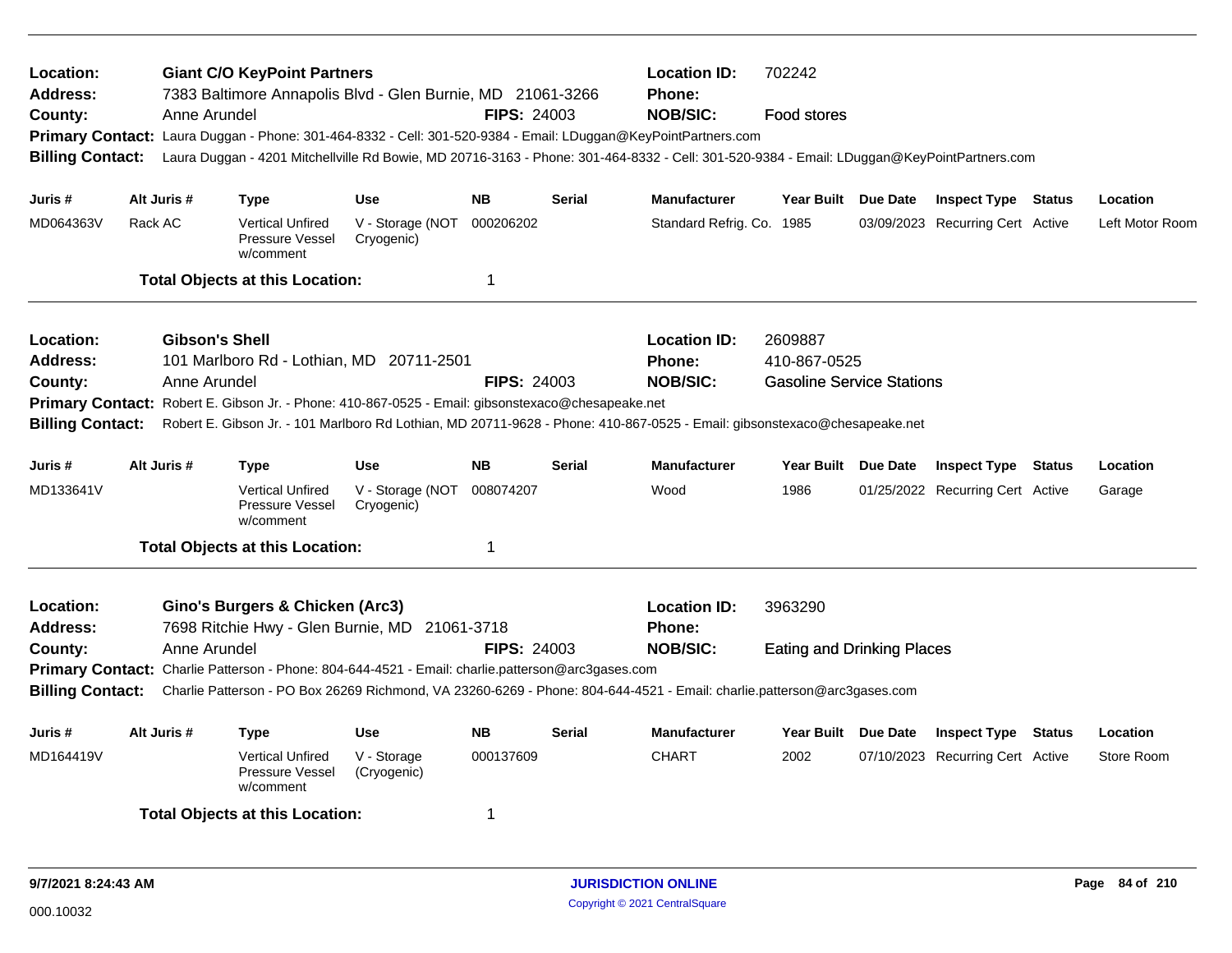| Location:<br><b>Address:</b>                             |  |              | <b>Gischel Machine Co</b><br>7605 Energy Pkwy - Curtis Bay, MD 21226-1734        |                                 |                    |               | <b>Location ID:</b><br><b>Phone:</b> | 712090     |                 |                                                        |               |                |
|----------------------------------------------------------|--|--------------|----------------------------------------------------------------------------------|---------------------------------|--------------------|---------------|--------------------------------------|------------|-----------------|--------------------------------------------------------|---------------|----------------|
| County:<br><b>Billing Contact:</b>                       |  | Anne Arundel | Primary Contact: Gischel Machine Co - Phone: 4103600800                          |                                 | <b>FIPS: 24003</b> |               | <b>NOB/SIC:</b>                      |            |                 | Miscellaneous manufacturing industries                 |               |                |
| Juris #                                                  |  | Alt Juris #  | <b>Type</b>                                                                      | <b>Use</b>                      | <b>NB</b>          | <b>Serial</b> | <b>Manufacturer</b>                  | Year Built | Due Date        | <b>Inspect Type</b>                                    | <b>Status</b> | Location       |
| MD095669V                                                |  |              | <b>Horizontal Unfired</b><br>Pressure Vessel<br>w/comment                        | O - Other (PV<br>Use) w/comment | 000239430          |               | Silvan                               | 1997       | 02/19/2021      | <b>Recurring Cert Active</b>                           |               | <b>SHOP</b>    |
| MD146560V                                                |  |              | <b>Vertical Unfired</b><br><b>Pressure Vessel</b><br>w/comment                   | V - Storage (NOT<br>Cryogenic)  | 000618038          |               | <b>Steel Fab</b>                     | 2010       | 02/19/2021      | <b>Recurring Cert Active</b>                           |               | Shop           |
| $\overline{2}$<br><b>Total Objects at this Location:</b> |  |              |                                                                                  |                                 |                    |               |                                      |            |                 |                                                        |               |                |
| Location:                                                |  |              | <b>Gladding Chevrolet Inc.</b>                                                   |                                 |                    |               | <b>Location ID:</b>                  | 1340159    |                 |                                                        |               |                |
| <b>Address:</b>                                          |  |              | 126 Langley Rd N - Glen Burnie, MD                                               |                                 | 21060-6539         |               | <b>Phone:</b>                        |            |                 |                                                        |               |                |
| County:                                                  |  | Anne Arundel |                                                                                  |                                 | <b>FIPS: 24003</b> |               | <b>NOB/SIC:</b>                      |            |                 | Top, Body, and Upholstery Repair Shops and Paint Shops |               |                |
|                                                          |  |              | Primary Contact: Tim Davis - Phone: (410) 863-7095                               |                                 |                    |               |                                      |            |                 |                                                        |               |                |
| <b>Billing Contact:</b>                                  |  |              | Bud Warner - 7327 Ritchie Hwy Glen Burnie, MD 21061-3104 - Phone: (410) 766-6300 |                                 |                    |               |                                      |            |                 |                                                        |               |                |
| Juris #                                                  |  | Alt Juris #  | <b>Type</b>                                                                      | <b>Use</b>                      | <b>NB</b>          | <b>Serial</b> | <b>Manufacturer</b>                  | Year Built | <b>Due Date</b> | <b>Inspect Type</b>                                    | <b>Status</b> | Location       |
| MD120695V                                                |  |              | <b>Horizontal Unfired</b><br>Pressure Vessel<br>w/comment                        | V - Storage (NOT<br>Cryogenic)  | 001165167          |               | Manchester                           | 2001       | 03/11/2023      | <b>Recurring Cert Active</b>                           |               | COMP RM.       |
| MD169756V                                                |  |              | <b>Vertical Unfired</b><br><b>Pressure Vessel</b><br>w/comment                   | V - Storage (NOT<br>Cryogenic)  | 002192865          |               | Manchester                           | 2019       |                 | 03/16/2023 Recurring Cert Active                       |               | <b>COMP RM</b> |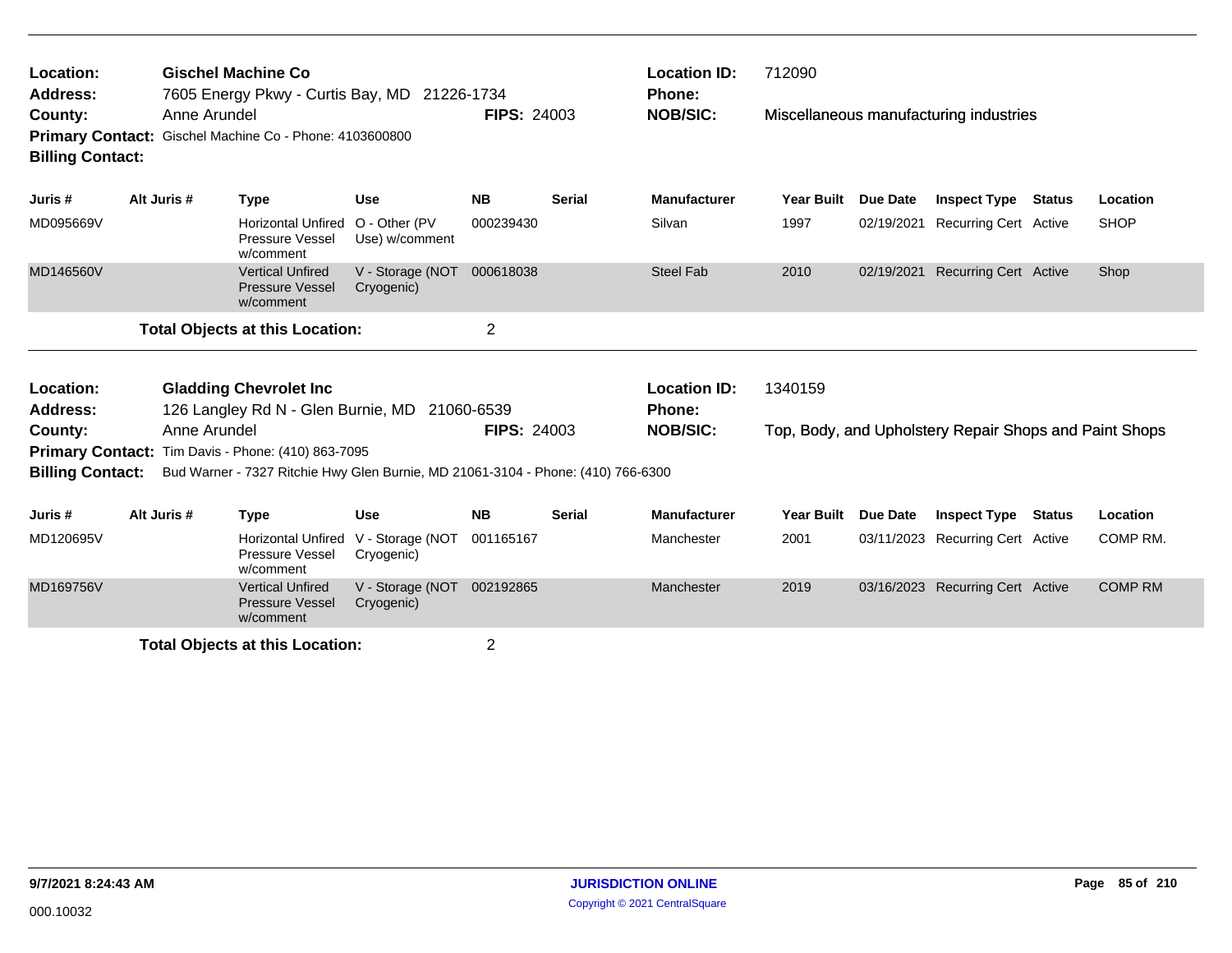| Location:<br><b>Address:</b> |             | <b>Glen Burnie Auto</b> | 802 Crain Hwy S - Glen Burnie, MD 21061-3861                                 |                                                   |                    |        | <b>Location ID:</b><br><b>Phone:</b> | 1993617                          |                                                  |                        |
|------------------------------|-------------|-------------------------|------------------------------------------------------------------------------|---------------------------------------------------|--------------------|--------|--------------------------------------|----------------------------------|--------------------------------------------------|------------------------|
| County:                      |             | Anne Arundel            |                                                                              |                                                   | <b>FIPS: 24003</b> |        | <b>NOB/SIC:</b>                      | <b>Gasoline Service Stations</b> |                                                  |                        |
|                              |             |                         | Primary Contact: Rileys Body And Paint Shop Inc - Phone: 410-760-4689        |                                                   |                    |        |                                      |                                  |                                                  |                        |
| <b>Billing Contact:</b>      |             |                         | - 800 Crain Hwy S Glen Burnie, MD 21061-3861 - Phone: 410-760-4689           |                                                   |                    |        |                                      |                                  |                                                  |                        |
| Juris #                      | Alt Juris # |                         | <b>Type</b>                                                                  | Use                                               | <b>NB</b>          | Serial | <b>Manufacturer</b>                  | Year Built Due Date              | <b>Inspect Type Status</b>                       | Location               |
| MD126409V                    |             |                         | Pressure Vessel<br>w/comment                                                 | Horizontal Unfired V - Storage (NOT<br>Cryogenic) | 000114940          |        | Manchester                           | 2005                             | 03/11/2021 Recurring Cert Active                 | Rear Shop Open<br>Shed |
|                              |             |                         | <b>Total Objects at this Location:</b>                                       |                                                   | 1                  |        |                                      |                                  |                                                  |                        |
| Location:                    |             |                         | <b>Glen Burnie Auto Body &amp; Paint</b>                                     |                                                   |                    |        | <b>Location ID:</b>                  | 707549                           |                                                  |                        |
| <b>Address:</b>              |             |                         | 7355 Ritchie Highway - Glen Burnie, MD 21061-3104                            |                                                   |                    |        | <b>Phone:</b>                        |                                  |                                                  |                        |
| County:                      |             | Anne Arundel            |                                                                              |                                                   | <b>FIPS: 24003</b> |        | <b>NOB/SIC:</b>                      |                                  | Automotive dealers and gasoline service stations |                        |
| <b>Billing Contact:</b>      |             |                         | Primary Contact: Woo Lee - Phone: (410) 760-6477                             |                                                   |                    |        |                                      |                                  |                                                  |                        |
| Juris #                      | Alt Juris # |                         | <b>Type</b>                                                                  | <b>Use</b>                                        | <b>NB</b>          | Serial | <b>Manufacturer</b>                  | Year Built Due Date              | <b>Inspect Type Status</b>                       | Location               |
| MD105996V                    |             |                         | <b>Vertical Unfired</b><br>Pressure Vessel<br>w/comment                      | V - Storage (NOT<br>Cryogenic)                    | 000480369          |        | <b>Steel Products</b>                | 1970                             | 04/08/2022 Recurring Cert Active                 | Comp Shed              |
| MD116314V                    |             |                         | <b>Pressure Vessel</b><br>w/comment                                          | Horizontal Unfired V - Storage (NOT<br>Cryogenic) | 00024108M          |        | <b>Brunner</b>                       | 2000                             | 04/08/2022 Recurring Cert Active                 | COMP. shed<br>outside  |
|                              |             |                         | <b>Total Objects at this Location:</b>                                       |                                                   | $\overline{2}$     |        |                                      |                                  |                                                  |                        |
| Location:                    |             |                         | Glen Burnie Car Wash, Inc.                                                   |                                                   |                    |        | <b>Location ID:</b>                  | 4077667                          |                                                  |                        |
| <b>Address:</b>              |             |                         | 100 Holsum Way - Glen Burnie, MD 21060-6548                                  |                                                   |                    |        | <b>Phone:</b>                        | 410-703-2709                     |                                                  |                        |
| County:                      |             | Anne Arundel            |                                                                              |                                                   | <b>FIPS: 24003</b> |        | <b>NOB/SIC:</b>                      |                                  |                                                  |                        |
|                              |             |                         | Primary Contact: Nick Dixon - Phone: 410-703-2709                            |                                                   |                    |        |                                      |                                  |                                                  |                        |
| <b>Billing Contact:</b>      |             |                         | Nick Dixon - 100 Holsum Way Glen Burnie, MD 21060-6548 - Phone: 410-703-2709 |                                                   |                    |        |                                      |                                  |                                                  |                        |
| Juris #                      | Alt Juris # |                         | <b>Type</b>                                                                  | <b>Use</b>                                        | <b>NB</b>          | Serial | <b>Manufacturer</b>                  | Year Built Due Date              | <b>Inspect Type Status</b>                       | Location               |
| MD170478V                    |             |                         | <b>Vertical Unfired</b><br><b>Pressure Vessel</b><br>w/comment               | V - Storage (NOT 001560294<br>Cryogenic)          |                    |        | CAMPBELL                             | 2008                             | 07/29/2023 Recurring Cert Active                 | Blrm 2                 |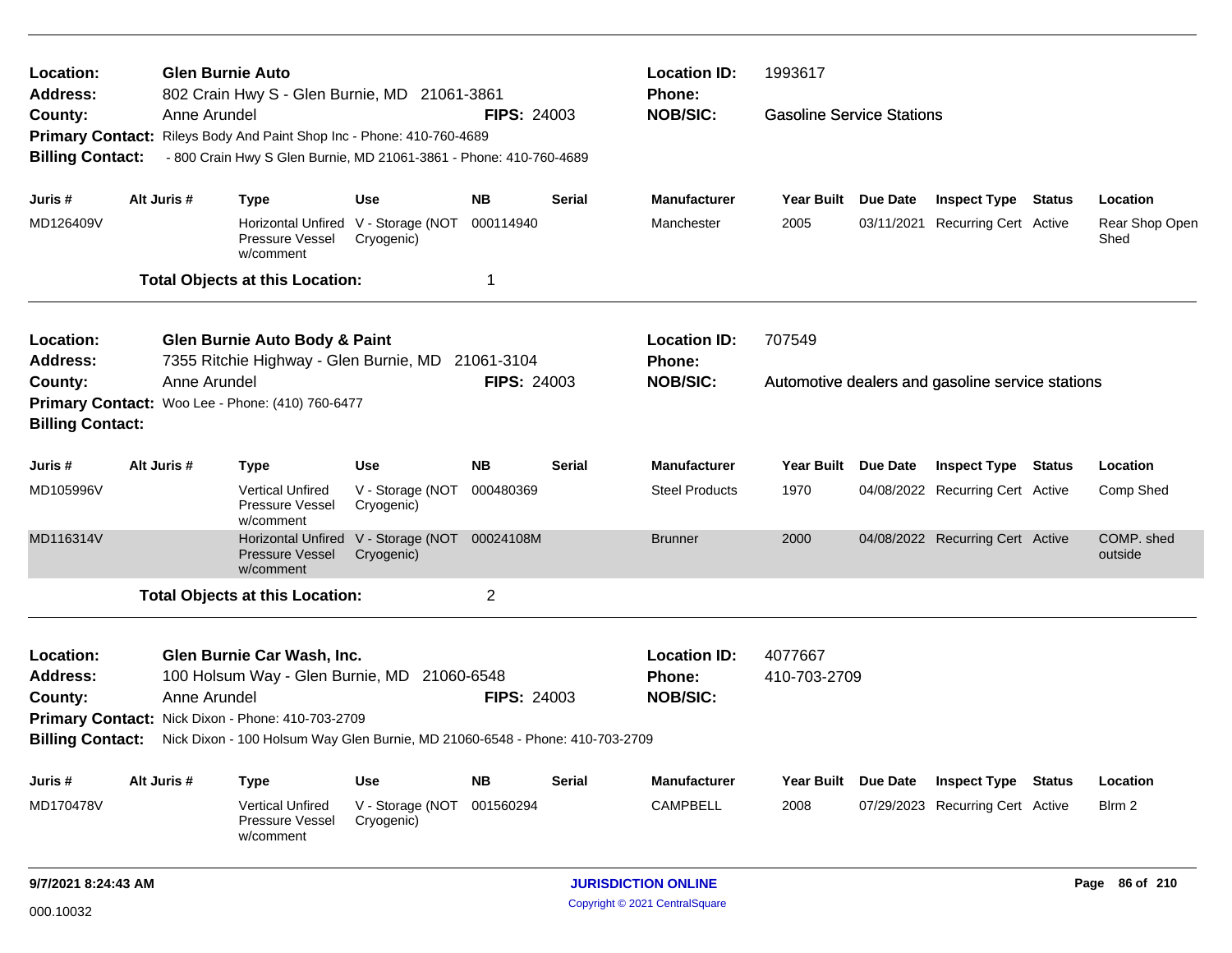| Juris #                      | Alt Juris #  | <b>Type</b>                                                                                                                      | <b>Use</b>                                              | <b>NB</b>          | <b>Serial</b> | <b>Manufacturer</b>           | Year Built Due Date                     | <b>Inspect Type Status</b>       | Location                |
|------------------------------|--------------|----------------------------------------------------------------------------------------------------------------------------------|---------------------------------------------------------|--------------------|---------------|-------------------------------|-----------------------------------------|----------------------------------|-------------------------|
| MD170479V                    |              | <b>Vertical Unfired</b><br><b>Pressure Vessel</b><br>w/comment                                                                   | V - Storage (NOT<br>Cryogenic)                          | None<br>Found      |               | Manchester                    | 1982                                    | 07/29/2023 Recurring Cert Active | Blrm 2                  |
| MD170480H                    |              | <b>Horizontal Water</b><br>Tube                                                                                                  | H - Hot Water<br>Heat (Water $\leq$<br>160 psig, 250 F) | 000212540          |               | Raypak                        | 2003                                    | 06/10/2023 Recurring Cert Active | <b>BLRM1</b>            |
| MD170481V                    |              | <b>Vertical Unfired</b><br><b>Pressure Vessel</b><br>w/comment                                                                   | V - Storage (NOT 001172043<br>Cryogenic)                |                    |               | <b>CAMPBELL</b>               | 2003                                    | 06/10/2023 Recurring Cert Active | <b>BLRM1</b>            |
|                              |              | <b>Total Objects at this Location:</b>                                                                                           |                                                         | 4                  |               |                               |                                         |                                  |                         |
| Location:                    |              | <b>Glen Burnie Moose Lodge</b>                                                                                                   |                                                         |                    |               | <b>Location ID:</b>           | 712123                                  |                                  |                         |
| <b>Address:</b>              |              | 1911 Crain Hwy S - Glen Burnie, MD 21061-5573                                                                                    |                                                         |                    |               | Phone:                        | 410-651-1298                            |                                  |                         |
| County:                      | Anne Arundel |                                                                                                                                  |                                                         | <b>FIPS: 24003</b> |               | <b>NOB/SIC:</b>               | Membership organizations                |                                  |                         |
|                              |              | Primary Contact: Howard E. Scott - Phone: 410-651-1298/410-761-1298                                                              |                                                         |                    |               |                               |                                         |                                  |                         |
| <b>Billing Contact:</b>      |              | Howard E. Scott - 1911 Crain Hwy S Glen Burnie, MD 21061-5573 - Phone: 410-651-1298/410-761-1298                                 |                                                         |                    |               |                               |                                         |                                  |                         |
| Juris #                      | Alt Juris #  | <b>Type</b>                                                                                                                      | <b>Use</b>                                              | <b>NB</b>          | <b>Serial</b> | <b>Manufacturer</b>           | Year Built Due Date                     | <b>Inspect Type Status</b>       | Location                |
| MD090236H                    |              | Cast Iron                                                                                                                        | H - Hot Water<br>Heat (Water $\leq$<br>160 psig, 250 F) | <b>CI</b>          |               | Valliant                      | 1994                                    | 03/31/2021 Recurring Cert Active | <b>Boiler Room</b>      |
|                              |              | <b>Total Objects at this Location:</b>                                                                                           |                                                         | 1                  |               |                               |                                         |                                  |                         |
| Location:<br><b>Address:</b> |              | <b>Glenview Gardens Apartments</b><br>7974 Nolpark Ct - Glen Burnie, MD 21061-5272                                               |                                                         |                    |               | <b>Location ID:</b><br>Phone: | 3507259                                 |                                  |                         |
| County:                      | Anne Arundel |                                                                                                                                  |                                                         | <b>FIPS: 24003</b> |               | <b>NOB/SIC:</b>               | <b>Operators of Apartment Buildings</b> |                                  |                         |
|                              |              | Primary Contact: Victoria Fulcher - Phone: 410-969-8668 - Email: Glenviewasstmgr@emcmgmt.com                                     |                                                         |                    |               |                               |                                         |                                  |                         |
| <b>Billing Contact:</b>      |              | Victoria Fulcher - 7987 Nolpark Ct Apt 104 Glen Burnie, MD 21061-5257 - Phone: 410-969-8668 - Email: Glenviewasstmgr@emcmgmt.com |                                                         |                    |               |                               |                                         |                                  |                         |
| Juris #                      | Alt Juris #  | <b>Type</b>                                                                                                                      | <b>Use</b>                                              | <b>NB</b>          | <b>Serial</b> | <b>Manufacturer</b>           | Year Built Due Date                     | <b>Inspect Type Status</b>       | Location                |
| MD136676H                    |              | <b>Water Heater</b><br>(HLW)                                                                                                     | H - Hot Water<br>Supply (Water <=<br>160 psig, 210 F)   | 000090360          |               | <b>Bradford White</b>         | 2010                                    | 05/04/2022 Recurring Cert Active | Sprinkler valve<br>room |
|                              |              | <b>Total Objects at this Location:</b>                                                                                           |                                                         | 1                  |               |                               |                                         |                                  |                         |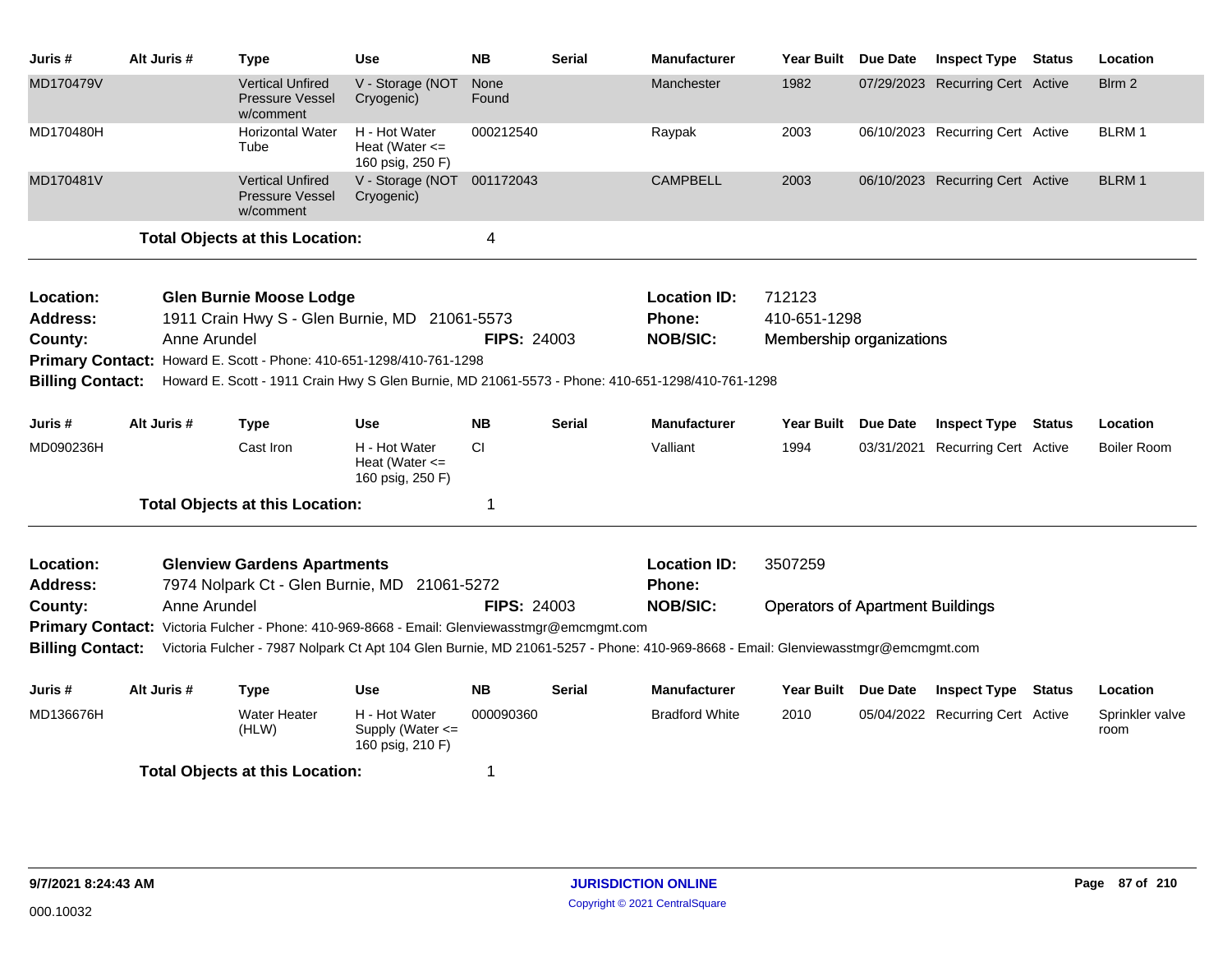| Location:<br><b>Address:</b>                                               |  |              | <b>Glenview Gardens Apartments</b><br>7976 Nolpark Ct - Glen Burnie, MD 21061-5269    |                                                           |                    |               | <b>Location ID:</b><br>Phone:                                                                                             | 3507261                                 |                                  |        |              |
|----------------------------------------------------------------------------|--|--------------|---------------------------------------------------------------------------------------|-----------------------------------------------------------|--------------------|---------------|---------------------------------------------------------------------------------------------------------------------------|-----------------------------------------|----------------------------------|--------|--------------|
| County:                                                                    |  | Anne Arundel |                                                                                       |                                                           | <b>FIPS: 24003</b> |               | <b>NOB/SIC:</b>                                                                                                           | <b>Operators of Apartment Buildings</b> |                                  |        |              |
|                                                                            |  |              | Primary Contact: Andria Dulski - Phone: 410-969-8668 - Email: glenviewmgr@emcmgmt.com |                                                           |                    |               |                                                                                                                           |                                         |                                  |        |              |
| <b>Billing Contact:</b>                                                    |  |              |                                                                                       |                                                           |                    |               | Andria Dulski - 7987 Nolpark Ct Apt 104 Glen Burnie, MD 21061-5257 - Phone: 410-969-8668 - Email: glenviewmgr@emcmgmt.com |                                         |                                  |        |              |
| Juris #                                                                    |  | Alt Juris #  | Type                                                                                  | <b>Use</b>                                                | <b>NB</b>          | <b>Serial</b> | <b>Manufacturer</b>                                                                                                       | Year Built Due Date                     | <b>Inspect Type Status</b>       |        | Location     |
| MD136675H                                                                  |  |              | Water Heater<br>(HLW)                                                                 | H - Hot Water<br>Supply (Water $\leq$<br>160 psig, 210 F) | 000090359          |               | <b>Bradford White</b>                                                                                                     | 2010                                    | 05/04/2022 Recurring Cert Active |        | Laundry room |
|                                                                            |  |              | <b>Total Objects at this Location:</b>                                                |                                                           | -1                 |               |                                                                                                                           |                                         |                                  |        |              |
| Location:                                                                  |  |              | <b>Glenview Gardens Apartments</b>                                                    |                                                           |                    |               | <b>Location ID:</b>                                                                                                       | 3507264                                 |                                  |        |              |
| Address:                                                                   |  |              | 7978 Nolpark Ct - Glen Burnie, MD 21061-5266                                          |                                                           |                    |               | <b>Phone:</b>                                                                                                             |                                         |                                  |        |              |
| County:                                                                    |  | Anne Arundel |                                                                                       |                                                           | <b>FIPS: 24003</b> |               | <b>NOB/SIC:</b>                                                                                                           | <b>Operators of Apartment Buildings</b> |                                  |        |              |
| <b>Primary Contact:</b>                                                    |  |              | Andria Dulski - Phone: 410-969-8668 - Email: glenviewmgr@emcmgmt.com                  |                                                           |                    |               |                                                                                                                           |                                         |                                  |        |              |
| <b>Billing Contact:</b>                                                    |  |              |                                                                                       |                                                           |                    |               | Andria Dulski - 7987 Nolpark Ct Apt 104 Glen Burnie, MD 21061-5257 - Phone: 410-969-8668 - Email: glenviewmgr@emcmgmt.com |                                         |                                  |        |              |
| Juris #                                                                    |  | Alt Juris #  | Type                                                                                  | <b>Use</b>                                                | <b>NB</b>          | <b>Serial</b> | <b>Manufacturer</b>                                                                                                       | Year Built Due Date                     | <b>Inspect Type</b>              | Status | Location     |
| MD136674H                                                                  |  |              | Water Heater<br>(HLW)                                                                 | H - Hot Water<br>Supply (Water <=<br>160 psig, 210 F)     | 000090361          |               | <b>Bradford White</b>                                                                                                     | 2010                                    | 05/04/2022 Recurring Cert Active |        | Laundry room |
|                                                                            |  |              | <b>Total Objects at this Location:</b>                                                |                                                           | $\overline{1}$     |               |                                                                                                                           |                                         |                                  |        |              |
| Location:                                                                  |  |              | <b>Glenview Gardens Apartments</b>                                                    |                                                           |                    |               | <b>Location ID:</b>                                                                                                       | 3507140                                 |                                  |        |              |
| <b>Address:</b>                                                            |  |              | 7983 Nolpark Ct - Glen Burnie, MD 21061-5229                                          |                                                           |                    |               | <b>Phone:</b>                                                                                                             |                                         |                                  |        |              |
| County:                                                                    |  | Anne Arundel |                                                                                       |                                                           | <b>FIPS: 24003</b> |               | <b>NOB/SIC:</b>                                                                                                           | <b>Operators of Apartment Buildings</b> |                                  |        |              |
|                                                                            |  |              | Primary Contact: Andria Dulski - Phone: 410-969-8668 - Email: glenviewmgr@emcmgmt.com |                                                           |                    |               |                                                                                                                           |                                         |                                  |        |              |
| <b>Billing Contact:</b>                                                    |  |              |                                                                                       |                                                           |                    |               | Andria Dulski - 7987 Nolpark Ct Apt 104 Glen Burnie, MD 21061-5257 - Phone: 410-969-8668 - Email: glenviewmgr@emcmgmt.com |                                         |                                  |        |              |
| Alt Juris #<br><b>NB</b><br>Juris #<br><b>Type</b><br>Use<br><b>Serial</b> |  |              |                                                                                       |                                                           |                    |               | <b>Manufacturer</b>                                                                                                       | Year Built Due Date                     | <b>Inspect Type</b>              | Status | Location     |
| MD136662H                                                                  |  |              | Water Heater<br>(HLW)                                                                 | H - Hot Water<br>Supply (Water $\leq$<br>160 psig, 210 F) | 000090368          |               | <b>Bradford White</b>                                                                                                     | 2010                                    | 05/04/2022 Recurring Cert Active |        | Laundry room |
|                                                                            |  |              | <b>Total Objects at this Location:</b>                                                |                                                           | -1                 |               |                                                                                                                           |                                         |                                  |        |              |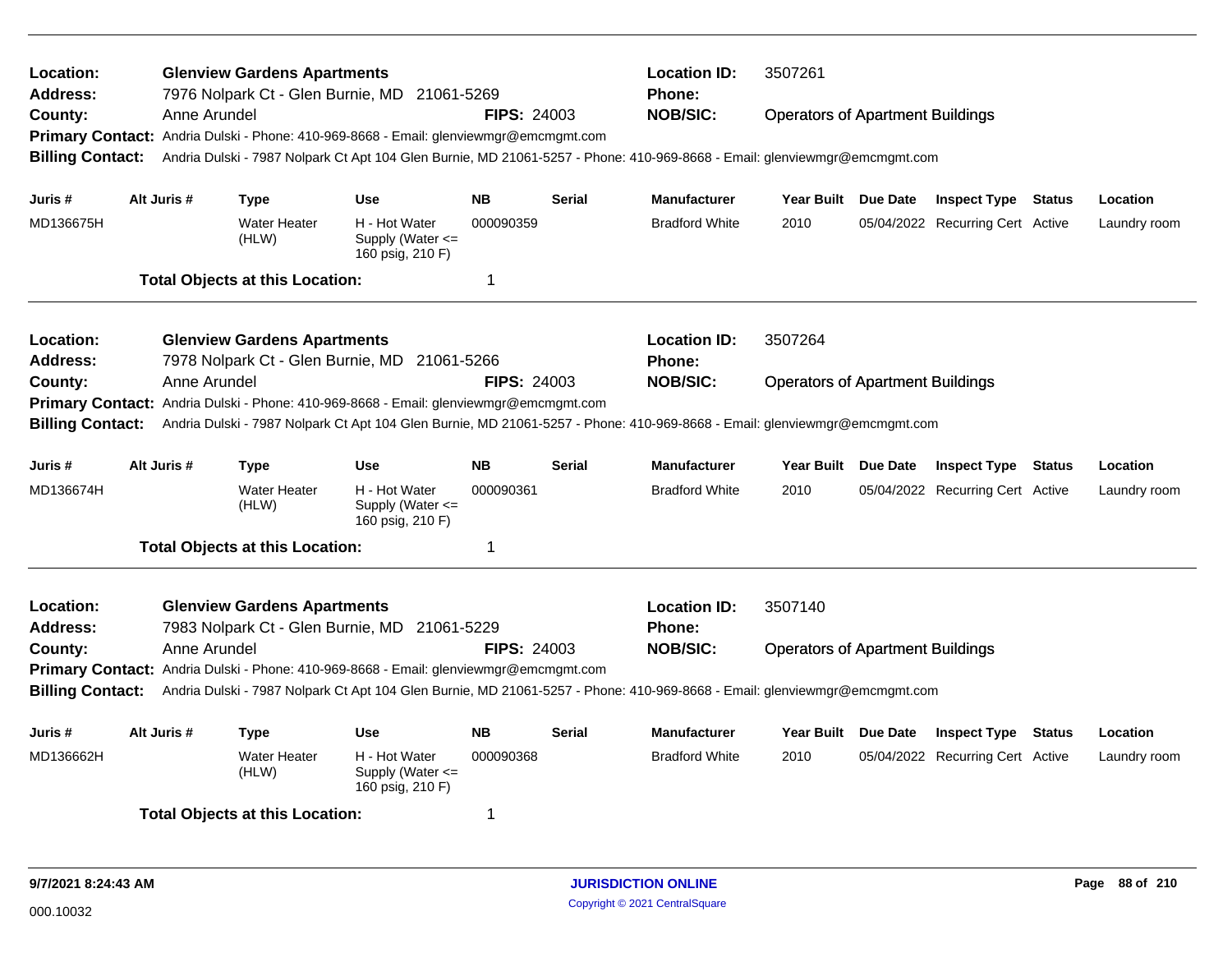| Location:<br><b>Address:</b><br>County: | Anne Arundel | <b>Glenview Gardens Apartments</b>     | 7985 Nolpark Ct - Glen Burnie, MD 21061-5231                                          | <b>FIPS: 24003</b> |               | <b>Location ID:</b><br>Phone:<br><b>NOB/SIC:</b>                                                                          | 3507234<br><b>Operators of Apartment Buildings</b> |                                  |               |                         |
|-----------------------------------------|--------------|----------------------------------------|---------------------------------------------------------------------------------------|--------------------|---------------|---------------------------------------------------------------------------------------------------------------------------|----------------------------------------------------|----------------------------------|---------------|-------------------------|
| <b>Billing Contact:</b>                 |              |                                        | Primary Contact: Andria Dulski - Phone: 410-969-8668 - Email: glenviewmgr@emcmgmt.com |                    |               | Andria Dulski - 7987 Nolpark Ct Apt 104 Glen Burnie, MD 21061-5257 - Phone: 410-969-8668 - Email: glenviewmgr@emcmgmt.com |                                                    |                                  |               |                         |
| Juris #                                 | Alt Juris #  | <b>Type</b>                            | <b>Use</b>                                                                            | <b>NB</b>          | <b>Serial</b> | <b>Manufacturer</b>                                                                                                       | Year Built Due Date                                | <b>Inspect Type Status</b>       |               | Location                |
| MD136663H                               |              | <b>Water Heater</b><br>(HLW)           | H - Hot Water<br>Supply (Water <=<br>160 psig, 210 F)                                 | 000081588          |               | <b>Bradford White</b>                                                                                                     | 2008                                               | 05/04/2022 Recurring Cert Active |               | Laundry room            |
|                                         |              | <b>Total Objects at this Location:</b> |                                                                                       | $\mathbf 1$        |               |                                                                                                                           |                                                    |                                  |               |                         |
| Location:<br><b>Address:</b>            |              | <b>Glenview Gardens Apartments</b>     | 7989 Nolpark Ct - Glen Burnie, MD 21061-5235                                          |                    |               | <b>Location ID:</b><br><b>Phone:</b>                                                                                      | 3507235                                            |                                  |               |                         |
| County:                                 | Anne Arundel |                                        | Primary Contact: Andria Dulski - Phone: 410-969-8668 - Email: glenviewmgr@emcmgmt.com | <b>FIPS: 24003</b> |               | <b>NOB/SIC:</b>                                                                                                           | <b>Operators of Apartment Buildings</b>            |                                  |               |                         |
| <b>Billing Contact:</b>                 |              |                                        |                                                                                       |                    |               | Andria Dulski - 7987 Nolpark Ct Apt 104 Glen Burnie, MD 21061-5257 - Phone: 410-969-8668 - Email: glenviewmgr@emcmgmt.com |                                                    |                                  |               |                         |
| Juris #                                 | Alt Juris #  | <b>Type</b>                            | <b>Use</b>                                                                            | <b>NB</b>          | <b>Serial</b> | <b>Manufacturer</b>                                                                                                       | Year Built Due Date                                | <b>Inspect Type</b>              | Status        | Location                |
| MD136665H                               |              | <b>Water Heater</b><br>(HLW)           | H - Hot Water<br>Supply (Water <=<br>160 psig, 210 F)                                 | 000090357          |               | <b>Bradford White</b>                                                                                                     | 2010                                               | 05/04/2022 Recurring Cert Active |               | Sprinkler valve<br>room |
|                                         |              | <b>Total Objects at this Location:</b> |                                                                                       | $\mathbf 1$        |               |                                                                                                                           |                                                    |                                  |               |                         |
| Location:<br>Address:                   |              | <b>Glenview Gardens Apartments</b>     | 7991 Nolpark Ct - Glen Burnie, MD 21061-5237                                          |                    |               | <b>Location ID:</b><br>Phone:                                                                                             | 3507236                                            |                                  |               |                         |
| County:                                 | Anne Arundel |                                        |                                                                                       | <b>FIPS: 24003</b> |               | <b>NOB/SIC:</b>                                                                                                           | <b>Operators of Apartment Buildings</b>            |                                  |               |                         |
| <b>Billing Contact:</b>                 |              |                                        | Primary Contact: Andria Dulski - Phone: 410-969-8668 - Email: glenviewmgr@emcmgmt.com |                    |               | Andria Dulski - 7987 Nolpark Ct Apt 104 Glen Burnie, MD 21061-5257 - Phone: 410-969-8668 - Email: glenviewmgr@emcmgmt.com |                                                    |                                  |               |                         |
| Juris #                                 | Alt Juris #  | <b>Type</b>                            | <b>Use</b>                                                                            | <b>NB</b>          | <b>Serial</b> | <b>Manufacturer</b>                                                                                                       | Year Built Due Date                                | <b>Inspect Type</b>              | <b>Status</b> | Location                |
| MD136666H                               |              | <b>Water Heater</b><br>(HLW)           | H - Hot Water<br>Supply (Water $\leq$<br>160 psig, 210 F)                             | 000090365          |               | <b>Bradford White</b>                                                                                                     | 2010                                               | 05/04/2022 Recurring Cert Active |               | Laundry room            |
|                                         |              | <b>Total Objects at this Location:</b> |                                                                                       | 1                  |               |                                                                                                                           |                                                    |                                  |               |                         |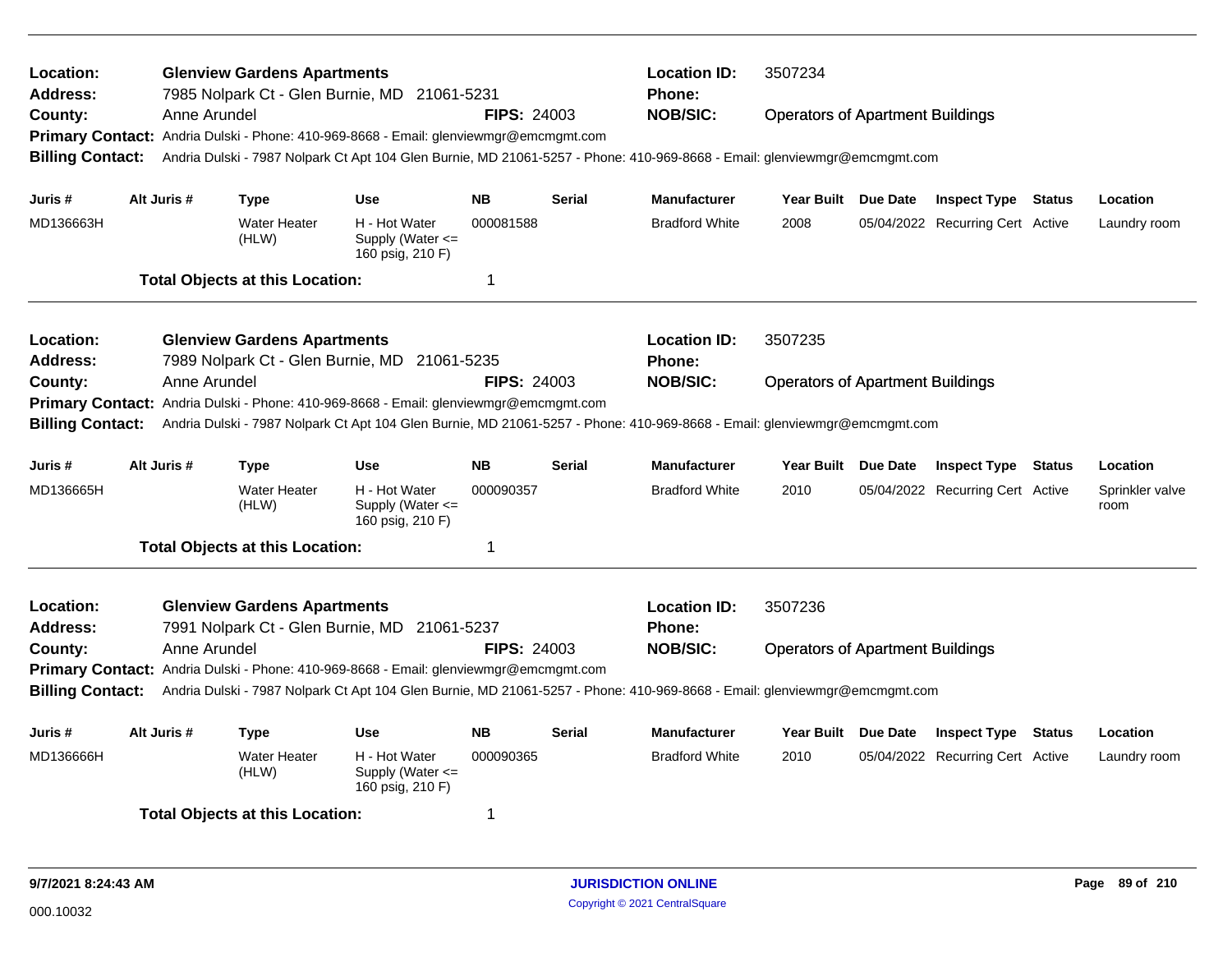| <b>Location ID:</b><br>Location:<br><b>Glenview Gardens Apartments</b><br>3507243<br>7995 Nolpark Ct - Glen Burnie, MD 21061-5214<br><b>Address:</b><br><b>Phone:</b><br><b>NOB/SIC:</b><br><b>FIPS: 24003</b><br>County:<br>Anne Arundel<br><b>Operators of Apartment Buildings</b><br>Primary Contact: Rick West - Phone: 443-374-7536 - Email: rickwest00@gmail.com<br><b>Billing Contact:</b><br>Victoria Fulcher - 7987 Nolpark Ct Apt 104 Glen Burnie, MD 21061-5257 - Phone: 410-969-8668 - Email: Glenviewasstmgr@emcmgmt.com<br><b>NB</b><br>Alt Juris #<br><b>Use</b><br><b>Manufacturer</b><br>Year Built Due Date<br>Juris #<br><b>Type</b><br><b>Serial</b> |  |             |                                        |                                                           |             |               |                                      |                                         |  |                                  |               |                         |
|--------------------------------------------------------------------------------------------------------------------------------------------------------------------------------------------------------------------------------------------------------------------------------------------------------------------------------------------------------------------------------------------------------------------------------------------------------------------------------------------------------------------------------------------------------------------------------------------------------------------------------------------------------------------------|--|-------------|----------------------------------------|-----------------------------------------------------------|-------------|---------------|--------------------------------------|-----------------------------------------|--|----------------------------------|---------------|-------------------------|
|                                                                                                                                                                                                                                                                                                                                                                                                                                                                                                                                                                                                                                                                          |  |             |                                        |                                                           |             |               |                                      |                                         |  | <b>Inspect Type Status</b>       |               | Location                |
| MD136668H                                                                                                                                                                                                                                                                                                                                                                                                                                                                                                                                                                                                                                                                |  |             | <b>Water Heater</b><br>(HLW)           | H - Hot Water<br>Supply (Water $\leq$<br>160 psig, 210 F) | 000086729   |               | <b>Bradford White</b>                | 2009                                    |  | 05/04/2022 Recurring Cert Active |               | Sprinkler valve<br>room |
|                                                                                                                                                                                                                                                                                                                                                                                                                                                                                                                                                                                                                                                                          |  |             | <b>Total Objects at this Location:</b> |                                                           | $\mathbf 1$ |               |                                      |                                         |  |                                  |               |                         |
| Location:<br><b>Glenview Gardens Apartments</b><br>7997 Nolpark Ct - Glen Burnie, MD 21061-5215<br><b>Address:</b><br>Anne Arundel<br><b>FIPS: 24003</b><br>County:                                                                                                                                                                                                                                                                                                                                                                                                                                                                                                      |  |             |                                        |                                                           |             |               | <b>Location ID:</b><br>Phone:        | 3507244                                 |  |                                  |               |                         |
| <b>NOB/SIC:</b><br><b>Operators of Apartment Buildings</b><br>Primary Contact: Andria Dulski - Phone: 410-969-8668 - Email: glenviewmgr@emcmgmt.com<br><b>Billing Contact:</b><br>Victoria Fulcher - 7987 Nolpark Ct Apt 104 Glen Burnie, MD 21061-5257 - Phone: 410-969-8668 - Email: Glenviewasstmgr@emcmgmt.com                                                                                                                                                                                                                                                                                                                                                       |  |             |                                        |                                                           |             |               |                                      |                                         |  |                                  |               |                         |
| Juris #                                                                                                                                                                                                                                                                                                                                                                                                                                                                                                                                                                                                                                                                  |  | Alt Juris # | Type                                   | <b>Use</b>                                                | <b>NB</b>   | Serial        | <b>Manufacturer</b>                  | Year Built Due Date                     |  | <b>Inspect Type Status</b>       |               | Location                |
| MD136669H                                                                                                                                                                                                                                                                                                                                                                                                                                                                                                                                                                                                                                                                |  |             | <b>Water Heater</b><br>(HLW)           | H - Hot Water<br>Supply (Water <=<br>160 psig, 210 F)     | 000090366   |               | <b>Bradford White</b>                | 2010                                    |  | 05/04/2022 Recurring Cert Active |               | Sprinkler valve<br>room |
|                                                                                                                                                                                                                                                                                                                                                                                                                                                                                                                                                                                                                                                                          |  |             | <b>Total Objects at this Location:</b> |                                                           | $\mathbf 1$ |               |                                      |                                         |  |                                  |               |                         |
| Location:<br>Address:                                                                                                                                                                                                                                                                                                                                                                                                                                                                                                                                                                                                                                                    |  |             | <b>Glenview Gardens Apartments</b>     |                                                           |             |               | <b>Location ID:</b><br><b>Phone:</b> | 3507248                                 |  |                                  |               |                         |
| 8001 Nolpark Ct - Glen Burnie, MD 21061-5219<br>Anne Arundel<br><b>FIPS: 24003</b><br>County:<br>Primary Contact: Andria Dulski - Phone: 410-969-8668 - Email: glenviewmgr@emcmgmt.com<br><b>Billing Contact:</b><br>Andria Dulski - 7987 Nolpark Ct Apt 104 Glen Burnie, MD 21061-5257 - Phone: 410-969-8668 - Email: glenviewmgr@emcmgmt.com                                                                                                                                                                                                                                                                                                                           |  |             |                                        |                                                           |             |               | <b>NOB/SIC:</b>                      | <b>Operators of Apartment Buildings</b> |  |                                  |               |                         |
| Juris #                                                                                                                                                                                                                                                                                                                                                                                                                                                                                                                                                                                                                                                                  |  | Alt Juris # | <b>Type</b>                            | <b>Use</b>                                                | <b>NB</b>   | <b>Serial</b> | <b>Manufacturer</b>                  | Year Built Due Date                     |  | <b>Inspect Type</b>              | <b>Status</b> | Location                |
| MD136671H                                                                                                                                                                                                                                                                                                                                                                                                                                                                                                                                                                                                                                                                |  |             | <b>Water Heater</b><br>(HLW)           | H - Hot Water<br>Supply (Water $\leq$<br>160 psig, 210 F) | 000086728   |               | <b>Bradford White</b>                | 2009                                    |  | 05/04/2022 Recurring Cert Active |               | Laundry room            |
|                                                                                                                                                                                                                                                                                                                                                                                                                                                                                                                                                                                                                                                                          |  |             | <b>Total Objects at this Location:</b> |                                                           | -1          |               |                                      |                                         |  |                                  |               |                         |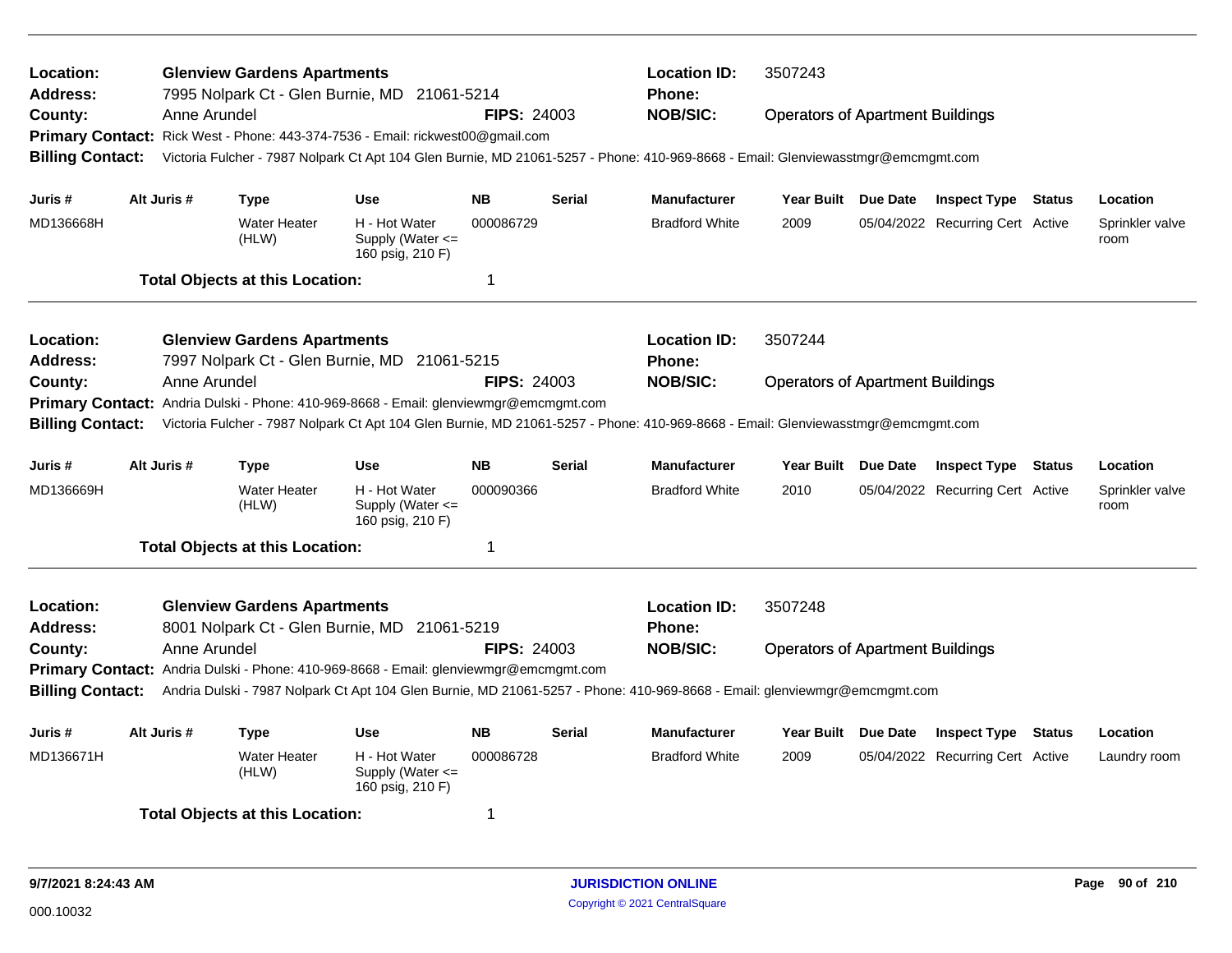| Location:<br>Address:   |              | <b>Glenview Gardens Apartments</b><br>8003 Nolpark Ct - Glen Burnie, MD                      | 21061-5221                                                |                         |               | <b>Location ID:</b><br>Phone:                                                                                                                   | 3507249                                 |                 |                                  |        |              |
|-------------------------|--------------|----------------------------------------------------------------------------------------------|-----------------------------------------------------------|-------------------------|---------------|-------------------------------------------------------------------------------------------------------------------------------------------------|-----------------------------------------|-----------------|----------------------------------|--------|--------------|
| County:                 | Anne Arundel |                                                                                              |                                                           | <b>FIPS: 24003</b>      |               | <b>NOB/SIC:</b>                                                                                                                                 | <b>Operators of Apartment Buildings</b> |                 |                                  |        |              |
|                         |              | Primary Contact: Victoria Fulcher - Phone: 410-969-8668 - Email: Glenviewasstmgr@emcmgmt.com |                                                           |                         |               |                                                                                                                                                 |                                         |                 |                                  |        |              |
| <b>Billing Contact:</b> |              |                                                                                              |                                                           |                         |               | Victoria Fulcher - 7987 Nolpark Ct Apt 104 Glen Burnie, MD 21061-5257 - Phone: 410-969-8668 - Email: Glenviewasstmgr@emcmgmt.com                |                                         |                 |                                  |        |              |
| Juris #                 | Alt Juris #  | <b>Type</b>                                                                                  | <b>Use</b>                                                | <b>NB</b>               | <b>Serial</b> | <b>Manufacturer</b>                                                                                                                             | Year Built Due Date                     |                 | <b>Inspect Type Status</b>       |        | Location     |
| MD136672H               |              | <b>Water Heater</b><br>(HLW)                                                                 | H - Hot Water<br>Supply (Water $\leq$<br>160 psig, 210 F) | 000090364               |               | <b>Bradford White</b>                                                                                                                           | 2010                                    |                 | 05/04/2022 Recurring Cert Active |        | Laundry room |
|                         |              | <b>Total Objects at this Location:</b>                                                       |                                                           | -1                      |               |                                                                                                                                                 |                                         |                 |                                  |        |              |
| <b>Location:</b>        |              | <b>Glenview Gardens Apartments</b>                                                           |                                                           |                         |               | <b>Location ID:</b>                                                                                                                             | 3507255                                 |                 |                                  |        |              |
| <b>Address:</b>         |              | 8005 Nolpark Ct - Glen Burnie, MD 21061-5223                                                 |                                                           |                         |               | Phone:                                                                                                                                          |                                         |                 |                                  |        |              |
| County:                 | Anne Arundel |                                                                                              |                                                           | <b>FIPS: 24003</b>      |               | <b>NOB/SIC:</b>                                                                                                                                 | <b>Operators of Apartment Buildings</b> |                 |                                  |        |              |
|                         |              | Primary Contact: Andria Dulski - Phone: 410-969-8668 - Email: glenviewmgr@emcmgmt.com        |                                                           |                         |               |                                                                                                                                                 |                                         |                 |                                  |        |              |
| <b>Billing Contact:</b> |              |                                                                                              |                                                           |                         |               | Andria Dulski - 7987 Nolpark Ct Apt 104 Glen Burnie, MD 21061-5257 - Phone: 410-969-8668 - Email: glenviewmgr@emcmgmt.com                       |                                         |                 |                                  |        |              |
| Juris #                 | Alt Juris #  | <b>Type</b>                                                                                  | Use                                                       | <b>NB</b>               | <b>Serial</b> | <b>Manufacturer</b>                                                                                                                             | <b>Year Built</b>                       | <b>Due Date</b> | <b>Inspect Type</b>              | Status | Location     |
| MD136673H               |              | Water Heater<br>(HLW)                                                                        | H - Hot Water<br>Supply (Water <=<br>160 psig, 210 F)     | 000086731               |               | <b>Bradford White</b>                                                                                                                           | 2009                                    |                 | 05/04/2022 Recurring Cert Active |        | Laundry room |
|                         |              | <b>Total Objects at this Location:</b>                                                       |                                                           | $\overline{\mathbf{1}}$ |               |                                                                                                                                                 |                                         |                 |                                  |        |              |
| Location:               |              | <b>Glory Days Grill (Robert's Oxygen)</b>                                                    |                                                           |                         |               | <b>Location ID:</b>                                                                                                                             | 3925232                                 |                 |                                  |        |              |
| <b>Address:</b>         |              | 3 Lee Airpark Dr - Edgewater, MD 21037-1237                                                  |                                                           |                         |               | <b>Phone:</b>                                                                                                                                   |                                         |                 |                                  |        |              |
| County:                 | Anne Arundel |                                                                                              |                                                           | <b>FIPS: 24003</b>      |               | <b>NOB/SIC:</b>                                                                                                                                 | <b>Industrial Gases</b>                 |                 |                                  |        |              |
|                         |              |                                                                                              |                                                           |                         |               | Primary Contact: Roberts Oxygen Company (MD) - Phone: 240-493-8405 - Cell: 301-252-0742 - Email: DFranovich@RobertsOxygen.com                   |                                         |                 |                                  |        |              |
| <b>Billing Contact:</b> |              |                                                                                              |                                                           |                         |               | Bulk Tank Service Dept. - PO Box 5507 Rockville, MD 20855-0507 - Phone: 240-493-8405 - Cell: 301-252-0742 - Email: DFranovich@RobertsOxygen.com |                                         |                 |                                  |        |              |
| Juris #                 | Alt Juris #  | <b>Type</b>                                                                                  | <b>Use</b>                                                | <b>NB</b>               | <b>Serial</b> | <b>Manufacturer</b>                                                                                                                             | <b>Year Built</b>                       | Due Date        | <b>Inspect Type Status</b>       |        | Location     |
| MD166922V               |              | <b>Vertical Unfired</b><br>Pressure Vessel<br>w/comment                                      | V - Storage<br>(Cryogenic)                                | 000011922               |               | Taylor-Wharton                                                                                                                                  | 1992                                    |                 | 09/24/2022 Recurring Cert Active |        | Outside      |
|                         |              | <b>Total Objects at this Location:</b>                                                       |                                                           | -1                      |               |                                                                                                                                                 |                                         |                 |                                  |        |              |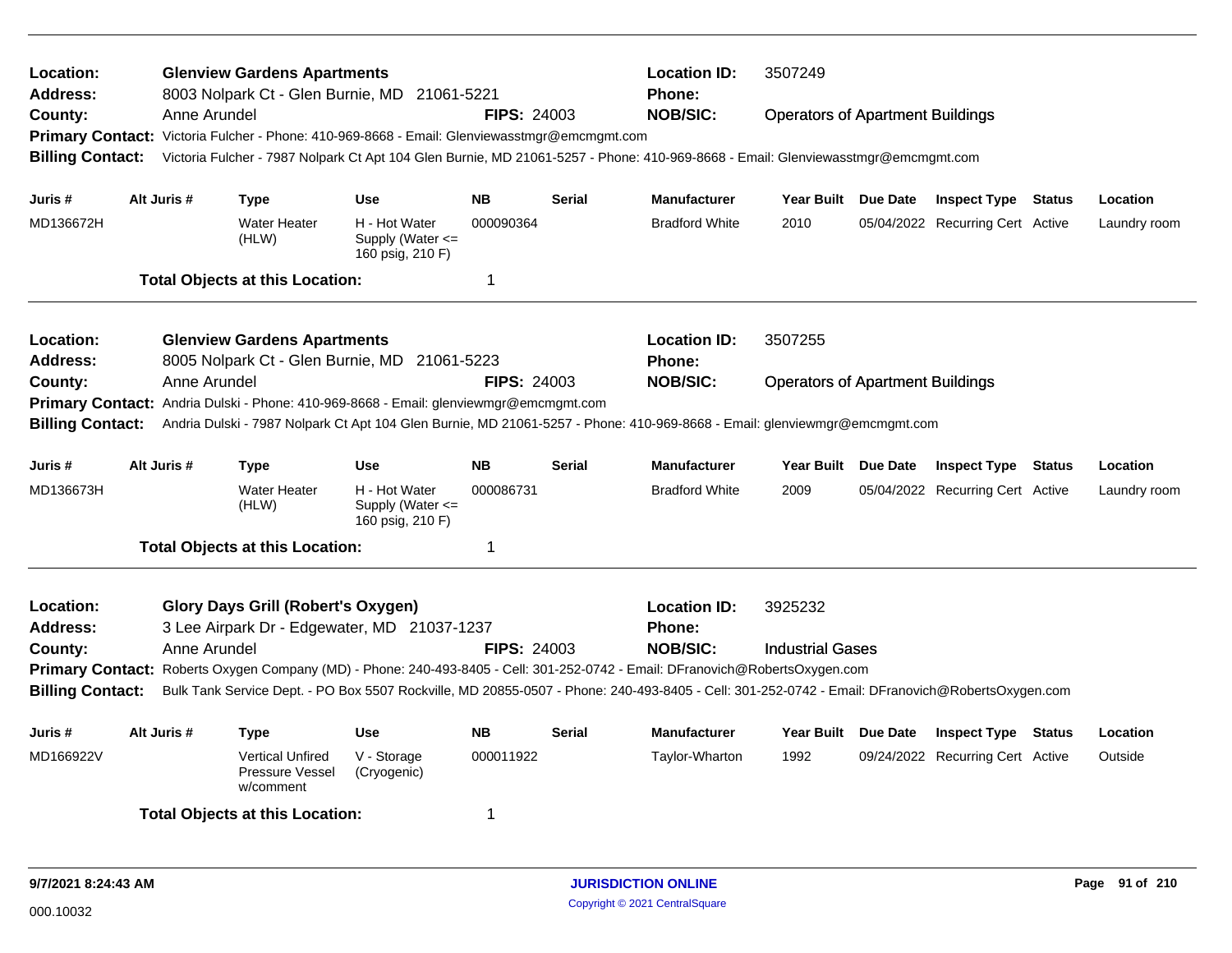| Location:<br>Address:<br>County:<br><b>Primary Contact:</b><br><b>Billing Contact:</b>                                                                                                                                                                                                                                                                                                                      |                                                                                                                                                                                                         | Anne Arundel | <b>Glory Days Grill (Roberts)</b><br>7939 Ritchie Hwy - Glen Burnie, MD 21061-4343 |                                                         | <b>FIPS: 24003</b> |               | <b>Location ID:</b><br><b>Phone:</b><br><b>NOB/SIC:</b><br>Roberts Oxygen Company (MD) - Phone: 240-493-8405 - Cell: 301-252-0742 - Email: DFranovich@RobertsOxygen.com<br>Bulk Tank Service Dept. - PO Box 5507 Rockville, MD 20855-0507 - Phone: 240-493-8405 - Cell: 301-252-0742 - Email: DFranovich@RobertsOxygen.com | 4039059                                     |                 |                                          |               |                     |
|-------------------------------------------------------------------------------------------------------------------------------------------------------------------------------------------------------------------------------------------------------------------------------------------------------------------------------------------------------------------------------------------------------------|---------------------------------------------------------------------------------------------------------------------------------------------------------------------------------------------------------|--------------|------------------------------------------------------------------------------------|---------------------------------------------------------|--------------------|---------------|----------------------------------------------------------------------------------------------------------------------------------------------------------------------------------------------------------------------------------------------------------------------------------------------------------------------------|---------------------------------------------|-----------------|------------------------------------------|---------------|---------------------|
| Juris #                                                                                                                                                                                                                                                                                                                                                                                                     |                                                                                                                                                                                                         | Alt Juris #  | <b>Type</b>                                                                        | <b>Use</b>                                              | <b>NB</b>          | <b>Serial</b> | <b>Manufacturer</b>                                                                                                                                                                                                                                                                                                        | Year Built                                  | Due Date        | <b>Inspect Type Status</b>               |               | Location            |
| MD166917V                                                                                                                                                                                                                                                                                                                                                                                                   |                                                                                                                                                                                                         |              | <b>Vertical Unfired</b><br>Pressure Vessel<br>w/comment                            | V - Storage<br>(Cryogenic)                              | 000300003          |               | <b>CHART</b>                                                                                                                                                                                                                                                                                                               | 2017                                        |                 | 08/11/2022 Recurring Cert Active         |               | Outside             |
|                                                                                                                                                                                                                                                                                                                                                                                                             |                                                                                                                                                                                                         |              | <b>Total Objects at this Location:</b>                                             |                                                         | -1                 |               |                                                                                                                                                                                                                                                                                                                            |                                             |                 |                                          |               |                     |
| <b>Gomoljak Block/ Ernest Meier</b><br>Location:<br>1841 McGuckian St - Annapolis, MD<br>Address:<br>21401-4023<br>Anne Arundel<br><b>FIPS: 24003</b><br>County:<br>Primary Contact: John Farewell - Phone: 410-263-6744<br><b>Billing Contact:</b><br>John Farewell - 1841 McGuckian St Annapolis, MD 21401-4023 - Phone: 410-263-6744<br>Alt Juris #<br><b>NB</b><br>Juris #<br><b>Type</b><br><b>Use</b> |                                                                                                                                                                                                         |              |                                                                                    |                                                         |                    |               | <b>Location ID:</b><br>Phone:<br><b>NOB/SIC:</b>                                                                                                                                                                                                                                                                           | 714761<br>410-263-6744<br><b>Flat Glass</b> |                 |                                          |               |                     |
|                                                                                                                                                                                                                                                                                                                                                                                                             |                                                                                                                                                                                                         |              |                                                                                    |                                                         |                    | <b>Serial</b> | <b>Manufacturer</b>                                                                                                                                                                                                                                                                                                        | Year Built                                  | <b>Due Date</b> | <b>Inspect Type</b>                      | <b>Status</b> | Location            |
| MD144173H                                                                                                                                                                                                                                                                                                                                                                                                   |                                                                                                                                                                                                         |              | Cast Iron                                                                          | H - Hot Water<br>Heat (Water $\leq$<br>160 psig, 250 F) | CI                 |               | <b>OWB</b>                                                                                                                                                                                                                                                                                                                 | 2010                                        | 01/18/2021      | <b>Recurring Cert Active</b>             |               | <b>Outside Shop</b> |
|                                                                                                                                                                                                                                                                                                                                                                                                             |                                                                                                                                                                                                         |              |                                                                                    |                                                         | -1                 |               |                                                                                                                                                                                                                                                                                                                            |                                             |                 |                                          |               |                     |
| Location:<br><b>Address:</b><br>County:<br><b>Billing Contact:</b>                                                                                                                                                                                                                                                                                                                                          | <b>Total Objects at this Location:</b><br><b>Goss' Garage</b><br>1101 Route 3 South - Gambrills, MD 21054<br>Anne Arundel<br><b>FIPS: 24003</b><br>Primary Contact: Anthony Weber - Phone: 410-451-4677 |              |                                                                                    |                                                         |                    |               | <b>Location ID:</b><br>Phone:<br><b>NOB/SIC:</b>                                                                                                                                                                                                                                                                           | 718499<br>410-451-4677                      |                 | Automotive repair, services, and parking |               |                     |
| Juris #                                                                                                                                                                                                                                                                                                                                                                                                     |                                                                                                                                                                                                         | Alt Juris #  | <b>Type</b>                                                                        | <b>Use</b>                                              | <b>NB</b>          | <b>Serial</b> | <b>Manufacturer</b>                                                                                                                                                                                                                                                                                                        | Year Built Due Date                         |                 | <b>Inspect Type Status</b>               |               | Location            |
| MD043129V                                                                                                                                                                                                                                                                                                                                                                                                   |                                                                                                                                                                                                         |              | Vertical Unfired<br>Pressure Vessel<br>w/comment                                   | V - Storage (NOT<br>Cryogenic)                          | 000830048          |               | <b>Buckeye</b>                                                                                                                                                                                                                                                                                                             | 1988                                        |                 | 01/27/2023 Recurring Cert Active         |               | Shop                |
| MD169148V                                                                                                                                                                                                                                                                                                                                                                                                   |                                                                                                                                                                                                         |              | <b>Vertical Unfired</b><br><b>Pressure Vessel</b><br>w/comment                     | V - Storage (NOT 002101967<br>Cryogenic)                |                    |               | Manchester                                                                                                                                                                                                                                                                                                                 | 2019                                        |                 | 04/13/2023 Recurring Cert Active         |               | Rear Shop           |
|                                                                                                                                                                                                                                                                                                                                                                                                             |                                                                                                                                                                                                         |              |                                                                                    |                                                         |                    |               |                                                                                                                                                                                                                                                                                                                            |                                             |                 |                                          |               |                     |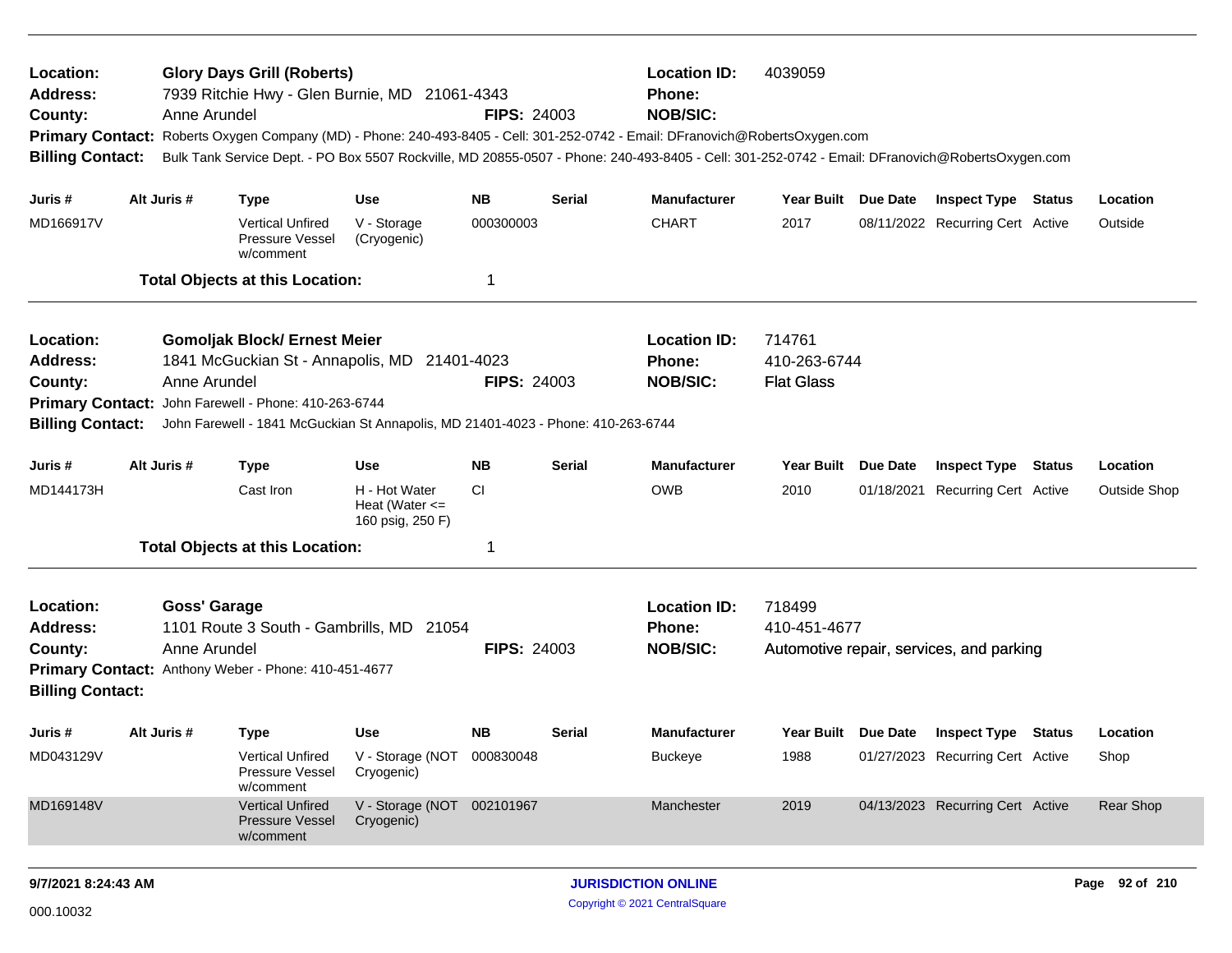| Location:               |                        | <b>Greenstreet Growers, Inc.</b>                                                                   |                                |                    |               | <b>Location ID:</b>                                                                                                                             | 729266                            |                 |                                                |                     |
|-------------------------|------------------------|----------------------------------------------------------------------------------------------------|--------------------------------|--------------------|---------------|-------------------------------------------------------------------------------------------------------------------------------------------------|-----------------------------------|-----------------|------------------------------------------------|---------------------|
| <b>Address:</b>         |                        | 391 W Bay Front Rd - Lothian, MD 20711-9717                                                        |                                |                    |               | Phone:                                                                                                                                          | 410-867-9500                      |                 |                                                |                     |
| County:                 | Anne Arundel           |                                                                                                    |                                | <b>FIPS: 24003</b> |               | <b>NOB/SIC:</b>                                                                                                                                 |                                   |                 | Flowers, Nursery Stock, and Florists' Supplies |                     |
|                         |                        | Primary Contact: Raymond E. Greenstreet II - Phone: 410 867-9500                                   |                                |                    |               |                                                                                                                                                 |                                   |                 |                                                |                     |
| <b>Billing Contact:</b> |                        |                                                                                                    |                                |                    |               | Raymond E. Greenstreet II - PO Box 410 Tracys Landing, MD 20779-0410 - Phone: 410 867-9500                                                      |                                   |                 |                                                |                     |
| Juris #                 | Alt Juris #            | <b>Type</b>                                                                                        | Use                            | NB.                | Serial        | <b>Manufacturer</b>                                                                                                                             | Year Built Due Date               |                 | <b>Inspect Type Status</b>                     | Location            |
| MD159834V               |                        | <b>Vertical Unfired</b><br>Pressure Vessel<br>w/comment                                            | V - Storage (NOT<br>Cryogenic) | 000609051          |               | Morganton                                                                                                                                       | 2016                              |                 | 02/15/2022 Recurring Cert Active               | <b>B</b> irm        |
|                         |                        | <b>Total Objects at this Location:</b>                                                             |                                | 1                  |               |                                                                                                                                                 |                                   |                 |                                                |                     |
| Location:               | <b>Greentree Exxon</b> |                                                                                                    |                                |                    |               | <b>Location ID:</b>                                                                                                                             | 712763                            |                 |                                                |                     |
| <b>Address:</b>         |                        | 8001 Crain Hwy S - Glen Burnie, MD 21061-4916                                                      |                                |                    |               | <b>Phone:</b>                                                                                                                                   | 410-768-2112                      |                 |                                                |                     |
| County:                 | Anne Arundel           |                                                                                                    |                                | <b>FIPS: 24003</b> |               | <b>NOB/SIC:</b>                                                                                                                                 | <b>Gasoline Service Stations</b>  |                 |                                                |                     |
|                         |                        | Primary Contact: Mike Raymond - Phone: 804-706-4702 X 215 - Email: mraymond@midatlanticcstores.com |                                |                    |               |                                                                                                                                                 |                                   |                 |                                                |                     |
| <b>Billing Contact:</b> |                        |                                                                                                    |                                |                    |               | Mohammed Shareef - 8001 Crain Hwy S Glen Burnie, MD 21061-4916 - Phone: 410-768-2112 - Email: greentreeexxon@gmail.com                          |                                   |                 |                                                |                     |
| Juris #                 | Alt Juris #            | <b>Type</b>                                                                                        | Use                            | NB.                | Serial        | <b>Manufacturer</b>                                                                                                                             | <b>Year Built</b>                 | <b>Due Date</b> | <b>Inspect Type Status</b>                     | Location            |
| MD104335V               |                        | Vertical Unfired<br>Pressure Vessel<br>w/comment                                                   | V - Storage (NOT<br>Cryogenic) | 00040466H N/A      |               | <b>Brunner</b>                                                                                                                                  | 1993                              |                 | 02/26/2022 Recurring Cert Active               | Car Wash            |
|                         |                        | <b>Total Objects at this Location:</b>                                                             |                                |                    |               |                                                                                                                                                 |                                   |                 |                                                |                     |
| Location:               |                        | <b>Grump's Cafe (Roberts Oxygen)</b>                                                               |                                |                    |               | <b>Location ID:</b>                                                                                                                             | 3965262                           |                 |                                                |                     |
| <b>Address:</b>         |                        | 117 Hillsmere Dr - Annapolis, MD 21403-3920                                                        |                                |                    |               | <b>Phone:</b>                                                                                                                                   |                                   |                 |                                                |                     |
| County:                 | Anne Arundel           |                                                                                                    |                                | <b>FIPS: 24003</b> |               | <b>NOB/SIC:</b>                                                                                                                                 | <b>Eating and Drinking Places</b> |                 |                                                |                     |
|                         |                        |                                                                                                    |                                |                    |               | Primary Contact: Roberts Oxygen Company (MD) - Phone: 240-493-8405 - Cell: 301-252-0742 - Email: DFranovich@RobertsOxygen.com                   |                                   |                 |                                                |                     |
| <b>Billing Contact:</b> |                        |                                                                                                    |                                |                    |               | Bulk Tank Service Dept. - PO Box 5507 Rockville, MD 20855-0507 - Phone: 240-493-8405 - Cell: 301-252-0742 - Email: DFranovich@RobertsOxygen.com |                                   |                 |                                                |                     |
| Juris #                 | Alt Juris #            | <b>Type</b>                                                                                        | <b>Use</b>                     | <b>NB</b>          | <b>Serial</b> | <b>Manufacturer</b>                                                                                                                             | <b>Year Built</b>                 | <b>Due Date</b> | <b>Inspect Type Status</b>                     | Location            |
| MD165053V               |                        | Vertical Unfired<br>Pressure Vessel<br>w/comment                                                   | V - Storage<br>(Cryogenic)     | 000021427          |               | Taylor-Wharton                                                                                                                                  | 1995                              |                 | 07/29/2023 Recurring Cert Active               | <b>Outside Rear</b> |
|                         |                        | <b>Total Objects at this Location:</b>                                                             |                                | 1                  |               |                                                                                                                                                 |                                   |                 |                                                |                     |
| 9/7/2021 8:24:43 AM     |                        |                                                                                                    |                                |                    |               | <b>JURISDICTION ONLINE</b>                                                                                                                      |                                   |                 |                                                | Page 93 of 210      |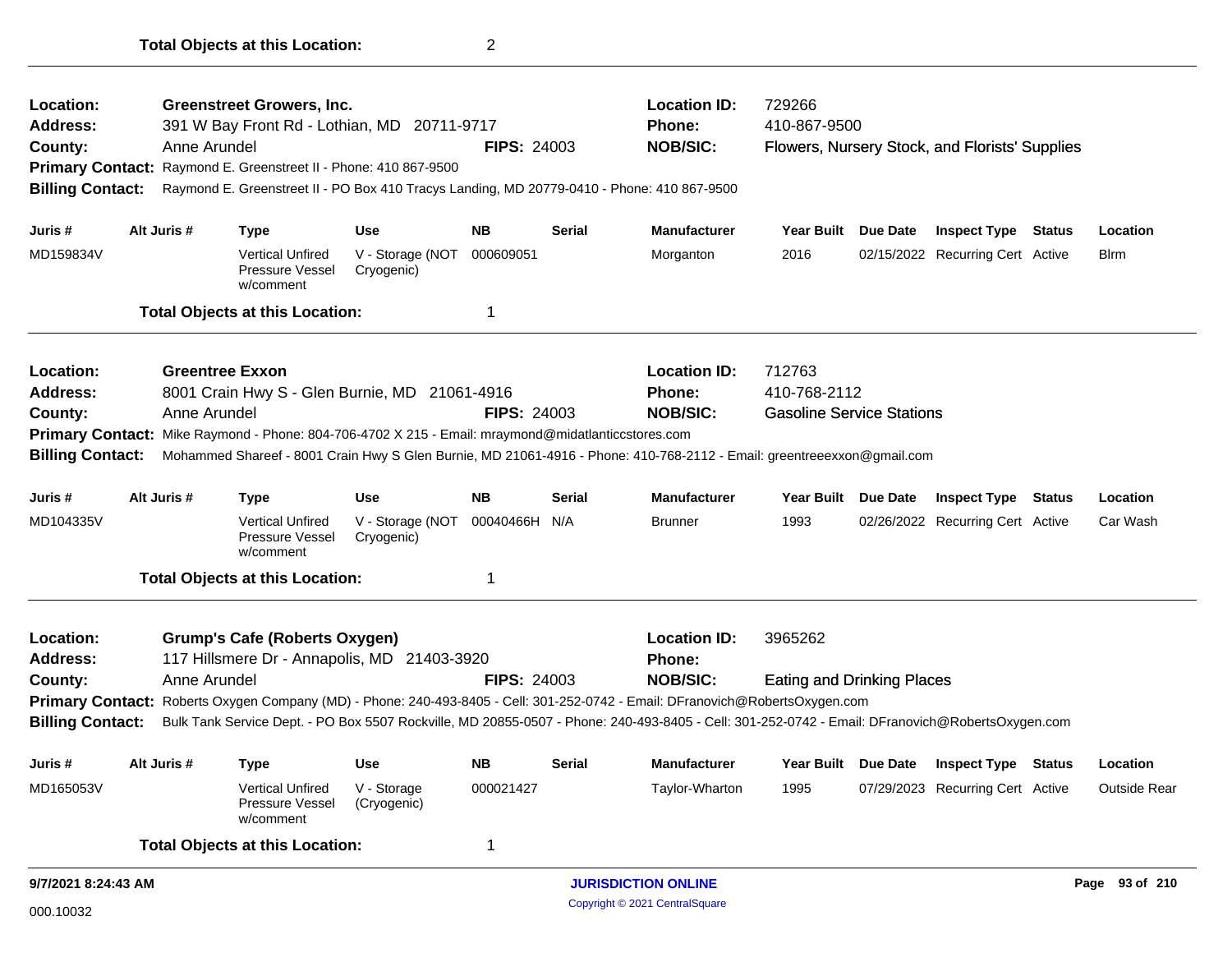| Location:<br><b>Address:</b><br>County:<br><b>Billing Contact:</b>                            | Anne Arundel | H and H Truck Repair, LLC.<br>6975 Baltimore Annapolis Blvd Rear - Brooklyn, MD 21225-3371<br>Primary Contact: Susan Holden - Phone: 410-636-1404 - Cell: 410-977-9279 - Email: holdenbs@aol.com<br>Susan Holden - 6975 Baltimore Annapolis Blvd Rear Brooklyn, MD 21225-3371 - Phone: 410-636-1404 - Cell: 410-977-9279 - Email: holdenbs@aol.com |                                                       | <b>FIPS: 24003</b>                                                                                                                                                                                                                                                                                                                                                        |               | <b>Location ID:</b><br>Phone:<br><b>NOB/SIC:</b> | 713879<br>410-636-1404 |                 | Automotive dealers and gasoline service stations |               |                           |
|-----------------------------------------------------------------------------------------------|--------------|----------------------------------------------------------------------------------------------------------------------------------------------------------------------------------------------------------------------------------------------------------------------------------------------------------------------------------------------------|-------------------------------------------------------|---------------------------------------------------------------------------------------------------------------------------------------------------------------------------------------------------------------------------------------------------------------------------------------------------------------------------------------------------------------------------|---------------|--------------------------------------------------|------------------------|-----------------|--------------------------------------------------|---------------|---------------------------|
| Juris #                                                                                       | Alt Juris #  | <b>Type</b>                                                                                                                                                                                                                                                                                                                                        | <b>Use</b>                                            | <b>NB</b>                                                                                                                                                                                                                                                                                                                                                                 | <b>Serial</b> | <b>Manufacturer</b>                              | Year Built Due Date    |                 | <b>Inspect Type Status</b>                       |               | Location                  |
| MD166875V                                                                                     |              | Pressure Vessel<br>w/comment                                                                                                                                                                                                                                                                                                                       | Horizontal Unfired V - Storage (NOT<br>Cryogenic)     | 000882034                                                                                                                                                                                                                                                                                                                                                                 |               | Steel Fab                                        | 2018                   | 09/04/2021      | <b>Recurring Cert Active</b>                     |               | Shop                      |
|                                                                                               |              | <b>Total Objects at this Location:</b>                                                                                                                                                                                                                                                                                                             |                                                       | 1                                                                                                                                                                                                                                                                                                                                                                         |               |                                                  |                        |                 |                                                  |               |                           |
| Location:<br><b>Address:</b><br>County:<br><b>Primary Contact:</b><br><b>Billing Contact:</b> | Anne Arundel | <b>Hampton Inn &amp; Suites</b>                                                                                                                                                                                                                                                                                                                    |                                                       | <b>Location ID:</b><br>713179<br>7027 Arundel Mills Blvd - Hanover, MD 21076-1387<br>410-540-9225<br><b>Phone:</b><br><b>NOB/SIC:</b><br><b>FIPS: 24003</b><br><b>Hotels and Motels</b><br>Fernando Garcia - Phone: 410-540-9225 - Email: fernando.Garcia@Hilton.com<br>- 10047 W 29th St N Wichita, KS 67205-7915 - Cell: 972-952-0200 - Email: Gayle.ziethen@hilton.com |               |                                                  |                        |                 |                                                  |               |                           |
| Juris #                                                                                       | Alt Juris #  | <b>Type</b>                                                                                                                                                                                                                                                                                                                                        | <b>Use</b>                                            | <b>NB</b>                                                                                                                                                                                                                                                                                                                                                                 | <b>Serial</b> | <b>Manufacturer</b>                              | <b>Year Built</b>      | <b>Due Date</b> | <b>Inspect Type</b>                              | <b>Status</b> | Location                  |
| MD113844H                                                                                     |              | <b>Water Heater</b><br>(HLW)                                                                                                                                                                                                                                                                                                                       | H - Hot Water<br>Supply (Water <=<br>160 psig, 210 F) | 000074493                                                                                                                                                                                                                                                                                                                                                                 |               | State Industries                                 | 2002                   |                 | 02/18/2022 Recurring Cert Active                 |               | 2ND FLR MECH<br><b>RM</b> |
| MD158797H                                                                                     |              | <b>Water Heater</b><br>(HLW)                                                                                                                                                                                                                                                                                                                       | H - Hot Water<br>Supply (Water <=<br>160 psig, 210 F) | 000120599                                                                                                                                                                                                                                                                                                                                                                 |               | <b>Bradford White</b>                            | 2016                   | 11/07/2021      | <b>Recurring Cert Active</b>                     |               | 2ND FLR MECH<br><b>RM</b> |
| MD160429H                                                                                     |              | Water Heater<br>(HLW)                                                                                                                                                                                                                                                                                                                              | H - Hot Water<br>Supply (Water <=<br>160 psig, 210 F) | 000215611                                                                                                                                                                                                                                                                                                                                                                 |               | A O Smith                                        | 2016                   |                 | 02/14/2022 Recurring Cert Active                 |               | Shop                      |
|                                                                                               |              | <b>Total Objects at this Location:</b>                                                                                                                                                                                                                                                                                                             |                                                       | 3                                                                                                                                                                                                                                                                                                                                                                         |               |                                                  |                        |                 |                                                  |               |                           |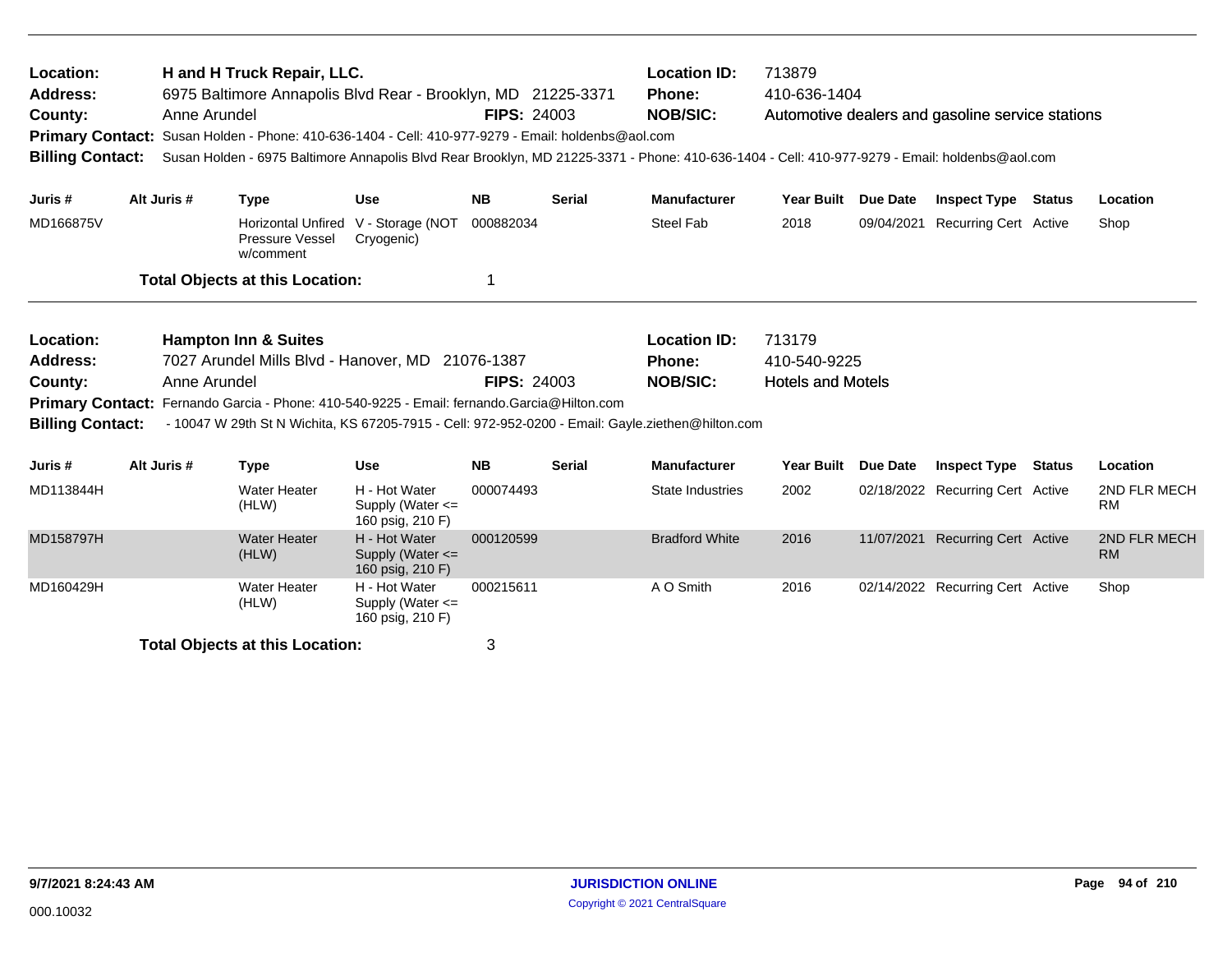| Location:<br>Address:<br>County:<br><b>Billing Contact:</b> |             | <b>Hanover Exxon &amp; Quarterfield Exxon</b><br>7700 Quarterfield Rd - Glen Burnie, MD<br>Anne Arundel<br>Primary Contact: Hanover Exxon & Quarterfield Exxon<br>- 7910 Ridge Road Hanover Service Hanover, MD 21076                        |                                                         | 21061-4428<br><b>FIPS: 24003</b> |               | <b>Location ID:</b><br><b>Phone:</b><br><b>NOB/SIC:</b> | 713206<br>410-768-8007<br><b>Gasoline Service Stations</b> |                                           |                    |
|-------------------------------------------------------------|-------------|----------------------------------------------------------------------------------------------------------------------------------------------------------------------------------------------------------------------------------------------|---------------------------------------------------------|----------------------------------|---------------|---------------------------------------------------------|------------------------------------------------------------|-------------------------------------------|--------------------|
| Juris #                                                     | Alt Juris # | <b>Type</b>                                                                                                                                                                                                                                  | <b>Use</b>                                              | <b>NB</b>                        | <b>Serial</b> | <b>Manufacturer</b>                                     | Year Built Due Date                                        | <b>Inspect Type Status</b>                | Location           |
| MD104343V                                                   |             | <b>Vertical Unfired</b><br>Pressure Vessel<br>w/comment                                                                                                                                                                                      | V - Storage (NOT<br>Cryogenic)                          | 000763207                        |               | J Wood                                                  | 1980                                                       | 01/15/2022 Recurring Cert Active          | Storage rm         |
|                                                             |             | <b>Total Objects at this Location:</b>                                                                                                                                                                                                       |                                                         | 1                                |               |                                                         |                                                            |                                           |                    |
| Location:<br><b>Address:</b>                                |             | <b>Harbor Hills Yacht Club</b><br>1 Carson Cove - Davidsonville, MD 21035-1352                                                                                                                                                               |                                                         |                                  |               | <b>Location ID:</b><br><b>Phone:</b>                    | 713235                                                     |                                           |                    |
| County:<br><b>Billing Contact:</b>                          |             | Anne Arundel<br>Primary Contact: Harbor Hills Yacht Club - Phone: 4109564606                                                                                                                                                                 |                                                         | <b>FIPS: 24003</b>               |               | <b>NOB/SIC:</b>                                         |                                                            | Civic, Social, and Fraternal Associations |                    |
| Juris #                                                     | Alt Juris # | <b>Type</b>                                                                                                                                                                                                                                  | <b>Use</b>                                              | <b>NB</b>                        | <b>Serial</b> | <b>Manufacturer</b>                                     | Year Built Due Date                                        | <b>Inspect Type Status</b>                | Location           |
| MD132316H                                                   |             | Cast Iron                                                                                                                                                                                                                                    | H - Hot Water<br>Heat (Water $\leq$<br>160 psig, 250 F) | <b>CI</b>                        |               | Weil-McLain                                             | 2007                                                       | 08/28/2021 Recurring Cert Active          | <b>Boiler Room</b> |
|                                                             |             | <b>Total Objects at this Location:</b>                                                                                                                                                                                                       |                                                         | 1                                |               |                                                         |                                                            |                                           |                    |
| Location:<br><b>Address:</b>                                |             | Hardee's #1502792 (Arc3)<br>2635 Annapolis Rd - Hanover, MD 21076-1262                                                                                                                                                                       |                                                         |                                  |               | <b>Location ID:</b><br><b>Phone:</b>                    | 3956942                                                    |                                           |                    |
| County:<br><b>Billing Contact:</b>                          |             | Anne Arundel<br>Primary Contact: Charlie Patterson - Phone: 804-644-4521 - Email: charlie.patterson@arc3gases.com<br>Charlie Patterson - PO Box 26269 Richmond, VA 23260-6269 - Phone: 804-644-4521 - Email: charlie.patterson@arc3gases.com |                                                         | <b>FIPS: 24003</b>               |               | <b>NOB/SIC:</b>                                         | <b>Eating and Drinking Places</b>                          |                                           |                    |
| Juris #                                                     | Alt Juris # | <b>Type</b>                                                                                                                                                                                                                                  | <b>Use</b>                                              | <b>NB</b>                        | <b>Serial</b> | <b>Manufacturer</b>                                     | Year Built Due Date                                        | <b>Inspect Type Status</b>                | Location           |
| MD165091V                                                   |             | <b>Vertical Unfired</b><br>Pressure Vessel<br>w/comment                                                                                                                                                                                      | V - Storage<br>(Cryogenic)                              | 000152867                        |               | <b>CHART</b>                                            | 2004                                                       | 06/13/2023 Recurring Cert Active          | Store Room         |
|                                                             |             | <b>Total Objects at this Location:</b>                                                                                                                                                                                                       |                                                         | 1                                |               |                                                         |                                                            |                                           |                    |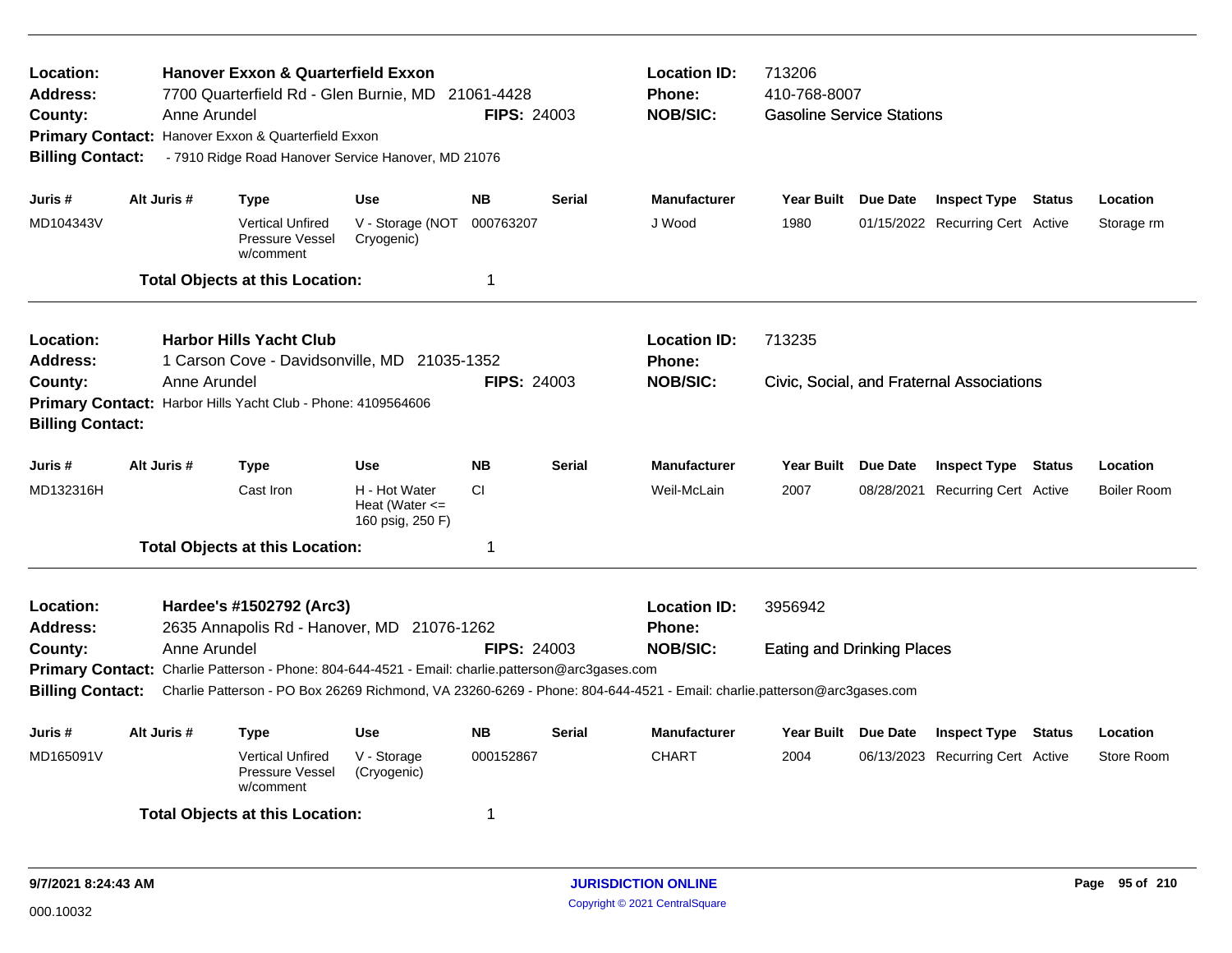| Location:<br><b>Address:</b><br>County:<br><b>Billing Contact:</b>  | Anne Arundel | Hardee's - 1502543 (Arc3)<br>4111 Mountain Rd - Pasadena, MD 21122-4455<br>Primary Contact: Charlie Patterson - Phone: 804-644-4521 - Email: charlie.patterson@arc3gases.com |                            | <b>FIPS: 24003</b> |               | <b>Location ID:</b><br><b>Phone:</b><br><b>NOB/SIC:</b><br>Charlie Patterson - PO Box 26269 Richmond, VA 23260-6269 - Phone: 804-644-4521 - Email: charlie.patterson@arc3gases.com | 3963439<br><b>Eating and Drinking Places</b> |                                  |               |            |
|---------------------------------------------------------------------|--------------|------------------------------------------------------------------------------------------------------------------------------------------------------------------------------|----------------------------|--------------------|---------------|------------------------------------------------------------------------------------------------------------------------------------------------------------------------------------|----------------------------------------------|----------------------------------|---------------|------------|
|                                                                     |              |                                                                                                                                                                              |                            |                    |               |                                                                                                                                                                                    |                                              |                                  |               |            |
| Juris #                                                             | Alt Juris #  | <b>Type</b>                                                                                                                                                                  | <b>Use</b>                 | <b>NB</b>          | <b>Serial</b> | Manufacturer                                                                                                                                                                       | Year Built Due Date                          | <b>Inspect Type Status</b>       |               | Location   |
| MD164443V                                                           |              | <b>Vertical Unfired</b><br>Pressure Vessel<br>w/comment                                                                                                                      | V - Storage<br>(Cryogenic) | 000108519          |               | MVE Inc                                                                                                                                                                            | 1999                                         | 07/10/2023 Recurring Cert Active |               | Store Room |
|                                                                     |              | <b>Total Objects at this Location:</b>                                                                                                                                       |                            | $\mathbf 1$        |               |                                                                                                                                                                                    |                                              |                                  |               |            |
| Location:<br><b>Address:</b>                                        |              | Hardee's - 1502635 (Arc3)<br>1699 Crain Hwy S - Glen Burnie, MD 21061-5574                                                                                                   |                            |                    |               | <b>Location ID:</b><br><b>Phone:</b>                                                                                                                                               | 3963299                                      |                                  |               |            |
| County:<br><b>Billing Contact:</b>                                  | Anne Arundel | Primary Contact: Charlie Patterson - Phone: 804-644-4521 - Email: charlie.patterson@arc3gases.com                                                                            |                            | <b>FIPS: 24003</b> |               | <b>NOB/SIC:</b><br>Charlie Patterson - PO Box 26269 Richmond, VA 23260-6269 - Phone: 804-644-4521 - Email: charlie.patterson@arc3gases.com                                         | <b>Eating and Drinking Places</b>            |                                  |               |            |
| Juris #                                                             | Alt Juris #  | <b>Type</b>                                                                                                                                                                  | Use                        | <b>NB</b>          | <b>Serial</b> | <b>Manufacturer</b>                                                                                                                                                                | Year Built Due Date                          | <b>Inspect Type Status</b>       |               | Location   |
| MD164437V                                                           |              | <b>Vertical Unfired</b><br>Pressure Vessel<br>w/comment                                                                                                                      | V - Storage<br>(Cryogenic) | 000126097          |               | MVE Inc                                                                                                                                                                            | 2000                                         | 07/10/2023 Recurring Cert Active |               | Kitchen    |
|                                                                     |              | <b>Total Objects at this Location:</b>                                                                                                                                       |                            | 1                  |               |                                                                                                                                                                                    |                                              |                                  |               |            |
| Location:<br><b>Address:</b>                                        |              | Hardee's - 1505523 (Arc3)<br>718 Nursery Rd - Linthicum Heights, MD 21090-1409                                                                                               |                            |                    |               | <b>Location ID:</b><br><b>Phone:</b>                                                                                                                                               | 3961850                                      |                                  |               |            |
| County:                                                             | Anne Arundel |                                                                                                                                                                              |                            | <b>FIPS: 24003</b> |               | <b>NOB/SIC:</b>                                                                                                                                                                    | <b>Eating and Drinking Places</b>            |                                  |               |            |
|                                                                     |              | Primary Contact: Charlie Patterson - Phone: 804-644-4521 - Email: charlie.patterson@arc3gases.com                                                                            |                            |                    |               |                                                                                                                                                                                    |                                              |                                  |               |            |
| <b>Billing Contact:</b>                                             |              |                                                                                                                                                                              |                            |                    |               | Charlie Patterson - PO Box 26269 Richmond, VA 23260-6269 - Phone: 804-644-4521 - Email: charlie.patterson@arc3gases.com                                                            |                                              |                                  |               |            |
| Alt Juris #<br><b>Use</b><br><b>NB</b><br>Serial<br>Juris #<br>Type |              |                                                                                                                                                                              |                            |                    |               | <b>Manufacturer</b>                                                                                                                                                                | Year Built Due Date                          | <b>Inspect Type</b>              | <b>Status</b> | Location   |
| MD165787V                                                           |              | <b>Vertical Unfired</b><br>Pressure Vessel<br>w/comment                                                                                                                      | V - Storage<br>(Cryogenic) | 000017857          |               | Taylor-Wharton                                                                                                                                                                     | 1994                                         | 06/13/2023 Recurring Cert Active |               | Kitchen    |
|                                                                     |              | <b>Total Objects at this Location:</b>                                                                                                                                       |                            | -1                 |               |                                                                                                                                                                                    |                                              |                                  |               |            |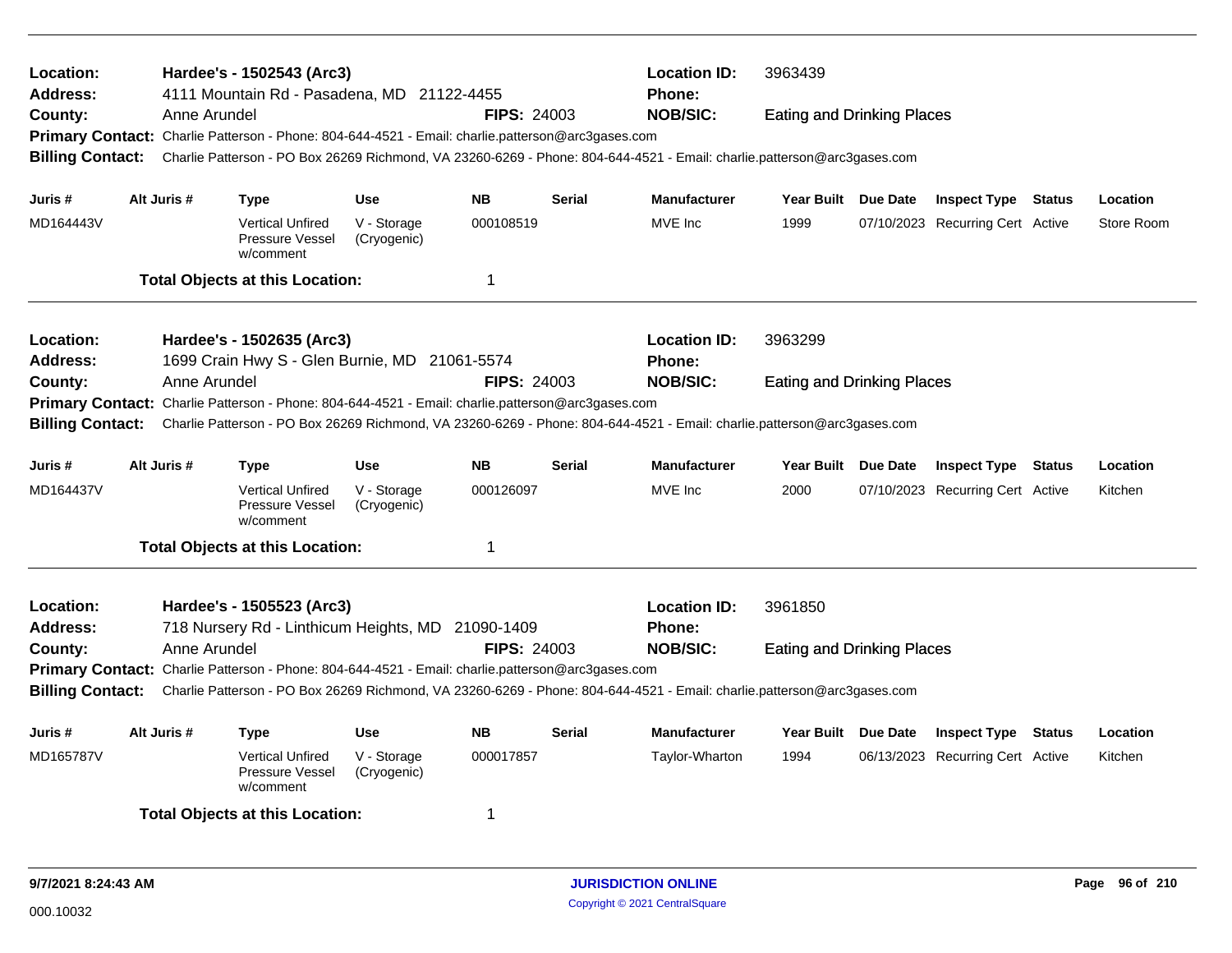| Location:<br><b>Address:</b><br>County:<br><b>Billing Contact:</b> |             | <b>Hardesty Funeral Home</b><br>12 Ridgely Ave - Annapolis, MD 21401-1402<br>Anne Arundel                         |                                                         | <b>FIPS: 24003</b> |                            | <b>Location ID:</b><br><b>Phone:</b><br><b>NOB/SIC:</b><br>Primary Contact: James K. Govoni - Phone: 410-263-2222/410-867-0022 - Cell: 443-336-2403 - Email: jameskgovoni@hardestyfuneralhome.com<br>James K. Govoni - 12 Ridgely Ave Annapolis, MD 21401-1402 - Phone: 410-263-2222/410-867-0022 - Cell: 443-336-2403 - Email: jameskgovoni@hardestyfuneralhome.com | 713253<br>410-263-2222<br><b>Personal services</b> |                 |                                  |                   |
|--------------------------------------------------------------------|-------------|-------------------------------------------------------------------------------------------------------------------|---------------------------------------------------------|--------------------|----------------------------|----------------------------------------------------------------------------------------------------------------------------------------------------------------------------------------------------------------------------------------------------------------------------------------------------------------------------------------------------------------------|----------------------------------------------------|-----------------|----------------------------------|-------------------|
| Juris #                                                            | Alt Juris # | <b>Type</b>                                                                                                       | <b>Use</b>                                              | NΒ                 | <b>Serial</b>              | <b>Manufacturer</b>                                                                                                                                                                                                                                                                                                                                                  | Year Built Due Date                                |                 | <b>Inspect Type Status</b>       | Location          |
| MD094996H                                                          |             | Cast Iron                                                                                                         | H - Hot Water<br>Heat (Water $\leq$<br>160 psig, 250 F) | <b>CI</b>          | G211                       | American Standard                                                                                                                                                                                                                                                                                                                                                    | 1970                                               |                 | 05/07/2023 Recurring Cert Active | <b>Blr Rm</b>     |
|                                                                    |             | <b>Total Objects at this Location:</b>                                                                            |                                                         | 1                  |                            |                                                                                                                                                                                                                                                                                                                                                                      |                                                    |                 |                                  |                   |
| Location:<br><b>Address:</b>                                       |             | Harry Browne's (Arc3)<br>66 State Cir - Annapolis, MD 21401-1906                                                  |                                                         |                    |                            | <b>Location ID:</b><br><b>Phone:</b>                                                                                                                                                                                                                                                                                                                                 | 3965246                                            |                 |                                  |                   |
| County:                                                            |             | Anne Arundel                                                                                                      |                                                         | <b>FIPS: 24003</b> |                            | <b>NOB/SIC:</b>                                                                                                                                                                                                                                                                                                                                                      | <b>Eating and Drinking Places</b>                  |                 |                                  |                   |
| <b>Billing Contact:</b>                                            |             | Primary Contact: Charlie Patterson - Phone: 804-644-4521 - Email: charlie.patterson@arc3gases.com                 |                                                         |                    |                            | Charlie Patterson - PO Box 26269 Richmond, VA 23260-6269 - Phone: 804-644-4521 - Email: charlie.patterson@arc3gases.com                                                                                                                                                                                                                                              |                                                    |                 |                                  |                   |
| Juris #                                                            | Alt Juris # | <b>Type</b>                                                                                                       | <b>Use</b>                                              | <b>NB</b>          | Serial                     | <b>Manufacturer</b>                                                                                                                                                                                                                                                                                                                                                  | <b>Year Built</b>                                  | <b>Due Date</b> | <b>Inspect Type Status</b>       | Location          |
| MD165922V                                                          |             | <b>Vertical Unfired</b><br>Pressure Vessel<br>w/comment                                                           | V - Storage<br>(Cryogenic)                              | 000149459          |                            | <b>CHART</b>                                                                                                                                                                                                                                                                                                                                                         | 2003                                               |                 | 07/29/2023 Recurring Cert Active | Outside Alleyway  |
|                                                                    |             | <b>Total Objects at this Location:</b>                                                                            |                                                         | 1                  |                            |                                                                                                                                                                                                                                                                                                                                                                      |                                                    |                 |                                  |                   |
| Location:<br><b>Address:</b>                                       |             | <b>Hartge Yacht Harbor</b><br>4883 Church Lane - Galesville, MD 20765-3107                                        |                                                         |                    |                            | <b>Location ID:</b><br>Phone:                                                                                                                                                                                                                                                                                                                                        | 1929496                                            |                 |                                  |                   |
| County:<br><b>Billing Contact:</b>                                 |             | Anne Arundel<br>Primary Contact: Elsie Whitman - Phone: 443-607-6306 - Email: hyhmanagement@hertgeyachtharbor.com |                                                         | <b>FIPS: 24003</b> |                            | <b>NOB/SIC:</b><br>Leanne Mead - 4883 Church Ln Galesville, MD 20765-3107 - Phone: 443-607-6306 - Email: leanne@lartgeyachtharbor.com                                                                                                                                                                                                                                | Marinas                                            |                 |                                  |                   |
| Juris #                                                            | Alt Juris # | <b>Type</b>                                                                                                       | <b>Use</b>                                              | <b>NB</b>          | Serial                     | <b>Manufacturer</b>                                                                                                                                                                                                                                                                                                                                                  | Year Built Due Date                                |                 | <b>Inspect Type Status</b>       | Location          |
| MD124559H                                                          |             | Cast Iron                                                                                                         | H - Hot Water<br>Heat (Water $\leq$<br>160 psig, 250 F) | CI.                |                            | Weil-McLain                                                                                                                                                                                                                                                                                                                                                          | 2005                                               |                 | 01/27/2023 Recurring Cert Active | <b>PAINT BLDG</b> |
| MD163016V                                                          |             | <b>Vertical Unfired</b><br><b>Pressure Vessel</b><br>w/comment                                                    | V - Storage (NOT 001050648<br>Cryogenic)                |                    |                            | Manchester                                                                                                                                                                                                                                                                                                                                                           | 2009                                               |                 | 12/10/2022 Recurring Cert Active | <b>PAINT SHOP</b> |
| 9/7/2021 8:24:43 AM                                                |             |                                                                                                                   |                                                         |                    | <b>JURISDICTION ONLINE</b> |                                                                                                                                                                                                                                                                                                                                                                      |                                                    |                 | Page 97 of 210                   |                   |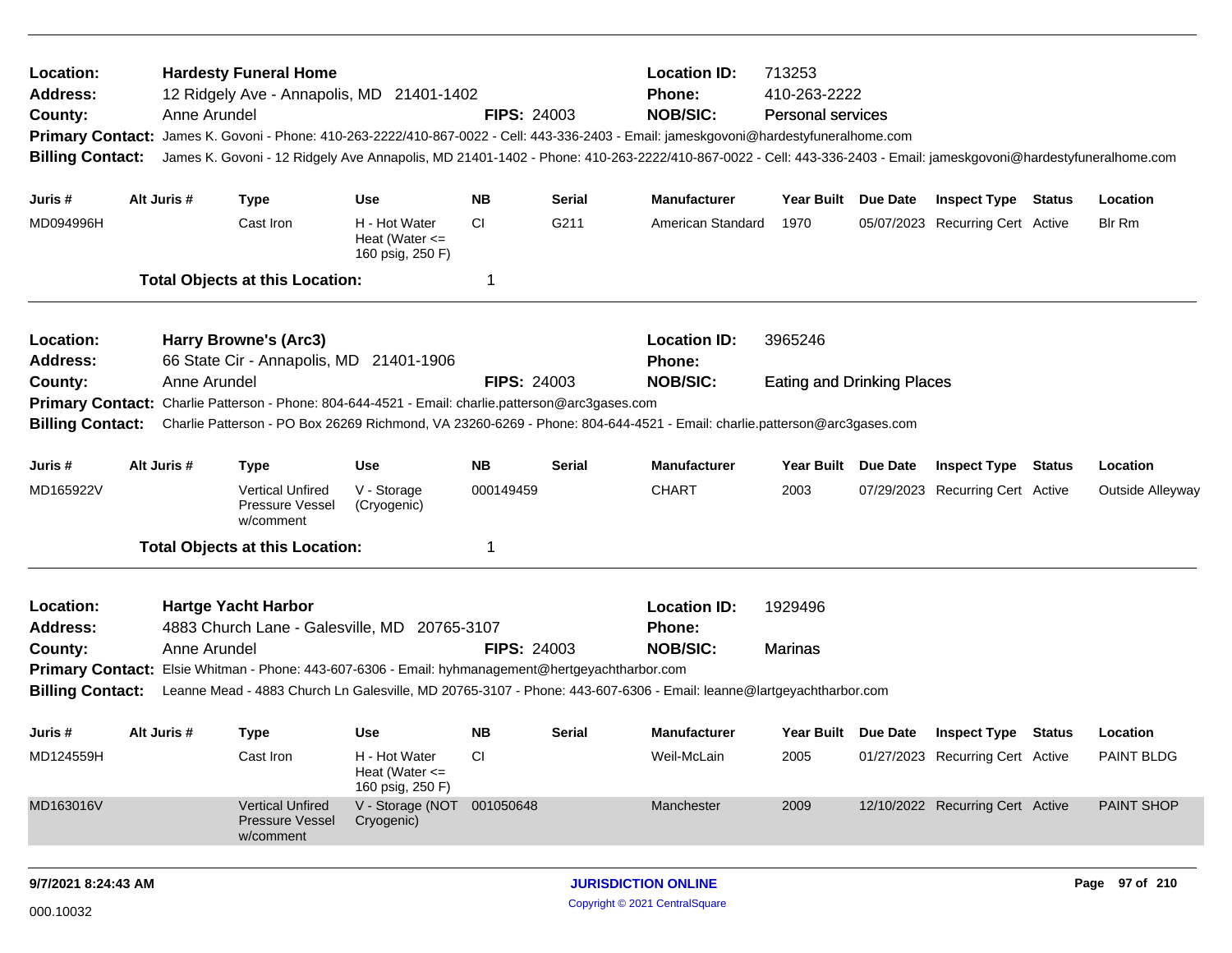| Location:<br><b>Address:</b> |  |              | <b>Harvest Thyme Tavern (Arc3)</b><br>1251 W Central Ave - Davidsonville, MD 21035-2321           |                                                   |                    |               | <b>Location ID:</b><br><b>Phone:</b>                                                                                    | 3974847                           |            |                                  |               |                            |
|------------------------------|--|--------------|---------------------------------------------------------------------------------------------------|---------------------------------------------------|--------------------|---------------|-------------------------------------------------------------------------------------------------------------------------|-----------------------------------|------------|----------------------------------|---------------|----------------------------|
| County:                      |  | Anne Arundel |                                                                                                   |                                                   | <b>FIPS: 24003</b> |               | <b>NOB/SIC:</b>                                                                                                         | <b>Eating and Drinking Places</b> |            |                                  |               |                            |
|                              |  |              | Primary Contact: Charlie Patterson - Phone: 804-644-4521 - Email: charlie.patterson@arc3gases.com |                                                   |                    |               |                                                                                                                         |                                   |            |                                  |               |                            |
| <b>Billing Contact:</b>      |  |              |                                                                                                   |                                                   |                    |               | Charlie Patterson - PO Box 26269 Richmond, VA 23260-6269 - Phone: 804-644-4521 - Email: charlie.patterson@arc3gases.com |                                   |            |                                  |               |                            |
| Juris #                      |  | Alt Juris #  | <b>Type</b>                                                                                       | <b>Use</b>                                        | <b>NB</b>          | <b>Serial</b> | <b>Manufacturer</b>                                                                                                     | Year Built Due Date               |            | <b>Inspect Type Status</b>       |               | Location                   |
| MD165780V                    |  |              | <b>Vertical Unfired</b><br>Pressure Vessel<br>w/comment                                           | V - Storage<br>(Cryogenic)                        | 000132385          |               | <b>CHART</b>                                                                                                            | 2001                              | 10/10/2021 | <b>Recurring Cert Active</b>     |               | Outside                    |
|                              |  |              | <b>Total Objects at this Location:</b>                                                            |                                                   | 1                  |               |                                                                                                                         |                                   |            |                                  |               |                            |
| Location:                    |  |              | <b>Hellas Restaurant and Lounge (Arc3)</b>                                                        |                                                   |                    |               | <b>Location ID:</b>                                                                                                     | 4042867                           |            |                                  |               |                            |
| <b>Address:</b>              |  |              | 8498 Veterans Hwy - Millersville, MD 21108-2531                                                   |                                                   |                    |               | Phone:                                                                                                                  |                                   |            |                                  |               |                            |
| County:                      |  | Anne Arundel |                                                                                                   |                                                   | <b>FIPS: 24003</b> |               | <b>NOB/SIC:</b>                                                                                                         | <b>Eating and Drinking Places</b> |            |                                  |               |                            |
|                              |  |              | Primary Contact: Charlie Patterson - Phone: 804-644-4521 - Email: charlie.patterson@arc3gases.com |                                                   |                    |               |                                                                                                                         |                                   |            |                                  |               |                            |
| <b>Billing Contact:</b>      |  |              |                                                                                                   |                                                   |                    |               | Charlie Patterson - PO Box 26269 Richmond, VA 23260-6269 - Phone: 804-644-4521 - Email: charlie.patterson@arc3gases.com |                                   |            |                                  |               |                            |
| Juris #                      |  | Alt Juris #  | <b>Type</b>                                                                                       | <b>Use</b>                                        | <b>NB</b>          | <b>Serial</b> | <b>Manufacturer</b>                                                                                                     | <b>Year Built</b>                 | Due Date   | <b>Inspect Type</b>              | <b>Status</b> | Location                   |
| MD170498V                    |  |              | <b>Vertical Unfired</b><br>Pressure Vessel<br>w/comment                                           | V - Storage<br>(Cryogenic)                        | 000116176          |               | MVE Inc                                                                                                                 | 2000                              |            | 09/29/2022 Recurring Cert Active |               | <b>Basement</b>            |
|                              |  |              | <b>Total Objects at this Location:</b>                                                            |                                                   | 1                  |               |                                                                                                                         |                                   |            |                                  |               |                            |
| Location:                    |  |              | <b>Holiday Point Marina</b>                                                                       |                                                   |                    |               | <b>Location ID:</b>                                                                                                     | 713928                            |            |                                  |               |                            |
| <b>Address:</b>              |  |              | 3774 Beach Drive Blvd - Edgewater, MD 21037-4020                                                  |                                                   |                    |               | <b>Phone:</b>                                                                                                           | 410-956-2208                      |            |                                  |               |                            |
| County:                      |  | Anne Arundel |                                                                                                   |                                                   | <b>FIPS: 24003</b> |               | <b>NOB/SIC:</b>                                                                                                         | Boat Building and Repairing       |            |                                  |               |                            |
|                              |  |              | Primary Contact: Ron Sinclair - Phone: 410-956-2208 - Email: ron@holidaypointmarina.com           |                                                   |                    |               |                                                                                                                         |                                   |            |                                  |               |                            |
| <b>Billing Contact:</b>      |  |              | - PO Box 595 Edgewater, MD 21037-0595 - Phone: 410-956-2208                                       |                                                   |                    |               |                                                                                                                         |                                   |            |                                  |               |                            |
| Juris #                      |  | Alt Juris #  | Type                                                                                              | <b>Use</b>                                        | <b>NB</b>          | Serial        | <b>Manufacturer</b>                                                                                                     | Year Built Due Date               |            | <b>Inspect Type Status</b>       |               | Location                   |
| MD113820V                    |  |              | Pressure Vessel<br>w/comment                                                                      | Horizontal Unfired V - Storage (NOT<br>Cryogenic) | 000194159          |               | Curtis                                                                                                                  | 1978                              |            | 07/25/2022 Recurring Cert Active |               | <b>Behind Mach</b><br>Shop |
|                              |  |              | <b>Total Objects at this Location:</b>                                                            |                                                   | 1                  |               |                                                                                                                         |                                   |            |                                  |               |                            |
| 9/7/2021 8:24:43 AM          |  |              |                                                                                                   |                                                   |                    |               | <b>JURISDICTION ONLINE</b>                                                                                              |                                   |            |                                  |               | Page 98 of 210             |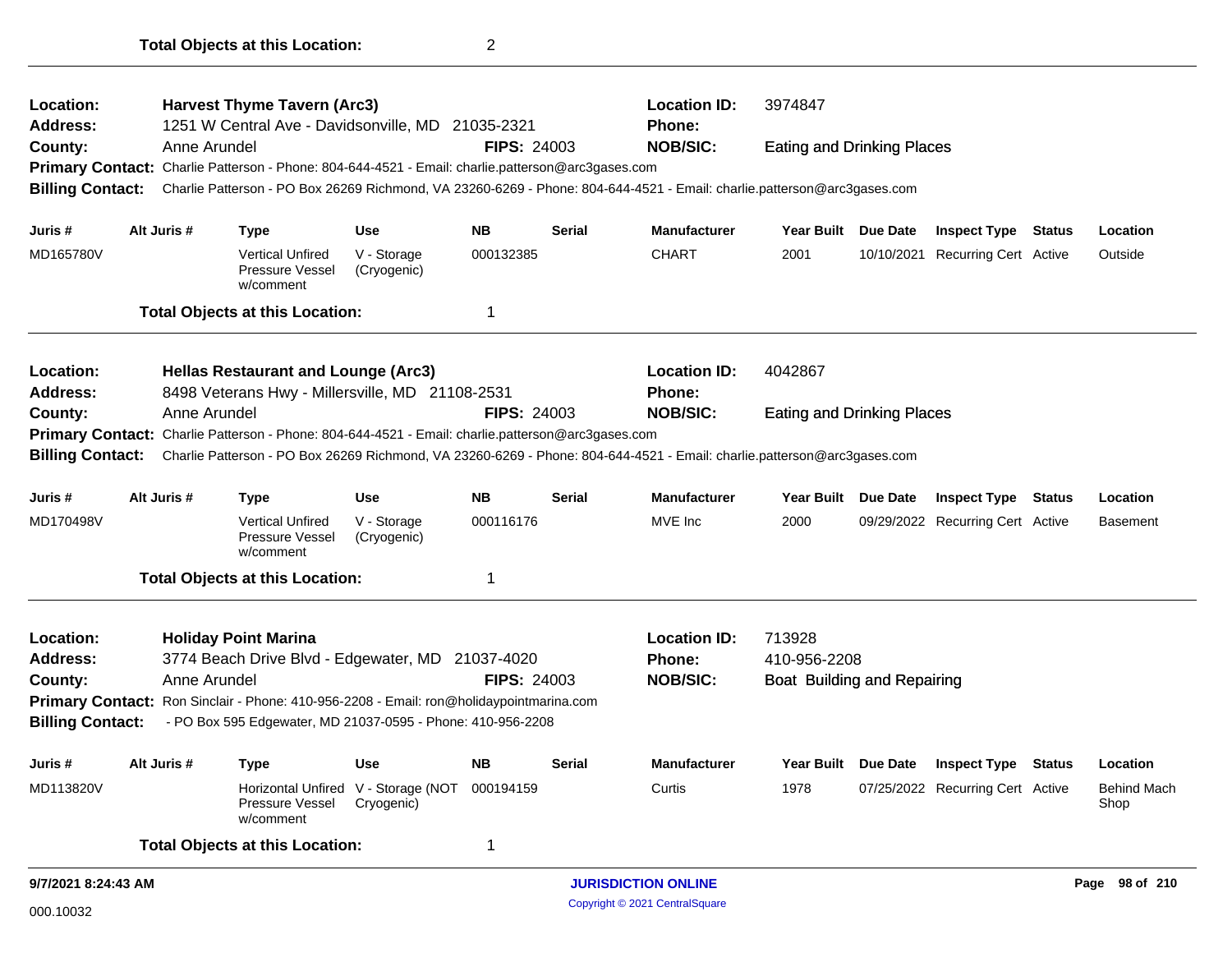| Location:<br><b>Address:</b><br>County:<br><b>Billing Contact:</b>        |                                                                                            | <b>Holmes Bldg LLC</b><br>Anne Arundel | 4489 Mountain Rd # 4499 - Pasadena, MD 21122-4537<br>Primary Contact: Francis A. Holmes - Phone: 410-437-2057<br>Francis A. Holmes - 523 Lake Shore Dr Pasadena, MD 21122-5118 - Phone: 410-437-2057 |                                                             | <b>FIPS: 24003</b> |               | <b>Location ID:</b><br><b>Phone:</b><br><b>NOB/SIC:</b> | 1760712<br>410-437-2057<br><b>Department Stores</b> |                 |                                                  |               |                    |
|---------------------------------------------------------------------------|--------------------------------------------------------------------------------------------|----------------------------------------|------------------------------------------------------------------------------------------------------------------------------------------------------------------------------------------------------|-------------------------------------------------------------|--------------------|---------------|---------------------------------------------------------|-----------------------------------------------------|-----------------|--------------------------------------------------|---------------|--------------------|
| Juris #                                                                   |                                                                                            | Alt Juris #                            | <b>Type</b>                                                                                                                                                                                          | <b>Use</b>                                                  | <b>NB</b>          | <b>Serial</b> | <b>Manufacturer</b>                                     | Year Built Due Date                                 |                 | <b>Inspect Type Status</b>                       |               | Location           |
| MD124076H                                                                 |                                                                                            |                                        | Cast Iron                                                                                                                                                                                            | H - Hot Water<br>Heat (Water $\leq$<br>160 psig, 250 F)     | <b>CI</b>          |               | Weil-McLain                                             | 2004                                                | 08/25/2021      | <b>Recurring Cert Active</b>                     |               | <b>BASEMENT</b>    |
|                                                                           |                                                                                            |                                        | <b>Total Objects at this Location:</b>                                                                                                                                                               |                                                             | 1                  |               |                                                         |                                                     |                 |                                                  |               |                    |
| Location:<br><b>Address:</b>                                              |                                                                                            |                                        | <b>Honda of Annapolis</b><br>1720 West St - Annapolis, MD 21401-3247                                                                                                                                 |                                                             |                    |               | <b>Location ID:</b><br>Phone:                           | 1645820                                             |                 |                                                  |               |                    |
| County:                                                                   |                                                                                            | Anne Arundel                           |                                                                                                                                                                                                      |                                                             | <b>FIPS: 24003</b> |               | <b>NOB/SIC:</b>                                         |                                                     |                 | Motor Vehicle Dealers (New and Used)             |               |                    |
|                                                                           | Primary Contact: Honda of Annapolis - Phone: (410) 267-7100                                |                                        |                                                                                                                                                                                                      |                                                             |                    |               |                                                         |                                                     |                 |                                                  |               |                    |
|                                                                           | - 1736 West St Annapolis, MD 21401-3247 - Phone: (410) 267-7100<br><b>Billing Contact:</b> |                                        |                                                                                                                                                                                                      |                                                             |                    |               |                                                         |                                                     |                 |                                                  |               |                    |
| Juris #                                                                   |                                                                                            | Alt Juris #                            | <b>Type</b>                                                                                                                                                                                          | <b>Use</b>                                                  | <b>NB</b>          | <b>Serial</b> | <b>Manufacturer</b>                                     | <b>Year Built</b>                                   | <b>Due Date</b> | <b>Inspect Type</b>                              | <b>Status</b> | Location           |
| MD159892V                                                                 |                                                                                            |                                        | Pressure Vessel<br>w/comment                                                                                                                                                                         | Horizontal Unfired V - Storage (NOT<br>Cryogenic)           | 000015994          | A15112915     | <b>Jaixing Pressure</b><br><b>Vessel Factory</b>        | 2016                                                |                 | 01/12/2022 Recurring Cert Active                 |               | Rear Open Shed     |
| MD165989V                                                                 |                                                                                            |                                        | Pressure Vessel<br>w/comment                                                                                                                                                                         | Horizontal Unfired V - Storage (NOT 002192853<br>Cryogenic) |                    |               | Manchester                                              | 2019                                                |                 | 02/25/2022 Recurring Cert Active                 |               | Rear Open Shed     |
|                                                                           |                                                                                            |                                        | <b>Total Objects at this Location:</b>                                                                                                                                                               |                                                             | 2                  |               |                                                         |                                                     |                 |                                                  |               |                    |
| Location:<br><b>Address:</b>                                              |                                                                                            |                                        | <b>Honda Of Annapolis</b><br>1736 West St - Annapolis, MD 21401-3247                                                                                                                                 |                                                             |                    |               | <b>Location ID:</b><br>Phone:                           | 714089                                              |                 |                                                  |               |                    |
| County:<br>Primary Contact: Honda Of Annapolis<br><b>Billing Contact:</b> |                                                                                            | Anne Arundel                           |                                                                                                                                                                                                      |                                                             | <b>FIPS: 24003</b> |               | <b>NOB/SIC:</b>                                         |                                                     |                 | Automotive dealers and gasoline service stations |               |                    |
| Juris #                                                                   |                                                                                            | Alt Juris #                            | <b>Type</b>                                                                                                                                                                                          | <b>Use</b>                                                  | <b>NB</b>          | <b>Serial</b> | <b>Manufacturer</b>                                     | Year Built Due Date                                 |                 | <b>Inspect Type</b>                              | <b>Status</b> | Location           |
| MD102520V                                                                 |                                                                                            |                                        | <b>Vertical Unfired</b><br>Pressure Vessel<br>w/comment                                                                                                                                              | V - Storage (NOT<br>Cryogenic)                              | 000200033          |               | <b>Steel Products</b>                                   | 1998                                                |                 | 01/13/2022 Recurring Cert Active                 |               | Rear Shops<br>Room |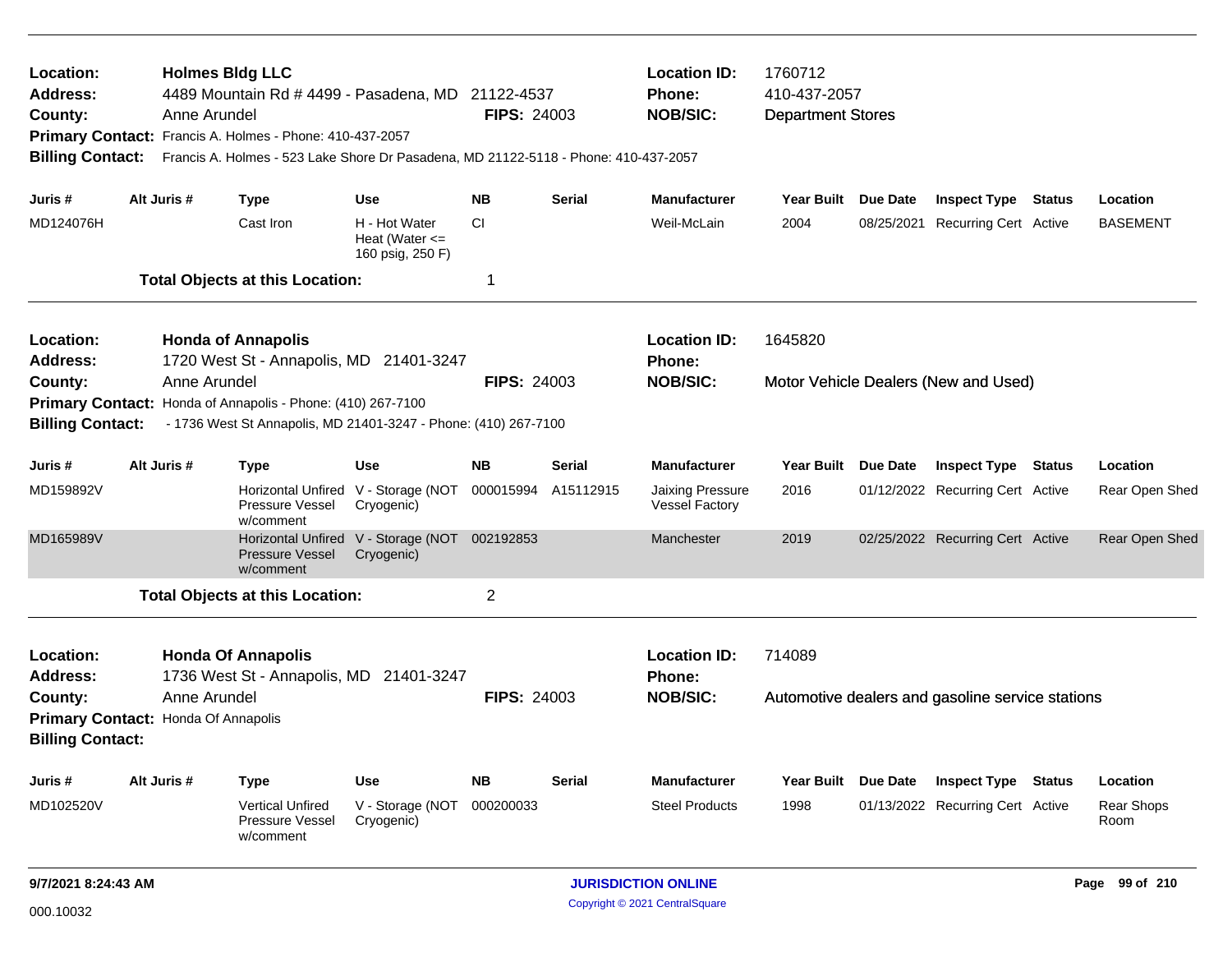| Location:<br><b>Address:</b>                                                                  |              | <b>Hospital Drive Sunoco</b><br>327 Hospital Dr - Glen Burnie, MD 21061-5566                                                                                                                                       |                                          |                    |                                                                                                                                                                                   | <b>Location ID:</b><br><b>Phone:</b>                    | 3972813                          |          |                                                  |        |                                     |
|-----------------------------------------------------------------------------------------------|--------------|--------------------------------------------------------------------------------------------------------------------------------------------------------------------------------------------------------------------|------------------------------------------|--------------------|-----------------------------------------------------------------------------------------------------------------------------------------------------------------------------------|---------------------------------------------------------|----------------------------------|----------|--------------------------------------------------|--------|-------------------------------------|
| County:<br><b>Primary Contact:</b><br><b>Billing Contact:</b>                                 | Anne Arundel | <b>Hospital Drive Sunoco</b>                                                                                                                                                                                       |                                          | <b>FIPS: 24003</b> |                                                                                                                                                                                   | <b>NOB/SIC:</b>                                         | <b>Gasoline Service Stations</b> |          |                                                  |        |                                     |
| Juris #                                                                                       | Alt Juris #  | <b>Type</b>                                                                                                                                                                                                        | Use                                      | NB.                | Serial                                                                                                                                                                            | <b>Manufacturer</b>                                     | <b>Year Built</b>                | Due Date | <b>Inspect Type</b>                              | Status | Location                            |
| MD164438V                                                                                     |              | <b>Vertical Unfired</b><br>Pressure Vessel<br>w/comment                                                                                                                                                            | V - Storage<br>(Cryogenic)               | 000006116          |                                                                                                                                                                                   | Taylor-Wharton                                          | 1989                             |          | 09/19/2023 Recurring Cert Active                 |        | Outside                             |
|                                                                                               |              | <b>Total Objects at this Location:</b>                                                                                                                                                                             |                                          | 1                  |                                                                                                                                                                                   |                                                         |                                  |          |                                                  |        |                                     |
| Location:<br><b>Address:</b><br>County:<br><b>Primary Contact:</b><br><b>Billing Contact:</b> | Anne Arundel | <b>Hubers Bus Service Inc.</b><br>45 Bremer Road - Glen Burnie, MD 21061-2701<br>Hubers Bus Service Inc - Phone: 4107661108<br>Roberta Ann Amrhein - 45 Bremer Dr Glen Burnie, MD 21061-2701 - Phone: 410-766-1288 |                                          | <b>FIPS: 24003</b> |                                                                                                                                                                                   | <b>Location ID:</b><br><b>Phone:</b><br><b>NOB/SIC:</b> | 714245<br>410-766-1108           |          | Automotive dealers and gasoline service stations |        |                                     |
| Juris #                                                                                       | Alt Juris #  | <b>Type</b>                                                                                                                                                                                                        | <b>Use</b>                               | <b>NB</b>          | <b>Serial</b>                                                                                                                                                                     | <b>Manufacturer</b>                                     | <b>Year Built</b>                | Due Date | <b>Inspect Type</b>                              | Status | Location                            |
| MD017432V                                                                                     |              | Horizontal Unfired<br>Pressure Vessel<br>w/comment                                                                                                                                                                 | V - Storage (NOT<br>Cryogenic)           | 0225290            |                                                                                                                                                                                   | John Wood                                               | 1961                             |          | 04/01/2022 Recurring Cert Active                 |        | Shop Mezzanine                      |
|                                                                                               |              | <b>Total Objects at this Location:</b>                                                                                                                                                                             |                                          | 1                  |                                                                                                                                                                                   |                                                         |                                  |          |                                                  |        |                                     |
| Location:<br><b>Address:</b><br>County:<br><b>Billing Contact:</b>                            | Anne Arundel | HyperHeal Hyperbarics Inc/Glen Burnie Center<br>1811 Crain Hwy S Ste B - Glen Burnie, MD 21061-5561<br>Primary Contact: Joe Huber - Phone: 410 746 4217 - Email: jhuber@hyperhealhyperbarics.com                   |                                          | <b>FIPS: 24003</b> | <b>Location ID:</b><br><b>Phone:</b><br><b>NOB/SIC:</b><br>Joe Huber - 1811 Crain Hwy S Glen Burnie, MD 21061-5561 - Phone: 410 746 4217 - Email: jhuber@hyperhealhyperbarics.com | 3840602                                                 |                                  |          |                                                  |        |                                     |
| Juris #                                                                                       | Alt Juris #  | <b>Type</b>                                                                                                                                                                                                        | <b>Use</b>                               | NΒ                 | Serial                                                                                                                                                                            | <b>Manufacturer</b>                                     | Year Built Due Date              |          | <b>Inspect Type</b>                              | Status | Location                            |
| MD164211V                                                                                     |              | <b>Vertical Unfired</b><br>Pressure Vessel<br>w/comment                                                                                                                                                            | V - Storage (NOT 000004227<br>Cryogenic) |                    |                                                                                                                                                                                   | <b>SECHRIST</b><br><b>INDUSTRIES</b>                    | 2019                             |          | 06/19/2023 Recurring Cert Active                 |        | <b>HYPERBARIC</b><br><b>CHAMBER</b> |
| MD164212V                                                                                     |              | <b>Vertical Unfired</b><br>Pressure Vessel                                                                                                                                                                         | V - Storage (NOT 000004226<br>Cryogenic) |                    |                                                                                                                                                                                   | <b>SECHRIST</b><br><b>INDUSTRIES</b>                    | 2019                             |          | 06/19/2023 Recurring Cert Active                 |        | <b>HYPERBARIC</b><br><b>ROOM</b>    |
| 9/7/2021 8:24:43 AM                                                                           |              |                                                                                                                                                                                                                    |                                          |                    |                                                                                                                                                                                   | <b>JURISDICTION ONLINE</b>                              |                                  |          |                                                  |        | Page 100 of 210                     |
| 000.10032                                                                                     |              |                                                                                                                                                                                                                    |                                          |                    |                                                                                                                                                                                   | Copyright © 2021 CentralSquare                          |                                  |          |                                                  |        |                                     |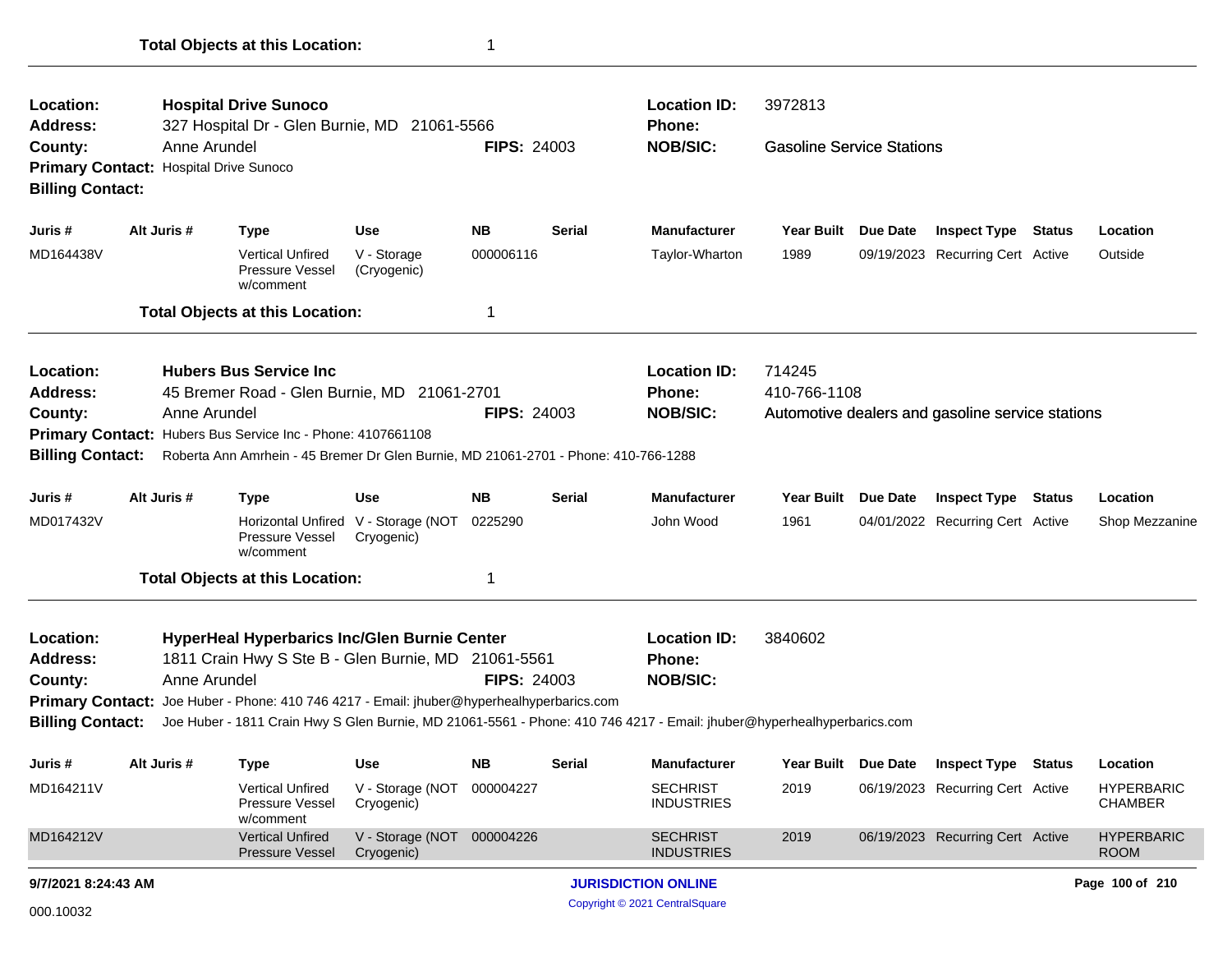| Juris #                 | Alt Juris #  | <b>Type</b>                                                                                       | <b>Use</b>                 | <b>NB</b>      | <b>Serial</b>      | <b>Manufacturer</b>                                                                                                     |                                   | Year Built Due Date | <b>Inspect Type Status</b>                   |               | Location                  |
|-------------------------|--------------|---------------------------------------------------------------------------------------------------|----------------------------|----------------|--------------------|-------------------------------------------------------------------------------------------------------------------------|-----------------------------------|---------------------|----------------------------------------------|---------------|---------------------------|
|                         |              | w/comment                                                                                         |                            |                |                    |                                                                                                                         |                                   |                     |                                              |               |                           |
|                         |              | <b>Total Objects at this Location:</b>                                                            |                            | $\overline{c}$ |                    |                                                                                                                         |                                   |                     |                                              |               |                           |
| Location:               |              | <b>Hysteria Brewing Company (Arc3)</b>                                                            |                            |                |                    | <b>Location ID:</b>                                                                                                     | 4070084                           |                     |                                              |               |                           |
| <b>Address:</b>         |              | 3201 Mountain Rd Ste 102 - Pasadena, MD 21122-2056                                                |                            |                |                    | Phone:                                                                                                                  |                                   |                     |                                              |               |                           |
| County:                 | Anne Arundel |                                                                                                   |                            |                | <b>FIPS: 24003</b> | <b>NOB/SIC:</b>                                                                                                         |                                   |                     | <b>Drinking Places (Alcoholic Beverages)</b> |               |                           |
|                         |              | Primary Contact: Charlie Patterson - Phone: 804-644-4521 - Email: charlie.patterson@arc3gases.com |                            |                |                    |                                                                                                                         |                                   |                     |                                              |               |                           |
| <b>Billing Contact:</b> |              |                                                                                                   |                            |                |                    | Charlie Patterson - PO Box 26269 Richmond, VA 23260-6269 - Phone: 804-644-4521 - Email: charlie.patterson@arc3gases.com |                                   |                     |                                              |               |                           |
| Juris #                 | Alt Juris #  | <b>Type</b>                                                                                       | <b>Use</b>                 | <b>NB</b>      | <b>Serial</b>      | <b>Manufacturer</b>                                                                                                     |                                   | Year Built Due Date | Inspect Type                                 | Status        | Location                  |
| MD170503V               |              | <b>Vertical Unfired</b><br>Pressure Vessel<br>w/comment                                           | V - Storage<br>(Cryogenic) | 000134442      |                    | <b>CHART</b>                                                                                                            | 2001                              |                     | 04/26/2023 Recurring Cert Active             |               | Outside                   |
|                         |              | <b>Total Objects at this Location:</b>                                                            |                            |                |                    |                                                                                                                         |                                   |                     |                                              |               |                           |
| Location:               |              | Iron Rooster (Arc3)                                                                               |                            |                |                    | <b>Location ID:</b>                                                                                                     | 3965251                           |                     |                                              |               |                           |
| Address:                |              | 12 Market Space - Annapolis, MD 21401-1816                                                        |                            |                |                    | <b>Phone:</b>                                                                                                           |                                   |                     |                                              |               |                           |
| County:                 | Anne Arundel |                                                                                                   |                            |                | <b>FIPS: 24003</b> | <b>NOB/SIC:</b>                                                                                                         | <b>Eating and Drinking Places</b> |                     |                                              |               |                           |
|                         |              | Primary Contact: Charlie Patterson - Phone: 804-644-4521 - Email: charlie.patterson@arc3gases.com |                            |                |                    |                                                                                                                         |                                   |                     |                                              |               |                           |
| <b>Billing Contact:</b> |              |                                                                                                   |                            |                |                    | Charlie Patterson - PO Box 26269 Richmond, VA 23260-6269 - Phone: 804-644-4521 - Email: charlie.patterson@arc3gases.com |                                   |                     |                                              |               |                           |
| Juris #                 | Alt Juris #  | <b>Type</b>                                                                                       | <b>Use</b>                 | <b>NB</b>      | <b>Serial</b>      | <b>Manufacturer</b>                                                                                                     | <b>Year Built</b>                 | <b>Due Date</b>     | <b>Inspect Type</b>                          | <b>Status</b> | Location                  |
| MD165931V               |              | <b>Vertical Unfired</b><br>Pressure Vessel<br>w/comment                                           | V - Storage<br>(Cryogenic) | 000298348      |                    | <b>CHART</b>                                                                                                            | 2017                              |                     | 07/29/2023 Recurring Cert Active             |               | Outside Sprinkler<br>Room |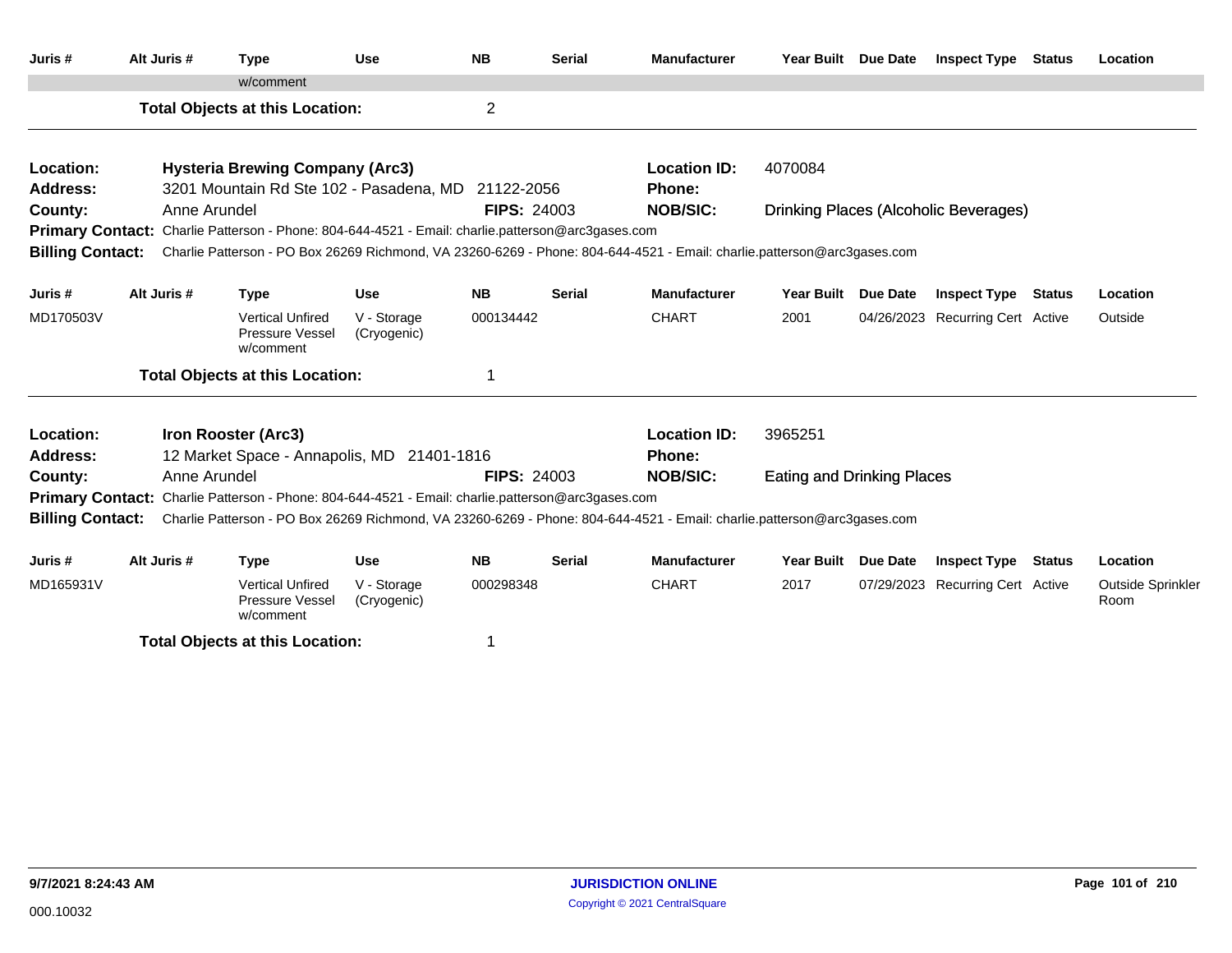| Location:<br><b>Address:</b><br>County: |             | J.D. Byrider Of Glen Burnie Inc.<br>8 - 8th Ave. NW - Glen Burnie, MD 21061-3051<br>Anne Arundel<br>Primary Contact: Wilson Byrider - Phone: 410-787-1005 |                                                             | <b>FIPS: 24003</b> |               | <b>Location ID:</b><br>Phone:<br><b>NOB/SIC:</b> | 1339939<br>410-787-1005          | Motor Vehicle Dealers (New and Used)    |                                      |
|-----------------------------------------|-------------|-----------------------------------------------------------------------------------------------------------------------------------------------------------|-------------------------------------------------------------|--------------------|---------------|--------------------------------------------------|----------------------------------|-----------------------------------------|--------------------------------------|
| <b>Billing Contact:</b>                 |             | Wilson Byrider - 8 8th Ave NW Glen Burnie, MD 21061-3051 - Phone: 410-787-1005                                                                            |                                                             |                    |               |                                                  |                                  |                                         |                                      |
| Juris #                                 | Alt Juris # | <b>Type</b>                                                                                                                                               | <b>Use</b>                                                  | NB.                | Serial        | <b>Manufacturer</b>                              | Year Built Due Date              | <b>Inspect Type Status</b>              | Location                             |
| MD123404V                               |             | <b>Vertical Unfired</b><br>Pressure Vessel<br>w/comment                                                                                                   | V - Storage (NOT<br>Cryogenic)                              | 000196548          |               | Manchester                                       | 2003                             | 11/03/2021 Recurring Cert Active        | <b>STORE ROOM</b>                    |
|                                         |             | <b>Total Objects at this Location:</b>                                                                                                                    |                                                             | -1                 |               |                                                  |                                  |                                         |                                      |
| Location:                               |             | <b>Jack The Greek Auto</b>                                                                                                                                |                                                             |                    |               | <b>Location ID:</b>                              | 953356                           |                                         |                                      |
| <b>Address:</b>                         |             | 1920 W St G-6 - Annapolis, MD 21401                                                                                                                       |                                                             |                    |               | Phone:                                           | 410-266-6013                     |                                         |                                      |
| County:                                 |             | Anne Arundel                                                                                                                                              |                                                             | <b>FIPS: 24003</b> |               | <b>NOB/SIC:</b>                                  | <b>Gasoline Service Stations</b> |                                         |                                      |
|                                         |             | Primary Contact: Jack Kleanthous - Phone: 410-266-6013 - Email: jackthegreekgarage@gmail.com                                                              |                                                             |                    |               |                                                  |                                  |                                         |                                      |
| <b>Billing Contact:</b>                 |             | Jack Kleanthous - 1920 West St # G-6 Annapolis, MD 21401-3925 - Phone: 410-266-6013 - Email: jackthegreekgarage@gmail.com                                 |                                                             |                    |               |                                                  |                                  |                                         |                                      |
| Juris #                                 | Alt Juris # | <b>Type</b>                                                                                                                                               | Use                                                         | NB.                | <b>Serial</b> | <b>Manufacturer</b>                              | Year Built Due Date              | <b>Inspect Type Status</b>              | Location                             |
| MD116962V                               |             | <b>Vertical Unfired</b><br>Pressure Vessel<br>w/comment                                                                                                   | V - Storage (NOT<br>Cryogenic)                              | 001137932          |               | Manchester                                       | 2001                             | 12/06/2020 Recurring Cert Active        | Shop                                 |
|                                         |             | <b>Total Objects at this Location:</b>                                                                                                                    |                                                             | -1                 |               |                                                  |                                  |                                         |                                      |
| Location:                               |             | <b>JBA Chevrolet</b>                                                                                                                                      |                                                             |                    |               | <b>Location ID:</b>                              | 714704                           |                                         |                                      |
| <b>Address:</b>                         |             | 7327 Ritchie Hwy - Glen Burnie, MD 21061-3104                                                                                                             |                                                             |                    |               | Phone:                                           |                                  |                                         |                                      |
| County:                                 |             | Anne Arundel                                                                                                                                              |                                                             | <b>FIPS: 24003</b> |               | <b>NOB/SIC:</b>                                  |                                  | Motor Vehicle Dealers (New and Used)    |                                      |
| <b>Billing Contact:</b>                 |             | Primary Contact: Bud Warner - Phone: (410) 766-6300<br>Bud Warner - 7327 Ritchie Hwy Glen Burnie, MD 21061-3104 - Phone: (410) 766-6300                   |                                                             |                    |               |                                                  |                                  |                                         |                                      |
|                                         |             |                                                                                                                                                           |                                                             |                    |               |                                                  |                                  |                                         |                                      |
| Juris #                                 | Alt Juris # | <b>Type</b>                                                                                                                                               | Use                                                         | NB.                | Serial        | <b>Manufacturer</b>                              |                                  | Year Built Due Date Inspect Type Status | Location                             |
| MD023245V                               |             | Horizontal Unfired O - Other (PV<br>Pressure Vessel Use) w/comment<br>w/comment                                                                           |                                                             | 000614515          |               | Kargard                                          | 1972                             | 03/11/2023 Recurring Cert Active        | <b>MAIN MECH</b><br><b>COMP SHOP</b> |
| MD083115V                               |             | Pressure Vessel<br>w/comment                                                                                                                              | Horizontal Unfired V - Storage (NOT 001025361<br>Cryogenic) |                    |               | <b>Buckeye</b>                                   | 1991                             | 03/11/2023 Recurring Cert Active        | <b>MIT SERVICE</b>                   |
| 9/7/2021 8:24:43 AM                     |             |                                                                                                                                                           |                                                             |                    |               | <b>JURISDICTION ONLINE</b>                       |                                  |                                         | Page 102 of 210                      |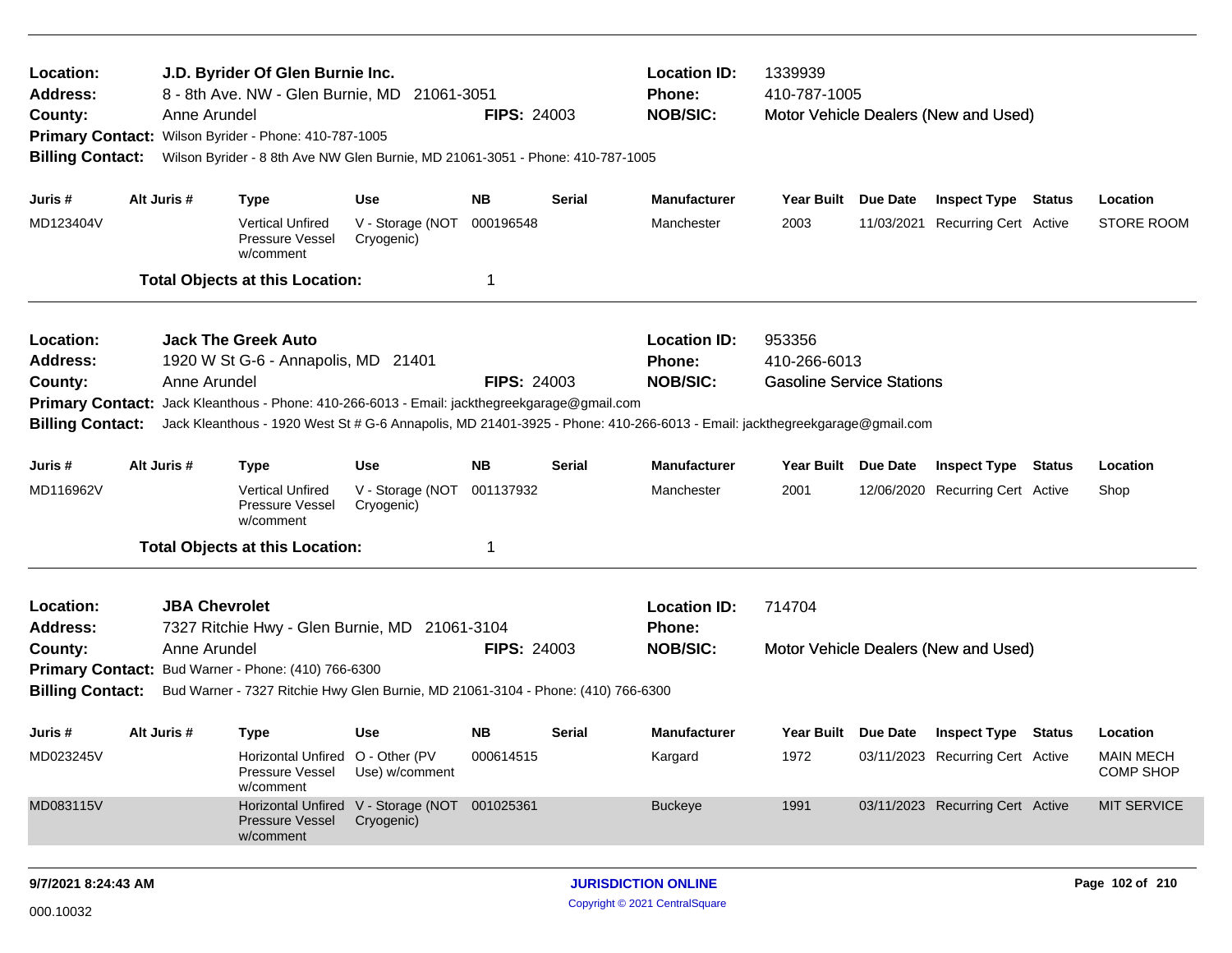| Juris #                 | Alt Juris # | Type                                                                            | <b>Use</b>                               | <b>NB</b>          | <b>Serial</b> | <b>Manufacturer</b> | Year Built Due Date | <b>Inspect Type Status</b>               |        | Location                                   |
|-------------------------|-------------|---------------------------------------------------------------------------------|------------------------------------------|--------------------|---------------|---------------------|---------------------|------------------------------------------|--------|--------------------------------------------|
| MD103283V               |             | Horizontal Unfired<br><b>Pressure Vessel</b><br>w/comment                       | O - Other (PV<br>Use) w/comment          | 000356463          |               | Manchester          | 1995                | 03/11/2023 Recurring Cert Active         |        | <b>MAIN SHOP</b><br><b>MECH COMP</b><br>RM |
| MD125407V               |             | <b>Horizontal Unfired</b><br><b>Pressure Vessel</b><br>w/comment                | V - Storage (NOT 000416041<br>Cryogenic) |                    |               | <b>Steel Fab</b>    | 2005                | 03/11/2023 Recurring Cert Active         |        | <b>TRUCK SHOP</b>                          |
| MD150978V               |             | <b>Vertical Unfired</b><br>Pressure Vessel<br>w/comment                         | V - Storage (NOT 000352283<br>Cryogenic) |                    |               | Morganton           | 2013                | 03/17/2023 Recurring Cert Active         |        | <b>SMALL SHOP</b>                          |
|                         |             | <b>Total Objects at this Location:</b>                                          |                                          | 5                  |               |                     |                     |                                          |        |                                            |
| Location:               |             | <b>JD ByRider</b>                                                               |                                          |                    |               | <b>Location ID:</b> | 725470              |                                          |        |                                            |
| <b>Address:</b>         |             | 6800 Governor Ritchie Highway - Glen Burnie, MD 21061-2302                      |                                          |                    |               | Phone:              |                     |                                          |        |                                            |
| County:                 |             | Anne Arundel                                                                    |                                          | <b>FIPS: 24003</b> |               | <b>NOB/SIC:</b>     |                     | Automotive repair, services, and parking |        |                                            |
|                         |             | Primary Contact: Bob O'Neal - Phone: 443-691-4722                               |                                          |                    |               |                     |                     |                                          |        |                                            |
| <b>Billing Contact:</b> |             | Bob O'Neal - 6800 Ritchie Hwy Glen Burnie, MD 21061-2302 - Phone: 443-691-4722  |                                          |                    |               |                     |                     |                                          |        |                                            |
| Juris #                 | Alt Juris # | <b>Type</b>                                                                     | <b>Use</b>                               | <b>NB</b>          | <b>Serial</b> | <b>Manufacturer</b> | Year Built Due Date | <b>Inspect Type</b>                      | Status | Location                                   |
| MD147434V               |             | <b>Vertical Unfired</b><br>Pressure Vessel<br>w/comment                         | V - Storage (NOT 000683431<br>Cryogenic) |                    |               | <b>Steel Fab</b>    | 2011                | 11/24/2021 Recurring Cert Active         |        | Back Rm                                    |
|                         |             | <b>Total Objects at this Location:</b>                                          |                                          | 1                  |               |                     |                     |                                          |        |                                            |
| Location:               |             | <b>Jim's Auto Service</b>                                                       |                                          |                    |               | <b>Location ID:</b> | 3859256             |                                          |        |                                            |
| <b>Address:</b>         |             | 5922 Ritchie Hwy - Brooklyn, MD 21225-3744                                      |                                          |                    |               | Phone:              | 410-636-5467        |                                          |        |                                            |
| County:                 |             | Anne Arundel                                                                    |                                          | <b>FIPS: 24003</b> |               | <b>NOB/SIC:</b>     |                     |                                          |        |                                            |
|                         |             | Primary Contact: James Gardener - Phone: 410-636-5467                           |                                          |                    |               |                     |                     |                                          |        |                                            |
| <b>Billing Contact:</b> |             | James Gardener - 5922 Ritchie Hwy Brooklyn, MD 21225-3744 - Phone: 410-636-5467 |                                          |                    |               |                     |                     |                                          |        |                                            |
| Juris #                 | Alt Juris # | <b>Type</b>                                                                     | <b>Use</b>                               | <b>NB</b>          | <b>Serial</b> | <b>Manufacturer</b> | Year Built Due Date | <b>Inspect Type</b>                      | Status | Location                                   |
| MD064317V               |             | <b>Vertical Unfired</b><br><b>Pressure Vessel</b><br>w/comment                  | V - Storage (NOT 000031374<br>Cryogenic) |                    |               | <b>INDUSTRIAL</b>   | 1986                | 04/05/2022 Recurring Cert Active         |        | Shop                                       |
|                         |             | <b>Total Objects at this Location:</b>                                          |                                          | 1                  |               |                     |                     |                                          |        |                                            |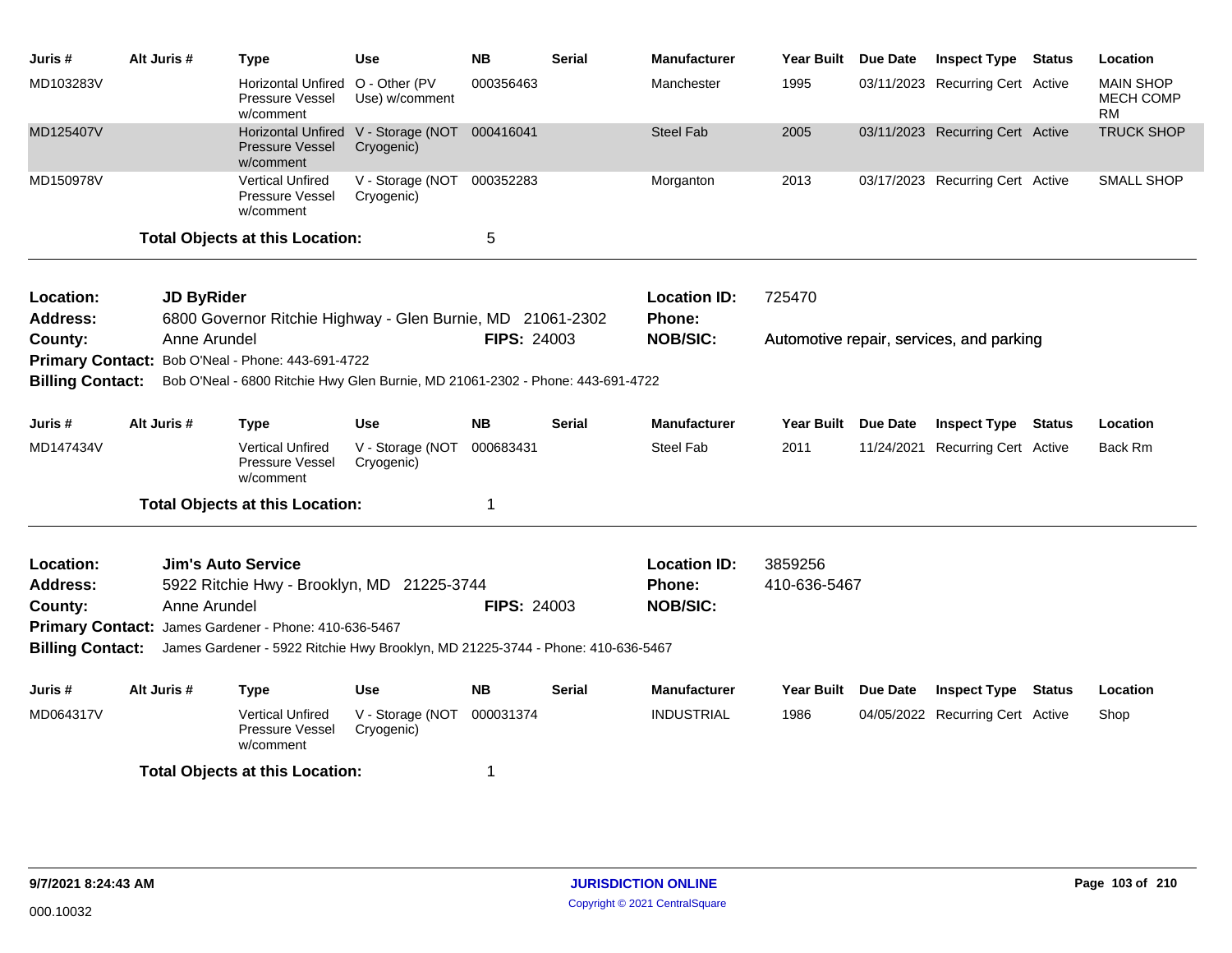| Location:<br><b>Address:</b> |             |              | Jimmy Johns - 1396 (Arc3)<br>1700 W Nursery Rd - Linthicum Heights, MD 21090-2907                 |                            |                         |               | <b>Location ID:</b><br><b>Phone:</b>                                                                                    | 3961845                           |                                  |        |            |
|------------------------------|-------------|--------------|---------------------------------------------------------------------------------------------------|----------------------------|-------------------------|---------------|-------------------------------------------------------------------------------------------------------------------------|-----------------------------------|----------------------------------|--------|------------|
| County:                      |             | Anne Arundel |                                                                                                   |                            | <b>FIPS: 24003</b>      |               | <b>NOB/SIC:</b>                                                                                                         | <b>Eating and Drinking Places</b> |                                  |        |            |
|                              |             |              | Primary Contact: Charlie Patterson - Phone: 804-644-4521 - Email: charlie.patterson@arc3gases.com |                            |                         |               |                                                                                                                         |                                   |                                  |        |            |
| <b>Billing Contact:</b>      |             |              |                                                                                                   |                            |                         |               | Charlie Patterson - PO Box 26269 Richmond, VA 23260-6269 - Phone: 804-644-4521 - Email: charlie.patterson@arc3gases.com |                                   |                                  |        |            |
| Juris #                      | Alt Juris # |              | <b>Type</b>                                                                                       | <b>Use</b>                 | <b>NB</b>               | <b>Serial</b> | <b>Manufacturer</b>                                                                                                     | Year Built Due Date               | <b>Inspect Type Status</b>       |        | Location   |
| MD164610V                    |             |              | <b>Vertical Unfired</b><br>Pressure Vessel<br>w/comment                                           | V - Storage<br>(Cryogenic) | 000316043               |               | <b>CHART</b>                                                                                                            | 2018                              | 06/13/2023 Recurring Cert Active |        | Store Room |
|                              |             |              | <b>Total Objects at this Location:</b>                                                            |                            | $\overline{\mathbf{1}}$ |               |                                                                                                                         |                                   |                                  |        |            |
| Location:                    |             |              | Jimmy Johns - 1634 (Arc3)                                                                         |                            |                         |               | <b>Location ID:</b>                                                                                                     | 3965464                           |                                  |        |            |
| <b>Address:</b>              |             |              | 1901 Towne Centre Blvd - Annapolis, MD 21401-3047                                                 |                            |                         |               | <b>Phone:</b>                                                                                                           |                                   |                                  |        |            |
| County:                      |             | Anne Arundel |                                                                                                   |                            | <b>FIPS: 24003</b>      |               | <b>NOB/SIC:</b>                                                                                                         | <b>Eating and Drinking Places</b> |                                  |        |            |
|                              |             |              | Primary Contact: Charlie Patterson - Phone: 804-644-4521 - Email: charlie.patterson@arc3gases.com |                            |                         |               |                                                                                                                         |                                   |                                  |        |            |
| <b>Billing Contact:</b>      |             |              |                                                                                                   |                            |                         |               | Charlie Patterson - PO Box 26269 Richmond, VA 23260-6269 - Phone: 804-644-4521 - Email: charlie.patterson@arc3gases.com |                                   |                                  |        |            |
| Juris #                      | Alt Juris # |              | <b>Type</b>                                                                                       | <b>Use</b>                 | <b>NB</b>               | <b>Serial</b> | Manufacturer                                                                                                            | Year Built Due Date               | <b>Inspect Type Status</b>       |        | Location   |
| MD165940V                    |             |              | <b>Vertical Unfired</b><br>Pressure Vessel<br>w/comment                                           | V - Storage<br>(Cryogenic) | 000132632               |               | <b>CHART</b>                                                                                                            | 2001                              | 07/30/2023 Recurring Cert Active |        | Store Room |
|                              |             |              | <b>Total Objects at this Location:</b>                                                            |                            | -1                      |               |                                                                                                                         |                                   |                                  |        |            |
| Location:                    |             |              | Jimmy Johns - 1987 (Arc3)                                                                         |                            |                         |               | <b>Location ID:</b>                                                                                                     | 3963467                           |                                  |        |            |
| <b>Address:</b>              |             |              | 537 Ritchie Hwy - Severna Park, MD 21146-2917                                                     |                            | <b>FIPS: 24003</b>      |               | <b>Phone:</b><br><b>NOB/SIC:</b>                                                                                        |                                   |                                  |        |            |
| County:                      |             | Anne Arundel |                                                                                                   |                            |                         |               |                                                                                                                         | <b>Eating and Drinking Places</b> |                                  |        |            |
| <b>Billing Contact:</b>      |             |              | Primary Contact: Charlie Patterson - Phone: 804-644-4521 - Email: charlie.patterson@arc3gases.com |                            |                         |               | Charlie Patterson - PO Box 26269 Richmond, VA 23260-6269 - Phone: 804-644-4521 - Email: charlie.patterson@arc3gases.com |                                   |                                  |        |            |
|                              |             |              |                                                                                                   |                            |                         |               |                                                                                                                         |                                   |                                  |        |            |
| Juris #                      | Alt Juris # |              | Type                                                                                              | <b>Use</b>                 | <b>NB</b>               | <b>Serial</b> | <b>Manufacturer</b>                                                                                                     | Year Built Due Date               | <b>Inspect Type</b>              | Status | Location   |
| MD165047V                    |             |              | <b>Vertical Unfired</b><br>Pressure Vessel<br>w/comment                                           | V - Storage<br>(Cryogenic) | 000106920               |               | MVE Inc                                                                                                                 | 1999                              | 07/10/2023 Recurring Cert Active |        | Outside    |
|                              |             |              | <b>Total Objects at this Location:</b>                                                            |                            | -1                      |               |                                                                                                                         |                                   |                                  |        |            |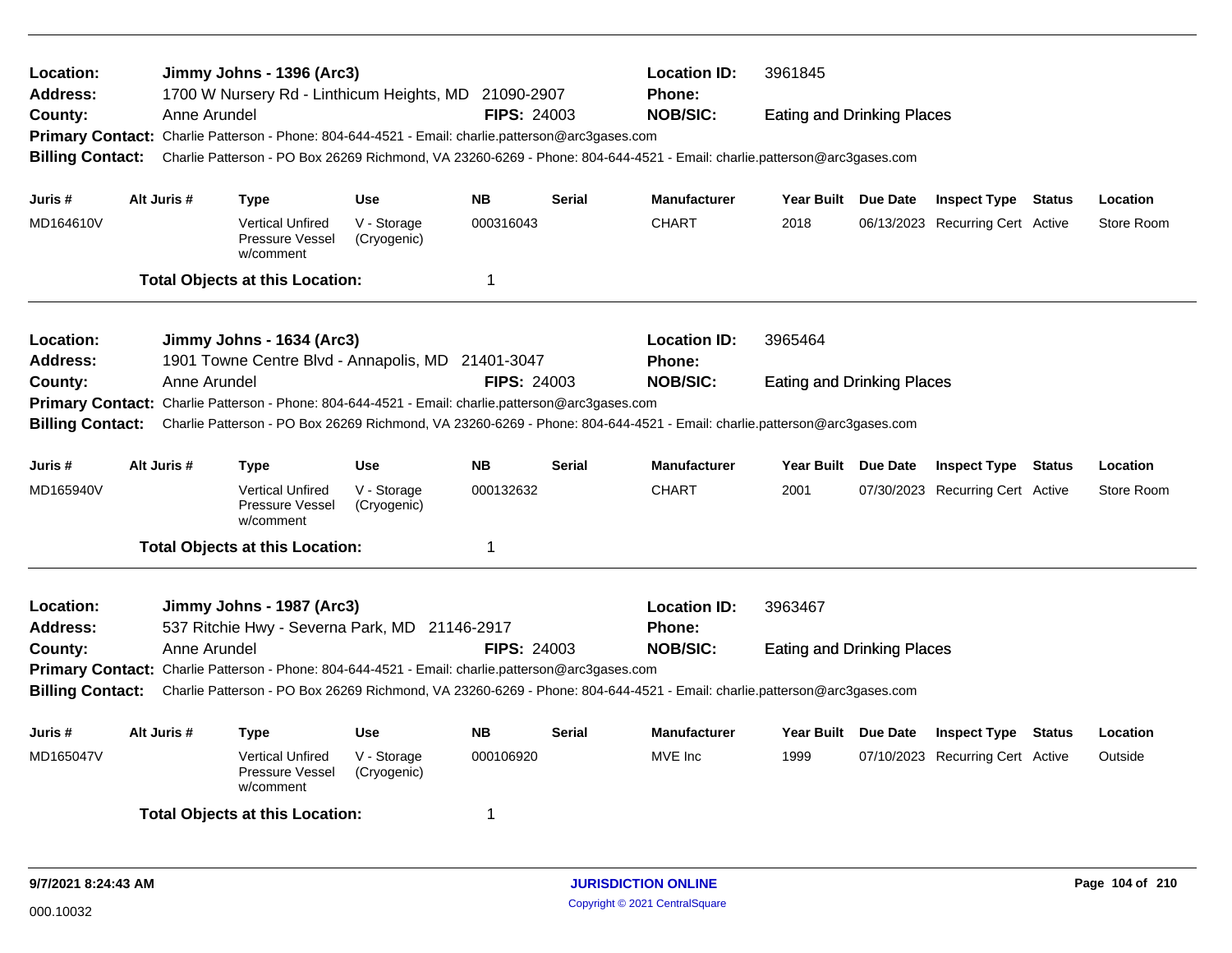| Location:<br>Address:   |             |              | Jimmy Johns - 2868 (Arc3)<br>2645 Annapolis Rd - Hanover, MD 21076-2279                           |                                                         |                    |               | <b>Location ID:</b><br><b>Phone:</b>                                                                                    | 3956950                           |                                               |        |                    |
|-------------------------|-------------|--------------|---------------------------------------------------------------------------------------------------|---------------------------------------------------------|--------------------|---------------|-------------------------------------------------------------------------------------------------------------------------|-----------------------------------|-----------------------------------------------|--------|--------------------|
| County:                 |             | Anne Arundel |                                                                                                   |                                                         | <b>FIPS: 24003</b> |               | <b>NOB/SIC:</b>                                                                                                         | <b>Eating and Drinking Places</b> |                                               |        |                    |
|                         |             |              | Primary Contact: Charlie Patterson - Phone: 804-644-4521 - Email: charlie.patterson@arc3gases.com |                                                         |                    |               |                                                                                                                         |                                   |                                               |        |                    |
| <b>Billing Contact:</b> |             |              |                                                                                                   |                                                         |                    |               | Charlie Patterson - PO Box 26269 Richmond, VA 23260-6269 - Phone: 804-644-4521 - Email: charlie.patterson@arc3gases.com |                                   |                                               |        |                    |
| Juris #                 | Alt Juris # |              | <b>Type</b>                                                                                       | <b>Use</b>                                              | <b>NB</b>          | <b>Serial</b> | <b>Manufacturer</b>                                                                                                     | Year Built Due Date               | <b>Inspect Type Status</b>                    |        | Location           |
| MD165092V               |             |              | <b>Vertical Unfired</b><br>Pressure Vessel<br>w/comment                                           | V - Storage<br>(Cryogenic)                              | 000176048          |               | <b>CHART</b>                                                                                                            | 2006                              | 06/13/2023 Recurring Cert Active              |        | Kitchen            |
|                         |             |              | <b>Total Objects at this Location:</b>                                                            |                                                         | $\mathbf 1$        |               |                                                                                                                         |                                   |                                               |        |                    |
| Location:               |             |              | Jos A. Bank Clothiers #502                                                                        |                                                         |                    |               | <b>Location ID:</b>                                                                                                     | 3215698                           |                                               |        |                    |
| Address:                |             |              | 7000 Arundel Mills Cir Ste 504 - Hanover, MD 21076-1295                                           |                                                         |                    |               | <b>Phone:</b>                                                                                                           |                                   |                                               |        |                    |
| County:                 |             | Anne Arundel |                                                                                                   |                                                         | <b>FIPS: 24003</b> |               | <b>NOB/SIC:</b>                                                                                                         |                                   | Men's and Boys' Clothing and Accessory Stores |        |                    |
|                         |             |              |                                                                                                   |                                                         |                    |               | Primary Contact: Panji Buranovel - Phone: 859-264-0878 - Cell: 703.243.3047 - Email: panji.buranovel@tailoredbrands.com |                                   |                                               |        |                    |
| <b>Billing Contact:</b> |             |              |                                                                                                   |                                                         |                    |               |                                                                                                                         |                                   |                                               |        |                    |
| Juris #                 | Alt Juris # |              | <b>Type</b>                                                                                       | <b>Use</b>                                              | <b>NB</b>          | <b>Serial</b> | <b>Manufacturer</b>                                                                                                     | Year Built Due Date               | <b>Inspect Type Status</b>                    |        | Location           |
| <b>NEW</b>              |             |              | <b>Water Heater</b><br>(HLW)                                                                      | H - Hot Water<br>Heat (Water $\leq$<br>160 psig, 250 F) | 000014149          |               | Pacific                                                                                                                 | 2018                              | 06/01/2020 Recurring Cert Active              |        | <b>Boiler Room</b> |
|                         |             |              | <b>Total Objects at this Location:</b>                                                            |                                                         | 1                  |               |                                                                                                                         |                                   |                                               |        |                    |
| Location:               |             |              | Julep Southern Kitchen & Bar (Arc3)                                                               |                                                         |                    |               | <b>Location ID:</b>                                                                                                     | 4010390                           |                                               |        |                    |
| <b>Address:</b>         |             |              | 2207 Forest Dr - Annapolis, MD 21401-4682                                                         |                                                         |                    |               | <b>Phone:</b>                                                                                                           |                                   |                                               |        |                    |
| County:                 |             | Anne Arundel |                                                                                                   |                                                         | <b>FIPS: 24003</b> |               | <b>NOB/SIC:</b>                                                                                                         | <b>Eating and Drinking Places</b> |                                               |        |                    |
|                         |             |              | Primary Contact: Charlie Patterson - Phone: 804-644-4521 - Email: charlie.patterson@arc3gases.com |                                                         |                    |               |                                                                                                                         |                                   |                                               |        |                    |
| <b>Billing Contact:</b> |             |              |                                                                                                   |                                                         |                    |               | Charlie Patterson - PO Box 26269 Richmond, VA 23260-6269 - Phone: 804-644-4521 - Email: charlie.patterson@arc3gases.com |                                   |                                               |        |                    |
| Juris #                 | Alt Juris # |              | <b>Type</b>                                                                                       | <b>Use</b>                                              | <b>NB</b>          | <b>Serial</b> | <b>Manufacturer</b>                                                                                                     | Year Built Due Date               | <b>Inspect Type</b>                           | Status | Location           |
| MD166894V               |             |              | <b>Vertical Unfired</b><br>Pressure Vessel<br>w/comment                                           | V - Storage<br>(Cryogenic)                              | 000003719          |               | Taylor-Wharton                                                                                                          | 1988                              | 02/26/2022 Recurring Cert Active              |        | Sprinkler Room     |
|                         |             |              | <b>Total Objects at this Location:</b>                                                            |                                                         | 1                  |               |                                                                                                                         |                                   |                                               |        |                    |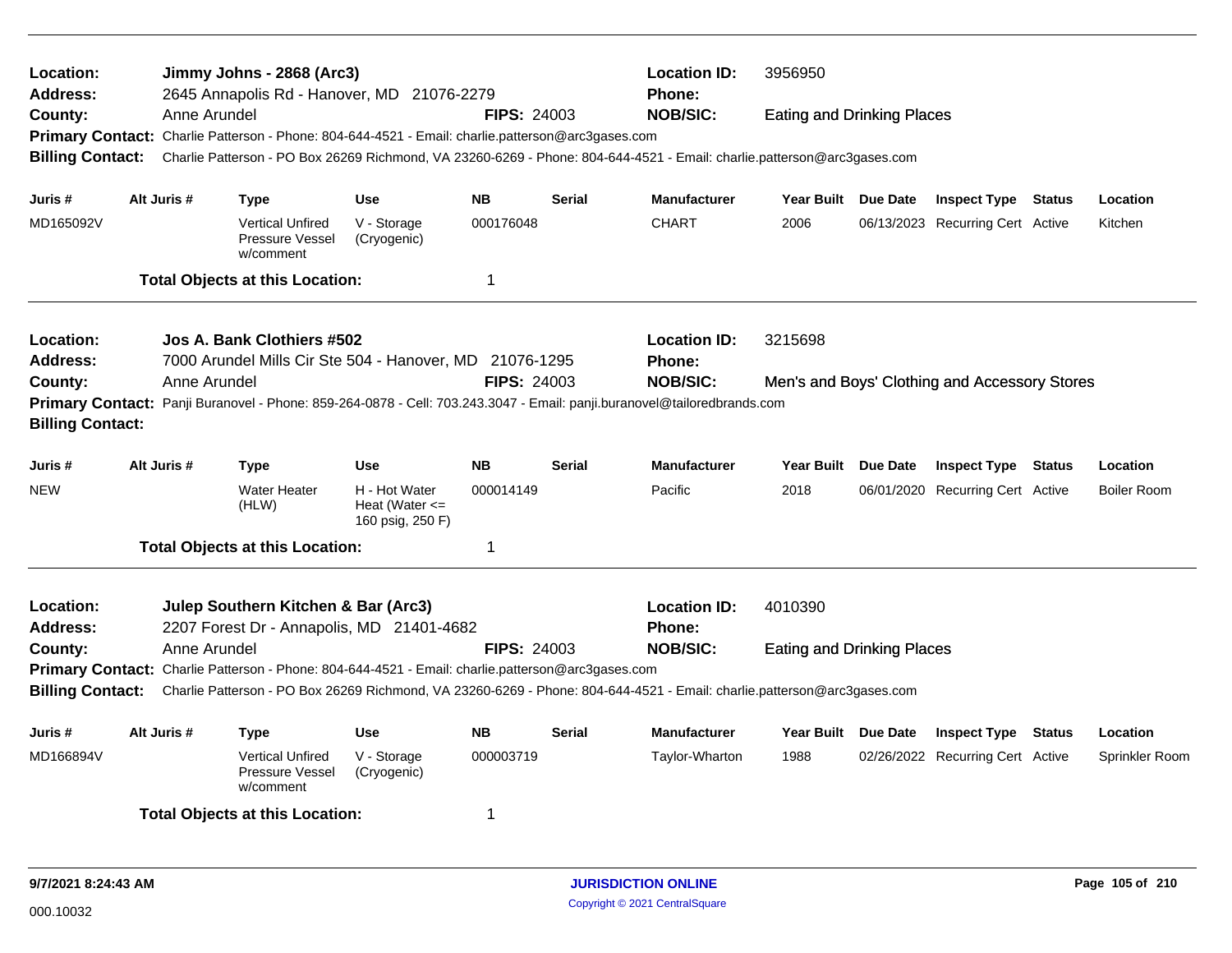| <b>K S Cleaners Two</b><br>Location:<br>1147 Annapolis Rd - Odenton, MD 21113-1633<br>Address:<br>Anne Arundel<br>County:<br>Primary Contact: Young Ahn - Phone: 4106740100<br><b>Billing Contact:</b><br>Young Ahn - 1147 Annapolis Rd Odenton, MD 21113-1633 - Phone: 4106740100 |  |                                       |                                                                                                                                      |                                                         | <b>FIPS: 24003</b> |               | <b>Location ID:</b><br>Phone:<br><b>NOB/SIC:</b>                                                                                  | 715900<br>410-305-1115<br><b>Personal services</b>      |                                                  |                   |
|------------------------------------------------------------------------------------------------------------------------------------------------------------------------------------------------------------------------------------------------------------------------------------|--|---------------------------------------|--------------------------------------------------------------------------------------------------------------------------------------|---------------------------------------------------------|--------------------|---------------|-----------------------------------------------------------------------------------------------------------------------------------|---------------------------------------------------------|--------------------------------------------------|-------------------|
| Juris #                                                                                                                                                                                                                                                                            |  | Alt Juris #                           | <b>Type</b>                                                                                                                          | Use                                                     | NB.                | Serial        | <b>Manufacturer</b>                                                                                                               | Year Built Due Date                                     | <b>Inspect Type Status</b>                       | Location          |
| MD109007V                                                                                                                                                                                                                                                                          |  |                                       | <b>Vertical Unfired</b><br><b>Pressure Vessel</b><br>w/comment                                                                       | V - Storage (NOT<br>Cryogenic)                          | 001067077          |               | Manchester                                                                                                                        | 2000                                                    | 09/04/2021 Recurring Cert Active                 | <b>B</b> lrm      |
| MD148204V                                                                                                                                                                                                                                                                          |  |                                       | <b>Vertical Unfired</b><br><b>Pressure Vessel</b><br>w/comment                                                                       | V - Storage (NOT 001346602<br>Cryogenic)                |                    |               | Manchester                                                                                                                        | 2013                                                    | 09/09/2021 Recurring Cert Active                 | Rear              |
| MD166025                                                                                                                                                                                                                                                                           |  |                                       | <b>Vertical Fire Tube</b>                                                                                                            | S - Power-Ironing<br>$(Steam > 15 \text{ psig})$        | 000124472          |               | Fulton                                                                                                                            | 2019                                                    | 09/09/2020 Recurring Cert Active                 | <b>Blrm</b>       |
|                                                                                                                                                                                                                                                                                    |  |                                       | <b>Total Objects at this Location:</b>                                                                                               |                                                         | 3                  |               |                                                                                                                                   |                                                         |                                                  |                   |
| Location:<br><b>Address:</b><br>County:                                                                                                                                                                                                                                            |  | Anne Arundel                          | Kent Island Crab Company Inc<br>2905 Mountain Rd - Pasadena, MD 21122-2013<br>Primary Contact: Steve Meeks - Phone: 410-437-2155     |                                                         | <b>FIPS: 24003</b> |               | <b>Location ID:</b><br>Phone:<br><b>NOB/SIC:</b>                                                                                  | 953229<br>410-437-2155<br><b>Business Services, NEC</b> |                                                  |                   |
| <b>Billing Contact:</b>                                                                                                                                                                                                                                                            |  |                                       | Gail Sindorf - 2905 Mountain Rd Pasadena, MD 21122-2013 - Phone: 410-4237-2155                                                       |                                                         |                    |               |                                                                                                                                   |                                                         |                                                  |                   |
| Juris #                                                                                                                                                                                                                                                                            |  | Alt Juris #                           | <b>Type</b>                                                                                                                          | Use                                                     | NB.                | Serial        | <b>Manufacturer</b>                                                                                                               | Year Built Due Date                                     | <b>Inspect Type Status</b>                       | Location          |
| MD165980H                                                                                                                                                                                                                                                                          |  |                                       | <b>Horizontal Fire</b><br>Tube                                                                                                       | H - Hot Water<br>Heat (Water $\leq$<br>160 psig, 250 F) | 000153657          |               | Columbia                                                                                                                          | 2016                                                    | 11/26/2021 Recurring Cert Active                 | <b>BOILER RM</b>  |
|                                                                                                                                                                                                                                                                                    |  |                                       | <b>Total Objects at this Location:</b>                                                                                               |                                                         | 1                  |               |                                                                                                                                   |                                                         |                                                  |                   |
| Location:<br><b>Address:</b><br>County:                                                                                                                                                                                                                                            |  | <b>Key School Inc</b><br>Anne Arundel | 534 Hillsmere Dr - Annapolis, MD 21403-4121<br>Primary Contact: Noel Gasparin - Phone: 410-280-5516 - Email: ngasparin@keyschool.org |                                                         | <b>FIPS: 24003</b> |               | <b>Location ID:</b><br><b>Phone:</b><br><b>NOB/SIC:</b>                                                                           | 715682<br>410-263-9231                                  | Colleges, Universities, and Professional Schools |                   |
|                                                                                                                                                                                                                                                                                    |  |                                       |                                                                                                                                      |                                                         |                    |               | Billing Contact: Noel Gasparin - 534 Hillsmere Dr Annapolis, MD 21403-4121 - Phone: 410-280-5516 - Email: ngasparin@keyschool.org |                                                         |                                                  |                   |
| Juris #                                                                                                                                                                                                                                                                            |  | Alt Juris #                           | <b>Type</b>                                                                                                                          | <b>Use</b>                                              | <b>NB</b>          | <b>Serial</b> | Manufacturer                                                                                                                      | Year Built Due Date                                     | <b>Inspect Type Status</b>                       | Location          |
| MD118532V                                                                                                                                                                                                                                                                          |  |                                       | Vertical Unfired<br>Pressure Vessel                                                                                                  | V - Storage (NOT<br>Cryogenic)                          | 000020554          |               | Cylsa                                                                                                                             | 2000                                                    | 01/23/2022 Recurring Cert Active                 | <b>MAINT SHOP</b> |
| 9/7/2021 8:24:43 AM                                                                                                                                                                                                                                                                |  |                                       |                                                                                                                                      |                                                         |                    |               | <b>JURISDICTION ONLINE</b>                                                                                                        |                                                         |                                                  | Page 106 of 210   |
| 000.10032                                                                                                                                                                                                                                                                          |  |                                       |                                                                                                                                      |                                                         |                    |               | Copyright © 2021 CentralSquare                                                                                                    |                                                         |                                                  |                   |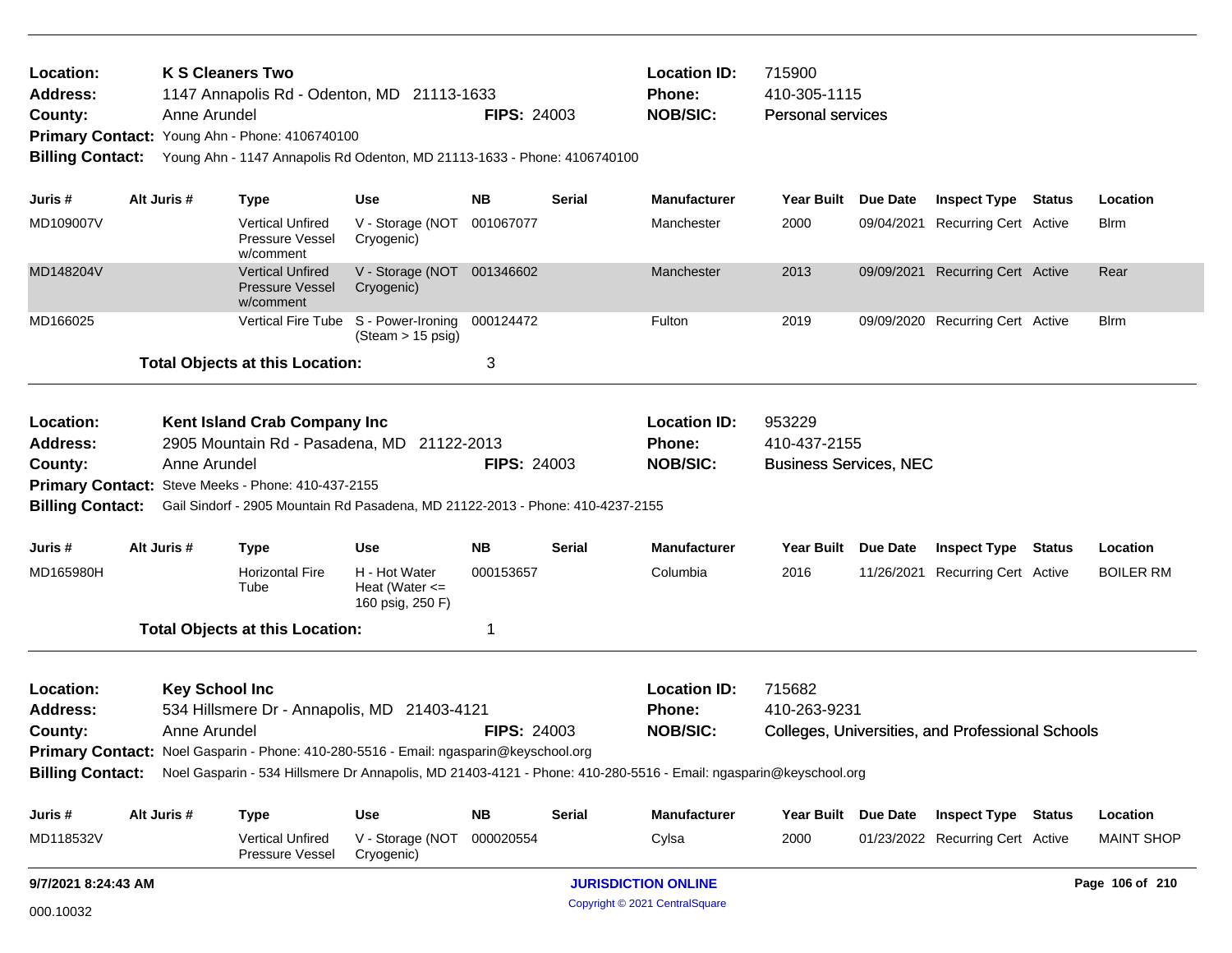| Juris #                 | Alt Juris #  | <b>Type</b>                                                           | <b>Use</b>                                                                   | <b>NB</b>          | <b>Serial</b>                           | <b>Manufacturer</b>                                                                                            | Year Built Due Date |                 | <b>Inspect Type</b>                              | <b>Status</b> | Location            |
|-------------------------|--------------|-----------------------------------------------------------------------|------------------------------------------------------------------------------|--------------------|-----------------------------------------|----------------------------------------------------------------------------------------------------------------|---------------------|-----------------|--------------------------------------------------|---------------|---------------------|
|                         |              | w/comment                                                             |                                                                              |                    |                                         |                                                                                                                |                     |                 |                                                  |               |                     |
| MD129883H               | $\mathbf{1}$ | <b>Water Tube</b><br>Coiled (NOT<br>Flueless Hi<br>Efficiency)        | H - Hot Water<br>Heat (Water $\leq$<br>160 psig, 250 F)                      | 000282925          | E07410032493 Lochinvar                  |                                                                                                                | 2013                |                 | 01/23/2022 Recurring Cert Active                 |               | <b>SCIENCE PENT</b> |
| MD129884H               |              | <b>Water Tube</b><br>Coiled (NOT<br><b>Flueless Hi</b><br>Efficiency) | H - Hot Water<br>Heat (Water $\leq$<br>160 psig, 250 F)                      | 000026897          | LOCH1002689 Lochinvar<br>$\overline{7}$ |                                                                                                                | 2006                |                 | 01/23/2022 Recurring Cert Active                 |               | <b>SCIENCE PENT</b> |
| MD132300H               | <b>B1</b>    | <b>Water Tube</b><br>Coiled (NOT<br><b>Flueless Hi</b><br>Efficiency) | H - Hot Water<br>Heat (Water $\leq$<br>160 psig, 250 F)                      | 000027676          |                                         | Viessman                                                                                                       | 2008                |                 | 01/23/2022 Recurring Cert Active                 |               | <b>BARN ANNEX B</b> |
| MD132301H               | <b>B2</b>    | Water Tube<br>Coiled (NOT<br>Flueless Hi<br>Efficiency)               | H - Hot Water<br>Heat (Water $\leq$<br>160 psig, 250 F)                      | 000028304          |                                         | Viessman                                                                                                       | 2008                |                 | 01/23/2022 Recurring Cert Active                 |               | <b>BARN ANNEX B</b> |
| MD132302H               | <b>B3</b>    | <b>Water Tube</b><br>Coiled (NOT<br><b>Flueless Hi</b><br>Efficiency) | H - Hot Water<br>Heat (Water $\leq$<br>160 psig, 250 F)                      | 000028303          |                                         | Viessman                                                                                                       | 2008                |                 | 01/23/2022 Recurring Cert Active                 |               | <b>BARN ANNEX B</b> |
|                         |              | <b>Total Objects at this Location:</b>                                |                                                                              | $\,6$              |                                         |                                                                                                                |                     |                 |                                                  |               |                     |
| Location:               |              | <b>Keystone Automotive Industries</b>                                 |                                                                              |                    |                                         | <b>Location ID:</b>                                                                                            | 715688              |                 |                                                  |               |                     |
| <b>Address:</b>         |              | 822 Central Ave - Linthicum Heights, MD                               |                                                                              | 21090-1402         |                                         | Phone:                                                                                                         |                     |                 |                                                  |               |                     |
| County:                 | Anne Arundel |                                                                       |                                                                              | <b>FIPS: 24003</b> |                                         | <b>NOB/SIC:</b>                                                                                                |                     |                 | Automotive dealers and gasoline service stations |               |                     |
|                         |              |                                                                       | Primary Contact: Ted Smith - Phone: 443-695-0717 - Email: tsmith@lkqcorp.com |                    |                                         |                                                                                                                |                     |                 |                                                  |               |                     |
| <b>Billing Contact:</b> |              |                                                                       |                                                                              |                    |                                         | Ted Smith - 815 Central Ave Linthicum Heights, MD 21090-1437 - Phone: 443-695-0717 - Email: tsmith@lkqcorp.com |                     |                 |                                                  |               |                     |
|                         |              |                                                                       |                                                                              |                    |                                         |                                                                                                                |                     |                 |                                                  |               |                     |
| Juris #                 | Alt Juris #  | <b>Type</b>                                                           | <b>Use</b>                                                                   | <b>NB</b>          | <b>Serial</b>                           | <b>Manufacturer</b>                                                                                            | <b>Year Built</b>   | <b>Due Date</b> | <b>Inspect Type</b>                              | <b>Status</b> | Location            |
| MD152960H               |              | <b>Horizontal Fire</b><br>Tube                                        | H - Steam Heat<br>(Steam $\le$ 15<br>psig)                                   | 000152997          |                                         | Columbia                                                                                                       | 2015                |                 | 12/11/2019 Recurring Cert Active                 |               | <b>BOILER ROOM</b>  |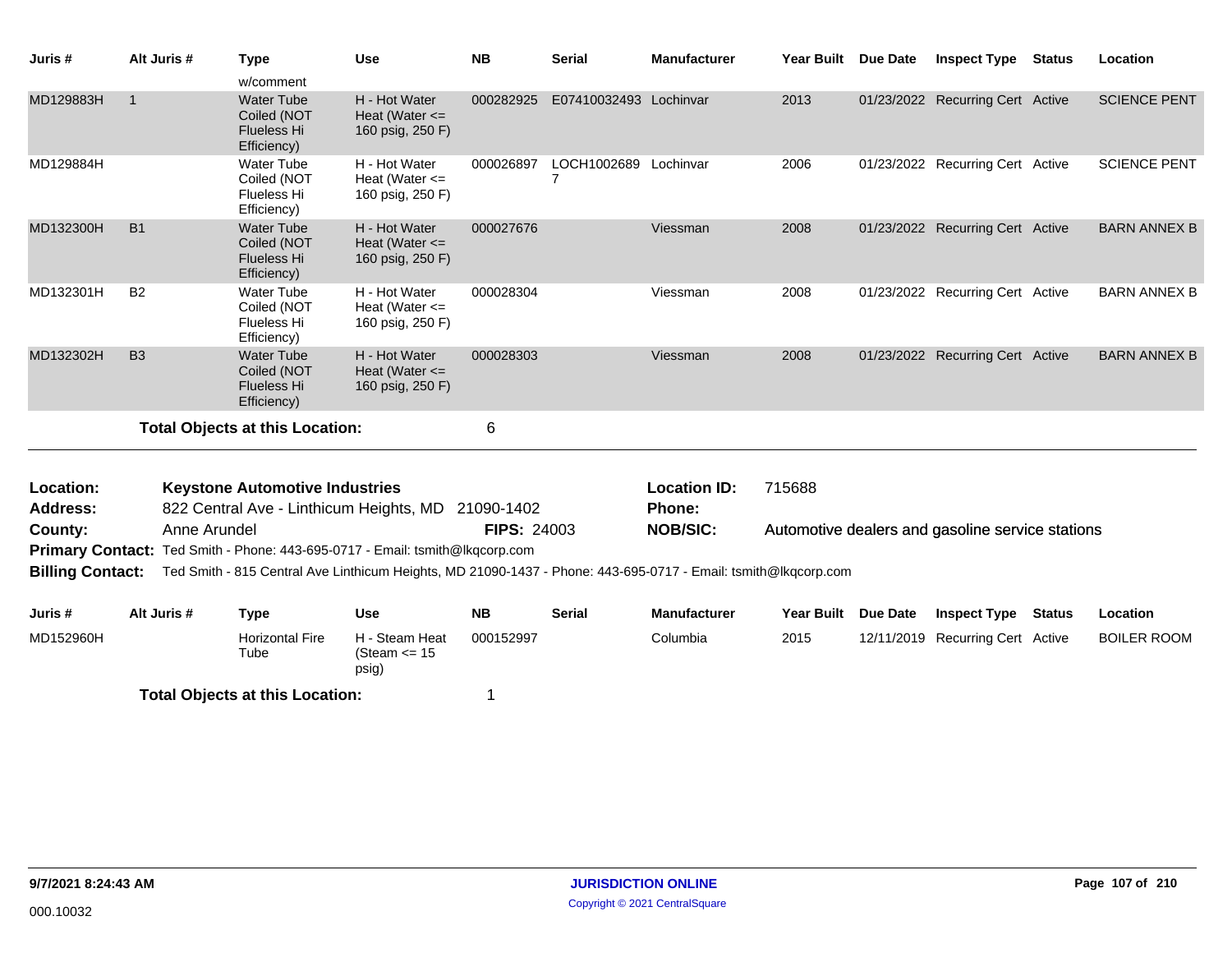| Location:<br><b>Address:</b><br>County:<br><b>Billing Contact:</b> | <b>KFC Baltimore</b><br>Anne Arundel<br>Primary Contact: KFC Baltimore | 5734 Ritchie Hwy - Baltimore, MD 21225-3641                                                                                                                                                                                  |                                                         | <b>FIPS: 24003</b> |               | <b>Location ID:</b><br><b>Phone:</b><br><b>NOB/SIC:</b> | 3631860                                |                                  |        |                    |
|--------------------------------------------------------------------|------------------------------------------------------------------------|------------------------------------------------------------------------------------------------------------------------------------------------------------------------------------------------------------------------------|---------------------------------------------------------|--------------------|---------------|---------------------------------------------------------|----------------------------------------|----------------------------------|--------|--------------------|
| Juris #                                                            | Alt Juris #                                                            | Type                                                                                                                                                                                                                         | <b>Use</b>                                              | <b>NB</b>          | <b>Serial</b> | <b>Manufacturer</b>                                     | Year Built Due Date                    | <b>Inspect Type</b>              | Status | Location           |
| MD159872V                                                          | A995671                                                                | <b>Vertical Unfired</b><br>Pressure Vessel<br>w/comment                                                                                                                                                                      | V - Storage<br>(Cryogenic)                              | 000024050          | IMA93L196     | <b>CHART</b>                                            | 1993                                   | 01/23/2022 External Cert         | Active | Kitchen            |
|                                                                    |                                                                        | <b>Total Objects at this Location:</b>                                                                                                                                                                                       |                                                         | $\mathbf 1$        |               |                                                         |                                        |                                  |        |                    |
| Location:<br><b>Address:</b>                                       |                                                                        | <b>Kiddie Korner Day Care</b><br>131 Midland Rd - Glen Burnie, MD 21060-7170                                                                                                                                                 |                                                         |                    |               | <b>Location ID:</b><br><b>Phone:</b>                    | 715706                                 |                                  |        |                    |
| County:                                                            | Anne Arundel                                                           | Primary Contact: Linda Mortimer - Phone: 410-766-3324                                                                                                                                                                        |                                                         | <b>FIPS: 24003</b> |               | <b>NOB/SIC:</b>                                         | <b>Offices and Clinics of Dentists</b> |                                  |        |                    |
| <b>Billing Contact:</b>                                            |                                                                        | Linda Mortimer - 131 Midland Rd Glen Burnie, MD 21060-7170 - Phone: 410-766-3324                                                                                                                                             |                                                         |                    |               |                                                         |                                        |                                  |        |                    |
| Juris #                                                            | Alt Juris #                                                            | Type                                                                                                                                                                                                                         | Use                                                     | <b>NB</b>          | <b>Serial</b> | Manufacturer                                            | Year Built Due Date                    | <b>Inspect Type Status</b>       |        | Location           |
| MD092670H                                                          |                                                                        | Cast Iron                                                                                                                                                                                                                    | H - Hot Water<br>Heat (Water $\leq$<br>160 psig, 250 F) | <b>CI</b>          | 43052747      | Slant Fin                                               | 1996                                   | 09/20/2020 Recurring Cert Active |        | <b>BOILER ROOM</b> |
|                                                                    |                                                                        | <b>Total Objects at this Location:</b>                                                                                                                                                                                       |                                                         | -1                 |               |                                                         |                                        |                                  |        |                    |
| Location:<br><b>Address:</b>                                       |                                                                        | La Fontaine Bleue Catering (Arc3)<br>7514 Ritchie Hwy - Glen Burnie, MD 21061-3717                                                                                                                                           |                                                         |                    |               | <b>Location ID:</b><br>Phone:                           | 3963288                                |                                  |        |                    |
| County:                                                            | Anne Arundel                                                           |                                                                                                                                                                                                                              |                                                         | <b>FIPS: 24003</b> |               | <b>NOB/SIC:</b>                                         | <b>Eating and Drinking Places</b>      |                                  |        |                    |
| <b>Billing Contact:</b>                                            |                                                                        | Primary Contact: Charlie Patterson - Phone: 804-644-4521 - Email: charlie.patterson@arc3gases.com<br>Charlie Patterson - PO Box 26269 Richmond, VA 23260-6269 - Phone: 804-644-4521 - Email: charlie.patterson@arc3gases.com |                                                         |                    |               |                                                         |                                        |                                  |        |                    |
| Juris #                                                            | Alt Juris #                                                            | Type                                                                                                                                                                                                                         | <b>Use</b>                                              | <b>NB</b>          | <b>Serial</b> | <b>Manufacturer</b>                                     | Year Built Due Date                    | <b>Inspect Type</b>              | Status | Location           |
| MD164420V                                                          |                                                                        | <b>Vertical Unfired</b><br>Pressure Vessel<br>w/comment                                                                                                                                                                      | V - Storage<br>(Cryogenic)                              | 000230426          |               | <b>CHART</b>                                            | 2012                                   | 07/10/2023 Recurring Cert Active |        | Store Room         |
|                                                                    |                                                                        | <b>Total Objects at this Location:</b>                                                                                                                                                                                       |                                                         | -1                 |               |                                                         |                                        |                                  |        |                    |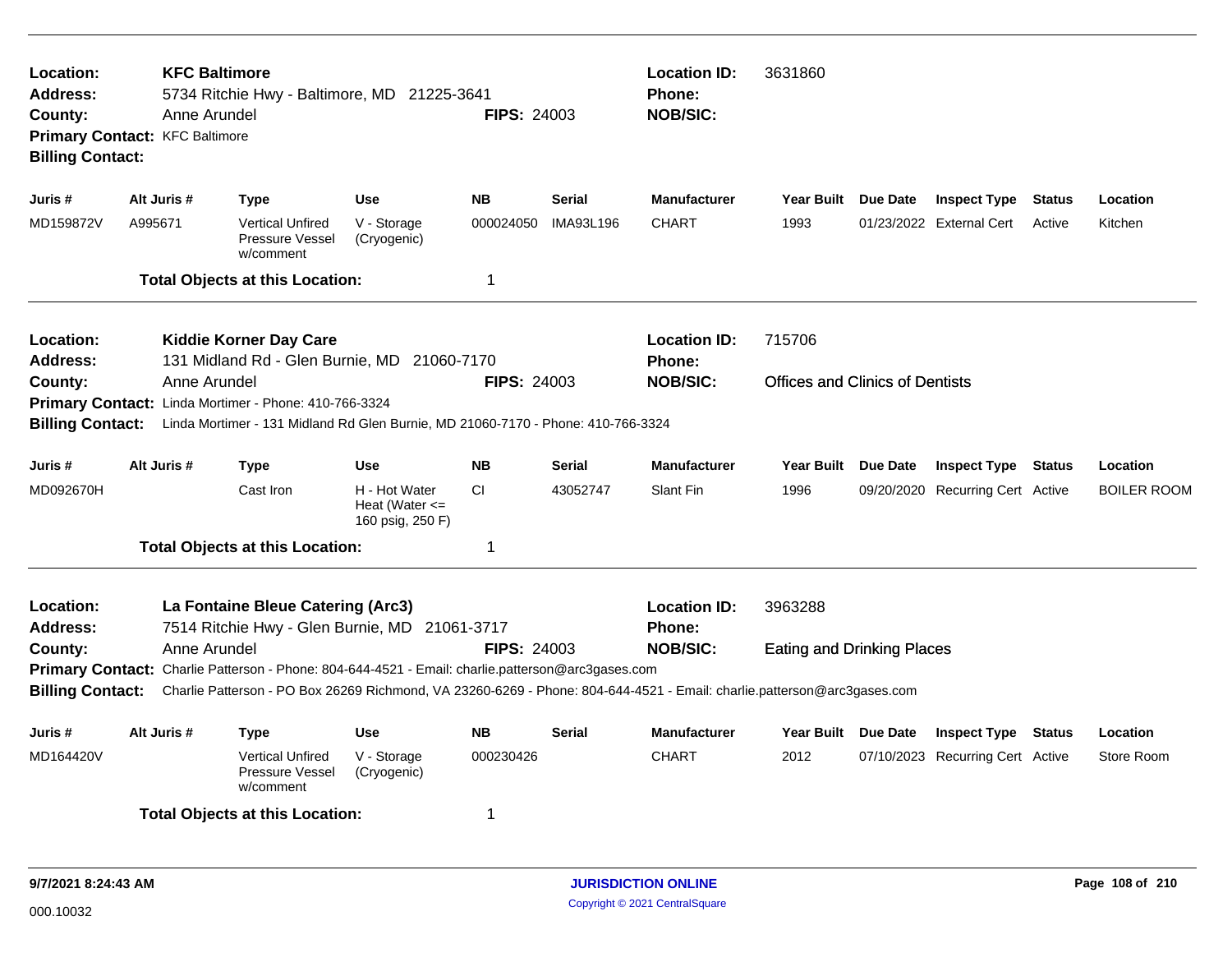| Location:<br>Address:                                                                                                    |                                                                                                           | La Posta Pizzeria (Arc3)<br>513 Baltimore Annapolis Blvd - Severna Park, MD 21146-3809            |                            |                    |                 | <b>Location ID:</b><br>3963469<br><b>Phone:</b>                                                                                                 |                                   |  |                                  |  |            |  |
|--------------------------------------------------------------------------------------------------------------------------|-----------------------------------------------------------------------------------------------------------|---------------------------------------------------------------------------------------------------|----------------------------|--------------------|-----------------|-------------------------------------------------------------------------------------------------------------------------------------------------|-----------------------------------|--|----------------------------------|--|------------|--|
| County:                                                                                                                  | Anne Arundel                                                                                              |                                                                                                   |                            | <b>FIPS: 24003</b> |                 | <b>NOB/SIC:</b>                                                                                                                                 | <b>Eating and Drinking Places</b> |  |                                  |  |            |  |
|                                                                                                                          |                                                                                                           | Primary Contact: Charlie Patterson - Phone: 804-644-4521 - Email: charlie.patterson@arc3gases.com |                            |                    |                 |                                                                                                                                                 |                                   |  |                                  |  |            |  |
| <b>Billing Contact:</b>                                                                                                  |                                                                                                           |                                                                                                   |                            |                    |                 | Charlie Patterson - PO Box 26269 Richmond, VA 23260-6269 - Phone: 804-644-4521 - Email: charlie.patterson@arc3gases.com                         |                                   |  |                                  |  |            |  |
|                                                                                                                          |                                                                                                           |                                                                                                   |                            |                    |                 |                                                                                                                                                 |                                   |  |                                  |  |            |  |
| Juris #                                                                                                                  | Alt Juris #                                                                                               | <b>Type</b>                                                                                       | <b>Use</b>                 | <b>NB</b>          | <b>Serial</b>   | <b>Manufacturer</b>                                                                                                                             | Year Built Due Date<br>2016       |  | <b>Inspect Type Status</b>       |  | Location   |  |
| MD164615V                                                                                                                |                                                                                                           | <b>Vertical Unfired</b><br>Pressure Vessel<br>w/comment                                           | V - Storage<br>(Cryogenic) | 000288982          |                 | <b>CHART</b>                                                                                                                                    |                                   |  | 07/10/2023 Recurring Cert Active |  | Outside    |  |
|                                                                                                                          |                                                                                                           | <b>Total Objects at this Location:</b>                                                            |                            | $\mathbf 1$        |                 |                                                                                                                                                 |                                   |  |                                  |  |            |  |
| Location:                                                                                                                |                                                                                                           | La Tolteca (Arc3)                                                                                 |                            |                    |                 | <b>Location ID:</b>                                                                                                                             | 4078407                           |  |                                  |  |            |  |
| <b>Address:</b>                                                                                                          |                                                                                                           | 1673 Crofton Ctr - Crofton, MD 21114-1318                                                         |                            |                    |                 | Phone:                                                                                                                                          |                                   |  |                                  |  |            |  |
| County:                                                                                                                  | Anne Arundel                                                                                              |                                                                                                   |                            | <b>FIPS: 24003</b> | <b>NOB/SIC:</b> |                                                                                                                                                 |                                   |  |                                  |  |            |  |
|                                                                                                                          |                                                                                                           | Primary Contact: Charlie Patterson - Phone: 804-644-4521 - Email: charlie.patterson@arc3gases.com |                            |                    |                 |                                                                                                                                                 |                                   |  |                                  |  |            |  |
| <b>Billing Contact:</b>                                                                                                  |                                                                                                           |                                                                                                   |                            |                    |                 | Charlie Patterson - PO Box 26269 Richmond, VA 23260-6269 - Phone: 804-644-4521 - Email: charlie.patterson@arc3gases.com                         |                                   |  |                                  |  |            |  |
| Alt Juris #<br><b>NB</b><br><b>Serial</b><br><b>Manufacturer</b><br>Year Built Due Date<br>Juris #<br><b>Use</b><br>Type |                                                                                                           |                                                                                                   |                            |                    |                 |                                                                                                                                                 | <b>Inspect Type Status</b>        |  | Location                         |  |            |  |
| <b>NEW</b>                                                                                                               |                                                                                                           | <b>Vertical Unfired</b><br>Pressure Vessel<br>w/comment                                           | V - Storage<br>(Cryogenic) | 000116550          |                 | MVE Inc                                                                                                                                         | 2000                              |  | 06/22/2023 Recurring Cert Active |  | Store Room |  |
|                                                                                                                          |                                                                                                           | <b>Total Objects at this Location:</b>                                                            |                            | $\mathbf 1$        |                 |                                                                                                                                                 |                                   |  |                                  |  |            |  |
| Location:                                                                                                                |                                                                                                           | Ledo Pizza (Roberts Oxygen)                                                                       |                            |                    |                 | <b>Location ID:</b>                                                                                                                             | 4082317                           |  |                                  |  |            |  |
| <b>Address:</b>                                                                                                          |                                                                                                           | 31 Magothy Beach Rd - Pasadena, MD 21122-4423                                                     |                            |                    |                 | <b>Phone:</b>                                                                                                                                   |                                   |  |                                  |  |            |  |
| County:                                                                                                                  | Anne Arundel                                                                                              |                                                                                                   |                            | <b>FIPS: 24003</b> |                 | <b>NOB/SIC:</b>                                                                                                                                 | <b>Eating and Drinking Places</b> |  |                                  |  |            |  |
|                                                                                                                          |                                                                                                           |                                                                                                   |                            |                    |                 | Primary Contact: Roberts Oxygen Company (MD) - Phone: 240-493-8405 - Cell: 301-252-0742 - Email: DFranovich@RobertsOxygen.com                   |                                   |  |                                  |  |            |  |
| <b>Billing Contact:</b>                                                                                                  |                                                                                                           |                                                                                                   |                            |                    |                 | Bulk Tank Service Dept. - PO Box 5507 Rockville, MD 20855-0507 - Phone: 240-493-8405 - Cell: 301-252-0742 - Email: DFranovich@RobertsOxygen.com |                                   |  |                                  |  |            |  |
| Juris #                                                                                                                  | Alt Juris #                                                                                               | Type                                                                                              | <b>Use</b>                 | <b>NB</b>          | <b>Serial</b>   | <b>Manufacturer</b>                                                                                                                             | Year Built Due Date               |  | <b>Inspect Type Status</b>       |  | Location   |  |
| MD170502V                                                                                                                | <b>Vertical Unfired</b><br>V - Storage<br>000005517<br><b>Pressure Vessel</b><br>(Cryogenic)<br>w/comment |                                                                                                   |                            | Taylor-Wharton     | 1989            |                                                                                                                                                 | 07/28/2023 Recurring Cert Active  |  | Outside                          |  |            |  |
|                                                                                                                          |                                                                                                           | <b>Total Objects at this Location:</b>                                                            |                            |                    |                 |                                                                                                                                                 |                                   |  |                                  |  |            |  |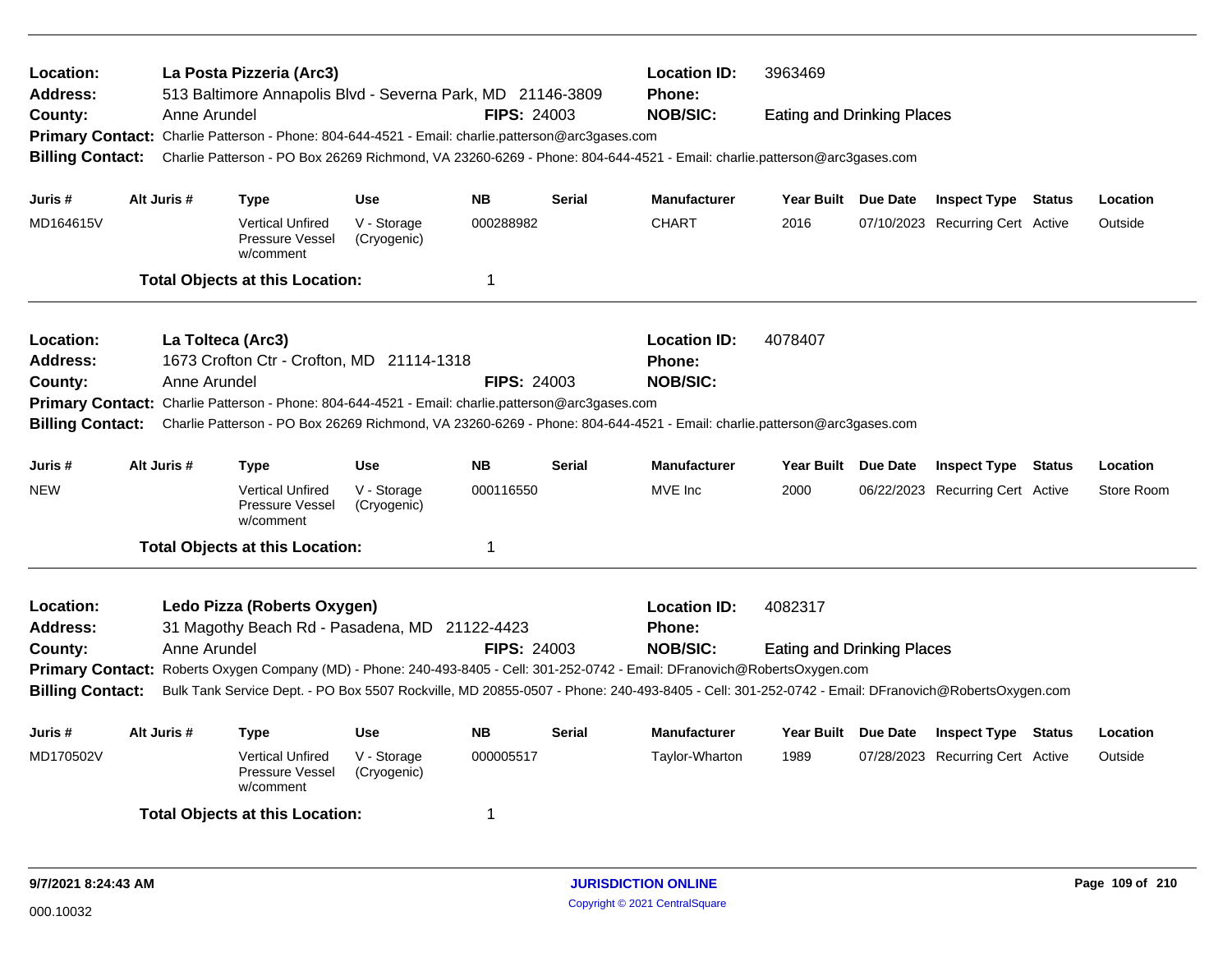| Location:<br><b>Address:</b> |             | <b>Location ID:</b><br>Ledo's Pizza (Arc3)<br>3956955<br>2657-A Old Annapolis Rd - Hanover, MD 21076<br><b>Phone:</b> |                                                                    |                                                                                                   |                    |               |                                                                                                                         |                                                                                                                                                                                                |  |                                  |        |                     |
|------------------------------|-------------|-----------------------------------------------------------------------------------------------------------------------|--------------------------------------------------------------------|---------------------------------------------------------------------------------------------------|--------------------|---------------|-------------------------------------------------------------------------------------------------------------------------|------------------------------------------------------------------------------------------------------------------------------------------------------------------------------------------------|--|----------------------------------|--------|---------------------|
| County:                      |             | Anne Arundel                                                                                                          |                                                                    |                                                                                                   | <b>FIPS: 24003</b> |               | <b>NOB/SIC:</b>                                                                                                         | <b>Eating and Drinking Places</b>                                                                                                                                                              |  |                                  |        |                     |
|                              |             |                                                                                                                       |                                                                    | Primary Contact: Charlie Patterson - Phone: 804-644-4521 - Email: charlie.patterson@arc3gases.com |                    |               |                                                                                                                         |                                                                                                                                                                                                |  |                                  |        |                     |
| <b>Billing Contact:</b>      |             |                                                                                                                       |                                                                    |                                                                                                   |                    |               | Charlie Patterson - PO Box 26269 Richmond, VA 23260-6269 - Phone: 804-644-4521 - Email: charlie.patterson@arc3gases.com |                                                                                                                                                                                                |  |                                  |        |                     |
| Juris #                      | Alt Juris # |                                                                                                                       | <b>Type</b>                                                        | <b>Use</b>                                                                                        | <b>NB</b>          | <b>Serial</b> | <b>Manufacturer</b>                                                                                                     | Year Built Due Date                                                                                                                                                                            |  | <b>Inspect Type Status</b>       |        | Location            |
| MD164189V                    |             |                                                                                                                       | <b>Vertical Unfired</b><br>Pressure Vessel<br>w/comment            | V - Storage<br>(Cryogenic)                                                                        | 00138829           |               | <b>CHART</b>                                                                                                            | 2002                                                                                                                                                                                           |  |                                  |        | <b>Outside Rear</b> |
|                              |             |                                                                                                                       | <b>Total Objects at this Location:</b>                             |                                                                                                   | $\mathbf 1$        |               |                                                                                                                         |                                                                                                                                                                                                |  |                                  |        |                     |
| Location:                    |             | <b>Lee Airport</b>                                                                                                    |                                                                    |                                                                                                   |                    |               | <b>Location ID:</b>                                                                                                     |                                                                                                                                                                                                |  |                                  |        |                     |
| Address:                     |             |                                                                                                                       |                                                                    | 3090 Solomons Island Rd - Edgewater, MD 21037-1402                                                |                    |               | Phone:                                                                                                                  | 06/13/2023 Recurring Cert Active<br>716407<br>410-956-4129<br><b>Transportation equipment</b><br>Year Built Due Date<br><b>Inspect Type Status</b><br>2000<br>08/11/2023 Recurring Cert Active |  |                                  |        |                     |
| County:                      |             | Anne Arundel                                                                                                          |                                                                    |                                                                                                   | <b>FIPS: 24003</b> |               | <b>NOB/SIC:</b>                                                                                                         |                                                                                                                                                                                                |  |                                  |        |                     |
| <b>Primary Contact:</b>      |             |                                                                                                                       | Lawrence Donaldson - Phone: 410-956-4129                           |                                                                                                   |                    |               |                                                                                                                         |                                                                                                                                                                                                |  |                                  |        |                     |
| <b>Billing Contact:</b>      |             |                                                                                                                       |                                                                    |                                                                                                   |                    |               | Lawrence Donaldson - 3090 Solomons Island Rd Edgewater, MD 21037-1402 - Phone: 410-956-4129                             |                                                                                                                                                                                                |  |                                  |        |                     |
|                              |             |                                                                                                                       |                                                                    |                                                                                                   |                    |               |                                                                                                                         |                                                                                                                                                                                                |  |                                  |        |                     |
| Juris #                      | Alt Juris # |                                                                                                                       | <b>Type</b>                                                        | <b>Use</b>                                                                                        | <b>NB</b>          | <b>Serial</b> | <b>Manufacturer</b>                                                                                                     |                                                                                                                                                                                                |  |                                  |        | Location            |
| MD107344V                    |             |                                                                                                                       | Pressure Vessel<br>w/comment                                       | Horizontal Unfired V - Storage (NOT<br>Cryogenic)                                                 | 000026711          |               | <b>Brunner</b>                                                                                                          |                                                                                                                                                                                                |  |                                  |        | <b>Outside Shop</b> |
|                              |             |                                                                                                                       | <b>Total Objects at this Location:</b>                             |                                                                                                   | $\mathbf 1$        |               |                                                                                                                         |                                                                                                                                                                                                |  |                                  |        |                     |
| Location:<br><b>Address:</b> |             |                                                                                                                       | <b>Lemongrass (Arc3)</b><br>169 West St - Annapolis, MD 21401-2822 |                                                                                                   |                    |               | <b>Location ID:</b><br>Phone:                                                                                           | 3965217                                                                                                                                                                                        |  |                                  |        |                     |
| County:                      |             | Anne Arundel                                                                                                          |                                                                    |                                                                                                   | <b>FIPS: 24003</b> |               | <b>NOB/SIC:</b>                                                                                                         | <b>Eating and Drinking Places</b>                                                                                                                                                              |  |                                  |        |                     |
|                              |             |                                                                                                                       |                                                                    | Primary Contact: Charlie Patterson - Phone: 804-644-4521 - Email: charlie.patterson@arc3gases.com |                    |               |                                                                                                                         |                                                                                                                                                                                                |  |                                  |        |                     |
| <b>Billing Contact:</b>      |             |                                                                                                                       |                                                                    |                                                                                                   |                    |               | Charlie Patterson - PO Box 26269 Richmond, VA 23260-6269 - Phone: 804-644-4521 - Email: charlie.patterson@arc3gases.com |                                                                                                                                                                                                |  |                                  |        |                     |
| Juris #                      | Alt Juris # |                                                                                                                       | Type                                                               | <b>Use</b>                                                                                        | <b>NB</b>          | <b>Serial</b> | <b>Manufacturer</b>                                                                                                     | Year Built Due Date                                                                                                                                                                            |  | <b>Inspect Type</b>              | Status | Location            |
| MD165907V                    |             |                                                                                                                       | <b>Vertical Unfired</b><br>Pressure Vessel<br>w/comment            | V - Storage<br>(Cryogenic)                                                                        | 000159956          |               | <b>CHART</b>                                                                                                            | 2005                                                                                                                                                                                           |  | 07/29/2023 Recurring Cert Active |        | <b>Basement</b>     |
|                              |             |                                                                                                                       | <b>Total Objects at this Location:</b>                             |                                                                                                   | -1                 |               |                                                                                                                         |                                                                                                                                                                                                |  |                                  |        |                     |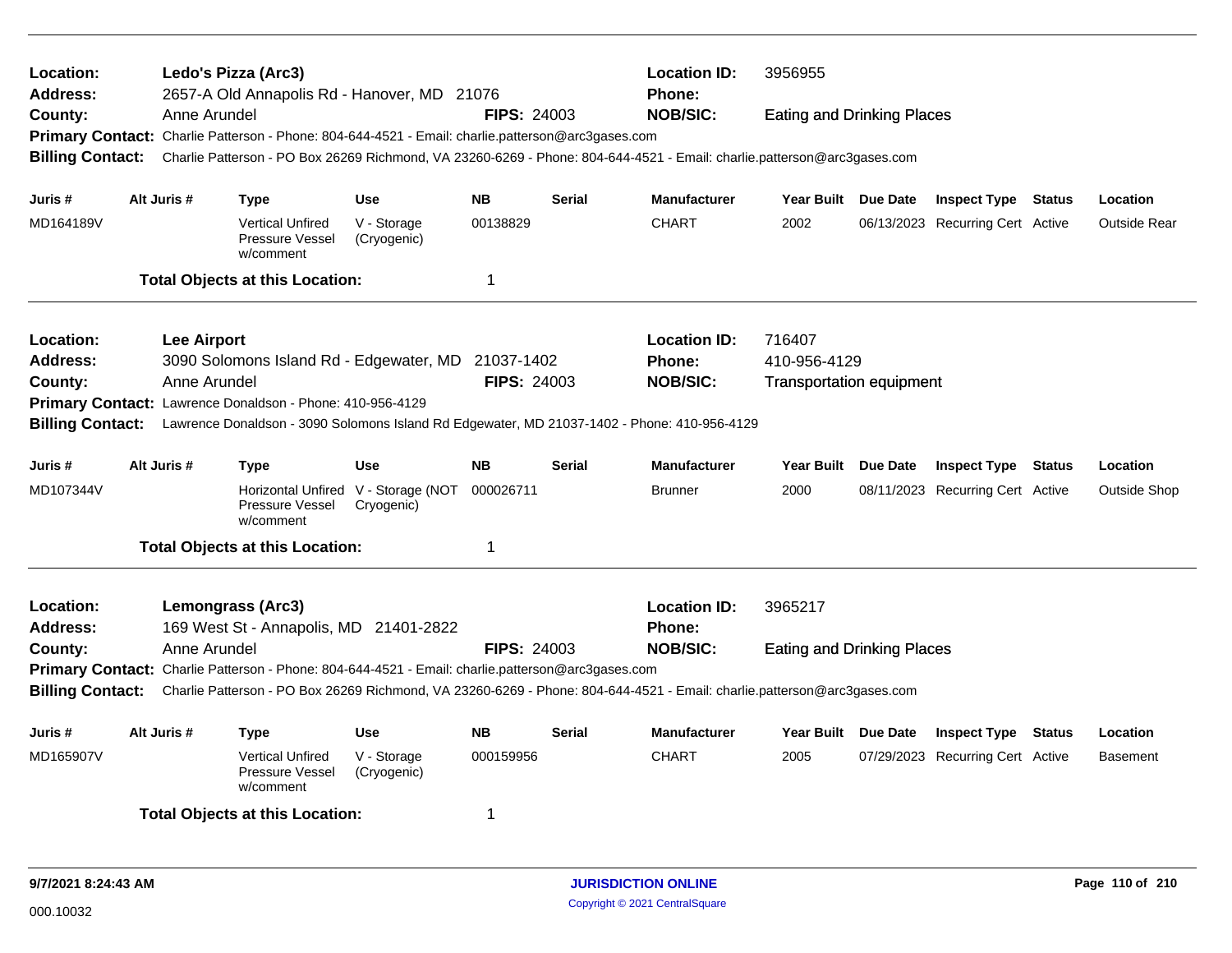| Location:<br>Address:        |                                                | <b>Location ID:</b><br>3963626<br><b>Lemongrass Too (Arc3)</b><br>2625 Housley Rd Ste A - Annapolis, MD 21401-7021<br><b>Phone:</b><br><b>NOB/SIC:</b><br>Anne Arundel<br><b>FIPS: 24003</b><br><b>Eating and Drinking Places</b> |                                                                                                   |                                                           |                    |               |                                                                                                                         |                                   |  |                                                                                                                                                                                                                                                                                                                          |  |          |  |  |  |
|------------------------------|------------------------------------------------|-----------------------------------------------------------------------------------------------------------------------------------------------------------------------------------------------------------------------------------|---------------------------------------------------------------------------------------------------|-----------------------------------------------------------|--------------------|---------------|-------------------------------------------------------------------------------------------------------------------------|-----------------------------------|--|--------------------------------------------------------------------------------------------------------------------------------------------------------------------------------------------------------------------------------------------------------------------------------------------------------------------------|--|----------|--|--|--|
| County:                      |                                                |                                                                                                                                                                                                                                   |                                                                                                   |                                                           |                    |               |                                                                                                                         |                                   |  |                                                                                                                                                                                                                                                                                                                          |  |          |  |  |  |
|                              |                                                |                                                                                                                                                                                                                                   | Primary Contact: Charlie Patterson - Phone: 804-644-4521 - Email: charlie.patterson@arc3gases.com |                                                           |                    |               |                                                                                                                         |                                   |  |                                                                                                                                                                                                                                                                                                                          |  |          |  |  |  |
| <b>Billing Contact:</b>      |                                                |                                                                                                                                                                                                                                   |                                                                                                   |                                                           |                    |               | Charlie Patterson - PO Box 26269 Richmond, VA 23260-6269 - Phone: 804-644-4521 - Email: charlie.patterson@arc3gases.com |                                   |  |                                                                                                                                                                                                                                                                                                                          |  |          |  |  |  |
| Juris #                      |                                                | Alt Juris #                                                                                                                                                                                                                       | <b>Type</b>                                                                                       | Use                                                       | <b>NB</b>          | <b>Serial</b> | <b>Manufacturer</b>                                                                                                     | Year Built Due Date               |  |                                                                                                                                                                                                                                                                                                                          |  | Location |  |  |  |
| MD165062V                    |                                                |                                                                                                                                                                                                                                   | <b>Vertical Unfired</b><br>Pressure Vessel<br>w/comment                                           | V - Storage<br>(Cryogenic)                                | 000166070          |               | <b>CHART</b>                                                                                                            | 2005                              |  |                                                                                                                                                                                                                                                                                                                          |  | Outside  |  |  |  |
|                              |                                                |                                                                                                                                                                                                                                   | <b>Total Objects at this Location:</b>                                                            |                                                           | -1                 |               |                                                                                                                         |                                   |  |                                                                                                                                                                                                                                                                                                                          |  |          |  |  |  |
|                              |                                                |                                                                                                                                                                                                                                   |                                                                                                   |                                                           |                    |               |                                                                                                                         |                                   |  |                                                                                                                                                                                                                                                                                                                          |  |          |  |  |  |
| Location:<br><b>Address:</b> |                                                |                                                                                                                                                                                                                                   | Lima's Chicken (Arc3)<br>2641 Annapolis Rd - Hanover, MD 21076-1262                               |                                                           |                    |               | <b>Location ID:</b><br><b>Phone:</b>                                                                                    | 3956952                           |  | <b>Inspect Type Status</b><br>07/11/2023 Recurring Cert Active<br><b>Inspect Type</b><br>Location<br>Status<br>06/13/2023 Recurring Cert Active<br>Outside<br><b>Inspect Type Status</b><br>Location<br>01/05/2021 Recurring Cert Active<br>Mechanical<br>Room<br>01/05/2021 Recurring Cert Active<br>Mechanical<br>Room |  |          |  |  |  |
| County:                      |                                                | Anne Arundel                                                                                                                                                                                                                      |                                                                                                   |                                                           | <b>FIPS: 24003</b> |               | <b>NOB/SIC:</b>                                                                                                         | <b>Eating and Drinking Places</b> |  |                                                                                                                                                                                                                                                                                                                          |  |          |  |  |  |
|                              |                                                |                                                                                                                                                                                                                                   | Primary Contact: Charlie Patterson - Phone: 804-644-4521 - Email: charlie.patterson@arc3gases.com |                                                           |                    |               |                                                                                                                         |                                   |  |                                                                                                                                                                                                                                                                                                                          |  |          |  |  |  |
| <b>Billing Contact:</b>      |                                                |                                                                                                                                                                                                                                   |                                                                                                   |                                                           |                    |               | Charlie Patterson - PO Box 26269 Richmond, VA 23260-6269 - Phone: 804-644-4521 - Email: charlie.patterson@arc3gases.com |                                   |  |                                                                                                                                                                                                                                                                                                                          |  |          |  |  |  |
| Juris #                      | Alt Juris #<br><b>NB</b><br>Use<br><b>Type</b> |                                                                                                                                                                                                                                   |                                                                                                   |                                                           |                    | <b>Serial</b> | <b>Manufacturer</b>                                                                                                     | Year Built Due Date               |  |                                                                                                                                                                                                                                                                                                                          |  |          |  |  |  |
| MD164191V                    |                                                |                                                                                                                                                                                                                                   | <b>Vertical Unfired</b><br>Pressure Vessel<br>w/comment                                           | V - Storage<br>(Cryogenic)                                | 000118693          |               | MVE Inc                                                                                                                 | 2000                              |  |                                                                                                                                                                                                                                                                                                                          |  |          |  |  |  |
|                              |                                                |                                                                                                                                                                                                                                   | <b>Total Objects at this Location:</b>                                                            |                                                           | -1                 |               |                                                                                                                         |                                   |  |                                                                                                                                                                                                                                                                                                                          |  |          |  |  |  |
| Location:                    |                                                | <b>Live! Lofts</b>                                                                                                                                                                                                                |                                                                                                   |                                                           |                    |               | <b>Location ID:</b>                                                                                                     | 2443135                           |  |                                                                                                                                                                                                                                                                                                                          |  |          |  |  |  |
| <b>Address:</b>              |                                                |                                                                                                                                                                                                                                   | 7491 New Ridge Rd - Hanover, MD 21076-3159                                                        |                                                           |                    |               | Phone:                                                                                                                  | 410-878-7200                      |  |                                                                                                                                                                                                                                                                                                                          |  |          |  |  |  |
| County:                      |                                                | Anne Arundel                                                                                                                                                                                                                      |                                                                                                   |                                                           | <b>FIPS: 24003</b> |               | <b>NOB/SIC:</b>                                                                                                         | <b>Hotels and Motels</b>          |  |                                                                                                                                                                                                                                                                                                                          |  |          |  |  |  |
|                              |                                                |                                                                                                                                                                                                                                   | Primary Contact: Gary Tharaldson - Phone: 701-271-2700/701-271-2709                               |                                                           |                    |               |                                                                                                                         |                                   |  |                                                                                                                                                                                                                                                                                                                          |  |          |  |  |  |
| <b>Billing Contact:</b>      |                                                |                                                                                                                                                                                                                                   | Gary Tharaldson - 4520 36th Ave S Fargo, ND 58104-5211 - Phone: 701-271-2700/701-271-2709         |                                                           |                    |               |                                                                                                                         |                                   |  |                                                                                                                                                                                                                                                                                                                          |  |          |  |  |  |
| Juris #                      |                                                | Alt Juris #                                                                                                                                                                                                                       | <b>Type</b>                                                                                       | Use                                                       | <b>NB</b>          | <b>Serial</b> | <b>Manufacturer</b>                                                                                                     | Year Built Due Date               |  |                                                                                                                                                                                                                                                                                                                          |  |          |  |  |  |
| MD132042H                    | $\overline{1}$                                 |                                                                                                                                                                                                                                   | Water Heater<br>(HLW)                                                                             | H - Hot Water<br>Supply (Water <=<br>160 psig, 210 F)     | 000212100          |               | Lochinvar                                                                                                               | 2009                              |  |                                                                                                                                                                                                                                                                                                                          |  |          |  |  |  |
| MD132043H                    | $\overline{2}$                                 |                                                                                                                                                                                                                                   | <b>Water Heater</b><br>(HLW)                                                                      | H - Hot Water<br>Supply (Water $\leq$<br>160 psig, 210 F) | 000212102          |               | Lochinvar                                                                                                               | 2009                              |  |                                                                                                                                                                                                                                                                                                                          |  |          |  |  |  |
|                              |                                                |                                                                                                                                                                                                                                   |                                                                                                   |                                                           |                    |               |                                                                                                                         |                                   |  |                                                                                                                                                                                                                                                                                                                          |  |          |  |  |  |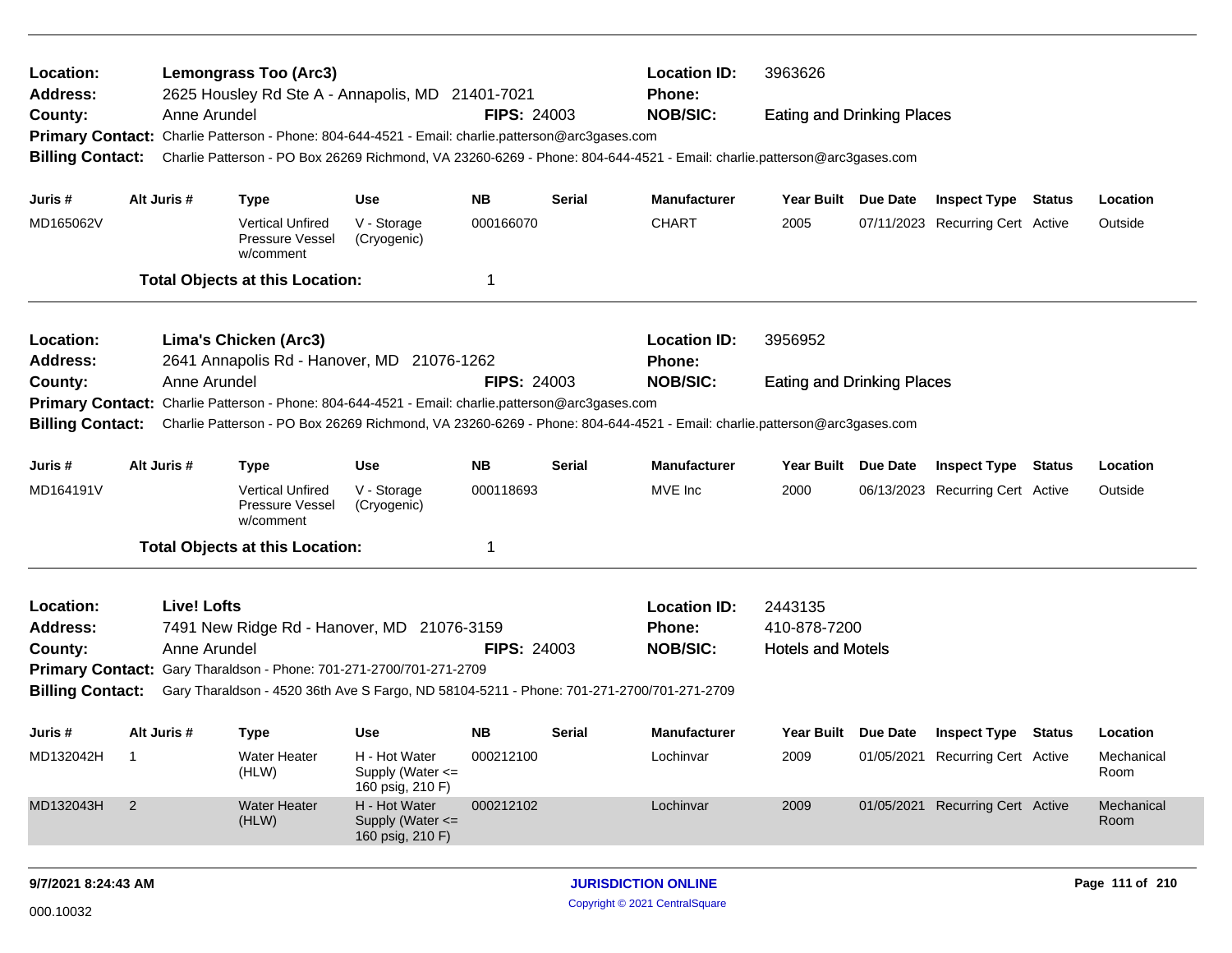| Juris #                 | Alt Juris #  | <b>Type</b>                                                          | Use                                                   | <b>NB</b>          | <b>Serial</b> | <b>Manufacturer</b>                                                                                                                              | Year Built Due Date         |                 | <b>Inspect Type Status</b>                  |        | Location           |
|-------------------------|--------------|----------------------------------------------------------------------|-------------------------------------------------------|--------------------|---------------|--------------------------------------------------------------------------------------------------------------------------------------------------|-----------------------------|-----------------|---------------------------------------------|--------|--------------------|
| MD132044H               | 3            | <b>Water Heater</b><br>(HLW)                                         | H - Hot Water<br>Supply (Water <=<br>160 psig, 210 F) | 000212101          |               | Lochinvar                                                                                                                                        | 2009                        |                 | 01/05/2021 Recurring Cert Active            |        | Mechanical<br>Room |
|                         |              | <b>Total Objects at this Location:</b>                               |                                                       | 3                  |               |                                                                                                                                                  |                             |                 |                                             |        |                    |
| Location:               |              | <b>Lopez Auto Service</b>                                            |                                                       |                    |               | <b>Location ID:</b>                                                                                                                              | 704645                      |                 |                                             |        |                    |
| <b>Address:</b>         |              | 6013 Ritchie Hwy - Brooklyn, MD 21225-3921                           |                                                       |                    |               | Phone:                                                                                                                                           | 443-469-6976                |                 |                                             |        |                    |
| County:                 | Anne Arundel |                                                                      |                                                       | <b>FIPS: 24003</b> |               | <b>NOB/SIC:</b>                                                                                                                                  |                             |                 | <b>Automotive Transmission Repair Shops</b> |        |                    |
|                         |              | Primary Contact: Sam - Phone: 410-960-2789                           |                                                       |                    |               |                                                                                                                                                  |                             |                 |                                             |        |                    |
| <b>Billing Contact:</b> |              | Sam - 6013 Ritchie Hwy Brooklyn, MD 21225-3921 - Phone: 410-960-2789 |                                                       |                    |               |                                                                                                                                                  |                             |                 |                                             |        |                    |
| Juris #                 | Alt Juris #  | <b>Type</b>                                                          | <b>Use</b>                                            | <b>NB</b>          | Serial        | <b>Manufacturer</b>                                                                                                                              | <b>Year Built</b>           | <b>Due Date</b> | <b>Inspect Type</b>                         | Status | Location           |
| MD150979V               |              | <b>Vertical Unfired</b><br>Pressure Vessel<br>w/comment              | V - Storage (NOT<br>Cryogenic)                        | 000145823          |               | Manchester                                                                                                                                       | 2001                        |                 | 05/06/2019 Recurring Cert Active            |        | shop               |
|                         |              | <b>Total Objects at this Location:</b>                               |                                                       | -1                 |               |                                                                                                                                                  |                             |                 |                                             |        |                    |
| Location:               |              | <b>LSG Sky Chefs</b>                                                 |                                                       |                    |               | <b>Location ID:</b>                                                                                                                              | 717492                      |                 |                                             |        |                    |
| <b>Address:</b>         |              | 776 Elkridge Landing Rd - Linthicum, MD 21090-2905                   |                                                       |                    |               | <b>Phone:</b>                                                                                                                                    | 410-412-3506                |                 |                                             |        |                    |
| County:                 | Anne Arundel |                                                                      |                                                       | <b>FIPS: 24003</b> |               | <b>NOB/SIC:</b>                                                                                                                                  | <b>Air Courier Services</b> |                 |                                             |        |                    |
|                         |              |                                                                      |                                                       |                    |               | Primary Contact: David Thomas - Phone: 410-412-3530 - Cell: 517-428-9231 - Email: david.thomas@lsgskyChefs.com                                   |                             |                 |                                             |        |                    |
| <b>Billing Contact:</b> |              |                                                                      |                                                       |                    |               | David Thomas - 776 Elkridge Landing Rd Linthicum, MD 21090-2905 - Phone: 410-412-3530 - Cell: 517-428-9231 - Email: david.thomas@lsgskyChefs.com |                             |                 |                                             |        |                    |
| Juris #                 | Alt Juris #  | <b>Type</b>                                                          | <b>Use</b>                                            | <b>NB</b>          | <b>Serial</b> | <b>Manufacturer</b>                                                                                                                              | Year Built Due Date         |                 | <b>Inspect Type Status</b>                  |        | Location           |
| MD084704V               |              | Pressure Vessel<br>w/comment                                         | Horizontal Unfired V - Storage (NOT<br>Cryogenic)     | 000148195          |               | lamco                                                                                                                                            | 1988                        |                 | 08/21/2021 Recurring Cert Active            |        | Boiler room        |
| MD133590H               | 2            | <b>Horizontal Fire</b><br>Tube                                       | H - Heating-<br>Cooking (Steam<br>$\le$ 15 psig)      | 000011596          |               | <b>Cleaver Brooks</b>                                                                                                                            | 2008                        |                 | 08/26/2021 Recurring Cert Active            |        | <b>Boiler Room</b> |
| MD137826H               | $\mathbf 1$  | <b>Horizontal Fire</b><br>Tube                                       | H - Heating-<br>Cooking (Steam<br>$= 15$ psig)        | 000012428          |               | <b>Cleaver Brooks</b>                                                                                                                            | 2008                        |                 | 08/26/2021 Recurring Cert Active            |        | <b>Boiler Room</b> |
|                         |              | <b>Total Objects at this Location:</b>                               |                                                       | 3                  |               |                                                                                                                                                  |                             |                 |                                             |        |                    |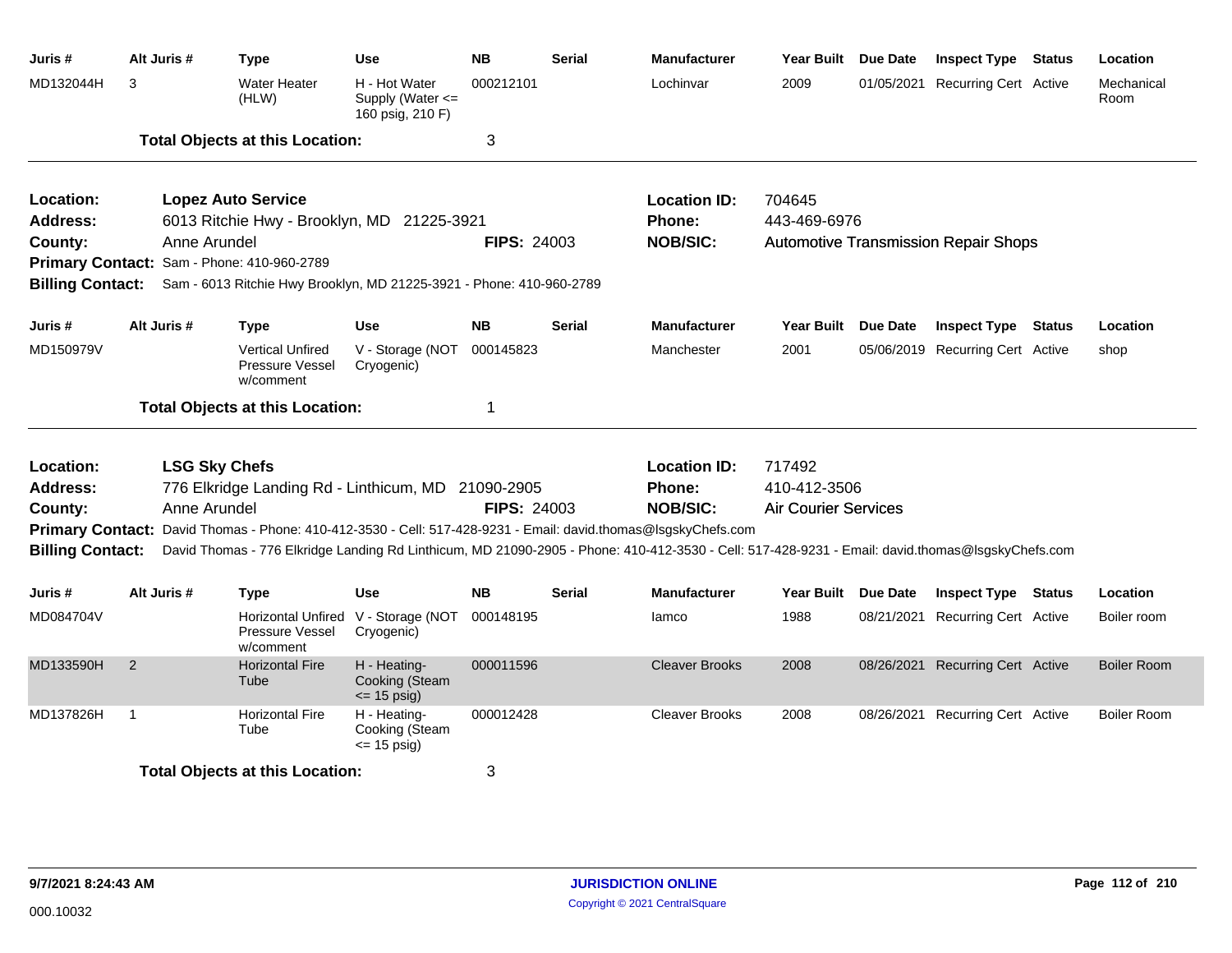| Location:<br><b>Address:</b><br>County:<br><b>Billing Contact:</b>                                                                                                                                                                                                                                                            |             | <b>Lyons Creek</b><br>Anne Arundel | 1007 Lower Pindell Rd - Lothian, MD 20711-2705<br>Primary Contact: Lyons Creek - Phone: 443-924-0868<br>Property Manager - 1007 Lower Pindell Rd Lothian, MD 20711-2705 - Phone: 443-924-0868 |                                                         | <b>FIPS: 24003</b> |               | <b>Location ID:</b><br>Phone:<br><b>NOB/SIC:</b>        | 2609895<br>443-924-0868<br><b>Business Services, NEC</b> |  |                                  |        |                     |  |
|-------------------------------------------------------------------------------------------------------------------------------------------------------------------------------------------------------------------------------------------------------------------------------------------------------------------------------|-------------|------------------------------------|-----------------------------------------------------------------------------------------------------------------------------------------------------------------------------------------------|---------------------------------------------------------|--------------------|---------------|---------------------------------------------------------|----------------------------------------------------------|--|----------------------------------|--------|---------------------|--|
| Juris #                                                                                                                                                                                                                                                                                                                       | Alt Juris # |                                    | <b>Type</b>                                                                                                                                                                                   | <b>Use</b>                                              | <b>NB</b>          | <b>Serial</b> | <b>Manufacturer</b>                                     | Year Built Due Date                                      |  | <b>Inspect Type Status</b>       |        | Location            |  |
| MD138442H                                                                                                                                                                                                                                                                                                                     |             |                                    | Cast Iron                                                                                                                                                                                     | H - Hot Water<br>Heat (Water $\leq$<br>160 psig, 250 F) | <b>CI</b>          |               | Slant Fin                                               | 2004                                                     |  | 01/24/2023 Recurring Cert Active |        | <b>BOILER ROOM</b>  |  |
|                                                                                                                                                                                                                                                                                                                               |             |                                    | <b>Total Objects at this Location:</b>                                                                                                                                                        |                                                         | $\mathbf{1}$       |               |                                                         |                                                          |  |                                  |        |                     |  |
| Location:<br><b>Macaroni Grill</b><br><b>Address:</b><br>178 Jennifer Rd - Annapolis, MD 21401-3042<br>County:<br>Anne Arundel<br><b>FIPS: 24003</b><br>Primary Contact: Manager on Duty - Phone: 410-573-1717<br><b>Billing Contact:</b><br>Manager on Duty - 178 Jennifer Rd Annapolis, MD 21401-3042 - Phone: 410-573-1717 |             |                                    |                                                                                                                                                                                               |                                                         |                    |               | <b>Location ID:</b><br><b>Phone:</b><br><b>NOB/SIC:</b> | 3632055<br>410-573-1717                                  |  |                                  |        |                     |  |
| Juris #                                                                                                                                                                                                                                                                                                                       |             | Alt Juris #                        | <b>Type</b>                                                                                                                                                                                   | <b>Use</b>                                              | <b>NB</b>          | <b>Serial</b> | <b>Manufacturer</b>                                     | Year Built Due Date                                      |  | <b>Inspect Type Status</b>       |        | Location            |  |
| MD159298V                                                                                                                                                                                                                                                                                                                     | A966707     |                                    | <b>Vertical Unfired</b><br><b>Pressure Vessel</b><br>w/comment                                                                                                                                | V - Storage<br>(Cryogenic)                              | 000161953          | CCMP05E123    | Chart Inc                                               | 2005                                                     |  | 11/24/2021 Recurring Cert Active |        | O/S Loading<br>Dock |  |
|                                                                                                                                                                                                                                                                                                                               |             |                                    | <b>Total Objects at this Location:</b>                                                                                                                                                        |                                                         | $\mathbf 1$        |               |                                                         |                                                          |  |                                  |        |                     |  |
| Location:<br><b>Maggianos</b><br>Address:<br>2100 Annapolis Mall - Annapolis, MD 21401-7602<br><b>FIPS: 24003</b><br>Anne Arundel<br>County:<br><b>Primary Contact: Maggianos</b><br><b>Billing Contact:</b>                                                                                                                  |             |                                    |                                                                                                                                                                                               |                                                         |                    |               | <b>Location ID:</b><br><b>Phone:</b><br><b>NOB/SIC:</b> | 3632066                                                  |  |                                  |        |                     |  |
| Juris #                                                                                                                                                                                                                                                                                                                       |             | Alt Juris #                        | Type                                                                                                                                                                                          | <b>Use</b>                                              | <b>NB</b>          | <b>Serial</b> | <b>Manufacturer</b>                                     | Year Built Due Date                                      |  | <b>Inspect Type</b>              | Status | Location            |  |
| MD146782V                                                                                                                                                                                                                                                                                                                     |             |                                    | <b>Vertical Unfired</b><br>Pressure Vessel<br>w/comment                                                                                                                                       | V - Storage<br>(Cryogenic)                              | 000244589          |               | Chart                                                   | 2013                                                     |  | 03/09/2022 Recurring Cert Active |        | Kitchen             |  |
|                                                                                                                                                                                                                                                                                                                               |             |                                    | <b>Total Objects at this Location:</b>                                                                                                                                                        |                                                         | -1                 |               |                                                         |                                                          |  |                                  |        |                     |  |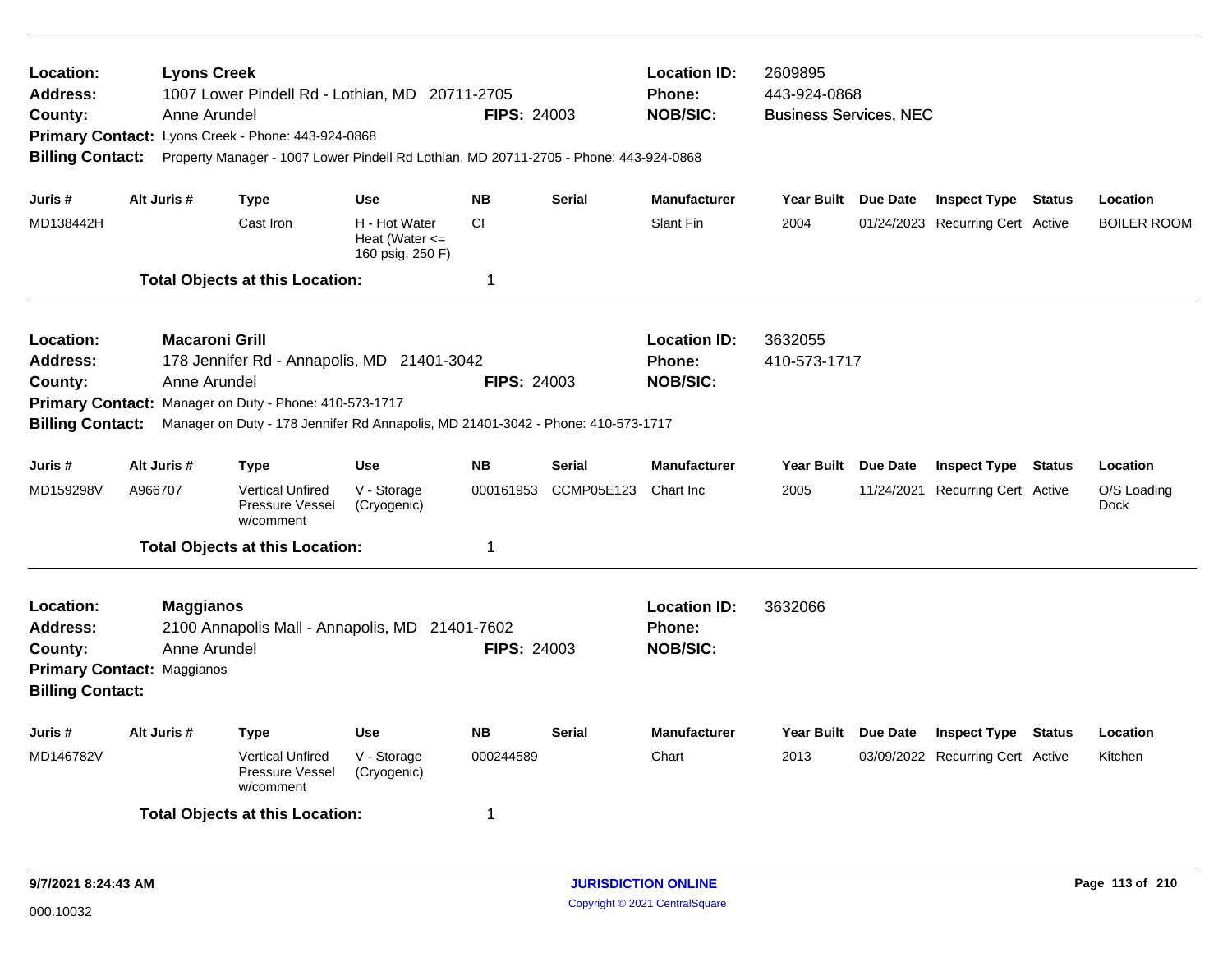| Location:       | <b>Maryland Specialty Surgery Center</b>                                 |                    | Location ID:    | 3477207                                     |
|-----------------|--------------------------------------------------------------------------|--------------------|-----------------|---------------------------------------------|
| <b>Address:</b> | 509 Progress Dr Ste 100 - Linthicum Heights, MD 21090-2266               |                    | <b>Phone:</b>   | 410-589-6340                                |
| County:         | Anne Arundel                                                             | <b>FIPS: 24003</b> | <b>NOB/SIC:</b> | <b>Specialty Outpatient Facilities, NEC</b> |
|                 | Primary Contact: Maryland Specialty Surgery Center - Phone: 410-589-6663 |                    |                 |                                             |

**Billing Contact:** - 509 Progress Dr Ste 100 Linthicum Heights, MD 21090-2266 - Phone: 410-589-6663

| Juris #                         | Alt Juris # | Type                                   | <b>Use</b>                                              | <b>NB</b> | <b>Serial</b> | <b>Manufacturer</b> | <b>Year Built</b> | Due Date | <b>Inspect Type</b>              | Status | <b>Location</b>           |
|---------------------------------|-------------|----------------------------------------|---------------------------------------------------------|-----------|---------------|---------------------|-------------------|----------|----------------------------------|--------|---------------------------|
| MD147922V                       | A           | Autoclave                              | V - Storage (NOT 000067118<br>Cryogenic)                |           | 0692251       | Amsco               | 1992              |          | 03/18/2023 Recurring Cert Active |        | Clean Work<br>Room        |
| MD147924V                       |             | Autoclave                              | V - Process-<br>Sterilizing                             | 000038091 | 0980078-SAW   | Amsco               | 1980              |          | 03/18/2023 Recurring Cert Active |        | Clean work room           |
| MD147926                        | A           | Miniature Boiler<br>(NOT Fired Kettle) | S - Power-<br>Sterilizing (Steam<br>$> 15$ psig)        | 000000630 | 40359         | Electro-Steam       | 2012              |          | 03/01/2022 Recurring Cert Active |        | Clean Work<br>Room        |
| MD147927                        | B.          | Miniature Boiler<br>(NOT Fired Kettle) | S - Power-<br><b>Sterilizing (Steam</b><br>$> 15$ psig) | 000000629 | 40358         | Pemberton           | 2012              |          | 03/01/2022 Recurring Cert Active |        | <b>Clean Work</b><br>Room |
| Total Objects at this Location: |             |                                        |                                                         |           |               |                     |                   |          |                                  |        |                           |

| Location:<br><b>Address:</b>       |              | <b>Maryland State Police - Annapolis Barrack</b><br>610 Taylor Ave - Annapolis, MD 21401-1406 |                                                         |                    |               | <b>Location ID:</b><br>Phone: | 717872                         |            |                                  |        |                       |
|------------------------------------|--------------|-----------------------------------------------------------------------------------------------|---------------------------------------------------------|--------------------|---------------|-------------------------------|--------------------------------|------------|----------------------------------|--------|-----------------------|
| County:<br><b>Billing Contact:</b> | Anne Arundel | <b>Primary Contact: Maryland State Police - Annapolis Barrack</b>                             |                                                         | <b>FIPS: 24003</b> |               | <b>NOB/SIC:</b>               | <b>General Government, NEC</b> |            |                                  |        |                       |
| Juris #                            | Alt Juris #  | Type                                                                                          | <b>Use</b>                                              | <b>NB</b>          | <b>Serial</b> | <b>Manufacturer</b>           | <b>Year Built</b>              | Due Date   | <b>Inspect Type</b>              | Status | <b>Location</b>       |
| MD030535V                          |              | <b>Horizontal Unfired</b><br><b>Pressure Vessel</b><br>w/comment                              | V - Storage (NOT<br>Cryogenic)                          | 000356019          |               | Kargard                       | 1968                           |            | 03/09/2020 Recurring Cert Active |        | Garage Boiler<br>Room |
| MD120335H                          |              | <b>Water Tube</b><br>Coiled (NOT<br><b>Flueless Hi</b><br>Efficiency)                         | H - Hot Water<br>Heat (Water $\leq$<br>160 psig, 250 F) | 000067993          |               | A O Smith                     | 2002                           | 03/09/2020 | <b>Recurring Cert Active</b>     |        | Garage Boiler<br>Room |
|                                    |              | <b>Total Objects at this Location:</b>                                                        |                                                         | 2                  |               |                               |                                |            |                                  |        |                       |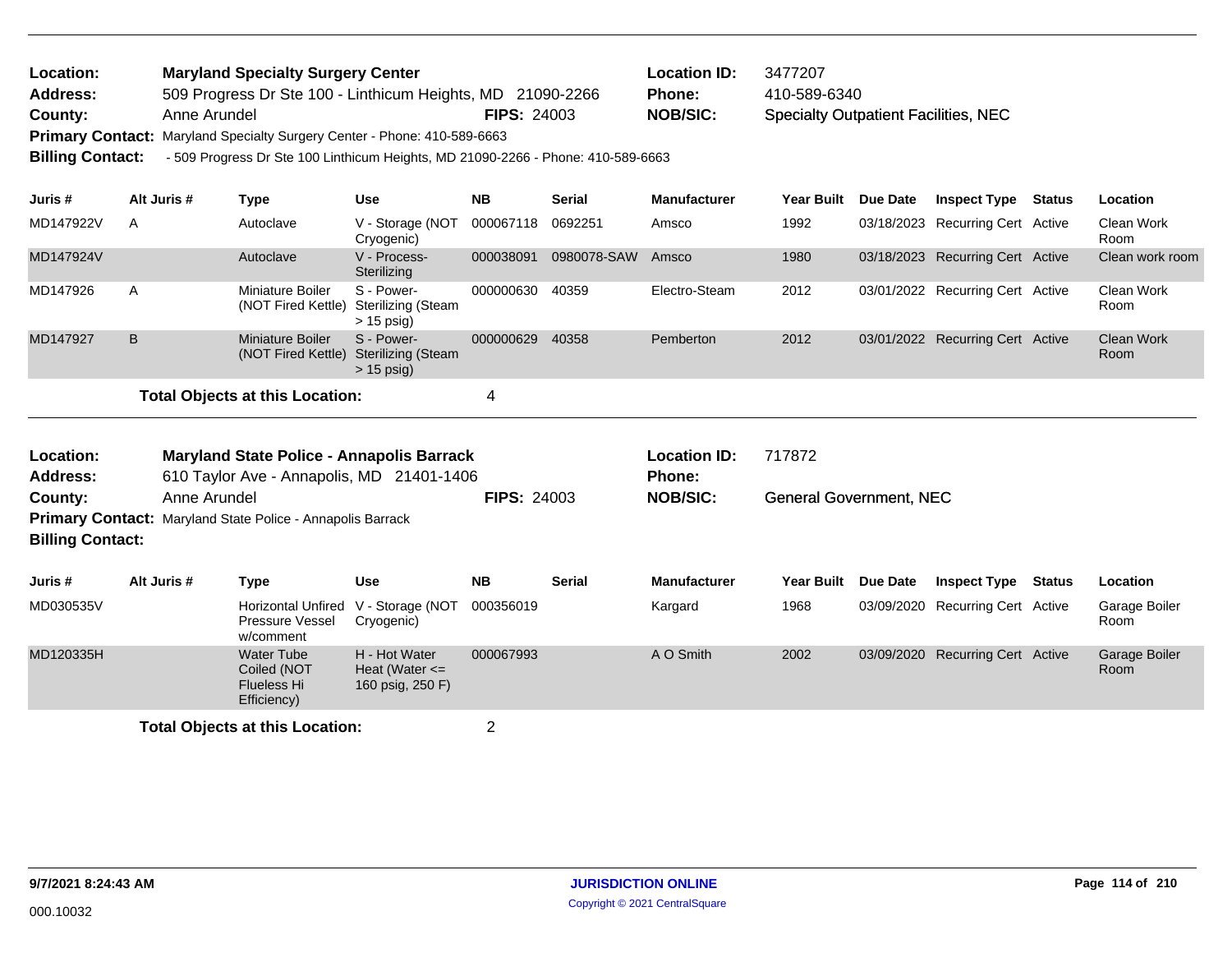| Location:<br><b>Address:</b>                       |  | <b>Maryland Tire Co.</b>          | 1205 Frankfurst Ave - Curtis Bay, MD 21226-1023                                                                                                                                 |                                                   |                    |               | <b>Location ID:</b><br><b>Phone:</b> | 717901                            |  |                                                        |               |                               |  |
|----------------------------------------------------|--|-----------------------------------|---------------------------------------------------------------------------------------------------------------------------------------------------------------------------------|---------------------------------------------------|--------------------|---------------|--------------------------------------|-----------------------------------|--|--------------------------------------------------------|---------------|-------------------------------|--|
| County:<br><b>Primary Contact:</b>                 |  | Anne Arundel                      | Jeff Long - Phone: 410-355-6655                                                                                                                                                 |                                                   | <b>FIPS: 24003</b> |               | <b>NOB/SIC:</b>                      |                                   |  | Automotive repair, services, and parking               |               |                               |  |
| <b>Billing Contact:</b>                            |  |                                   | Jeff Long - 1205 Frankfurst Ave Baltimore, MD 21226-1023 - Phone: 410-355-6655                                                                                                  |                                                   |                    |               |                                      |                                   |  |                                                        |               |                               |  |
| Juris #                                            |  | Alt Juris #                       | <b>Type</b>                                                                                                                                                                     | <b>Use</b>                                        | <b>NB</b>          | <b>Serial</b> | <b>Manufacturer</b>                  | Year Built Due Date               |  | <b>Inspect Type Status</b>                             |               | Location                      |  |
| MD170522H                                          |  |                                   | Cast Iron                                                                                                                                                                       | H - Steam Heat<br>(Steam $\le$ 15<br>psig)        | <b>CI</b>          |               | <b>ECR</b>                           | 2020                              |  | 02/02/2023 Recurring Cert Active                       |               | <b>BLRM</b>                   |  |
|                                                    |  |                                   | <b>Total Objects at this Location:</b>                                                                                                                                          |                                                   | 1                  |               |                                      |                                   |  |                                                        |               |                               |  |
| Location:                                          |  |                                   | McDonald's #35837                                                                                                                                                               |                                                   |                    |               | <b>Location ID:</b>                  | 3586403                           |  |                                                        |               |                               |  |
| <b>Address:</b><br>County:                         |  | Anne Arundel                      | 881 State Route 3 N - Gambrills, MD 21054-1620                                                                                                                                  |                                                   | <b>FIPS: 24003</b> |               | <b>Phone:</b><br><b>NOB/SIC:</b>     | <b>Eating and Drinking Places</b> |  |                                                        |               |                               |  |
| <b>Primary Contact:</b>                            |  |                                   | Store Manager - Phone: 410-721-3305                                                                                                                                             |                                                   |                    |               |                                      |                                   |  |                                                        |               |                               |  |
| <b>Billing Contact:</b>                            |  |                                   | Brandon Loveridge - 5018 Bristol Industrial Way Ste 203 Buford, GA 30518-1776 - Phone: 714-614-3111 - Email: brandon.loveridge@bpcllcga.com                                     |                                                   |                    |               |                                      |                                   |  |                                                        |               |                               |  |
| Juris #                                            |  | Alt Juris #<br><b>Use</b><br>Type |                                                                                                                                                                                 |                                                   | <b>NB</b>          | <b>Serial</b> | <b>Manufacturer</b>                  | Year Built Due Date               |  | <b>Inspect Type Status</b>                             |               | Location                      |  |
| MD154157V                                          |  |                                   | <b>Vertical Unfired</b><br>Pressure Vessel<br>w/comment                                                                                                                         | V - Storage<br>(Cryogenic)                        | 000258104          |               | <b>CHART</b>                         | 2014                              |  | 04/15/2022 Recurring Cert Active                       |               | pantry                        |  |
|                                                    |  |                                   | <b>Total Objects at this Location:</b>                                                                                                                                          |                                                   | 1                  |               |                                      |                                   |  |                                                        |               |                               |  |
| Location:                                          |  | <b>Menzies Aviation</b>           |                                                                                                                                                                                 |                                                   |                    |               | <b>Location ID:</b>                  | 3943504                           |  |                                                        |               |                               |  |
| <b>Address:</b>                                    |  |                                   | 1011 Air Cargo Dr Bldg. F Ste 2400 - Baltimore, MD 21240-1008                                                                                                                   |                                                   |                    |               | <b>Phone:</b>                        | 410-694-0332                      |  |                                                        |               |                               |  |
| County:                                            |  | Anne Arundel                      |                                                                                                                                                                                 |                                                   | <b>FIPS: 24003</b> |               | <b>NOB/SIC:</b>                      |                                   |  | Airports, Flying Fields, and Airport Terminal Services |               |                               |  |
| <b>Primary Contact:</b><br><b>Billing Contact:</b> |  |                                   | Philip (Craig) Baumer - Phone: 410-694-0332 - Cell: 410-859-5936 - Email: Philip.Baumer@menziesaviation.com<br>- PO Box 498 S. Camp Meade Road Linthicum Heights, MD 21090-0498 |                                                   |                    |               |                                      |                                   |  |                                                        |               |                               |  |
| Juris #                                            |  | Alt Juris #                       | Type                                                                                                                                                                            | <b>Use</b>                                        | <b>NB</b>          | <b>Serial</b> | <b>Manufacturer</b>                  | Year Built Due Date               |  | <b>Inspect Type</b>                                    | <b>Status</b> | Location                      |  |
| MD112961V                                          |  |                                   | Pressure Vessel<br>w/comment                                                                                                                                                    | Horizontal Unfired V - Storage (NOT<br>Cryogenic) | 000231594          |               | Kargard                              | 1966                              |  | 03/12/2022 Recurring Cert Active                       |               | main term-lower<br>level D214 |  |
|                                                    |  |                                   | <b>Total Objects at this Location:</b>                                                                                                                                          |                                                   | 1                  |               |                                      |                                   |  |                                                        |               |                               |  |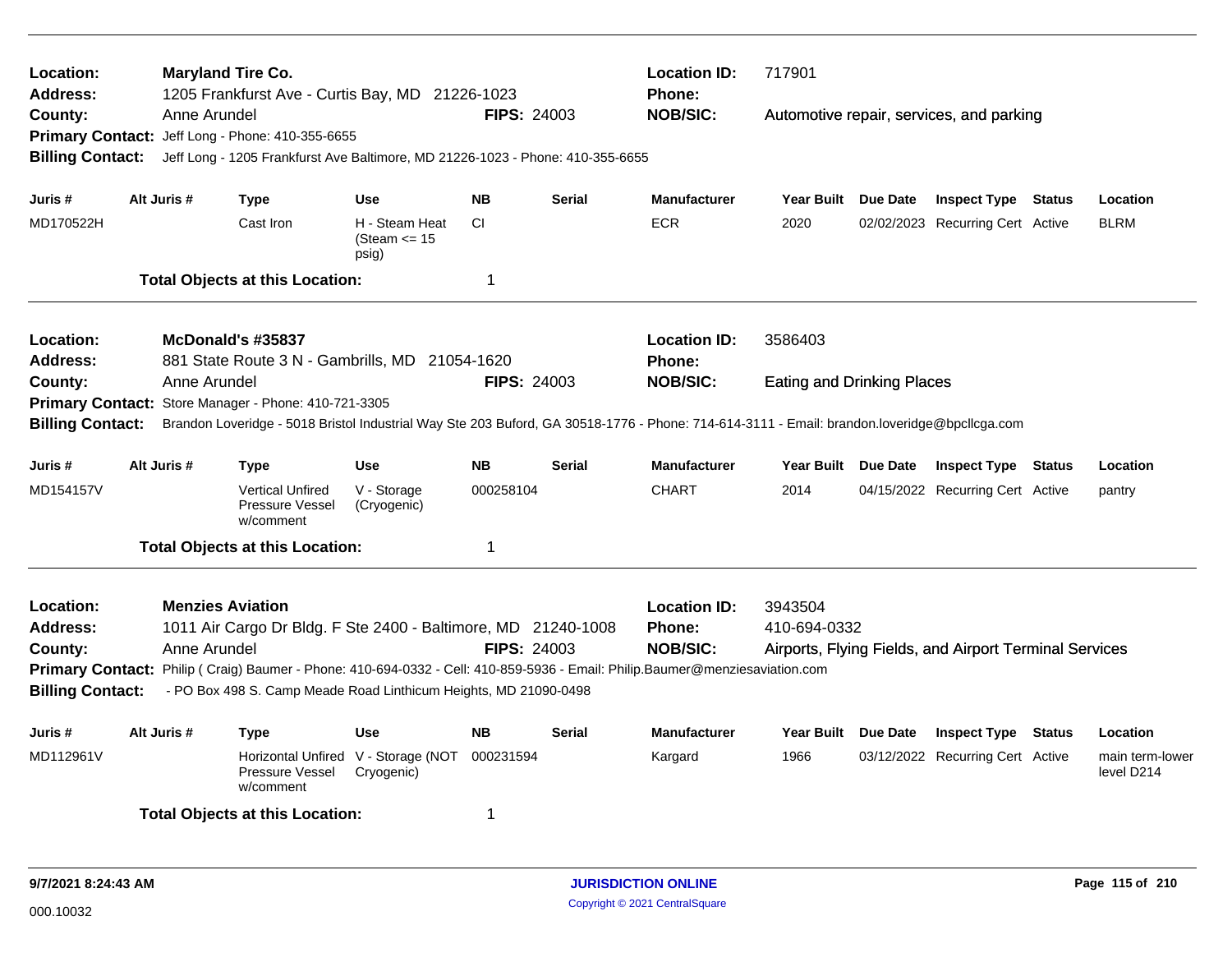| Location:<br><b>Address:</b><br>County:                                                                            | <b>Location ID:</b><br>4004723<br><b>Menzies Aviation</b><br>134 Fuel Farm Drive - Baltimore, MD 21240-2005<br><b>Phone:</b><br><b>FIPS: 24003</b><br><b>NOB/SIC:</b><br>Anne Arundel<br>Primary Contact: Paul Meseke - Phone: 410-487-2394 - Email: pau.meseke@menziesaviation.com<br><b>Billing Contact:</b><br>- 4900 Diplomacy Rd Fort Worth, TX 76155-2639 - Email: asigap.invoice@johnmenzies.aero |                                                                                                                         |                                                   |                    |                                               |                                                  |                                   |                 |                                  |  |                        |
|--------------------------------------------------------------------------------------------------------------------|----------------------------------------------------------------------------------------------------------------------------------------------------------------------------------------------------------------------------------------------------------------------------------------------------------------------------------------------------------------------------------------------------------|-------------------------------------------------------------------------------------------------------------------------|---------------------------------------------------|--------------------|-----------------------------------------------|--------------------------------------------------|-----------------------------------|-----------------|----------------------------------|--|------------------------|
| Juris #                                                                                                            | Alt Juris #                                                                                                                                                                                                                                                                                                                                                                                              | <b>Type</b>                                                                                                             | Use                                               | <b>NB</b>          | Serial                                        | <b>Manufacturer</b>                              | <b>Year Built</b>                 | Due Date        | <b>Inspect Type Status</b>       |  | Location               |
| MD129159V                                                                                                          |                                                                                                                                                                                                                                                                                                                                                                                                          | Pressure Vessel<br>w/comment                                                                                            | Horizontal Unfired V - Storage (NOT<br>Cryogenic) | 001024556          |                                               | Melben                                           | 2002                              |                 | 03/12/2022 Recurring Cert Active |  | 134 Fuel Farm<br>Drive |
|                                                                                                                    |                                                                                                                                                                                                                                                                                                                                                                                                          | <b>Total Objects at this Location:</b>                                                                                  |                                                   | 1                  |                                               |                                                  |                                   |                 |                                  |  |                        |
| Location:<br><b>Address:</b>                                                                                       | Anne Arundel                                                                                                                                                                                                                                                                                                                                                                                             | <b>Merritt Properties</b><br>7600 Energy Pkwy Ste 107 - Baltimore, MD 21226-1718                                        |                                                   | <b>FIPS: 24003</b> |                                               | <b>Location ID:</b><br>Phone:<br><b>NOB/SIC:</b> | 711752                            |                 |                                  |  |                        |
| County:                                                                                                            |                                                                                                                                                                                                                                                                                                                                                                                                          | Primary Contact: Kristi Anderson - Phone: 410-298-2600 - Cell: 410 303 8212                                             |                                                   |                    |                                               |                                                  | Manufacturing Industries, NEC     |                 |                                  |  |                        |
| <b>Billing Contact:</b>                                                                                            |                                                                                                                                                                                                                                                                                                                                                                                                          | Kristi Anderson - 2066 Lord Baltimore Dr Baltimore, MD 21244 - Phone: 410-298-2600 - Cell: 410 303 8212                 |                                                   |                    |                                               |                                                  |                                   |                 |                                  |  |                        |
| Alt Juris #<br><b>Serial</b><br><b>Manufacturer</b><br>Juris #<br><b>Type</b><br>Use<br>NB.<br>Year Built Due Date |                                                                                                                                                                                                                                                                                                                                                                                                          |                                                                                                                         |                                                   |                    |                                               |                                                  | <b>Inspect Type Status</b>        |                 | Location                         |  |                        |
| MD121146V                                                                                                          |                                                                                                                                                                                                                                                                                                                                                                                                          | <b>Vertical Unfired</b><br><b>Pressure Vessel</b><br>w/comment                                                          | V - Storage (NOT<br>Cryogenic)                    | 000855794          |                                               | Manchester                                       | 1999                              |                 | 01/27/2022 Recurring Cert Active |  | Shop                   |
| MD121147V                                                                                                          |                                                                                                                                                                                                                                                                                                                                                                                                          | <b>Vertical Unfired</b><br><b>Pressure Vessel</b><br>w/comment                                                          | V - Storage (NOT<br>Cryogenic)                    | 000297796          |                                               | Manchester                                       | 2004                              |                 | 01/27/2022 Recurring Cert Active |  | Compressor<br>Room     |
|                                                                                                                    |                                                                                                                                                                                                                                                                                                                                                                                                          | <b>Total Objects at this Location:</b>                                                                                  |                                                   | $\overline{2}$     |                                               |                                                  |                                   |                 |                                  |  |                        |
| Location:<br><b>Address:</b>                                                                                       |                                                                                                                                                                                                                                                                                                                                                                                                          | <b>Mexican Cafe (Arc3)</b><br>609 Melvin Ave - Annapolis, MD 21401-1325                                                 |                                                   |                    |                                               | <b>Location ID:</b><br>Phone:                    | 3965187                           |                 |                                  |  |                        |
| County:                                                                                                            | Anne Arundel                                                                                                                                                                                                                                                                                                                                                                                             |                                                                                                                         |                                                   | <b>FIPS: 24003</b> |                                               | <b>NOB/SIC:</b>                                  | <b>Eating and Drinking Places</b> |                 |                                  |  |                        |
|                                                                                                                    |                                                                                                                                                                                                                                                                                                                                                                                                          | Primary Contact: Charlie Patterson - Phone: 804-644-4521 - Email: charlie.patterson@arc3gases.com                       |                                                   |                    |                                               |                                                  |                                   |                 |                                  |  |                        |
| <b>Billing Contact:</b>                                                                                            |                                                                                                                                                                                                                                                                                                                                                                                                          | Charlie Patterson - PO Box 26269 Richmond, VA 23260-6269 - Phone: 804-644-4521 - Email: charlie.patterson@arc3gases.com |                                                   |                    |                                               |                                                  |                                   |                 |                                  |  |                        |
| Juris #                                                                                                            | Alt Juris #                                                                                                                                                                                                                                                                                                                                                                                              | <b>Type</b>                                                                                                             | Use                                               | <b>NB</b>          | Serial                                        | <b>Manufacturer</b>                              | Year Built                        | <b>Due Date</b> | <b>Inspect Type Status</b>       |  | Location               |
| MD165916V                                                                                                          |                                                                                                                                                                                                                                                                                                                                                                                                          | <b>Vertical Unfired</b><br>Pressure Vessel<br>w/comment                                                                 | V - Storage<br>(Cryogenic)                        | 000032820          |                                               | Taylor-Wharton                                   | 1997                              |                 | 07/29/2023 Recurring Cert Active |  | Outside                |
| 9/7/2021 8:24:43 AM                                                                                                |                                                                                                                                                                                                                                                                                                                                                                                                          |                                                                                                                         |                                                   |                    | <b>JURISDICTION ONLINE</b><br>Page 116 of 210 |                                                  |                                   |                 |                                  |  |                        |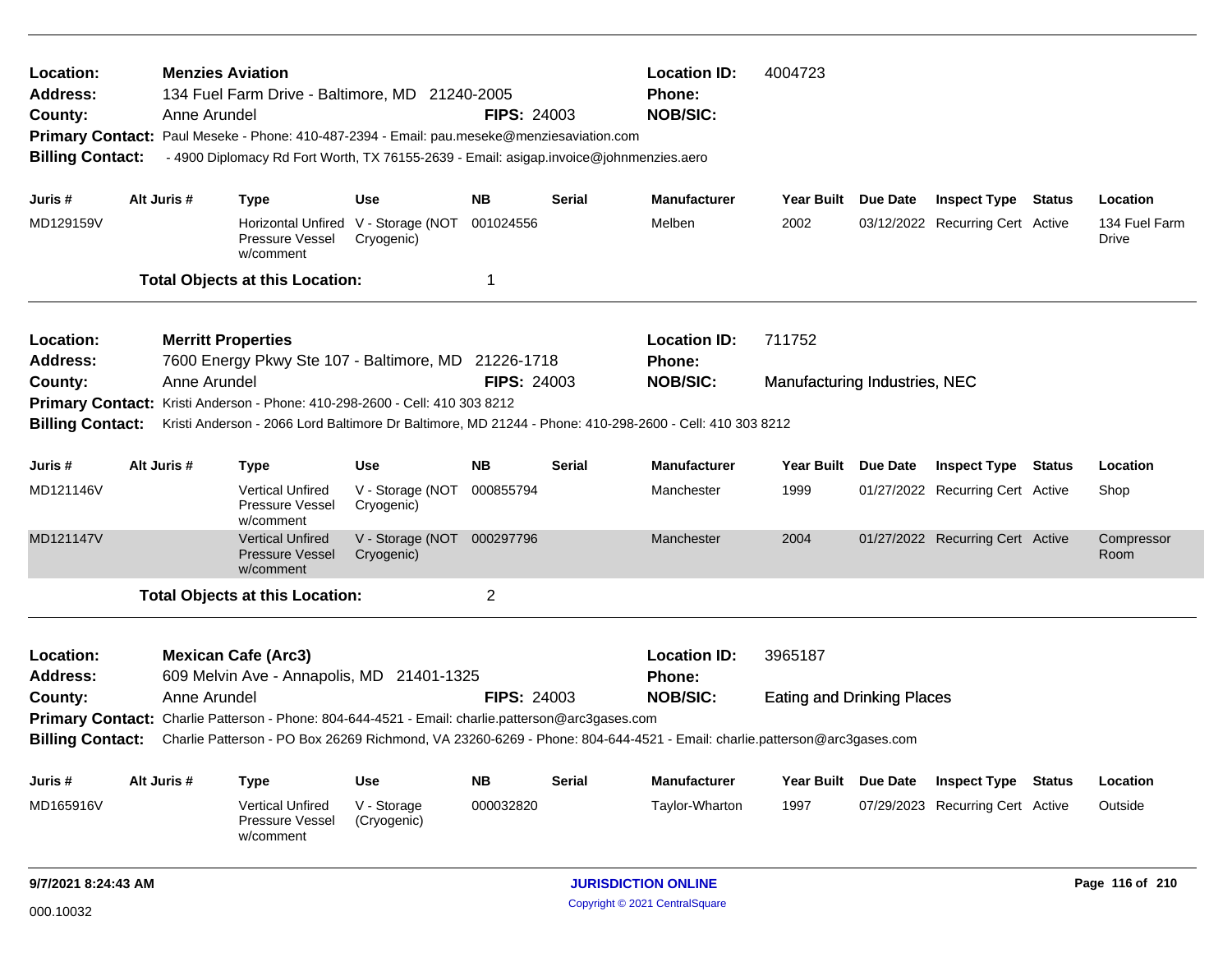| Location:               |                                                                                                   |              | <b>Midas Auto Systems</b>                                                  |                                |                     |               | <b>Location ID:</b>                                                                                                                      | 718504                            |                     | Automotive repair, services, and parking<br><b>Inspect Type Status</b><br>09/09/2021 Recurring Cert Active<br><b>Automotive Exhaust System Repair Shops</b><br><b>Inspect Type</b><br>Status<br>09/14/2021 Recurring Cert Active<br>09/14/2021 Recurring Cert Active |  |                 |
|-------------------------|---------------------------------------------------------------------------------------------------|--------------|----------------------------------------------------------------------------|--------------------------------|---------------------|---------------|------------------------------------------------------------------------------------------------------------------------------------------|-----------------------------------|---------------------|----------------------------------------------------------------------------------------------------------------------------------------------------------------------------------------------------------------------------------------------------------------------|--|-----------------|
| <b>Address:</b>         |                                                                                                   |              | 1915 West St - Annapolis, MD 21401-3930                                    |                                |                     |               | <b>Phone:</b>                                                                                                                            |                                   |                     |                                                                                                                                                                                                                                                                      |  |                 |
| County:                 |                                                                                                   | Anne Arundel |                                                                            |                                | <b>FIPS: 24003</b>  |               | <b>NOB/SIC:</b>                                                                                                                          |                                   |                     |                                                                                                                                                                                                                                                                      |  |                 |
|                         |                                                                                                   |              | Primary Contact: Rick Patterson - Phone: 4102665868                        |                                |                     |               |                                                                                                                                          |                                   |                     |                                                                                                                                                                                                                                                                      |  |                 |
| <b>Billing Contact:</b> |                                                                                                   |              | Rick Patterson - 1915 West St Annapolis, MD 21401-3930 - Phone: 4102665868 |                                |                     |               |                                                                                                                                          |                                   |                     |                                                                                                                                                                                                                                                                      |  |                 |
| Juris #                 |                                                                                                   | Alt Juris #  | <b>Type</b>                                                                | <b>Use</b>                     | <b>NB</b>           | <b>Serial</b> | <b>Manufacturer</b>                                                                                                                      | <b>Year Built</b>                 | Due Date            |                                                                                                                                                                                                                                                                      |  | Location        |
| MD110497V               |                                                                                                   |              | <b>Vertical Unfired</b><br>Pressure Vessel<br>w/comment                    | V - Storage (NOT<br>Cryogenic) | 000888388           |               | <b>Buckeye</b>                                                                                                                           | 1989                              |                     |                                                                                                                                                                                                                                                                      |  | Shop Corner     |
|                         |                                                                                                   |              | <b>Total Objects at this Location:</b>                                     |                                | 1                   |               |                                                                                                                                          |                                   |                     |                                                                                                                                                                                                                                                                      |  |                 |
| Location:               |                                                                                                   |              | <b>Midas Auto Systems</b>                                                  |                                |                     |               | <b>Location ID:</b>                                                                                                                      | 3645345                           |                     |                                                                                                                                                                                                                                                                      |  |                 |
| <b>Address:</b>         |                                                                                                   |              | 8158 Ritchie Hwy - Pasadena, MD 21122-3906                                 |                                |                     |               | <b>Phone:</b>                                                                                                                            | 410-437-2280                      |                     |                                                                                                                                                                                                                                                                      |  |                 |
| County:                 |                                                                                                   | Anne Arundel |                                                                            |                                | <b>FIPS: 24003</b>  |               | <b>NOB/SIC:</b>                                                                                                                          |                                   |                     |                                                                                                                                                                                                                                                                      |  |                 |
|                         |                                                                                                   |              | Primary Contact: Chris Mohns - Phone: 443-695-1037                         |                                |                     |               |                                                                                                                                          |                                   |                     |                                                                                                                                                                                                                                                                      |  |                 |
| <b>Billing Contact:</b> |                                                                                                   |              | - 8158 Ritchie Hwy Pasadena, MD 21122-3906 - Phone: 410-437-2280           |                                |                     |               |                                                                                                                                          |                                   |                     |                                                                                                                                                                                                                                                                      |  |                 |
| Juris #                 | Alt Juris #<br><b>NB</b><br><b>Use</b><br><b>Type</b>                                             |              |                                                                            | Serial                         | <b>Manufacturer</b> | Year Built    | Due Date                                                                                                                                 |                                   |                     | Location                                                                                                                                                                                                                                                             |  |                 |
| MD152073V               |                                                                                                   |              | <b>Vertical Unfired</b><br><b>Pressure Vessel</b><br>w/comment             | V - Storage (NOT<br>Cryogenic) | 000508880           |               | Manchester                                                                                                                               | 1994                              |                     |                                                                                                                                                                                                                                                                      |  | Shop Floor      |
| MD152074V               |                                                                                                   |              | <b>Vertical Unfired</b><br>Pressure Vessel<br>w/comment                    | V - Storage (NOT<br>Cryogenic) | 000508890           |               | Manchester                                                                                                                               | 1994                              |                     |                                                                                                                                                                                                                                                                      |  | Shop Floor      |
|                         |                                                                                                   |              | <b>Total Objects at this Location:</b>                                     |                                | $\overline{2}$      |               |                                                                                                                                          |                                   |                     |                                                                                                                                                                                                                                                                      |  |                 |
| Location:               |                                                                                                   |              | <b>Mike's Crabhouse North (Arc3)</b>                                       |                                |                     |               | <b>Location ID:</b>                                                                                                                      | 3963435                           |                     |                                                                                                                                                                                                                                                                      |  |                 |
| <b>Address:</b>         |                                                                                                   |              |                                                                            |                                |                     |               | <b>Phone:</b>                                                                                                                            |                                   |                     |                                                                                                                                                                                                                                                                      |  |                 |
| County:                 | 1402 Colony Rd - Pasadena, MD 21122-3271<br>Anne Arundel<br><b>FIPS: 24003</b>                    |              |                                                                            |                                |                     |               | <b>NOB/SIC:</b>                                                                                                                          | <b>Eating and Drinking Places</b> |                     |                                                                                                                                                                                                                                                                      |  |                 |
|                         | Primary Contact: Charlie Patterson - Phone: 804-644-4521 - Email: charlie.patterson@arc3gases.com |              |                                                                            |                                |                     |               |                                                                                                                                          |                                   |                     |                                                                                                                                                                                                                                                                      |  |                 |
|                         |                                                                                                   |              |                                                                            |                                |                     |               | Billing Contact: Charlie Patterson - PO Box 26269 Richmond, VA 23260-6269 - Phone: 804-644-4521 - Email: charlie.patterson@arc3gases.com |                                   |                     |                                                                                                                                                                                                                                                                      |  |                 |
| Juris #                 |                                                                                                   | Alt Juris #  | Type                                                                       | <b>Use</b>                     | <b>NB</b>           | <b>Serial</b> | <b>Manufacturer</b>                                                                                                                      |                                   | Year Built Due Date | <b>Inspect Type Status</b>                                                                                                                                                                                                                                           |  | Location        |
| MD165100V               |                                                                                                   |              | <b>Vertical Unfired</b><br>Pressure Vessel                                 | V - Storage<br>(Cryogenic)     | 000017864           |               | Taylor-Wharton                                                                                                                           | 1994                              |                     | 07/10/2023 Recurring Cert Active                                                                                                                                                                                                                                     |  | Outside         |
|                         | 9/7/2021 8:24:43 AM                                                                               |              |                                                                            |                                |                     |               | <b>JURISDICTION ONLINE</b>                                                                                                               |                                   |                     |                                                                                                                                                                                                                                                                      |  | Page 117 of 210 |

**Total Objects at this Location:** 1

Copyright © 2021 CentralSquare 000.10032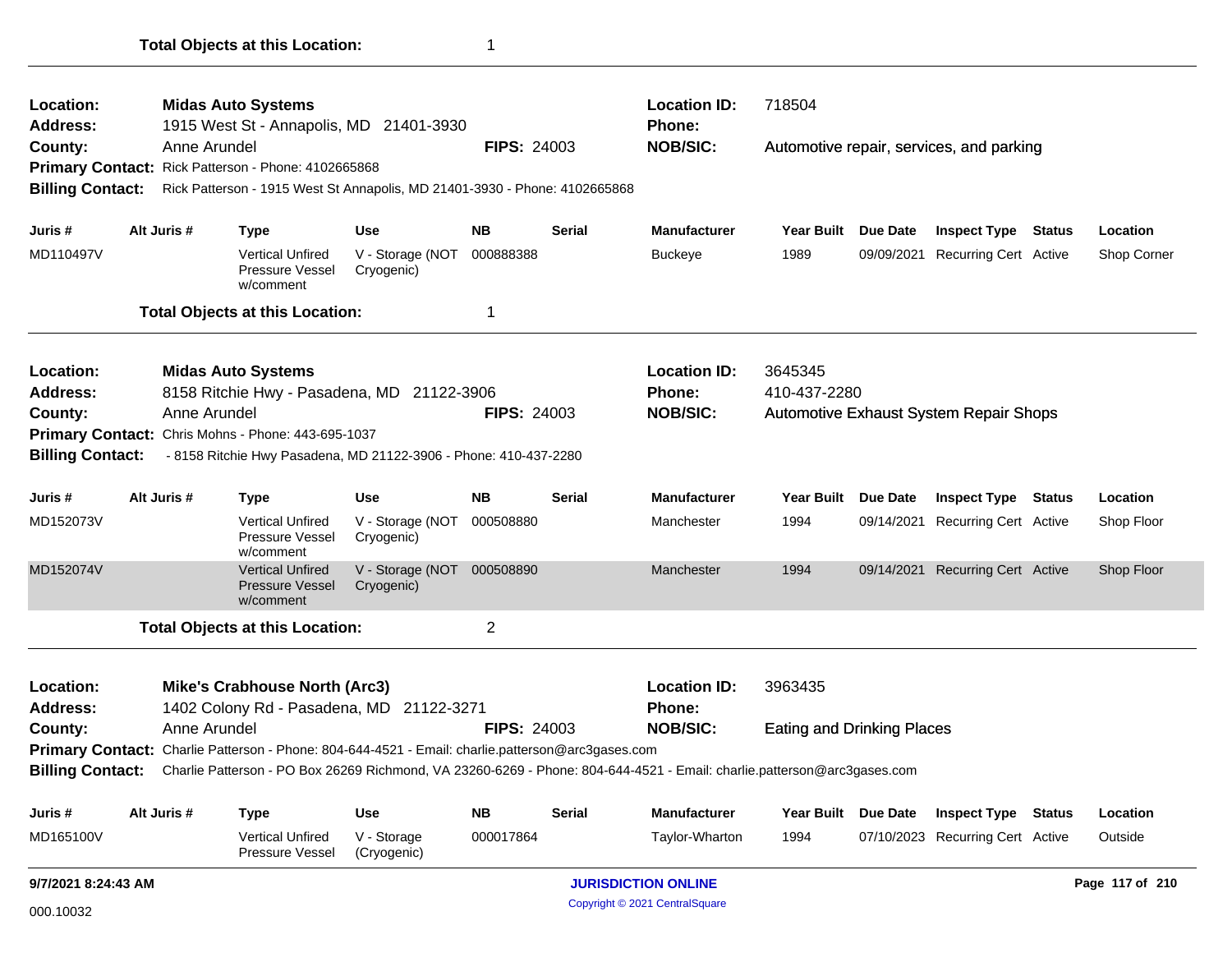| Juris #                 | Alt Juris #                            | <b>Type</b><br>w/comment                                                                                 | <b>Use</b>                                              | <b>NB</b>          | <b>Serial</b> | <b>Manufacturer</b>                                                                                                                      |                                   | Year Built Due Date | <b>Inspect Type</b>              | Status        | Location    |
|-------------------------|----------------------------------------|----------------------------------------------------------------------------------------------------------|---------------------------------------------------------|--------------------|---------------|------------------------------------------------------------------------------------------------------------------------------------------|-----------------------------------|---------------------|----------------------------------|---------------|-------------|
|                         |                                        | <b>Total Objects at this Location:</b>                                                                   |                                                         | 1                  |               |                                                                                                                                          |                                   |                     |                                  |               |             |
| Location:<br>Address:   |                                        | Mike's Restaurant & Crabhouse (Arc3)                                                                     |                                                         |                    |               | <b>Location ID:</b><br><b>Phone:</b>                                                                                                     | 3965276                           |                     |                                  |               |             |
| County:                 | Anne Arundel                           | 3030 Riva Rd - Riva, MD 21140-1318                                                                       |                                                         | <b>FIPS: 24003</b> |               | <b>NOB/SIC:</b>                                                                                                                          | <b>Eating and Drinking Places</b> |                     |                                  |               |             |
|                         |                                        | <b>Primary Contact:</b> Charlie Patterson - Phone: 804-644-4521 - Email: charlie.patterson@arc3gases.com |                                                         |                    |               |                                                                                                                                          |                                   |                     |                                  |               |             |
|                         |                                        |                                                                                                          |                                                         |                    |               | Billing Contact: Charlie Patterson - PO Box 26269 Richmond, VA 23260-6269 - Phone: 804-644-4521 - Email: charlie.patterson@arc3gases.com |                                   |                     |                                  |               |             |
| Juris #                 | Alt Juris #                            | <b>Type</b>                                                                                              | <b>Use</b>                                              | <b>NB</b>          | <b>Serial</b> | <b>Manufacturer</b>                                                                                                                      | <b>Year Built</b>                 | Due Date            | <b>Inspect Type</b>              | <b>Status</b> | Location    |
| MD165971V               |                                        | <b>Vertical Unfired</b><br>Pressure Vessel<br>w/comment                                                  | V - Storage<br>(Cryogenic)                              | 000118969          |               | MVE Inc                                                                                                                                  | 2000                              |                     | 07/29/2023 Recurring Cert Active |               | Outside     |
|                         |                                        | <b>Total Objects at this Location:</b>                                                                   |                                                         | 1                  |               |                                                                                                                                          |                                   |                     |                                  |               |             |
| Location:               |                                        | <b>Mikes Restaurant &amp; Crab House</b>                                                                 |                                                         |                    |               | <b>Location ID:</b>                                                                                                                      | 718569                            |                     |                                  |               |             |
| Address:                |                                        | 3030 Old Riva Rd - Riva, MD 21140                                                                        |                                                         |                    |               | <b>Phone:</b>                                                                                                                            | 410-956-2784                      |                     |                                  |               |             |
| County:                 | Anne Arundel                           |                                                                                                          |                                                         | <b>FIPS: 24003</b> |               | <b>NOB/SIC:</b>                                                                                                                          | <b>Eating and Drinking Places</b> |                     |                                  |               |             |
|                         |                                        | Primary Contact: Mikes Restaurant & Crab House - Phone: 410-956-2784                                     |                                                         |                    |               |                                                                                                                                          |                                   |                     |                                  |               |             |
| <b>Billing Contact:</b> |                                        | - 3030 Old Riva Rd Riva, MD 21140 - Phone: 410-956-2784                                                  |                                                         |                    |               |                                                                                                                                          |                                   |                     |                                  |               |             |
| Juris #                 | Alt Juris #                            | <b>Type</b>                                                                                              | <b>Use</b>                                              | <b>NB</b>          | <b>Serial</b> | <b>Manufacturer</b>                                                                                                                      | <b>Year Built</b>                 | <b>Due Date</b>     | <b>Inspect Type</b>              | <b>Status</b> | Location    |
| MD163862H               |                                        | Cast Iron                                                                                                | H - Hot Water<br>Heat (Water $\leq$<br>160 psig, 250 F) | <b>CI</b>          |               | <b>ECR</b>                                                                                                                               | 2017                              |                     | 11/07/2020 Recurring Cert Active |               | <b>BLRM</b> |
| MD163863H               |                                        | Cast Aluminum                                                                                            | H - Hot Water<br>Heat (Water $\leq$<br>160 psig, 250 F) | CI                 |               | <b>ECR</b>                                                                                                                               | 2017                              |                     | 11/07/2020 Recurring Cert Active |               | <b>BLRM</b> |
|                         | <b>Total Objects at this Location:</b> |                                                                                                          |                                                         |                    |               |                                                                                                                                          |                                   |                     |                                  |               |             |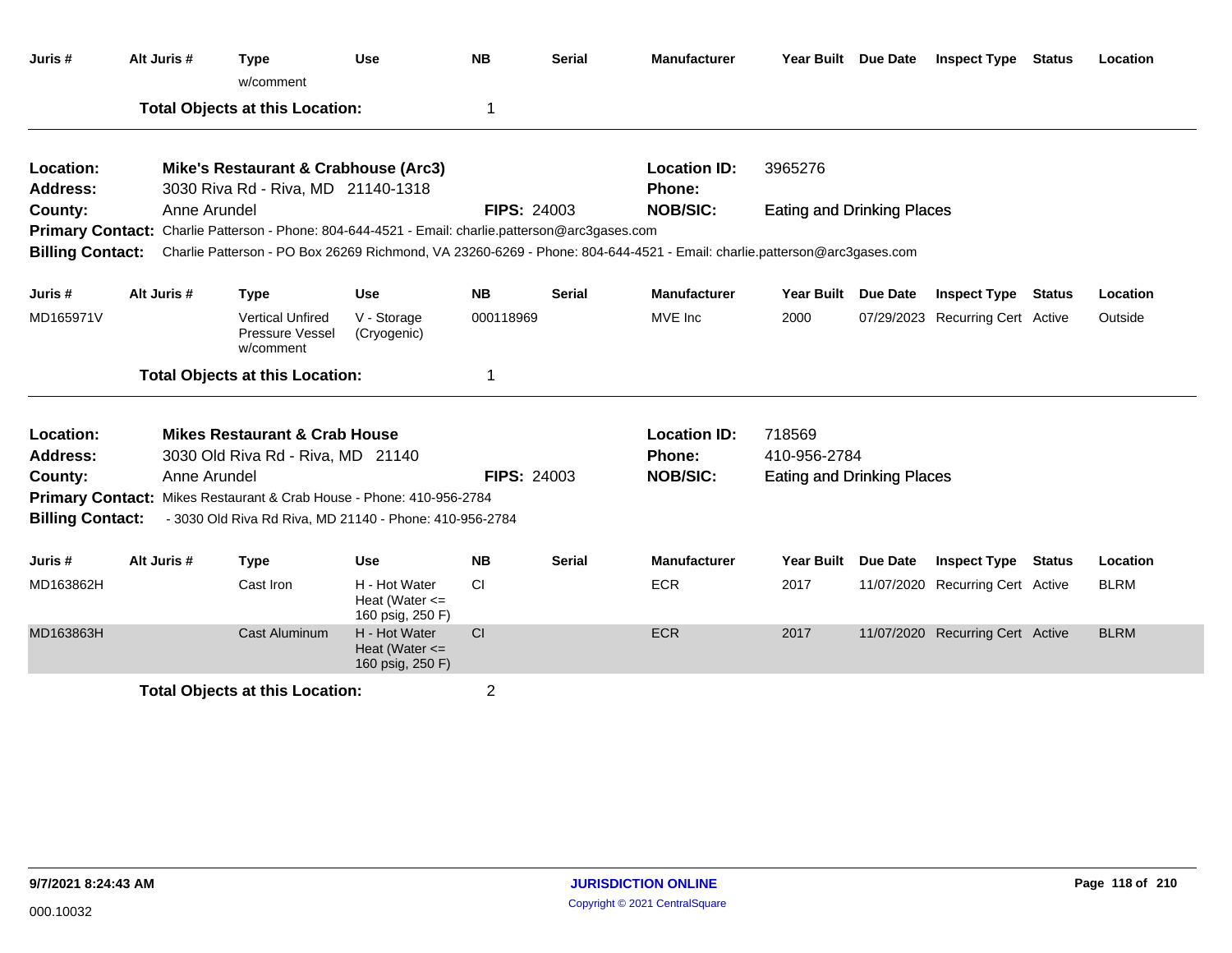| <b>Location:</b> | Miles Enterprises, Inc.                                                           |                    | <b>Location ID:</b> | 718584                       |
|------------------|-----------------------------------------------------------------------------------|--------------------|---------------------|------------------------------|
| <b>Address:</b>  | 400 Arundel Corporation Rd Ste A - Glen Burnie, MD 21060-6364                     |                    | Phone:              | 410-789-1212                 |
| County:          | Anne Arundel                                                                      | <b>FIPS: 24003</b> | NOB/SIC:            | <b>Wood Kitchen Cabinets</b> |
|                  | Primary Contact: David Miles - Phone: 410-789-1212 - Email: dlmiles@miles-ent.com |                    |                     |                              |

**Billing Contact:** David Miles - 400 Arundel Corporation Rd Ste A Glen Burnie, MD 21060-6364 - Phone: 410-789-1212 - Email: dlmiles@miles-ent.com

| Juris #   | Alt Juris # | Type                                                           | Use                            | <b>NB</b> | <b>Serial</b> | <b>Manufacturer</b>       | Year Built | Due Date | <b>Inspect Type</b>              | Status | <b>Location</b> |
|-----------|-------------|----------------------------------------------------------------|--------------------------------|-----------|---------------|---------------------------|------------|----------|----------------------------------|--------|-----------------|
| MD092422V |             | <b>Vertical Unfired</b><br>Pressure Vessel<br>w/comment        | V - Storage (NOT<br>Cryogenic) | 000047064 |               | Stoystown Tank            | 1987       |          | 05/20/2023 Recurring Cert Active |        | Shop Bay G      |
| MD104129V |             | <b>Vertical Unfired</b><br><b>Pressure Vessel</b><br>w/comment | V - Storage (NOT<br>Cryogenic) | 000607981 |               | Melben                    | 1996       |          | 05/20/2023 Recurring Cert Active |        | Shop Bay D      |
| MD125620V |             | <b>Vertical Unfired</b><br>Pressure Vessel<br>w/comment        | V - Storage (NOT<br>Cryogenic) | 000464727 |               | <b>Trinity Industries</b> | 2004       |          | 05/20/2023 Recurring Cert Active |        | Shop Bay B      |
|           |             | <b>Total Objects at this Location:</b>                         |                                | 3         |               |                           |            |          |                                  |        |                 |

| <b>Location:</b> | <b>Millersville Exxon</b>                                                                                                                        |            |           |                    | <b>Location ID:</b> | 3659606                          |                     |                     |        |          |
|------------------|--------------------------------------------------------------------------------------------------------------------------------------------------|------------|-----------|--------------------|---------------------|----------------------------------|---------------------|---------------------|--------|----------|
| <b>Address:</b>  | 8556 Veterans Hwy - Millersville, MD 21108-2569                                                                                                  |            |           |                    | <b>Phone:</b>       |                                  |                     |                     |        |          |
| County:          | Anne Arundel                                                                                                                                     |            |           | <b>FIPS: 24003</b> | <b>NOB/SIC:</b>     | <b>Gasoline Service Stations</b> |                     |                     |        |          |
|                  | <b>Primary Contact:</b> Kathleen McCaney - Phone: 610-276-5988 - Email: kathleen.mccaney@sunoco.com                                              |            |           |                    |                     |                                  |                     |                     |        |          |
|                  | Billing Contact: Kathleen McCaney - 1815 Gallagher Rd Plymouth Meeting, PA 19462-2840 - Phone: 610-276-5988 - Email: kathleen.mccaney@sunoco.com |            |           |                    |                     |                                  |                     |                     |        |          |
|                  |                                                                                                                                                  |            |           |                    |                     |                                  |                     |                     |        |          |
| Juris #          | Alt Juris #<br>Type                                                                                                                              | <b>Use</b> | <b>NB</b> | <b>Serial</b>      | <b>Manufacturer</b> |                                  | Year Built Due Date | <b>Inspect Type</b> | Status | Location |

| 501137    | $\pi$ il vulio $\pi$ | .                                                | vəc                        | .         | ישי | wana wa wa |      | <b>I call Dallie Date</b> | <b>UNDER THE STATE</b>           | LUUUNUII |
|-----------|----------------------|--------------------------------------------------|----------------------------|-----------|-----|------------|------|---------------------------|----------------------------------|----------|
| MD152954V |                      | Vertical Unfired<br>Pressure Vessel<br>w/comment | V - Storage<br>(Cryogenic) | 000031413 |     | Taylor     | 1996 |                           | 11/04/2023 Recurring Cert Active | Outside  |
|           |                      | <b>Total Objects at this Location:</b>           |                            |           |     |            |      |                           |                                  |          |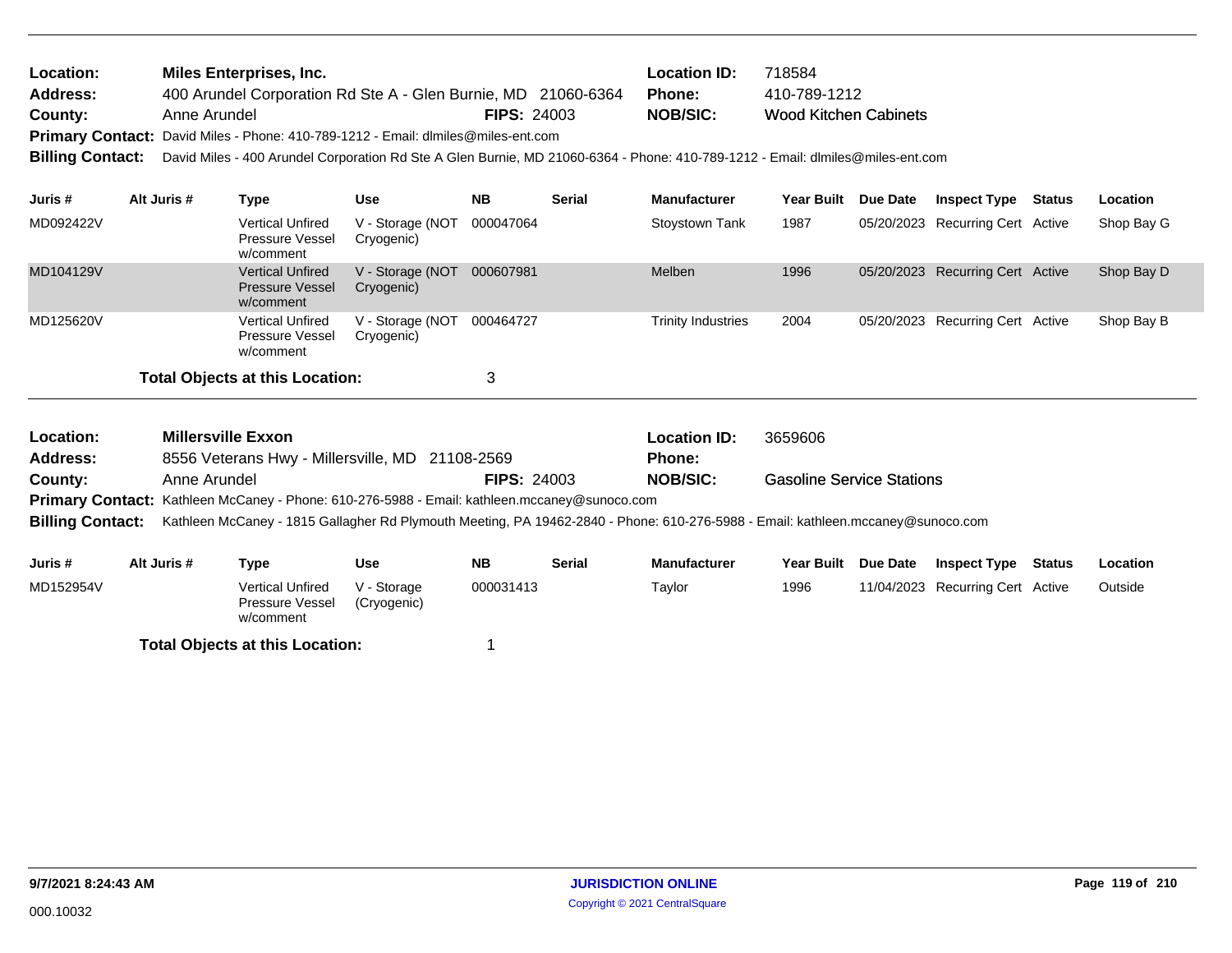| Location:<br><b>Address:</b><br>County:<br><b>Billing Contact:</b> |             | Anne Arundel                           | <b>Milton W Bosley &amp; Co</b><br>151 8th Ave NW - Glen Burnie, MD 21061-2825<br>Primary Contact: Brian Lambert - Phone: 410-761-7727 - Cell: 443-554-6154 - Email: brian@bosleymouldings.com                             |                                                             | <b>FIPS: 24003</b> |               | <b>Location ID:</b><br>Phone:<br><b>NOB/SIC:</b>        | 718735<br>410-761-7727<br><b>Millwork</b><br>Brian Lambert - 151 8th Ave NW Glen Burnie, MD 21061-2825 - Phone: 410-761-7727 - Cell: 443-554-6154 - Email: brian@bosleymouldings.com |  |                                                         |               |                    |
|--------------------------------------------------------------------|-------------|----------------------------------------|----------------------------------------------------------------------------------------------------------------------------------------------------------------------------------------------------------------------------|-------------------------------------------------------------|--------------------|---------------|---------------------------------------------------------|--------------------------------------------------------------------------------------------------------------------------------------------------------------------------------------|--|---------------------------------------------------------|---------------|--------------------|
| Juris #                                                            | Alt Juris # |                                        | <b>Type</b>                                                                                                                                                                                                                | <b>Use</b>                                                  | <b>NB</b>          | <b>Serial</b> | <b>Manufacturer</b>                                     | Year Built Due Date                                                                                                                                                                  |  | <b>Inspect Type Status</b>                              |               | Location           |
| MD132091V                                                          |             |                                        | Horizontal Unfired V - Storage (NOT<br>Pressure Vessel<br>w/comment                                                                                                                                                        | Cryogenic)                                                  | 000338566          |               | Manchester                                              | 2004                                                                                                                                                                                 |  | 01/16/2021 Recurring Cert Active                        |               | <b>COMP RM</b>     |
| MD145230V                                                          |             |                                        | <b>Pressure Vessel</b><br>w/comment                                                                                                                                                                                        | Horizontal Unfired V - Storage (NOT 000120353<br>Cryogenic) |                    |               | Manchester                                              | 2002                                                                                                                                                                                 |  | 01/16/2021 Recurring Cert Active                        |               | <b>COMP RM</b>     |
|                                                                    |             |                                        | <b>Total Objects at this Location:</b>                                                                                                                                                                                     |                                                             | $\overline{2}$     |               |                                                         |                                                                                                                                                                                      |  |                                                         |               |                    |
| Location:<br><b>Address:</b><br>County:<br><b>Billing Contact:</b> |             | <b>Motel 6 Odenton</b><br>Anne Arundel | 1630 Annapolis Rd - Odenton, MD 21113-1002<br>Primary Contact: Manoj Patel - Phone: 410-674-8900<br>Manoj Patel - 1630 Annapolis Rd Odenton, MD 21113-1002 - Phone: 410-674-8900                                           |                                                             | <b>FIPS: 24003</b> |               | <b>Location ID:</b><br><b>Phone:</b><br><b>NOB/SIC:</b> | 723480<br>410-674-8900                                                                                                                                                               |  | Hotels, rooming houses, camps, and other lodging places |               |                    |
| Juris #                                                            | Alt Juris # |                                        | <b>Type</b>                                                                                                                                                                                                                | <b>Use</b>                                                  | NΒ                 | Serial        | <b>Manufacturer</b>                                     | Year Built Due Date                                                                                                                                                                  |  | <b>Inspect Type Status</b>                              |               | Location           |
| MD163906H                                                          |             |                                        | <b>Water Heater</b><br>(HLW)                                                                                                                                                                                               | H - Hot Water<br>Supply (Water $\leq$<br>160 psig, 210 F)   | 000232864          |               | A O Smith                                               | 2018                                                                                                                                                                                 |  | 06/05/2023 Recurring Cert Active                        |               | Laundry            |
|                                                                    |             |                                        | <b>Total Objects at this Location:</b>                                                                                                                                                                                     |                                                             | 1                  |               |                                                         |                                                                                                                                                                                      |  |                                                         |               |                    |
| Location:<br><b>Address:</b><br>County:<br><b>Billing Contact:</b> |             | Anne Arundel                           | <b>Mt Zion United Methodist Church</b><br>122 Bayard Rd - Lothian, MD 20711-9601<br>Primary Contact: Mt Zion United Methodist Church - Phone: 410-867-4035<br>- 122 Bayard Rd Lothian, MD 20711-9601 - Phone: 410-867-4035 |                                                             | <b>FIPS: 24003</b> |               | <b>Location ID:</b><br>Phone:<br><b>NOB/SIC:</b>        | 719275<br>410-867-4035<br>Membership organizations                                                                                                                                   |  |                                                         |               |                    |
| Juris #                                                            | Alt Juris # |                                        | <b>Type</b>                                                                                                                                                                                                                | Use                                                         | <b>NB</b>          | <b>Serial</b> | <b>Manufacturer</b>                                     | Year Built Due Date                                                                                                                                                                  |  | <b>Inspect Type</b>                                     | <b>Status</b> | Location           |
| MD101574H                                                          |             |                                        | Cast Iron                                                                                                                                                                                                                  | H - Hot Water<br>Heat (Water $\leq$<br>160 psig, 250 F)     | CI.                |               | Burnham                                                 | 1991                                                                                                                                                                                 |  | 01/19/2022 Recurring Cert Active                        |               | <b>Boiler Room</b> |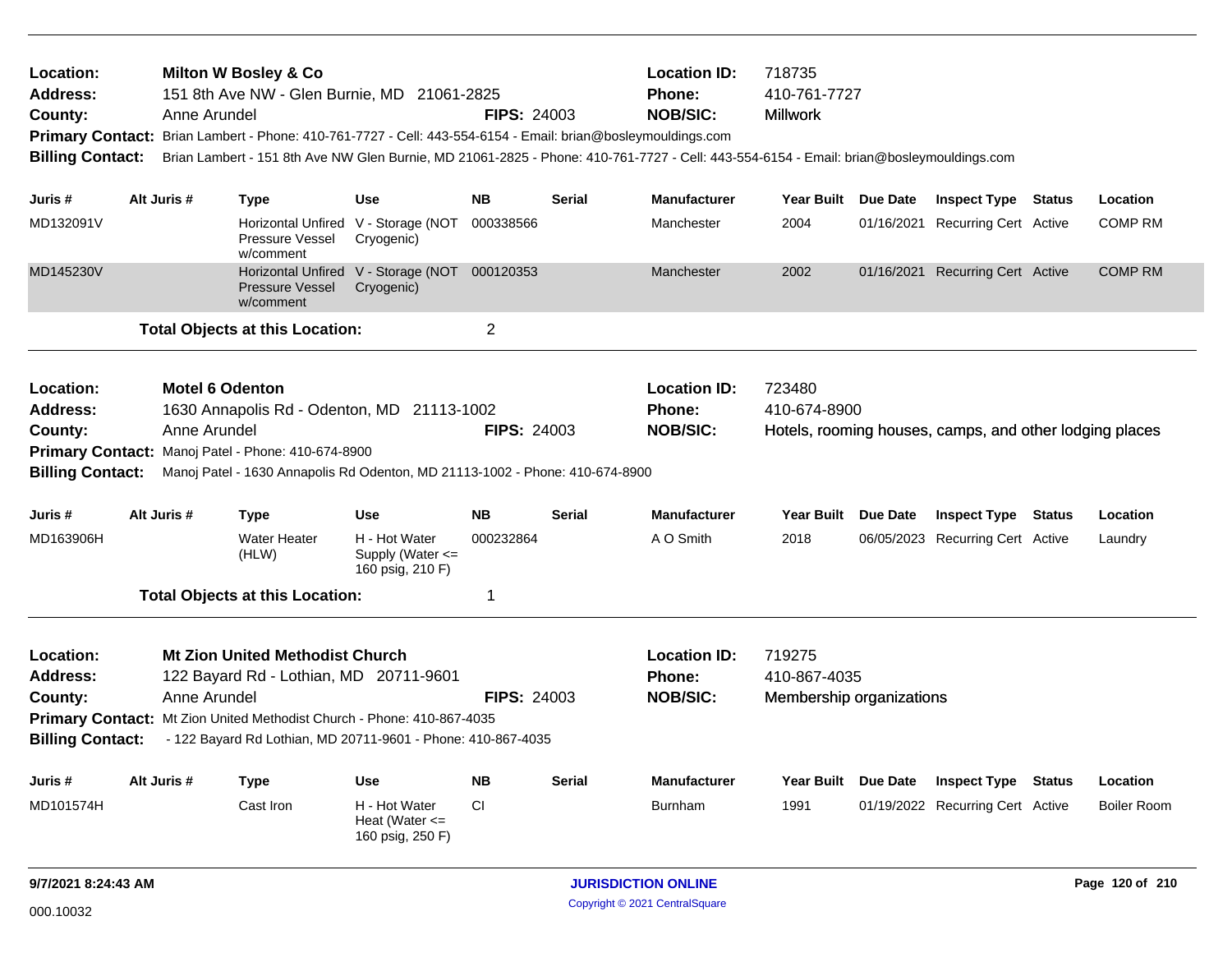| Location:<br><b>Address:</b><br>County:<br><b>Billing Contact:</b>        |             | Murraille, LLC<br>Anne Arundel |                                                         | 204 Duke Of Gloucester St - Annapolis, MD 21401-2507<br>Primary Contact: Karen Bass - Phone: 800-334-6078 x12 - Email: Kbass@hardscapesconsrtuction.com | <b>FIPS: 24003</b> |               | <b>Location ID:</b><br>713256<br>800-334-6078 x12<br><b>Phone:</b><br><b>NOB/SIC:</b><br>Holding and other investment offices<br>Karen Bass - 621 Central Ave E, Suite 403 Edgewater, MD 21037-2805 - Phone: 800-334-6078 x12 - Email: Kbass@hardscapesconsrtuction.com |                                   |  |                                  |               |
|---------------------------------------------------------------------------|-------------|--------------------------------|---------------------------------------------------------|---------------------------------------------------------------------------------------------------------------------------------------------------------|--------------------|---------------|-------------------------------------------------------------------------------------------------------------------------------------------------------------------------------------------------------------------------------------------------------------------------|-----------------------------------|--|----------------------------------|---------------|
| Juris #                                                                   | Alt Juris # |                                | <b>Type</b>                                             | <b>Use</b>                                                                                                                                              | <b>NB</b>          | <b>Serial</b> | <b>Manufacturer</b>                                                                                                                                                                                                                                                     | Year Built Due Date               |  | <b>Inspect Type Status</b>       | Location      |
| MD091244H                                                                 |             |                                | Cast Iron                                               | O - Other (Blr<br>Use) w/comment                                                                                                                        | <b>CI</b>          | 35077751      | Weil-McLain                                                                                                                                                                                                                                                             | 1994                              |  | 01/17/2022 Recurring Cert Active | <b>BSMT</b>   |
|                                                                           |             |                                | <b>Total Objects at this Location:</b>                  |                                                                                                                                                         | 1                  |               |                                                                                                                                                                                                                                                                         |                                   |  |                                  |               |
| Location:<br><b>Address:</b>                                              |             |                                | <b>Mutiny Pirate Bar (Arc3)</b>                         | 33 Magothy Beach Rd - Pasadena, MD 21122-4413                                                                                                           |                    |               | <b>Location ID:</b><br><b>Phone:</b>                                                                                                                                                                                                                                    | 3963453                           |  |                                  |               |
| County:                                                                   |             | Anne Arundel                   |                                                         |                                                                                                                                                         | <b>FIPS: 24003</b> |               | <b>NOB/SIC:</b>                                                                                                                                                                                                                                                         | <b>Eating and Drinking Places</b> |  |                                  |               |
| <b>Primary Contact:</b>                                                   |             |                                |                                                         | Charlie Patterson - Phone: 804-644-4521 - Email: charlie.patterson@arc3gases.com                                                                        |                    |               |                                                                                                                                                                                                                                                                         |                                   |  |                                  |               |
| <b>Billing Contact:</b>                                                   |             |                                |                                                         |                                                                                                                                                         |                    |               | Charlie Patterson - PO Box 26269 Richmond, VA 23260-6269 - Phone: 804-644-4521 - Email: charlie.patterson@arc3gases.com                                                                                                                                                 |                                   |  |                                  |               |
| Juris #                                                                   | Alt Juris # |                                | Type                                                    | <b>Use</b>                                                                                                                                              | <b>NB</b>          | <b>Serial</b> | <b>Manufacturer</b>                                                                                                                                                                                                                                                     | Year Built Due Date               |  | <b>Inspect Type Status</b>       | Location      |
| MD165097V                                                                 |             |                                | <b>Vertical Unfired</b><br>Pressure Vessel<br>w/comment | V - Storage<br>(Cryogenic)                                                                                                                              | 000080367          |               | Taylor-Wharton                                                                                                                                                                                                                                                          | 2005                              |  | 07/10/2023 Recurring Cert Active | Outside       |
|                                                                           |             |                                | <b>Total Objects at this Location:</b>                  |                                                                                                                                                         | 1                  |               |                                                                                                                                                                                                                                                                         |                                   |  |                                  |               |
| <b>Location:</b><br><b>Address:</b><br>County:<br><b>Billing Contact:</b> |             | NABCO (S.S.L)<br>Anne Arundel  | Primary Contact: David Ford - Phone: 410-255-0761       | 6761 Baymeadow Dr Ste A - Glen Burnie, MD 21060-6410                                                                                                    | <b>FIPS: 24003</b> |               | <b>Location ID:</b><br><b>Phone:</b><br><b>NOB/SIC:</b>                                                                                                                                                                                                                 | 3801459                           |  |                                  |               |
| Juris #                                                                   | Alt Juris # |                                | Type                                                    | <b>Use</b>                                                                                                                                              | <b>NB</b>          | <b>Serial</b> | <b>Manufacturer</b>                                                                                                                                                                                                                                                     | Year Built Due Date               |  | <b>Inspect Type Status</b>       | Location      |
| MD158779V                                                                 |             |                                | <b>Vertical Unfired</b><br>Pressure Vessel<br>w/comment | V - Storage (NOT<br>Cryogenic)                                                                                                                          | 000591232          |               | Morganton                                                                                                                                                                                                                                                               | 2016                              |  | 08/30/2019 Recurring Cert Active | Manufacturing |
|                                                                           |             |                                | <b>Total Objects at this Location:</b>                  |                                                                                                                                                         | 1                  |               |                                                                                                                                                                                                                                                                         |                                   |  |                                  |               |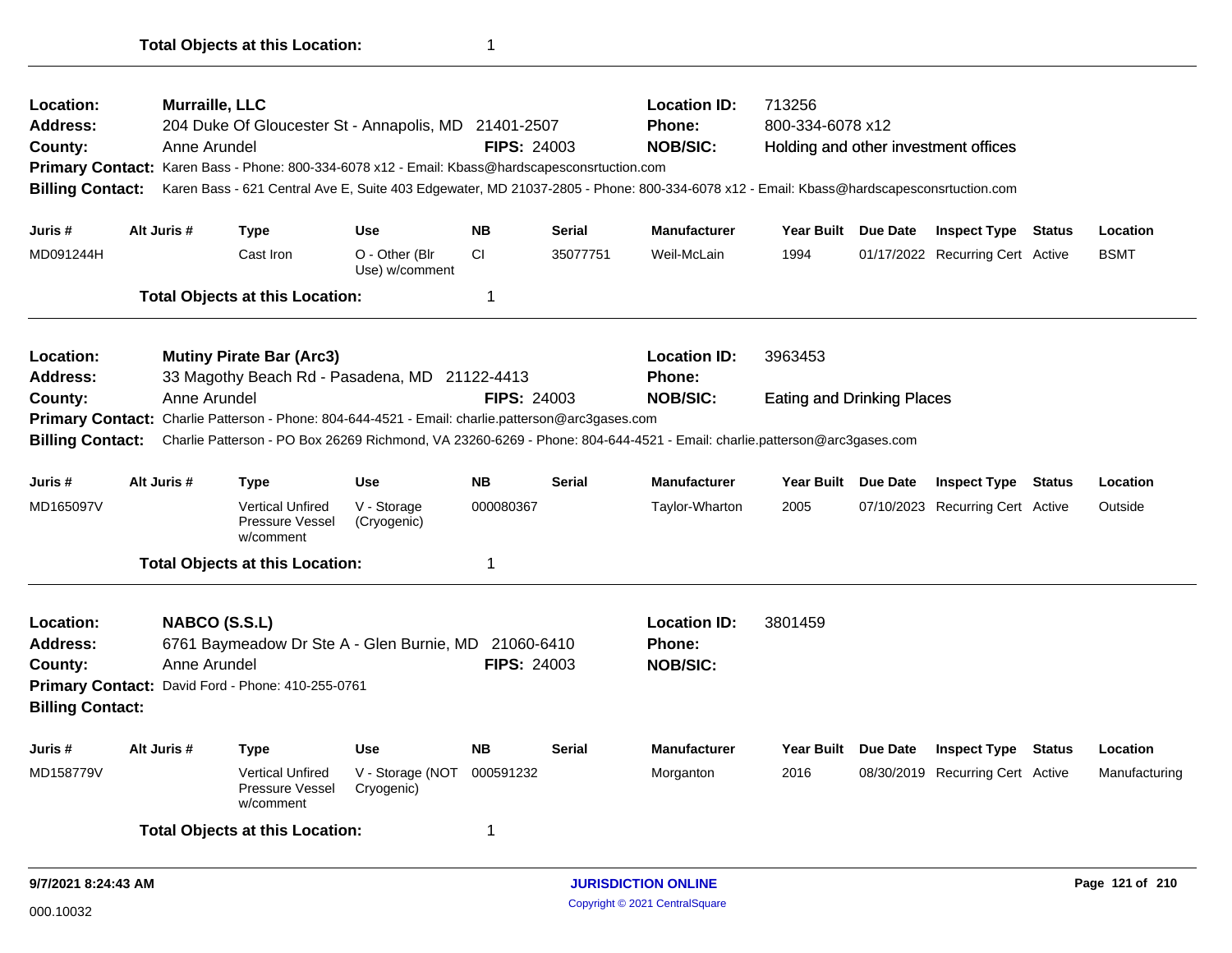| Nando's of Arundel Mills (Arc3)<br>Location:<br><b>Address:</b><br>7000 Arundel Mills Cir Ste 229 - Hanover, MD 21076-1296<br>Anne Arundel<br><b>FIPS: 24003</b><br>County:<br>Primary Contact: Charlie Patterson - Phone: 804-644-4521 - Email: charlie.patterson@arc3gases.com |              |                                                                                                   |                            |                    |                                                                                                                         | <b>Location ID:</b><br><b>Phone:</b><br><b>NOB/SIC:</b>                                                                 | 3956960<br><b>Eating and Drinking Places</b> |          |                                  |        |          |
|----------------------------------------------------------------------------------------------------------------------------------------------------------------------------------------------------------------------------------------------------------------------------------|--------------|---------------------------------------------------------------------------------------------------|----------------------------|--------------------|-------------------------------------------------------------------------------------------------------------------------|-------------------------------------------------------------------------------------------------------------------------|----------------------------------------------|----------|----------------------------------|--------|----------|
|                                                                                                                                                                                                                                                                                  |              |                                                                                                   |                            |                    |                                                                                                                         |                                                                                                                         |                                              |          |                                  |        |          |
| <b>Billing Contact:</b>                                                                                                                                                                                                                                                          |              |                                                                                                   |                            |                    |                                                                                                                         | Charlie Patterson - PO Box 26269 Richmond, VA 23260-6269 - Phone: 804-644-4521 - Email: charlie.patterson@arc3gases.com |                                              |          |                                  |        |          |
| Juris #                                                                                                                                                                                                                                                                          | Alt Juris #  | <b>Type</b>                                                                                       | <b>Use</b>                 | <b>NB</b>          | <b>Serial</b>                                                                                                           | <b>Manufacturer</b>                                                                                                     | <b>Year Built</b>                            | Due Date | <b>Inspect Type Status</b>       |        | Location |
| MD165095V                                                                                                                                                                                                                                                                        |              | <b>Vertical Unfired</b><br>Pressure Vessel<br>w/comment                                           | V - Storage<br>(Cryogenic) | 000125128          |                                                                                                                         | MVE Inc                                                                                                                 | 2000                                         |          | 06/13/2023 Recurring Cert Active |        | Kitchen  |
|                                                                                                                                                                                                                                                                                  |              | <b>Total Objects at this Location:</b>                                                            |                            | $\mathbf 1$        |                                                                                                                         |                                                                                                                         |                                              |          |                                  |        |          |
| Location:                                                                                                                                                                                                                                                                        |              | Nando's Peri Peri (Arc3)                                                                          |                            |                    |                                                                                                                         | <b>Location ID:</b>                                                                                                     | 3963273                                      |          |                                  |        |          |
| <b>Address:</b>                                                                                                                                                                                                                                                                  |              | 1403 S Main Chapel Way - Gambrills, MD 21054-1862                                                 |                            |                    |                                                                                                                         | <b>Phone:</b>                                                                                                           |                                              |          |                                  |        |          |
| County:                                                                                                                                                                                                                                                                          | Anne Arundel |                                                                                                   |                            | <b>FIPS: 24003</b> |                                                                                                                         | <b>NOB/SIC:</b>                                                                                                         | <b>Eating and Drinking Places</b>            |          |                                  |        |          |
| <b>Billing Contact:</b>                                                                                                                                                                                                                                                          |              | Primary Contact: Charlie Patterson - Phone: 804-644-4521 - Email: charlie.patterson@arc3gases.com |                            |                    | Charlie Patterson - PO Box 26269 Richmond, VA 23260-6269 - Phone: 804-644-4521 - Email: charlie.patterson@arc3gases.com |                                                                                                                         |                                              |          |                                  |        |          |
| Juris #                                                                                                                                                                                                                                                                          | Alt Juris #  | <b>Type</b>                                                                                       | <b>Use</b>                 | <b>NB</b>          | <b>Serial</b>                                                                                                           | <b>Manufacturer</b>                                                                                                     | Year Built Due Date                          |          | <b>Inspect Type Status</b>       |        | Location |
| MD164418V                                                                                                                                                                                                                                                                        |              | <b>Vertical Unfired</b><br>Pressure Vessel<br>w/comment                                           | V - Storage<br>(Cryogenic) | 000166231          |                                                                                                                         | <b>CHART</b>                                                                                                            | 2005                                         |          | 07/09/2023 Recurring Cert Active |        | Kitchen  |
|                                                                                                                                                                                                                                                                                  |              | <b>Total Objects at this Location:</b>                                                            |                            | $\overline{1}$     |                                                                                                                         |                                                                                                                         |                                              |          |                                  |        |          |
| Location:                                                                                                                                                                                                                                                                        |              | Nando's Peri Peri (Arc3)                                                                          |                            |                    |                                                                                                                         | <b>Location ID:</b>                                                                                                     | 3963625                                      |          |                                  |        |          |
| <b>Address:</b>                                                                                                                                                                                                                                                                  |              | 2002 Annapolis Mall Rd - Annapolis, MD 21401                                                      |                            |                    |                                                                                                                         | <b>Phone:</b>                                                                                                           |                                              |          |                                  |        |          |
| County:                                                                                                                                                                                                                                                                          | Anne Arundel |                                                                                                   |                            | <b>FIPS: 24003</b> |                                                                                                                         | <b>NOB/SIC:</b>                                                                                                         | <b>Eating and Drinking Places</b>            |          |                                  |        |          |
|                                                                                                                                                                                                                                                                                  |              | Primary Contact: Charlie Patterson - Phone: 804-644-4521 - Email: charlie.patterson@arc3gases.com |                            |                    |                                                                                                                         |                                                                                                                         |                                              |          |                                  |        |          |
| <b>Billing Contact:</b>                                                                                                                                                                                                                                                          |              |                                                                                                   |                            |                    |                                                                                                                         | Charlie Patterson - PO Box 26269 Richmond, VA 23260-6269 - Phone: 804-644-4521 - Email: charlie.patterson@arc3gases.com |                                              |          |                                  |        |          |
| Juris #                                                                                                                                                                                                                                                                          | Alt Juris #  | Type                                                                                              | <b>Use</b>                 | <b>NB</b>          | <b>Serial</b>                                                                                                           | <b>Manufacturer</b>                                                                                                     | Year Built Due Date                          |          | <b>Inspect Type</b>              | Status | Location |
| MD165804O                                                                                                                                                                                                                                                                        |              | <b>Vertical Unfired</b><br>Pressure Vessel<br>w/comment                                           | V - Storage<br>(Cryogenic) | 000207003          |                                                                                                                         | <b>CHART</b>                                                                                                            | 2009                                         |          | 07/11/2023 Recurring Cert Active |        | Kitchen  |
|                                                                                                                                                                                                                                                                                  |              | <b>Total Objects at this Location:</b>                                                            |                            | -1                 |                                                                                                                         |                                                                                                                         |                                              |          |                                  |        |          |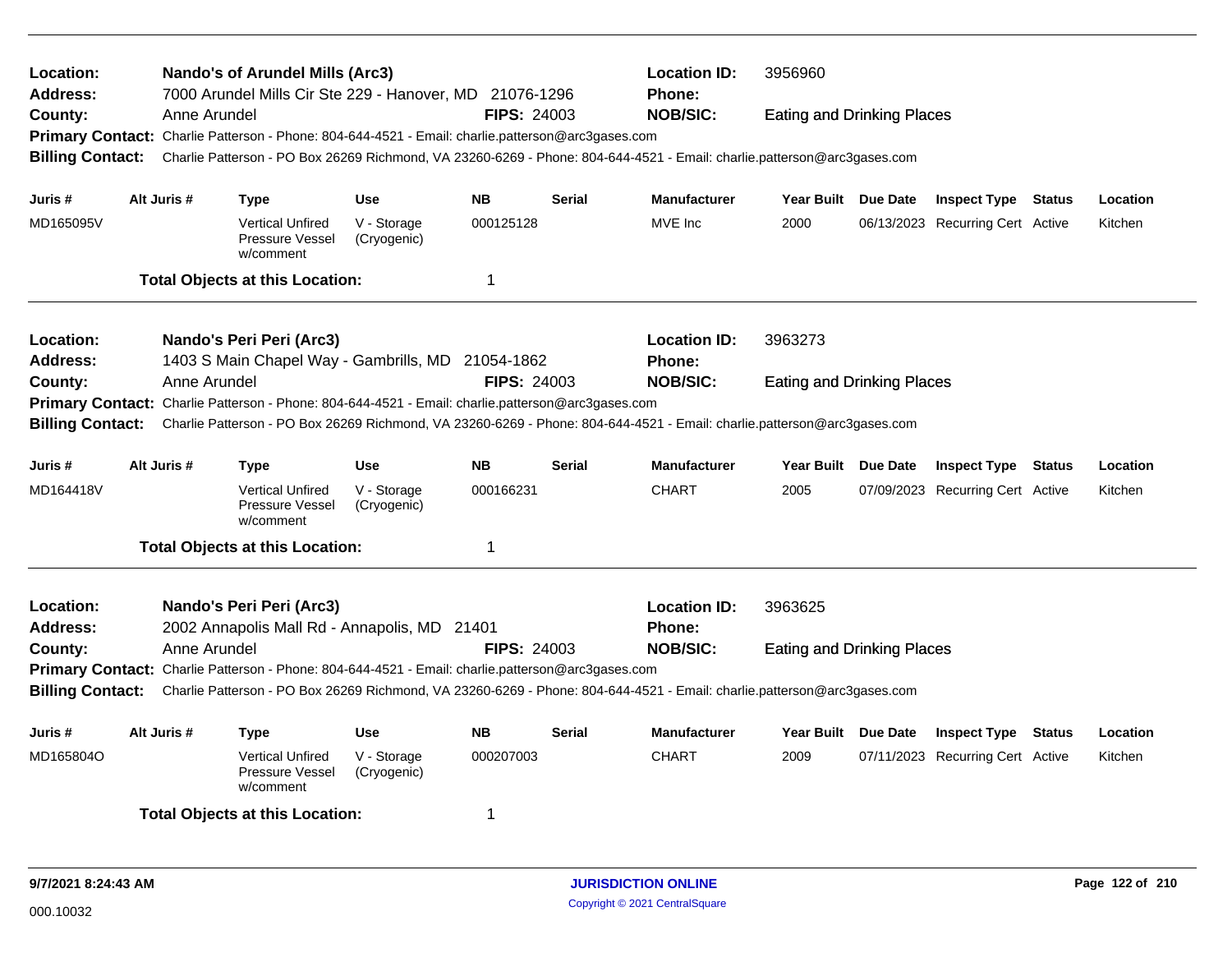| Location:<br><b>Address:</b><br>County:<br><b>Billing Contact:</b> |                | Anne Arundel | <b>National/Alamo Car Rental</b><br>7434 New Ridge Rd - Hanover, MD 21076-3101<br>Primary Contact: GRP18 Admin Office - Phone: 410-412-4684<br>- 701 Wedeman Ave Linthicum Heights, MD 21090-1415 - Phone: 410-412-4684      |                                                         | <b>FIPS: 24003</b> |                 | <b>Location ID:</b><br>Phone:<br><b>NOB/SIC:</b> | 3784597                           | Year Built Due Date<br><b>Inspect Type Status</b> |                                                  |               |                  |
|--------------------------------------------------------------------|----------------|--------------|------------------------------------------------------------------------------------------------------------------------------------------------------------------------------------------------------------------------------|---------------------------------------------------------|--------------------|-----------------|--------------------------------------------------|-----------------------------------|---------------------------------------------------|--------------------------------------------------|---------------|------------------|
| Juris #<br>MD158007V                                               |                | Alt Juris #  | <b>Type</b>                                                                                                                                                                                                                  | Use                                                     | <b>NB</b>          | Serial          | <b>Manufacturer</b>                              |                                   |                                                   |                                                  |               | Location         |
|                                                                    |                |              | Pressure Vessel<br>w/comment                                                                                                                                                                                                 | Horizontal Unfired V - Storage (NOT<br>Cryogenic)       | 000040325          |                 | Kaeser                                           | 2015                              |                                                   | 06/20/2023 Recurring Cert Active                 |               | Garage Bay       |
|                                                                    |                |              | <b>Total Objects at this Location:</b>                                                                                                                                                                                       |                                                         | 1                  |                 |                                                  |                                   |                                                   |                                                  |               |                  |
| Location:<br><b>Address:</b>                                       |                |              | <b>Nautilus Diner (Arc3)</b><br>1709 Transportation Dr - Crofton, MD 21114-2050                                                                                                                                              |                                                         |                    |                 | <b>Location ID:</b><br><b>Phone:</b>             | 3965513                           |                                                   |                                                  |               |                  |
| County:<br><b>Billing Contact:</b>                                 |                | Anne Arundel | Primary Contact: Charlie Patterson - Phone: 804-644-4521 - Email: charlie.patterson@arc3gases.com<br>Charlie Patterson - PO Box 26269 Richmond, VA 23260-6269 - Phone: 804-644-4521 - Email: charlie.patterson@arc3gases.com |                                                         | <b>FIPS: 24003</b> |                 | <b>NOB/SIC:</b>                                  | <b>Eating and Drinking Places</b> |                                                   |                                                  |               |                  |
| Juris #                                                            |                | Alt Juris #  | <b>Type</b>                                                                                                                                                                                                                  | Use                                                     | <b>NB</b>          | Serial          | <b>Manufacturer</b>                              | Year Built Due Date               |                                                   | <b>Inspect Type</b>                              | <b>Status</b> | Location         |
| MD164447V                                                          |                |              | <b>Vertical Unfired</b><br>Pressure Vessel<br>w/comment                                                                                                                                                                      | V - Storage<br>(Cryogenic)                              | 000123579          |                 | MVE Inc                                          | 2000                              |                                                   | 07/30/2023 Recurring Cert Active                 |               | <b>Basement</b>  |
|                                                                    |                |              | <b>Total Objects at this Location:</b>                                                                                                                                                                                       |                                                         | 1                  |                 |                                                  |                                   |                                                   |                                                  |               |                  |
| Location:<br><b>Address:</b>                                       |                |              | <b>New Transit Truck Stop</b><br>8400 Veterans Highway - Millersville, MD 21108-1403                                                                                                                                         |                                                         |                    |                 | <b>Location ID:</b><br><b>Phone:</b>             | 719615                            |                                                   |                                                  |               |                  |
| County:                                                            |                | Anne Arundel | Primary Contact: Sam Singh - Phone: 410-987-1444<br>Nima Singh - 8400 Veterans Hwy Millersville, MD 21108-1403 - Phone: 410-987-1444 - Email: nirmel69@live.com                                                              |                                                         | <b>FIPS: 24003</b> |                 | <b>NOB/SIC:</b>                                  |                                   |                                                   | Automotive dealers and gasoline service stations |               |                  |
| <b>Billing Contact:</b>                                            |                |              |                                                                                                                                                                                                                              |                                                         |                    |                 |                                                  |                                   |                                                   |                                                  |               |                  |
| Juris #                                                            |                | Alt Juris #  | <b>Type</b>                                                                                                                                                                                                                  | Use                                                     | <b>NB</b>          | Serial          | Manufacturer                                     | Year Built Due Date               |                                                   | <b>Inspect Type Status</b>                       |               | Location         |
| MD038476V                                                          |                |              | Vertical Unfired<br>Pressure Vessel<br>w/comment                                                                                                                                                                             | V - Storage (NOT 000187425<br>Cryogenic)                |                    |                 | Wayne                                            | 1962                              |                                                   | 08/08/2020 Recurring Cert Active                 |               | Garage           |
| MD140414H                                                          | $\overline{1}$ |              | Cast Iron                                                                                                                                                                                                                    | H - Hot Water<br>Heat (Water $\leq$<br>160 psig, 250 F) | CI                 | <b>UFH14901</b> | Columbia                                         | 2010                              |                                                   | 09/01/2020 Recurring Cert Active                 |               | <b>REAR BLRM</b> |
|                                                                    |                |              |                                                                                                                                                                                                                              |                                                         |                    |                 |                                                  |                                   |                                                   |                                                  |               |                  |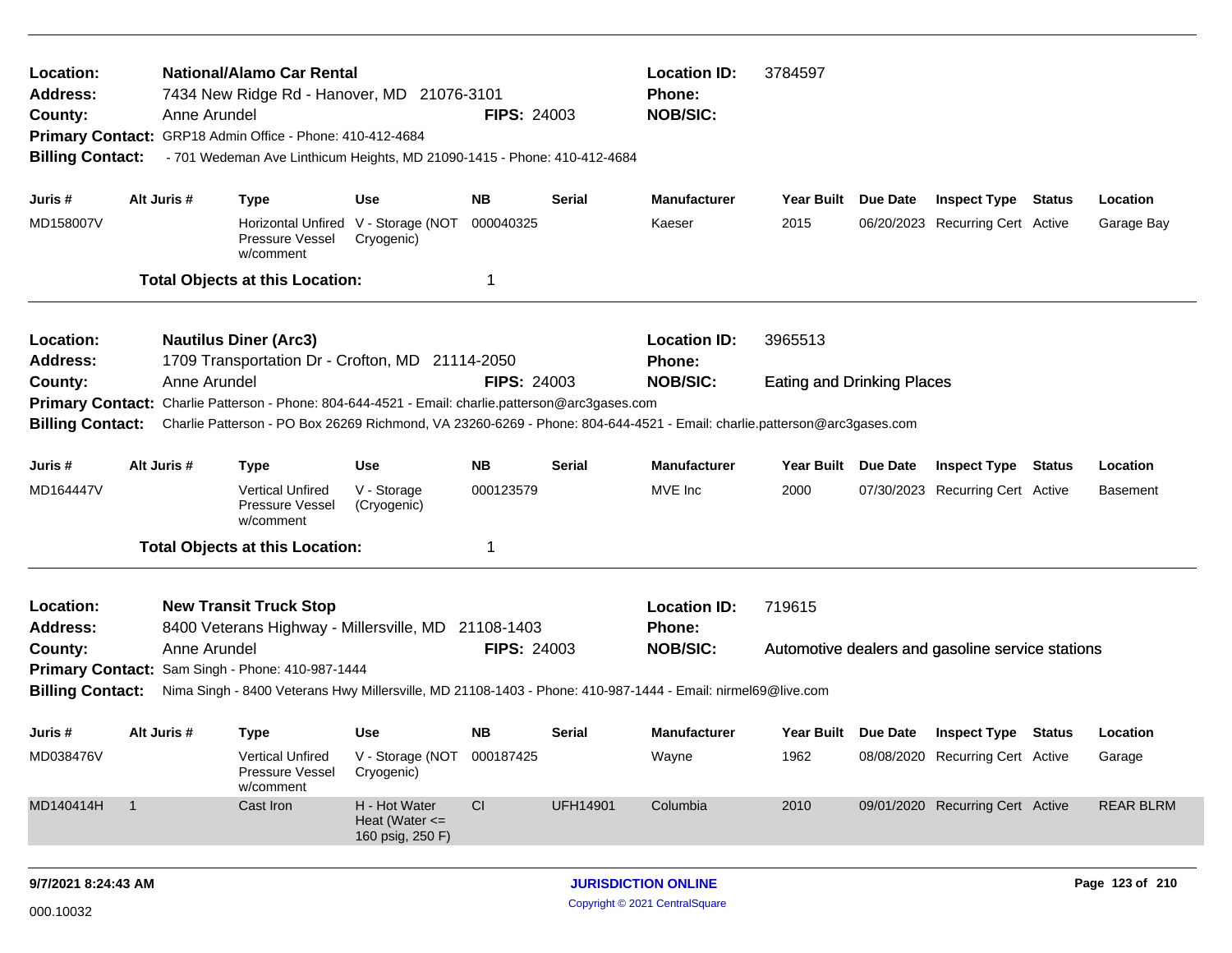| Juris#                       | Alt Juris #  | <b>Type</b>                                                                                   | <b>Use</b>                     | <b>NB</b>          | <b>Serial</b> | <b>Manufacturer</b>                                                                                                                             | <b>Year Built</b>          | <b>Due Date</b> | <b>Inspect Type Status</b>       | Location      |
|------------------------------|--------------|-----------------------------------------------------------------------------------------------|--------------------------------|--------------------|---------------|-------------------------------------------------------------------------------------------------------------------------------------------------|----------------------------|-----------------|----------------------------------|---------------|
| MD140415V                    |              | <b>Vertical Unfired</b><br>Pressure Vessel<br>w/comment                                       | V - Storage (NOT<br>Cryogenic) | 00609692           |               | <b>Steel Fab</b>                                                                                                                                | 2010                       |                 | 09/01/2020 Recurring Cert Active | <b>GARAGE</b> |
|                              |              | <b>Total Objects at this Location:</b>                                                        |                                | 3                  |               |                                                                                                                                                 |                            |                 |                                  |               |
| Location:                    |              | Niermann Weeks Co.                                                                            |                                |                    |               | <b>Location ID:</b>                                                                                                                             | 1645472                    |                 |                                  |               |
| <b>Address:</b>              |              | 750 Generals Hwy - Millersville, MD 21108-1371                                                |                                |                    |               | <b>Phone:</b>                                                                                                                                   | 410-923-0123               |                 |                                  |               |
| County:                      | Anne Arundel |                                                                                               |                                | <b>FIPS: 24003</b> |               | <b>NOB/SIC:</b>                                                                                                                                 | <b>Furniture Stores</b>    |                 |                                  |               |
|                              |              | Primary Contact: Vickie Anewalt - Phone: 410-923-0123 x15 - Email: vanewalt@niermannweeks.com |                                |                    |               |                                                                                                                                                 |                            |                 |                                  |               |
|                              |              |                                                                                               |                                |                    |               | Billing Contact: Vickie Anewalt - 750 Generals Hwy Millersville, MD 21108-1371 - Phone: 410-923-0123 x15 - Email: vanewalt@niermannweeks.com    |                            |                 |                                  |               |
| Juris #                      | Alt Juris #  | <b>Type</b>                                                                                   | <b>Use</b>                     | <b>NB</b>          | <b>Serial</b> | <b>Manufacturer</b>                                                                                                                             | <b>Year Built</b>          | <b>Due Date</b> | <b>Inspect Type Status</b>       | Location      |
| MD122814V                    |              | <b>Vertical Unfired</b><br>Pressure Vessel<br>w/comment                                       | V - Storage (NOT<br>Cryogenic) | 000090041          |               | <b>Brunner</b>                                                                                                                                  | 1999                       |                 | 12/06/2022 Recurring Cert Active | shop          |
|                              |              | <b>Total Objects at this Location:</b>                                                        |                                | 1                  |               |                                                                                                                                                 |                            |                 |                                  |               |
| Location:<br><b>Address:</b> |              | Nonna Angela's (Roberts Oxygen)<br>2225 Defense Hwy Ste A - Crofton, MD 21114-2468            |                                |                    |               | <b>Location ID:</b><br>Phone:                                                                                                                   | 3972832                    |                 |                                  |               |
| County:                      | Anne Arundel |                                                                                               |                                | <b>FIPS: 24003</b> |               | <b>NOB/SIC:</b>                                                                                                                                 | Eating and Drinking Places |                 |                                  |               |
|                              |              |                                                                                               |                                |                    |               | Primary Contact: Roberts Oxygen Company (MD) - Phone: 240-493-8405 - Cell: 301-252-0742 - Email: DFranovich@RobertsOxygen.com                   |                            |                 |                                  |               |
| <b>Billing Contact:</b>      |              |                                                                                               |                                |                    |               | Bulk Tank Service Dept. - PO Box 5507 Rockville, MD 20855-0507 - Phone: 240-493-8405 - Cell: 301-252-0742 - Email: DFranovich@RobertsOxygen.com |                            |                 |                                  |               |
| Juris #                      | Alt Juris #  | <b>Type</b>                                                                                   | <b>Use</b>                     | <b>NB</b>          | <b>Serial</b> | <b>Manufacturer</b>                                                                                                                             | <b>Year Built</b>          | <b>Due Date</b> | <b>Inspect Type Status</b>       | Location      |
| MD164450V                    |              | <b>Vertical Unfired</b><br>Pressure Vessel<br>w/comment                                       | V - Storage<br>(Cryogenic)     | 000023593          |               | Taylor-Wharton                                                                                                                                  | 1995                       |                 | 09/20/2023 Recurring Cert Active | Outside       |
|                              |              | <b>Total Objects at this Location:</b>                                                        |                                | 1                  |               |                                                                                                                                                 |                            |                 |                                  |               |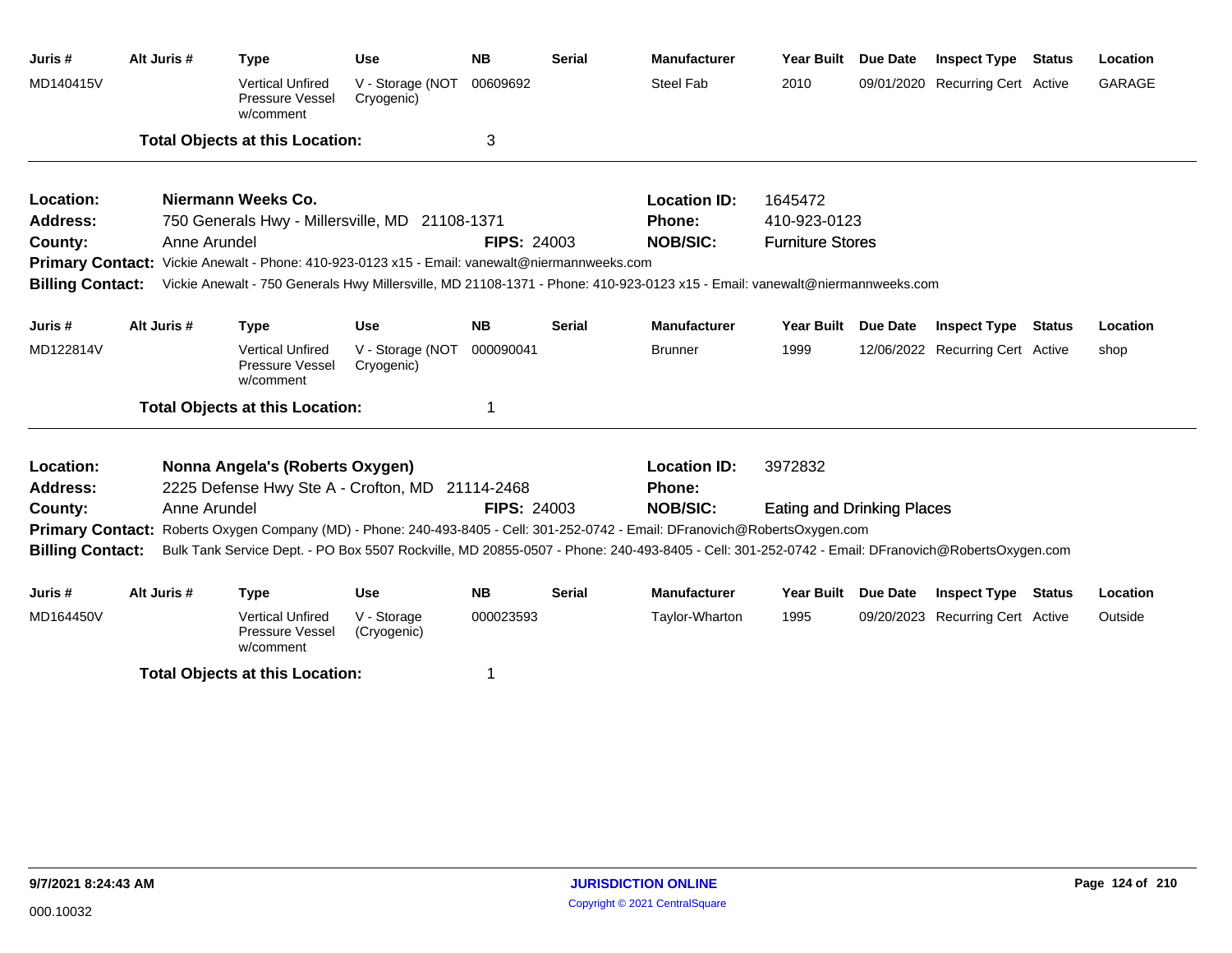| <b>Location:</b> | <b>Nordstroms/Annapolis Mall</b>                                       |                    | <b>Location ID:</b> | 719697                   |
|------------------|------------------------------------------------------------------------|--------------------|---------------------|--------------------------|
| <b>Address:</b>  | 1800 Annapolis Mall - Annapolis, MD 21401-3117                         |                    | Phone:              | 410-573-1121             |
| County:          | Anne Arundel                                                           | <b>FIPS: 24003</b> | NOB/SIC:            | <b>Department Stores</b> |
|                  | <b>Primary Contact: Nordstrom/Annapolis Mall - Phone: 410-573-1121</b> |                    |                     |                          |

**Billing Contact:** David Peterson - 1800 Annapolis Mall Annapolis, MD 21401-3117 - Phone: 410-573-1121

| Juris #   | Alt Juris # | Type                                   | <b>Use</b>                                                | <b>NB</b> | <b>Serial</b> | <b>Manufacturer</b> | <b>Year Built</b> | <b>Due Date</b> | <b>Inspect Type</b>              | Status | Location    |
|-----------|-------------|----------------------------------------|-----------------------------------------------------------|-----------|---------------|---------------------|-------------------|-----------------|----------------------------------|--------|-------------|
| MD004180  |             | Vertical Fire Tube S - Power-Other     | w/comment (Stm<br>$> 15$ psig)                            | 000043943 |               | Lattner Boiler Co   | 1993              |                 | 05/12/2020 Recurring Cert Active |        | BLR RM      |
| MD148829H |             | <b>Water Heater</b><br>(HLW)           | H - Hot Water<br>Supply (Water $\leq$<br>160 psig, 210 F) | 000095338 |               | <b>Bradford</b>     | 2011              |                 | 05/12/2020 Recurring Cert Active |        | <b>Blrm</b> |
| MD159843H |             | Other w/comment                        | H - Hot Water<br>Supply (Water $\leq$<br>160 psig, 210 F) | 000233673 |               | A O Smith           | 2017              |                 | 04/25/2020 Recurring Cert Active |        | <b>Blrm</b> |
|           |             | <b>Total Objects at this Location:</b> |                                                           | 3         |               |                     |                   |                 |                                  |        |             |

| Location:               |              | North Arundel Health & Rehabilitation Center                       |                                                           |                    |                   | Location ID:        | 717371       |                 |                                            |        |                 |
|-------------------------|--------------|--------------------------------------------------------------------|-----------------------------------------------------------|--------------------|-------------------|---------------------|--------------|-----------------|--------------------------------------------|--------|-----------------|
| <b>Address:</b>         |              | 313 Hospital Dr - Glen Burnie, MD 21061-5803                       |                                                           |                    |                   | <b>Phone:</b>       | 410-761-1222 |                 |                                            |        |                 |
| County:                 | Anne Arundel |                                                                    |                                                           | <b>FIPS: 24003</b> |                   | <b>NOB/SIC:</b>     |              |                 | Offices and Clinics of Doctors of Medicine |        |                 |
|                         |              | Primary Contact: Director of Maintenance - Phone: 410-761-1222     |                                                           |                    |                   |                     |              |                 |                                            |        |                 |
| <b>Billing Contact:</b> |              | - 313 Hospital Dr Glen Burnie, MD 21061-5803 - Phone: 410-761-1222 |                                                           |                    |                   |                     |              |                 |                                            |        |                 |
| Juris #                 | Alt Juris #  | Type                                                               | Use                                                       | <b>NB</b>          | <b>Serial</b>     | <b>Manufacturer</b> | Year Built   | <b>Due Date</b> | <b>Inspect Type</b>                        | Status | <b>Location</b> |
| MD170476H               |              | Water Heater<br>(HLW)                                              | H - Hot Water<br>Supply (Water $\leq$<br>160 psig, 210 F) | 000257568          | 192911560003<br>5 | State               | 2019         |                 | 08/12/2020 Recurring Cert Active           |        | Boiler Room     |

**Total Objects at this Location:** 1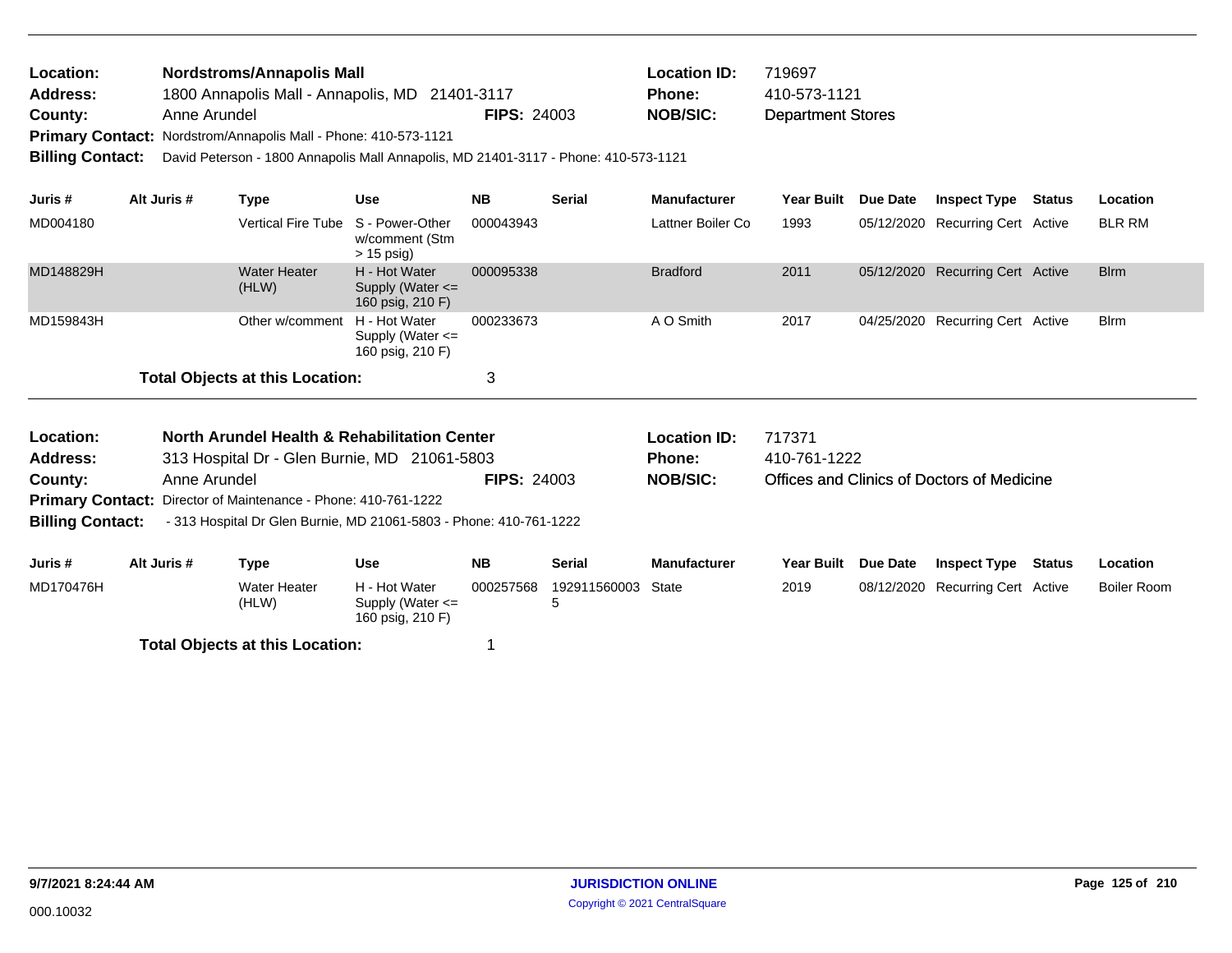| Location:<br><b>Address:</b>                  |  |              | <b>North Forest Apartments</b><br>1826 N Forest Ct - Crofton, MD 21114-2226                       |                                                           |                    |               | <b>Location ID:</b><br><b>Phone:</b>                                                                                      | 719785                                  |                                                         |               |                               |
|-----------------------------------------------|--|--------------|---------------------------------------------------------------------------------------------------|-----------------------------------------------------------|--------------------|---------------|---------------------------------------------------------------------------------------------------------------------------|-----------------------------------------|---------------------------------------------------------|---------------|-------------------------------|
| County:                                       |  | Anne Arundel |                                                                                                   |                                                           | <b>FIPS: 24003</b> |               | <b>NOB/SIC:</b>                                                                                                           | <b>Operators of Apartment Buildings</b> |                                                         |               |                               |
|                                               |  |              | Primary Contact: Willa Mae Dupuis - Phone: 410-793-0733 - Email: wdupuis@smcmail.com              |                                                           |                    |               |                                                                                                                           |                                         |                                                         |               |                               |
| <b>Billing Contact:</b>                       |  |              |                                                                                                   |                                                           |                    |               | Patti Procacci - 1950 Old Gallows Rd Suite 600 Vienna, VA 22182-3970 - Phone: 703-902-9536 - Email: pprocacci@smcmail.com |                                         |                                                         |               |                               |
| Juris #                                       |  | Alt Juris #  | <b>Type</b>                                                                                       | Use                                                       | <b>NB</b>          | <b>Serial</b> | <b>Manufacturer</b>                                                                                                       | Year Built Due Date                     | <b>Inspect Type Status</b>                              |               | Location                      |
| MD129873H                                     |  |              | <b>Water Heater</b><br>(HLW)                                                                      | H - Hot Water<br>Supply (Water $\leq$<br>160 psig, 210 F) | 000122415          |               | A O Smith                                                                                                                 | 2008                                    | 04/05/2022 Recurring Cert Active                        |               | <b>Bldg 1826</b>              |
|                                               |  |              | <b>Total Objects at this Location:</b>                                                            |                                                           | 1                  |               |                                                                                                                           |                                         |                                                         |               |                               |
| Location:                                     |  |              | <b>O'Barr Construction</b>                                                                        |                                                           |                    |               | <b>Location ID:</b>                                                                                                       | 711353                                  |                                                         |               |                               |
| <b>Address:</b>                               |  |              | 6731 Baymeadow Dr - Glen Burnie, MD                                                               |                                                           | 21060-6410         |               | <b>Phone:</b>                                                                                                             | 301-503-7440                            |                                                         |               |                               |
| <b>FIPS: 24003</b><br>Anne Arundel<br>County: |  |              |                                                                                                   |                                                           |                    |               | <b>NOB/SIC:</b>                                                                                                           |                                         | General Contractors-Industrial Buildings and Warehouses |               |                               |
|                                               |  |              | Primary Contact: Luke Real - Phone: 301-503-7440                                                  |                                                           |                    |               |                                                                                                                           |                                         |                                                         |               |                               |
| <b>Billing Contact:</b>                       |  |              | Luke Real - 13509 Jericho Park Rd Bowie, MD 20720-3204 - Phone: 301-503-7440                      |                                                           |                    |               |                                                                                                                           |                                         |                                                         |               |                               |
| Juris #                                       |  | Alt Juris #  | Type                                                                                              | <b>Use</b>                                                | <b>NB</b>          | <b>Serial</b> | <b>Manufacturer</b>                                                                                                       | Year Built Due Date                     | <b>Inspect Type</b>                                     | <b>Status</b> | Location                      |
| MD169739V                                     |  |              | <b>Vertical Unfired</b><br>Pressure Vessel<br>w/comment                                           | V - Storage (NOT<br>Cryogenic)                            | 000772873          |               | Morganton                                                                                                                 | 2018                                    | 02/25/2023 Recurring Cert Active                        |               | <b>WAREHOUSE</b>              |
|                                               |  |              | <b>Total Objects at this Location:</b>                                                            |                                                           | 1                  |               |                                                                                                                           |                                         |                                                         |               |                               |
| Location:<br><b>Address:</b>                  |  |              | O'Brien's Oyster Bar & Grill (Arc3)<br>113 Main St - Annapolis, MD 21401-2002                     |                                                           |                    |               | <b>Location ID:</b><br>Phone:                                                                                             | 3965247                                 |                                                         |               |                               |
| County:                                       |  | Anne Arundel |                                                                                                   |                                                           | <b>FIPS: 24003</b> |               | <b>NOB/SIC:</b>                                                                                                           | <b>Eating and Drinking Places</b>       |                                                         |               |                               |
|                                               |  |              | Primary Contact: Charlie Patterson - Phone: 804-644-4521 - Email: charlie.patterson@arc3gases.com |                                                           |                    |               |                                                                                                                           |                                         |                                                         |               |                               |
| <b>Billing Contact:</b>                       |  |              |                                                                                                   |                                                           |                    |               | Charlie Patterson - PO Box 26269 Richmond, VA 23260-6269 - Phone: 804-644-4521 - Email: charlie.patterson@arc3gases.com   |                                         |                                                         |               |                               |
| Juris #                                       |  | Alt Juris #  | <b>Type</b>                                                                                       | <b>Use</b>                                                | <b>NB</b>          | <b>Serial</b> | <b>Manufacturer</b>                                                                                                       | Year Built Due Date                     | <b>Inspect Type</b>                                     | <b>Status</b> | Location                      |
| MD165924V                                     |  |              | <b>Vertical Unfired</b><br>Pressure Vessel<br>w/comment                                           | V - Storage<br>(Cryogenic)                                | 000155948          |               | <b>CHART</b>                                                                                                              | 2004                                    | 07/29/2023 Recurring Cert Active                        |               | <b>Outside Dining</b><br>Area |
|                                               |  |              | <b>Total Objects at this Location:</b>                                                            |                                                           | 1                  |               |                                                                                                                           |                                         |                                                         |               |                               |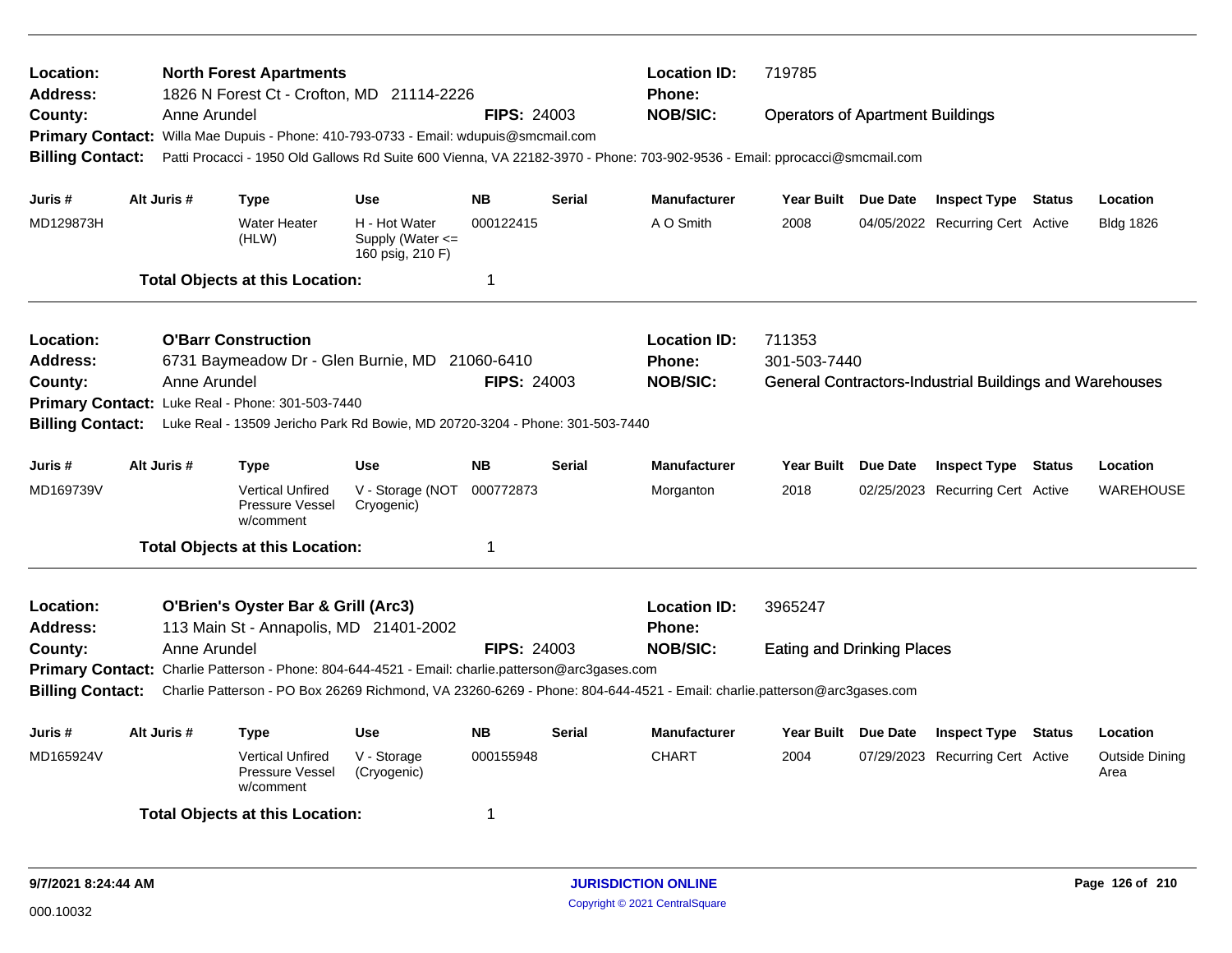| Location:<br><b>Address:</b> |              | <b>O'Loughlin's (Arc3)</b><br>1258 Bay Dale Dr - Arnold, MD 21012-2325                            |                                                           |                            |               | <b>Location ID:</b><br><b>Phone:</b>                                                                                            | 3963493                           |                     |                                  |        |                                |
|------------------------------|--------------|---------------------------------------------------------------------------------------------------|-----------------------------------------------------------|----------------------------|---------------|---------------------------------------------------------------------------------------------------------------------------------|-----------------------------------|---------------------|----------------------------------|--------|--------------------------------|
| County:                      | Anne Arundel | Primary Contact: Charlie Patterson - Phone: 804-644-4521 - Email: charlie.patterson@arc3gases.com |                                                           | <b>FIPS: 24003</b>         |               | <b>NOB/SIC:</b>                                                                                                                 | <b>Eating and Drinking Places</b> |                     |                                  |        |                                |
| <b>Billing Contact:</b>      |              |                                                                                                   |                                                           |                            |               | Charlie Patterson - PO Box 26269 Richmond, VA 23260-6269 - Phone: 804-644-4521 - Email: charlie.patterson@arc3gases.com         |                                   |                     |                                  |        |                                |
| Juris #                      | Alt Juris #  | <b>Type</b>                                                                                       | Use                                                       | <b>NB</b>                  | <b>Serial</b> | Manufacturer                                                                                                                    | Year Built Due Date               |                     | <b>Inspect Type Status</b>       |        | Location                       |
| MD165037V                    |              | <b>Vertical Unfired</b><br>Pressure Vessel<br>w/comment                                           | V - Storage<br>(Cryogenic)                                | 000151174                  |               | <b>CHART</b>                                                                                                                    | 2003                              |                     | 07/10/2023 Recurring Cert Active |        | Store Room                     |
|                              |              | <b>Total Objects at this Location:</b>                                                            |                                                           | -1                         |               |                                                                                                                                 |                                   |                     |                                  |        |                                |
| Location:                    |              | Oakland Hills / Maryland Mgmt Co Inc                                                              |                                                           |                            |               | <b>Location ID:</b>                                                                                                             | 3787712                           |                     |                                  |        |                                |
| <b>Address:</b>              |              | 622 Oakland Hills Dr - Arnold, MD 21012-2034                                                      |                                                           |                            |               | <b>Phone:</b>                                                                                                                   |                                   |                     |                                  |        |                                |
| County:                      | Anne Arundel |                                                                                                   |                                                           | <b>FIPS: 24003</b>         |               | <b>NOB/SIC:</b>                                                                                                                 |                                   |                     |                                  |        |                                |
| <b>Primary Contact:</b>      |              | John Clauson - Phone: 410-703-2589                                                                |                                                           |                            |               |                                                                                                                                 |                                   |                     |                                  |        |                                |
| <b>Billing Contact:</b>      |              | John Clauson - 614 Oakland Hills Dr Ofc Rental Arnold, MD 21012-2030 - Phone: 410-703-2589        |                                                           |                            |               |                                                                                                                                 |                                   |                     |                                  |        |                                |
| Juris #                      | Alt Juris #  | <b>Type</b>                                                                                       | <b>Use</b>                                                | <b>NB</b>                  | <b>Serial</b> | <b>Manufacturer</b>                                                                                                             | <b>Year Built</b>                 | Due Date            | <b>Inspect Type</b>              | Status | Location                       |
| MD158069H                    |              | <b>Water Heater</b><br>(HLW)                                                                      | H - Hot Water<br>Supply (Water $\leq$<br>160 psig, 210 F) | 000187493                  |               | State Industries                                                                                                                | 2013                              |                     | 07/12/2021 Recurring Cert Active |        | <b>Basement Boiler</b><br>Room |
|                              |              | <b>Total Objects at this Location:</b>                                                            |                                                           | -1                         |               |                                                                                                                                 |                                   |                     |                                  |        |                                |
| Location:                    |              | <b>Odenton Exxon</b>                                                                              |                                                           |                            |               | <b>Location ID:</b>                                                                                                             | 3659607                           |                     |                                  |        |                                |
| <b>Address:</b>              |              | 1318 Annapolis Rd - Odenton, MD 21113-1312                                                        |                                                           |                            |               | <b>Phone:</b>                                                                                                                   |                                   |                     |                                  |        |                                |
| County:                      | Anne Arundel |                                                                                                   |                                                           | <b>FIPS: 24003</b>         |               | <b>NOB/SIC:</b>                                                                                                                 | <b>Gasoline Service Stations</b>  |                     |                                  |        |                                |
|                              |              | Primary Contact: Kathleen McCaney - Phone: 610-276-5988 - Email: kathleen.mccaney@sunoco.com      |                                                           |                            |               |                                                                                                                                 |                                   |                     |                                  |        |                                |
| <b>Billing Contact:</b>      |              |                                                                                                   |                                                           |                            |               | Kathleen McCaney - 1815 Gallagher Rd Plymouth Meeting, PA 19462-2840 - Phone: 610-276-5988 - Email: kathleen.mccaney@sunoco.com |                                   |                     |                                  |        |                                |
| Juris #                      | Alt Juris #  | <b>Type</b>                                                                                       | Use                                                       | NB.                        | <b>Serial</b> | Manufacturer                                                                                                                    |                                   | Year Built Due Date | <b>Inspect Type Status</b>       |        | Location                       |
| MD152396V                    |              | <b>Vertical Unfired</b><br>Pressure Vessel<br>w/comment                                           | V - Storage (NOT 000131489<br>Cryogenic)                  |                            |               | <b>CHART</b>                                                                                                                    | 2001                              |                     | 11/04/2023 Recurring Cert Active |        | Outside                        |
| MD159266V                    |              | <b>Vertical Unfired</b><br><b>Pressure Vessel</b><br>w/comment                                    | V - Storage (NOT 000402470<br>Cryogenic)                  |                            |               | Steel Fab                                                                                                                       | 2005                              |                     | 11/25/2023 Recurring Cert Active |        | Car Wash                       |
| 9/7/2021 8:24:44 AM          |              |                                                                                                   |                                                           | <b>JURISDICTION ONLINE</b> |               |                                                                                                                                 |                                   |                     | Page 127 of 210                  |        |                                |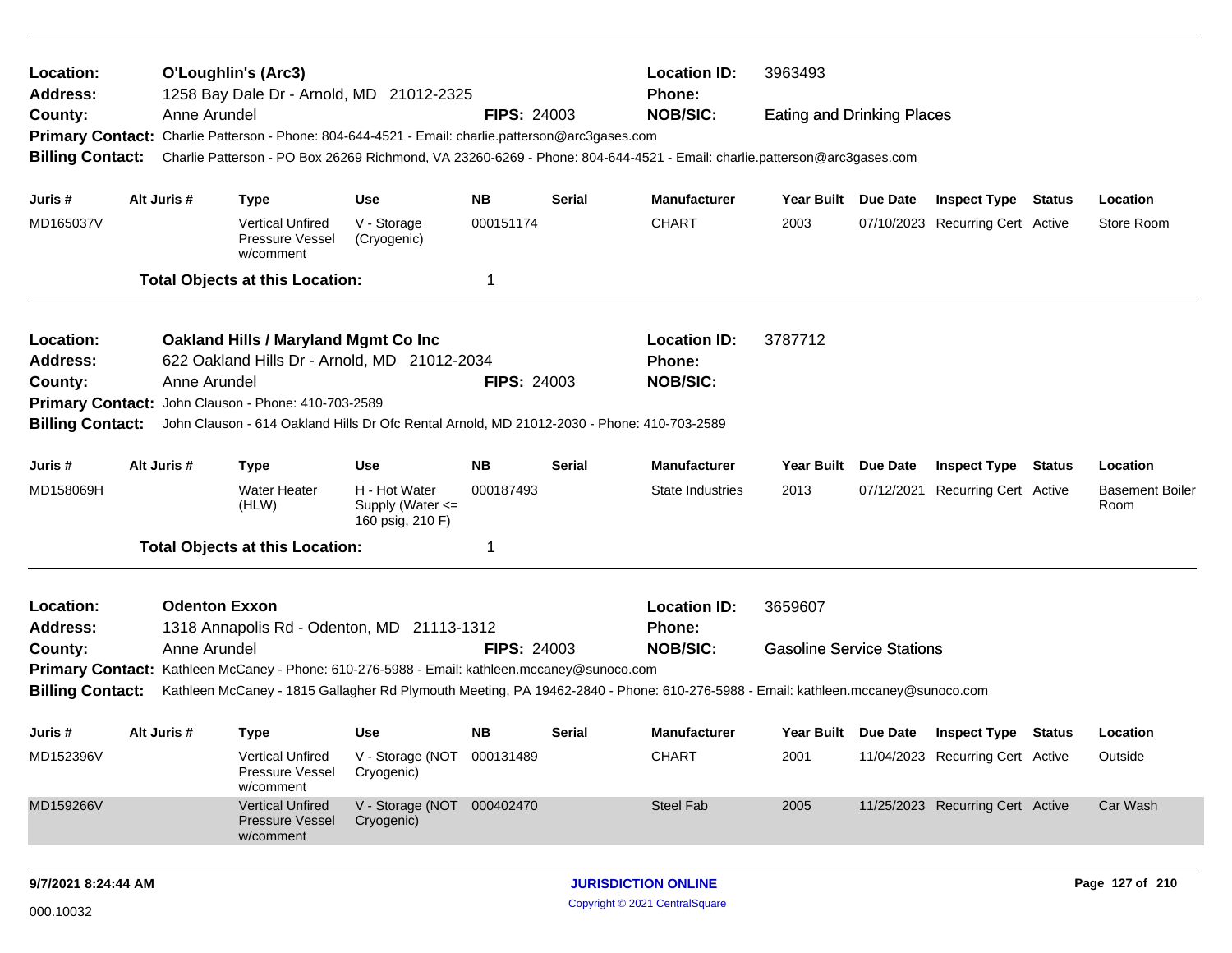| Location:<br><b>Address:</b>                                       | <b>Odenton Shell</b>                            | 1144 Annapolis Rd - Odenton, MD 21113-1602                                                                                                                                             |                                                   |                    |               | <b>Location ID:</b><br>Phone:                                                                                                                                                           | 720159                         |                 |                                                  |               |                            |
|--------------------------------------------------------------------|-------------------------------------------------|----------------------------------------------------------------------------------------------------------------------------------------------------------------------------------------|---------------------------------------------------|--------------------|---------------|-----------------------------------------------------------------------------------------------------------------------------------------------------------------------------------------|--------------------------------|-----------------|--------------------------------------------------|---------------|----------------------------|
| County:<br><b>Billing Contact:</b>                                 | Anne Arundel                                    | Primary Contact: John Moxley - Phone: 301-621-7955                                                                                                                                     |                                                   | <b>FIPS: 24003</b> |               | <b>NOB/SIC:</b>                                                                                                                                                                         |                                |                 | Automotive dealers and gasoline service stations |               |                            |
| Juris #                                                            | Alt Juris #                                     | <b>Type</b>                                                                                                                                                                            | <b>Use</b>                                        | <b>NB</b>          | <b>Serial</b> | <b>Manufacturer</b>                                                                                                                                                                     | <b>Year Built</b>              | <b>Due Date</b> | <b>Inspect Type Status</b>                       |               | Location                   |
| MD079150V                                                          |                                                 | <b>Vertical Unfired</b><br>Pressure Vessel<br>w/comment                                                                                                                                | V - Storage (NOT<br>Cryogenic)                    | 000943280          |               | <b>Buckeye</b>                                                                                                                                                                          | 1990                           |                 | 11/09/2021 Recurring Cert Active                 |               | Storage Room               |
|                                                                    |                                                 | <b>Total Objects at this Location:</b>                                                                                                                                                 |                                                   | 1                  |               |                                                                                                                                                                                         |                                |                 |                                                  |               |                            |
| Location:<br><b>Address:</b>                                       |                                                 | <b>Odenton Sunoco</b><br>1433 Annapolis Rd - Odenton, MD 21113-1013                                                                                                                    |                                                   |                    |               | <b>Location ID:</b><br>Phone:                                                                                                                                                           | 720158                         |                 |                                                  |               |                            |
| County:<br><b>Billing Contact:</b>                                 | Anne Arundel<br>Primary Contact: Odenton Sunoco |                                                                                                                                                                                        |                                                   | <b>FIPS: 24003</b> |               | <b>NOB/SIC:</b>                                                                                                                                                                         | <b>Automotive Dealers, NEC</b> |                 |                                                  |               |                            |
| Juris #                                                            | Alt Juris #                                     | <b>Type</b>                                                                                                                                                                            | <b>Use</b>                                        | <b>NB</b>          | <b>Serial</b> | <b>Manufacturer</b>                                                                                                                                                                     | <b>Year Built</b>              | <b>Due Date</b> | <b>Inspect Type Status</b>                       |               | Location                   |
| MD065610V                                                          |                                                 | <b>Vertical Unfired</b><br>Pressure Vessel<br>w/comment                                                                                                                                | V - Storage (NOT<br>Cryogenic)                    | 000771903          |               | <b>Buckeye</b>                                                                                                                                                                          | 1987                           | 08/18/2021      | <b>Recurring Cert Active</b>                     |               | Store Room                 |
|                                                                    |                                                 | <b>Total Objects at this Location:</b>                                                                                                                                                 |                                                   | 1                  |               |                                                                                                                                                                                         |                                |                 |                                                  |               |                            |
| Location:<br><b>Address:</b><br>County:<br><b>Billing Contact:</b> | Anne Arundel                                    | <b>Ourisman Honda VW of Laurel</b><br>3371 Fort Meade Rd - Laurel, MD 20724-2001<br>Primary Contact: Keith Breeden - Phone: 301-498-7400 - Email: keith.breeden@ourismanautomotive.com |                                                   | <b>FIPS: 24003</b> |               | <b>Location ID:</b><br>Phone:<br><b>NOB/SIC:</b><br>Keith Breeden - 3371 Laurel Fort Meade Rd Laurel, MD 20724-2001 - Phone: 301-498-7400 - Email: keith.breeden@ourismanautomotive.com | 1487735<br>C10848090-3         |                 | Motor Vehicle Dealers (New and Used)             |               |                            |
|                                                                    |                                                 |                                                                                                                                                                                        |                                                   |                    |               |                                                                                                                                                                                         |                                |                 |                                                  |               |                            |
| Juris #                                                            | Alt Juris #                                     | <b>Type</b>                                                                                                                                                                            | Use                                               | <b>NB</b>          | Serial        | <b>Manufacturer</b>                                                                                                                                                                     | Year Built Due Date            |                 | <b>Inspect Type</b>                              | <b>Status</b> | Location                   |
| MD126184V                                                          |                                                 | Pressure Vessel<br>w/comment                                                                                                                                                           | Horizontal Unfired V - Storage (NOT<br>Cryogenic) | 000380842          |               | <b>Steel Fab</b>                                                                                                                                                                        | 2005                           |                 | 07/11/2022 Recurring Cert Active                 |               | Honda<br>Compessor<br>Room |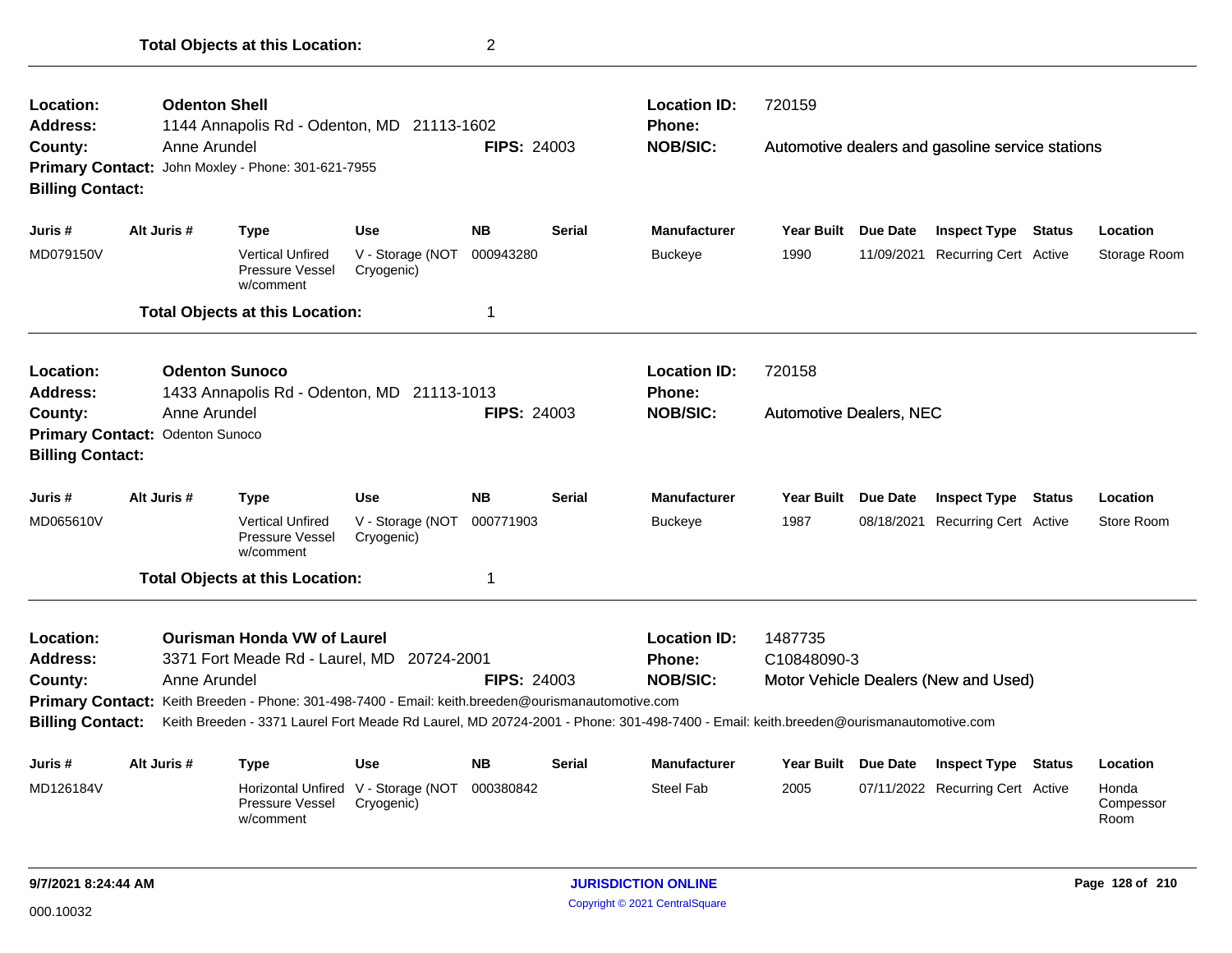| Juris #                      | Alt Juris #                                                                                                                                                                                                            | <b>Type</b>                                                                                                                   | <b>Use</b>                                                | <b>NB</b>          | <b>Serial</b>         | Manufacturer                  | Year Built Due Date                     | <b>Inspect Type</b>              | <b>Status</b> | Location                         |
|------------------------------|------------------------------------------------------------------------------------------------------------------------------------------------------------------------------------------------------------------------|-------------------------------------------------------------------------------------------------------------------------------|-----------------------------------------------------------|--------------------|-----------------------|-------------------------------|-----------------------------------------|----------------------------------|---------------|----------------------------------|
| MD126185V                    |                                                                                                                                                                                                                        | <b>Pressure Vessel</b><br>w/comment                                                                                           | Horizontal Unfired V - Storage (NOT<br>Cryogenic)         | 000089056          |                       | Manchester                    | 2005                                    | 07/11/2022 Recurring Cert Active |               | Volkswagen<br>Compressor<br>Room |
| MD155041V                    |                                                                                                                                                                                                                        | Pressure Vessel<br>w/comment                                                                                                  | Horizontal Unfired V - Storage (NOT<br>Cryogenic)         | 000502056          |                       | Morganton                     | 2015                                    | 07/11/2022 Recurring Cert Active |               | Honda<br>Compessor<br>Room       |
| MD166905V                    |                                                                                                                                                                                                                        | <b>Vertical Unfired</b><br><b>Pressure Vessel</b><br>w/comment                                                                | V - Storage (NOT<br>Cryogenic)                            | 002070650          |                       | Manchester                    | 2019                                    | 08/26/2022 Recurring Cert Active |               | <b>Outside Shed</b>              |
|                              |                                                                                                                                                                                                                        | <b>Total Objects at this Location:</b>                                                                                        |                                                           | 4                  |                       |                               |                                         |                                  |               |                                  |
| Location:<br><b>Address:</b> |                                                                                                                                                                                                                        | <b>Outback Steakhouse (Roberts Oxygen)</b><br>2207 Forest Dr - Annapolis, MD 21401-4682                                       |                                                           |                    |                       | <b>Location ID:</b><br>Phone: | 4010389                                 |                                  |               |                                  |
| County:                      | Anne Arundel                                                                                                                                                                                                           |                                                                                                                               |                                                           | <b>FIPS: 24003</b> |                       | <b>NOB/SIC:</b>               | <b>Eating and Drinking Places</b>       |                                  |               |                                  |
|                              |                                                                                                                                                                                                                        | Primary Contact: Roberts Oxygen Company (MD) - Phone: 240-493-8405 - Cell: 301-252-0742 - Email: DFranovich@RobertsOxygen.com |                                                           |                    |                       |                               |                                         |                                  |               |                                  |
|                              | <b>Billing Contact:</b><br>Bulk Tank Service Dept. - PO Box 5507 Rockville, MD 20855-0507 - Phone: 240-493-8405 - Cell: 301-252-0742 - Email: DFranovich@RobertsOxygen.com<br>Alt Juris #<br><b>Use</b><br><b>Type</b> |                                                                                                                               |                                                           |                    |                       |                               |                                         |                                  |               |                                  |
| Juris #                      |                                                                                                                                                                                                                        |                                                                                                                               |                                                           | <b>NB</b>          | <b>Serial</b>         | <b>Manufacturer</b>           | Year Built Due Date                     | <b>Inspect Type Status</b>       |               | Location                         |
| MD166857V                    |                                                                                                                                                                                                                        | <b>Vertical Unfired</b><br>Pressure Vessel<br>w/comment                                                                       | V - Storage<br>(Cryogenic)                                | 000009059          |                       | Taylor-Wharton                | 1991                                    | 02/26/2022 Recurring Cert Active |               | Outside                          |
|                              |                                                                                                                                                                                                                        | <b>Total Objects at this Location:</b>                                                                                        |                                                           | $\mathbf 1$        |                       |                               |                                         |                                  |               |                                  |
| Location:                    |                                                                                                                                                                                                                        | <b>Palisades of Arundel Preserve</b>                                                                                          |                                                           |                    |                       | <b>Location ID:</b>           | 3336500                                 |                                  |               |                                  |
| Address:                     |                                                                                                                                                                                                                        | 7694 Dorchester Blvd - Hanover, MD 21076-2061                                                                                 |                                                           |                    |                       | <b>Phone:</b>                 |                                         |                                  |               |                                  |
| County:                      | Anne Arundel                                                                                                                                                                                                           |                                                                                                                               |                                                           | <b>FIPS: 24003</b> |                       | <b>NOB/SIC:</b>               | <b>Operators of Apartment Buildings</b> |                                  |               |                                  |
|                              |                                                                                                                                                                                                                        | <b>Primary Contact:</b> Patti Procacci - Phone: 703-902-9536 - Email: pprocacci@smcmail.com                                   |                                                           |                    |                       |                               |                                         |                                  |               |                                  |
| <b>Billing Contact:</b>      |                                                                                                                                                                                                                        | Patti Procacci - 1950 Old Gallows Rd Suite 600 Vienna, VA 22182-3970 - Phone: 703-902-9536 - Email: pprocacci@smcmail.com     |                                                           |                    |                       |                               |                                         |                                  |               |                                  |
| Juris #                      | Alt Juris #                                                                                                                                                                                                            | <b>Type</b>                                                                                                                   | <b>Use</b>                                                | <b>NB</b>          | <b>Serial</b>         | <b>Manufacturer</b>           | Year Built Due Date                     | <b>Inspect Type Status</b>       |               | Location                         |
| MD145410H                    |                                                                                                                                                                                                                        | <b>Vertical Water</b><br>Tube                                                                                                 | H - Hot Water<br>Supply (Water $\leq$<br>160 psig, 210 F) | 000004492 31215274 |                       | <b>CAMUS</b>                  | 2012                                    | 04/01/2023 Recurring Cert Active |               | Basement                         |
| MD145411H                    |                                                                                                                                                                                                                        | <b>Vertical Water</b><br>Tube                                                                                                 | H - Hot Water<br>Supply (Water $\leq$<br>160 psig, 210 F) | 000004480 21215207 |                       | <b>CAMUS</b>                  | 2012                                    | 04/01/2023 Recurring Cert Active |               | <b>Basement</b>                  |
| MD145412H                    | HWB4                                                                                                                                                                                                                   | <b>Vertical Fire Tube</b>                                                                                                     | H - Hot Water<br>Heat (Water $\leq$<br>160 psig, 250 F)   |                    | 000007489 W1201123040 | Fulton                        | 2012                                    | 04/01/2023 Recurring Cert Active |               | <b>Boiler Room</b>               |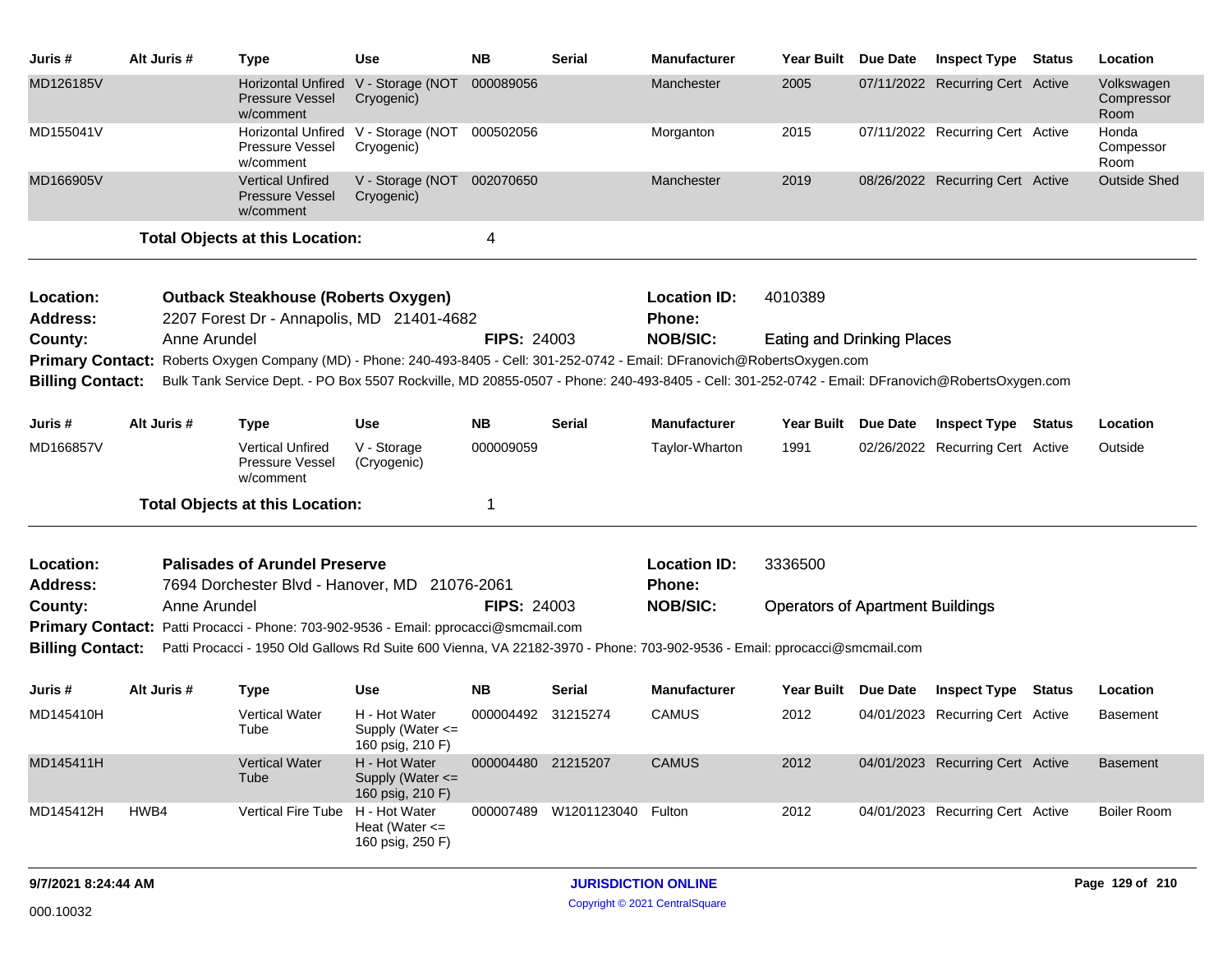| Juris #                                                                                       | Alt Juris #                                           | <b>Type</b>                                                                                                                                                                                           | <b>Use</b>                                                | <b>NB</b>          | <b>Serial</b>                | <b>Manufacturer</b>                              | <b>Year Built</b>                                           | Due Date   | <b>Inspect Type</b>              | <b>Status</b> | Location                             |
|-----------------------------------------------------------------------------------------------|-------------------------------------------------------|-------------------------------------------------------------------------------------------------------------------------------------------------------------------------------------------------------|-----------------------------------------------------------|--------------------|------------------------------|--------------------------------------------------|-------------------------------------------------------------|------------|----------------------------------|---------------|--------------------------------------|
| MD145413H                                                                                     | HWB <sub>3</sub>                                      | Vertical Fire Tube                                                                                                                                                                                    | H - Hot Water<br>Heat (Water $\leq$<br>160 psig, 250 F)   | 000007488          | W1201123275                  | Fulton                                           | 2012                                                        |            | 04/01/2023 Recurring Cert Active |               | <b>Boiler Room</b>                   |
| MD145414H                                                                                     | HWB <sub>2</sub>                                      | <b>Vertical Fire Tube</b>                                                                                                                                                                             | H - Hot Water<br>Heat (Water $\leq$<br>160 psig, 250 F)   |                    | 000007490 W1112221730 Fulton |                                                  | 2012                                                        |            | 04/01/2023 Recurring Cert Active |               | <b>Boiler Room</b>                   |
| MD145415H                                                                                     | HWB1                                                  | <b>Vertical Fire Tube</b>                                                                                                                                                                             | H - Hot Water<br>Heat (Water $\leq$<br>160 psig, 250 F)   |                    | 000007515 W1201123170 Fulton |                                                  | 2012                                                        |            | 04/01/2023 Recurring Cert Active |               | <b>Boiler Room</b>                   |
|                                                                                               |                                                       | <b>Total Objects at this Location:</b>                                                                                                                                                                |                                                           | 6                  |                              |                                                  |                                                             |            |                                  |               |                                      |
| Location:<br><b>Address:</b><br>County:<br><b>Primary Contact:</b><br><b>Billing Contact:</b> | <b>Panda Express</b><br>Anne Arundel<br>Panda Express | 6620A Ritchie Hwy - Glen Burnie, MD 21061-2317                                                                                                                                                        |                                                           | <b>FIPS: 24003</b> |                              | <b>Location ID:</b><br>Phone:<br><b>NOB/SIC:</b> | 3972384                                                     |            |                                  |               |                                      |
| Juris #                                                                                       | Alt Juris #                                           | Type                                                                                                                                                                                                  | <b>Use</b>                                                | <b>NB</b>          | <b>Serial</b>                | <b>Manufacturer</b>                              | <b>Year Built</b>                                           | Due Date   | <b>Inspect Type</b>              | <b>Status</b> | Location                             |
| MD164460V                                                                                     |                                                       | <b>Vertical Unfired</b><br><b>Pressure Vessel</b><br>w/comment                                                                                                                                        | V - Storage<br>(Cryogenic)                                | 000117125          |                              | MVE Inc                                          | 2000                                                        | 10/30/2021 | Recurring Cert Active            |               | Back of kitchen                      |
|                                                                                               |                                                       | <b>Total Objects at this Location:</b>                                                                                                                                                                |                                                           | 1                  |                              |                                                  |                                                             |            |                                  |               |                                      |
| Location:<br><b>Address:</b><br>County:<br><b>Billing Contact:</b>                            | Anne Arundel                                          | <b>Pappas Restaurant and Sports Bar</b><br>6711 Ritchie Hwy - Glen Burnie, MD 21061-2315<br><b>Primary Contact: Pappas Restaurant and Sports Bar</b><br>- 6711 Ritchie Hwy Glen Burnie, MD 21061-2315 |                                                           | <b>FIPS: 24003</b> |                              | <b>Location ID:</b><br>Phone:<br><b>NOB/SIC:</b> | 992584<br>443-742-4118<br><b>Eating and Drinking Places</b> |            |                                  |               |                                      |
| Juris #                                                                                       | Alt Juris #                                           | <b>Type</b>                                                                                                                                                                                           | <b>Use</b>                                                | <b>NB</b>          | <b>Serial</b>                | <b>Manufacturer</b>                              | <b>Year Built</b>                                           | Due Date   | <b>Inspect Type</b>              | <b>Status</b> | Location                             |
| MD166109H                                                                                     |                                                       | <b>Water Heater</b><br>(HLW)                                                                                                                                                                          | H - Hot Water<br>Supply (Water $\leq$<br>160 psig, 250 F) | 000261216          |                              | A O Smith                                        | 2019                                                        |            | 04/06/2022 Recurring Cert Active |               | <b>OUTSIDE</b><br><b>BOILER ROOM</b> |
|                                                                                               |                                                       | <b>Total Objects at this Location:</b>                                                                                                                                                                |                                                           |                    |                              |                                                  |                                                             |            |                                  |               |                                      |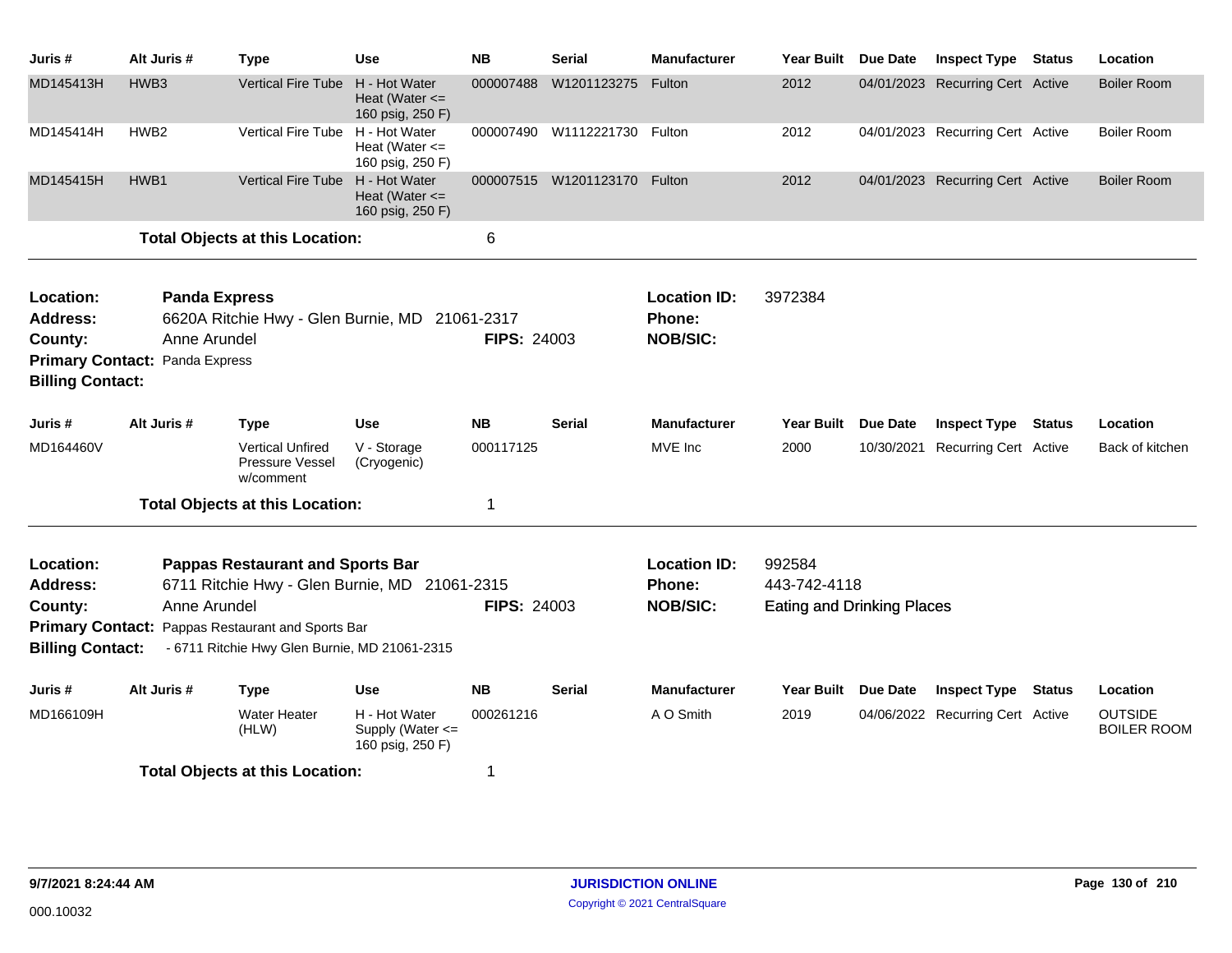| Location:<br><b>Address:</b><br>County:<br><b>Billing Contact:</b> | Anne Arundel | Park Tavern (Arc3)<br>580 Ritchie Hwy - Severna Park, MD 21146-3924<br>Primary Contact: Charlie Patterson - Phone: 804-644-4521 - Email: charlie.patterson@arc3gases.com<br>Charlie Patterson - PO Box 26269 Richmond, VA 23260-6269 - Phone: 804-644-4521 - Email: charlie.patterson@arc3gases.com    |                                                   | <b>FIPS: 24003</b> |               | <b>Location ID:</b><br><b>Phone:</b><br><b>NOB/SIC:</b> | 3963473<br><b>Eating and Drinking Places</b>                     |                                  |               |                |
|--------------------------------------------------------------------|--------------|--------------------------------------------------------------------------------------------------------------------------------------------------------------------------------------------------------------------------------------------------------------------------------------------------------|---------------------------------------------------|--------------------|---------------|---------------------------------------------------------|------------------------------------------------------------------|----------------------------------|---------------|----------------|
| Juris #                                                            | Alt Juris #  | <b>Type</b>                                                                                                                                                                                                                                                                                            | <b>Use</b>                                        | <b>NB</b>          | <b>Serial</b> | <b>Manufacturer</b>                                     | Year Built Due Date                                              | <b>Inspect Type Status</b>       |               | Location       |
| MD164613V                                                          |              | <b>Vertical Unfired</b><br>Pressure Vessel<br>w/comment                                                                                                                                                                                                                                                | V - Storage<br>(Cryogenic)                        | 000157830          |               | <b>CHART</b>                                            | 2004                                                             | 07/10/2023 Recurring Cert Active |               | Outside        |
|                                                                    |              | <b>Total Objects at this Location:</b>                                                                                                                                                                                                                                                                 |                                                   | $\mathbf 1$        |               |                                                         |                                                                  |                                  |               |                |
| Location:<br><b>Address:</b>                                       |              | <b>Parkway Crossing Exxon</b><br>3384 Fort Meade Rd - Laurel, MD 20724-2002                                                                                                                                                                                                                            |                                                   |                    |               | <b>Location ID:</b><br><b>Phone:</b>                    | 720851                                                           |                                  |               |                |
| County:<br><b>Billing Contact:</b>                                 | Anne Arundel | Primary Contact: Lance Accipiter - Phone: 301-938-1567 - Email: cooltitles@aol.com<br>Lance Accipiter - 3384 Laurel Fort Meade Rd Laurel, MD 20724-2002 - Phone: 301-938-1567 - Email: cooltitles@aol.com                                                                                              |                                                   | <b>FIPS: 24003</b> |               | <b>NOB/SIC:</b>                                         | <b>Gasoline Service Stations</b>                                 |                                  |               |                |
| Juris #                                                            | Alt Juris #  | <b>Type</b>                                                                                                                                                                                                                                                                                            | <b>Use</b>                                        | <b>NB</b>          | <b>Serial</b> | <b>Manufacturer</b>                                     | Year Built Due Date                                              | <b>Inspect Type Status</b>       |               | Location       |
| MD126183V                                                          |              | <b>Vertical Unfired</b><br><b>Pressure Vessel</b><br>w/comment                                                                                                                                                                                                                                         | V - Storage (NOT<br>Cryogenic)                    | 000679607          |               | Manchester                                              | 2006                                                             | 01/05/2021 Recurring Cert Active |               | Car wash       |
|                                                                    |              | <b>Total Objects at this Location:</b>                                                                                                                                                                                                                                                                 |                                                   | $\mathbf 1$        |               |                                                         |                                                                  |                                  |               |                |
| Location:<br><b>Address:</b><br>County:<br><b>Billing Contact:</b> | Anne Arundel | <b>Pasadena Motors</b><br>8027 Fort Smallwood Rd - Curtis Bay, MD 21226-1911<br>Primary Contact: Ronald Simms - Phone: 410-410-255-3112 - Email: pasmotor@cablespeed.com<br>Ronald Simms - 8027 Fort Smallwood Rd Curtis Bay, MD 21226-1911 - Phone: 410-410-255-3112 - Email: pasmotor@cablespeed.com |                                                   | <b>FIPS: 24003</b> |               | <b>Location ID:</b><br><b>Phone:</b><br><b>NOB/SIC:</b> | 707966<br>410-255-3112<br><b>General Automotive Repair Shops</b> |                                  |               |                |
| Juris #                                                            | Alt Juris #  | <b>Type</b>                                                                                                                                                                                                                                                                                            | <b>Use</b>                                        | <b>NB</b>          | <b>Serial</b> | <b>Manufacturer</b>                                     | Year Built Due Date                                              | <b>Inspect Type</b>              | <b>Status</b> | Location       |
| MD077111V                                                          |              | Pressure Vessel<br>w/comment                                                                                                                                                                                                                                                                           | Horizontal Unfired V - Storage (NOT<br>Cryogenic) | 000210658          |               | John Wood                                               | 1959                                                             | 02/09/2022 Recurring Cert Active |               | 2nd Floor Loft |
|                                                                    |              | <b>Total Objects at this Location:</b>                                                                                                                                                                                                                                                                 |                                                   |                    |               |                                                         |                                                                  |                                  |               |                |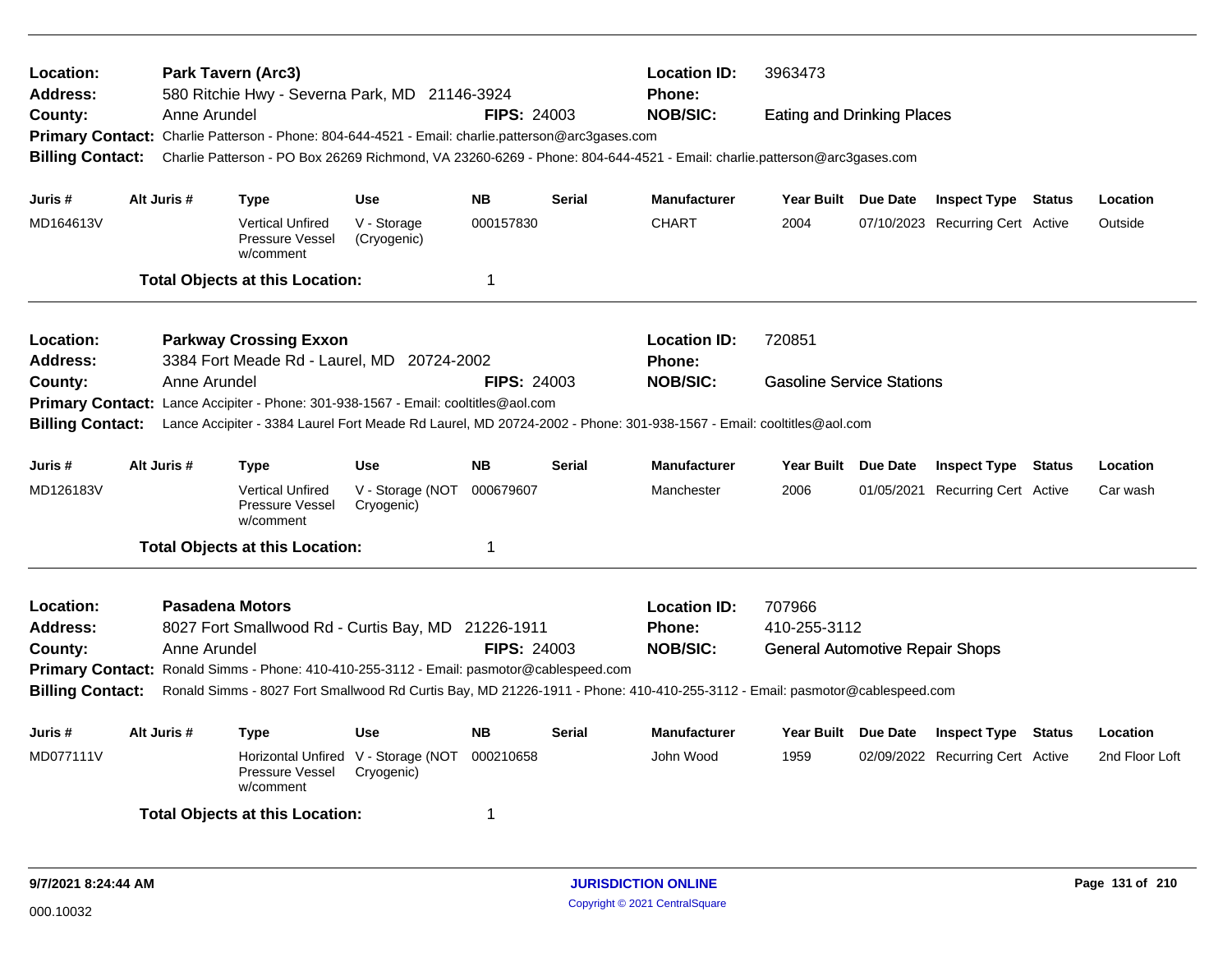| Location:<br>Address:   |                                                                                                                 |              | Pat's Select Pizza (Arc3)<br>8108 Ritchie Hwy - Pasadena, MD 21122-6916                                                 |                                                         |                    |                               | <b>Location ID:</b><br><b>Phone:</b> | 3963315                           |                                                |                                        |
|-------------------------|-----------------------------------------------------------------------------------------------------------------|--------------|-------------------------------------------------------------------------------------------------------------------------|---------------------------------------------------------|--------------------|-------------------------------|--------------------------------------|-----------------------------------|------------------------------------------------|----------------------------------------|
| County:                 |                                                                                                                 | Anne Arundel | Primary Contact: Charlie Patterson - Phone: 804-644-4521 - Email: charlie.patterson@arc3gases.com                       |                                                         | <b>FIPS: 24003</b> |                               | <b>NOB/SIC:</b>                      | <b>Eating and Drinking Places</b> |                                                |                                        |
| <b>Billing Contact:</b> |                                                                                                                 |              | Charlie Patterson - PO Box 26269 Richmond, VA 23260-6269 - Phone: 804-644-4521 - Email: charlie.patterson@arc3gases.com |                                                         |                    |                               |                                      |                                   |                                                |                                        |
| Juris #                 |                                                                                                                 | Alt Juris #  | <b>Type</b>                                                                                                             | <b>Use</b>                                              | <b>NB</b>          | Serial                        | <b>Manufacturer</b>                  | Year Built Due Date               | <b>Inspect Type Status</b>                     | Location                               |
| MD165072V               |                                                                                                                 |              | <b>Vertical Unfired</b><br>Pressure Vessel<br>w/comment                                                                 | V - Storage<br>(Cryogenic)                              | 000080465          |                               | Taylor-Wharton                       | 2005                              | 07/10/2023 Recurring Cert Active               | Outside                                |
|                         |                                                                                                                 |              | <b>Total Objects at this Location:</b>                                                                                  |                                                         | 1                  |                               |                                      |                                   |                                                |                                        |
| Location:               |                                                                                                                 |              | <b>Piney Orchard Ice Arena</b>                                                                                          |                                                         |                    |                               | <b>Location ID:</b>                  | 721463                            |                                                |                                        |
| <b>Address:</b>         | 8781 Piney Orchard Pkwy - Odenton, MD 21113-2244<br>Anne Arundel                                                |              |                                                                                                                         |                                                         |                    |                               | Phone:                               | 410-672-7013                      |                                                |                                        |
| County:                 | Primary Contact: Gary Cremen - Phone: (410) 672-7013                                                            |              |                                                                                                                         |                                                         | <b>FIPS: 24003</b> |                               | <b>NOB/SIC:</b>                      |                                   | <b>Professional Sports Clubs and Promoters</b> |                                        |
|                         |                                                                                                                 |              |                                                                                                                         |                                                         |                    |                               |                                      |                                   |                                                |                                        |
|                         | <b>Billing Contact:</b><br>Gary Cremen - 8781 Piney Orchard Pkwy Odenton, MD 21113-2244 - Phone: (410) 672-7013 |              |                                                                                                                         |                                                         |                    |                               |                                      |                                   |                                                |                                        |
| Juris #                 |                                                                                                                 | Alt Juris #  | <b>Type</b>                                                                                                             | <b>Use</b>                                              | <b>NB</b>          | <b>Serial</b>                 | <b>Manufacturer</b>                  | Year Built Due Date               | <b>Inspect Type Status</b>                     | Location                               |
| MD026703V               |                                                                                                                 |              | <b>Vertical Unfired</b><br><b>Pressure Vessel</b><br>w/comment                                                          | V - Storage (NOT<br>Cryogenic)                          | 000482764          |                               | John Wood                            | 1970                              | 12/08/2021 Recurring Cert Active               | Chiller Room                           |
| MD076733V               |                                                                                                                 |              | <b>Vertical Unfired</b><br>Pressure Vessel<br>w/comment                                                                 | V - Storage (NOT<br>Cryogenic)                          | 000035745          | SA91-35745-<br>Y <sub>5</sub> | A O Smith                            | 1990                              | 12/08/2022 Recurring Cert Active               | <b>Sprinkler Control</b><br>Valve Room |
| MD135000H               |                                                                                                                 |              | <b>Water Heater</b><br>(HLW)                                                                                            | H - Hot Water<br>Heat (Water $\leq$<br>160 psig, 250 F) |                    | 000262812 0702262812          | Raypak                               | 2008                              | 12/08/2022 Recurring Cert Active               | Sprinkler Control<br>Valve Room        |
| MD135002H               |                                                                                                                 |              | <b>Water Heater</b><br>(HLW)                                                                                            | H - Hot Water<br>Supply (Water <=<br>160 psig, 210 F)   | 000194977 HEX4872  |                               | Lochinvar                            | 2007                              | 12/08/2022 Recurring Cert Active               | <b>Sprinkler Control</b><br>Valve Room |
| MD159290H               |                                                                                                                 |              | <b>Water Heater</b><br>(HLW)                                                                                            | H - Hot Water<br>Supply (Water <=<br>160 psig, 250 F)   | 000303508          |                               | Lochinvar                            | 2017                              | 11/30/2021 Recurring Cert Active               | <b>BLRM MECH</b><br><b>RM</b>          |
| MD159291H               |                                                                                                                 |              | <b>Water Heater</b><br>(HLW)                                                                                            | H - Hot Water<br>Supply (Water <=<br>160 psig, 250 F)   | 000450979          |                               | Raypak                               | 2016                              | 11/30/2021 Recurring Cert Active               | <b>BLRM MECH</b><br><b>RM</b>          |
|                         | <b>Total Objects at this Location:</b>                                                                          |              |                                                                                                                         |                                                         |                    |                               |                                      |                                   |                                                |                                        |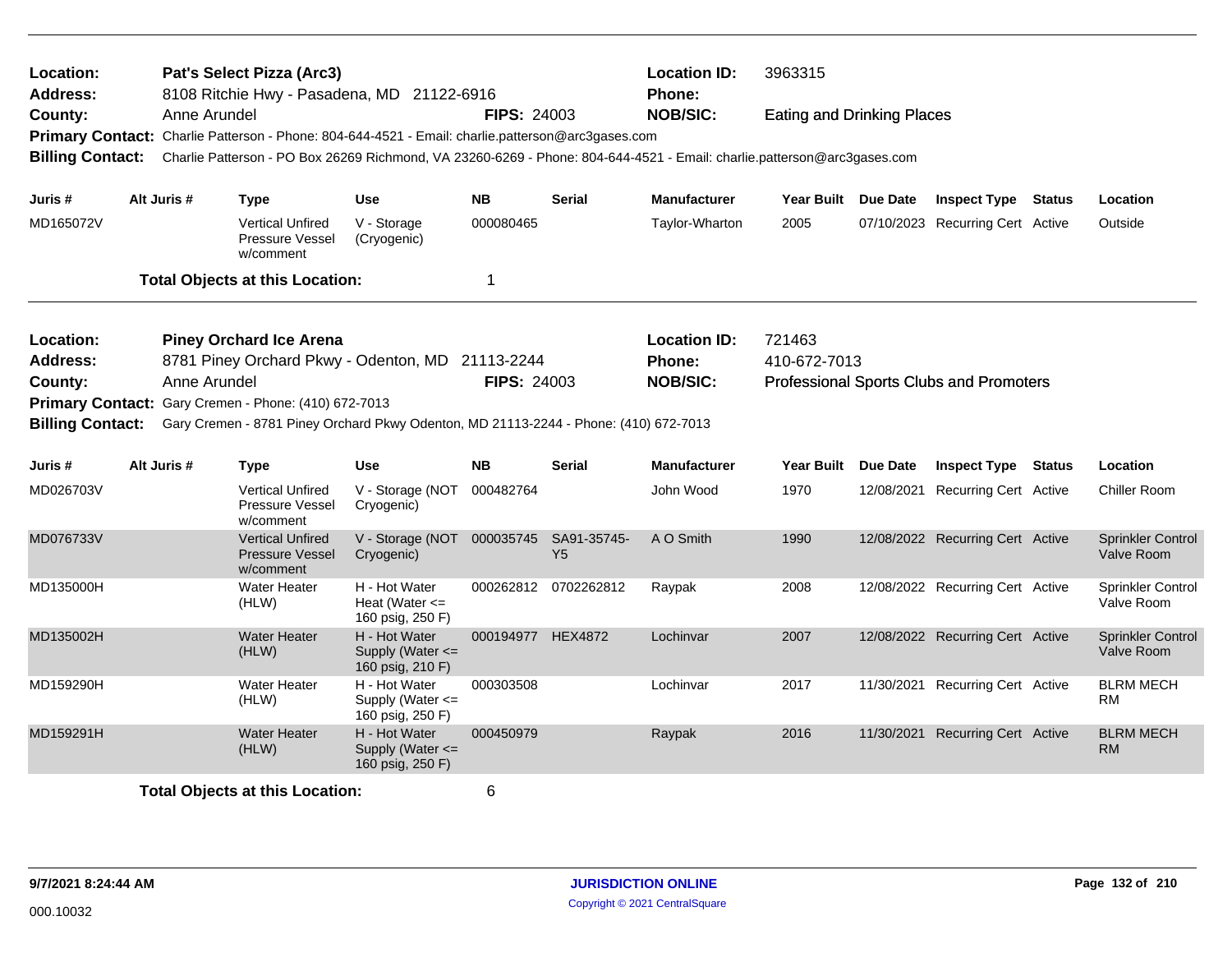| Location:<br>Address:              |                                                                                           |              | <b>Piney Orchard Service Center</b>                                 | 730 New Waugh Chapel Rd - Odenton, MD 21113-2279                                                                             |                    |                 | <b>Location ID:</b><br><b>Phone:</b>        | 753695                          |                 |                              |               |                             |
|------------------------------------|-------------------------------------------------------------------------------------------|--------------|---------------------------------------------------------------------|------------------------------------------------------------------------------------------------------------------------------|--------------------|-----------------|---------------------------------------------|---------------------------------|-----------------|------------------------------|---------------|-----------------------------|
| County:<br><b>Primary Contact:</b> |                                                                                           | Anne Arundel |                                                                     | Jeff Wade - Phone: 410-470-4822 - Email: jeffrey.s.wade@bge.com                                                              | <b>FIPS: 24003</b> |                 | <b>NOB/SIC:</b>                             | Crude Petroleum and Natural Gas |                 |                              |               |                             |
| <b>Billing Contact:</b>            |                                                                                           |              |                                                                     | Carolyn King - 2301 Market St # S21-1 Philadelphia, PA 19103-1338 - Phone: 215-841-4739 - Email: carolyn.king@exeloncorp.com |                    |                 |                                             |                                 |                 |                              |               |                             |
| Juris #                            |                                                                                           | Alt Juris #  | <b>Type</b>                                                         | <b>Use</b>                                                                                                                   | <b>NB</b>          | <b>Serial</b>   | <b>Manufacturer</b>                         | Year Built Due Date             |                 | <b>Inspect Type</b>          | <b>Status</b> | Location                    |
| MD115118V                          | -1                                                                                        |              | Horizontal Unfired V - Storage (NOT<br>Pressure Vessel<br>w/comment | Cryogenic)                                                                                                                   | 000511683          | 00000           | Manchester                                  | 1995                            |                 | 10/03/2022 External Cert     | Active        | Fleet Garage-<br>Comp. Room |
|                                    |                                                                                           |              | <b>Total Objects at this Location:</b>                              |                                                                                                                              |                    |                 |                                             |                                 |                 |                              |               |                             |
| Location:                          |                                                                                           |              |                                                                     |                                                                                                                              |                    |                 | <b>Location ID:</b>                         | 2977050                         |                 |                              |               |                             |
| Address:                           | <b>Piney Orchard Surgery Center</b><br>1132 Annapolis Rd Ste 103 - Odenton, MD 21113-1672 |              |                                                                     |                                                                                                                              |                    | Phone:          |                                             |                                 |                 |                              |               |                             |
| County:                            | Anne Arundel                                                                              |              |                                                                     | <b>FIPS: 24003</b>                                                                                                           |                    | <b>NOB/SIC:</b> | <b>Specialty Outpatient Facilities, NEC</b> |                                 |                 |                              |               |                             |
| <b>Primary Contact:</b>            |                                                                                           |              |                                                                     | Claudia - Phone: 410-6740020 - Email: piney@pineyorchardsc.com                                                               |                    |                 |                                             |                                 |                 |                              |               |                             |
| <b>Billing Contact:</b>            |                                                                                           |              |                                                                     | Claudia - 4707 Benson Ave Baltimore, MD 21227-1425 - Phone: 410-6740020 - Email: piney@pineyorchardsc.com                    |                    |                 |                                             |                                 |                 |                              |               |                             |
| Juris #                            |                                                                                           | Alt Juris #  | <b>Type</b>                                                         | Use                                                                                                                          | <b>NB</b>          | <b>Serial</b>   | <b>Manufacturer</b>                         | <b>Year Built</b>               | <b>Due Date</b> | <b>Inspect Type Status</b>   |               | Location                    |
| MD141593V                          |                                                                                           |              | Autoclave                                                           | V - Process-<br>Sterilizing                                                                                                  | 000077182          | 0498141         | Steris Corp                                 | 1998                            | 10/30/2021      | Recurring Cert Active        |               | Autoclave Room              |
| MD141594                           |                                                                                           |              | <b>Miniature Boiler</b><br>(NOT Fired Kettle)                       | S - Power-<br><b>Sterilizing (Steam</b><br>$> 15$ psig)                                                                      | 000029532          | 39532           | Electro-Steam                               | 2010                            | 10/14/2021      | <b>Recurring Cert Active</b> |               | Autoclave Room              |
| MD141595V                          |                                                                                           |              | Autoclave                                                           | V - Process-<br>Sterilizing                                                                                                  | 000074873          | 0297004         | Amsco                                       | 1997                            | 10/30/2021      | <b>Recurring Cert Active</b> |               | Autoclave Room              |
| MD141596                           |                                                                                           |              | <b>Miniature Boiler</b><br>(NOT Fired Kettle)                       | S - Power-<br><b>Sterilizing (Steam</b><br>$> 15$ psig)                                                                      | 000029533          | 39533           | Electro-Steam                               | 2010                            | 10/14/2021      | <b>Recurring Cert Active</b> |               | Autoclave Room              |
|                                    | <b>Total Objects at this Location:</b>                                                    |              |                                                                     |                                                                                                                              | 4                  |                 |                                             |                                 |                 |                              |               |                             |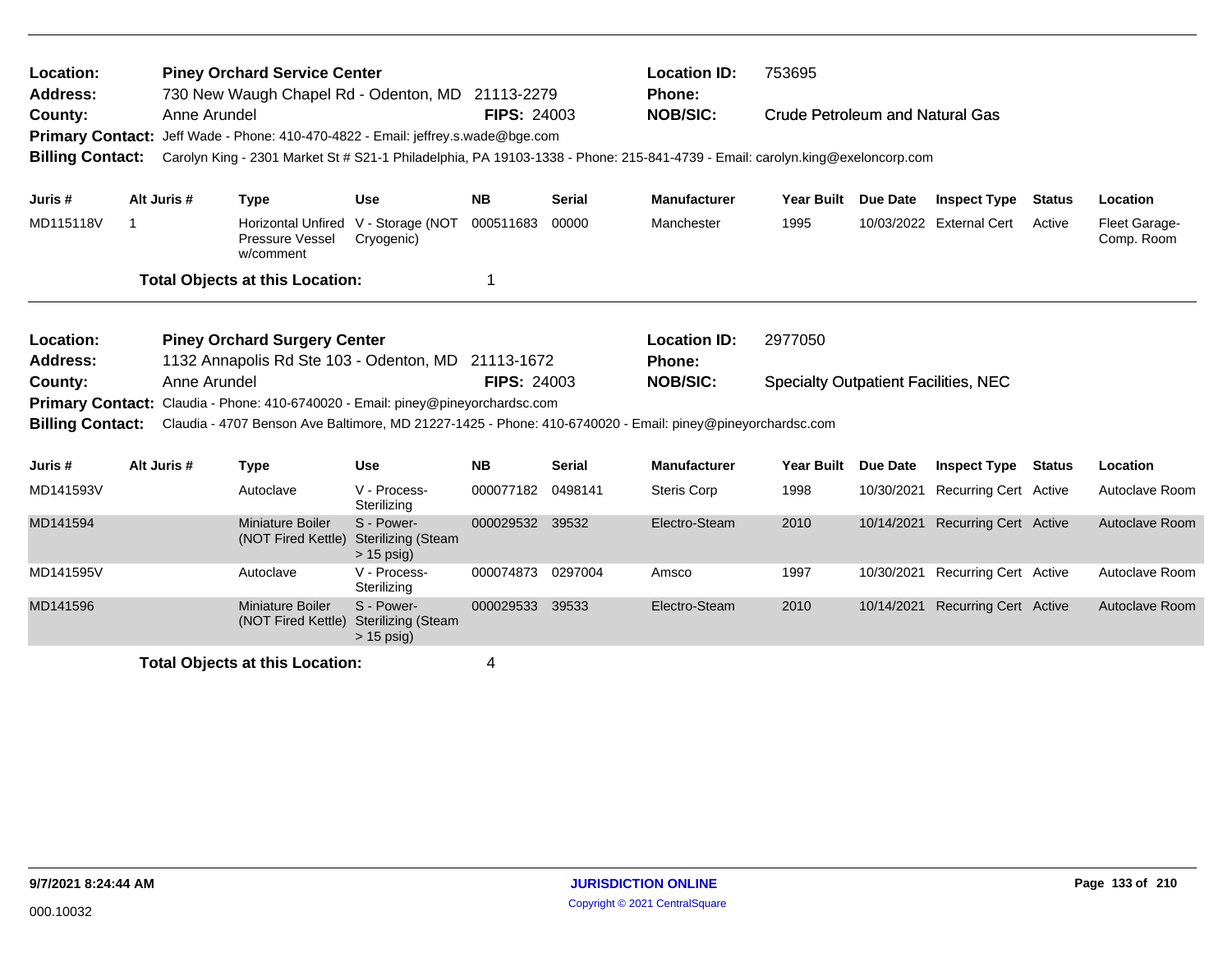| Location:<br><b>Address:</b><br>County:<br><b>Billing Contact:</b> |             | Anne Arundel | Pizza Hut (Roberts Oxygen)<br>3222 Solomons Island Rd - Edgewater, MD 21037-1704                  |                                                   | <b>FIPS: 24003</b> |               | <b>Location ID:</b><br>Phone:<br><b>NOB/SIC:</b><br>Primary Contact: Roberts Oxygen Company (MD) - Phone: 240-493-8405 - Cell: 301-252-0742 - Email: DFranovich@RobertsOxygen.com<br>Bulk Tank Service Dept. - PO Box 5507 Rockville, MD 20855-0507 - Phone: 240-493-8405 - Cell: 301-252-0742 - Email: DFranovich@RobertsOxygen.com | 4078408<br><b>Eating and Drinking Places</b> |                                      |               |                                 |
|--------------------------------------------------------------------|-------------|--------------|---------------------------------------------------------------------------------------------------|---------------------------------------------------|--------------------|---------------|--------------------------------------------------------------------------------------------------------------------------------------------------------------------------------------------------------------------------------------------------------------------------------------------------------------------------------------|----------------------------------------------|--------------------------------------|---------------|---------------------------------|
| Juris #                                                            | Alt Juris # |              | Type                                                                                              | <b>Use</b>                                        | <b>NB</b>          | <b>Serial</b> | <b>Manufacturer</b>                                                                                                                                                                                                                                                                                                                  | Year Built Due Date                          | <b>Inspect Type Status</b>           |               | Location                        |
| MD169758V                                                          |             |              | <b>Vertical Unfired</b><br>Pressure Vessel<br>w/comment                                           | V - Storage<br>(Cryogenic)                        | 000055826          |               | MVE Inc                                                                                                                                                                                                                                                                                                                              | 1996                                         | 06/22/2023 Recurring Cert Active     |               | Outside                         |
|                                                                    |             |              | <b>Total Objects at this Location:</b>                                                            |                                                   | $\mathbf 1$        |               |                                                                                                                                                                                                                                                                                                                                      |                                              |                                      |               |                                 |
| Location:<br><b>Address:</b>                                       |             |              | <b>Porsche of Annapolis</b><br>20 Hudson St - Annapolis, MD 21401-3111                            |                                                   |                    |               | <b>Location ID:</b><br>Phone:                                                                                                                                                                                                                                                                                                        | 2330263                                      |                                      |               |                                 |
| County:<br><b>Billing Contact:</b>                                 |             | Anne Arundel |                                                                                                   |                                                   | <b>FIPS: 24003</b> |               | <b>NOB/SIC:</b><br>Primary Contact: Fred Gerlinsky - Phone: 443-837-2651 - Cell: 813-245-5843 - Email: fgerlinsky@porscheofannapolis.com<br>Fred Gerlinsky - 20 Hudson St Annapolis, MD 21401-3111 - Phone: 443-837-2651 - Cell: 813-245-5843 - Email: fgerlinsky@porscheofannapolis.com                                             |                                              | Motor Vehicle Dealers (New and Used) |               |                                 |
| Juris #                                                            | Alt Juris # |              | Type                                                                                              | <b>Use</b>                                        | <b>NB</b>          | <b>Serial</b> | <b>Manufacturer</b>                                                                                                                                                                                                                                                                                                                  | Year Built Due Date                          | <b>Inspect Type Status</b>           |               | Location                        |
| MD131196V                                                          |             |              | Pressure Vessel<br>w/comment                                                                      | Horizontal Unfired V - Storage (NOT<br>Cryogenic) | 000191562          |               | Manchester                                                                                                                                                                                                                                                                                                                           | 2007                                         | 07/08/2022 Recurring Cert Active     |               | <b>EQUIPMENT</b><br><b>ROOM</b> |
|                                                                    |             |              | <b>Total Objects at this Location:</b>                                                            |                                                   | 1                  |               |                                                                                                                                                                                                                                                                                                                                      |                                              |                                      |               |                                 |
| Location:<br><b>Address:</b>                                       |             |              | Primo Pasta Kitchen (Arc3)<br>8557 Fort Smallwood Rd - Pasadena, MD 21122-2631                    |                                                   |                    |               | <b>Location ID:</b><br><b>Phone:</b>                                                                                                                                                                                                                                                                                                 | 3963433                                      |                                      |               |                                 |
| County:<br><b>Billing Contact:</b>                                 |             | Anne Arundel | Primary Contact: Charlie Patterson - Phone: 804-644-4521 - Email: charlie.patterson@arc3gases.com |                                                   | <b>FIPS: 24003</b> |               | <b>NOB/SIC:</b><br>Charlie Patterson - PO Box 26269 Richmond, VA 23260-6269 - Phone: 804-644-4521 - Email: charlie.patterson@arc3gases.com                                                                                                                                                                                           | <b>Eating and Drinking Places</b>            |                                      |               |                                 |
| Juris #                                                            | Alt Juris # |              | Type                                                                                              | <b>Use</b>                                        | <b>NB</b>          | <b>Serial</b> | <b>Manufacturer</b>                                                                                                                                                                                                                                                                                                                  | Year Built Due Date                          | <b>Inspect Type</b>                  | <b>Status</b> | Location                        |
| MD165055V                                                          |             |              | <b>Vertical Unfired</b><br>Pressure Vessel<br>w/comment                                           | V - Storage<br>(Cryogenic)                        | 000017353          |               | Taylor-Wharton                                                                                                                                                                                                                                                                                                                       | 1994                                         | 07/10/2023 Recurring Cert Active     |               | Outside                         |
|                                                                    |             |              | <b>Total Objects at this Location:</b>                                                            |                                                   | -1                 |               |                                                                                                                                                                                                                                                                                                                                      |                                              |                                      |               |                                 |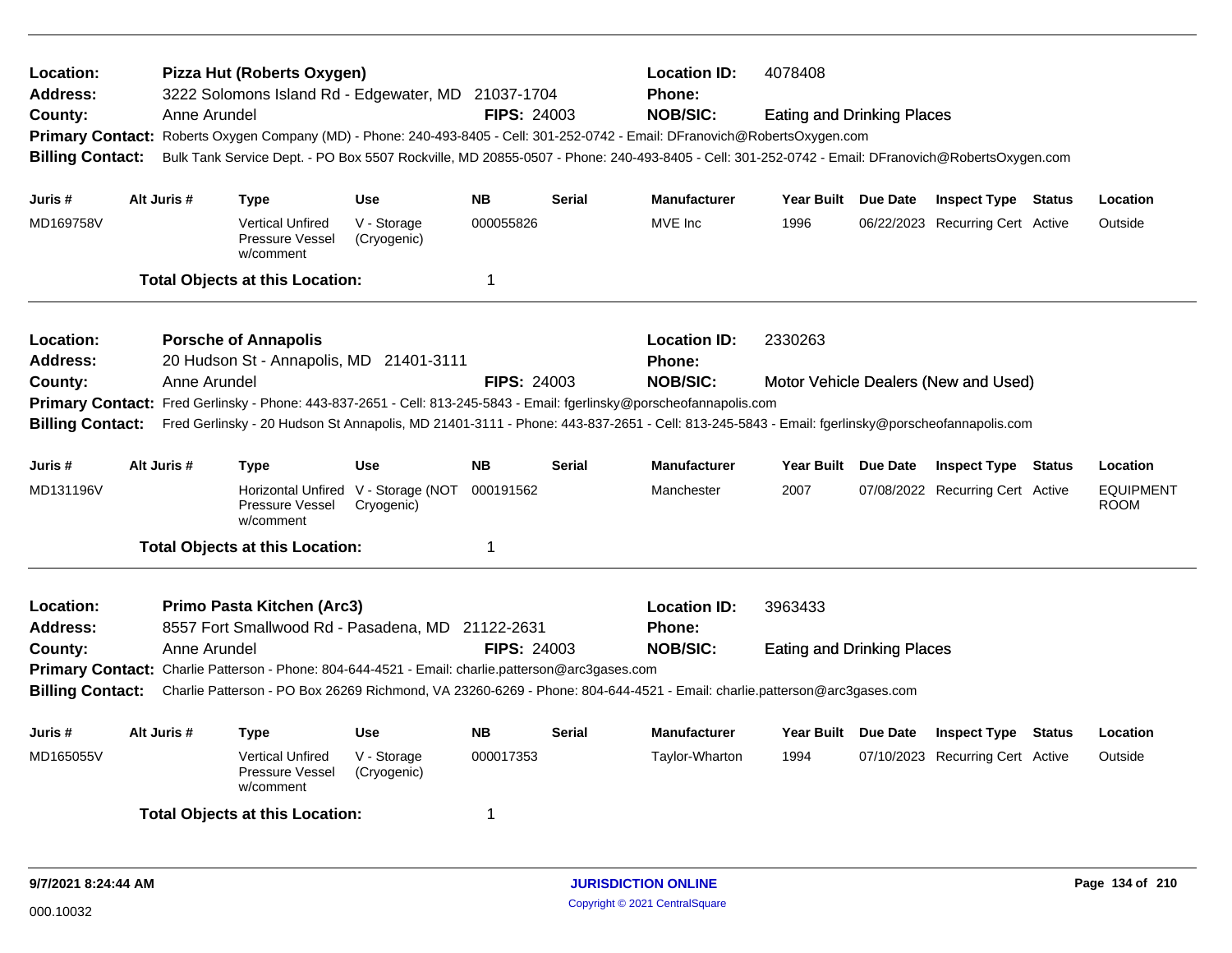| <b>Location:</b><br><b>Address:</b><br>County:<br><b>Billing Contact:</b> | Anne Arundel                                         | <b>Printing Specialist Corp</b><br>806 Cromwell Park Dr - Glen Burnie, MD 21061-2572<br>Primary Contact: Gary W. Habicht - Phone: 410-768-3200 - Email: gary@printingspecialist.com                                                                                       |                                              | <b>FIPS: 24003</b>                       |                                                         | <b>Location ID:</b><br><b>Phone:</b><br><b>NOB/SIC:</b><br>Gary W. Habicht - 806 Cromwell Park Dr Glen Burnie, MD 21061-2572 - Phone: 410-768-3200 - Email: gary@printingspecialist.com | 2507035<br>410-768-3200     |                 | Newspapers: Publishing, or Publishing and Printing             |        |                         |
|---------------------------------------------------------------------------|------------------------------------------------------|---------------------------------------------------------------------------------------------------------------------------------------------------------------------------------------------------------------------------------------------------------------------------|----------------------------------------------|------------------------------------------|---------------------------------------------------------|-----------------------------------------------------------------------------------------------------------------------------------------------------------------------------------------|-----------------------------|-----------------|----------------------------------------------------------------|--------|-------------------------|
| Juris #<br>MD135772V                                                      | Alt Juris #                                          | <b>Type</b><br><b>Vertical Unfired</b><br>Pressure Vessel<br>w/comment<br><b>Total Objects at this Location:</b>                                                                                                                                                          | <b>Use</b><br>V - Storage (NOT<br>Cryogenic) | <b>NB</b><br>000771863<br>$\overline{1}$ | <b>Serial</b>                                           | <b>Manufacturer</b><br>Manchester                                                                                                                                                       | Year Built Due Date<br>2007 |                 | <b>Inspect Type Status</b><br>06/02/2022 Recurring Cert Active |        | Location<br><b>WHSE</b> |
| Location:<br>Address:<br>County:<br><b>Billing Contact:</b>               | Anne Arundel                                         | Qdoba (NuCo2) #636456<br>147 Ritchie Hwy - Severna Park, MD 21146-1133<br>Primary Contact: NuCO2-Regulatory (MD BPV) - Phone: 800-472-2855 - Email: regulatory@nuco2.com<br>- 2800 SE Market PI Stuart, FL 34997-4965 - Phone: 800-472-2855 - Email: regulatory@nuco2.com |                                              | <b>FIPS: 24003</b>                       |                                                         | <b>Location ID:</b><br><b>Phone:</b><br><b>NOB/SIC:</b>                                                                                                                                 | 3838137                     |                 |                                                                |        |                         |
| Juris #<br>MD159267V                                                      | Alt Juris #<br>None                                  | Type<br><b>Vertical Unfired</b><br>Pressure Vessel<br>w/comment<br><b>Total Objects at this Location:</b>                                                                                                                                                                 | <b>Use</b><br>V - Storage<br>(Cryogenic)     | <b>NB</b><br>000303358<br>$\mathbf 1$    | <b>Serial</b><br>31725276                               | <b>Manufacturer</b><br><b>CHART</b>                                                                                                                                                     | <b>Year Built</b><br>2017   | <b>Due Date</b> | <b>Inspect Type</b><br>11/16/2021 Recurring Cert Active        | Status | Location<br>Kitchen     |
| Location:<br><b>Address:</b><br>County:<br><b>Billing Contact:</b>        | Anne Arundel<br>Primary Contact: Qdoba Mexican Grill | <b>Qdoba Mexican Grill</b><br>1404 S Main Chapel Way - Gambrills, MD 21054-1857                                                                                                                                                                                           |                                              | <b>FIPS: 24003</b>                       | <b>Location ID:</b><br><b>Phone:</b><br><b>NOB/SIC:</b> | 3633390                                                                                                                                                                                 |                             |                 |                                                                |        |                         |
| Juris #<br>MD154159V                                                      | Alt Juris #                                          | <b>Type</b><br><b>Vertical Unfired</b><br><b>Pressure Vessel</b><br>w/comment<br><b>Total Objects at this Location:</b>                                                                                                                                                   | Use<br>V - Storage<br>(Cryogenic)            | <b>NB</b><br>000240926<br>-1             | <b>Serial</b>                                           | <b>Manufacturer</b><br><b>CHART</b>                                                                                                                                                     | Year Built Due Date<br>2013 |                 | <b>Inspect Type</b><br>04/12/2022 Recurring Cert Active        | Status | Location<br>Pantry      |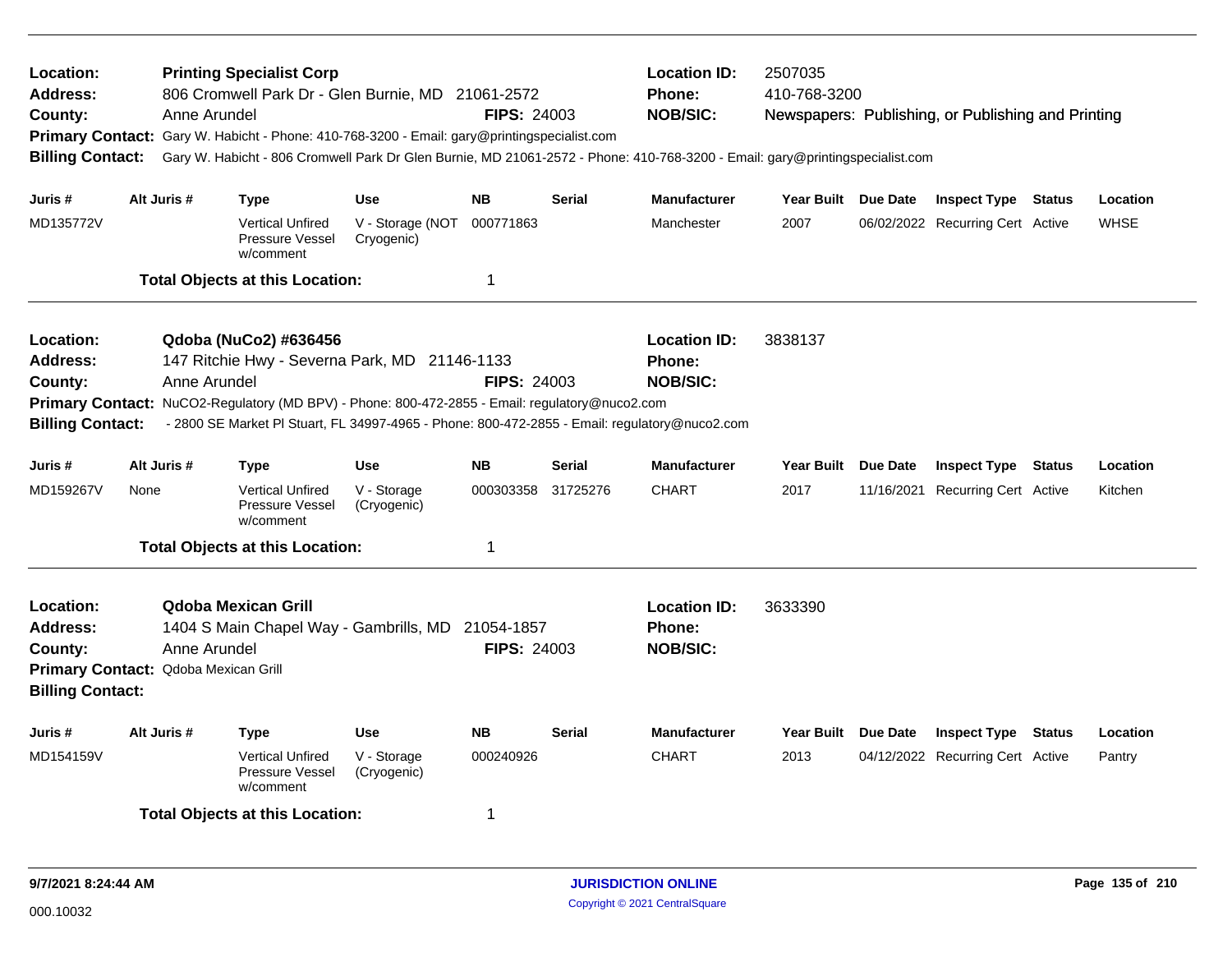| Location:<br><b>Address:</b><br>County:<br><b>Billing Contact:</b>                                                 |  | <b>Quantum Atlantic</b><br>Anne Arundel | 951 Bay Ridge Rd # 953 - Annapolis, MD 21403-3934<br>Primary Contact: William Easton - Phone: 410-268-1161 x200 - Email: beaston@quantumsailes.com                           |                                                       | <b>FIPS: 24003</b>     |               | <b>Location ID:</b><br><b>Phone:</b><br><b>NOB/SIC:</b><br>William Easton - 951 Bay Ridge Rd # 953 Annapolis, MD 21403-3934 - Phone: 410-268-1161 x200 - Email: beaston@quantumsailes.com | 725181<br>410-268-1161           |            | Miscellaneous manufacturing industries                         |        |                          |
|--------------------------------------------------------------------------------------------------------------------|--|-----------------------------------------|------------------------------------------------------------------------------------------------------------------------------------------------------------------------------|-------------------------------------------------------|------------------------|---------------|-------------------------------------------------------------------------------------------------------------------------------------------------------------------------------------------|----------------------------------|------------|----------------------------------------------------------------|--------|--------------------------|
| Juris #<br>MD168256V                                                                                               |  | Alt Juris #                             | <b>Type</b><br><b>Vertical Unfired</b>                                                                                                                                       | <b>Use</b><br>V - Storage (NOT                        | <b>NB</b><br>000069990 | <b>Serial</b> | <b>Manufacturer</b><br>Morganton                                                                                                                                                          | Year Built Due Date<br>2018      |            | <b>Inspect Type Status</b><br>02/17/2022 Recurring Cert Active |        | Location<br>Building 953 |
|                                                                                                                    |  |                                         | <b>Pressure Vessel</b><br>w/comment                                                                                                                                          | Cryogenic)                                            |                        |               |                                                                                                                                                                                           |                                  |            |                                                                |        |                          |
|                                                                                                                    |  |                                         | <b>Total Objects at this Location:</b>                                                                                                                                       |                                                       | $\mathbf{1}$           |               |                                                                                                                                                                                           |                                  |            |                                                                |        |                          |
| Location:<br><b>Address:</b><br>County:<br><b>Billing Contact:</b>                                                 |  | Anne Arundel                            | Raspberry Deli (Arc3)<br>7304 Parkway Dr Ste B - Hanover, MD 21076-1167<br>Primary Contact: Charlie Patterson - Phone: 804-644-4521 - Email: charlie.patterson@arc3gases.com |                                                       | <b>FIPS: 24003</b>     |               | <b>Location ID:</b><br><b>Phone:</b><br><b>NOB/SIC:</b><br>Charlie Patterson - PO Box 26269 Richmond, VA 23260-6269 - Phone: 804-644-4521 - Email: charlie.patterson@arc3gases.com        | 3991716                          |            |                                                                |        |                          |
| Juris #                                                                                                            |  | Alt Juris #                             | <b>Type</b>                                                                                                                                                                  | <b>Use</b>                                            | <b>NB</b>              | <b>Serial</b> | <b>Manufacturer</b>                                                                                                                                                                       | Year Built Due Date              |            | <b>Inspect Type Status</b>                                     |        | Location                 |
| MD165090V                                                                                                          |  |                                         | <b>Vertical Unfired</b><br><b>Pressure Vessel</b><br>w/comment                                                                                                               | V - Storage<br>(Cryogenic)                            | 000191613              |               | <b>CHART</b>                                                                                                                                                                              | 2008                             |            | 11/20/2021 Recurring Cert Active                               |        | Outside                  |
|                                                                                                                    |  |                                         | <b>Total Objects at this Location:</b>                                                                                                                                       |                                                       | 1                      |               |                                                                                                                                                                                           |                                  |            |                                                                |        |                          |
| Location:<br><b>Address:</b>                                                                                       |  |                                         | <b>Red Roof Inn Plus</b><br>7306 Parkway Dr - Hanover, MD 21076-1158                                                                                                         |                                                       |                        |               | <b>Location ID:</b><br>Phone:                                                                                                                                                             | 722495                           |            |                                                                |        |                          |
| County:<br><b>Billing Contact:</b>                                                                                 |  | Anne Arundel                            | Primary Contact: Michelle Jefferson - Phone: 4107124070 - Email: i0107@redroof.com<br>- 605 S Front St Columbus, OH 43215-5777 - Phone: 972-360-5550                         |                                                       | <b>FIPS: 24003</b>     |               | <b>NOB/SIC:</b>                                                                                                                                                                           | Rooming and Boarding Houses      |            |                                                                |        |                          |
| Juris #                                                                                                            |  | Alt Juris #                             | <b>Type</b>                                                                                                                                                                  | <b>Use</b>                                            | <b>NB</b>              | <b>Serial</b> | <b>Manufacturer</b>                                                                                                                                                                       | <b>Year Built</b>                | Due Date   | <b>Inspect Type</b>                                            | Status | Location                 |
| MD142097H                                                                                                          |  |                                         | <b>Horizontal Water</b><br>Tube                                                                                                                                              | H - Hot Water<br>Supply (Water <=<br>160 psig, 210 F) | 000237592              |               | Lochinvar                                                                                                                                                                                 | 2011                             | 12/21/2021 | <b>Recurring Cert Active</b>                                   |        | <b>Boiler Room</b>       |
| MD154587H<br><b>Horizontal Water</b><br>H - Hot Water<br>000277946<br>Supply (Water <=<br>Tube<br>160 psig, 250 F) |  |                                         |                                                                                                                                                                              |                                                       | Lochinvar              | 2015          |                                                                                                                                                                                           | 12/21/2021 Recurring Cert Active |            | <b>Boiler Room</b>                                             |        |                          |
|                                                                                                                    |  |                                         |                                                                                                                                                                              |                                                       |                        |               |                                                                                                                                                                                           |                                  |            |                                                                |        |                          |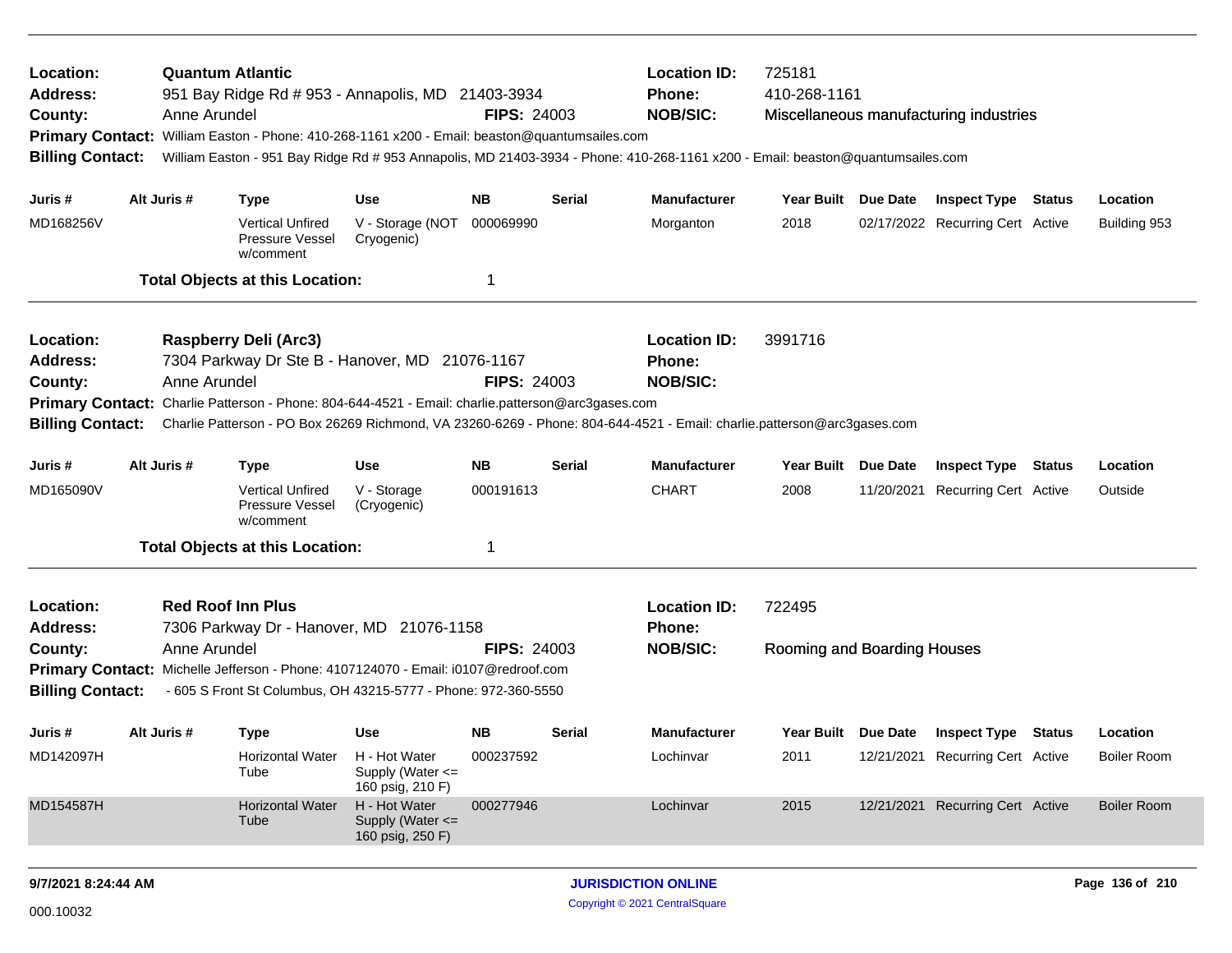| Juris #                                                     | Alt Juris # | <b>Type</b>                                                    | <b>Use</b>                     | <b>NB</b>          | <b>Serial</b> | <b>Manufacturer</b>                                                                                                            | <b>Year Built</b>   | Due Date | <b>Inspect Type</b>                                    | <b>Status</b> | Location            |
|-------------------------------------------------------------|-------------|----------------------------------------------------------------|--------------------------------|--------------------|---------------|--------------------------------------------------------------------------------------------------------------------------------|---------------------|----------|--------------------------------------------------------|---------------|---------------------|
| MD165946V                                                   |             | <b>Vertical Unfired</b><br>Pressure Vessel<br>w/comment        | V - Storage (NOT<br>Cryogenic) | 000233931          |               | A O Smith                                                                                                                      | 2017                |          | 01/29/2022 Recurring Cert Active                       |               | <b>Boiler Room</b>  |
|                                                             |             | <b>Total Objects at this Location:</b>                         |                                | 3                  |               |                                                                                                                                |                     |          |                                                        |               |                     |
| Location:                                                   |             | <b>Rehab Auto Body</b>                                         |                                |                    |               | <b>Location ID:</b>                                                                                                            | 2866221             |          |                                                        |               |                     |
| <b>Address:</b>                                             |             | 4444 Solomons Island Rd Ste C - Harwood, MD 20776-9506         |                                |                    |               | <b>Phone:</b>                                                                                                                  | 410-867-2600        |          |                                                        |               |                     |
| County:                                                     |             | Anne Arundel                                                   |                                | <b>FIPS: 24003</b> |               | <b>NOB/SIC:</b>                                                                                                                |                     |          | Top, Body, and Upholstery Repair Shops and Paint Shops |               |                     |
| Primary Contact: Rehab Auto Body<br><b>Billing Contact:</b> |             |                                                                |                                |                    |               |                                                                                                                                |                     |          |                                                        |               |                     |
| Juris #                                                     | Alt Juris # | <b>Type</b>                                                    | Use                            | <b>NB</b>          | <b>Serial</b> | <b>Manufacturer</b>                                                                                                            | Year Built          | Due Date | <b>Inspect Type Status</b>                             |               | Location            |
| MD166915V                                                   |             | <b>Horizontal Unfired</b><br>Pressure Vessel<br>w/comment      | V - Storage (NOT<br>Cryogenic) | 002165121          |               | Manchester                                                                                                                     | 2019                |          | 09/11/2022 Recurring Cert Active                       |               | Rear Paint Shop     |
| MD166916V                                                   |             | <b>Vertical Unfired</b><br><b>Pressure Vessel</b><br>w/comment | V - Storage (NOT<br>Cryogenic) | 000491747          |               | <b>Steel Fab</b>                                                                                                               | 2007                |          | 09/11/2022 Recurring Cert Active                       |               | Rear Body Shop      |
|                                                             |             | <b>Total Objects at this Location:</b>                         |                                | $\overline{2}$     |               |                                                                                                                                |                     |          |                                                        |               |                     |
| Location:                                                   |             | <b>Rental Works</b>                                            |                                |                    |               | <b>Location ID:</b>                                                                                                            | 727506              |          |                                                        |               |                     |
| <b>Address:</b>                                             |             | 8004 Jumpers Hole Rd - Pasadena, MD 21122-1026                 |                                |                    |               | Phone:                                                                                                                         | 410-787-8333        |          |                                                        |               |                     |
| County:                                                     |             | Anne Arundel                                                   |                                | <b>FIPS: 24003</b> |               | <b>NOB/SIC:</b>                                                                                                                |                     |          | Miscellaneous manufacturing industries                 |               |                     |
| <b>Primary Contact: Rental Works</b>                        |             |                                                                |                                |                    |               |                                                                                                                                |                     |          |                                                        |               |                     |
| <b>Billing Contact:</b>                                     |             |                                                                |                                |                    |               | Tenya Eickenberg - 10 Old Solomons Island Rd Annapolis, MD 21401-3821 - Phone: 443-714-8762 - Email: tenya@rentalworksofmd.com |                     |          |                                                        |               |                     |
| Juris #                                                     | Alt Juris # | <b>Type</b>                                                    | Use                            | <b>NB</b>          | <b>Serial</b> | <b>Manufacturer</b>                                                                                                            | Year Built Due Date |          | <b>Inspect Type</b>                                    | Status        | Location            |
| MD132015V                                                   |             | <b>Vertical Unfired</b><br>Pressure Vessel<br>w/comment        | V - Storage (NOT<br>Cryogenic) | 000001050          |               | Leiss Mfg co                                                                                                                   | 2007                |          | 07/22/2023 Recurring Cert Active                       |               | <b>Outside Rear</b> |
|                                                             |             | <b>Total Objects at this Location:</b>                         |                                |                    |               |                                                                                                                                |                     |          |                                                        |               |                     |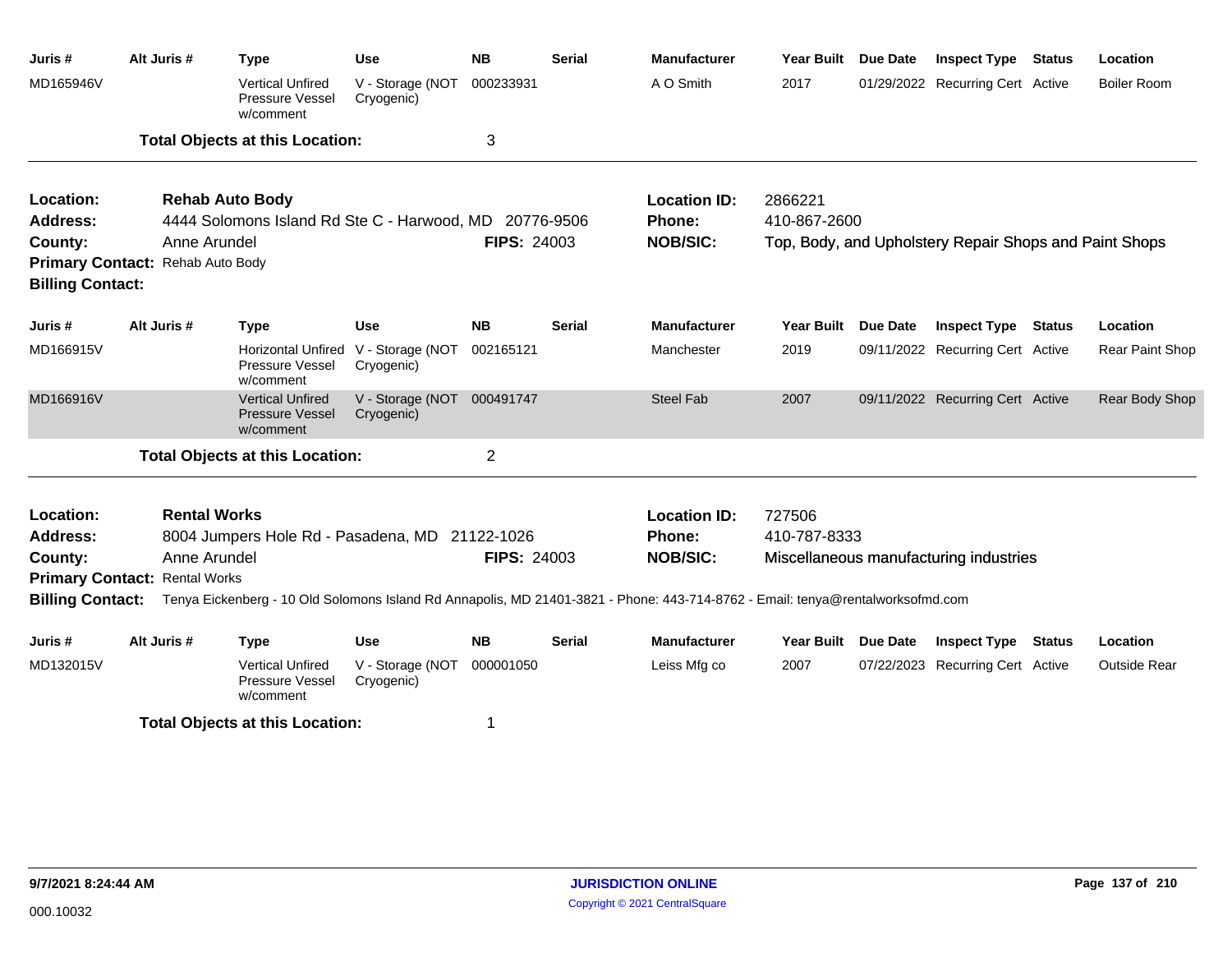| Location:<br>Address:              |                                                                                                    | <b>Republic Landfill</b><br>7890 Solley Rd - Glen Burnie, MD 21060-8512                                                          |                                                             | <b>Location ID:</b><br>3276557<br><b>Phone:</b> |               |                                                                                                                  |                                         |  |                                  |  |                       |
|------------------------------------|----------------------------------------------------------------------------------------------------|----------------------------------------------------------------------------------------------------------------------------------|-------------------------------------------------------------|-------------------------------------------------|---------------|------------------------------------------------------------------------------------------------------------------|-----------------------------------------|--|----------------------------------|--|-----------------------|
| County:<br><b>Billing Contact:</b> | Anne Arundel                                                                                       | Primary Contact: David Smith - Phone: 410-370-6895<br>David Smith - 101 Norris Ln Baltimore, MD 21222-1611 - Phone: 410-370-6895 |                                                             | <b>FIPS: 24003</b>                              |               | <b>NOB/SIC:</b>                                                                                                  | <b>Refuse Systems</b>                   |  |                                  |  |                       |
| Juris #                            | Alt Juris #                                                                                        | <b>Type</b>                                                                                                                      | <b>Use</b>                                                  | NΒ                                              | Serial        | <b>Manufacturer</b>                                                                                              | Year Built Due Date                     |  | <b>Inspect Type Status</b>       |  | Location              |
| MD145397V                          |                                                                                                    | <b>Pressure Vessel</b><br>w/comment                                                                                              | Horizontal Unfired V - Storage (NOT<br>Cryogenic)           | 001570800                                       |               | Manchester                                                                                                       | 1991                                    |  | 08/31/2022 Recurring Cert Active |  | <b>Equipment Room</b> |
| MD145398V                          |                                                                                                    | Pressure Vessel<br>w/comment                                                                                                     | Horizontal Unfired V - Storage (NOT 000060332<br>Cryogenic) |                                                 |               | Manchester                                                                                                       | 1992                                    |  | 08/31/2022 Recurring Cert Active |  | <b>Equipment Room</b> |
|                                    |                                                                                                    | <b>Total Objects at this Location:</b>                                                                                           |                                                             | $\overline{c}$                                  |               |                                                                                                                  |                                         |  |                                  |  |                       |
| Location:<br><b>Address:</b>       |                                                                                                    | <b>Residence Inn by Marriott</b><br>7035 Arundel Mills Cir - Hanover, MD 21076-1387                                              |                                                             |                                                 |               | <b>Location ID:</b><br><b>Phone:</b>                                                                             | 1928975                                 |  |                                  |  |                       |
| County:                            | Anne Arundel                                                                                       |                                                                                                                                  |                                                             | <b>FIPS: 24003</b>                              |               | <b>NOB/SIC:</b>                                                                                                  | <b>Hotels and Motels</b>                |  |                                  |  |                       |
|                                    |                                                                                                    | Primary Contact: Kate Lewis - Phone: 410-799-7332 - Email: tate.lewis@marriott.com                                               |                                                             |                                                 |               |                                                                                                                  |                                         |  |                                  |  |                       |
|                                    | Billing Contact: Jim Postick - 7035 Arundel Mills Cir Hanover, MD 21076-1387 - Phone: 410-799-7332 |                                                                                                                                  |                                                             |                                                 |               |                                                                                                                  |                                         |  |                                  |  |                       |
| Juris #                            | Alt Juris #                                                                                        | <b>Type</b>                                                                                                                      | <b>Use</b>                                                  | <b>NB</b>                                       | <b>Serial</b> | <b>Manufacturer</b>                                                                                              | Year Built Due Date                     |  | <b>Inspect Type Status</b>       |  | Location              |
| MD124590H                          |                                                                                                    | Water Heater<br>(HLW)                                                                                                            | H - Hot Water<br>Supply (Water $\leq$<br>160 psig, 210 F)   | 000152359                                       |               | Lochinvar                                                                                                        | 2003                                    |  | 09/19/2022 Recurring Cert Active |  | Mech Room             |
| MD124591H                          |                                                                                                    | <b>Water Heater</b><br>(HLW)                                                                                                     | H - Hot Water<br>Supply (Water <=<br>160 psig, 210 F)       | 000152360                                       |               | Lochinvar                                                                                                        | 2003                                    |  | 09/19/2022 Recurring Cert Active |  | Mech Room             |
|                                    |                                                                                                    | <b>Total Objects at this Location:</b>                                                                                           |                                                             | $\overline{2}$                                  |               |                                                                                                                  |                                         |  |                                  |  |                       |
| Location:                          |                                                                                                    | <b>Residences at Arundel Preserve</b>                                                                                            |                                                             |                                                 |               | <b>Location ID:</b>                                                                                              | 2697203                                 |  |                                  |  |                       |
| <b>Address:</b>                    |                                                                                                    | 7789 Arundel Mills Blvd - Hanover, MD 21076-1996                                                                                 |                                                             |                                                 |               | <b>Phone:</b>                                                                                                    | 410-540-4343                            |  |                                  |  |                       |
| County:                            | Anne Arundel                                                                                       |                                                                                                                                  |                                                             | <b>FIPS: 24003</b>                              |               | <b>NOB/SIC:</b>                                                                                                  | <b>Operators of Apartment Buildings</b> |  |                                  |  |                       |
|                                    |                                                                                                    | Primary Contact: Chris Thrift - Phone: 443-690-2874 - Email: cthrift@smcmail.com                                                 |                                                             |                                                 |               |                                                                                                                  |                                         |  |                                  |  |                       |
|                                    |                                                                                                    |                                                                                                                                  |                                                             |                                                 |               | Billing Contact: Accounting Department - 1950 Old Gallows Rd Ste 600 Vienna, VA 22182-3970 - Phone: 703-902-2000 |                                         |  |                                  |  |                       |
| Juris #                            | Alt Juris #                                                                                        | <b>Type</b>                                                                                                                      | <b>Use</b>                                                  | ΝB                                              | <b>Serial</b> | <b>Manufacturer</b>                                                                                              | Year Built Due Date                     |  | <b>Inspect Type Status</b>       |  | Location              |
| MD151200H                          |                                                                                                    | Vertical Fire Tube H - Hot Water                                                                                                 |                                                             | 000006190                                       |               | CAMUS                                                                                                            | 2014                                    |  | 04/01/2023 Recurring Cert Active |  | Boiler rm             |
| 9/7/2021 8:24:44 AM                |                                                                                                    |                                                                                                                                  |                                                             |                                                 |               | <b>JURISDICTION ONLINE</b>                                                                                       |                                         |  |                                  |  | Page 138 of 210       |
| 000.10032                          |                                                                                                    |                                                                                                                                  |                                                             | Copyright © 2021 CentralSquare                  |               |                                                                                                                  |                                         |  |                                  |  |                       |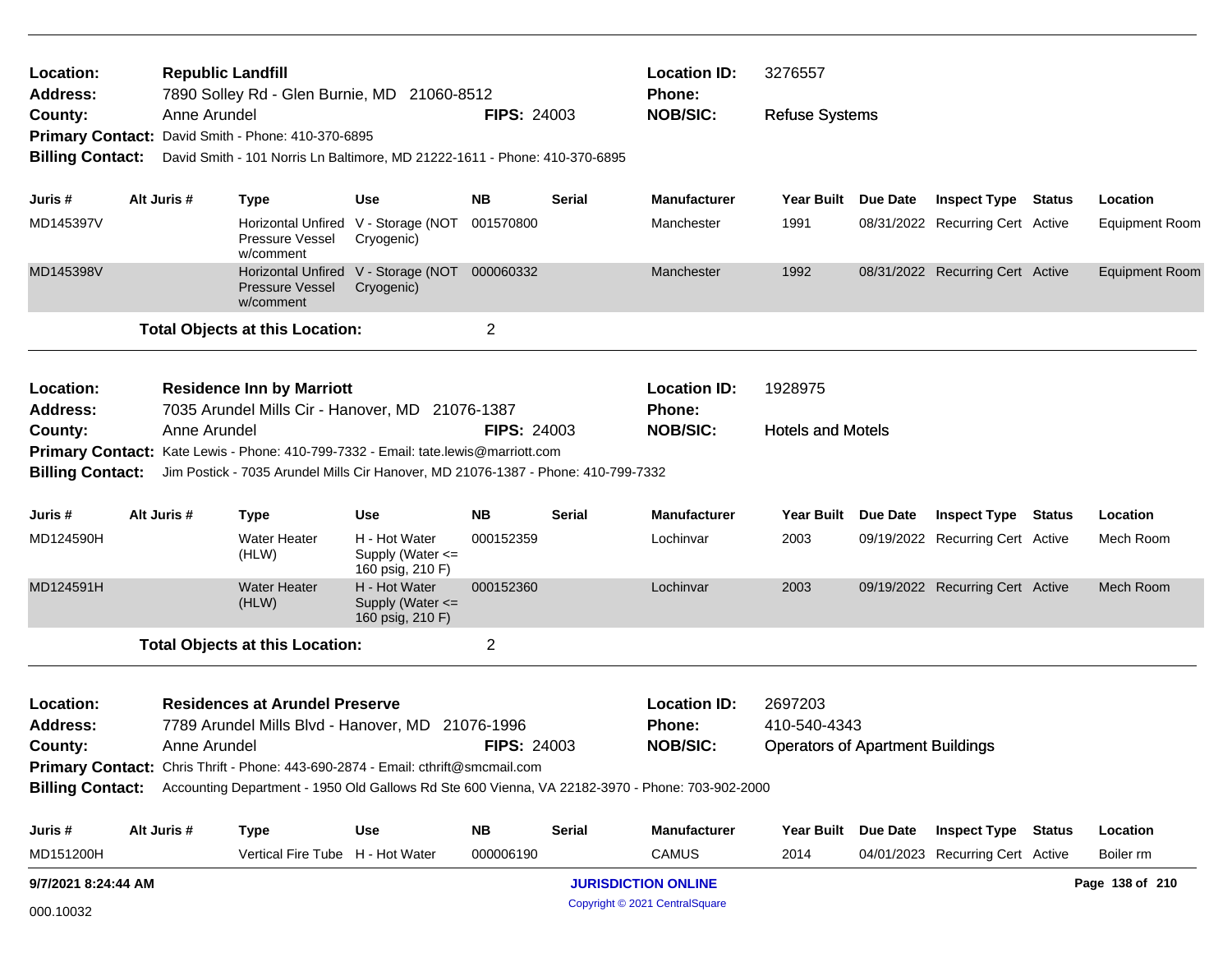| Juris #                 | Alt Juris # | Type                                                                                                                    | <b>Use</b>                                                | <b>NB</b>          | <b>Serial</b> | <b>Manufacturer</b> | Year Built Due Date               |                 | <b>Inspect Type</b>              | <b>Status</b> | Location  |
|-------------------------|-------------|-------------------------------------------------------------------------------------------------------------------------|-----------------------------------------------------------|--------------------|---------------|---------------------|-----------------------------------|-----------------|----------------------------------|---------------|-----------|
|                         |             |                                                                                                                         | Supply (Water $\leq$<br>160 psig, 210 F)                  |                    |               |                     |                                   |                 |                                  |               |           |
| MD151201H               |             | <b>Vertical Fire Tube</b>                                                                                               | H - Hot Water<br>Supply (Water $\leq$<br>160 psig, 210 F) | 000006191          |               | <b>CAMUS</b>        | 2014                              |                 | 04/01/2023 Recurring Cert Active |               | Boiler rm |
| MD151202H               |             | <b>Vertical Fire Tube</b>                                                                                               | H - Hot Water<br>Supply (Water <=<br>160 psig, 210 F)     | 000006189          |               | <b>CAMUS</b>        | 2014                              |                 | 04/01/2023 Recurring Cert Active |               | Boiler rm |
| MD151203H               |             | <b>Vertical Fire Tube</b>                                                                                               | H - Hot Water<br>Supply (Water $\leq$<br>160 psig, 210 F) | 000003363          |               | <b>CAMUS</b>        | 2014                              |                 | 04/01/2023 Recurring Cert Active |               | Boiler rm |
| MD151204H               |             | <b>Vertical Fire Tube</b>                                                                                               | H - Hot Water<br>Supply (Water $\leq$<br>160 psig, 210 F) | 000006192          |               | <b>CAMUS</b>        | 2014                              |                 | 04/01/2023 Recurring Cert Active |               | Boiler rm |
| MD151208H               |             | <b>Vertical Fire Tube</b>                                                                                               | H - Hot Water<br>Supply (Water <=<br>160 psig, 210 F)     | 000006193          |               | <b>CAMUS</b>        | 2014                              |                 | 04/01/2023 Recurring Cert Active |               | Boiler rm |
|                         |             | <b>Total Objects at this Location:</b>                                                                                  |                                                           | 6                  |               |                     |                                   |                 |                                  |               |           |
| Location:               |             | <b>Reynold's Tavern (Arc3)</b>                                                                                          |                                                           |                    |               | <b>Location ID:</b> | 3965210                           |                 |                                  |               |           |
| Address:                |             | 7 Church Cir - Annapolis, MD 21401-1935                                                                                 |                                                           |                    |               | <b>Phone:</b>       |                                   |                 |                                  |               |           |
| County:                 |             | Anne Arundel                                                                                                            |                                                           | <b>FIPS: 24003</b> |               | <b>NOB/SIC:</b>     | <b>Eating and Drinking Places</b> |                 |                                  |               |           |
|                         |             | <b>Primary Contact:</b> Charlie Patterson - Phone: 804-644-4521 - Email: charlie.patterson@arc3gases.com                |                                                           |                    |               |                     |                                   |                 |                                  |               |           |
| <b>Billing Contact:</b> |             | Charlie Patterson - PO Box 26269 Richmond, VA 23260-6269 - Phone: 804-644-4521 - Email: charlie.patterson@arc3gases.com |                                                           |                    |               |                     |                                   |                 |                                  |               |           |
| Juris #                 | Alt Juris # | <b>Type</b>                                                                                                             | <b>Use</b>                                                | <b>NB</b>          | <b>Serial</b> | <b>Manufacturer</b> | <b>Year Built</b>                 | <b>Due Date</b> | <b>Inspect Type</b>              | <b>Status</b> | Location  |
| MD165833V               |             | <b>Vertical Unfired</b><br><b>Pressure Vessel</b>                                                                       | V - Storage<br>(Cryogenic)                                | 000087182          |               | <b>MVE</b>          | 1998                              |                 | 04/16/2023 Recurring Cert Active |               | Outside   |

w/comment **Total Objects at this Location:** 1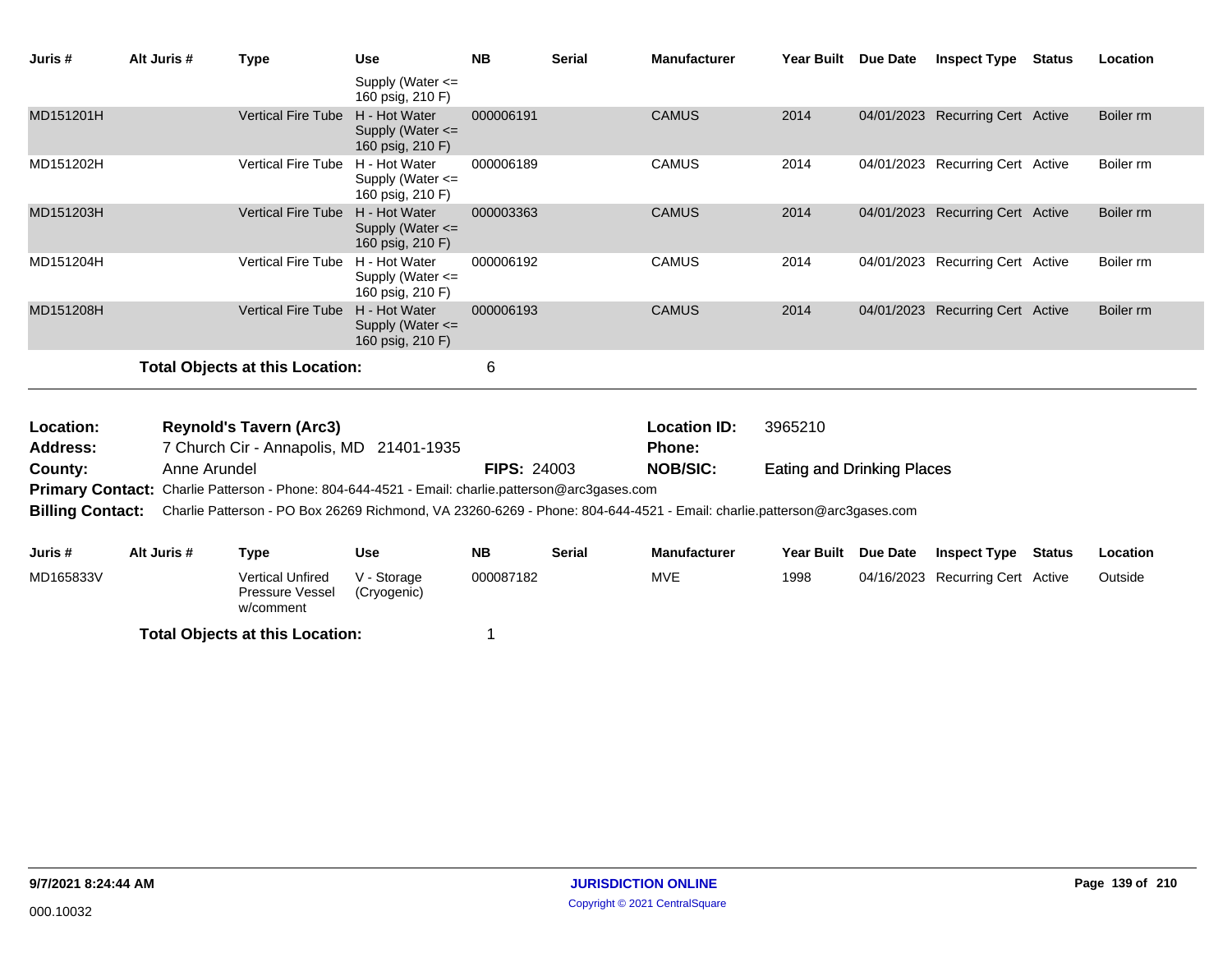| Location:<br>Address:<br>County:<br><b>Billing Contact:</b>                                                                                                                                                                                                                                                                                                                                                                                                            |                                                       | Anne Arundel | <b>Ricks Repair Shop</b><br>512 Crain Highway Bldg 26 - Glen Burnie, MD 21061-3053<br>Primary Contact: Rick Holt - Phone: 410-768-4935<br>Rick Holt - 512 Crain Hwy N Ste 26 Glen Burnie, MD 21061-3053 - Phone: 410-768-4935 |                                         | <b>FIPS: 24003</b> |                     | <b>Location ID:</b><br>Phone:<br><b>NOB/SIC:</b>        | 728984<br>410-768-4935<br>Automotive dealers and gasoline service stations |                     |                                  |          |             |  |
|------------------------------------------------------------------------------------------------------------------------------------------------------------------------------------------------------------------------------------------------------------------------------------------------------------------------------------------------------------------------------------------------------------------------------------------------------------------------|-------------------------------------------------------|--------------|-------------------------------------------------------------------------------------------------------------------------------------------------------------------------------------------------------------------------------|-----------------------------------------|--------------------|---------------------|---------------------------------------------------------|----------------------------------------------------------------------------|---------------------|----------------------------------|----------|-------------|--|
| Juris #                                                                                                                                                                                                                                                                                                                                                                                                                                                                |                                                       | Alt Juris #  | <b>Type</b>                                                                                                                                                                                                                   | <b>Use</b>                              | <b>NB</b>          | <b>Serial</b>       | <b>Manufacturer</b>                                     | Year Built Due Date                                                        |                     | <b>Inspect Type Status</b>       |          | Location    |  |
| MD109027V                                                                                                                                                                                                                                                                                                                                                                                                                                                              |                                                       |              | <b>Vertical Unfired</b><br>Pressure Vessel<br>w/comment                                                                                                                                                                       | V - Storage (NOT<br>Cryogenic)          | 000390545          |                     | <b>Pressed Steel</b><br>Company                         | 1952                                                                       |                     | 10/28/2019 Recurring Cert Active |          | Shop        |  |
|                                                                                                                                                                                                                                                                                                                                                                                                                                                                        |                                                       |              | <b>Total Objects at this Location:</b>                                                                                                                                                                                        |                                         | $\mathbf 1$        |                     |                                                         |                                                                            |                     |                                  |          |             |  |
| Location:<br><b>Ritchie Automotive Inc.</b><br><b>Address:</b><br>98 Georgia Ave NE - Glen Burnie, MD 21060-6829<br><b>FIPS: 24003</b><br>County:<br>Anne Arundel<br><b>Primary Contact:</b><br>Richard Friedler or Quintin Haukla - Phone: 410-7614600 - Email: ritchieautomotive@gmail.com<br>Richard Friedler or Quintin Haukla - 98 Georgia Ave NE Glen Burnie, MD 21060-6829 - Phone: 410-7614600 - Email: ritchieautomotive@gmail.com<br><b>Billing Contact:</b> |                                                       |              |                                                                                                                                                                                                                               |                                         |                    |                     | <b>Location ID:</b><br><b>Phone:</b><br><b>NOB/SIC:</b> | 722836<br>410-761-4600<br>Automotive dealers and gasoline service stations |                     |                                  |          |             |  |
| Juris #                                                                                                                                                                                                                                                                                                                                                                                                                                                                | Alt Juris #<br><b>NB</b><br><b>Use</b><br><b>Type</b> |              |                                                                                                                                                                                                                               |                                         | <b>Serial</b>      | <b>Manufacturer</b> | <b>Year Built</b>                                       | Due Date                                                                   | <b>Inspect Type</b> | Status                           | Location |             |  |
| MD065608V                                                                                                                                                                                                                                                                                                                                                                                                                                                              |                                                       |              | <b>Vertical Unfired</b><br>Pressure Vessel<br>w/comment                                                                                                                                                                       | V - Storage (NOT<br>Cryogenic)          | 000093347          | A93347              | Kargard                                                 | 1984                                                                       |                     | 02/26/2022 Recurring Cert Active |          | <b>SHOP</b> |  |
| MD101031V                                                                                                                                                                                                                                                                                                                                                                                                                                                              |                                                       |              | <b>Vertical Unfired</b><br><b>Pressure Vessel</b><br>w/comment                                                                                                                                                                | V - Storage (NOT 00044654<br>Cryogenic) |                    |                     | Manchester                                              | 1996                                                                       |                     | 02/26/2022 Recurring Cert Active |          | <b>SHOP</b> |  |
|                                                                                                                                                                                                                                                                                                                                                                                                                                                                        |                                                       |              | <b>Total Objects at this Location:</b>                                                                                                                                                                                        |                                         | $\overline{2}$     |                     |                                                         |                                                                            |                     |                                  |          |             |  |
| Location:<br><b>Riva Road Shell</b><br><b>Address:</b><br>2575 Riva Rd - Annapolis, MD 21401-7401<br>County:<br>Anne Arundel<br><b>FIPS: 24003</b><br>Primary Contact: Riva Road Shell - Phone: 410-224-1414 - Email: krishan3@verizon.net<br><b>Billing Contact:</b>                                                                                                                                                                                                  |                                                       |              |                                                                                                                                                                                                                               |                                         |                    |                     | <b>Location ID:</b><br><b>Phone:</b><br><b>NOB/SIC:</b> | 722853<br>Automotive dealers and gasoline service stations                 |                     |                                  |          |             |  |
| Juris #                                                                                                                                                                                                                                                                                                                                                                                                                                                                |                                                       | Alt Juris #  | <b>Type</b>                                                                                                                                                                                                                   | <b>Use</b>                              | <b>NB</b>          | Serial              | <b>Manufacturer</b>                                     | Year Built Due Date                                                        |                     | <b>Inspect Type</b>              | Status   | Location    |  |
| MD158067V                                                                                                                                                                                                                                                                                                                                                                                                                                                              |                                                       |              | <b>Vertical Unfired</b><br>Pressure Vessel<br>w/comment                                                                                                                                                                       | V - Storage (NOT<br>Cryogenic)          | 000489334          |                     | Morganton                                               | 2015                                                                       |                     | 08/02/2021 Recurring Cert Active |          | Elec Room   |  |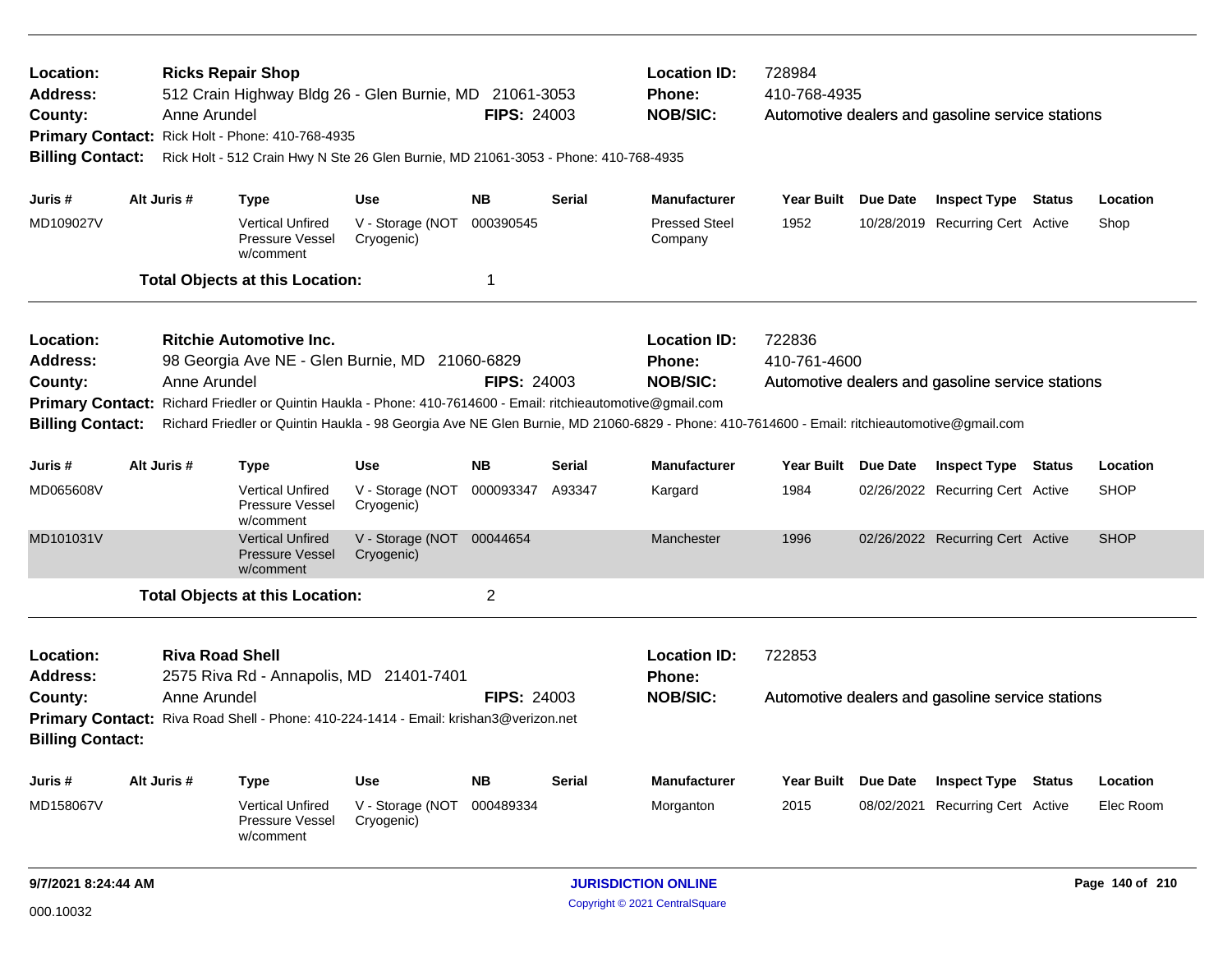| Location:<br>Address:                                                         |             |              | <b>Riverbay Roadhouse (Arc3)</b><br>1374 Cape St Claire Rd - Annapolis, MD 21409-5325             |                                                         |                    |               | <b>Location ID:</b><br><b>Phone:</b>                                                                                             | 4082359                           |                 |                                                  |               |                 |
|-------------------------------------------------------------------------------|-------------|--------------|---------------------------------------------------------------------------------------------------|---------------------------------------------------------|--------------------|---------------|----------------------------------------------------------------------------------------------------------------------------------|-----------------------------------|-----------------|--------------------------------------------------|---------------|-----------------|
| County:                                                                       |             | Anne Arundel |                                                                                                   |                                                         | <b>FIPS: 24003</b> |               | <b>NOB/SIC:</b>                                                                                                                  | <b>Eating and Drinking Places</b> |                 |                                                  |               |                 |
|                                                                               |             |              | Primary Contact: Charlie Patterson - Phone: 804-644-4521 - Email: charlie.patterson@arc3gases.com |                                                         |                    |               |                                                                                                                                  |                                   |                 |                                                  |               |                 |
| <b>Billing Contact:</b>                                                       |             |              |                                                                                                   |                                                         |                    |               | Charlie Patterson - PO Box 26269 Richmond, VA 23260-6269 - Phone: 804-644-4521 - Email: charlie.patterson@arc3gases.com          |                                   |                 |                                                  |               |                 |
| Juris #                                                                       | Alt Juris # |              | <b>Type</b>                                                                                       | Use                                                     | <b>NB</b>          | <b>Serial</b> | <b>Manufacturer</b>                                                                                                              | <b>Year Built</b>                 | Due Date        | <b>Inspect Type</b>                              | Status        | Location        |
| <b>NEW</b>                                                                    |             |              | <b>Vertical Unfired</b><br>Pressure Vessel<br>w/comment                                           | V - Storage<br>(Cryogenic)                              | 000129718          |               | <b>CHART</b>                                                                                                                     | 2001                              |                 | 07/29/2023 Recurring Cert Active                 |               | Outside         |
|                                                                               |             |              | <b>Total Objects at this Location:</b>                                                            |                                                         | 1                  |               |                                                                                                                                  |                                   |                 |                                                  |               |                 |
| Location:<br>Address:                                                         |             |              | <b>Riviera Beach Shell</b><br>8449 Fort Smallwood Rd - Pasadena, MD 21122-2754                    |                                                         |                    |               | <b>Location ID:</b><br><b>Phone:</b>                                                                                             | 722982                            |                 |                                                  |               |                 |
| County:                                                                       |             | Anne Arundel |                                                                                                   |                                                         | <b>FIPS: 24003</b> |               | <b>NOB/SIC:</b>                                                                                                                  |                                   |                 | Automotive dealers and gasoline service stations |               |                 |
| Primary Contact: Ali Rizwan - Phone: 410-437-3069.<br><b>Billing Contact:</b> |             |              |                                                                                                   |                                                         |                    |               |                                                                                                                                  |                                   |                 |                                                  |               |                 |
| Juris #                                                                       | Alt Juris # |              | <b>Type</b>                                                                                       | Use                                                     | <b>NB</b>          | <b>Serial</b> | <b>Manufacturer</b>                                                                                                              | <b>Year Built</b>                 | <b>Due Date</b> | <b>Inspect Type</b>                              | <b>Status</b> | Location        |
| MD090746V                                                                     |             |              | <b>Vertical Unfired</b><br>Pressure Vessel<br>w/comment                                           | V - Storage (NOT<br>Cryogenic)                          | 000298168          |               | Manchester                                                                                                                       | 1995                              |                 | 07/13/2022 Recurring Cert Active                 |               | S J Room        |
|                                                                               |             |              | <b>Total Objects at this Location:</b>                                                            |                                                         | 1                  |               |                                                                                                                                  |                                   |                 |                                                  |               |                 |
| Location:<br><b>Address:</b>                                                  |             |              | <b>Rockbridge Academy</b><br>680 Evergreen Rd - Crownsville, MD 21032-1000                        |                                                         |                    |               | <b>Location ID:</b><br><b>Phone:</b>                                                                                             | 714500                            |                 |                                                  |               |                 |
| County:                                                                       |             | Anne Arundel |                                                                                                   |                                                         | <b>FIPS: 24003</b> |               | <b>NOB/SIC:</b>                                                                                                                  |                                   |                 | Schools and Educational Services, NEC            |               |                 |
|                                                                               |             |              | Primary Contact: Shannon Reich - Cell: 410-703-1224 - Email: sreich@rockbridge.org                |                                                         |                    |               |                                                                                                                                  |                                   |                 |                                                  |               |                 |
|                                                                               |             |              |                                                                                                   |                                                         |                    |               | Billing Contact: Shannon Reich - 680 Evergreen Rd Crownsville, MD 21032-1000 - Cell: 410-703-1224 - Email: sreich@rockbridge.org |                                   |                 |                                                  |               |                 |
| Juris #                                                                       | Alt Juris # |              | <b>Type</b>                                                                                       | Use                                                     | <b>NB</b>          | <b>Serial</b> | <b>Manufacturer</b>                                                                                                              | Year Built Due Date               |                 | <b>Inspect Type Status</b>                       |               | Location        |
| MD137860H                                                                     |             |              | Cast Iron                                                                                         | H - Hot Water<br>Heat (Water $\leq$<br>160 psig, 250 F) | CI                 |               | Weil-McLain                                                                                                                      | 1995                              |                 | 08/12/2022 Recurring Cert Active                 |               | GARAGE          |
| MD137863V                                                                     |             |              | <b>Vertical Unfired</b><br><b>Pressure Vessel</b>                                                 | V - Storage (NOT 00031591D<br>Cryogenic)                |                    |               | <b>BRUNNER</b>                                                                                                                   | 1985                              |                 | 08/12/2022 Recurring Cert Active                 |               | GARAGE          |
| 9/7/2021 8:24:44 AM                                                           |             |              |                                                                                                   |                                                         |                    |               | <b>JURISDICTION ONLINE</b>                                                                                                       |                                   |                 |                                                  |               | Page 141 of 210 |
| 000.10032                                                                     |             |              |                                                                                                   |                                                         |                    |               | Copyright © 2021 CentralSquare                                                                                                   |                                   |                 |                                                  |               |                 |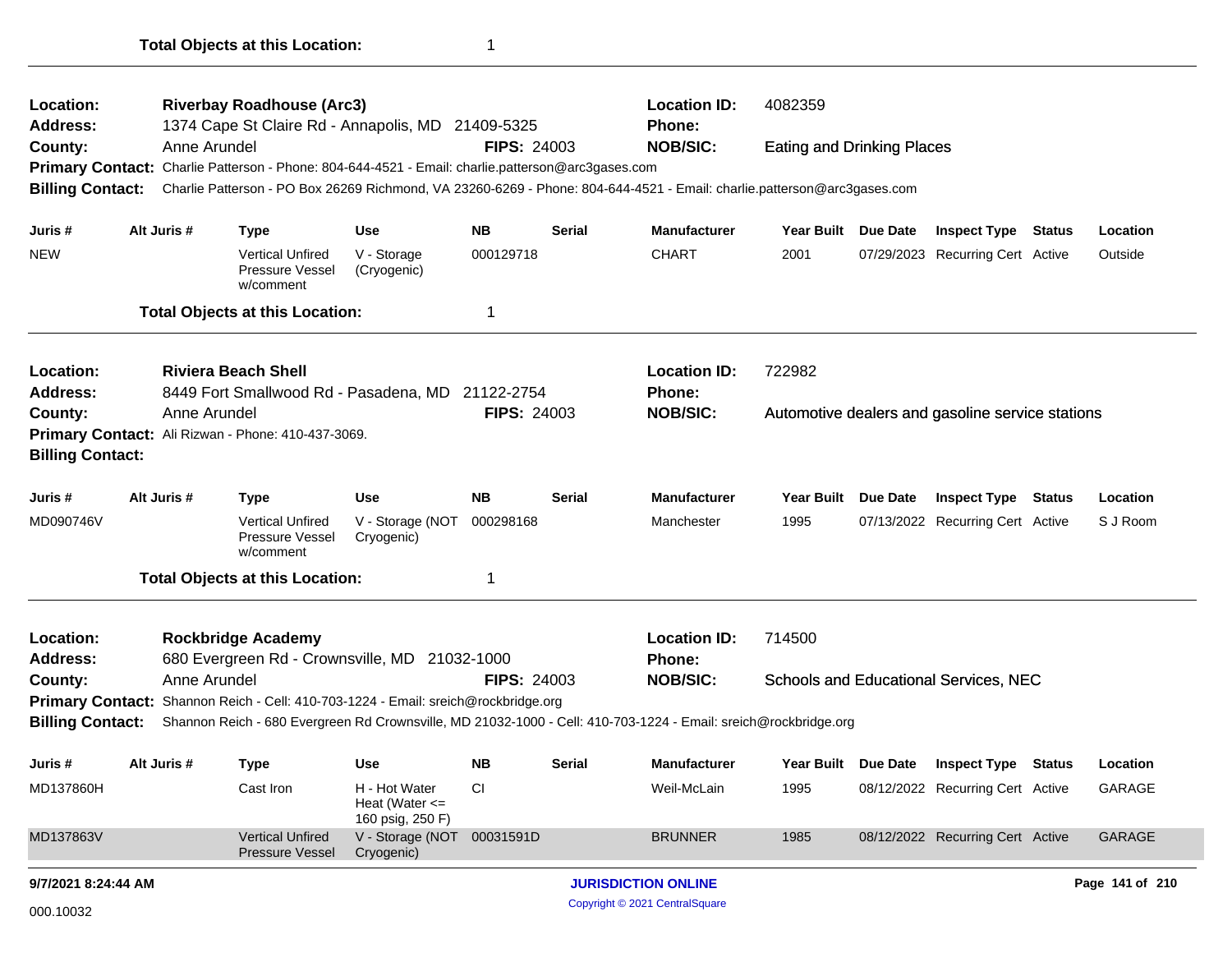| Juris #                 | Alt Juris #  | <b>Type</b>                                                                                                 | <b>Use</b>                                                | <b>NB</b>          | <b>Serial</b>          | <b>Manufacturer</b> | Year Built Due Date               |                 | <b>Inspect Type</b>                      | Status        | Location                         |
|-------------------------|--------------|-------------------------------------------------------------------------------------------------------------|-----------------------------------------------------------|--------------------|------------------------|---------------------|-----------------------------------|-----------------|------------------------------------------|---------------|----------------------------------|
|                         |              | w/comment                                                                                                   |                                                           |                    |                        |                     |                                   |                 |                                          |               |                                  |
| MD166923H               |              | Cast Iron                                                                                                   | H - Hot Water<br>Heat (Water $\leq$<br>160 psig, 250 F)   | <b>CI</b>          |                        | Weil-McLain         | 2019                              |                 | 08/14/2022 Recurring Cert Active         |               | <b>GYM BOILER</b><br><b>ROOM</b> |
|                         |              | <b>Total Objects at this Location:</b>                                                                      |                                                           | 3                  |                        |                     |                                   |                 |                                          |               |                                  |
| Location:               |              | <b>ROK Brothers Inc.</b>                                                                                    |                                                           |                    |                        | <b>Location ID:</b> | 3645472                           |                 |                                          |               |                                  |
| <b>Address:</b>         |              | 8217 Cloverleaf Dr - Millersville, MD 21108-1692                                                            |                                                           |                    | Phone:<br>410-969-1877 |                     |                                   |                 |                                          |               |                                  |
| County:                 | Anne Arundel |                                                                                                             |                                                           | <b>FIPS: 24003</b> |                        | <b>NOB/SIC:</b>     |                                   |                 | Miscellaneous General Merchandise Stores |               |                                  |
|                         |              | Primary Contact: Randa Allison - Phone: 410-969-1877                                                        |                                                           |                    |                        |                     |                                   |                 |                                          |               |                                  |
| <b>Billing Contact:</b> |              | Randa Allison - PO Box 381 Millersville, MD 21108-0381 - Phone: 410-969-1877                                |                                                           |                    |                        |                     |                                   |                 |                                          |               |                                  |
| Juris #                 | Alt Juris #  | <b>Type</b>                                                                                                 | <b>Use</b>                                                | <b>NB</b>          | <b>Serial</b>          | <b>Manufacturer</b> | <b>Year Built</b>                 | Due Date        | <b>Inspect Type Status</b>               |               | Location                         |
| MD152950V               |              | <b>Vertical Unfired</b><br>Pressure Vessel<br>w/comment                                                     | V - Storage (NOT<br>Cryogenic)                            | 001770644          |                        | <b>CAMPBELL</b>     | 2012                              |                 | 09/16/2021 Recurring Cert Active         |               | <b>SHOP</b>                      |
|                         |              | <b>Total Objects at this Location:</b>                                                                      |                                                           | 1                  |                        |                     |                                   |                 |                                          |               |                                  |
| Location:               |              | Ruby Tuesday - 2960 Marley Station Mall                                                                     |                                                           |                    |                        | <b>Location ID:</b> | 2968970                           |                 |                                          |               |                                  |
| <b>Address:</b>         |              | 7900 Ritchie Hwy Ste E - Glen Burnie, MD 21061-4367                                                         |                                                           |                    |                        | Phone:              |                                   |                 |                                          |               |                                  |
| County:                 | Anne Arundel |                                                                                                             |                                                           | <b>FIPS: 24003</b> |                        | <b>NOB/SIC:</b>     | <b>Eating and Drinking Places</b> |                 |                                          |               |                                  |
| <b>Primary Contact:</b> |              | Ruby Tuesday, Inc. - Phone: 316.685.1622 x 3733 - Email: riskmanagement@rubytuesday.com                     |                                                           |                    |                        |                     |                                   |                 |                                          |               |                                  |
| <b>Billing Contact:</b> |              | - PO Box 781199 Wichita, KS 67278-1199 - Phone: 316.685.1622 x 3733 - Email: riskmanagement@rubytuesday.com |                                                           |                    |                        |                     |                                   |                 |                                          |               |                                  |
| Juris#                  | Alt Juris #  | <b>Type</b>                                                                                                 | <b>Use</b>                                                | <b>NB</b>          | <b>Serial</b>          | <b>Manufacturer</b> | <b>Year Built</b>                 | <b>Due Date</b> | <b>Inspect Type</b>                      | <b>Status</b> | Location                         |
| MD142064H               |              | <b>Water Heater</b><br>(HLW)                                                                                | H - Hot Water<br>Supply (Water $\leq$<br>160 psig, 250 F) | 000101118          |                        | A O Smith           | 2005                              |                 | 08/11/2021 Recurring Cert Active         |               | Store Room                       |
|                         |              | <b>Total Objects at this Location:</b>                                                                      |                                                           | 1                  |                        |                     |                                   |                 |                                          |               |                                  |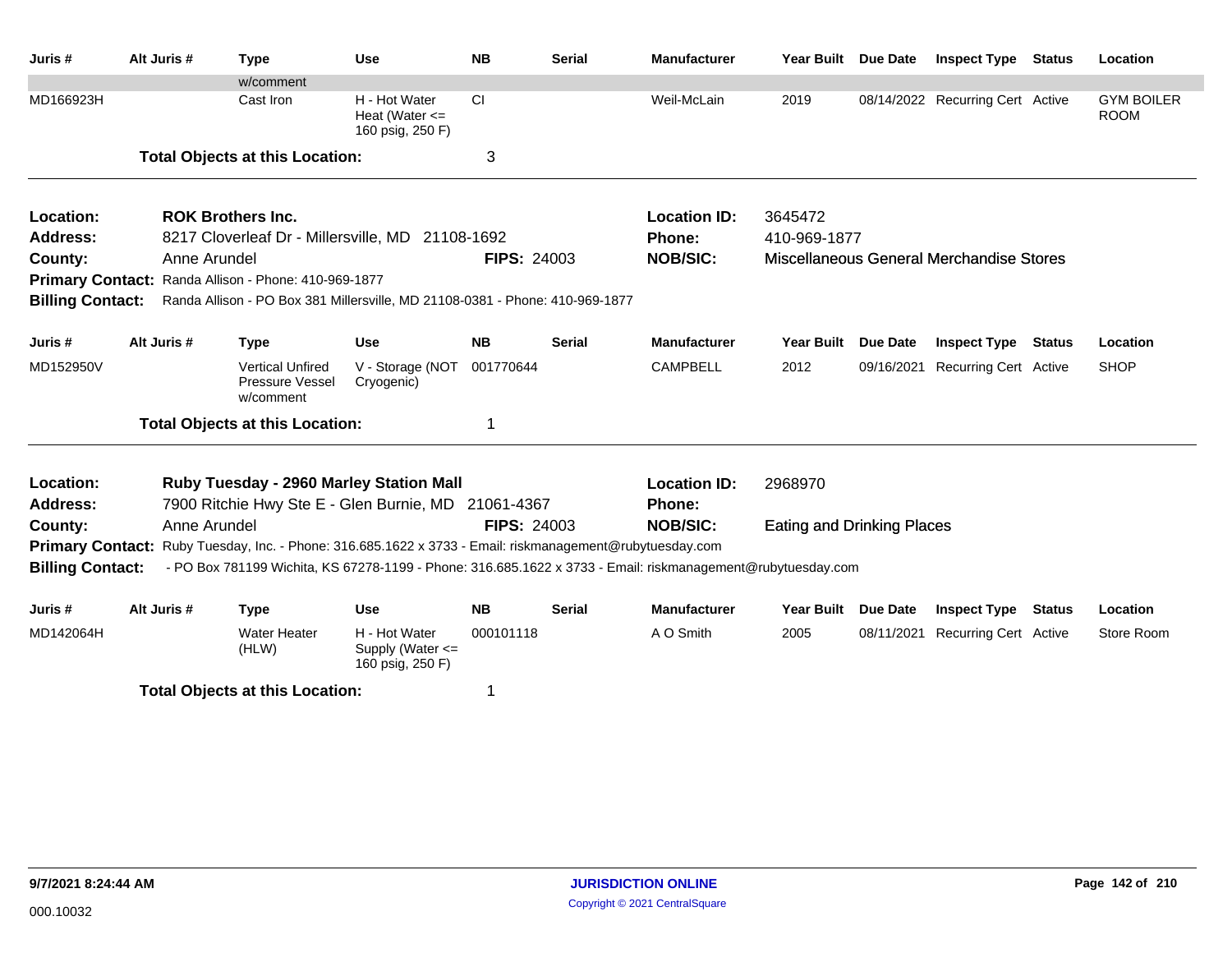| <b>Location:</b> | <b>Ryder System</b>                                        |                    | <b>Location ID:</b> | 723583                                   |
|------------------|------------------------------------------------------------|--------------------|---------------------|------------------------------------------|
| <b>Address:</b>  | 7348 Baltimore Annapolis Blvd - Glen Burnie, MD 21061-3242 |                    | <b>Phone:</b>       |                                          |
| County:          | Anne Arundel                                               | <b>FIPS: 24003</b> | NOB/SIC:            | Automotive repair, services, and parking |
|                  | Primary Contact: Jomar Turner - Phone: 410-768-0480        |                    |                     |                                          |

**Billing Contact:** Jomar Turner - 7348 Baltimore Annapolis Blvd Glen Burnie, MD 21061-3242 - Phone: 410-768-0480

| Juris #   | Alt Juris # | Type                                                                       | <b>Use</b>                     | <b>NB</b>   | <b>Serial</b> | <b>Manufacturer</b> | <b>Year Built</b> | <b>Due Date</b> | <b>Inspect Type</b>              | Status | Location  |
|-----------|-------------|----------------------------------------------------------------------------|--------------------------------|-------------|---------------|---------------------|-------------------|-----------------|----------------------------------|--------|-----------|
| MD050236V |             | Horizontal Unfired<br><b>Pressure Vessel</b><br>w/comment                  | V - Storage (NOT<br>Cryogenic) | 000004943   |               | Manchester          | 1975              |                 | 02/27/2023 Recurring Cert Active |        | 2nd Floor |
| MD097444V |             | Horizontal Unfired V - Storage (NOT<br><b>Pressure Vessel</b><br>w/comment | Cryogenic)                     | 000102609   |               | Manchester          | 1997              |                 | 02/27/2023 Recurring Cert Active |        | 2nd Floor |
| MD097445V |             | <b>Horizontal Unfired</b><br><b>Pressure Vessel</b><br>w/comment           | V - Storage (NOT<br>Cryogenic) | 000102610 2 |               | Manchester          | 1997              |                 | 02/27/2023 Recurring Cert Active |        | 2nd Floor |
| MD157068V |             | Horizontal Unfired V - Storage (NOT<br><b>Pressure Vessel</b><br>w/comment | Cryogenic)                     | 000559404   | 6010648       | Morganton           | 2016              |                 | 03/23/2023 Recurring Cert Active |        | Wash Bay  |
|           |             | Total Objects at this Location:                                            |                                |             |               |                     |                   |                 |                                  |        |           |

Eating and Drinking Places 196 West St - Annapolis, MD 21401-2824 **County:** Anne Arundel **NOB/SIC: Anne Arundel <b>NOB/SIC: NOB/SIC: NOB/SIC: NOB** Primary Contact: Charlie Patterson - Phone: 804-644-4521 - Email: charlie.patterson@arc3gases.com **Billing Contact:** Charlie Patterson - PO Box 26269 Richmond, VA 23260-6269 - Phone: 804-644-4521 - Email: charlie.patterson@arc3gases.com **Sailor (Arc3) Location ID:** 3965196 **Address: Location: FIPS:** 24003 **Phone:**

| Juris #                                | Alt Juris # | Type                                                    | Use                        | <b>NB</b> | <b>Serial</b> | <b>Manufacturer</b> | <b>Year Built</b> | <b>Due Date</b> | <b>Inspect Type</b>              | Status | Location |
|----------------------------------------|-------------|---------------------------------------------------------|----------------------------|-----------|---------------|---------------------|-------------------|-----------------|----------------------------------|--------|----------|
| MD165905V                              |             | <b>Vertical Unfired</b><br>Pressure Vessel<br>w/comment | V - Storage<br>(Cryogenic) | 000111878 |               | MVE Inc             | 1999              |                 | 07/29/2023 Recurring Cert Active |        | Outside  |
| <b>Total Objects at this Location:</b> |             |                                                         |                            |           |               |                     |                   |                 |                                  |        |          |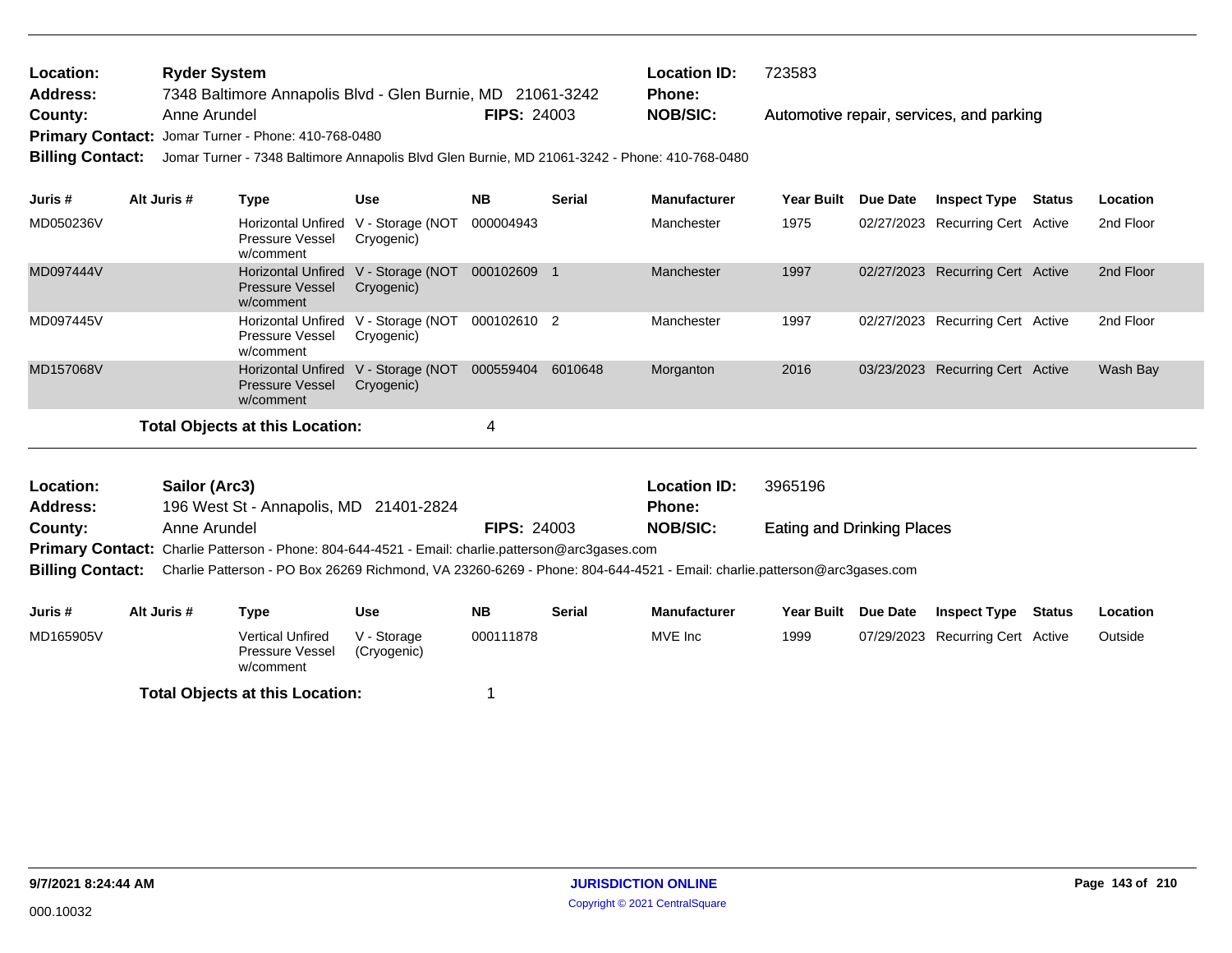| Location:<br><b>Address:</b><br>County:<br><b>Billing Contact:</b>                            | Anne Arundel | <b>Saint Christopher By The Sea</b>     | 511 Broadwater Way - Gibson Island, MD 21056-1141<br>Primary Contact: Lyle Schill - Phone: 410-409-7076 - Email: lyle@greenspringfm.com<br>Gina Harper - PO Box 36 Gibson Island, MD 21056-0036 - Phone: 410-255-1414/410-255-6200                                            |            | <b>FIPS: 24003</b> | <b>Location ID:</b><br>Phone:<br><b>NOB/SIC:</b>        | 723764<br>410-637-4121<br><b>Religious Organizations</b>          |          |                                                           |               |                 |  |
|-----------------------------------------------------------------------------------------------|--------------|-----------------------------------------|-------------------------------------------------------------------------------------------------------------------------------------------------------------------------------------------------------------------------------------------------------------------------------|------------|--------------------|---------------------------------------------------------|-------------------------------------------------------------------|----------|-----------------------------------------------------------|---------------|-----------------|--|
| Juris #                                                                                       | Alt Juris #  | <b>Type</b>                             | <b>Use</b>                                                                                                                                                                                                                                                                    | NΒ         | <b>Serial</b>      | <b>Manufacturer</b>                                     | Year Built Due Date                                               |          | <b>Inspect Type Status</b>                                |               | Location        |  |
| MD145399H                                                                                     |              | Cast Iron                               | H - Hot Water<br>Heat (Water $\leq$<br>160 psig, 250 F)                                                                                                                                                                                                                       | CI.        |                    | Weil-McLain                                             | 2012                                                              |          | 03/18/2023 Recurring Cert Active                          |               | <b>BLRM</b>     |  |
|                                                                                               |              | <b>Total Objects at this Location:</b>  |                                                                                                                                                                                                                                                                               | 1          |                    |                                                         |                                                                   |          |                                                           |               |                 |  |
| Location:<br><b>Address:</b><br>County:<br><b>Primary Contact:</b><br><b>Billing Contact:</b> | Anne Arundel | Dale Weammert - Phone: 410-859-0020     | <b>Saint Johns Evangelical Lutheran Church</b><br>300 W Maple Rd - Linthicum Heights, MD 21090-2434<br>Pastor McQuaid - 300 W Maple Rd Linthicum Heights, MD 21090-2434 - Phone: (410) 859-0020                                                                               |            | <b>FIPS: 24003</b> | <b>Location ID:</b><br><b>Phone:</b><br><b>NOB/SIC:</b> | 723879<br>410-859-0020<br>Membership organizations                |          |                                                           |               |                 |  |
| Juris #                                                                                       | Alt Juris #  | <b>Type</b>                             | <b>Use</b>                                                                                                                                                                                                                                                                    | <b>NB</b>  | Serial             | <b>Manufacturer</b>                                     | <b>Year Built</b>                                                 | Due Date | <b>Inspect Type</b>                                       | <b>Status</b> | Location        |  |
| MD096592H                                                                                     |              | Cast Iron                               | H - Hot Water<br>Heat (Water $\leq$<br>160 psig, 250 F)                                                                                                                                                                                                                       | CI.        | 16006226           | <b>Burnham</b>                                          | 1996                                                              |          | 02/24/2022 External Cert, Active<br><b>Recurring Cert</b> |               | <b>BLRM</b>     |  |
| MD096593H                                                                                     |              | Cast Iron                               | H - Hot Water<br>Heat (Water $\leq$<br>160 psig, 250 F)                                                                                                                                                                                                                       | CI         | 16006222           | <b>Burnham</b>                                          | 1996                                                              |          | 02/24/2022 Recurring Cert Active                          |               | <b>BLRM</b>     |  |
| MD096594H                                                                                     |              | Cast Iron                               | H - Hot Water<br>Heat (Water $\leq$<br>160 psig, 250 F)                                                                                                                                                                                                                       | <b>CI</b>  | 16006223           | <b>Burnham</b>                                          | 1996                                                              |          | 02/24/2022 Recurring Cert Active                          |               | <b>BLRM</b>     |  |
|                                                                                               |              | <b>Total Objects at this Location:</b>  |                                                                                                                                                                                                                                                                               | 3          |                    |                                                         |                                                                   |          |                                                           |               |                 |  |
| Location:<br><b>Address:</b><br>County:<br><b>Billing Contact:</b>                            | Anne Arundel | <b>Saint Marys Parish &amp; Schools</b> | 109 Duke Of Gloucester St - Annapolis, MD<br>Primary Contact: Maggie Cowdrey - Phone: 410-990-4129 - Email: mcowdrey@stmarysannapolis.com<br>Maggie Cowdrey - 109 Duke of Gloucester St Annapolis, MD 21401-2528 - Phone: 410-990-4129 - Email: mcowdrey@stmarysannapolis.com | 21401-2528 | <b>FIPS: 24003</b> | <b>Location ID:</b><br><b>Phone:</b><br><b>NOB/SIC:</b> | 723988<br>410-263-2396<br><b>Elementary and Secondary Schools</b> |          |                                                           |               |                 |  |
| Juris #                                                                                       | Alt Juris #  | <b>Type</b>                             | <b>Use</b>                                                                                                                                                                                                                                                                    | <b>NB</b>  | <b>Serial</b>      | <b>Manufacturer</b>                                     | Year Built Due Date                                               |          | <b>Inspect Type Status</b>                                |               | Location        |  |
| MD108422H                                                                                     |              | Cast Iron                               | H - Steam Heat                                                                                                                                                                                                                                                                | <b>CI</b>  |                    | Weil-McLain                                             | 2000                                                              |          | 11/05/2021 Recurring Cert Active                          |               | Rectory         |  |
| 9/7/2021 8:24:44 AM                                                                           |              |                                         |                                                                                                                                                                                                                                                                               |            |                    | <b>JURISDICTION ONLINE</b>                              |                                                                   |          |                                                           |               | Page 144 of 210 |  |
| 000.10032                                                                                     |              |                                         |                                                                                                                                                                                                                                                                               |            |                    | Copyright © 2021 CentralSquare                          |                                                                   |          |                                                           |               |                 |  |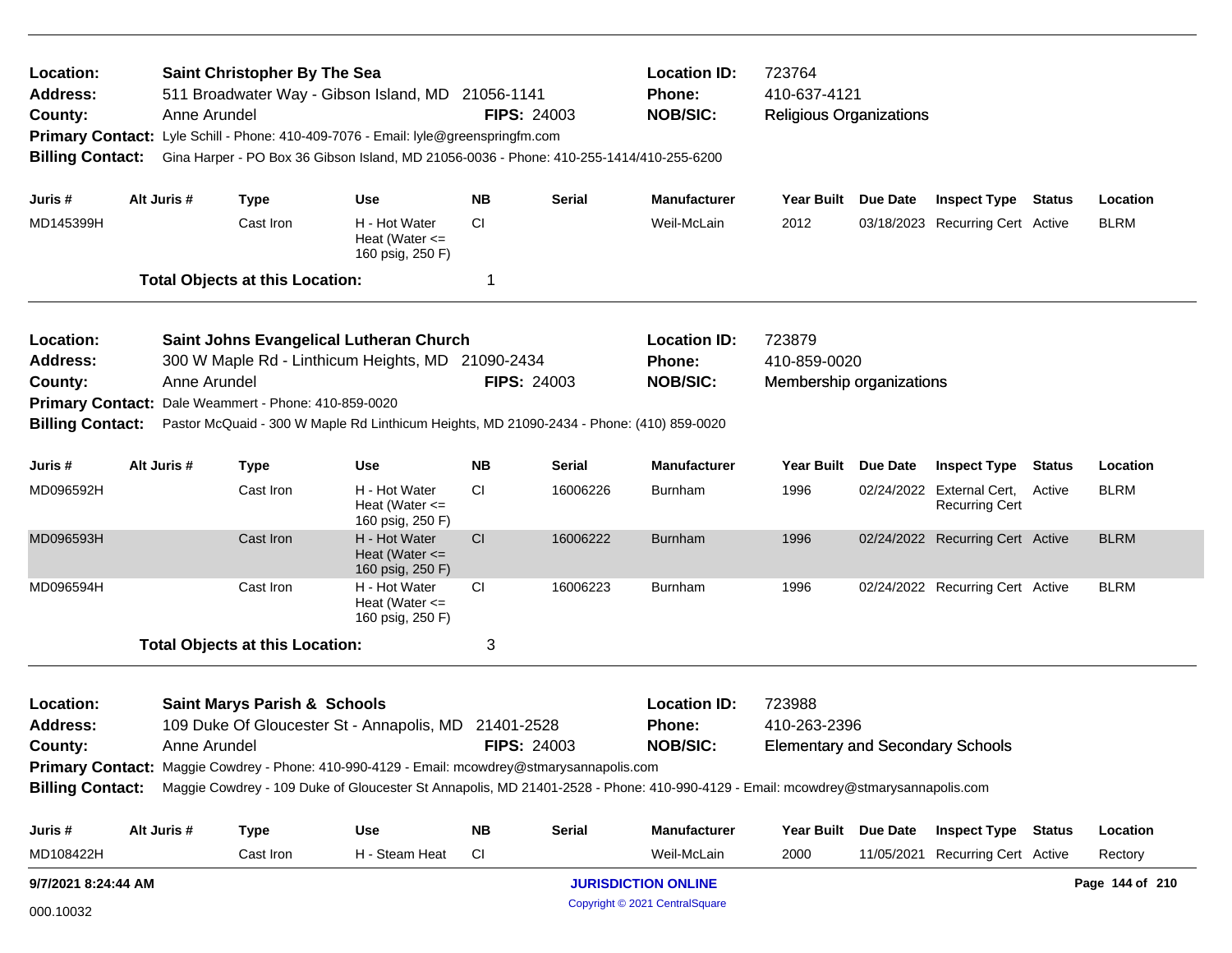| Juris #                      |                                                                                                                                                    | Alt Juris #  | <b>Type</b>                                                                                              | <b>Use</b>                                              | <b>NB</b>          | <b>Serial</b> | <b>Manufacturer</b>           | Year Built Due Date               |                 | <b>Inspect Type</b>              | <b>Status</b> | Location            |
|------------------------------|----------------------------------------------------------------------------------------------------------------------------------------------------|--------------|----------------------------------------------------------------------------------------------------------|---------------------------------------------------------|--------------------|---------------|-------------------------------|-----------------------------------|-----------------|----------------------------------|---------------|---------------------|
|                              |                                                                                                                                                    |              |                                                                                                          | (Steam $\le$ 15<br>psig)                                |                    |               |                               |                                   |                 |                                  |               |                     |
| MD108423H                    |                                                                                                                                                    |              | Cast Iron                                                                                                | H - Steam Heat<br>(Steam $\le$ 15<br>psig)              | CI                 |               | Weil-McLain                   | 2000                              |                 | 11/05/2021 Recurring Cert Active |               | Rectory             |
| MD108424H                    |                                                                                                                                                    |              | Cast Iron                                                                                                | H - Hot Water<br>Heat (Water $\leq$<br>160 psig, 250 F) | <b>CI</b>          |               | Weil-McLain                   | 2000                              |                 | 11/05/2021 Recurring Cert Active |               | Rectory             |
| MD115112H                    |                                                                                                                                                    |              | Cast Iron                                                                                                | H - Hot Water<br>Heat (Water $\leq$<br>160 psig, 250 F) | <b>CI</b>          |               | Weil-McLain                   | 2002                              |                 | 11/05/2021 Recurring Cert Active |               | elem sch            |
| MD115113H                    |                                                                                                                                                    |              | Cast Iron                                                                                                | H - Hot Water<br>Heat (Water $\leq$<br>160 psig, 250 F) | <b>CI</b>          |               | Weil-McLain                   | 2002                              |                 | 11/05/2021 Recurring Cert Active |               | elem sch            |
| MD115117H                    | $\overline{1}$                                                                                                                                     |              | Cast Iron                                                                                                | H - Hot Water<br>Heat (Water $\leq$<br>160 psig, 250 F) | <b>CI</b>          |               | Weil-McLain                   | 2002                              | 11/05/2021      | <b>Recurring Cert Active</b>     |               | elem sch            |
| MD137809V                    |                                                                                                                                                    |              | <b>Horizontal Unfired</b><br>Pressure Vessel<br>w/comment                                                | V - Storage (NOT<br>Cryogenic)                          | 000589692          |               | Steel Fab                     | 2009                              |                 | 11/05/2021 Recurring Cert Active |               | Elem Sch            |
|                              |                                                                                                                                                    |              | <b>Total Objects at this Location:</b>                                                                   |                                                         | $\overline{7}$     |               |                               |                                   |                 |                                  |               |                     |
| Location:<br><b>Address:</b> |                                                                                                                                                    |              | Sakura Japanese Steak & Seafood (Arc3)<br>34 Mountain Rd - Glen Burnie, MD 21060-7974                    |                                                         |                    |               | <b>Location ID:</b><br>Phone: | 3963313                           |                 |                                  |               |                     |
| County:                      |                                                                                                                                                    | Anne Arundel |                                                                                                          |                                                         | <b>FIPS: 24003</b> |               | <b>NOB/SIC:</b>               | <b>Eating and Drinking Places</b> |                 |                                  |               |                     |
|                              |                                                                                                                                                    |              | <b>Primary Contact:</b> Charlie Patterson - Phone: 804-644-4521 - Email: charlie.patterson@arc3gases.com |                                                         |                    |               |                               |                                   |                 |                                  |               |                     |
|                              | <b>Billing Contact:</b><br>Charlie Patterson - PO Box 26269 Richmond, VA 23260-6269 - Phone: 804-644-4521 - Email: charlie.patterson@arc3gases.com |              |                                                                                                          |                                                         |                    |               |                               |                                   |                 |                                  |               |                     |
| Juris #                      |                                                                                                                                                    | Alt Juris #  | <b>Type</b>                                                                                              | <b>Use</b>                                              | <b>NB</b>          | <b>Serial</b> | <b>Manufacturer</b>           | <b>Year Built</b>                 | <b>Due Date</b> | <b>Inspect Type</b>              | Status        | Location            |
| MD165096V                    |                                                                                                                                                    |              | <b>Vertical Unfired</b><br>Pressure Vessel<br>w/comment                                                  | V - Storage<br>(Cryogenic)                              | 000157968          |               | <b>CHART</b>                  | 2004                              |                 | 07/10/2023 Recurring Cert Active |               | <b>Outside Rear</b> |
|                              |                                                                                                                                                    |              | <b>Total Objects at this Location:</b>                                                                   |                                                         |                    |               |                               |                                   |                 |                                  |               |                     |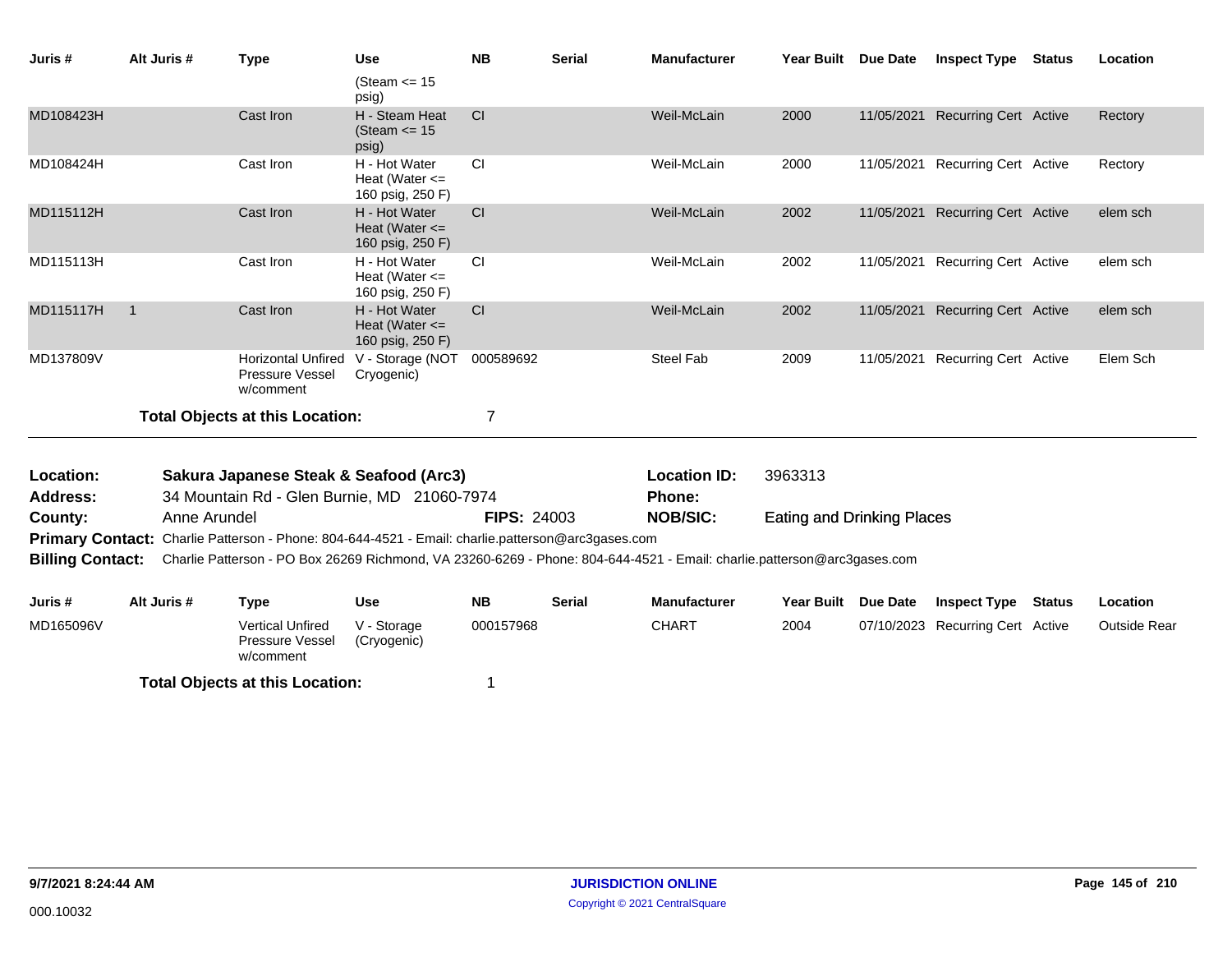| Location:               | <b>Sam's Club - 4771</b>                                                                                                         |                    | <b>Location ID:</b> | 2284754               |
|-------------------------|----------------------------------------------------------------------------------------------------------------------------------|--------------------|---------------------|-----------------------|
| <b>Address:</b>         | 424 George Claus Blvd - Severn, MD 21144-1300                                                                                    |                    | <b>Phone:</b>       | (410) 969-5270        |
| County:                 | Anne Arundel                                                                                                                     | <b>FIPS: 24003</b> | <b>NOB/SIC:</b>     | Nondurable Goods, NEC |
|                         | Primary Contact: APTIM (MD) - Phone: 877-829-5505 - Email: walmartepmsupport@aptim.com                                           |                    |                     |                       |
| <b>Billing Contact:</b> | Licensing Department - 8725 Rosehill Rd Ste 450 Lenexa, KS 66215-4611 - Phone: 877-829-5505 - Email: walmartepmsupport@aptim.com |                    |                     |                       |
|                         |                                                                                                                                  |                    |                     |                       |

| Juris #   | Alt Juris # | Type                                                           | Use                            | <b>NB</b> | <b>Serial</b> | <b>Manufacturer</b> | <b>Year Built</b> | Due Date | <b>Inspect Type</b>              | <b>Status</b> | Location                        |
|-----------|-------------|----------------------------------------------------------------|--------------------------------|-----------|---------------|---------------------|-------------------|----------|----------------------------------|---------------|---------------------------------|
| MD128379V |             | <b>Vertical Unfired</b><br><b>Pressure Vessel</b><br>w/comment | V - Storage (NOT<br>Cryogenic) | 000868385 |               | Manchester          | 2007              |          | 02/10/2022 Recurring Cert Active |               | Tire Shop<br>Compressor<br>Room |
| MD141313V |             | <b>Vertical Unfired</b><br><b>Pressure Vessel</b><br>w/comment | V - Storage (NOT<br>Cryogenic) | 000073749 |               | Standard            | 2007              |          | 02/10/2022 Recurring Cert Active |               | <b>Outside Motor</b><br>Room    |
| MD141314V |             | <b>Vertical Unfired</b><br><b>Pressure Vessel</b><br>w/comment | V - Storage (NOT<br>Cryogenic) | 000074580 |               | Standard            | 2007              |          | 02/10/2022 Recurring Cert Active |               | Outside Motor<br>Room           |
|           |             | <b>Total Objects at this Location:</b>                         |                                |           |               |                     |                   |          |                                  |               |                                 |

| Location:               | <b>Sam's Club - 6357</b>                                                                                                         |                    | <b>Location ID:</b> | 3001888                  |
|-------------------------|----------------------------------------------------------------------------------------------------------------------------------|--------------------|---------------------|--------------------------|
| Address:                | 2100 Generals Hwy - Annapolis, MD 21401-6723                                                                                     |                    | <b>Phone:</b>       |                          |
| County:                 | Anne Arundel                                                                                                                     | <b>FIPS: 24003</b> | <b>NOB/SIC:</b>     | <b>Department Stores</b> |
|                         | Primary Contact: APTIM (MD) - Phone: 877-829-5505 - Email: walmartepmsupport@aptim.com                                           |                    |                     |                          |
| <b>Billing Contact:</b> | Licensing Department - 8725 Rosehill Rd Ste 450 Lenexa, KS 66215-4611 - Phone: 877-829-5505 - Email: walmartepmsupport@aptim.com |                    |                     |                          |

| Juris #   | Alt Juris # | Type                                                                       | <b>Use</b>                     | <b>NB</b> | <b>Serial</b> | <b>Manufacturer</b> | <b>Year Built</b> | Due Date | <b>Inspect Type</b>              | <b>Status</b> | Location  |
|-----------|-------------|----------------------------------------------------------------------------|--------------------------------|-----------|---------------|---------------------|-------------------|----------|----------------------------------|---------------|-----------|
| MD140428V |             | <b>Horizontal Unfired</b><br>Pressure Vessel<br>w/comment                  | V - Storage (NOT<br>Cryogenic) | 000464843 |               | Standard            | 2007              |          | 07/27/2023 Recurring Cert Active |               | Rack C    |
| MD140429V |             | Horizontal Unfired V - Storage (NOT<br><b>Pressure Vessel</b><br>w/comment | Cryogenic)                     | 000468918 |               | Standard            | 2007              |          | 07/27/2023 Recurring Cert Active |               | Rack C    |
| MD140430V |             | <b>Horizontal Unfired</b><br><b>Pressure Vessel</b><br>w/comment           | V - Storage (NOT<br>Cryogenic) | 000056249 |               | Standard            | 2004              |          | 07/27/2023 Recurring Cert Active |               | Rack C    |
| MD163922V |             | <b>Vertical Unfired</b><br><b>Pressure Vessel</b><br>w/comment             | V - Storage (NOT<br>Cryogenic) | 000705039 |               | Manchester          | 2018              |          | 06/19/2023 Recurring Cert Active |               | Tire Shop |
|           |             | Total Objects at this Location:                                            |                                | 4         |               |                     |                   |          |                                  |               |           |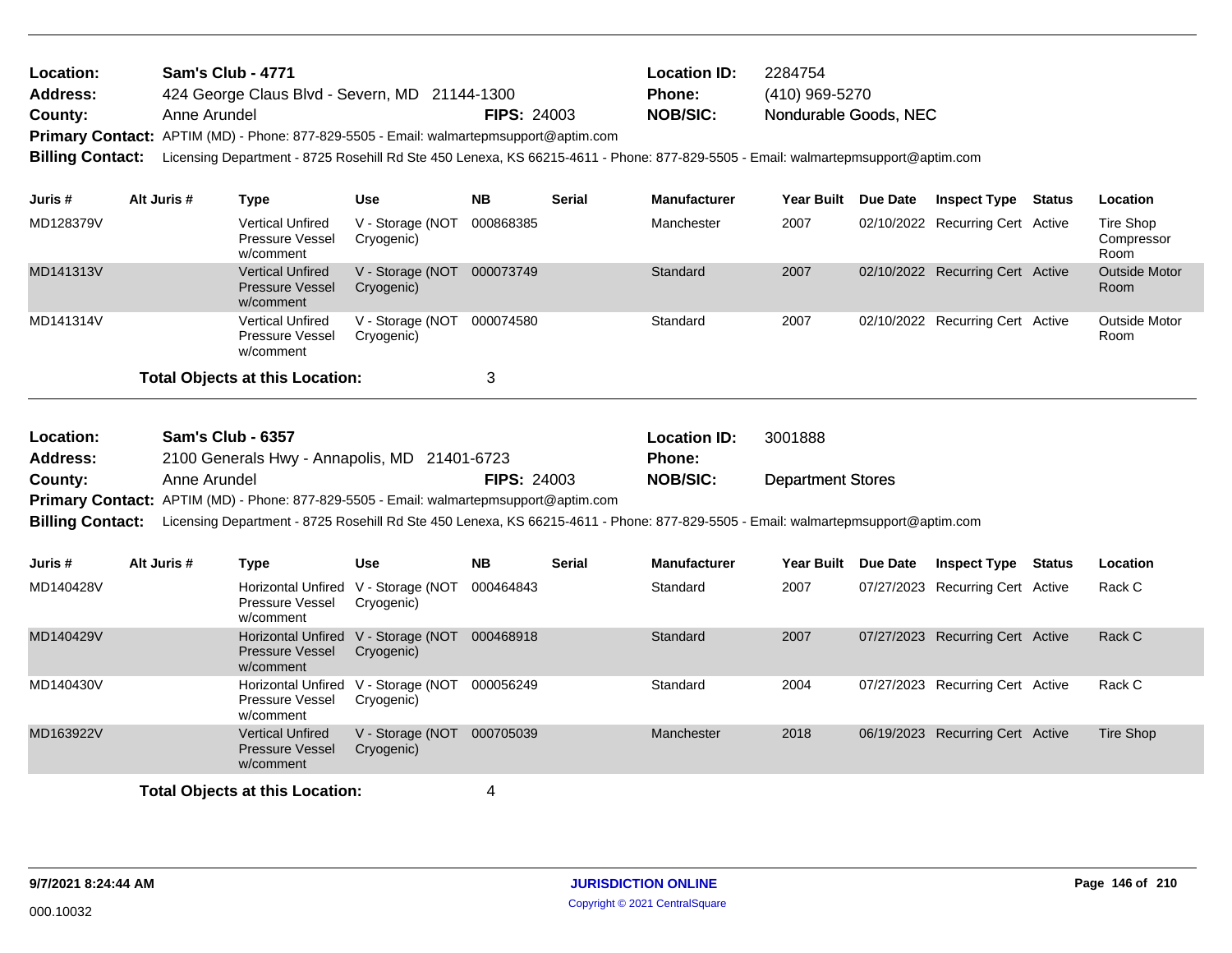| Location:<br><b>Address:</b> |                  | <b>Sam's Club - 6434</b><br>3535 Russett Grn - Laurel, MD 20724-1810                                                             |                                                   |                    |               | <b>Location ID:</b><br><b>Phone:</b> | 2929742                  |                 |                                          |        |            |
|------------------------------|------------------|----------------------------------------------------------------------------------------------------------------------------------|---------------------------------------------------|--------------------|---------------|--------------------------------------|--------------------------|-----------------|------------------------------------------|--------|------------|
| County:                      | Anne Arundel     |                                                                                                                                  |                                                   | <b>FIPS: 24003</b> |               | <b>NOB/SIC:</b>                      | <b>Department Stores</b> |                 |                                          |        |            |
|                              |                  | <b>Primary Contact:</b> APTIM (MD) - Phone: 877-829-5505 - Email: walmartepmsupport@aptim.com                                    |                                                   |                    |               |                                      |                          |                 |                                          |        |            |
| <b>Billing Contact:</b>      |                  | Licensing Department - 8725 Rosehill Rd Ste 450 Lenexa, KS 66215-4611 - Phone: 877-829-5505 - Email: walmartepmsupport@aptim.com |                                                   |                    |               |                                      |                          |                 |                                          |        |            |
| Juris #                      | Alt Juris #      | <b>Type</b>                                                                                                                      | <b>Use</b>                                        | <b>NB</b>          | <b>Serial</b> | <b>Manufacturer</b>                  | <b>Year Built</b>        | Due Date        | <b>Inspect Type Status</b>               |        | Location   |
| MD151234V                    |                  | <b>Pressure Vessel</b><br>w/comment                                                                                              | Horizontal Unfired V - Storage (NOT<br>Cryogenic) | 000047584          |               | <b>HENRY</b>                         | 2014                     |                 | 09/07/2022 Recurring Cert Active         |        | Motor Room |
| MD151235V                    |                  | <b>Horizontal Unfired</b><br><b>Pressure Vessel</b><br>w/comment                                                                 | V - Storage (NOT<br>Cryogenic)                    | 000047580          |               | <b>HENRY</b>                         | 2014                     |                 | 09/07/2022 Recurring Cert Active         |        | Motor Room |
| MD156084V                    |                  | <b>Vertical Unfired</b><br><b>Pressure Vessel</b><br>w/comment                                                                   | V - Storage (NOT<br>Cryogenic)                    | 000485752          |               | Morganton                            | 2015                     |                 | 09/07/2022 Recurring Cert Active         |        | Tire Shop  |
|                              |                  | <b>Total Objects at this Location:</b>                                                                                           |                                                   | 3                  |               |                                      |                          |                 |                                          |        |            |
| Location:                    | <b>Sams Club</b> |                                                                                                                                  |                                                   |                    |               | <b>Location ID:</b>                  | 3316738                  |                 |                                          |        |            |
| <b>Address:</b>              |                  | 2100 Generals Hwy - Annapolis, MD 21401-6723                                                                                     |                                                   |                    |               | <b>Phone:</b>                        |                          |                 |                                          |        |            |
| County:                      | Anne Arundel     |                                                                                                                                  |                                                   | <b>FIPS: 24003</b> |               | <b>NOB/SIC:</b>                      |                          |                 | Miscellaneous General Merchandise Stores |        |            |
|                              |                  | Primary Contact: NuCO2-Regulatory (MD BPV) - Phone: 800-472-2855 - Email: regulatory@nuco2.com                                   |                                                   |                    |               |                                      |                          |                 |                                          |        |            |
| <b>Billing Contact:</b>      |                  | - 2800 SE Market Pl Stuart, FL 34997-4965 - Phone: 800-472-2855 - Email: regulatory@nuco2.com                                    |                                                   |                    |               |                                      |                          |                 |                                          |        |            |
| Juris #                      | Alt Juris #      | <b>Type</b>                                                                                                                      | <b>Use</b>                                        | <b>NB</b>          | <b>Serial</b> | <b>Manufacturer</b>                  | <b>Year Built</b>        | <b>Due Date</b> | <b>Inspect Type</b>                      | Status | Location   |
| MD163923V                    |                  | <b>Vertical Unfired</b><br>Pressure Vessel                                                                                       | V - Storage<br>(Cryogenic)                        | 000258723          |               | <b>CHART</b>                         | 2014                     |                 | 06/19/2023 Recurring Cert Active         |        | Closet     |

w/comment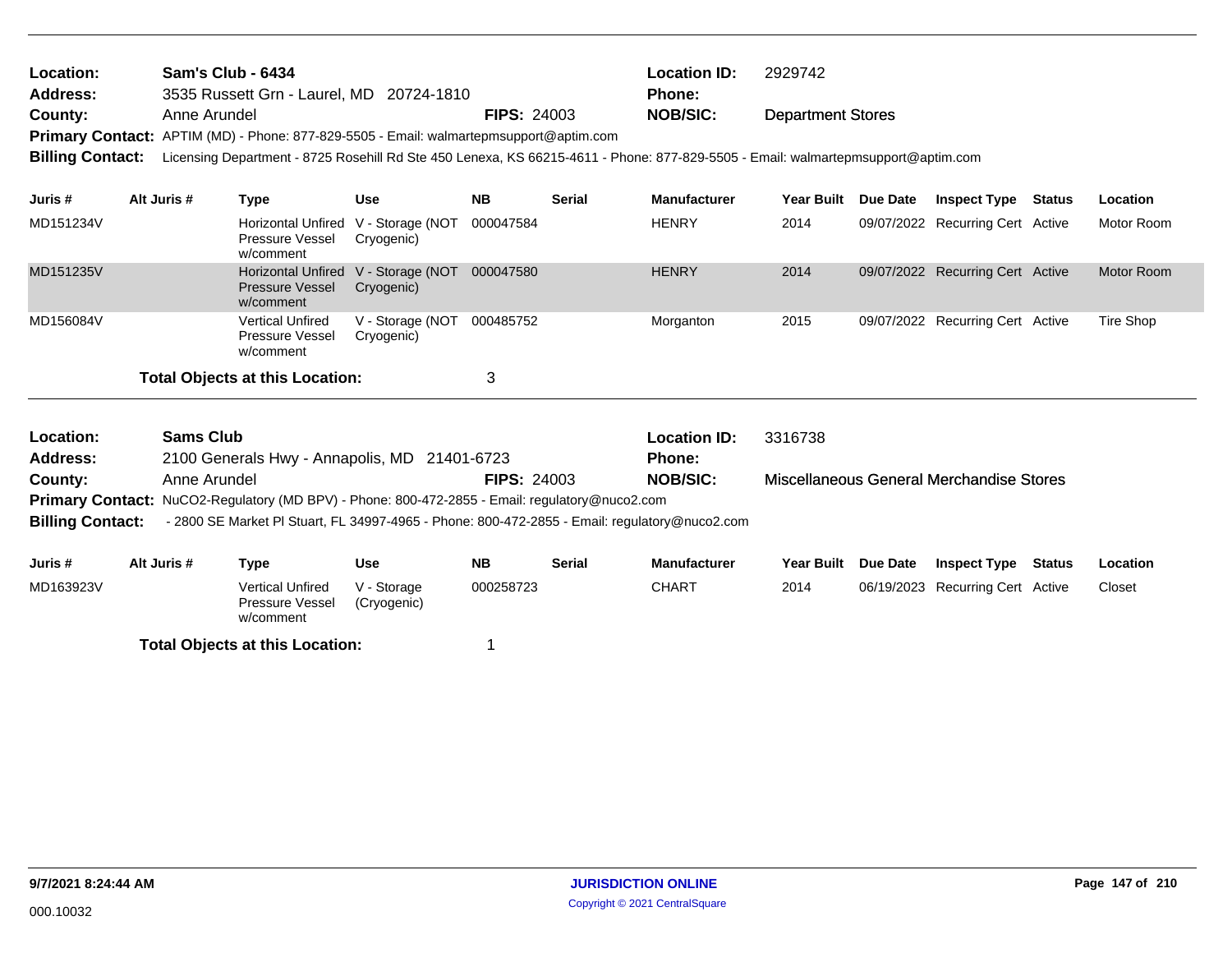| Location:<br><b>Address:</b><br>County:<br><b>Billing Contact:</b>                                                                                                                                                                                                                                                           | <b>Sams Club</b><br>Anne Arundel | 3535 Russett Green E - Laurel, MD 20724-1810<br>Primary Contact: NuCO2-Regulatory (MD BPV) - Phone: 800-472-2855 - Email: regulatory@nuco2.com |                            | <b>FIPS: 24003</b>                                                                                                      |               | <b>Location ID:</b><br>Phone:<br><b>NOB/SIC:</b><br>- 2800 SE Market PI Stuart, FL 34997-4965 - Phone: 800-472-2855 - Email: regulatory@nuco2.com | 3633977                           |                     |                                          |        |                             |
|------------------------------------------------------------------------------------------------------------------------------------------------------------------------------------------------------------------------------------------------------------------------------------------------------------------------------|----------------------------------|------------------------------------------------------------------------------------------------------------------------------------------------|----------------------------|-------------------------------------------------------------------------------------------------------------------------|---------------|---------------------------------------------------------------------------------------------------------------------------------------------------|-----------------------------------|---------------------|------------------------------------------|--------|-----------------------------|
| Juris #                                                                                                                                                                                                                                                                                                                      | Alt Juris #                      | <b>Type</b>                                                                                                                                    | Use                        | NΒ                                                                                                                      | <b>Serial</b> | <b>Manufacturer</b>                                                                                                                               |                                   | Year Built Due Date | <b>Inspect Type Status</b>               |        | Location                    |
| MD156085V                                                                                                                                                                                                                                                                                                                    |                                  | <b>Vertical Unfired</b><br>Pressure Vessel<br>w/comment                                                                                        | V - Storage<br>(Cryogenic) | 000269606                                                                                                               |               | <b>CHART</b>                                                                                                                                      | 2015                              |                     | 09/07/2022 Recurring Cert Active         |        | Outside old<br>Motor Room   |
|                                                                                                                                                                                                                                                                                                                              |                                  | <b>Total Objects at this Location:</b>                                                                                                         |                            | $\mathbf 1$                                                                                                             |               |                                                                                                                                                   |                                   |                     |                                          |        |                             |
| Location:<br><b>Address:</b>                                                                                                                                                                                                                                                                                                 |                                  | Sams Club # 272036 (NuC02)                                                                                                                     |                            |                                                                                                                         |               | <b>Location ID:</b><br>Phone:                                                                                                                     | 3316726                           |                     |                                          |        |                             |
| 424 George Claus Blvd - Severn, MD 21144-1300<br>Anne Arundel<br><b>FIPS: 24003</b><br>County:<br>Primary Contact: NuCO2-Regulatory (MD BPV) - Phone: 800-472-2855 - Email: regulatory@nuco2.com<br>- 2800 SE Market PI Stuart, FL 34997-4965 - Phone: 800-472-2855 - Email: regulatory@nuco2.com<br><b>Billing Contact:</b> |                                  |                                                                                                                                                |                            |                                                                                                                         |               | <b>NOB/SIC:</b>                                                                                                                                   |                                   |                     | Miscellaneous General Merchandise Stores |        |                             |
| Juris #                                                                                                                                                                                                                                                                                                                      | Alt Juris #                      | Type                                                                                                                                           | <b>Use</b>                 | <b>NB</b>                                                                                                               | <b>Serial</b> | Manufacturer                                                                                                                                      | <b>Year Built</b>                 | Due Date            | <b>Inspect Type Status</b>               |        | Location                    |
| MD166876V                                                                                                                                                                                                                                                                                                                    |                                  | <b>Vertical Unfired</b><br>Pressure Vessel<br>w/comment                                                                                        | V - Storage<br>(Cryogenic) | 000210615                                                                                                               |               | <b>CHART</b>                                                                                                                                      | 2010                              |                     | 06/25/2022 Recurring Cert Active         |        | <b>Outside Tire</b><br>Shop |
|                                                                                                                                                                                                                                                                                                                              |                                  | <b>Total Objects at this Location:</b>                                                                                                         |                            | 1                                                                                                                       |               |                                                                                                                                                   |                                   |                     |                                          |        |                             |
| Location:<br><b>Address:</b>                                                                                                                                                                                                                                                                                                 |                                  | Sardi's Pollo a La Brasa (Arc3)<br>6734 Ritchie Hwy - Glen Burnie, MD                                                                          |                            | 21061-2320                                                                                                              |               | <b>Location ID:</b><br><b>Phone:</b>                                                                                                              | 3961875                           |                     |                                          |        |                             |
| County:                                                                                                                                                                                                                                                                                                                      | Anne Arundel                     |                                                                                                                                                |                            | <b>FIPS: 24003</b>                                                                                                      |               | <b>NOB/SIC:</b>                                                                                                                                   | <b>Eating and Drinking Places</b> |                     |                                          |        |                             |
| <b>Billing Contact:</b>                                                                                                                                                                                                                                                                                                      |                                  | Primary Contact: Charlie Patterson - Phone: 804-644-4521 - Email: charlie.patterson@arc3gases.com                                              |                            | Charlie Patterson - PO Box 26269 Richmond, VA 23260-6269 - Phone: 804-644-4521 - Email: charlie.patterson@arc3gases.com |               |                                                                                                                                                   |                                   |                     |                                          |        |                             |
| Juris #                                                                                                                                                                                                                                                                                                                      | Alt Juris #                      | Type                                                                                                                                           | <b>Use</b>                 | <b>NB</b>                                                                                                               | <b>Serial</b> | <b>Manufacturer</b>                                                                                                                               | Year Built Due Date               |                     | <b>Inspect Type</b>                      | Status | Location                    |
| MD164397V                                                                                                                                                                                                                                                                                                                    |                                  | <b>Vertical Unfired</b><br>Pressure Vessel<br>w/comment                                                                                        | V - Storage<br>(Cryogenic) | 000302010                                                                                                               |               | <b>CHART</b>                                                                                                                                      | 2017                              |                     | 06/13/2023 Recurring Cert Active         |        | Outside                     |
|                                                                                                                                                                                                                                                                                                                              |                                  | <b>Total Objects at this Location:</b>                                                                                                         |                            | -1                                                                                                                      |               |                                                                                                                                                   |                                   |                     |                                          |        |                             |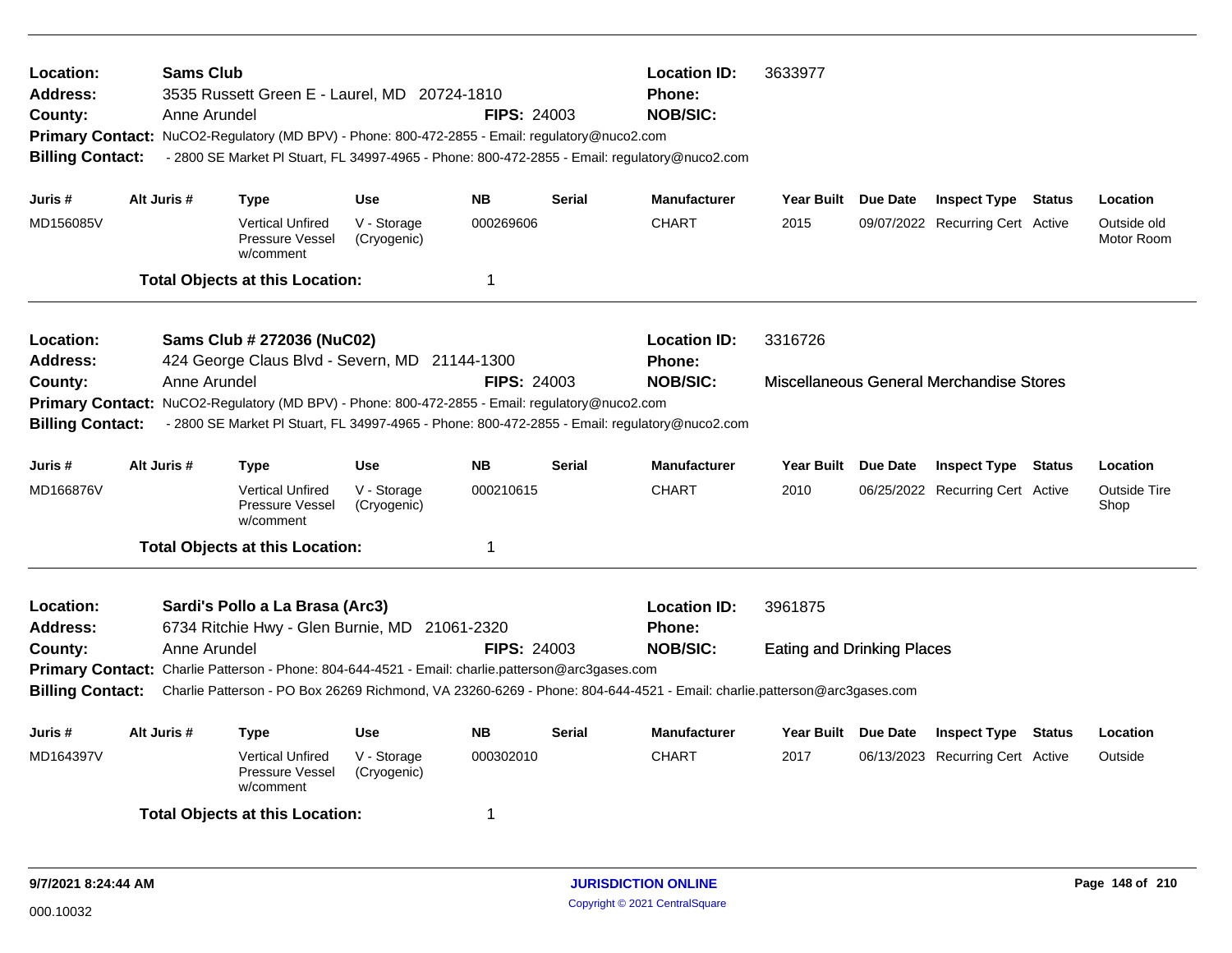| Location:<br>Address:<br>County:<br>Primary Contact: Seafood Palace Buffet<br><b>Billing Contact:</b> | Anne Arundel | <b>Seafood Palace Buffet</b><br>81A Forest Plz - Annapolis, MD 21401-3716                                                                                                             |                                                       | <b>FIPS: 24003</b>     |               | <b>Location ID:</b><br><b>Phone:</b><br><b>NOB/SIC:</b>                                                                                                                     | 3632602                                                  |                                                         |               |                     |
|-------------------------------------------------------------------------------------------------------|--------------|---------------------------------------------------------------------------------------------------------------------------------------------------------------------------------------|-------------------------------------------------------|------------------------|---------------|-----------------------------------------------------------------------------------------------------------------------------------------------------------------------------|----------------------------------------------------------|---------------------------------------------------------|---------------|---------------------|
| Juris #                                                                                               | Alt Juris #  | <b>Type</b>                                                                                                                                                                           | <b>Use</b>                                            | <b>NB</b>              | <b>Serial</b> | <b>Manufacturer</b>                                                                                                                                                         | Year Built Due Date                                      | <b>Inspect Type</b>                                     | <b>Status</b> | Location            |
| MD159829H                                                                                             |              | <b>Water Heater</b><br>(HLW)                                                                                                                                                          | H - Hot Water<br>Supply (Water <=<br>160 psig, 210 F) | 000133816              |               | <b>RHEEM</b>                                                                                                                                                                | 2012                                                     | 01/29/2022 Recurring Cert Active                        |               | <b>Heater Room</b>  |
|                                                                                                       |              | <b>Total Objects at this Location:</b>                                                                                                                                                |                                                       | $\mathbf 1$            |               |                                                                                                                                                                             |                                                          |                                                         |               |                     |
| Location:<br><b>Address:</b><br>County:<br><b>Billing Contact:</b>                                    | Anne Arundel | Sears Roebuck & Co #6370 Marley Station Mall<br>7900 Ritchie Hwy Rt 2 & Rt 100 - Glen Burnie, MD 21061-4367<br>Primary Contact: Sears Roebuck & Co #6370 Marley Station Mall          |                                                       | <b>FIPS: 24003</b>     |               | <b>Location ID:</b><br>Phone:<br><b>NOB/SIC:</b>                                                                                                                            | 724517<br>410-590-2495<br>Nonclassifiable Establishments |                                                         |               |                     |
| Juris #                                                                                               | Alt Juris #  | <b>Type</b>                                                                                                                                                                           | <b>Use</b>                                            | <b>NB</b>              | <b>Serial</b> | <b>Manufacturer</b>                                                                                                                                                         | Year Built Due Date                                      | <b>Inspect Type Status</b>                              |               | Location            |
| MD123441V                                                                                             |              | <b>Vertical Unfired</b><br>Pressure Vessel<br>w/comment                                                                                                                               | V - Storage (NOT<br>Cryogenic)                        | 000201400              |               | Manchester                                                                                                                                                                  | 2003                                                     | 09/01/2021 Recurring Cert Active                        |               | <b>STORE RM</b>     |
| MD123443V                                                                                             |              | <b>Vertical Unfired</b><br><b>Pressure Vessel</b><br>w/comment                                                                                                                        | V - Storage (NOT 000450569<br>Cryogenic)              |                        |               | Manchester                                                                                                                                                                  | 2005                                                     | 09/01/2021 Recurring Cert Active                        |               | <b>STORE RM</b>     |
|                                                                                                       |              | <b>Total Objects at this Location:</b>                                                                                                                                                |                                                       | $\overline{2}$         |               |                                                                                                                                                                             |                                                          |                                                         |               |                     |
| Location:<br><b>Address:</b><br>County:<br><b>Billing Contact:</b>                                    | Anne Arundel | <b>Seaside Restaurant (Arc3)</b><br>224 Crain Hwy N - Glen Burnie, MD 21061-3005<br>Primary Contact: Charlie Patterson - Phone: 804-644-4521 - Email: charlie.patterson@arc3gases.com |                                                       | <b>FIPS: 24003</b>     |               | <b>Location ID:</b><br>Phone:<br><b>NOB/SIC:</b><br>Charlie Patterson - PO Box 26269 Richmond, VA 23260-6269 - Phone: 804-644-4521 - Email: charlie.patterson@arc3gases.com | 3963284<br><b>Eating and Drinking Places</b>             |                                                         |               |                     |
|                                                                                                       |              |                                                                                                                                                                                       |                                                       |                        |               |                                                                                                                                                                             |                                                          |                                                         |               |                     |
| Juris #<br>MD161858V                                                                                  | Alt Juris #  | <b>Type</b><br><b>Vertical Unfired</b><br>Pressure Vessel<br>w/comment                                                                                                                | Use<br>V - Storage<br>(Cryogenic)                     | <b>NB</b><br>000024601 | Serial        | <b>Manufacturer</b><br>Taylor                                                                                                                                               | Year Built Due Date<br>1995                              | <b>Inspect Type</b><br>07/28/2023 Recurring Cert Active | Status        | Location<br>Outside |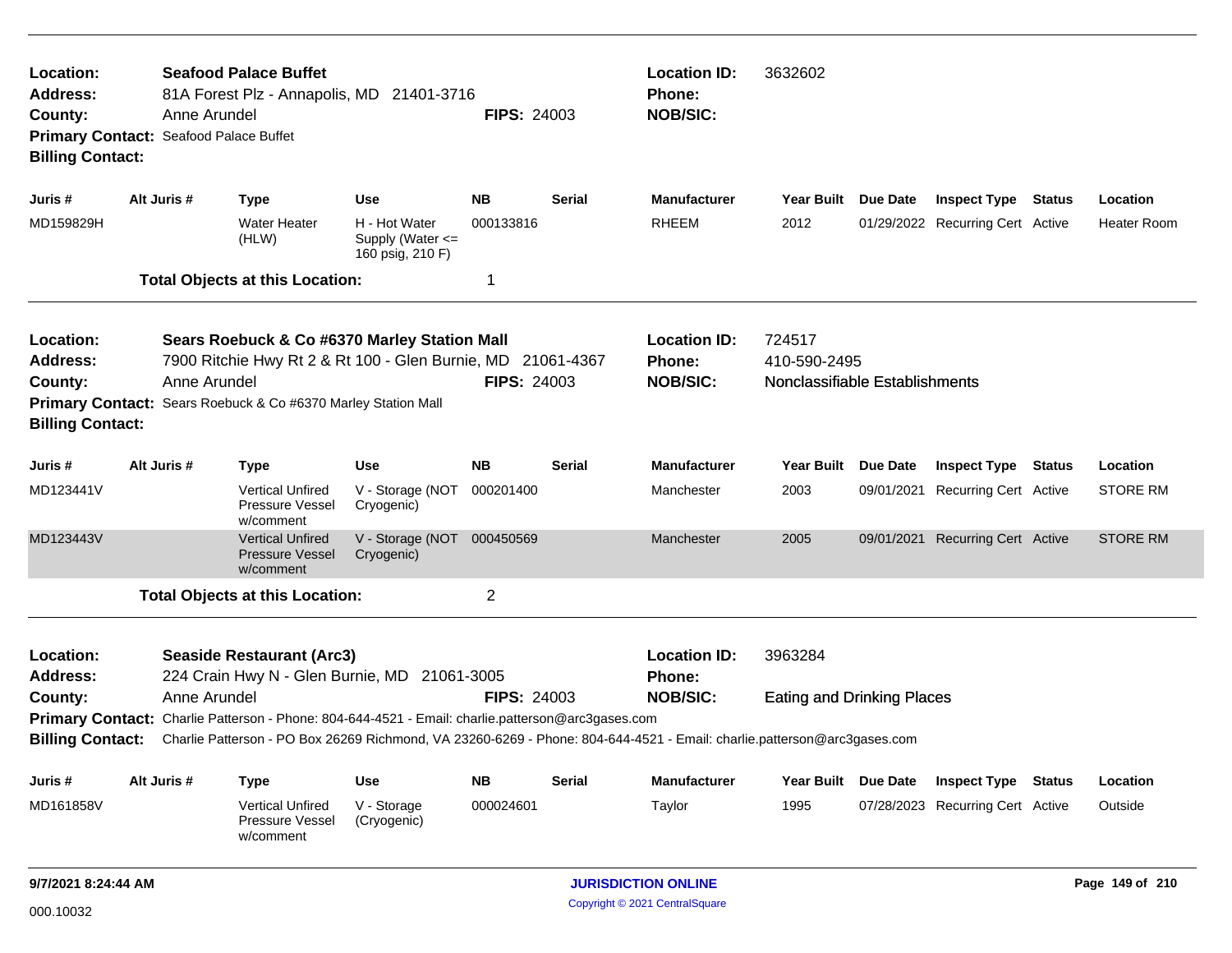| Location:<br>Address:        |                                                                                                                                                                            |              | <b>Seasons Pizza (Arc3)</b><br>5511 Ritchie Hwy - Brooklyn, MD 21225-3444                         |                                                   |                    |               | <b>Location ID:</b><br><b>Phone:</b>                                                                                    | 3961864                           |                                  |        |                 |
|------------------------------|----------------------------------------------------------------------------------------------------------------------------------------------------------------------------|--------------|---------------------------------------------------------------------------------------------------|---------------------------------------------------|--------------------|---------------|-------------------------------------------------------------------------------------------------------------------------|-----------------------------------|----------------------------------|--------|-----------------|
| County:                      |                                                                                                                                                                            | Anne Arundel |                                                                                                   |                                                   | <b>FIPS: 24003</b> |               | <b>NOB/SIC:</b>                                                                                                         | <b>Eating and Drinking Places</b> |                                  |        |                 |
|                              |                                                                                                                                                                            |              | Primary Contact: Charlie Patterson - Phone: 804-644-4521 - Email: charlie.patterson@arc3gases.com |                                                   |                    |               |                                                                                                                         |                                   |                                  |        |                 |
| <b>Billing Contact:</b>      |                                                                                                                                                                            |              |                                                                                                   |                                                   |                    |               | Charlie Patterson - PO Box 26269 Richmond, VA 23260-6269 - Phone: 804-644-4521 - Email: charlie.patterson@arc3gases.com |                                   |                                  |        |                 |
| Juris #                      |                                                                                                                                                                            | Alt Juris #  | <b>Type</b>                                                                                       | <b>Use</b>                                        | <b>NB</b>          | <b>Serial</b> | <b>Manufacturer</b>                                                                                                     | Year Built Due Date               | <b>Inspect Type Status</b>       |        | Location        |
| MD164401V                    |                                                                                                                                                                            |              | <b>Vertical Unfired</b><br>Pressure Vessel<br>w/comment                                           | V - Storage<br>(Cryogenic)                        | 000166069          |               | <b>CHART</b>                                                                                                            | 2005                              | 06/13/2023 Recurring Cert Active |        | Outside         |
|                              |                                                                                                                                                                            |              | <b>Total Objects at this Location:</b>                                                            |                                                   | 1                  |               |                                                                                                                         |                                   |                                  |        |                 |
| Location:<br>Address:        |                                                                                                                                                                            |              | Senor Chile Cantina (Roberts Oxygen)<br>1264 Bay Dale Dr - Arnold, MD 21012-2325                  |                                                   |                    |               | <b>Location ID:</b><br><b>Phone:</b>                                                                                    | 4082364                           |                                  |        |                 |
| Anne Arundel<br>County:      |                                                                                                                                                                            |              |                                                                                                   |                                                   | <b>FIPS: 24003</b> |               | <b>NOB/SIC:</b>                                                                                                         | <b>Eating and Drinking Places</b> |                                  |        |                 |
|                              | Primary Contact: Roberts Oxygen Company (MD) - Phone: 240-493-8405 - Cell: 301-252-0742 - Email: DFranovich@RobertsOxygen.com                                              |              |                                                                                                   |                                                   |                    |               |                                                                                                                         |                                   |                                  |        |                 |
|                              | Bulk Tank Service Dept. - PO Box 5507 Rockville, MD 20855-0507 - Phone: 240-493-8405 - Cell: 301-252-0742 - Email: DFranovich@RobertsOxygen.com<br><b>Billing Contact:</b> |              |                                                                                                   |                                                   |                    |               |                                                                                                                         |                                   |                                  |        |                 |
| Juris #                      |                                                                                                                                                                            | Alt Juris #  | <b>Type</b>                                                                                       | <b>Use</b>                                        | <b>NB</b>          | <b>Serial</b> | <b>Manufacturer</b>                                                                                                     | Year Built Due Date               | <b>Inspect Type Status</b>       |        | Location        |
| MD170706V                    |                                                                                                                                                                            |              | <b>Vertical Unfired</b><br>Pressure Vessel<br>w/comment                                           | V - Storage<br>(Cryogenic)                        | 000332742          |               | <b>CHART</b>                                                                                                            | 2020                              | 07/29/2023 Recurring Cert Active |        | Outside         |
|                              |                                                                                                                                                                            |              | <b>Total Objects at this Location:</b>                                                            |                                                   | 1                  |               |                                                                                                                         |                                   |                                  |        |                 |
| Location:<br><b>Address:</b> |                                                                                                                                                                            |              | <b>Severn Auto Body Inc</b><br>1908 West St - Annapolis, MD 21401-3931                            |                                                   |                    |               | <b>Location ID:</b><br>Phone:                                                                                           | 4073179                           |                                  |        |                 |
| County:                      |                                                                                                                                                                            | Anne Arundel |                                                                                                   |                                                   | <b>FIPS: 24003</b> |               | <b>NOB/SIC:</b>                                                                                                         |                                   |                                  |        |                 |
| <b>Billing Contact:</b>      |                                                                                                                                                                            |              | Primary Contact: Tara Larrimore - Phone: 410 268 4975                                             |                                                   |                    |               |                                                                                                                         |                                   |                                  |        |                 |
| Juris #                      |                                                                                                                                                                            | Alt Juris #  | <b>Type</b>                                                                                       | <b>Use</b>                                        | <b>NB</b>          | <b>Serial</b> | <b>Manufacturer</b>                                                                                                     | Year Built Due Date               | <b>Inspect Type</b>              | Status | Location        |
| MD110070V                    |                                                                                                                                                                            |              | Pressure Vessel<br>w/comment                                                                      | Horizontal Unfired V - Storage (NOT<br>Cryogenic) | 000034395          |               | Manchester                                                                                                              | 1988                              | 05/07/2023 Recurring Cert Active |        | <b>SHED</b>     |
|                              |                                                                                                                                                                            |              | <b>Total Objects at this Location:</b>                                                            |                                                   | 1                  |               |                                                                                                                         |                                   |                                  |        |                 |
| 9/7/2021 8:24:44 AM          |                                                                                                                                                                            |              |                                                                                                   |                                                   |                    |               | <b>JURISDICTION ONLINE</b>                                                                                              |                                   |                                  |        | Page 150 of 210 |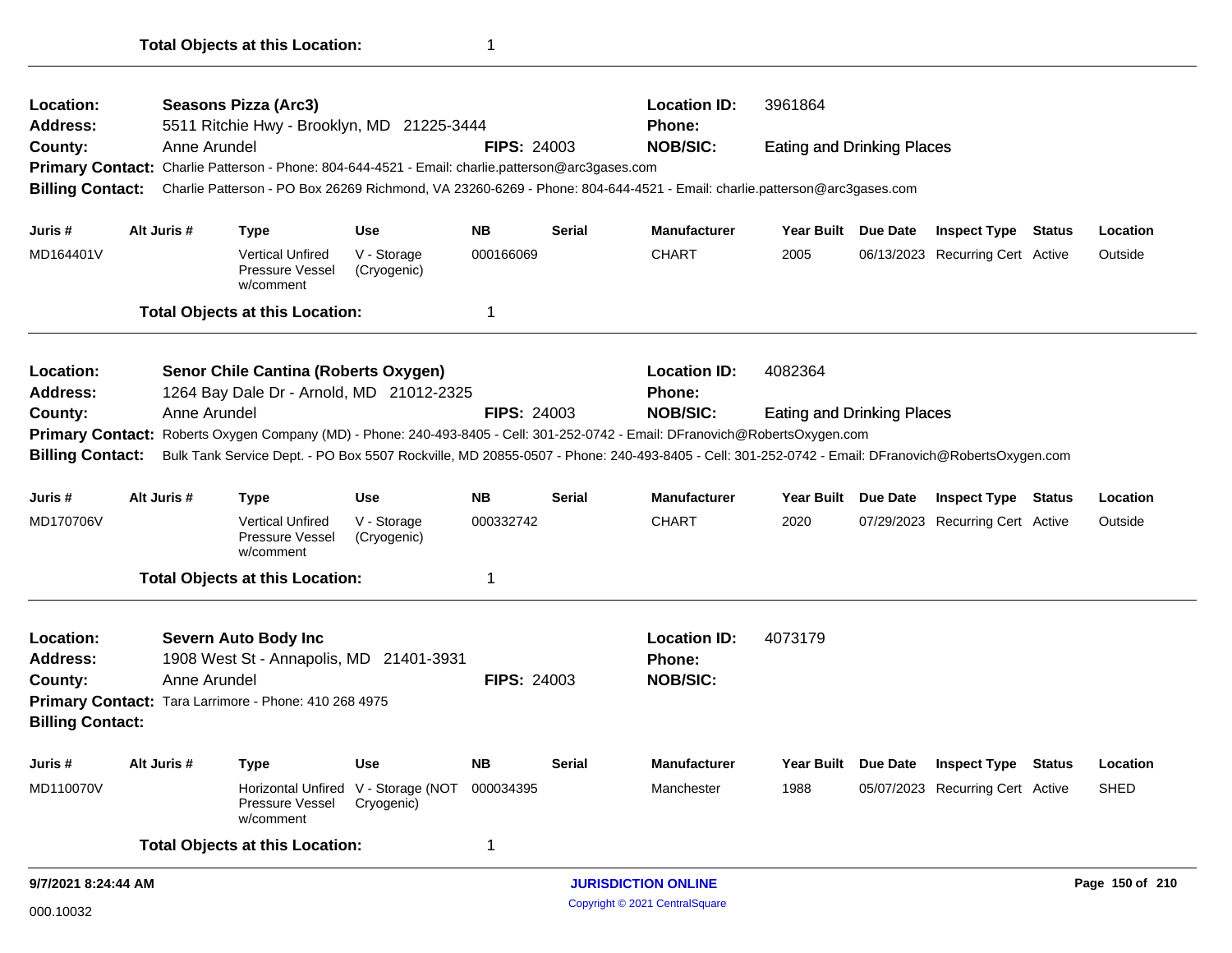| Location:<br>Address:<br>County:<br><b>Billing Contact:</b>        | Anne Arundel | <b>Severn House Condominiums</b>       | 790 Fairview Ave Bldg 10 - Annapolis, MD 21403-2948                                                                                                                                                                                                               | <b>Location ID:</b><br>Phone:<br><b>NOB/SIC:</b><br><b>FIPS: 24003</b><br>Primary Contact: Jennifer Guy - Phone: 443-249-0172x15 - Email: jennifer@victorymgt.com<br>Vicki Burnett - PO Box 1200 Stevensville, MD 21666-1200 - Phone: 443-553-9500 - Email: vickiburnett@victorymgt.com |               |                                                         | 2441872<br>410-553-9500<br><b>Operators of Dwellings Other Than Apartment Buildings</b> |  |                                                              |  |              |  |
|--------------------------------------------------------------------|--------------|----------------------------------------|-------------------------------------------------------------------------------------------------------------------------------------------------------------------------------------------------------------------------------------------------------------------|-----------------------------------------------------------------------------------------------------------------------------------------------------------------------------------------------------------------------------------------------------------------------------------------|---------------|---------------------------------------------------------|-----------------------------------------------------------------------------------------|--|--------------------------------------------------------------|--|--------------|--|
| Juris #                                                            | Alt Juris #  | <b>Type</b>                            | <b>Use</b>                                                                                                                                                                                                                                                        | <b>NB</b>                                                                                                                                                                                                                                                                               | <b>Serial</b> | <b>Manufacturer</b>                                     | Year Built Due Date                                                                     |  | <b>Inspect Type Status</b>                                   |  | Location     |  |
| MD132033H                                                          |              | <b>Water Heater</b><br>(HLW)           | H - Hot Water<br>Supply (Water <=<br>160 psig, 250 F)                                                                                                                                                                                                             | 000079994                                                                                                                                                                                                                                                                               |               | <b>Bradford White</b>                                   | 2003                                                                                    |  | 12/13/2022 Recurring Cert Active                             |  | Bldg 6       |  |
|                                                                    |              | <b>Total Objects at this Location:</b> |                                                                                                                                                                                                                                                                   | 1                                                                                                                                                                                                                                                                                       |               |                                                         |                                                                                         |  |                                                              |  |              |  |
| Location:<br><b>Address:</b><br>County:<br><b>Primary Contact:</b> | Anne Arundel | <b>Severn House Condominiums</b>       | 790 Fairview Ave Bldg 2 - Annapolis, MD 21403-2948<br>Jennifer Guy - Phone: 443-249-0172x15 - Email: jennifer@victorymgt.com                                                                                                                                      | <b>FIPS: 24003</b>                                                                                                                                                                                                                                                                      |               | <b>Location ID:</b><br><b>Phone:</b><br><b>NOB/SIC:</b> | 724684<br>410-553-9500<br><b>Operators of Apartment Buildings</b>                       |  |                                                              |  |              |  |
| <b>Billing Contact:</b>                                            |              |                                        | Vicki Burnett - PO Box 1200 Stevensville, MD 21666-1200 - Phone: 443-553-9500 - Email: vickiburnett@victorymgt.com                                                                                                                                                |                                                                                                                                                                                                                                                                                         |               |                                                         |                                                                                         |  |                                                              |  |              |  |
| Juris #                                                            | Alt Juris #  | <b>Type</b>                            | <b>Use</b>                                                                                                                                                                                                                                                        | <b>NB</b>                                                                                                                                                                                                                                                                               | <b>Serial</b> | <b>Manufacturer</b>                                     | Year Built Due Date                                                                     |  | <b>Inspect Type Status</b>                                   |  | Location     |  |
| MD146054H                                                          |              | <b>Water Heater</b><br>(HLW)           | H - Hot Water<br>Supply (Water <=<br>160 psig, 210 F)                                                                                                                                                                                                             | 000163524                                                                                                                                                                                                                                                                               |               | A O Smith                                               | 2011                                                                                    |  | 10/12/2022 Recurring Cert Active                             |  | Bldg 2       |  |
|                                                                    |              | <b>Total Objects at this Location:</b> |                                                                                                                                                                                                                                                                   | 1                                                                                                                                                                                                                                                                                       |               |                                                         |                                                                                         |  |                                                              |  |              |  |
| Location:<br><b>Address:</b><br>County:<br><b>Billing Contact:</b> | Anne Arundel | <b>Severn House Condominiums</b>       | 790 Fairview Ave Bldg 3 - Annapolis, MD 21403-2948<br>Primary Contact: Jennifer Guy - Phone: 443-249-0172x15 - Email: jennifer@victorymgt.com<br>Jennifer Guy - PO Box 1200 Stevensville, MD 21666-1200 - Phone: 443-249-0172x15 - Email: jennifer@victorymgt.com | <b>FIPS: 24003</b>                                                                                                                                                                                                                                                                      |               | <b>Location ID:</b><br><b>Phone:</b><br><b>NOB/SIC:</b> | 2441855<br>410-553-9500                                                                 |  | <b>Operators of Dwellings Other Than Apartment Buildings</b> |  |              |  |
| Juris #                                                            | Alt Juris #  | <b>Type</b>                            | <b>Use</b>                                                                                                                                                                                                                                                        | <b>NB</b>                                                                                                                                                                                                                                                                               | <b>Serial</b> | <b>Manufacturer</b>                                     | Year Built Due Date                                                                     |  | <b>Inspect Type Status</b>                                   |  | Location     |  |
| MD149946H                                                          |              | <b>Water Heater</b><br>(HLW)           | H - Hot Water<br>Supply (Water $\leq$<br>160 psig, 210 F)                                                                                                                                                                                                         | 000176103                                                                                                                                                                                                                                                                               |               | A O Smith                                               | 2013                                                                                    |  | 12/13/2022 Recurring Cert Active                             |  | BLDG 3 (780) |  |
|                                                                    |              | <b>Total Objects at this Location:</b> |                                                                                                                                                                                                                                                                   | 1                                                                                                                                                                                                                                                                                       |               |                                                         |                                                                                         |  |                                                              |  |              |  |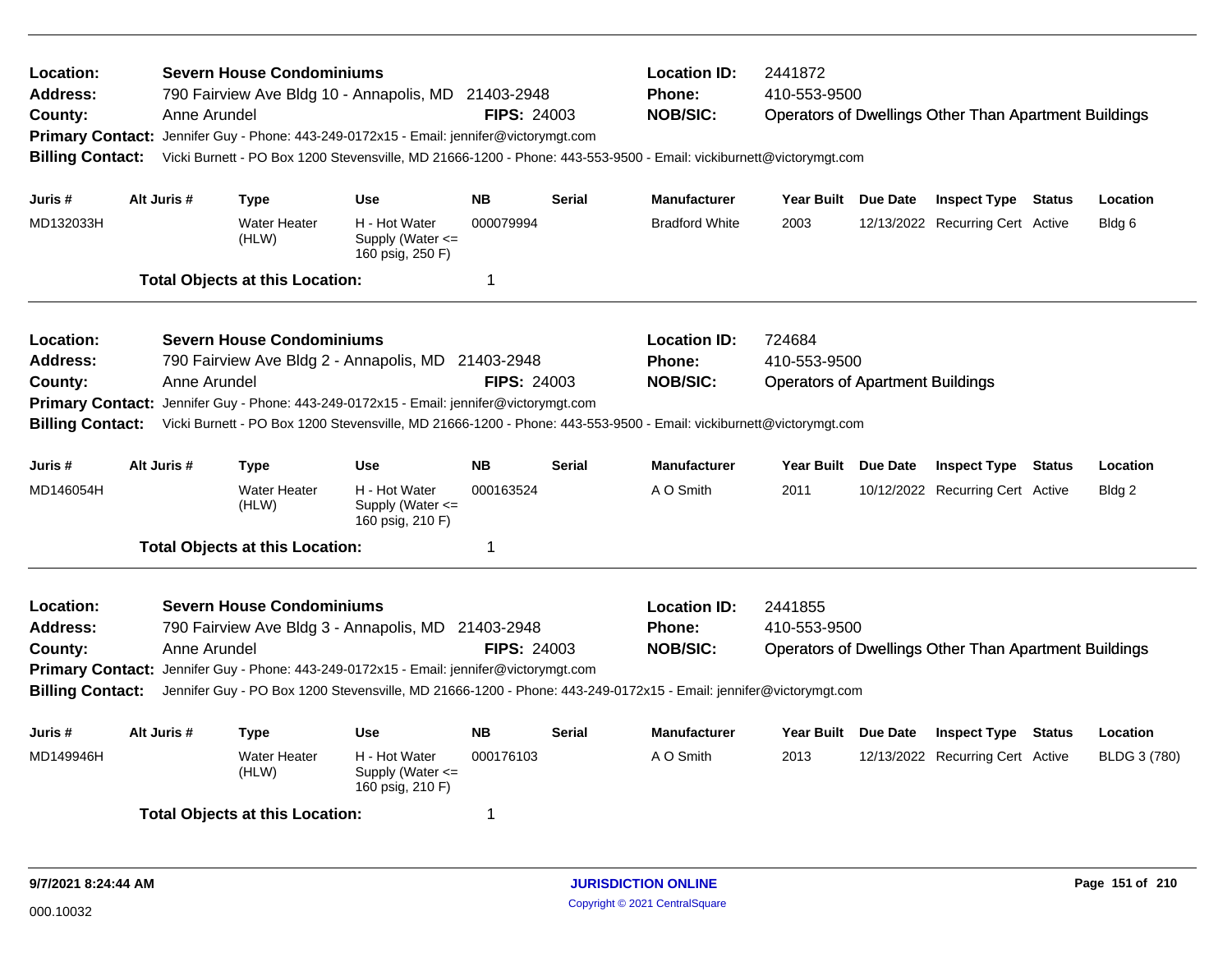| Location:<br>Address:<br>County:<br><b>Billing Contact:</b>                            | Anne Arundel | <b>Severn House Condominiums</b>       | 790 Fairview Ave Bldg 4 - Annapolis, MD 21403-2948<br>Primary Contact: Jennifer Guy - Phone: 443-249-0172x15 - Email: jennifer@victorymgt.com                                                                                                                       | <b>FIPS: 24003</b> |               | <b>Location ID:</b><br><b>Phone:</b><br><b>NOB/SIC:</b> | 2441857<br>410-553-9500<br><b>Operators of Dwellings Other Than Apartment Buildings</b><br>Vicki Burnett - PO Box 1200 Stevensville, MD 21666-1200 - Phone: 443-553-9500 - Email: vickiburnett@victorymgt.com |  |                                                              |        |              |  |
|----------------------------------------------------------------------------------------|--------------|----------------------------------------|---------------------------------------------------------------------------------------------------------------------------------------------------------------------------------------------------------------------------------------------------------------------|--------------------|---------------|---------------------------------------------------------|---------------------------------------------------------------------------------------------------------------------------------------------------------------------------------------------------------------|--|--------------------------------------------------------------|--------|--------------|--|
| Juris #                                                                                | Alt Juris #  | Type                                   | <b>Use</b>                                                                                                                                                                                                                                                          | <b>NB</b>          | <b>Serial</b> | <b>Manufacturer</b>                                     | Year Built Due Date                                                                                                                                                                                           |  | <b>Inspect Type Status</b>                                   |        | Location     |  |
| MD168288H                                                                              |              | <b>Water Heater</b><br>(HLW)           | H - Hot Water<br>Supply (Water $\leq$<br>160 psig, 210 F)                                                                                                                                                                                                           | 000260178          |               | A O Smith                                               | 2019                                                                                                                                                                                                          |  | 03/05/2023 Recurring Cert Active                             |        | <b>BLDG4</b> |  |
|                                                                                        |              | <b>Total Objects at this Location:</b> |                                                                                                                                                                                                                                                                     | 1                  |               |                                                         |                                                                                                                                                                                                               |  |                                                              |        |              |  |
| Location:<br>Address:<br>County:<br><b>Primary Contact:</b><br><b>Billing Contact:</b> | Anne Arundel | <b>Severn House Condominiums</b>       | 790 Fairview Ave Bldg 5 - Annapolis, MD 21403-2948<br>Jennifer Guy - Phone: 443-249-0172x15 - Email: jennifer@victorymgt.com<br>Vicki Burnett - PO Box 1200 Stevensville, MD 21666-1200 - Phone: 443-553-9500 - Email: vickiburnett@victorymgt.com                  | <b>FIPS: 24003</b> |               | <b>Location ID:</b><br><b>Phone:</b><br><b>NOB/SIC:</b> | 2441860<br>410-553-9500                                                                                                                                                                                       |  | <b>Operators of Dwellings Other Than Apartment Buildings</b> |        |              |  |
| Juris #                                                                                | Alt Juris #  | <b>Type</b>                            | <b>Use</b>                                                                                                                                                                                                                                                          | <b>NB</b>          | <b>Serial</b> | <b>Manufacturer</b>                                     | Year Built Due Date                                                                                                                                                                                           |  | <b>Inspect Type Status</b>                                   |        | Location     |  |
| MD132031H                                                                              |              | <b>Water Heater</b><br>(HLW)           | H - Hot Water<br>Supply (Water $\leq$<br>160 psig, 250 F)                                                                                                                                                                                                           | 000070182          |               | Jet Glass                                               | 2001                                                                                                                                                                                                          |  | 10/12/2022 Recurring Cert Active                             |        | Bldg 5       |  |
|                                                                                        |              | <b>Total Objects at this Location:</b> |                                                                                                                                                                                                                                                                     | 1                  |               |                                                         |                                                                                                                                                                                                               |  |                                                              |        |              |  |
| Location:<br>Address:<br>County:<br><b>Billing Contact:</b>                            | Anne Arundel | <b>Severn House Condominiums</b>       | 790 Fairview Ave Bldg 6 - Annapolis, MD 21403-2948<br>Primary Contact: Jennifer Guy - Phone: 443-249-0172x15 - Email: jennifer@victorymgt.com<br>Vicki Burnett - PO Box 1200 Stevensville, MD 21666-1200 - Phone: 443-553-9500 - Email: vickiburnett@victorymgt.com | <b>FIPS: 24003</b> |               | <b>Location ID:</b><br><b>Phone:</b><br><b>NOB/SIC:</b> | 2441863<br>410-553-9500                                                                                                                                                                                       |  | <b>Operators of Dwellings Other Than Apartment Buildings</b> |        |              |  |
| Juris #                                                                                | Alt Juris #  | <b>Type</b>                            | <b>Use</b>                                                                                                                                                                                                                                                          | <b>NB</b>          | <b>Serial</b> | <b>Manufacturer</b>                                     | Year Built Due Date                                                                                                                                                                                           |  | <b>Inspect Type</b>                                          | Status | Location     |  |
| MD132032H                                                                              |              | <b>Water Heater</b><br>(HLW)           | H - Hot Water<br>Supply (Water <=<br>160 psig, 250 F)                                                                                                                                                                                                               | 000003075          |               | State Industries                                        | 2005                                                                                                                                                                                                          |  | 10/12/2022 Recurring Cert Active                             |        | Bldg 6       |  |
|                                                                                        |              | <b>Total Objects at this Location:</b> |                                                                                                                                                                                                                                                                     | 1                  |               |                                                         |                                                                                                                                                                                                               |  |                                                              |        |              |  |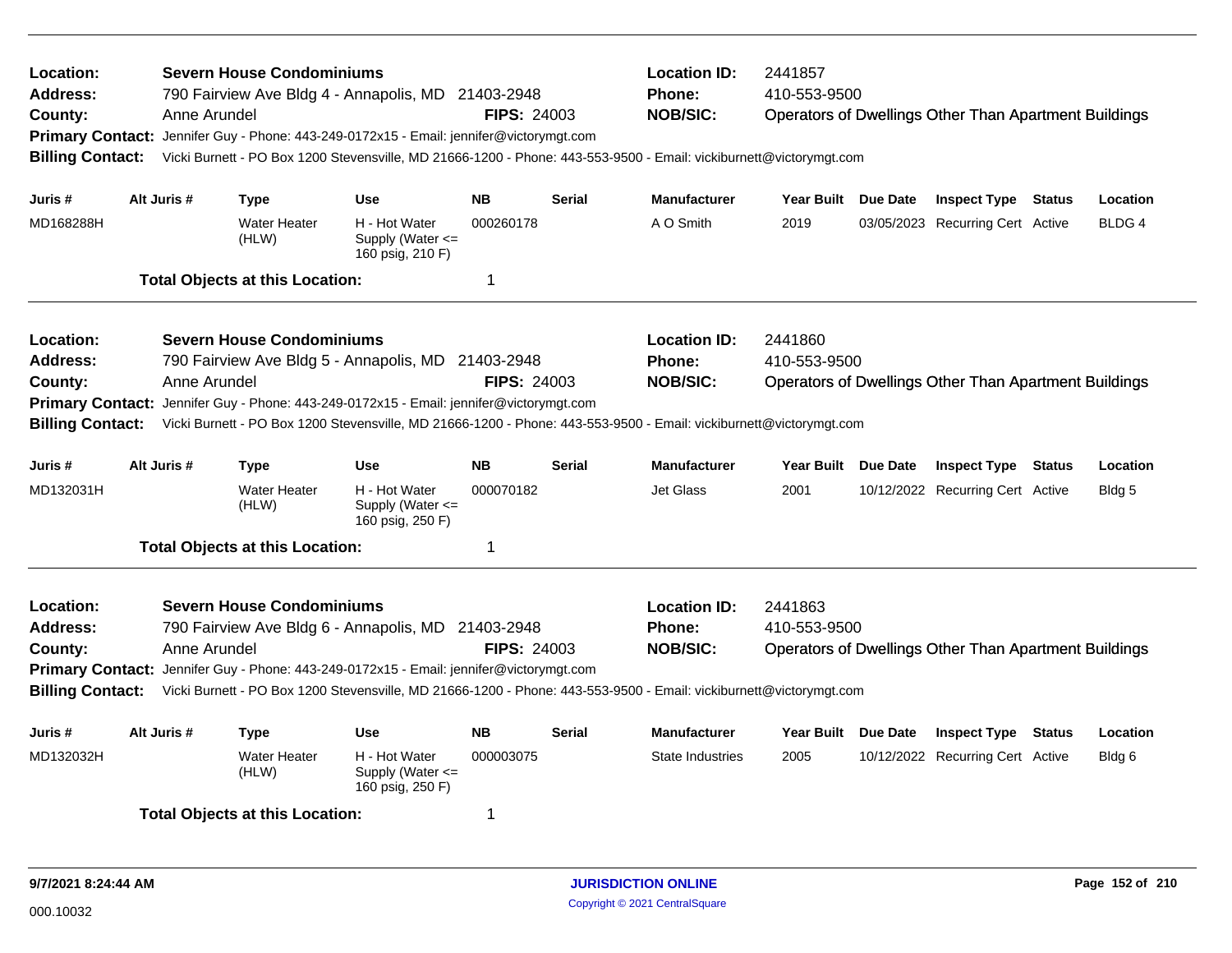| Location:<br><b>Address:</b><br>County:<br><b>Primary Contact:</b><br><b>Billing Contact:</b> |                                                                                                                                                                                                                                                    | Anne Arundel | <b>Severn House Condominiums</b>       | 790 Fairview Ave Bldg 7 - Annapolis, MD 21403-2948<br>Jennifer Guy - Phone: 443-249-0172x15 - Email: jennifer@victorymgt.com | <b>FIPS: 24003</b> |               | <b>Location ID:</b><br><b>Phone:</b><br><b>NOB/SIC:</b><br>Vicki Burnett - PO Box 1200 Stevensville, MD 21666-1200 - Phone: 443-553-9500 - Email: vickiburnett@victorymgt.com | 2441866<br>410-553-9500<br><b>Operators of Dwellings Other Than Apartment Buildings</b> |  |                                                                |               |                    |  |
|-----------------------------------------------------------------------------------------------|----------------------------------------------------------------------------------------------------------------------------------------------------------------------------------------------------------------------------------------------------|--------------|----------------------------------------|------------------------------------------------------------------------------------------------------------------------------|--------------------|---------------|-------------------------------------------------------------------------------------------------------------------------------------------------------------------------------|-----------------------------------------------------------------------------------------|--|----------------------------------------------------------------|---------------|--------------------|--|
| Juris #<br>MD132034H                                                                          |                                                                                                                                                                                                                                                    | Alt Juris #  | <b>Type</b><br><b>Water Heater</b>     | <b>Use</b><br>H - Hot Water                                                                                                  | NΒ<br>000021507    | <b>Serial</b> | <b>Manufacturer</b><br><b>Bradford White</b>                                                                                                                                  | Year Built Due Date<br>2001                                                             |  | <b>Inspect Type Status</b><br>10/12/2022 Recurring Cert Active |               | Location<br>Bldg 7 |  |
|                                                                                               |                                                                                                                                                                                                                                                    |              | (HLW)                                  | Supply (Water <=<br>160 psig, 250 F)                                                                                         |                    |               |                                                                                                                                                                               |                                                                                         |  |                                                                |               |                    |  |
|                                                                                               |                                                                                                                                                                                                                                                    |              | <b>Total Objects at this Location:</b> |                                                                                                                              | 1                  |               |                                                                                                                                                                               |                                                                                         |  |                                                                |               |                    |  |
| Location:                                                                                     |                                                                                                                                                                                                                                                    |              | <b>Severn House Condominiums</b>       |                                                                                                                              |                    |               | <b>Location ID:</b>                                                                                                                                                           | 2441868                                                                                 |  |                                                                |               |                    |  |
| <b>Address:</b><br>County:                                                                    |                                                                                                                                                                                                                                                    | Anne Arundel |                                        | 790 Fairview Ave Bldg 8 - Annapolis, MD 21403-2948                                                                           | <b>FIPS: 24003</b> |               | <b>Phone:</b><br><b>NOB/SIC:</b>                                                                                                                                              | 410-553-9500                                                                            |  | <b>Operators of Dwellings Other Than Apartment Buildings</b>   |               |                    |  |
|                                                                                               |                                                                                                                                                                                                                                                    |              |                                        |                                                                                                                              |                    |               |                                                                                                                                                                               |                                                                                         |  |                                                                |               |                    |  |
|                                                                                               | Jennifer Guy - Phone: 443-249-0172x15 - Email: jennifer@victorymgt.com<br><b>Primary Contact:</b><br><b>Billing Contact:</b><br>Vicki Burnett - PO Box 1200 Stevensville, MD 21666-1200 - Phone: 443-553-9500 - Email: vickiburnett@victorymgt.com |              |                                        |                                                                                                                              |                    |               |                                                                                                                                                                               |                                                                                         |  |                                                                |               |                    |  |
| Juris #                                                                                       |                                                                                                                                                                                                                                                    | Alt Juris #  | <b>Type</b>                            | <b>Use</b>                                                                                                                   | <b>NB</b>          | <b>Serial</b> | <b>Manufacturer</b>                                                                                                                                                           | Year Built Due Date                                                                     |  | <b>Inspect Type</b>                                            | <b>Status</b> | Location           |  |
| MD137816H                                                                                     |                                                                                                                                                                                                                                                    |              | <b>Water Heater</b><br>(HLW)           | H - Hot Water<br>Supply (Water <=<br>160 psig, 210 F)                                                                        | 000150674          |               | State Industries                                                                                                                                                              | 2010                                                                                    |  | 12/13/2022 Recurring Cert Active                               |               | <b>BUILDING 8</b>  |  |
|                                                                                               |                                                                                                                                                                                                                                                    |              | <b>Total Objects at this Location:</b> |                                                                                                                              | 1                  |               |                                                                                                                                                                               |                                                                                         |  |                                                                |               |                    |  |
| Location:                                                                                     |                                                                                                                                                                                                                                                    |              | <b>Severn House Condominiums</b>       |                                                                                                                              |                    |               | <b>Location ID:</b>                                                                                                                                                           | 2441869                                                                                 |  |                                                                |               |                    |  |
| <b>Address:</b>                                                                               |                                                                                                                                                                                                                                                    |              |                                        | 790 Fairview Ave Bldg 9 - Annapolis, MD 21403-2948                                                                           |                    |               | <b>Phone:</b>                                                                                                                                                                 | 410-553-9500                                                                            |  |                                                                |               |                    |  |
| County:                                                                                       |                                                                                                                                                                                                                                                    | Anne Arundel |                                        |                                                                                                                              | <b>FIPS: 24003</b> |               | <b>NOB/SIC:</b>                                                                                                                                                               |                                                                                         |  | <b>Operators of Dwellings Other Than Apartment Buildings</b>   |               |                    |  |
|                                                                                               | <b>Primary Contact:</b><br>Jennifer Guy - Phone: 443-249-0172x15 - Email: jennifer@victorymgt.com                                                                                                                                                  |              |                                        |                                                                                                                              |                    |               |                                                                                                                                                                               |                                                                                         |  |                                                                |               |                    |  |
| <b>Billing Contact:</b>                                                                       |                                                                                                                                                                                                                                                    |              |                                        |                                                                                                                              |                    |               | Vicki Burnett - PO Box 1200 Stevensville, MD 21666-1200 - Phone: 443-553-9500 - Email: vickiburnett@victorymgt.com                                                            |                                                                                         |  |                                                                |               |                    |  |
| Juris #                                                                                       |                                                                                                                                                                                                                                                    | Alt Juris #  | <b>Type</b>                            | <b>Use</b>                                                                                                                   | <b>NB</b>          | <b>Serial</b> | <b>Manufacturer</b>                                                                                                                                                           | Year Built Due Date                                                                     |  | <b>Inspect Type Status</b>                                     |               | Location           |  |
| MD037997H                                                                                     |                                                                                                                                                                                                                                                    |              | Water Heater<br>(HLW)                  | H - Hot Water<br>Supply (Water <=<br>160 psig, 250 F)                                                                        | 000003412          |               | Jet Glass                                                                                                                                                                     | 1979                                                                                    |  | 10/12/2022 Recurring Cert Active                               |               | Bldg 9             |  |
| MD132030H                                                                                     |                                                                                                                                                                                                                                                    |              | <b>Water Heater</b><br>(HLW)           | H - Hot Water<br>Supply (Water <=<br>160 psig, 250 F)                                                                        | 000073764          |               | <b>Bradford White</b>                                                                                                                                                         | 2006                                                                                    |  | 10/12/2022 Recurring Cert Active                               |               | Bldg 9             |  |
|                                                                                               |                                                                                                                                                                                                                                                    |              |                                        |                                                                                                                              |                    |               |                                                                                                                                                                               |                                                                                         |  |                                                                |               |                    |  |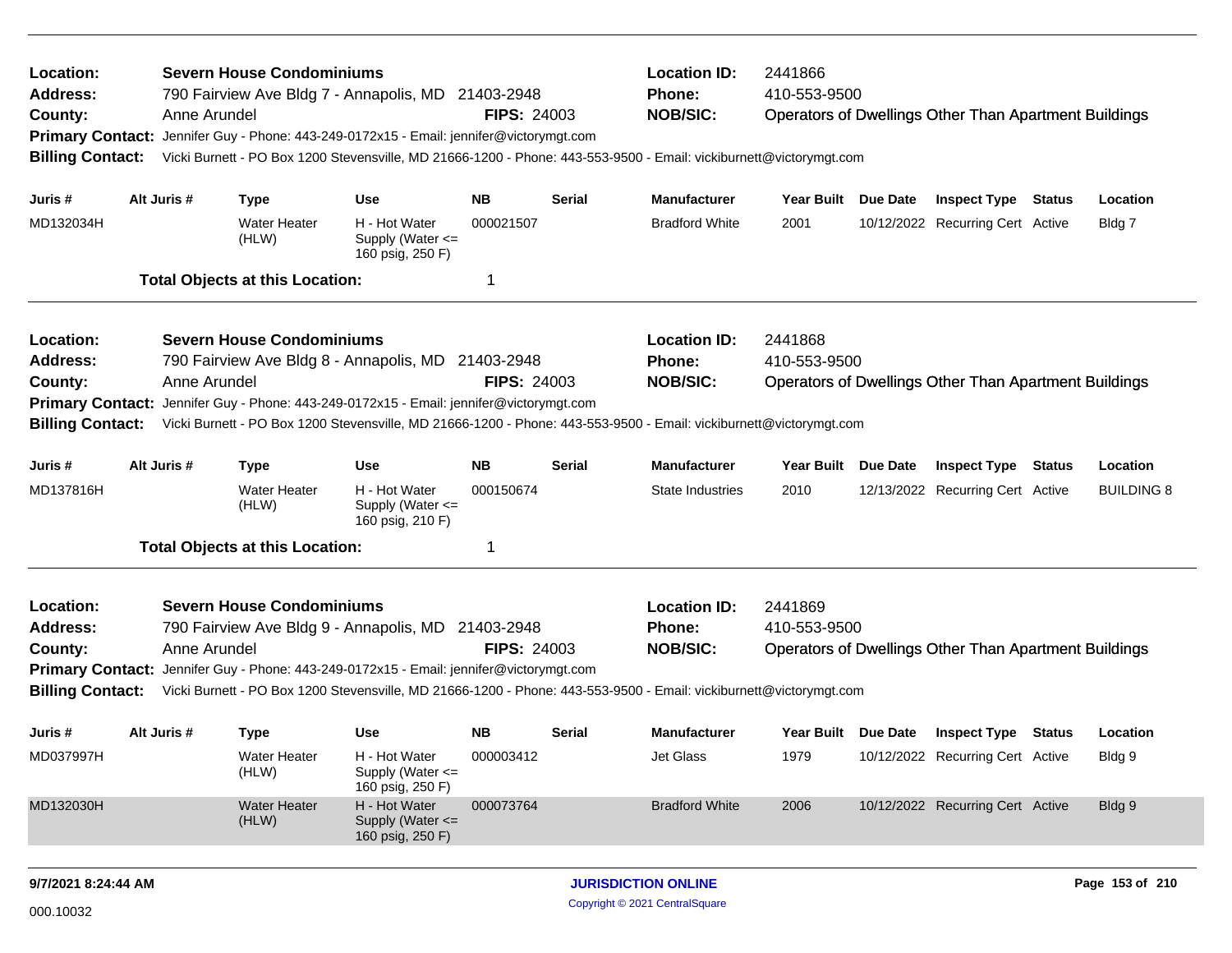| Location:<br><b>Address:</b><br>County:<br>Primary Contact: Charlie Patterson - Phone: 804-644-4521 - Email: charlie.patterson@arc3gases.com<br><b>Billing Contact:</b><br>Juris #<br>MD164614V<br>Location:<br>Address:<br>County:<br><b>Billing Contact:</b><br>Juris #<br>MD125428V<br>Location:<br><b>Address:</b> |              | Severna Park Taphouse (Arc3)                                                       |                                                             |                    |               | <b>Location ID:</b>                                                                                                     | 3963464                           |          |                                                  |        |                      |
|------------------------------------------------------------------------------------------------------------------------------------------------------------------------------------------------------------------------------------------------------------------------------------------------------------------------|--------------|------------------------------------------------------------------------------------|-------------------------------------------------------------|--------------------|---------------|-------------------------------------------------------------------------------------------------------------------------|-----------------------------------|----------|--------------------------------------------------|--------|----------------------|
|                                                                                                                                                                                                                                                                                                                        |              | 58 W Earleigh Heights Rd - Severna Park, MD 21146-1121                             |                                                             |                    |               | <b>Phone:</b>                                                                                                           |                                   |          |                                                  |        |                      |
|                                                                                                                                                                                                                                                                                                                        | Anne Arundel |                                                                                    |                                                             | <b>FIPS: 24003</b> |               | <b>NOB/SIC:</b>                                                                                                         | <b>Eating and Drinking Places</b> |          |                                                  |        |                      |
|                                                                                                                                                                                                                                                                                                                        |              |                                                                                    |                                                             |                    |               |                                                                                                                         |                                   |          |                                                  |        |                      |
|                                                                                                                                                                                                                                                                                                                        |              |                                                                                    |                                                             |                    |               | Charlie Patterson - PO Box 26269 Richmond, VA 23260-6269 - Phone: 804-644-4521 - Email: charlie.patterson@arc3gases.com |                                   |          |                                                  |        |                      |
|                                                                                                                                                                                                                                                                                                                        | Alt Juris #  | <b>Type</b>                                                                        | <b>Use</b>                                                  | <b>NB</b>          | Serial        | <b>Manufacturer</b>                                                                                                     | Year Built Due Date               |          | <b>Inspect Type Status</b>                       |        | Location             |
|                                                                                                                                                                                                                                                                                                                        |              | <b>Vertical Unfired</b><br>Pressure Vessel<br>w/comment                            | V - Storage<br>(Cryogenic)                                  | 000288997          |               | <b>CHART</b>                                                                                                            | 2016                              |          | 07/10/2023 Recurring Cert Active                 |        | Outside              |
|                                                                                                                                                                                                                                                                                                                        |              | <b>Total Objects at this Location:</b>                                             |                                                             | 1                  |               |                                                                                                                         |                                   |          |                                                  |        |                      |
|                                                                                                                                                                                                                                                                                                                        |              | <b>Shady Side Auto Service</b><br>6180 Shady Side Rd - Shady Side, MD              |                                                             | 20764-9691         |               | <b>Location ID:</b><br><b>Phone:</b>                                                                                    | 724738<br>410-867-4301            |          |                                                  |        |                      |
|                                                                                                                                                                                                                                                                                                                        | Anne Arundel |                                                                                    |                                                             | <b>FIPS: 24003</b> |               | <b>NOB/SIC:</b>                                                                                                         |                                   |          | Motor Vehicle Dealers (New and Used)             |        |                      |
|                                                                                                                                                                                                                                                                                                                        |              | Primary Contact: Shady Side Auto Service - Phone: 410-856-4301                     |                                                             |                    |               |                                                                                                                         |                                   |          |                                                  |        |                      |
|                                                                                                                                                                                                                                                                                                                        |              | Lloyd Bennett - 6180 Shady Side Rd Shady Side, MD 20764-9691 - Phone: 410-867-4301 |                                                             |                    |               |                                                                                                                         |                                   |          |                                                  |        |                      |
|                                                                                                                                                                                                                                                                                                                        | Alt Juris #  | <b>Type</b>                                                                        | <b>Use</b>                                                  | <b>NB</b>          | <b>Serial</b> | <b>Manufacturer</b>                                                                                                     | Year Built                        | Due Date | <b>Inspect Type</b>                              | Status | Location             |
|                                                                                                                                                                                                                                                                                                                        |              | <b>Vertical Unfired</b><br>Pressure Vessel<br>w/comment                            | V - Storage (NOT<br>Cryogenic)                              | 000419390          |               | Steel Fab                                                                                                               | 2006                              |          | 03/10/2022 Recurring Cert Active                 |        | <b>STORE ROOM</b>    |
|                                                                                                                                                                                                                                                                                                                        |              | <b>Total Objects at this Location:</b>                                             |                                                             | 1                  |               |                                                                                                                         |                                   |          |                                                  |        |                      |
|                                                                                                                                                                                                                                                                                                                        |              | <b>Shaw &amp; Sons Amusements</b><br>500 Shaw Ct - Severn, MD 21144-2110           |                                                             |                    |               | <b>Location ID:</b><br>Phone:                                                                                           | 724772                            |          |                                                  |        |                      |
| County:                                                                                                                                                                                                                                                                                                                | Anne Arundel |                                                                                    |                                                             | <b>FIPS: 24003</b> |               | <b>NOB/SIC:</b>                                                                                                         |                                   |          | Automotive dealers and gasoline service stations |        |                      |
|                                                                                                                                                                                                                                                                                                                        |              | Primary Contact: Shaw & Sons Amusements - Phone: 4107680687                        |                                                             |                    |               |                                                                                                                         |                                   |          |                                                  |        |                      |
| <b>Billing Contact:</b>                                                                                                                                                                                                                                                                                                |              | - 600 Shaw Ct PO Box 456 Severn, MD 21144-2137 - Phone: 4107680687                 |                                                             |                    |               |                                                                                                                         |                                   |          |                                                  |        |                      |
| Juris #                                                                                                                                                                                                                                                                                                                | Alt Juris #  | Type                                                                               | <b>Use</b>                                                  | NΒ                 | Serial        | <b>Manufacturer</b>                                                                                                     | Year Built Due Date               |          | <b>Inspect Type Status</b>                       |        | Location             |
| MD063069V                                                                                                                                                                                                                                                                                                              |              | Pressure Vessel<br>w/comment                                                       | Horizontal Unfired V - Storage (NOT 000004796<br>Cryogenic) |                    |               | McCulloch                                                                                                               | 1972                              |          | 08/10/2020 Recurring Cert Active                 |        | A R 3087<br>Huricane |
| MD104492V                                                                                                                                                                                                                                                                                                              |              | Pressure Vessel                                                                    | Horizontal Unfired V - Storage (NOT 000004793<br>Cryogenic) |                    |               | McCulloch                                                                                                               | 1972                              |          | 08/10/2020 Recurring Cert Active                 |        | A R 3087<br>Huricane |
| 9/7/2021 8:24:44 AM                                                                                                                                                                                                                                                                                                    |              |                                                                                    |                                                             |                    |               | <b>JURISDICTION ONLINE</b>                                                                                              |                                   |          |                                                  |        | Page 154 of 210      |
| 000.10032                                                                                                                                                                                                                                                                                                              |              |                                                                                    |                                                             |                    |               | Copyright © 2021 CentralSquare                                                                                          |                                   |          |                                                  |        |                      |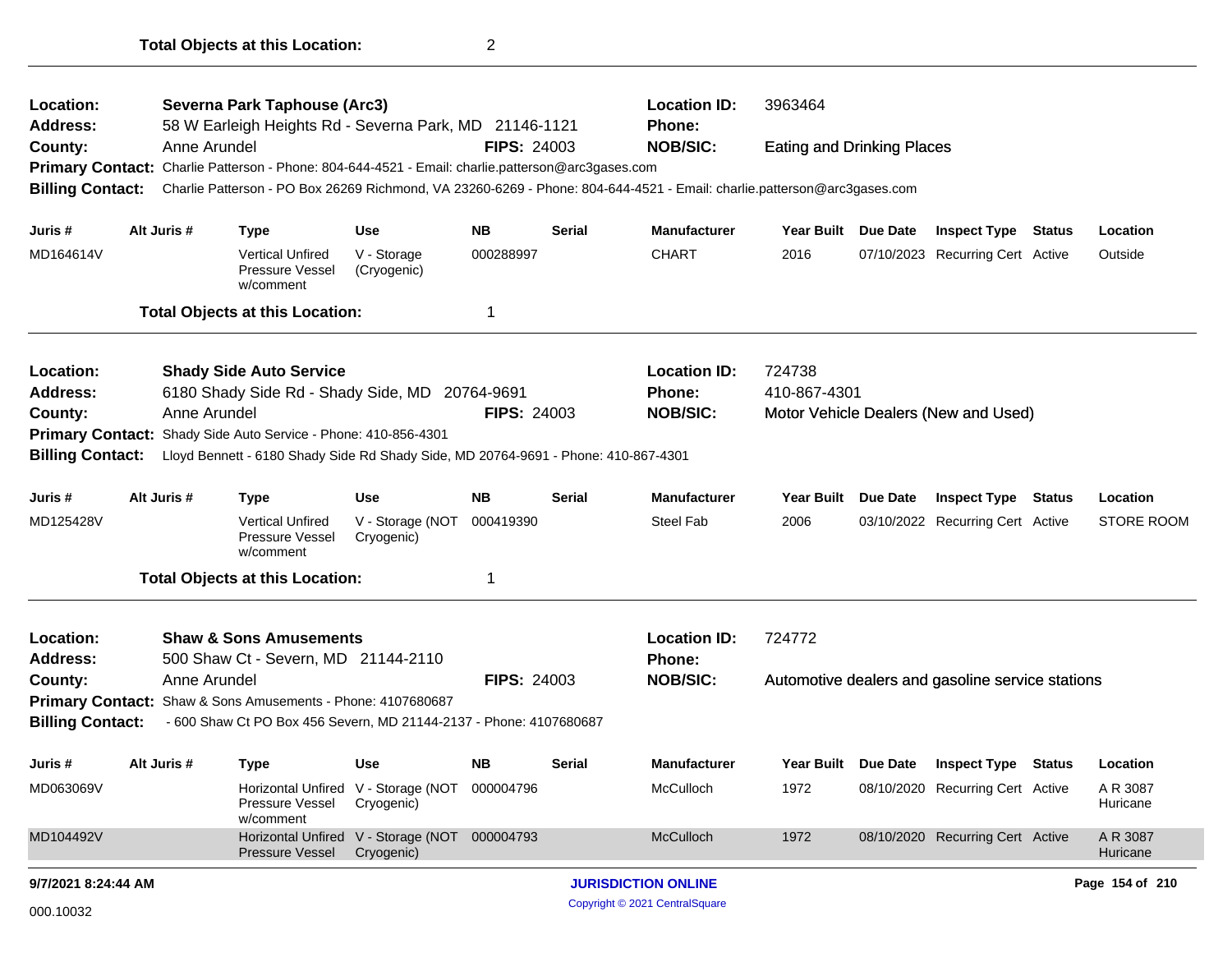| Juris #                 | Alt Juris #  | <b>Type</b>                                                                                      | Use                                                                       | <b>NB</b>          | Serial        | <b>Manufacturer</b>                                                                                                          | Year Built Due Date   |          | <b>Inspect Type Status</b>                       | Location                                |
|-------------------------|--------------|--------------------------------------------------------------------------------------------------|---------------------------------------------------------------------------|--------------------|---------------|------------------------------------------------------------------------------------------------------------------------------|-----------------------|----------|--------------------------------------------------|-----------------------------------------|
| MD104493V               |              | w/comment<br>Pressure Vessel<br>w/comment                                                        | Horizontal Unfired V - Storage (NOT<br>Cryogenic)                         | 000004792          |               | McCulloch                                                                                                                    | 1972                  |          | 08/10/2020 Recurring Cert Active                 | A R 3087<br>Huricane                    |
|                         |              | <b>Total Objects at this Location:</b>                                                           |                                                                           | 3                  |               |                                                                                                                              |                       |          |                                                  |                                         |
| Location:               |              | <b>Sheehy Truck Center of Glen Burnie</b>                                                        |                                                                           |                    |               | <b>Location ID:</b>                                                                                                          | 3815990               |          |                                                  |                                         |
| <b>Address:</b>         |              | 7340 Ritchie Hwy - Glen Burnie, MD 21061-3165                                                    |                                                                           |                    |               | <b>Phone:</b>                                                                                                                | 877-360-8024          |          |                                                  |                                         |
| County:                 | Anne Arundel | Primary Contact: Shawn Fenwick - Phone: 4432709000 - Email: shawnfenwick@sheehy.com              |                                                                           | <b>FIPS: 24003</b> |               | <b>NOB/SIC:</b>                                                                                                              |                       |          | Automotive Services, Except Repair and Carwashes |                                         |
| <b>Billing Contact:</b> |              |                                                                                                  |                                                                           |                    |               |                                                                                                                              |                       |          |                                                  |                                         |
| Juris #                 | Alt Juris #  | <b>Type</b>                                                                                      | <b>Use</b>                                                                | <b>NB</b>          | <b>Serial</b> | <b>Manufacturer</b>                                                                                                          | Year Built            | Due Date | <b>Inspect Type Status</b>                       | Location                                |
| MD158787V               |              | <b>Vertical Unfired</b><br>Pressure Vessel<br>w/comment                                          | V - Storage (NOT<br>Cryogenic)                                            | 000637151          |               | Morganton                                                                                                                    | 2017                  |          | 01/15/2022 Recurring Cert Active                 | AIR COMP.<br>CLOSET-REAR<br><b>SHOP</b> |
|                         |              | <b>Total Objects at this Location:</b>                                                           |                                                                           | $\mathbf{1}$       |               |                                                                                                                              |                       |          |                                                  |                                         |
| Location:               |              | <b>Shoppers Food Warehouse</b>                                                                   |                                                                           |                    |               | <b>Location ID:</b>                                                                                                          | 724686                |          |                                                  |                                         |
| <b>Address:</b>         |              | 7858 Quarterfield Rd - Severn, MD 21144-1320                                                     |                                                                           |                    |               | <b>Phone:</b>                                                                                                                | 410-969-4800          |          |                                                  |                                         |
| County:                 | Anne Arundel |                                                                                                  |                                                                           | <b>FIPS: 24003</b> |               | <b>NOB/SIC:</b>                                                                                                              | <b>Grocery Stores</b> |          |                                                  |                                         |
|                         |              | Primary Contact: John Purvis - Phone: 410-969-4800 - Email: Shoppers.x.7561manager@supervalu.com |                                                                           |                    |               |                                                                                                                              |                       |          |                                                  |                                         |
| <b>Billing Contact:</b> |              |                                                                                                  |                                                                           |                    |               | John Purvis - 7858 Quarterfield Rd Severn, MD 21144-1320 - Phone: 410-969-4800 - Email: Shoppers.x.7561manager@supervalu.com |                       |          |                                                  |                                         |
| Juris #                 | Alt Juris #  | <b>Type</b>                                                                                      | Use                                                                       | <b>NB</b>          | <b>Serial</b> | <b>Manufacturer</b>                                                                                                          | <b>Year Built</b>     | Due Date | <b>Inspect Type Status</b>                       | Location                                |
| MD106375V               |              | <b>Pressure Vessel</b><br>w/comment                                                              | Horizontal Unfired V - Process-Heat<br><b>Transfer-Other</b><br>w/comment | 000019360          |               | Standard                                                                                                                     | 1998                  |          | 08/06/2021 Recurring Cert Active                 | ROOF PH                                 |
| MD106376V               |              | <b>Pressure Vessel</b><br>w/comment                                                              | Horizontal Unfired V - Process-Heat<br>Transfer-Other<br>w/comment        | 000019363          |               | Standard                                                                                                                     | 1998                  |          | 08/06/2021 Recurring Cert Active                 | <b>ROOF PH</b>                          |
| MD122100V               |              | Horizontal Unfired<br>Pressure Vessel<br>w/comment                                               | V - Process-Heat<br>Transfer-Other<br>w/comment                           | 000018827          |               | Standard                                                                                                                     | 1998                  |          | 08/06/2021 Recurring Cert Active                 | ROOF PH                                 |
| MD122101V               |              | <b>Pressure Vessel</b><br>w/comment                                                              | Horizontal Unfired V - Process-Heat<br><b>Transfer-Other</b><br>w/comment | 000018828          |               | Standard                                                                                                                     | 1998                  |          | 08/06/2021 Recurring Cert Active                 | <b>ROOF PH</b>                          |
|                         |              | <b>Total Objects at this Location:</b>                                                           |                                                                           | 4                  |               |                                                                                                                              |                       |          |                                                  |                                         |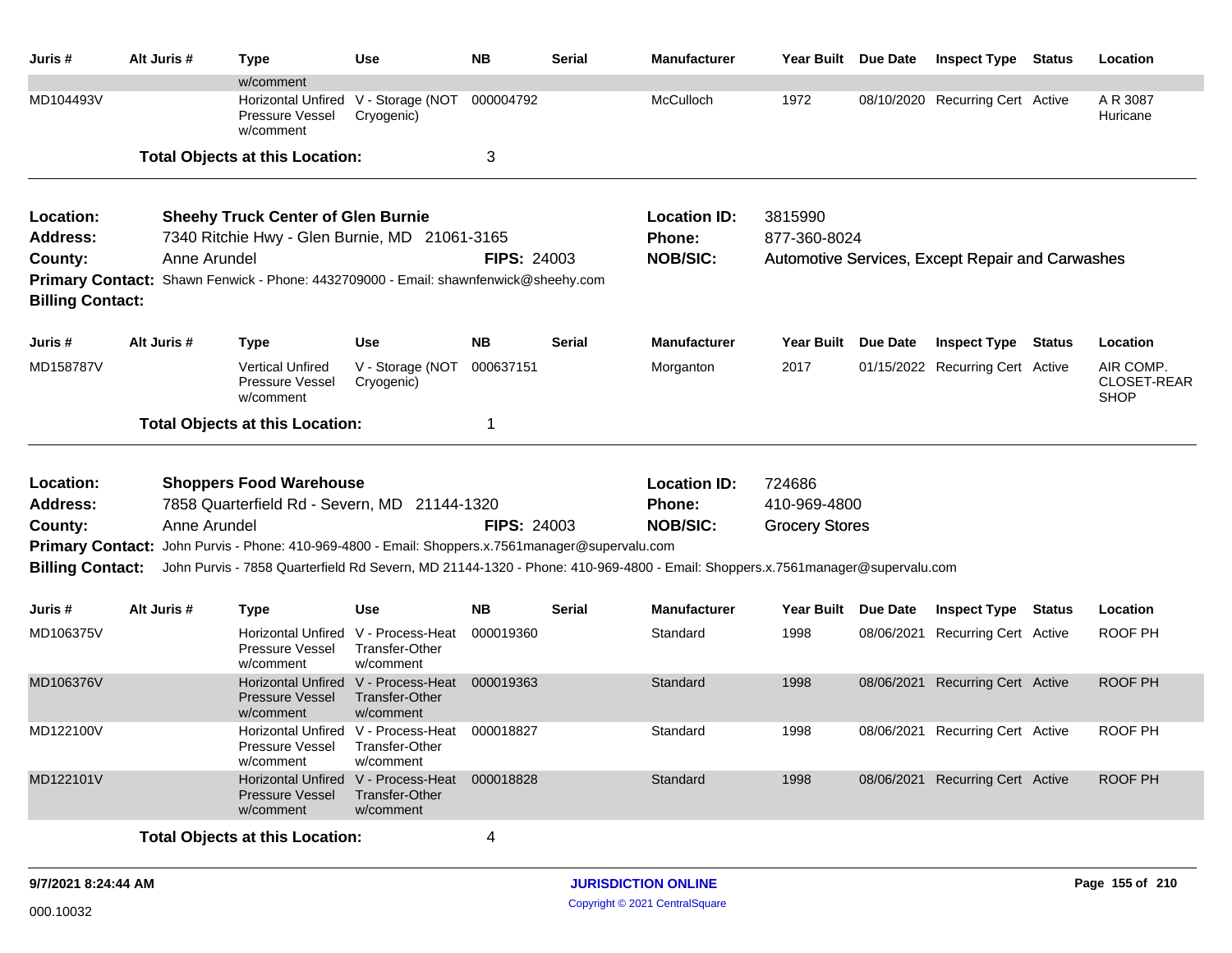| Location:<br><b>Address:</b><br>County:                       | Anne Arundel | <b>Shoreline Seafood Inc</b><br>1034 State Route 3 N - Gambrills, MD 21054-1712<br>Primary Contact: Donald T. Storm - Phone: 410-721-7767/410-320-6652 |                                                                       | <b>FIPS: 24003</b>     |        | <b>Location ID:</b><br><b>Phone:</b><br><b>NOB/SIC:</b>                                                                                    | 724927<br>Eating and drinking places |          |                                                         |        |                                  |
|---------------------------------------------------------------|--------------|--------------------------------------------------------------------------------------------------------------------------------------------------------|-----------------------------------------------------------------------|------------------------|--------|--------------------------------------------------------------------------------------------------------------------------------------------|--------------------------------------|----------|---------------------------------------------------------|--------|----------------------------------|
| <b>Billing Contact:</b>                                       |              |                                                                                                                                                        |                                                                       |                        |        | Donald T. Storm - 1034 State Route 3 N Gambrills, MD 21054-1712 - Phone: 410-721-7767/410-320-6652                                         |                                      |          |                                                         |        |                                  |
| Juris #<br>MD169760H                                          | Alt Juris #  | <b>Type</b><br><b>Horizontal Fire</b><br>Tube                                                                                                          | <b>Use</b><br>H - Hot Water<br>Heat (Water $\leq$<br>160 psig, 250 F) | <b>NB</b><br>000154862 | Serial | <b>Manufacturer</b><br>Columbia                                                                                                            | <b>Year Built</b><br>2019            | Due Date | <b>Inspect Type</b><br>08/28/2022 Recurring Cert Active | Status | Location<br><b>BLRM</b>          |
|                                                               |              | <b>Total Objects at this Location:</b>                                                                                                                 |                                                                       | -1                     |        |                                                                                                                                            |                                      |          |                                                         |        |                                  |
| Location:<br>Address:                                         |              | <b>Snyders Willow Grove (Arc3)</b><br>7089 Baltimore Annapolis Blvd Ste A - Glen Burnie, MD 21061-1400 Phone:                                          |                                                                       |                        |        | <b>Location ID:</b>                                                                                                                        | 3961852                              |          |                                                         |        |                                  |
| County:<br><b>Primary Contact:</b><br><b>Billing Contact:</b> | Anne Arundel | Charlie Patterson - Phone: 804-644-4521 - Email: charlie.patterson@arc3gases.com                                                                       |                                                                       | <b>FIPS: 24003</b>     |        | <b>NOB/SIC:</b><br>Charlie Patterson - PO Box 26269 Richmond, VA 23260-6269 - Phone: 804-644-4521 - Email: charlie.patterson@arc3gases.com | <b>Eating and Drinking Places</b>    |          |                                                         |        |                                  |
| Juris #                                                       | Alt Juris #  | <b>Type</b>                                                                                                                                            | Use                                                                   | <b>NB</b>              | Serial | <b>Manufacturer</b>                                                                                                                        | Year Built Due Date                  |          | <b>Inspect Type Status</b>                              |        | Location                         |
| MD164395V                                                     |              | <b>Vertical Unfired</b><br>Pressure Vessel<br>w/comment                                                                                                | V - Storage<br>(Cryogenic)                                            | 000004341              |        | Taylor-Wharton                                                                                                                             | 1990                                 |          | 06/13/2023 Recurring Cert Active                        |        | Outside                          |
|                                                               |              | <b>Total Objects at this Location:</b>                                                                                                                 |                                                                       | -1                     |        |                                                                                                                                            |                                      |          |                                                         |        |                                  |
| Location:<br><b>Address:</b>                                  |              | <b>SOM-MDOT/MAA/BWI Airport/Central Utilities</b><br>114 Elm Rd - Baltimore, MD 21240-1013                                                             |                                                                       |                        |        | <b>Location ID:</b><br><b>Phone:</b>                                                                                                       | 705526                               |          |                                                         |        |                                  |
| County:<br><b>Billing Contact:</b>                            | Anne Arundel | Primary Contact: Kevin Pippin - Phone: 410-991-1219 - Email: kpippin@BWlairport.com                                                                    |                                                                       | <b>FIPS: 24003</b>     |        | <b>NOB/SIC:</b><br>Kevin Pippin - 114 Elm Rd Baltimore, MD 21240-1013 - Phone: 410-991-1219 - Email: kpippin@BWlairport.com                |                                      |          | Airports, Flying Fields, and Airport Terminal Services  |        |                                  |
| Juris #                                                       | Alt Juris #  | <b>Type</b>                                                                                                                                            | Use                                                                   | <b>NB</b>              | Serial | <b>Manufacturer</b>                                                                                                                        | Year Built Due Date                  |          | <b>Inspect Type Status</b>                              |        | Location                         |
| MD004558                                                      | Generator #3 | Horizontal Water<br>Tube                                                                                                                               | S - Hi Temp Hi<br>Press Water<br>(Water > 160 psig,<br>250 F)         | 000000612 L-365        |        | Volcano                                                                                                                                    | 1995                                 |          | 08/02/2021 Recurring Cert Active                        |        | <b>Central Utilities</b>         |
| MD103164V                                                     |              | <b>Vertical Unfired</b><br>Pressure Vessel<br>w/comment                                                                                                | V - Storage (NOT 000000002<br>Cryogenic)                              |                        |        | <b>Green Contracting</b>                                                                                                                   | 1995                                 |          | 07/07/2022 Recurring Cert Active                        |        | <b>Central Utilities</b><br>Loft |
| 9/7/2021 8:24:44 AM                                           |              |                                                                                                                                                        |                                                                       |                        |        | <b>JURISDICTION ONLINE</b>                                                                                                                 |                                      |          |                                                         |        | Page 156 of 210                  |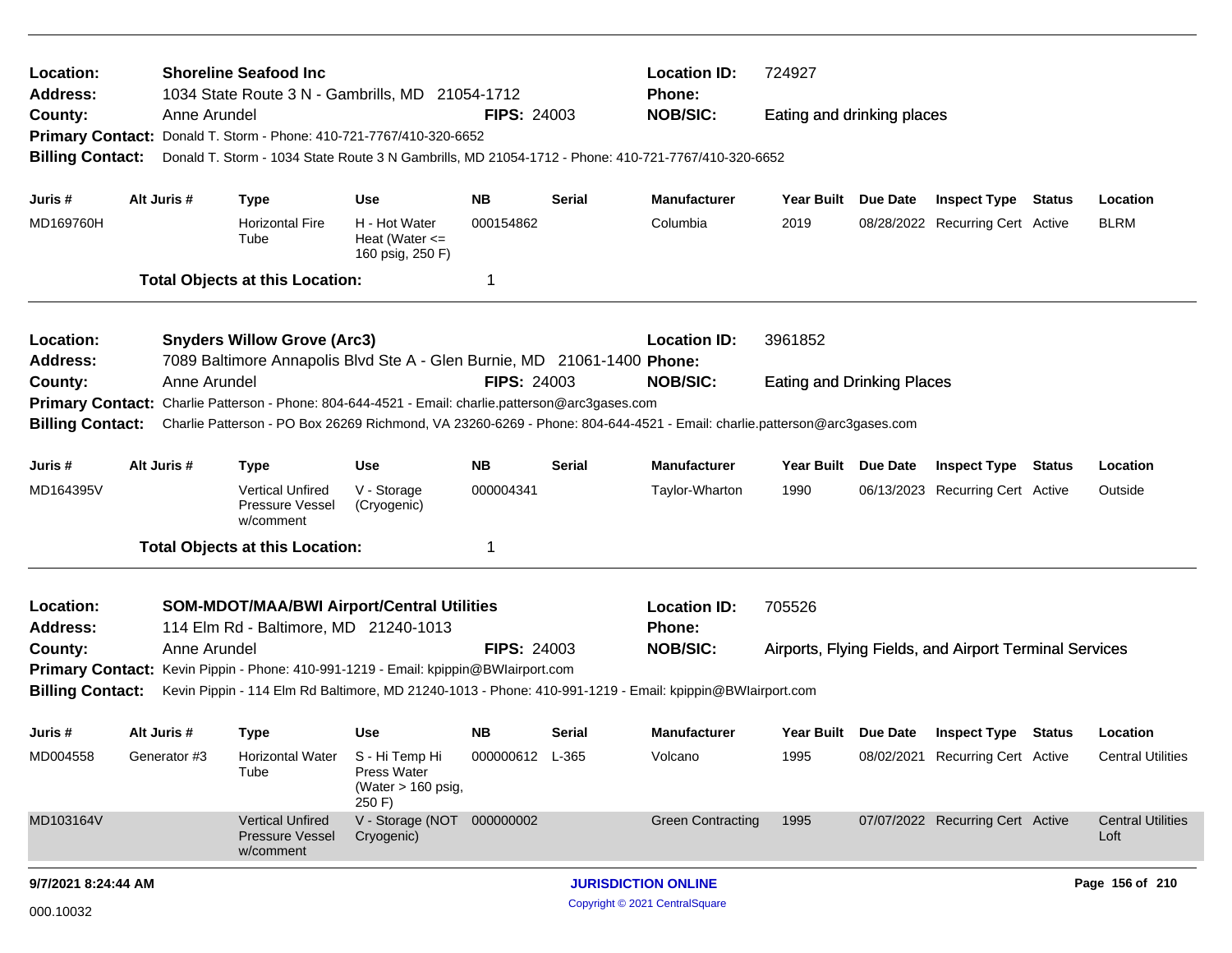| Juris #                    | Alt Juris #         | <b>Type</b>                                                                          | <b>Use</b>                                                           | <b>NB</b>          | <b>Serial</b> | <b>Manufacturer</b>                                                                                                 | <b>Year Built</b>                    | Due Date   | <b>Inspect Type</b>              | Status        | Location                                         |
|----------------------------|---------------------|--------------------------------------------------------------------------------------|----------------------------------------------------------------------|--------------------|---------------|---------------------------------------------------------------------------------------------------------------------|--------------------------------------|------------|----------------------------------|---------------|--------------------------------------------------|
| MD103165V                  |                     | <b>Vertical Unfired</b><br>Pressure Vessel<br>w/comment                              | V - Storage (NOT<br>Cryogenic)                                       | 000000003          |               | <b>Green Contracting</b>                                                                                            | 1996                                 |            | 07/07/2022 Recurring Cert Active |               | <b>Central Utilities</b><br>Loft                 |
| MD103166V                  |                     | <b>Vertical Unfired</b><br><b>Pressure Vessel</b><br>w/comment                       | V - Storage (NOT<br>Cryogenic)                                       | 000000001          |               | <b>Green Contracting</b>                                                                                            | 1996                                 |            | 07/07/2022 Recurring Cert Active |               | <b>Central Utilities</b><br>Loft                 |
| MD103167V                  |                     | Pressure Vessel<br>w/comment                                                         | Horizontal Unfired V - Storage (NOT<br>Cryogenic)                    | 000185656          |               | Silvan                                                                                                              | 1996                                 |            | 07/07/2022 Recurring Cert Active |               | <b>Central Utilities</b><br><b>B</b> lrm         |
| MD103168V                  |                     | <b>Vertical Unfired</b><br><b>Pressure Vessel</b><br>w/comment                       | V - Storage (NOT<br>Cryogenic)                                       | 000517170          |               | Manchester                                                                                                          | 1995                                 |            | 07/07/2022 Recurring Cert Active |               | <b>Central Utilities</b><br><b>B</b> Irm         |
| MD120654                   | Generator #1        | <b>Horizontal Water</b><br>Tube                                                      | S - Hi Temp Hi<br>Press Water<br>(Water > 160 psig,<br>250 F)        | 000000797          |               | Indeck Boiler Corp                                                                                                  | 2003                                 |            | 08/02/2021 Recurring Cert Active |               | <b>Central Utilities</b><br><b>Blrm</b>          |
| MD120655                   | Generator #2        | <b>Horizontal Water</b><br>Tube                                                      | S - Hi Temp Hi<br><b>Press Water</b><br>(Water > 160 psig,<br>250 F) | 000000798          |               | Indeck Boiler Corp                                                                                                  | 2003                                 | 08/02/2021 | <b>Recurring Cert Active</b>     |               | <b>Central Utilities</b><br><b>B</b> lrm         |
| MD120656V                  | Chiller #3          | Horizontal Unfired<br>Pressure Vessel<br>w/comment                                   | V - Storage<br>(Cryogenic)                                           | 000069793          |               | York International                                                                                                  | 1996                                 |            | 07/07/2022 Recurring Cert Active |               | <b>Central Utilities</b><br><b>Chiller Plant</b> |
| MD120658V                  | Chiller #5          | Horizontal Unfired V - Storage<br><b>Pressure Vessel</b><br>w/comment                | (Cryogenic)                                                          | 000073300          |               | <b>York International</b>                                                                                           | 2000                                 |            | 07/07/2022 Recurring Cert Active |               | <b>Central Utilities</b><br><b>Chiller Plant</b> |
|                            |                     | <b>Total Objects at this Location:</b>                                               |                                                                      | 10                 |               |                                                                                                                     |                                      |            |                                  |               |                                                  |
|                            |                     |                                                                                      |                                                                      |                    |               |                                                                                                                     |                                      |            |                                  |               |                                                  |
| Location:                  |                     | <b>SOM-MDOT/MAA/BWI CNG Station</b>                                                  |                                                                      |                    |               | <b>Location ID:</b>                                                                                                 | 705528                               |            |                                  |               |                                                  |
| <b>Address:</b><br>County: | Anne Arundel        | 1 Aaronson Dr - Glen Burnie, MD 21061-2532                                           |                                                                      | <b>FIPS: 24003</b> |               | Phone:<br><b>NOB/SIC:</b>                                                                                           | Electric, gas, and sanitary services |            |                                  |               |                                                  |
|                            |                     | Primary Contact: Kevin Pippin - Phone: 410-859-7530 - Email: kpippin2@bwiairport.com |                                                                      |                    |               |                                                                                                                     |                                      |            |                                  |               |                                                  |
| <b>Billing Contact:</b>    |                     |                                                                                      |                                                                      |                    |               | Kevin Pippin - 7001 Aviation Blvd Glen Burnie, MD 21061-2570 - Phone: 410-859-7530 - Email: kpippin2@bwiairport.com |                                      |            |                                  |               |                                                  |
| Juris #                    | Alt Juris #         | <b>Type</b>                                                                          | Use                                                                  | NB.                | Serial        | <b>Manufacturer</b>                                                                                                 | Year Built Due Date                  |            | <b>Inspect Type</b>              | <b>Status</b> | Location                                         |
| MD133591V                  | Storage Tank        | Pressure Vessel<br>w/comment                                                         | Horizontal Unfired V - Storage (NOT<br>Cryogenic)                    | 000048760          |               | C P Industries                                                                                                      | 2005                                 | 09/03/2021 | <b>Recurring Cert Active</b>     |               | <b>CNG Station</b>                               |
| MD133592V                  | <b>Storage Tank</b> | Pressure Vessel<br>w/comment                                                         | Horizontal Unfired V - Storage (NOT 000048759<br>Cryogenic)          |                    |               | C P Industries                                                                                                      | 2005                                 |            | 09/03/2021 Recurring Cert Active |               | <b>CNG Station</b>                               |
| MD133593V                  | Storage Tank        | Pressure Vessel<br>w/comment                                                         | Horizontal Unfired V - Storage (NOT 000048835<br>Cryogenic)          |                    |               | C P Industries                                                                                                      | 2006                                 |            | 09/03/2021 Recurring Cert Active |               | <b>CNG Station</b>                               |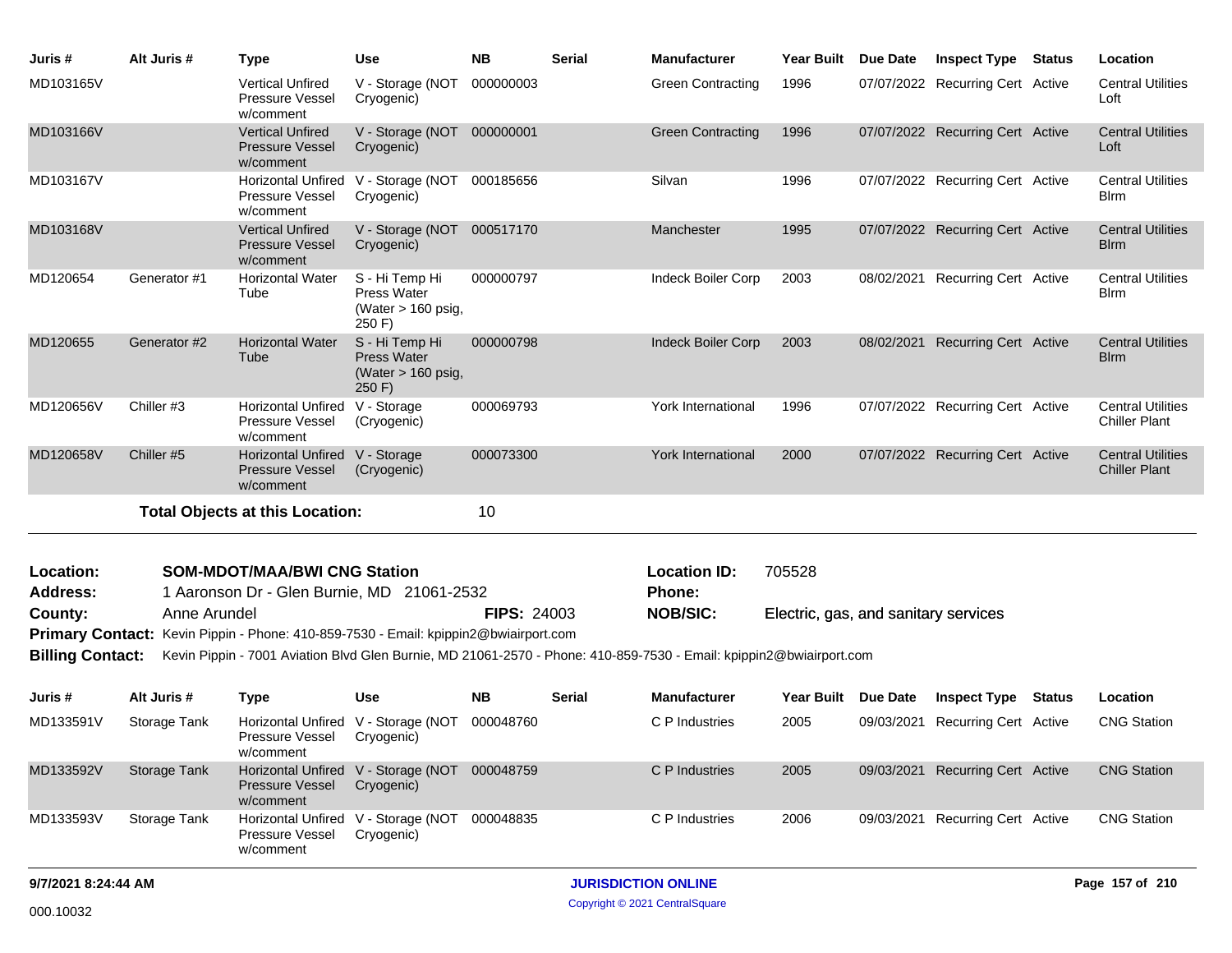| Juris #             | Alt Juris #               | <b>Type</b>                                                                        | <b>Use</b>                                                         | <b>NB</b>          | <b>Serial</b> | <b>Manufacturer</b>                                                                                                          | <b>Year Built</b>        | Due Date | <b>Inspect Type Status</b>       | Location                 |
|---------------------|---------------------------|------------------------------------------------------------------------------------|--------------------------------------------------------------------|--------------------|---------------|------------------------------------------------------------------------------------------------------------------------------|--------------------------|----------|----------------------------------|--------------------------|
| MD133594V           | Storage Tank              | Pressure Vessel<br>w/comment                                                       | Horizontal Unfired V - Storage (NOT 000048978<br>Cryogenic)        |                    |               | C P Industries                                                                                                               | 2006                     |          | 09/03/2021 Recurring Cert Active | <b>CNG Station</b>       |
| MD133595V           | Storage Tank              | Pressure Vessel<br>w/comment                                                       | Horizontal Unfired V - Storage (NOT 000048975<br>Cryogenic)        |                    |               | C P Industries                                                                                                               | 2006                     |          | 09/03/2021 Recurring Cert Active | <b>CNG Station</b>       |
| MD133596V           | Storage Tank              | Pressure Vessel<br>w/comment                                                       | Horizontal Unfired V - Storage (NOT 000048977<br>Cryogenic)        |                    |               | C P Industries                                                                                                               | 2005                     |          | 09/03/2021 Recurring Cert Active | <b>CNG Station</b>       |
| MD133597V           | <b>Blower Housing</b>     | Pressure Vessel<br>w/comment                                                       | Horizontal Unfired V - Storage (NOT 000002846<br>Cryogenic)        |                    |               | Xebec                                                                                                                        | 2006                     |          | 09/03/2021 Recurring Cert Active | <b>Gas Drier Station</b> |
| MD133598V           | Coalescer After<br>Filter | <b>Vertical Unfired</b><br><b>Pressure Vessel</b><br>w/comment                     | V - Process-<br><b>Filter/Strainer</b>                             | 000002831          |               | Xebec                                                                                                                        | 2006                     |          | 09/03/2021 Recurring Cert Active | <b>Gas Drier Station</b> |
| MD133599V           | Coalescer Pre-<br>Filter  | <b>Vertical Unfired</b><br><b>Pressure Vessel</b><br>w/comment                     | V - Process-<br>Filter/Strainer                                    | 000002830          |               | Xebec                                                                                                                        | 2006                     |          | 09/03/2021 Recurring Cert Active | <b>Gas Drier Station</b> |
| MD133600V           | Desiccant Drier           | <b>Vertical Unfired</b><br><b>Pressure Vessel</b><br>w/comment                     | V - Process-<br>Drying                                             | 000002839          |               | Xebec                                                                                                                        | 2006                     |          | 09/03/2021 Recurring Cert Active | <b>Gas Drier Station</b> |
| MD133601V           | Desiccant Drier           | <b>Vertical Unfired</b><br>Pressure Vessel<br>w/comment                            | V - Process-<br>Drying                                             | 000002840          |               | Xebec                                                                                                                        | 2006                     |          | 09/03/2021 Recurring Cert Active | <b>Gas Drier Station</b> |
| MD133602V           | <b>Gas Heater</b>         | <b>Pressure Vessel</b><br>w/comment                                                | Horizontal Unfired V - Process-Heat<br>Transfer-Other<br>w/comment | None<br>Found      | C965          | Xebec                                                                                                                        | 2006                     |          | 09/03/2021 Recurring Cert Active | <b>Gas Drier Station</b> |
| MD133603V           | Gas Heater                | Horizontal Unfired V - Process-Heat<br>Pressure Vessel<br>w/comment                | Transfer-Other<br>w/comment                                        | None<br>Found      | C978          | Xebec                                                                                                                        | 2006                     |          | 09/03/2021 Recurring Cert Active | <b>Gas Drier Station</b> |
| MD133604V           | Desiccant Drain<br>Tank   | Horizontal Unfired V - Process-<br>Pressure Vessel<br>w/comment                    | Separator                                                          | 000002845          |               | Xebec                                                                                                                        | 2006                     |          | 09/03/2021 Recurring Cert Active | <b>Gas Drier Station</b> |
|                     |                           | <b>Total Objects at this Location:</b>                                             |                                                                    | 14                 |               |                                                                                                                              |                          |          |                                  |                          |
| Location:           |                           | <b>SOM-MDOT/MDTA/Police &amp; Maint Bldg</b>                                       |                                                                    |                    |               | <b>Location ID:</b>                                                                                                          | 2364767                  |          |                                  |                          |
| <b>Address:</b>     |                           | 881 Oceanic Dr - Annapolis, MD 21409-6107                                          |                                                                    |                    |               | Phone:                                                                                                                       | 410-537-6651             |          |                                  |                          |
| County:             | Anne Arundel              |                                                                                    |                                                                    | <b>FIPS: 24003</b> |               | <b>NOB/SIC:</b>                                                                                                              | <b>Police Protection</b> |          |                                  |                          |
|                     |                           | Primary Contact: Scott Still - Cell: 443-829-1710 - Email: sstill@mdta.state.md.us |                                                                    |                    |               |                                                                                                                              |                          |          |                                  |                          |
|                     |                           |                                                                                    |                                                                    |                    |               | Billing Contact: Scott Still - 850 Revell Hwy Annapolis, MD 21409-5559 - Cell: 443-829-1710 - Email: sstill@mdta.state.md.us |                          |          |                                  |                          |
| Juris #             | Alt Juris #               | <b>Type</b>                                                                        | <b>Use</b>                                                         | <b>NB</b>          | <b>Serial</b> | <b>Manufacturer</b>                                                                                                          | <b>Year Built</b>        | Due Date | <b>Inspect Type Status</b>       | Location                 |
| MD131106V           |                           | Pressure Vessel                                                                    | Horizontal Unfired V - Storage (NOT<br>Cryogenic)                  | 000549251          |               | Manchester                                                                                                                   | 1998                     |          | 07/29/2022 Recurring Cert Active | Compressor<br>Room       |
| 9/7/2021 8:24:44 AM |                           |                                                                                    |                                                                    |                    |               | <b>JURISDICTION ONLINE</b>                                                                                                   |                          |          |                                  | Page 158 of 210          |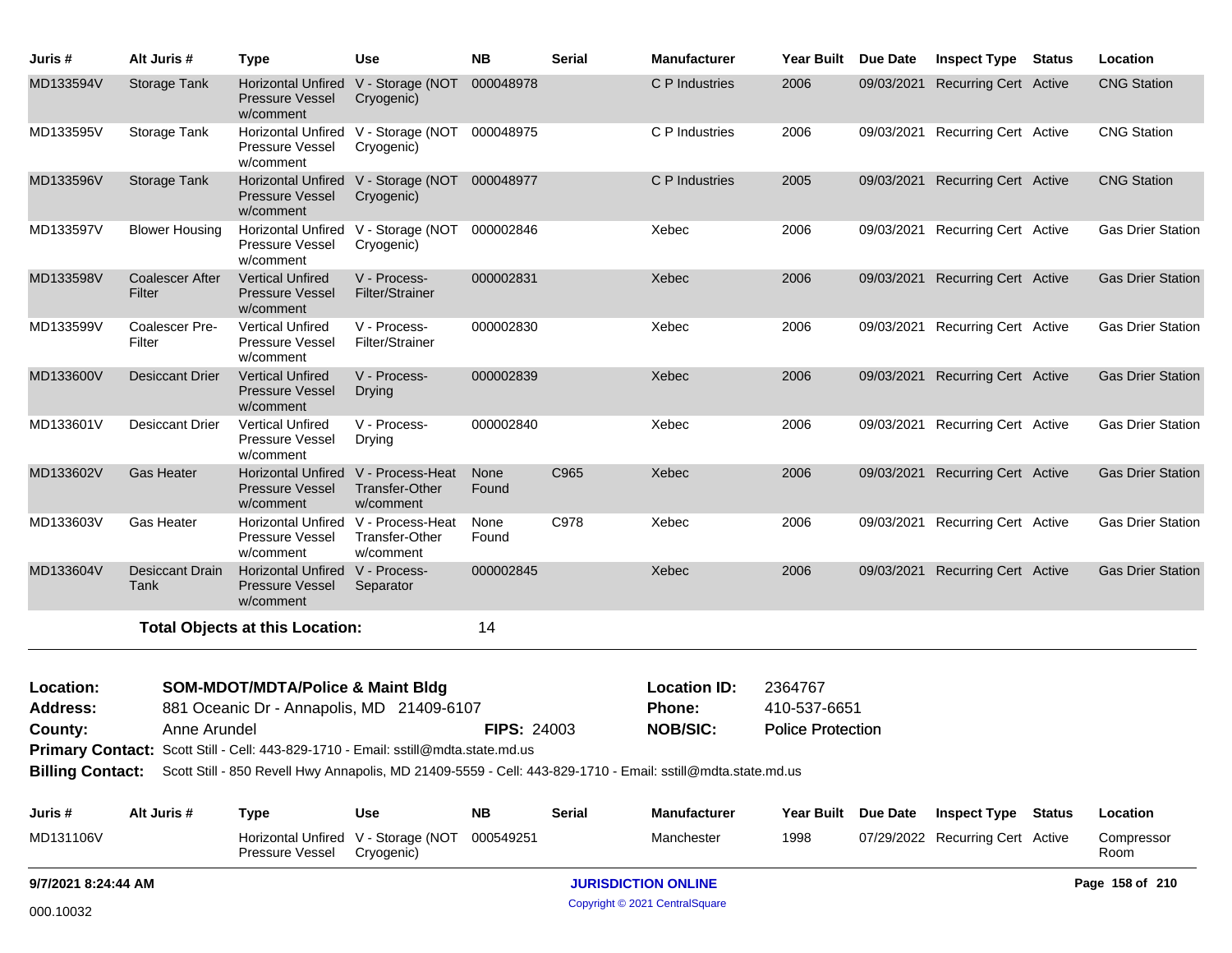| Juris #                                                                                                                                                                                                                                                                                                                                                                                           | Alt Juris # | <b>Type</b><br>w/comment                                         | <b>Use</b>                                                       | <b>NB</b>        | Serial        | <b>Manufacturer</b>           | Year Built Due Date | <b>Inspect Type Status</b>                                      | Location                   |
|---------------------------------------------------------------------------------------------------------------------------------------------------------------------------------------------------------------------------------------------------------------------------------------------------------------------------------------------------------------------------------------------------|-------------|------------------------------------------------------------------|------------------------------------------------------------------|------------------|---------------|-------------------------------|---------------------|-----------------------------------------------------------------|----------------------------|
| MD163009H                                                                                                                                                                                                                                                                                                                                                                                         | $B-1$       | Cast Iron                                                        | H - Hot Water<br>Heat (Water $\leq$<br>160 psig, 250 F)          | CI               |               | Smith Cast Iron               | 2017                | 07/27/2022 Recurring Cert Active                                | <b>Boiler Room</b>         |
| MD163010H                                                                                                                                                                                                                                                                                                                                                                                         | $WH-1$      | <b>Water Heater</b><br>(HLW)                                     | H - Hot Water<br>Supply (Water <=<br>160 psig, 210 F)            | 000144333 144333 |               | <b>PVI Industries</b>         | 2017                | 07/27/2022 Recurring Cert Active                                | <b>Boiler Room</b>         |
| MD163011V                                                                                                                                                                                                                                                                                                                                                                                         |             | <b>Horizontal Unfired</b><br><b>Pressure Vessel</b><br>w/comment | O - Other (PV<br>Use) w/comment                                  | 000400560        |               | Taco Inc                      | 2017                | 03/08/2023 Recurring Cert Active                                | <b>Boiler Room</b>         |
|                                                                                                                                                                                                                                                                                                                                                                                                   |             | <b>Total Objects at this Location:</b>                           |                                                                  | 4                |               |                               |                     |                                                                 |                            |
| Location:                                                                                                                                                                                                                                                                                                                                                                                         |             | SOM-MDOT/MVA/Building                                            |                                                                  |                  |               | <b>Location ID:</b><br>Phone: | 719086              |                                                                 |                            |
| 1 Orchard Rd - Glen Burnie, MD 21060-6377<br><b>Address:</b><br>Anne Arundel<br><b>FIPS: 24003</b><br>County:<br>Primary Contact: Brad Wilson - Phone: 410-768-7215 - Cell: 443-790-9203 - Email: bwilson3@mva.maryland.gov<br><b>Billing Contact:</b><br>Brad Wilson - 6601 Ritchie Hwy Glen Burnie, MD 21062-1000 - Phone: 410-768-7215 - Cell: 443-790-9203 - Email: bwilson3@mva.maryland.gov |             |                                                                  |                                                                  |                  |               | <b>NOB/SIC:</b>               |                     | <b>Regulation and Administration of Transportation Programs</b> |                            |
| Juris #                                                                                                                                                                                                                                                                                                                                                                                           | Alt Juris # | <b>Type</b>                                                      | <b>Use</b>                                                       | <b>NB</b>        | <b>Serial</b> | <b>Manufacturer</b>           | Year Built Due Date | <b>Inspect Type Status</b>                                      | Location                   |
| MD076803H                                                                                                                                                                                                                                                                                                                                                                                         |             | Electric (NOT<br>HLW)                                            | H - Hot Water<br>Heat (Water $\leq$<br>160 psig, 250 F)          | 000037295        |               | A O Smith                     | 1991                | 01/07/2022 Recurring Cert Active                                | OIR Mechanical<br>Room     |
| MD113808V                                                                                                                                                                                                                                                                                                                                                                                         |             | Heat Exchanger -<br>Shell and Tube                               | V - Process-Heat 000007622<br><b>Transfer-Other</b><br>w/comment |                  |               | Ketema                        | 1994                | 01/07/2022 Recurring Cert Active                                | <b>OIR Chiller</b><br>Room |
| MD133647V                                                                                                                                                                                                                                                                                                                                                                                         |             | Heat Exchanger -<br>Shell and Tube                               | V - Process-Heat<br>Transfer-Other<br>w/comment                  | 000000872        |               | <b>Carrier Mexico</b>         | 1999                | 01/07/2022 Recurring Cert Active                                | OIR Chiller<br>Room        |
| MD133648V                                                                                                                                                                                                                                                                                                                                                                                         |             | Heat Exchanger -<br>Other w/comment Transfer-Other               | V - Process-Heat<br>w/comment                                    | 000005637        |               | Provides                      | 2006                | 01/07/2022 Recurring Cert Active                                | OIR Roof                   |
| MD133649V                                                                                                                                                                                                                                                                                                                                                                                         |             | Heat Exchanger -<br>Other w/comment Transfer-Other               | V - Process-Heat<br>w/comment                                    | 000005635        |               | Provides                      | 2006                | 01/07/2022 Recurring Cert Active                                | OIR Roof                   |
| MD134800V                                                                                                                                                                                                                                                                                                                                                                                         |             | Pressure Vessel<br>w/comment                                     | Horizontal Unfired V - Storage (NOT 000439759<br>Cryogenic)      |                  |               | Silvan                        | 2004                | 01/07/2022 Recurring Cert Active                                | <b>Building D Shop</b>     |
|                                                                                                                                                                                                                                                                                                                                                                                                   |             |                                                                  |                                                                  |                  |               |                               |                     |                                                                 |                            |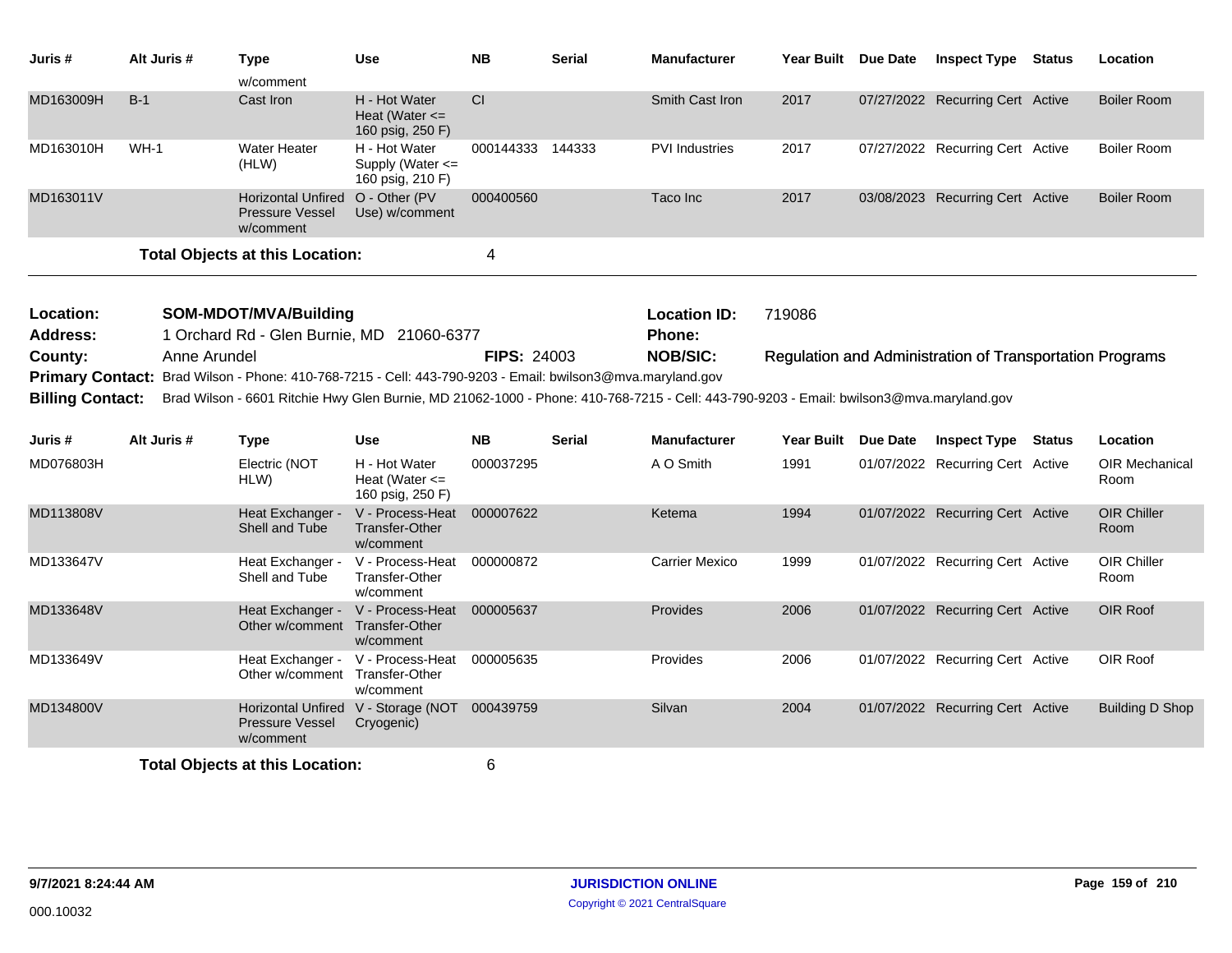| Location:<br><b>Address:</b><br>County:<br><b>Primary Contact:</b><br><b>Billing Contact:</b> | Anne Arundel                                                                                                                                                                                                                                                                                                                                                                                                                   | <b>SOM-NG/ARNG/National Guard Armory/Glen Bu</b><br>14 Dorsey Rd - Glen Burnie, MD 21061-3203<br>Francis S. Gostomski, Anthony Williams - Phone: 410-576-1441 - Cell: 410-446-2736 - Email: Francis.gostomski@maryland.gov<br>FTANCIS O. GOSIOMSKI, ANIMONY WIIHAMS - ZTY W ZYM DIVISION OF OUC D-TT BAINMOR, MD ZTZOT-ZZ88 - FNONE: 410-070-1441 - GRII: 410-440-Z730 - EMIAII:<br>Francis nostomski@marvland.nov |                                                                       | <b>FIPS: 24003</b>     |               | <b>Location ID:</b><br>Phone:<br><b>NOB/SIC:</b>        | 717729<br><b>National Security</b>                 |            |                                                         |        |                                           |
|-----------------------------------------------------------------------------------------------|--------------------------------------------------------------------------------------------------------------------------------------------------------------------------------------------------------------------------------------------------------------------------------------------------------------------------------------------------------------------------------------------------------------------------------|--------------------------------------------------------------------------------------------------------------------------------------------------------------------------------------------------------------------------------------------------------------------------------------------------------------------------------------------------------------------------------------------------------------------|-----------------------------------------------------------------------|------------------------|---------------|---------------------------------------------------------|----------------------------------------------------|------------|---------------------------------------------------------|--------|-------------------------------------------|
| Juris #                                                                                       | Alt Juris #                                                                                                                                                                                                                                                                                                                                                                                                                    | <b>Type</b>                                                                                                                                                                                                                                                                                                                                                                                                        | Use                                                                   | <b>NB</b>              | <b>Serial</b> | <b>Manufacturer</b>                                     | Year Built Due Date                                |            | <b>Inspect Type Status</b>                              |        | Location                                  |
| MD116055H                                                                                     |                                                                                                                                                                                                                                                                                                                                                                                                                                | Cast Iron                                                                                                                                                                                                                                                                                                                                                                                                          | H - Steam Heat<br>(Steam $\le$ 15<br>psig)                            | <b>CI</b>              | N2002-1444    | Smith                                                   | 2002                                               | 12/29/2021 | <b>Recurring Cert Active</b>                            |        | <b>Boiler Room</b>                        |
|                                                                                               |                                                                                                                                                                                                                                                                                                                                                                                                                                | <b>Total Objects at this Location:</b>                                                                                                                                                                                                                                                                                                                                                                             |                                                                       | 1                      |               |                                                         |                                                    |            |                                                         |        |                                           |
| Location:<br><b>Address:</b><br>County:                                                       | Anne Arundel                                                                                                                                                                                                                                                                                                                                                                                                                   | <b>Somerford Place</b><br>2717 Riva Rd - Annapolis, MD 21401-7203                                                                                                                                                                                                                                                                                                                                                  |                                                                       | <b>FIPS: 24003</b>     |               | <b>Location ID:</b><br>Phone:<br><b>NOB/SIC:</b>        | 1338412<br>410 224 7300                            |            | Nursing and Personal Care Facilities, NEC               |        |                                           |
| <b>Billing Contact:</b>                                                                       |                                                                                                                                                                                                                                                                                                                                                                                                                                | Primary Contact: Terry Sampson - Phone: 410 224 7300<br>Terry Sampson - 2717 Riva Rd Annapolis, MD 21401-7203 - Phone: 410 224 7300                                                                                                                                                                                                                                                                                |                                                                       |                        |               |                                                         |                                                    |            |                                                         |        |                                           |
| Juris #<br>MD168268H                                                                          | Alt Juris #                                                                                                                                                                                                                                                                                                                                                                                                                    | <b>Type</b><br><b>Water Heater</b><br>(HLW)                                                                                                                                                                                                                                                                                                                                                                        | <b>Use</b><br>H - Hot Water<br>Heat (Water $\leq$<br>160 psig, 250 F) | <b>NB</b><br>000263701 | Serial        | <b>Manufacturer</b><br>A O Smith                        | Year Built Due Date<br>2019                        |            | <b>Inspect Type</b><br>09/17/2022 Recurring Cert Active | Status | Location<br><b>MAINTENANCE</b>            |
| Location:<br><b>Address:</b><br>County:                                                       | <b>Total Objects at this Location:</b><br>1<br><b>Sonesta ES Suites</b><br>1160 Winterson Rd - Linthicum Heights, MD 21090-2207<br><b>FIPS: 24003</b><br>Anne Arundel<br>Primary Contact: Shenae Moulden - Phone: 410 691 0255 - Email: sherae.moulden@sonesta.com<br><b>Billing Contact:</b><br>Shenae Moulden - 1160 Winterson Rd Linthicum Heights, MD 21090-2207 - Phone: 410 691 0255 - Email: sherae.moulden@sonesta.com |                                                                                                                                                                                                                                                                                                                                                                                                                    |                                                                       |                        |               | <b>Location ID:</b><br><b>Phone:</b><br><b>NOB/SIC:</b> | 754610<br>410-691-0255<br><b>Hotels and Motels</b> |            |                                                         |        |                                           |
| Juris #                                                                                       | Alt Juris #                                                                                                                                                                                                                                                                                                                                                                                                                    | <b>Type</b>                                                                                                                                                                                                                                                                                                                                                                                                        | Use                                                                   | <b>NB</b>              | <b>Serial</b> | <b>Manufacturer</b>                                     | Year Built Due Date                                |            | <b>Inspect Type Status</b>                              |        | Location                                  |
| MD116065H                                                                                     | 6978626                                                                                                                                                                                                                                                                                                                                                                                                                        | Horizontal Water<br>Tube                                                                                                                                                                                                                                                                                                                                                                                           | H - Hot Water<br>Heat (Water $\leq$<br>160 psig, 250 F)               | 000077262              |               | Lochinvar                                               | 1997                                               |            | 03/21/2023 Recurring Cert Active                        |        | Gatehouse Main<br>Sprinkler Valve<br>Room |
| MD116066H                                                                                     | A #3                                                                                                                                                                                                                                                                                                                                                                                                                           | <b>Horizontal Water</b><br>Tube                                                                                                                                                                                                                                                                                                                                                                                    | H - Hot Water<br>Heat (Water $\leq$<br>160 psig, 250 F)               | 000074342              |               | Lochinvar                                               | 1997                                               |            | 03/21/2023 Recurring Cert Active                        |        | A Building<br>Maintenance<br>Room         |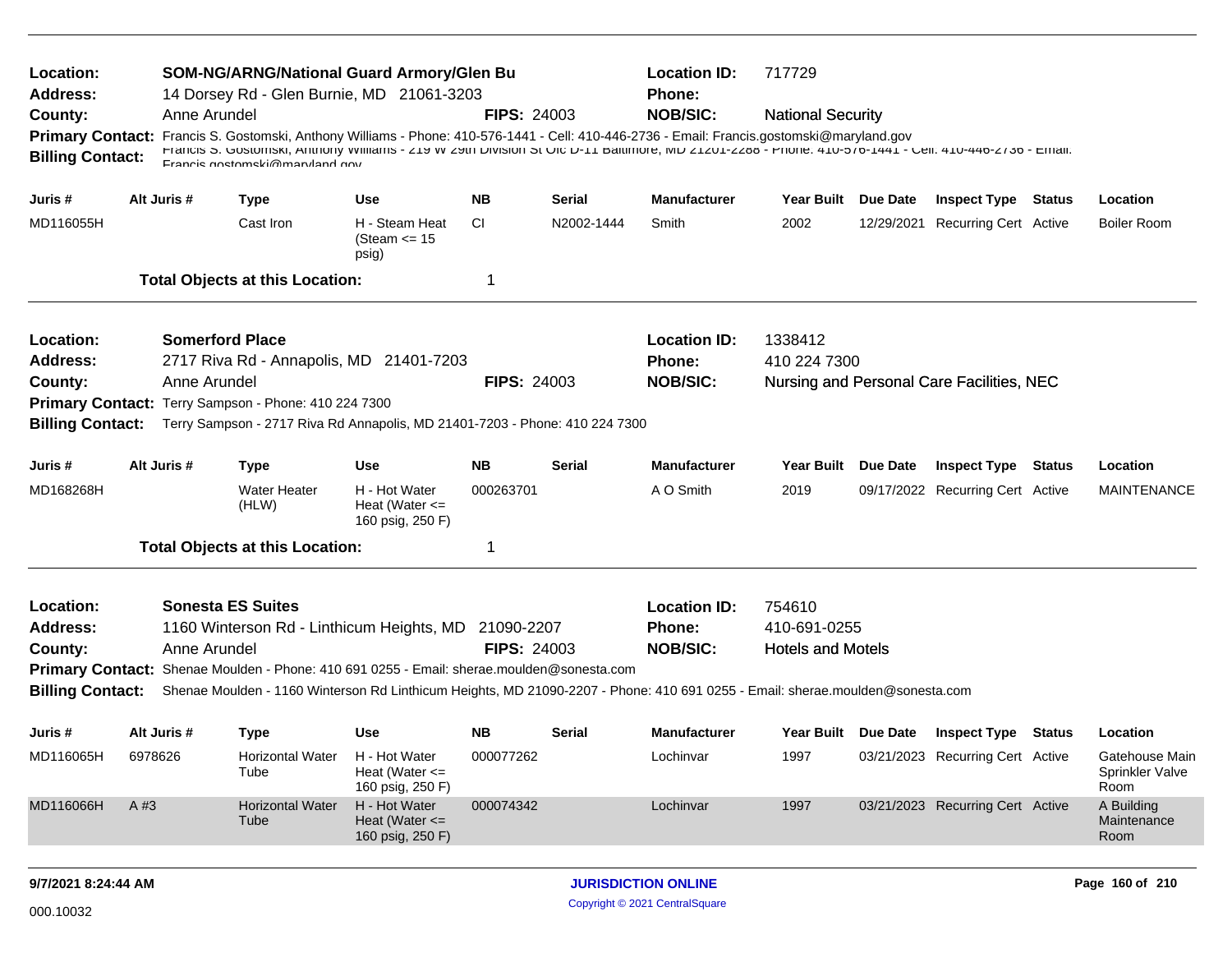| Juris #                 | Alt Juris #                        | <b>Type</b>                                                                                  | <b>Use</b>                                              | <b>NB</b>          | <b>Serial</b> | <b>Manufacturer</b>                                                                                                             | <b>Year Built</b>                | Due Date        | <b>Inspect Type Status</b>       | Location                                     |
|-------------------------|------------------------------------|----------------------------------------------------------------------------------------------|---------------------------------------------------------|--------------------|---------------|---------------------------------------------------------------------------------------------------------------------------------|----------------------------------|-----------------|----------------------------------|----------------------------------------------|
| MD116067H               | A #2                               | <b>Horizontal Water</b><br>Tube                                                              | H - Hot Water<br>Heat (Water $\leq$<br>160 psig, 250 F) | 000073594          |               | Lochinvar                                                                                                                       | 1997                             |                 | 03/21/2023 Recurring Cert Active | A Building<br>Maintenance<br>Room            |
| MD116068H               |                                    | <b>Horizontal Water</b><br>Tube                                                              | H - Hot Water<br>Heat (Water $\leq$<br>160 psig, 250 F) | 000076978 6978623  |               | Lochinvar                                                                                                                       | 1997                             |                 | 03/21/2023 Recurring Cert Active | <b>B</b> Building<br>Sprinkler Valve<br>Room |
| MD145683H               |                                    | <b>Horizontal Water</b><br>Tube                                                              | H - Hot Water<br>Supply (Water <=<br>160 psig, 250 F)   | 000239558          |               | Lochinvar                                                                                                                       | 2012                             |                 | 03/21/2023 Recurring Cert Active | <b>B</b> Building<br>Sprinkler Valve<br>Roon |
|                         |                                    | <b>Total Objects at this Location:</b>                                                       |                                                         | 5                  |               |                                                                                                                                 |                                  |                 |                                  |                                              |
| Location:               |                                    | <b>South County Auto</b>                                                                     |                                                         |                    |               | <b>Location ID:</b>                                                                                                             | 4044964                          |                 |                                  |                                              |
| <b>Address:</b>         |                                    | 223 Mayo Rd Ste A - Edgewater, MD 21037-2950                                                 |                                                         |                    |               | Phone:                                                                                                                          |                                  |                 |                                  |                                              |
| County:                 | Anne Arundel                       |                                                                                              |                                                         | <b>FIPS: 24003</b> |               | <b>NOB/SIC:</b>                                                                                                                 |                                  |                 |                                  |                                              |
| <b>Billing Contact:</b> | Primary Contact: South County Auto |                                                                                              |                                                         |                    |               |                                                                                                                                 |                                  |                 |                                  |                                              |
| Juris #                 | Alt Juris #                        | <b>Type</b>                                                                                  | Use                                                     | NΒ                 | <b>Serial</b> | <b>Manufacturer</b>                                                                                                             | <b>Year Built</b>                | <b>Due Date</b> | <b>Inspect Type Status</b>       | Location                                     |
| MD168213V               |                                    | <b>Vertical Unfired</b><br>Pressure Vessel<br>w/comment                                      | V - Storage (NOT<br>Cryogenic)                          | 000426237          |               | MAT Ind.                                                                                                                        | 2017                             |                 | 10/22/2022 Recurring Cert Active | <b>Outside Rear</b>                          |
|                         |                                    | <b>Total Objects at this Location:</b>                                                       |                                                         | 1                  |               |                                                                                                                                 |                                  |                 |                                  |                                              |
| Location:               |                                    | <b>South River Colony Exxon</b>                                                              |                                                         |                    |               | <b>Location ID:</b>                                                                                                             | 3971834                          |                 |                                  |                                              |
| <b>Address:</b>         |                                    | 111 Mitchells Chance Rd - Edgewater, MD 21037-2719                                           |                                                         |                    |               | Phone:                                                                                                                          |                                  |                 |                                  |                                              |
| County:                 | Anne Arundel                       |                                                                                              |                                                         | <b>FIPS: 24003</b> |               | <b>NOB/SIC:</b>                                                                                                                 | <b>Gasoline Service Stations</b> |                 |                                  |                                              |
|                         |                                    | Primary Contact: Kathleen McCaney - Phone: 610-276-5988 - Email: kathleen.mccaney@sunoco.com |                                                         |                    |               |                                                                                                                                 |                                  |                 |                                  |                                              |
| <b>Billing Contact:</b> |                                    |                                                                                              |                                                         |                    |               | Kathleen McCaney - 1815 Gallagher Rd Plymouth Meeting, PA 19462-2840 - Phone: 610-276-5988 - Email: kathleen.mccaney@sunoco.com |                                  |                 |                                  |                                              |
| Juris #                 | Alt Juris #                        | <b>Type</b>                                                                                  | Use                                                     | <b>NB</b>          | <b>Serial</b> | <b>Manufacturer</b>                                                                                                             | Year Built Due Date              |                 | <b>Inspect Type Status</b>       | Location                                     |
| MD165044V               |                                    | <b>Vertical Unfired</b><br>Pressure Vessel<br>w/comment                                      | V - Storage (NOT<br>Cryogenic)                          | 000188919          |               | Morganton                                                                                                                       | 2012                             |                 | 09/13/2023 Recurring Cert Active | Car Wash                                     |
|                         |                                    | <b>Total Objects at this Location:</b>                                                       |                                                         | 1                  |               |                                                                                                                                 |                                  |                 |                                  |                                              |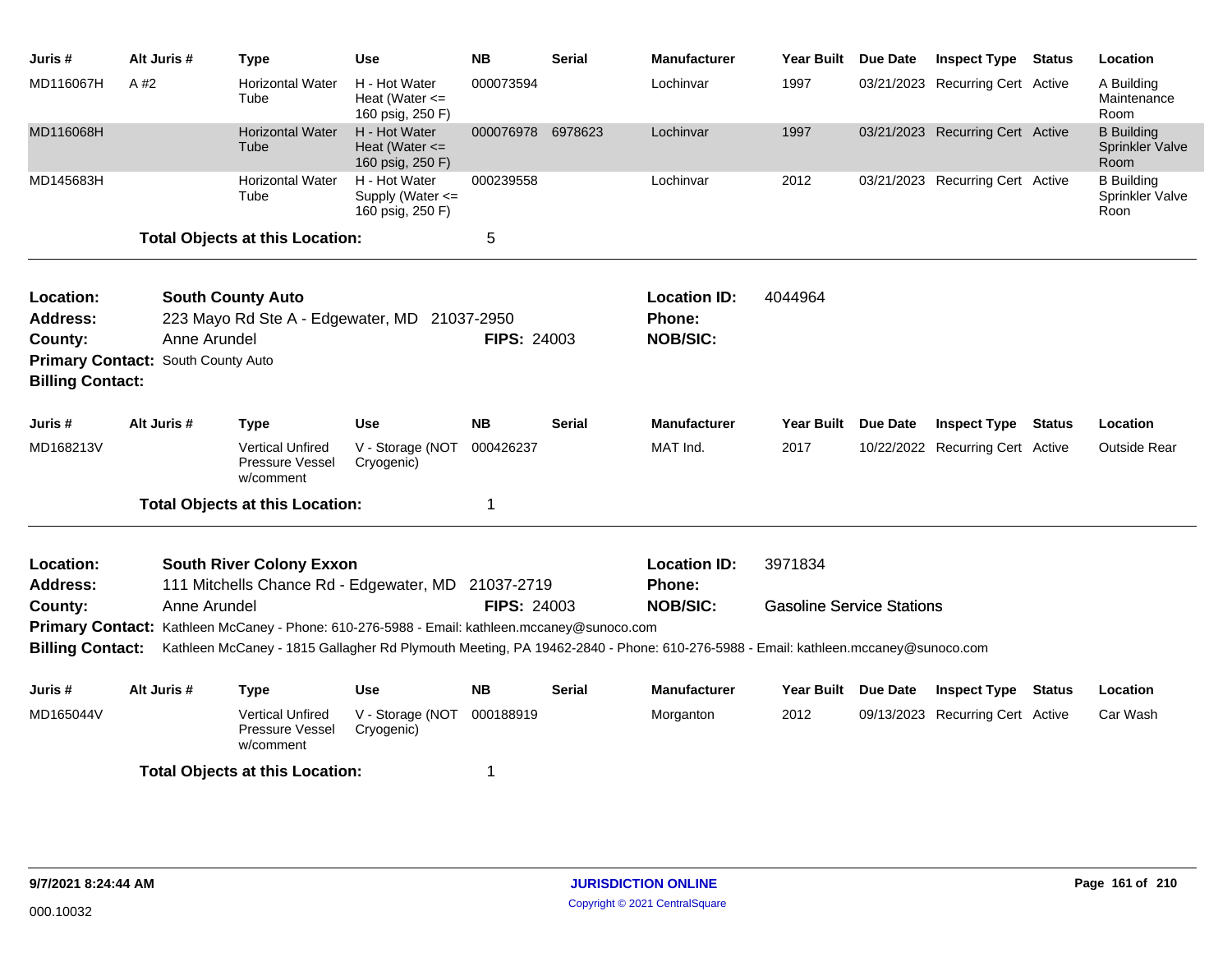| Location:<br><b>Address:</b>                                  |              | <b>Southgate Apartments</b>                                 | 302 Highland Dr - Glen Burnie, MD 21061-8903                            |                    |               | <b>Location ID:</b><br>Phone: | 725345                                  |          |                                  |               |                               |
|---------------------------------------------------------------|--------------|-------------------------------------------------------------|-------------------------------------------------------------------------|--------------------|---------------|-------------------------------|-----------------------------------------|----------|----------------------------------|---------------|-------------------------------|
| County:<br><b>Primary Contact:</b><br><b>Billing Contact:</b> | Anne Arundel | Southgate Apartments - Phone: 410-687-1517                  | - 362 Klagg Ct Ste 201 Glen Burnie, MD 21061-8939 - Phone: 410-687-1517 | <b>FIPS: 24003</b> |               | <b>NOB/SIC:</b>               | <b>Operators of Apartment Buildings</b> |          |                                  |               |                               |
| Juris #                                                       | Alt Juris #  | <b>Type</b>                                                 | <b>Use</b>                                                              | <b>NB</b>          | <b>Serial</b> | <b>Manufacturer</b>           | <b>Year Built</b>                       | Due Date | <b>Inspect Type</b>              | Status        | Location                      |
| MD133582H                                                     |              | <b>Water Heater</b><br>(HLW)                                | H - Hot Water<br>Supply (Water <=<br>160 psig, 250 F)                   | 000115821          | 115821        | A O Smith                     | 2007                                    |          | 05/27/2023 Recurring Cert Active |               | Bldg 302 Utility<br>Room      |
| MD133583H                                                     |              | <b>Water Heater</b><br>(HLW)                                | H - Hot Water<br>Supply (Water <=<br>160 psig, 250 F)                   | 000093897          |               | A O Smith                     | 2005                                    |          | 05/27/2023 Recurring Cert Active |               | Bldg 302 Utility<br>Room      |
|                                                               |              | <b>Total Objects at this Location:</b>                      |                                                                         | $\overline{2}$     |               |                               |                                         |          |                                  |               |                               |
| Location:                                                     |              | <b>Southgate Apartments</b>                                 |                                                                         |                    |               | <b>Location ID:</b>           | 725346                                  |          |                                  |               |                               |
| <b>Address:</b>                                               |              |                                                             | 303 Oak Manor Dr - Glen Burnie, MD 21061-5562                           |                    |               | <b>Phone:</b>                 |                                         |          |                                  |               |                               |
| County:                                                       | Anne Arundel |                                                             |                                                                         | <b>FIPS: 24003</b> |               | <b>NOB/SIC:</b>               | <b>Operators of Apartment Buildings</b> |          |                                  |               |                               |
| <b>Billing Contact:</b>                                       |              | Primary Contact: Southgate Apartments - Phone: 410-768-1517 | - 362 Klagg Ct Ste 201 Glen Burnie, MD 21061-8939 - Phone: 410-768-1517 |                    |               |                               |                                         |          |                                  |               |                               |
| Juris #                                                       | Alt Juris #  | <b>Type</b>                                                 | <b>Use</b>                                                              | <b>NB</b>          | <b>Serial</b> | <b>Manufacturer</b>           | <b>Year Built</b>                       | Due Date | <b>Inspect Type</b>              | <b>Status</b> | Location                      |
| MD151709H                                                     |              | <b>Water Heater</b><br>(HLW)                                | H - Hot Water<br>Supply (Water <=<br>160 psig, 210 F)                   | 000108813          | 123813        | <b>Bradford</b>               | 2014                                    |          | 05/27/2023 Recurring Cert Active |               | Bldg 303 Utility<br>Room      |
| MD151710H                                                     |              | <b>Water Heater</b><br>(HLW)                                | H - Hot Water<br>Supply (Water $\leq$<br>160 psig, 210 F)               | 000108172 123172   |               | <b>Bradford</b>               | 2014                                    |          | 05/27/2023 Recurring Cert Active |               | Bldg 303 Utility<br><b>Rm</b> |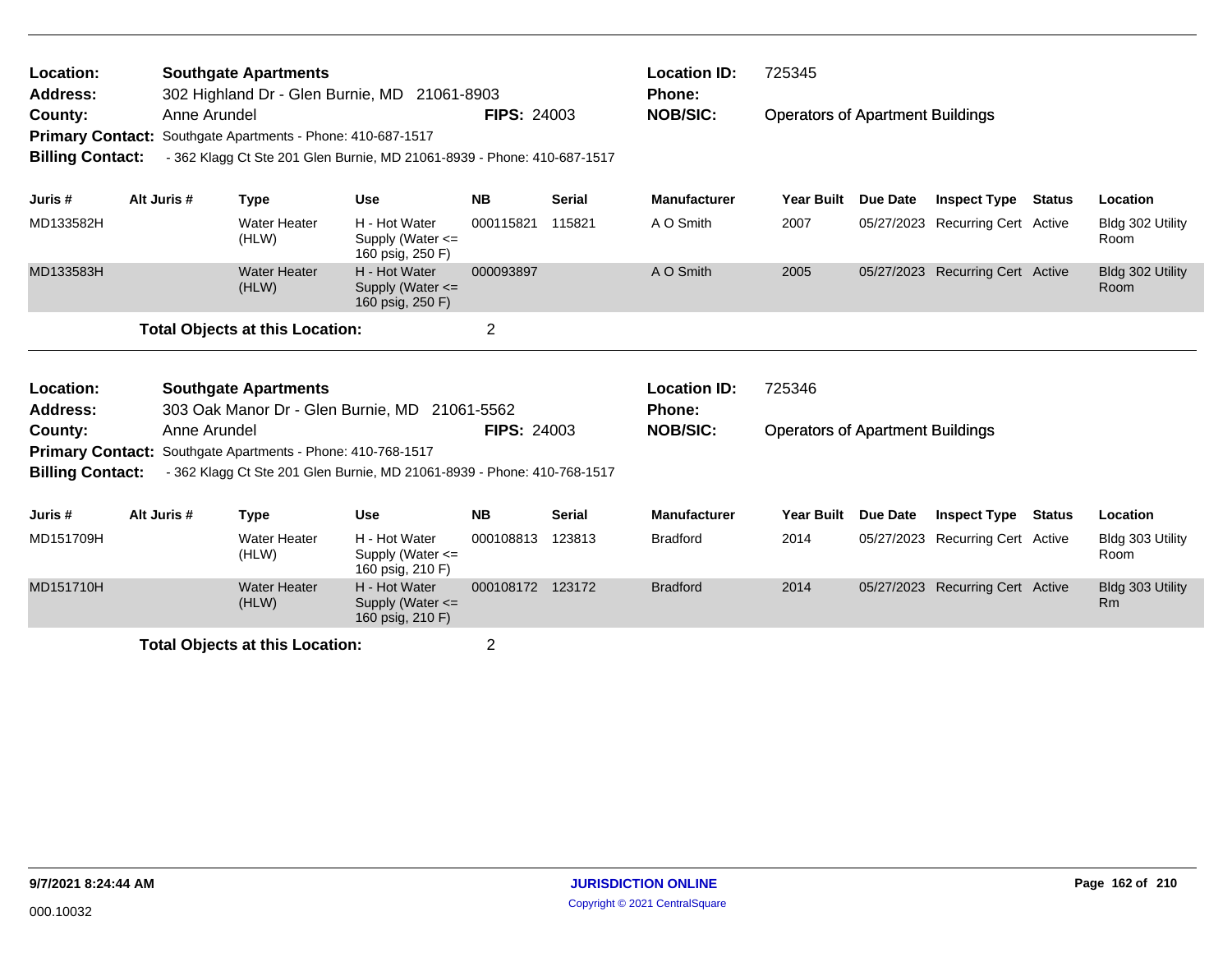| Location:                                                                                                                                                                                                                 |              | <b>Southgate Apartments</b><br>309 Oak Manor Dr - Glen Burnie, MD 21061-5556 |                                                           |                    |               | <b>Location ID:</b><br>Phone: | 725342                                  |                                  |               |                          |
|---------------------------------------------------------------------------------------------------------------------------------------------------------------------------------------------------------------------------|--------------|------------------------------------------------------------------------------|-----------------------------------------------------------|--------------------|---------------|-------------------------------|-----------------------------------------|----------------------------------|---------------|--------------------------|
|                                                                                                                                                                                                                           | Anne Arundel |                                                                              |                                                           | <b>FIPS: 24003</b> |               | <b>NOB/SIC:</b>               | <b>Operators of Apartment Buildings</b> |                                  |               |                          |
|                                                                                                                                                                                                                           |              | Primary Contact: Southgate Apartments - Phone: 410-768-1517                  |                                                           |                    |               |                               |                                         |                                  |               |                          |
| <b>Billing Contact:</b>                                                                                                                                                                                                   |              | - 362 Klagg Ct Ste 201 Glen Burnie, MD 21061-8939 - Phone: 410-768-1517      |                                                           |                    |               |                               |                                         |                                  |               |                          |
|                                                                                                                                                                                                                           |              |                                                                              |                                                           |                    |               |                               |                                         |                                  |               |                          |
| Juris #                                                                                                                                                                                                                   | Alt Juris #  | Type                                                                         | Use                                                       | <b>NB</b>          | <b>Serial</b> | <b>Manufacturer</b>           | Year Built Due Date                     | <b>Inspect Type</b>              | <b>Status</b> | Location                 |
| MD133585H                                                                                                                                                                                                                 |              | <b>Water Heater</b><br>(HLW)                                                 | H - Hot Water<br>Supply (Water $\leq$<br>160 psig, 250 F) | 000114344 114344   |               | A O Smith                     | 2007                                    | 04/27/2023 Recurring Cert Active |               | Bldg 309 Utility<br>Room |
| Address:<br>County:<br>MD133586H<br>Location:<br><b>Address:</b><br>County:<br>Juris #<br>MD116064H<br>Location:<br><b>Address:</b><br>County:<br><b>Primary Contact: Southgate Apartments</b><br><b>Billing Contact:</b> |              | <b>Water Heater</b><br>(HLW)                                                 | H - Hot Water<br>Supply (Water $\leq$<br>160 psig, 250 F) | 000115825 115825   |               | A O Smith                     | 2007                                    | 04/27/2023 Recurring Cert Active |               | Bldg 309 Utility<br>Room |
|                                                                                                                                                                                                                           |              | <b>Total Objects at this Location:</b>                                       |                                                           | $\overline{2}$     |               |                               |                                         |                                  |               |                          |
|                                                                                                                                                                                                                           |              | <b>Southgate Apartments</b>                                                  |                                                           |                    |               | <b>Location ID:</b>           | 725343                                  |                                  |               |                          |
|                                                                                                                                                                                                                           |              | 314 Highland Dr - Glen Burnie, MD 21061-8915                                 |                                                           |                    |               | <b>Phone:</b>                 |                                         |                                  |               |                          |
|                                                                                                                                                                                                                           | Anne Arundel |                                                                              |                                                           | <b>FIPS: 24003</b> |               | <b>NOB/SIC:</b>               | <b>Operators of Apartment Buildings</b> |                                  |               |                          |
| <b>Primary Contact:</b>                                                                                                                                                                                                   |              | Southgate Apartments - Phone: 410-768-1517                                   |                                                           |                    |               |                               |                                         |                                  |               |                          |
| <b>Billing Contact:</b>                                                                                                                                                                                                   |              | - 362 Klagg Ct Ste 201 Glen Burnie, MD 21061-8939 - Phone: 410-768-1517      |                                                           |                    |               |                               |                                         |                                  |               |                          |
|                                                                                                                                                                                                                           | Alt Juris #  | <b>Type</b>                                                                  | <b>Use</b>                                                | <b>NB</b>          | <b>Serial</b> | <b>Manufacturer</b>           | Year Built Due Date                     | <b>Inspect Type</b>              | <b>Status</b> | Location                 |
|                                                                                                                                                                                                                           |              | <b>Water Heater</b><br>(HLW)                                                 | H - Hot Water<br>Supply (Water $\leq$<br>160 psig, 250 F) | 000073204          |               | State Industries              | 2001                                    | 05/27/2023 Recurring Cert Active |               | BLDG 314 utility<br>rm   |
|                                                                                                                                                                                                                           |              | <b>Total Objects at this Location:</b>                                       |                                                           | 1                  |               |                               |                                         |                                  |               |                          |
|                                                                                                                                                                                                                           |              | <b>Southgate Apartments</b>                                                  |                                                           |                    |               | <b>Location ID:</b>           | 725267                                  |                                  |               |                          |
|                                                                                                                                                                                                                           |              | 316 Highand Dr - Glen Burnie, MD 21061-8917                                  |                                                           |                    |               | <b>Phone:</b>                 |                                         |                                  |               |                          |
|                                                                                                                                                                                                                           | Anne Arundel |                                                                              |                                                           | <b>FIPS: 24003</b> |               | <b>NOB/SIC:</b>               | <b>Operators of Apartment Buildings</b> |                                  |               |                          |
|                                                                                                                                                                                                                           |              | - 362 Klagg Ct Ste 201 Glen Burnie, MD 21061-8939                            |                                                           |                    |               |                               |                                         |                                  |               |                          |
|                                                                                                                                                                                                                           |              |                                                                              |                                                           |                    |               |                               |                                         |                                  |               |                          |
| Juris #                                                                                                                                                                                                                   | Alt Juris #  | <b>Type</b>                                                                  | Use                                                       | <b>NB</b>          | <b>Serial</b> | <b>Manufacturer</b>           | Year Built Due Date                     | <b>Inspect Type</b>              | <b>Status</b> | Location                 |
| MD128181H                                                                                                                                                                                                                 |              | <b>Water Heater</b><br>(HLW)                                                 | H - Hot Water<br>Supply (Water $\leq$<br>160 psig, 210 F) | 000105921          | 105921        | A O Smith                     | 2006                                    | 04/24/2023 Recurring Cert Active |               | Bldg 316 Utility<br>Room |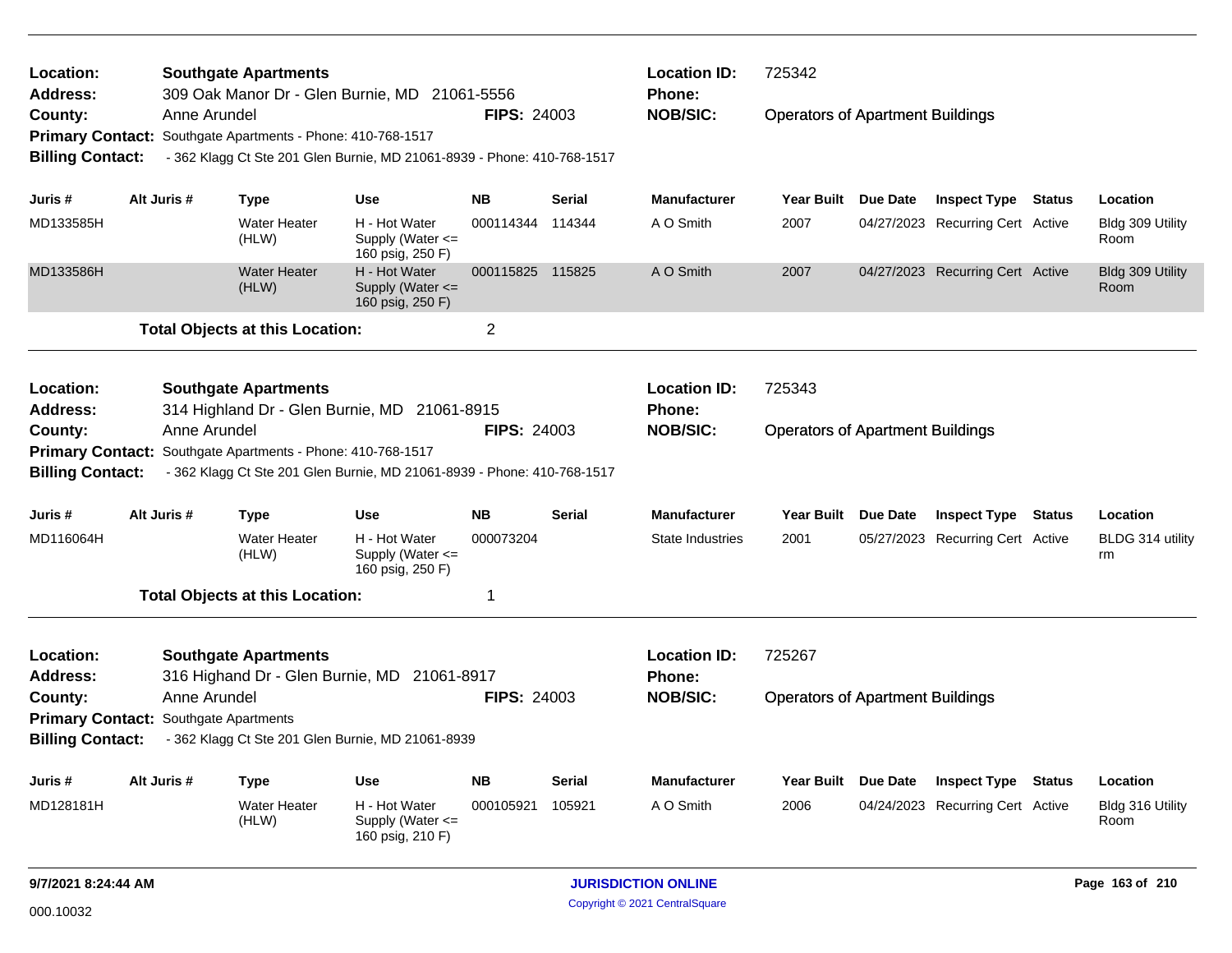| (HLW)<br>9/7/2021 8:24:44 AM                 |                |              |                                                             |                                                                         |                    | <b>JURISDICTION ONLINE</b> |                     |                                         |                 |                                  | Page 164 of 210 |                                     |
|----------------------------------------------|----------------|--------------|-------------------------------------------------------------|-------------------------------------------------------------------------|--------------------|----------------------------|---------------------|-----------------------------------------|-----------------|----------------------------------|-----------------|-------------------------------------|
| MD152964H                                    |                |              | Water Heater                                                | H - Hot Water<br>Heat (Water $\leq$                                     | 000208943          | 208943                     | A O Smith           | 2015                                    |                 | 04/24/2023 Recurring Cert Active |                 | Bldg 342 Utility<br>Room            |
| Juris #                                      | Alt Juris #    |              | <b>Type</b>                                                 | <b>Use</b>                                                              | <b>NB</b>          | <b>Serial</b>              | <b>Manufacturer</b> | <b>Year Built</b>                       | <b>Due Date</b> | <b>Inspect Type Status</b>       |                 | Location                            |
|                                              |                |              |                                                             | Billing Contact: - 362 Klagg Ct Ste 201 Glen Burnie, MD 21061-8939      |                    |                            |                     |                                         |                 |                                  |                 |                                     |
| <b>Primary Contact:</b>                      |                |              | Southgate Apartments                                        |                                                                         |                    |                            |                     |                                         |                 |                                  |                 |                                     |
| County:                                      |                | Anne Arundel |                                                             |                                                                         | <b>FIPS: 24003</b> |                            | <b>NOB/SIC:</b>     | <b>Operators of Apartment Buildings</b> |                 |                                  |                 |                                     |
| <b>Address:</b>                              |                |              | 342 Highland Dr - Glen Burnie, MD                           | 21061-5943                                                              |                    |                            | <b>Phone:</b>       |                                         |                 |                                  |                 |                                     |
| Location:                                    |                |              | <b>Southgate Apartments</b>                                 |                                                                         |                    |                            | <b>Location ID:</b> | 725350                                  |                 |                                  |                 |                                     |
|                                              |                |              | <b>Total Objects at this Location:</b>                      |                                                                         | 1                  |                            |                     |                                         |                 |                                  |                 |                                     |
| MD133584H                                    |                |              | <b>Water Heater</b><br>(HLW)                                | H - Hot Water<br>Supply (Water <=<br>160 psig, 250 F)                   | 000105774          | 105774                     | A O Smith           | 2006                                    |                 | 05/27/2023 Recurring Cert Active |                 | Bldg 330 Utility<br>Room            |
| Juris#                                       | Alt Juris #    |              | <b>Type</b>                                                 | <b>Use</b>                                                              | <b>NB</b>          | <b>Serial</b>              | <b>Manufacturer</b> | <b>Year Built</b>                       | <b>Due Date</b> | <b>Inspect Type</b>              | Status          | Location                            |
| County:<br><b>Billing Contact:</b>           |                | Anne Arundel | Primary Contact: Southgate Apartments - Phone: 410-768-1517 | - 362 Klagg Ct Ste 201 Glen Burnie, MD 21061-8939 - Phone: 410-768-1517 | <b>FIPS: 24003</b> |                            | <b>NOB/SIC:</b>     | <b>Operators of Apartment Buildings</b> |                 |                                  |                 |                                     |
| <b>Address:</b>                              |                |              |                                                             | 330 Highland Dr - Glen Burnie, MD 21061-5951                            |                    |                            | Phone:              |                                         |                 |                                  |                 |                                     |
| Location:                                    |                |              | <b>Southgate Apartments</b>                                 |                                                                         |                    |                            | <b>Location ID:</b> | 725349                                  |                 |                                  |                 |                                     |
|                                              |                |              | <b>Total Objects at this Location:</b>                      |                                                                         | $\overline{2}$     |                            |                     |                                         |                 |                                  |                 |                                     |
| MD134833H                                    | $\overline{2}$ |              | <b>Water Heater</b><br>(HLW)                                | H - Hot Water<br>Supply (Water $\leq$<br>160 psig, 210 F)               | 000131876 131876   |                            | A O Smith           | 2008                                    |                 | 05/27/2023 Recurring Cert Active |                 | 322 Highland<br><b>Utility Room</b> |
| MD134832H                                    |                |              | <b>Water Heater</b><br>(HLW)                                | H - Hot Water<br>Supply (Water <=<br>160 psig, 210 F)                   | 000129204          | 129204                     | A O Smith           | 2008                                    |                 | 05/27/2023 Recurring Cert Active |                 | 322 Highland<br><b>Utility Room</b> |
| Juris #                                      | Alt Juris #    |              | <b>Type</b>                                                 | <b>Use</b>                                                              | <b>NB</b>          | Serial                     | <b>Manufacturer</b> | Year Built                              | <b>Due Date</b> | <b>Inspect Type Status</b>       |                 | Location                            |
| <b>Billing Contact:</b>                      |                |              |                                                             | - 362 Klagg Ct Ste 201 Glen Burnie, MD 21061-8939                       |                    |                            |                     |                                         |                 |                                  |                 |                                     |
| <b>Primary Contact: Southgate Apartments</b> |                |              |                                                             |                                                                         |                    |                            |                     |                                         |                 |                                  |                 |                                     |
| County:                                      |                | Anne Arundel |                                                             |                                                                         | <b>FIPS: 24003</b> |                            | <b>NOB/SIC:</b>     | <b>Operators of Apartment Buildings</b> |                 |                                  |                 |                                     |
| Location:<br><b>Address:</b>                 |                |              | 322 Highland Dr - Glen Burnie, MD                           | 21061-8923                                                              |                    |                            | Phone:              |                                         |                 |                                  |                 |                                     |
|                                              |                |              | <b>Southgate Apartments</b>                                 |                                                                         |                    |                            | <b>Location ID:</b> | 725348                                  |                 |                                  |                 |                                     |

Copyright © 2021 CentralSquare 000.10032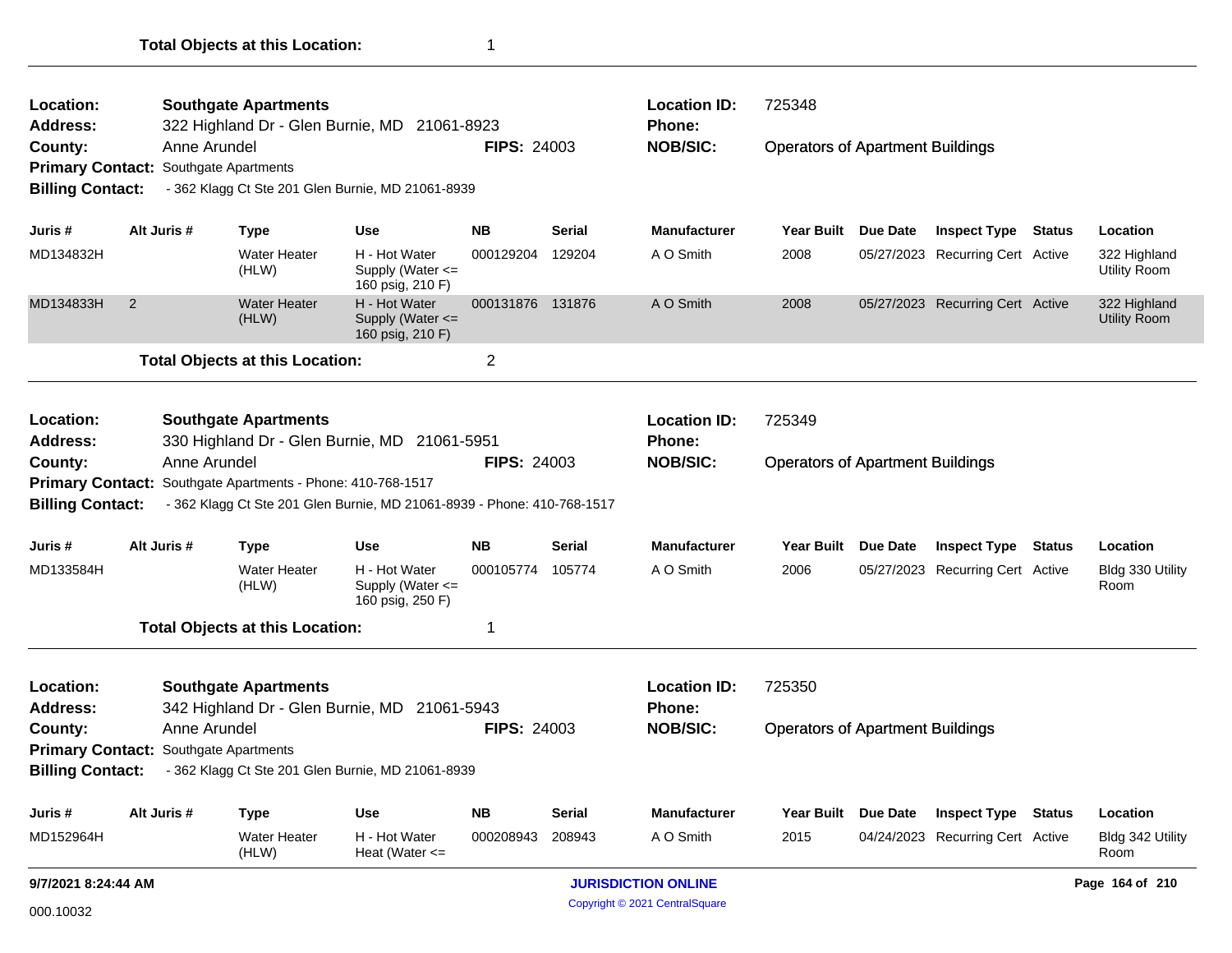| Juris #                 | Alt Juris #  | <b>Type</b>                                                                                              | <b>Use</b><br>160 psig, 250 F) | <b>NB</b>          | <b>Serial</b> | <b>Manufacturer</b>                                                                                                                      |                                   | Year Built Due Date | <b>Inspect Type Status</b>       |               | Location |
|-------------------------|--------------|----------------------------------------------------------------------------------------------------------|--------------------------------|--------------------|---------------|------------------------------------------------------------------------------------------------------------------------------------------|-----------------------------------|---------------------|----------------------------------|---------------|----------|
|                         |              | <b>Total Objects at this Location:</b>                                                                   |                                | 1                  |               |                                                                                                                                          |                                   |                     |                                  |               |          |
| Location:               |              | Spizzico (Arc3)                                                                                          |                                |                    |               | <b>Location ID:</b>                                                                                                                      | 3963498                           |                     |                                  |               |          |
| <b>Address:</b>         |              | 1282 Bay Dale Dr - Arnold, MD 21012-2325                                                                 |                                |                    |               | Phone:                                                                                                                                   |                                   |                     |                                  |               |          |
| County:                 | Anne Arundel |                                                                                                          |                                | <b>FIPS: 24003</b> |               | <b>NOB/SIC:</b>                                                                                                                          | <b>Eating and Drinking Places</b> |                     |                                  |               |          |
|                         |              | <b>Primary Contact:</b> Charlie Patterson - Phone: 804-644-4521 - Email: charlie.patterson@arc3gases.com |                                |                    |               |                                                                                                                                          |                                   |                     |                                  |               |          |
|                         |              |                                                                                                          |                                |                    |               | Billing Contact: Charlie Patterson - PO Box 26269 Richmond, VA 23260-6269 - Phone: 804-644-4521 - Email: charlie.patterson@arc3gases.com |                                   |                     |                                  |               |          |
| Juris #                 | Alt Juris #  | <b>Type</b>                                                                                              | <b>Use</b>                     | <b>NB</b>          | <b>Serial</b> | <b>Manufacturer</b>                                                                                                                      | <b>Year Built</b>                 | Due Date            | <b>Inspect Type</b>              | <b>Status</b> | Location |
| MD165034V               |              | <b>Vertical Unfired</b><br>Pressure Vessel<br>w/comment                                                  | V - Storage<br>(Cryogenic)     | 000050533          |               | Taylor-Wharton                                                                                                                           | 2000                              |                     | 07/10/2023 Recurring Cert Active |               | Outside  |
|                         |              | <b>Total Objects at this Location:</b>                                                                   |                                | 1                  |               |                                                                                                                                          |                                   |                     |                                  |               |          |
| Location:               |              | Spizzico (Arc3)                                                                                          |                                |                    |               | <b>Location ID:</b>                                                                                                                      | 3965278                           |                     |                                  |               |          |
| <b>Address:</b>         |              | 9 Lee Airpark Dr - Edgewater, MD 21037-1229                                                              |                                |                    |               | Phone:                                                                                                                                   |                                   |                     |                                  |               |          |
| County:                 | Anne Arundel |                                                                                                          |                                | <b>FIPS: 24003</b> |               | <b>NOB/SIC:</b>                                                                                                                          | Eating and Drinking Places        |                     |                                  |               |          |
|                         |              | <b>Primary Contact:</b> Charlie Patterson - Phone: 804-644-4521 - Email: charlie.patterson@arc3gases.com |                                |                    |               |                                                                                                                                          |                                   |                     |                                  |               |          |
| <b>Billing Contact:</b> |              |                                                                                                          |                                |                    |               | Charlie Patterson - PO Box 26269 Richmond, VA 23260-6269 - Phone: 804-644-4521 - Email: charlie.patterson@arc3gases.com                  |                                   |                     |                                  |               |          |
| Juris #                 | Alt Juris #  | <b>Type</b>                                                                                              | <b>Use</b>                     | <b>NB</b>          | <b>Serial</b> | <b>Manufacturer</b>                                                                                                                      | <b>Year Built</b>                 | Due Date            | <b>Inspect Type</b>              | <b>Status</b> | Location |
| MD165057V               |              | <b>Vertical Unfired</b><br><b>Pressure Vessel</b><br>w/comment                                           | V - Storage<br>(Cryogenic)     | 000135213          |               | <b>CHART</b>                                                                                                                             | 2001                              |                     | 10/29/2023 Recurring Cert Active |               | Outside  |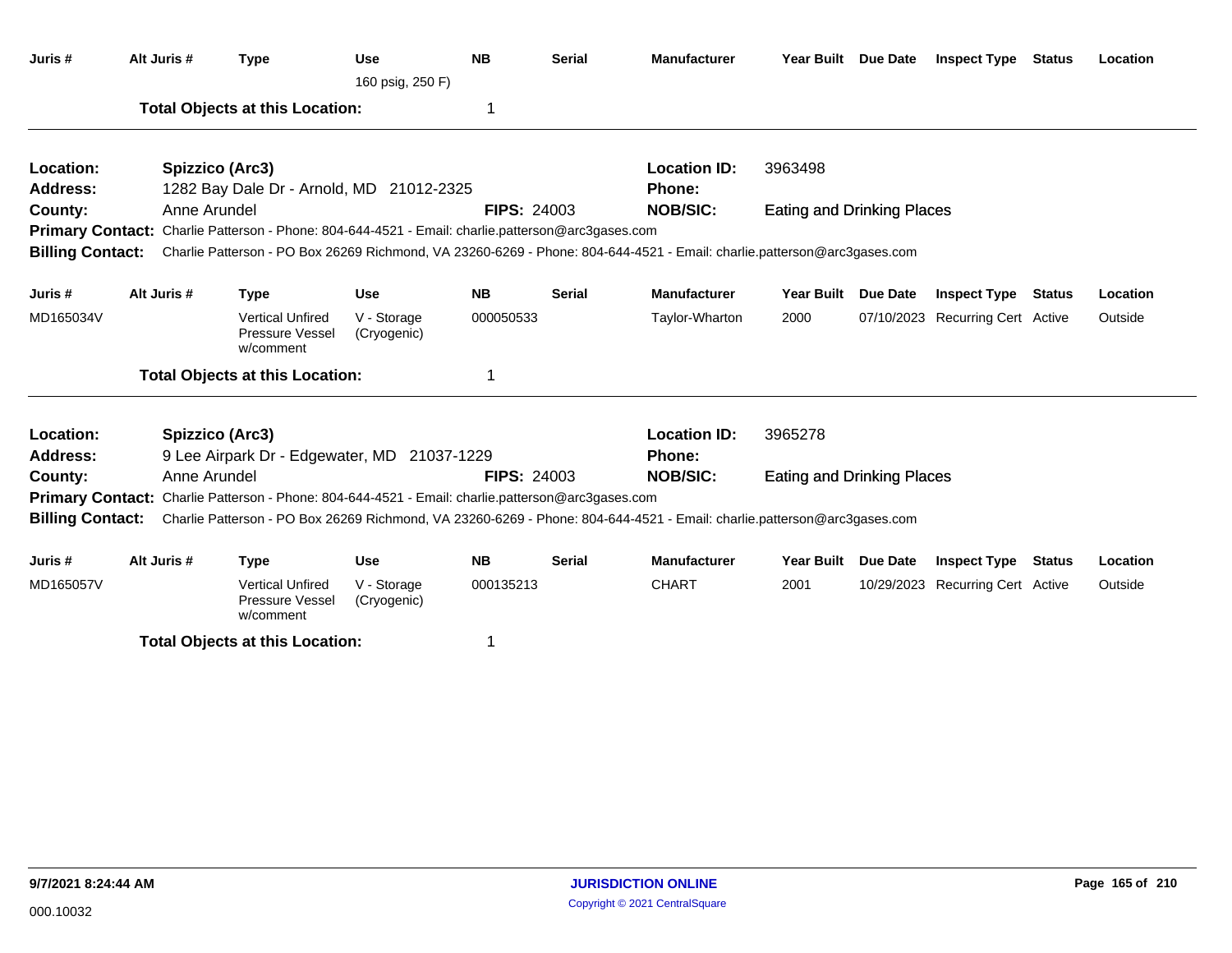| Location:<br><b>Address:</b><br>County: | <b>Spring Hill Suites By Marriott</b><br>7544 Teague Rd - Hanover, MD 21076-1200<br>Anne Arundel<br>Primary Contact: Kaleena Parker - Phone: 410-799-7100 - Email: kkaleena.parker@marriott.com<br><b>Billing Contact:</b><br>Kaleena Parker - 7544 Teague Rd Hanover, MD 21076-1200 - Phone: 410-799-7100 - Email: kkaleena.parker@marriott.com<br>Alt Juris #<br>Use |              |                                                                                     |                                                           | <b>FIPS: 24003</b> |                 | <b>Location ID:</b><br>2659281<br>410-799-7100<br><b>Phone:</b><br><b>NOB/SIC:</b><br>Nonclassifiable Establishments |                        |  |                                                  |  |                      |
|-----------------------------------------|------------------------------------------------------------------------------------------------------------------------------------------------------------------------------------------------------------------------------------------------------------------------------------------------------------------------------------------------------------------------|--------------|-------------------------------------------------------------------------------------|-----------------------------------------------------------|--------------------|-----------------|----------------------------------------------------------------------------------------------------------------------|------------------------|--|--------------------------------------------------|--|----------------------|
| Juris #                                 |                                                                                                                                                                                                                                                                                                                                                                        |              | <b>Type</b>                                                                         |                                                           | <b>NB</b>          | <b>Serial</b>   | <b>Manufacturer</b>                                                                                                  | Year Built Due Date    |  | <b>Inspect Type Status</b>                       |  | Location             |
| MD137465H                               |                                                                                                                                                                                                                                                                                                                                                                        |              | <b>Vertical Water</b><br>Tube                                                       | H - Hot Water<br>Supply (Water $\leq$<br>160 psig, 210 F) | 000071718          |                 | Weben-Jarco                                                                                                          | 2005                   |  | 08/24/2022 Recurring Cert Active                 |  | <b>Bolier Room</b>   |
| MD162233H                               |                                                                                                                                                                                                                                                                                                                                                                        |              | <b>Water Heater</b><br>(HLW)                                                        | H - Hot Water<br>Supply (Water <=<br>160 psig, 210 F)     | 000285077          |                 | A O Smith                                                                                                            | 2015                   |  | 09/25/2022 Recurring Cert Active                 |  | <b>Bolier Room</b>   |
|                                         |                                                                                                                                                                                                                                                                                                                                                                        |              | <b>Total Objects at this Location:</b>                                              |                                                           | $\overline{c}$     |                 |                                                                                                                      |                        |  |                                                  |  |                      |
| Location:<br><b>Address:</b>            |                                                                                                                                                                                                                                                                                                                                                                        |              | <b>Sprout's Farmers Market</b><br>8048 Ritchie Hwy - Pasadena, MD 21122-1084        |                                                           |                    |                 | <b>Location ID:</b><br><b>Phone:</b>                                                                                 | 715342<br>443-960-8484 |  |                                                  |  |                      |
| County:                                 |                                                                                                                                                                                                                                                                                                                                                                        | Anne Arundel |                                                                                     |                                                           | <b>FIPS: 24003</b> |                 | <b>NOB/SIC:</b>                                                                                                      | Food stores            |  |                                                  |  |                      |
| <b>Primary Contact: M Crabtree</b>      |                                                                                                                                                                                                                                                                                                                                                                        |              |                                                                                     |                                                           |                    |                 |                                                                                                                      |                        |  |                                                  |  |                      |
|                                         |                                                                                                                                                                                                                                                                                                                                                                        |              | Billing Contact: M Crabtree - 8048 Ritchie Hwy Pasadena, MD 21122-1084              |                                                           |                    |                 |                                                                                                                      |                        |  |                                                  |  |                      |
| Juris #                                 |                                                                                                                                                                                                                                                                                                                                                                        | Alt Juris #  | <b>Type</b>                                                                         | Use                                                       | <b>NB</b>          | <b>Serial</b>   | <b>Manufacturer</b>                                                                                                  | Year Built Due Date    |  | <b>Inspect Type Status</b>                       |  | Location             |
| MD166871V                               |                                                                                                                                                                                                                                                                                                                                                                        |              | <b>Vertical Unfired</b><br>Pressure Vessel<br>w/comment                             | V - Storage (NOT<br>Cryogenic)                            | 000102019 U102019  |                 | Westermeyer Ind                                                                                                      | 2019                   |  | 06/04/2022 Recurring Cert Active                 |  | Mezzanine            |
|                                         |                                                                                                                                                                                                                                                                                                                                                                        |              | <b>Total Objects at this Location:</b>                                              |                                                           | 1                  |                 |                                                                                                                      |                        |  |                                                  |  |                      |
| Location:                               |                                                                                                                                                                                                                                                                                                                                                                        |              | <b>Squeaky Clean Car Wash</b>                                                       |                                                           |                    |                 | <b>Location ID:</b>                                                                                                  | 715331                 |  |                                                  |  |                      |
| <b>Address:</b>                         |                                                                                                                                                                                                                                                                                                                                                                        |              | 7953 Fort Smallwood Rd - Curtis Bay, MD 21226-1909                                  |                                                           |                    |                 | <b>Phone:</b>                                                                                                        | (410) 385-5384         |  |                                                  |  |                      |
| County:                                 |                                                                                                                                                                                                                                                                                                                                                                        | Anne Arundel |                                                                                     |                                                           | <b>FIPS: 24003</b> |                 | <b>NOB/SIC:</b>                                                                                                      |                        |  | Automotive dealers and gasoline service stations |  |                      |
|                                         |                                                                                                                                                                                                                                                                                                                                                                        |              | Primary Contact: David Daneman - Phone: (410) 347-8729 - Email: ddaneman@wtplaw.com |                                                           |                    |                 |                                                                                                                      |                        |  |                                                  |  |                      |
| <b>Billing Contact:</b>                 |                                                                                                                                                                                                                                                                                                                                                                        |              |                                                                                     |                                                           |                    |                 | David Daneman - 477 Cardiff Ct Severna Park, MD 21146-1617 - Phone: (410) 347-8729 - Email: ddaneman@wtplaw.com      |                        |  |                                                  |  |                      |
| Juris #                                 |                                                                                                                                                                                                                                                                                                                                                                        | Alt Juris #  | <b>Type</b>                                                                         | Use                                                       | <b>NB</b>          | <b>Serial</b>   | <b>Manufacturer</b>                                                                                                  | Year Built Due Date    |  | <b>Inspect Type Status</b>                       |  | Location             |
| MD122838V                               |                                                                                                                                                                                                                                                                                                                                                                        |              | Horizontal Unfired<br>Pressure Vessel<br>w/comment                                  | V - Storage (NOT<br>Cryogenic)                            | 000926397          |                 | Manchester                                                                                                           | 1999                   |  | 01/05/2021 Recurring Cert Active                 |  | Mechanical<br>Room   |
| MD135021H                               |                                                                                                                                                                                                                                                                                                                                                                        |              | Cast Iron                                                                           | H - Hot Water                                             | CI                 | <b>UHG19652</b> | <b>ECR International</b>                                                                                             | 2009                   |  | 01/05/2021 Recurring Cert Active                 |  | <b>Mechanical Rm</b> |
| 9/7/2021 8:24:44 AM                     |                                                                                                                                                                                                                                                                                                                                                                        |              |                                                                                     |                                                           |                    |                 | <b>JURISDICTION ONLINE</b>                                                                                           |                        |  |                                                  |  | Page 166 of 210      |
| 000.10032                               |                                                                                                                                                                                                                                                                                                                                                                        |              |                                                                                     |                                                           |                    |                 | Copyright © 2021 CentralSquare                                                                                       |                        |  |                                                  |  |                      |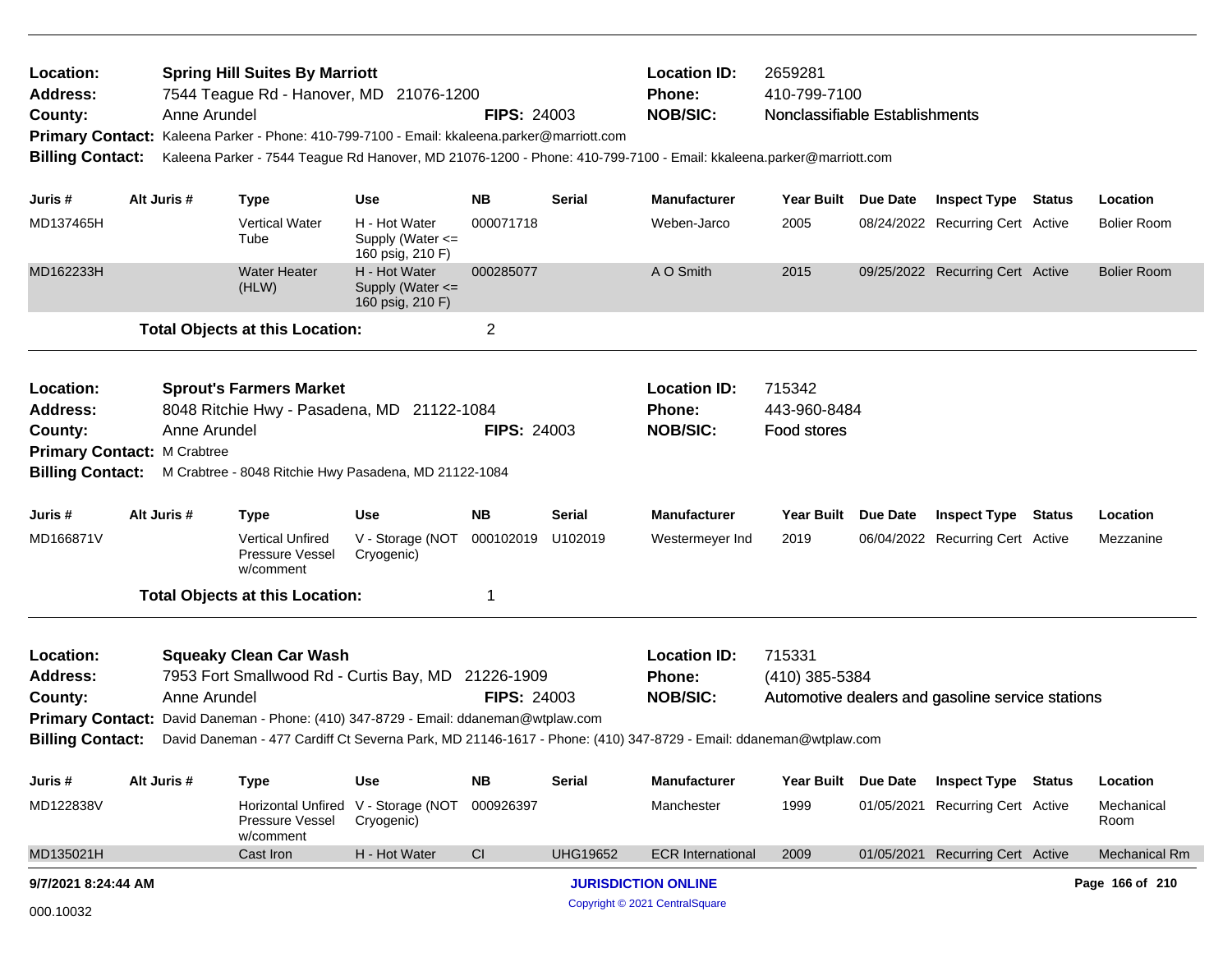| Juris#                       | Alt Juris #                                                                                                                                                                                                                         | <b>Type</b>                                                                                              | <b>Use</b>                             | <b>NB</b>          | <b>Serial</b> | <b>Manufacturer</b>                                                                                                     | Year Built Due Date               |                 | <b>Inspect Type</b>              | <b>Status</b> | Location   |
|------------------------------|-------------------------------------------------------------------------------------------------------------------------------------------------------------------------------------------------------------------------------------|----------------------------------------------------------------------------------------------------------|----------------------------------------|--------------------|---------------|-------------------------------------------------------------------------------------------------------------------------|-----------------------------------|-----------------|----------------------------------|---------------|------------|
|                              |                                                                                                                                                                                                                                     |                                                                                                          | Heat (Water $\leq$<br>160 psig, 250 F) |                    |               |                                                                                                                         |                                   |                 |                                  |               |            |
|                              |                                                                                                                                                                                                                                     | <b>Total Objects at this Location:</b>                                                                   |                                        | $\overline{2}$     |               |                                                                                                                         |                                   |                 |                                  |               |            |
| Location:                    | <b>Squisito (Arc3)</b>                                                                                                                                                                                                              |                                                                                                          |                                        |                    |               | <b>Location ID:</b>                                                                                                     | 3963462                           |                 |                                  |               |            |
| Address:                     |                                                                                                                                                                                                                                     | 147 Ritchie Hwy Ste E - Severna Park, MD 21146-1133                                                      |                                        |                    |               | Phone:                                                                                                                  |                                   |                 |                                  |               |            |
| County:                      | Anne Arundel                                                                                                                                                                                                                        |                                                                                                          |                                        | <b>FIPS: 24003</b> |               | <b>NOB/SIC:</b>                                                                                                         | <b>Eating and Drinking Places</b> |                 |                                  |               |            |
| <b>Billing Contact:</b>      |                                                                                                                                                                                                                                     | <b>Primary Contact:</b> Charlie Patterson - Phone: 804-644-4521 - Email: charlie.patterson@arc3gases.com |                                        |                    |               | Charlie Patterson - PO Box 26269 Richmond, VA 23260-6269 - Phone: 804-644-4521 - Email: charlie.patterson@arc3gases.com |                                   |                 |                                  |               |            |
|                              |                                                                                                                                                                                                                                     |                                                                                                          |                                        |                    |               |                                                                                                                         |                                   |                 |                                  |               |            |
| Juris #                      | Alt Juris #                                                                                                                                                                                                                         | <b>Type</b>                                                                                              | <b>Use</b>                             | <b>NB</b>          | <b>Serial</b> | <b>Manufacturer</b>                                                                                                     | <b>Year Built</b>                 | <b>Due Date</b> | <b>Inspect Type</b>              | <b>Status</b> | Location   |
| MD164612V                    |                                                                                                                                                                                                                                     | <b>Vertical Unfired</b><br>Pressure Vessel<br>w/comment                                                  | V - Storage<br>(Cryogenic)             | 000016080          |               | Taylor-Wharton                                                                                                          | 1993                              |                 | 07/10/2023 Recurring Cert Active |               | Outside    |
|                              |                                                                                                                                                                                                                                     | <b>Total Objects at this Location:</b>                                                                   |                                        |                    |               |                                                                                                                         |                                   |                 |                                  |               |            |
| Location:<br><b>Address:</b> |                                                                                                                                                                                                                                     | Stan & Joes Riverside (Arc3)<br>4851 Riverside Dr - Galesville, MD 20765-3105                            |                                        |                    |               | <b>Location ID:</b><br>Phone:                                                                                           | 4045747                           |                 |                                  |               |            |
| County:                      | Anne Arundel                                                                                                                                                                                                                        |                                                                                                          |                                        | <b>FIPS: 24003</b> |               | <b>NOB/SIC:</b>                                                                                                         | <b>Eating and Drinking Places</b> |                 |                                  |               |            |
|                              |                                                                                                                                                                                                                                     |                                                                                                          |                                        |                    |               |                                                                                                                         |                                   |                 |                                  |               |            |
| <b>Billing Contact:</b>      | <b>Primary Contact:</b> Charlie Patterson - Phone: 804-644-4521 - Email: charlie.patterson@arc3gases.com<br>Charlie Patterson - PO Box 26269 Richmond, VA 23260-6269 - Phone: 804-644-4521 - Email: charlie.patterson@arc3gases.com |                                                                                                          |                                        |                    |               |                                                                                                                         |                                   |                 |                                  |               |            |
|                              |                                                                                                                                                                                                                                     |                                                                                                          |                                        |                    |               |                                                                                                                         |                                   |                 |                                  |               |            |
| Juris #                      | Alt Juris #                                                                                                                                                                                                                         | <b>Type</b>                                                                                              | <b>Use</b>                             | <b>NB</b>          | <b>Serial</b> | <b>Manufacturer</b>                                                                                                     | Year Built Due Date               |                 | <b>Inspect Type Status</b>       |               | Location   |
| MD154972V                    |                                                                                                                                                                                                                                     | <b>Vertical Unfired</b><br>Pressure Vessel<br>w/comment                                                  | V - Storage<br>(Cryogenic)             | 000015946          |               | Taylor                                                                                                                  | 1993                              |                 | 10/29/2022 Recurring Cert Active |               | Store Room |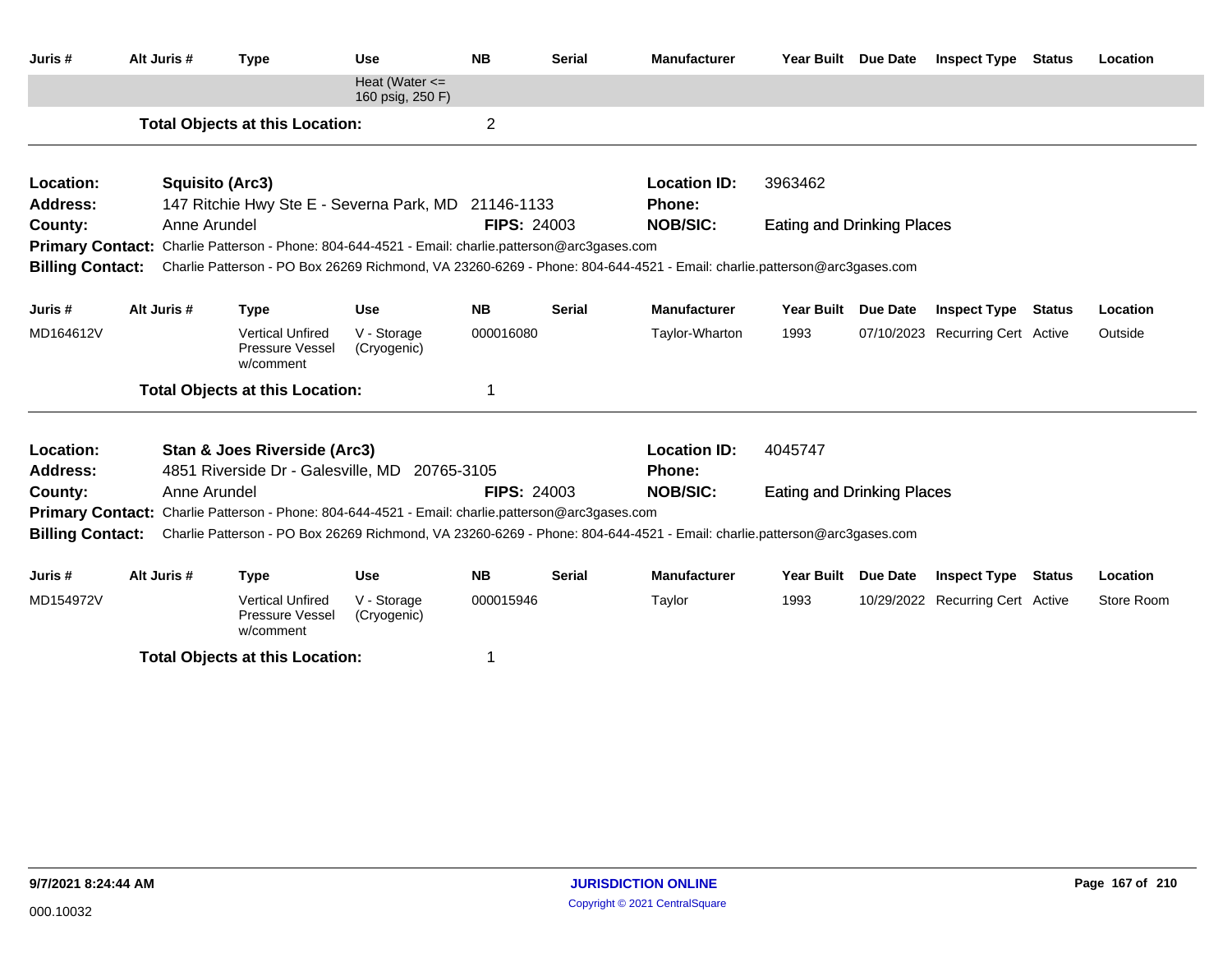| Location:<br>Address:                                                       | Stan & Joes Saloon West (Roberts Oxygen)<br><b>Location ID:</b><br>4082327<br>37 West St - Annapolis, MD 21401-2484<br><b>Phone:</b><br>Anne Arundel<br><b>FIPS: 24003</b><br><b>Eating and Drinking Places</b> |                      |                                                                                       |                                          |                    |               |                                                                                                                                                 |                     |                 |                                                  |        |                     |
|-----------------------------------------------------------------------------|-----------------------------------------------------------------------------------------------------------------------------------------------------------------------------------------------------------------|----------------------|---------------------------------------------------------------------------------------|------------------------------------------|--------------------|---------------|-------------------------------------------------------------------------------------------------------------------------------------------------|---------------------|-----------------|--------------------------------------------------|--------|---------------------|
| County:                                                                     |                                                                                                                                                                                                                 |                      |                                                                                       |                                          |                    |               | <b>NOB/SIC:</b>                                                                                                                                 |                     |                 |                                                  |        |                     |
|                                                                             |                                                                                                                                                                                                                 |                      |                                                                                       |                                          |                    |               | Primary Contact: Roberts Oxygen Company (MD) - Phone: 240-493-8405 - Cell: 301-252-0742 - Email: DFranovich@RobertsOxygen.com                   |                     |                 |                                                  |        |                     |
| <b>Billing Contact:</b>                                                     |                                                                                                                                                                                                                 |                      |                                                                                       |                                          |                    |               | Bulk Tank Service Dept. - PO Box 5507 Rockville, MD 20855-0507 - Phone: 240-493-8405 - Cell: 301-252-0742 - Email: DFranovich@RobertsOxygen.com |                     |                 |                                                  |        |                     |
| Juris #                                                                     |                                                                                                                                                                                                                 | Alt Juris #          | <b>Type</b>                                                                           | <b>Use</b>                               | <b>NB</b>          | <b>Serial</b> | <b>Manufacturer</b>                                                                                                                             | Year Built Due Date |                 | <b>Inspect Type Status</b>                       |        | Location            |
| <b>NEW</b>                                                                  |                                                                                                                                                                                                                 |                      | <b>Vertical Unfired</b><br><b>Pressure Vessel</b><br>w/comment                        | V - Storage<br>(Cryogenic)               | 000009868          |               | Taylor-Wharton                                                                                                                                  | 1992                |                 | 07/28/2023 Recurring Cert Active                 |        | <b>Outside Shed</b> |
|                                                                             |                                                                                                                                                                                                                 |                      | <b>Total Objects at this Location:</b>                                                |                                          | 1                  |               |                                                                                                                                                 |                     |                 |                                                  |        |                     |
| Location:                                                                   |                                                                                                                                                                                                                 | <b>Star Kitchens</b> |                                                                                       |                                          |                    |               | <b>Location ID:</b>                                                                                                                             | 725664              |                 |                                                  |        |                     |
| <b>Address:</b>                                                             |                                                                                                                                                                                                                 |                      | 950 Hilltop Rd - Arnold, MD 21012-1737                                                |                                          |                    |               | <b>Phone:</b>                                                                                                                                   | 410-269-0600        |                 |                                                  |        |                     |
| County:                                                                     |                                                                                                                                                                                                                 | Anne Arundel         |                                                                                       |                                          | <b>FIPS: 24003</b> |               | <b>NOB/SIC:</b>                                                                                                                                 |                     |                 | Miscellaneous manufacturing industries           |        |                     |
|                                                                             |                                                                                                                                                                                                                 |                      | Primary Contact: R. Bussey - Phone: 410-269-0600                                      |                                          |                    |               |                                                                                                                                                 |                     |                 |                                                  |        |                     |
| <b>Billing Contact:</b>                                                     |                                                                                                                                                                                                                 |                      | R. Bussey - 111 Chinquapin Round Rd Annapolis, MD 21401-4058 - Phone: 410-269-0600    |                                          |                    |               |                                                                                                                                                 |                     |                 |                                                  |        |                     |
| Juris #                                                                     |                                                                                                                                                                                                                 | Alt Juris #          | <b>Type</b>                                                                           | <b>Use</b>                               | <b>NB</b>          | <b>Serial</b> | <b>Manufacturer</b>                                                                                                                             | <b>Year Built</b>   | <b>Due Date</b> | <b>Inspect Type Status</b>                       |        | Location            |
| MD097231V                                                                   |                                                                                                                                                                                                                 |                      | <b>Vertical Unfired</b><br>Pressure Vessel<br>w/comment                               | V - Storage (NOT<br>Cryogenic)           | 000279414          |               | Melben                                                                                                                                          | 1990                |                 | 03/09/2023 Recurring Cert Active                 |        | Shop                |
|                                                                             |                                                                                                                                                                                                                 |                      | <b>Total Objects at this Location:</b>                                                |                                          | $\mathbf 1$        |               |                                                                                                                                                 |                     |                 |                                                  |        |                     |
| Location:<br><b>Address:</b>                                                |                                                                                                                                                                                                                 |                      | <b>Starting Gate Service Center</b><br>3521 Whiskey Bottom Rd - Laurel, MD 20724-1403 |                                          |                    |               | <b>Location ID:</b><br><b>Phone:</b>                                                                                                            | 725675              |                 |                                                  |        |                     |
| County:                                                                     |                                                                                                                                                                                                                 | Anne Arundel         |                                                                                       |                                          | <b>FIPS: 24003</b> |               | <b>NOB/SIC:</b>                                                                                                                                 |                     |                 | Automotive dealers and gasoline service stations |        |                     |
| Primary Contact: Chris Ruehl - Phone: 3014981616<br><b>Billing Contact:</b> |                                                                                                                                                                                                                 |                      |                                                                                       |                                          |                    |               |                                                                                                                                                 |                     |                 |                                                  |        |                     |
| Juris #                                                                     |                                                                                                                                                                                                                 | Alt Juris #          | <b>Type</b>                                                                           | <b>Use</b>                               | <b>NB</b>          | <b>Serial</b> | <b>Manufacturer</b>                                                                                                                             | <b>Year Built</b>   | <b>Due Date</b> | <b>Inspect Type</b>                              | Status | Location            |
| MD080724V                                                                   |                                                                                                                                                                                                                 |                      | <b>Vertical Unfired</b><br><b>Pressure Vessel</b><br>w/comment                        | V - Storage (NOT 001000755<br>Cryogenic) |                    |               | <b>Buckeye</b>                                                                                                                                  | 1991                |                 | 12/04/2021 Recurring Cert Active                 |        | <b>REAR</b>         |
|                                                                             |                                                                                                                                                                                                                 |                      | <b>Total Objects at this Location:</b>                                                |                                          | 1                  |               |                                                                                                                                                 |                     |                 |                                                  |        |                     |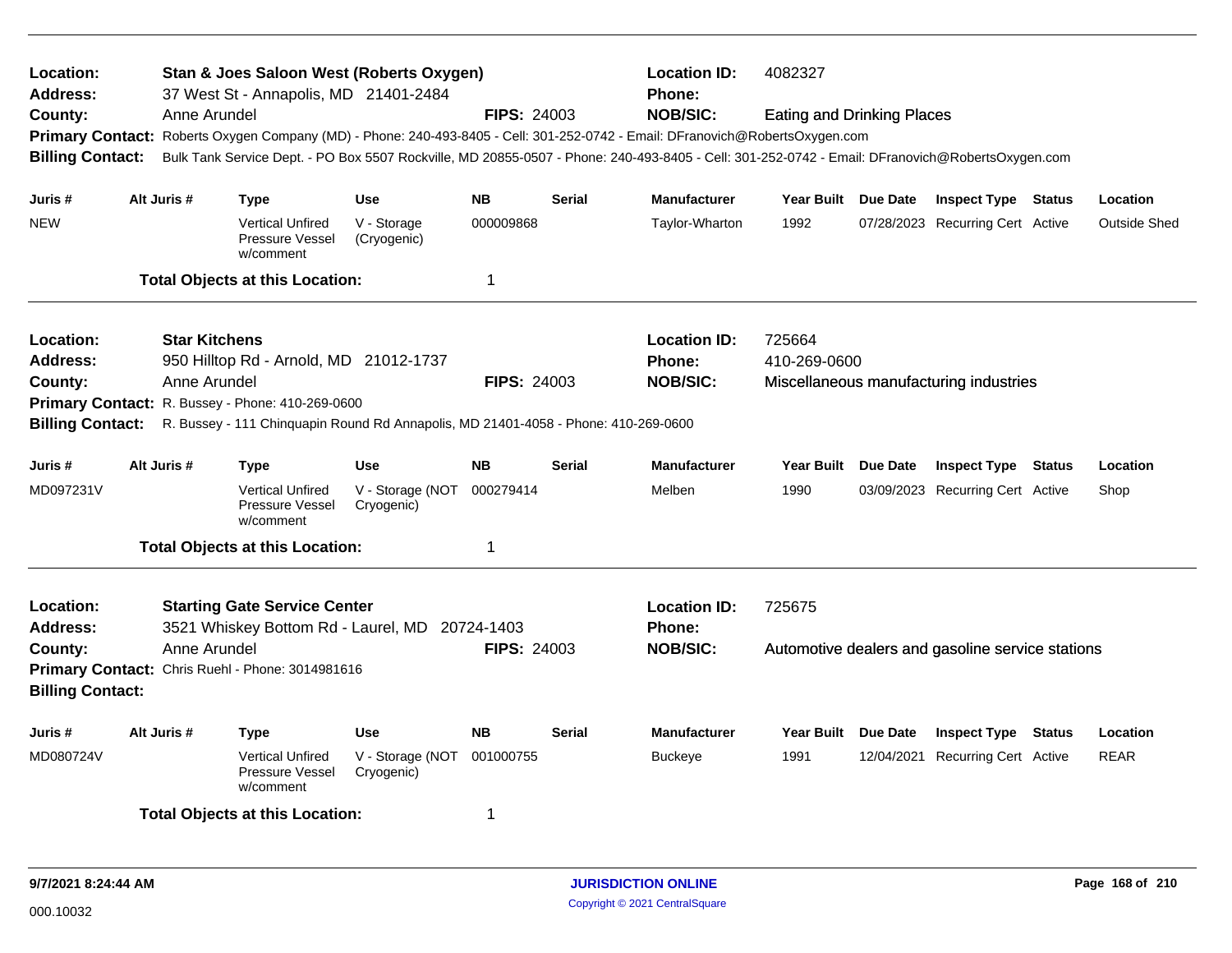| Location:<br><b>Address:</b> |                                                                                                                                                    | <b>Stoney Creek Inn (Arc3)</b><br>8238 Fort Smallwood Rd - Curtis Bay, MD 21226-1918<br><b>FIPS: 24003</b><br>Anne Arundel |                                |                    |               |                           | 3963321                           |                 |                                  |        |                         |
|------------------------------|----------------------------------------------------------------------------------------------------------------------------------------------------|----------------------------------------------------------------------------------------------------------------------------|--------------------------------|--------------------|---------------|---------------------------|-----------------------------------|-----------------|----------------------------------|--------|-------------------------|
| County:                      |                                                                                                                                                    |                                                                                                                            |                                |                    |               | Phone:<br><b>NOB/SIC:</b> | <b>Eating and Drinking Places</b> |                 |                                  |        |                         |
|                              |                                                                                                                                                    | Primary Contact: Charlie Patterson - Phone: 804-644-4521 - Email: charlie.patterson@arc3gases.com                          |                                |                    |               |                           |                                   |                 |                                  |        |                         |
| <b>Billing Contact:</b>      |                                                                                                                                                    | Charlie Patterson - PO Box 26269 Richmond, VA 23260-6269 - Phone: 804-644-4521 - Email: charlie.patterson@arc3gases.com    |                                |                    |               |                           |                                   |                 |                                  |        |                         |
| Juris #                      | Alt Juris #                                                                                                                                        | Type                                                                                                                       | <b>Use</b>                     | <b>NB</b>          | <b>Serial</b> | <b>Manufacturer</b>       | Year Built Due Date               |                 | <b>Inspect Type Status</b>       |        | Location                |
| MD164452V                    |                                                                                                                                                    | <b>Vertical Unfired</b><br>Pressure Vessel<br>w/comment                                                                    | V - Storage<br>(Cryogenic)     | 000106044          |               | MVE Inc                   | 1999                              |                 | 07/10/2023 Recurring Cert Active |        | Outside                 |
|                              |                                                                                                                                                    | <b>Total Objects at this Location:</b>                                                                                     |                                | $\overline{1}$     |               |                           |                                   |                 |                                  |        |                         |
| Location:                    |                                                                                                                                                    | Subway (NuCO2) # 620098                                                                                                    |                                |                    |               | <b>Location ID:</b>       | 3769105                           |                 |                                  |        |                         |
| <b>Address:</b>              |                                                                                                                                                    | 6 Mountain Rd - Glen Burnie, MD 21060-7974                                                                                 |                                |                    |               | <b>Phone:</b>             |                                   |                 |                                  |        |                         |
| County:                      | Anne Arundel                                                                                                                                       |                                                                                                                            |                                | <b>FIPS: 24003</b> |               | <b>NOB/SIC:</b>           | <b>Industrial Gases</b>           |                 |                                  |        |                         |
|                              |                                                                                                                                                    | Primary Contact: Subway (NuCO2) # 620098                                                                                   |                                |                    |               |                           |                                   |                 |                                  |        |                         |
| <b>Billing Contact:</b>      |                                                                                                                                                    | - 2800 SE Market PI Stuart, FL 34997-4965 - Phone: 800-472-2855 - Email: pressurevesselpermitting@nuco2.com                |                                |                    |               |                           |                                   |                 |                                  |        |                         |
|                              |                                                                                                                                                    |                                                                                                                            |                                |                    |               |                           |                                   |                 |                                  |        |                         |
| Juris #                      | Alt Juris #                                                                                                                                        | Type                                                                                                                       | <b>Use</b>                     | <b>NB</b>          | Serial        | <b>Manufacturer</b>       | Year Built                        | <b>Due Date</b> | <b>Inspect Type</b>              | Status | Location                |
| MD161777V                    |                                                                                                                                                    | <b>Vertical Unfired</b><br>Pressure Vessel<br>w/comment                                                                    | V - Storage (NOT<br>Cryogenic) | 000034449          | 444039NB      | Taylor-Wharton            | 1997                              |                 | 02/15/2023 Recurring Cert Active |        | Beverage<br>Carbonation |
|                              |                                                                                                                                                    | <b>Total Objects at this Location:</b>                                                                                     |                                | $\mathbf{1}$       |               |                           |                                   |                 |                                  |        |                         |
| Location:                    |                                                                                                                                                    | Subway - 01984 (Arc3)                                                                                                      |                                |                    |               | <b>Location ID:</b>       | 3963500                           |                 |                                  |        |                         |
| <b>Address:</b>              |                                                                                                                                                    | 1450 Ritchie Hwy Ste 105 - Arnold, MD 21012-2497                                                                           |                                |                    |               | <b>Phone:</b>             |                                   |                 |                                  |        |                         |
| County:                      | Anne Arundel                                                                                                                                       |                                                                                                                            |                                | <b>FIPS: 24003</b> |               | <b>NOB/SIC:</b>           | <b>Eating and Drinking Places</b> |                 |                                  |        |                         |
|                              | Primary Contact: Subway - 01984 (Arc3)                                                                                                             |                                                                                                                            |                                |                    |               |                           |                                   |                 |                                  |        |                         |
|                              | Charlie Patterson - PO Box 26269 Richmond, VA 23260-6269 - Phone: 804-644-4521 - Email: charlie.patterson@arc3gases.com<br><b>Billing Contact:</b> |                                                                                                                            |                                |                    |               |                           |                                   |                 |                                  |        |                         |
| Juris #                      | Alt Juris #                                                                                                                                        | <b>Type</b>                                                                                                                | Use                            | <b>NB</b>          | <b>Serial</b> | Manufacturer              | <b>Year Built</b>                 | Due Date        | <b>Inspect Type</b>              | Status | Location                |
| MD165038V                    |                                                                                                                                                    | <b>Vertical Unfired</b><br><b>Pressure Vessel</b><br>w/comment                                                             | V - Storage<br>(Cryogenic)     | 000128990          |               | <b>CHART</b>              | 2001                              |                 | 07/10/2023 Recurring Cert Active |        | Outside                 |
|                              |                                                                                                                                                    | <b>Total Objects at this Location:</b>                                                                                     |                                | -1                 |               |                           |                                   |                 |                                  |        |                         |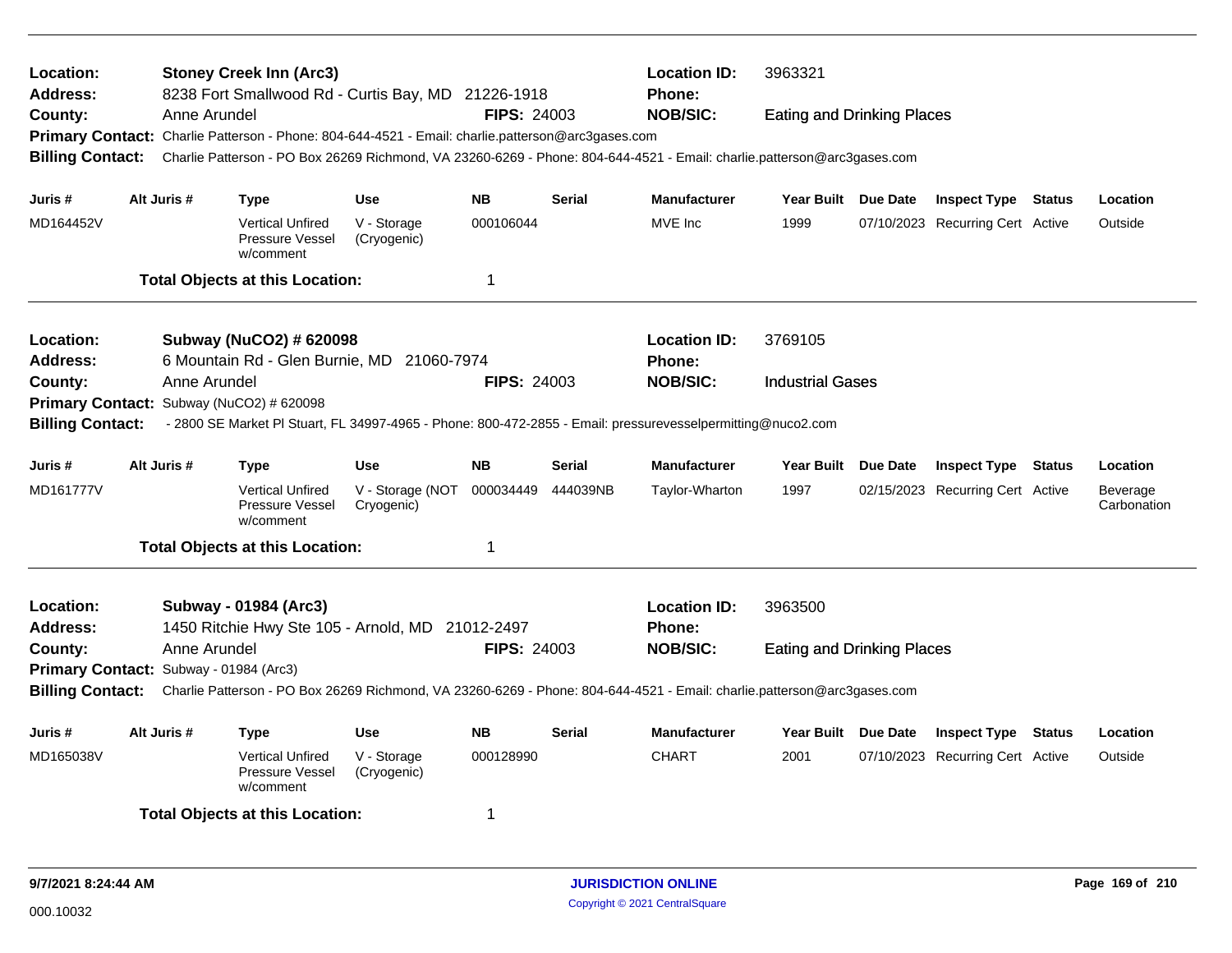| Location:<br><b>Address:</b><br>County:                                                                                                                                                                                                                                                                                                                | Anne Arundel                                                                                                                                                                                                                                            | <b>Subway - 11677</b><br>4165 Mountain Rd - Pasadena, MD 21122-4455<br>Primary Contact: Charlie Patterson - Phone: 804-644-4521 - Email: charlie.patterson@arc3gases.com |                            | <b>FIPS: 24003</b> |               | <b>Location ID:</b><br><b>Phone:</b><br><b>NOB/SIC:</b>                                                                 | 3963446<br><b>Eating and Drinking Places</b> |                                  |        |                     |
|--------------------------------------------------------------------------------------------------------------------------------------------------------------------------------------------------------------------------------------------------------------------------------------------------------------------------------------------------------|---------------------------------------------------------------------------------------------------------------------------------------------------------------------------------------------------------------------------------------------------------|--------------------------------------------------------------------------------------------------------------------------------------------------------------------------|----------------------------|--------------------|---------------|-------------------------------------------------------------------------------------------------------------------------|----------------------------------------------|----------------------------------|--------|---------------------|
| <b>Billing Contact:</b>                                                                                                                                                                                                                                                                                                                                |                                                                                                                                                                                                                                                         |                                                                                                                                                                          |                            |                    |               | Charlie Patterson - PO Box 26269 Richmond, VA 23260-6269 - Phone: 804-644-4521 - Email: charlie.patterson@arc3gases.com |                                              |                                  |        |                     |
| Juris #                                                                                                                                                                                                                                                                                                                                                | Alt Juris #                                                                                                                                                                                                                                             | Type                                                                                                                                                                     | <b>Use</b>                 | <b>NB</b>          | <b>Serial</b> | <b>Manufacturer</b>                                                                                                     | Year Built Due Date                          | <b>Inspect Type Status</b>       |        | Location            |
| MD164441V                                                                                                                                                                                                                                                                                                                                              |                                                                                                                                                                                                                                                         | <b>Vertical Unfired</b><br>Pressure Vessel<br>w/comment                                                                                                                  | V - Storage<br>(Cryogenic) | 000166060          |               | <b>CHART</b>                                                                                                            | 2005                                         | 07/10/2023 Recurring Cert Active |        | Store Room          |
|                                                                                                                                                                                                                                                                                                                                                        |                                                                                                                                                                                                                                                         | <b>Total Objects at this Location:</b>                                                                                                                                   |                            | $\mathbf 1$        |               |                                                                                                                         |                                              |                                  |        |                     |
| Location:<br><b>Address:</b>                                                                                                                                                                                                                                                                                                                           |                                                                                                                                                                                                                                                         | Subway - 11793 (Arc3)                                                                                                                                                    |                            |                    |               | <b>Location ID:</b><br><b>Phone:</b>                                                                                    | 3961857                                      |                                  |        |                     |
| 5638 Ritchie Hwy - Brooklyn, MD 21225-3639<br>County:<br>Anne Arundel<br><b>FIPS: 24003</b><br>Primary Contact: Charlie Patterson - Phone: 804-644-4521 - Email: charlie.patterson@arc3gases.com<br>Charlie Patterson - PO Box 26269 Richmond, VA 23260-6269 - Phone: 804-644-4521 - Email: charlie.patterson@arc3gases.com<br><b>Billing Contact:</b> |                                                                                                                                                                                                                                                         |                                                                                                                                                                          |                            |                    |               | <b>NOB/SIC:</b>                                                                                                         | <b>Eating and Drinking Places</b>            |                                  |        |                     |
| Juris #                                                                                                                                                                                                                                                                                                                                                | Alt Juris #                                                                                                                                                                                                                                             | <b>Type</b>                                                                                                                                                              | <b>Use</b>                 | <b>NB</b>          | <b>Serial</b> | <b>Manufacturer</b>                                                                                                     | Year Built Due Date                          | <b>Inspect Type Status</b>       |        | Location            |
| MD164400V                                                                                                                                                                                                                                                                                                                                              |                                                                                                                                                                                                                                                         | <b>Vertical Unfired</b><br>Pressure Vessel<br>w/comment                                                                                                                  | V - Storage<br>(Cryogenic) | 000138814          |               | <b>CHART</b>                                                                                                            | 2002                                         | 06/13/2023 Recurring Cert Active |        | Outside             |
|                                                                                                                                                                                                                                                                                                                                                        |                                                                                                                                                                                                                                                         | <b>Total Objects at this Location:</b>                                                                                                                                   |                            | 1                  |               |                                                                                                                         |                                              |                                  |        |                     |
| Location:<br><b>Address:</b>                                                                                                                                                                                                                                                                                                                           |                                                                                                                                                                                                                                                         | Subway - 2135 (Arc3)<br>337 Hospital Dr - Glen Burnie, MD 21061-5547                                                                                                     |                            |                    |               | <b>Location ID:</b><br><b>Phone:</b>                                                                                    | 3963307                                      |                                  |        |                     |
| County:                                                                                                                                                                                                                                                                                                                                                | Anne Arundel                                                                                                                                                                                                                                            |                                                                                                                                                                          |                            | <b>FIPS: 24003</b> |               | <b>NOB/SIC:</b>                                                                                                         | <b>Eating and Drinking Places</b>            |                                  |        |                     |
|                                                                                                                                                                                                                                                                                                                                                        | Primary Contact: Charlie Patterson - Phone: 804-644-4521 - Email: charlie.patterson@arc3gases.com<br>Charlie Patterson - PO Box 26269 Richmond, VA 23260-6269 - Phone: 804-644-4521 - Email: charlie.patterson@arc3gases.com<br><b>Billing Contact:</b> |                                                                                                                                                                          |                            |                    |               |                                                                                                                         |                                              |                                  |        |                     |
| Juris #                                                                                                                                                                                                                                                                                                                                                | Alt Juris #                                                                                                                                                                                                                                             | Type                                                                                                                                                                     | <b>Use</b>                 | <b>NB</b>          | <b>Serial</b> | <b>Manufacturer</b>                                                                                                     | Year Built Due Date                          | <b>Inspect Type</b>              | Status | Location            |
| MD164195V                                                                                                                                                                                                                                                                                                                                              |                                                                                                                                                                                                                                                         | <b>Vertical Unfired</b><br>Pressure Vessel<br>w/comment                                                                                                                  | V - Storage<br>(Cryogenic) | 000133880          |               | <b>CHART</b>                                                                                                            | 2001                                         | 07/10/2023 Recurring Cert Active |        | <b>Outside Rear</b> |
|                                                                                                                                                                                                                                                                                                                                                        |                                                                                                                                                                                                                                                         | <b>Total Objects at this Location:</b>                                                                                                                                   |                            | -1                 |               |                                                                                                                         |                                              |                                  |        |                     |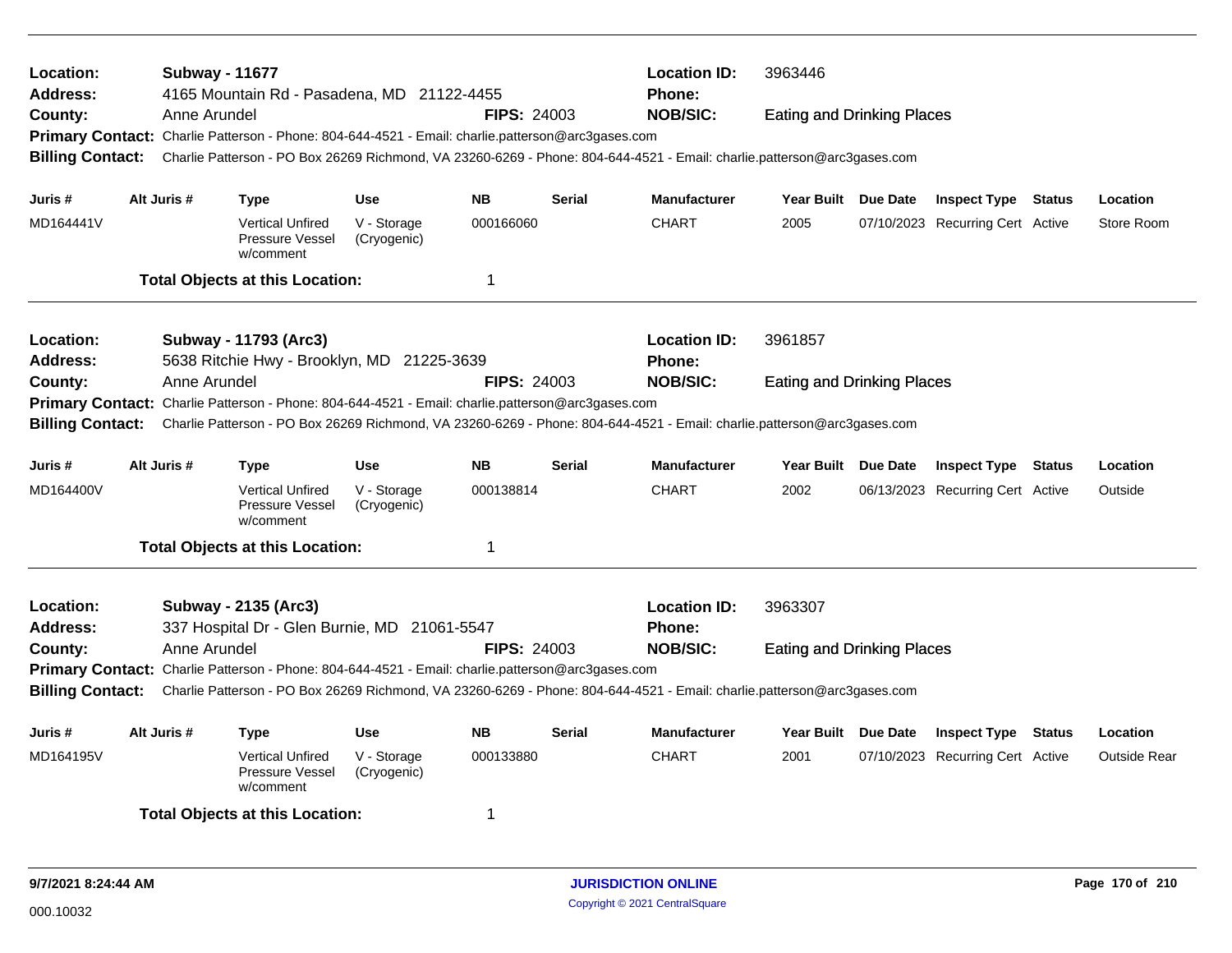| Location:<br><b>Address:</b> |                                                                                                                                                                                                                                        | Subway - 23023 (Arc3)<br>2332 Mountain Rd - Pasadena, MD 21122-1210                                                     |                            |                    |               | <b>Location ID:</b><br><b>Phone:</b> | 3963317                           |  |                                  |        |          |
|------------------------------|----------------------------------------------------------------------------------------------------------------------------------------------------------------------------------------------------------------------------------------|-------------------------------------------------------------------------------------------------------------------------|----------------------------|--------------------|---------------|--------------------------------------|-----------------------------------|--|----------------------------------|--------|----------|
| County:                      |                                                                                                                                                                                                                                        | Anne Arundel                                                                                                            |                            | <b>FIPS: 24003</b> |               | <b>NOB/SIC:</b>                      | <b>Eating and Drinking Places</b> |  |                                  |        |          |
|                              |                                                                                                                                                                                                                                        | Primary Contact: Charlie Patterson - Phone: 804-644-4521 - Email: charlie.patterson@arc3gases.com                       |                            |                    |               |                                      |                                   |  |                                  |        |          |
| <b>Billing Contact:</b>      |                                                                                                                                                                                                                                        | Charlie Patterson - PO Box 26269 Richmond, VA 23260-6269 - Phone: 804-644-4521 - Email: charlie.patterson@arc3gases.com |                            |                    |               |                                      |                                   |  |                                  |        |          |
| Juris #                      | Alt Juris #                                                                                                                                                                                                                            | <b>Type</b>                                                                                                             | <b>Use</b>                 | <b>NB</b>          | <b>Serial</b> | <b>Manufacturer</b>                  | Year Built Due Date               |  | <b>Inspect Type Status</b>       |        | Location |
| MD165054V                    |                                                                                                                                                                                                                                        | <b>Vertical Unfired</b><br>Pressure Vessel<br>w/comment                                                                 | V - Storage<br>(Cryogenic) | 000004433          |               | Taylor-Wharton                       | 1988                              |  | 07/10/2023 Recurring Cert Active |        | Outside  |
|                              |                                                                                                                                                                                                                                        | <b>Total Objects at this Location:</b>                                                                                  |                            | $\mathbf 1$        |               |                                      |                                   |  |                                  |        |          |
| Location:                    |                                                                                                                                                                                                                                        | <b>Subway - 25449</b>                                                                                                   |                            |                    |               | <b>Location ID:</b>                  | 3961883                           |  |                                  |        |          |
| <b>Address:</b>              |                                                                                                                                                                                                                                        | 6720 Ritchie Hwy Ste B - Glen Burnie, MD 21061-2892                                                                     |                            |                    |               | Phone:                               |                                   |  |                                  |        |          |
| County:                      |                                                                                                                                                                                                                                        | Anne Arundel                                                                                                            |                            | <b>FIPS: 24003</b> |               | <b>NOB/SIC:</b>                      | <b>Eating and Drinking Places</b> |  |                                  |        |          |
| <b>Primary Contact:</b>      |                                                                                                                                                                                                                                        |                                                                                                                         |                            |                    |               |                                      |                                   |  |                                  |        |          |
|                              | Charlie Patterson - Phone: 804-644-4521 - Email: charlie.patterson@arc3gases.com<br><b>Billing Contact:</b><br>Charlie Patterson - PO Box 26269 Richmond, VA 23260-6269 - Phone: 804-644-4521 - Email: charlie.patterson@arc3gases.com |                                                                                                                         |                            |                    |               |                                      |                                   |  |                                  |        |          |
| Juris #                      | Alt Juris #                                                                                                                                                                                                                            | <b>Type</b>                                                                                                             | <b>Use</b>                 | <b>NB</b>          | <b>Serial</b> | <b>Manufacturer</b>                  | Year Built Due Date               |  | <b>Inspect Type Status</b>       |        | Location |
| MD164396V                    |                                                                                                                                                                                                                                        | <b>Vertical Unfired</b><br>Pressure Vessel<br>w/comment                                                                 | V - Storage<br>(Cryogenic) | 000110905          |               | MVE Inc                              | 1999                              |  | 06/13/2023 Recurring Cert Active |        | Outside  |
|                              |                                                                                                                                                                                                                                        | <b>Total Objects at this Location:</b>                                                                                  |                            | -1                 |               |                                      |                                   |  |                                  |        |          |
| Location:                    |                                                                                                                                                                                                                                        | Subway - 38815 (Arc3)                                                                                                   |                            |                    |               | <b>Location ID:</b>                  | 3963606                           |  |                                  |        |          |
| <b>Address:</b>              |                                                                                                                                                                                                                                        | 1334 Cape St Claire Rd - Annapolis, MD 21409-5216                                                                       |                            |                    |               | Phone:                               |                                   |  |                                  |        |          |
| County:                      |                                                                                                                                                                                                                                        | Anne Arundel                                                                                                            |                            | <b>FIPS: 24003</b> |               | <b>NOB/SIC:</b>                      | <b>Eating and Drinking Places</b> |  |                                  |        |          |
|                              |                                                                                                                                                                                                                                        |                                                                                                                         |                            |                    |               |                                      |                                   |  |                                  |        |          |
| <b>Billing Contact:</b>      | Primary Contact: Charlie Patterson - Phone: 804-644-4521 - Email: charlie.patterson@arc3gases.com<br>Charlie Patterson - PO Box 26269 Richmond, VA 23260-6269 - Phone: 804-644-4521 - Email: charlie.patterson@arc3gases.com           |                                                                                                                         |                            |                    |               |                                      |                                   |  |                                  |        |          |
| Juris #                      | Alt Juris #                                                                                                                                                                                                                            | <b>Type</b>                                                                                                             | <b>Use</b>                 | <b>NB</b>          | <b>Serial</b> | <b>Manufacturer</b>                  | Year Built Due Date               |  | <b>Inspect Type</b>              | Status | Location |
| MD165795V                    |                                                                                                                                                                                                                                        | <b>Vertical Unfired</b><br>Pressure Vessel<br>w/comment                                                                 | V - Storage<br>(Cryogenic) | 000141362          |               | <b>CHART</b>                         | 2002                              |  | 07/11/2023 Recurring Cert Active |        | Outside  |
|                              |                                                                                                                                                                                                                                        | <b>Total Objects at this Location:</b>                                                                                  |                            | $\mathbf 1$        |               |                                      |                                   |  |                                  |        |          |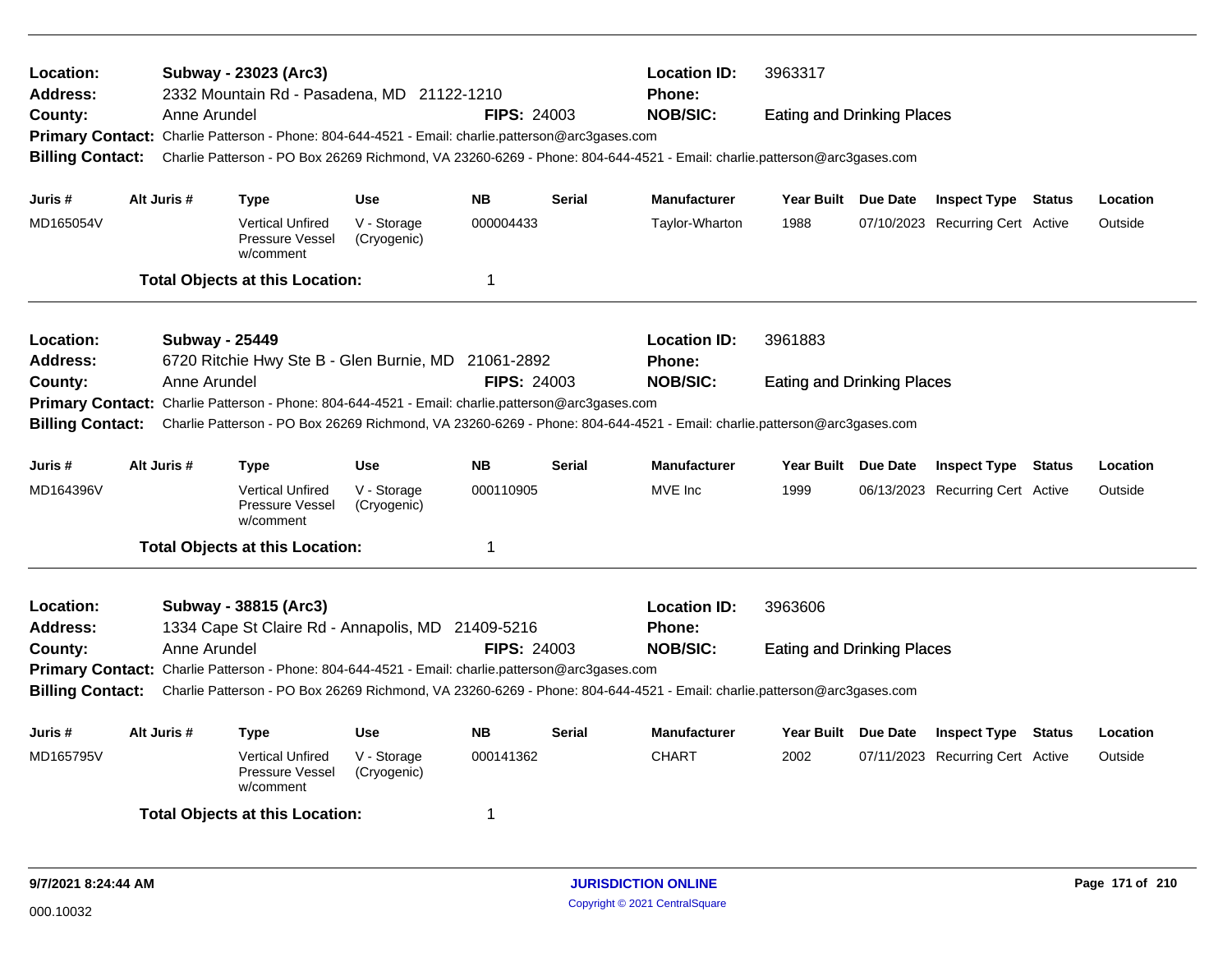| Location:<br><b>Address:</b>                                                                                                           |                                   | Subway - 41195 (Arc3)<br>4730 Mountain Rd - Pasadena, MD 21122-5829                                                     |                                                             |                    |               | <b>Location ID:</b><br><b>Phone:</b> | 3963455                           |                     |                                  |        |                                      |
|----------------------------------------------------------------------------------------------------------------------------------------|-----------------------------------|-------------------------------------------------------------------------------------------------------------------------|-------------------------------------------------------------|--------------------|---------------|--------------------------------------|-----------------------------------|---------------------|----------------------------------|--------|--------------------------------------|
| County:                                                                                                                                |                                   | Anne Arundel<br>Primary Contact: Charlie Patterson - Phone: 804-644-4521 - Email: charlie.patterson@arc3gases.com       |                                                             | <b>FIPS: 24003</b> |               | <b>NOB/SIC:</b>                      | <b>Eating and Drinking Places</b> |                     |                                  |        |                                      |
| <b>Billing Contact:</b>                                                                                                                |                                   | Charlie Patterson - PO Box 26269 Richmond, VA 23260-6269 - Phone: 804-644-4521 - Email: charlie.patterson@arc3gases.com |                                                             |                    |               |                                      |                                   |                     |                                  |        |                                      |
| Juris #                                                                                                                                | Alt Juris #                       | <b>Type</b>                                                                                                             | <b>Use</b>                                                  | NB.                | <b>Serial</b> | <b>Manufacturer</b>                  | Year Built Due Date               |                     | <b>Inspect Type Status</b>       |        | Location                             |
| MD164440V                                                                                                                              |                                   | <b>Vertical Unfired</b><br>Pressure Vessel<br>w/comment                                                                 | V - Storage<br>(Cryogenic)                                  | 000128984          |               | <b>CHART</b>                         | 2001                              |                     | 07/10/2023 Recurring Cert Active |        | Outside                              |
|                                                                                                                                        |                                   | <b>Total Objects at this Location:</b>                                                                                  |                                                             | -1                 |               |                                      |                                   |                     |                                  |        |                                      |
| Location:                                                                                                                              |                                   | Subway - 64247 (Arc3)                                                                                                   |                                                             |                    |               | <b>Location ID:</b>                  | 3963604                           |                     |                                  |        |                                      |
| Address:                                                                                                                               |                                   | 101 College Pkwy - Arnold, MD 21012-1857                                                                                |                                                             |                    |               | <b>Phone:</b>                        |                                   |                     |                                  |        |                                      |
| County:                                                                                                                                |                                   | Anne Arundel                                                                                                            |                                                             | <b>FIPS: 24003</b> |               | <b>NOB/SIC:</b>                      | <b>Eating and Drinking Places</b> |                     |                                  |        |                                      |
| Charlie Patterson - Phone: 804-644-4521 - Email: charlie.patterson@arc3gases.com<br><b>Primary Contact:</b><br><b>Billing Contact:</b> |                                   |                                                                                                                         |                                                             |                    |               |                                      |                                   |                     |                                  |        |                                      |
| Charlie Patterson - PO Box 26269 Richmond, VA 23260-6269 - Phone: 804-644-4521 - Email: charlie.patterson@arc3gases.com                |                                   |                                                                                                                         |                                                             |                    |               |                                      |                                   |                     |                                  |        |                                      |
| Juris #                                                                                                                                | Alt Juris #                       | <b>Type</b>                                                                                                             | Use                                                         | <b>NB</b>          | <b>Serial</b> | <b>Manufacturer</b>                  | Year Built                        | Due Date            | <b>Inspect Type</b>              | Status | Location                             |
| MD165039V                                                                                                                              |                                   | <b>Vertical Unfired</b><br>Pressure Vessel<br>w/comment                                                                 | V - Storage<br>(Cryogenic)                                  | 000106055          |               | MVE Inc                              | 1999                              |                     | 07/11/2021 Recurring Cert Active |        | Store Room -<br><b>CRSC Building</b> |
|                                                                                                                                        |                                   | <b>Total Objects at this Location:</b>                                                                                  |                                                             | 1                  |               |                                      |                                   |                     |                                  |        |                                      |
| Location:<br><b>Address:</b>                                                                                                           |                                   | <b>Subway Auto Body</b><br>781 Annapolis Rd - Gambrills, MD 21054-1308                                                  |                                                             |                    |               | <b>Location ID:</b><br><b>Phone:</b> | 3666912                           |                     |                                  |        |                                      |
| County:                                                                                                                                |                                   | Anne Arundel                                                                                                            |                                                             | <b>FIPS: 24003</b> |               | <b>NOB/SIC:</b>                      | Automotive Repair Shops, NEC      |                     |                                  |        |                                      |
|                                                                                                                                        | Primary Contact: Subway Auto Body |                                                                                                                         |                                                             |                    |               |                                      |                                   |                     |                                  |        |                                      |
| <b>Billing Contact:</b>                                                                                                                |                                   |                                                                                                                         |                                                             |                    |               |                                      |                                   |                     |                                  |        |                                      |
| Juris #                                                                                                                                | Alt Juris #                       | <b>Type</b>                                                                                                             | <b>Use</b>                                                  | NB.                | <b>Serial</b> | <b>Manufacturer</b>                  |                                   | Year Built Due Date | <b>Inspect Type</b>              | Status | Location                             |
| MD152961V                                                                                                                              |                                   | Pressure Vessel<br>w/comment                                                                                            | Horizontal Unfired V - Storage (NOT 000018553<br>Cryogenic) |                    |               | Aircom                               | 2014                              |                     | 12/29/2021 Recurring Cert Active |        | Main Shop                            |
| MD152962V                                                                                                                              |                                   | <b>Pressure Vessel</b><br>w/comment                                                                                     | Horizontal Unfired V - Storage (NOT<br>Cryogenic)           | 000017386          |               | Aircom                               | 2014                              |                     | 12/29/2021 Recurring Cert Active |        | Main Shop                            |
| 9/7/2021 8:24:44 AM                                                                                                                    |                                   |                                                                                                                         |                                                             |                    |               | <b>JURISDICTION ONLINE</b>           |                                   |                     |                                  |        | Page 172 of 210                      |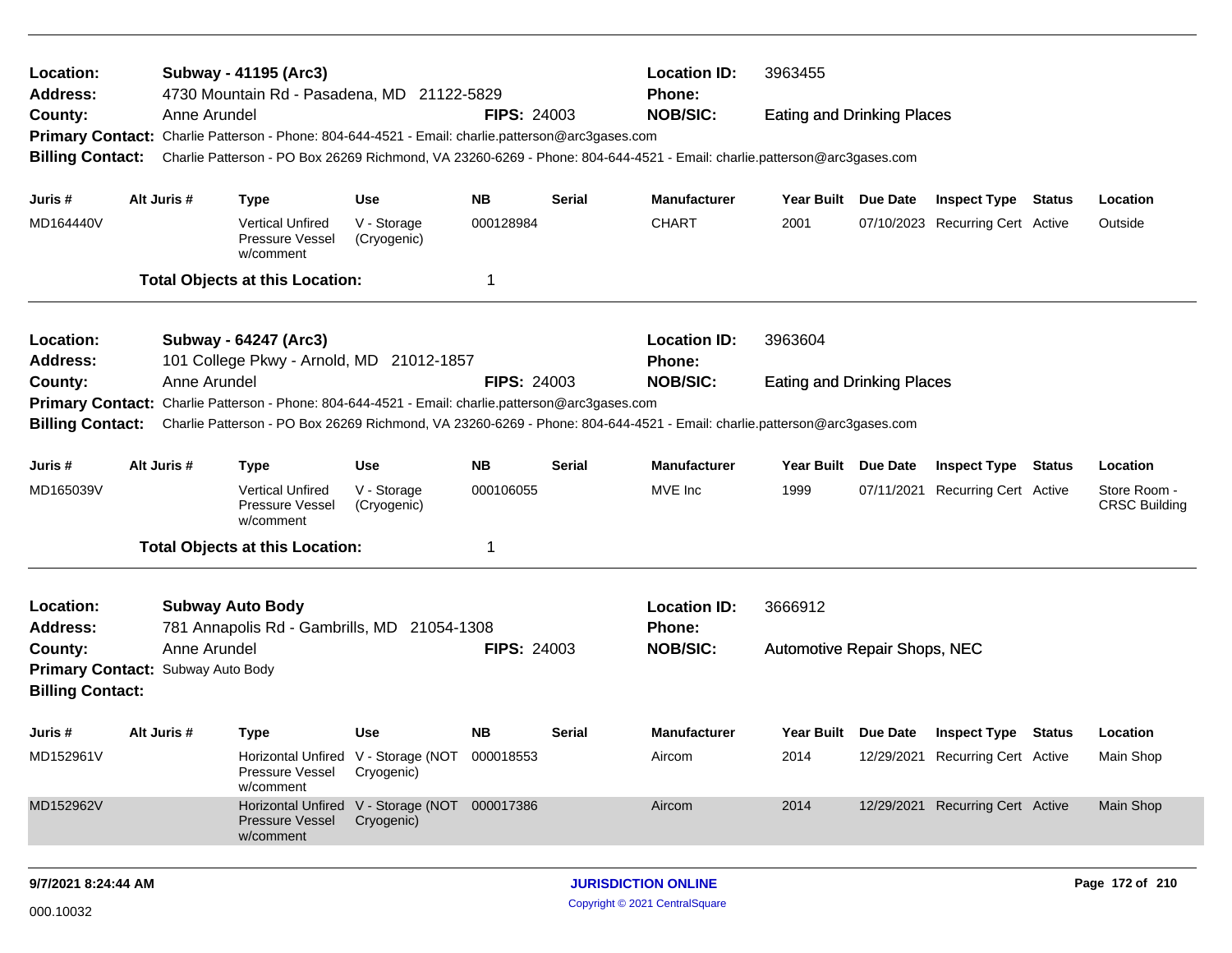| Juris #                      | Alt Juris # | <b>Type</b>                                                                                                                                                                                                                     | Use                                                         | <b>NB</b>          | <b>Serial</b> | <b>Manufacturer</b>           | <b>Year Built</b>                | <b>Due Date</b> | <b>Inspect Type Status</b>                             | Location               |
|------------------------------|-------------|---------------------------------------------------------------------------------------------------------------------------------------------------------------------------------------------------------------------------------|-------------------------------------------------------------|--------------------|---------------|-------------------------------|----------------------------------|-----------------|--------------------------------------------------------|------------------------|
| MD152963V                    |             | <b>Vertical Unfired</b><br>Pressure Vessel<br>w/comment                                                                                                                                                                         | V - Storage (NOT<br>Cryogenic)                              | 000962254          |               | Manchester                    | 2008                             | 12/29/2021      | <b>Recurring Cert Active</b>                           | Rear Shop              |
|                              |             | <b>Total Objects at this Location:</b>                                                                                                                                                                                          |                                                             | 3                  |               |                               |                                  |                 |                                                        |                        |
| Location:                    |             | <b>Sudden Impact Collision Center</b>                                                                                                                                                                                           |                                                             |                    |               | <b>Location ID:</b>           | 2929496                          |                 |                                                        |                        |
| <b>Address:</b>              |             | 1126 Crain Hwy N - Glen Burnie, MD 21061-2940                                                                                                                                                                                   |                                                             |                    |               | Phone:                        |                                  |                 |                                                        |                        |
| County:                      |             | Anne Arundel                                                                                                                                                                                                                    |                                                             | <b>FIPS: 24003</b> |               | <b>NOB/SIC:</b>               |                                  |                 | Top, Body, and Upholstery Repair Shops and Paint Shops |                        |
|                              |             | Primary Contact: Paul Sullivan - Phone: 410-766-0202 - Cell: 443-324-4266 - Email: psullivan930@aol.com                                                                                                                         |                                                             |                    |               |                               |                                  |                 |                                                        |                        |
| <b>Billing Contact:</b>      |             | Paul Sullivan - 1126 Crain Hwy N Glen Burnie, MD 21061-2940 - Phone: 410-766-0202 - Cell: 443-324-4266 - Email: psullivan930@aol.com                                                                                            |                                                             |                    |               |                               |                                  |                 |                                                        |                        |
| Juris #                      | Alt Juris # | <b>Type</b>                                                                                                                                                                                                                     | <b>Use</b>                                                  | <b>NB</b>          | <b>Serial</b> | <b>Manufacturer</b>           | Year Built Due Date              |                 | <b>Inspect Type Status</b>                             | Location               |
| MD091186V                    |             | Pressure Vessel<br>w/comment                                                                                                                                                                                                    | Horizontal Unfired V - Storage (NOT<br>Cryogenic)           | 00040090J          |               | Brunner                       | 1995                             | 08/14/2021      | Recurring Cert Active                                  | <b>COMPRESSOR</b><br>R |
| MD104135V                    |             | <b>Pressure Vessel</b><br>w/comment                                                                                                                                                                                             | Horizontal Unfired V - Storage (NOT 000022376<br>Cryogenic) |                    |               | Melben                        | 1980                             |                 | 08/14/2021 Recurring Cert Active                       | <b>COMPRESSOR</b><br>R |
|                              |             | <b>Total Objects at this Location:</b>                                                                                                                                                                                          |                                                             | $\overline{2}$     |               |                               |                                  |                 |                                                        |                        |
| Location:<br><b>Address:</b> |             | Sunoco - 6938 (Sunoco)<br>7930 Crain Hwy S - Glen Burnie, MD 21061-4931                                                                                                                                                         |                                                             |                    |               | <b>Location ID:</b><br>Phone: | 3972819                          |                 |                                                        |                        |
| County:                      |             | Anne Arundel                                                                                                                                                                                                                    |                                                             | <b>FIPS: 24003</b> |               | <b>NOB/SIC:</b>               | <b>Gasoline Service Stations</b> |                 |                                                        |                        |
| <b>Billing Contact:</b>      |             | Primary Contact: Kathleen McCaney - Phone: 610-276-5988 - Email: kathleen.mccaney@sunoco.com<br>Kathleen McCaney - 1815 Gallagher Rd Plymouth Meeting, PA 19462-2840 - Phone: 610-276-5988 - Email: kathleen.mccaney@sunoco.com |                                                             |                    |               |                               |                                  |                 |                                                        |                        |
| Juris #                      | Alt Juris # | <b>Type</b>                                                                                                                                                                                                                     | Use                                                         | <b>NB</b>          | <b>Serial</b> | <b>Manufacturer</b>           | Year Built Due Date              |                 | <b>Inspect Type Status</b>                             | Location               |
| MD164462V                    |             | <b>Vertical Unfired</b><br>Pressure Vessel<br>w/comment                                                                                                                                                                         | V - Storage (NOT<br>Cryogenic)                              | 000630352          |               | Morganton                     | 2017                             |                 | 09/19/2023 Recurring Cert Active                       | Car Wash               |
|                              |             | <b>Total Objects at this Location:</b>                                                                                                                                                                                          |                                                             | 1                  |               |                               |                                  |                 |                                                        |                        |
|                              |             |                                                                                                                                                                                                                                 |                                                             |                    |               |                               |                                  |                 |                                                        |                        |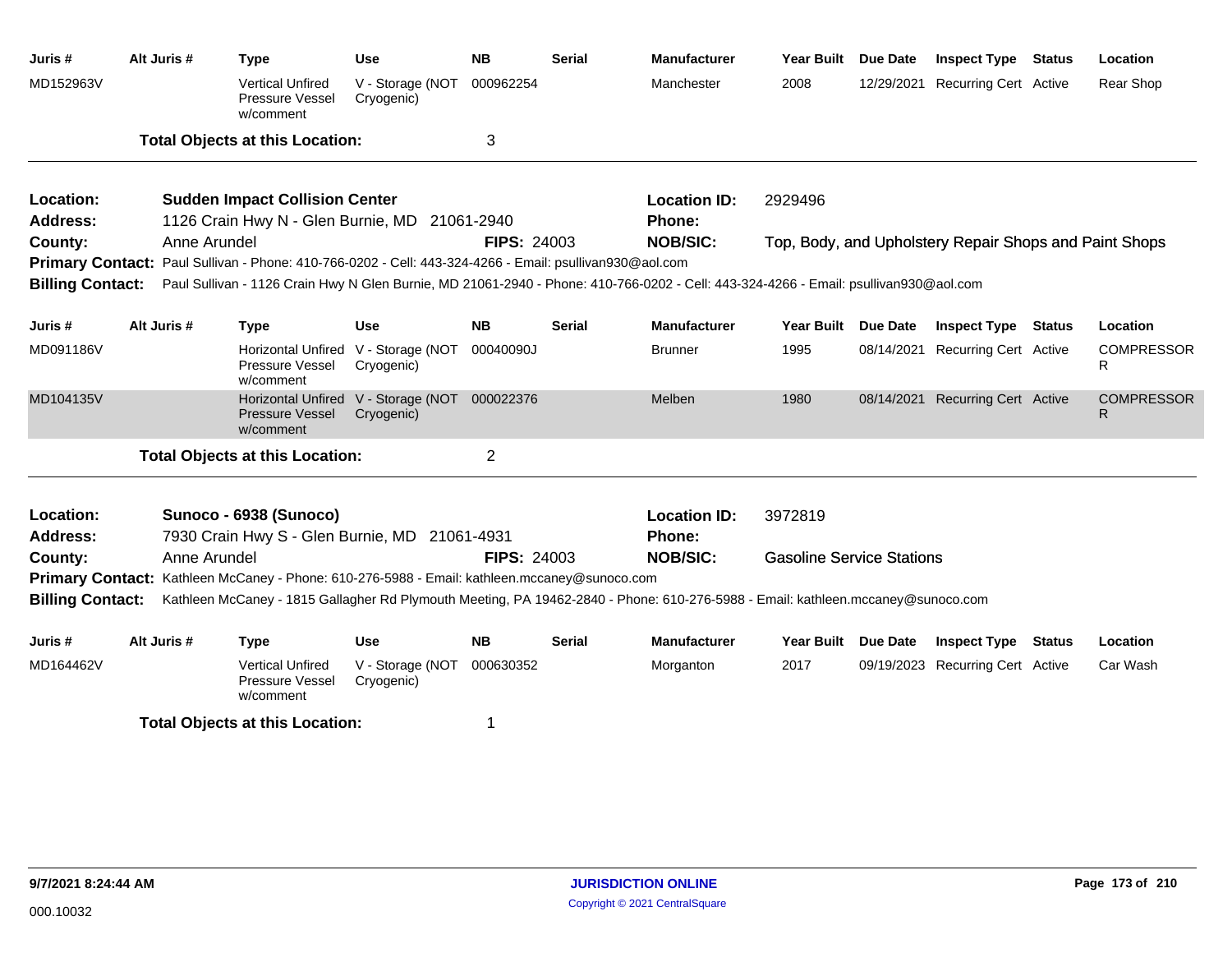| Location:               | <b>Sunrise Assisted Living Inc.</b>                                                                                                                |                    | <b>Location ID:</b> | 726045                                     |
|-------------------------|----------------------------------------------------------------------------------------------------------------------------------------------------|--------------------|---------------------|--------------------------------------------|
| <b>Address:</b>         | 800 Bestgate Rd - Annapolis, MD 21401-3016                                                                                                         |                    | <b>Phone:</b>       |                                            |
| County:                 | Anne Arundel                                                                                                                                       | <b>FIPS: 24003</b> | NOB/SIC:            | Offices and Clinics of Doctors of Medicine |
|                         | Primary Contact: Ashley Proctor - Phone: 410 266 1400 - Cell: 410 353 9340 - Email: annapolis.mc@sunriseseniorliving.com                           |                    |                     |                                            |
| <b>Billing Contact:</b> | Ashley Proctor - 800 Bestgate Rd Annapolis, MD 21401-3016 - Phone: 410 266 1400 - Cell: 410 353 9340 - Email: annapolis.mc@sunriseseniorliving.com |                    |                     |                                            |

| Juris #   | Alt Juris # | Type                                                                       | <b>Use</b>                                              | <b>NB</b> | <b>Serial</b> | <b>Manufacturer</b> | Year Built | <b>Due Date</b> | <b>Inspect Type</b>              | <b>Status</b> | <b>Location</b> |
|-----------|-------------|----------------------------------------------------------------------------|---------------------------------------------------------|-----------|---------------|---------------------|------------|-----------------|----------------------------------|---------------|-----------------|
| MD090739V |             | Pressure Vessel<br>w/comment                                               | Horizontal Unfired V - Storage (NOT<br>Cryogenic)       | 000022392 |               | Weben-Jarco         | 1995       | 12/22/2021      | Recurring Cert Active            |               | <b>BLRM</b>     |
| MD090740V |             | Horizontal Unfired V - Storage (NOT<br><b>Pressure Vessel</b><br>w/comment | Cryogenic)                                              | 000022391 |               | Weben-Jarco         | 1995       |                 | 12/22/2021 Recurring Cert Active |               | <b>BLR RM</b>   |
| MD147946H |             | Cast Iron                                                                  | H - Hot Water<br>Heat (Water $\leq$<br>160 psig, 250 F) | <b>CI</b> |               | <b>SMITH</b>        | 2012       | 12/22/2021      | Recurring Cert Active            |               | <b>BLRM</b>     |
|           |             | <b>Total Objects at this Location:</b>                                     |                                                         | 3         |               |                     |            |                 |                                  |               |                 |

| Location:               |              | Taco Bell (NuCo2) #171527                                                                             |            |                    |               | <b>Location ID:</b>                                                                           | 3635105    |                 |                     |        |          |
|-------------------------|--------------|-------------------------------------------------------------------------------------------------------|------------|--------------------|---------------|-----------------------------------------------------------------------------------------------|------------|-----------------|---------------------|--------|----------|
| <b>Address:</b>         |              | 8081 Veterans Hwy - Millersville, MD 21108-1446                                                       |            |                    |               | <b>Phone:</b>                                                                                 |            |                 |                     |        |          |
| County:                 | Anne Arundel |                                                                                                       |            | <b>FIPS: 24003</b> |               | <b>NOB/SIC:</b>                                                                               |            |                 |                     |        |          |
|                         |              | <b>Primary Contact:</b> NuCO2-Regulatory (MD BPV) - Phone: 800-472-2855 - Email: regulatory@nuco2.com |            |                    |               |                                                                                               |            |                 |                     |        |          |
| <b>Billing Contact:</b> |              |                                                                                                       |            |                    |               | - 2800 SE Market PI Stuart, FL 34997-4965 - Phone: 800-472-2855 - Email: regulatory@nuco2.com |            |                 |                     |        |          |
|                         |              |                                                                                                       |            |                    |               |                                                                                               |            |                 |                     |        |          |
|                         |              |                                                                                                       |            |                    |               |                                                                                               |            |                 |                     |        |          |
| Juris #                 | Alt Juris #  | Type                                                                                                  | <b>Use</b> | <b>NB</b>          | <b>Serial</b> | <b>Manufacturer</b>                                                                           | Year Built | <b>Due Date</b> | <b>Inspect Type</b> | Status | Location |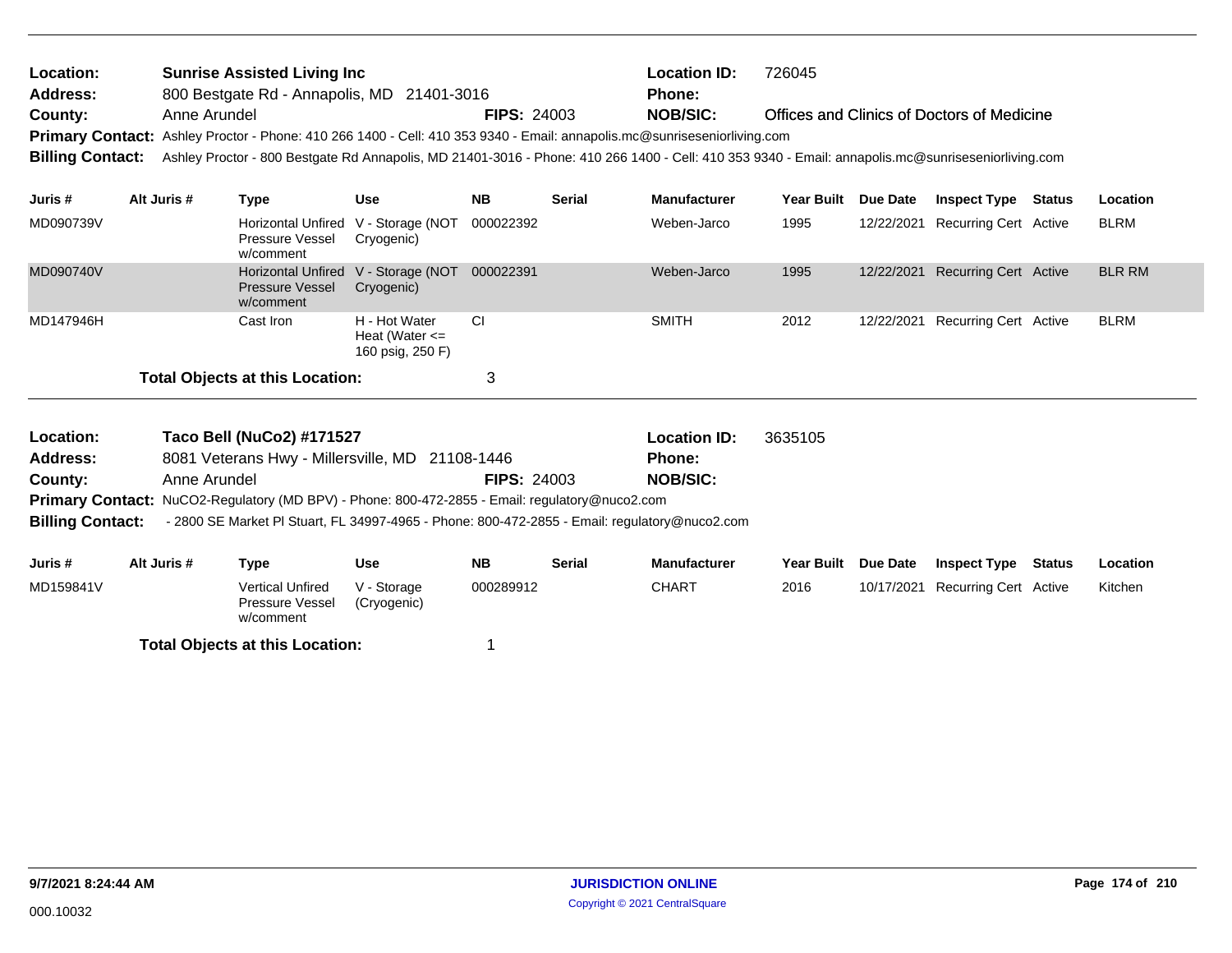| Location:<br><b>Address:</b><br>County:<br><b>Billing Contact:</b> | Anne Arundel | <b>Taco Bell (Roberts Oxygen)</b><br>2639 Annapolis Rd - Hanover, MD 21076-1262        |                            | <b>FIPS: 24003</b> | <b>Location ID:</b><br><b>Phone:</b><br><b>NOB/SIC:</b><br>Primary Contact: Roberts Oxygen Company (MD) - Phone: 240-493-8405 - Cell: 301-252-0742 - Email: DFranovich@RobertsOxygen.com<br>Bulk Tank Service Dept. - PO Box 5507 Rockville, MD 20855-0507 - Phone: 240-493-8405 - Cell: 301-252-0742 - Email: DFranovich@RobertsOxygen.com | 3635101                                                                                                                                                                                                                                                                                                                                     |                                              |          |                                  |        |                  |
|--------------------------------------------------------------------|--------------|----------------------------------------------------------------------------------------|----------------------------|--------------------|---------------------------------------------------------------------------------------------------------------------------------------------------------------------------------------------------------------------------------------------------------------------------------------------------------------------------------------------|---------------------------------------------------------------------------------------------------------------------------------------------------------------------------------------------------------------------------------------------------------------------------------------------------------------------------------------------|----------------------------------------------|----------|----------------------------------|--------|------------------|
| Juris #                                                            | Alt Juris #  | <b>Type</b>                                                                            | <b>Use</b>                 | <b>NB</b>          | <b>Serial</b>                                                                                                                                                                                                                                                                                                                               | <b>Manufacturer</b>                                                                                                                                                                                                                                                                                                                         | Year Built Due Date                          |          | <b>Inspect Type Status</b>       |        | Location         |
| MD156103V                                                          |              | <b>Vertical Unfired</b><br>Pressure Vessel<br>w/comment                                | V - Storage<br>(Cryogenic) | 000290490          | 31621355                                                                                                                                                                                                                                                                                                                                    | <b>CHART</b>                                                                                                                                                                                                                                                                                                                                | 2016                                         |          | 10/17/2023 Recurring Cert Active |        | <b>Back Room</b> |
|                                                                    |              | <b>Total Objects at this Location:</b>                                                 |                            | $\mathbf 1$        |                                                                                                                                                                                                                                                                                                                                             |                                                                                                                                                                                                                                                                                                                                             |                                              |          |                                  |        |                  |
| Location:<br><b>Address:</b><br>County:<br><b>Billing Contact:</b> | Anne Arundel | Taco Bell - 32628 (Roberts)<br>5184 Raynor Ave - Linthicum, MD 21090-1412              |                            | <b>FIPS: 24003</b> |                                                                                                                                                                                                                                                                                                                                             | <b>Location ID:</b><br><b>Phone:</b><br><b>NOB/SIC:</b><br>Primary Contact: Roberts Oxygen Company (MD) - Phone: 240-493-8405 - Cell: 301-252-0742 - Email: DFranovich@RobertsOxygen.com<br>Bulk Tank Service Dept. - PO Box 5507 Rockville, MD 20855-0507 - Phone: 240-493-8405 - Cell: 301-252-0742 - Email: DFranovich@RobertsOxygen.com | 3635104                                      |          |                                  |        |                  |
| Juris #                                                            | Alt Juris #  | Type                                                                                   | Use                        | <b>NB</b>          | <b>Serial</b>                                                                                                                                                                                                                                                                                                                               | <b>Manufacturer</b>                                                                                                                                                                                                                                                                                                                         | Year Built Due Date                          |          | <b>Inspect Type Status</b>       |        | Location         |
| MD156239V                                                          |              | <b>Vertical Unfired</b><br>Pressure Vessel<br>w/comment                                | V - Storage<br>(Cryogenic) | 000290481          | 31621346                                                                                                                                                                                                                                                                                                                                    | <b>CHART</b>                                                                                                                                                                                                                                                                                                                                | 2016                                         |          | 09/18/2021 Recurring Cert Active |        | <b>Back Room</b> |
|                                                                    |              | <b>Total Objects at this Location:</b>                                                 |                            | $\mathbf{1}$       |                                                                                                                                                                                                                                                                                                                                             |                                                                                                                                                                                                                                                                                                                                             |                                              |          |                                  |        |                  |
| Location:<br><b>Address:</b><br>County:<br><b>Billing Contact:</b> | Anne Arundel | Taco Bell - 32666 (Roberts Oxygen)<br>8099 Edwin Raynor Blvd - Pasadena, MD 21122-6829 |                            | <b>FIPS: 24003</b> |                                                                                                                                                                                                                                                                                                                                             | <b>Location ID:</b><br><b>Phone:</b><br><b>NOB/SIC:</b><br>Primary Contact: Roberts Oxygen Company (MD) - Phone: 240-493-8405 - Cell: 301-252-0742 - Email: DFranovich@RobertsOxygen.com<br>Bulk Tank Service Dept. - PO Box 5507 Rockville, MD 20855-0507 - Phone: 240-493-8405 - Cell: 301-252-0742 - Email: DFranovich@RobertsOxygen.com | 3635097<br><b>Eating and Drinking Places</b> |          |                                  |        |                  |
| Juris #                                                            | Alt Juris #  | Type                                                                                   | <b>Use</b>                 | <b>NB</b>          | <b>Serial</b>                                                                                                                                                                                                                                                                                                                               | <b>Manufacturer</b>                                                                                                                                                                                                                                                                                                                         | <b>Year Built</b>                            | Due Date | <b>Inspect Type</b>              | Status | Location         |
| MD158381V                                                          | None         | <b>Vertical Unfired</b><br>Pressure Vessel<br>w/comment                                | V - Storage<br>(Cryogenic) | 000289924          |                                                                                                                                                                                                                                                                                                                                             | Chart                                                                                                                                                                                                                                                                                                                                       | 2016                                         |          | 10/17/2021 Recurring Cert Active |        | Kitchen          |
|                                                                    |              | <b>Total Objects at this Location:</b>                                                 |                            | 1                  |                                                                                                                                                                                                                                                                                                                                             |                                                                                                                                                                                                                                                                                                                                             |                                              |          |                                  |        |                  |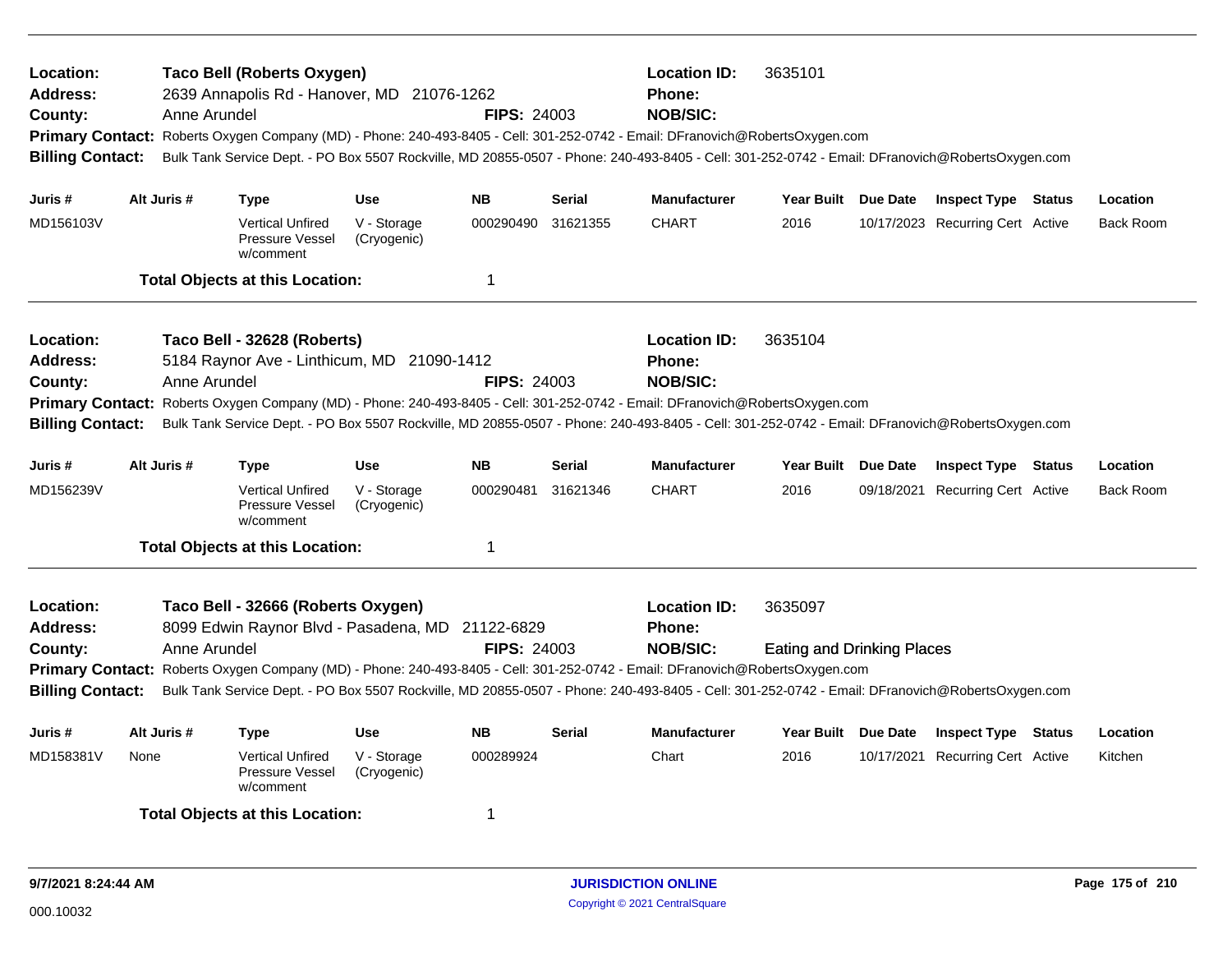| Location:<br><b>Address:</b><br>County:<br><b>Billing Contact:</b>                                                                                                                                                                                                |                                                                        | Anne Arundel                  | Taco Bell - 32668 (Roberts)<br>6656 Ritchie Hwy - Glen Burnie, MD 21061-2317 |                                | <b>FIPS: 24003</b> |                                                                                                                                                                                                                                                                                            | <b>Location ID:</b><br>3635103<br>Phone:<br>410-787-1025<br><b>NOB/SIC:</b><br><b>Eating and Drinking Places</b><br>Primary Contact: Roberts Oxygen Company (MD) - Phone: 240-493-8405 - Cell: 301-252-0742 - Email: DFranovich@RobertsOxygen.com<br>Bulk Tank Service Dept. - PO Box 5507 Rockville, MD 20855-0507 - Phone: 240-493-8405 - Cell: 301-252-0742 - Email: DFranovich@RobertsOxygen.com |                                   |  |                                  |  |                             |  |
|-------------------------------------------------------------------------------------------------------------------------------------------------------------------------------------------------------------------------------------------------------------------|------------------------------------------------------------------------|-------------------------------|------------------------------------------------------------------------------|--------------------------------|--------------------|--------------------------------------------------------------------------------------------------------------------------------------------------------------------------------------------------------------------------------------------------------------------------------------------|------------------------------------------------------------------------------------------------------------------------------------------------------------------------------------------------------------------------------------------------------------------------------------------------------------------------------------------------------------------------------------------------------|-----------------------------------|--|----------------------------------|--|-----------------------------|--|
| Juris #                                                                                                                                                                                                                                                           | Alt Juris #                                                            |                               | <b>Type</b>                                                                  | <b>Use</b>                     | <b>NB</b>          | <b>Serial</b>                                                                                                                                                                                                                                                                              | <b>Manufacturer</b>                                                                                                                                                                                                                                                                                                                                                                                  | Year Built Due Date               |  | <b>Inspect Type Status</b>       |  | Location                    |  |
| MD159268V                                                                                                                                                                                                                                                         | None                                                                   |                               | <b>Vertical Unfired</b><br>Pressure Vessel<br>w/comment                      | V - Storage<br>(Cryogenic)     | 000289918          | 31619916                                                                                                                                                                                                                                                                                   | Chart Inc                                                                                                                                                                                                                                                                                                                                                                                            | 2016                              |  | 11/22/2021 Recurring Cert Active |  | Kitchen                     |  |
|                                                                                                                                                                                                                                                                   |                                                                        |                               | <b>Total Objects at this Location:</b>                                       |                                | $\mathbf 1$        |                                                                                                                                                                                                                                                                                            |                                                                                                                                                                                                                                                                                                                                                                                                      |                                   |  |                                  |  |                             |  |
| Location:<br>Address:                                                                                                                                                                                                                                             | <b>Taco Bell - 32670</b><br>5501 Ritchie Hwy - Brooklyn, MD 21225-3444 |                               |                                                                              |                                |                    |                                                                                                                                                                                                                                                                                            | <b>Location ID:</b><br>Phone:                                                                                                                                                                                                                                                                                                                                                                        | 3975090                           |  |                                  |  |                             |  |
| County:<br>Anne Arundel<br><b>FIPS: 24003</b><br>Primary Contact: Taco Bell - 32670<br>Bulk Tank Service Dept. - PO Box 5507 Rockville, MD 20855-0507 - Phone: 240-493-8405 - Cell: 301-252-0742 - Email: DFranovich@RobertsOxygen.com<br><b>Billing Contact:</b> |                                                                        |                               |                                                                              |                                |                    |                                                                                                                                                                                                                                                                                            | <b>NOB/SIC:</b>                                                                                                                                                                                                                                                                                                                                                                                      | <b>Eating and Drinking Places</b> |  |                                  |  |                             |  |
| Juris #                                                                                                                                                                                                                                                           | Alt Juris #                                                            |                               | Type                                                                         | <b>Use</b>                     | <b>NB</b>          | <b>Serial</b>                                                                                                                                                                                                                                                                              | <b>Manufacturer</b>                                                                                                                                                                                                                                                                                                                                                                                  | Year Built Due Date               |  | <b>Inspect Type Status</b>       |  | Location                    |  |
| MD165083V                                                                                                                                                                                                                                                         |                                                                        |                               | <b>Vertical Unfired</b><br>Pressure Vessel<br>w/comment                      | V - Storage<br>(Cryogenic)     | 000290027          |                                                                                                                                                                                                                                                                                            | <b>CHART</b>                                                                                                                                                                                                                                                                                                                                                                                         | 2016                              |  | 09/18/2021 Recurring Cert Active |  | Store Rm                    |  |
|                                                                                                                                                                                                                                                                   |                                                                        |                               | <b>Total Objects at this Location:</b>                                       |                                | $\mathbf 1$        |                                                                                                                                                                                                                                                                                            |                                                                                                                                                                                                                                                                                                                                                                                                      |                                   |  |                                  |  |                             |  |
| Location:<br>Address:<br>County:<br><b>Billing Contact:</b>                                                                                                                                                                                                       |                                                                        | <b>Target</b><br>Anne Arundel | 7951 Nolpark Ct - Glen Burnie, MD 21061-5205                                 |                                | <b>FIPS: 24003</b> | <b>Location ID:</b><br><b>Phone:</b><br><b>NOB/SIC:</b><br>Primary Contact: NUCO2 Regulatory & Compliance - Phone: 800-472-2855 - Email: pressurevesselpermitting@nuco2.com<br>- 2800 SE Market PI Stuart, FL 34997-4965 - Phone: 800-472-2855 - Email: pressurevesselpermitting@nuco2.com | 3635194                                                                                                                                                                                                                                                                                                                                                                                              |                                   |  |                                  |  |                             |  |
| Juris #                                                                                                                                                                                                                                                           | Alt Juris #                                                            |                               | Type                                                                         | <b>Use</b>                     | <b>NB</b>          | <b>Serial</b>                                                                                                                                                                                                                                                                              | <b>Manufacturer</b>                                                                                                                                                                                                                                                                                                                                                                                  | Year Built Due Date               |  | <b>Inspect Type Status</b>       |  | Location                    |  |
| MD168272V                                                                                                                                                                                                                                                         |                                                                        |                               | <b>Vertical Unfired</b><br>Pressure Vessel<br>w/comment                      | V - Storage (NOT<br>Cryogenic) | 000335491          | 32009953                                                                                                                                                                                                                                                                                   | <b>CHART</b>                                                                                                                                                                                                                                                                                                                                                                                         | 2020                              |  | 10/07/2022 Recurring Cert Active |  | Rear of<br><b>Starbucks</b> |  |
|                                                                                                                                                                                                                                                                   |                                                                        |                               | <b>Total Objects at this Location:</b>                                       |                                | 1                  |                                                                                                                                                                                                                                                                                            |                                                                                                                                                                                                                                                                                                                                                                                                      |                                   |  |                                  |  |                             |  |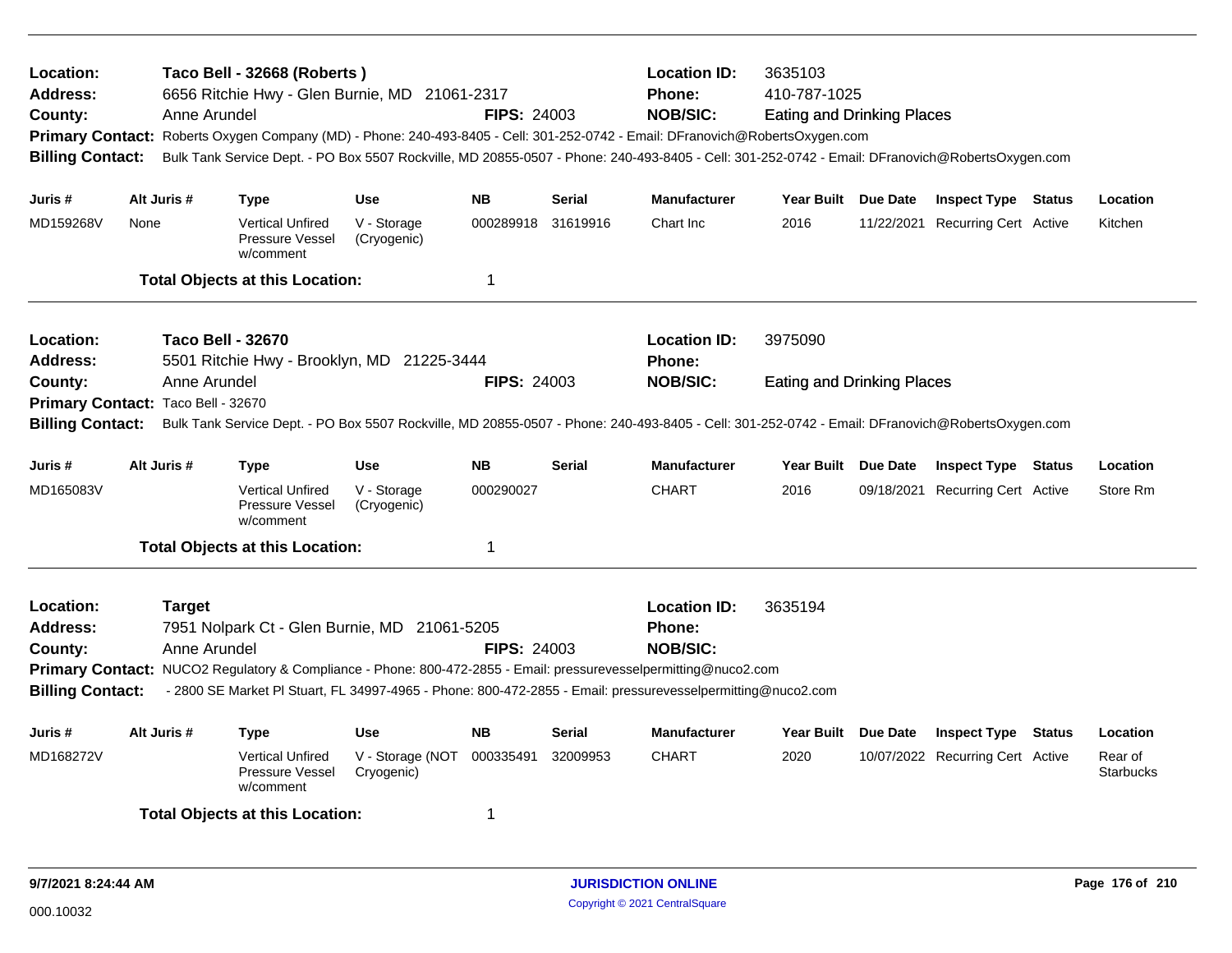| Location:<br><b>Address:</b>                                                                               |                | <b>Telegraph Exxon</b><br>805 Reece Rd - Severn, MD 21144-1102 |                                                         |                                                                                                 |                    |               | <b>Location ID:</b><br><b>Phone:</b> |                                                  | 726411   |                                  |               |                                 |  |  |
|------------------------------------------------------------------------------------------------------------|----------------|----------------------------------------------------------------|---------------------------------------------------------|-------------------------------------------------------------------------------------------------|--------------------|---------------|--------------------------------------|--------------------------------------------------|----------|----------------------------------|---------------|---------------------------------|--|--|
| County:<br>Anne Arundel<br>Primary Contact: Telegraph Exxon - Phone: 4105518703<br><b>Billing Contact:</b> |                |                                                                |                                                         |                                                                                                 | <b>FIPS: 24003</b> |               | <b>NOB/SIC:</b>                      | Automotive dealers and gasoline service stations |          |                                  |               |                                 |  |  |
| Juris #                                                                                                    | Alt Juris #    |                                                                | <b>Type</b>                                             | <b>Use</b>                                                                                      | <b>NB</b>          | <b>Serial</b> | <b>Manufacturer</b>                  | <b>Year Built</b>                                | Due Date | <b>Inspect Type</b>              | Status        | Location                        |  |  |
| MD104317V                                                                                                  |                |                                                                | <b>Vertical Unfired</b><br>Pressure Vessel<br>w/comment | V - Storage (NOT<br>Cryogenic)                                                                  | 000699926          |               | Manchester                           | 1998                                             |          | 07/27/2023 Recurring Cert Active |               | Back Of Car<br>Wash             |  |  |
|                                                                                                            |                |                                                                | <b>Total Objects at this Location:</b>                  |                                                                                                 |                    |               |                                      |                                                  |          |                                  |               |                                 |  |  |
| Location:                                                                                                  |                |                                                                | The Arundel at Arundel Preserve                         |                                                                                                 |                    |               | <b>Location ID:</b>                  | 3700425                                          |          |                                  |               |                                 |  |  |
| <b>Address:</b>                                                                                            |                |                                                                |                                                         | 7787 Arundel Mills Blvd - Hanover, MD 21076-1995                                                |                    |               | <b>Phone:</b>                        | 443-506-2304                                     |          |                                  |               |                                 |  |  |
| County:                                                                                                    |                | Anne Arundel                                                   |                                                         |                                                                                                 | <b>FIPS: 24003</b> |               | <b>NOB/SIC:</b>                      | <b>Operators of Apartment Buildings</b>          |          |                                  |               |                                 |  |  |
| <b>Primary Contact:</b>                                                                                    |                |                                                                |                                                         | Chris Thrift - Phone: 443-690-2874 - Email: cthrift@smcmail.com                                 |                    |               |                                      |                                                  |          |                                  |               |                                 |  |  |
| <b>Billing Contact:</b>                                                                                    |                |                                                                |                                                         | Accounting Department - 1950 Old Gallows Rd Ste 600 Vienna, VA 22182-3970 - Phone: 703-902-2000 |                    |               |                                      |                                                  |          |                                  |               |                                 |  |  |
| Juris #                                                                                                    | Alt Juris #    |                                                                | <b>Type</b>                                             | <b>Use</b>                                                                                      | <b>NB</b>          | <b>Serial</b> | <b>Manufacturer</b>                  | <b>Year Built</b>                                | Due Date | <b>Inspect Type</b>              | <b>Status</b> | Location                        |  |  |
| MD158031H                                                                                                  | <b>LEADER</b>  |                                                                | <b>Water Heater</b><br>(HLW)                            | H - Hot Water<br>Supply (Water $\leq$<br>160 psig, 250 F)                                       | 000297416          |               | Lochinvar                            | 2016                                             |          | 06/19/2023 Recurring Cert Active |               | <b>BLRM</b><br><b>PENTHOUSE</b> |  |  |
| MD158032H                                                                                                  | $\overline{1}$ |                                                                | <b>Water Heater</b><br>(HLW)                            | H - Hot Water<br>Supply (Water $\leq$<br>160 psig, 250 F)                                       | 000296672          |               | Lochinvar                            | 2016                                             |          | 06/19/2023 Recurring Cert Active |               | <b>BLRM</b><br><b>PENTHOUSE</b> |  |  |
| MD158033H                                                                                                  | 2              |                                                                | <b>Water Heater</b><br>(HLW)                            | H - Hot Water<br>Supply (Water $\leq$<br>160 psig, 250 F)                                       | 000295655          |               | Lochinvar                            | 2016                                             |          | 06/19/2023 Recurring Cert Active |               | <b>BLRM</b><br><b>PENTHOUSE</b> |  |  |
|                                                                                                            |                |                                                                | <b>Total Objects at this Location:</b>                  |                                                                                                 | 3                  |               |                                      |                                                  |          |                                  |               |                                 |  |  |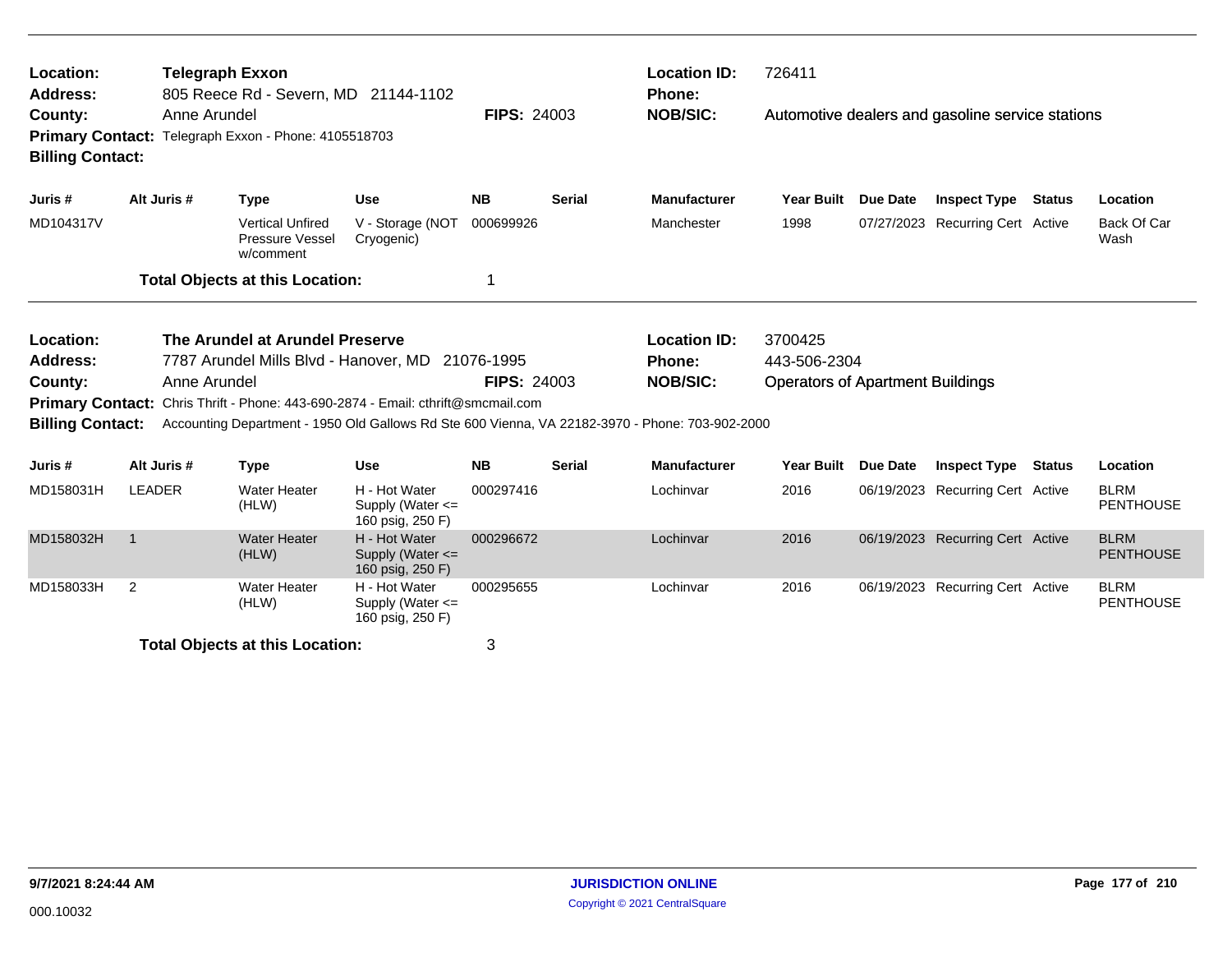| Location:<br>Address:   |              | The Birdcage (Arc3)                                                                                                     | 7089 Baltimore Annapolis Blvd Ste C - Glen Burnie, MD 21061-1400 Phone:                            |                    |               | <b>Location ID:</b>                                                                                                   | 3961855                               |          |                                  |        |                                 |  |  |  |
|-------------------------|--------------|-------------------------------------------------------------------------------------------------------------------------|----------------------------------------------------------------------------------------------------|--------------------|---------------|-----------------------------------------------------------------------------------------------------------------------|---------------------------------------|----------|----------------------------------|--------|---------------------------------|--|--|--|
| County:                 | Anne Arundel |                                                                                                                         |                                                                                                    | <b>FIPS: 24003</b> |               | <b>NOB/SIC:</b>                                                                                                       | <b>Eating and Drinking Places</b>     |          |                                  |        |                                 |  |  |  |
|                         |              |                                                                                                                         | Primary Contact: Charlie Patterson - Phone: 804-644-4521 - Email: charlie.patterson@arc3gases.com  |                    |               |                                                                                                                       |                                       |          |                                  |        |                                 |  |  |  |
| <b>Billing Contact:</b> |              | Charlie Patterson - PO Box 26269 Richmond, VA 23260-6269 - Phone: 804-644-4521 - Email: charlie.patterson@arc3gases.com |                                                                                                    |                    |               |                                                                                                                       |                                       |          |                                  |        |                                 |  |  |  |
| Juris #                 | Alt Juris #  | <b>Type</b>                                                                                                             | <b>Use</b>                                                                                         | <b>NB</b>          | Serial        | <b>Manufacturer</b>                                                                                                   | Year Built Due Date                   |          | <b>Inspect Type Status</b>       |        | Location                        |  |  |  |
| MD164394V               |              | <b>Vertical Unfired</b><br>Pressure Vessel<br>w/comment                                                                 | V - Storage<br>(Cryogenic)                                                                         | 000014753          |               | Taylor-Wharton                                                                                                        | 1993                                  |          | 06/13/2023 Recurring Cert Active |        | Outside                         |  |  |  |
|                         |              | <b>Total Objects at this Location:</b>                                                                                  |                                                                                                    | 1                  |               |                                                                                                                       |                                       |          |                                  |        |                                 |  |  |  |
| Location:               |              | The Cheesecake Factory                                                                                                  |                                                                                                    |                    |               | <b>Location ID:</b>                                                                                                   | 2411081                               |          |                                  |        |                                 |  |  |  |
| <b>Address:</b>         |              |                                                                                                                         | 1872 Annapolis Mall Rd. - Annapolis, MD 21401-3117                                                 |                    |               | Phone:                                                                                                                | 410-224-0565                          |          |                                  |        |                                 |  |  |  |
| County:                 | Anne Arundel |                                                                                                                         |                                                                                                    | <b>FIPS: 24003</b> |               | <b>NOB/SIC:</b>                                                                                                       | Drinking Places (Alcoholic Beverages) |          |                                  |        |                                 |  |  |  |
| <b>Billing Contact:</b> |              |                                                                                                                         | Primary Contact: Mark Milecki - Phone: 410.224.0565 - Email: 0149gm@thecheesecakefactory.com       |                    |               |                                                                                                                       |                                       |          |                                  |        |                                 |  |  |  |
| Juris #                 | Alt Juris #  | <b>Type</b>                                                                                                             | <b>Use</b>                                                                                         | <b>NB</b>          | <b>Serial</b> | <b>Manufacturer</b>                                                                                                   | Year Built Due Date                   |          | <b>Inspect Type</b>              | Status | Location                        |  |  |  |
| MD132000H               |              | <b>Horizontal Water</b><br>Tube                                                                                         | H - Hot Water<br>Supply (Water $\leq$<br>160 psig, 250 F)                                          | 000203921          | C08 203921    | Laars                                                                                                                 | 2008                                  |          | 02/23/2021 Recurring Cert Active |        | Roof                            |  |  |  |
|                         |              | <b>Total Objects at this Location:</b>                                                                                  |                                                                                                    | 1                  |               |                                                                                                                       |                                       |          |                                  |        |                                 |  |  |  |
| Location:               |              | <b>The Conboy Center</b>                                                                                                |                                                                                                    |                    |               | <b>Location ID:</b>                                                                                                   | 715709                                |          |                                  |        |                                 |  |  |  |
| Address:                |              |                                                                                                                         | 1417 Odenton Rd - Odenton, MD 21113-1211                                                           |                    |               | <b>Phone:</b>                                                                                                         | 410-336-8383                          |          |                                  |        |                                 |  |  |  |
| County:                 | Anne Arundel |                                                                                                                         |                                                                                                    | <b>FIPS: 24003</b> |               | <b>NOB/SIC:</b>                                                                                                       | Health and Allied Services, NEC       |          |                                  |        |                                 |  |  |  |
|                         |              |                                                                                                                         | Primary Contact: The Rev. Phebe McPherson - Phone: 410-336-8383 - Email: ephinanyodenton@gmail.com |                    |               |                                                                                                                       |                                       |          |                                  |        |                                 |  |  |  |
| <b>Billing Contact:</b> |              |                                                                                                                         |                                                                                                    |                    |               | The Rev. Phebe McPherson - PO Box 110 Odenton, MD 21113-0110 - Phone: 410-336-8383 - Email: ephinanyodenton@gmail.com |                                       |          |                                  |        |                                 |  |  |  |
| Juris #                 | Alt Juris #  | <b>Type</b>                                                                                                             | Use                                                                                                | <b>NB</b>          | Serial        | <b>Manufacturer</b>                                                                                                   | <b>Year Built</b>                     | Due Date | <b>Inspect Type</b>              | Status | Location                        |  |  |  |
| MD100174H               |              | Cast Iron                                                                                                               | H - Hot Water<br>Heat (Water $\leq$<br>160 psig, 250 F)                                            | CI.                | 40090         | Enerjet                                                                                                               | 1998                                  |          | 09/28/2023 Recurring Cert Active |        | Convoy Center<br>Sprinkler Room |  |  |  |
|                         |              | <b>Total Objects at this Location:</b>                                                                                  |                                                                                                    | 1                  |               |                                                                                                                       |                                       |          |                                  |        |                                 |  |  |  |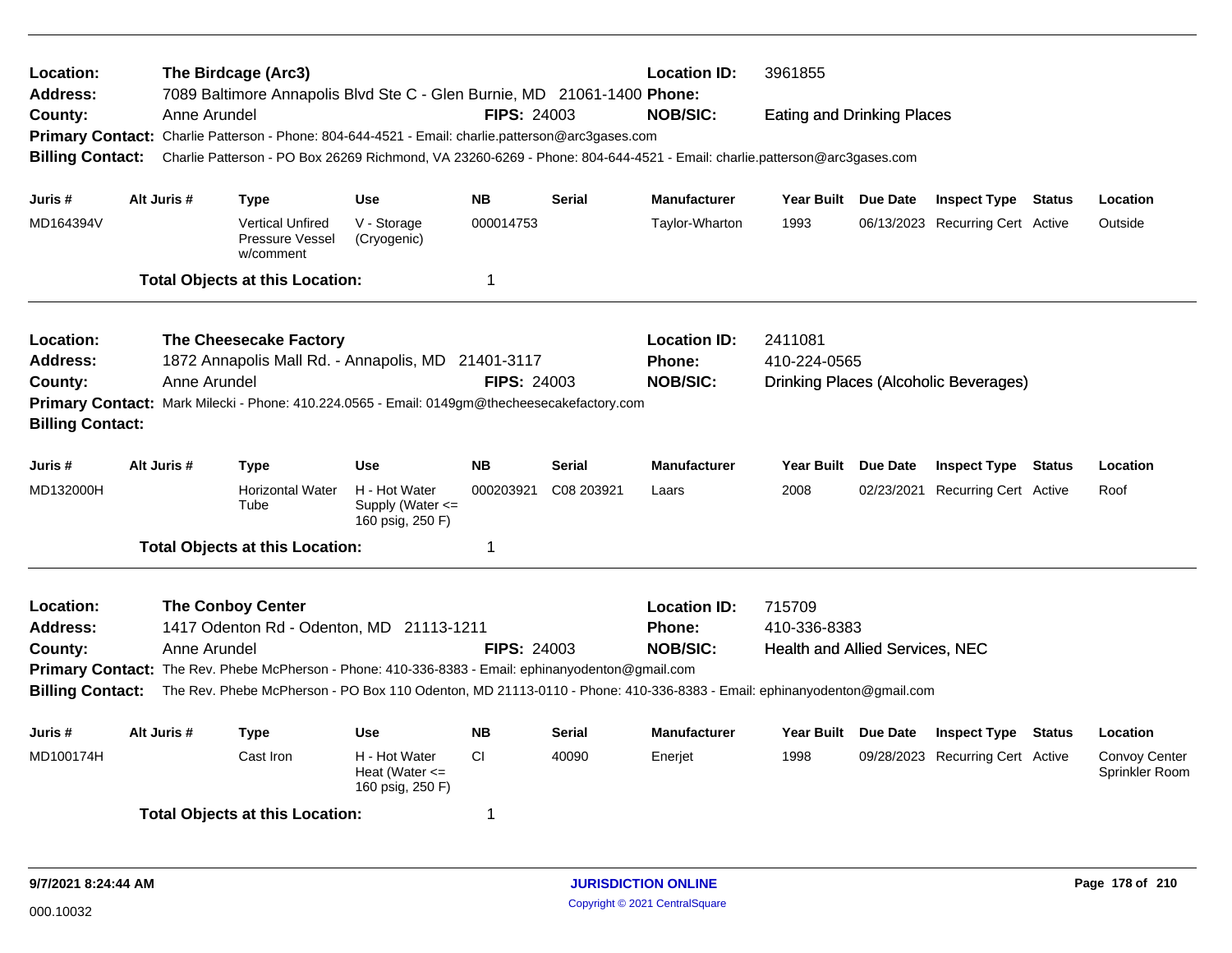| Location:<br><b>Address:</b><br>County:<br><b>Billing Contact:</b> |             | Anne Arundel | The Crab Shack (Robert's Oxygen)<br>3111 Solomons Island Rd - Edgewater, MD 21037-1705         |                            | <b>FIPS: 24003</b> |               | <b>Location ID:</b><br><b>Phone:</b><br><b>NOB/SIC:</b>                                                                                                                                                                                                                                                                                     | 4054240<br>Primary Contact: Roberts Oxygen Company (MD) - Phone: 240-493-8405 - Cell: 301-252-0742 - Email: DFranovich@RobertsOxygen.com<br>Bulk Tank Service Dept. - PO Box 5507 Rockville, MD 20855-0507 - Phone: 240-493-8405 - Cell: 301-252-0742 - Email: DFranovich@RobertsOxygen.com |  |                                  |  |                    |  |
|--------------------------------------------------------------------|-------------|--------------|------------------------------------------------------------------------------------------------|----------------------------|--------------------|---------------|---------------------------------------------------------------------------------------------------------------------------------------------------------------------------------------------------------------------------------------------------------------------------------------------------------------------------------------------|---------------------------------------------------------------------------------------------------------------------------------------------------------------------------------------------------------------------------------------------------------------------------------------------|--|----------------------------------|--|--------------------|--|
| Juris #                                                            | Alt Juris # |              | <b>Type</b>                                                                                    | <b>Use</b>                 | <b>NB</b>          | <b>Serial</b> | <b>Manufacturer</b>                                                                                                                                                                                                                                                                                                                         | Year Built Due Date                                                                                                                                                                                                                                                                         |  | <b>Inspect Type Status</b>       |  | Location           |  |
| MD168252V                                                          |             |              | <b>Vertical Unfired</b><br>Pressure Vessel<br>w/comment                                        | V - Storage<br>(Cryogenic) | 000010506          |               | Taylor                                                                                                                                                                                                                                                                                                                                      | 1992                                                                                                                                                                                                                                                                                        |  | 01/05/2023 Recurring Cert Active |  | <b>Boiler Room</b> |  |
|                                                                    |             |              | <b>Total Objects at this Location:</b>                                                         |                            | $\mathbf 1$        |               |                                                                                                                                                                                                                                                                                                                                             |                                                                                                                                                                                                                                                                                             |  |                                  |  |                    |  |
| Location:<br><b>Address:</b><br>County:<br><b>Billing Contact:</b> |             | Anne Arundel | The Greene Turtle (Roberts Oxygen)<br>20 Magothy Beach Rd - Pasadena, MD 21122-4428            |                            | <b>FIPS: 24003</b> |               | <b>Location ID:</b><br><b>Phone:</b><br><b>NOB/SIC:</b><br>Primary Contact: Roberts Oxygen Company (MD) - Phone: 240-493-8405 - Cell: 301-252-0742 - Email: DFranovich@RobertsOxygen.com<br>Bulk Tank Service Dept. - PO Box 5507 Rockville, MD 20855-0507 - Phone: 240-493-8405 - Cell: 301-252-0742 - Email: DFranovich@RobertsOxygen.com | 3972759<br><b>Eating and Drinking Places</b>                                                                                                                                                                                                                                                |  |                                  |  |                    |  |
| Juris #                                                            | Alt Juris # |              | <b>Type</b>                                                                                    | <b>Use</b>                 | <b>NB</b>          | Serial        | <b>Manufacturer</b>                                                                                                                                                                                                                                                                                                                         | Year Built Due Date                                                                                                                                                                                                                                                                         |  | <b>Inspect Type Status</b>       |  | Location           |  |
| MD165996V                                                          |             |              | <b>Vertical Unfired</b><br>Pressure Vessel<br>w/comment                                        | V - Storage<br>(Cryogenic) | 000108095          |               | MVE Inc                                                                                                                                                                                                                                                                                                                                     | 1999                                                                                                                                                                                                                                                                                        |  | 01/14/2022 Recurring Cert Active |  | Outside Shed       |  |
|                                                                    |             |              | <b>Total Objects at this Location:</b>                                                         |                            | $\mathbf 1$        |               |                                                                                                                                                                                                                                                                                                                                             |                                                                                                                                                                                                                                                                                             |  |                                  |  |                    |  |
| Location:<br><b>Address:</b><br>County:<br><b>Billing Contact:</b> |             | Anne Arundel | The Greene Turtle (Roberts Oxygen)<br>3213 Solomons Island Rd Ste A - Edgewater, MD 21037-2792 |                            | <b>FIPS: 24003</b> |               | <b>Location ID:</b><br><b>Phone:</b><br><b>NOB/SIC:</b><br>Primary Contact: Roberts Oxygen Company (MD) - Phone: 240-493-8405 - Cell: 301-252-0742 - Email: DFranovich@RobertsOxygen.com<br>Bulk Tank Service Dept. - PO Box 5507 Rockville, MD 20855-0507 - Phone: 240-493-8405 - Cell: 301-252-0742 - Email: DFranovich@RobertsOxygen.com | 3971858<br><b>Eating and Drinking Places</b>                                                                                                                                                                                                                                                |  |                                  |  |                    |  |
| Juris #                                                            | Alt Juris # |              | <b>Type</b>                                                                                    | <b>Use</b>                 | <b>NB</b>          | <b>Serial</b> | <b>Manufacturer</b>                                                                                                                                                                                                                                                                                                                         | Year Built Due Date                                                                                                                                                                                                                                                                         |  | <b>Inspect Type Status</b>       |  | Location           |  |
| MD165058V                                                          |             |              | <b>Vertical Unfired</b><br>Pressure Vessel<br>w/comment                                        | V - Storage<br>(Cryogenic) | 000011196          |               | Taylor-Wharton                                                                                                                                                                                                                                                                                                                              | 1992                                                                                                                                                                                                                                                                                        |  | 09/13/2023 Recurring Cert Active |  | Outside            |  |
|                                                                    |             |              | <b>Total Objects at this Location:</b>                                                         |                            | -1                 |               |                                                                                                                                                                                                                                                                                                                                             |                                                                                                                                                                                                                                                                                             |  |                                  |  |                    |  |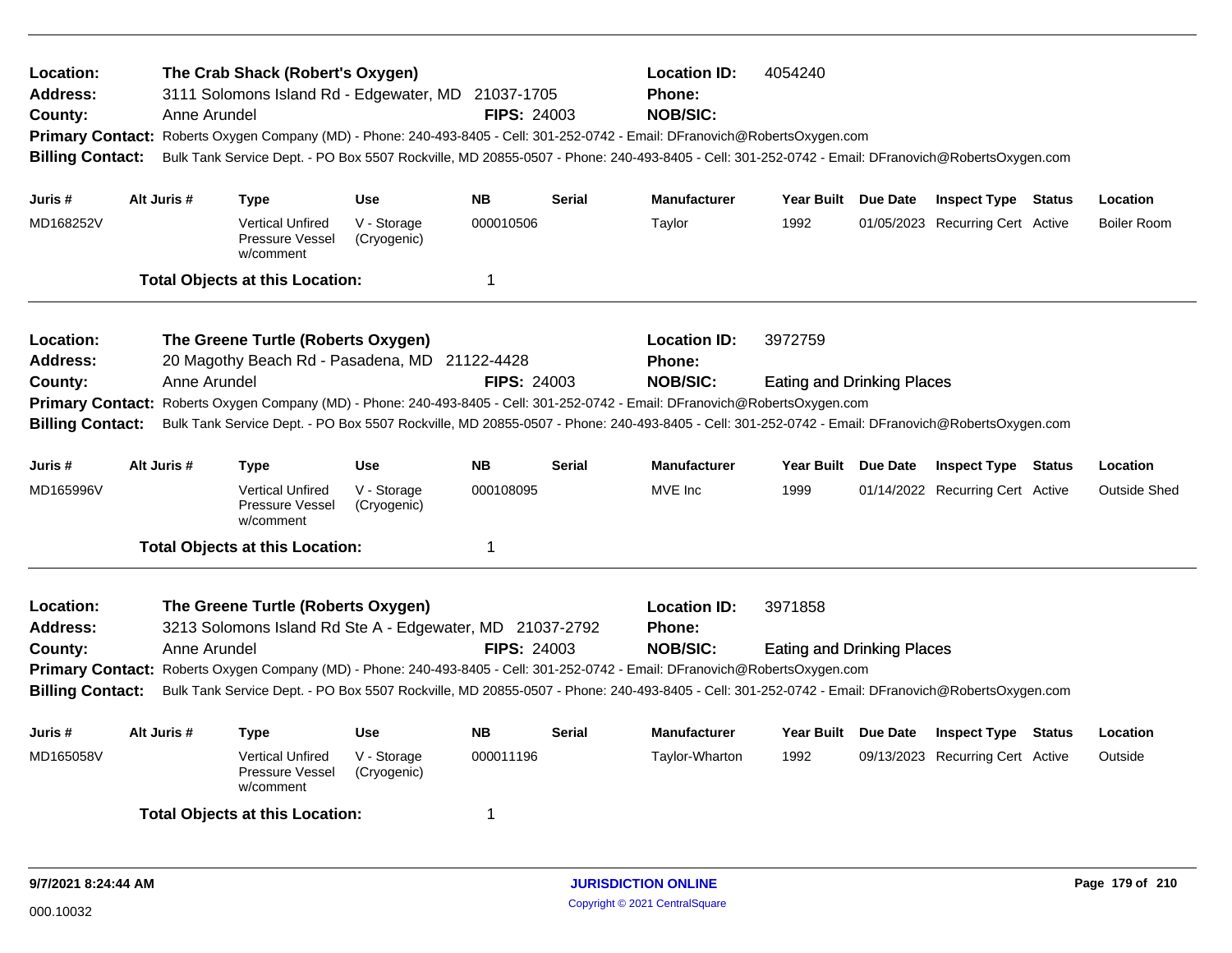| Location:<br>Address:   |             | The Grill (Arc3)<br>7704 Quarterfield Rd - Glen Burnie, MD 21061-4412                                                   |                                                       |                    |               | <b>Location ID:</b><br><b>Phone:</b> | 3963297<br><b>Eating and Drinking Places</b> |  |                                  |                 |           |  |
|-------------------------|-------------|-------------------------------------------------------------------------------------------------------------------------|-------------------------------------------------------|--------------------|---------------|--------------------------------------|----------------------------------------------|--|----------------------------------|-----------------|-----------|--|
| County:                 |             | Anne Arundel                                                                                                            |                                                       | <b>FIPS: 24003</b> |               | <b>NOB/SIC:</b>                      |                                              |  |                                  |                 |           |  |
|                         |             | Primary Contact: Charlie Patterson - Phone: 804-644-4521 - Email: charlie.patterson@arc3gases.com                       |                                                       |                    |               |                                      |                                              |  |                                  |                 |           |  |
| <b>Billing Contact:</b> |             | Charlie Patterson - PO Box 26269 Richmond, VA 23260-6269 - Phone: 804-644-4521 - Email: charlie.patterson@arc3gases.com |                                                       |                    |               |                                      |                                              |  |                                  |                 |           |  |
| Juris #                 | Alt Juris # | <b>Type</b>                                                                                                             | <b>Use</b>                                            | <b>NB</b>          | Serial        | <b>Manufacturer</b>                  | Year Built Due Date                          |  | <b>Inspect Type Status</b>       |                 | Location  |  |
| MD164193V               |             | <b>Vertical Unfired</b><br><b>Pressure Vessel</b><br>w/comment                                                          | V - Storage<br>(Cryogenic)                            | 000173720          |               | <b>CHART</b>                         | 2006                                         |  | 07/10/2023 Recurring Cert Active |                 | Outside   |  |
|                         |             | <b>Total Objects at this Location:</b>                                                                                  |                                                       | 1                  |               |                                      |                                              |  |                                  |                 |           |  |
| Location:               |             | The Hotel at Arundel Preserve                                                                                           |                                                       |                    |               | <b>Location ID:</b>                  | 3617042                                      |  |                                  |                 |           |  |
| <b>Address:</b>         |             | 7795 Arundel Mills Blvd - Hanover, MD 21076-1995                                                                        |                                                       |                    |               | Phone:                               | 410-796-9830                                 |  |                                  |                 |           |  |
| County:                 |             | Anne Arundel                                                                                                            |                                                       | <b>FIPS: 24003</b> |               | <b>NOB/SIC:</b>                      | <b>Hotels and Motels</b>                     |  |                                  |                 |           |  |
| <b>Primary Contact:</b> |             | Chris Thrift - Phone: 443-690-2874 - Email: cthrift@smcmail.com                                                         |                                                       |                    |               |                                      |                                              |  |                                  |                 |           |  |
| <b>Billing Contact:</b> |             | Accounting Department - 1950 Old Gallows Rd Ste 600 Vienna, VA 22182-3970 - Phone: 703-902-2000                         |                                                       |                    |               |                                      |                                              |  |                                  |                 |           |  |
| Juris #                 | Alt Juris # | <b>Type</b>                                                                                                             | <b>Use</b>                                            | <b>NB</b>          | <b>Serial</b> | <b>Manufacturer</b>                  | Year Built Due Date                          |  | <b>Inspect Type Status</b>       |                 | Location  |  |
| MD151209H               |             | <b>Water Heater</b><br>(HLW)                                                                                            | H - Hot Water<br>Supply (Water <=<br>160 psig, 210 F) | 000003334          |               | <b>CAMUS</b>                         | 2010                                         |  | 04/01/2023 Recurring Cert Active |                 | Boiler rm |  |
| MD151210H               |             | <b>Water Heater</b><br>(HLW)                                                                                            | H - Hot Water<br>Supply (Water <=<br>160 psig, 210 F) | 000003333          |               | <b>CAMUS</b>                         | 2010                                         |  | 04/01/2023 Recurring Cert Active |                 | Boiler rm |  |
|                         |             | <b>Total Objects at this Location:</b>                                                                                  |                                                       | $\overline{2}$     |               |                                      |                                              |  |                                  |                 |           |  |
| Location:               |             | The Point Crab House (Arc3)                                                                                             |                                                       |                    |               | <b>Location ID:</b>                  | 3963487                                      |  |                                  |                 |           |  |
| <b>Address:</b>         |             | 700 Mill Creek Rd - Arnold, MD 21012-1111                                                                               |                                                       |                    |               | <b>Phone:</b>                        |                                              |  |                                  |                 |           |  |
| County:                 |             | Anne Arundel                                                                                                            |                                                       | <b>FIPS: 24003</b> |               | <b>NOB/SIC:</b>                      | <b>Eating and Drinking Places</b>            |  |                                  |                 |           |  |
|                         |             | Primary Contact: Charlie Patterson - Phone: 804-644-4521 - Email: charlie.patterson@arc3gases.com                       |                                                       |                    |               |                                      |                                              |  |                                  |                 |           |  |
| <b>Billing Contact:</b> |             | Charlie Patterson - PO Box 26269 Richmond, VA 23260-6269 - Phone: 804-644-4521 - Email: charlie.patterson@arc3gases.com |                                                       |                    |               |                                      |                                              |  |                                  |                 |           |  |
| Juris #                 | Alt Juris # | <b>Type</b>                                                                                                             | Use                                                   | <b>NB</b>          | Serial        | <b>Manufacturer</b>                  | Year Built Due Date                          |  | <b>Inspect Type Status</b>       |                 | Location  |  |
| MD165776V               |             | <b>Vertical Unfired</b><br>Pressure Vessel<br>w/comment                                                                 | V - Storage<br>(Cryogenic)                            | 000023009          |               | Taylor-Wharton                       | 1995                                         |  | 07/10/2023 Recurring Cert Active |                 | Outside   |  |
| 9/7/2021 8:24:44 AM     |             |                                                                                                                         | <b>JURISDICTION ONLINE</b>                            |                    |               |                                      |                                              |  |                                  | Page 180 of 210 |           |  |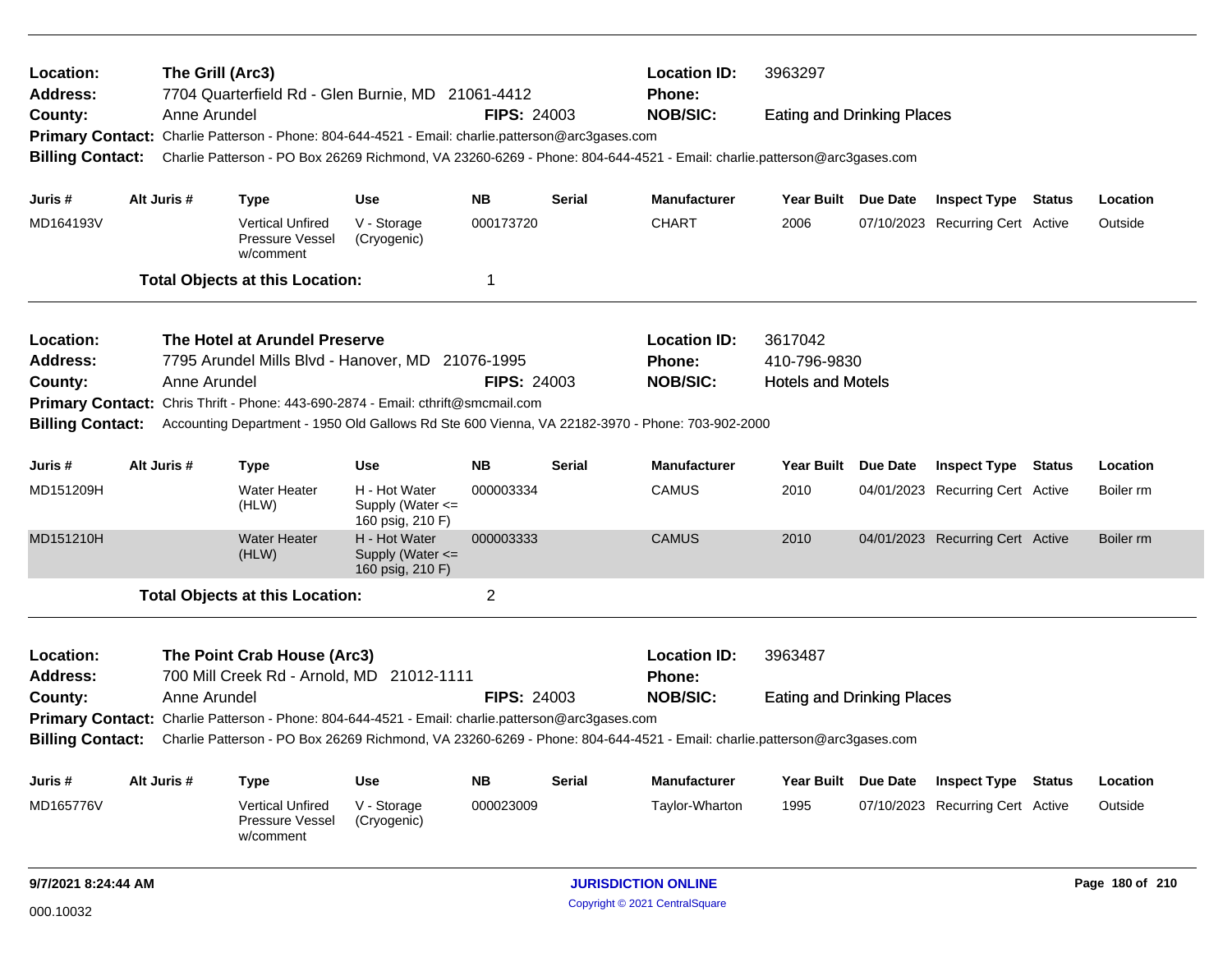| Location:<br>Address:   |  |              | The Rumor Meal (Arc3)<br>4730 Mountain Rd Ste 4 - Pasadena, MD 21122-5843                                               |                                                         |                    |                            | <b>Location ID:</b><br>Phone: |                                   |          |                                  |                         |
|-------------------------|--|--------------|-------------------------------------------------------------------------------------------------------------------------|---------------------------------------------------------|--------------------|----------------------------|-------------------------------|-----------------------------------|----------|----------------------------------|-------------------------|
| County:                 |  | Anne Arundel |                                                                                                                         |                                                         | <b>FIPS: 24003</b> |                            | <b>NOB/SIC:</b>               | <b>Eating and Drinking Places</b> |          |                                  |                         |
|                         |  |              | Primary Contact: Charlie Patterson - Phone: 804-644-4521 - Email: charlie.patterson@arc3gases.com                       |                                                         |                    |                            |                               |                                   |          |                                  |                         |
| <b>Billing Contact:</b> |  |              | Charlie Patterson - PO Box 26269 Richmond, VA 23260-6269 - Phone: 804-644-4521 - Email: charlie.patterson@arc3gases.com |                                                         |                    |                            |                               |                                   |          |                                  |                         |
|                         |  |              |                                                                                                                         |                                                         |                    |                            |                               |                                   |          |                                  |                         |
| Juris #                 |  | Alt Juris #  | <b>Type</b>                                                                                                             | <b>Use</b>                                              | <b>NB</b>          | <b>Serial</b>              | <b>Manufacturer</b>           | Year Built Due Date               |          | <b>Inspect Type Status</b>       | Location                |
| MD164439V               |  |              | <b>Vertical Unfired</b><br>Pressure Vessel<br>w/comment                                                                 | V - Storage<br>(Cryogenic)                              | 000310691          |                            | <b>CHART</b>                  | 2018                              |          | 07/10/2023 Recurring Cert Active | Outside                 |
|                         |  |              | <b>Total Objects at this Location:</b>                                                                                  |                                                         | 1                  |                            |                               |                                   |          |                                  |                         |
| Location:               |  |              | The Westin/BWI (Arc3)                                                                                                   |                                                         |                    |                            | <b>Location ID:</b>           | 3961839                           |          |                                  |                         |
| Address:                |  | Anne Arundel | 1110 Old Elkridge Landing Rd - Linthicum Heights, MD 21090-1003 Phone:                                                  |                                                         | <b>FIPS: 24003</b> |                            | <b>NOB/SIC:</b>               |                                   |          |                                  |                         |
| County:                 |  |              | Primary Contact: Charlie Patterson - Phone: 804-644-4521 - Email: charlie.patterson@arc3gases.com                       |                                                         |                    |                            |                               | <b>Eating and Drinking Places</b> |          |                                  |                         |
| <b>Billing Contact:</b> |  |              | Charlie Patterson - PO Box 26269 Richmond, VA 23260-6269 - Phone: 804-644-4521 - Email: charlie.patterson@arc3gases.com |                                                         |                    |                            |                               |                                   |          |                                  |                         |
| Juris#                  |  | Alt Juris #  | <b>Type</b>                                                                                                             | <b>Use</b>                                              | <b>NB</b>          | <b>Serial</b>              | <b>Manufacturer</b>           | Year Built Due Date               |          | <b>Inspect Type Status</b>       | Location                |
| MD164609V               |  |              | <b>Vertical Unfired</b><br>Pressure Vessel<br>w/comment                                                                 | V - Storage<br>(Cryogenic)                              | 000209928          |                            | <b>CHART</b>                  | 2010                              |          | 06/13/2023 Recurring Cert Active | Outside Loading<br>Dock |
|                         |  |              | <b>Total Objects at this Location:</b>                                                                                  |                                                         | 1                  |                            |                               |                                   |          |                                  |                         |
| Location:               |  |              | <b>Thomas Somerville Co.</b>                                                                                            |                                                         |                    |                            | <b>Location ID:</b>           | 726531                            |          |                                  |                         |
| <b>Address:</b>         |  |              | 2349 Solomons Island Rd - Annapolis, MD 21401-3707                                                                      |                                                         |                    |                            | Phone:                        |                                   |          |                                  |                         |
| County:                 |  | Anne Arundel |                                                                                                                         |                                                         | <b>FIPS: 24003</b> |                            | <b>NOB/SIC:</b>               | <b>Department Stores</b>          |          |                                  |                         |
|                         |  |              | Primary Contact: James Taylor - Phone: 410-897-5140                                                                     |                                                         |                    |                            |                               |                                   |          |                                  |                         |
| <b>Billing Contact:</b> |  |              | James Taylor - 2349 Solomons Island Rd Annapolis, MD 21401-3707 - Phone: 410-897-5140                                   |                                                         |                    |                            |                               |                                   |          |                                  |                         |
| Juris #                 |  | Alt Juris #  | <b>Type</b>                                                                                                             | <b>Use</b>                                              | <b>NB</b>          | <b>Serial</b>              | <b>Manufacturer</b>           | Year Built                        | Due Date | <b>Inspect Type Status</b>       | Location                |
| MD050102H               |  |              | Cast Iron                                                                                                               | H - Hot Water<br>Heat (Water $\leq$<br>160 psig, 250 F) | <b>CI</b>          |                            | <b>Burnham</b>                | 1988                              |          | 04/08/2022 Recurring Cert Active | <b>Boiler Room</b>      |
|                         |  |              | <b>Total Objects at this Location:</b>                                                                                  |                                                         | 1                  |                            |                               |                                   |          |                                  |                         |
| 9/7/2021 8:24:44 AM     |  |              |                                                                                                                         |                                                         |                    | <b>JURISDICTION ONLINE</b> |                               |                                   |          | Page 181 of 210                  |                         |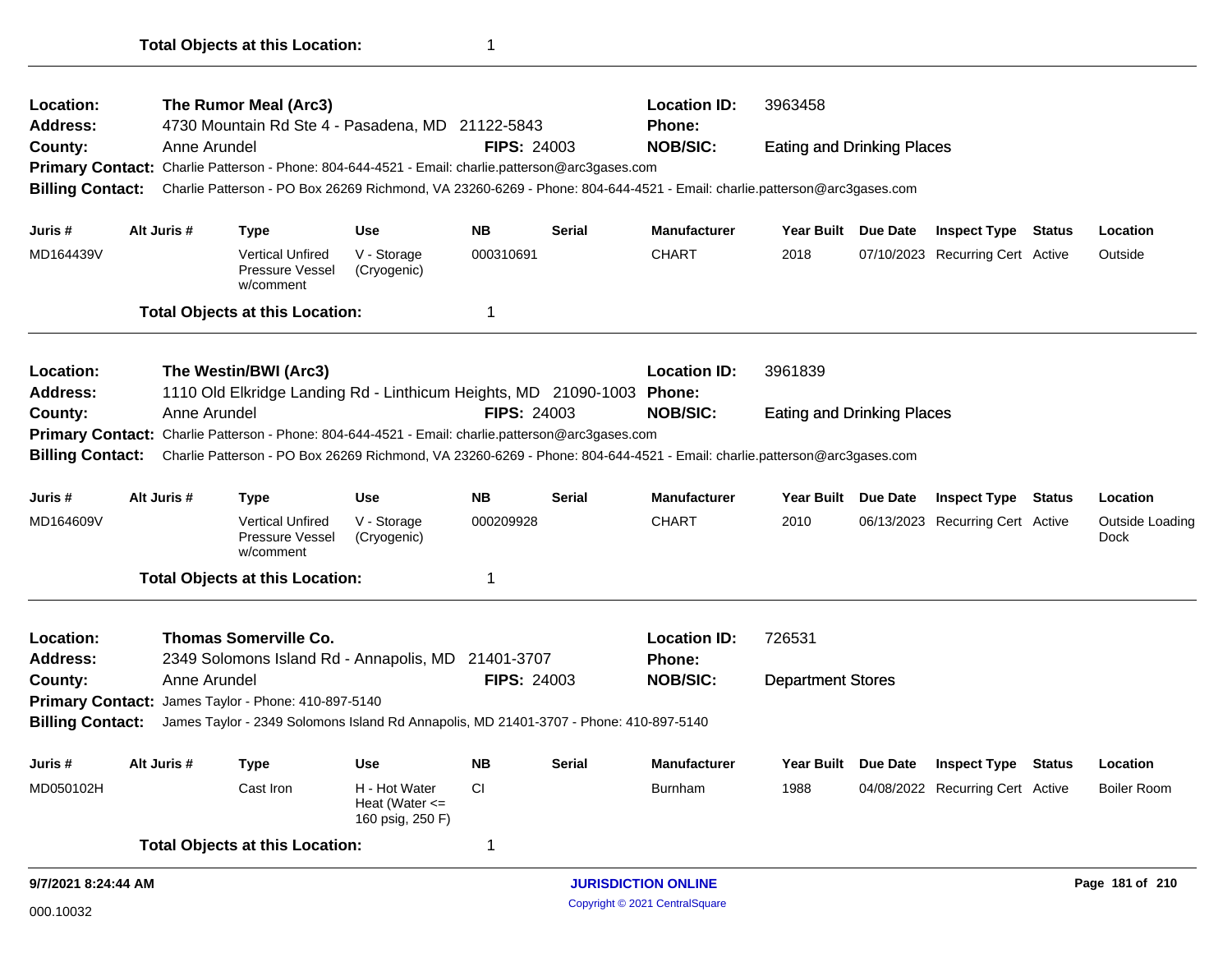| <b>Thrifty Auto Repair</b><br>Location:<br><b>Address:</b><br>1948R West St - Annapolis, MD 21401-3955 |  |                 |                                                                |                                                                                                   |                    |                            | <b>Location ID:</b><br>Phone:                                                                                                            | 726582                            |                 |                                                 |               |                              |  |  |  |  |
|--------------------------------------------------------------------------------------------------------|--|-----------------|----------------------------------------------------------------|---------------------------------------------------------------------------------------------------|--------------------|----------------------------|------------------------------------------------------------------------------------------------------------------------------------------|-----------------------------------|-----------------|-------------------------------------------------|---------------|------------------------------|--|--|--|--|
| County:                                                                                                |  | Anne Arundel    |                                                                |                                                                                                   | <b>FIPS: 24003</b> |                            | <b>NOB/SIC:</b>                                                                                                                          |                                   |                 | Motor Vehicle Dealers (New and Used)            |               |                              |  |  |  |  |
|                                                                                                        |  |                 | Primary Contact: Thrifty Auto Repair - Phone: 410 266 8811     |                                                                                                   |                    |                            |                                                                                                                                          |                                   |                 |                                                 |               |                              |  |  |  |  |
| <b>Billing Contact:</b>                                                                                |  |                 |                                                                | Doug Roberson - 1948 West St Ste R Annapolis, MD 21401-3955 - Phone: 410-266-8811                 |                    |                            |                                                                                                                                          |                                   |                 |                                                 |               |                              |  |  |  |  |
| Juris #                                                                                                |  | Alt Juris #     |                                                                | Use                                                                                               | NB.                | Serial                     | <b>Manufacturer</b>                                                                                                                      | <b>Year Built</b>                 | Due Date        |                                                 |               | Location                     |  |  |  |  |
|                                                                                                        |  |                 | Type                                                           |                                                                                                   |                    |                            |                                                                                                                                          |                                   |                 | <b>Inspect Type Status</b>                      |               |                              |  |  |  |  |
| MD111620V                                                                                              |  |                 | <b>Vertical Unfired</b><br><b>Pressure Vessel</b><br>w/comment | V - Storage (NOT<br>Cryogenic)                                                                    | 000049898          |                            | Curtis                                                                                                                                   | 1955                              |                 | 01/27/2023 Recurring Cert Active                |               | Comp Room                    |  |  |  |  |
| MD125615V                                                                                              |  |                 | <b>Vertical Unfired</b><br><b>Pressure Vessel</b><br>w/comment | V - Storage (NOT 000016082<br>Cryogenic)                                                          |                    |                            | <b>Brunner</b>                                                                                                                           | 1996                              |                 | 01/27/2023 Recurring Cert Active                |               | Compressor<br>Room           |  |  |  |  |
|                                                                                                        |  |                 | <b>Total Objects at this Location:</b>                         |                                                                                                   | $\overline{2}$     |                            |                                                                                                                                          |                                   |                 |                                                 |               |                              |  |  |  |  |
| Location:<br>Address:                                                                                  |  |                 | Tillman Tool Company, Inc.                                     | 809 Pinnacle Dr Ste D - Linthicum Heights, MD 21090-2536                                          |                    |                            | <b>Location ID:</b><br><b>Phone:</b>                                                                                                     | 726638                            |                 |                                                 |               |                              |  |  |  |  |
| County:                                                                                                |  | Anne Arundel    |                                                                |                                                                                                   | <b>FIPS: 24003</b> |                            | <b>NOB/SIC:</b>                                                                                                                          |                                   |                 | <b>General Contractors-Single-Family Houses</b> |               |                              |  |  |  |  |
|                                                                                                        |  |                 |                                                                | Primary Contact: Kevin Tillman - Phone: 410-994-0450 - Email: tillmantool@comcast.net             |                    |                            |                                                                                                                                          |                                   |                 |                                                 |               |                              |  |  |  |  |
| <b>Billing Contact:</b>                                                                                |  |                 |                                                                |                                                                                                   |                    |                            | Kevin Tillman - 809 Pinnacle Dr Ste D Linthicum Heights, MD 21090-2536 - Phone: 410-994-0450 - Email: tillmantool@comcast.net            |                                   |                 |                                                 |               |                              |  |  |  |  |
| Juris #                                                                                                |  | Alt Juris #     | <b>Type</b>                                                    | Use                                                                                               | <b>NB</b>          | Serial                     | <b>Manufacturer</b>                                                                                                                      | Year Built Due Date               |                 | <b>Inspect Type Status</b>                      |               | Location                     |  |  |  |  |
| MD085724V                                                                                              |  |                 | <b>Vertical Unfired</b><br>Pressure Vessel<br>w/comment        | V - Storage (NOT<br>Cryogenic)                                                                    | 000783073          |                            | <b>Buckeye</b>                                                                                                                           | 1987                              |                 | 09/09/2022 Recurring Cert Active                |               | Shop                         |  |  |  |  |
|                                                                                                        |  |                 | <b>Total Objects at this Location:</b>                         |                                                                                                   | 1                  |                            |                                                                                                                                          |                                   |                 |                                                 |               |                              |  |  |  |  |
| Location:                                                                                              |  | Timbuktu (Arc3) |                                                                |                                                                                                   |                    |                            | <b>Location ID:</b>                                                                                                                      | 3961838                           |                 |                                                 |               |                              |  |  |  |  |
| <b>Address:</b>                                                                                        |  |                 |                                                                | 1726 Dorsey Rd - Hanover, MD 21076-1125                                                           |                    |                            | <b>Phone:</b>                                                                                                                            |                                   |                 |                                                 |               |                              |  |  |  |  |
| County:                                                                                                |  | Anne Arundel    |                                                                |                                                                                                   | <b>FIPS: 24003</b> |                            | <b>NOB/SIC:</b>                                                                                                                          | <b>Eating and Drinking Places</b> |                 |                                                 |               |                              |  |  |  |  |
|                                                                                                        |  |                 |                                                                | Primary Contact: Charlie Patterson - Phone: 804-644-4521 - Email: charlie.patterson@arc3gases.com |                    |                            |                                                                                                                                          |                                   |                 |                                                 |               |                              |  |  |  |  |
|                                                                                                        |  |                 |                                                                |                                                                                                   |                    |                            | Billing Contact: Charlie Patterson - PO Box 26269 Richmond, VA 23260-6269 - Phone: 804-644-4521 - Email: charlie.patterson@arc3gases.com |                                   |                 |                                                 |               |                              |  |  |  |  |
| Juris #                                                                                                |  | Alt Juris #     | <b>Type</b>                                                    | <b>Use</b>                                                                                        | <b>NB</b>          | <b>Serial</b>              | Manufacturer                                                                                                                             | <b>Year Built</b>                 | Due Date        | <b>Inspect Type</b>                             | <b>Status</b> | Location                     |  |  |  |  |
| MD165784V                                                                                              |  |                 | <b>Vertical Unfired</b><br>Pressure Vessel<br>w/comment        | V - Storage<br>(Cryogenic)                                                                        | 000139671          |                            | <b>CHART</b>                                                                                                                             | 2002                              |                 | 06/13/2023 Recurring Cert Active                |               | <b>Outside Store</b><br>Room |  |  |  |  |
| 9/7/2021 8:24:44 AM                                                                                    |  |                 |                                                                |                                                                                                   |                    | <b>JURISDICTION ONLINE</b> |                                                                                                                                          |                                   | Page 182 of 210 |                                                 |               |                              |  |  |  |  |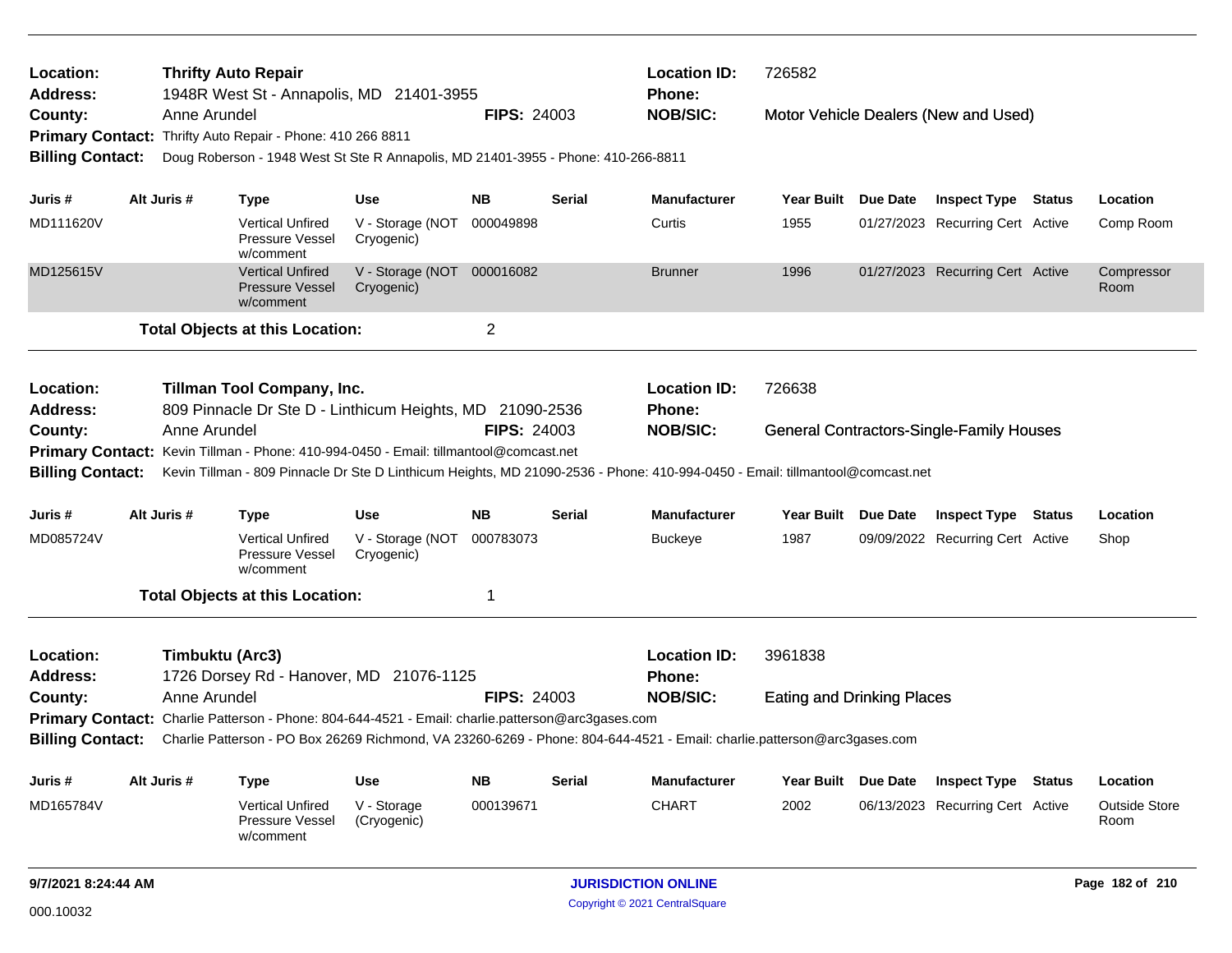| Location:               | <b>Tires 4 Less</b>   |                                                                                   |                                 |                    |               | <b>Location ID:</b> | 1739907                                |          |                                      |        |                   |
|-------------------------|-----------------------|-----------------------------------------------------------------------------------|---------------------------------|--------------------|---------------|---------------------|----------------------------------------|----------|--------------------------------------|--------|-------------------|
| Address:                |                       | 7233 Ritchie Hwy - Glen Burnie, MD 21061-3038                                     |                                 |                    |               | <b>Phone:</b>       | 410-760-7200                           |          |                                      |        |                   |
| County:                 | Anne Arundel          |                                                                                   |                                 | <b>FIPS: 24003</b> |               | <b>NOB/SIC:</b>     | <b>General Automotive Repair Shops</b> |          |                                      |        |                   |
| <b>Primary Contact:</b> |                       | Brad Holbrook - Phone: 410-787-1990                                               |                                 |                    |               |                     |                                        |          |                                      |        |                   |
| <b>Billing Contact:</b> |                       | Brad Holbrook - 7233 Ritchie Hwy Glen Burnie, MD 21061-3038 - Phone: 410-787-1990 |                                 |                    |               |                     |                                        |          |                                      |        |                   |
| Juris #                 | Alt Juris #           | <b>Type</b>                                                                       | <b>Use</b>                      | <b>NB</b>          | <b>Serial</b> | <b>Manufacturer</b> | <b>Year Built</b>                      | Due Date | <b>Inspect Type Status</b>           |        | Location          |
| MD161322V               |                       | <b>Vertical Unfired</b><br>Pressure Vessel<br>w/comment                           | V - Storage (NOT<br>Cryogenic)  | 000484117          |               | Morganton           | 2015                                   |          | 05/24/2022 Recurring Cert Active     |        | <b>REAR SHOP</b>  |
|                         |                       | <b>Total Objects at this Location:</b>                                            |                                 |                    |               |                     |                                        |          |                                      |        |                   |
| Location:               | <b>Tischer Nissan</b> |                                                                                   |                                 |                    |               | <b>Location ID:</b> | 726682                                 |          |                                      |        |                   |
| Address:                |                       | 3510 Laurel Fort Meade Rd - Laurel, MD 20724-2006                                 |                                 |                    |               | <b>Phone:</b>       |                                        |          |                                      |        |                   |
| County:                 | Anne Arundel          |                                                                                   |                                 | <b>FIPS: 24003</b> |               | <b>NOB/SIC:</b>     |                                        |          | Motor Vehicle Dealers (New and Used) |        |                   |
| <b>Primary Contact:</b> |                       | John Slavoski - Phone: 240-994-3848                                               |                                 |                    |               |                     |                                        |          |                                      |        |                   |
| <b>Billing Contact:</b> |                       |                                                                                   |                                 |                    |               |                     |                                        |          |                                      |        |                   |
| Juris #                 | Alt Juris #           | <b>Type</b>                                                                       | <b>Use</b>                      | <b>NB</b>          | <b>Serial</b> | <b>Manufacturer</b> | Year Built                             | Due Date | <b>Inspect Type</b>                  | Status | Location          |
| MD015020V               |                       | <b>Horizontal Unfired</b><br>Pressure Vessel<br>w/comment                         | O - Other (PV<br>Use) w/comment | 000575070          |               | Wood                | 1972                                   |          | 10/11/2020 Recurring Cert Active     |        | <b>ACURA SHOP</b> |
| MD015021V               |                       | <b>Horizontal Unfired</b><br><b>Pressure Vessel</b><br>w/comment                  | O - Other (PV<br>Use) w/comment | 000575055          |               | Wood                | 1972                                   |          | 10/11/2020 Recurring Cert Active     |        | <b>ACURA SHOP</b> |
|                         |                       | <b>Total Objects at this Location:</b>                                            |                                 | 2                  |               |                     |                                        |          |                                      |        |                   |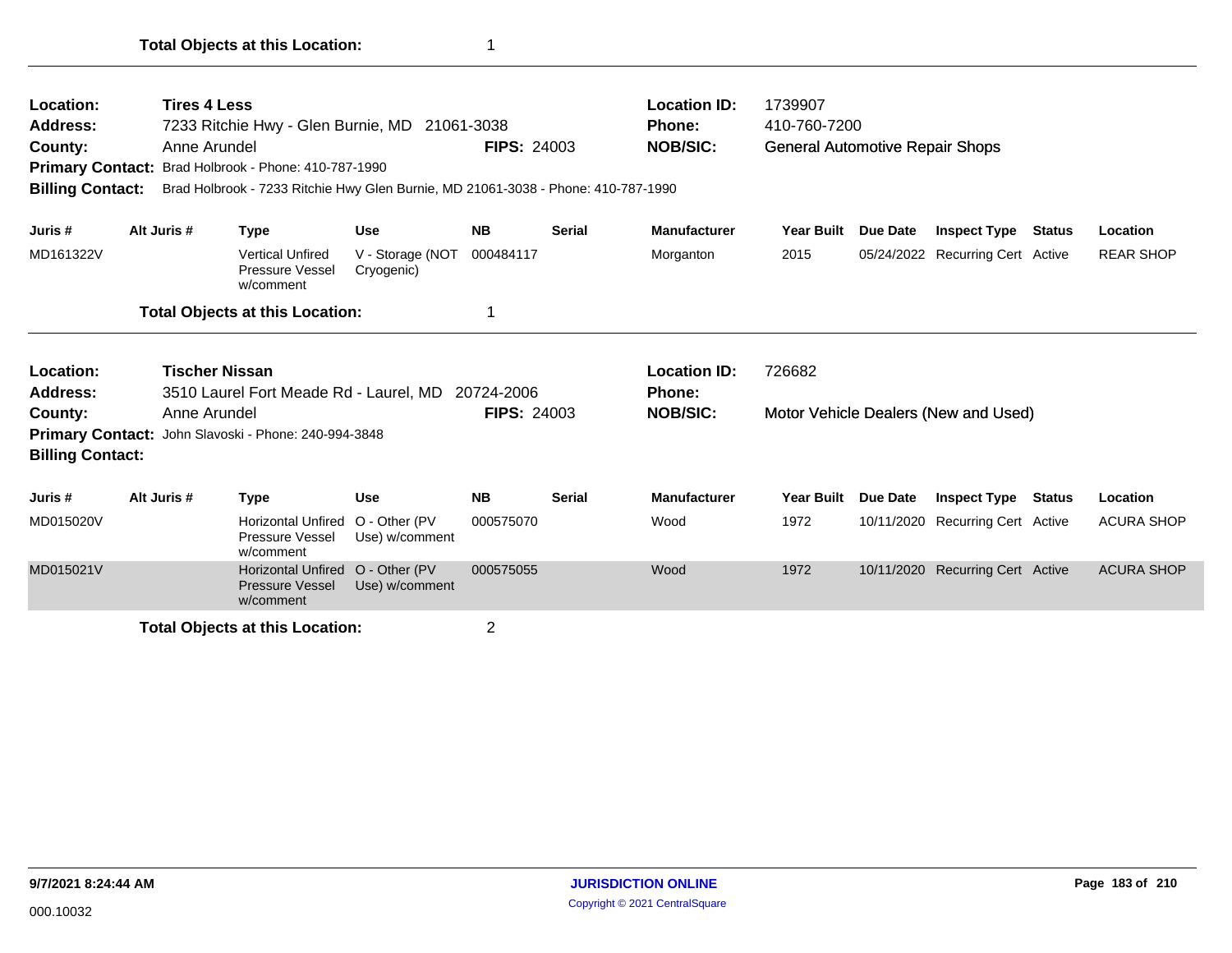| Location:<br><b>Address:</b><br>County:<br><b>Billing Contact:</b> | Anne Arundel<br>Primary Contact: TND Carwashes, LLC.                                                                                                                                                                                                                                                                                                           | <b>TND Carwashes, LLC.</b><br>1250 Crain Hwy S - Glen Burnie, MD 21061-4023                                                                                                                         |                                                         | <b>FIPS: 24003</b> |               | <b>Location ID:</b><br>Phone:<br><b>NOB/SIC:</b>        | 3846614                                                          |  |                                                  |  |                 |
|--------------------------------------------------------------------|----------------------------------------------------------------------------------------------------------------------------------------------------------------------------------------------------------------------------------------------------------------------------------------------------------------------------------------------------------------|-----------------------------------------------------------------------------------------------------------------------------------------------------------------------------------------------------|---------------------------------------------------------|--------------------|---------------|---------------------------------------------------------|------------------------------------------------------------------|--|--------------------------------------------------|--|-----------------|
| Juris #                                                            | Alt Juris #                                                                                                                                                                                                                                                                                                                                                    | <b>Type</b>                                                                                                                                                                                         | Use                                                     | NB.                | <b>Serial</b> | <b>Manufacturer</b>                                     | Year Built Due Date                                              |  | <b>Inspect Type Status</b>                       |  | Location        |
| MD159879H                                                          |                                                                                                                                                                                                                                                                                                                                                                | Water Tube<br>Coiled (NOT<br>Flueless Hi<br>Efficiency)                                                                                                                                             | H - Hot Water<br>Heat (Water $\leq$<br>160 psig, 250 F) | 000222026          |               | Raypak                                                  | 2013                                                             |  | 01/26/2022 Recurring Cert Active                 |  | Car Wash        |
| MD159880V                                                          |                                                                                                                                                                                                                                                                                                                                                                | <b>Vertical Unfired</b><br><b>Pressure Vessel</b><br>w/comment                                                                                                                                      | V - Storage (NOT<br>Cryogenic)                          | 000253981          |               | Morganton                                               | 2013                                                             |  | 01/26/2022 Recurring Cert Active                 |  | Car Wash        |
|                                                                    |                                                                                                                                                                                                                                                                                                                                                                | <b>Total Objects at this Location:</b>                                                                                                                                                              |                                                         | $\overline{2}$     |               |                                                         |                                                                  |  |                                                  |  |                 |
| Location:<br>Address:<br>County:<br><b>Billing Contact:</b>        | Anne Arundel                                                                                                                                                                                                                                                                                                                                                   | <b>TownSquare Too</b><br>660 Deale Road - Deale, MD 20751-2210<br>Primary Contact: Paul Bresnahan - Phone: 301-832-0937<br>Paul Bresnahan - 660 Deale Rd Deale, MD 20751-2210 - Phone: 301-832-0937 |                                                         | <b>FIPS: 24003</b> |               | <b>Location ID:</b><br><b>Phone:</b><br><b>NOB/SIC:</b> | 708709                                                           |  | Automotive dealers and gasoline service stations |  |                 |
| Juris #                                                            | Alt Juris #                                                                                                                                                                                                                                                                                                                                                    | <b>Type</b>                                                                                                                                                                                         | Use                                                     | <b>NB</b>          | Serial        | <b>Manufacturer</b>                                     | Year Built Due Date                                              |  | <b>Inspect Type Status</b>                       |  | Location        |
| MD170510V                                                          |                                                                                                                                                                                                                                                                                                                                                                | <b>Vertical Unfired</b><br>Pressure Vessel<br>w/comment                                                                                                                                             | V - Storage (NOT<br>Cryogenic)                          | 002193768          |               | Manchester                                              | 2019                                                             |  | 08/17/2023 Recurring Cert Active                 |  | Shop Storage    |
|                                                                    |                                                                                                                                                                                                                                                                                                                                                                |                                                                                                                                                                                                     |                                                         | 1                  |               |                                                         |                                                                  |  |                                                  |  |                 |
| Location:<br><b>Address:</b><br>County:                            | <b>Total Objects at this Location:</b><br><b>Traffic Systems, Inc.</b><br>7519 Railroad Ave - Harmans, MD 21077-3141<br>Anne Arundel<br>Primary Contact: Larry Duncan - Phone: 443-557-0025 - Email: mduncan@trafficsys.us<br>Billing Contact: Michelle Duncan - 7519 Railroad Ave Harmans, MD 21077-3141 - Phone: 443-557-0025 - Email: mduncan@trafficsys.us |                                                                                                                                                                                                     |                                                         | <b>FIPS: 24003</b> |               | <b>Location ID:</b><br>Phone:<br><b>NOB/SIC:</b>        | 3012070<br>443-557-0025<br><b>Special Trade Contractors, NEC</b> |  |                                                  |  |                 |
| Juris #                                                            | Alt Juris #                                                                                                                                                                                                                                                                                                                                                    | <b>Type</b>                                                                                                                                                                                         | <b>Use</b>                                              | <b>NB</b>          | <b>Serial</b> | <b>Manufacturer</b>                                     | Year Built Due Date                                              |  | <b>Inspect Type Status</b>                       |  | Location        |
| MD140067V                                                          |                                                                                                                                                                                                                                                                                                                                                                | <b>Vertical Unfired</b><br>Pressure Vessel<br>w/comment                                                                                                                                             | V - Storage (NOT<br>Cryogenic)                          | 000899263          |               | Manchester                                              | 2007                                                             |  | 02/23/2022 Recurring Cert Active                 |  | Upper Loft      |
|                                                                    | 9/7/2021 8:24:44 AM                                                                                                                                                                                                                                                                                                                                            |                                                                                                                                                                                                     |                                                         |                    |               | <b>JURISDICTION ONLINE</b>                              |                                                                  |  |                                                  |  | Page 184 of 210 |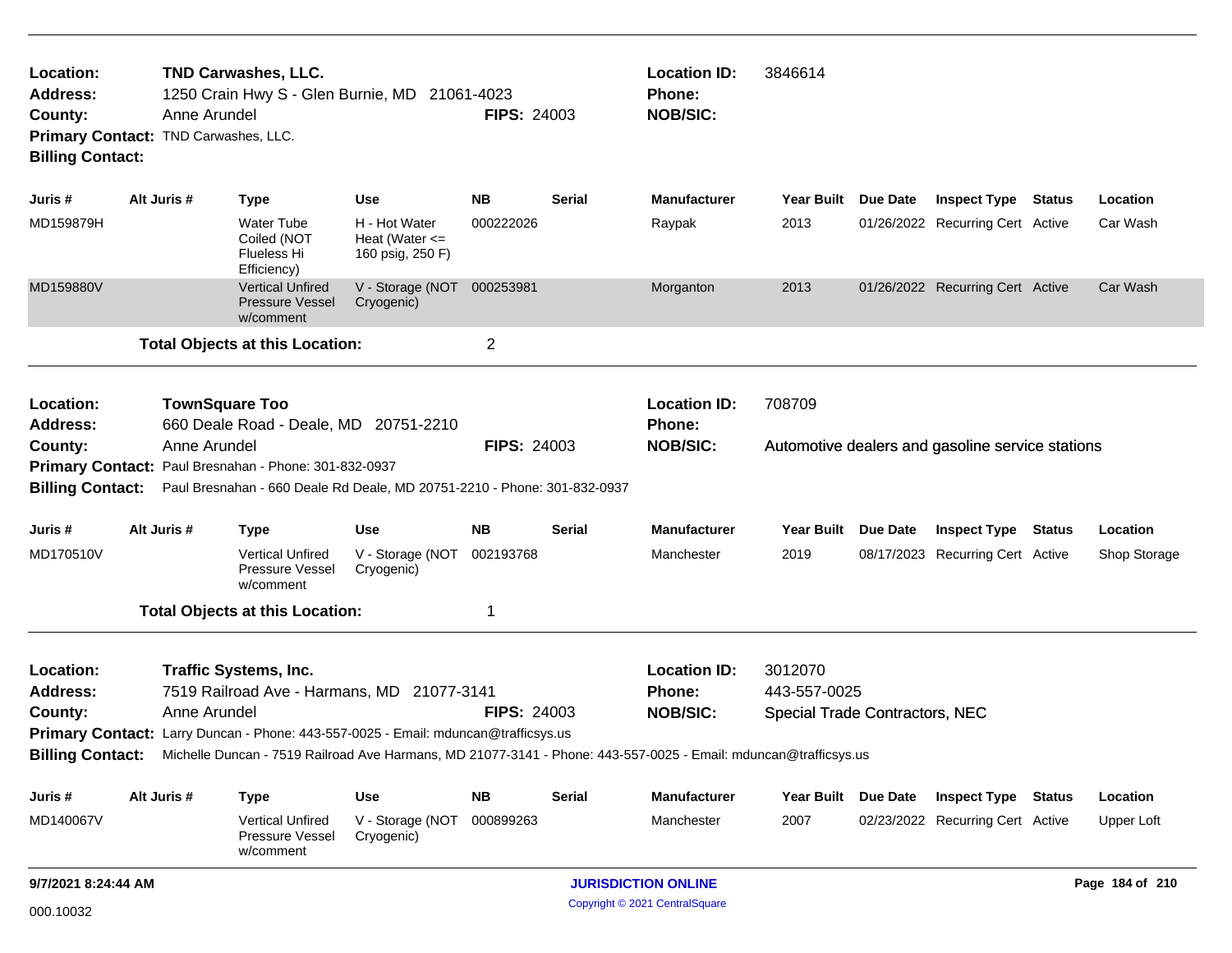| Juris #                 | Alt Juris #  | <b>Type</b>                                                                                       | <b>Use</b>                     | <b>NB</b>          | <b>Serial</b> | <b>Manufacturer</b>                                                                                                                      | <b>Year Built</b>                 | <b>Due Date</b> | <b>Inspect Type</b>                              | <b>Status</b> | Location        |
|-------------------------|--------------|---------------------------------------------------------------------------------------------------|--------------------------------|--------------------|---------------|------------------------------------------------------------------------------------------------------------------------------------------|-----------------------------------|-----------------|--------------------------------------------------|---------------|-----------------|
| MD140073V               |              | Horizontal Unfired<br><b>Pressure Vessel</b><br>w/comment                                         | V - Storage (NOT<br>Cryogenic) | 000986654          |               | Melben                                                                                                                                   | 2001                              |                 | 02/23/2022 Recurring Cert Active                 |               | Shop Loft       |
|                         |              | <b>Total Objects at this Location:</b>                                                            |                                | $\overline{2}$     |               |                                                                                                                                          |                                   |                 |                                                  |               |                 |
| Location:               |              | <b>Tsunami Restaurant (Arc3)</b>                                                                  |                                |                    |               | <b>Location ID:</b>                                                                                                                      | 3965208                           |                 |                                                  |               |                 |
| Address:                |              | 51 West St - Annapolis, MD 21401-2420                                                             |                                |                    |               | <b>Phone:</b>                                                                                                                            |                                   |                 |                                                  |               |                 |
| County:                 | Anne Arundel |                                                                                                   |                                | <b>FIPS: 24003</b> |               | <b>NOB/SIC:</b>                                                                                                                          | <b>Eating and Drinking Places</b> |                 |                                                  |               |                 |
|                         |              | Primary Contact: Charlie Patterson - Phone: 804-644-4521 - Email: charlie.patterson@arc3gases.com |                                |                    |               |                                                                                                                                          |                                   |                 |                                                  |               |                 |
|                         |              |                                                                                                   |                                |                    |               | Billing Contact: Charlie Patterson - PO Box 26269 Richmond, VA 23260-6269 - Phone: 804-644-4521 - Email: charlie.patterson@arc3gases.com |                                   |                 |                                                  |               |                 |
| Juris #                 | Alt Juris #  | <b>Type</b>                                                                                       | <b>Use</b>                     | <b>NB</b>          | <b>Serial</b> | <b>Manufacturer</b>                                                                                                                      | <b>Year Built</b>                 | <b>Due Date</b> | <b>Inspect Type</b>                              | <b>Status</b> | Location        |
| MD162894V               |              | <b>Vertical Unfired</b><br>Pressure Vessel<br>w/comment                                           | V - Storage<br>(Cryogenic)     | 000149523          |               | <b>CHART</b>                                                                                                                             | 2003                              |                 | 12/13/2022 Recurring Cert Active                 |               | <b>Basement</b> |
|                         |              | <b>Total Objects at this Location:</b>                                                            |                                | 1                  |               |                                                                                                                                          |                                   |                 |                                                  |               |                 |
| Location:               |              | <b>Tucker's Auto Repair</b>                                                                       |                                |                    |               | <b>Location ID:</b>                                                                                                                      | 705343                            |                 |                                                  |               |                 |
| <b>Address:</b>         |              | 35 Lee St - Annapolis, MD 21401-3926                                                              |                                |                    |               | <b>Phone:</b>                                                                                                                            |                                   |                 |                                                  |               |                 |
| County:                 | Anne Arundel |                                                                                                   |                                | <b>FIPS: 24003</b> |               | <b>NOB/SIC:</b>                                                                                                                          |                                   |                 | Automotive Services, Except Repair and Carwashes |               |                 |
|                         |              | Primary Contact: Bruce Dove - Phone: 410-224-2320                                                 |                                |                    |               |                                                                                                                                          |                                   |                 |                                                  |               |                 |
| <b>Billing Contact:</b> |              | Bruce Dove - 35 Lee St Annapolis, MD 21401-3926 - Phone: 410-224-2320                             |                                |                    |               |                                                                                                                                          |                                   |                 |                                                  |               |                 |
| Juris #                 | Alt Juris #  | <b>Type</b>                                                                                       | <b>Use</b>                     | <b>NB</b>          | <b>Serial</b> | <b>Manufacturer</b>                                                                                                                      | <b>Year Built</b>                 | <b>Due Date</b> | <b>Inspect Type</b>                              | <b>Status</b> | Location        |
| MD106796V               |              | <b>Vertical Unfired</b><br>Pressure Vessel<br>w/comment                                           | V - Storage (NOT<br>Cryogenic) | 000486538          |               | Cpc                                                                                                                                      | 1994                              |                 | 08/04/2020 Recurring Cert Active                 |               | shop            |
|                         |              | <b>Total Objects at this Location:</b>                                                            |                                |                    |               |                                                                                                                                          |                                   |                 |                                                  |               |                 |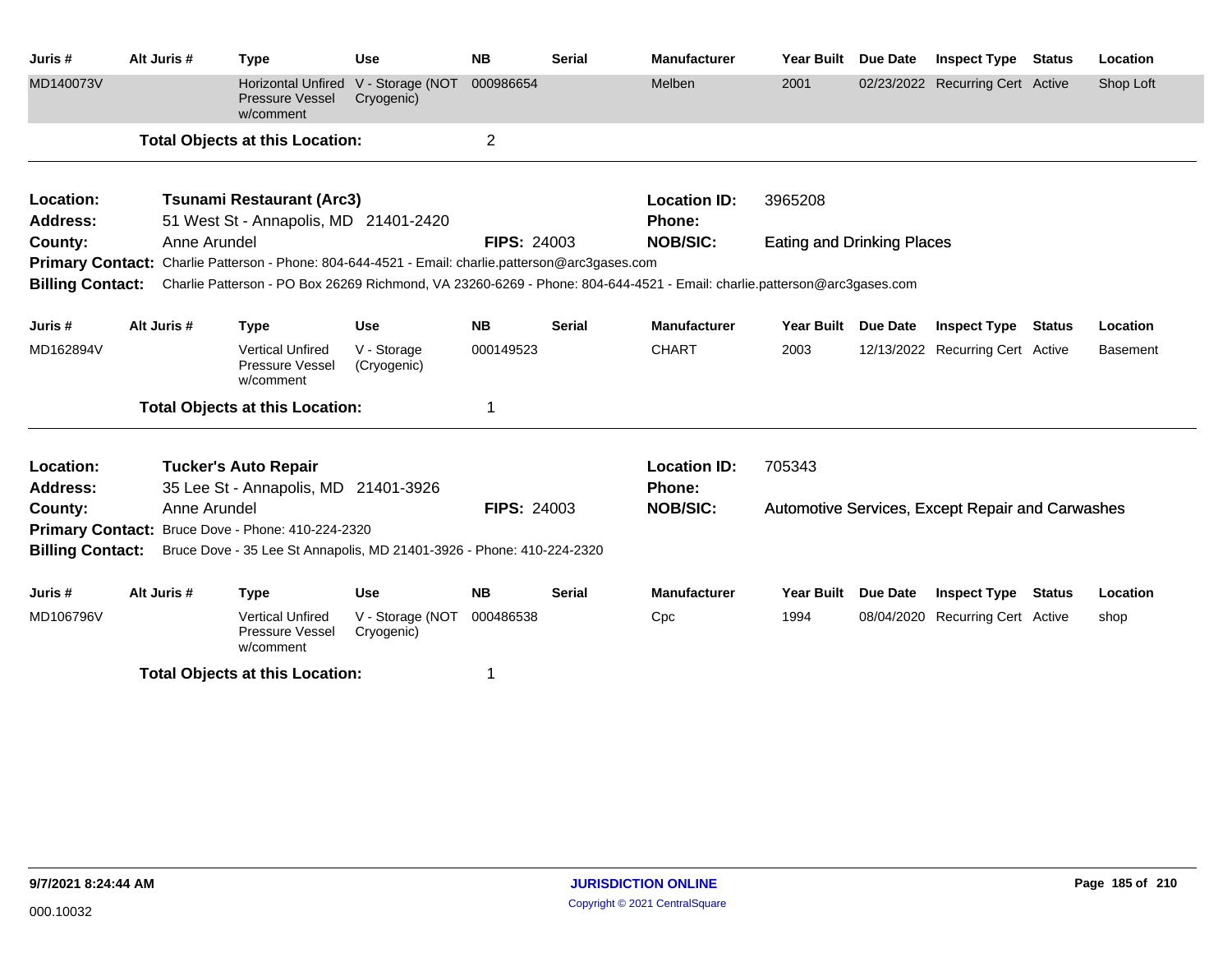| Location:<br>Address:<br>County:<br><b>Billing Contact:</b>        | Anne Arundel | <b>Twenty Ridgely Partnership</b><br>20 Ridgely Ave - Annapolis, MD 21401-1410<br>Primary Contact: Donna Bassindale - Phone: 410-279-1444 - Email: 20Ridgelymgmt@gmail.com                                        |                                                         | <b>FIPS: 24003</b> |               | <b>Location ID:</b><br><b>Phone:</b><br><b>NOB/SIC:</b><br>Donna Bassindale - 20 Ridgely Ave Ste 310 Annapolis, MD 21401-1426 - Phone: 410-279-1444 - Email: 20Ridgelymgmt@gmail.com                    | 727248<br>410-279-1444<br>Holding and other investment offices |                                  |        |                                       |
|--------------------------------------------------------------------|--------------|-------------------------------------------------------------------------------------------------------------------------------------------------------------------------------------------------------------------|---------------------------------------------------------|--------------------|---------------|---------------------------------------------------------------------------------------------------------------------------------------------------------------------------------------------------------|----------------------------------------------------------------|----------------------------------|--------|---------------------------------------|
| Juris #                                                            | Alt Juris #  | <b>Type</b>                                                                                                                                                                                                       | <b>Use</b>                                              | <b>NB</b>          | <b>Serial</b> | <b>Manufacturer</b>                                                                                                                                                                                     | Year Built Due Date                                            | <b>Inspect Type Status</b>       |        | Location                              |
| MD130305H                                                          |              | Cast Iron                                                                                                                                                                                                         | H - Hot Water<br>Heat (Water $\leq$<br>160 psig, 250 F) | <b>CI</b>          |               | Weil-McLain                                                                                                                                                                                             | 2007                                                           | 07/11/2022 Recurring Cert Active |        | <b>BASEMENT</b><br><b>BOILER ROOM</b> |
|                                                                    |              | <b>Total Objects at this Location:</b>                                                                                                                                                                            |                                                         | 1                  |               |                                                                                                                                                                                                         |                                                                |                                  |        |                                       |
| Location:<br>Address:                                              |              | <b>Tydings Import SVC</b><br>1738 Crownsville Rd - Annapolis, MD 21401-6447                                                                                                                                       |                                                         |                    |               | <b>Location ID:</b><br>Phone:                                                                                                                                                                           | 1724631                                                        |                                  |        |                                       |
| County:<br><b>Primary Contact:</b><br><b>Billing Contact:</b>      | Anne Arundel | Bill Tydings - Phone: 410-849-8356<br>Bill Tydings - 1738 Crownsville Rd Annapolis, MD 21401-6447 - Phone: 410-849-8356                                                                                           |                                                         | <b>FIPS: 24003</b> |               | <b>NOB/SIC:</b>                                                                                                                                                                                         | <b>Gasoline Service Stations</b>                               |                                  |        |                                       |
| Juris #                                                            | Alt Juris #  | <b>Type</b>                                                                                                                                                                                                       | <b>Use</b>                                              | <b>NB</b>          | <b>Serial</b> | <b>Manufacturer</b>                                                                                                                                                                                     | Year Built Due Date                                            | <b>Inspect Type Status</b>       |        | Location                              |
| MD123402V                                                          |              | <b>Vertical Unfired</b><br>Pressure Vessel<br>w/comment                                                                                                                                                           | V - Storage (NOT<br>Cryogenic)                          | 000067358          | 80698-1-1     | <b>BEAIRD</b>                                                                                                                                                                                           | 1959                                                           | 02/05/2021 Recurring Cert Active |        | <b>Basement</b><br>Garage             |
|                                                                    |              | <b>Total Objects at this Location:</b>                                                                                                                                                                            |                                                         | 1                  |               |                                                                                                                                                                                                         |                                                                |                                  |        |                                       |
| Location:<br><b>Address:</b><br>County:<br><b>Billing Contact:</b> | Anne Arundel | Ultimate Small Engines Sales and Service Inc.<br>46 Wishing Rock Rd - Pasadena, MD 21122-3913<br>Primary Contact: Rick Phillips - Phone: 410-684-0290 - Cell: 443-510-1810 - Email: rick@ultimatesmallengines.com |                                                         | <b>FIPS: 24003</b> |               | <b>Location ID:</b><br><b>Phone:</b><br><b>NOB/SIC:</b><br>Rick Phillips - 46 Wishing Rock Rd Pasadena, MD 21122-3913 - Phone: 410-684-0290 - Cell: 443-510-1810 - Email: rick@ultimatesmallengines.com | 727511<br>410-421-8050<br>Nonclassifiable Establishments       |                                  |        |                                       |
| Juris #                                                            | Alt Juris #  | <b>Type</b>                                                                                                                                                                                                       | <b>Use</b>                                              | <b>NB</b>          | <b>Serial</b> | <b>Manufacturer</b>                                                                                                                                                                                     | Year Built Due Date                                            | <b>Inspect Type</b>              | Status | Location                              |
| MD159846H                                                          |              | Cast Iron                                                                                                                                                                                                         | H - Hot Water<br>Heat (Water $\leq$<br>160 psig, 250 F) | <b>CI</b>          |               | <b>SRC</b>                                                                                                                                                                                              | 2017                                                           | 06/21/2022 Recurring Cert Active |        | <b>Boiler Room</b>                    |
|                                                                    |              | <b>Total Objects at this Location:</b>                                                                                                                                                                            |                                                         | 1                  |               |                                                                                                                                                                                                         |                                                                |                                  |        |                                       |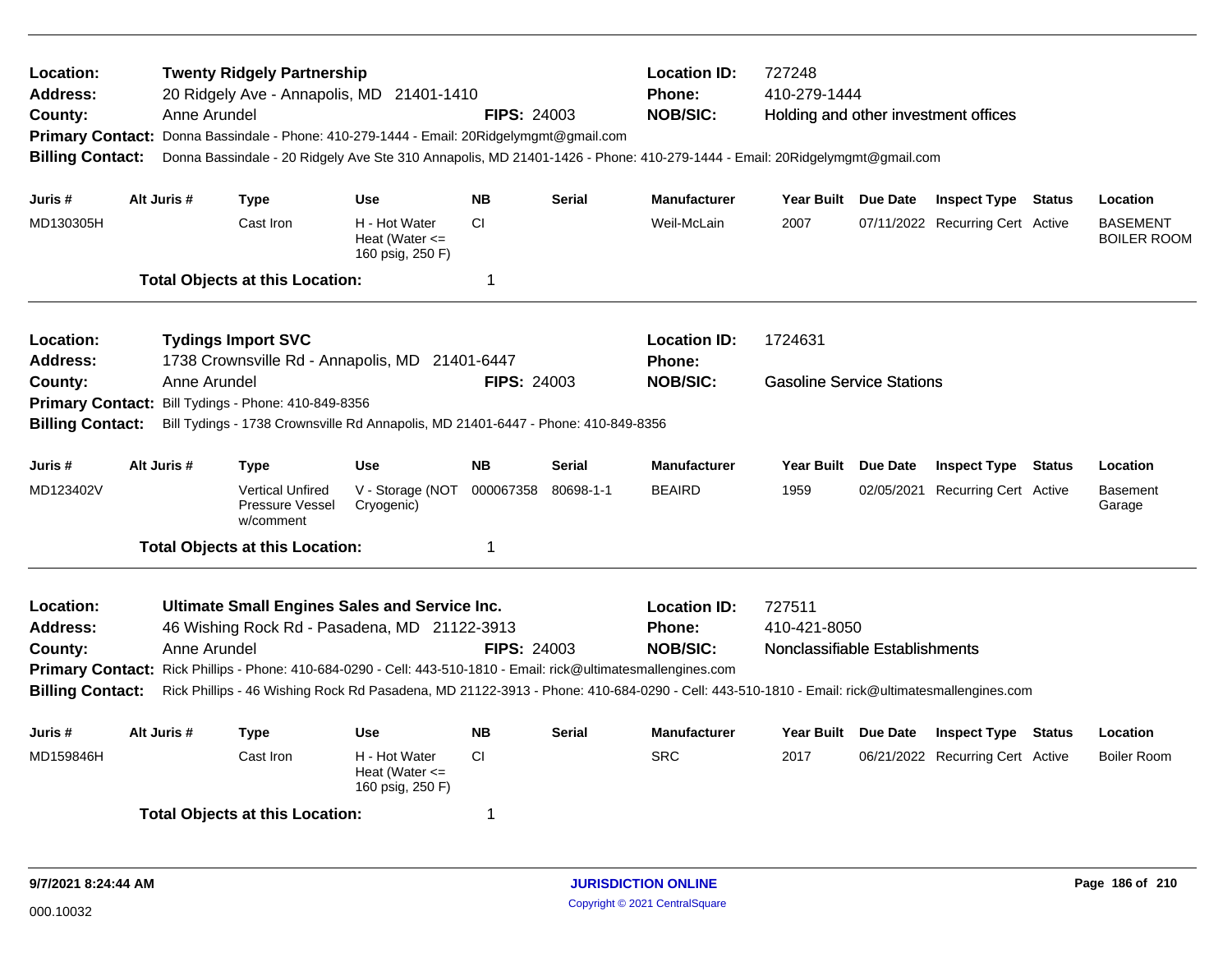| Location:<br>Address:<br>County:<br><b>Billing Contact:</b> | Anne Arundel         | Ultra Gloss Collision Repair, Inc.<br>200 Arundel Corporation Rd - Glen Burnie, MD 21060-6306<br>Primary Contact: Vincent Cucina - Phone: 410- 609-0232 - Email: vincentcucina@comcast.net |                                                       | <b>FIPS: 24003</b> |               | <b>Location ID:</b><br>1867604<br>410-609-0232<br><b>Phone:</b><br><b>NOB/SIC:</b><br><b>Automotive Transmission Repair Shops</b><br>Vincent Cucina - 200 Arundel Corporation Rd Glen Burnie, MD 21060-6306 - Phone: 410- 609-0232 - Email: vincentcucina@comcast.net |                                   |  |                                  |               |                |
|-------------------------------------------------------------|----------------------|--------------------------------------------------------------------------------------------------------------------------------------------------------------------------------------------|-------------------------------------------------------|--------------------|---------------|-----------------------------------------------------------------------------------------------------------------------------------------------------------------------------------------------------------------------------------------------------------------------|-----------------------------------|--|----------------------------------|---------------|----------------|
| Juris #                                                     | Alt Juris #          | <b>Type</b>                                                                                                                                                                                | <b>Use</b>                                            | <b>NB</b>          | <b>Serial</b> | <b>Manufacturer</b>                                                                                                                                                                                                                                                   | Year Built Due Date               |  | <b>Inspect Type Status</b>       |               | Location       |
| MD125647V                                                   |                      | Pressure Vessel<br>w/comment                                                                                                                                                               | Horizontal Unfired V - Storage (NOT<br>Cryogenic)     | 0164724            |               | Wayne                                                                                                                                                                                                                                                                 | 1965                              |  | 08/04/2023 Recurring Cert Active |               | Shop Rear      |
|                                                             |                      | <b>Total Objects at this Location:</b>                                                                                                                                                     |                                                       | -1                 |               |                                                                                                                                                                                                                                                                       |                                   |  |                                  |               |                |
| <b>Location:</b><br><b>Address:</b>                         | <b>Uncle Julio's</b> | 181 Jennifer Rd - Annapolis, MD 21401-3043                                                                                                                                                 |                                                       |                    |               | <b>Location ID:</b><br>Phone:                                                                                                                                                                                                                                         | 3885648                           |  |                                  |               |                |
| County:<br>Primary Contact: Uncle Julio's                   | Anne Arundel         |                                                                                                                                                                                            |                                                       | <b>FIPS: 24003</b> |               | <b>NOB/SIC:</b>                                                                                                                                                                                                                                                       | <b>Eating and Drinking Places</b> |  |                                  |               |                |
| <b>Billing Contact:</b>                                     |                      |                                                                                                                                                                                            |                                                       |                    |               | April West - 1101 N Union Bower Rd Ste 160 Irving, TX 75061-5850 - Phone: 972-554-3624 - Email: permits@unclejulios.com                                                                                                                                               |                                   |  |                                  |               |                |
| Juris #                                                     | Alt Juris #          | <b>Type</b>                                                                                                                                                                                | Use                                                   | <b>NB</b>          | <b>Serial</b> | <b>Manufacturer</b>                                                                                                                                                                                                                                                   | Year Built Due Date               |  | <b>Inspect Type Status</b>       |               | Location       |
| MD159805H                                                   |                      | <b>Water Heater</b><br>(HLW)                                                                                                                                                               | H - Hot Water<br>Supply (Water <=<br>160 psig, 210 F) | 000239626          |               | A O Smith                                                                                                                                                                                                                                                             | 2018                              |  | 07/19/2022 Recurring Cert Active |               | Sprinkler Room |
|                                                             |                      | <b>Total Objects at this Location:</b>                                                                                                                                                     |                                                       | -1                 |               |                                                                                                                                                                                                                                                                       |                                   |  |                                  |               |                |
| Location:<br><b>Address:</b>                                |                      | <b>Union Jacks (Arc3)</b><br>2072 Somerville Rd - Annapolis, MD 21401-3711                                                                                                                 |                                                       |                    |               | <b>Location ID:</b><br><b>Phone:</b>                                                                                                                                                                                                                                  | 3963633                           |  |                                  |               |                |
| County:                                                     | Anne Arundel         |                                                                                                                                                                                            |                                                       | <b>FIPS: 24003</b> |               | <b>NOB/SIC:</b>                                                                                                                                                                                                                                                       | <b>Eating and Drinking Places</b> |  |                                  |               |                |
| <b>Billing Contact:</b>                                     |                      | Primary Contact: Charlie Patterson - Phone: 804-644-4521 - Email: charlie.patterson@arc3gases.com                                                                                          |                                                       |                    |               | Charlie Patterson - PO Box 26269 Richmond, VA 23260-6269 - Phone: 804-644-4521 - Email: charlie.patterson@arc3gases.com                                                                                                                                               |                                   |  |                                  |               |                |
| Juris #                                                     | Alt Juris #          | Type                                                                                                                                                                                       | Use                                                   | <b>NB</b>          | <b>Serial</b> | <b>Manufacturer</b>                                                                                                                                                                                                                                                   | Year Built Due Date               |  | <b>Inspect Type</b>              | <b>Status</b> | Location       |
| MD163928V                                                   |                      | <b>Vertical Unfired</b><br>Pressure Vessel<br>w/comment                                                                                                                                    | V - Storage<br>(Cryogenic)                            | 000124062          |               | MVE Inc                                                                                                                                                                                                                                                               | 2000                              |  | 07/11/2023 Recurring Cert Active |               | Outside        |
|                                                             |                      | <b>Total Objects at this Location:</b>                                                                                                                                                     |                                                       | -1                 |               |                                                                                                                                                                                                                                                                       |                                   |  |                                  |               |                |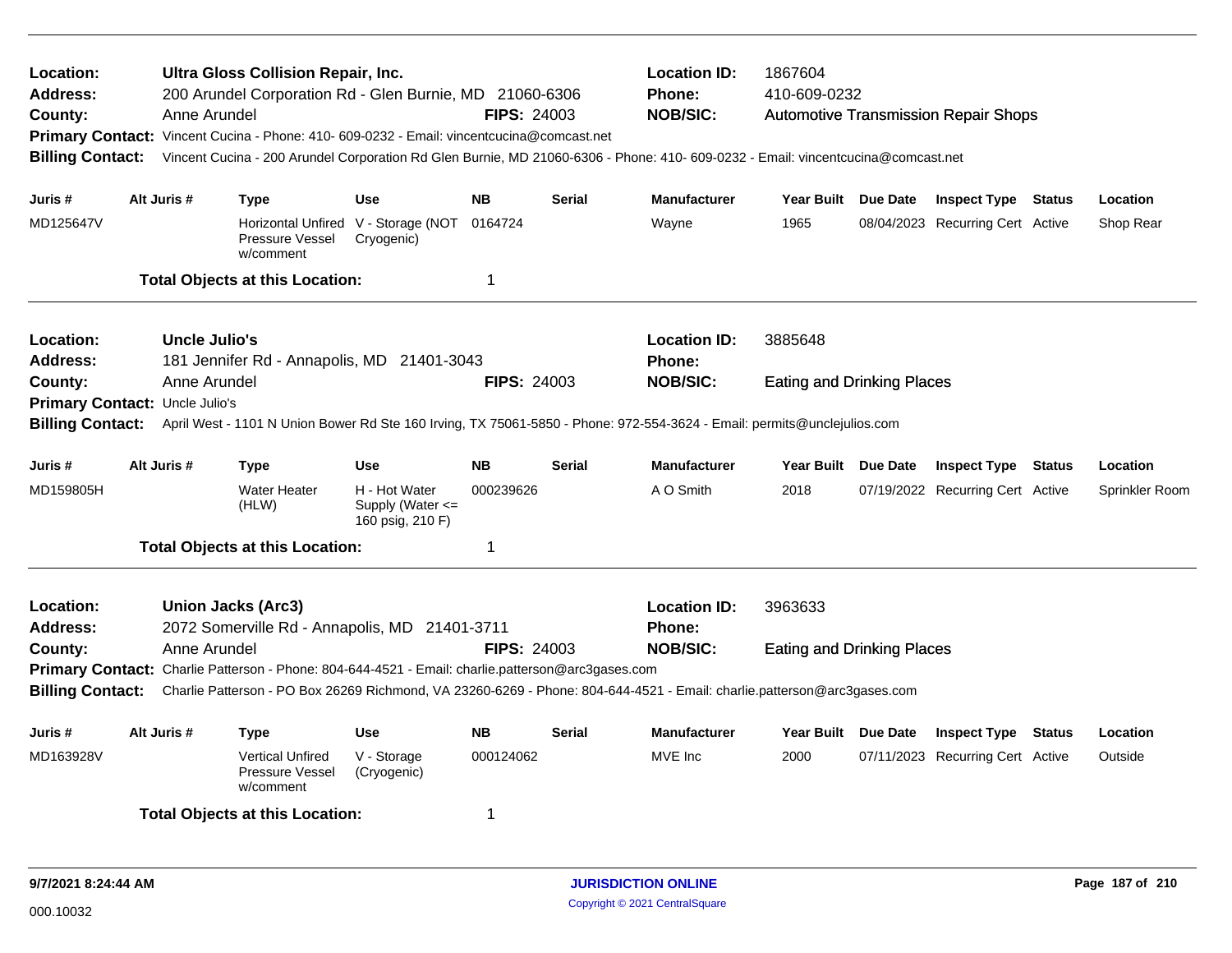| Location:<br>Address:<br>County:<br><b>Billing Contact:</b> | Anne Arundel | Urban BBQ (Robert's Oxygen)<br>802 Pinnacle Dr Ste 100 - Linthicum Heights, MD 21090-2538<br>Primary Contact: Urban BBQ (Robert's Oxygen) |                                                             | <b>FIPS: 24003</b> |               | <b>Location ID:</b><br>4069931<br>Phone:<br><b>NOB/SIC:</b><br>Bulk Tank Service Dept. - PO Box 5507 Rockville, MD 20855-0507 - Phone: 240-493-8405 - Cell: 301-252-0742 - Email: DFranovich@RobertsOxygen.com |                               |                     |                                  |        |           |
|-------------------------------------------------------------|--------------|-------------------------------------------------------------------------------------------------------------------------------------------|-------------------------------------------------------------|--------------------|---------------|----------------------------------------------------------------------------------------------------------------------------------------------------------------------------------------------------------------|-------------------------------|---------------------|----------------------------------|--------|-----------|
| Juris #                                                     | Alt Juris #  | <b>Type</b>                                                                                                                               | <b>Use</b>                                                  | <b>NB</b>          | <b>Serial</b> | <b>Manufacturer</b>                                                                                                                                                                                            | <b>Year Built</b>             | <b>Due Date</b>     | <b>Inspect Type Status</b>       |        | Location  |
| MD169160V                                                   |              | <b>Vertical Unfired</b><br>Pressure Vessel<br>w/comment                                                                                   | V - Storage<br>(Cryogenic)                                  | 000003100          |               | Taylor                                                                                                                                                                                                         | 1987                          |                     | 04/21/2023 Recurring Cert Active |        | Outside   |
|                                                             |              | <b>Total Objects at this Location:</b>                                                                                                    |                                                             | 1                  |               |                                                                                                                                                                                                                |                               |                     |                                  |        |           |
| Location:<br>Address:                                       |              | Vulcan Materials-Brooklyn Terminal<br>500 Frankfurst Ave - Curtis Bay, MD 21226-1071                                                      |                                                             |                    |               | <b>Location ID:</b><br>Phone:                                                                                                                                                                                  | 705264                        |                     |                                  |        |           |
| County:                                                     | Anne Arundel |                                                                                                                                           |                                                             | <b>FIPS: 24003</b> |               | <b>NOB/SIC:</b>                                                                                                                                                                                                | Manufacturing Industries, NEC |                     |                                  |        |           |
|                                                             |              | Primary Contact: Bob Walker - Phone: 410-937-3815                                                                                         |                                                             |                    |               |                                                                                                                                                                                                                |                               |                     |                                  |        |           |
| <b>Billing Contact:</b>                                     |              | Bob Walker - 500 Frankfurst Ave Curtis Bay, MD 21226-1071 - Phone: 410-937-3815                                                           |                                                             |                    |               |                                                                                                                                                                                                                |                               |                     |                                  |        |           |
| Juris #                                                     | Alt Juris #  | <b>Type</b>                                                                                                                               | Use                                                         | <b>NB</b>          | Serial        | <b>Manufacturer</b>                                                                                                                                                                                            | <b>Year Built</b>             | Due Date            | <b>Inspect Type</b>              | Status | Location  |
| MD159871V                                                   |              | Pressure Vessel<br>w/comment                                                                                                              | Horizontal Unfired V - Storage (NOT<br>Cryogenic)           | 000040565          |               | Manchester                                                                                                                                                                                                     | 1984                          |                     | 01/08/2022 Recurring Cert Active |        | Plant     |
|                                                             |              | <b>Total Objects at this Location:</b>                                                                                                    |                                                             | 1                  |               |                                                                                                                                                                                                                |                               |                     |                                  |        |           |
| Location:<br><b>Address:</b>                                |              | Wal-Mart Store - 5382<br>8107 Ritchie Hwy - Pasadena, MD 21122-6917                                                                       |                                                             |                    |               | <b>Location ID:</b><br><b>Phone:</b>                                                                                                                                                                           | 3601202                       |                     |                                  |        |           |
| County:                                                     | Anne Arundel |                                                                                                                                           |                                                             | <b>FIPS: 24003</b> |               | <b>NOB/SIC:</b>                                                                                                                                                                                                | <b>Department Stores</b>      |                     |                                  |        |           |
|                                                             |              | Primary Contact: APTIM (MD) - Phone: 877-829-5505 - Email: walmartepmsupport@aptim.com                                                    |                                                             |                    |               |                                                                                                                                                                                                                |                               |                     |                                  |        |           |
| <b>Billing Contact:</b>                                     |              |                                                                                                                                           |                                                             |                    |               | Licensing Department - 8725 Rosehill Rd Ste 450 Lenexa, KS 66215-4611 - Phone: 877-829-5505 - Email: walmartepmsupport@aptim.com                                                                               |                               |                     |                                  |        |           |
| Juris #                                                     | Alt Juris #  | <b>Type</b>                                                                                                                               | Use                                                         | <b>NB</b>          | <b>Serial</b> | <b>Manufacturer</b>                                                                                                                                                                                            |                               | Year Built Due Date | <b>Inspect Type Status</b>       |        | Location  |
| MD151689V                                                   |              | Pressure Vessel<br>w/comment                                                                                                              | Horizontal Unfired V - Storage (NOT 000046232<br>Cryogenic) |                    |               | <b>HENRY</b>                                                                                                                                                                                                   | 2014                          |                     | 05/14/2023 Recurring Cert Active |        | Roof Unit |
| MD151690V                                                   |              | <b>Pressure Vessel</b><br>w/comment                                                                                                       | Horizontal Unfired V - Storage (NOT 000044974<br>Cryogenic) |                    |               | <b>HENRY</b>                                                                                                                                                                                                   | 2014                          |                     | 05/14/2023 Recurring Cert Active |        | Roof Unit |
|                                                             |              |                                                                                                                                           |                                                             |                    |               |                                                                                                                                                                                                                |                               |                     |                                  |        |           |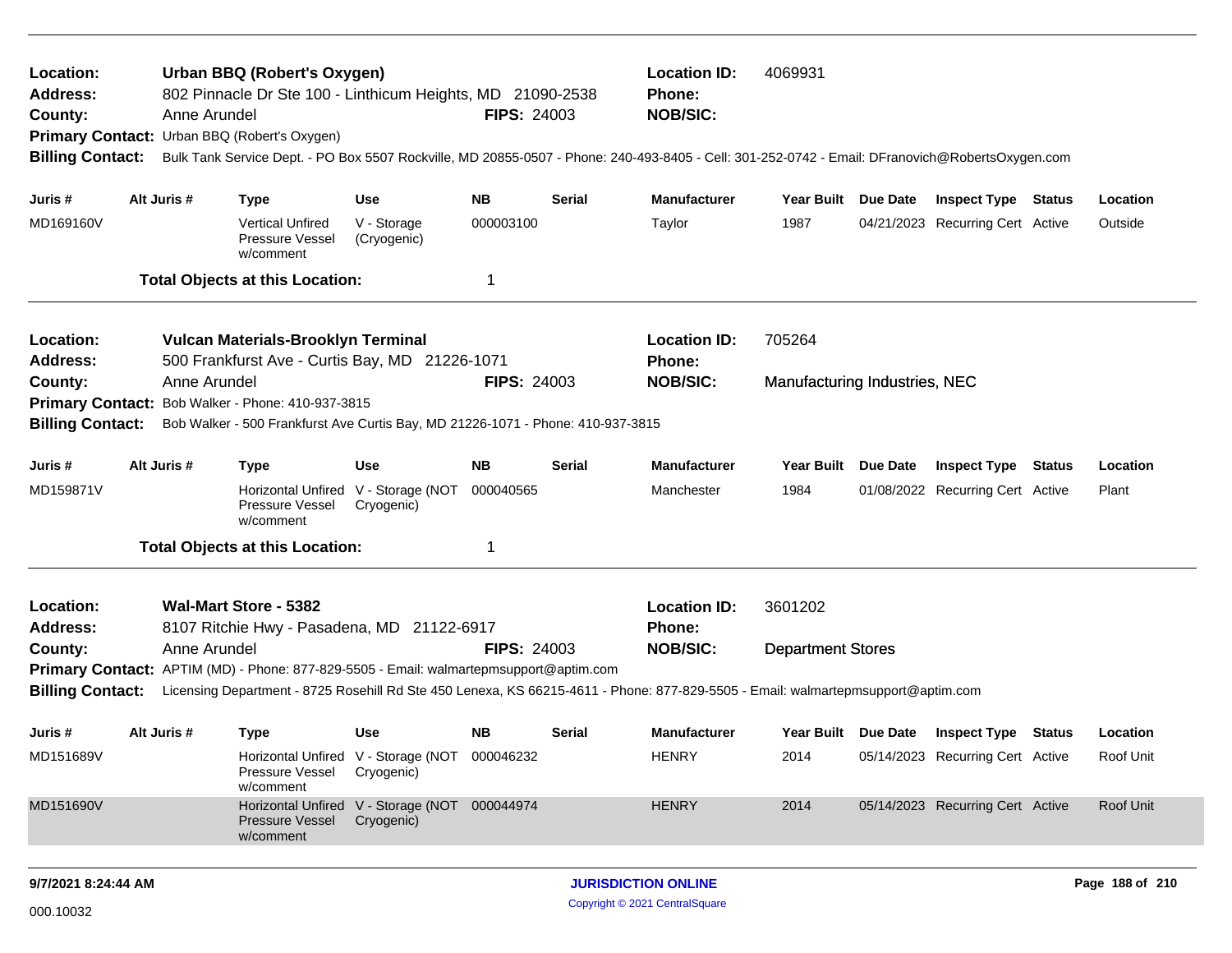| Location:<br>Address:<br>County:<br>Primary Contact: APTIM (MD) - Phone: 877-829-5505 - Email: walmartepmsupport@aptim.com<br><b>Billing Contact:</b><br>Juris # |              | Anne Arundel | <b>Wal-Mart Store 1875</b><br>407 George Claus Blvd - Severn, MD 21144-1317 |                                                        | <b>FIPS: 24003</b> | <b>Location ID:</b><br>2450882<br>410-582-9990<br>Phone:<br><b>NOB/SIC:</b><br>Groceries and Related Products, NEC<br>Licensing Department - 8725 Rosehill Rd Ste 450 Lenexa, KS 66215-4611 - Phone: 877-829-5505 - Email: walmartepmsupport@aptim.com |                               |            |                 |                                  |  |           |
|------------------------------------------------------------------------------------------------------------------------------------------------------------------|--------------|--------------|-----------------------------------------------------------------------------|--------------------------------------------------------|--------------------|--------------------------------------------------------------------------------------------------------------------------------------------------------------------------------------------------------------------------------------------------------|-------------------------------|------------|-----------------|----------------------------------|--|-----------|
|                                                                                                                                                                  |              | Alt Juris #  | <b>Type</b>                                                                 | <b>Use</b>                                             | <b>NB</b>          | <b>Serial</b>                                                                                                                                                                                                                                          | <b>Manufacturer</b>           | Year Built | <b>Due Date</b> | <b>Inspect Type Status</b>       |  | Location  |
| MD132067V                                                                                                                                                        |              |              | <b>Vertical Unfired</b><br>Pressure Vessel<br>w/comment                     | V - Storage (NOT<br>Cryogenic)                         | 000882200          |                                                                                                                                                                                                                                                        | Manchester                    | 2007       |                 | 04/15/2023 Recurring Cert Active |  | Auto Shop |
| MD132068V                                                                                                                                                        | F            |              | Horizontal Unfired V - Process-Heat<br><b>Pressure Vessel</b><br>w/comment  | <b>Transfer-Other</b><br>w/comment                     | 000047531          |                                                                                                                                                                                                                                                        | Standard                      | 2008       |                 | 04/15/2023 Recurring Cert Active |  | Roof Top  |
| MD132069V                                                                                                                                                        | Α            |              | Horizontal Unfired V - Process-Heat<br>Pressure Vessel<br>w/comment         | Transfer-Other<br>w/comment                            | 000462519          |                                                                                                                                                                                                                                                        | Standard                      | 2008       |                 | 04/15/2023 Recurring Cert Active |  | Roof Top  |
| MD132070V                                                                                                                                                        | D            |              | Horizontal Unfired V - Process-Heat<br><b>Pressure Vessel</b><br>w/comment  | <b>Transfer-Other</b><br>w/comment                     | 000463631          |                                                                                                                                                                                                                                                        | Standard                      | 2008       |                 | 04/15/2023 Recurring Cert Active |  | Roof Top  |
| MD132071V                                                                                                                                                        | C            |              | <b>Horizontal Unfired</b><br>Pressure Vessel<br>w/comment                   | V - Process-Heat<br><b>Transfer-Other</b><br>w/comment | 000463506          |                                                                                                                                                                                                                                                        | Standard                      | 2008       |                 | 04/15/2023 Recurring Cert Active |  | Roof Top  |
| MD132072V                                                                                                                                                        | B            |              | Horizontal Unfired V - Process-Heat<br><b>Pressure Vessel</b><br>w/comment  | <b>Transfer-Other</b><br>w/comment                     | 000074445          |                                                                                                                                                                                                                                                        | Standard                      | 2008       |                 | 04/15/2023 Recurring Cert Active |  | Roof Top  |
| MD132073V                                                                                                                                                        | Е            |              | Horizontal Unfired V - Process-Heat<br>Pressure Vessel<br>w/comment         | <b>Transfer-Other</b><br>w/comment                     | 000074530          |                                                                                                                                                                                                                                                        | Standard                      | 2008       |                 | 04/15/2023 Recurring Cert Active |  | Roof Top  |
|                                                                                                                                                                  |              |              | <b>Total Objects at this Location:</b>                                      |                                                        | 7                  |                                                                                                                                                                                                                                                        |                               |            |                 |                                  |  |           |
| Location:<br><b>Address:</b>                                                                                                                                     |              |              | <b>Wal-Mart Store 1985</b><br>3549 Russet Greene - Laurel, MD 20724         |                                                        |                    |                                                                                                                                                                                                                                                        | <b>Location ID:</b><br>Phone: | 2929743    |                 |                                  |  |           |
| County:                                                                                                                                                          | Anne Arundel |              |                                                                             | <b>FIPS: 24003</b>                                     |                    | <b>NOB/SIC:</b><br>Miscellaneous General Merchandise Stores                                                                                                                                                                                            |                               |            |                 |                                  |  |           |

**Primary Contact:** APTIM (MD) - Phone: 877-829-5505 - Email: walmartepmsupport@aptim.com

**Billing Contact:** Licensing Department - 8725 Rosehill Rd Ste 450 Lenexa, KS 66215-4611 - Phone: 877-829-5505 - Email: walmartepmsupport@aptim.com

| Juris #   | Alt Juris # | Type                                                                | Use        | NΒ        | <b>Serial</b> | <b>Manufacturer</b> | Year Built Due Date | <b>Inspect Type Status</b>       | Location   |
|-----------|-------------|---------------------------------------------------------------------|------------|-----------|---------------|---------------------|---------------------|----------------------------------|------------|
| MD138412V |             | Horizontal Unfired V - Storage (NOT<br>Pressure Vessel<br>w/comment | Cryogenic) | 000004707 |               | Westermever Ind     | 2009                | 09/26/2022 Recurring Cert Active | Motor Room |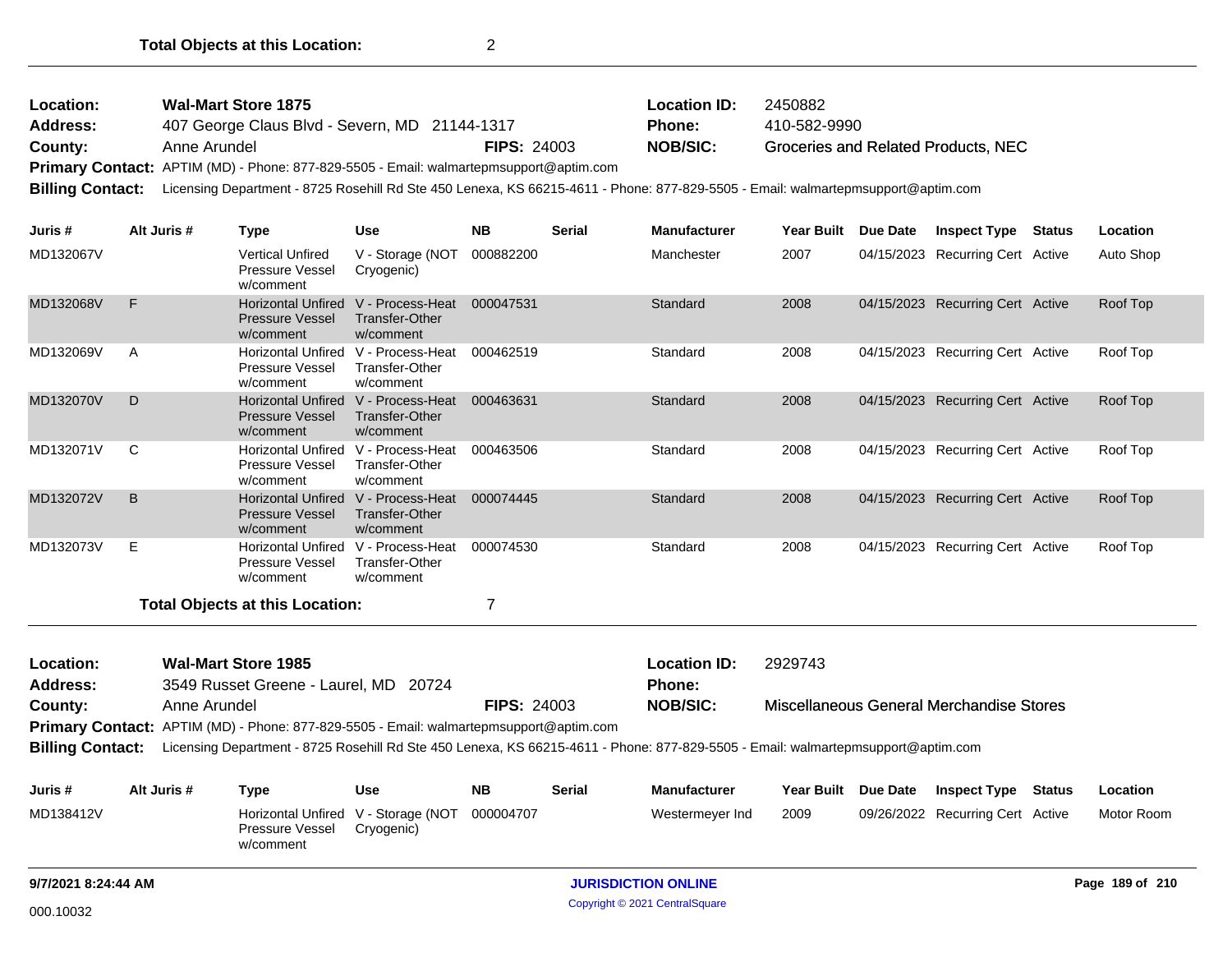| Juris #   | Alt Juris # | Type                                                      | <b>Use</b>                                        | <b>NB</b> | Serial | <b>Manufacturer</b> | <b>Year Built</b> | <b>Due Date</b> | Inspect Type                     | Status | <b>Location</b> |
|-----------|-------------|-----------------------------------------------------------|---------------------------------------------------|-----------|--------|---------------------|-------------------|-----------------|----------------------------------|--------|-----------------|
| MD138413V | Rack B      | <b>Horizontal Unfired</b><br>Pressure Vessel<br>w/comment | V - Storage (NOT<br>Cryogenic)                    | 000001909 |        | Westermeyer Ind     | 2009              |                 | 09/26/2022 Recurring Cert Active |        | Motor Room      |
| MD138414V | Rack A      | Pressure Vessel<br>w/comment                              | Horizontal Unfired V - Storage (NOT<br>Cryogenic) | 000004954 |        | Westermeyer Ind     | 2009              |                 | 09/26/2022 Recurring Cert Active |        | Motor Room      |
| MD138415V | Rack C      | <b>Pressure Vessel</b><br>w/comment                       | Horizontal Unfired V - Storage (NOT<br>Cryogenic) | 000004782 |        | Westermeyer Ind     | 2009              |                 | 09/26/2022 Recurring Cert Active |        | Motor Room      |
|           |             | <b>Total Objects at this Location:</b>                    |                                                   | 4         |        |                     |                   |                 |                                  |        |                 |

| Location:               | Wal-Mart Store 2279                                                                                                              |                    | <b>Location ID:</b> | 2651475                                      |
|-------------------------|----------------------------------------------------------------------------------------------------------------------------------|--------------------|---------------------|----------------------------------------------|
| <b>Address:</b>         | 6721 Chesapeake Center Dr - Glen Burnie, MD 21060-6572                                                                           |                    | <b>Phone:</b>       | 410-863-1280                                 |
| County:                 | Anne Arundel                                                                                                                     | <b>FIPS: 24003</b> | <b>NOB/SIC:</b>     | <b>Operators of Nonresidential Buildings</b> |
|                         | Primary Contact: APTIM (MD) - Phone: 877-829-5505 - Email: walmartepmsupport@aptim.com                                           |                    |                     |                                              |
| <b>Billing Contact:</b> | Licensing Department - 8725 Rosehill Rd Ste 450 Lenexa, KS 66215-4611 - Phone: 877-829-5505 - Email: walmartepmsupport@aptim.com |                    |                     |                                              |

| Juris #   | Alt Juris # | Type                                                                       | <b>Use</b>                     | <b>NB</b> | <b>Serial</b> | <b>Manufacturer</b> | <b>Year Built</b> | <b>Due Date</b> | <b>Inspect Type</b>              | Status | <b>Location</b>              |
|-----------|-------------|----------------------------------------------------------------------------|--------------------------------|-----------|---------------|---------------------|-------------------|-----------------|----------------------------------|--------|------------------------------|
| MD142101V | Rack C      | <b>Horizontal Unfired</b><br><b>Pressure Vessel</b><br>w/comment           | V - Storage (NOT<br>Cryogenic) | 000013047 |               | Westermeyer         | 2011              |                 | 03/15/2022 Recurring Cert Active |        | <b>Outside Motor</b><br>room |
| MD142102V | Rack A      | Horizontal Unfired V - Storage (NOT<br><b>Pressure Vessel</b><br>w/comment | Cryogenic)                     | 000012602 |               | Westermeyer         | 2011              |                 | 03/15/2022 Recurring Cert Active |        | <b>Outside Motor</b><br>room |
| MD142103V |             | Horizontal Unfired V - Storage (NOT<br><b>Pressure Vessel</b><br>w/comment | Cryogenic)                     | 000013067 |               | Westermeyer         | 2011              |                 | 03/15/2022 Recurring Cert Active |        | Outside Motor<br>room        |
| MD142104V | Rack D      | <b>Horizontal Unfired</b><br><b>Pressure Vessel</b><br>w/comment           | V - Storage (NOT<br>Cryogenic) | 000011985 |               | Westermeyer         | 2011              |                 | 03/15/2022 Recurring Cert Active |        | <b>Outside Motor</b><br>room |
|           |             |                                                                            |                                |           |               |                     |                   |                 |                                  |        |                              |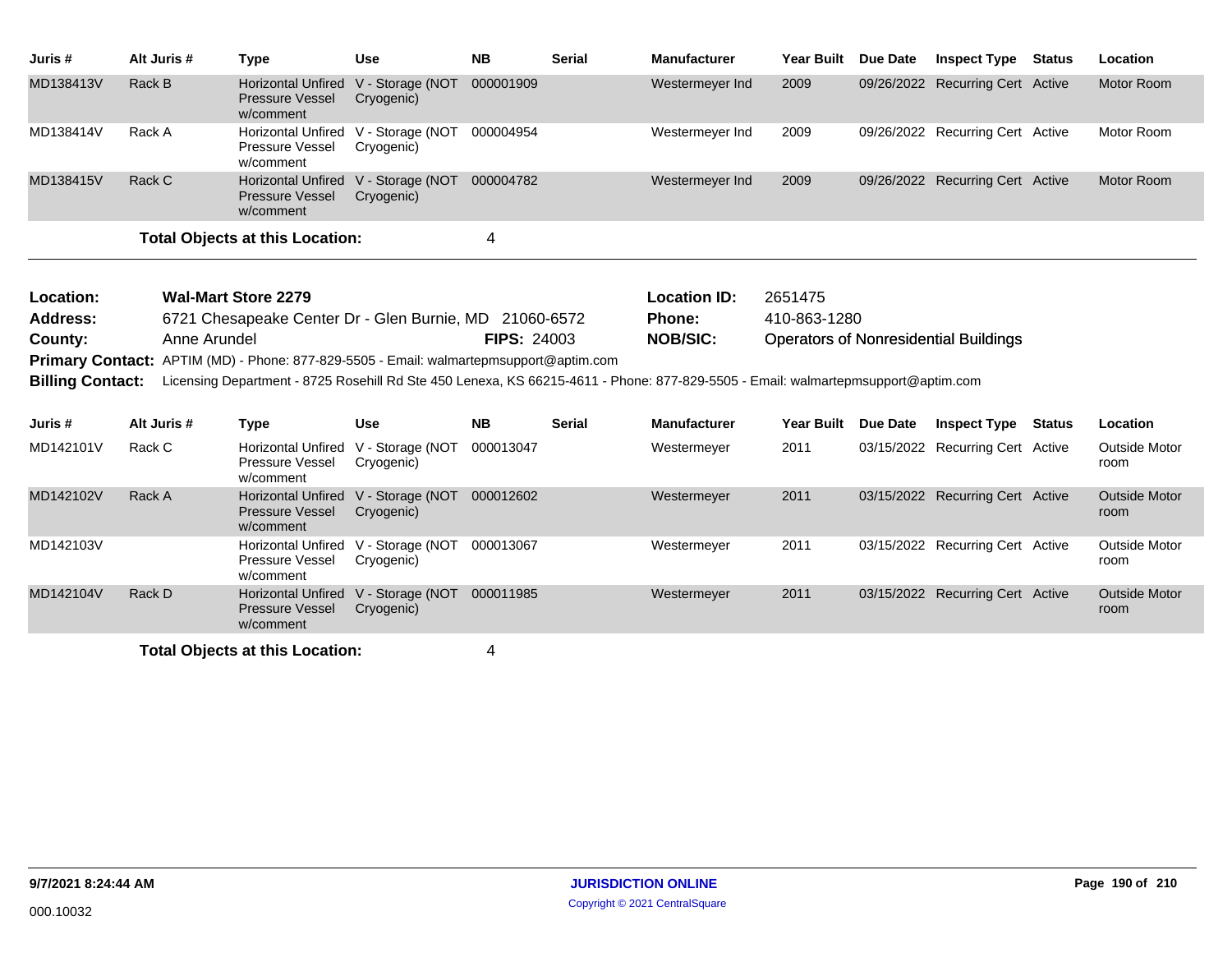| Location:<br><b>Address:</b><br>County:<br>Primary Contact: Wal-Mart Store 3490<br><b>Billing Contact:</b>                                                                                                                                                                                                                                                                                                                                                    |             | <b>Wal-Mart Store 3490</b><br>7081 Arundel Mills Cir - Hanover, MD 21076-1387<br>Anne Arundel                                                                                                                                                                                                       |                                                             | <b>FIPS: 24003</b> |                                         | <b>Location ID:</b><br>1740884<br><b>Phone:</b><br><b>NOB/SIC:</b><br>Miscellaneous Retail Stores, NEC<br>Licensing Department - 8725 Rosehill Rd Ste 450 Lenexa, KS 66215-4611 - Phone: 877-829-5505 - Email: walmartepmsupport@aptim.com |                                                   |  |                                  |               |                       |
|---------------------------------------------------------------------------------------------------------------------------------------------------------------------------------------------------------------------------------------------------------------------------------------------------------------------------------------------------------------------------------------------------------------------------------------------------------------|-------------|-----------------------------------------------------------------------------------------------------------------------------------------------------------------------------------------------------------------------------------------------------------------------------------------------------|-------------------------------------------------------------|--------------------|-----------------------------------------|--------------------------------------------------------------------------------------------------------------------------------------------------------------------------------------------------------------------------------------------|---------------------------------------------------|--|----------------------------------|---------------|-----------------------|
| Juris #                                                                                                                                                                                                                                                                                                                                                                                                                                                       | Alt Juris # | <b>Type</b>                                                                                                                                                                                                                                                                                         | <b>Use</b>                                                  | <b>NB</b>          | <b>Serial</b>                           | <b>Manufacturer</b>                                                                                                                                                                                                                        | Year Built Due Date                               |  | <b>Inspect Type Status</b>       |               | Location              |
| MD123434V                                                                                                                                                                                                                                                                                                                                                                                                                                                     |             | <b>Vertical Unfired</b><br>Pressure Vessel<br>w/comment                                                                                                                                                                                                                                             | V - Storage (NOT<br>Cryogenic)                              | 000577101          |                                         | Manchester                                                                                                                                                                                                                                 | 2001                                              |  | 02/10/2022 Recurring Cert Active |               | Compressor<br>Room    |
| MD141641V                                                                                                                                                                                                                                                                                                                                                                                                                                                     |             | Pressure Vessel<br>w/comment                                                                                                                                                                                                                                                                        | Horizontal Unfired V - Storage (NOT 000028718<br>Cryogenic) |                    |                                         | <b>HENRY</b>                                                                                                                                                                                                                               | 2006                                              |  | 02/10/2022 Recurring Cert Active |               | Roof                  |
|                                                                                                                                                                                                                                                                                                                                                                                                                                                               |             | <b>Total Objects at this Location:</b>                                                                                                                                                                                                                                                              |                                                             | $\overline{2}$     |                                         |                                                                                                                                                                                                                                            |                                                   |  |                                  |               |                       |
| Location:<br>Address:<br>County:<br><b>Billing Contact:</b>                                                                                                                                                                                                                                                                                                                                                                                                   |             | <b>Watergate Pointe Apartments</b><br>1015 Normans Drive - Annapolis, MD 21403-3069<br>Anne Arundel<br>Primary Contact: Watergate Village Apartments - Phone: 855-507-0382<br>Dennis Skarda - 655 Americana Dr Annapolis, MD 21403-3158 - Phone: dskarda@allresco.com - Email: dskarda@allresco.com |                                                             | <b>FIPS: 24003</b> |                                         | <b>Location ID:</b><br>Phone:<br><b>NOB/SIC:</b>                                                                                                                                                                                           | 728518<br><b>Operators of Apartment Buildings</b> |  |                                  |               |                       |
| Juris #                                                                                                                                                                                                                                                                                                                                                                                                                                                       | Alt Juris # | <b>Type</b>                                                                                                                                                                                                                                                                                         | <b>Use</b>                                                  | <b>NB</b>          | <b>Serial</b>                           | <b>Manufacturer</b>                                                                                                                                                                                                                        | Year Built Due Date                               |  | <b>Inspect Type</b>              | <b>Status</b> | Location              |
| MD127393H                                                                                                                                                                                                                                                                                                                                                                                                                                                     |             | <b>Water Heater</b><br>(HLW)                                                                                                                                                                                                                                                                        | H - Hot Water<br>Supply (Water $\leq$<br>160 psig, 210 F)   | 000072208          |                                         | <b>Bradford White</b>                                                                                                                                                                                                                      | 2006                                              |  | 08/18/2021 Recurring Cert Active |               | 1015 Normans<br>Drive |
|                                                                                                                                                                                                                                                                                                                                                                                                                                                               |             | <b>Total Objects at this Location:</b>                                                                                                                                                                                                                                                              |                                                             | 1                  |                                         |                                                                                                                                                                                                                                            |                                                   |  |                                  |               |                       |
| <b>Location ID:</b><br>728519<br>Location:<br><b>Watergate Pointe Apartments</b><br><b>Address:</b><br>1035 Normans Drive - Annapolis, MD 21403-3070<br>Phone:<br><b>FIPS: 24003</b><br>Anne Arundel<br><b>NOB/SIC:</b><br>County:<br>Primary Contact: Watergate Village Apartments - Phone: 855-507-0382<br><b>Billing Contact:</b><br>Dennis Skarda - 655 Americana Dr Annapolis, MD 21403-3158 - Phone: dskarda@allresco.com - Email: dskarda@allresco.com |             |                                                                                                                                                                                                                                                                                                     |                                                             |                    | <b>Operators of Apartment Buildings</b> |                                                                                                                                                                                                                                            |                                                   |  |                                  |               |                       |
|                                                                                                                                                                                                                                                                                                                                                                                                                                                               |             |                                                                                                                                                                                                                                                                                                     |                                                             |                    |                                         |                                                                                                                                                                                                                                            |                                                   |  |                                  |               |                       |
| Juris #                                                                                                                                                                                                                                                                                                                                                                                                                                                       | Alt Juris # | <b>Type</b>                                                                                                                                                                                                                                                                                         | <b>Use</b>                                                  | <b>NB</b>          | <b>Serial</b>                           | <b>Manufacturer</b>                                                                                                                                                                                                                        | Year Built Due Date                               |  | <b>Inspect Type</b>              | <b>Status</b> | Location              |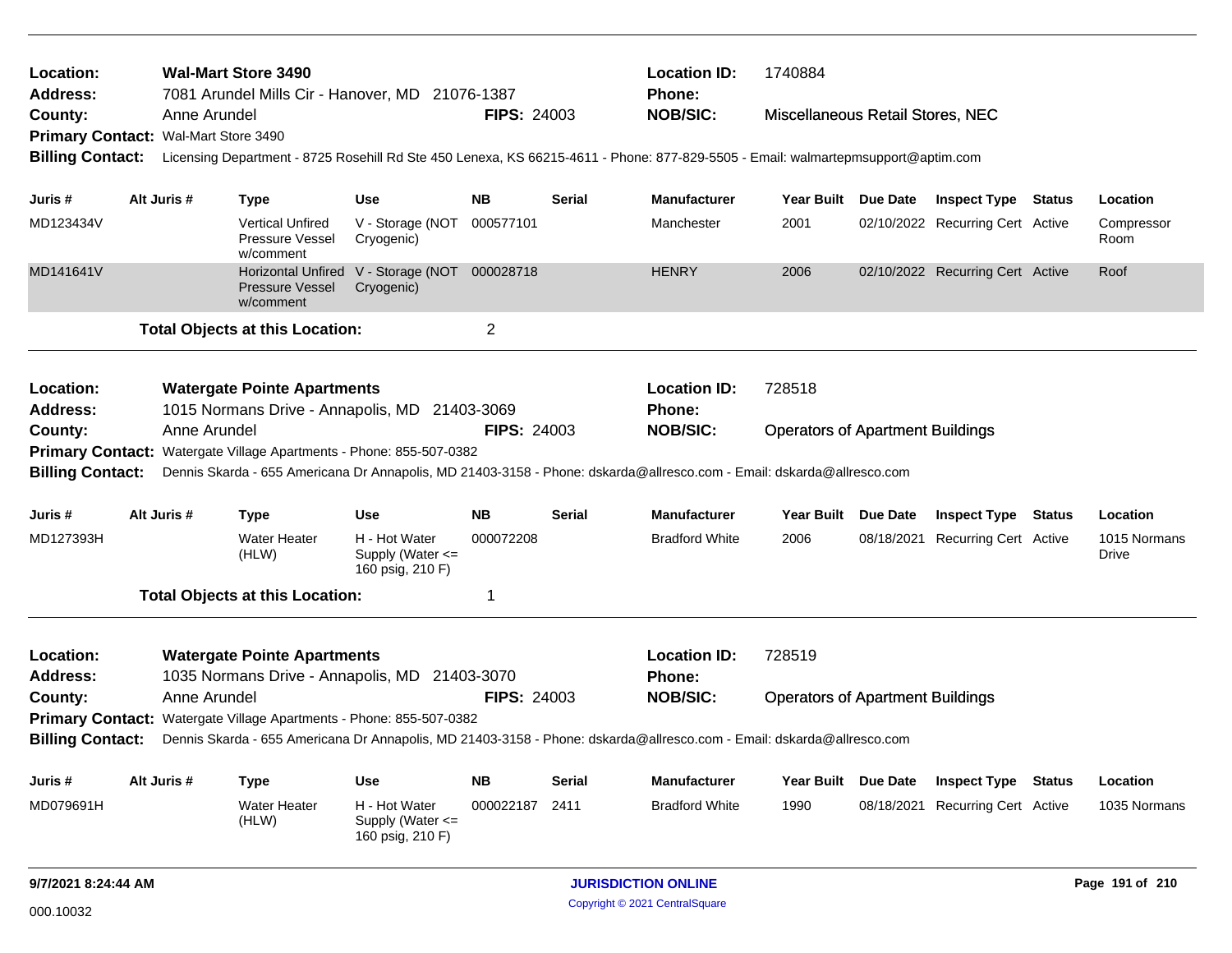| Location:<br>Address:   |                                                                     |              | <b>Watergate Pointe Apartments</b>     | 1055 Norman Dr - Annapolis, MD 21403-3009                           |                    |               | <b>Location ID:</b><br><b>Phone:</b>                                                                                  | 728520                                  |                     |                                  |               |                    |
|-------------------------|---------------------------------------------------------------------|--------------|----------------------------------------|---------------------------------------------------------------------|--------------------|---------------|-----------------------------------------------------------------------------------------------------------------------|-----------------------------------------|---------------------|----------------------------------|---------------|--------------------|
| County:                 |                                                                     | Anne Arundel |                                        |                                                                     | <b>FIPS: 24003</b> |               | <b>NOB/SIC:</b>                                                                                                       | <b>Operators of Apartment Buildings</b> |                     |                                  |               |                    |
|                         |                                                                     |              |                                        | Primary Contact: Watergate Village Apartments - Phone: 855-507-0382 |                    |               |                                                                                                                       |                                         |                     |                                  |               |                    |
| <b>Billing Contact:</b> |                                                                     |              |                                        |                                                                     |                    |               | Dennis Skarda - 655 Americana Dr Annapolis, MD 21403-3158 - Phone: dskarda@allresco.com - Email: dskarda@allresco.com |                                         |                     |                                  |               |                    |
| Juris #                 |                                                                     | Alt Juris #  | <b>Type</b>                            | <b>Use</b>                                                          | <b>NB</b>          | Serial        | <b>Manufacturer</b>                                                                                                   |                                         | Year Built Due Date | <b>Inspect Type Status</b>       |               | Location           |
| MD139185H               |                                                                     |              | <b>Water Heater</b><br>(HLW)           | H - Hot Water<br>Supply (Water $\leq$<br>160 psig, 210 F)           | 000086654          |               | <b>Bradford White</b>                                                                                                 | 2009                                    | 08/18/2021          | Recurring Cert Active            |               | 1055 Norman Dr     |
| MD139186H               |                                                                     |              | <b>Water Heater</b><br>(HLW)           | H - Hot Water<br>Supply (Water <=<br>160 psig, 210 F)               | 000086667          |               | <b>Bradford White</b>                                                                                                 | 2009                                    |                     | 08/18/2021 Recurring Cert Active |               | 1055 Norman Dr     |
|                         |                                                                     |              | <b>Total Objects at this Location:</b> |                                                                     | 2                  |               |                                                                                                                       |                                         |                     |                                  |               |                    |
| Location:               |                                                                     |              | <b>Watergate Pointe Apartments</b>     |                                                                     |                    |               | <b>Location ID:</b>                                                                                                   | 728521                                  |                     |                                  |               |                    |
| <b>Address:</b>         |                                                                     |              |                                        | 1065 Normans Drive - Annapolis, MD 21403-3072                       |                    |               | <b>Phone:</b>                                                                                                         |                                         |                     |                                  |               |                    |
| County:                 |                                                                     | Anne Arundel |                                        |                                                                     | <b>FIPS: 24003</b> |               | <b>NOB/SIC:</b>                                                                                                       | <b>Operators of Apartment Buildings</b> |                     |                                  |               |                    |
| <b>Billing Contact:</b> |                                                                     |              |                                        | Primary Contact: Watergate Village Apartments - Phone: 855-507-0382 |                    |               | Dennis Skarda - 655 Americana Dr Annapolis, MD 21403-3158 - Phone: dskarda@allresco.com - Email: dskarda@allresco.com |                                         |                     |                                  |               |                    |
|                         |                                                                     |              |                                        |                                                                     |                    |               |                                                                                                                       |                                         |                     |                                  |               |                    |
| Juris #                 |                                                                     | Alt Juris #  | <b>Type</b>                            | <b>Use</b>                                                          | <b>NB</b>          | Serial        | <b>Manufacturer</b>                                                                                                   |                                         | Year Built Due Date | <b>Inspect Type Status</b>       |               | Location           |
| MD146797H               |                                                                     |              | <b>Water Heater</b><br>(HLW)           | H - Hot Water<br>Supply (Water $\leq$<br>160 psig, 210 F)           | 000100831          |               | <b>Bradford White</b>                                                                                                 | 2012                                    | 08/18/2021          | Recurring Cert Active            |               | 1065 Normans<br>Dr |
|                         |                                                                     |              | <b>Total Objects at this Location:</b> |                                                                     | 1                  |               |                                                                                                                       |                                         |                     |                                  |               |                    |
| Location:               |                                                                     |              | <b>Watergate Pointe Apartments</b>     |                                                                     |                    |               | <b>Location ID:</b>                                                                                                   | 728516                                  |                     |                                  |               |                    |
| <b>Address:</b>         |                                                                     |              |                                        | 610 Americana Dr - Annapolis, MD 21403-3100                         |                    |               | Phone:                                                                                                                |                                         |                     |                                  |               |                    |
| County:                 |                                                                     | Anne Arundel |                                        |                                                                     | <b>FIPS: 24003</b> |               | <b>NOB/SIC:</b>                                                                                                       | <b>Business Services, NEC</b>           |                     |                                  |               |                    |
|                         | Primary Contact: Watergate Village Apartments - Phone: 855-507-0382 |              |                                        |                                                                     |                    |               |                                                                                                                       |                                         |                     |                                  |               |                    |
| <b>Billing Contact:</b> |                                                                     |              |                                        |                                                                     |                    |               | Dennis Skarda - 655 Americana Dr Annapolis, MD 21403-3158 - Phone: dskarda@allresco.com - Email: dskarda@allresco.com |                                         |                     |                                  |               |                    |
| Juris#                  |                                                                     | Alt Juris #  | <b>Type</b>                            | <b>Use</b>                                                          | <b>NB</b>          | <b>Serial</b> | <b>Manufacturer</b>                                                                                                   | <b>Year Built</b>                       | <b>Due Date</b>     | <b>Inspect Type</b>              | <b>Status</b> | Location           |
| MD104123H               |                                                                     |              | Water Heater<br>(HLW)                  | H - Hot Water<br>Supply (Water <=                                   | 000048591          |               | <b>Bradford White</b>                                                                                                 | 1999                                    | 08/19/2021          | Recurring Cert Active            |               | Boiler Rm          |
| 9/7/2021 8:24:44 AM     |                                                                     |              |                                        |                                                                     |                    |               | <b>JURISDICTION ONLINE</b>                                                                                            |                                         |                     |                                  |               | Page 192 of 210    |
| 000.10032               |                                                                     |              |                                        |                                                                     |                    |               | Copyright © 2021 CentralSquare                                                                                        |                                         |                     |                                  |               |                    |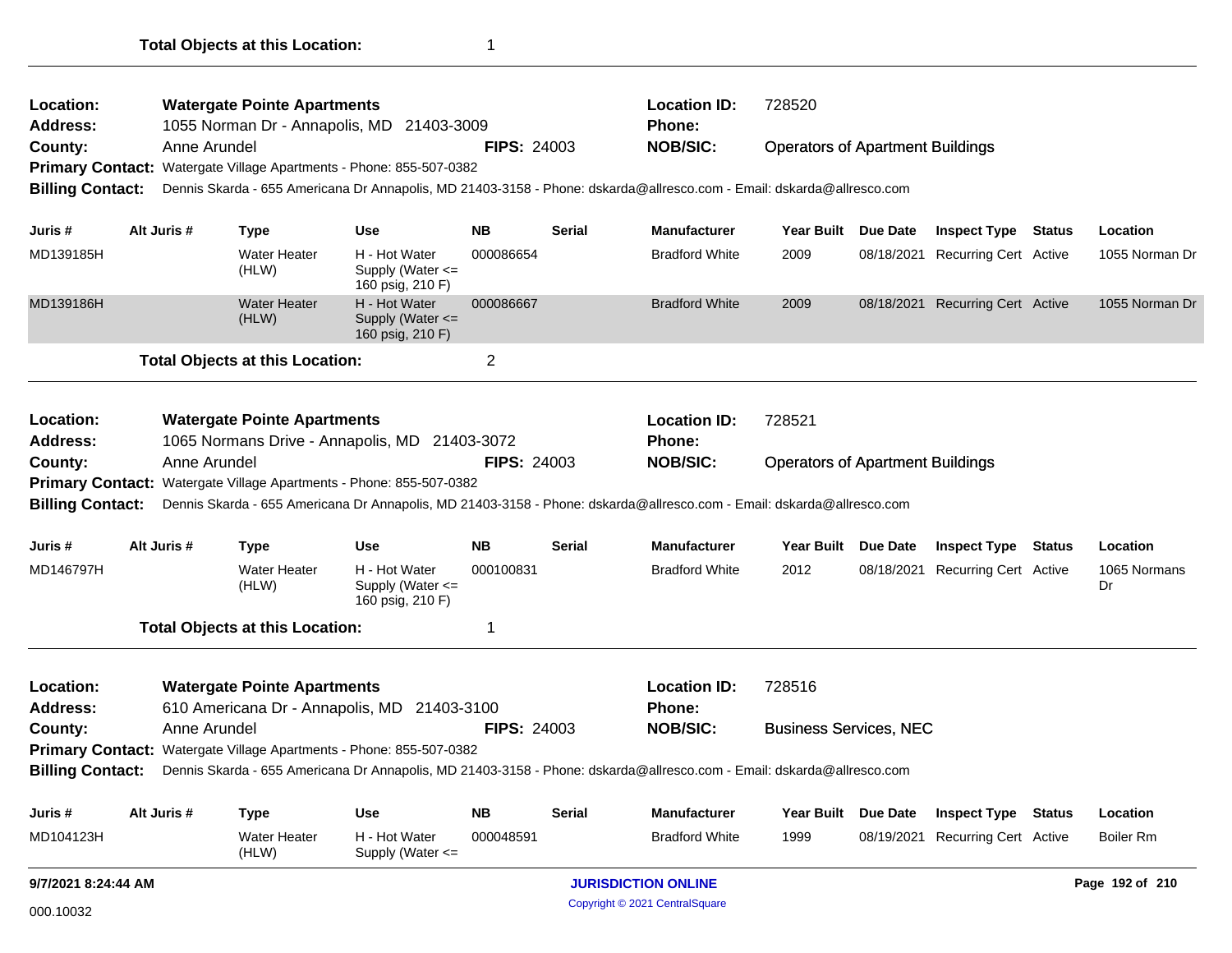| Juris #                 | Alt Juris # | <b>Type</b>                                                         | <b>Use</b><br>160 psig, 210 F)                            | <b>NB</b>          | <b>Serial</b> | <b>Manufacturer</b>                                                                                                   |                                         | Year Built Due Date | <b>Inspect Type</b>              | Status        | Location        |
|-------------------------|-------------|---------------------------------------------------------------------|-----------------------------------------------------------|--------------------|---------------|-----------------------------------------------------------------------------------------------------------------------|-----------------------------------------|---------------------|----------------------------------|---------------|-----------------|
|                         |             | <b>Total Objects at this Location:</b>                              |                                                           | 1                  |               |                                                                                                                       |                                         |                     |                                  |               |                 |
| Location:               |             | <b>Watergate Pointe Apartments</b>                                  |                                                           |                    |               | <b>Location ID:</b>                                                                                                   | 728522                                  |                     |                                  |               |                 |
| Address:                |             | 620 Americana Dr - Annapolis, MD 21403-3102                         |                                                           |                    |               | <b>Phone:</b>                                                                                                         |                                         |                     |                                  |               |                 |
| County:                 |             | Anne Arundel                                                        |                                                           | <b>FIPS: 24003</b> |               | <b>NOB/SIC:</b>                                                                                                       | <b>Operators of Apartment Buildings</b> |                     |                                  |               |                 |
|                         |             | Primary Contact: Watergate Village Apartments - Phone: 855-507-0382 |                                                           |                    |               |                                                                                                                       |                                         |                     |                                  |               |                 |
| <b>Billing Contact:</b> |             |                                                                     |                                                           |                    |               | Dennis Skarda - 655 Americana Dr Annapolis, MD 21403-3158 - Phone: dskarda@allresco.com - Email: dskarda@allresco.com |                                         |                     |                                  |               |                 |
| Juris #                 | Alt Juris # | <b>Type</b>                                                         | <b>Use</b>                                                | <b>NB</b>          | <b>Serial</b> | <b>Manufacturer</b>                                                                                                   | <b>Year Built</b>                       | <b>Due Date</b>     | <b>Inspect Type</b>              | Status        | Location        |
| MD065949H               |             | <b>Water Heater</b><br>(HLW)                                        | H - Hot Water<br>Supply (Water $\leq$<br>160 psig, 210 F) | 000017087          |               | <b>Bradford White</b>                                                                                                 | 1993                                    |                     | 08/19/2021 Recurring Cert Active |               | <b>Bldg 620</b> |
| MD088001H               |             | <b>Water Heater</b><br>(HLW)                                        | H - Hot Water<br>Supply (Water <=<br>160 psig, 210 F)     | 000031625          |               | <b>Bradford White</b>                                                                                                 | 1993                                    |                     | 08/19/2021 Recurring Cert Active |               | <b>Bldg 620</b> |
|                         |             | <b>Total Objects at this Location:</b>                              |                                                           | $\overline{2}$     |               |                                                                                                                       |                                         |                     |                                  |               |                 |
| Location:               |             | <b>Watergate Pointe Apartments</b>                                  |                                                           |                    |               | <b>Location ID:</b>                                                                                                   | 2158507                                 |                     |                                  |               |                 |
| <b>Address:</b>         |             | 630 Americana Dr - Annapolis, MD 21403-3118                         |                                                           |                    |               | Phone:                                                                                                                | 301 263 2361                            |                     |                                  |               |                 |
| County:                 |             | Anne Arundel                                                        |                                                           | <b>FIPS: 24003</b> |               | <b>NOB/SIC:</b>                                                                                                       | <b>Operators of Apartment Buildings</b> |                     |                                  |               |                 |
| <b>Primary Contact:</b> |             | Watergate Village Apartments - Phone: 855-507-0382                  |                                                           |                    |               |                                                                                                                       |                                         |                     |                                  |               |                 |
| <b>Billing Contact:</b> |             |                                                                     |                                                           |                    |               | Dennis Skarda - 655 Americana Dr Annapolis, MD 21403-3158 - Phone: dskarda@allresco.com - Email: dskarda@allresco.com |                                         |                     |                                  |               |                 |
| Juris #                 | Alt Juris # | <b>Type</b>                                                         | <b>Use</b>                                                | <b>NB</b>          | Serial        | <b>Manufacturer</b>                                                                                                   | Year Built Due Date                     |                     | <b>Inspect Type</b>              | <b>Status</b> | Location        |
| MD118553H               |             | <b>Water Heater</b><br>(HLW)                                        | H - Hot Water<br>Supply (Water <=<br>160 psig, 210 F)     | 000061952          |               | <b>Bradford White</b>                                                                                                 | 2003                                    |                     | 08/19/2021 Recurring Cert Active |               | 630 American    |
|                         |             | <b>Total Objects at this Location:</b>                              |                                                           | 1                  |               |                                                                                                                       |                                         |                     |                                  |               |                 |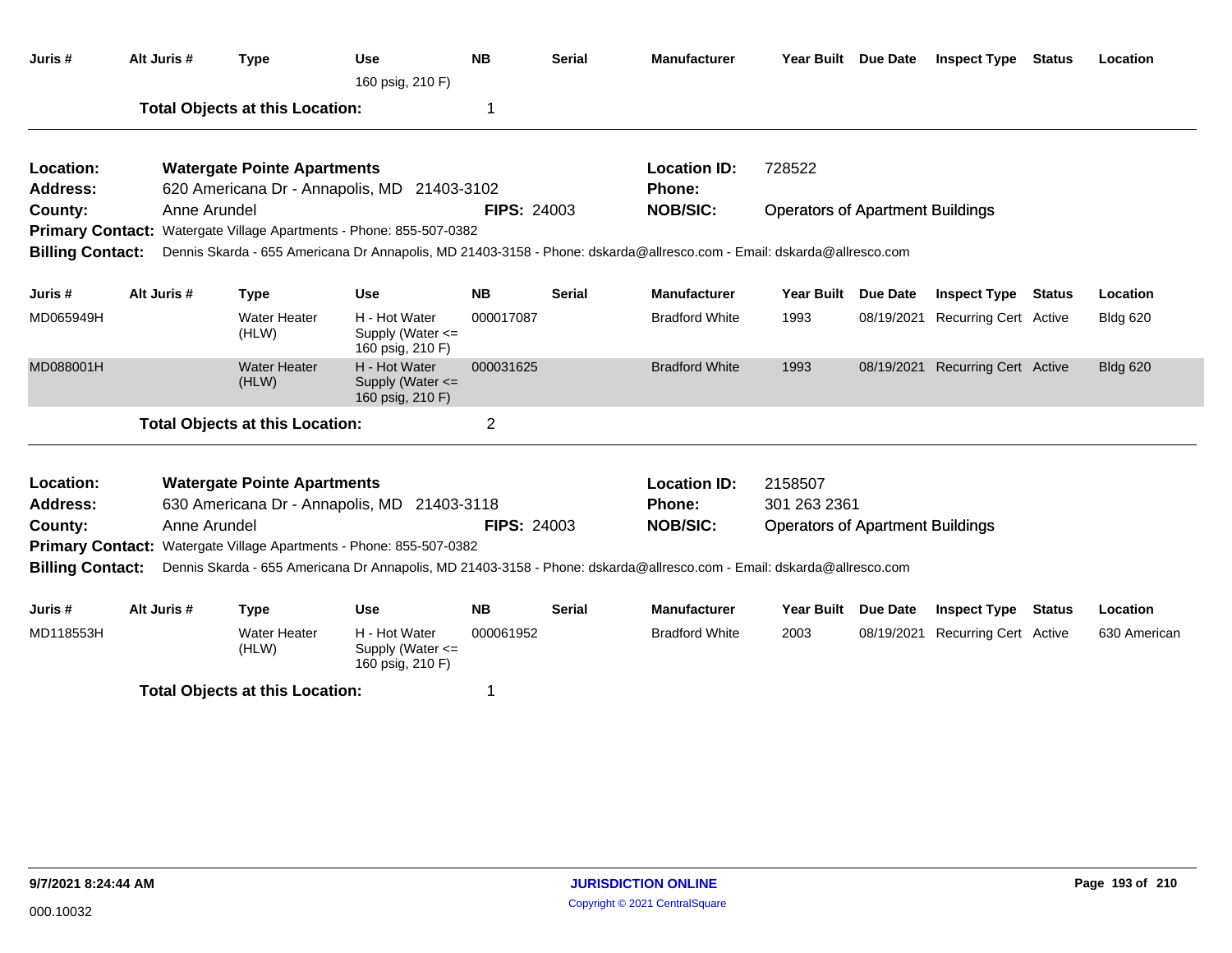| Location:<br><b>Address:</b><br>County:<br><b>Primary Contact:</b><br><b>Billing Contact:</b><br>Juris #<br>MD072008H                                                                                                                                                                                                                                                                                                            |  | Anne Arundel<br>Alt Juris # | <b>Watergate Pointe Apartments</b><br>Type<br><b>Water Heater</b><br>(HLW) | 640 Americana Dr - Annapolis, MD 21403-3113<br>Watergate Village Apartments - Phone: 855-507-0382<br><b>Use</b><br>H - Hot Water<br>Supply (Water $\leq$ | <b>FIPS: 24003</b><br><b>NB</b><br>000018809 | <b>Serial</b><br>2809 | <b>Location ID:</b><br><b>Phone:</b><br><b>NOB/SIC:</b><br>Dennis Skarda - 655 Americana Dr Annapolis, MD 21403-3158 - Phone: dskarda@allresco.com - Email: dskarda@allresco.com<br><b>Manufacturer</b><br><b>Bradford White</b> | 728523<br><b>Operators of Apartment Buildings</b><br>Year Built Due Date<br>1988 | <b>Inspect Type Status</b><br>08/19/2021 Recurring Cert Active |               | Location<br><b>Bldg 640</b>     |
|----------------------------------------------------------------------------------------------------------------------------------------------------------------------------------------------------------------------------------------------------------------------------------------------------------------------------------------------------------------------------------------------------------------------------------|--|-----------------------------|----------------------------------------------------------------------------|----------------------------------------------------------------------------------------------------------------------------------------------------------|----------------------------------------------|-----------------------|----------------------------------------------------------------------------------------------------------------------------------------------------------------------------------------------------------------------------------|----------------------------------------------------------------------------------|----------------------------------------------------------------|---------------|---------------------------------|
|                                                                                                                                                                                                                                                                                                                                                                                                                                  |  |                             | <b>Total Objects at this Location:</b>                                     | 160 psig, 210 F)                                                                                                                                         | $\mathbf 1$                                  |                       |                                                                                                                                                                                                                                  |                                                                                  |                                                                |               |                                 |
| Location:<br>Address:<br>County:<br><b>Primary Contact:</b><br><b>Billing Contact:</b>                                                                                                                                                                                                                                                                                                                                           |  | Anne Arundel                | <b>Watergate Pointe Apartments</b>                                         | 650 Americana Dr - Annapolis, MD 21403-3114<br>Watergate Village Apartments - Phone: 855-507-0382                                                        | <b>FIPS: 24003</b>                           |                       | <b>Location ID:</b><br>Phone:<br><b>NOB/SIC:</b><br>Dennis Skarda - 655 Americana Dr Annapolis, MD 21403-3158 - Phone: dskarda@allresco.com - Email: dskarda@allresco.com                                                        | 728524<br><b>Operators of Apartment Buildings</b>                                |                                                                |               |                                 |
| Juris #<br>MD147100H                                                                                                                                                                                                                                                                                                                                                                                                             |  | Alt Juris #                 | Type<br><b>Water Heater</b><br>(HLW)                                       | <b>Use</b><br>H - Hot Water<br>Supply (Water $\leq$<br>160 psig, 210 F)                                                                                  | <b>NB</b><br>000102698<br>$\overline{1}$     | <b>Serial</b>         | Manufacturer<br><b>Bradford White</b>                                                                                                                                                                                            | Year Built Due Date<br>2013                                                      | <b>Inspect Type Status</b><br>08/19/2021 Recurring Cert Active |               | Location<br><b>Bldg 650</b>     |
| <b>Total Objects at this Location:</b><br>Location:<br><b>Watergate Pointe Apartments</b><br>655 Americana Dr - Annapolis, MD 21403-3158<br>Address:<br>Anne Arundel<br><b>FIPS: 24003</b><br>County:<br>Primary Contact: Watergate Village Apartments - Phone: 855-507-0382<br><b>Billing Contact:</b><br>Dennis Skarda - 655 Americana Dr Annapolis, MD 21403-3158 - Phone: dskarda@allresco.com - Email: dskarda@allresco.com |  |                             |                                                                            |                                                                                                                                                          |                                              |                       | <b>Location ID:</b><br>Phone:<br><b>NOB/SIC:</b>                                                                                                                                                                                 | 2661263<br>410 263-2361<br><b>Operators of Apartment Buildings</b>               |                                                                |               |                                 |
| Juris #<br>MD118552H                                                                                                                                                                                                                                                                                                                                                                                                             |  | Alt Juris #                 | Type<br>Water Heater<br>(HLW)<br><b>Total Objects at this Location:</b>    | <b>Use</b><br>H - Hot Water<br>Supply (Water $\leq$<br>160 psig, 210 F)                                                                                  | <b>NB</b><br>000078202<br>-1                 | <b>Serial</b>         | <b>Manufacturer</b><br><b>State Industries</b>                                                                                                                                                                                   | Year Built Due Date<br>2003                                                      | <b>Inspect Type</b><br>08/19/2021 Recurring Cert Active        | <b>Status</b> | Location<br>655 Americana<br>Dr |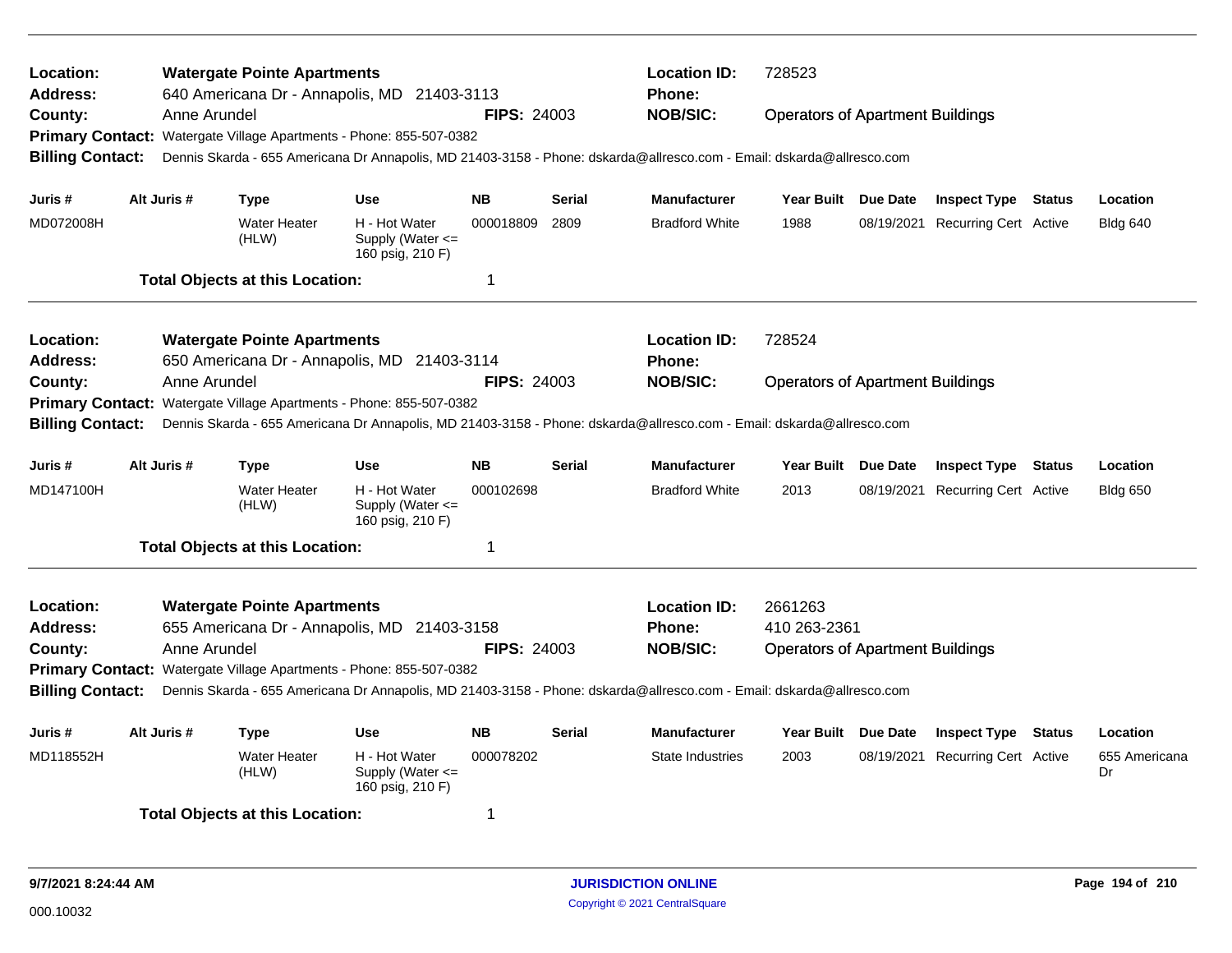| Location:<br><b>Address:</b><br>County:<br>Primary Contact: Watergate Village Apartments - Phone: 855-507-0382<br><b>Billing Contact:</b> | Anne Arundel                                                                                                                                                                                 | <b>Watergate Pointe Apartments</b>     | 660 Americana Dr - Annapolis, MD 21403-3125<br>Dennis Skarda - 655 Americana Dr Annapolis, MD 21403-3158 - Phone: dskarda@allresco.com - Email: dskarda@allresco.com | <b>FIPS: 24003</b> |               | <b>Location ID:</b><br><b>Phone:</b><br><b>NOB/SIC:</b> | 1434306<br><b>Hotels and Motels</b>     |                 |                              |               |                     |
|-------------------------------------------------------------------------------------------------------------------------------------------|----------------------------------------------------------------------------------------------------------------------------------------------------------------------------------------------|----------------------------------------|----------------------------------------------------------------------------------------------------------------------------------------------------------------------|--------------------|---------------|---------------------------------------------------------|-----------------------------------------|-----------------|------------------------------|---------------|---------------------|
| Juris #                                                                                                                                   | Alt Juris #                                                                                                                                                                                  | <b>Type</b>                            | <b>Use</b>                                                                                                                                                           | <b>NB</b>          | <b>Serial</b> | <b>Manufacturer</b>                                     | <b>Year Built</b>                       | <b>Due Date</b> | <b>Inspect Type</b>          | <b>Status</b> | Location            |
| MD139183H                                                                                                                                 |                                                                                                                                                                                              | <b>Water Heater</b><br>(HLW)           | H - Hot Water<br>Supply (Water $\leq$<br>160 psig, 210 F)                                                                                                            | 000093556          |               | <b>Bradford White</b>                                   | 2010                                    | 08/19/2021      | <b>Recurring Cert Active</b> |               | 660 Americana<br>Dr |
| MD139184H                                                                                                                                 |                                                                                                                                                                                              | <b>Water Heater</b><br>(HLW)           | H - Hot Water<br>Supply (Water $\leq$<br>160 psig, 210 F)                                                                                                            | 000093562          |               | <b>Bradford White</b>                                   | 2010                                    | 08/19/2021      | <b>Recurring Cert Active</b> |               | 660 Americana<br>Dr |
|                                                                                                                                           |                                                                                                                                                                                              | <b>Total Objects at this Location:</b> |                                                                                                                                                                      | $\overline{2}$     |               |                                                         |                                         |                 |                              |               |                     |
| Location:<br><b>Address:</b>                                                                                                              |                                                                                                                                                                                              | <b>Watergate Pointe Apartments</b>     | 670 Americana Dr - Annapolis, MD 21403-3126                                                                                                                          |                    |               | <b>Location ID:</b><br><b>Phone:</b>                    | 728525                                  |                 |                              |               |                     |
| County:                                                                                                                                   | Anne Arundel                                                                                                                                                                                 |                                        |                                                                                                                                                                      | <b>FIPS: 24003</b> |               | <b>NOB/SIC:</b>                                         | <b>Operators of Apartment Buildings</b> |                 |                              |               |                     |
| <b>Billing Contact:</b>                                                                                                                   | Primary Contact: Watergate Village Apartments - Phone: 855-507-0382<br>Dennis Skarda - 655 Americana Dr Annapolis, MD 21403-3158 - Phone: dskarda@allresco.com - Email: dskarda@allresco.com |                                        |                                                                                                                                                                      |                    |               |                                                         |                                         |                 |                              |               |                     |
| Juris #                                                                                                                                   | Alt Juris #                                                                                                                                                                                  | <b>Type</b>                            | <b>Use</b>                                                                                                                                                           | <b>NB</b>          | Serial        | <b>Manufacturer</b>                                     | Year Built Due Date                     |                 | <b>Inspect Type</b>          | Status        | Location            |
| MD104124H                                                                                                                                 |                                                                                                                                                                                              | <b>Water Heater</b><br>(HLW)           | H - Hot Water<br>Supply (Water $\leq$<br>160 psig, 210 F)                                                                                                            | 000041475          |               | <b>Bradford White</b>                                   | 1996                                    | 08/19/2021      | <b>Recurring Cert Active</b> |               | 670 Americana<br>Dr |
| MD165026H                                                                                                                                 |                                                                                                                                                                                              | <b>Water Heater</b><br>(HLW)           | H - Hot Water<br>Supply (Water $\leq$<br>160 psig, 210 F)                                                                                                            | 000126209          |               | <b>Jet Glass</b>                                        | 2018                                    | 08/06/2021      | <b>Recurring Cert Active</b> |               | 670 Americana<br>Dr |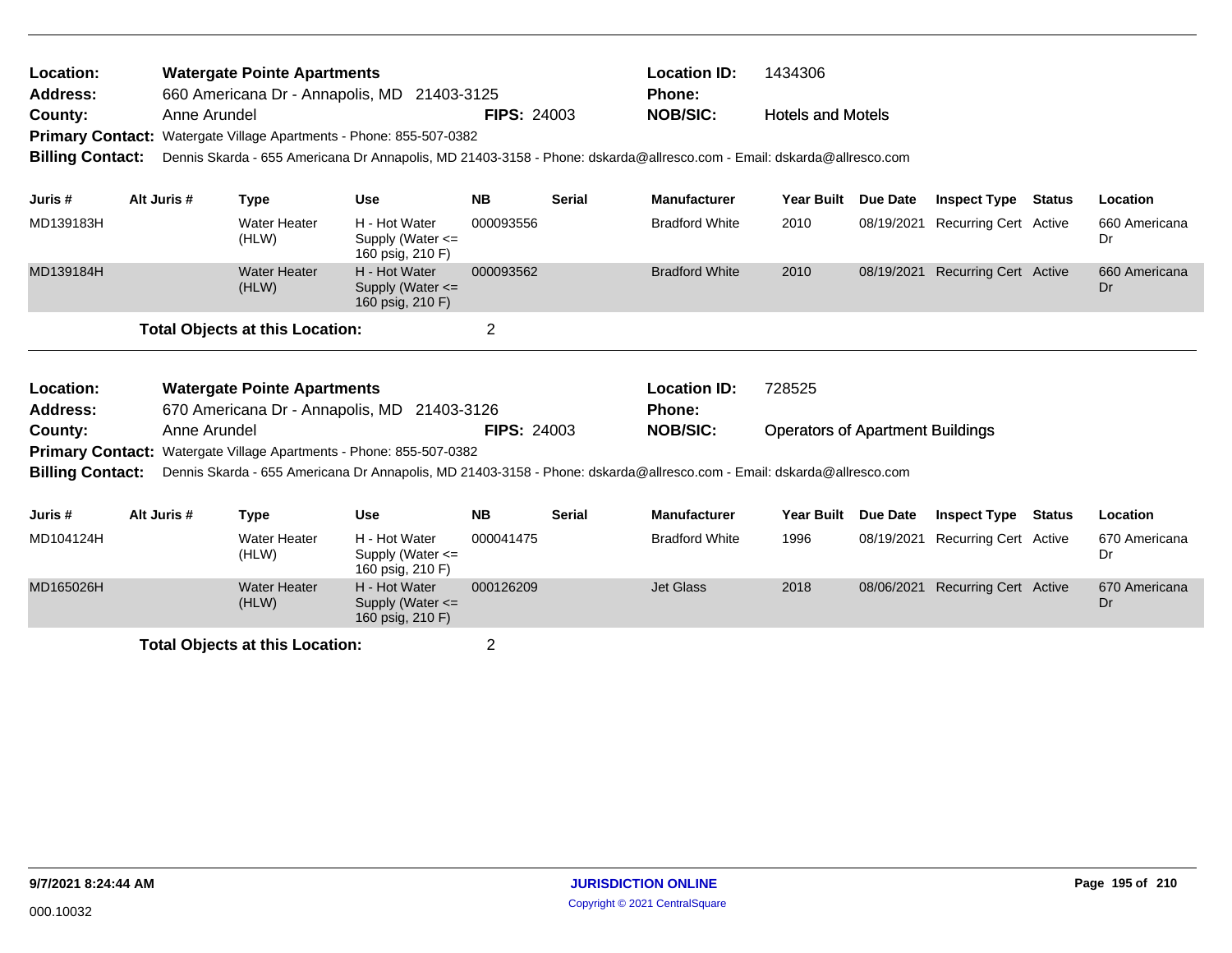| Location:<br>Address:<br>County:<br><b>Billing Contact:</b> | Anne Arundel | <b>Watergate Pointe Apartments</b>     | 680 Americana Dr - Annapolis, MD 21403-3127<br>Primary Contact: Watergate Village Apartments - Phone: 855-507-0382 | <b>FIPS: 24003</b> |               | <b>Location ID:</b><br>728526<br>Phone:<br><b>NOB/SIC:</b><br><b>Operators of Apartment Buildings</b><br>Dennis Skarda - 655 Americana Dr Annapolis, MD 21403-3158 - Phone: dskarda@allresco.com - Email: dskarda@allresco.com |                                         |                 |                              |        |                     |  |
|-------------------------------------------------------------|--------------|----------------------------------------|--------------------------------------------------------------------------------------------------------------------|--------------------|---------------|--------------------------------------------------------------------------------------------------------------------------------------------------------------------------------------------------------------------------------|-----------------------------------------|-----------------|------------------------------|--------|---------------------|--|
| Juris #                                                     | Alt Juris #  | <b>Type</b>                            | <b>Use</b>                                                                                                         | <b>NB</b>          | <b>Serial</b> | <b>Manufacturer</b>                                                                                                                                                                                                            | <b>Year Built</b>                       | Due Date        | <b>Inspect Type Status</b>   |        | Location            |  |
| MD158412H                                                   |              | Water Heater<br>(HLW)                  | H - Hot Water<br>Supply (Water <=<br>160 psig, 210 F)                                                              | 000212979          |               | A O Smith                                                                                                                                                                                                                      | 2016                                    | 09/05/2021      | Recurring Cert Active        |        | 655 Americana<br>Dr |  |
| MD165027H                                                   |              | <b>Water Heater</b><br>(HLW)           | H - Hot Water<br>Supply (Water $\leq$<br>160 psig, 210 F)                                                          | 000126635          |               | <b>Bradford White</b>                                                                                                                                                                                                          | 2018                                    | 08/06/2021      | <b>Recurring Cert Active</b> |        | 655 Americana<br>Dr |  |
|                                                             |              | <b>Total Objects at this Location:</b> |                                                                                                                    | $\overline{2}$     |               |                                                                                                                                                                                                                                |                                         |                 |                              |        |                     |  |
| Location:<br><b>Address:</b>                                |              | <b>Watergate Pointe Apartments</b>     | 695 Americana Dr - Annapolis, MD 21403-3128                                                                        |                    |               | <b>Location ID:</b><br><b>Phone:</b>                                                                                                                                                                                           | 728527                                  |                 |                              |        |                     |  |
| County:                                                     | Anne Arundel |                                        |                                                                                                                    | <b>FIPS: 24003</b> |               | <b>NOB/SIC:</b>                                                                                                                                                                                                                | <b>Operators of Apartment Buildings</b> |                 |                              |        |                     |  |
| <b>Primary Contact:</b><br><b>Billing Contact:</b>          |              |                                        | Watergate Village Apartments - Phone: 855-507-0382                                                                 |                    |               | Dennis Skarda - 655 Americana Dr Annapolis, MD 21403-3158 - Phone: dskarda@allresco.com - Email: dskarda@allresco.com                                                                                                          |                                         |                 |                              |        |                     |  |
| Juris #                                                     | Alt Juris #  | <b>Type</b>                            | <b>Use</b>                                                                                                         | <b>NB</b>          | <b>Serial</b> | <b>Manufacturer</b>                                                                                                                                                                                                            | <b>Year Built</b>                       | <b>Due Date</b> | <b>Inspect Type</b>          | Status | Location            |  |
| MD072007H                                                   |              | <b>Water Heater</b><br>(HLW)           | H - Hot Water<br>Supply (Water $\leq$<br>160 psig, 210 F)                                                          | 000036431          | 3584          | <b>Bradford White</b>                                                                                                                                                                                                          | 1989                                    | 08/18/2021      | <b>Recurring Cert Active</b> |        | <b>Bldg 695</b>     |  |
| MD112571H                                                   |              | <b>Water Heater</b><br>(HLW)           | H - Hot Water<br>Supply (Water <=<br>160 psig, 210 F)                                                              | 000054062          |               | <b>Bradford White</b>                                                                                                                                                                                                          | 2001                                    | 08/18/2021      | <b>Recurring Cert Active</b> |        | 695                 |  |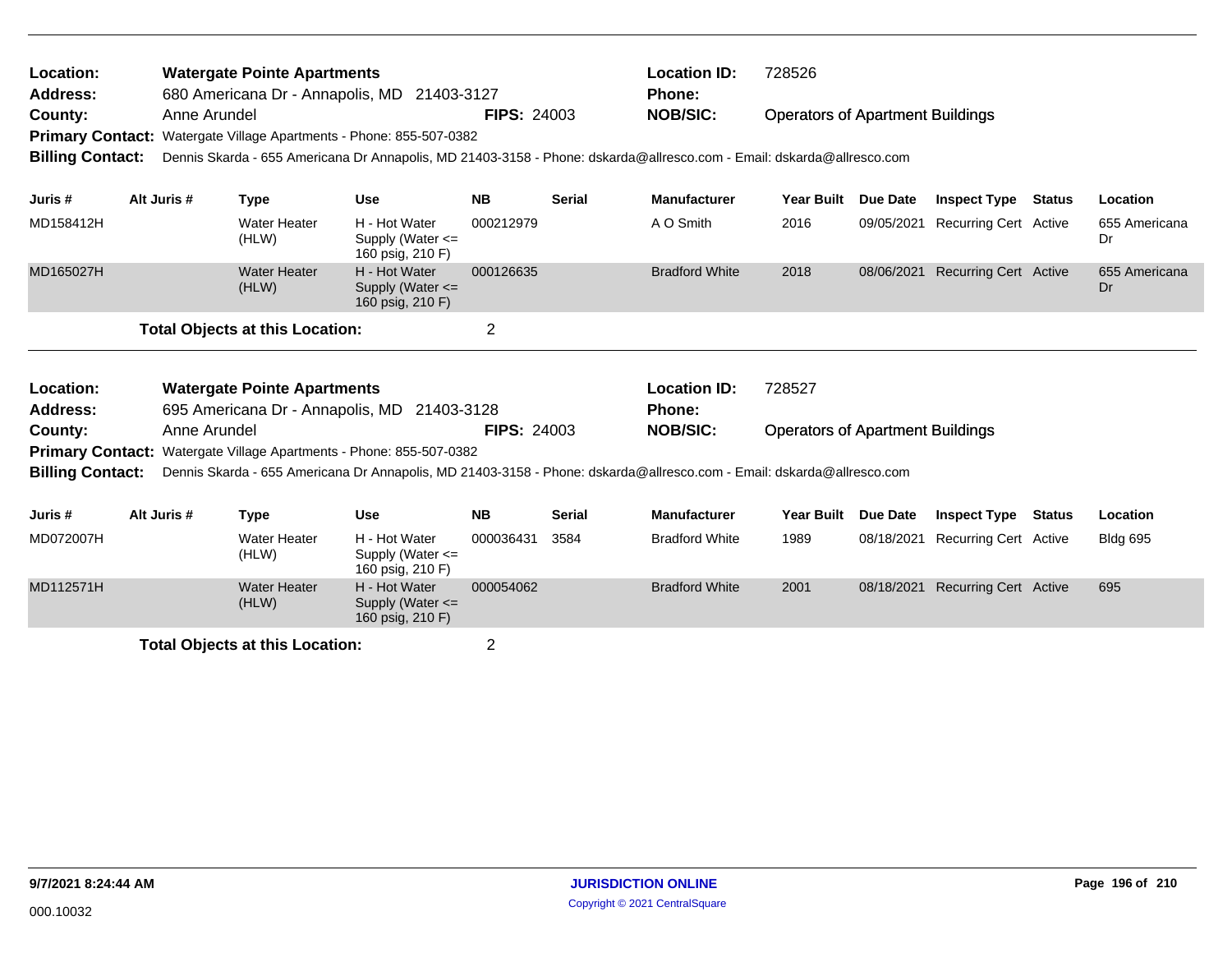| Location:<br><b>Address:</b>       |             |              | <b>Watergate Pointe Apartments</b><br>700 Americana Dr - Annapolis, MD 21403-3129 |                                                           |                    |               | <b>Location ID:</b><br><b>Phone:</b>                                                                                  | 728528                                  |                 |                                  |               |                     |
|------------------------------------|-------------|--------------|-----------------------------------------------------------------------------------|-----------------------------------------------------------|--------------------|---------------|-----------------------------------------------------------------------------------------------------------------------|-----------------------------------------|-----------------|----------------------------------|---------------|---------------------|
| County:<br><b>Primary Contact:</b> |             | Anne Arundel | Watergate Village Apartments - Phone: 855-507-0382                                |                                                           | <b>FIPS: 24003</b> |               | <b>NOB/SIC:</b>                                                                                                       | <b>Operators of Apartment Buildings</b> |                 |                                  |               |                     |
| <b>Billing Contact:</b>            |             |              |                                                                                   |                                                           |                    |               | Dennis Skarda - 655 Americana Dr Annapolis, MD 21403-3158 - Phone: dskarda@allresco.com - Email: dskarda@allresco.com |                                         |                 |                                  |               |                     |
| Juris #                            | Alt Juris # |              | <b>Type</b>                                                                       | <b>Use</b>                                                | <b>NB</b>          | <b>Serial</b> | <b>Manufacturer</b>                                                                                                   | <b>Year Built</b>                       | <b>Due Date</b> | <b>Inspect Type</b>              | <b>Status</b> | Location            |
| MD127394H                          |             |              | <b>Water Heater</b><br>(HLW)                                                      | H - Hot Water<br>Supply (Water <=<br>160 psig, 210 F)     | 000071138          |               | <b>Bradford White</b>                                                                                                 | 2005                                    | 08/19/2021      | <b>Recurring Cert Active</b>     |               | 700 Americana<br>Dr |
| MD146798H                          |             |              | <b>Water Heater</b><br>(HLW)                                                      | H - Hot Water<br>Supply (Water $\leq$<br>160 psig, 210 F) | 000097478          |               | <b>Bradford White</b>                                                                                                 | 2011                                    |                 | 08/19/2021 Recurring Cert Active |               | 700 Americana<br>Dr |
|                                    |             |              | <b>Total Objects at this Location:</b>                                            |                                                           | $\overline{2}$     |               |                                                                                                                       |                                         |                 |                                  |               |                     |
| Location:                          |             |              | <b>Watergate Pointe Apartments</b>                                                |                                                           |                    |               | <b>Location ID:</b>                                                                                                   | 728529                                  |                 |                                  |               |                     |
| Address:                           |             |              | 705 Americana Dr - Annapolis, MD 21403-3130                                       |                                                           |                    |               | Phone:                                                                                                                |                                         |                 |                                  |               |                     |
| County:                            |             | Anne Arundel |                                                                                   |                                                           | <b>FIPS: 24003</b> |               | <b>NOB/SIC:</b>                                                                                                       | <b>Operators of Apartment Buildings</b> |                 |                                  |               |                     |
|                                    |             |              | Primary Contact: Watergate Village Apartments - Phone: 855-507-0382               |                                                           |                    |               |                                                                                                                       |                                         |                 |                                  |               |                     |
| <b>Billing Contact:</b>            |             |              |                                                                                   |                                                           |                    |               | Dennis Skarda - 655 Americana Dr Annapolis, MD 21403-3158 - Phone: dskarda@allresco.com - Email: dskarda@allresco.com |                                         |                 |                                  |               |                     |
| Juris #                            | Alt Juris # |              | <b>Type</b>                                                                       | <b>Use</b>                                                | <b>NB</b>          | <b>Serial</b> | <b>Manufacturer</b>                                                                                                   | Year Built Due Date                     |                 | <b>Inspect Type</b>              | <b>Status</b> | Location            |
| MD104120H                          |             |              | <b>Water Heater</b><br>(HLW)                                                      | H - Hot Water<br>Supply (Water $\leq$<br>160 psig, 210 F) | 000048192          |               | <b>Bradford White</b>                                                                                                 | 1999                                    | 08/18/2021      | <b>Recurring Cert Active</b>     |               | 705 Americana<br>Dr |
| MD104121H                          |             |              | <b>Water Heater</b><br>(HLW)                                                      | H - Hot Water<br>Supply (Water $\leq$<br>160 psig, 210 F) | 000047974          |               | <b>Bradford White</b>                                                                                                 | 1999                                    |                 | 08/18/2021 Recurring Cert Active |               | 705 Americana<br>Dr |
|                                    |             |              |                                                                                   |                                                           |                    |               |                                                                                                                       |                                         |                 |                                  |               |                     |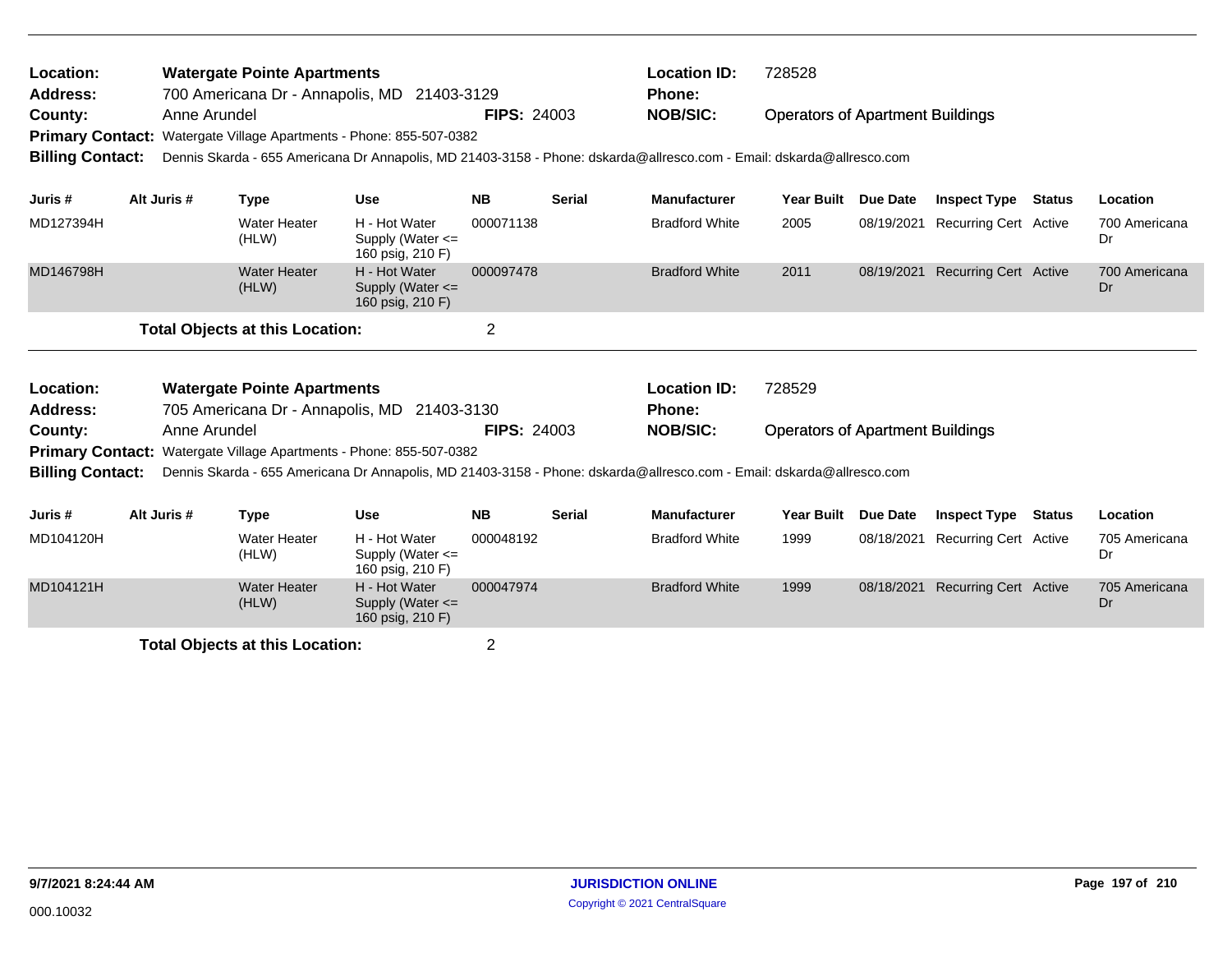| Location:<br>Address:<br>County:<br><b>Billing Contact:</b>        |                                                                                                                                                                                                                                                                                             | Anne Arundel | <b>Watergate Pointe Apartments</b><br>710 Americana Dr - Annapolis, MD 21403-3131<br>Primary Contact: Watergate Village Apartments - Phone: 855-507-0382 |                                                           | <b>FIPS: 24003</b> |                                                         | <b>Location ID:</b><br><b>Phone:</b><br><b>NOB/SIC:</b><br>Dennis Skarda - 655 Americana Dr Annapolis, MD 21403-3158 - Phone: dskarda@allresco.com - Email: dskarda@allresco.com | 728530                                  | <b>Operators of Apartment Buildings</b><br>Year Built Due Date<br><b>Inspect Type Status</b><br>08/18/2021 Recurring Cert Active |                                  |               |                     |  |
|--------------------------------------------------------------------|---------------------------------------------------------------------------------------------------------------------------------------------------------------------------------------------------------------------------------------------------------------------------------------------|--------------|----------------------------------------------------------------------------------------------------------------------------------------------------------|-----------------------------------------------------------|--------------------|---------------------------------------------------------|----------------------------------------------------------------------------------------------------------------------------------------------------------------------------------|-----------------------------------------|----------------------------------------------------------------------------------------------------------------------------------|----------------------------------|---------------|---------------------|--|
| Juris #                                                            |                                                                                                                                                                                                                                                                                             | Alt Juris #  | <b>Type</b>                                                                                                                                              | <b>Use</b>                                                | <b>NB</b>          | Serial                                                  | <b>Manufacturer</b>                                                                                                                                                              |                                         |                                                                                                                                  |                                  |               | Location            |  |
| MD065875H                                                          |                                                                                                                                                                                                                                                                                             |              | <b>Water Heater</b><br>(HLW)                                                                                                                             | H - Hot Water<br>Supply (Water $\leq$<br>160 psig, 210 F) | 000013422          | 3348                                                    | <b>Bradford White</b>                                                                                                                                                            | 1985                                    |                                                                                                                                  |                                  |               | 710 Americana<br>Dr |  |
| MD104119H                                                          |                                                                                                                                                                                                                                                                                             |              | <b>Water Heater</b><br>(HLW)                                                                                                                             | H - Hot Water<br>Supply (Water $\leq$<br>160 psig, 210 F) | 000043620          |                                                         | <b>Bradford White</b>                                                                                                                                                            | 1997                                    | 08/18/2021                                                                                                                       | <b>Recurring Cert Active</b>     |               | 710 Americana<br>Dr |  |
|                                                                    |                                                                                                                                                                                                                                                                                             |              | <b>Total Objects at this Location:</b>                                                                                                                   |                                                           | $\overline{2}$     |                                                         |                                                                                                                                                                                  |                                         |                                                                                                                                  |                                  |               |                     |  |
| Location:<br><b>Address:</b>                                       |                                                                                                                                                                                                                                                                                             |              | <b>Watergate Pointe Apartments</b><br>810 Monroe St - Annapolis, MD 21403-3045                                                                           |                                                           |                    |                                                         | <b>Location ID:</b><br><b>Phone:</b>                                                                                                                                             | 2158398                                 |                                                                                                                                  |                                  |               |                     |  |
| County:                                                            |                                                                                                                                                                                                                                                                                             | Anne Arundel | Primary Contact: Bernstein Management Corp - Phone: 410 263 2361                                                                                         |                                                           | <b>FIPS: 24003</b> |                                                         | <b>NOB/SIC:</b>                                                                                                                                                                  | <b>Operators of Apartment Buildings</b> |                                                                                                                                  |                                  |               |                     |  |
| <b>Billing Contact:</b>                                            |                                                                                                                                                                                                                                                                                             |              |                                                                                                                                                          |                                                           |                    |                                                         | Dennis Skarda - 655 Americana Dr Annapolis, MD 21403-3158 - Phone: dskarda@allresco.com - Email: dskarda@allresco.com                                                            |                                         |                                                                                                                                  |                                  |               |                     |  |
| Juris #                                                            |                                                                                                                                                                                                                                                                                             | Alt Juris #  | <b>Type</b>                                                                                                                                              | <b>Use</b>                                                | <b>NB</b>          | <b>Serial</b>                                           | <b>Manufacturer</b>                                                                                                                                                              | Year Built Due Date                     |                                                                                                                                  | <b>Inspect Type</b>              | <b>Status</b> | Location            |  |
| MD127392H                                                          |                                                                                                                                                                                                                                                                                             |              | <b>Water Heater</b><br>(HLW)                                                                                                                             | H - Hot Water<br>Supply (Water $\leq$<br>160 psig, 210 F) | 000069106          |                                                         | <b>Bradford White</b>                                                                                                                                                            | 2005                                    |                                                                                                                                  | 08/18/2021 Recurring Cert Active |               | 810 Monroe St       |  |
|                                                                    |                                                                                                                                                                                                                                                                                             |              | <b>Total Objects at this Location:</b>                                                                                                                   |                                                           | 1                  |                                                         |                                                                                                                                                                                  |                                         |                                                                                                                                  |                                  |               |                     |  |
| Location:<br><b>Address:</b><br>County:<br><b>Billing Contact:</b> | <b>Watergate Pointe Apartments</b><br>830 Monroe St - Annapolis, MD 21403-3027<br>Anne Arundel<br>Primary Contact: Bernstein Management Corp - Phone: 410 263 2361<br>Dennis Skarda - 655 Americana Dr Annapolis, MD 21403-3158 - Phone: dskarda@allresco.com - Email: dskarda@allresco.com |              |                                                                                                                                                          | <b>FIPS: 24003</b>                                        |                    | <b>Location ID:</b><br><b>Phone:</b><br><b>NOB/SIC:</b> | 2158409<br>301 263 2361<br><b>Operators of Apartment Buildings</b>                                                                                                               |                                         |                                                                                                                                  |                                  |               |                     |  |
| Juris #                                                            |                                                                                                                                                                                                                                                                                             | Alt Juris #  | <b>Type</b>                                                                                                                                              | Use                                                       | <b>NB</b>          | <b>Serial</b>                                           | <b>Manufacturer</b>                                                                                                                                                              | Year Built Due Date                     |                                                                                                                                  | <b>Inspect Type Status</b>       |               | Location            |  |
| MD127391H                                                          |                                                                                                                                                                                                                                                                                             |              | <b>Water Heater</b><br>(HLW)                                                                                                                             | H - Hot Water<br>Supply (Water $\leq$<br>160 psig, 210 F) | 000061045          |                                                         | <b>Bradford White</b>                                                                                                                                                            | 2003                                    |                                                                                                                                  | 08/18/2021 Recurring Cert Active |               | 830 Monroe St       |  |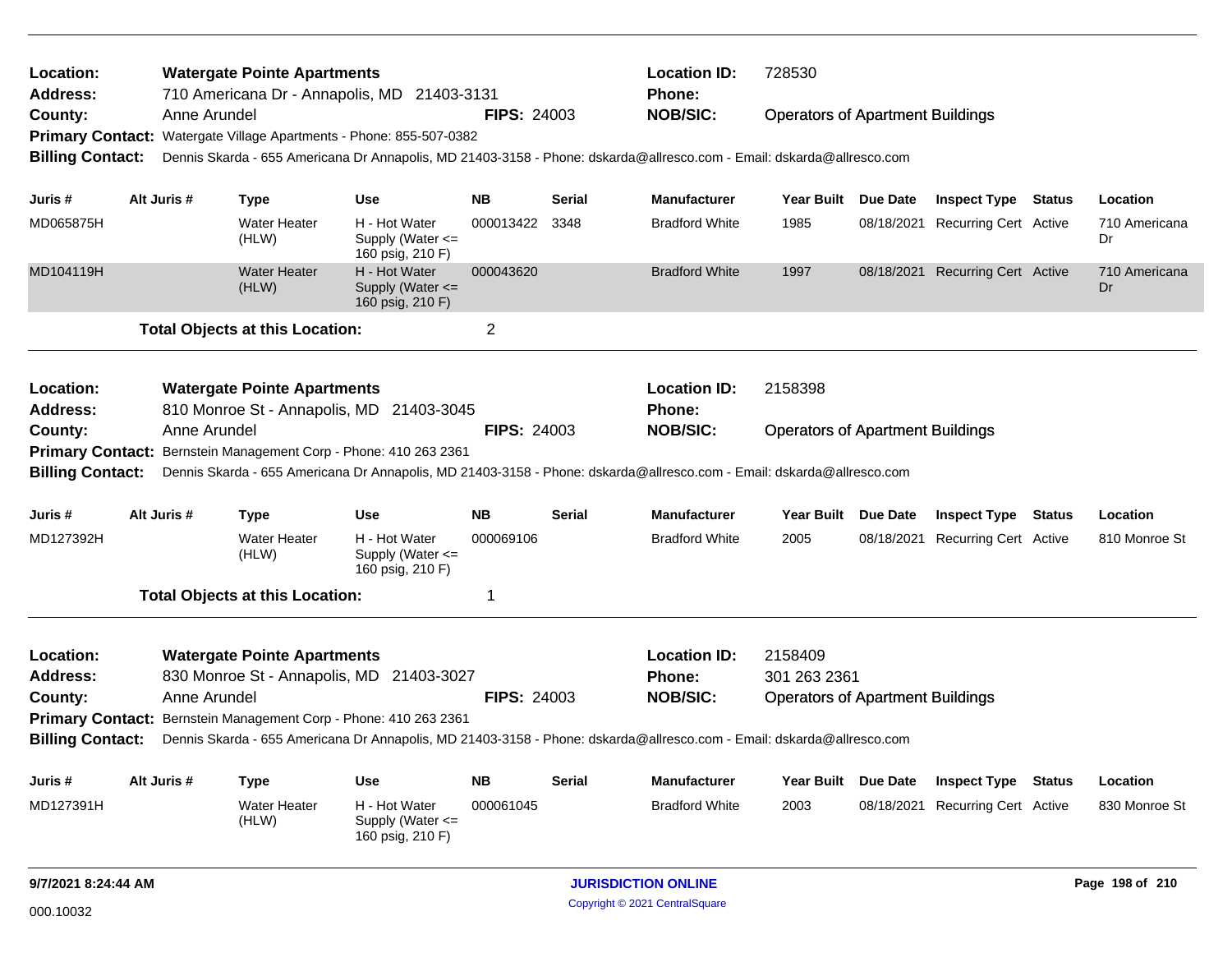| Location:<br><b>Address:</b> |              | <b>Watergate Pointe Apartments</b><br>840 Monroe St - Annapolis, MD 21403-3003                    |                                                           |                    |               | <b>Location ID:</b><br><b>Phone:</b>                                                                                    | 728517                            |                 |                                      |               |                 |
|------------------------------|--------------|---------------------------------------------------------------------------------------------------|-----------------------------------------------------------|--------------------|---------------|-------------------------------------------------------------------------------------------------------------------------|-----------------------------------|-----------------|--------------------------------------|---------------|-----------------|
| County:                      | Anne Arundel |                                                                                                   |                                                           | <b>FIPS: 24003</b> |               | <b>NOB/SIC:</b>                                                                                                         | <b>Business Services, NEC</b>     |                 |                                      |               |                 |
| <b>Primary Contact:</b>      |              | Watergate Village Apartments - Phone: 855-507-0382                                                |                                                           |                    |               |                                                                                                                         |                                   |                 |                                      |               |                 |
| <b>Billing Contact:</b>      |              |                                                                                                   |                                                           |                    |               | Dennis Skarda - 655 Americana Dr Annapolis, MD 21403-3158 - Phone: dskarda@allresco.com - Email: dskarda@allresco.com   |                                   |                 |                                      |               |                 |
|                              |              |                                                                                                   |                                                           |                    |               |                                                                                                                         |                                   |                 |                                      |               |                 |
| Juris #                      | Alt Juris #  | <b>Type</b>                                                                                       | <b>Use</b>                                                | <b>NB</b>          | <b>Serial</b> | <b>Manufacturer</b>                                                                                                     | Year Built Due Date               |                 | <b>Inspect Type Status</b>           |               | Location        |
| MD165025H                    |              | <b>Water Heater</b><br>(HLW)                                                                      | H - Hot Water<br>Supply (Water $\leq$<br>160 psig, 210 F) | 000126814          |               | <b>Bradford White</b>                                                                                                   | 2019                              | 08/18/2021      | <b>Recurring Cert Active</b>         |               | 840 Basement    |
|                              |              | <b>Total Objects at this Location:</b>                                                            |                                                           | 1                  |               |                                                                                                                         |                                   |                 |                                      |               |                 |
| Location:                    |              | <b>Waterman's Tavern (Arc3)</b>                                                                   |                                                           |                    |               | <b>Location ID:</b>                                                                                                     | 3965291                           |                 |                                      |               |                 |
| Address:                     |              | 145 Mayo Rd - Edgewater, MD 21037-1809                                                            |                                                           |                    |               | Phone:                                                                                                                  |                                   |                 |                                      |               |                 |
| County:                      | Anne Arundel |                                                                                                   |                                                           | <b>FIPS: 24003</b> |               | <b>NOB/SIC:</b>                                                                                                         | <b>Eating and Drinking Places</b> |                 |                                      |               |                 |
|                              |              | Primary Contact: Charlie Patterson - Phone: 804-644-4521 - Email: charlie.patterson@arc3gases.com |                                                           |                    |               |                                                                                                                         |                                   |                 |                                      |               |                 |
| <b>Billing Contact:</b>      |              |                                                                                                   |                                                           |                    |               | Charlie Patterson - PO Box 26269 Richmond, VA 23260-6269 - Phone: 804-644-4521 - Email: charlie.patterson@arc3gases.com |                                   |                 |                                      |               |                 |
| Juris #                      | Alt Juris #  | <b>Type</b>                                                                                       | <b>Use</b>                                                | <b>NB</b>          | <b>Serial</b> | <b>Manufacturer</b>                                                                                                     | <b>Year Built</b>                 | <b>Due Date</b> | <b>Inspect Type</b>                  | <b>Status</b> | Location        |
| MD165045V                    |              | <b>Vertical Unfired</b><br>Pressure Vessel<br>w/comment                                           | V - Storage<br>(Cryogenic)                                | 000002362          |               | Taylor-Wharton                                                                                                          | 1989                              |                 | 07/29/2023 Recurring Cert Active     |               | Outside         |
|                              |              | <b>Total Objects at this Location:</b>                                                            |                                                           | 1                  |               |                                                                                                                         |                                   |                 |                                      |               |                 |
| <b>Location:</b>             |              | <b>Waugh Chapel Stadium</b>                                                                       |                                                           |                    |               | <b>Location ID:</b>                                                                                                     | 3635590                           |                 |                                      |               |                 |
| <b>Address:</b>              |              | 1419 S Main Chapel Way - Gambrills, MD 21054-1843                                                 |                                                           |                    |               | Phone:                                                                                                                  |                                   |                 |                                      |               |                 |
| County:                      | Anne Arundel |                                                                                                   |                                                           | <b>FIPS: 24003</b> |               | <b>NOB/SIC:</b>                                                                                                         |                                   |                 | Miscellaneous Personal Services, NEC |               |                 |
|                              |              | Primary Contact: Village So. @ Waugh Chapel - Phone: 844-462-7342                                 |                                                           |                    |               |                                                                                                                         |                                   |                 |                                      |               |                 |
| <b>Billing Contact:</b>      |              | - 101 E Blount Ave Knoxville, TN 37920-1632 - Phone: 844-462-7342                                 |                                                           |                    |               |                                                                                                                         |                                   |                 |                                      |               |                 |
| Juris #                      | Alt Juris #  | <b>Type</b>                                                                                       | <b>Use</b>                                                | <b>NB</b>          | <b>Serial</b> | <b>Manufacturer</b>                                                                                                     | Year Built Due Date               |                 | <b>Inspect Type Status</b>           |               | Location        |
| MD154192V                    |              | <b>Vertical Unfired</b><br><b>Pressure Vessel</b><br>w/comment                                    | V - Storage<br>(Cryogenic)                                | 000231482          |               | <b>CHART</b>                                                                                                            | 2012                              |                 | 04/12/2020 Recurring Cert Active     |               | Sprinkler room  |
|                              |              | <b>Total Objects at this Location:</b>                                                            |                                                           | $\mathbf 1$        |               |                                                                                                                         |                                   |                 |                                      |               |                 |
| 9/7/2021 8:24:44 AM          |              |                                                                                                   |                                                           |                    |               | <b>JURISDICTION ONLINE</b>                                                                                              |                                   |                 |                                      |               | Page 199 of 210 |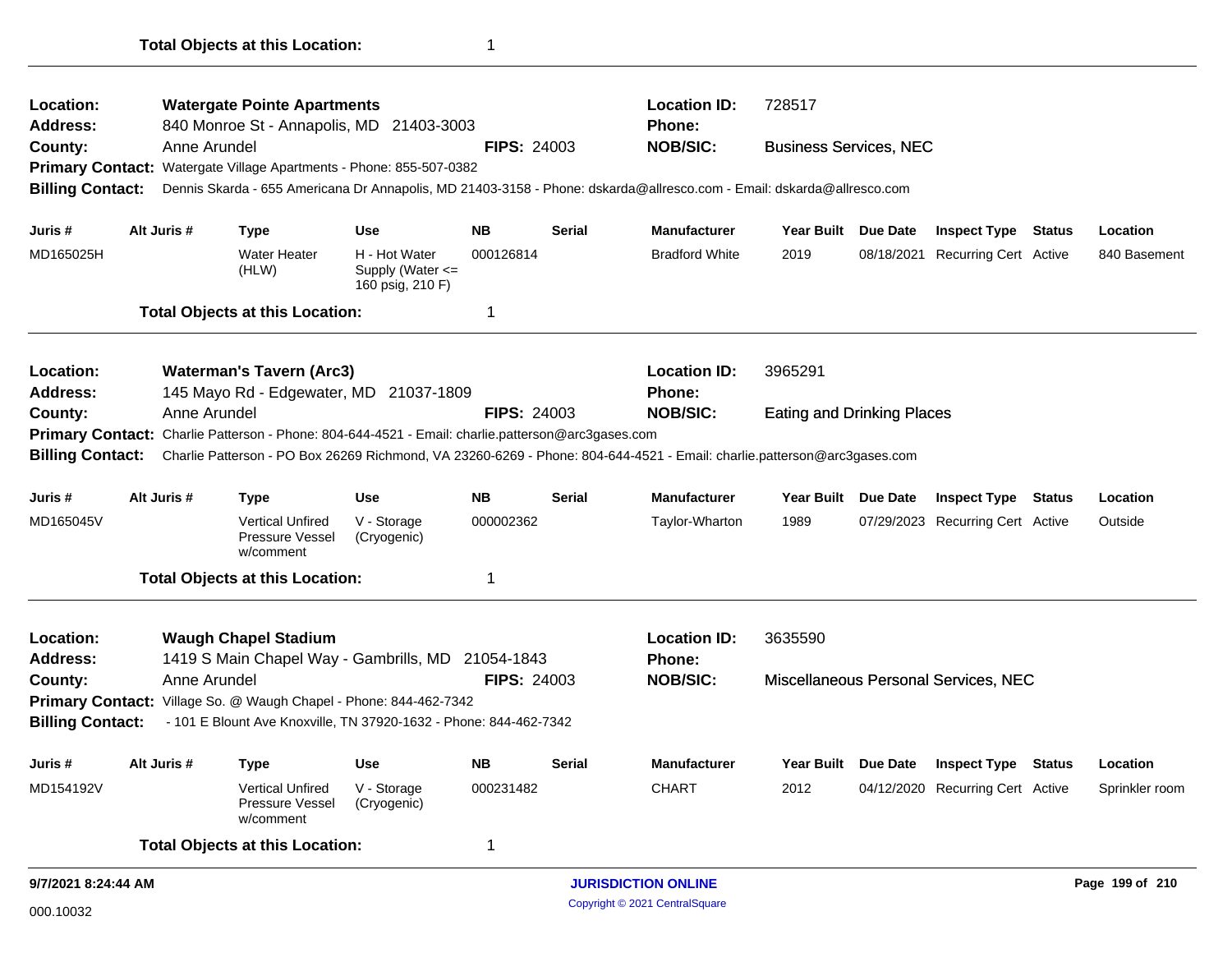| <b>Location:</b><br>Address:<br>County:<br><b>Billing Contact:</b>                     |                                                                                                                                                                                                                                                                                                                                                                                               | Anne Arundel | <b>Wawa (Robert's Oxygen)</b><br>628 Admiral Dr - Annapolis, MD 21401-2151 |                            | <b>FIPS: 24003</b> |               | <b>Location ID:</b><br><b>Phone:</b><br><b>NOB/SIC:</b><br>Primary Contact: Roberts Oxygen Company (MD) - Phone: 240-493-8405 - Cell: 301-252-0742 - Email: DFranovich@RobertsOxygen.com<br>Bulk Tank Service Dept. - PO Box 5507 Rockville, MD 20855-0507 - Phone: 240-493-8405 - Cell: 301-252-0742 - Email: DFranovich@RobertsOxygen.com | 4077396<br>410-974-6436                     |                                  |                           |
|----------------------------------------------------------------------------------------|-----------------------------------------------------------------------------------------------------------------------------------------------------------------------------------------------------------------------------------------------------------------------------------------------------------------------------------------------------------------------------------------------|--------------|----------------------------------------------------------------------------|----------------------------|--------------------|---------------|---------------------------------------------------------------------------------------------------------------------------------------------------------------------------------------------------------------------------------------------------------------------------------------------------------------------------------------------|---------------------------------------------|----------------------------------|---------------------------|
| Juris #                                                                                |                                                                                                                                                                                                                                                                                                                                                                                               | Alt Juris #  | <b>Type</b>                                                                | <b>Use</b>                 | <b>NB</b>          | <b>Serial</b> | <b>Manufacturer</b>                                                                                                                                                                                                                                                                                                                         | Year Built Due Date                         | <b>Inspect Type Status</b>       | Location                  |
| MD169697V                                                                              |                                                                                                                                                                                                                                                                                                                                                                                               |              | <b>Vertical Unfired</b><br>Pressure Vessel<br>w/comment                    | V - Storage<br>(Cryogenic) | 000004412          |               | Taylor                                                                                                                                                                                                                                                                                                                                      | 2004                                        | 06/11/2023 Recurring Cert Active | Outside                   |
|                                                                                        |                                                                                                                                                                                                                                                                                                                                                                                               |              | <b>Total Objects at this Location:</b>                                     |                            | 1                  |               |                                                                                                                                                                                                                                                                                                                                             |                                             |                                  |                           |
| Location:<br>Address:                                                                  |                                                                                                                                                                                                                                                                                                                                                                                               |              | Wawa - 572 (Roberts)<br>8300 Veterans Hwy - Millersville, MD 21108-1409    |                            |                    |               | <b>Location ID:</b><br><b>Phone:</b>                                                                                                                                                                                                                                                                                                        | 3898857                                     |                                  |                           |
| Anne Arundel<br><b>FIPS: 24003</b><br>County:<br>Primary Contact: Wawa - 572 (Roberts) |                                                                                                                                                                                                                                                                                                                                                                                               |              |                                                                            |                            |                    |               | <b>NOB/SIC:</b>                                                                                                                                                                                                                                                                                                                             | <b>Gasoline Service Stations</b>            |                                  |                           |
| <b>Billing Contact:</b>                                                                |                                                                                                                                                                                                                                                                                                                                                                                               |              |                                                                            |                            |                    |               | Bulk Tank Service Dept. - PO Box 5507 Rockville, MD 20855-0507 - Phone: 240-493-8405 - Cell: 301-252-0742 - Email: DFranovich@RobertsOxygen.com                                                                                                                                                                                             |                                             |                                  |                           |
| Juris #                                                                                |                                                                                                                                                                                                                                                                                                                                                                                               | Alt Juris #  | <b>Type</b>                                                                | <b>Use</b>                 | <b>NB</b>          | Serial        | <b>Manufacturer</b>                                                                                                                                                                                                                                                                                                                         | Year Built Due Date                         | <b>Inspect Type Status</b>       | Location                  |
| MD162344V                                                                              |                                                                                                                                                                                                                                                                                                                                                                                               |              | <b>Vertical Unfired</b><br>Pressure Vessel<br>w/comment                    | V - Storage<br>(Cryogenic) | 000300227          |               | <b>CHART</b>                                                                                                                                                                                                                                                                                                                                | 2017                                        | 08/05/2022 Recurring Cert Active | Outside /Closet           |
|                                                                                        |                                                                                                                                                                                                                                                                                                                                                                                               |              | <b>Total Objects at this Location:</b>                                     |                            | 1                  |               |                                                                                                                                                                                                                                                                                                                                             |                                             |                                  |                           |
| Location:<br><b>Address:</b><br>County:                                                | Wawa - 595 (Roberts)<br>701 Annapolis Rd - Gambrills, MD 21054-1309<br><b>FIPS: 24003</b><br>Anne Arundel<br>Primary Contact: Roberts Oxygen Company (MD) - Phone: 240-493-8405 - Cell: 301-252-0742 - Email: DFranovich@RobertsOxygen.com<br>Bulk Tank Service Dept. - PO Box 5507 Rockville, MD 20855-0507 - Phone: 240-493-8405 - Cell: 301-252-0742 - Email: DFranovich@RobertsOxygen.com |              |                                                                            |                            |                    |               | <b>Location ID:</b><br><b>Phone:</b><br><b>NOB/SIC:</b>                                                                                                                                                                                                                                                                                     | 3898855<br><b>Gasoline Service Stations</b> |                                  |                           |
| <b>Billing Contact:</b>                                                                |                                                                                                                                                                                                                                                                                                                                                                                               |              |                                                                            |                            |                    |               |                                                                                                                                                                                                                                                                                                                                             |                                             |                                  |                           |
| Juris #                                                                                |                                                                                                                                                                                                                                                                                                                                                                                               | Alt Juris #  | <b>Type</b>                                                                | <b>Use</b>                 | <b>NB</b>          | <b>Serial</b> | <b>Manufacturer</b>                                                                                                                                                                                                                                                                                                                         | Year Built Due Date                         | <b>Inspect Type Status</b>       | Location                  |
| MD166892V                                                                              |                                                                                                                                                                                                                                                                                                                                                                                               |              | <b>Vertical Unfired</b><br>Pressure Vessel<br>w/comment                    | V - Storage<br>(Cryogenic) | 000093516          |               | Taylor-Wharton                                                                                                                                                                                                                                                                                                                              | 2011                                        | 07/07/2022 Recurring Cert Active | Outside/Dumpste<br>r Area |
|                                                                                        |                                                                                                                                                                                                                                                                                                                                                                                               |              | <b>Total Objects at this Location:</b>                                     |                            | 1                  |               |                                                                                                                                                                                                                                                                                                                                             |                                             |                                  |                           |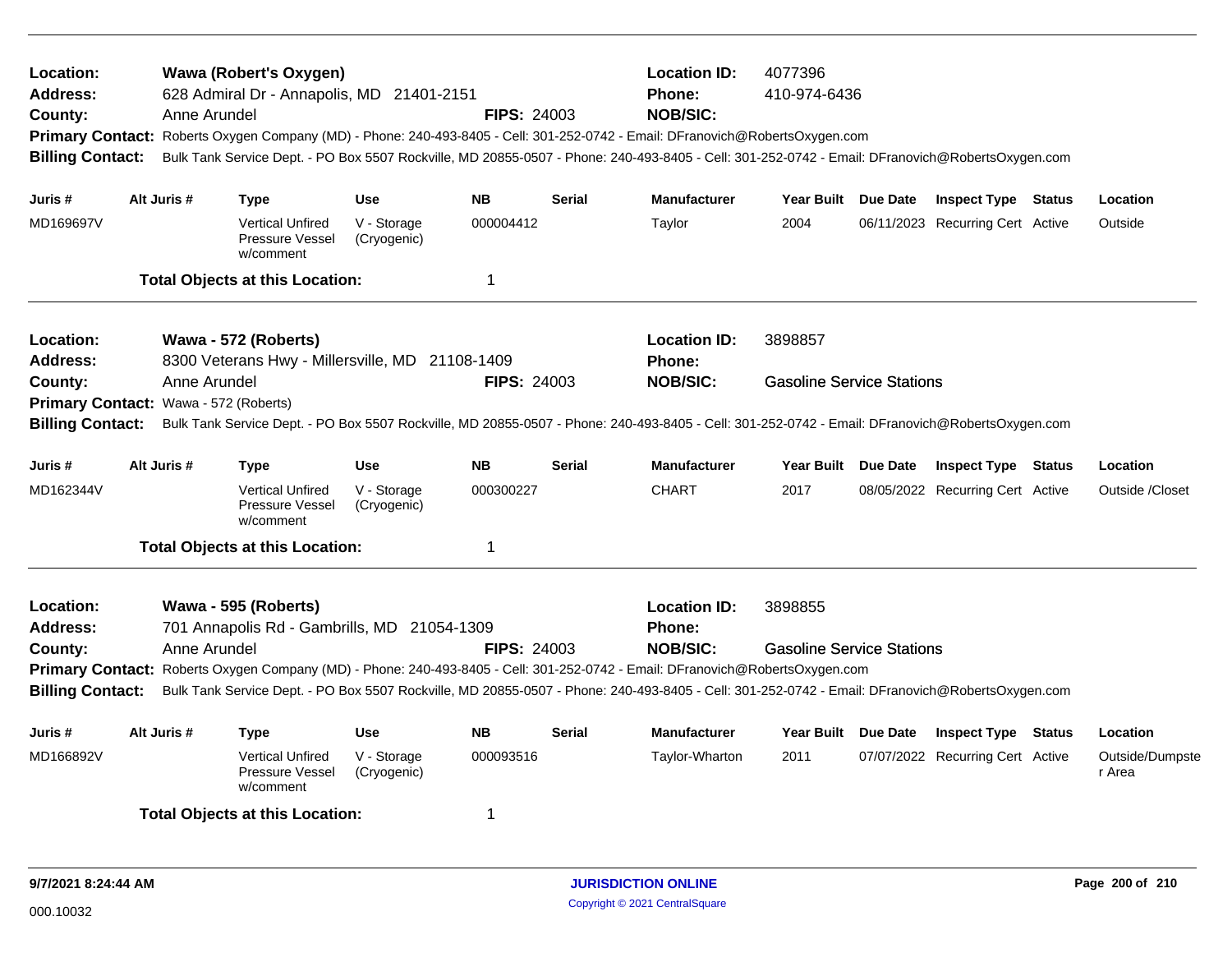| Location:<br><b>Address:</b>           |                                                                   | Wawa - 8507 (Roberts)<br>7800 Parke West Dr - Glen Burnie, MD 21061-4708 |                                                                                      |                                                             |                    | <b>Location ID:</b><br><b>Phone:</b> | 3898856                                                                                                                                         |                                                        |                                  |               |                     |
|----------------------------------------|-------------------------------------------------------------------|--------------------------------------------------------------------------|--------------------------------------------------------------------------------------|-------------------------------------------------------------|--------------------|--------------------------------------|-------------------------------------------------------------------------------------------------------------------------------------------------|--------------------------------------------------------|----------------------------------|---------------|---------------------|
| County:                                |                                                                   | Anne Arundel                                                             |                                                                                      |                                                             | <b>FIPS: 24003</b> |                                      | <b>NOB/SIC:</b>                                                                                                                                 | <b>Gasoline Service Stations</b>                       |                                  |               |                     |
| Primary Contact: Wawa - 8507 (Roberts) |                                                                   |                                                                          |                                                                                      |                                                             |                    |                                      |                                                                                                                                                 |                                                        |                                  |               |                     |
| <b>Billing Contact:</b>                |                                                                   |                                                                          |                                                                                      |                                                             |                    |                                      | Bulk Tank Service Dept. - PO Box 5507 Rockville, MD 20855-0507 - Phone: 240-493-8405 - Cell: 301-252-0742 - Email: DFranovich@RobertsOxygen.com |                                                        |                                  |               |                     |
| Juris #                                |                                                                   | Alt Juris #                                                              | Type                                                                                 | Use                                                         | <b>NB</b>          | Serial                               | <b>Manufacturer</b>                                                                                                                             | Year Built Due Date                                    | <b>Inspect Type Status</b>       |               | Location            |
| MD161764V                              |                                                                   |                                                                          | <b>Vertical Unfired</b><br>Pressure Vessel<br>w/comment                              | V - Storage (NOT<br>Cryogenic)                              | 000262562          |                                      | <b>CHART</b>                                                                                                                                    | 2014                                                   | 08/05/2022 Recurring Cert Active |               | Store Rm            |
|                                        |                                                                   |                                                                          | <b>Total Objects at this Location:</b>                                               |                                                             | 1                  |                                      |                                                                                                                                                 |                                                        |                                  |               |                     |
| Location:<br>Address:                  |                                                                   |                                                                          | <b>Wee Heart Auto Body</b>                                                           |                                                             |                    |                                      | <b>Location ID:</b><br><b>Phone:</b>                                                                                                            | 703450                                                 |                                  |               |                     |
|                                        | 223 Mayo Rd - Edgewater, MD 21037-2950<br>Anne Arundel<br>County: |                                                                          |                                                                                      | <b>FIPS: 24003</b>                                          |                    | <b>NOB/SIC:</b>                      |                                                                                                                                                 | Top, Body, and Upholstery Repair Shops and Paint Shops |                                  |               |                     |
| Primary Contact: Wee Heart Auto Body   |                                                                   |                                                                          |                                                                                      |                                                             |                    |                                      |                                                                                                                                                 |                                                        |                                  |               |                     |
| <b>Billing Contact:</b>                |                                                                   |                                                                          |                                                                                      |                                                             |                    |                                      |                                                                                                                                                 |                                                        |                                  |               |                     |
| Juris #                                |                                                                   | Alt Juris #                                                              | <b>Type</b>                                                                          | <b>Use</b>                                                  | <b>NB</b>          | <b>Serial</b>                        | <b>Manufacturer</b>                                                                                                                             | Year Built Due Date                                    | <b>Inspect Type Status</b>       |               | Location            |
| MD066973V                              |                                                                   |                                                                          | Horizontal Unfired<br>Pressure Vessel<br>w/comment                                   | V - Storage (NOT<br>Cryogenic)                              | 000142638          |                                      | Melben                                                                                                                                          | 1979                                                   | 09/19/2022 Recurring Cert Active |               | <b>OUTSIDE SHED</b> |
| MD125330V                              |                                                                   |                                                                          | <b>Pressure Vessel</b><br>w/comment                                                  | Horizontal Unfired V - Storage (NOT 000101987<br>Cryogenic) |                    |                                      | Manchester                                                                                                                                      | 2002                                                   | 09/19/2022 Recurring Cert Active |               | <b>OUTSIDE SHED</b> |
|                                        |                                                                   |                                                                          | <b>Total Objects at this Location:</b>                                               |                                                             | $\overline{c}$     |                                      |                                                                                                                                                 |                                                        |                                  |               |                     |
| Location:                              |                                                                   |                                                                          | Weis Markets Edgewater #277                                                          |                                                             |                    |                                      | <b>Location ID:</b>                                                                                                                             | 3011338                                                |                                  |               |                     |
| <b>Address:</b>                        |                                                                   |                                                                          | 3261 Solomons Island Rd - Edgewater, MD                                              |                                                             | 21037-2714         |                                      | Phone:                                                                                                                                          |                                                        |                                  |               |                     |
| County:                                |                                                                   | Anne Arundel                                                             |                                                                                      |                                                             | <b>FIPS: 24003</b> |                                      | <b>NOB/SIC:</b>                                                                                                                                 | <b>Grocery Stores</b>                                  |                                  |               |                     |
|                                        |                                                                   |                                                                          | Primary Contact: John T. Lerch - Phone: 570-286-3611 - Email: jlerch@weismarkets.com |                                                             |                    |                                      |                                                                                                                                                 |                                                        |                                  |               |                     |
| <b>Billing Contact:</b>                |                                                                   |                                                                          |                                                                                      |                                                             |                    |                                      | D Adam Smith - 1000 S 2nd St Sunbury, PA 17801-3318 - Phone: 1-570-286-3672 - Email: dasmith@weismarkets.com                                    |                                                        |                                  |               |                     |
| Juris #                                |                                                                   | Alt Juris #                                                              | <b>Type</b>                                                                          | <b>Use</b>                                                  | <b>NB</b>          | <b>Serial</b>                        | <b>Manufacturer</b>                                                                                                                             | Year Built Due Date                                    | <b>Inspect Type</b>              | <b>Status</b> | Location            |
| MD140123V                              |                                                                   |                                                                          | Pressure Vessel<br>w/comment                                                         | Horizontal Unfired V - Storage (NOT<br>Cryogenic)           | 000060176          |                                      | Standard                                                                                                                                        | 2005                                                   | 12/02/2021 Recurring Cert Active |               | Motor Room          |
|                                        |                                                                   |                                                                          |                                                                                      |                                                             |                    |                                      |                                                                                                                                                 |                                                        |                                  |               |                     |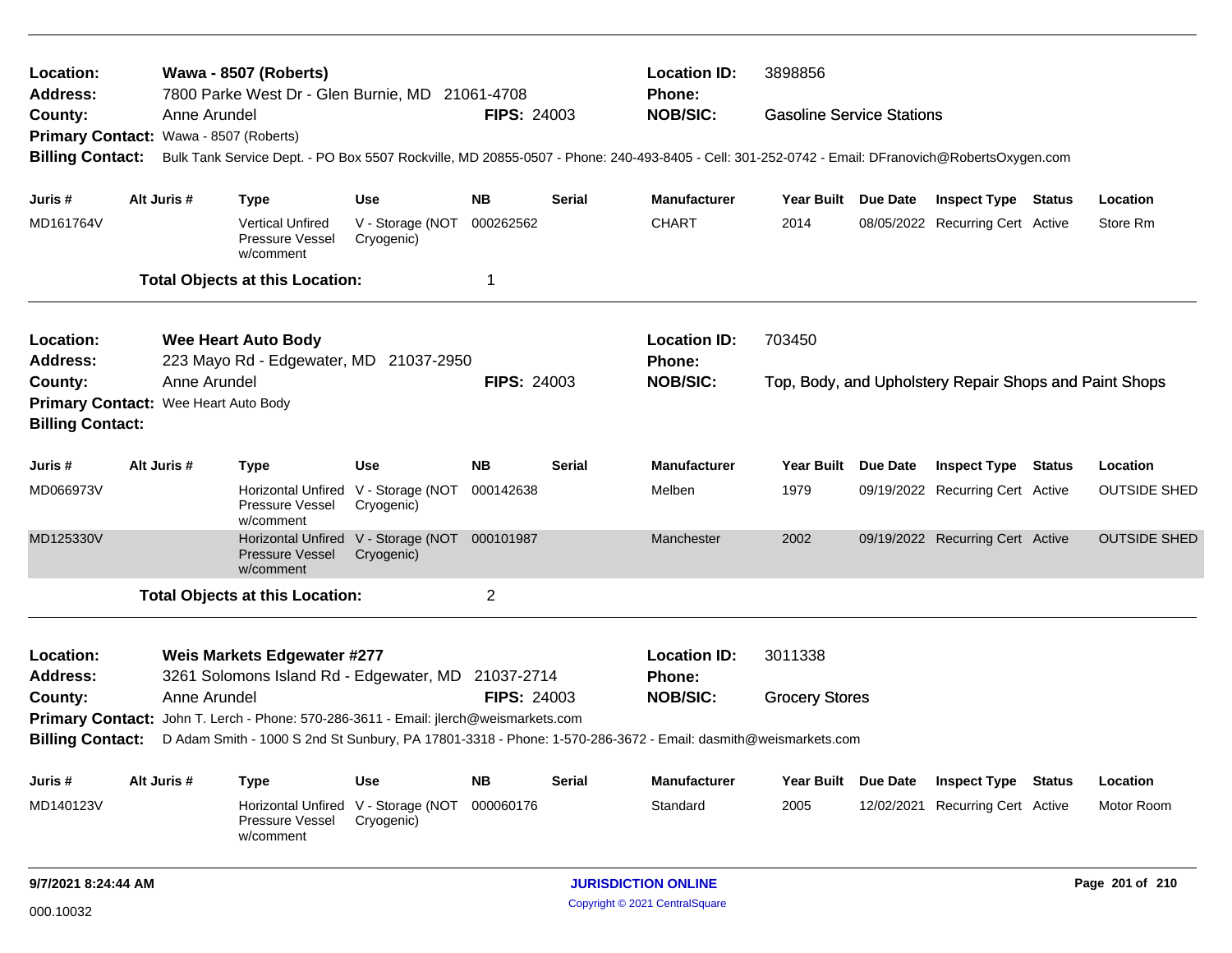| Juris #                 | Alt Juris # |              | <b>Type</b>                                                      | <b>Use</b>                     | <b>NB</b>          | <b>Serial</b> | <b>Manufacturer</b>                                                                                                                             | <b>Year Built</b>                 | <b>Due Date</b> | <b>Inspect Type</b>              | <b>Status</b> | Location                     |  |
|-------------------------|-------------|--------------|------------------------------------------------------------------|--------------------------------|--------------------|---------------|-------------------------------------------------------------------------------------------------------------------------------------------------|-----------------------------------|-----------------|----------------------------------|---------------|------------------------------|--|
| MD140124V               |             |              | <b>Horizontal Unfired</b><br><b>Pressure Vessel</b><br>w/comment | V - Storage (NOT<br>Cryogenic) | 000060027          |               | Standard                                                                                                                                        | 2005                              | 12/02/2021      | <b>Recurring Cert Active</b>     |               | Motor Room                   |  |
|                         |             |              | <b>Total Objects at this Location:</b>                           |                                | $\overline{2}$     |               |                                                                                                                                                 |                                   |                 |                                  |               |                              |  |
| Location:               |             |              | <b>Wendy's (Roberts Oxygen)</b>                                  |                                |                    |               | <b>Location ID:</b>                                                                                                                             | 3971828                           |                 |                                  |               |                              |  |
| Address:<br>County:     |             | Anne Arundel | 100 Central Ave E - Edgewater, MD 21037-1491                     |                                | <b>FIPS: 24003</b> |               | <b>Phone:</b><br><b>NOB/SIC:</b>                                                                                                                | Eating and Drinking Places        |                 |                                  |               |                              |  |
|                         |             |              |                                                                  |                                |                    |               | Primary Contact: Roberts Oxygen Company (MD) - Phone: 240-493-8405 - Cell: 301-252-0742 - Email: DFranovich@RobertsOxygen.com                   |                                   |                 |                                  |               |                              |  |
| <b>Billing Contact:</b> |             |              |                                                                  |                                |                    |               | Bulk Tank Service Dept. - PO Box 5507 Rockville, MD 20855-0507 - Phone: 240-493-8405 - Cell: 301-252-0742 - Email: DFranovich@RobertsOxygen.com |                                   |                 |                                  |               |                              |  |
|                         |             |              |                                                                  |                                |                    |               |                                                                                                                                                 |                                   |                 |                                  |               |                              |  |
| Juris #                 | Alt Juris # |              | <b>Type</b>                                                      | <b>Use</b>                     | <b>NB</b>          | <b>Serial</b> | <b>Manufacturer</b>                                                                                                                             | <b>Year Built</b>                 | <b>Due Date</b> | <b>Inspect Type Status</b>       |               | Location                     |  |
| MD165041V               |             |              | <b>Vertical Unfired</b><br>Pressure Vessel<br>w/comment          | V - Storage<br>(Cryogenic)     | 000005466          |               | Taylor-Wharton                                                                                                                                  | 1989                              |                 | 09/13/2023 Recurring Cert Active |               | <b>Outside Store</b><br>Room |  |
|                         |             |              | <b>Total Objects at this Location:</b>                           |                                | 1                  |               |                                                                                                                                                 |                                   |                 |                                  |               |                              |  |
| Location:               |             |              | <b>Wendy's (Roberts Oxygen)</b>                                  |                                |                    |               | <b>Location ID:</b>                                                                                                                             | 3987506                           |                 |                                  |               |                              |  |
| <b>Address:</b>         |             |              | 1064 State Route 3 N - Gambrills, MD 21054-1712                  |                                |                    |               | <b>Phone:</b>                                                                                                                                   |                                   |                 |                                  |               |                              |  |
| County:                 |             | Anne Arundel |                                                                  |                                | <b>FIPS: 24003</b> |               | <b>NOB/SIC:</b>                                                                                                                                 | <b>Eating and Drinking Places</b> |                 |                                  |               |                              |  |
|                         |             |              |                                                                  |                                |                    |               | Primary Contact: Roberts Oxygen Company (MD) - Phone: 240-493-8405 - Cell: 301-252-0742 - Email: DFranovich@RobertsOxygen.com                   |                                   |                 |                                  |               |                              |  |
| <b>Billing Contact:</b> |             |              |                                                                  |                                |                    |               | Bulk Tank Service Dept. - PO Box 5507 Rockville, MD 20855-0507 - Phone: 240-493-8405 - Cell: 301-252-0742 - Email: DFranovich@RobertsOxygen.com |                                   |                 |                                  |               |                              |  |
| Juris #                 | Alt Juris # |              | <b>Type</b>                                                      | <b>Use</b>                     | <b>NB</b>          | <b>Serial</b> | <b>Manufacturer</b>                                                                                                                             | <b>Year Built</b>                 | <b>Due Date</b> | <b>Inspect Type</b>              | Status        | Location                     |  |
| MD166409V               |             |              | <b>Vertical Unfired</b><br>Pressure Vessel<br>w/comment          | V - Storage (NOT<br>Cryogenic) | 000326619          |               | <b>CHART</b>                                                                                                                                    | 2019                              |                 | 02/05/2022 Recurring Cert Active |               | kitchen                      |  |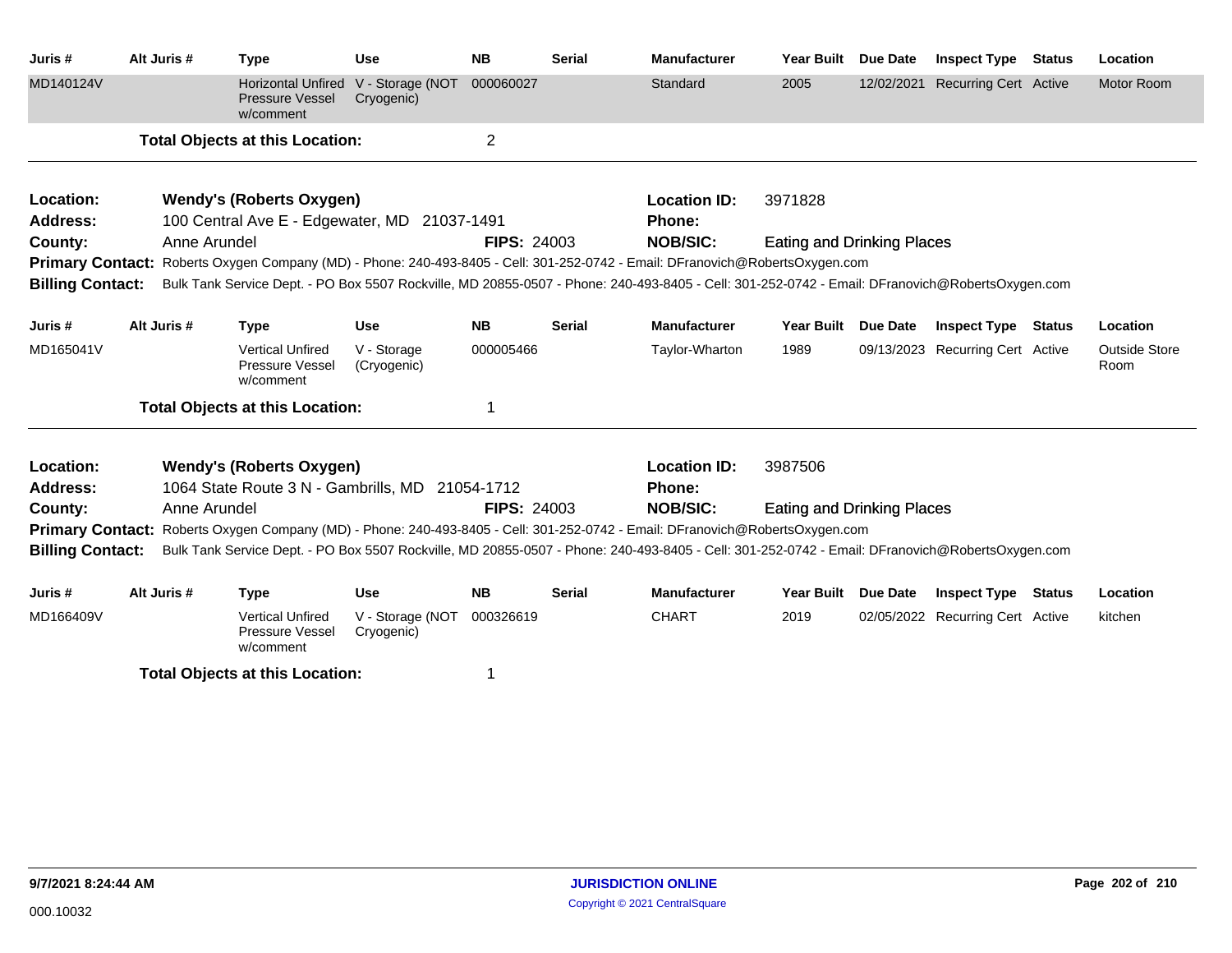| <b>Wendy's (Roberts Oxygen)</b><br>Location:<br><b>Address:</b><br>1454 Whitehall Rd - Annapolis, MD 21409-5628<br><b>FIPS: 24003</b><br>County:<br>Anne Arundel<br>Primary Contact: Roberts Oxygen Company (MD) - Phone: 240-493-8405 - Cell: 301-252-0742 - Email: DFranovich@RobertsOxygen.com<br><b>Billing Contact:</b><br><b>NB</b><br>Juris #<br>Alt Juris #<br><b>Type</b><br><b>Use</b> |             |                                                                               |                            |                    |               | <b>Location ID:</b><br>3972743<br>Phone:<br><b>NOB/SIC:</b><br><b>Eating and Drinking Places</b><br>Bulk Tank Service Dept. - PO Box 5507 Rockville, MD 20855-0507 - Phone: 240-493-8405 - Cell: 301-252-0742 - Email: DFranovich@RobertsOxygen.com |                                   |  |                                  |        |          |  |
|--------------------------------------------------------------------------------------------------------------------------------------------------------------------------------------------------------------------------------------------------------------------------------------------------------------------------------------------------------------------------------------------------|-------------|-------------------------------------------------------------------------------|----------------------------|--------------------|---------------|-----------------------------------------------------------------------------------------------------------------------------------------------------------------------------------------------------------------------------------------------------|-----------------------------------|--|----------------------------------|--------|----------|--|
|                                                                                                                                                                                                                                                                                                                                                                                                  |             |                                                                               |                            |                    | <b>Serial</b> | <b>Manufacturer</b>                                                                                                                                                                                                                                 | Year Built Due Date               |  | <b>Inspect Type Status</b>       |        | Location |  |
| MD165917V                                                                                                                                                                                                                                                                                                                                                                                        |             | <b>Vertical Unfired</b><br>Pressure Vessel<br>w/comment                       | V - Storage<br>(Cryogenic) | 000007152          |               | <b>CRYOGENIC</b><br><b>SERVICES</b>                                                                                                                                                                                                                 | 1990                              |  | 09/19/2023 Recurring Cert Active |        | Kitchen  |  |
|                                                                                                                                                                                                                                                                                                                                                                                                  |             | <b>Total Objects at this Location:</b>                                        |                            | $\mathbf 1$        |               |                                                                                                                                                                                                                                                     |                                   |  |                                  |        |          |  |
| Location:<br><b>Address:</b>                                                                                                                                                                                                                                                                                                                                                                     |             | <b>Wendy's (Roberts Oxygen)</b><br>153 Defense Hwy - Annapolis, MD 21401-7004 |                            |                    |               | <b>Location ID:</b><br><b>Phone:</b>                                                                                                                                                                                                                | 3972751                           |  |                                  |        |          |  |
| County:                                                                                                                                                                                                                                                                                                                                                                                          |             | Anne Arundel                                                                  |                            | <b>FIPS: 24003</b> |               | <b>NOB/SIC:</b><br><b>Eating and Drinking Places</b><br>Primary Contact: Roberts Oxygen Company (MD) - Phone: 240-493-8405 - Cell: 301-252-0742 - Email: DFranovich@RobertsOxygen.com                                                               |                                   |  |                                  |        |          |  |
| <b>Billing Contact:</b>                                                                                                                                                                                                                                                                                                                                                                          |             |                                                                               |                            |                    |               | Bulk Tank Service Dept. - PO Box 5507 Rockville, MD 20855-0507 - Phone: 240-493-8405 - Cell: 301-252-0742 - Email: DFranovich@RobertsOxygen.com                                                                                                     |                                   |  |                                  |        |          |  |
| Juris #                                                                                                                                                                                                                                                                                                                                                                                          | Alt Juris # | <b>Type</b>                                                                   | <b>Use</b>                 | <b>NB</b>          | <b>Serial</b> | <b>Manufacturer</b>                                                                                                                                                                                                                                 | Year Built Due Date               |  | <b>Inspect Type Status</b>       |        | Location |  |
| MD165941V                                                                                                                                                                                                                                                                                                                                                                                        |             | <b>Vertical Unfired</b><br>Pressure Vessel<br>w/comment                       | V - Storage<br>(Cryogenic) | 000027036          |               | MVE Inc                                                                                                                                                                                                                                             | 1989                              |  | 09/19/2023 Recurring Cert Active |        | Kitchen  |  |
|                                                                                                                                                                                                                                                                                                                                                                                                  |             | <b>Total Objects at this Location:</b>                                        |                            | $\overline{1}$     |               |                                                                                                                                                                                                                                                     |                                   |  |                                  |        |          |  |
| Location:<br>Address:                                                                                                                                                                                                                                                                                                                                                                            |             | <b>Wendy's (Roberts Oxygen)</b><br>1949 West St - Annapolis, MD 21401-3906    |                            |                    |               | <b>Location ID:</b><br><b>Phone:</b>                                                                                                                                                                                                                | 3972746                           |  |                                  |        |          |  |
| County:                                                                                                                                                                                                                                                                                                                                                                                          |             | Anne Arundel                                                                  |                            | <b>FIPS: 24003</b> |               | <b>NOB/SIC:</b><br>Primary Contact: Roberts Oxygen Company (MD) - Phone: 240-493-8405 - Cell: 301-252-0742 - Email: DFranovich@RobertsOxygen.com                                                                                                    | <b>Eating and Drinking Places</b> |  |                                  |        |          |  |
| <b>Billing Contact:</b>                                                                                                                                                                                                                                                                                                                                                                          |             |                                                                               |                            |                    |               | Bulk Tank Service Dept. - PO Box 5507 Rockville, MD 20855-0507 - Phone: 240-493-8405 - Cell: 301-252-0742 - Email: DFranovich@RobertsOxygen.com                                                                                                     |                                   |  |                                  |        |          |  |
| Juris #                                                                                                                                                                                                                                                                                                                                                                                          | Alt Juris # | Type                                                                          | <b>Use</b>                 | <b>NB</b>          | <b>Serial</b> | <b>Manufacturer</b>                                                                                                                                                                                                                                 | Year Built Due Date               |  | <b>Inspect Type</b>              | Status | Location |  |
| MD165937V                                                                                                                                                                                                                                                                                                                                                                                        |             | <b>Vertical Unfired</b><br>Pressure Vessel<br>w/comment                       | V - Storage<br>(Cryogenic) | 000021465          |               | Taylor-Wharton                                                                                                                                                                                                                                      | 1995                              |  | 09/19/2023 Recurring Cert Active |        | Kitchen  |  |
|                                                                                                                                                                                                                                                                                                                                                                                                  |             | <b>Total Objects at this Location:</b>                                        |                            | 1                  |               |                                                                                                                                                                                                                                                     |                                   |  |                                  |        |          |  |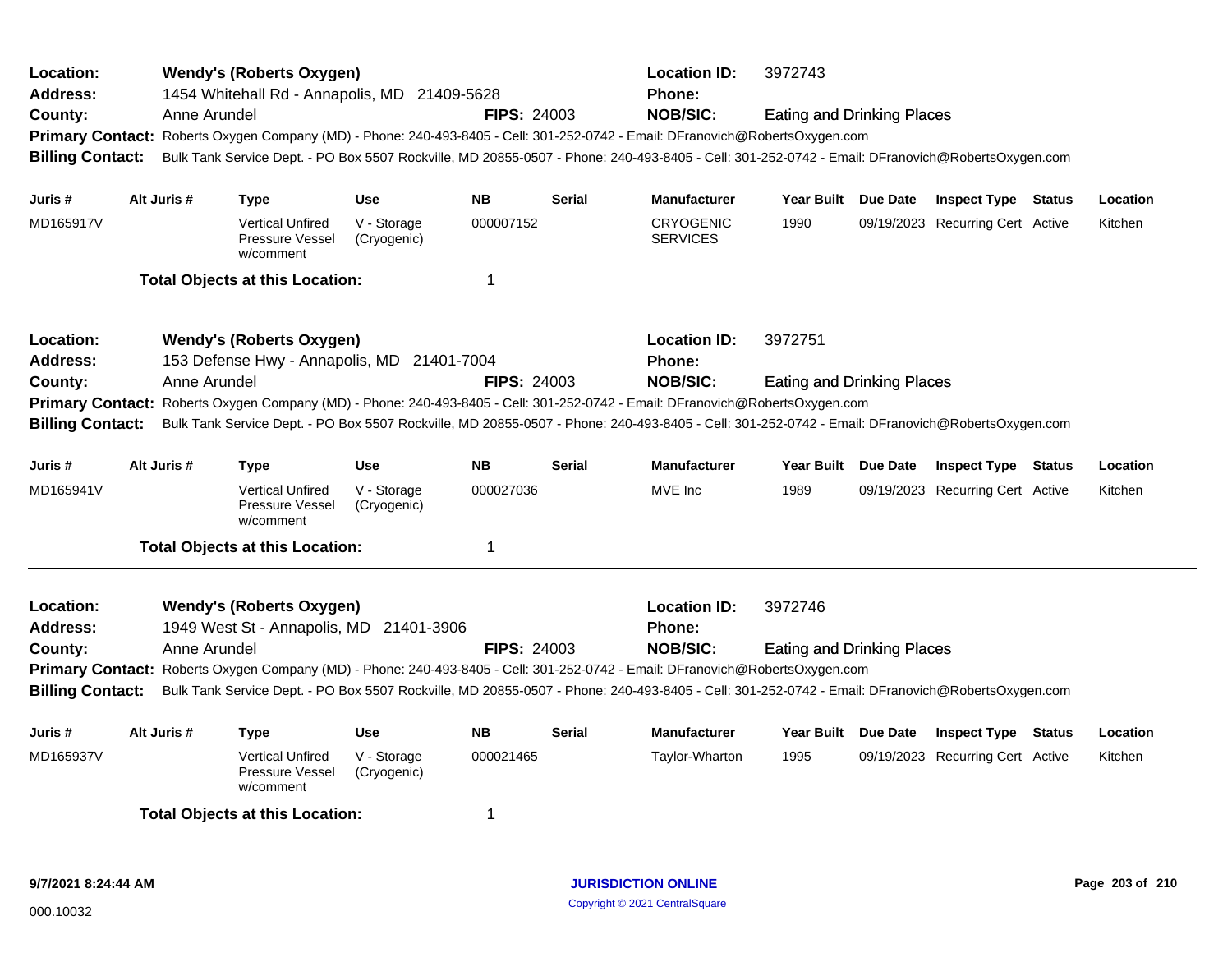| Location:<br><b>Address:</b>                                                                                                  | <b>Wendy's (Roberts Oxygen)</b><br>6910 Ritchie Hwy - Glen Burnie, MD 21061-2304 |              |                                                         |                            |                    |               | <b>Location ID:</b><br><b>Phone:</b>                                                                                                            | 3974873                           |  |                                  |  |            |  |  |
|-------------------------------------------------------------------------------------------------------------------------------|----------------------------------------------------------------------------------|--------------|---------------------------------------------------------|----------------------------|--------------------|---------------|-------------------------------------------------------------------------------------------------------------------------------------------------|-----------------------------------|--|----------------------------------|--|------------|--|--|
| County:                                                                                                                       |                                                                                  | Anne Arundel |                                                         |                            | <b>FIPS: 24003</b> |               | <b>NOB/SIC:</b>                                                                                                                                 | <b>Eating and Drinking Places</b> |  |                                  |  |            |  |  |
|                                                                                                                               |                                                                                  |              |                                                         |                            |                    |               | Primary Contact: Roberts Oxygen Company (MD) - Phone: 240-493-8405 - Cell: 301-252-0742 - Email: DFranovich@RobertsOxygen.com                   |                                   |  |                                  |  |            |  |  |
| <b>Billing Contact:</b>                                                                                                       |                                                                                  |              |                                                         |                            |                    |               | Bulk Tank Service Dept. - PO Box 5507 Rockville, MD 20855-0507 - Phone: 240-493-8405 - Cell: 301-252-0742 - Email: DFranovich@RobertsOxygen.com |                                   |  |                                  |  |            |  |  |
| Juris #                                                                                                                       | Alt Juris #                                                                      |              | <b>Type</b>                                             | <b>Use</b>                 | <b>NB</b>          | <b>Serial</b> | <b>Manufacturer</b>                                                                                                                             | Year Built Due Date               |  | <b>Inspect Type Status</b>       |  | Location   |  |  |
|                                                                                                                               |                                                                                  |              |                                                         |                            |                    |               |                                                                                                                                                 |                                   |  |                                  |  |            |  |  |
| MD164461V                                                                                                                     |                                                                                  |              | <b>Vertical Unfired</b><br>Pressure Vessel<br>w/comment | V - Storage<br>(Cryogenic) | 000024581          |               | Taylor-Wharton                                                                                                                                  | 1995                              |  | 10/10/2021 Recurring Cert Active |  | Store Room |  |  |
|                                                                                                                               |                                                                                  |              | <b>Total Objects at this Location:</b>                  |                            | $\mathbf 1$        |               |                                                                                                                                                 |                                   |  |                                  |  |            |  |  |
| Location:                                                                                                                     |                                                                                  |              | <b>Wendy's (Roberts Oxygen)</b>                         |                            |                    |               | <b>Location ID:</b>                                                                                                                             | 3974865                           |  |                                  |  |            |  |  |
| <b>Address:</b>                                                                                                               |                                                                                  |              | 7905 Ritchie Hwy - Glen Burnie, MD 21061-4339           |                            |                    |               | <b>Phone:</b>                                                                                                                                   |                                   |  |                                  |  |            |  |  |
| County:                                                                                                                       |                                                                                  | Anne Arundel |                                                         |                            | <b>FIPS: 24003</b> |               | <b>NOB/SIC:</b>                                                                                                                                 | <b>Eating and Drinking Places</b> |  |                                  |  |            |  |  |
| Primary Contact: Roberts Oxygen Company (MD) - Phone: 240-493-8405 - Cell: 301-252-0742 - Email: DFranovich@RobertsOxygen.com |                                                                                  |              |                                                         |                            |                    |               |                                                                                                                                                 |                                   |  |                                  |  |            |  |  |
| <b>Billing Contact:</b>                                                                                                       |                                                                                  |              |                                                         |                            |                    |               | Bulk Tank Service Dept. - PO Box 5507 Rockville, MD 20855-0507 - Phone: 240-493-8405 - Cell: 301-252-0742 - Email: DFranovich@RobertsOxygen.com |                                   |  |                                  |  |            |  |  |
| Juris #                                                                                                                       | Alt Juris #                                                                      |              | Type                                                    | <b>Use</b>                 | <b>NB</b>          | <b>Serial</b> | <b>Manufacturer</b>                                                                                                                             | Year Built Due Date               |  | <b>Inspect Type Status</b>       |  | Location   |  |  |
| MD164470V                                                                                                                     |                                                                                  |              | <b>Vertical Unfired</b><br>Pressure Vessel<br>w/comment | V - Storage<br>(Cryogenic) | 000075045          |               | MVE Inc                                                                                                                                         | 1997                              |  | 10/10/2021 Recurring Cert Active |  | Store Room |  |  |
|                                                                                                                               |                                                                                  |              | <b>Total Objects at this Location:</b>                  |                            | $\overline{1}$     |               |                                                                                                                                                 |                                   |  |                                  |  |            |  |  |
| Location:                                                                                                                     |                                                                                  |              | <b>Wendy's (Roberts Oxygen)</b>                         |                            |                    |               | <b>Location ID:</b>                                                                                                                             | 3987450                           |  |                                  |  |            |  |  |
| <b>Address:</b>                                                                                                               |                                                                                  |              | 8203 Veterans Hwy - Millersville, MD 21108-1411         |                            |                    |               | <b>Phone:</b>                                                                                                                                   |                                   |  |                                  |  |            |  |  |
| County:                                                                                                                       |                                                                                  | Anne Arundel |                                                         |                            | <b>FIPS: 24003</b> |               | <b>NOB/SIC:</b>                                                                                                                                 | <b>Eating and Drinking Places</b> |  |                                  |  |            |  |  |
|                                                                                                                               |                                                                                  |              |                                                         |                            |                    |               | Primary Contact: Roberts Oxygen Company (MD) - Phone: 240-493-8405 - Cell: 301-252-0742 - Email: DFranovich@RobertsOxygen.com                   |                                   |  |                                  |  |            |  |  |
| <b>Billing Contact:</b>                                                                                                       |                                                                                  |              |                                                         |                            |                    |               | Bulk Tank Service Dept. - PO Box 5507 Rockville, MD 20855-0507 - Phone: 240-493-8405 - Cell: 301-252-0742 - Email: DFranovich@RobertsOxygen.com |                                   |  |                                  |  |            |  |  |
| Juris #                                                                                                                       | Alt Juris #                                                                      |              | <b>Type</b>                                             | <b>Use</b>                 | <b>NB</b>          | <b>Serial</b> | <b>Manufacturer</b>                                                                                                                             | Year Built Due Date               |  | <b>Inspect Type Status</b>       |  | Location   |  |  |
| MD166022V                                                                                                                     |                                                                                  |              | <b>Vertical Unfired</b><br>Pressure Vessel<br>w/comment | V - Storage<br>(Cryogenic) | 000004661          |               | Taylor-Wharton                                                                                                                                  | 1988                              |  | 10/17/2021 Recurring Cert Active |  | Store Room |  |  |
|                                                                                                                               |                                                                                  |              | <b>Total Objects at this Location:</b>                  |                            | -1                 |               |                                                                                                                                                 |                                   |  |                                  |  |            |  |  |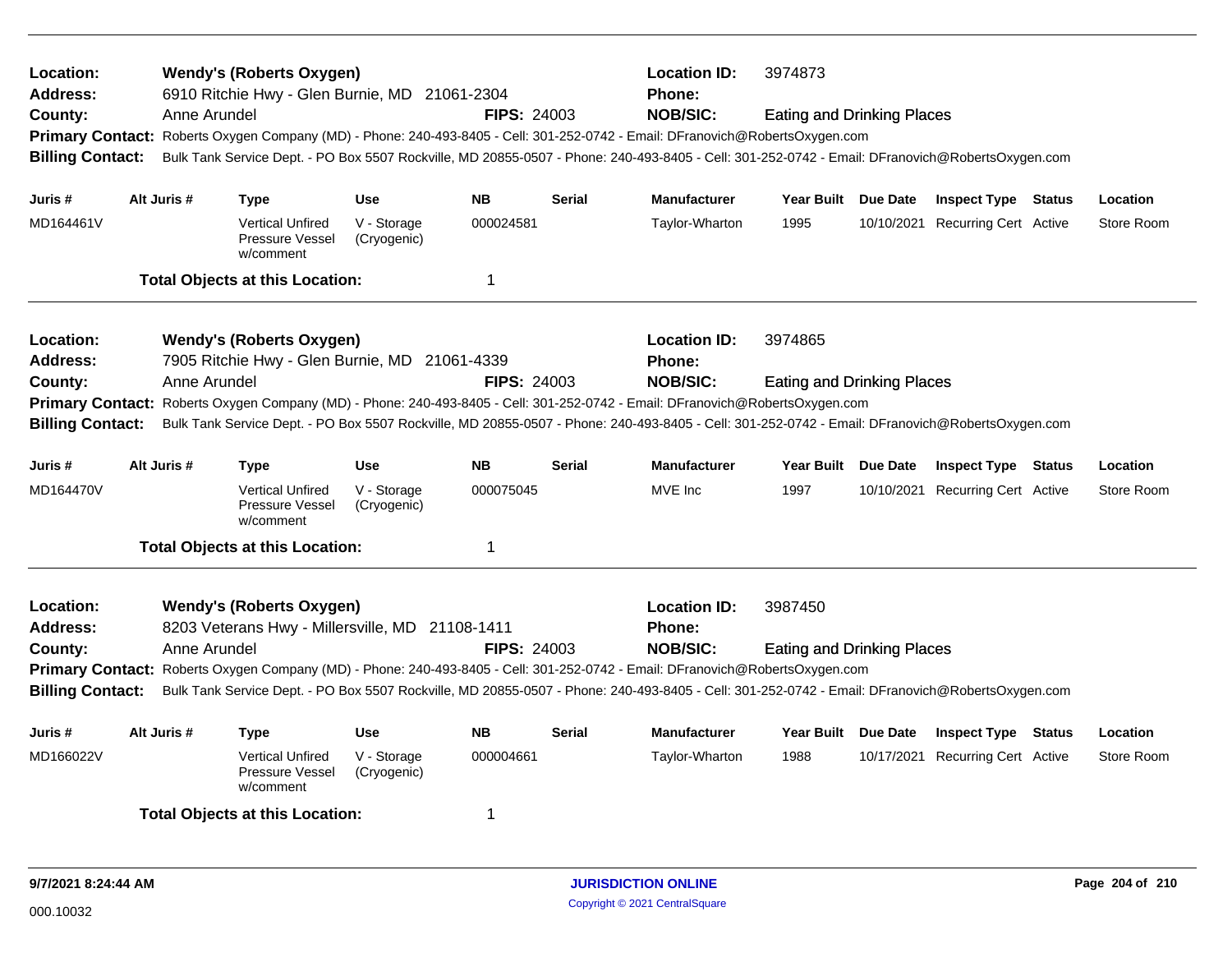| Location:<br>Wendy's - 6617 (Roberts)<br>7057 Arundel Mills Cir - Hanover, MD 21076-1387<br><b>Address:</b><br>County:<br>Anne Arundel<br><b>FIPS: 24003</b><br>Primary Contact: Wendy's - 6617 (Roberts)<br>Bulk Tank Service Dept. - PO Box 5507 Rockville, MD 20855-0507 - Phone: 240-493-8405 - Cell: 301-252-0742 - Email: DFranovich@RobertsOxygen.com<br><b>Billing Contact:</b>                                                                          |              |                                                                                                                                                                                                                                                                 |                                                         |                        |               | <b>Location ID:</b><br><b>Phone:</b><br><b>NOB/SIC:</b> | 4070249                                             |                 |                                                                |        |                     |
|------------------------------------------------------------------------------------------------------------------------------------------------------------------------------------------------------------------------------------------------------------------------------------------------------------------------------------------------------------------------------------------------------------------------------------------------------------------|--------------|-----------------------------------------------------------------------------------------------------------------------------------------------------------------------------------------------------------------------------------------------------------------|---------------------------------------------------------|------------------------|---------------|---------------------------------------------------------|-----------------------------------------------------|-----------------|----------------------------------------------------------------|--------|---------------------|
| Juris #<br>MD169745V                                                                                                                                                                                                                                                                                                                                                                                                                                             | Alt Juris #  | <b>Type</b><br><b>Vertical Unfired</b><br>Pressure Vessel                                                                                                                                                                                                       | <b>Use</b><br>V - Storage<br>(Cryogenic)                | <b>NB</b><br>000007057 | <b>Serial</b> | <b>Manufacturer</b><br>Taylor                           | Year Built Due Date<br>1996                         |                 | <b>Inspect Type Status</b><br>04/20/2023 Recurring Cert Active |        | Location<br>Kitchen |
|                                                                                                                                                                                                                                                                                                                                                                                                                                                                  |              | w/comment<br><b>Total Objects at this Location:</b>                                                                                                                                                                                                             |                                                         | $\mathbf 1$            |               |                                                         |                                                     |                 |                                                                |        |                     |
| Location:<br><b>Address:</b><br>County:<br><b>Primary Contact:</b><br><b>Billing Contact:</b>                                                                                                                                                                                                                                                                                                                                                                    | Anne Arundel | Wendy's - 7656 (Roberts)<br>1589 W Nursery Rd - Linthicum Heights, MD 21090-2206<br>Wendy's - 7656 (Roberts)<br>Bulk Tank Service Dept. - PO Box 5507 Rockville, MD 20855-0507 - Phone: 240-493-8405 - Cell: 301-252-0742 - Email: DFranovich@RobertsOxygen.com |                                                         | <b>FIPS: 24003</b>     |               | <b>Location ID:</b><br>Phone:<br><b>NOB/SIC:</b>        | 4070250                                             |                 |                                                                |        |                     |
| Juris #                                                                                                                                                                                                                                                                                                                                                                                                                                                          | Alt Juris #  | <b>Type</b>                                                                                                                                                                                                                                                     | <b>Use</b>                                              | <b>NB</b>              | <b>Serial</b> | <b>Manufacturer</b>                                     | <b>Year Built</b>                                   | <b>Due Date</b> | <b>Inspect Type Status</b>                                     |        | Location            |
| MD169750V                                                                                                                                                                                                                                                                                                                                                                                                                                                        |              | <b>Vertical Unfired</b><br>Pressure Vessel<br>w/comment                                                                                                                                                                                                         | V - Storage<br>(Cryogenic)                              | 000004138              |               | Taylor                                                  | 1992                                                |                 | 04/20/2023 Recurring Cert Active                               |        | Kitchen             |
|                                                                                                                                                                                                                                                                                                                                                                                                                                                                  |              | <b>Total Objects at this Location:</b>                                                                                                                                                                                                                          |                                                         | $\mathbf 1$            |               |                                                         |                                                     |                 |                                                                |        |                     |
| Location:<br><b>Westin Hotel/BWI</b><br><b>Address:</b><br>1110 Old Elkridge Landing Rd - Linthicum Heights, MD 21090-1003 Phone:<br><b>FIPS: 24003</b><br>Anne Arundel<br>County:<br>Primary Contact: Ed Randour - Phone: 443-577-2300 - Cell: 443-854-4420 - Email: ed.randour@westinbwi.com<br><b>Billing Contact:</b><br>Bharat Shah - 1110 Old Elkridge Landing Rd Linthicum Heights, MD 21090-1003 - Phone: 757-420-0900 - Email: bshah@ltdhospitality.com |              |                                                                                                                                                                                                                                                                 |                                                         |                        |               | <b>Location ID:</b><br><b>NOB/SIC:</b>                  | 2239292<br>443-577-2300<br><b>Hotels and Motels</b> |                 |                                                                |        |                     |
| Juris #                                                                                                                                                                                                                                                                                                                                                                                                                                                          | Alt Juris #  | <b>Type</b>                                                                                                                                                                                                                                                     | <b>Use</b>                                              | <b>NB</b>              | <b>Serial</b> | <b>Manufacturer</b>                                     | <b>Year Built</b>                                   | Due Date        | <b>Inspect Type</b>                                            | Status | Location            |
| MD128159H                                                                                                                                                                                                                                                                                                                                                                                                                                                        |              | <b>Horizontal Water</b><br>Tube                                                                                                                                                                                                                                 | H - Hot Water<br>Heat (Water $\leq$<br>160 psig, 250 F) | 000177067              |               | Laars                                                   | 2006                                                |                 | 10/20/2021 Recurring Cert Active                               |        | <b>Boiler Room</b>  |
| MD128161H                                                                                                                                                                                                                                                                                                                                                                                                                                                        |              | <b>Horizontal Water</b><br>Tube                                                                                                                                                                                                                                 | H - Hot Water<br>Heat (Water $\leq$<br>160 psig, 250 F) | 000177066              |               | Laars                                                   | 2006                                                |                 | 10/20/2021 Recurring Cert Active                               |        | <b>Boiler Room</b>  |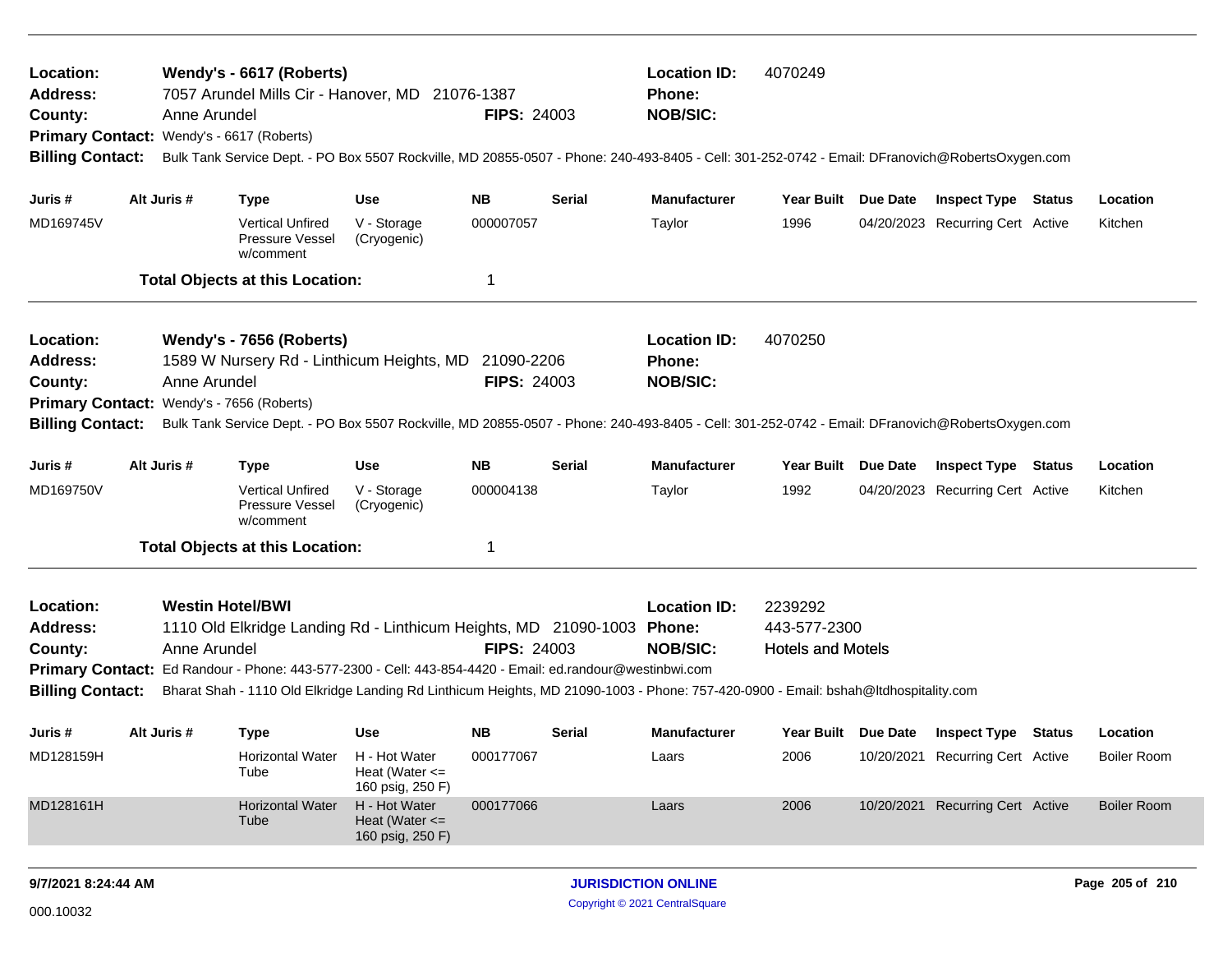| Juris #   | Alt Juris #     | <b>Type</b>                                                      | <b>Use</b>                                                | <b>NB</b> | <b>Serial</b> | <b>Manufacturer</b> | <b>Year Built</b> | Due Date   | <b>Inspect Type Status</b>       | Location           |
|-----------|-----------------|------------------------------------------------------------------|-----------------------------------------------------------|-----------|---------------|---------------------|-------------------|------------|----------------------------------|--------------------|
| MD128162H |                 | <b>Horizontal Water</b><br>Tube                                  | H - Hot Water<br>Heat (Water $\leq$<br>160 psig, 250 F)   | 000177065 |               | Laars               | 2006              | 10/20/2021 | <b>Recurring Cert Active</b>     | <b>Boiler Room</b> |
| MD128163H | WH <sub>1</sub> | <b>Horizontal Water</b><br>Tube                                  | H - Hot Water<br>Supply (Water $\leq$<br>160 psig, 210 F) | 000176459 |               | Laars               | 2006              | 10/20/2021 | <b>Recurring Cert Active</b>     | <b>Boiler Room</b> |
| MD128164H | WH <sub>2</sub> | <b>Horizontal Water</b><br>Tube                                  | H - Hot Water<br>Supply (Water $\leq$<br>160 psig, 210 F) | 000176458 |               | Laars               | 2006              |            | 10/20/2021 Recurring Cert Active | <b>Boiler Room</b> |
| MD128165H | WH <sub>3</sub> | <b>Horizontal Water</b><br>Tube                                  | H - Hot Water<br>Supply (Water $\leq$<br>160 psig, 210 F) | 000177070 |               | Laars               | 2006              | 10/20/2021 | <b>Recurring Cert Active</b>     | <b>Boiler Room</b> |
| MD128166H | WH4             | <b>Horizontal Water</b><br>Tube                                  | H - Hot Water<br>Supply (Water <=<br>160 psig, 210 F)     | 000177069 |               | Laars               | 2006              |            | 10/20/2021 Recurring Cert Active | <b>Boiler Room</b> |
| MD128167V |                 | <b>Vertical Unfired</b><br><b>Pressure Vessel</b><br>w/comment   | V - Storage (NOT 000091512<br>Cryogenic)                  |           |               | Laars               | 2006              | 10/20/2021 | <b>Recurring Cert Active</b>     | <b>Boiler Room</b> |
| MD128168V |                 | <b>Vertical Unfired</b><br><b>Pressure Vessel</b><br>w/comment   | V - Storage (NOT<br>Cryogenic)                            | 000091523 |               | Laars               | 2006              |            | 10/20/2021 Recurring Cert Active | <b>Boiler Room</b> |
| MD128169V |                 | Heat Exchanger -<br>Shell and Tube                               | V - Storage (NOT 000040677<br>Cryogenic)                  |           |               | York                | 2006              | 10/20/2021 | <b>Recurring Cert Active</b>     | <b>Boiler Room</b> |
| MD128170V |                 | Heat Exchanger -<br>Shell and Tube                               | V - Storage (NOT<br>Cryogenic)                            | 000040675 |               | York                | 2006              | 10/20/2021 | Recurring Cert Active            | <b>Boiler Room</b> |
| MD128171V |                 | <b>Horizontal Unfired</b><br><b>Pressure Vessel</b><br>w/comment | V - Storage (NOT<br>Cryogenic)                            | 000736353 |               | Manchester          | 2006              | 10/20/2021 | <b>Recurring Cert Active</b>     | <b>Boiler Room</b> |
| MD147868H |                 | Water Heater<br>(HLW)                                            | H - Hot Water<br>Supply (Water $\leq$<br>160 psig, 210 F) | 000341002 |               | Raypak              | 2011              |            | 10/20/2021 Recurring Cert Active | Pool Pump<br>Room  |
| MD152932H |                 | <b>Water Heater</b><br>(HLW)                                     | H - Hot Water<br>Supply (Water <=<br>160 psig, 210 F)     | 000380966 |               | Raypak              | 2014              | 10/20/2021 | <b>Recurring Cert Active</b>     | Pool Pump<br>Room  |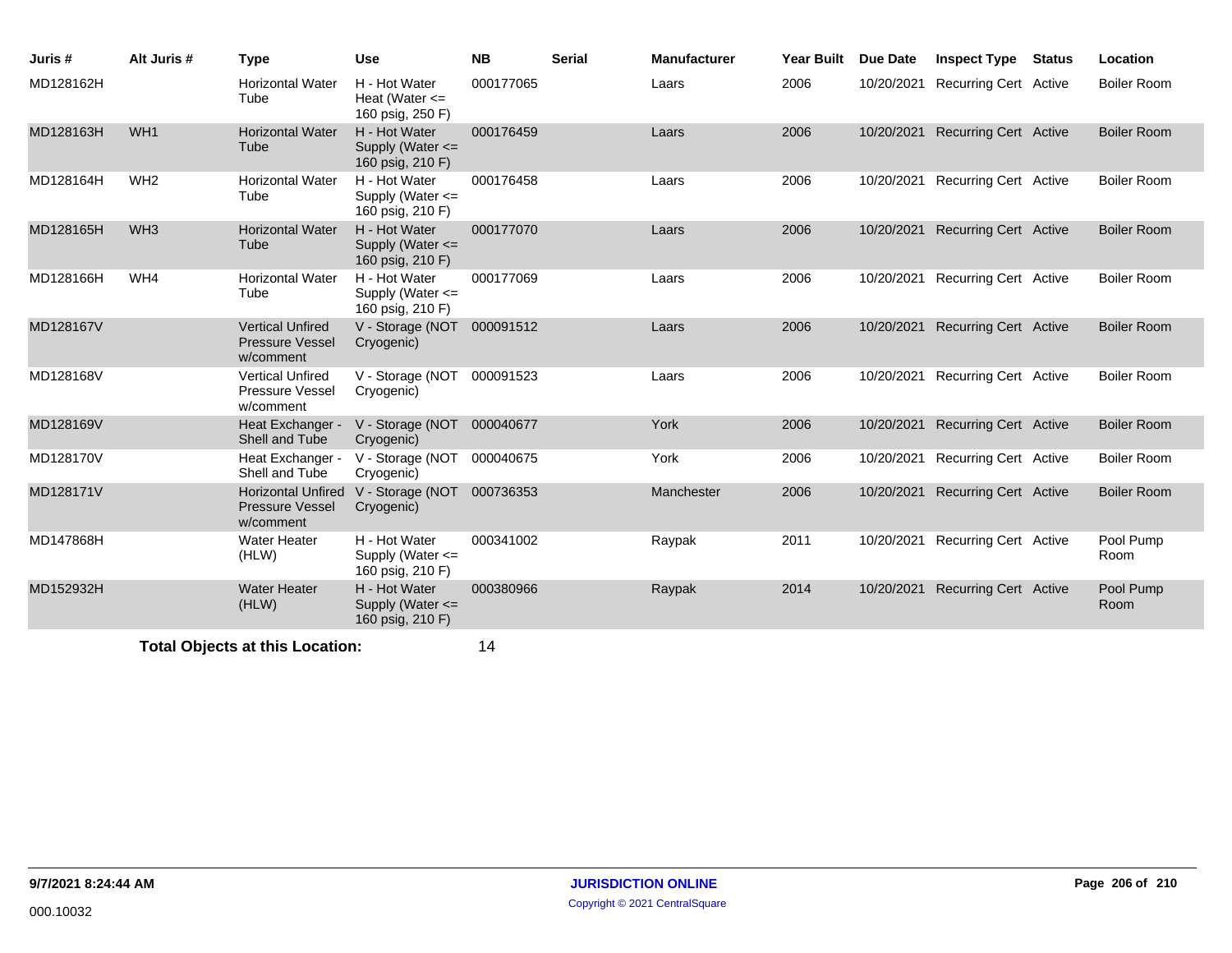| Location:<br><b>Address:</b><br>County:<br><b>Billing Contact:</b>                                                                                                                                                                                                                                                                            | <b>Wilson Tire &amp; Auto Center</b><br>1108 Route 3 North - Gambrills, MD 21054<br>Anne Arundel<br><b>FIPS: 24003</b><br>Primary Contact: Jim Wilson - Phone: 301-642-3826 - Email: WJimWilson@comcast.net<br>Jim Wilson - 7107 Moorland Dr Clarksville, MD 21029-1734 - Phone: 301-642-3826 - Email: WJimWilson@comcast.net |                                                                       |                        |                                                           |                |                                                         | <b>Location ID:</b><br><b>Phone:</b><br><b>NOB/SIC:</b> | 712386<br>Automotive repair, services, and parking |                                                         |                                  |  |                     |
|-----------------------------------------------------------------------------------------------------------------------------------------------------------------------------------------------------------------------------------------------------------------------------------------------------------------------------------------------|-------------------------------------------------------------------------------------------------------------------------------------------------------------------------------------------------------------------------------------------------------------------------------------------------------------------------------|-----------------------------------------------------------------------|------------------------|-----------------------------------------------------------|----------------|---------------------------------------------------------|---------------------------------------------------------|----------------------------------------------------|---------------------------------------------------------|----------------------------------|--|---------------------|
| Juris #                                                                                                                                                                                                                                                                                                                                       | Alt Juris #                                                                                                                                                                                                                                                                                                                   | <b>Type</b>                                                           |                        | Use                                                       | <b>NB</b>      | <b>Serial</b>                                           | <b>Manufacturer</b>                                     | Year Built Due Date                                |                                                         | <b>Inspect Type Status</b>       |  | Location            |
| MD043128V                                                                                                                                                                                                                                                                                                                                     |                                                                                                                                                                                                                                                                                                                               | <b>Vertical Unfired</b><br>w/comment                                  | Pressure Vessel        | V - Storage (NOT<br>Cryogenic)                            | 000114417      |                                                         | <b>Industrial Comb</b>                                  | 1988                                               |                                                         | 07/27/2023 Recurring Cert Active |  | <b>Tire Storage</b> |
| MD158046V                                                                                                                                                                                                                                                                                                                                     |                                                                                                                                                                                                                                                                                                                               | <b>Vertical Unfired</b><br>w/comment                                  | <b>Pressure Vessel</b> | V - Storage (NOT 001691594<br>Cryogenic)                  |                |                                                         | Manchester                                              | 2016                                               |                                                         | 07/11/2023 Recurring Cert Active |  | <b>Tire Storage</b> |
|                                                                                                                                                                                                                                                                                                                                               |                                                                                                                                                                                                                                                                                                                               | <b>Total Objects at this Location:</b>                                |                        |                                                           | $\overline{2}$ |                                                         |                                                         |                                                    |                                                         |                                  |  |                     |
| Location:<br><b>Wingate by Wyndham</b><br>829 Elkridge Landing Rd - Linthicum Heights, MD 21090-2902<br><b>Address:</b><br>Anne Arundel<br>County:<br>Primary Contact: Suheiri Rodrigue - Phone: 410-850-0600<br><b>Billing Contact:</b><br>Suheiri Rodrigue - 829 Elkridge Landing Rd Linthicum Heights, MD 21090-2902 - Phone: 410-850-0600 |                                                                                                                                                                                                                                                                                                                               |                                                                       |                        | <b>FIPS: 24003</b>                                        |                | <b>Location ID:</b><br><b>Phone:</b><br><b>NOB/SIC:</b> | 713177<br>410-850-0600                                  |                                                    | Hotels, rooming houses, camps, and other lodging places |                                  |  |                     |
| Juris #                                                                                                                                                                                                                                                                                                                                       | Alt Juris #                                                                                                                                                                                                                                                                                                                   | <b>Type</b>                                                           |                        | <b>Use</b>                                                | <b>NB</b>      | <b>Serial</b>                                           | <b>Manufacturer</b>                                     | <b>Year Built</b>                                  | <b>Due Date</b>                                         | <b>Inspect Type Status</b>       |  | Location            |
| MD042570V                                                                                                                                                                                                                                                                                                                                     |                                                                                                                                                                                                                                                                                                                               | <b>Vertical Unfired</b><br>w/comment                                  | Pressure Vessel        | V - Storage (NOT<br>Cryogenic)                            | 000001993      |                                                         | Magna Tank                                              | 1986                                               |                                                         | 01/15/2023 Recurring Cert Active |  | 5th Floor           |
| MD116086H                                                                                                                                                                                                                                                                                                                                     |                                                                                                                                                                                                                                                                                                                               | <b>Water Tube</b><br>Coiled (NOT<br><b>Flueless Hi</b><br>Efficiency) |                        | H - Hot Water<br>Supply (Water $\leq$<br>160 psig, 210 F) | 000179573      |                                                         | Raypak                                                  | 2001                                               |                                                         | 01/15/2023 Recurring Cert Active |  | 5th FLR             |
| MD116087H                                                                                                                                                                                                                                                                                                                                     |                                                                                                                                                                                                                                                                                                                               | <b>Water Tube</b><br>Coiled (NOT<br><b>Flueless Hi</b><br>Efficiency) |                        | H - Hot Water<br>Supply (Water <=<br>160 psig, 210 F)     | 000187902      |                                                         | Raypak                                                  | 2001                                               |                                                         | 01/15/2023 Recurring Cert Active |  | 5th FLR             |
|                                                                                                                                                                                                                                                                                                                                               |                                                                                                                                                                                                                                                                                                                               | <b>Total Objects at this Location:</b>                                |                        |                                                           | 3              |                                                         |                                                         |                                                    |                                                         |                                  |  |                     |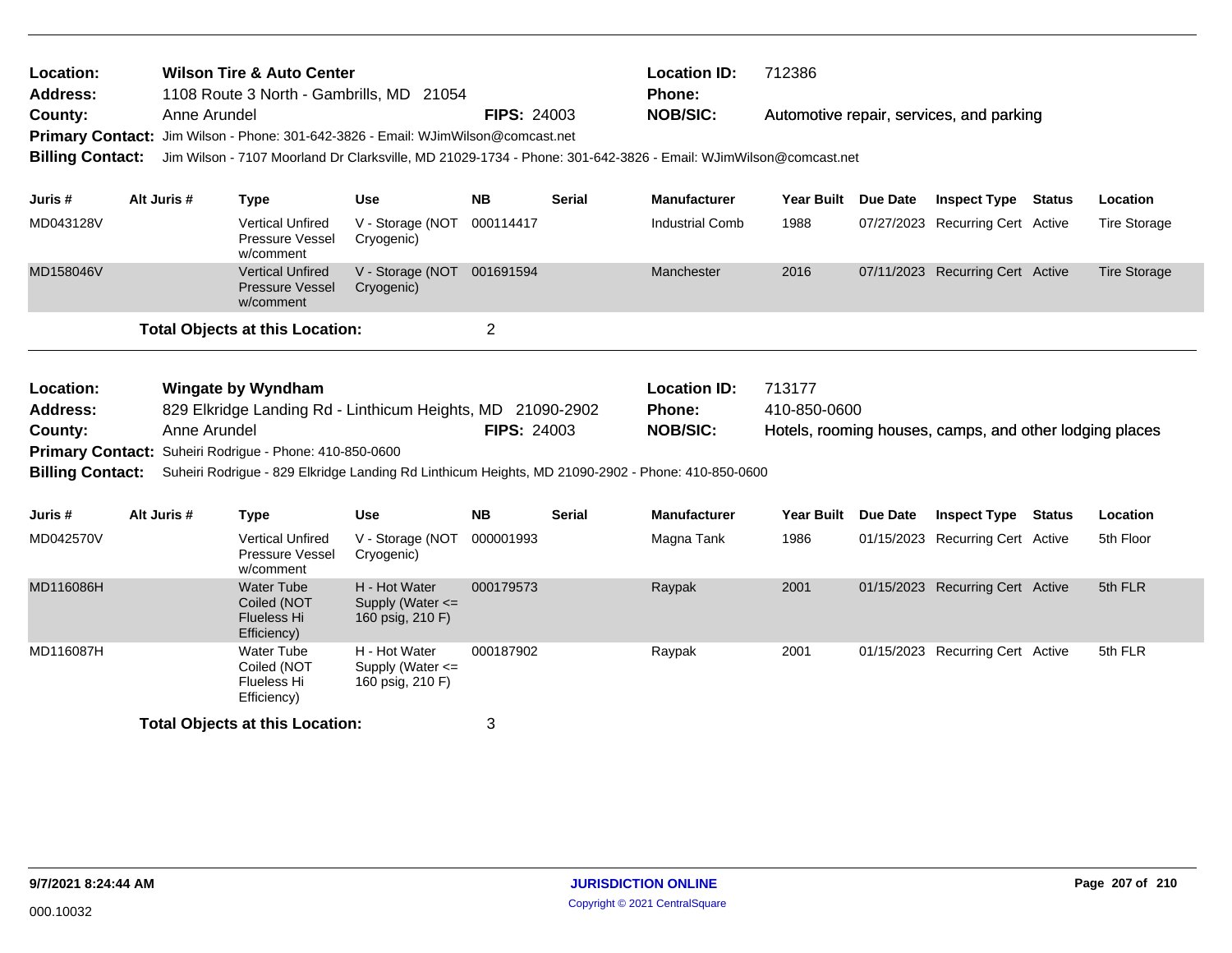| Location:<br>Address:<br>County:<br><b>Billing Contact:</b>                            |             | <b>Woodcrest Apartments</b><br>Anne Arundel                    | 101 S Charter Rd - Glen Burnie, MD 21061-1841<br>Primary Contact: Linda Pitetti - Phone: 410-789-9445 - Cell: 410-570-6393 - Email: lindap@mtroyalmgt.com | <b>FIPS: 24003</b> |               | <b>Location ID:</b><br>729383<br>410-789-9445<br><b>Phone:</b><br><b>NOB/SIC:</b><br><b>Operators of Apartment Buildings</b><br>Linda Pitetti - 101 S Charter Rd Glen Burnie, MD 21061-1813 - Phone: 410-789-9445 - Cell: 410-570-6393 - Email: lindap@mtroyalmgt.com |                                                                                                                                           |                 |                                  |  |                        |
|----------------------------------------------------------------------------------------|-------------|----------------------------------------------------------------|-----------------------------------------------------------------------------------------------------------------------------------------------------------|--------------------|---------------|-----------------------------------------------------------------------------------------------------------------------------------------------------------------------------------------------------------------------------------------------------------------------|-------------------------------------------------------------------------------------------------------------------------------------------|-----------------|----------------------------------|--|------------------------|
| Juris #                                                                                | Alt Juris # | <b>Type</b>                                                    | <b>Use</b>                                                                                                                                                | <b>NB</b>          | <b>Serial</b> | <b>Manufacturer</b>                                                                                                                                                                                                                                                   | Year Built Due Date                                                                                                                       |                 | <b>Inspect Type Status</b>       |  | Location               |
| MD142702H                                                                              |             | <b>Water Heater</b><br>(HLW)                                   | H - Hot Water<br>Supply (Water <=<br>160 psig, 210 F)                                                                                                     | 000094888          | 109888        | <b>Bradford White</b>                                                                                                                                                                                                                                                 | 2011                                                                                                                                      |                 | 01/04/2022 Recurring Cert Active |  | Laundry Room           |
|                                                                                        |             | <b>Total Objects at this Location:</b>                         |                                                                                                                                                           | 1                  |               |                                                                                                                                                                                                                                                                       |                                                                                                                                           |                 |                                  |  |                        |
| Location:<br>Address:<br>County:<br><b>Primary Contact:</b><br><b>Billing Contact:</b> |             | WSP, Inc.<br>Anne Arundel                                      | 7555F Harmans Rd - Harmans, MD 21077-1537<br>Shannon Burke - Phone: 703-318-3978 - Email: shannon.burke@wsp.com                                           | <b>FIPS: 24003</b> |               | <b>Location ID:</b><br><b>Phone:</b><br><b>NOB/SIC:</b>                                                                                                                                                                                                               | 3763405<br>Shannon Burke - 13530 Dulles Technology Dr Ste 300 Herndon, VA 20171-6148 - Phone: 703-318-3978 - Email: shannon.burke@wsp.com |                 |                                  |  |                        |
| Juris #                                                                                | Alt Juris # | <b>Type</b>                                                    | <b>Use</b>                                                                                                                                                | <b>NB</b>          | <b>Serial</b> | <b>Manufacturer</b>                                                                                                                                                                                                                                                   | <b>Year Built</b>                                                                                                                         | <b>Due Date</b> | <b>Inspect Type Status</b>       |  | Location               |
| MD157019H                                                                              | CP-4001     | <b>Horizontal Fire</b><br>Tube                                 | H - Steam Heat<br>(Steam $\le$ 15<br>psig)                                                                                                                | 000016379          | 730861        | Cleaver Brooks of<br>Canada                                                                                                                                                                                                                                           | 2016                                                                                                                                      |                 | 04/15/2023 Recurring Cert Active |  | <b>Water Treatment</b> |
| MD157020V                                                                              |             | <b>Vertical Unfired</b><br><b>Pressure Vessel</b><br>w/comment | V - Storage (NOT 000001965<br>Cryogenic)                                                                                                                  |                    |               | Steel Pro Inc                                                                                                                                                                                                                                                         | 2016                                                                                                                                      |                 | 04/15/2023 Recurring Cert Active |  | WaterTreatment         |
| MD157021V                                                                              |             | <b>Vertical Unfired</b><br>Pressure Vessel<br>w/comment        | V - Storage (NOT<br>Cryogenic)                                                                                                                            | 000001966          |               | Steel Pro Inc                                                                                                                                                                                                                                                         | 2016                                                                                                                                      |                 | 04/15/2023 Recurring Cert Active |  | WaterTreatment         |
|                                                                                        |             | <b>Total Objects at this Location:</b>                         |                                                                                                                                                           | 3                  |               |                                                                                                                                                                                                                                                                       |                                                                                                                                           |                 |                                  |  |                        |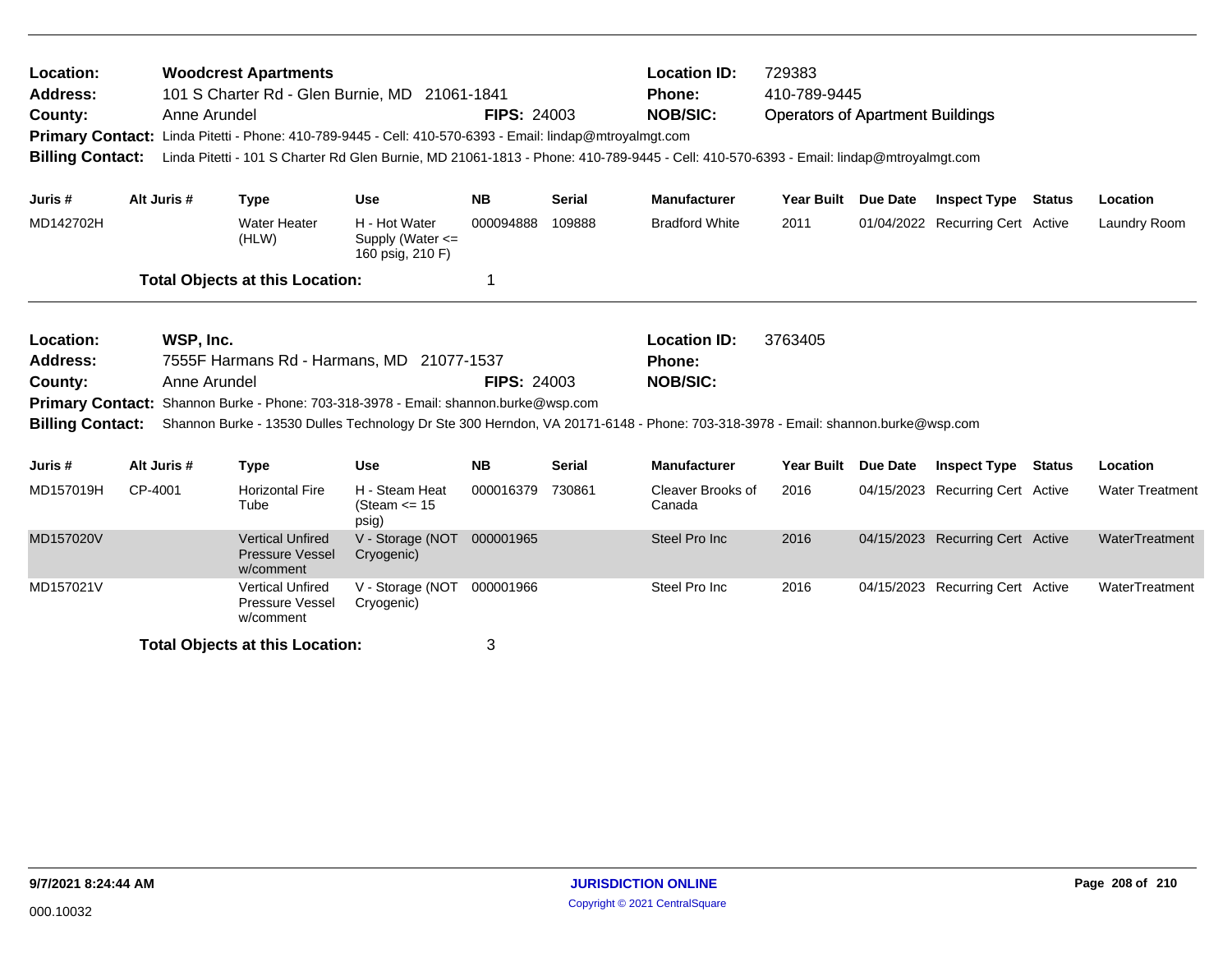| <b>Yama Grill and Buffet</b><br>Location:<br>1633 Crofton Ctr # A - Crofton, MD 21114-1318<br>Address:<br>Anne Arundel<br>County:<br>Primary Contact: Yama Grill and Buffet<br><b>Billing Contact:</b><br>- 2800 SE Market PI Stuart, FL 34997-4965 - Phone: 800-472-2855 - Email: pressurevesselpermitting@nuco2.com |  |                             |                                                                                                                                                                                                                                                                                                                |                                                         | <b>FIPS: 24003</b> |                                | <b>Location ID:</b><br>Phone:<br><b>NOB/SIC:</b>        | 3972265                                                       |          |                                  |  |                   |  |  |
|-----------------------------------------------------------------------------------------------------------------------------------------------------------------------------------------------------------------------------------------------------------------------------------------------------------------------|--|-----------------------------|----------------------------------------------------------------------------------------------------------------------------------------------------------------------------------------------------------------------------------------------------------------------------------------------------------------|---------------------------------------------------------|--------------------|--------------------------------|---------------------------------------------------------|---------------------------------------------------------------|----------|----------------------------------|--|-------------------|--|--|
| Juris #                                                                                                                                                                                                                                                                                                               |  | Alt Juris #                 | <b>Type</b>                                                                                                                                                                                                                                                                                                    | Use                                                     | NB.                | Serial                         | <b>Manufacturer</b>                                     | Year Built Due Date                                           |          | <b>Inspect Type Status</b>       |  | Location          |  |  |
| MD166858V                                                                                                                                                                                                                                                                                                             |  |                             | <b>Vertical Unfired</b><br>Pressure Vessel<br>w/comment                                                                                                                                                                                                                                                        | V - Storage (NOT<br>Cryogenic)                          | 000084201          | 840-001-CC27                   | Taylor Tank Co                                          | 2006                                                          |          | 02/27/2022 Recurring Cert Active |  | Outside - Rear    |  |  |
|                                                                                                                                                                                                                                                                                                                       |  |                             | <b>Total Objects at this Location:</b>                                                                                                                                                                                                                                                                         |                                                         | -1                 |                                |                                                         |                                                               |          |                                  |  |                   |  |  |
| Location:<br><b>Address:</b><br>County:<br>Primary Contact: YMCA<br><b>Billing Contact:</b>                                                                                                                                                                                                                           |  | <b>YMCA</b><br>Anne Arundel | 1209 Ritchie Hwy - Arnold, MD 21012-1802<br>Jim Ford - 1209 Ritchie Hwy ` Arnold, MD 21012-1802 - Phone: 443 534 4405                                                                                                                                                                                          |                                                         | <b>FIPS: 24003</b> |                                | <b>Location ID:</b><br><b>Phone:</b><br><b>NOB/SIC:</b> | 3779780                                                       |          |                                  |  |                   |  |  |
| Juris #                                                                                                                                                                                                                                                                                                               |  | Alt Juris #                 | <b>Type</b>                                                                                                                                                                                                                                                                                                    | Use                                                     | <b>NB</b>          | Serial                         | <b>Manufacturer</b>                                     | <b>Year Built</b>                                             | Due Date | <b>Inspect Type Status</b>       |  | Location          |  |  |
| MD165966H                                                                                                                                                                                                                                                                                                             |  |                             | <b>Water Tube</b><br>Coiled (NOT<br><b>Flueless Hi</b><br>Efficiency)                                                                                                                                                                                                                                          | H - Hot Water<br>Supply (Water <=<br>160 psig, 210 F)   | 000247413          |                                | Raypak                                                  | 2000                                                          |          | 02/07/2022 Recurring Cert Active |  | POOL BLRM         |  |  |
|                                                                                                                                                                                                                                                                                                                       |  |                             | <b>Total Objects at this Location:</b>                                                                                                                                                                                                                                                                         |                                                         | -1                 |                                |                                                         |                                                               |          |                                  |  |                   |  |  |
| Location:<br><b>Address:</b><br>County:<br><b>Billing Contact:</b>                                                                                                                                                                                                                                                    |  | <b>YMCA</b><br>Anne Arundel | 26 Magothy Beach Road - Pasadena, MD 21122-4428<br>Primary Contact: Brent Bauhaus - Phone: 410-437-4242 - Cell: 443-798-8903 - Email: brentbauhaus@ymaryland.org<br>Brent Bauhaus - 26 Magothy Beach Rd Pasadena, MD 21122-4428 - Phone: 410-437-4242 - Cell: 443-798-8903 - Email: brentbauhaus@ymaryland.org |                                                         | <b>FIPS: 24003</b> |                                | <b>Location ID:</b><br>Phone:<br><b>NOB/SIC:</b>        | 2943071<br>410-437-4242<br><b>Physical Fitness Facilities</b> |          |                                  |  |                   |  |  |
| Juris #                                                                                                                                                                                                                                                                                                               |  | Alt Juris #                 | Type                                                                                                                                                                                                                                                                                                           | Use                                                     | NΒ                 | Serial                         | <b>Manufacturer</b>                                     | Year Built Due Date                                           |          | <b>Inspect Type Status</b>       |  | Location          |  |  |
| MD140479H                                                                                                                                                                                                                                                                                                             |  |                             | <b>Water Tube</b><br>Coiled (Flueless<br>Hi Efficiency)                                                                                                                                                                                                                                                        | H - Hot Water<br>Heat (Water $\leq$<br>160 psig, 250 F) | 000108681          |                                | A O Smith                                               | 2006                                                          |          | 09/24/2021 Recurring Cert Active |  | <b>WTR HTR RM</b> |  |  |
| MD140481H                                                                                                                                                                                                                                                                                                             |  |                             | <b>Horizontal Water</b><br>Tube                                                                                                                                                                                                                                                                                | H - Hot Water<br>Supply (Water <=<br>160 psig, 250 F)   | 000109906          |                                | A O Smith                                               | 2006                                                          |          | 09/24/2021 Recurring Cert Active |  | <b>WTR HTR RM</b> |  |  |
| 9/7/2021 8:24:44 AM                                                                                                                                                                                                                                                                                                   |  |                             |                                                                                                                                                                                                                                                                                                                |                                                         |                    |                                | <b>JURISDICTION ONLINE</b>                              |                                                               |          |                                  |  | Page 209 of 210   |  |  |
| 000.10032                                                                                                                                                                                                                                                                                                             |  |                             |                                                                                                                                                                                                                                                                                                                |                                                         |                    | Copyright © 2021 CentralSquare |                                                         |                                                               |          |                                  |  |                   |  |  |